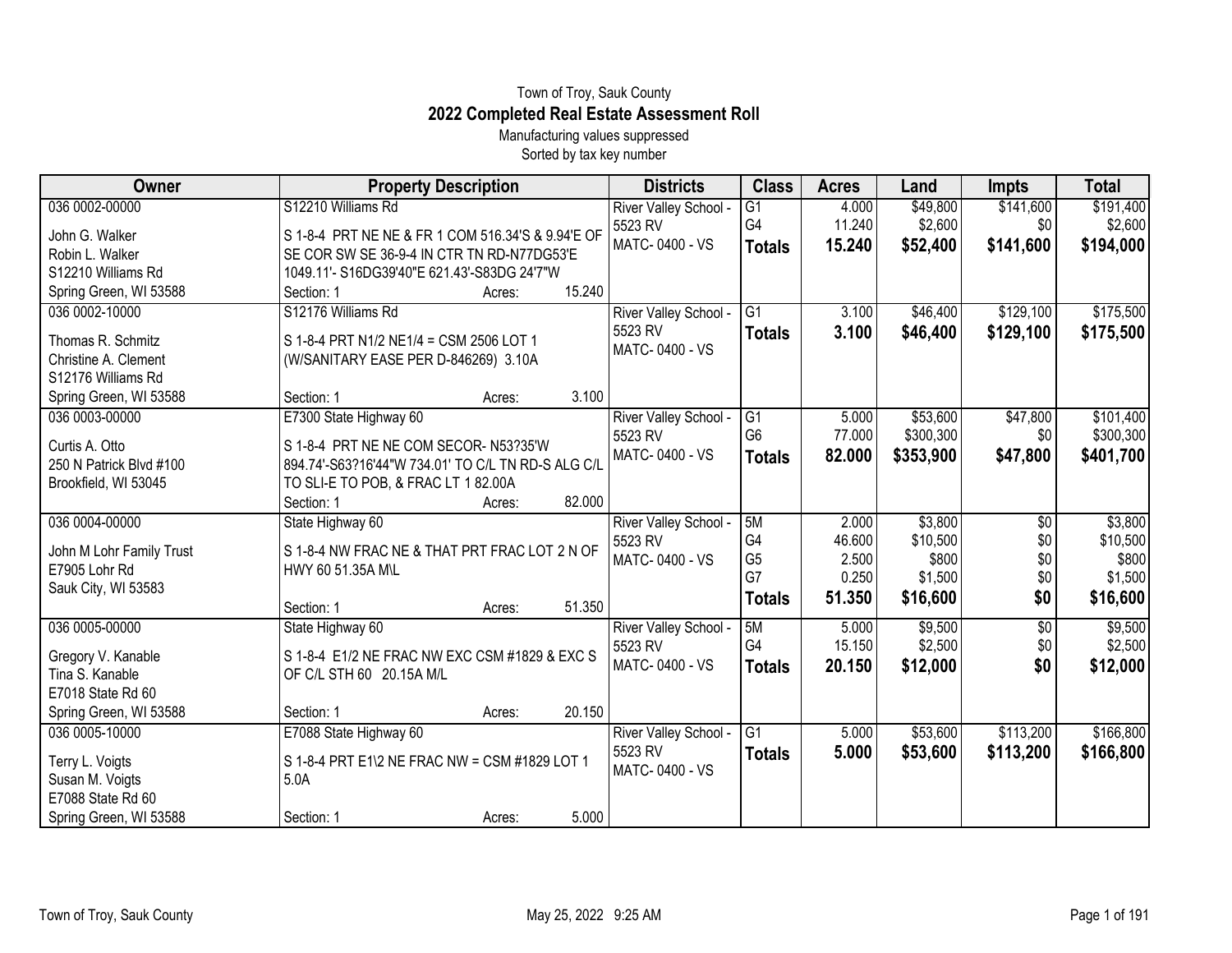| Owner                   | <b>Property Description</b>                        | <b>Districts</b>      | <b>Class</b>           | <b>Acres</b> | Land            | Impts           | <b>Total</b> |
|-------------------------|----------------------------------------------------|-----------------------|------------------------|--------------|-----------------|-----------------|--------------|
| 036 0006-00000          | E7018 State Highway 60                             | River Valley School - | 5M                     | 2.500        | \$4,800         | $\overline{50}$ | \$4,800      |
| Gregory V. Kanable      | S 1-8-4 W1/2 NE FRAC NW EXC S OF C/L STH 60        | 5523 RV               | G4                     | 13.760       | \$2,600         | \$0             | \$2,600      |
| Tina S. Kanable         | 24.16A M/L                                         | MATC-0400 - VS        | G <sub>5</sub>         | 0.900        | \$100           | \$0             | \$100        |
| E7018 State Rd 60       |                                                    |                       | G7                     | 7.000        | \$48,000        | \$508,900       | \$556,900    |
| Spring Green, WI 53588  | 24.160<br>Section: 1<br>Acres:                     |                       | <b>Totals</b>          | 24.160       | \$55,500        | \$508,900       | \$564,400    |
| 036 0007-00000          | State Highway 60                                   | River Valley School - | 5M                     | 6.000        | \$11,400        | \$0             | \$11,400     |
|                         |                                                    | 5523 RV               | G4                     | 25.600       | \$4,200         | \$0             | \$4,200      |
| Gregory V. Kanable      | S 1-8-4 NW FRAC NW EXC COM NWCOR- E110 RD- S       | MATC-0400 - VS        | G <sub>5</sub>         | 2.700        | \$100           | \$0             | \$100        |
| Tina S. Kanable         | TO CLI HWY- WLY 820' ALG CLI TO POB: N190'- E230'  |                       | <b>Totals</b>          | 34.300       | \$15,700        | \$0             | \$15,700     |
| E7018 State Rd 60       | S TO CLI HWY- WLY ALG HWY TO POB, & EXC S OF       |                       |                        |              |                 |                 |              |
| Spring Green, WI 53588  | 34.300<br>Section: 1<br>Acres:                     |                       |                        |              |                 |                 |              |
| 036 0008-00000          |                                                    | River Valley School - | X2                     | 69.120       | \$0             | \$0             | \$0          |
| Wis Dept Natl Resources | S 1-8-4 FRAC LOT 2 EXC N OF HWY 60<br>69.12A M\L   | 5523 RV               | <b>Totals</b>          | 69.120       | \$0             | \$0             | \$0          |
| PO Box 7921             |                                                    | MATC-0400 - VS        |                        |              |                 |                 |              |
| Madison, WI 53707       |                                                    |                       |                        |              |                 |                 |              |
|                         | 69.120<br>Section: 1<br>Acres:                     |                       |                        |              |                 |                 |              |
| 036 0009-00000          |                                                    | River Valley School - | X2                     | 0.670        | \$0             | \$0             | \$0          |
|                         |                                                    | 5523 RV               | <b>Totals</b>          | 0.670        | \$0             | \$0             | \$0          |
| Wis Dept Natl Resources | SEC. 1 T8N R4E N 54RD OF E 2RD OF FRAC LOT NO      | MATC-0400 - VS        |                        |              |                 |                 |              |
| PO Box 7921             | 3.67A S TEL ROW                                    |                       |                        |              |                 |                 |              |
| Madison, WI 53707       |                                                    |                       |                        |              |                 |                 |              |
|                         | 0.670<br>Section: 1<br>Acres:                      |                       |                        |              |                 |                 |              |
| 036 0010-00000          | State Highway 60                                   | River Valley School - | $\overline{\text{X2}}$ | 37.300       | $\overline{50}$ | $\overline{50}$ | \$0          |
| Wis Dept Natl Resources | S 1-8-4 PRT N1/2 FRAC NW1/4 & PRT FRAC LOT 3 =     | 5523 RV               | <b>Totals</b>          | 37.300       | \$0             | \$0             | \$0          |
| PO Box 7921             | CSM #6163 LOT 1 37.30A (NEEDS CORRECTION           | MATC-0400 - VS        |                        |              |                 |                 |              |
| Madison, WI 53707       | AFFDVT)                                            |                       |                        |              |                 |                 |              |
|                         | Section: 1<br>37.300<br>Acres:                     |                       |                        |              |                 |                 |              |
| 036 0010-10000          | State Highway 60                                   | River Valley School - | G <sub>5</sub>         | 50.000       | \$23,500        | $\overline{50}$ | \$23,500     |
| John J. Kaltenberg Lc   | S 01-08-04 PRT FRAC LOT 3, S & E OF A LI COM AT    | 5523 RV               | <b>Totals</b>          | 50.000       | \$23,500        | \$0             | \$23,500     |
| Katherine A Kaltenbe    | N1/4 COR SEC 1-W 55.92'-S 1660. 73' TO S LI HWY 60 | MATC-0400 - VS        |                        |              |                 |                 |              |
| 1414 Red Cloud Ln       | & POB OF LI-S1DG06'E 753.24'-S83DG 24'W            |                       |                        |              |                 |                 |              |
| Madison, WI 53704       | 50.000<br>Section: 1<br>Acres:                     |                       |                        |              |                 |                 |              |
| 036 0011-00000          | E6998 State Highway 60                             | River Valley School - | $\overline{G1}$        | 1.000        | \$28,000        | \$96,900        | \$124,900    |
|                         |                                                    | 5523 RV               | <b>Totals</b>          | 1.000        | \$28,000        | \$96,900        | \$124,900    |
| Tina Kanable            | S 1-8-4 PRT NW FRAC NW COM NWCOR -E110RD-S         | MATC-0400 - VS        |                        |              |                 |                 |              |
| Gregory Kanable         | TO C/L HWY- WLY 820' ALG C/L TO POB: N190'         |                       |                        |              |                 |                 |              |
| E7018 State Rd 60       | -E230'-S TO C/L HWY-WLY ALG C/L TO POB<br>1A M/L   |                       |                        |              |                 |                 |              |
| Spring Green, WI 53588  | 1.000<br>Section: 1<br>Acres:                      |                       |                        |              |                 |                 |              |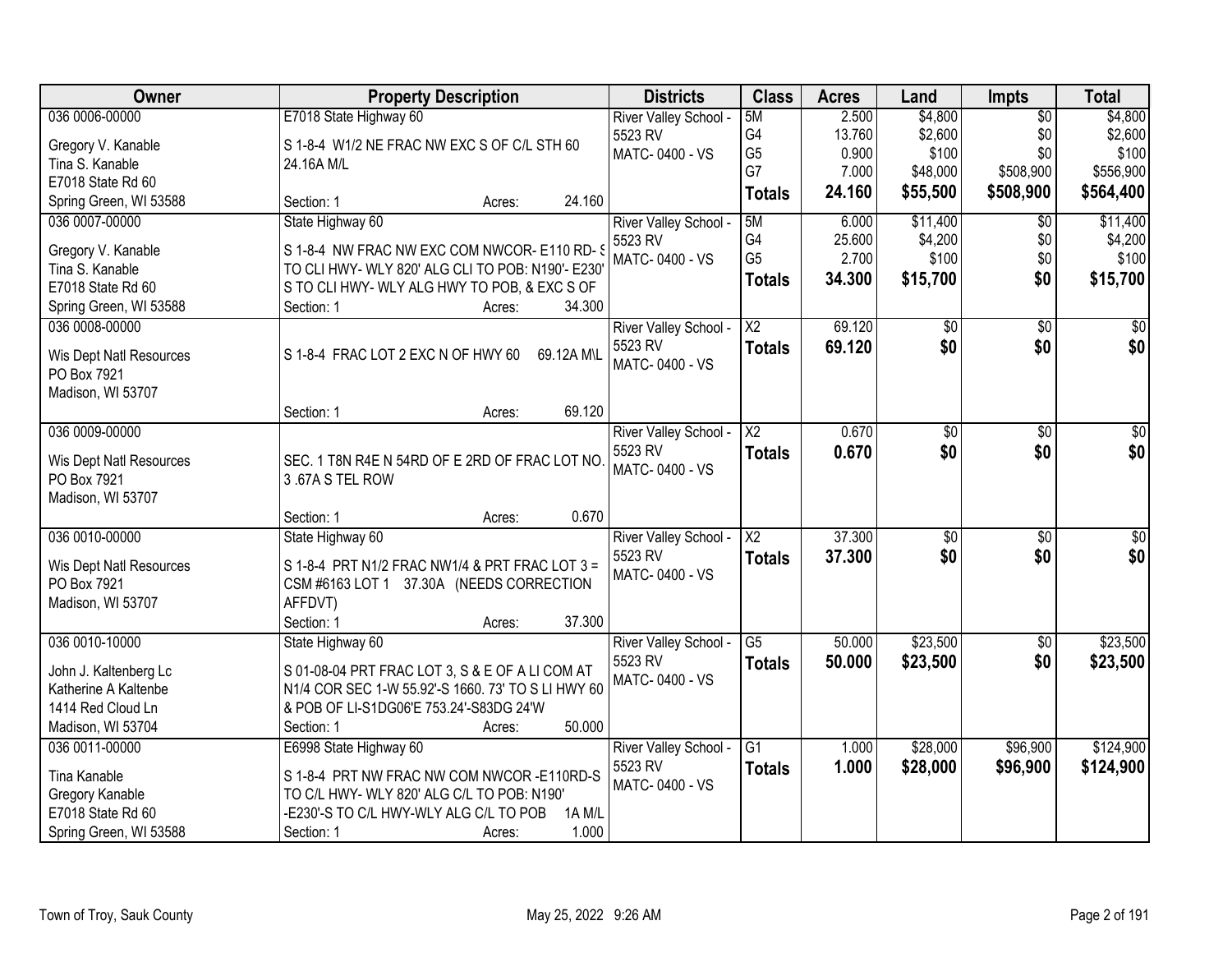| Owner                        | <b>Property Description</b>                      | <b>Districts</b>                 | <b>Class</b>           | <b>Acres</b> | Land            | <b>Impts</b>    | <b>Total</b>    |
|------------------------------|--------------------------------------------------|----------------------------------|------------------------|--------------|-----------------|-----------------|-----------------|
| 036 0012-00000               | State Highway 60                                 | River Valley School -            | $\overline{G5}$        | 13.640       | \$6,700         | $\overline{50}$ | \$6,700         |
| James L. Ringelstetter et al | S 1-8-4 E 25.64A OF GOVT LOT 4 (MFL 12A PER      | 5523 RV                          | W7                     | 12.000       | (\$45,600)      | \$0             | \$0             |
| c/o James L. Ringelstetter   | D-717996) 25.64A                                 | MATC-0400 - VS                   | <b>Totals</b>          | 25.640       | \$6,700         | \$0             | \$6,700         |
| 1435 Lovers Ln               |                                                  |                                  |                        |              |                 |                 |                 |
| Lockhart, TX 78644           | 25.640<br>Section: 1<br>Acres:                   |                                  |                        |              |                 |                 |                 |
| 036 0013-00000               | State Highway 60                                 | River Valley School -            | $\overline{G6}$        | 21.000       | \$81,900        | $\overline{50}$ | \$81,900        |
|                              |                                                  | 5523 RV                          | W7                     | 16.000       | (\$62,400)      | \$0             | \$0             |
| James L. Ringelstetter et al | S 1-8-4 GOVT LOT 4 EXC E 25.64A (MFL 16A PER     | MATC-0400 - VS                   | <b>Totals</b>          | 37.000       | \$81,900        | \$0             | \$81,900        |
| c/o James L. Ringelstetter   | D-717996) 37.00A                                 |                                  |                        |              |                 |                 |                 |
| 1435 Lovers Ln               |                                                  |                                  |                        |              |                 |                 |                 |
| Lockhart, TX 78644           | 37.000<br>Section: 1<br>Acres:                   |                                  |                        |              |                 |                 |                 |
| 036 0014-01000               | State Highway 60                                 | River Valley School -            | 5M                     | 16.600       | \$31,600        | \$0             | \$31,600        |
| James L. Ringelstetter       | S 2-8-4 NE1/4 FRAC NE1/4 EXC W 66? & EXC LYING N | 5523 RV                          | G <sub>5</sub>         | 17.470       | \$8,200         | \$0             | \$8,200         |
| Patricia A. Ringelstetter    | HWY 34.07A M/L                                   | MATC-0400 - VS                   | <b>Totals</b>          | 34.070       | \$39,800        | \$0             | \$39,800        |
| 1435 Lovers Ln               |                                                  |                                  |                        |              |                 |                 |                 |
| Lockhart, TX 78644           | 34.070<br>Section:<br>Acres:                     |                                  |                        |              |                 |                 |                 |
| 036 0014-10000               | E6828 State Rd 60                                | River Valley School -            | $\overline{G4}$        | 10.000       | \$1,800         | \$0             | \$1,800         |
|                              |                                                  | 5523 RV                          | X4                     | 6.800        | \$0             | \$0             | \$0             |
| Savanna Institute            | S 2-8-4 NE1/4 FRAC NE1/4 LYING N HWY 60 EXC W    | MATC-0400 - VS                   | <b>Totals</b>          | 16.800       | \$1,800         | \$0             | \$1,800         |
| 1360 Regent St 124           | 66? 16.80A M/L                                   |                                  |                        |              |                 |                 |                 |
| Madison, WI 53715            | 16.800<br>Section:                               |                                  |                        |              |                 |                 |                 |
| 036 0015-00000               | Acres:                                           |                                  | $\overline{G4}$        | 0.700        | \$200           | $\overline{30}$ | \$200           |
|                              | State Highway 60                                 | River Valley School -<br>5523 RV | G <sub>6</sub>         | 0.700        | \$2,700         | \$0             | \$2,700         |
| Tapc, LLC                    | S 2-8-4 PRT NE1/4 FR NE1/4 W 66' LYING N OF HWY  | MATC-0400 - VS                   |                        |              |                 |                 |                 |
| c/o Tapc, LLC                | 60 1.40A M\L                                     |                                  | <b>Totals</b>          | 1.400        | \$2,900         | \$0             | \$2,900         |
| 5406 Lake Mendota Dr         |                                                  |                                  |                        |              |                 |                 |                 |
| Madison, WI 53705            | 1.400<br>Section: 2<br>Acres:                    |                                  |                        |              |                 |                 |                 |
| 036 0016-00000               | S12098 Hilton Dr                                 | River Valley School -            | 5M                     | 12.000       | \$22,800        | $\overline{50}$ | \$22,800        |
| Susan M. Jannotta            | S 2-8-4 PRT NW NE & S 35-9-4 PRT SW SE: COM      | 5523 RV                          | G <sub>1</sub>         | 2.000        | \$40,000        | \$221,000       | \$261,000       |
| S12098 Hilton Dr             | S1/4COR SEC 35 -N0?17'29"W 203.98' ALG W LI SD   | MATC-0400 - VS                   | G4                     | 30.500       | \$5,700         | \$0             | \$5,700         |
| Spring Green, WI 53588       | SW SE TO POB-SELY 200.78' ALG C/L HILTON         |                                  | G <sub>5</sub>         | 5.510        | \$1,700         | \$0             | \$1,700         |
|                              | 50.010<br>Section: 2<br>Acres:                   |                                  | <b>Totals</b>          | 50.010       | \$70,200        | \$221,000       | \$291,200       |
| 036 0016-01000               | State Highway 60                                 | River Valley School -            | $\overline{\text{X2}}$ | 29.700       | $\overline{50}$ | $\overline{50}$ | $\overline{50}$ |
|                              |                                                  | 5523 RV                          | <b>Totals</b>          | 29.700       | \$0             | \$0             | \$0             |
| Wis Dept Natl Resources      | S 2-8-4 THAT PRT NW NE LYING S OF S.T.H. '60'    | MATC-0400 - VS                   |                        |              |                 |                 |                 |
| PO Box 7921                  | 29.7A M/L                                        |                                  |                        |              |                 |                 |                 |
| Madison, WI 53707            |                                                  |                                  |                        |              |                 |                 |                 |
|                              | 29.700<br>Section: 2<br>Acres:                   |                                  |                        |              |                 |                 |                 |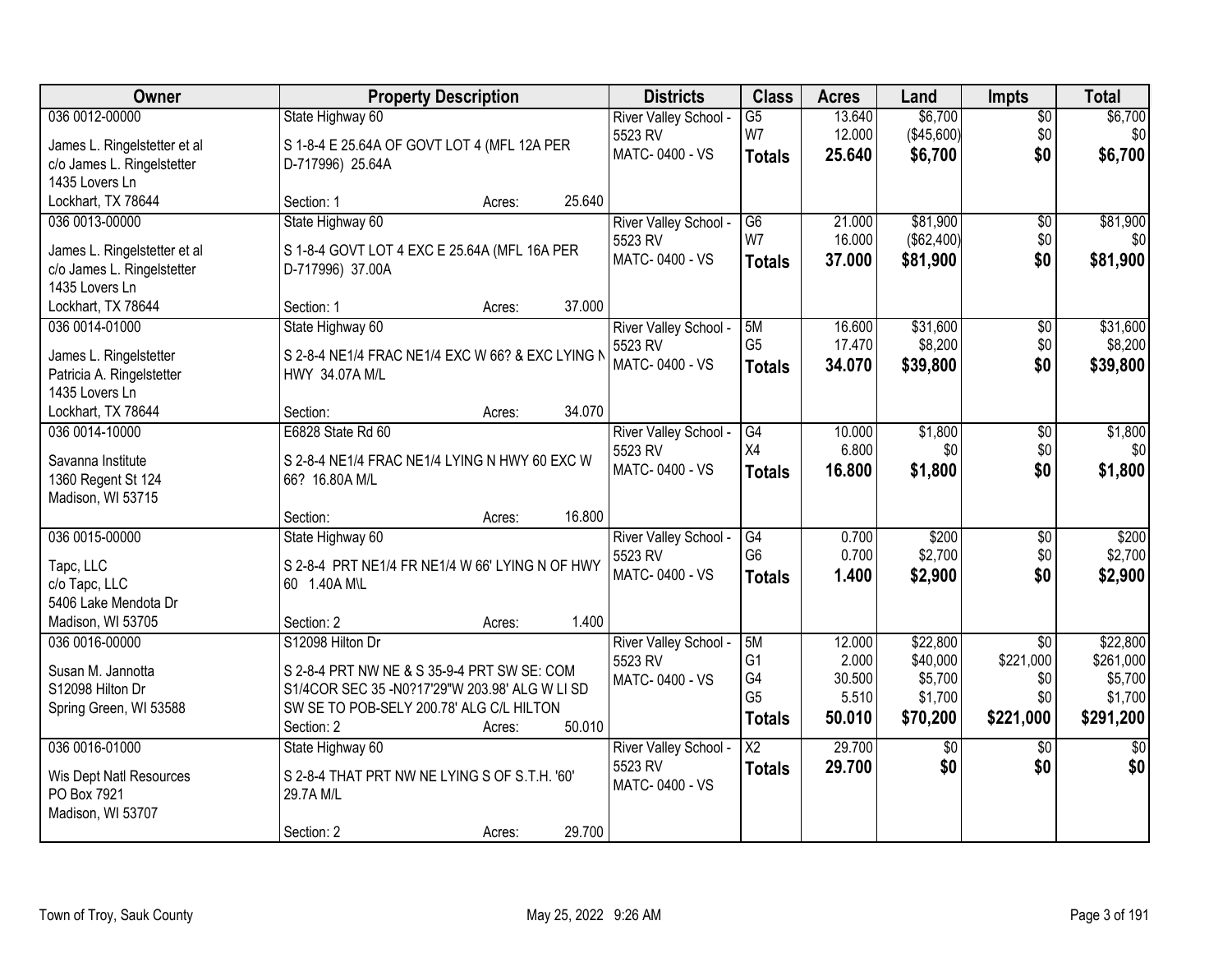| Owner                  | <b>Property Description</b>                                                                      | <b>Districts</b>          | <b>Class</b>         | <b>Acres</b>     | Land               | <b>Impts</b>    | <b>Total</b>       |
|------------------------|--------------------------------------------------------------------------------------------------|---------------------------|----------------------|------------------|--------------------|-----------------|--------------------|
| 036 0016-10000         | S12148 Hilton Dr                                                                                 | River Valley School -     | $\overline{G1}$      | 1.000            | \$28,000           | \$69,800        | \$97,800           |
| Levi G. Rasque         | S 2-8-4 PRT NW NE COM N1/4COR SD SEC                                                             | 5523 RV                   | G4                   | 3.100            | \$800              | \$0             | \$800              |
| S12148 Hilton Dr       | 2-S0?33'07"E 946.82' ALG W LI NW NE-N75?19'35"E                                                  | MATC-0400 - VS            | <b>Totals</b>        | 4.100            | \$28,800           | \$69,800        | \$98,600           |
| Spring Green, WI 53588 | 353.77' ALG C/L STH 60 TO POB -N14?41'14"W 348.86'                                               |                           |                      |                  |                    |                 |                    |
|                        | 4.100<br>Section: 2<br>Acres:                                                                    |                           |                      |                  |                    |                 |                    |
| 036 0016-20000         | S12151 Hilton Dr                                                                                 | River Valley School -     | $\overline{G1}$      | 0.500            | \$8,400            | \$4,600         | \$13,000           |
|                        |                                                                                                  | 5523 RV                   | G <sub>5</sub>       | 3.150            | \$1,600            | \$0             | \$1,600            |
| Kyle M. Jorgenson      | S 2-8-4 PRT NW NE & S 35-9-4 PRT SW SE: COM S1/4                                                 | MATC-0400 - VS            | G <sub>6</sub>       | 1.000            | \$3,400            | \$0             | \$3,400            |
| Michelle K. Anderson   | COR SEC 35 - N0?17'29"W 203.98' ALG W LI SW SE TC<br>C/L HILTON DR-SELY 200.78' ALG C/L-S19?30'E |                           | <b>Totals</b>        | 4.650            | \$13,400           | \$4,600         | \$18,000           |
| 2313 N Emmertsen Rd    | 4.650<br>Section: 2                                                                              |                           |                      |                  |                    |                 |                    |
| Mt Pleasant, WI 53406  | Acres:                                                                                           |                           |                      |                  |                    |                 |                    |
| 036 0017-00000         | State Highway 60                                                                                 | River Valley School -     | G4<br>G <sub>5</sub> | 24.000<br>10.260 | \$5,700<br>\$9,800 | \$0<br>\$0      | \$5,700<br>\$9,800 |
| Gary D. Johnson        | S 2-8-4 NE FR NW EXC S OF HWY 60<br>34.26A M\L                                                   | 5523 RV<br>MATC-0400 - VS |                      |                  |                    |                 |                    |
| Susan M. Johnson       |                                                                                                  |                           | <b>Totals</b>        | 34.260           | \$15,500           | \$0             | \$15,500           |
| S12027 County Rd C     |                                                                                                  |                           |                      |                  |                    |                 |                    |
| Spring Green, WI 53588 | 34.260<br>Section: 2<br>Acres:                                                                   |                           |                      |                  |                    |                 |                    |
| 036 0017-10000         | State Highway 60                                                                                 | River Valley School -     | $\overline{G5}$      | 15.000           | \$7,300            | \$0             | \$7,300            |
| Jonathon M. Butzine    | S 2-8-4 NE FR NW S OF HWY 60 19.1A M\L                                                           | 5523 RV                   | G <sub>6</sub>       | 4.100            | \$16,000           | \$0             | \$16,000           |
| Michelle B. Butzine    |                                                                                                  | MATC-0400 - VS            | <b>Totals</b>        | 19.100           | \$23,300           | \$0             | \$23,300           |
| 4808 Helgeland Dr      |                                                                                                  |                           |                      |                  |                    |                 |                    |
| Sun Prairie, WI 53590  | Section: 2<br>19.100<br>Acres:                                                                   |                           |                      |                  |                    |                 |                    |
| 036 0018-00000         | S12139 County Rd C                                                                               | River Valley School -     | 5M                   | 9.000            | \$17,100           | $\overline{50}$ | \$17,100           |
|                        |                                                                                                  | 5523 RV                   | G4                   | 32.970           | \$8,700            | \$0             | \$8,700            |
| Theresa L. Stapleton   | S 2-8-4 NW1/4 FRAC NW1/4 LYING N OF HWY 60 EXC                                                   | MATC-0400 - VS            | G <sub>5</sub>       | 2.700            | \$200              | \$0             | \$200              |
| 5952 County Rd Z       | CSM 6251 (S/PUD EASE PER D-1091279) 46.93A M/L                                                   |                           | G7                   | 2.260            | \$11,300           | \$28,800        | \$40,100           |
| Spring Green, WI 53588 |                                                                                                  |                           | <b>Totals</b>        | 46.930           | \$37,300           | \$28,800        | \$66,100           |
|                        | 46.930<br>Section: 2<br>Acres:                                                                   |                           |                      |                  |                    |                 |                    |
| 036 0018-10000         | State Highway 60                                                                                 | River Valley School -     | $\overline{G5}$      | 5.750            | \$2,800            | \$0             | \$2,800            |
| Jonathon M. Butzine    | S 2-8-4 NW FR NW S OF HWY 60 5.75A M\L                                                           | 5523 RV                   | <b>Totals</b>        | 5.750            | \$2,800            | \$0             | \$2,800            |
| Michelle B. Butzine    |                                                                                                  | MATC-0400 - VS            |                      |                  |                    |                 |                    |
| 4808 Helgeland Dr      |                                                                                                  |                           |                      |                  |                    |                 |                    |
| Sun Prairie, WI 53590  | 5.750<br>Section: 2<br>Acres:                                                                    |                           |                      |                  |                    |                 |                    |
| 036 0018-20000         | S12139 County Rd C                                                                               | River Valley School -     | $\overline{G7}$      | 1.240            | \$15,900           | \$138,000       | \$153,900          |
|                        |                                                                                                  | 5523 RV                   | <b>Totals</b>        | 1.240            | \$15,900           | \$138,000       | \$153,900          |
| Brian J. Sprecher      | S 2-8-4 PRT NW1/4 FRAC NW1/4 = CSM 6251 LOT 1                                                    | MATC-0400 - VS            |                      |                  |                    |                 |                    |
| S12139 County Rd C     | 1.24A                                                                                            |                           |                      |                  |                    |                 |                    |
| Spring Green, WI 53588 |                                                                                                  |                           |                      |                  |                    |                 |                    |
|                        | 1.240<br>Section:<br>Acres:                                                                      |                           |                      |                  |                    |                 |                    |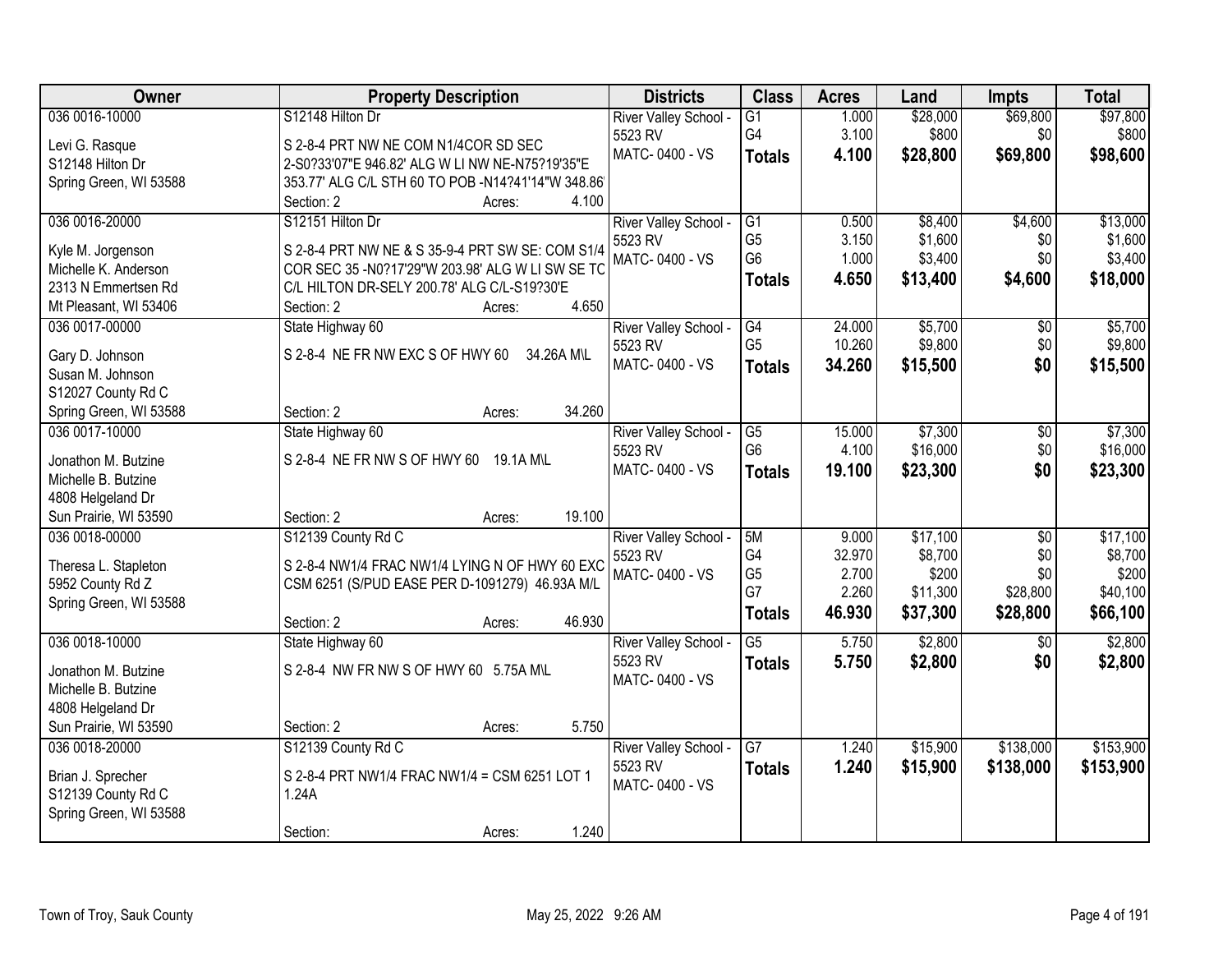| Owner                                               | <b>Property Description</b>                      |        |        | <b>Districts</b>                 | <b>Class</b>             | <b>Acres</b>     | Land                   | <b>Impts</b>           | <b>Total</b>           |
|-----------------------------------------------------|--------------------------------------------------|--------|--------|----------------------------------|--------------------------|------------------|------------------------|------------------------|------------------------|
| 036 0019-00000                                      | State Highway 60                                 |        |        | River Valley School -            | $\overline{G6}$          | 18.400           | \$71,800               | $\overline{50}$        | \$71,800               |
| James L. Ringelstetter et al                        | S 2-8-4 GOVT LOT 1 (MFL 22A PER D-717996) 40.40A |        |        | 5523 RV<br>MATC-0400 - VS        | W7                       | 22.000           | (\$85,800)             | \$0                    | \$0                    |
| c/o James L. Ringelstetter                          |                                                  |        |        |                                  | <b>Totals</b>            | 40.400           | \$71,800               | \$0                    | \$71,800               |
| 1435 Lovers Ln                                      |                                                  |        |        |                                  |                          |                  |                        |                        |                        |
| Lockhart, TX 78644<br>036 0020-00000                | Section: 2                                       | Acres: | 40.400 |                                  | $\overline{\text{X2}}$   | 43.700           |                        | $\overline{50}$        |                        |
|                                                     | State Highway 60                                 |        |        | River Valley School -<br>5523 RV | <b>Totals</b>            | 43.700           | \$0<br>\$0             | \$0                    | \$0<br>\$0             |
| Wis Dept Natl Resources                             | S 2-8-4 FRAC LOT NO. 2 43.70A                    |        |        | MATC-0400 - VS                   |                          |                  |                        |                        |                        |
| PO Box 7921<br>Madison, WI 53707                    |                                                  |        |        |                                  |                          |                  |                        |                        |                        |
|                                                     | Section: 2                                       | Acres: | 43.700 |                                  |                          |                  |                        |                        |                        |
| 036 0021-00000                                      |                                                  |        |        | River Valley School -            | $\overline{X2}$          | 45.500           | \$0                    | $\overline{50}$        | $\sqrt{50}$            |
| Wis Dept Natl Resources                             | S 2-8-4 FRAC LOT NO 3 45.50A                     |        |        | 5523 RV                          | <b>Totals</b>            | 45.500           | \$0                    | \$0                    | \$0                    |
| PO Box 7921                                         |                                                  |        |        | MATC-0400 - VS                   |                          |                  |                        |                        |                        |
| Madison, WI 53707                                   |                                                  |        |        |                                  |                          |                  |                        |                        |                        |
|                                                     | Section: 2                                       | Acres: | 45.500 |                                  |                          |                  |                        |                        |                        |
| 036 0022-00000                                      |                                                  |        |        | River Valley School -            | $\overline{\text{X2}}$   | 41.600           | \$0                    | \$0                    | \$0                    |
| Wis Dept Natl Resources                             | SEC. 2 T8N R4E FRAC LOT NO. 4 41.60A             |        |        | 5523 RV<br>MATC-0400 - VS        | <b>Totals</b>            | 41.600           | \$0                    | \$0                    | \$0                    |
| PO Box 7921                                         |                                                  |        |        |                                  |                          |                  |                        |                        |                        |
| Madison, WI 53707                                   |                                                  |        | 41.600 |                                  |                          |                  |                        |                        |                        |
| 036 0023-00000                                      | Section: 2                                       | Acres: |        | Sauk-Prairie School -            | $\overline{G5}$          | 57.800           | \$26,600               | \$0                    | \$26,600               |
|                                                     |                                                  |        |        | 5100 SP                          | <b>Totals</b>            | 57,800           | \$26,600               | \$0                    | \$26,600               |
| Mathias M Millen Revocable Trust<br>E9364 Cassel Rd | SEC. 1 T8N R5E FRAC LOT NO. 5                    | 57.80A |        | MATC-0400 - VS                   |                          |                  |                        |                        |                        |
| Sauk City, WI 53583                                 |                                                  |        |        |                                  |                          |                  |                        |                        |                        |
|                                                     | Section: 1                                       | Acres: | 57.800 |                                  |                          |                  |                        |                        |                        |
| 036 0024-00000                                      |                                                  |        |        | Sauk-Prairie School -            | $\overline{X2}$          | 55.250           | \$0                    | $\overline{50}$        | \$0                    |
| Wis Dept Natl Resources                             | SEC. 1 T8N R5E FRAC LOT NO. 6 55.25A             |        |        | 5100 SP                          | <b>Totals</b>            | 55.250           | \$0                    | \$0                    | \$0                    |
| PO Box 7921                                         |                                                  |        |        | MATC-0400 - VS                   |                          |                  |                        |                        |                        |
| Madison, WI 53707                                   |                                                  |        |        |                                  |                          |                  |                        |                        |                        |
|                                                     | Section: 1                                       | Acres: | 55.250 |                                  |                          |                  |                        |                        |                        |
| 036 0025-00000                                      |                                                  |        |        | Sauk-Prairie School -<br>5100 SP | $\overline{\mathsf{X2}}$ | 43.160<br>43.160 | $\overline{60}$<br>\$0 | $\overline{30}$<br>\$0 | $\overline{50}$<br>\$0 |
| Wis Dept Natl Resources                             | SEC. 1 T8N R5E FRAC LOT NO. 7 43.16A             |        |        | MATC-0400 - VS                   | <b>Totals</b>            |                  |                        |                        |                        |
| PO Box 7921                                         |                                                  |        |        |                                  |                          |                  |                        |                        |                        |
| Madison, WI 53707                                   | Section: 1                                       | Acres: | 43.160 |                                  |                          |                  |                        |                        |                        |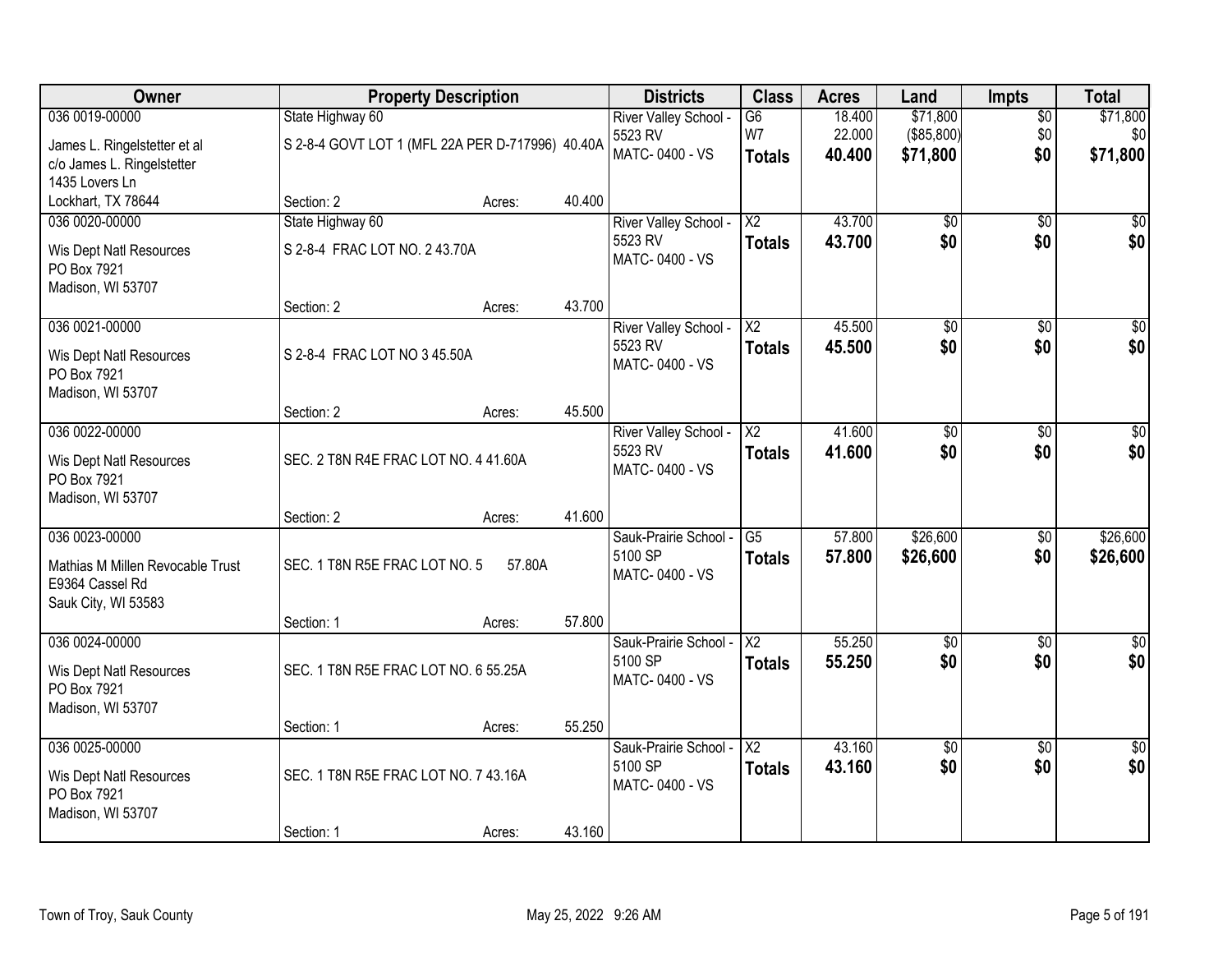| <b>Owner</b>                         | <b>Property Description</b>                                                                        | <b>Districts</b>                 | <b>Class</b>         | <b>Acres</b>    | Land                | <b>Impts</b>           | <b>Total</b>        |
|--------------------------------------|----------------------------------------------------------------------------------------------------|----------------------------------|----------------------|-----------------|---------------------|------------------------|---------------------|
| 036 0026-00000                       | E8997 Cassel Rd                                                                                    | Sauk-Prairie School -            | $\overline{G1}$      | 2.000           | \$40,000            | \$97,900               | \$137,900           |
| William J. Midthun LC                | S 2-8-5 FRAC LOT 5 EXC NW OF HWY & EXC W 5A S                                                      | 5100 SP                          | G4                   | 30.000          | \$4,900             | \$0                    | \$4,900             |
| E8997 Cassel Rd                      | OF HWY & EXC COM C/L TN RD ON E LI SW SW SEC                                                       | MATC-0400 - VS                   | G <sub>5</sub>       | 23.360          | \$11,400            | \$0                    | \$11,400            |
| Sauk City, WI 53583                  | 35-9-5 - S ALG SD LI EXT 1330' TO PT ON E LI FRAC                                                  |                                  | <b>Totals</b>        | 55.360          | \$56,300            | \$97,900               | \$154,200           |
|                                      | 55.360<br>Section: 2<br>Acres:                                                                     |                                  |                      |                 |                     |                        |                     |
| 036 0027-00000                       | State Highway 60                                                                                   | Sauk-Prairie School -            | G4                   | 0.500           | \$100               | \$0                    | \$100               |
| Jerald W. Kaufman                    | SEC. 2 T8N R5E NW HWY IN FRAC LT 5 .50A                                                            | 5100 SP                          | <b>Totals</b>        | 0.500           | \$100               | \$0                    | \$100               |
| Nancy K. Kaufman                     |                                                                                                    | MATC-0400 - VS                   |                      |                 |                     |                        |                     |
| E8880 Babington Rd                   |                                                                                                    |                                  |                      |                 |                     |                        |                     |
| Sauk City, WI 53583                  | 0.500<br>Section: 2<br>Acres:                                                                      |                                  |                      |                 |                     |                        |                     |
| 036 0028-00000                       | E8897 State Highway 60                                                                             | Sauk-Prairie School -            | G1                   | 5.000           | \$53,600            | \$47,700               | \$101,300           |
| Sharel Morgan                        | SEC 2-08-05 W 5A S HWY IN FRAC LOT #5 5.00A                                                        | 5100 SP                          | <b>Totals</b>        | 5.000           | \$53,600            | \$47,700               | \$101,300           |
| E8897 State Rd 60                    |                                                                                                    | MATC-0400 - VS                   |                      |                 |                     |                        |                     |
| Sauk City, WI 53583                  |                                                                                                    |                                  |                      |                 |                     |                        |                     |
|                                      | 5.000<br>Section: 2<br>Acres:                                                                      |                                  |                      |                 |                     |                        |                     |
| 036 0029-00000                       |                                                                                                    | Sauk-Prairie School -            | G5                   | 34.050          | \$14,200            | \$0                    | \$14,200            |
| Twin Bluffs, LLC                     | S 2-8-5 FRAC LOT 6 EXC COM C/L TN RD ON ELI SW                                                     | 5100 SP                          | <b>Totals</b>        | 34.050          | \$14,200            | \$0                    | \$14,200            |
| c/o Twin Bluffs, LLC                 | SW 35-9-5 -S1330' TO PT ON WLI LOT 6 &                                                             | MATC-0400 - VS                   |                      |                 |                     |                        |                     |
| E9099 Cassel Rd                      | POB-S20RDS-E16RDS-N20RDS-W TO POB & ALSO                                                           |                                  |                      |                 |                     |                        |                     |
| Sauk City, WI 53583                  | 34.050<br>Section: 2<br>Acres:                                                                     |                                  |                      |                 |                     |                        |                     |
| 036 0030-00000                       | E8999 Cassel Rd                                                                                    | Sauk-Prairie School -            | $\overline{G1}$      | 2.500           | \$43,000            | \$63,600               | \$106,600           |
|                                      |                                                                                                    | 5100 SP                          | <b>Totals</b>        | 2.500           | \$43,000            | \$63,600               | \$106,600           |
| David G. Unangst<br>Sonja J. Unangst | S 2-8-5 PRT FRAC LOTS 5 & 6 COM C/L TN RD ON E<br>LI SW SW SEC 35-9-5 -S ALG SD LI EXT 1330' TO PT | MATC-0400 - VS                   |                      |                 |                     |                        |                     |
| E8999 Cassel Rd                      | ON E LI FRAC LOT 5 & POB-E 264'-S 330'-W 264'-S                                                    |                                  |                      |                 |                     |                        |                     |
| Sauk City, WI 53583                  | 2.500<br>Section: 2<br>Acres:                                                                      |                                  |                      |                 |                     |                        |                     |
| 036 0032-00000                       |                                                                                                    | Sauk-Prairie School -            | G4                   | 17.250          | \$2,800             | $\overline{50}$        | \$2,800             |
|                                      |                                                                                                    | 5100 SP                          | G <sub>5</sub>       | 53.000          | \$24,300            | \$0                    | \$24,300            |
| Mathias M Millen Living Trust        | S2 T8N R5E FRAC LOT 7 70.25A                                                                       | MATC-0400 - VS                   | <b>Totals</b>        | 70.250          | \$27,100            | \$0                    | \$27,100            |
| S9364 Cassel Rd                      |                                                                                                    |                                  |                      |                 |                     |                        |                     |
| Sauk City, WI 53583                  |                                                                                                    |                                  |                      |                 |                     |                        |                     |
|                                      | 70.250<br>Section: 2<br>Acres:                                                                     |                                  |                      |                 |                     |                        |                     |
| 036 0033-00000                       |                                                                                                    | Sauk-Prairie School -<br>5100 SP | G4<br>G <sub>5</sub> | 8.000<br>21.900 | \$1,300<br>\$10,000 | $\overline{50}$<br>\$0 | \$1,300<br>\$10,000 |
| Mathias M Millen Revocable Trust     | SEC. 2 T8N R5E E 1/2 FRAC LOT NO. 8 29.90A                                                         | MATC-0400 - VS                   |                      | 29.900          | \$11,300            | \$0                    |                     |
| E9364 Cassel Rd                      |                                                                                                    |                                  | <b>Totals</b>        |                 |                     |                        | \$11,300            |
| Sauk City, WI 53583                  |                                                                                                    |                                  |                      |                 |                     |                        |                     |
|                                      | 29.900<br>Section: 2<br>Acres:                                                                     |                                  |                      |                 |                     |                        |                     |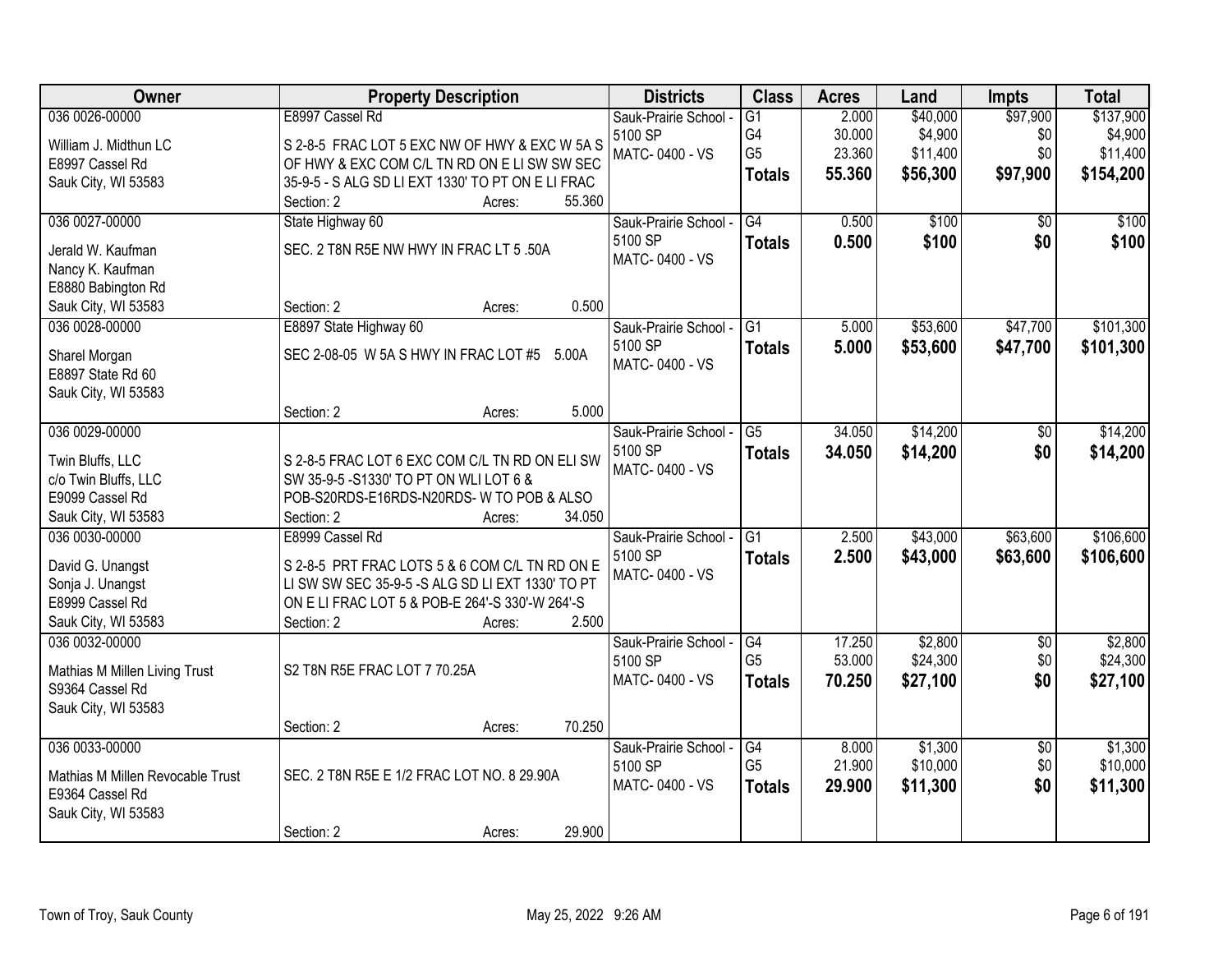| Owner                                    | <b>Property Description</b>                                                                   | <b>Districts</b>      | <b>Class</b>    | <b>Acres</b> | Land     | <b>Impts</b>    | <b>Total</b> |
|------------------------------------------|-----------------------------------------------------------------------------------------------|-----------------------|-----------------|--------------|----------|-----------------|--------------|
| 036 0034-00000                           |                                                                                               | Sauk-Prairie School - | $\overline{G4}$ | 4.000        | \$300    | \$0             | \$300        |
|                                          | Lyle R & Dorothy E Kuhnau Living Trust   SEC. 2 T8N R5E E 1/2 W 1/2 FRAC LOT NO. 8 16.22A     | 5100 SP               | G <sub>5</sub>  | 12.220       | \$6,000  | \$0             | \$6,000      |
| E11319 State Rd 60                       |                                                                                               | MATC-0400 - VS        | <b>Totals</b>   | 16.220       | \$6,300  | \$0             | \$6,300      |
| Sauk City, WI 53583                      |                                                                                               |                       |                 |              |          |                 |              |
|                                          | 16.220<br>Section: 2<br>Acres:                                                                |                       |                 |              |          |                 |              |
| 036 0035-00000                           |                                                                                               | Sauk-Prairie School - | $\overline{G5}$ | 17.080       | \$11,900 | \$0             | \$11,900     |
| Thomas R. Gasner                         | SEC. 2 T8N R5E W 1/2 W 1/2 FRAC LOT NO. 8 17.08A                                              | 5100 SP               | <b>Totals</b>   | 17.080       | \$11,900 | \$0             | \$11,900     |
| Judith A. Gasner                         |                                                                                               | MATC-0400 - VS        |                 |              |          |                 |              |
| 4551 Oak Springs Cir                     |                                                                                               |                       |                 |              |          |                 |              |
| Deforest, WI 53532                       | 17.080<br>Section: 2<br>Acres:                                                                |                       |                 |              |          |                 |              |
| 036 0036-00000                           | State Highway 60                                                                              | Sauk-Prairie School - | G4              | 16.800       | \$3,300  | \$0             | \$3,300      |
|                                          |                                                                                               | 5100 SP               | G <sub>5</sub>  | 1.400        | \$100    | \$0             | \$100        |
| Jerald W. Kaufman                        | SEC. 3 T8N R5E N 1/2 NE 1/4 FRAC NE 1/4 EXC THAT<br>PART S OF HY 18.20A                       | MATC-0400 - VS        | <b>Totals</b>   | 18.200       | \$3,400  | \$0             | \$3,400      |
| Nancy K. Kaufman<br>E8880 Babington Rd   |                                                                                               |                       |                 |              |          |                 |              |
| Sauk City, WI 53583                      | 18.200<br>Section: 3<br>Acres:                                                                |                       |                 |              |          |                 |              |
| 036 0037-00000                           | State Highway 60                                                                              | Sauk-Prairie School - | G4              | 11.650       | \$1,900  | $\sqrt[6]{}$    | \$1,900      |
|                                          |                                                                                               | 5100 SP               | <b>Totals</b>   | 11.650       | \$1,900  | \$0             | \$1,900      |
| Gerald D. Westphal                       | S 3-8-5 S1/2 NE1/4 FRAC NE1/4 & THAT PRT N1/2 SD                                              | MATC-0400 - VS        |                 |              |          |                 |              |
| Deborah R. Westphal                      | 1/4 1/4 LYING S OF STH 60 & EXC COM NE COR SD                                                 |                       |                 |              |          |                 |              |
| E8715 State Rd 60                        | SEC - ? S1?8?18?W 261.84? TO C/L STH 60 & POB ?                                               |                       |                 |              |          |                 |              |
| Sauk City, WI 53583                      | 11.650<br>Section: 3<br>Acres:                                                                |                       |                 |              |          |                 |              |
| 036 0037-10000                           | State Highway 60                                                                              | Sauk-Prairie School - | 5M              | 32.070       | \$61,000 | $\overline{50}$ | \$61,000     |
| Benjamin E. Nelms                        | S 3-8-5 PRT NE1/4 FRAC NE1/4 & PRT FRAC LOT 3                                                 | 5100 SP               | G4              | 9.800        | \$1,600  | \$0             | \$1,600      |
| E13624 Grace St                          | COM NE COR SD SEC ? S1?8?18?W 261.84? TO C/L                                                  | MATC-0400 - VS        | <b>Totals</b>   | 41.870       | \$62,600 | \$0             | \$62,600     |
| Merrimac, WI 53561                       | STH 60 & POB ? S1?8?18?W 1488.23? ? S1?8?18?W                                                 |                       |                 |              |          |                 |              |
|                                          | 41.870<br>Section:<br>Acres:                                                                  |                       |                 |              |          |                 |              |
| 036 0038-00000                           | State Highway 60                                                                              | Sauk-Prairie School - | 5M              | 2.000        | \$3,900  | $\overline{60}$ | \$3,900      |
| Gerald D. Westphal                       | S 3-8-5 W530' NW FR NE S OF HWY 60 5.4A M\L                                                   | 5100 SP               | G4              | 3.000        | \$500    | \$0             | \$500        |
| Deborah R. Westphal                      | S\SCENIC EASE                                                                                 | MATC-0400 - VS        | G <sub>5</sub>  | 0.400        | \$100    | \$0             | \$100        |
| E8715 State Rd 60                        |                                                                                               |                       | <b>Totals</b>   | 5.400        | \$4,500  | \$0             | \$4,500      |
| Sauk City, WI 53583                      | 5.400<br>Section: 3<br>Acres:                                                                 |                       |                 |              |          |                 |              |
| 036 0038-10000                           | E8715 State Highway 60                                                                        | Sauk-Prairie School - | 5M              | 5.000        | \$9,800  | $\overline{60}$ | \$9,800      |
|                                          |                                                                                               | 5100 SP               | G4              | 5.000        | \$800    | \$0             | \$800        |
| Gerald D. Westphal                       | S 3-8-5 PRT NW FR NE COM 530'E OF SWCOR-N TO<br>C\L HWY -NELY ALG C\L 830'-S TO SLI -W TO POB | MATC-0400 - VS        | G <sub>5</sub>  | 0.750        | \$100    | \$0             | \$100        |
| Deborah R. Westphal<br>E8715 State Rd 60 | 11.75A M\L S\SCENIC EASE                                                                      |                       | G7              | 1.000        | \$5,000  | \$25,300        | \$30,300     |
| Sauk City, WI 53583                      | 11.750<br>Section: 3<br>Acres:                                                                |                       | <b>Totals</b>   | 11.750       | \$15,700 | \$25,300        | \$41,000     |
|                                          |                                                                                               |                       |                 |              |          |                 |              |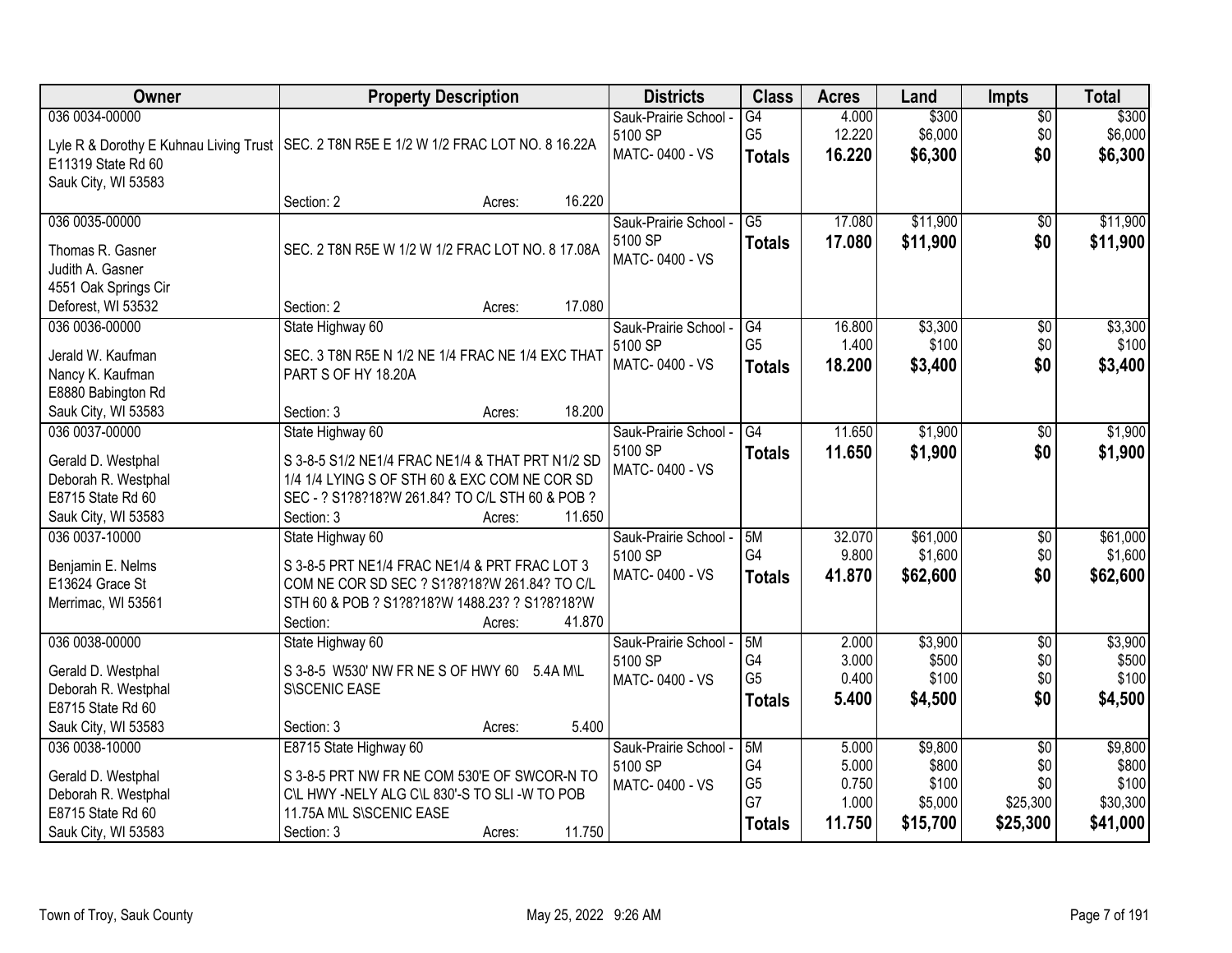| Owner                                  |                                                 | <b>Property Description</b> |        | <b>Districts</b>      | <b>Class</b>             | <b>Acres</b> | Land            | <b>Impts</b>    | <b>Total</b>  |
|----------------------------------------|-------------------------------------------------|-----------------------------|--------|-----------------------|--------------------------|--------------|-----------------|-----------------|---------------|
| 036 0038-20000                         | S12138 Fox Rd                                   |                             |        | Sauk-Prairie School - | 5M                       | 1.850        | \$3,600         | $\overline{50}$ | \$3,600       |
| Anthony R. Draves                      | S 3-8-5 THAT PRT NW FR NE N OF HWY 60 32.85A    |                             |        | 5100 SP               | G <sub>1</sub>           | 5.000        | \$53,600        | \$59,700        | \$113,300     |
| 2670 Mc Gaw Rd                         | MIL SISCENIC EASE                               |                             |        | MATC-0400 - VS        | G4                       | 23.900       | \$3,900         | \$0             | \$3,900       |
| Madison, WI 53711                      |                                                 |                             |        |                       | G <sub>5</sub>           | 2.100        | \$100           | \$0             | \$100         |
|                                        | Section: 3                                      | Acres:                      | 32.850 |                       | <b>Totals</b>            | 32.850       | \$61,200        | \$59,700        | \$120,900     |
| 036 0039-00000                         | State Highway 60                                |                             |        | Sauk-Prairie School - | G4                       | 40.500       | \$7,400         | \$0             | \$7,400       |
| Karl Hausner Farms LLC                 | S 3-8-5 NE1/4 FRAC NW1/4 EXC SELY OF HWY 60     |                             |        | 5100 SP               | G <sub>5</sub>           | 1.800        | \$100           | \$0             | \$100         |
| c/o Karl Hausner Farms, LLC            | (S/SCENIC EASE) 42.30A M/L                      |                             |        | MATC-0400 - VS        | <b>Totals</b>            | 42.300       | \$7,500         | \$0             | \$7,500       |
| E7296 County Rd B                      |                                                 |                             |        |                       |                          |              |                 |                 |               |
| Spring Green, WI 53588-0000            | Section: 3                                      | Acres:                      | 42.300 |                       |                          |              |                 |                 |               |
| 036 0040-00000                         | State Highway 60                                |                             |        | Sauk-Prairie School - | 15M                      | 2.000        | \$3,400         | $\overline{50}$ | \$3,400       |
| James E. Quackenbush                   | S 3-8-5 THAT PRT NE NW LYING SELY OF HWY 60     |                             |        | 5100 SP               | G4                       | 4.700        | \$800           | \$0             | \$800         |
| Silvan H. Maly                         | 7.7A M/L                                        |                             |        | MATC-0400 - VS        | G <sub>5</sub>           | 1.000        | \$500           | \$0             | \$500         |
| 5894 Paelma Dr                         |                                                 |                             |        |                       | <b>Totals</b>            | 7.700        | \$4,700         | \$0             | \$4,700       |
| Waunakee, WI 53597                     | Section: 3                                      | Acres:                      | 7.700  |                       |                          |              |                 |                 |               |
| 036 0041-00000                         | State Highway 60                                |                             |        | Sauk-Prairie School - | X <sub>2</sub>           | 50.000       | \$0             | \$0             | \$0           |
|                                        | S 3-8-5 NW FRAC NW 50.00A SUBJ HWY EASE         |                             |        | 5100 SP               | <b>Totals</b>            | 50.000       | \$0             | \$0             | \$0           |
| Wis Dept Natl Resources<br>PO Box 7921 |                                                 |                             |        | MATC-0400 - VS        |                          |              |                 |                 |               |
| Madison, WI 53707                      |                                                 |                             |        |                       |                          |              |                 |                 |               |
|                                        | Section: 3                                      | Acres:                      | 50.000 |                       |                          |              |                 |                 |               |
| 036 0042-00000                         | State Highway 60                                |                             |        | Sauk-Prairie School - | $\overline{\text{X2}}$   | 10.000       | $\overline{50}$ | $\overline{50}$ | \$0           |
|                                        | SEC. 3 T8N R5E E 20RD SW 1/4 FRAC NW 1/4 10.00A |                             |        | 5100 SP               | <b>Totals</b>            | 10.000       | \$0             | \$0             | \$0           |
| Wis Dept Natl Resources<br>PO Box 7921 | SUBJ SCENIC EASE                                |                             |        | MATC-0400 - VS        |                          |              |                 |                 |               |
| Madison, WI 53707                      |                                                 |                             |        |                       |                          |              |                 |                 |               |
|                                        | Section: 3                                      | Acres:                      | 10.000 |                       |                          |              |                 |                 |               |
| 036 0043-00000                         | State Highway 60                                |                             |        | Sauk-Prairie School - | $\overline{X^2}$         | 20.000       | $\sqrt{$0}$     | $\sqrt{6}$      | $\frac{6}{3}$ |
| Wis Dept Natl Resources                | S 3-8-5 COM 20RD E OF NW COR SW                 |                             |        | 5100 SP               | <b>Totals</b>            | 20.000       | \$0             | \$0             | \$0           |
| PO Box 7921                            | NW-S80RD-E40RD-N80RD -W40RD TO POB S\HWY        |                             |        | MATC-0400 - VS        |                          |              |                 |                 |               |
| Madison, WI 53707                      | <b>EASE 20.00A</b>                              |                             |        |                       |                          |              |                 |                 |               |
|                                        | Section: 3                                      | Acres:                      | 20.000 |                       |                          |              |                 |                 |               |
| 036 0044-00000                         | State Highway 60                                |                             |        | Sauk-Prairie School - | $\overline{\mathsf{X2}}$ | 10.000       | $\sqrt{$0}$     | $\overline{30}$ | $\sqrt{50}$   |
| Wis Dept Natl Resources                | SEC. 3 T8N R5E W 20 RD OF SW 1/4 FRAC NW 1/4    |                             |        | 5100 SP               | <b>Totals</b>            | 10.000       | \$0             | \$0             | \$0           |
| PO Box 7921                            | 10.00A                                          |                             |        | MATC-0400 - VS        |                          |              |                 |                 |               |
| Madison, WI 53707                      |                                                 |                             |        |                       |                          |              |                 |                 |               |
|                                        | Section: 3                                      | Acres:                      | 10.000 |                       |                          |              |                 |                 |               |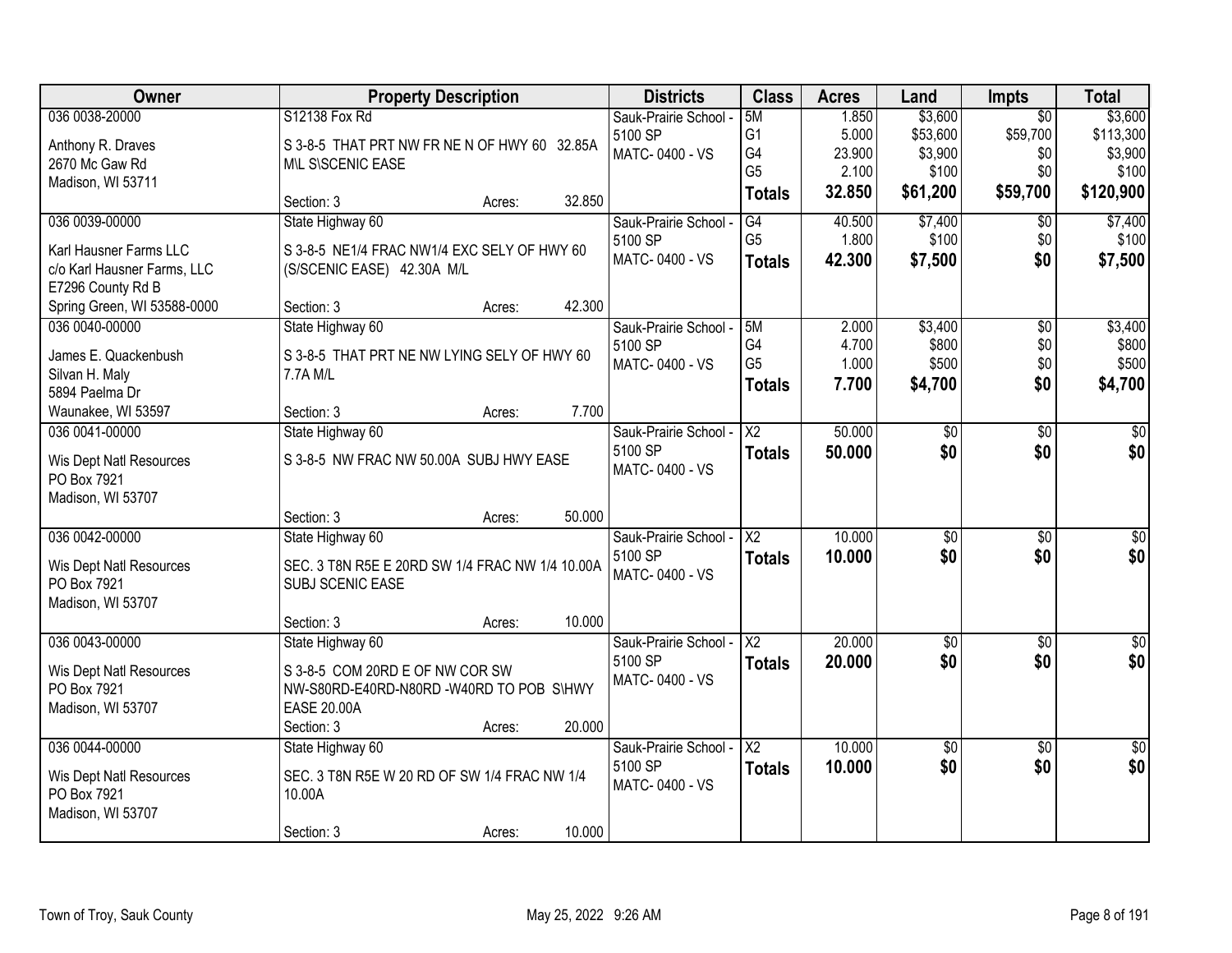| Owner                                     | <b>Property Description</b>                      | <b>Districts</b>          | <b>Class</b>    | <b>Acres</b>    | Land                | <b>Impts</b>    | <b>Total</b>    |
|-------------------------------------------|--------------------------------------------------|---------------------------|-----------------|-----------------|---------------------|-----------------|-----------------|
| 036 0045-00000                            | None                                             | Sauk-Prairie School -     | $\overline{G5}$ | 42.800          | \$18,200            | $\overline{50}$ | \$18,200        |
| James E. Quackenbush                      | SEC. 3 T8N R5E FRAC LOT NO. 1 42.80A             | 5100 SP                   | <b>Totals</b>   | 42.800          | \$18,200            | \$0             | \$18,200        |
| Silvan H. Maly                            |                                                  | MATC-0400 - VS            |                 |                 |                     |                 |                 |
| 5894 Paelma Dr                            |                                                  |                           |                 |                 |                     |                 |                 |
| Waunakee, WI 53597                        | 42.800<br>Section: 3<br>Acres:                   |                           |                 |                 |                     |                 |                 |
| 036 0046-00000                            | E8697 State Highway 60                           | Sauk-Prairie School -     | 5M              | 7.000           | \$13,700            | $\overline{50}$ | \$13,700        |
|                                           |                                                  | 5100 SP                   | G <sub>1</sub>  | 1.000           | \$3,800             | \$3,200         | \$7,000         |
| James E. Quackenbush                      | SEC. 3 T8N R5E FRAC LOT NO. 2 50.40A             | MATC-0400 - VS            | G4              | 9.040           | \$1,500             | \$0             | \$1,500         |
| Silvan H. Maly                            |                                                  |                           | G <sub>5</sub>  | 33.360          | \$13,200            | \$0             | \$13,200        |
| 5894 Paelma Dr                            | 50.400<br>Section: 3                             |                           | <b>Totals</b>   | 50.400          | \$32,200            | \$3,200         | \$35,400        |
| Waunakee, WI 53597<br>036 0047-00000      | Acres:                                           |                           | $\overline{G5}$ | 3.000           | \$1,000             |                 | \$1,000         |
|                                           | E8715 State Highway 60                           | Sauk-Prairie School -     | G <sub>6</sub>  |                 |                     | \$0<br>\$0      | \$28,900        |
| Gerald D. Westphal                        | S 3-8-5 FRAC LOT 3 EXC COM NWCOR - E530' - S TO  | 5100 SP<br>MATC-0400 - VS | G7              | 14.530<br>1.000 | \$28,900<br>\$5,000 | \$6,100         | \$11,100        |
| Deborah R. Westphal                       | WISCONSIN RIVER - SWLY ALG RIV TO N-S 1/4 LI - N |                           |                 |                 |                     |                 |                 |
| E8715 State Rd 60                         | TO POB & EXC COM NE COR SD SEC ? S1?8?18?W       |                           | <b>Totals</b>   | 18.530          | \$34,900            | \$6,100         | \$41,000        |
| Sauk City, WI 53583                       | 18.530<br>Section: 3<br>Acres:                   |                           |                 |                 |                     |                 |                 |
| 036 0047-10000                            | E8715 State Highway 60                           | Sauk-Prairie School -     | G1              | 3.000           | \$46,000            | \$236,300       | \$282,300       |
|                                           | S 3-8-5 PRT FRAC LOT 3 COM NWCOR-E530'-S TO      | 5100 SP                   | G <sub>6</sub>  | 6.750           | \$26,300            | \$0             | \$26,300        |
| Gerald D. Westphal<br>Deborah R. Westphal | RIVER-SWLY ALG RIV TO WLI-N TO POB 9.75A M\L     | MATC-0400 - VS            | <b>Totals</b>   | 9.750           | \$72,300            | \$236,300       | \$308,600       |
| E8715 State Rd 60                         | (MFL WITHDRAWN PER D-1125521)                    |                           |                 |                 |                     |                 |                 |
| Sauk City, WI 53583                       | 9.750<br>Section: 3<br>Acres:                    |                           |                 |                 |                     |                 |                 |
| 036 0048-00000                            |                                                  | River Valley School -     | 5M              | 48.000          | \$93,600            | $\overline{50}$ | \$93,600        |
|                                           |                                                  | 5523 RV                   | G4              | 2.000           | \$300               | \$0             | \$300           |
| Karl Hausner Farms LLC                    | S 4-8-5 NE1/4 FRAC NE1/4 50.00A                  | MATC-0400 - VS            |                 | 50.000          |                     | \$0             | \$93,900        |
| c/o Karl Hausner Farms, LLC               |                                                  |                           | <b>Totals</b>   |                 | \$93,900            |                 |                 |
| E7296 County Rd B                         |                                                  |                           |                 |                 |                     |                 |                 |
| Spring Green, WI 53588-0000               | 50.000<br>Section: 4<br>Acres:                   |                           |                 |                 |                     |                 |                 |
| 036 0049-00000                            |                                                  | River Valley School -     | G6              | 25.000          | \$97,500            | \$0             | \$97,500        |
| Karl Hausner Farms LLC                    | S 4-8-5 NE1/2 NW1/4 FRAC NE1/4 25.00A M/L        | 5523 RV                   | <b>Totals</b>   | 25.000          | \$97,500            | \$0             | \$97,500        |
| c/o Karl Hausner Farms, LLC               |                                                  | MATC-0400 - VS            |                 |                 |                     |                 |                 |
| E7296 County Rd B                         |                                                  |                           |                 |                 |                     |                 |                 |
| Spring Green, WI 53588-0000               | 25.000<br>Section: 4<br>Acres:                   |                           |                 |                 |                     |                 |                 |
| 036 0050-00000                            |                                                  | River Valley School -     | W <sub>7</sub>  | 25.000          | (\$97,500)          | $\overline{30}$ | $\overline{50}$ |
|                                           |                                                  | 5523 RV                   | <b>Totals</b>   | 25.000          | \$0                 | \$0             | \$0             |
| Michael P. Koepcke                        | S 4-8-5 SW1/2 NW1/4 FRAC NE1/4 (MFL PER          | MATC-0400 - VS            |                 |                 |                     |                 |                 |
| 5257 Scenic Ridge Trl                     | D-665761) 25.00A M/L                             |                           |                 |                 |                     |                 |                 |
| Middleton, WI 53562                       |                                                  |                           |                 |                 |                     |                 |                 |
|                                           | 25.000<br>Section: 4<br>Acres:                   |                           |                 |                 |                     |                 |                 |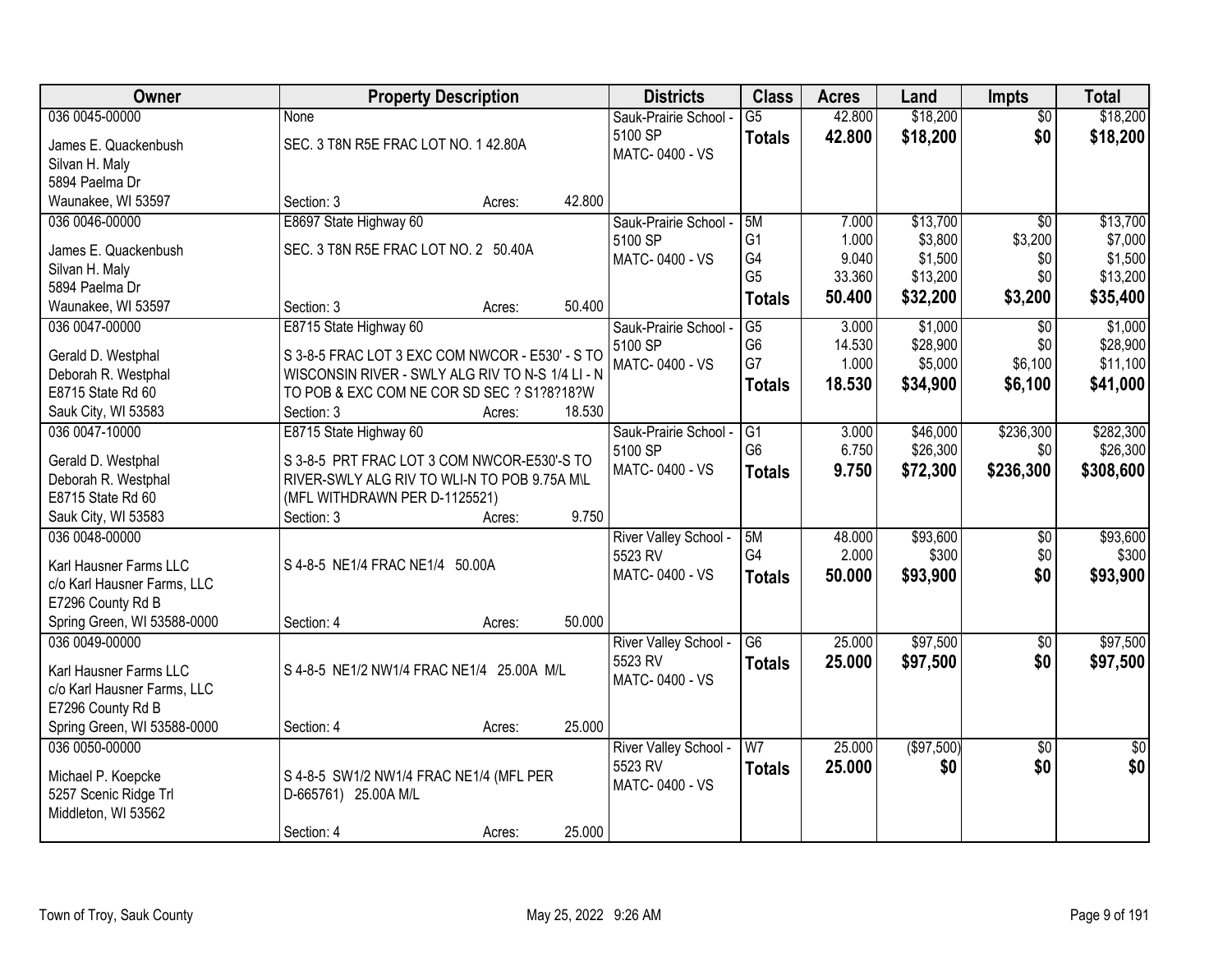| <b>Owner</b>                                                                                                    | <b>Property Description</b>                                                                                                 | <b>Districts</b>                                   | <b>Class</b>                                       | <b>Acres</b>            | Land                          | <b>Impts</b>                | <b>Total</b>                  |
|-----------------------------------------------------------------------------------------------------------------|-----------------------------------------------------------------------------------------------------------------------------|----------------------------------------------------|----------------------------------------------------|-------------------------|-------------------------------|-----------------------------|-------------------------------|
| 036 0051-00000<br>Michael P. Koepcke<br>5257 Scenic Ridge Trl<br>Middleton, WI 53562                            | S 4-8-5 SW1/4 FRAC NE1/4 N OF HWY (MFL PER<br>D-665761) 30.00A M/L                                                          | River Valley School -<br>5523 RV<br>MATC-0400 - VS | W <sub>7</sub><br><b>Totals</b>                    | 30.000<br>30.000        | (\$117,000)<br>\$0            | $\overline{50}$<br>\$0      | \$0<br>\$0                    |
|                                                                                                                 | 30.000<br>Section: 4<br>Acres:                                                                                              |                                                    |                                                    |                         |                               |                             |                               |
| 036 0052-00000<br>Mathias M Millen Revocable Trust<br>E9364 Cassel Rd<br>Sauk City, WI 53583                    | State Highway 60<br>SEC. 4 T8N R5E SW 1/4 FRAC NE 1/4 S HWY 10.00A<br><b>SUBJ SCENIC EASE</b>                               | River Valley School -<br>5523 RV<br>MATC-0400 - VS | $\overline{G5}$<br><b>Totals</b>                   | 10.000<br>10.000        | \$4,900<br>\$4,900            | \$0<br>\$0                  | \$4,900<br>\$4,900            |
|                                                                                                                 | 10.000<br>Section: 4<br>Acres:                                                                                              |                                                    |                                                    |                         |                               |                             |                               |
| 036 0053-00000<br>William J. Midthun LC<br>E8997 Cassel Rd<br>Sauk City, WI 53583                               | S 4-8-5 E10A SE FR NE EXC N OF HWY 6.9A M\L<br>S\SCENIC EASE                                                                | River Valley School -<br>5523 RV<br>MATC-0400 - VS | G5<br><b>Totals</b>                                | 6.900<br>6.900          | \$3,400<br>\$3,400            | $\sqrt[6]{3}$<br>\$0        | \$3,400<br>\$3,400            |
|                                                                                                                 | 6.900<br>Section: 4<br>Acres:                                                                                               |                                                    |                                                    |                         |                               |                             |                               |
| 036 0053-10000<br>Sonja J. Unangst et al<br>c/o Sonja J. Unangst<br>E8999 Cassell Rd                            | State Highway 60<br>S 4-8-5 THAT PRT E10A SE FR NE N OF HWY 3.1A<br>M\L                                                     | River Valley School -<br>5523 RV<br>MATC-0400 - VS | $\overline{G5}$<br>G <sub>6</sub><br><b>Totals</b> | 2.100<br>1.000<br>3.100 | \$1,000<br>\$3,900<br>\$4,900 | $\sqrt[6]{3}$<br>\$0<br>\$0 | \$1,000<br>\$3,900<br>\$4,900 |
| Sauk City, WI 53583                                                                                             | 3.100<br>Section: 4<br>Acres:                                                                                               |                                                    |                                                    |                         |                               |                             |                               |
| 036 0054-00000<br>Wis Dept Natl Resources<br>PO Box 7921<br>Madison, WI 53707                                   | State Highway 60<br>SEC. 4 T8N R5E W 30 A SE 1/4 FRAC NE 1/4 30.00A<br><b>SUBJ SCENIC EASE</b>                              | River Valley School -<br>5523 RV<br>MATC-0400 - VS | $\overline{\text{X2}}$<br>Totals                   | 30.000<br>30.000        | $\overline{50}$<br>\$0        | \$0<br>\$0                  | $\sqrt{50}$<br>\$0            |
|                                                                                                                 | 30.000<br>Section: 4<br>Acres:                                                                                              |                                                    |                                                    |                         |                               |                             |                               |
| 036 0055-00000<br>Michael P. Koepcke<br>5257 Scenic Ridge Trl<br>Middleton, WI 53562                            | Round River Trl<br>S 4-8-5 NE1/4 FRAC NW1/4 (MFL PER D-948977)<br>50.00A M/L                                                | River Valley School -<br>5523 RV<br>MATC-0400 - VS | W <sub>5</sub><br><b>Totals</b>                    | 50.000<br>50.000        | (\$195,000)<br>\$0            | \$0<br>\$0                  | $\overline{\$0}$<br>\$0       |
|                                                                                                                 | 50.000<br>Section: 4<br>Acres:                                                                                              |                                                    |                                                    |                         |                               |                             |                               |
| 036 0056-00000<br><b>Prairie Enthusiasts</b><br>c/o Prairie Enthusiasts, Inc<br>PO Box 824<br>Viroqua, WI 54665 | Round River Trl<br>S 4-8-5 PRT NW FR NW = CSM #791 LOT 3 5.195A<br>(S/EASE AGMT D-1043483)<br>5.195<br>Section: 4<br>Acres: | Sauk-Prairie School -<br>5100 SP<br>MATC-0400 - VS | $\overline{X4}$<br><b>Totals</b>                   | 5.195<br>5.195          | $\overline{50}$<br>\$0        | $\overline{30}$<br>\$0      | $\sqrt{50}$<br>\$0            |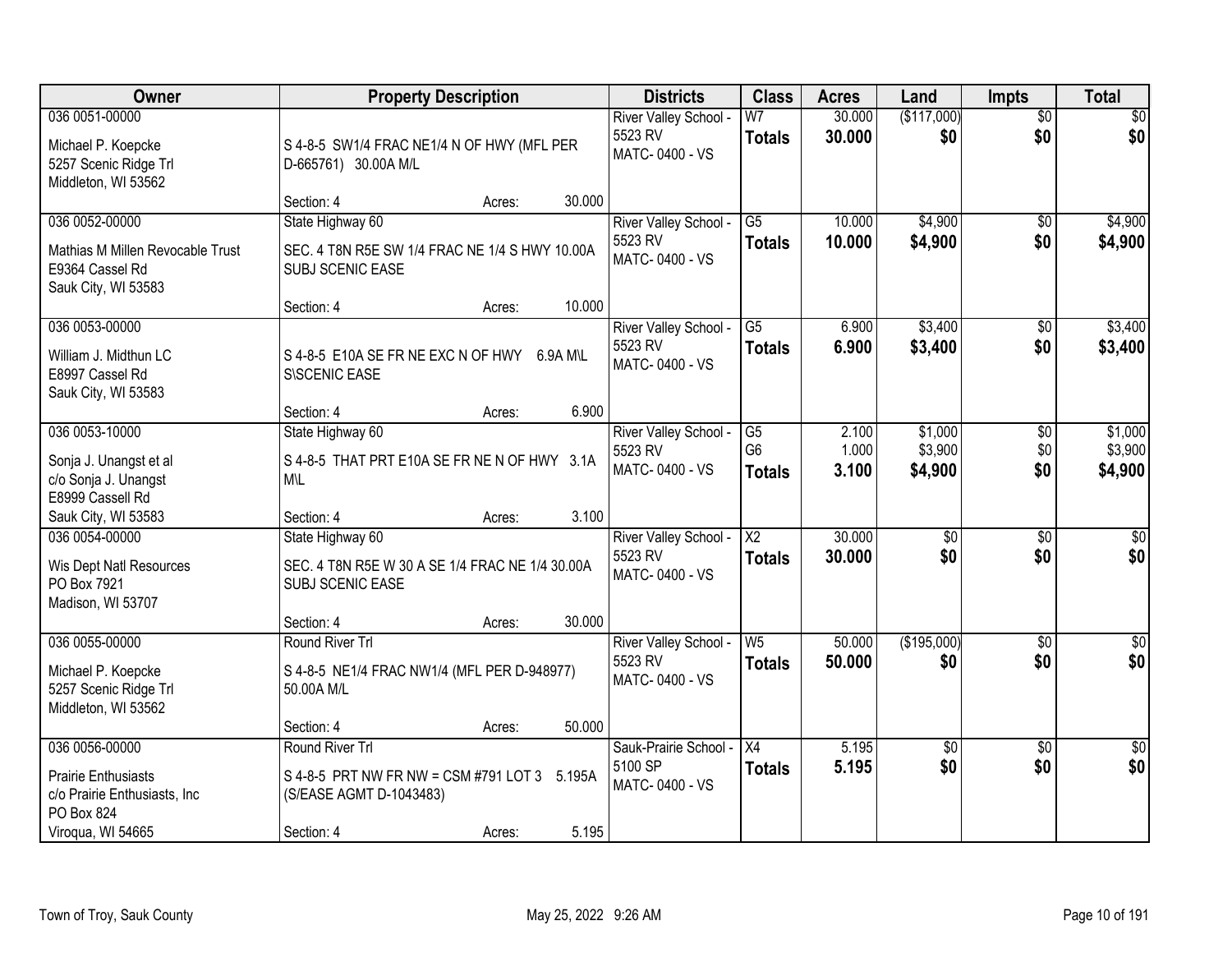| Owner                         | <b>Property Description</b>                      | <b>Districts</b>                 | <b>Class</b>    | <b>Acres</b> | Land            | <b>Impts</b>    | <b>Total</b>    |
|-------------------------------|--------------------------------------------------|----------------------------------|-----------------|--------------|-----------------|-----------------|-----------------|
| 036 0057-00000                |                                                  | Sauk-Prairie School -            | X4              | 5.260        | $\overline{50}$ | $\overline{50}$ | $\overline{30}$ |
| <b>Prairie Enthusiasts</b>    | S 4-8-5 PRT NW FR NW = CSM #791 LOT 4 5.261A     | 5100 SP                          | <b>Totals</b>   | 5.260        | \$0             | \$0             | \$0             |
| c/o Prairie Enthusiasts, Inc. | (S/AGMT D-950709 & D-950711) (S/EASE AGMT        | MATC-0400 - VS                   |                 |              |                 |                 |                 |
| PO Box 824                    | D-1043483)                                       |                                  |                 |              |                 |                 |                 |
| Viroqua, WI 54665             | 5.260<br>Section: 4<br>Acres:                    |                                  |                 |              |                 |                 |                 |
| 036 0058-00000                | S12213 Round River Trl                           | Sauk-Prairie School -            | G <sub>1</sub>  | 1.000        | \$35,000        | \$214,200       | \$249,200       |
| John A. Barzen                | S 4-8-5 PRT NW FR NW = CSM #791 LOT 5 & PRT      | 5100 SP                          | G <sub>6</sub>  | 8.310        | \$32,400        | \$0             | \$32,400        |
| Barbara A. Barzen             | LOT 8 CSM #793 COM NECOR SD LT-W 233.28'         | MATC-0400 - VS                   | <b>Totals</b>   | 9.310        | \$67,400        | \$214,200       | \$281,600       |
| S12213 Round River Tr         | -S325'-E233.28'-N325' TO POB 9.311A (S/EASE AGMT |                                  |                 |              |                 |                 |                 |
| Spring Green, WI 53588-0000   | 9.310<br>Section: 4<br>Acres:                    |                                  |                 |              |                 |                 |                 |
| 036 0059-00000                | S12221 Round River Trl                           | Sauk-Prairie School -            | G <sub>1</sub>  | 2.090        | \$50,700        | \$122,400       | \$173,100       |
|                               |                                                  | 5100 SP                          | <b>Totals</b>   | 2.090        | \$50,700        | \$122,400       | \$173,100       |
| Randall A. Yarnell            | S 4-8-5 PRT NW NW = CSM #4237 LOT 3 (FMLY PRT    | MATC-0400 - VS                   |                 |              |                 |                 |                 |
| Marie L. Yarnell              | CSM'S #791 & #793) 2.09A (S/EASE AGMT            |                                  |                 |              |                 |                 |                 |
| S12221 Round River Trl        | D-1043483)<br>2.090                              |                                  |                 |              |                 |                 |                 |
| Spring Green, WI 53588        | Section: 4<br>Acres:                             |                                  |                 |              |                 |                 |                 |
| 036 0060-00000                |                                                  | Sauk-Prairie School -<br>5100 SP | X2              | 5.030        | \$0             | \$0             | \$0             |
| Wis Dept Natl Resources       | S 4-8-5 PRT W1/2 NW1/4 = CSM #792 LOT 1<br>5.03A | MATC-0400 - VS                   | <b>Totals</b>   | 5.030        | \$0             | \$0             | \$0             |
| PO Box 7921                   |                                                  |                                  |                 |              |                 |                 |                 |
| Madison, WI 53707             |                                                  |                                  |                 |              |                 |                 |                 |
|                               | 5.030<br>Section: 4<br>Acres:                    |                                  |                 |              |                 |                 |                 |
| 036 0061-00000                | S12258 Round River Trl                           | Sauk-Prairie School -            | $\overline{G1}$ | 4.100        | \$62,200        | \$139,400       | \$201,600       |
| Joseph G. Baldowin            | S 4-8-5 PRT W1/2 NW1/4 = CSM #792 LOT 2 W/ROW    | 5100 SP                          | Totals          | 4.100        | \$62,200        | \$139,400       | \$201,600       |
| Erika M. Baldowin             | PER R196-694 & R197-534 4.10A                    | MATC-0400 - VS                   |                 |              |                 |                 |                 |
| S12258 Round River Trl        |                                                  |                                  |                 |              |                 |                 |                 |
| Spring Green, WI 53588        | 4.100<br>Section: 4<br>Acres:                    |                                  |                 |              |                 |                 |                 |
| 036 0062-00000                | S12229 Round River Trl                           | Sauk-Prairie School -            | G1              | 1.000        | \$35,000        | \$202,900       | \$237,900       |
|                               |                                                  | 5100 SP                          | G <sub>6</sub>  | 6.210        | \$24,200        | \$0             | \$24,200        |
| Jason R. Brown                | S 4-8-5 PRT NW NW = CSM #4237 LOT 2 (FMLY PRT    | MATC-0400 - VS                   | <b>Totals</b>   | 7.210        | \$59,200        | \$202,900       | \$262,100       |
| S12229 Round River Trl        | CSM'S #791 & #793) 7.21A (S/EASE AGMT            |                                  |                 |              |                 |                 |                 |
| Spring Green, WI 53588        | D-1043483)<br>7.210                              |                                  |                 |              |                 |                 |                 |
| 036 0063-00000                | Section: 4<br>Acres:<br>S12251 Round River Trl   | Sauk-Prairie School -            | G1              | 1.000        | \$35,000        | \$203,600       | \$238,600       |
|                               |                                                  | 5100 SP                          | G <sub>6</sub>  | 7.080        | \$27,600        | \$0             | \$27,600        |
| Holly L. Breitkreutz          | S 4-8-5 PRT W1/2 NW1/4 = CSM #4237 LOT 1 (FMLY   | MATC-0400 - VS                   |                 |              |                 |                 |                 |
| S12251 Round River Trl        | PRT CSM'S #791 & #793) 8.08A                     |                                  | <b>Totals</b>   | 8.080        | \$62,600        | \$203,600       | \$266,200       |
| Spring Green, WI 53588        |                                                  |                                  |                 |              |                 |                 |                 |
|                               | 8.080<br>Section: 4<br>Acres:                    |                                  |                 |              |                 |                 |                 |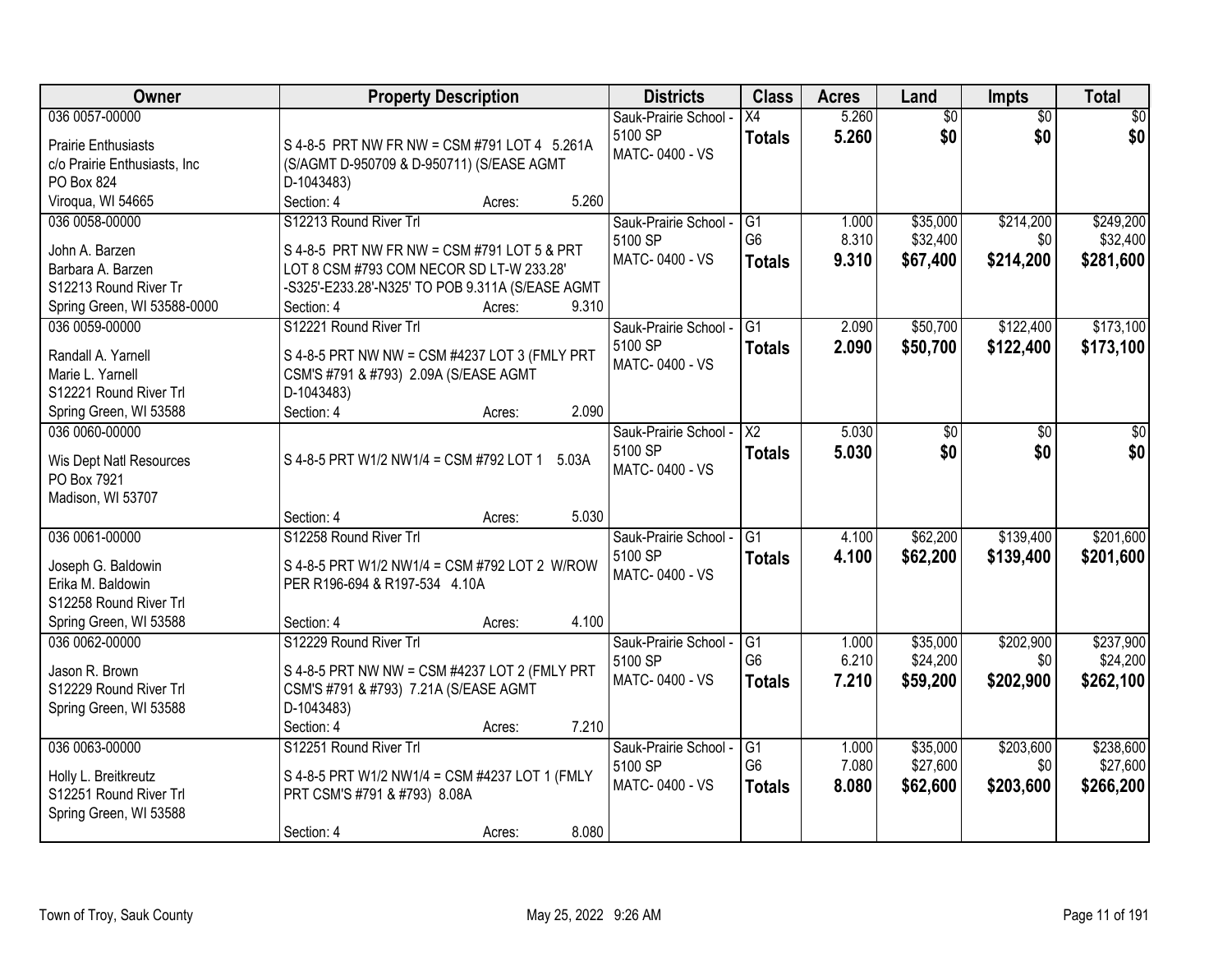| Owner                                        |                                                     | <b>Property Description</b> |        | <b>Districts</b>      | <b>Class</b>             | <b>Acres</b> | Land            | <b>Impts</b>    | <b>Total</b>    |
|----------------------------------------------|-----------------------------------------------------|-----------------------------|--------|-----------------------|--------------------------|--------------|-----------------|-----------------|-----------------|
| 036 0064-00000                               | S12265 Round River Trl                              |                             |        | Sauk-Prairie School - | 5M                       | 10.030       | \$19,600        | $\overline{50}$ | \$19,600        |
| Michael J. Gray                              | S 4-8-5 PRT W1/2 NW1/4 = CSM #414 LOT 1 20.03A      |                             |        | 5100 SP               | G <sub>5</sub>           | 7.000        | \$10,400        | \$0             | \$10,400        |
| Audrey Wipperfurth                           |                                                     |                             |        | MATC-0400 - VS        | G7                       | 3.000        | \$30,000        | \$156,500       | \$186,500       |
| S12265 Round River Trl                       |                                                     |                             |        |                       | <b>Totals</b>            | 20.030       | \$60,000        | \$156,500       | \$216,500       |
| Spring Green, WI 53588                       | Section: 4                                          | Acres:                      | 20.030 |                       |                          |              |                 |                 |                 |
| 036 0065-00000                               | Round River Trl                                     |                             |        | Sauk-Prairie School - | $\overline{X4}$          | 2.200        | $\overline{50}$ | $\overline{50}$ | $\overline{50}$ |
| Troy, Town of                                | PT W1/2NW1/4 CERT.SUR. V3-714 LOT 1 W/ROW           |                             |        | 5100 SP               | <b>Totals</b>            | 2.200        | \$0             | \$0             | \$0             |
| S10372 County Rd C                           | PER 197-532 & 197-533                               | 2.20A (TOWN ROAD)           |        | MATC-0400 - VS        |                          |              |                 |                 |                 |
| Spring Green, WI 53588                       |                                                     |                             |        |                       |                          |              |                 |                 |                 |
|                                              | Section: 4                                          | Acres:                      | 2.200  |                       |                          |              |                 |                 |                 |
| 036 0066-00000                               |                                                     |                             |        | River Valley School - | $\overline{\text{X2}}$   | 19.830       | \$0             | \$0             | \$0             |
|                                              | S 4-8-5 S1/2 NW1/4 LYING S OF S.T.H. 60 19.83 (SEE  |                             |        | 5523 RV               | <b>Totals</b>            | 19.830       | \$0             | \$0             | \$0             |
| Wis Dept Natl Resources<br>PO Box 7921       | POS #3237)                                          |                             |        | MATC-0400 - VS        |                          |              |                 |                 |                 |
| Madison, WI 53707                            |                                                     |                             |        |                       |                          |              |                 |                 |                 |
|                                              | Section: 4                                          | Acres:                      | 19.830 |                       |                          |              |                 |                 |                 |
| 036 0067-00000                               |                                                     |                             |        | River Valley School - | W7                       | 10.000       | ( \$39,000)     | \$0             | \$0             |
|                                              |                                                     |                             |        | 5523 RV               | <b>Totals</b>            | 10.000       | \$0             | \$0             | \$0             |
| Michael P. Koepcke                           | S 4-8-5 N 10A SE1/4 FRAC NW1/4 (MFL PER             |                             |        | MATC-0400 - VS        |                          |              |                 |                 |                 |
| 5257 Scenic Ridge Trl<br>Middleton, WI 53562 | D-665761) 10.00A M/L                                |                             |        |                       |                          |              |                 |                 |                 |
|                                              | Section: 4                                          | Acres:                      | 10.000 |                       |                          |              |                 |                 |                 |
| 036 0068-00000                               | E8224 State Highway 60                              |                             |        | River Valley School - | $\overline{G5}$          | 1.950        | \$2,900         | $\overline{50}$ | \$2,900         |
|                                              |                                                     |                             |        | 5523 RV               | W <sub>6</sub>           | 21.000       | (\$81,900)      | \$0             | 30              |
| James L. Humbracht                           | (NEEDS CORRECTION) S 4-8-5 PRT SE NW COM            |                             |        | MATC-0400 - VS        | <b>Totals</b>            | 22.950       | \$2,900         | \$0             | \$2,900         |
| Brenda M. Humbracht                          | ON ELI S0?14'40"W 1954.46' FROM N1/4COR-            |                             |        |                       |                          |              |                 |                 |                 |
| 237 Mulberry St                              | N89?27'35"W 1329.45' TO WLI- S0?39'11"W 564.05' TO  |                             |        |                       |                          |              |                 |                 |                 |
| Sauk City, WI 53583                          | Section: 4                                          | Acres:                      | 22.950 |                       |                          |              |                 |                 |                 |
| 036 0070-00000                               | State Highway 60                                    |                             |        | River Valley School - | G <sub>6</sub>           | 0.900        | \$3,500         | $\overline{50}$ | \$3,500         |
| Michael P. Koepcke                           | S 4-8-5 PRT SE1/4 NW1/4 COM N1/4 COR -              |                             |        | 5523 RV               | <b>Totals</b>            | 0.900        | \$3,500         | \$0             | \$3,500         |
| 5257 Scenic Ridge Trl                        | S00?14'40"W 1954.46' ALG ELI - N89?27'35"W 1329.45' |                             |        | MATC-0400 - VS        |                          |              |                 |                 |                 |
| Middleton, WI 53562                          | TO WLI - S00?39'11"W 564.05' TO C/L HWY -           |                             |        |                       |                          |              |                 |                 |                 |
|                                              | Section: 4                                          | Acres:                      | 0.900  |                       |                          |              |                 |                 |                 |
| 036 0071-00000                               |                                                     |                             |        | River Valley School - | $\overline{\mathsf{X2}}$ | 20.000       | $\sqrt{50}$     | $\overline{50}$ | $\overline{50}$ |
| Wis Dept Natl Resources                      | SEC. 4 T8N R5E E 1/2 NE 1/4 SW 1/4 20.00A           |                             |        | 5523 RV               | <b>Totals</b>            | 20.000       | \$0             | \$0             | \$0             |
| PO Box 7921                                  |                                                     |                             |        | MATC-0400 - VS        |                          |              |                 |                 |                 |
| Madison, WI 53707                            |                                                     |                             |        |                       |                          |              |                 |                 |                 |
|                                              | Section: 4                                          | Acres:                      | 20.000 |                       |                          |              |                 |                 |                 |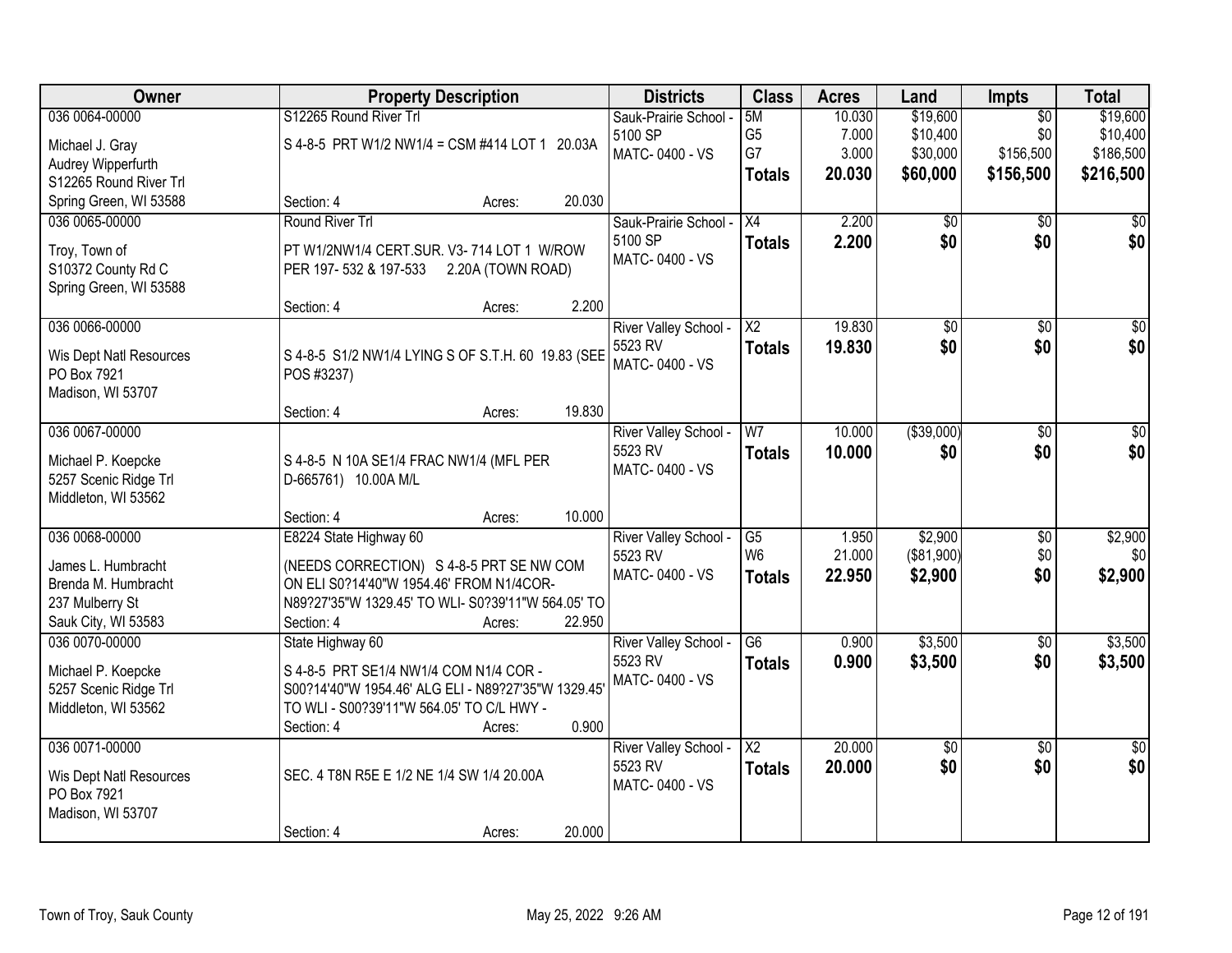| Owner                                                                         |                                                        | <b>Property Description</b> |        | <b>Districts</b>                                   | <b>Class</b>                            | <b>Acres</b>     | Land                   | <b>Impts</b>           | <b>Total</b>           |
|-------------------------------------------------------------------------------|--------------------------------------------------------|-----------------------------|--------|----------------------------------------------------|-----------------------------------------|------------------|------------------------|------------------------|------------------------|
| 036 0072-00000<br>Wis Dept Natl Resources<br>PO Box 7921<br>Madison, WI 53707 | S 4-8-5 W 1/2 NE SW 20A                                |                             |        | River Valley School -<br>5523 RV<br>MATC-0400 - VS | $\overline{\text{X2}}$<br><b>Totals</b> | 20.000<br>20.000 | $\overline{50}$<br>\$0 | $\overline{50}$<br>\$0 | \$0<br>\$0             |
|                                                                               | Section: 4                                             | Acres:                      | 20.000 |                                                    |                                         |                  |                        |                        |                        |
| 036 0073-00000<br>Wis Dept Natl Resources<br>PO Box 7921<br>Madison, WI 53707 | SEC. 4 T8N R5E NW 1/4 SW 1/4 40.00A (SEE POS<br>#3237) |                             |        | River Valley School -<br>5523 RV<br>MATC-0400 - VS | $\overline{\text{X2}}$<br><b>Totals</b> | 40.000<br>40.000 | $\overline{50}$<br>\$0 | $\overline{50}$<br>\$0 | \$0<br>\$0             |
| 036 0074-00000                                                                | Section: 4<br>None                                     | Acres:                      | 40.000 | River Valley School -                              | G5                                      | 40.000           | \$18,000               | $\sqrt[6]{3}$          | \$18,000               |
| James E. Quackenbush<br>Silvan H. Maly<br>5894 Paelma Dr                      | SEC 4-08-05 SW 1/4 SW 1/4 40.00A                       |                             |        | 5523 RV<br>MATC-0400 - VS                          | <b>Totals</b>                           | 40.000           | \$18,000               | \$0                    | \$18,000               |
| Waunakee, WI 53597                                                            | Section: 4                                             | Acres:                      | 40.000 |                                                    |                                         |                  |                        |                        |                        |
| 036 0075-00000<br>James E. Quackenbush<br>Silvan H. Maly<br>5894 Paelma Dr    | None<br>S 4-8-5 SE1/4 SW1/4 40.00A                     |                             |        | River Valley School -<br>5523 RV<br>MATC-0400 - VS | G5<br><b>Totals</b>                     | 40.000<br>40.000 | \$18,000<br>\$18,000   | $\sqrt[6]{3}$<br>\$0   | \$18,000<br>\$18,000   |
| Waunakee, WI 53597                                                            | Section: 4                                             | Acres:                      | 40.000 |                                                    |                                         |                  |                        |                        |                        |
| 036 0076-00000<br>Wis Dept Natl Resources<br>PO Box 7921<br>Madison, WI 53707 | S 4-8-5 NE SE 40.00A<br>Section: 4                     | Acres:                      | 40.000 | River Valley School -<br>5523 RV<br>MATC-0400 - VS | $\overline{\text{X2}}$<br><b>Totals</b> | 40.000<br>40.000 | $\overline{50}$<br>\$0 | $\overline{50}$<br>\$0 | $\overline{50}$<br>\$0 |
| 036 0077-00000                                                                |                                                        |                             |        | River Valley School -                              | $\overline{X2}$                         | 10.000           | $\overline{50}$        | $\overline{30}$        | $\overline{\$0}$       |
| Wis Dept Natl Resources<br>PO Box 7921<br>Madison, WI 53707                   | S 4-8-5 E1/2 E1/2 NW SE 10.00A                         |                             |        | 5523 RV<br>MATC-0400 - VS                          | <b>Totals</b>                           | 10.000           | \$0                    | \$0                    | \$0                    |
|                                                                               | Section: 4                                             | Acres:                      | 10.000 |                                                    |                                         |                  |                        |                        |                        |
| 036 0078-00000<br>Wis Dept Natl Resources<br>PO Box 7921<br>Madison, WI 53707 | S 4-8-5 W1/2 E1/2 NW SE 10.00A                         |                             | 10.000 | River Valley School -<br>5523 RV<br>MATC-0400 - VS | $\overline{X2}$<br><b>Totals</b>        | 10.000<br>10.000 | $\overline{50}$<br>\$0 | $\overline{50}$<br>\$0 | $\overline{30}$<br>\$0 |
|                                                                               | Section: 4                                             | Acres:                      |        |                                                    |                                         |                  |                        |                        |                        |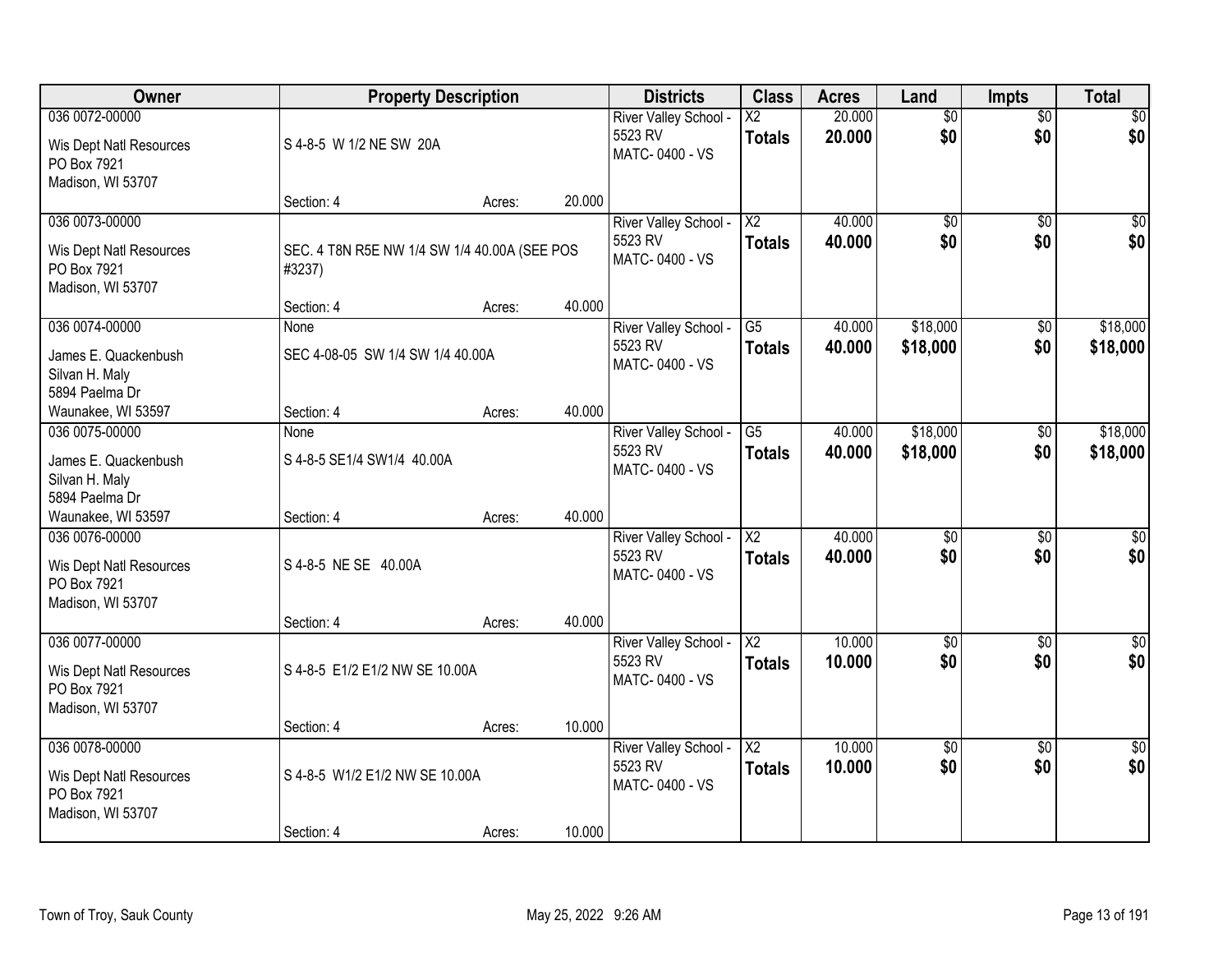| Owner                                                                                                                 | <b>Property Description</b>                                                                                                                                     |        |        | <b>Districts</b>                                   | <b>Class</b>                              | <b>Acres</b>              | Land                          | Impts                         | <b>Total</b>                  |
|-----------------------------------------------------------------------------------------------------------------------|-----------------------------------------------------------------------------------------------------------------------------------------------------------------|--------|--------|----------------------------------------------------|-------------------------------------------|---------------------------|-------------------------------|-------------------------------|-------------------------------|
| 036 0079-00000<br>Wis Dept Natl Resources<br>PO Box 7921<br>Madison, WI 53707                                         | S 4-8-5 E1/2 W1/2 NW SE 10.00A                                                                                                                                  |        |        | River Valley School -<br>5523 RV<br>MATC-0400 - VS | $\overline{X2}$<br><b>Totals</b>          | 10.000<br>10.000          | $\overline{50}$<br>\$0        | $\overline{50}$<br>\$0        | \$0<br>\$0                    |
|                                                                                                                       | Section: 4                                                                                                                                                      | Acres: | 10.000 |                                                    |                                           |                           |                               |                               |                               |
| 036 0080-00000<br>Michael W. Root<br>6703 Alfred Dr<br>Ridgeway, WI 53582                                             | S 4-8-5 W1/2 W1/2 NW SE 10.00A                                                                                                                                  |        |        | River Valley School -<br>5523 RV<br>MATC-0400 - VS | G <sub>5</sub><br><b>Totals</b>           | 10.000<br>10.000          | \$4,900<br>\$4,900            | $\overline{50}$<br>\$0        | \$4,900<br>\$4,900            |
| 036 0081-00000                                                                                                        | Section: 4<br>None                                                                                                                                              | Acres: | 10.000 | River Valley School -                              | $\overline{G5}$                           | 40.000                    | \$18,000                      | \$0                           | \$18,000                      |
| James E. Quackenbush<br>Silvan H. Maly<br>5894 Paelma Dr                                                              | S 4-8-5 SW1/4 SE1/4 40.00A                                                                                                                                      |        |        | 5523 RV<br>MATC-0400 - VS                          | <b>Totals</b>                             | 40.000                    | \$18,000                      | \$0                           | \$18,000                      |
| Waunakee, WI 53597                                                                                                    | Section: 4                                                                                                                                                      | Acres: | 40.000 |                                                    |                                           |                           |                               |                               |                               |
| 036 0082-00000<br>James E. Quackenbush<br>Silvan H. Maly<br>5894 Paelma Dr                                            | None<br>S 4-8-5 GOVT LOT 3 37.16A M/L                                                                                                                           |        |        | River Valley School -<br>5523 RV<br>MATC-0400 - VS | G5<br><b>Totals</b>                       | 37.160<br>37.160          | \$17,000<br>\$17,000          | \$0<br>\$0                    | \$17,000<br>\$17,000          |
| Waunakee, WI 53597                                                                                                    | Section: 4                                                                                                                                                      | Acres: | 37.160 |                                                    |                                           |                           |                               |                               |                               |
| 036 0083-00000<br>Richard B & Joyce E Kessenich<br>Revocable Living Trust<br>393 Park Ave                             | S 5 T8N R5E NE1/4 FRAC NE1/4 (W/EASE PER<br>D-1175161) 50.00A                                                                                                   |        |        | Sauk-Prairie School -<br>5100 SP<br>MATC-0400 - VS | 5M<br>G <sub>4</sub><br><b>Totals</b>     | 49.000<br>1.000<br>50.000 | \$95,600<br>\$200<br>\$95,800 | $\overline{50}$<br>\$0<br>\$0 | \$95,600<br>\$200<br>\$95,800 |
| Prairie Du Sac, WI 53578                                                                                              | Section: 5                                                                                                                                                      | Acres: | 50.000 |                                                    |                                           |                           |                               |                               |                               |
| 036 0084-01000<br>Richard B & Joyce E Kessenich<br>Revocable Living Trust<br>393 Park Ave<br>Prairie Du Sac, WI 53578 | S 5-8-5 NW1/4 FRAC NE1/4 EXC BEG S1/4 COR SEC<br>32 - N00?39?19?E 1310.10? - S88?30?13?E 1329.65? -<br>S01?01?04?W 1301.45? - S01?13?09?W 151.65? -<br>Section: | Acres: | 35.780 | Sauk-Prairie School -<br>5100 SP<br>MATC-0400 - VS | 5M<br>G <sub>4</sub><br><b>Totals</b>     | 33.730<br>2.050<br>35,780 | \$65,800<br>\$300<br>\$66,100 | $\overline{50}$<br>\$0<br>\$0 | \$65,800<br>\$300<br>\$66,100 |
| 036 0085-00000<br><b>B &amp; W Partnership</b><br>N1177 Steckelberg Dr<br>Prairie Du Sac, WI 53578                    | State Highway 60<br>S 5-8-5 SW FRAC NE LYING N OF C/L STATE RD 60<br>37.32A M/L (S/SCENIC EASE PER D-662186) (MFL<br>37.32A PER D-828590)<br>Section: 5         | Acres: | 37.320 | River Valley School -<br>5523 RV<br>MATC-0400 - VS | $\overline{\mathsf{W}8}$<br><b>Totals</b> | 37.320<br>37.320          | (\$145,500)<br>\$0            | $\overline{50}$<br>\$0        | $\overline{50}$<br>\$0        |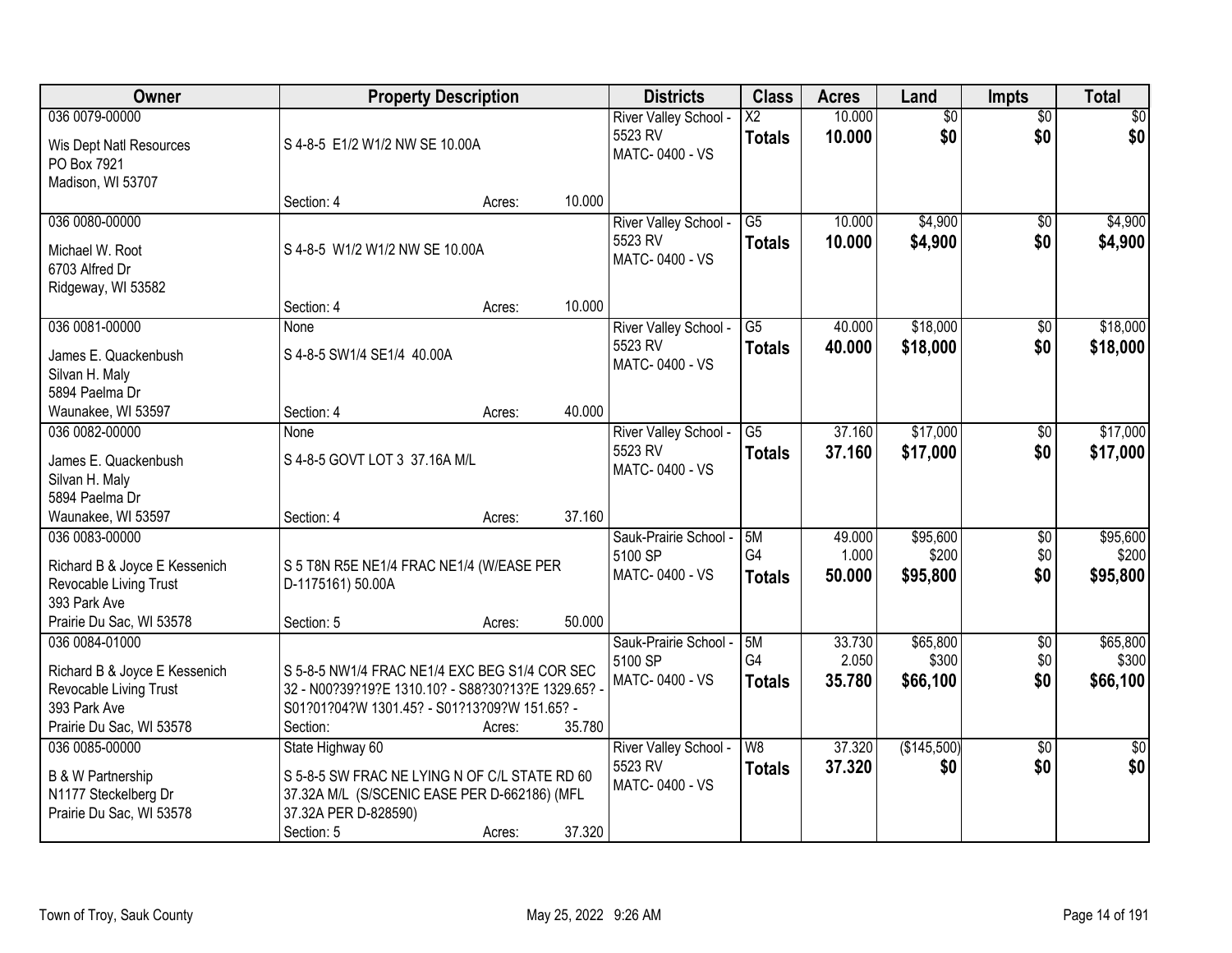| Owner                                                                                                    | <b>Property Description</b>                                                                                                                                                                         | <b>Districts</b>                                   | <b>Class</b>                                            | <b>Acres</b>                        | Land                                     | <b>Impts</b>                         | <b>Total</b>                               |
|----------------------------------------------------------------------------------------------------------|-----------------------------------------------------------------------------------------------------------------------------------------------------------------------------------------------------|----------------------------------------------------|---------------------------------------------------------|-------------------------------------|------------------------------------------|--------------------------------------|--------------------------------------------|
| 036 0085-10000                                                                                           | State Highway 60                                                                                                                                                                                    | River Valley School -                              | $\overline{\text{X2}}$                                  | 8.150                               | $\overline{50}$                          | $\overline{50}$                      | \$0                                        |
| Wis Dept Natl Resources<br>PO Box 7921<br>Madison, WI 53707                                              | S 5-8-5 S1/2 NE1/4 LYING S OF C/L STATE RD 60<br>8.15A M/L                                                                                                                                          | 5523 RV<br>MATC-0400 - VS                          | <b>Totals</b>                                           | 8.150                               | \$0                                      | \$0                                  | \$0                                        |
|                                                                                                          | 8.150<br>Section: 5<br>Acres:                                                                                                                                                                       |                                                    |                                                         |                                     |                                          |                                      |                                            |
| 036 0086-00000                                                                                           | State Highway 60                                                                                                                                                                                    | River Valley School -                              | W8                                                      | 34.530                              | (\$134,700)                              | $\overline{50}$                      | \$0                                        |
| <b>B &amp; W Partnership</b><br>N1177 Steckelberg Dr<br>Prairie Du Sac, WI 53578                         | S 5-8-5 SE FRAC NE LYING N OF C/L STATE RD 60<br>34.53A M/L (S/SCENIC EASE PER D-662186) (MFL<br>34.53A PER D-828590)<br>34.530<br>Section: 5<br>Acres:                                             | 5523 RV<br>MATC-0400 - VS                          | <b>Totals</b>                                           | 34.530                              | \$0                                      | \$0                                  | \$0                                        |
| 036 0087-00000                                                                                           | S12108 Badger Rd                                                                                                                                                                                    | River Valley School -                              | 5M                                                      | 2.070                               | \$4,100                                  | \$0                                  | \$4,100                                    |
| Richard B & Joyce E Kessenich<br>Revocable Living Trust<br>393 Park Ave                                  | S 5-8-5 NE FRAC NW EXC S 31RD OF W 40RD & EXC<br>S 4RD OF E 40RD EXC CSM #6391 40.07A M/L                                                                                                           | 5523 RV<br>MATC-0400 - VS                          | G4<br>G <sub>5</sub><br>G7                              | 35.500<br>0.500<br>2.000            | \$7,100<br>\$100<br>\$10,000             | \$0<br>\$0<br>\$38,200               | \$7,100<br>\$100<br>\$48,200               |
| Prairie Du Sac, WI 53578                                                                                 | 40.070<br>Section: 5<br>Acres:                                                                                                                                                                      |                                                    | <b>Totals</b>                                           | 40.070                              | \$21,300                                 | \$38,200                             | \$59,500                                   |
| 036 0088-00000<br>Robert John Bermudo<br>Laura Lee Bermudo<br>S12212 Badger Rd                           | S12212 Badger Rd<br>S 5-8-5 N27RD OF S31RD OF W40RD OF NE NW<br>6.75A                                                                                                                               | River Valley School -<br>5523 RV<br>MATC-0400 - VS | G1<br>G4<br>G <sub>5</sub><br><b>Totals</b>             | 2.000<br>3.750<br>1.000<br>6.750    | \$40,000<br>\$600<br>\$2,000<br>\$42,600 | \$142,000<br>\$0<br>\$0<br>\$142,000 | \$182,000<br>\$600<br>\$2,000<br>\$184,600 |
| Spring Green, WI 53588                                                                                   | 6.750<br>Section: 5<br>Acres:                                                                                                                                                                       |                                                    |                                                         |                                     |                                          |                                      |                                            |
| 036 0089-00000<br>Dan P. Kessenich<br>Delores A. Kessenich<br>S12104 Badger Rd<br>Spring Green, WI 53588 | 12125 Badger Rd<br>S 5-8-5 NW1/4 FRAC NW1/4 EXC CSM'S 378, 379 &<br>6391 (S/SCENIC EASE PER D-658365) (S/PRD EASE<br>PER D-1124055) (S/EASE PER D-1174894) 42.73A<br>42.730<br>Section: 5<br>Acres: | River Valley School -<br>5523 RV<br>MATC-0400 - VS | 5M<br>G <sub>4</sub><br>G <sub>5</sub><br><b>Totals</b> | 12.710<br>29.420<br>0.600<br>42.730 | \$24,800<br>\$6,000<br>\$100<br>\$30,900 | $\overline{50}$<br>\$0<br>\$0<br>\$0 | \$24,800<br>\$6,000<br>\$100<br>\$30,900   |
| 036 0089-10000                                                                                           | S12125 Badger Rd                                                                                                                                                                                    | River Valley School -                              | G1                                                      | 3.160                               | \$46,600                                 | \$167,000                            | \$213,600                                  |
| Peter J. Muro<br>Anna L. Muro<br>S12104 Badger Rd<br>Spring Green, WI 53588                              | S 5-8-5 N1/2 FRAC NW CSM#6391 LOT 1 3.16A<br>3.160<br>Section:<br>Acres:                                                                                                                            | 5523 RV<br>MATC-0400 - VS                          | <b>Totals</b>                                           | 3.160                               | \$46,600                                 | \$167,000                            | \$213,600                                  |
| 036 0090-00000                                                                                           | E7746 State Highway 60                                                                                                                                                                              | River Valley School -                              | G1                                                      | 5.000                               | \$53,600                                 | \$105,200                            | \$158,800                                  |
| Michelle Rogers<br>E7746 State Rd 60<br>Spring Green, WI 53588                                           | PT W1/2NW1/4 CERT.SUR. V2-379 LOT 1 5.0A                                                                                                                                                            | 5523 RV<br>MATC-0400 - VS                          | <b>Totals</b>                                           | 5.000                               | \$53,600                                 | \$105,200                            | \$158,800                                  |
|                                                                                                          | 5.000<br>Section: 5<br>Acres:                                                                                                                                                                       |                                                    |                                                         |                                     |                                          |                                      |                                            |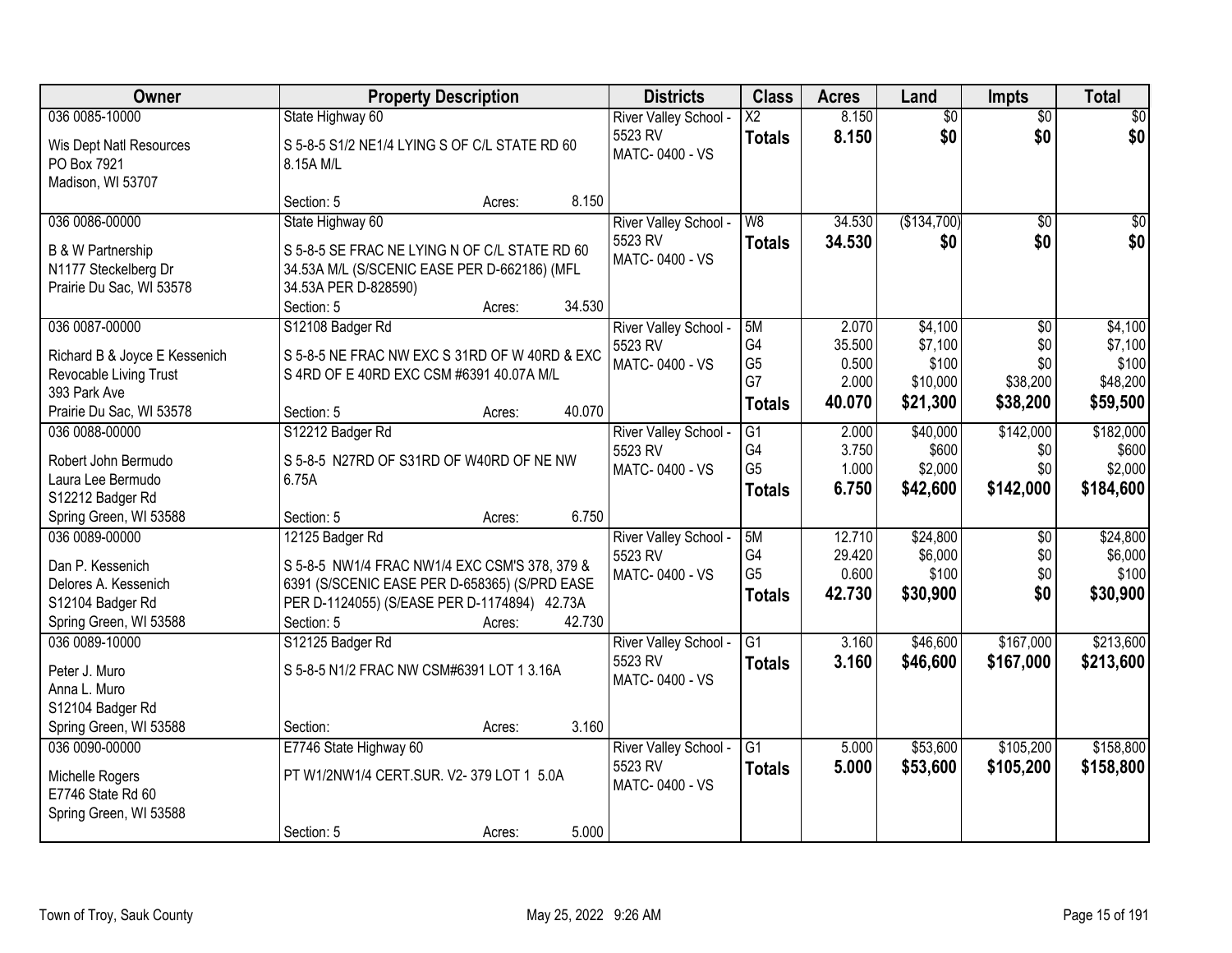| Owner                                                                                        | <b>Property Description</b>                                                                                                                              |        |        | <b>Districts</b>                                   | <b>Class</b>                              | <b>Acres</b>                       | Land                                        | <b>Impts</b>                       | <b>Total</b>                                  |
|----------------------------------------------------------------------------------------------|----------------------------------------------------------------------------------------------------------------------------------------------------------|--------|--------|----------------------------------------------------|-------------------------------------------|------------------------------------|---------------------------------------------|------------------------------------|-----------------------------------------------|
| 036 0091-00000                                                                               | State Highway 60                                                                                                                                         |        |        | River Valley School -                              | $\overline{\text{X2}}$                    | 46.750                             | $\overline{50}$                             | $\overline{50}$                    | $\overline{30}$                               |
| Wis Dept Natl Resources<br>PO Box 7921<br>Madison, WI 53707                                  | S 5-8-5 S1/2 NW1/4 LYING S OF HWY 60<br>M/L                                                                                                              |        | 46.75A | 5523 RV<br>MATC-0400 - VS                          | <b>Totals</b>                             | 46.750                             | \$0                                         | \$0                                | \$0                                           |
|                                                                                              | Section: 5                                                                                                                                               | Acres: | 46.750 |                                                    |                                           |                                    |                                             |                                    |                                               |
| 036 0092-00000                                                                               | State Highway 60                                                                                                                                         |        |        | River Valley School -                              | $\overline{G5}$                           | 0.920                              | \$500                                       | $\overline{50}$                    | \$500                                         |
| Dan P. Kessenich<br>Delores A. Kessenich<br>S12104 Badger Rd                                 | S 5-8-5 S1/2 NW1/4 N OF HWY 60 EXC CSM'S 378 &<br>379 (S/SCENIC EASE PER D-658365) 0.92A M/L                                                             |        |        | 5523 RV<br>MATC-0400 - VS                          | <b>Totals</b>                             | 0.920                              | \$500                                       | \$0                                | \$500                                         |
| Spring Green, WI 53588                                                                       | Section: 5                                                                                                                                               | Acres: | 0.920  |                                                    |                                           |                                    |                                             |                                    |                                               |
| 036 0093-00000<br><b>Richard Scott Weisman</b><br>S12235 Badger Rd<br>Spring Green, WI 53588 | S12235 Badger Rd<br>S 5-8-5 PRT NW1/4 = CSM #378 LOT 1 EXC CSM<br>#673 (SEE R621-465 FOR AFDVT CORRECTING<br>ACREAGE & SEE POS 6587) 24.0A<br>Section: 5 | Acres: | 24.000 | River Valley School -<br>5523 RV<br>MATC-0400 - VS | 5M<br>G4<br>G7<br><b>Totals</b>           | 7.000<br>14.000<br>3.000<br>24.000 | \$13,700<br>\$2,300<br>\$30,000<br>\$46,000 | \$0<br>\$0<br>\$90,900<br>\$90,900 | \$13,700<br>\$2,300<br>\$120,900<br>\$136,900 |
| 036 0094-00000                                                                               | S12252 Badger Rd                                                                                                                                         |        |        | River Valley School -                              | $\overline{G1}$                           | 1.860                              | \$38,300                                    | \$108,900                          | \$147,200                                     |
| Jeffery T. Doskocil<br>S12252 Badger Rd<br>Spring Green, WI 53588                            | S 5-8-5 PRT SE NW = CSM #673 LOT 1 (FMLY PRT<br>CSM #378) 1.86A                                                                                          |        |        | 5523 RV<br>MATC-0400 - VS                          | <b>Totals</b>                             | 1.860                              | \$38,300                                    | \$108,900                          | \$147,200                                     |
|                                                                                              | Section: 5                                                                                                                                               | Acres: | 1.860  |                                                    |                                           |                                    |                                             |                                    |                                               |
| 036 0095-00000<br>Wis Dept Natl Resources<br>PO Box 7921<br>Madison, WI 53707                | State Highway 60<br>SEC. 5 T8N R5E NE 1/4 SE 1/4 40.00A SUBJ SCENIC<br><b>EASE</b>                                                                       |        |        | River Valley School -<br>5523 RV<br>MATC-0400 - VS | $\overline{\text{X2}}$<br><b>Totals</b>   | 40.000<br>40.000                   | \$0<br>\$0                                  | $\overline{50}$<br>\$0             | \$0<br>\$0                                    |
|                                                                                              | Section: 5                                                                                                                                               | Acres: | 40.000 |                                                    |                                           |                                    |                                             |                                    |                                               |
| 036 0096-00000<br>Wis Dept Natl Resources<br>PO Box 7921<br>Madison, WI 53707                | State Highway 60<br>S 5-8-5 E42RD OF N1/2 NW SE S/SCENIC EASE<br>10.50A                                                                                  |        |        | River Valley School -<br>5523 RV<br>MATC-0400 - VS | $\overline{X2}$<br><b>Totals</b>          | 10.500<br>10.500                   | $\overline{50}$<br>\$0                      | $\overline{50}$<br>\$0             | $\sqrt{50}$<br>\$0                            |
|                                                                                              | Section: 5                                                                                                                                               | Acres: | 10.500 |                                                    |                                           |                                    |                                             |                                    |                                               |
| 036 0097-00000<br>Wis Dept Transportation<br>3550 Mormon Coulee Rd<br>La Crosse, WI 54601    | State Highway 60<br>S 5-8-5 W38RD N1/2 NW1/4 SE1/4 (SUBJ SCENIC<br>EASE) 9.50A (SEE HWY PROJ 5190-07-22)<br>Section: 5                                   | Acres: | 9.500  | River Valley School -<br>5523 RV<br>MATC-0400 - VS | $\overline{\mathsf{X2}}$<br><b>Totals</b> | 9.500<br>9.500                     | $\overline{50}$<br>\$0                      | $\overline{30}$<br>\$0             | $\overline{\$0}$<br>\$0                       |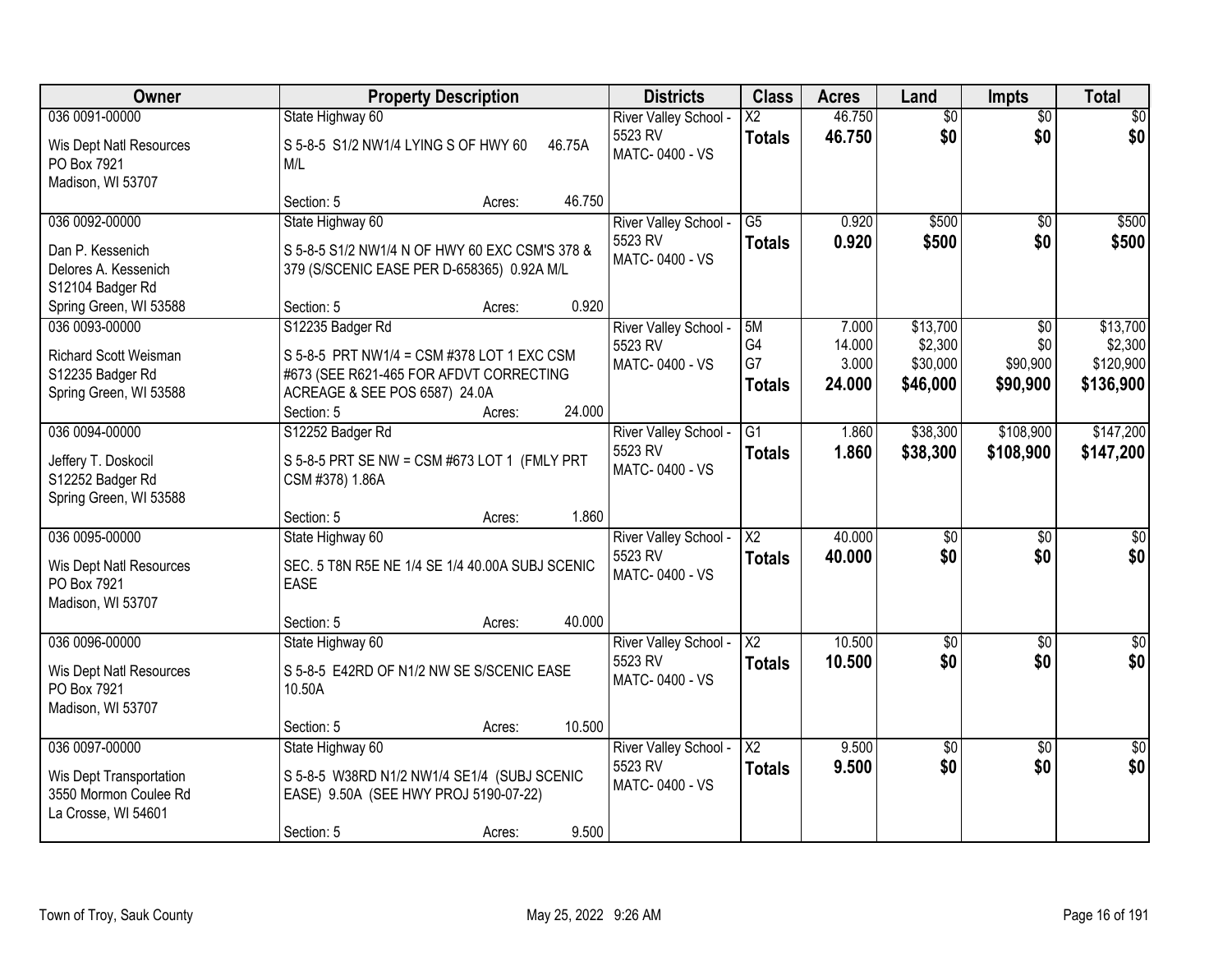| Owner                                                                             | <b>Property Description</b>                                                                                                                              |        |        | <b>Districts</b>                                   | <b>Class</b>                              | <b>Acres</b>     | Land                   | <b>Impts</b>           | <b>Total</b>            |
|-----------------------------------------------------------------------------------|----------------------------------------------------------------------------------------------------------------------------------------------------------|--------|--------|----------------------------------------------------|-------------------------------------------|------------------|------------------------|------------------------|-------------------------|
| 036 0098-00000<br>Wis Dept Natl Resources<br>PO Box 7921<br>Madison, WI 53707     | SEC. 5 T8N R5E COM AT PT 15RD N SW COR NW 1/4<br>SE 1/4, TH N 25RD, TH E 80RD, TH S 5RD, TH SW TO<br><b>BEG 7.50A</b><br>Section: 5                      | Acres: | 7.500  | River Valley School -<br>5523 RV<br>MATC-0400 - VS | $\overline{\text{X2}}$<br><b>Totals</b>   | 7.500<br>7.500   | $\overline{50}$<br>\$0 | $\overline{50}$<br>\$0 | \$0<br>\$0              |
| 036 0099-00000<br>Wis Dept Natl Resources<br>PO Box 7921<br>Madison, WI 53707     | S 5-8-5 COM AT PT 15RD N OF SW COR NW SE-S<br>TO SD COR- E 80RD-N35RD-SW TO POB 12.50A<br>Section: 5                                                     | Acres: | 12.500 | River Valley School -<br>5523 RV<br>MATC-0400 - VS | $\overline{\text{X2}}$<br><b>Totals</b>   | 12.500<br>12.500 | \$0<br>\$0             | $\overline{50}$<br>\$0 | \$0<br>\$0              |
| 036 0100-00000<br>Wis Dept Natl Resources<br>PO Box 7921<br>Madison, WI 53707     | SEC. 5 T8N R5E SE 1/4 SE 1/4 39.09A (SEE POS<br>#3237)<br>Section: 5                                                                                     | Acres: | 39.900 | River Valley School -<br>5523 RV<br>MATC-0400 - VS | $\overline{\mathsf{X2}}$<br><b>Totals</b> | 39.900<br>39.900 | $\overline{50}$<br>\$0 | \$0<br>\$0             | $\overline{\$0}$<br>\$0 |
| 036 0101-00000<br>Wis Dept Natl Resources<br>PO Box 7921<br>Madison, WI 53707     | S 5-8-5 FRAC LOT 1 48.80A<br>Section: 5                                                                                                                  | Acres: | 48.800 | River Valley School -<br>5523 RV<br>MATC-0400 - VS | $\overline{\text{X2}}$<br>Totals          | 48.800<br>48.800 | \$0<br>\$0             | \$0<br>\$0             | $\sqrt{50}$<br>\$0      |
| 036 0102-00000<br>Wis Dept Natl Resources<br>PO Box 7921<br>Madison, WI 53707     | S 5-8-5 FRAC LOT 2 66.00A S\SCENIC EASE<br>Section: 5                                                                                                    | Acres: | 66.000 | River Valley School -<br>5523 RV<br>MATC-0400 - VS | $\overline{X2}$<br>Totals                 | 66.000<br>66,000 | $\overline{50}$<br>\$0 | $\overline{50}$<br>\$0 | $\overline{\$0}$<br>\$0 |
| 036 0103-00000<br>Wis Dept Natl Resources<br>PO Box 7921<br>Madison, WI 53707     | SEC 5-08-05 FRAC LOT #3 35.60A<br>Section: 5                                                                                                             | Acres: | 35.600 | River Valley School -<br>5523 RV<br>MATC-0400 - VS | $\overline{X2}$<br><b>Totals</b>          | 35.600<br>35.600 | $\sqrt{6}$<br>\$0      | \$0<br>\$0             | \$0<br>\$0              |
| 036 0104-00000<br>Andrea M. Schleifer<br>1842 W Wabansia Ave<br>Chicago, IL 60622 | S 6-8-5 PRT E1/2 NE1/4 & NW NE COM<br>NECOR-S1647'-N78D 21'W 508'-N72D40'W125'-N83D<br>40'W 99'-N23D2'W 141.17'- N67D2'W 93.5'-S82D5'W 5'-<br>Section: 6 | Acres: | 36.140 | River Valley School -<br>5523 RV<br>MATC-0400 - VS | $\overline{G6}$<br><b>Totals</b>          | 36.140<br>36.140 | \$140,900<br>\$140,900 | $\overline{30}$<br>\$0 | \$140,900<br>\$140,900  |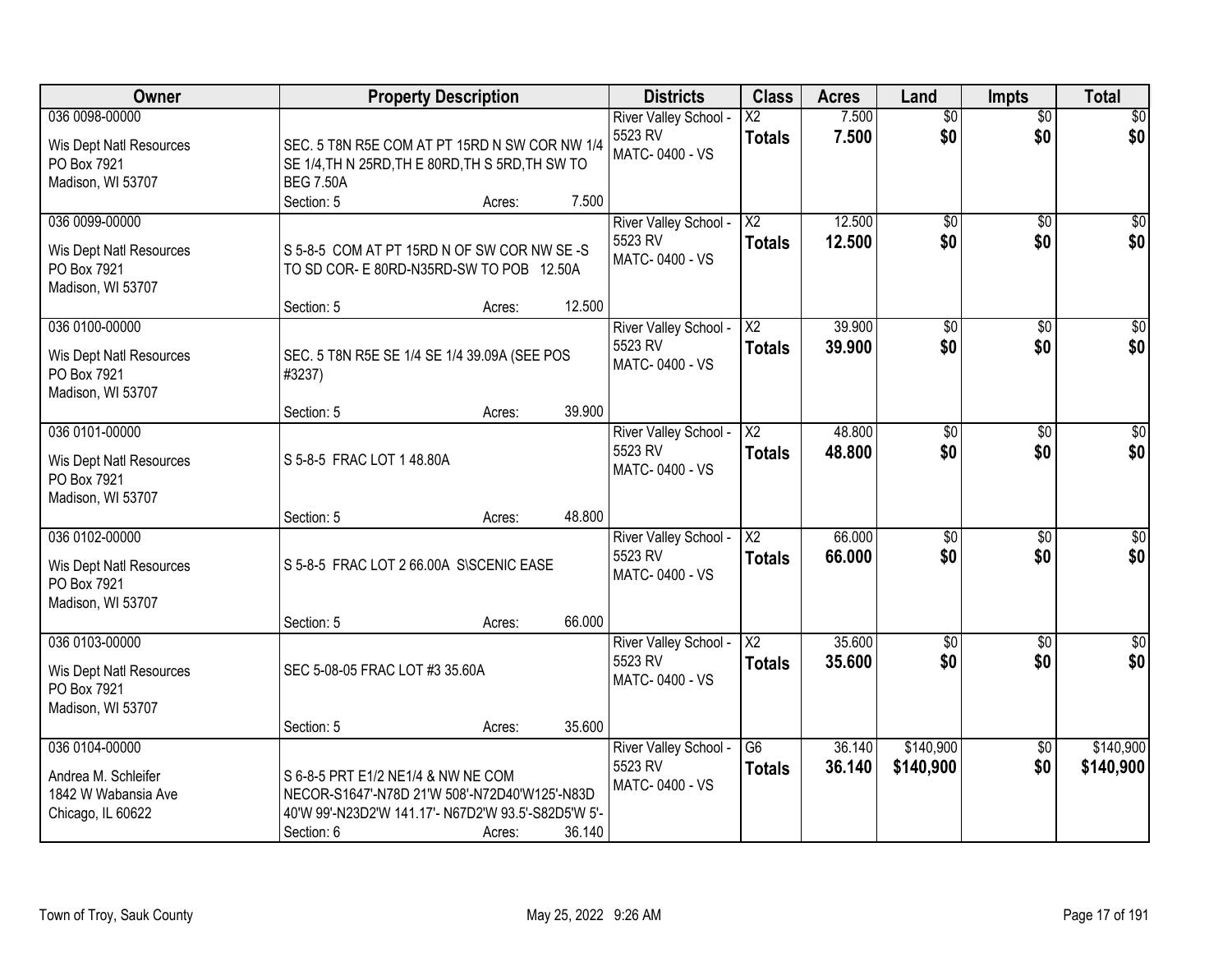| <b>Owner</b>                                                                                           |                                                                                                                                                        | <b>Property Description</b> |       |                                  | <b>Class</b>          | <b>Acres</b>   | Land              | <b>Impts</b>    | <b>Total</b>      |
|--------------------------------------------------------------------------------------------------------|--------------------------------------------------------------------------------------------------------------------------------------------------------|-----------------------------|-------|----------------------------------|-----------------------|----------------|-------------------|-----------------|-------------------|
| 036 0105-00000                                                                                         | E7607 Troy Village Rd                                                                                                                                  |                             |       | River Valley School -            | $\overline{G1}$       | 3.200          | \$46,800          | \$127,500       | \$174,300         |
| Kimberly Lamoreaux<br>E7607 Troy Village Rd<br>Spring Green, WI 53588                                  | S 6-8-5 PRT NE1/4 = CSM #84 LOT 1                                                                                                                      | 3.2A                        |       | 5523 RV<br>MATC-0400 - VS        | <b>Totals</b>         | 3.200          | \$46,800          | \$127,500       | \$174,300         |
|                                                                                                        | Section: 6                                                                                                                                             | Acres:                      | 3.200 |                                  |                       |                |                   |                 |                   |
| 036 0106-00000                                                                                         | <b>Troy Village Rd</b>                                                                                                                                 |                             |       | River Valley School -            | W8                    | 4.390          | (\$17,100)        | $\overline{50}$ | \$0               |
| David J. Cohen<br>Deborah M. Cohen<br>15638 Dawn Crest                                                 | S 6 T8N R5E CERT SUR # 84 LOT 2 EXC PER<br>V377-210 4.39A (MFL 4.39A PER D-828454)                                                                     |                             |       | 5523 RV<br>MATC-0400 - VS        | <b>Totals</b>         | 4.390          | \$0               | \$0             | \$0               |
| San Antonio, TX 78248                                                                                  | Section: 6                                                                                                                                             | Acres:                      | 4.390 |                                  |                       |                |                   |                 |                   |
| 036 0107-00000                                                                                         | <b>Troy Village Rd</b>                                                                                                                                 |                             |       | River Valley School -            | W8                    | 7.880          | ( \$30,700)       | \$0             | \$0               |
| David J. Cohen<br>Deborah M. Cohen<br>15638 Dawn Crest                                                 | S 6 T8N R5E CERT SUR # 85 LOT 3 7.88A (MFL<br>7.88A PER D-828454)                                                                                      |                             |       | 5523 RV<br>MATC-0400 - VS        | <b>Totals</b>         | 7.880          | \$0               | \$0             | \$0               |
| San Antonio, TX 78248                                                                                  | Section: 6                                                                                                                                             | Acres:                      | 7.880 |                                  |                       |                |                   |                 |                   |
| 036 0108-00000                                                                                         | Troy Village Rd                                                                                                                                        |                             |       | River Valley School -<br>5523 RV | W8<br><b>Totals</b>   | 7.300<br>7.300 | (\$28,500)<br>\$0 | \$0<br>\$0      | \$0<br>\$0        |
| David J. Cohen<br>Deborah M. Cohen<br>15638 Dawn Crest                                                 | S 6 T8N R5E CERT SUR # 85 LOT 4 7.30A (MFL 7.3A<br>PER D-828454)                                                                                       |                             |       | MATC-0400 - VS                   |                       |                |                   |                 |                   |
| San Antonio, TX 78248                                                                                  | Section: 6                                                                                                                                             | Acres:                      | 7.300 |                                  |                       |                |                   |                 |                   |
| 036 0109-00000                                                                                         | <b>Troy Village Rd</b>                                                                                                                                 |                             |       | River Valley School -<br>5523 RV | $\overline{G1}$<br>G4 | 1.000<br>2.040 | \$35,000<br>\$300 | \$0<br>\$0      | \$35,000<br>\$300 |
| David J. Cohen<br>Deborah M. Cohen                                                                     | S 6 T8N R5E CERT SUR # 86 LOT 5 3.04A                                                                                                                  |                             |       | MATC-0400 - VS                   | <b>Totals</b>         | 3.040          | \$35,300          | \$0             | \$35,300          |
| 15638 Dawn Crest                                                                                       |                                                                                                                                                        |                             |       |                                  |                       |                |                   |                 |                   |
| San Antonio, TX 78248                                                                                  | Section: 6                                                                                                                                             | Acres:                      | 3.040 |                                  |                       |                |                   |                 |                   |
| 036 0109-00100                                                                                         |                                                                                                                                                        |                             |       | River Valley School -            | $\overline{X4}$       | 5.450          | $\overline{60}$   | $\overline{60}$ | $\sqrt{50}$       |
| Troy, Town of<br>S10372 County Rd C<br>Spring Green, WI 53588                                          | (D-1191595 & D-1185499 NEED CORRECTION) S<br>6-8-5 PRT N1/2 NE1/4 & SE1/4 NE1/4 = EXHIBIT B PER<br>D-1191595 EXC EXHIBIT A PER D-1185499<br>Section:   | Acres:                      | 0.000 | 5523 RV<br>MATC-0400 - VS        | <b>Totals</b>         | 5.450          | \$0               | \$0             | \$0               |
| 036 0109-00200                                                                                         |                                                                                                                                                        |                             |       | <b>River Valley School</b>       | Assessed with         |                |                   |                 |                   |
| See Adj Land Owners<br>c/o See Adjoining Land Owners<br>55 W Delaware PI Apt 1020<br>Chicago, IL 60610 | (D-1185499 NEEDS CORRECTION) S 6-8-5 PRT W1/2<br>NE1/4 = EXHIBIT A PER D-1185499 (S/EASE PER<br>D-1185498 - NEEDS CORRECTION) (ASSESSED W/<br>Section: | Acres:                      | 0.000 | 5523 RV<br>MATC-0400 - VS        |                       |                |                   |                 |                   |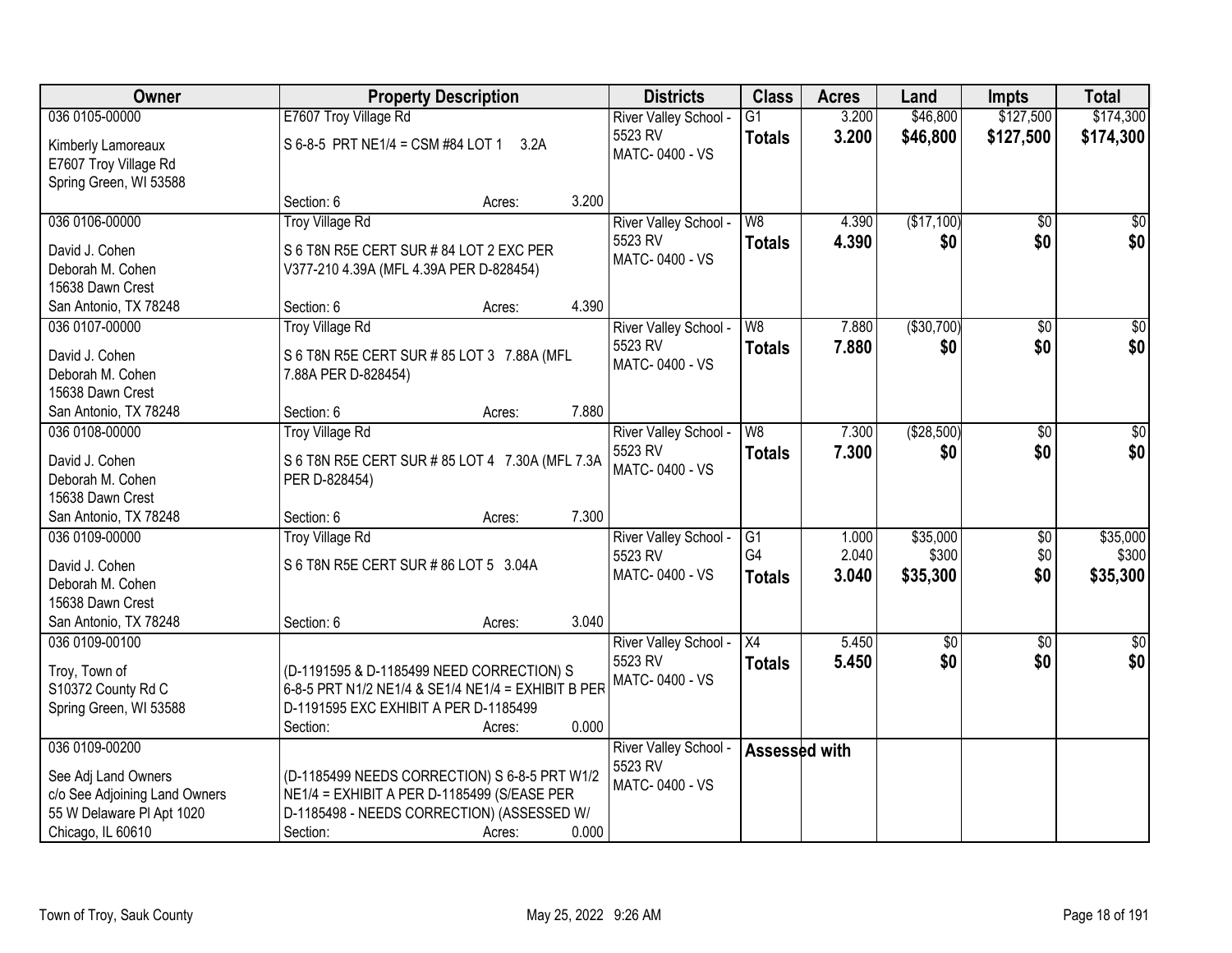| Owner                  | <b>Property Description</b>                     | <b>Districts</b> | <b>Class</b>          | <b>Acres</b>    | Land  | <b>Impts</b> | <b>Total</b>    |                 |
|------------------------|-------------------------------------------------|------------------|-----------------------|-----------------|-------|--------------|-----------------|-----------------|
| 036 0110-00000         | <b>Troy Village Rd</b>                          |                  | River Valley School - | G1              | 1.000 | \$35,000     | $\overline{30}$ | \$35,000        |
| David J. Cohen         | S 6 T8N R5E CERT SUR # 86 LOT 6 3.19A           |                  | 5523 RV               | G4              | 2.190 | \$400        | \$0             | \$400           |
| Deborah M. Cohen       |                                                 |                  | MATC-0400 - VS        | <b>Totals</b>   | 3.190 | \$35,400     | \$0             | \$35,400        |
| 15638 Dawn Crest       |                                                 |                  |                       |                 |       |              |                 |                 |
| San Antonio, TX 78248  | Section: 6<br>Acres:                            | 3.190            |                       |                 |       |              |                 |                 |
| 036 0111-00000         | <b>Troy Village Rd</b>                          |                  | River Valley School - | $\overline{G1}$ | 1.000 | \$35,000     | $\overline{50}$ | \$35,000        |
|                        |                                                 |                  | 5523 RV               | G4              | 2.000 | \$300        | \$0             | \$300           |
| David J. Cohen         | S 6 T8N R5E CERT SUR # 86 LOT 7 EXC S50'M/L     |                  | MATC-0400 - VS        | <b>Totals</b>   | 3.000 | \$35,300     | \$0             | \$35,300        |
| Deborah M. Cohen       | 3.0A                                            |                  |                       |                 |       |              |                 |                 |
| 15638 Dawn Crest       |                                                 |                  |                       |                 |       |              |                 |                 |
| San Antonio, TX 78248  | Section: 6<br>Acres:                            | 3.000            |                       |                 |       |              |                 |                 |
| 036 0112-00000         | E7531 Troy Village Rd                           |                  | River Valley School - | G1              | 5.140 | \$66,100     | \$83,300        | \$149,400       |
| David J. Cohen         | S 6 T8N R5E CERT SUR # 87 LOT 8 & S50'M/L OF    |                  | 5523 RV               | Totals          | 5.140 | \$66,100     | \$83,300        | \$149,400       |
| Deborah M. Cohen       | LOT7 CET SUR #86 & PRT. OF LOT3 CERT SUR #85    |                  | MATC-0400 - VS        |                 |       |              |                 |                 |
| 15638 Dawn Crest       | & PRT. OF LOT2 CERT SUR #84. AS DESC. IN V377-2 |                  |                       |                 |       |              |                 |                 |
| San Antonio, TX 78248  | Section: 6<br>Acres:                            | 5.140            |                       |                 |       |              |                 |                 |
| 036 0113-00000         | <b>Troy Village Rd</b>                          |                  | River Valley School - | W <sub>6</sub>  | 4.240 | (\$16,500)   | \$0             | \$0             |
|                        |                                                 |                  | 5523 RV               | <b>Totals</b>   | 4.240 | \$0          | \$0             | \$0             |
| Jeffrey Jahns          | S 6-8-5 PRT NW NE = CSM #87 LOT 9 4.24A         |                  | MATC-0400 - VS        |                 |       |              |                 |                 |
| Jill M. Jahns          | (MFL-W6 4.24A PER D-996605) (NEEDS              |                  |                       |                 |       |              |                 |                 |
| 55 W Delaware PI #1020 | <b>CORRECTION MFL)</b>                          |                  |                       |                 |       |              |                 |                 |
| Chicago, IL 60610      | Section: 6<br>Acres:                            | 4.240            |                       |                 |       |              |                 |                 |
| 036 0114-00000         | <b>Troy Village Rd</b>                          |                  | River Valley School - | W6              | 5.310 | (\$20,700)   | $\overline{30}$ | $\overline{50}$ |
| Jeffrey Jahns          | S 6-8-5 PRT NW NE = CSM # 87 LOT 10 5.31A       |                  | 5523 RV               | Totals          | 5.310 | \$0          | \$0             | \$0             |
| Jill M. Jahns          | (MFL-W6 5.31A PER D-996605) (NEEDS              |                  | MATC-0400 - VS        |                 |       |              |                 |                 |
| 55 W Delaware PI #1020 | CORRECTION MFL)                                 |                  |                       |                 |       |              |                 |                 |
| Chicago, IL 60610      | Section: 6<br>Acres:                            | 5.310            |                       |                 |       |              |                 |                 |
| 036 0115-00000         | <b>Troy Village Rd</b>                          |                  | River Valley School - | W <sub>6</sub>  | 3.560 | (\$13,900)   | $\sqrt{6}$      | $\sqrt{50}$     |
|                        |                                                 |                  | 5523 RV               | <b>Totals</b>   | 3.560 | \$0          | \$0             | \$0             |
| Jeffrey Jahns          | S 6-8-5 PRT SW NE = CSM #88 LOT 11 3.56A        |                  | MATC-0400 - VS        |                 |       |              |                 |                 |
| Jill M. Jahns          | (MFL-W6 3.56A PER D-996605) (NEEDS              |                  |                       |                 |       |              |                 |                 |
| 55 W Delaware PI #1020 | <b>CORRECTION MFL)</b>                          |                  |                       |                 |       |              |                 |                 |
| Chicago, IL 60610      | Section: 6<br>Acres:                            | 3.560            |                       |                 |       |              |                 |                 |
| 036 0116-00000         | <b>Troy Village Rd</b>                          |                  | River Valley School - | W <sub>6</sub>  | 3.930 | (\$15,300)   | $\overline{30}$ | $\frac{1}{2}$   |
| Jeffrey Jahns          | S 6-8-5 PRT SW NE = CSM #88 LOT 12 3.93A        |                  | 5523 RV               | <b>Totals</b>   | 3.930 | \$0          | \$0             | \$0             |
| Jill M. Jahns          | (MFL-W6 3.93A PER D-996605) (NEEDS              |                  | MATC-0400 - VS        |                 |       |              |                 |                 |
| 55 W Delaware PI #1020 | CORRECTION MFL)                                 |                  |                       |                 |       |              |                 |                 |
| Chicago, IL 60610      | Section: 6<br>Acres:                            | 3.930            |                       |                 |       |              |                 |                 |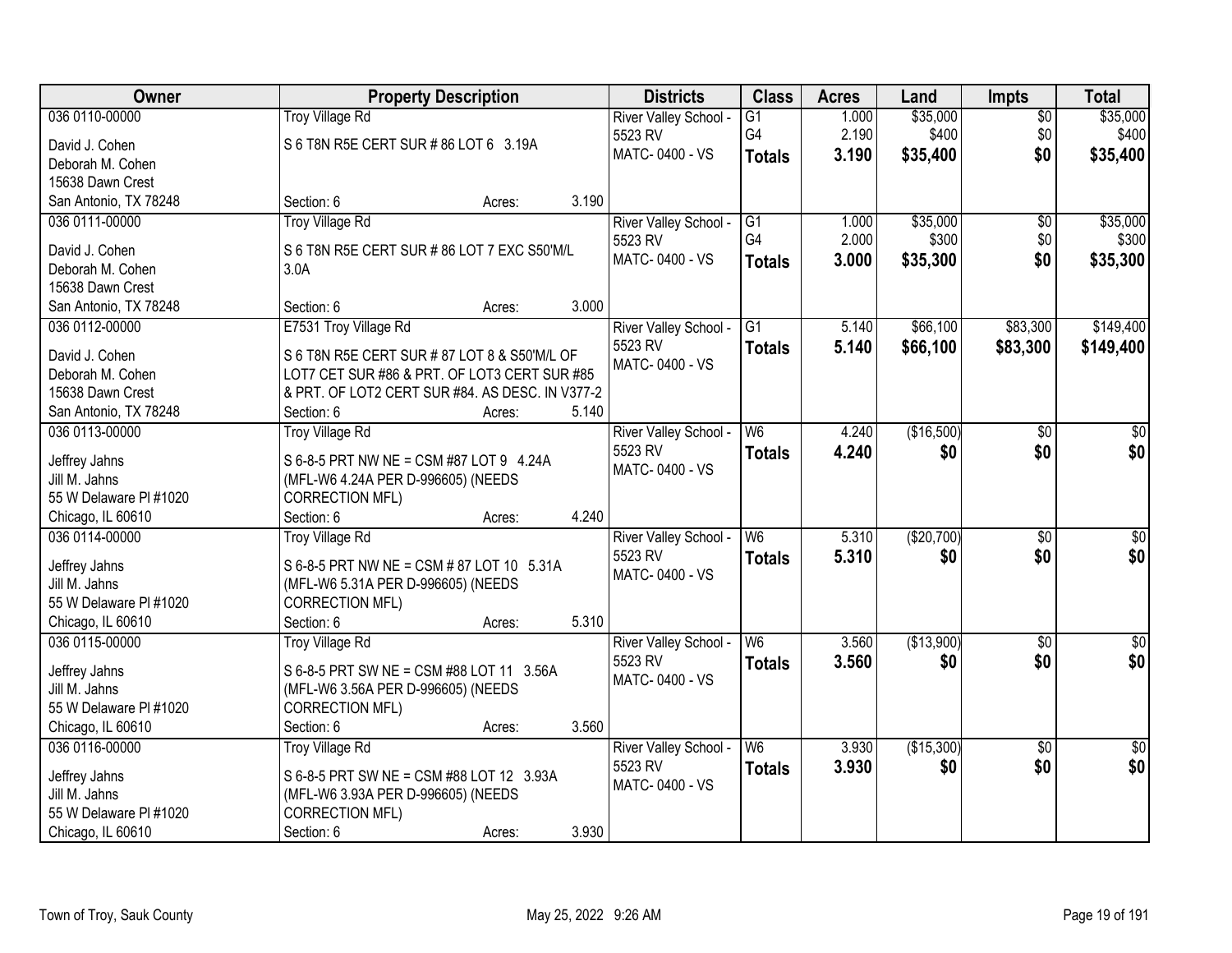| Owner                            | <b>Property Description</b>                     | <b>Districts</b>                 | <b>Class</b>    | <b>Acres</b> | Land       | <b>Impts</b>    | <b>Total</b>     |
|----------------------------------|-------------------------------------------------|----------------------------------|-----------------|--------------|------------|-----------------|------------------|
| 036 0117-00000                   | <b>Troy Village Rd</b>                          | River Valley School -            | W <sub>6</sub>  | 3.430        | (\$13,400) | $\overline{50}$ | $\sqrt{30}$      |
| Jeffrey Jahns                    | S 6-8-5 PRT SW NE = CSM #88 LOT 13 3.43A        | 5523 RV                          | <b>Totals</b>   | 3.430        | \$0        | \$0             | \$0              |
| Jill M. Jahns                    | (MFL-W6 3.43A PER D-996605) (NEEDS              | MATC-0400 - VS                   |                 |              |            |                 |                  |
| 55 W Delaware PI #1020           | <b>CORRECTION MFL)</b>                          |                                  |                 |              |            |                 |                  |
| Chicago, IL 60610                | 3.430<br>Section: 6<br>Acres:                   |                                  |                 |              |            |                 |                  |
| 036 0118-00000                   | <b>Troy Village Rd</b>                          | River Valley School -            | W <sub>6</sub>  | 3.130        | (\$12,200) | $\overline{50}$ | $\sqrt{50}$      |
|                                  |                                                 | 5523 RV                          | <b>Totals</b>   | 3.130        | \$0        | \$0             | \$0              |
| Jeffrey Jahns                    | S 6-8-5 PRT S1/2 NE1/4 = CSM #89 LOT 14 3.13A   | MATC-0400 - VS                   |                 |              |            |                 |                  |
| Jill M. Jahns                    | (MFL-W6 3.13A PER D-996605) (NEEDS              |                                  |                 |              |            |                 |                  |
| 55 W Delaware PI #1020           | CORRECTION MFL)                                 |                                  |                 |              |            |                 |                  |
| Chicago, IL 60610                | 3.130<br>Section: 6<br>Acres:                   |                                  |                 |              |            |                 |                  |
| 036 0119-00000                   | <b>Troy Village Rd</b>                          | River Valley School -            | W <sub>6</sub>  | 4.590        | (\$17,900) | $\overline{50}$ | $\overline{\$0}$ |
| Jeffrey Jahns                    | S 6-8-5 PRT S1/2 NE 1/4 = CSM #89 LOT 15 4.59A  | 5523 RV                          | <b>Totals</b>   | 4.590        | \$0        | \$0             | \$0              |
| Jill M. Jahns                    | (MFL- W6 4.59A PER D-996605) (NEEDS             | MATC-0400 - VS                   |                 |              |            |                 |                  |
| 55 W Delaware PI #1020           | <b>CORRECTION MFL)</b>                          |                                  |                 |              |            |                 |                  |
| Chicago, IL 60610                | 4.590<br>Section: 6<br>Acres:                   |                                  |                 |              |            |                 |                  |
| 036 0120-00000                   | E7371 Troy Village Rd                           | River Valley School -            | G1              | 1.590        | \$43,900   | \$221,800       | \$265,700        |
|                                  |                                                 | 5523 RV                          | W <sub>6</sub>  | 3.810        | (\$14,900) | \$0             | \$0              |
| Jeffrey Jahns                    | S 6-8-5 PRT S1/2 NE1/4 = CSM #89 LOT 16 5.40A   | MATC-0400 - VS                   | <b>Totals</b>   | 5.400        | \$43,900   | \$221,800       | \$265,700        |
| Jill M. Jahns                    | (MFL-W6 3.81A PER D-996605) (NEEDS              |                                  |                 |              |            |                 |                  |
| 55 W Delaware PI #1020           | <b>CORRECTION MFL)</b>                          |                                  |                 |              |            |                 |                  |
| Chicago, IL 60610                | 5.400<br>Section: 6<br>Acres:                   |                                  |                 |              |            |                 |                  |
| 036 0121-00000                   | E7360 Troy Village Rd                           | River Valley School -            | $\overline{G1}$ | 4.340        | \$63,100   | \$136,300       | \$199,400        |
| Meredith Porembski et al         | S 6-8-5 PRT S1/2 NE1/4 = CSM 90 LOT 17 4.34A    | 5523 RV                          | Totals          | 4.340        | \$63,100   | \$136,300       | \$199,400        |
| c/o David Clutter                |                                                 | MATC-0400 - VS                   |                 |              |            |                 |                  |
| 1724 Park St                     |                                                 |                                  |                 |              |            |                 |                  |
| Middleton, WI 53562              | 4.340<br>Section: 6<br>Acres:                   |                                  |                 |              |            |                 |                  |
| 036 0122-00000                   |                                                 |                                  | G <sub>1</sub>  | 1.520        | \$21,400   |                 | \$21,400         |
|                                  | <b>Troy Village Rd</b>                          | River Valley School -<br>5523 RV |                 |              |            | \$0<br>\$0      |                  |
| Meredith Porembski et al         | S 6-8-5 PRT S1/2 NE1/4 = CSM 90 LOT 18 EXC BEG  | MATC-0400 - VS                   | <b>Totals</b>   | 1.520        | \$21,400   |                 | \$21,400         |
| c/o David Clutter                | AT POI 2001.31? W & 2424.43? S OF NE COR SD SEC |                                  |                 |              |            |                 |                  |
| 1724 Park St                     | ? S38?15?33?E 725.40? ? S89?21?00?W 215.12? ?   |                                  |                 |              |            |                 |                  |
| Middleton, WI 53562              | 1.520<br>Section: 6<br>Acres:                   |                                  |                 |              |            |                 |                  |
| 036 0123-00000                   | <b>Troy Village Rd</b>                          | River Valley School -            | $\overline{G1}$ | 1.500        | \$21,300   | $\overline{30}$ | \$21,300         |
|                                  |                                                 | 5523 RV                          | <b>Totals</b>   | 1.500        | \$21,300   | \$0             | \$21,300         |
| John L Mc Knight Revocable Trust | PRT CERT SUR # 90, LOT 18; BEG NWCOR SD LT;     | MATC-0400 - VS                   |                 |              |            |                 |                  |
| 1217 Judson Ave                  | N54DG44M E11.96'; S38DG15M33S E725.4 S89DG21N   |                                  |                 |              |            |                 |                  |
| Evanston, IL 60202               | W215.12'; N23DG20M W615.49' TO POB. 1.50A       |                                  |                 |              |            |                 |                  |
|                                  | 1.500<br>Section: 6<br>Acres:                   |                                  |                 |              |            |                 |                  |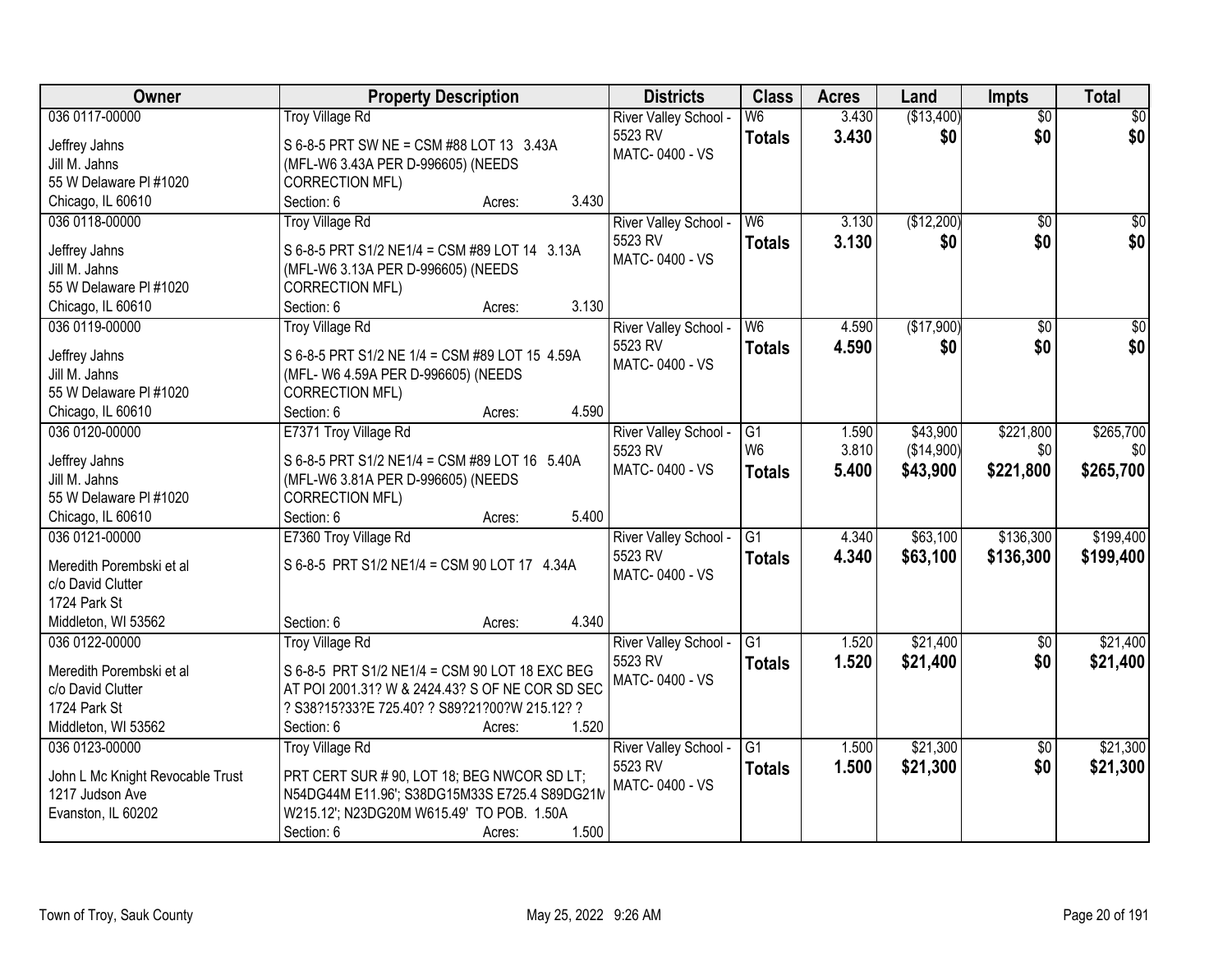| <b>Owner</b>                                                                       |                                                                                                                                            | <b>Property Description</b> |       | <b>Districts</b>                                   | <b>Class</b>              | <b>Acres</b>   | Land                 | <b>Impts</b>           | <b>Total</b>         |
|------------------------------------------------------------------------------------|--------------------------------------------------------------------------------------------------------------------------------------------|-----------------------------|-------|----------------------------------------------------|---------------------------|----------------|----------------------|------------------------|----------------------|
| 036 0124-00000                                                                     | E7376 Troy Village Rd                                                                                                                      |                             |       | River Valley School -                              | $\overline{G1}$           | 3.010          | \$58,000             | \$172,200              | \$230,200            |
| John L Mc Knight Revocable Trust<br>1217 Judson Ave<br>Evanston, IL 60202          | S 6 T8N R5E CERT SUR # 90 LOT 19                                                                                                           | 3.01A                       |       | 5523 RV<br>MATC-0400 - VS                          | <b>Totals</b>             | 3.010          | \$58,000             | \$172,200              | \$230,200            |
|                                                                                    | Section: 6                                                                                                                                 | Acres:                      | 3.010 |                                                    |                           |                |                      |                        |                      |
| 036 0125-00000                                                                     | <b>Troy Village Rd</b>                                                                                                                     |                             |       | River Valley School -                              | $\overline{G1}$           | 3.340          | \$59,300             | $\overline{50}$        | \$59,300             |
| The Catalpa Company, LLC<br>c/o The Catalpa Company, LLC<br>55 W Delaware PI #1020 | S 6-8-5 PRT GOVT LOT 3 = CSM #91 LOT 20 3.34A                                                                                              |                             |       | 5523 RV<br>MATC-0400 - VS                          | <b>Totals</b>             | 3.340          | \$59,300             | \$0                    | \$59,300             |
| Chicago, IL 60610-0000                                                             | Section: 6                                                                                                                                 | Acres:                      | 3.340 |                                                    |                           |                |                      |                        |                      |
| 036 0126-00000                                                                     | E7410 Troy Village Rd                                                                                                                      |                             |       | River Valley School -                              | G <sub>1</sub>            | 1.790          | \$46,900             | \$159,000              | \$205,900            |
| The Catalpa Company, LLC<br>c/o The Catalpa Company, LLC<br>55 W Delaware PI #1020 | S 6-8-5 PRT GOVT LOT 3 = CSM #91 LOT 21 EXC<br>50'STRIP PER V373-361 1.79 A M/L                                                            |                             |       | 5523 RV<br>MATC-0400 - VS                          | <b>Totals</b>             | 1.790          | \$46,900             | \$159,000              | \$205,900            |
| Chicago, IL 60610-0000                                                             | Section: 6                                                                                                                                 | Acres:                      | 1.790 |                                                    |                           |                |                      |                        |                      |
| 036 0127-00000                                                                     | <b>Troy Village Rd</b>                                                                                                                     |                             |       | River Valley School -                              | G1                        | 3.030          | \$29,100             | \$0                    | \$29,100             |
| Everett Joseph Weisensel<br>Carol Ann Wiesensel<br>E7424 Troy Village Rd           | S 6-8-5 PRT GOVT LOT 3 = CSM #91 PRT LT 21 COM<br>SW COR & POB- N5?41'40"E 546.13' ALG W LI-<br>N12?48'E 75.97' ALG W LI- N89?31'40"E 50'- |                             |       | 5523 RV<br>MATC-0400 - VS                          | <b>Totals</b>             | 3.030          | \$29,100             | \$0                    | \$29,100             |
| Spring Green, WI 53588                                                             | Section: 6                                                                                                                                 | Acres:                      | 3.030 |                                                    |                           |                |                      |                        |                      |
| 036 0128-00000<br>Mark D. Culverhouse<br>Linda K. Roos                             | <b>Troy Village Rd</b><br>S 6 T8N R5E=CSM #92, LOT 23                                                                                      | 3.32A                       |       | River Valley School -<br>5523 RV<br>MATC-0400 - VS | $\overline{G1}$<br>Totals | 3.320<br>3.320 | \$29,600<br>\$29,600 | $\overline{30}$<br>\$0 | \$29,600<br>\$29,600 |
| E7488 Troy Village Rd                                                              |                                                                                                                                            |                             |       |                                                    |                           |                |                      |                        |                      |
| Spring Green, WI 53588                                                             | Section: 6                                                                                                                                 | Acres:                      | 3.320 |                                                    |                           |                |                      |                        |                      |
| 036 0129-00000                                                                     | <b>Troy Village Rd</b>                                                                                                                     |                             |       | River Valley School -                              | G1                        | 1.280          | \$11,000             | $\sqrt{6}$             | \$11,000             |
| Mary P. Burke<br>E7560 Troy Village Rd<br>Spring Green, WI 53588                   | S 6-8-5 PRT NW NE = CSM #1098 (FMLY #92 LT 25)<br>1.28A (S/SCENIC EASE PER R626-325)                                                       |                             |       | 5523 RV<br>MATC-0400 - VS                          | <b>Totals</b>             | 1.280          | \$11,000             | \$0                    | \$11,000             |
|                                                                                    | Section: 6                                                                                                                                 | Acres:                      | 1.280 |                                                    |                           |                |                      |                        |                      |
| 036 0130-00000                                                                     | <b>Troy Village Rd</b>                                                                                                                     |                             |       | River Valley School -                              | W8                        | 1.780          | ( \$6, 900)          | $\overline{30}$        | $\overline{50}$      |
| David J. Cohen<br>Deborah M. Cohen<br>15638 Dawn Crest                             | PRT NWNE C.S.V5-1098 LOT 2 (FMLY #92 LT 25)<br>1.78A (MFL 1.78A PER D-828454)                                                              |                             |       | 5523 RV<br>MATC-0400 - VS                          | <b>Totals</b>             | 1.780          | \$0                  | \$0                    | \$0                  |
| San Antonio, TX 78248                                                              | Section: 6                                                                                                                                 | Acres:                      | 1.780 |                                                    |                           |                |                      |                        |                      |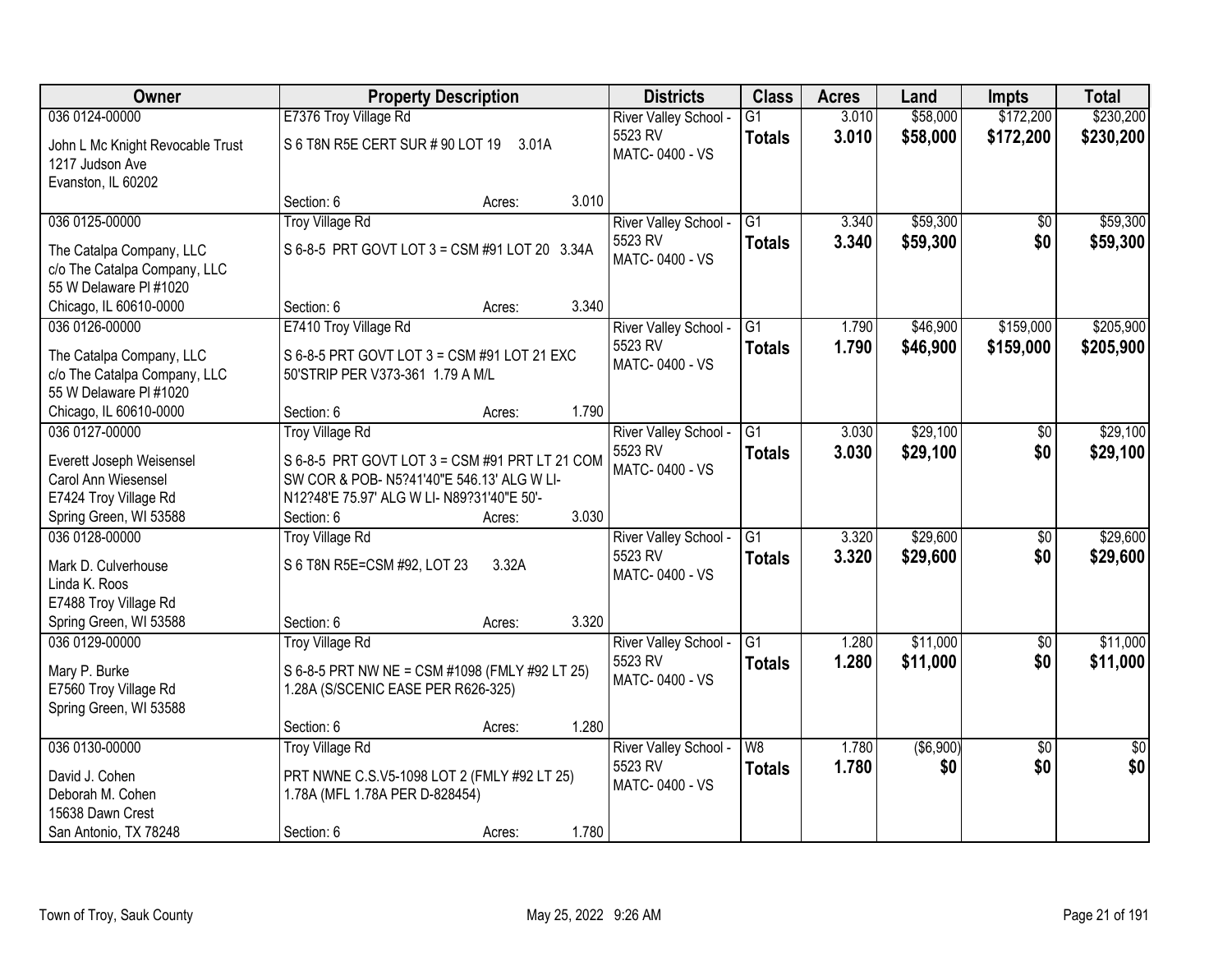| Owner                                           | <b>Property Description</b>                                                       | <b>Districts</b>                 | <b>Class</b>           | <b>Acres</b> | Land            | Impts                  | <b>Total</b>    |
|-------------------------------------------------|-----------------------------------------------------------------------------------|----------------------------------|------------------------|--------------|-----------------|------------------------|-----------------|
| 036 0131-00000                                  | State Highway 60                                                                  | River Valley School -            | $\overline{\text{X2}}$ | 27.550       | $\overline{60}$ | $\overline{50}$        | $\overline{50}$ |
| Wis Dept Natl Resources                         | S 6 T8N R5E SE 1/4 FRAC NE 1/4 S OF HY 60 27.55A                                  | 5523 RV<br>MATC-0400 - VS        | <b>Totals</b>          | 27.550       | \$0             | \$0                    | \$0             |
| PO Box 7921                                     | M/L                                                                               |                                  |                        |              |                 |                        |                 |
| Madison, WI 53707                               |                                                                                   |                                  |                        |              |                 |                        |                 |
|                                                 | Section: 6<br>27.550<br>Acres:                                                    |                                  |                        |              |                 |                        |                 |
| 036 0132-00000                                  | E7625 Troy Village Rd                                                             | River Valley School -            | $\overline{G1}$        | 3.000        | \$46,000        | \$85,300               | \$131,300       |
| John A. Schultz                                 | PRT SEFRNE NSTH 60 COM NE SEC COR-S1705.4'                                        | 5523 RV                          | <b>Totals</b>          | 3.000        | \$46,000        | \$85,300               | \$131,300       |
| Helen L. Schultz                                | TO NLI HY 60-S63DG14'W410.5'-S47DG29 'W153.94'TO                                  | MATC-0400 - VS                   |                        |              |                 |                        |                 |
| E7625 Troy Village Rd                           | POB ALG ARC S 42DG24'W230.35'-S34DG47'W                                           |                                  |                        |              |                 |                        |                 |
| Spring Green, WI 53588                          | 3.000<br>Section: 6<br>Acres:                                                     |                                  |                        |              |                 |                        |                 |
| 036 0133-00000                                  | E7610 Troy Village Rd                                                             | River Valley School -            | G1                     | 1.000        | \$28,000        | \$93,100               | \$121,100       |
| Andrea M. Schleifer                             | S 6-8-5 PRT E1/2 NE1/4 COM NECOR-S1647' TO                                        | 5523 RV                          | G <sub>5</sub>         | 3.800        | \$1,900         | \$0                    | \$1,900         |
| 1842 W Wabansia Ave                             | POB-S58.4' TO NLI STH 60-S63D14'W 410.                                            | MATC-0400 - VS                   | <b>Totals</b>          | 4.800        | \$29,900        | \$93,100               | \$123,000       |
| Chicago, IL 60622                               | 5'-S45D26'W 88.16'-N38D38'W 108.92'-N51D19'W                                      |                                  |                        |              |                 |                        |                 |
|                                                 | 4.800<br>Section: 6<br>Acres:                                                     |                                  |                        |              |                 |                        |                 |
| 036 0134-00000                                  | <b>Troy Village Rd</b>                                                            | River Valley School -            | W <sub>6</sub>         | 4.000        | (\$15,600)      | \$0                    | \$0             |
|                                                 | S 6-8-5 PRT SE FR NE COM ON E LI & NLI HWY 60                                     | 5523 RV                          | <b>Totals</b>          | 4.000        | \$0             | \$0                    | \$0             |
| Jeffrey Jahns<br>Jill Metcoff Jahns             | 1705.4' S OF N SEC COR-S63?14'W 410.5'- S47?29'W                                  | MATC-0400 - VS                   |                        |              |                 |                        |                 |
| 55 W Delaware PI #1020                          | 153.94'-SWLY ALG ARC OF NLI HWY 342.85'-N44?59'V                                  |                                  |                        |              |                 |                        |                 |
| Chicago, IL 60610                               | Section: 6<br>4.000<br>Acres:                                                     |                                  |                        |              |                 |                        |                 |
| 036 0135-00000                                  | E7560 Troy Village Rd                                                             | River Valley School -            | $\overline{G1}$        | 5.000        | \$53,600        | \$174,400              | \$228,000       |
|                                                 |                                                                                   | 5523 RV                          | G <sub>6</sub>         | 12.530       | \$48,900        | \$0                    | \$48,900        |
| Mary P. Burke                                   | S 6-8-5 PRT NE NW & CSM #92 COM 164.25'E &                                        | MATC-0400 - VS                   | <b>Totals</b>          | 17.530       | \$102,500       | \$174,400              | \$276,900       |
| E7560 Troy Village Rd<br>Spring Green, WI 53588 | 296.95'S OF NWCOR OF NE1/4-S77?13'12"W<br>1059.31'-S21?18'31"E 76.27'- S63?6'43"W |                                  |                        |              |                 |                        |                 |
|                                                 | 17.530<br>Section: 6<br>Acres:                                                    |                                  |                        |              |                 |                        |                 |
| 036 0136-00000                                  |                                                                                   | River Valley School -            | G <sub>6</sub>         | 53.510       | \$208,700       | $\overline{50}$        | \$208,700       |
|                                                 |                                                                                   | 5523 RV                          | <b>Totals</b>          | 53.510       | \$208,700       | \$0                    | \$208,700       |
| Mary P. Burke                                   | PRT S 6-8-5 & S 1-8-4 COM NE COR NW1/4 FRAC                                       | MATC-0400 - VS                   |                        |              |                 |                        |                 |
| E7560 Troy Village Rd                           | SEC 6-S0?28'20" W 334.99'-S77?13'12"W 887.98'-                                    |                                  |                        |              |                 |                        |                 |
| Spring Green, WI 53588                          | S21?18'31"E 76.27'-S63?6'43"W 132.15'-S76?24'33"W                                 |                                  |                        |              |                 |                        |                 |
| 036 0137-00000                                  | Section: 6<br>53.510<br>Acres:                                                    |                                  | G1                     | 5.000        | \$53,600        |                        | \$53,600        |
|                                                 |                                                                                   | River Valley School -<br>5523 RV | G <sub>6</sub>         | 5.340        | \$20,800        | $\overline{30}$<br>\$0 | \$20,800        |
| Mary P. Burke                                   | S 6-8-5 PRT NW FRAC NW COM                                                        | MATC-0400 - VS                   | <b>Totals</b>          | 10.340       | \$74,400        | \$0                    | \$74,400        |
| E7560 Troy Village Rd                           | NECOR-E164.25'-S296.95'-S9?45' W 203.08'-S0?28'W                                  |                                  |                        |              |                 |                        |                 |
| Spring Green, WI 53588                          | 504.19' TO POB: S0?28'W 424.55'-N89?32'W                                          |                                  |                        |              |                 |                        |                 |
|                                                 | 10.340<br>Section: 6<br>Acres:                                                    |                                  |                        |              |                 |                        |                 |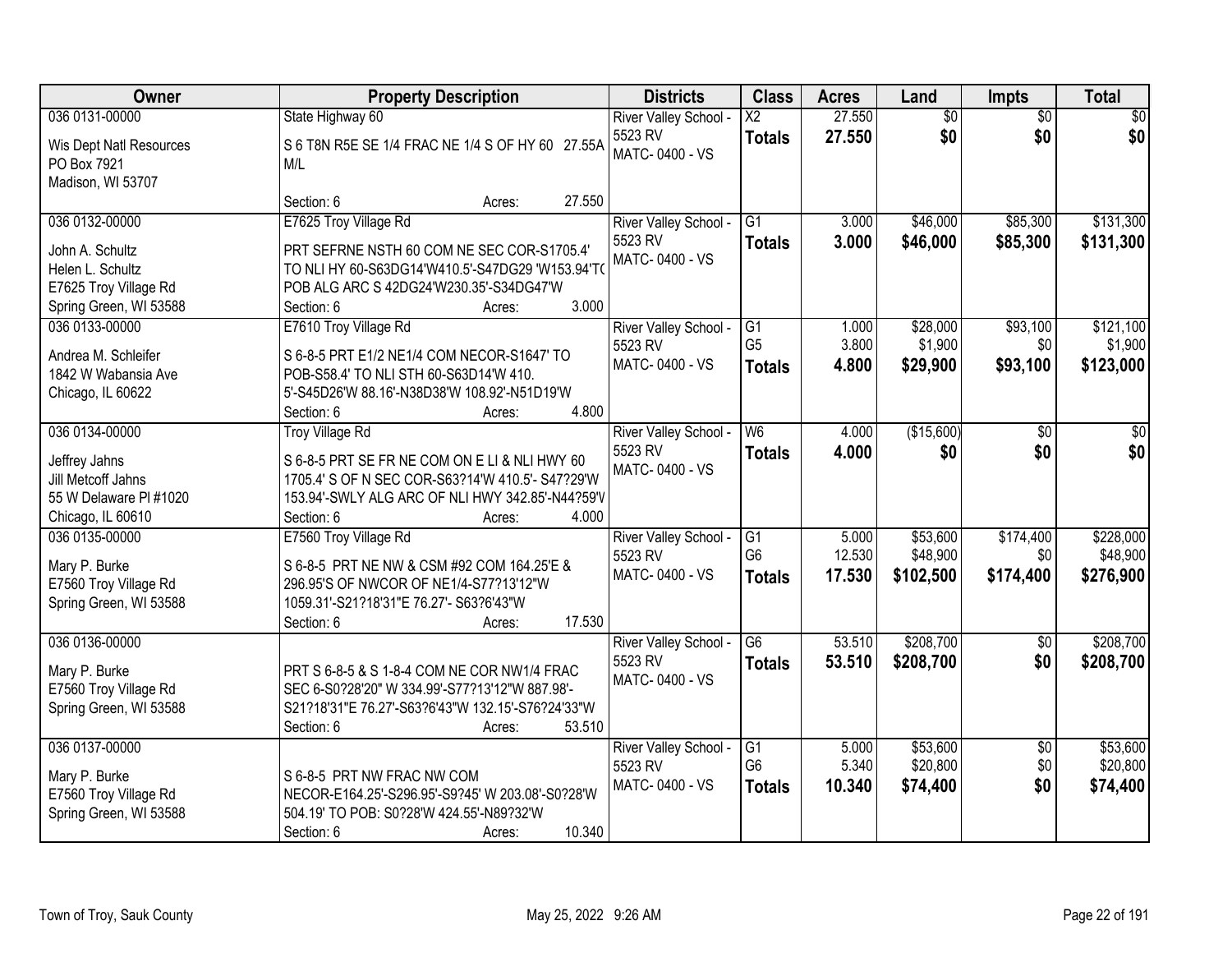| Owner                                | <b>Property Description</b>                      | <b>Districts</b>          | <b>Class</b>             | <b>Acres</b> | Land              | <b>Impts</b>    | <b>Total</b>    |
|--------------------------------------|--------------------------------------------------|---------------------------|--------------------------|--------------|-------------------|-----------------|-----------------|
| 036 0138-10000                       | S12138 Williams Rd                               | River Valley School -     | 5M                       | 9.640        | \$18,300          | $\overline{50}$ | \$18,300        |
| David J & Jenifer L B Schauer Living | (D-1179093 NEEDS CORRECTION) S 1-8-4 PRT         | 5523 RV                   | G4                       | 8.000        | \$1,900           | \$0             | \$1,900         |
| Trust                                | NE1/4 NE1/4 & S 6-8-5 PRT N1/2 NW1/4 COM NE COR  | MATC-0400 - VS            | G <sub>5</sub>           | 3.810        | \$4,400           | \$0             | \$4,400         |
| S11648 Soeldner Rd                   | NW1/4 SEC 6 - S89?19?28?W 1114.23? -S47?24?07?W  |                           | G7                       | 1.000        | \$5,000           | \$3,000         | \$8,000         |
| Spring Green, WI 53588               | 22.450<br>Section:<br>Acres:                     |                           | <b>Totals</b>            | 22.450       | \$29,600          | \$3,000         | \$32,600        |
| 036 0139-00000                       | E7406 State Highway 60                           | River Valley School -     | $\overline{G1}$          | 1.300        | \$31,600          | \$194,400       | \$226,000       |
|                                      |                                                  | 5523 RV                   | W <sub>6</sub>           | 15.700       | $($ \$61,200) $ $ | \$0             | \$0             |
| William J. Tobias                    | S 6-8-5 S1/2 SE NW EXC N505' OF S656.18' OF      | MATC-0400 - VS            | <b>Totals</b>            | 17.000       | \$31,600          | \$194,400       | \$226,000       |
| Lynn L. Tobias                       | E258.8' 17.00A M/L (MFL-W6 15.7A PER             |                           |                          |              |                   |                 |                 |
| E7406 State Rd 60                    | D-892304/902949/1048982/1050267)                 |                           |                          |              |                   |                 |                 |
| Spring Green, WI 53588               | 17.000<br>Section: 6<br>Acres:                   |                           |                          |              |                   |                 |                 |
| 036 0140-00000                       | E7488 Troy Village Rd                            | River Valley School -     | G1                       | 5.000        | \$65,600          | \$371,900       | \$437,500       |
| Mark D. Culverhouse                  | S6-8-5 N1/2 SE1/4 NW1/4                          | 5523 RV                   | G <sub>5</sub>           | 3.000        | \$1,500           | \$0             | \$1,500         |
| Linda K. Roos                        |                                                  | MATC-0400 - VS            | G <sub>6</sub>           | 12.000       | \$46,800          | \$0             | \$46,800        |
| E7488 Troy Village Rd                |                                                  |                           | <b>Totals</b>            | 20.000       | \$113,900         | \$371,900       | \$485,800       |
| Spring Green, WI 53588               | 20.000<br>Section: 6<br>Acres:                   |                           |                          |              |                   |                 |                 |
| 036 0141-00000                       | E7424 Troy Village Rd                            | River Valley School -     | G1                       | 3.000        | \$58,000          | \$202,600       | \$260,600       |
|                                      |                                                  | 5523 RV                   | <b>Totals</b>            | 3.000        | \$58,000          | \$202,600       | \$260,600       |
| Everett Joseph Weisensel             | S 6-8-5 PRT SE NW BEING N 505' OF S 656.18' OF E | MATC-0400 - VS            |                          |              |                   |                 |                 |
| Carol Ann Wiesensel                  | 258.8' EXC COM SW COR LOT 22 CSM #91-            |                           |                          |              |                   |                 |                 |
| E7424 Troy Village Rd                | N0?28'20"W 403.68' TO POB- N08?22'W 254.81'-     |                           |                          |              |                   |                 |                 |
| Spring Green, WI 53588               | 3.000<br>Section: 6<br>Acres:                    |                           |                          |              |                   |                 |                 |
| 036 0142-00000                       |                                                  | River Valley School -     | $\overline{\text{X2}}$   | 25.480       | $\overline{50}$   | $\overline{50}$ | $\overline{50}$ |
| Wis Dept Natl Resources              | S 6-8-5 FRAC LOT 1 EXC N OF NLI STATE RD 60      | 5523 RV                   | <b>Totals</b>            | 25.480       | \$0               | \$0             | \$0             |
| PO Box 7921                          | 25.48A M/L                                       | MATC-0400 - VS            |                          |              |                   |                 |                 |
| Madison, WI 53707                    |                                                  |                           |                          |              |                   |                 |                 |
|                                      | 25.480<br>Section: 6<br>Acres:                   |                           |                          |              |                   |                 |                 |
| 036 0142-10000                       | State Highway 60                                 | River Valley School -     | W6                       | 21.000       | ( \$81,900)       | $\sqrt{6}$      | $\sqrt{30}$     |
| Wayne A. Fritsch                     | S 6-8-5 THAT PRT FRAC LOT 1 LYING N OF NLI       | 5523 RV                   | <b>Totals</b>            | 21.000       | \$0               | \$0             | \$0             |
| 847 E Madison St                     | STATE RD 60 21A M/L (S/EASE & RESTR PER          | MATC-0400 - VS            |                          |              |                   |                 |                 |
| Waterloo, WI 53594                   | R701-043)(MFL-W6 21A PER D-1098291)              |                           |                          |              |                   |                 |                 |
|                                      | 21.000<br>Section: 6<br>Acres:                   |                           |                          |              |                   |                 |                 |
| 036 0143-00000                       |                                                  |                           | $\overline{\mathsf{W6}}$ | 3.300        | (\$12,900)        | $\overline{50}$ | $\overline{50}$ |
|                                      | State Highway 60                                 | River Valley School -     |                          |              |                   |                 |                 |
| William J. Tobias                    | S 6-8-5 THAT PRT FRAC LOT 2 LYING N OF HWY       | 5523 RV<br>MATC-0400 - VS | <b>Totals</b>            | 3.300        | \$0               | \$0             | \$0             |
| Lynn L. Tobias                       | 3.30A M/L (MFL-W6 3.3A PER                       |                           |                          |              |                   |                 |                 |
| E7406 State Rd 60                    | D-892304/902949/1048982/1050267)                 |                           |                          |              |                   |                 |                 |
| Spring Green, WI 53588               | 3.300<br>Section: 6<br>Acres:                    |                           |                          |              |                   |                 |                 |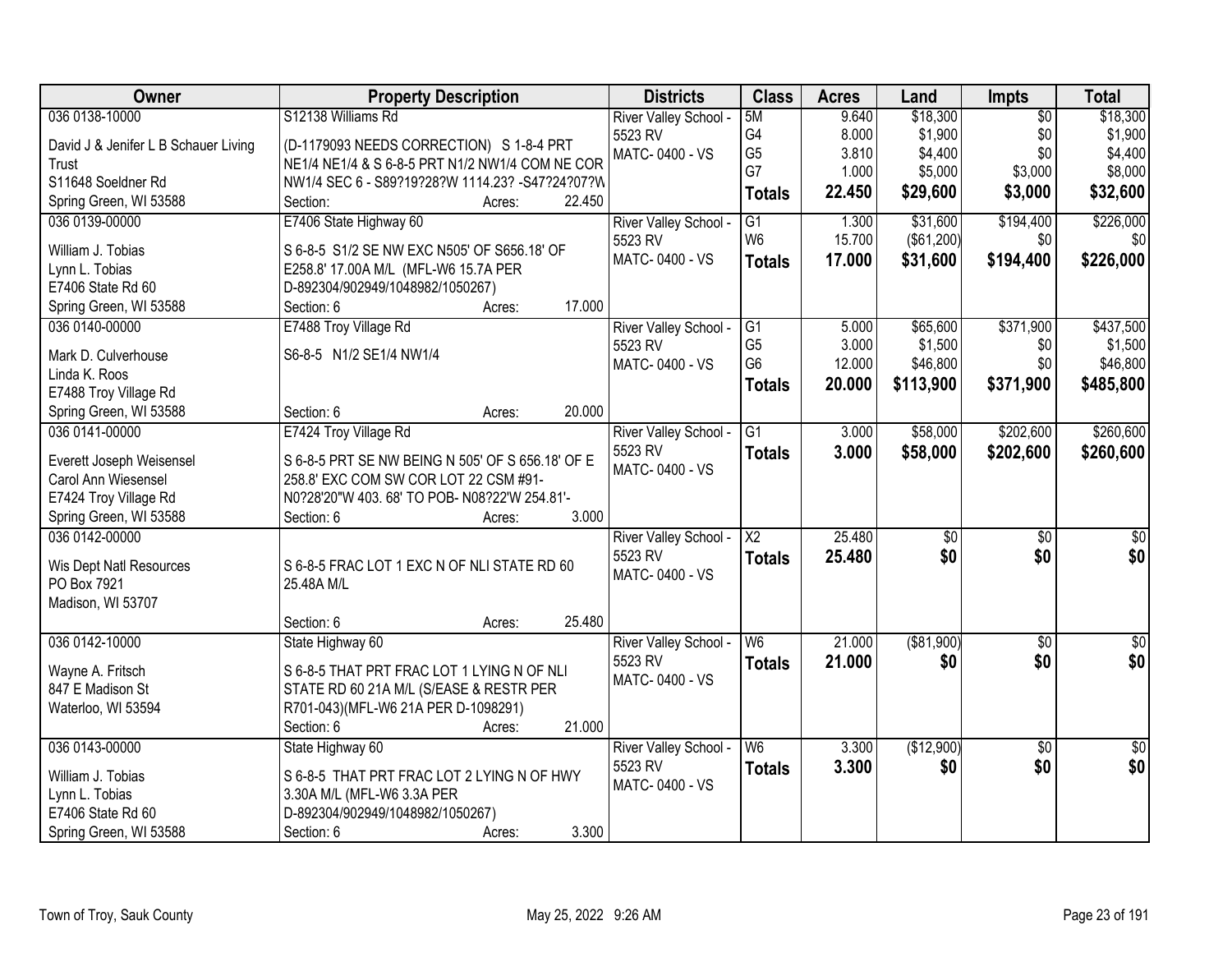| Owner                                                       |                                                                              | <b>Property Description</b> |        | <b>Districts</b>                                   | <b>Class</b>                     | <b>Acres</b>     | Land                | <b>Impts</b>           | <b>Total</b>         |
|-------------------------------------------------------------|------------------------------------------------------------------------------|-----------------------------|--------|----------------------------------------------------|----------------------------------|------------------|---------------------|------------------------|----------------------|
| 036 0144-00000                                              | State Highway 60                                                             |                             |        | River Valley School -                              | $\overline{X2}$                  | 30.240           | $\overline{50}$     | $\overline{50}$        | $\sqrt{50}$          |
| Wis Dept Natl Resources<br>PO Box 7921<br>Madison, WI 53707 | S 6-8-5 FRAC LOT NO 2 S HWY 30.24A                                           |                             |        | 5523 RV<br>MATC-0400 - VS                          | <b>Totals</b>                    | 30.240           | \$0                 | \$0                    | \$0                  |
|                                                             | Section: 6                                                                   | Acres:                      | 30.240 |                                                    |                                  |                  |                     |                        |                      |
| 036 0145-00000                                              | State Highway 60                                                             |                             |        | River Valley School -                              | $\overline{G5}$                  | 16.180           | \$7,900             | $\overline{30}$        | \$7,900              |
| David L. Paul<br>5346 Greenleaf St<br>Skokie, IL 60077      | S 6-8-5 GOV'T LOT 3 S.OF E-W 1/4 LI PER SURVEY<br>R-859 EXC CSM #1760 16.18A |                             |        | 5523 RV<br>MATC-0400 - VS                          | <b>Totals</b>                    | 16.180           | \$7,900             | \$0                    | \$7,900              |
|                                                             | Section: 6                                                                   | Acres:                      | 16.180 |                                                    |                                  |                  |                     |                        |                      |
| 036 0145-10000                                              | E7526 State Highway 60                                                       |                             |        | River Valley School -                              | G1                               | 5.000            | \$65,600            | \$87,500               | \$153,100            |
| David L. Paul<br>5346 Greenleaf St<br>Skokie, IL 60077      | S 6-8-05 PRT GOV'T LOT 3 = CSM #1760 LOT 1<br>7.09A                          |                             |        | 5523 RV<br>MATC-0400 - VS                          | G <sub>6</sub><br><b>Totals</b>  | 2.090<br>7.090   | \$8,200<br>\$73,800 | \$0<br>\$87,500        | \$8,200<br>\$161,300 |
|                                                             | Section: 6                                                                   | Acres:                      | 7.090  |                                                    |                                  |                  |                     |                        |                      |
| 036 0145-20000                                              | E7526 State Highway 60                                                       |                             |        | River Valley School -                              | $\overline{G1}$                  | 0.730            | \$22,000            | \$43,700               | \$65,700             |
| David L. Paul<br>5346 Greenleaf St<br>Skokie, IL 60077      | S 6-8-05 PRT GOV'T LOT 3 = CSM #1760 LOT 2<br>.73A                           |                             |        | 5523 RV<br>MATC-0400 - VS                          | <b>Totals</b>                    | 0.730            | \$22,000            | \$43,700               | \$65,700             |
|                                                             | Section: 6                                                                   | Acres:                      | 0.730  |                                                    |                                  |                  |                     |                        |                      |
| 036 0146-00000<br>Wis Dept Natl Resources                   | S 6-8-5 FRAC LOT 4 32.48A (NEEDS CORRECTION                                  |                             |        | River Valley School -<br>5523 RV<br>MATC-0400 - VS | $\overline{X2}$<br><b>Totals</b> | 32.480<br>32.480 | \$0<br>\$0          | $\overline{50}$<br>\$0 | \$0<br>\$0           |
| PO Box 7921                                                 | DEED)                                                                        |                             |        |                                                    |                                  |                  |                     |                        |                      |
| Madison, WI 53707                                           |                                                                              |                             |        |                                                    |                                  |                  |                     |                        |                      |
| 036 0147-00000                                              | Section: 6<br>None                                                           | Acres:                      | 32.480 | River Valley School -                              | $\overline{G5}$                  | 8.440            | \$400               | $\sqrt{6}$             | \$400                |
| James E. Quackenbush<br>Silvan H. Maly<br>5894 Paelma Dr    | S 8-8-5 GOVT LOT 5 8.44A M/L                                                 |                             |        | 5523 RV<br>MATC-0400 - VS                          | <b>Totals</b>                    | 8.440            | \$400               | \$0                    | \$400                |
| Waunakee, WI 53597                                          | Section: 8                                                                   | Acres:                      | 8.440  |                                                    |                                  |                  |                     |                        |                      |
| 036 0148-00000                                              | None                                                                         |                             |        | River Valley School -                              | $\overline{G5}$                  | 18.200           | \$900               | $\overline{30}$        | \$900                |
| James E. Quackenbush<br>Silvan H. Maly<br>5894 Paelma Dr    | S 9-8-5 GOVT LOT 5 18.20A M/L                                                |                             |        | 5523 RV<br>MATC-0400 - VS                          | <b>Totals</b>                    | 18.200           | \$900               | \$0                    | \$900                |
| Waunakee, WI 53597                                          | Section: 9                                                                   | Acres:                      | 18.200 |                                                    |                                  |                  |                     |                        |                      |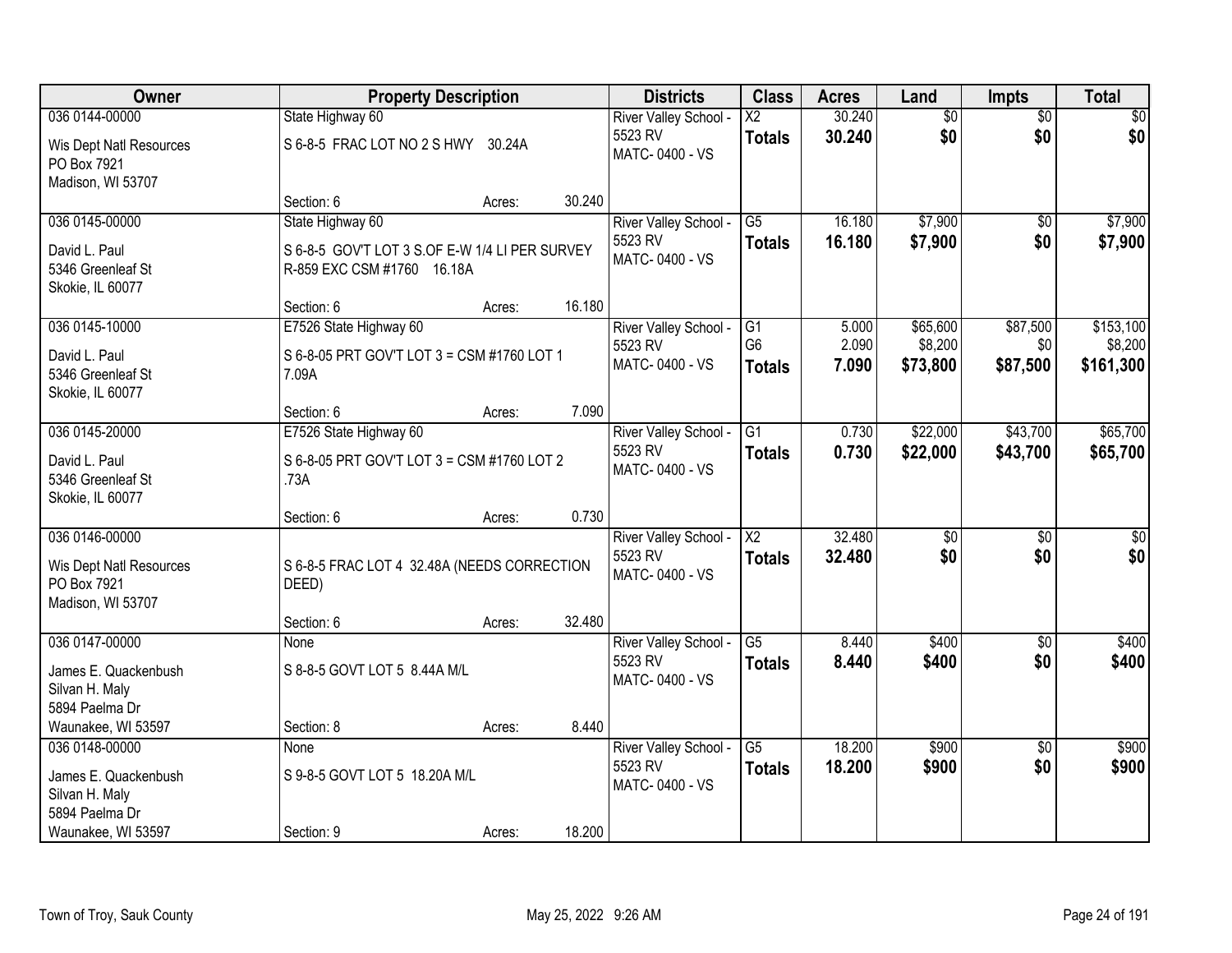| Owner                     | <b>Property Description</b>                                                                 |                  | <b>Districts</b>      | <b>Class</b>    | <b>Acres</b> | Land        | <b>Impts</b>    | <b>Total</b>    |
|---------------------------|---------------------------------------------------------------------------------------------|------------------|-----------------------|-----------------|--------------|-------------|-----------------|-----------------|
| 036 0149-00000            | None                                                                                        |                  | River Valley School - | $\overline{G5}$ | 14.530       | \$800       | $\overline{50}$ | \$800           |
| James E. Quackenbush      | S 9-8-5 GOVT LOT 6 14.53A M/L                                                               |                  | 5523 RV               | <b>Totals</b>   | 14.530       | \$800       | \$0             | \$800           |
| Silvan H. Maly            |                                                                                             |                  | MATC-0400 - VS        |                 |              |             |                 |                 |
| 5894 Paelma Dr            |                                                                                             |                  |                       |                 |              |             |                 |                 |
| Waunakee, WI 53597        | Section: 9                                                                                  | 14.530<br>Acres: |                       |                 |              |             |                 |                 |
| 036 0150-00000            | E7292 Spring Dr                                                                             |                  | Sauk-Prairie School - | G4              | 31.980       | \$5,800     | \$0             | \$5,800         |
| Dale H. Gasser            | S 1-9-4 NE1/4 FRAC NE1/4 EXC CSM'S 1074 & 5522                                              |                  | 5100 SP               | G7              | 1.000        | \$5,000     | \$2,400         | \$7,400         |
| E7415 Spring Dr           | (MFL 7A PER D-1191479) (S/EASE PER D-926918,                                                |                  | MATC-0400 - VS        | W <sub>8</sub>  | 7.000        | (\$8,000)   | \$0             | \$0             |
| Sauk City, WI 53583       | D-926594 D-925746 & D-927014) 39.98A M/L                                                    |                  |                       | <b>Totals</b>   | 39.980       | \$10,800    | \$2,400         | \$13,200        |
|                           | Section: 1                                                                                  | 39.980<br>Acres: |                       |                 |              |             |                 |                 |
| 036 0150-10000            |                                                                                             |                  | Sauk-Prairie School - | G6              | 0.180        | \$700       | \$0             | \$700           |
| Adam N and Kristine Payne | S 1-9-4 PRT NE FRAC NE = CSM #5522 LOT 1 EXC                                                |                  | 5100 SP               | <b>Totals</b>   | 0.180        | \$700       | \$0             | \$700           |
| c/o Adam N. Payne         | PORTION IN TOWN OF HONEY CREEK 0.18A                                                        |                  | MATC-0400 - VS        |                 |              |             |                 |                 |
| N5235 County Rd S         | (W/EASE PER D-925746)                                                                       |                  |                       |                 |              |             |                 |                 |
| Plymouth, WI 53073        | Section: 1                                                                                  | 0.180<br>Acres:  |                       |                 |              |             |                 |                 |
| 036 0151-00000            |                                                                                             |                  | Sauk-Prairie School - | 5M              | 1.000        | \$2,000     | $\sqrt[6]{3}$   | \$2,000         |
| Dale H. Gasser            | S 1-9-4 NW1/4 FRAC NE1/4 (MFL 31A PER D-1191479)                                            |                  | 5100 SP               | G4              | 8.720        | \$1,500     | \$0             | \$1,500         |
| E7415 Spring Dr           | (S/EASE PER D-926594 & D-927014) 40.72A                                                     |                  | MATC-0400 - VS        | W8              | 31.000       | (\$60,500)  | \$0             | \$0             |
| Sauk City, WI 53583       |                                                                                             |                  |                       | <b>Totals</b>   | 40.720       | \$3,500     | \$0             | \$3,500         |
|                           | Section: 1                                                                                  | 40.720<br>Acres: |                       |                 |              |             |                 |                 |
| 036 0152-00000            |                                                                                             |                  | Sauk-Prairie School - | 5M              | 1.000        | \$1,900     | $\overline{50}$ | \$1,900         |
| Dale H. Gasser            |                                                                                             |                  | 5100 SP               | G <sub>4</sub>  | 9.000        | \$1,500     | \$0             | \$1,500         |
| E7415 Spring Dr           | S 1-9-4 SW1/4 FRAC NE1/4 (MFL 29A PER D-1191479)<br>(S/EASE PER D-926594 & D-927014) 40.00A |                  | MATC-0400 - VS        | G <sub>6</sub>  | 1.000        | \$3,900     | \$0             | \$3,900         |
| Sauk City, WI 53583       |                                                                                             |                  |                       | W8              | 29.000       | (\$56,600)  | \$0             | \$0             |
|                           | Section: 1                                                                                  | 40.000<br>Acres: |                       | <b>Totals</b>   | 40.000       | \$7,300     | \$0             | \$7,300         |
| 036 0153-00000            | Spring Dr                                                                                   |                  | Sauk-Prairie School - | 5M              | 0.990        | \$2,000     | $\overline{60}$ | \$2,000         |
| Dale H. Gasser            | S 1-9-4 SE1/4 FRAC NE1/4 EXC COM W1/4 COR SEC                                               |                  | 5100 SP               | G4              | 20.000       | \$2,900     | \$0             | \$2,900         |
| E7415 Spring Dr           | 6 - N06?52?50?W 84.5? - N72?25?15?E 45.22? -                                                |                  | MATC-0400 - VS        | W <sub>8</sub>  | 19.000       | (\$37,100)  | \$0             | \$0             |
| Sauk City, WI 53583       | N03?20?30?W 218.75? - N02?26?26?W 416.2? TO WLI                                             |                  |                       | <b>Totals</b>   | 39,990       | \$4,900     | \$0             | \$4,900         |
|                           | Section: 1                                                                                  | 39.990<br>Acres: |                       |                 |              |             |                 |                 |
| 036 0154-00000            |                                                                                             |                  | Sauk-Prairie School - | W8              | 40.350       | (\$157,400) | $\overline{50}$ | $\overline{50}$ |
| Von Haden LLC et al       | S 1-9-4 NE1/4 FRAC NW1/4 (MFL PER D-795373)                                                 |                  | 5100 SP               | <b>Totals</b>   | 40.350       | \$0         | \$0             | \$0             |
| c/o Von Haden LLC Lc      | 40.35A M/L                                                                                  |                  | MATC-0400 - VS        |                 |              |             |                 |                 |
| 7211 Flyhawk Ln           |                                                                                             |                  |                       |                 |              |             |                 |                 |
| Sauk City, WI 53583       | Section: 1                                                                                  | 40.350<br>Acres: |                       |                 |              |             |                 |                 |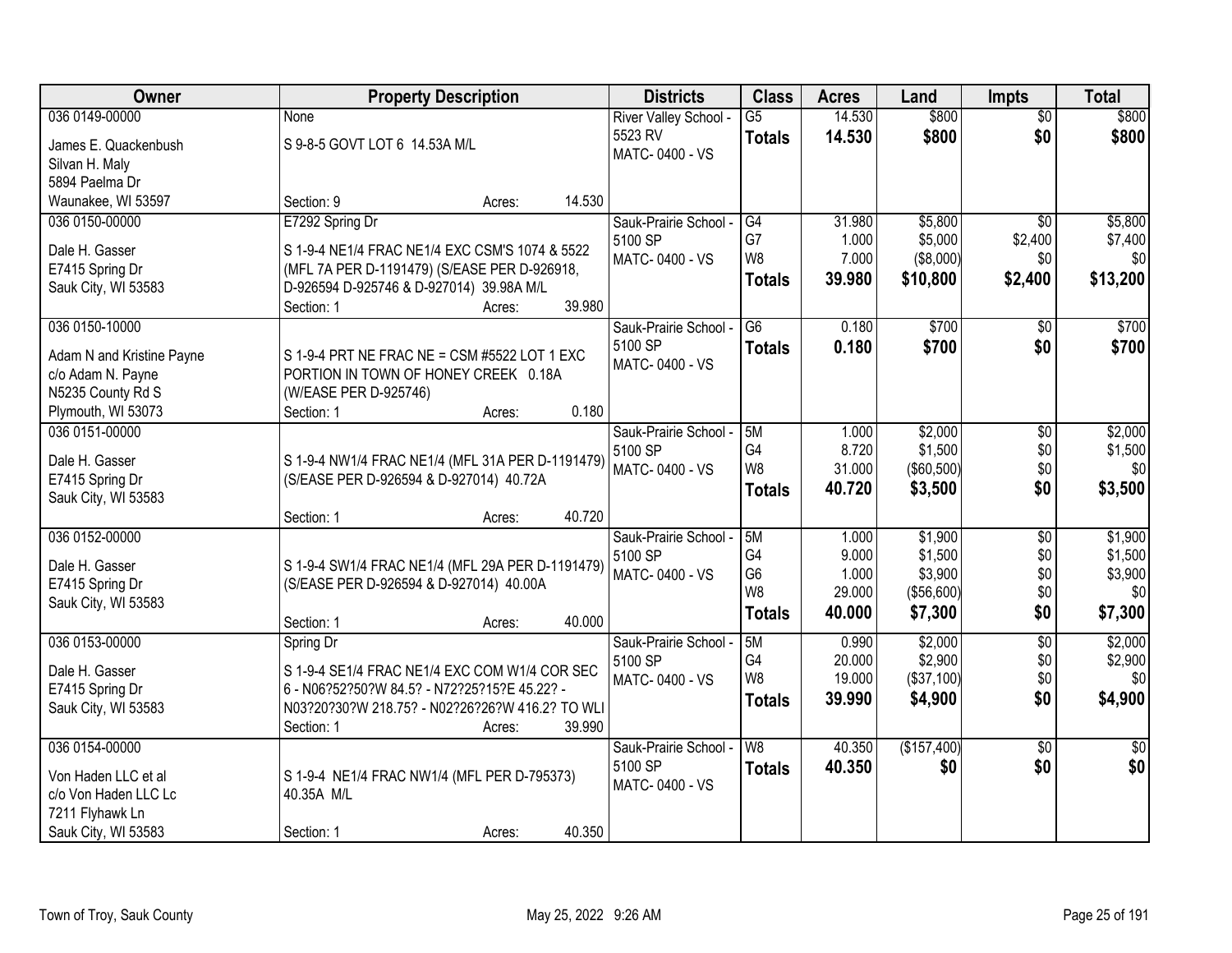| Owner                       |                                               | <b>Property Description</b> |        | <b>Districts</b>          | <b>Class</b>   | <b>Acres</b> | Land              | <b>Impts</b>    | <b>Total</b> |
|-----------------------------|-----------------------------------------------|-----------------------------|--------|---------------------------|----------------|--------------|-------------------|-----------------|--------------|
| 036 0155-00000              |                                               |                             |        | Sauk-Prairie School -     | G4             | 1.980        | \$300             | $\sqrt{$0}$     | \$300        |
| Stauffacher Acres, LLC      | S 1-9-4 NW FRAC NW S/EASE PER R687-054 39.98A |                             |        | 5100 SP<br>MATC-0400 - VS | W <sub>6</sub> | 38.000       | (\$74,100)        | \$0<br>\$0      | \$0          |
| c/o Stauffacher Acres, LLC  | (MFL-W6 38A PER D-853741)                     |                             |        |                           | <b>Totals</b>  | 39.980       | \$300             |                 | \$300        |
| 675 Woodbury Dr             |                                               |                             |        |                           |                |              |                   |                 |              |
| Spring Green, WI 53588      | Section: 1                                    | Acres:                      | 39.980 |                           |                |              |                   |                 |              |
| 036 0156-00000              |                                               |                             |        | Sauk-Prairie School -     | G4             | 6.000        | \$1,300           | \$0             | \$1,300      |
| Stauffacher Acres, LLC      | S 1-9-4 SW FRAC NW S/EASE PER R687-054        |                             | 40.00/ | 5100 SP                   | W <sub>6</sub> | 34.000       | $($ \$66,300) $ $ | \$0             | \$0          |
| c/o Stauffacher Acres, LLC  | (MFL-W6 34A PER D-853741)                     |                             |        | MATC-0400 - VS            | <b>Totals</b>  | 40.000       | \$1,300           | \$0             | \$1,300      |
| 675 Woodbury Dr             |                                               |                             |        |                           |                |              |                   |                 |              |
| Spring Green, WI 53588      | Section: 1                                    | Acres:                      | 40.000 |                           |                |              |                   |                 |              |
| 036 0157-00000              |                                               |                             |        | Sauk-Prairie School -     | W <sub>8</sub> | 40.000       | (\$156,000)       | \$0             | $\sqrt{50}$  |
| <b>Bauer Trust</b>          | S 1-9-4 SE FRAC NW 40A (W/EASE PER R687-050,  |                             |        | 5100 SP                   | <b>Totals</b>  | 40.000       | \$0               | \$0             | \$0          |
| c/o Bauer Trust, Etal       | 054 & 058) (MFL-W8 40A PER D-828588)          |                             |        | MATC-0400 - VS            |                |              |                   |                 |              |
| 23 15th St                  |                                               |                             |        |                           |                |              |                   |                 |              |
| Prairie Du Sac, WI 53578    | Section: 1                                    | Acres:                      | 40.000 |                           |                |              |                   |                 |              |
| 036 0158-00000              |                                               |                             |        | Sauk-Prairie School -     | 5M             | 38.000       | \$72,200          | \$0             | \$72,200     |
|                             |                                               |                             |        | 5100 SP                   | G4             | 2.000        | \$400             | \$0             | \$400        |
| Tom Ederer & Son Ltd Prtshp | SEC. 1 T9N R4E NE 1/4 SW 1/4 40.00A           |                             |        | MATC-0400 - VS            | <b>Totals</b>  | 40.000       | \$72,600          | \$0             | \$72,600     |
| E6788 Mill Rd               |                                               |                             |        |                           |                |              |                   |                 |              |
| Plain, WI 53577             | Section: 1                                    | Acres:                      | 40.000 |                           |                |              |                   |                 |              |
| 036 0159-00000              |                                               |                             |        | Sauk-Prairie School -     | 5M             | 25.000       | \$48,800          | $\overline{50}$ | \$48,800     |
|                             |                                               |                             |        | 5100 SP                   | G4             | 15.000       | \$2,400           | \$0             | \$2,400      |
| Tom Ederer & Son Ltd Prtshp | SEC. 1 T9N R4E NW 1/4 SW 1/4 40.00A           |                             |        | MATC-0400 - VS            | <b>Totals</b>  | 40,000       | \$51,200          | \$0             | \$51,200     |
| E6788 Mill Rd               |                                               |                             |        |                           |                |              |                   |                 |              |
| Plain, WI 53577             |                                               |                             |        |                           |                |              |                   |                 |              |
|                             | Section: 1                                    | Acres:                      | 40.000 |                           |                |              |                   |                 |              |
| 036 0160-00000              |                                               |                             |        | Sauk-Prairie School -     | 5M             | 6.000        | \$11,400          | $\sqrt{6}$      | \$11,400     |
| Tom Ederer & Son Ltd Prtshp | SEC. 1 T9N R4E SW 1/4 SW 1/4 40.00A           |                             |        | 5100 SP                   | G4             | 34.000       | \$6,300           | \$0             | \$6,300      |
| E6788 Mill Rd               |                                               |                             |        | MATC-0400 - VS            | <b>Totals</b>  | 40.000       | \$17,700          | \$0             | \$17,700     |
| Plain, WI 53577             |                                               |                             |        |                           |                |              |                   |                 |              |
|                             | Section: 1                                    | Acres:                      | 40.000 |                           |                |              |                   |                 |              |
| 036 0161-00000              |                                               |                             |        | Sauk-Prairie School -     | 5M             | 38.500       | \$73,200          | $\overline{50}$ | \$73,200     |
| Tom Ederer & Son Ltd Prtshp | SEC. 1 T9N R4E SE 1/4 SW 1/4 40.00A           |                             |        | 5100 SP                   | G4             | 1.500        | \$200             | \$0             | \$200        |
| E6788 Mill Rd               |                                               |                             |        | MATC-0400 - VS            | <b>Totals</b>  | 40.000       | \$73,400          | \$0             | \$73,400     |
| Plain, WI 53577             |                                               |                             |        |                           |                |              |                   |                 |              |
|                             | Section: 1                                    | Acres:                      | 40.000 |                           |                |              |                   |                 |              |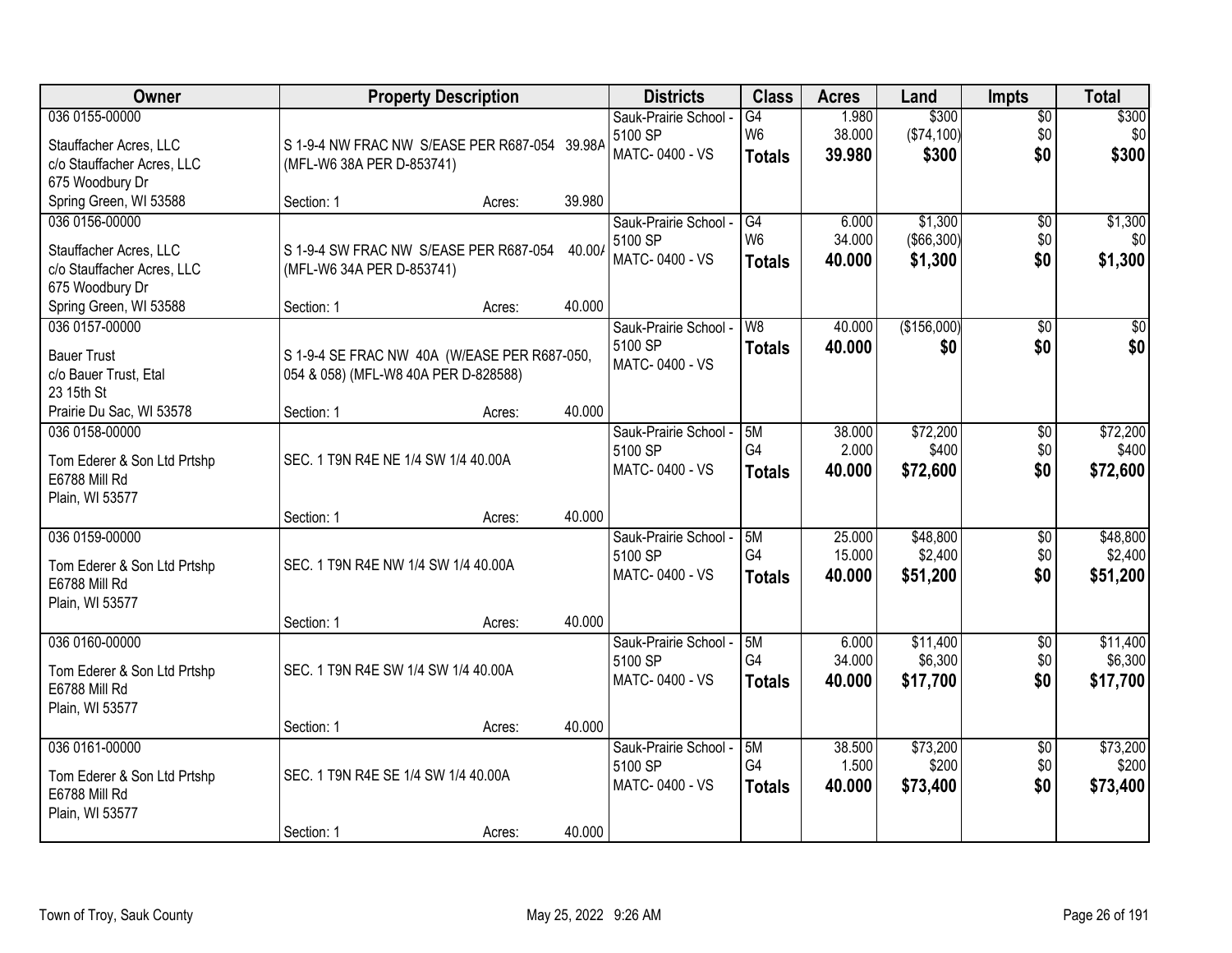| Owner                                                                                        |                                                                        | <b>Property Description</b> |        | <b>Districts</b>                                   | <b>Class</b>                                | <b>Acres</b>                       | Land                                   | <b>Impts</b>                         | <b>Total</b>                           |
|----------------------------------------------------------------------------------------------|------------------------------------------------------------------------|-----------------------------|--------|----------------------------------------------------|---------------------------------------------|------------------------------------|----------------------------------------|--------------------------------------|----------------------------------------|
| 036 0162-00000<br>Michael L. Wehler<br>S9461 County Rd C<br>Plain, WI 53577                  | S 1-9-4 NE SE 40.00A (W/EASE PER D-926594 &<br>S/EASE PER D-927013)    |                             |        | Sauk-Prairie School -<br>5100 SP<br>MATC-0400 - VS | G1<br>G4<br><b>Totals</b>                   | 0.500<br>39.500<br>40.000          | \$4,000<br>\$6,500<br>\$10,500         | \$900<br>\$0<br>\$900                | \$4,900<br>\$6,500<br>\$11,400         |
|                                                                                              | Section: 1                                                             | Acres:                      | 40.000 |                                                    |                                             |                                    |                                        |                                      |                                        |
| 036 0163-00000<br>Michael L. Wehler<br>S9461 County Rd C<br>Plain, WI 53577                  | S 1-9-4 NW SE 40.00A (W/EASE PER D-926594 &<br>S/EASE PER D-927013)    |                             |        | Sauk-Prairie School -<br>5100 SP<br>MATC-0400 - VS | G4<br><b>Totals</b>                         | 40.000<br>40.000                   | \$4,100<br>\$4,100                     | $\overline{50}$<br>\$0               | \$4,100<br>\$4,100                     |
|                                                                                              | Section: 1                                                             | Acres:                      | 40.000 |                                                    |                                             |                                    |                                        |                                      |                                        |
| 036 0164-00000<br>Michael L. Wehler<br>S9461 County Rd C<br>Plain, WI 53577                  | S 1-9-4 SW SE 40.00A (W/EASE PER D-926594 &<br>S/EASE PER D-927013)    |                             |        | Sauk-Prairie School -<br>5100 SP<br>MATC-0400 - VS | G4<br><b>Totals</b>                         | 40.000<br>40.000                   | \$3,100<br>\$3,100                     | $\sqrt[6]{3}$<br>\$0                 | \$3,100<br>\$3,100                     |
|                                                                                              | Section: 1                                                             | Acres:                      | 40.000 |                                                    |                                             |                                    |                                        |                                      |                                        |
| 036 0165-00000<br>Michael L. Wehler<br>S9461 County Rd C<br>Plain, WI 53577                  | S 1-9-4 SE SE 40.00A (W/EASE PER D-926594 &<br>S/EASE PER D-927013)    |                             |        | Sauk-Prairie School -<br>5100 SP<br>MATC-0400 - VS | G4<br><b>Totals</b>                         | 40.000<br>40.000                   | \$4,400<br>\$4,400                     | $\frac{1}{20}$<br>\$0                | \$4,400<br>\$4,400                     |
|                                                                                              | Section: 1                                                             | Acres:                      | 40.000 |                                                    |                                             |                                    |                                        |                                      |                                        |
| 036 0166-00000<br>Stauffacher Acres, LLC<br>c/o Stauffacher Acres, LLC<br>675 Woodbury Dr    | SEC. 2 T9N R4E NE 1/4 FRAC NE 1/4 S/EASE PER<br>R687-054 40.02A        |                             |        | River Valley School -<br>5523 RV<br>MATC-0400 - VS | 5M<br>G4<br><b>Totals</b>                   | 18.020<br>22.000<br>40.020         | \$34,300<br>\$4,000<br>\$38,300        | \$0<br>\$0<br>\$0                    | \$34,300<br>\$4,000<br>\$38,300        |
| Spring Green, WI 53588                                                                       | Section: 2                                                             | Acres:                      | 40.020 |                                                    |                                             |                                    |                                        |                                      |                                        |
| 036 0167-00000<br>Karl Hausner Farms LLC<br>c/o Karl Hausner Farms, LLC<br>E7296 County Rd B | Marklein Rd<br>S 2-9-4 N1/2 NW1/4 FRAC NE1/4 (S/TEL ROW)<br>20.08A M/L |                             |        | River Valley School -<br>5523 RV<br>MATC-0400 - VS | 5M<br>G4<br>G <sub>5</sub><br><b>Totals</b> | 1.000<br>18.330<br>0.750<br>20.080 | \$1,900<br>\$3,400<br>\$100<br>\$5,400 | $\overline{$0}$<br>\$0<br>\$0<br>\$0 | \$1,900<br>\$3,400<br>\$100<br>\$5,400 |
| Spring Green, WI 53588-0000<br>036 0168-00000                                                | Section: 2                                                             | Acres:                      | 20.080 |                                                    |                                             |                                    |                                        |                                      |                                        |
| Stauffacher Acres, LLC<br>c/o Stauffacher Acres, LLC<br>675 Woodbury Dr                      | S 2 T9N R4E S 1/2 NW 1/4 FRAC NE 1/4 20.07A S TEL<br><b>ROW</b>        |                             |        | River Valley School -<br>5523 RV<br>MATC-0400 - VS | G4<br>G <sub>5</sub><br><b>Totals</b>       | 10.000<br>10.070<br>20.070         | \$2,600<br>\$14,600<br>\$17,200        | $\sqrt{6}$<br>\$0<br>\$0             | \$2,600<br>\$14,600<br>\$17,200        |
| Spring Green, WI 53588                                                                       | Section: 2                                                             | Acres:                      | 20.070 |                                                    |                                             |                                    |                                        |                                      |                                        |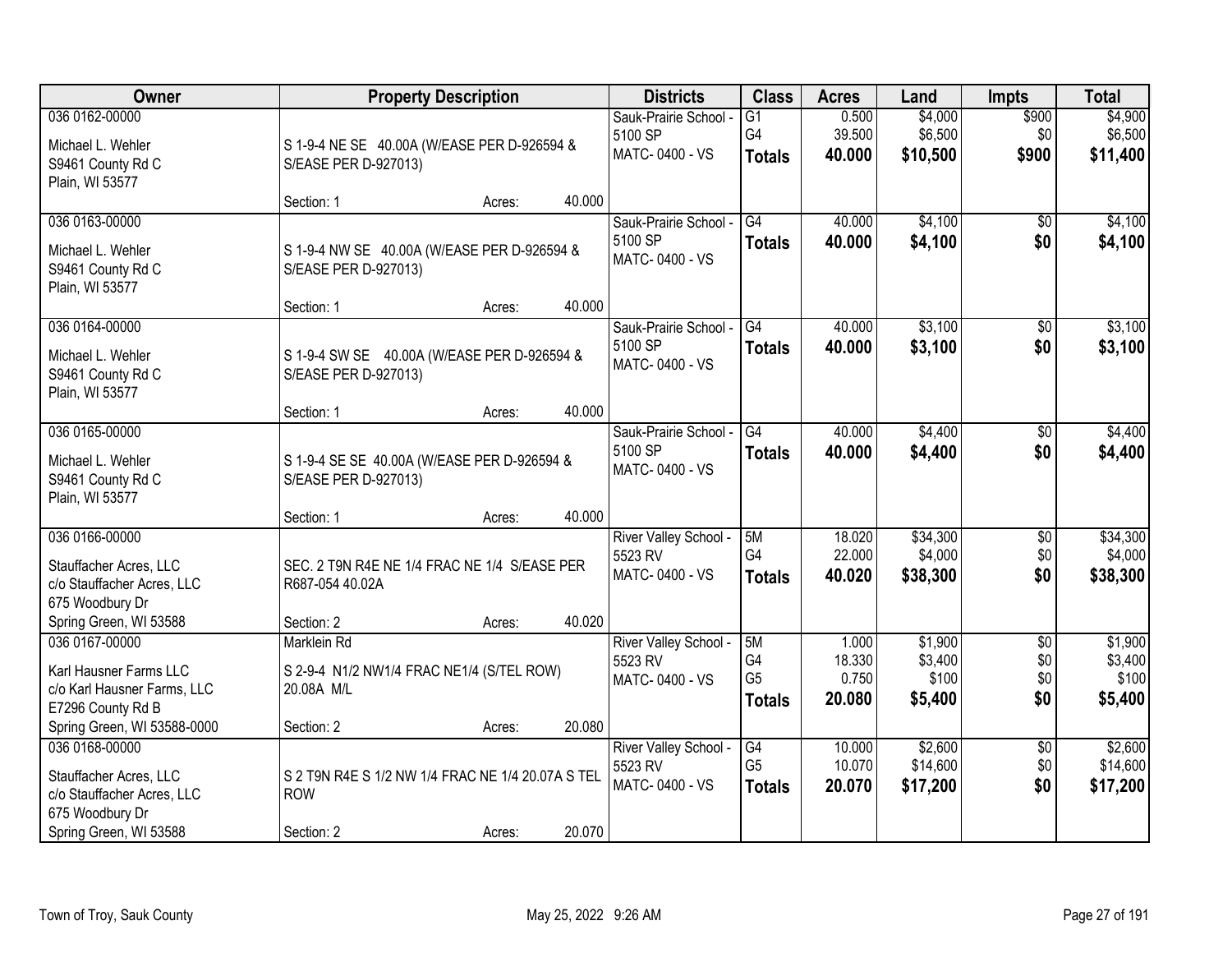| Owner                       | <b>Property Description</b>                    | <b>Districts</b>      | <b>Class</b>         | <b>Acres</b> | Land     | <b>Impts</b>    | <b>Total</b> |
|-----------------------------|------------------------------------------------|-----------------------|----------------------|--------------|----------|-----------------|--------------|
| 036 0169-00000              | S9850 Marklein Rd                              | River Valley School - | $\overline{G4}$      | 24.720       | \$6,200  | $\overline{50}$ | \$6,200      |
| Stauffacher Acres, LLC      | SEC. 2 T9N R4E SW 1/4 FRAC NE 1/4 E HWY 34.57A | 5523 RV               | G <sub>5</sub>       | 8.350        | \$7,200  | \$0             | \$7,200      |
| c/o Stauffacher Acres, LLC  |                                                | MATC-0400 - VS        | G7                   | 1.500        | \$18,000 | \$57,100        | \$75,100     |
| 675 Woodbury Dr             |                                                |                       | <b>Totals</b>        | 34.570       | \$31,400 | \$57,100        | \$88,500     |
| Spring Green, WI 53588      | 34.570<br>Section: 2<br>Acres:                 |                       |                      |              |          |                 |              |
| 036 0170-00000              |                                                | River Valley School - | $\overline{G4}$      | 4.630        | \$1,200  | \$0             | \$1,200      |
|                             |                                                | 5523 RV               | G <sub>5</sub>       | 0.800        | \$100    | \$0             | \$100        |
| Karl Hausner Farms LLC      | S 2-9-4 SW1/4 FRAC NE1/4 W HWY 5.43A M/L       | MATC-0400 - VS        | <b>Totals</b>        | 5.430        | \$1,300  | \$0             | \$1,300      |
| c/o Karl Hausner Farms, LLC |                                                |                       |                      |              |          |                 |              |
| E7296 County Rd B           |                                                |                       |                      |              |          |                 |              |
| Spring Green, WI 53588-0000 | 5.430<br>Section: 2<br>Acres:                  |                       |                      |              |          |                 |              |
| 036 0171-00000              |                                                | River Valley School - | 5M                   | 8.000        | \$15,200 | \$0             | \$15,200     |
| Stauffacher Acres, LLC      | SEC. 2 T9N R4E SE 1/4 FRAC NE 1/4 40.00A       | 5523 RV               | G4                   | 32.000       | \$4,900  | \$0             | \$4,900      |
| c/o Stauffacher Acres, LLC  |                                                | MATC-0400 - VS        | <b>Totals</b>        | 40.000       | \$20,100 | \$0             | \$20,100     |
| 675 Woodbury Dr             |                                                |                       |                      |              |          |                 |              |
| Spring Green, WI 53588      | 40.000<br>Section: 2<br>Acres:                 |                       |                      |              |          |                 |              |
| 036 0172-00000              |                                                | River Valley School - | $\overline{G5}$      | 1.990        | \$2,600  | \$0             | \$2,600      |
|                             |                                                | 5523 RV               | <b>Totals</b>        | 1.990        | \$2,600  | \$0             | \$2,600      |
| Karl Hausner Farms LLC      | S 2-9-4 NE1/4 FRAC NW1/4 E OF HWY EXC COM 26   | MATC-0400 - VS        |                      |              |          |                 |              |
| c/o Karl Hausner Farms, LLC | 1/2 RDS W OF NECOR SD 1/4 1/4 - E26 U02RDS     |                       |                      |              |          |                 |              |
| E7296 County Rd B           | -S40RDS -W 13 1/4RDS -NW TO POB 1.99 AM/L      |                       |                      |              |          |                 |              |
| Spring Green, WI 53588-0000 | 1.990<br>Section: 2<br>Acres:                  |                       |                      |              |          |                 |              |
| 036 0173-00000              |                                                | River Valley School - | G4<br>G <sub>5</sub> | 4.000        | \$900    | \$0             | \$900        |
| Karl Hausner Farms LLC      | S 2-9-4 PRT NE1/4 FRAC NW1/4 E OF HWY COM 26   | 5523 RV               |                      | 0.540        | \$100    | \$0             | \$100        |
| c/o Karl Hausner Farms, LLC | 1/2 RDS W OF NECOR SD 1/4 1/4 - E26 1/2RDS     | MATC-0400 - VS        | <b>Totals</b>        | 4.540        | \$1,000  | \$0             | \$1,000      |
| E7296 County Rd B           | -S40RDS -W 13 1/2 RDS -NW TO POB (SEE EASE ON  |                       |                      |              |          |                 |              |
| Spring Green, WI 53588-0000 | Section: 2<br>4.540<br>Acres:                  |                       |                      |              |          |                 |              |
| 036 0174-00000              | S9823 Marklein Rd                              | River Valley School - | $\overline{G4}$      | 33.000       | \$7,100  | $\overline{50}$ | \$7,100      |
| Karl Hausner Farms LLC      | S 2-9-4 NE1/4 FRAC NW1/4 W HWY 33.76A M/L      | 5523 RV               | G <sub>5</sub>       | 0.760        | \$100    | \$0             | \$100        |
| c/o Karl Hausner Farms, LLC |                                                | MATC-0400 - VS        | <b>Totals</b>        | 33.760       | \$7,200  | \$0             | \$7,200      |
| E7296 County Rd B           |                                                |                       |                      |              |          |                 |              |
| Spring Green, WI 53588-0000 | 33.760<br>Section: 2<br>Acres:                 |                       |                      |              |          |                 |              |
| 036 0175-00000              |                                                | River Valley School - | $\overline{G4}$      | 40.420       | \$5,700  | $\overline{30}$ | \$5,700      |
|                             |                                                | 5523 RV               | <b>Totals</b>        | 40.420       | \$5,700  | \$0             | \$5,700      |
| Karl Hausner Farms LLC      | S 2-9-4 NW1/4 FRAC NW1/4 40.42A                | MATC-0400 - VS        |                      |              |          |                 |              |
| c/o Karl Hausner Farms, LLC |                                                |                       |                      |              |          |                 |              |
| E7296 County Rd B           |                                                |                       |                      |              |          |                 |              |
| Spring Green, WI 53588-0000 | 40.420<br>Section: 2<br>Acres:                 |                       |                      |              |          |                 |              |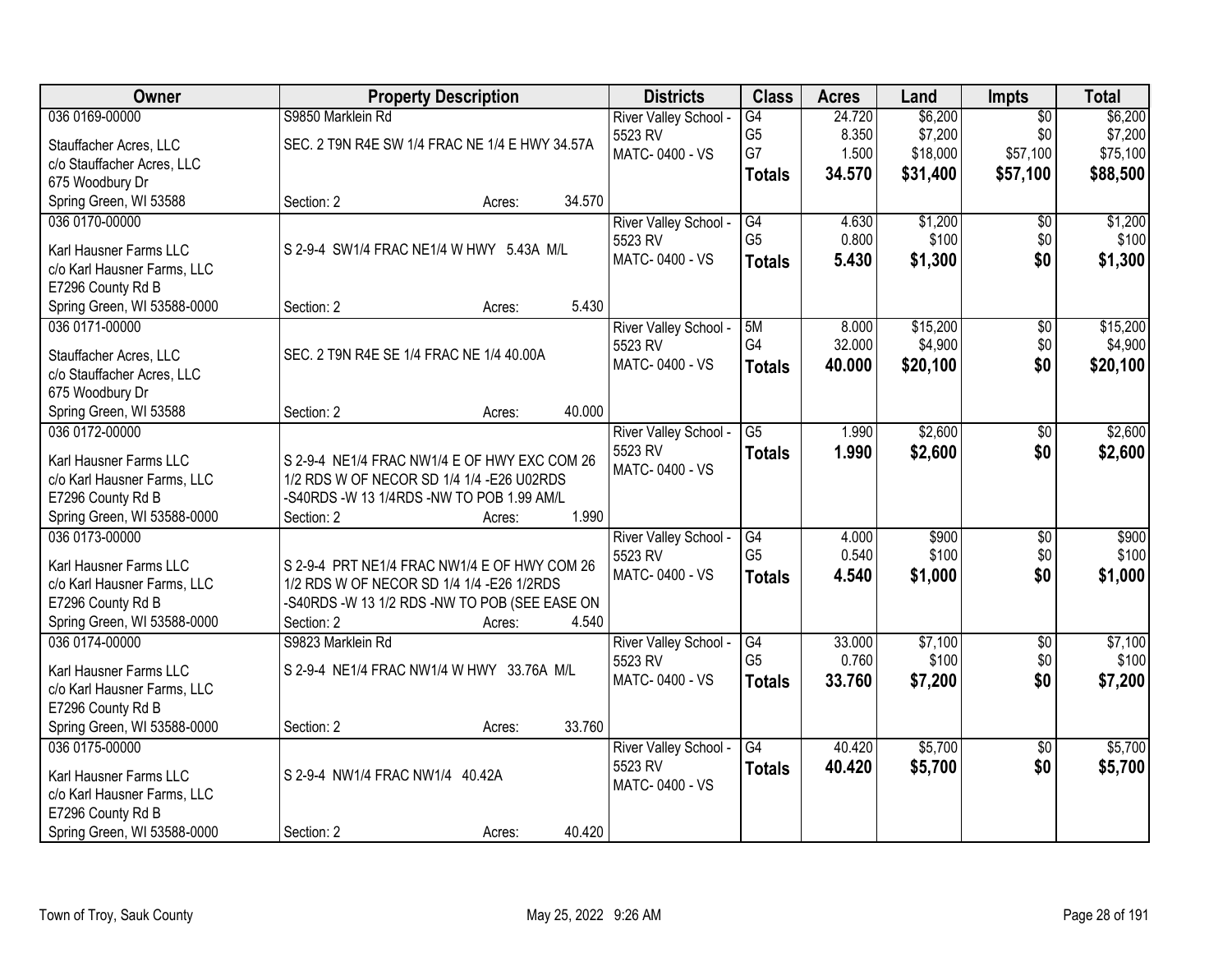| 036 0176-00000<br>5M<br>\$47,500<br>25.000                                                                                    |           |
|-------------------------------------------------------------------------------------------------------------------------------|-----------|
| $\sqrt{$0}$<br>River Valley School -                                                                                          | \$47,500  |
| G4<br>\$2,700<br>15.000<br>\$0<br>5523 RV<br>Karl Hausner Farms LLC<br>S 2-9-4 SW1/4 FRAC NW1/4<br>40.00A                     | \$2,700   |
| MATC-0400 - VS<br>\$50,200<br>\$0<br>40.000<br><b>Totals</b><br>c/o Karl Hausner Farms, LLC                                   | \$50,200  |
| E7296 County Rd B                                                                                                             |           |
| 40.000<br>Spring Green, WI 53588-0000<br>Section: 2<br>Acres:                                                                 |           |
| \$7,700<br>036 0177-00000<br>S9823 Marklein Rd<br>39.000<br>River Valley School -<br>G4<br>$\overline{50}$                    | \$7,700   |
| G7<br>1.000<br>\$5,000<br>\$3,000<br>5523 RV<br>Karl Hausner Farms LLC<br>S 2-9-4 SE1/4 FRAC NW1/4 40.00A                     | \$8,000   |
| MATC-0400 - VS<br>40.000<br>\$12,700<br>\$3,000<br><b>Totals</b><br>c/o Karl Hausner Farms, LLC                               | \$15,700  |
| E7296 County Rd B                                                                                                             |           |
| 40.000<br>Spring Green, WI 53588-0000<br>Section: 2<br>Acres:                                                                 |           |
| \$8,100<br>036 0178-00000<br>G4<br>39.290<br><b>Marklein Rd</b><br>River Valley School -<br>\$0                               | \$8,100   |
| G <sub>5</sub><br>0.710<br>\$100<br>\$0<br>5523 RV                                                                            | \$100     |
| S 2-9-4 NE1/4 SW1/4 40.00A<br>Karl Hausner Farms LLC<br>MATC-0400 - VS<br>40.000<br>\$8,200<br>\$0<br><b>Totals</b>           | \$8,200   |
| c/o Karl Hausner Farms, LLC                                                                                                   |           |
| E7296 County Rd B<br>40.000<br>Section: 2                                                                                     |           |
| Spring Green, WI 53588-0000<br>Acres:<br>036 0179-00000<br>\$76,100<br>River Valley School -<br>5M<br>39.000                  | \$76,100  |
| \$0<br>G4<br>\$200<br>\$0<br>1.000<br>5523 RV                                                                                 | \$200     |
| S 2-9-4 NW1/4 SW1/4 40.00A<br>Karl Hausner Farms LLC<br>\$0<br>MATC-0400 - VS<br>40.000<br>\$76,300<br><b>Totals</b>          | \$76,300  |
| c/o Karl Hausner Farms, LLC                                                                                                   |           |
| E7296 County Rd B                                                                                                             |           |
| 40.000<br>Spring Green, WI 53588-0000<br>Section: 2<br>Acres:                                                                 |           |
| $\overline{G1}$<br>\$17,900<br>\$68,200<br>036 0180-00000<br><b>E6510 Mill Rd</b><br>0.550<br>River Valley School -           | \$86,100  |
| 5523 RV<br>0.550<br>\$17,900<br>\$68,200<br>Totals<br>Kenneth P. Bindl<br>S 2-9-4 PRT SW SW = CSM #2920 LOT 1 (SEE EASE       | \$86,100  |
| MATC-0400 - VS<br>Susan J. Bindl<br>R642-747, R642-751 & D-791821) 0.55A                                                      |           |
| E6111 View Ln                                                                                                                 |           |
| 0.550<br>Plain, WI 53577<br>Section: 2<br>Acres:                                                                              |           |
| G4<br>036 0180-10000<br>Mill Rd<br>36.450<br>\$4,900<br>$\overline{50}$<br>River Valley School -                              | \$4,900   |
| G <sub>5</sub><br>1.000<br>\$100<br>\$0<br>5523 RV<br>Kenneth P. Bindl<br>S 2-9-4 SW SW EXC CSM #2920 (SEE EASE               | \$100     |
| G7<br>\$10,000<br>\$36,500<br>2.000<br>MATC-0400 - VS<br>Susan J. Bindl<br>R642-747, R642-751 & D-79821) 39.45A               | \$46,500  |
| 39,450<br>\$15,000<br>\$36,500<br><b>Totals</b><br>E6111 View Ln                                                              | \$51,500  |
| Plain, WI 53577<br>39.450<br>Section: 2<br>Acres:                                                                             |           |
| S10065 Marklein Rd<br>36.500<br>\$4,200<br>036 0181-00000<br><b>River Valley School</b><br>$\overline{G4}$<br>$\overline{30}$ | \$4,200   |
| G <sub>5</sub><br>1.500<br>\$100<br>\$0<br>5523 RV<br>Karl Hausner Farms LLC<br>S 2-9-4 SE1/4 SW1/4 40.00A                    | \$100     |
| G7<br>2.000<br>\$22,000<br>\$186,300<br>MATC-0400 - VS<br>c/o Karl Hausner Farms, LLC                                         | \$208,300 |
| \$26,300<br>40.000<br>\$186,300<br><b>Totals</b><br>E7296 County Rd B                                                         | \$212,600 |
| 40.000<br>Spring Green, WI 53588-0000<br>Section: 2<br>Acres:                                                                 |           |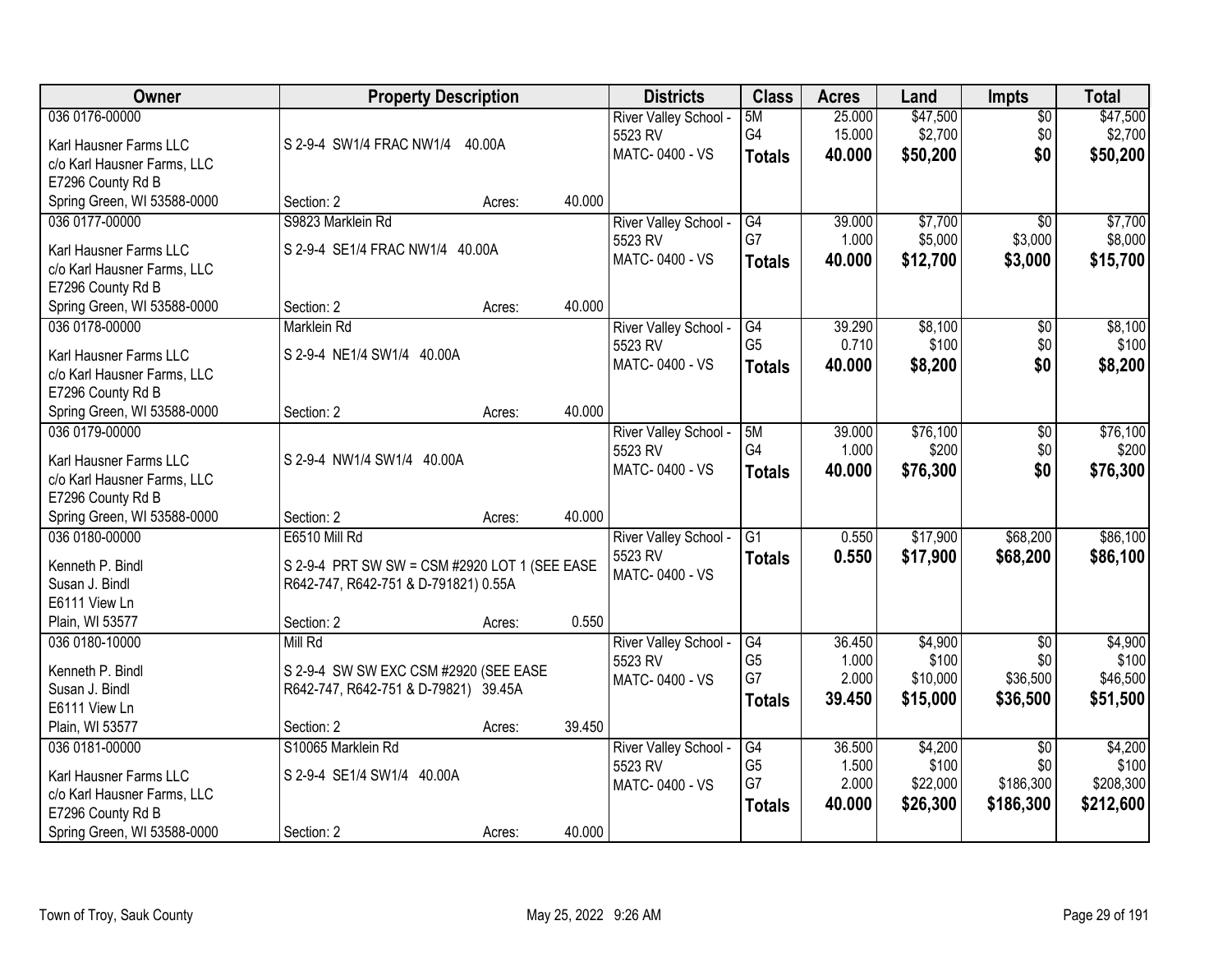| Owner                                 | <b>Property Description</b>                  |        |        | <b>Districts</b>                 | <b>Class</b>    | <b>Acres</b> | Land     | <b>Impts</b>    | <b>Total</b> |
|---------------------------------------|----------------------------------------------|--------|--------|----------------------------------|-----------------|--------------|----------|-----------------|--------------|
| 036 0182-00000                        |                                              |        |        | River Valley School -            | $\overline{G4}$ | 40.000       | \$2,900  | $\overline{50}$ | \$2,900      |
| Glen A. Bauer                         | SEC. 2 T9N R4E NE 1/4 SE 1/4 40.00A          |        |        | 5523 RV                          | <b>Totals</b>   | 40.000       | \$2,900  | \$0             | \$2,900      |
| Theresa M. Bauer                      |                                              |        |        | MATC-0400 - VS                   |                 |              |          |                 |              |
| S9964 Marklein Rd                     |                                              |        |        |                                  |                 |              |          |                 |              |
| Plain, WI 53577                       | Section: 2                                   | Acres: | 40.000 |                                  |                 |              |          |                 |              |
| 036 0183-00000                        | S9964 Marklein Rd                            |        |        | River Valley School -            | G4              | 37.690       | \$5,300  | $\overline{50}$ | \$5,300      |
|                                       |                                              |        | 39.42A | 5523 RV                          | G <sub>5</sub>  | 0.730        | \$100    | \$0             | \$100        |
| Glen A. Bauer                         | S 2-9-4, NWSE EXC C.S. V5-1190               |        |        | MATC-0400 - VS                   | G7              | 1.000        | \$5,000  | \$17,000        | \$22,000     |
| Theresa M. Bauer<br>S9964 Marklein Rd |                                              |        |        |                                  | <b>Totals</b>   | 39.420       | \$10,400 | \$17,000        | \$27,400     |
| Plain, WI 53577                       | Section: 2                                   | Acres: | 39.420 |                                  |                 |              |          |                 |              |
| 036 0183-10000                        | S9964 Marklein Rd                            |        |        | River Valley School -            | G1              | 0.570        | \$18,400 | \$159,900       | \$178,300    |
|                                       |                                              |        |        | 5523 RV                          |                 |              |          |                 |              |
| Glenn Bauer                           | S 2-9-4, PRT NWSE=C.S. V5-1190, LOT 1        |        | .573   | MATC-0400 - VS                   | <b>Totals</b>   | 0.570        | \$18,400 | \$159,900       | \$178,300    |
| Theresa M. Bauer                      |                                              |        |        |                                  |                 |              |          |                 |              |
| S9964 Marklein Rd                     |                                              |        |        |                                  |                 |              |          |                 |              |
| Plain, WI 53577                       | Section: 2                                   | Acres: | 0.570  |                                  |                 |              |          |                 |              |
| 036 0184-00000                        | S10065 Marklein Rd                           |        |        | River Valley School -            | 5M              | 11.250       | \$21,400 | \$0             | \$21,400     |
| Karl Hausner Farms LLC                | S 2-9-4 SW1/4 SE1/4 40.00A                   |        |        | 5523 RV                          | G4              | 23.000       | \$5,100  | \$0             | \$5,100      |
| c/o Karl Hausner Farms, LLC           |                                              |        |        | MATC-0400 - VS                   | G <sub>5</sub>  | 3.750        | \$5,700  | \$0             | \$5,700      |
| E7296 County Rd B                     |                                              |        |        |                                  | G7              | 2.000        | \$10,000 | \$26,500        | \$36,500     |
| Spring Green, WI 53588-0000           | Section: 2                                   | Acres: | 40.000 |                                  | <b>Totals</b>   | 40.000       | \$42,200 | \$26,500        | \$68,700     |
| 036 0185-00000                        |                                              |        |        | River Valley School -            | 5M              | 18.000       | \$34,200 | \$0             | \$34,200     |
|                                       |                                              |        |        | 5523 RV                          | G <sub>4</sub>  | 22.000       | \$4,900  | \$0             | \$4,900      |
| Tom Ederer & Son Ltd Prtshp           | S 2 T9N R4E SE 1/4 SE 1/4 40.00A             |        |        | MATC-0400 - VS                   | <b>Totals</b>   | 40.000       | \$39,100 | \$0             | \$39,100     |
| E6788 Mill Rd                         |                                              |        |        |                                  |                 |              |          |                 |              |
| Plain, WI 53577                       | Section: 2                                   | Acres: | 40.000 |                                  |                 |              |          |                 |              |
| 036 0186-00000                        | E6788 Mill Rd                                |        |        |                                  | G4              | 36.050       | \$7,400  | $\sqrt{$0}$     | \$7,400      |
|                                       |                                              |        |        | River Valley School -<br>5523 RV | G <sub>5</sub>  | 0.450        | \$100    | \$0             | \$100        |
| Tom Ederer & Son Ltd Prtshp           | S 11 T9N R4E NE 1/4 NE 1/4 40.00A            |        |        | MATC-0400 - VS                   | G7              | 3.500        | \$32,300 | \$251,400       | \$283,700    |
| E6788 Mill Rd                         |                                              |        |        |                                  | <b>Totals</b>   | 40.000       | \$39,800 | \$251,400       | \$291,200    |
| Plain, WI 53577                       |                                              |        |        |                                  |                 |              |          |                 |              |
|                                       | Section: 11                                  | Acres: | 40.000 |                                  |                 |              |          |                 |              |
| 036 0187-00000                        | E6788 Mill Rd                                |        |        | River Valley School -            | 5M              | 9.060        | \$17,200 | $\overline{50}$ | \$17,200     |
| Tom Ederer & Son Ltd Prtshp           | SEC 11-9-4 E24A NW NE EXC CSM #757 & EXC CSM |        |        | 5523 RV                          | G4              | 10.320       | \$2,100  | \$0             | \$2,100      |
| E6788 Mill Rd                         | #739 21.06A M/L                              |        |        | MATC-0400 - VS                   | G <sub>5</sub>  | 0.680        | \$100    | \$0             | \$100        |
| Plain, WI 53577                       |                                              |        |        |                                  | G7              | 1.000        | \$5,000  | \$4,400         | \$9,400      |
|                                       | Section: 11                                  | Acres: | 21.060 |                                  | <b>Totals</b>   | 21.060       | \$24,400 | \$4,400         | \$28,800     |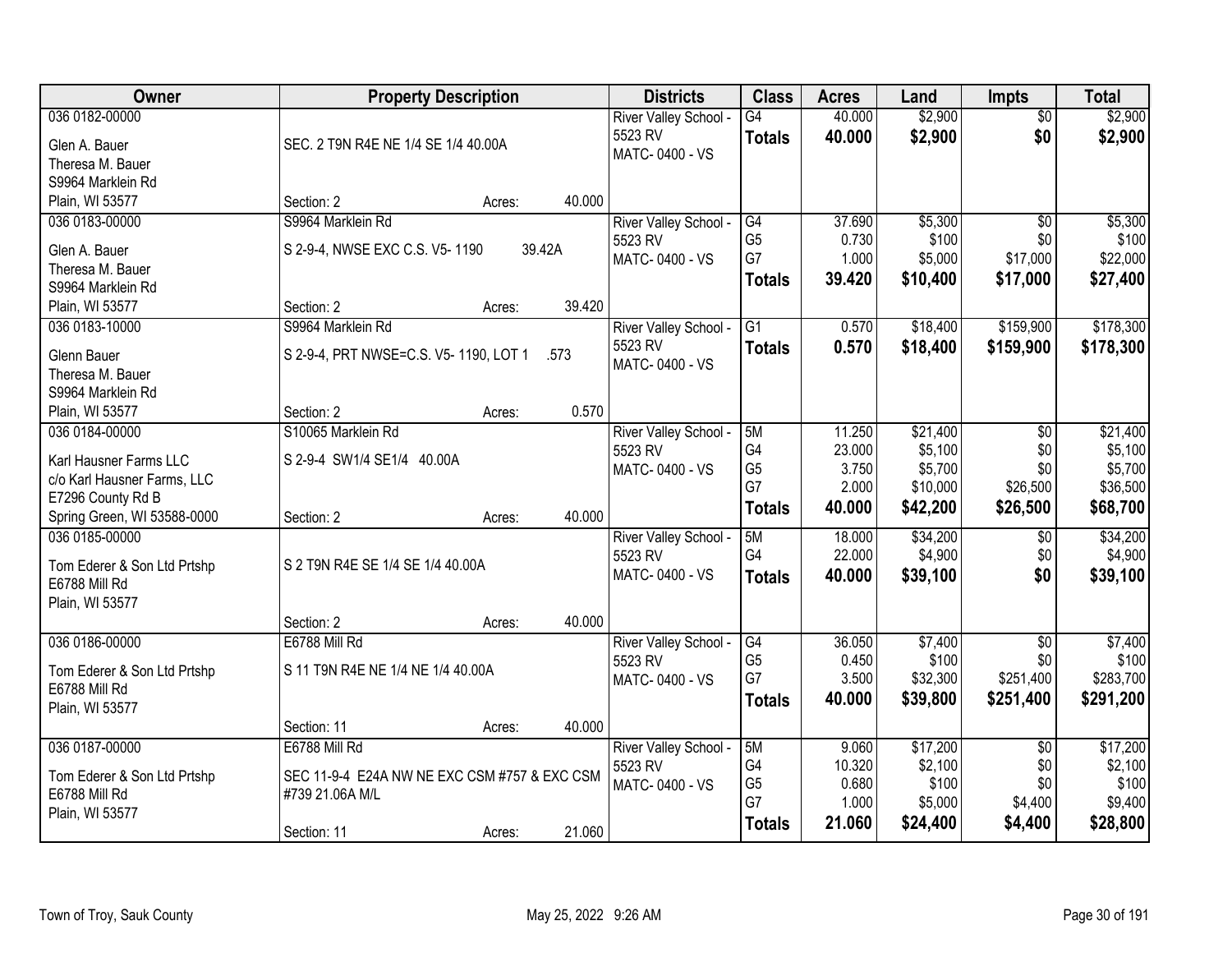| <b>Owner</b>                |                                              | <b>Property Description</b> |        | <b>Districts</b>      | <b>Class</b>    | <b>Acres</b> | Land     | <b>Impts</b>    | <b>Total</b> |
|-----------------------------|----------------------------------------------|-----------------------------|--------|-----------------------|-----------------|--------------|----------|-----------------|--------------|
| 036 0188-00000              | E6751 Mill Rd                                |                             |        | River Valley School - | $\overline{G1}$ | 2.160        | \$41,000 | \$133,800       | \$174,800    |
| Robert B. Hockensmith       | S 11-9-4 PRT NW NE = CSM #739 LOT 1 2.16A    |                             |        | 5523 RV               | <b>Totals</b>   | 2.160        | \$41,000 | \$133,800       | \$174,800    |
| Marjorie J. Hockensmith     |                                              |                             |        | MATC-0400 - VS        |                 |              |          |                 |              |
| 13819 Cherry Creek Dr       |                                              |                             |        |                       |                 |              |          |                 |              |
| Tampa, FL 33618             | Section: 11                                  | Acres:                      | 2.160  |                       |                 |              |          |                 |              |
| 036 0189-00000              | S10164 Bauer Rd                              |                             |        | River Valley School - | $\overline{G1}$ | 0.780        | \$23,100 | \$181,000       | \$204,100    |
| Jan E. Kraemer              | PRT NWNE C.S. V3-757 LOT 1.78A               |                             |        | 5523 RV               | <b>Totals</b>   | 0.780        | \$23,100 | \$181,000       | \$204,100    |
| Colleen A. Kraemer          |                                              |                             |        | MATC-0400 - VS        |                 |              |          |                 |              |
| S10164 Bauer Rd             |                                              |                             |        |                       |                 |              |          |                 |              |
| Plain, WI 53577             | Section: 11                                  | Acres:                      | 0.780  |                       |                 |              |          |                 |              |
| 036 0190-00000              |                                              |                             |        | River Valley School - | 5M              | 8.000        | \$15,200 | $\overline{50}$ | \$15,200     |
| Karl Hausner Farms LLC      | S 11-9-4 W 16A OF NW1/4 NE1/4 16.00A         |                             |        | 5523 RV               | G <sub>4</sub>  | 8.000        | \$1,500  | \$0             | \$1,500      |
| c/o Karl Hausner Farms, LLC |                                              |                             |        | MATC-0400 - VS        | <b>Totals</b>   | 16.000       | \$16,700 | \$0             | \$16,700     |
| E7296 County Rd B           |                                              |                             |        |                       |                 |              |          |                 |              |
| Spring Green, WI 53588-0000 | Section: 11                                  | Acres:                      | 16.000 |                       |                 |              |          |                 |              |
| 036 0191-00000              | S10198 Bauer Rd                              |                             |        | River Valley School - | 5M              | 3.000        | \$5,700  | \$0             | \$5,700      |
| Dale Bauer                  | SEC. 11 T9N R4E SW 1/4 NE 1/4 40.00A         |                             |        | 5523 RV               | G4              | 35.000       | \$7,200  | \$0             | \$7,200      |
| S10198 Bauer Rd             |                                              |                             |        | MATC-0400 - VS        | G7              | 2.000        | \$22,000 | \$134,400       | \$156,400    |
| Plain, WI 53577             |                                              |                             |        |                       | <b>Totals</b>   | 40.000       | \$34,900 | \$134,400       | \$169,300    |
|                             | Section: 11                                  | Acres:                      | 40.000 |                       |                 |              |          |                 |              |
| 036 0192-00000              |                                              |                             |        | River Valley School - | $\overline{G4}$ | 39.260       | \$10,000 | $\overline{50}$ | \$10,000     |
| Tom Ederer & Son Ltd Prtshp | SEC. 11 T9N R4E SE 1/4 NE 1/4 40.00A         |                             |        | 5523 RV               | G <sub>5</sub>  | 0.740        | \$100    | \$0             | \$100        |
| E6788 Mill Rd               |                                              |                             |        | MATC-0400 - VS        | <b>Totals</b>   | 40.000       | \$10,100 | \$0             | \$10,100     |
| Plain, WI 53577             |                                              |                             |        |                       |                 |              |          |                 |              |
|                             | Section: 11                                  | Acres:                      | 40.000 |                       |                 |              |          |                 |              |
| 036 0193-00000              |                                              |                             |        | River Valley School - | G4              | 39.250       | \$6,600  | $\overline{60}$ | \$6,600      |
| Karl Hausner Farms LLC      | S 11-9-4 NE1/4 NW1/4 40.00A                  |                             |        | 5523 RV               | G <sub>5</sub>  | 0.750        | \$100    | \$0             | \$100        |
| c/o Karl Hausner Farms, LLC |                                              |                             |        | MATC-0400 - VS        | <b>Totals</b>   | 40.000       | \$6,700  | \$0             | \$6,700      |
| E7296 County Rd B           |                                              |                             |        |                       |                 |              |          |                 |              |
| Spring Green, WI 53588-0000 | Section: 11                                  | Acres:                      | 40.000 |                       |                 |              |          |                 |              |
| 036 0194-00000              |                                              |                             |        | River Valley School - | G4              | 19.250       | \$3,400  | $\overline{50}$ | \$3,400      |
| Michael A. Wittmann         | S 11-9-4 N1/2 NW1/4 NW1/4 20.00A (S/EASE PER |                             |        | 5523 RV               | G <sub>5</sub>  | 0.750        | \$100    | \$0             | \$100        |
| Janet M. Wittmann           | D-1022774)                                   |                             |        | MATC-0400 - VS        | <b>Totals</b>   | 20.000       | \$3,500  | \$0             | \$3,500      |
| S9677 Valley View Rd        |                                              |                             |        |                       |                 |              |          |                 |              |
| Plain, WI 53577             | Section: 11                                  | Acres:                      | 20.000 |                       |                 |              |          |                 |              |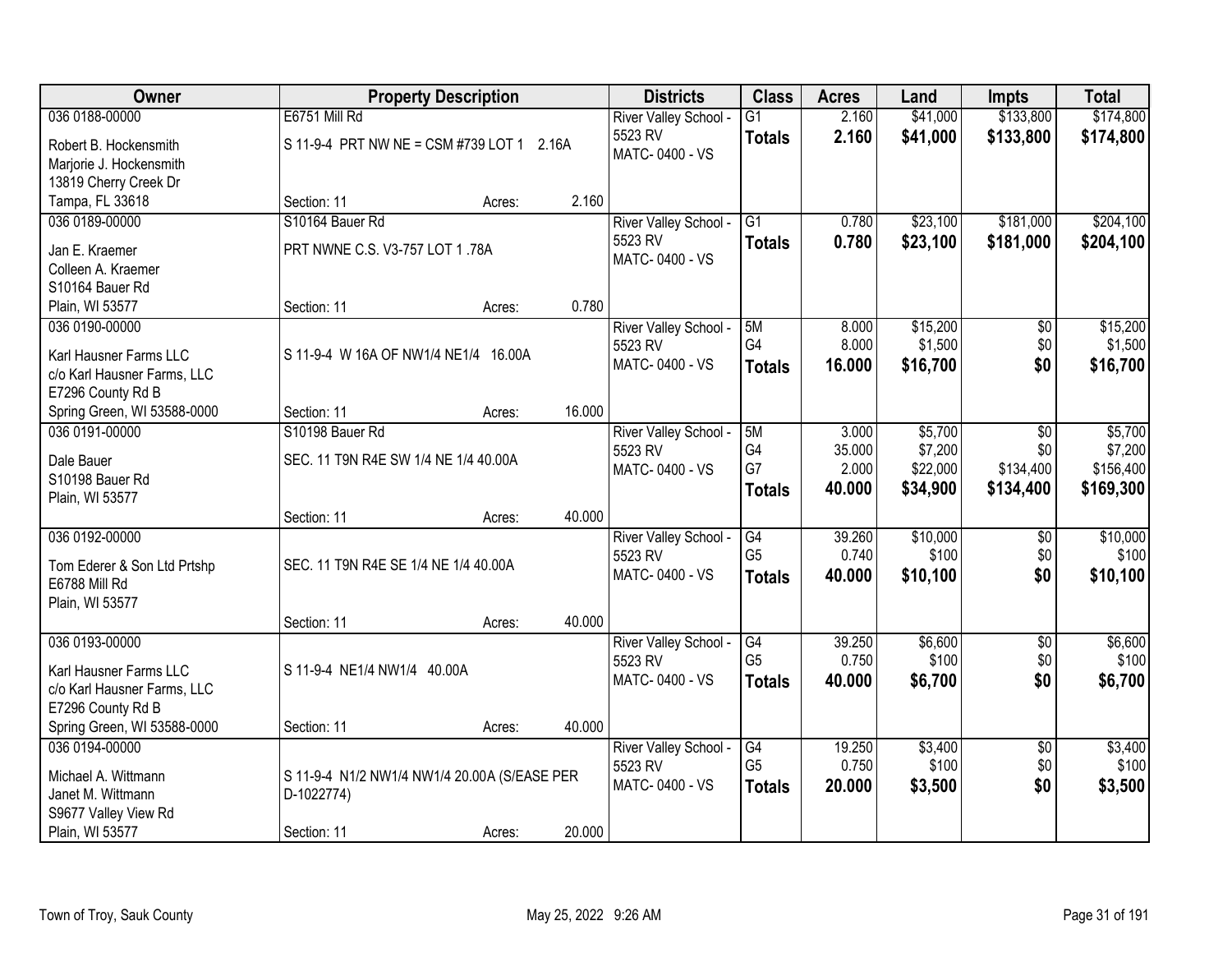| Owner                                                                                                                       | <b>Property Description</b>                                                                 |        |        | <b>Districts</b>                                   | <b>Class</b>                                       | <b>Acres</b>               | Land                          | <b>Impts</b>                  | <b>Total</b>                  |
|-----------------------------------------------------------------------------------------------------------------------------|---------------------------------------------------------------------------------------------|--------|--------|----------------------------------------------------|----------------------------------------------------|----------------------------|-------------------------------|-------------------------------|-------------------------------|
| 036 0195-00000<br>Dale Bauer<br>S10198 Bauer Rd<br>Plain, WI 53577                                                          | SEC. 11 T9N R4E S 1/2 NW 1/4 NW 1/4 EXC W 1RD<br>19.75A (W/EASES PER D-1022774 & D-1022775) |        |        | River Valley School -<br>5523 RV<br>MATC-0400 - VS | $\overline{G4}$<br><b>Totals</b>                   | 19.750<br>19.750           | \$3,900<br>\$3,900            | $\overline{50}$<br>\$0        | \$3,900<br>\$3,900            |
|                                                                                                                             | Section: 11                                                                                 | Acres: | 19.750 |                                                    |                                                    |                            |                               |                               |                               |
| 036 0196-00000<br>Kenneth P. Bindl<br>Susan J. Bindl<br>E6111 View Ln                                                       | SEC. 11 T9N R4E W 1RD S 1/2 NW 1/4 NW 1/4.25A<br>(S/EASE PER D-1022775)                     |        |        | River Valley School -<br>5523 RV<br>MATC-0400 - VS | $\overline{G5}$<br><b>Totals</b>                   | 0.250<br>0.250             | \$100<br>\$100                | $\overline{50}$<br>\$0        | \$100<br>\$100                |
| Plain, WI 53577                                                                                                             | Section: 11                                                                                 | Acres: | 0.250  |                                                    |                                                    |                            |                               |                               |                               |
| 036 0197-00000<br>Karl Hausner Farms LLC<br>c/o Karl Hausner Farms, LLC<br>E7296 County Rd B                                | S 11-9-4 E1/2 SW1/4 NW1/4 20.00A                                                            |        |        | River Valley School -<br>5523 RV<br>MATC-0400 - VS | G4<br><b>Totals</b>                                | 20.000<br>20.000           | \$1,300<br>\$1,300            | $\sqrt[6]{}$<br>\$0           | \$1,300<br>\$1,300            |
| Spring Green, WI 53588-0000                                                                                                 | Section: 11                                                                                 | Acres: | 20.000 |                                                    |                                                    |                            |                               |                               |                               |
| 036 0198-00000<br>Kenneth P. Bindl<br>Susan J. Bindl<br>E6111 View Ln                                                       | SEC. 11 T9N R4E W 1/2 SW 1/4 NW 1/4 20.00A                                                  |        |        | River Valley School -<br>5523 RV<br>MATC-0400 - VS | $\overline{G4}$<br>G <sub>5</sub><br><b>Totals</b> | 17.000<br>3.000<br>20.000  | \$1,100<br>\$1,500<br>\$2,600 | \$0<br>\$0<br>\$0             | \$1,100<br>\$1,500<br>\$2,600 |
| Plain, WI 53577                                                                                                             | Section: 11                                                                                 | Acres: | 20.000 |                                                    |                                                    |                            |                               |                               |                               |
| 036 0199-00000<br>Karl Hausner Farms LLC<br>c/o Karl Hausner Farms, LLC<br>E7296 County Rd B<br>Spring Green, WI 53588-0000 | S 11-9-4 SE1/4 NW1/4 40.00A<br>Section: 11                                                  | Acres: | 40.000 | River Valley School -<br>5523 RV<br>MATC-0400 - VS | $\overline{G4}$<br>Totals                          | 40.000<br>40.000           | \$5,200<br>\$5,200            | \$0<br>\$0                    | \$5,200<br>\$5,200            |
| 036 0200-00000<br>Karl Hausner Farms LLC<br>c/o Karl Hausner Farms, LLC<br>E7296 County Rd B                                | S 11-9-4 NE1/4 SW1/4 40.00A                                                                 |        | 40.000 | River Valley School -<br>5523 RV<br>MATC-0400 - VS | G4<br>G <sub>5</sub><br><b>Totals</b>              | 30.000<br>10.000<br>40.000 | \$2,900<br>\$4,900<br>\$7,800 | $\overline{$0}$<br>\$0<br>\$0 | \$2,900<br>\$4,900<br>\$7,800 |
| Spring Green, WI 53588-0000<br>036 0201-00000                                                                               | Section: 11                                                                                 | Acres: |        | River Valley School -                              | G4                                                 | 35.000                     | \$2,300                       | $\overline{60}$               | \$2,300                       |
| Karl Hausner Farms LLC<br>c/o Karl Hausner Farms, LLC<br>E7296 County Rd B                                                  | S 11-9-4 NW1/4 SW1/4 40.00A                                                                 |        |        | 5523 RV<br>MATC-0400 - VS                          | G <sub>5</sub><br><b>Totals</b>                    | 5.000<br>40.000            | \$2,500<br>\$4,800            | \$0<br>\$0                    | \$2,500<br>\$4,800            |
| Spring Green, WI 53588-0000                                                                                                 | Section: 11                                                                                 | Acres: | 40.000 |                                                    |                                                    |                            |                               |                               |                               |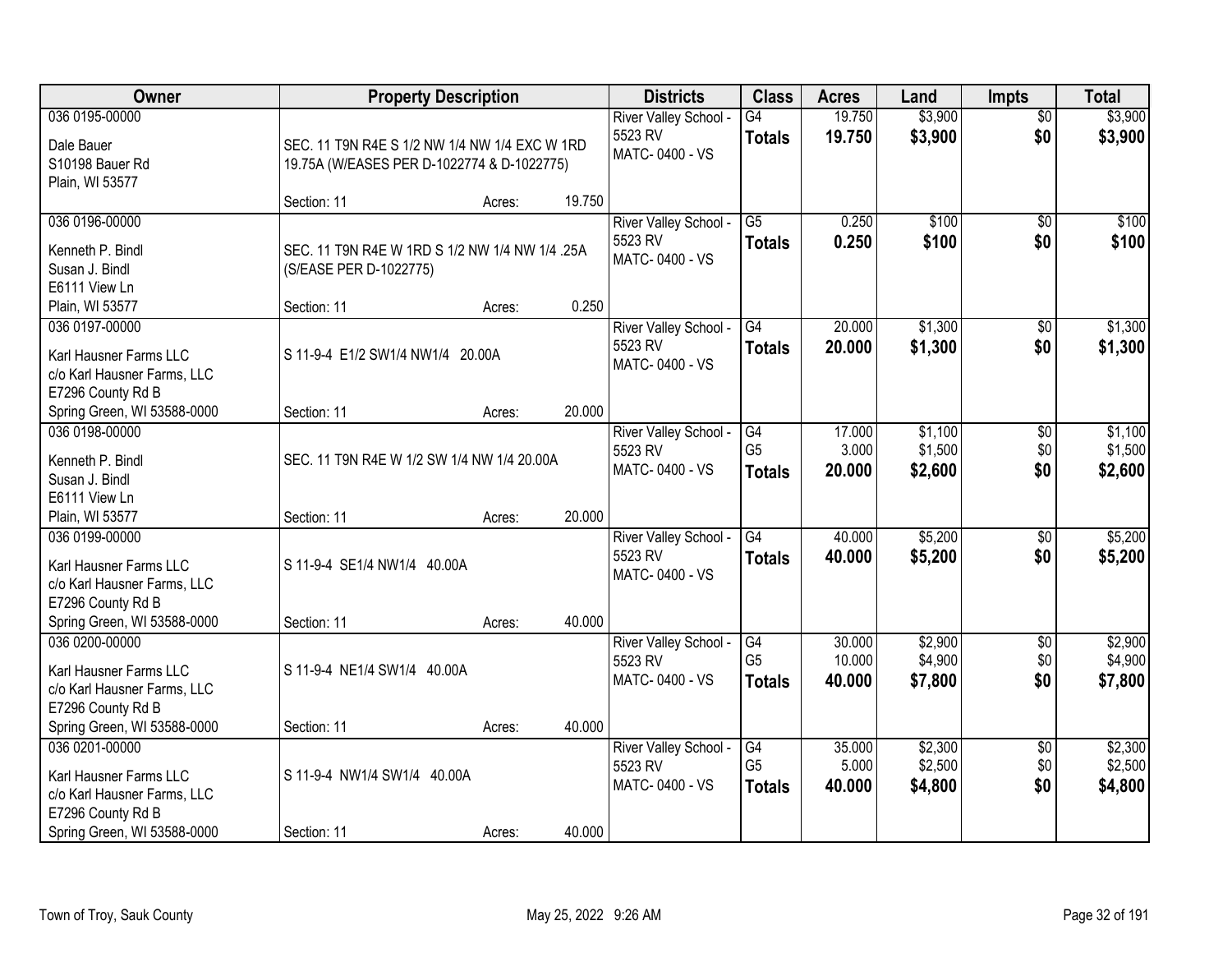| <b>Owner</b>                    | <b>Property Description</b>                         |              |         | <b>Districts</b>      | <b>Class</b>    | <b>Acres</b> | Land     | <b>Impts</b>    | <b>Total</b> |
|---------------------------------|-----------------------------------------------------|--------------|---------|-----------------------|-----------------|--------------|----------|-----------------|--------------|
| 036 0202-00000                  | E6572 County Rd B                                   |              |         | River Valley School - | $\overline{G4}$ | 34.800       | \$5,200  | $\overline{50}$ | \$5,200      |
| Edward J Jr & Patricia A Ederer | S 11 T9N R4E SW 1/4 SW 1/4 SUBJ TEL ROW 40.00A      |              |         | 5523 RV               | G <sub>5</sub>  | 1.200        | \$100    | \$0             | \$100        |
| Revocable Trust                 |                                                     |              |         | MATC-0400 - VS        | G7              | 4.000        | \$34,500 | \$190,300       | \$224,800    |
| E6572 County Rd B               |                                                     |              |         |                       | <b>Totals</b>   | 40.000       | \$39,800 | \$190,300       | \$230,100    |
| Spring Green, WI 53588          | Section: 11                                         | Acres:       | 40.000  |                       |                 |              |          |                 |              |
| 036 0203-00000                  |                                                     |              |         | River Valley School - | G4              | 40.000       | \$7,800  | \$0             | \$7,800      |
| Ederer Farms, LLC               | S 11 T9N R4E SE 1/4 SW 1/4                          | (S/ TEL ROW) | 40.00A  | 5523 RV               | <b>Totals</b>   | 40.000       | \$7,800  | \$0             | \$7,800      |
| c/o Ederer Farms, LLC           |                                                     |              |         | MATC-0400 - VS        |                 |              |          |                 |              |
| E6572 County Rd B               |                                                     |              |         |                       |                 |              |          |                 |              |
| Spring Green, WI 53588          | Section: 11                                         | Acres:       | 40.000  |                       |                 |              |          |                 |              |
| 036 0204-00000                  |                                                     |              |         | River Valley School - | G4              | 28.000       | \$6,200  | \$0             | \$6,200      |
| Tom Ederer & Son Ltd Prtshp     | SEC. 11 T9N R4E NE 1/4 SE 1/4 40.00A                |              |         | 5523 RV               | G <sub>5</sub>  | 12.000       | \$19,800 | \$0             | \$19,800     |
| E6788 Mill Rd                   |                                                     |              |         | MATC-0400 - VS        | <b>Totals</b>   | 40.000       | \$26,000 | \$0             | \$26,000     |
| Plain, WI 53577                 |                                                     |              |         |                       |                 |              |          |                 |              |
|                                 | Section: 11                                         | Acres:       | 40.000  |                       |                 |              |          |                 |              |
| 036 0205-00000                  |                                                     |              |         | River Valley School - | G4              | 32.140       | \$6,100  | \$0             | \$6,100      |
| Dale Bauer                      | SEC. 11 T9N R4E NW 1/4 SE 1/4 N OF CREEK 37.14A     |              |         | 5523 RV               | G <sub>5</sub>  | 5.000        | \$2,500  | \$0             | \$2,500      |
| S10198 Bauer Rd                 |                                                     |              |         | MATC-0400 - VS        | <b>Totals</b>   | 37.140       | \$8,600  | \$0             | \$8,600      |
| Plain, WI 53577                 |                                                     |              |         |                       |                 |              |          |                 |              |
|                                 | Section: 11                                         | Acres:       | 37.140  |                       |                 |              |          |                 |              |
| 036 0207-00000                  |                                                     |              |         | River Valley School - | G4              | 6.600        | \$400    | $\overline{50}$ | \$400        |
| Dale Bauer                      | SEC. 11 T9N R4E SW 1/4 SE 1/4 N HONEY CREEK         |              |         | 5523 RV               | <b>Totals</b>   | 6.600        | \$400    | \$0             | \$400        |
| S10198 Bauer Rd                 | 6.60A                                               |              |         | MATC-0400 - VS        |                 |              |          |                 |              |
| Plain, WI 53577                 |                                                     |              |         |                       |                 |              |          |                 |              |
|                                 | Section: 11                                         | Acres:       | 6.600   |                       |                 |              |          |                 |              |
| 036 0209-00000                  |                                                     |              |         | River Valley School - | G4              | 14.000       | \$900    | $\overline{60}$ | \$900        |
| Tom Ederer & Son Ltd Prtshp     | SEC. 11 T9N R4E N 1/2 SE 1/4 SE 1/4 20.00A          |              |         | 5523 RV               | G <sub>5</sub>  | 6.000        | \$3,000  | \$0             | \$3,000      |
| E6788 Mill Rd                   |                                                     |              |         | MATC-0400 - VS        | <b>Totals</b>   | 20.000       | \$3,900  | \$0             | \$3,900      |
| Plain, WI 53577                 |                                                     |              |         |                       |                 |              |          |                 |              |
|                                 | Section: 11                                         | Acres:       | 20.000  |                       |                 |              |          |                 |              |
| 036 0210-00000                  |                                                     |              |         | River Valley School - | G4              | 132.540      | \$28,300 | $\overline{50}$ | \$28,300     |
| Adam Hasheider                  | S 11-9-4 PRT S1/2 SE1/4 & S 14-9-4 PRT N1/2 NE1/4 & |              |         | 5523 RV               | G <sub>5</sub>  | 0.600        | \$300    | \$0             | \$300        |
| E6873 County Rd B               | SE NE & S 13-9-4 PRT N1/2 NW1/4 & SW NW = CSM       |              |         | MATC-0400 - VS        | <b>Totals</b>   | 133.140      | \$28,600 | \$0             | \$28,600     |
| Spring Green, WI 53588          | #5420 LOT 1 133.14A (S/EASE PER D-912038)           |              |         |                       |                 |              |          |                 |              |
|                                 | Section: 11                                         | Acres:       | 133.140 |                       |                 |              |          |                 |              |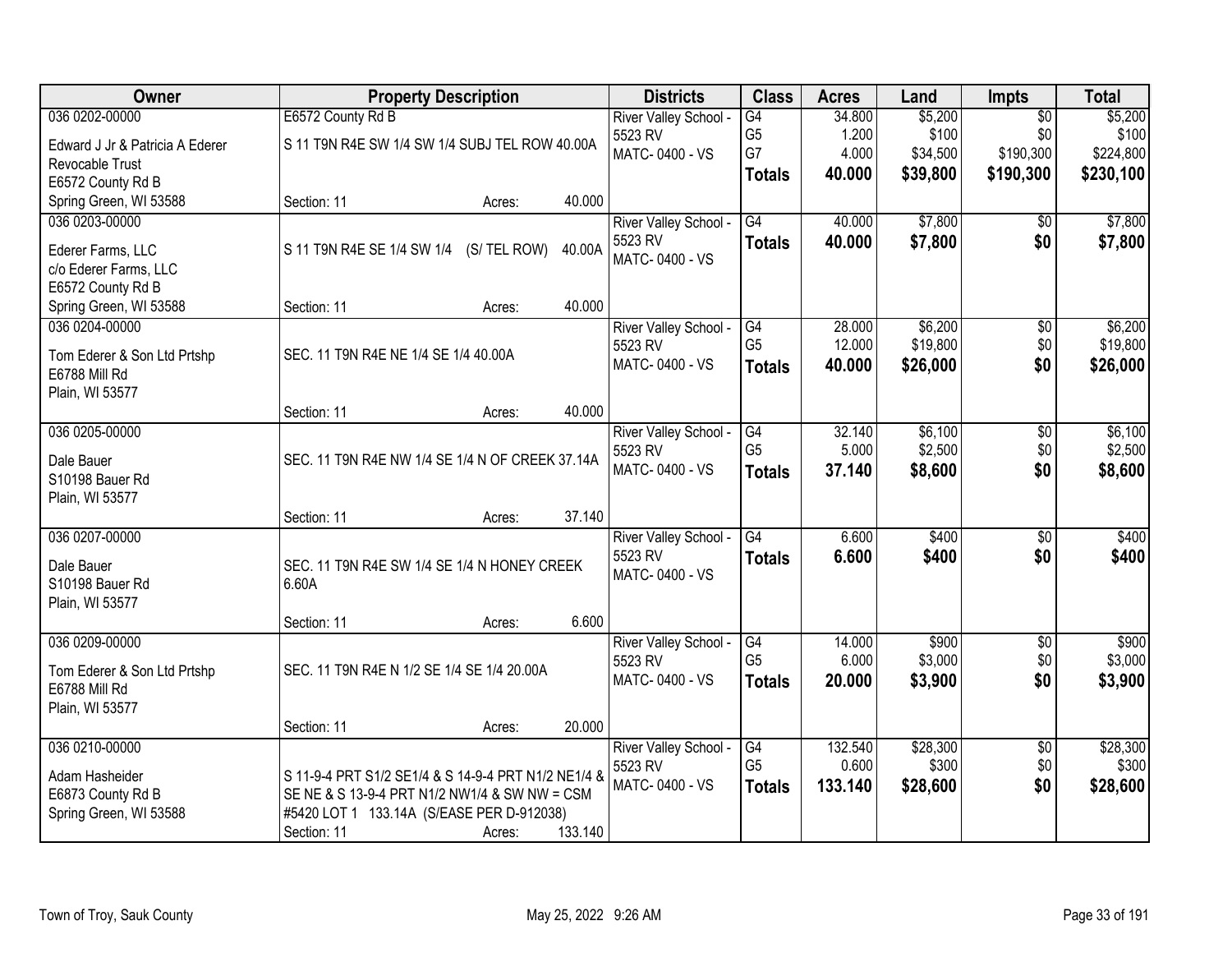| Owner                               | <b>Property Description</b>                    |        |        | <b>Districts</b>                 | <b>Class</b>                      | <b>Acres</b>    | Land                | <b>Impts</b>           | <b>Total</b>        |
|-------------------------------------|------------------------------------------------|--------|--------|----------------------------------|-----------------------------------|-----------------|---------------------|------------------------|---------------------|
| 036 0210-10000<br>Lavern J. Kraemer | S 11-9-4 PRT SE SE & S 12-9-4 PRT SW SW = CSM  |        |        | River Valley School -<br>5523 RV | $\overline{G4}$<br>G <sub>5</sub> | 7.000<br>28.000 | \$1,700<br>\$26,200 | $\overline{50}$<br>\$0 | \$1,700<br>\$26,200 |
| Mary Kraemer                        | #5420 LOT 2 35.0A                              |        |        | MATC-0400 - VS                   | <b>Totals</b>                     | 35.000          | \$27,900            | \$0                    | \$27,900            |
| 708 Cumberland Ct                   |                                                |        |        |                                  |                                   |                 |                     |                        |                     |
| Deforest, WI 53532                  | Section: 11                                    | Acres: | 35.000 |                                  |                                   |                 |                     |                        |                     |
| 036 0210-20000                      |                                                |        |        | River Valley School -            | G4                                | 21.510          | \$1,400             | $\overline{50}$        | \$1,400             |
|                                     |                                                |        |        | 5523 RV                          | G <sub>5</sub>                    | 10.000          | \$4,900             | \$0                    | \$4,900             |
| Ederer Farms, LLC                   | S 11-9-4 NW SE & PRT S1/2 SE1/4 = CSM #5420    |        |        | MATC-0400 - VS                   |                                   | 31.510          | \$6,300             | \$0                    | \$6,300             |
| c/o Ederer Farms, LLC               | OUTLOT 1 31.51A (W/EASE PER D-912038)          |        |        |                                  | <b>Totals</b>                     |                 |                     |                        |                     |
| E6572 County Rd B                   |                                                |        |        |                                  |                                   |                 |                     |                        |                     |
| Spring Green, WI 53588              | Section: 11                                    | Acres: | 31.510 |                                  |                                   |                 |                     |                        |                     |
| 036 0211-11000                      | Mill Rd                                        |        |        | Sauk-Prairie School -            | G4                                | 10.920          | \$2,100             | \$0                    | \$2,100             |
| Tom Ederer & Son Ltd Prtnrshp       | S 12-9-4 NE1/4 NE1/4 EXC CSM 6594 & EXC COM    |        |        | 5100 SP                          | <b>Totals</b>                     | 10.920          | \$2,100             | \$0                    | \$2,100             |
| E6788 Mill Rd                       | E1/4 COR SD SEC ? N44?43?18?W 70.42? TO POB ?  |        |        | MATC-0400 - VS                   |                                   |                 |                     |                        |                     |
| Plain, WI 53577                     | N44?43?18?W 1806.26? ? N44?51?02?W 1884.41? ?  |        |        |                                  |                                   |                 |                     |                        |                     |
|                                     | Section:                                       | Acres: | 10.920 |                                  |                                   |                 |                     |                        |                     |
| 036 0212-10000                      | Mill Rd                                        |        |        | Sauk-Prairie School -            | 5M                                | 9.000           | \$17,100            | \$0                    | \$17,100            |
|                                     |                                                |        |        | 5100 SP                          | G4                                | 8.640           | \$1,800             | \$0                    | \$1,800             |
| William J. Been                     | S 12-9-4 PRT N1/2 NE1/4 & PRT SE1/4 NE1/4 COM  |        |        | MATC-0400 - VS                   | G <sub>6</sub>                    | 19.700          | \$76,800            | \$0                    | \$76,800            |
| Diane F. Been                       | E1/4 COR SD SEC ? N44?43?18?W 70.42? TO POB ?  |        |        |                                  | <b>Totals</b>                     | 37.340          | \$95,700            | \$0                    | \$95,700            |
| E7142A Mill Rd                      | N44?43?18?W 1806.26? ? N44?51?02?W 1884.41? ?  |        |        |                                  |                                   |                 |                     |                        |                     |
| Spring Green, WI 53588              | Section:                                       | Acres: | 37.340 |                                  |                                   |                 |                     |                        |                     |
| 036 0212-11000                      |                                                |        |        | Sauk-Prairie School -            | $\overline{G6}$                   | 0.300           | \$1,200             | $\overline{50}$        | \$1,200             |
| Tom Ederer & Son Ltd Prtnrshp       | S 12-9-4 NE1/2 NW1/4 NE1/4 EXC COM E1/4 COR SD |        |        | 5100 SP                          | <b>Totals</b>                     | 0.300           | \$1,200             | \$0                    | \$1,200             |
| E6788 Mill Rd                       | SEC ? N44?43?18?W 70.42? TO POB ? N44?43?18?W  |        |        | MATC-0400 - VS                   |                                   |                 |                     |                        |                     |
| Plain, WI 53577                     | 1806.26? ? N44?51?02?W 1884.41? ? S89?25?02?E  |        |        |                                  |                                   |                 |                     |                        |                     |
|                                     | Section:                                       | Acres: | 0.300  |                                  |                                   |                 |                     |                        |                     |
| 036 0213-00000                      |                                                |        |        | Sauk-Prairie School -            | G6                                | 20.000          | \$78,000            | $\sqrt{$0}$            | \$78,000            |
|                                     |                                                |        |        | 5100 SP                          | <b>Totals</b>                     | 20.000          | \$78,000            | \$0                    | \$78,000            |
| Diane F. Been et al                 | SEC. 12 T9N R4E SW 1/2 NW 1/4 NE 1/4 20.00A    |        |        | MATC-0400 - VS                   |                                   |                 |                     |                        |                     |
| c/o William J. Been                 |                                                |        |        |                                  |                                   |                 |                     |                        |                     |
| E7142A Mill Rd                      |                                                |        |        |                                  |                                   |                 |                     |                        |                     |
| Spring Green, WI 53588              | Section: 12                                    | Acres: | 20.000 |                                  |                                   |                 |                     |                        |                     |
| 036 0214-00000                      |                                                |        |        | Sauk-Prairie School -            | 5M                                | 20.000          | \$38,000            | $\overline{50}$        | \$38,000            |
| Diane F. Been et al                 | S 12-9-4 SW NE 40.00A                          |        |        | 5100 SP                          | G4                                | 20.000          | \$3,800             | \$0                    | \$3,800             |
| c/o William J. Been                 |                                                |        |        | MATC-0400 - VS                   | <b>Totals</b>                     | 40.000          | \$41,800            | \$0                    | \$41,800            |
| E7142A Mill Rd                      |                                                |        |        |                                  |                                   |                 |                     |                        |                     |
| Spring Green, WI 53588              | Section: 12                                    | Acres: | 40.000 |                                  |                                   |                 |                     |                        |                     |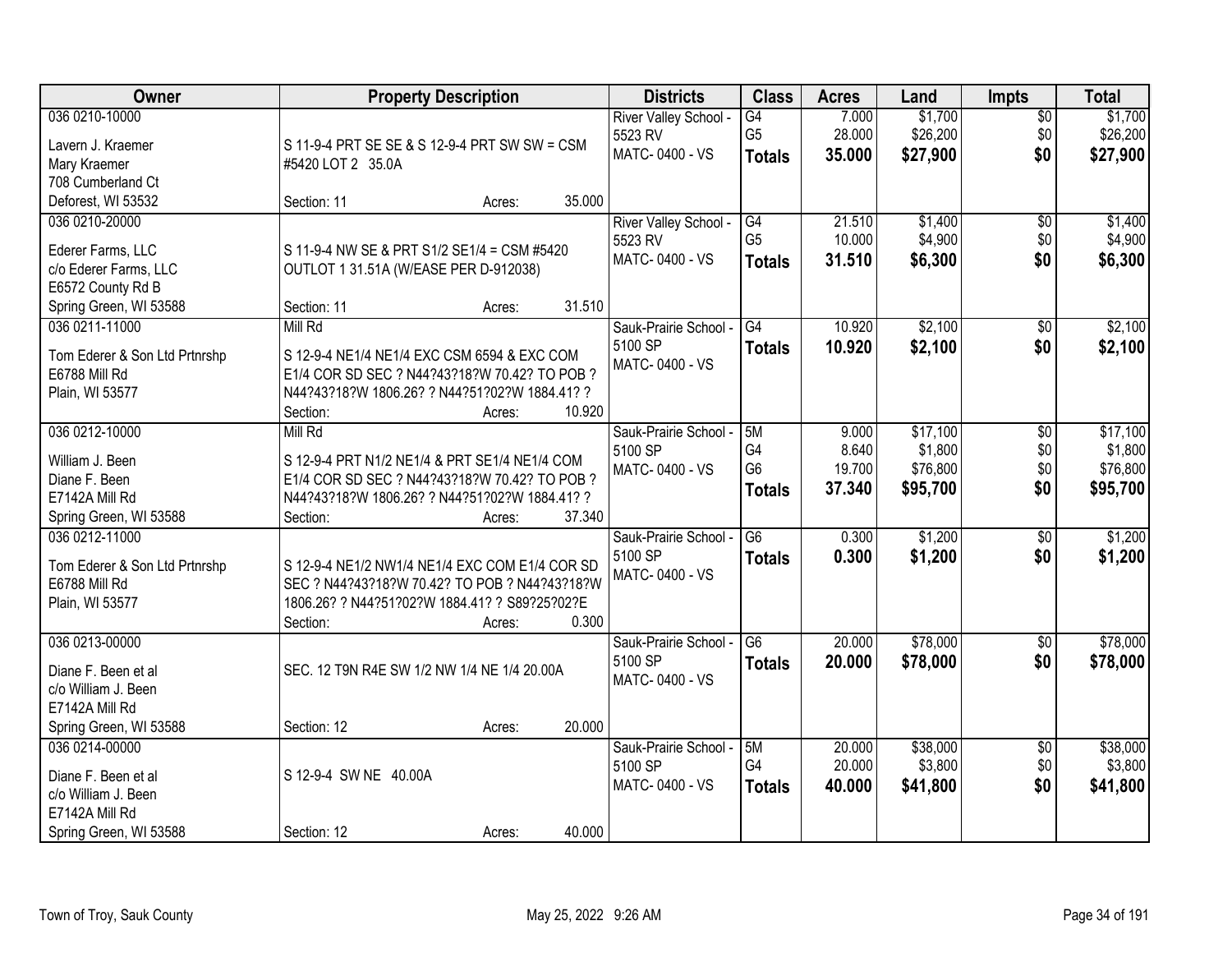| Owner                                                                             | <b>Property Description</b>                                                                                                          | <b>Districts</b>                                   | <b>Class</b>                                | <b>Acres</b>                        | Land                                     | Impts                                | <b>Total</b>                             |
|-----------------------------------------------------------------------------------|--------------------------------------------------------------------------------------------------------------------------------------|----------------------------------------------------|---------------------------------------------|-------------------------------------|------------------------------------------|--------------------------------------|------------------------------------------|
| 036 0215-11000<br>Tom Ederer & Son Ltd Prtnrshp<br>E6788 Mill Rd                  | S 12-9-4 NE1/2 SE1/4 NE1/4 EXC CSM 6594 & EXC<br>COM E1/4 COR SD SEC ? N44?43?18?W 70.42? TO                                         | Sauk-Prairie School -<br>5100 SP<br>MATC-0400 - VS | 5M<br>G4<br><b>Totals</b>                   | 4.450<br>6.080<br>10.530            | \$8,500<br>\$1,000<br>\$9,500            | $\overline{50}$<br>\$0<br>\$0        | \$8,500<br>\$1,000<br>\$9,500            |
| Plain, WI 53577                                                                   | POB ? N44?43?18?W 1806.26? ? N44?51?02?W<br>10.530<br>Section:<br>Acres:                                                             |                                                    |                                             |                                     |                                          |                                      |                                          |
| 036 0216-00000<br>Diane F. Been et al                                             | SEC. 12 T9N R4E SW 1/2 SE 1/4 NE 1/4 20.00A                                                                                          | Sauk-Prairie School -<br>5100 SP<br>MATC-0400 - VS | 5M<br>G4<br><b>Totals</b>                   | 16.000<br>4.000<br>20,000           | \$30,400<br>\$900<br>\$31,300            | $\overline{50}$<br>\$0<br>\$0        | \$30,400<br>\$900<br>\$31,300            |
| c/o William J. Been<br>E7142A Mill Rd<br>Spring Green, WI 53588                   | 20.000<br>Section: 12<br>Acres:                                                                                                      |                                                    |                                             |                                     |                                          |                                      |                                          |
| 036 0217-00000<br>Tom Ederer & Son Ltd Prtshp<br>E6788 Mill Rd<br>Plain, WI 53577 | SEC. 12 T9N R4E NE 1/4 NW 1/4 40.00A                                                                                                 | Sauk-Prairie School -<br>5100 SP<br>MATC-0400 - VS | G <sub>6</sub><br><b>Totals</b>             | 40.000<br>40.000                    | \$156,000<br>\$156,000                   | \$0<br>\$0                           | \$156,000<br>\$156,000                   |
|                                                                                   | 40.000<br>Section: 12<br>Acres:                                                                                                      |                                                    |                                             |                                     |                                          |                                      |                                          |
| 036 0218-00000<br>Tom Ederer & Son Ltd Prtshp<br>E6788 Mill Rd<br>Plain, WI 53577 | SEC. 12 T9N R4E NW 1/4 NW 1/4 40.00A                                                                                                 | Sauk-Prairie School -<br>5100 SP<br>MATC-0400 - VS | 5M<br>G4<br><b>Totals</b>                   | 12.000<br>28.000<br>40.000          | \$22,800<br>\$5,200<br>\$28,000          | \$0<br>\$0<br>\$0                    | \$22,800<br>\$5,200<br>\$28,000          |
|                                                                                   | 40.000<br>Section: 12<br>Acres:                                                                                                      |                                                    |                                             |                                     |                                          |                                      |                                          |
| 036 0219-00000<br>William J. Been<br>E7142A Mill Rd<br>Spring Green, WI 53588     | S 12 T9N R4E SW 1/4 NW 1/4 EXC PER VOL387-340                                                                                        | Sauk-Prairie School -<br>5100 SP<br>MATC-0400 - VS | 5M<br>G4<br>G <sub>5</sub><br><b>Totals</b> | 12.000<br>23.850<br>0.850<br>36.700 | \$22,800<br>\$5,000<br>\$100<br>\$27,900 | $\overline{50}$<br>\$0<br>\$0<br>\$0 | \$22,800<br>\$5,000<br>\$100<br>\$27,900 |
|                                                                                   | 36.700<br>Section: 12<br>Acres:                                                                                                      |                                                    |                                             |                                     |                                          |                                      |                                          |
| 036 0220-00000<br>Donna Soeldner<br>770 Westbrook Dr<br>Plain, WI 53577           | PRT SW1/4NW1/4; COM NWCOR, S TO PT.500'N OF<br>MILL RD.TO POB; S500' TO CLI MILL RD; SELY ALG<br>CLI 299.4'; N 664.5'; W250' TO POB. | Sauk-Prairie School -<br>5100 SP<br>MATC-0400 - VS | 5M<br>G4<br><b>Totals</b>                   | 1.300<br>2.000<br>3.300             | \$2,500<br>\$400<br>\$2,900              | $\overline{50}$<br>\$0<br>\$0        | \$2,500<br>\$400<br>\$2,900              |
| 036 0221-00000                                                                    | 3.300<br>Section: 12<br>Acres:                                                                                                       |                                                    | 5M                                          | 15,000                              | \$28,500                                 |                                      | \$28,500                                 |
| Diane F. Been et al<br>c/o William J. Been<br>E7142A Mill Rd                      | SEC. 12 T9N R4E SE 1/4 NW 1/4 40.00A                                                                                                 | Sauk-Prairie School -<br>5100 SP<br>MATC-0400 - VS | G4<br><b>Totals</b>                         | 25.000<br>40.000                    | \$4,600<br>\$33,100                      | $\overline{50}$<br>\$0<br>\$0        | \$4,600<br>\$33,100                      |
| Spring Green, WI 53588                                                            | 40.000<br>Section: 12<br>Acres:                                                                                                      |                                                    |                                             |                                     |                                          |                                      |                                          |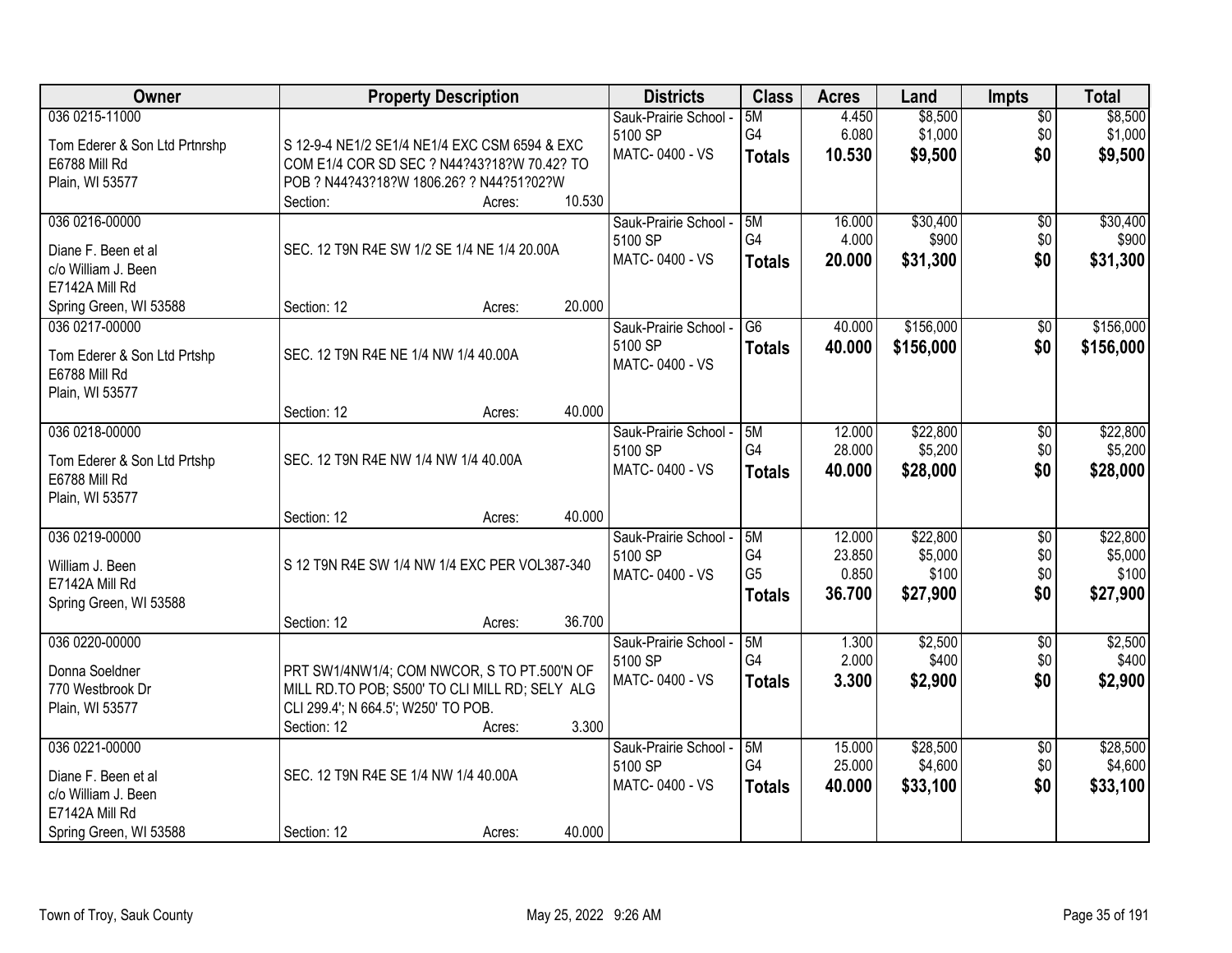| Owner                                | <b>Property Description</b>                                                                    | <b>Districts</b>      | <b>Class</b>    | <b>Acres</b> | Land     | Impts           | <b>Total</b> |
|--------------------------------------|------------------------------------------------------------------------------------------------|-----------------------|-----------------|--------------|----------|-----------------|--------------|
| 036 0222-00000                       | E7051 Mill Rd                                                                                  | River Valley School - | G4              | 34.000       | \$3,000  | $\overline{50}$ | \$3,000      |
| Diane F. Been et al                  | S 12 T9N R4E PRT E 1/2 SW 1/4 COM 330'W OF                                                     | 5523 RV               | G <sub>5</sub>  | 5.520        | \$2,700  | \$0             | \$2,700      |
| c/o William J. Been                  | SECOR-N1214.1' TO C/L TN RD-N49DG52'W ALG C/L                                                  | MATC-0400 - VS        | G7              | 1.000        | \$5,000  | \$8,300         | \$13,300     |
| E7142A Mill Rd                       | 107.5'- N41DG16'W ALG C/L TO WLI-S TO SLI-E TO                                                 |                       | <b>Totals</b>   | 40.520       | \$10,700 | \$8,300         | \$19,000     |
| Spring Green, WI 53588               | 40.520<br>Section: 12<br>Acres:                                                                |                       |                 |              |          |                 |              |
| 036 0223-00000                       |                                                                                                | River Valley School - | 5M              | 5.480        | \$10,400 | $\overline{50}$ | \$10,400     |
|                                      |                                                                                                | 5523 RV               | G4              | 33.320       | \$6,500  | \$0             | \$6,500      |
| Diane F. Been et al                  | S 12 T9N R4E E 1/2 SW 1/4 NE OF TN RD & E330' OF                                               | MATC-0400 - VS        | G <sub>5</sub>  | 0.680        | \$100    | \$0             | \$100        |
| c/o William J. Been                  | SE 1/4 SW 1/4 S OF TN RD 39.48A M/L                                                            |                       | <b>Totals</b>   | 39.480       | \$17,000 | \$0             | \$17,000     |
| E7142A Mill Rd                       |                                                                                                |                       |                 |              |          |                 |              |
| Spring Green, WI 53588               | 39.480<br>Section: 12<br>Acres:                                                                |                       |                 |              |          |                 |              |
| 036 0224-00000                       |                                                                                                | River Valley School - | G4              | 2.000        | \$400    | \$0             | \$400        |
| Diane F. Been et al                  | SEC. 12 T9N R4E COM AT PT 31.4RD W NE COR NW                                                   | 5523 RV               | G <sub>5</sub>  | 0.160        | \$100    | \$0             | \$100        |
| c/o William J. Been                  | 1/4 SW 1/4, TH E TO SD COR, TH S 22RD, TH NW 37                                                | MATC-0400 - VS        | <b>Totals</b>   | 2.160        | \$500    | \$0             | \$500        |
| E7142A Mill Rd                       | 7/8RD TO BEG 2.16A                                                                             |                       |                 |              |          |                 |              |
| Spring Green, WI 53588               | 2.160<br>Section: 12<br>Acres:                                                                 |                       |                 |              |          |                 |              |
| 036 0225-00000                       | E6991 Mill Rd                                                                                  | River Valley School - | $\overline{G1}$ | 1.000        | \$28,000 | \$256,300       | \$284,300    |
|                                      |                                                                                                | 5523 RV               | <b>Totals</b>   | 1.000        | \$28,000 | \$256,300       | \$284,300    |
| Wesley H. Larsen<br>Billie Jo Larsen | S 12-9-4 PRT NW1/4 SW1/4 COM NW COR-E813.33'<br>TO C/L OF TN RD-S56?35'E 342.04' ALG C/L OF TN | MATC-0400 - VS        |                 |              |          |                 |              |
| E6991 Mill Rd                        | RD TO POB-S 53?00'E 225' ALG C/L-S37? 00'W                                                     |                       |                 |              |          |                 |              |
| Spring Green, WI 53588               | 1.000<br>Section: 12<br>Acres:                                                                 |                       |                 |              |          |                 |              |
| 036 0226-00000                       |                                                                                                | River Valley School - | G4              | 36.700       | \$5,200  | $\overline{50}$ | \$5,200      |
|                                      |                                                                                                | 5523 RV               | G <sub>5</sub>  | 0.140        | \$100    | \$0             | \$100        |
| William J. Been                      | S 12 T9N R4E NW 1/4 SW 1/4 EXC COM 31.4RD W OF                                                 | MATC-0400 - VS        | <b>Totals</b>   | 36.840       | \$5,300  | \$0             | \$5,300      |
| E7142A Mill Rd                       | NECOR-E TO NECOR-S22RD-NW 37 7/8RD TO POB                                                      |                       |                 |              |          |                 |              |
| Spring Green, WI 53588               | V156-245 & EXC PER V360-99 36.84A                                                              |                       |                 |              |          |                 |              |
|                                      | 36.840<br>Section: 12<br>Acres:                                                                |                       |                 |              |          |                 |              |
| 036 0227-00000                       |                                                                                                | River Valley School - | G4              | 9.000        | \$600    | $\overline{50}$ | \$600        |
| Diane F. Been et al                  | SEC. 12 T9N R4E NE 1/4 SW 1/4 SW 1/4 10.00A                                                    | 5523 RV               | G <sub>5</sub>  | 1.000        | \$500    | \$0             | \$500        |
| c/o William J. Been                  |                                                                                                | MATC-0400 - VS        | <b>Totals</b>   | 10.000       | \$1,100  | \$0             | \$1,100      |
| E7142A Mill Rd                       |                                                                                                |                       |                 |              |          |                 |              |
| Spring Green, WI 53588               | 10.000<br>Section: 12<br>Acres:                                                                |                       |                 |              |          |                 |              |
| 036 0229-00000                       |                                                                                                | Sauk-Prairie School - | 5M              | 8.000        | \$15,200 | $\overline{50}$ | \$15,200     |
|                                      |                                                                                                | 5100 SP               | G4              | 32.000       | \$7,500  | \$0             | \$7,500      |
| William J. Been                      | SEC. 12 T9N R4E NE 1/4 SE 1/4 40.00A                                                           | MATC-0400 - VS        | <b>Totals</b>   | 40.000       | \$22,700 | \$0             | \$22,700     |
| E7142A Mill Rd                       |                                                                                                |                       |                 |              |          |                 |              |
| Spring Green, WI 53588               |                                                                                                |                       |                 |              |          |                 |              |
|                                      | 40.000<br>Section: 12<br>Acres:                                                                |                       |                 |              |          |                 |              |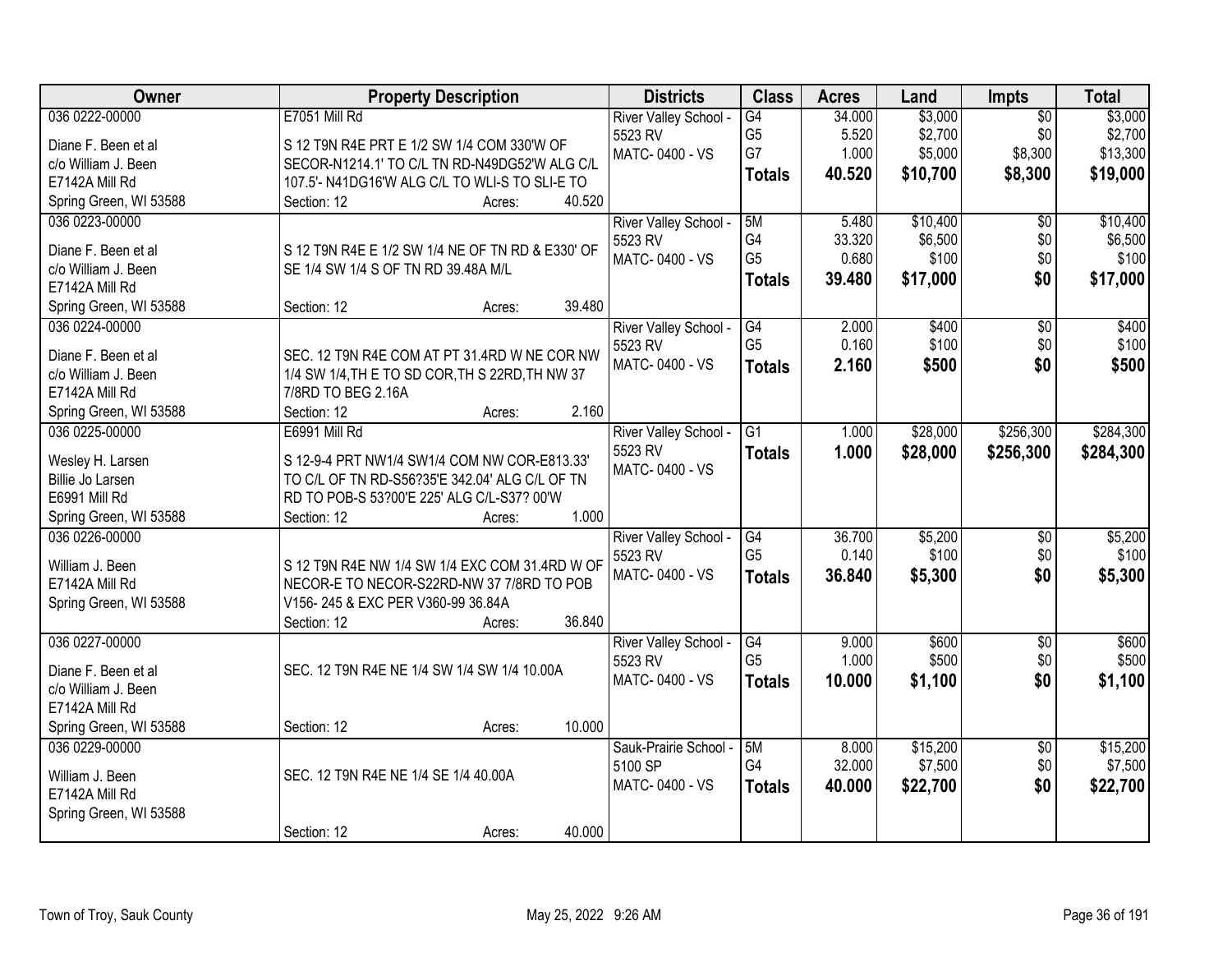| E7142 Mill Rd<br>5M<br>9.000<br>\$17,100<br>$\overline{50}$<br>Sauk-Prairie School -<br>G4<br>\$5,100<br>29.000<br>\$0<br>\$5,100<br>5100 SP<br>SEC. 12 T9N R4E NW 1/4 SE 1/4 40.00A<br>Diane F. Been et al<br>G7<br>\$112,700<br>\$22,000<br>2.000<br>MATC-0400 - VS<br>c/o William J. Been<br>\$44,200<br>40.000<br>\$112,700<br>\$156,900<br><b>Totals</b><br>E7142A Mill Rd<br>Spring Green, WI 53588<br>40.000<br>Section: 12<br>Acres:<br>E7142 Mill Rd<br>\$8,000<br>\$8,000<br>036 0231-00000<br>$\overline{G4}$<br>36.000<br>River Valley School -<br>$\overline{50}$<br>G <sub>5</sub><br>2.000<br>\$100<br>5523 RV<br>\$0<br>SEC. 12 T9N R4E SW 1/4 SE 1/4 40.00A<br>Diane F. Been et al<br>G7<br>2.000<br>\$129,200<br>\$22,000<br>MATC-0400 - VS<br>c/o William J. Been<br>40.000<br>\$30,100<br>\$129,200<br>\$159,300<br><b>Totals</b><br>E7142A Mill Rd<br>40.000<br>Section: 12<br>Spring Green, WI 53588<br>Acres:<br>Mill Rd<br>\$7,800<br>036 0232-00000<br>River Valley School -<br>G4<br>37.000<br>\$0<br>G <sub>5</sub><br>3.000<br>\$200<br>\$0<br>5523 RV<br>SEC. 12 T9N R4E SE 1/4 SE 1/4 40.00A<br>William J. Been<br>\$8,000<br>\$0<br>MATC-0400 - VS<br>40.000<br>\$8,000<br><b>Totals</b><br>E7142A Mill Rd<br>Spring Green, WI 53588<br>40.000<br>Section: 12<br>Acres:<br>036 0233-00000<br>5M<br>\$11,400<br>Sauk-Prairie School -<br>6.000<br>$\sqrt{6}$<br>G4<br>\$6,100<br>\$0<br>33.260<br>5100 SP<br>S 13-9-4 NE NE 40.00A<br>Diane F. Been et al<br>G <sub>5</sub><br>0.740<br>\$100<br>\$0<br>MATC-0400 - VS<br>c/o William J. Been<br>\$0<br>40.000<br>\$17,600<br>\$17,600<br><b>Totals</b><br>E7142A Mill Rd<br>40.000<br>Spring Green, WI 53588<br>Section: 13<br>Acres:<br>26.000<br>\$4,300<br>\$4,300<br>036 0234-00000<br>$\overline{G4}$<br>$\overline{30}$<br>River Valley School -<br>G <sub>5</sub><br>\$2,000<br>\$0<br>4.000<br>5523 RV<br>SEC. 13 T9N R4E NW 1/4 NE 1/4 EXC SE 1/4 30.00A<br>Diane F. Been et al<br>\$0<br>MATC-0400 - VS<br>30.000<br>\$6,300<br>\$6,300<br><b>Totals</b><br>c/o William J. Been<br>E7142A Mill Rd<br>30.000<br>Spring Green, WI 53588<br>Section: 13<br>Acres:<br>$\overline{\text{G5}}$<br>036 0235-00000<br>10.000<br>\$4,900<br>$\overline{60}$<br>Sauk-Prairie School -<br>5100 SP<br>\$4,900<br>\$0<br>10.000<br><b>Totals</b><br>S 13-9-4 SE NW NE 10.00A<br>Diane F. Been et al<br>MATC-0400 - VS<br>c/o William J. Been<br>E7142A Mill Rd<br>10.000<br>Spring Green, WI 53588<br>Section: 13<br>Acres:<br>036 0236-00000<br>Sauk-Prairie School -<br>G4<br>36.860<br>\$3,900<br>\$0 | Owner                  | <b>Property Description</b> |                  | <b>Districts</b> | <b>Class</b>   | <b>Acres</b> | Land  | <b>Impts</b> | <b>Total</b> |
|--------------------------------------------------------------------------------------------------------------------------------------------------------------------------------------------------------------------------------------------------------------------------------------------------------------------------------------------------------------------------------------------------------------------------------------------------------------------------------------------------------------------------------------------------------------------------------------------------------------------------------------------------------------------------------------------------------------------------------------------------------------------------------------------------------------------------------------------------------------------------------------------------------------------------------------------------------------------------------------------------------------------------------------------------------------------------------------------------------------------------------------------------------------------------------------------------------------------------------------------------------------------------------------------------------------------------------------------------------------------------------------------------------------------------------------------------------------------------------------------------------------------------------------------------------------------------------------------------------------------------------------------------------------------------------------------------------------------------------------------------------------------------------------------------------------------------------------------------------------------------------------------------------------------------------------------------------------------------------------------------------------------------------------------------------------------------------------------------------------------------------------------------------------------------------------------------------------------------------------------------------------------------------------------------------------------------------------------------------------------------------------------------------------------------------------------------------------------------------------------------------------------------------------------------------------------------------------|------------------------|-----------------------------|------------------|------------------|----------------|--------------|-------|--------------|--------------|
| \$134,700<br>\$100<br>\$151,200<br>\$7,800<br>\$200<br>\$11,400<br>\$6,100<br>\$100<br>\$2,000<br>\$4,900<br>\$4,900<br>\$3,900                                                                                                                                                                                                                                                                                                                                                                                                                                                                                                                                                                                                                                                                                                                                                                                                                                                                                                                                                                                                                                                                                                                                                                                                                                                                                                                                                                                                                                                                                                                                                                                                                                                                                                                                                                                                                                                                                                                                                                                                                                                                                                                                                                                                                                                                                                                                                                                                                                                      | 036 0230-00000         |                             |                  |                  |                |              |       |              | \$17,100     |
|                                                                                                                                                                                                                                                                                                                                                                                                                                                                                                                                                                                                                                                                                                                                                                                                                                                                                                                                                                                                                                                                                                                                                                                                                                                                                                                                                                                                                                                                                                                                                                                                                                                                                                                                                                                                                                                                                                                                                                                                                                                                                                                                                                                                                                                                                                                                                                                                                                                                                                                                                                                      |                        |                             |                  |                  |                |              |       |              |              |
|                                                                                                                                                                                                                                                                                                                                                                                                                                                                                                                                                                                                                                                                                                                                                                                                                                                                                                                                                                                                                                                                                                                                                                                                                                                                                                                                                                                                                                                                                                                                                                                                                                                                                                                                                                                                                                                                                                                                                                                                                                                                                                                                                                                                                                                                                                                                                                                                                                                                                                                                                                                      |                        |                             |                  |                  |                |              |       |              |              |
|                                                                                                                                                                                                                                                                                                                                                                                                                                                                                                                                                                                                                                                                                                                                                                                                                                                                                                                                                                                                                                                                                                                                                                                                                                                                                                                                                                                                                                                                                                                                                                                                                                                                                                                                                                                                                                                                                                                                                                                                                                                                                                                                                                                                                                                                                                                                                                                                                                                                                                                                                                                      |                        |                             |                  |                  |                |              |       |              |              |
|                                                                                                                                                                                                                                                                                                                                                                                                                                                                                                                                                                                                                                                                                                                                                                                                                                                                                                                                                                                                                                                                                                                                                                                                                                                                                                                                                                                                                                                                                                                                                                                                                                                                                                                                                                                                                                                                                                                                                                                                                                                                                                                                                                                                                                                                                                                                                                                                                                                                                                                                                                                      |                        |                             |                  |                  |                |              |       |              |              |
|                                                                                                                                                                                                                                                                                                                                                                                                                                                                                                                                                                                                                                                                                                                                                                                                                                                                                                                                                                                                                                                                                                                                                                                                                                                                                                                                                                                                                                                                                                                                                                                                                                                                                                                                                                                                                                                                                                                                                                                                                                                                                                                                                                                                                                                                                                                                                                                                                                                                                                                                                                                      |                        |                             |                  |                  |                |              |       |              |              |
|                                                                                                                                                                                                                                                                                                                                                                                                                                                                                                                                                                                                                                                                                                                                                                                                                                                                                                                                                                                                                                                                                                                                                                                                                                                                                                                                                                                                                                                                                                                                                                                                                                                                                                                                                                                                                                                                                                                                                                                                                                                                                                                                                                                                                                                                                                                                                                                                                                                                                                                                                                                      |                        |                             |                  |                  |                |              |       |              |              |
|                                                                                                                                                                                                                                                                                                                                                                                                                                                                                                                                                                                                                                                                                                                                                                                                                                                                                                                                                                                                                                                                                                                                                                                                                                                                                                                                                                                                                                                                                                                                                                                                                                                                                                                                                                                                                                                                                                                                                                                                                                                                                                                                                                                                                                                                                                                                                                                                                                                                                                                                                                                      |                        |                             |                  |                  |                |              |       |              |              |
|                                                                                                                                                                                                                                                                                                                                                                                                                                                                                                                                                                                                                                                                                                                                                                                                                                                                                                                                                                                                                                                                                                                                                                                                                                                                                                                                                                                                                                                                                                                                                                                                                                                                                                                                                                                                                                                                                                                                                                                                                                                                                                                                                                                                                                                                                                                                                                                                                                                                                                                                                                                      |                        |                             |                  |                  |                |              |       |              |              |
|                                                                                                                                                                                                                                                                                                                                                                                                                                                                                                                                                                                                                                                                                                                                                                                                                                                                                                                                                                                                                                                                                                                                                                                                                                                                                                                                                                                                                                                                                                                                                                                                                                                                                                                                                                                                                                                                                                                                                                                                                                                                                                                                                                                                                                                                                                                                                                                                                                                                                                                                                                                      |                        |                             |                  |                  |                |              |       |              |              |
|                                                                                                                                                                                                                                                                                                                                                                                                                                                                                                                                                                                                                                                                                                                                                                                                                                                                                                                                                                                                                                                                                                                                                                                                                                                                                                                                                                                                                                                                                                                                                                                                                                                                                                                                                                                                                                                                                                                                                                                                                                                                                                                                                                                                                                                                                                                                                                                                                                                                                                                                                                                      |                        |                             |                  |                  |                |              |       |              |              |
|                                                                                                                                                                                                                                                                                                                                                                                                                                                                                                                                                                                                                                                                                                                                                                                                                                                                                                                                                                                                                                                                                                                                                                                                                                                                                                                                                                                                                                                                                                                                                                                                                                                                                                                                                                                                                                                                                                                                                                                                                                                                                                                                                                                                                                                                                                                                                                                                                                                                                                                                                                                      |                        |                             |                  |                  |                |              |       |              |              |
|                                                                                                                                                                                                                                                                                                                                                                                                                                                                                                                                                                                                                                                                                                                                                                                                                                                                                                                                                                                                                                                                                                                                                                                                                                                                                                                                                                                                                                                                                                                                                                                                                                                                                                                                                                                                                                                                                                                                                                                                                                                                                                                                                                                                                                                                                                                                                                                                                                                                                                                                                                                      |                        |                             |                  |                  |                |              |       |              |              |
|                                                                                                                                                                                                                                                                                                                                                                                                                                                                                                                                                                                                                                                                                                                                                                                                                                                                                                                                                                                                                                                                                                                                                                                                                                                                                                                                                                                                                                                                                                                                                                                                                                                                                                                                                                                                                                                                                                                                                                                                                                                                                                                                                                                                                                                                                                                                                                                                                                                                                                                                                                                      |                        |                             |                  |                  |                |              |       |              |              |
|                                                                                                                                                                                                                                                                                                                                                                                                                                                                                                                                                                                                                                                                                                                                                                                                                                                                                                                                                                                                                                                                                                                                                                                                                                                                                                                                                                                                                                                                                                                                                                                                                                                                                                                                                                                                                                                                                                                                                                                                                                                                                                                                                                                                                                                                                                                                                                                                                                                                                                                                                                                      |                        |                             |                  |                  |                |              |       |              |              |
|                                                                                                                                                                                                                                                                                                                                                                                                                                                                                                                                                                                                                                                                                                                                                                                                                                                                                                                                                                                                                                                                                                                                                                                                                                                                                                                                                                                                                                                                                                                                                                                                                                                                                                                                                                                                                                                                                                                                                                                                                                                                                                                                                                                                                                                                                                                                                                                                                                                                                                                                                                                      |                        |                             |                  |                  |                |              |       |              |              |
|                                                                                                                                                                                                                                                                                                                                                                                                                                                                                                                                                                                                                                                                                                                                                                                                                                                                                                                                                                                                                                                                                                                                                                                                                                                                                                                                                                                                                                                                                                                                                                                                                                                                                                                                                                                                                                                                                                                                                                                                                                                                                                                                                                                                                                                                                                                                                                                                                                                                                                                                                                                      |                        |                             |                  |                  |                |              |       |              |              |
|                                                                                                                                                                                                                                                                                                                                                                                                                                                                                                                                                                                                                                                                                                                                                                                                                                                                                                                                                                                                                                                                                                                                                                                                                                                                                                                                                                                                                                                                                                                                                                                                                                                                                                                                                                                                                                                                                                                                                                                                                                                                                                                                                                                                                                                                                                                                                                                                                                                                                                                                                                                      |                        |                             |                  |                  |                |              |       |              |              |
|                                                                                                                                                                                                                                                                                                                                                                                                                                                                                                                                                                                                                                                                                                                                                                                                                                                                                                                                                                                                                                                                                                                                                                                                                                                                                                                                                                                                                                                                                                                                                                                                                                                                                                                                                                                                                                                                                                                                                                                                                                                                                                                                                                                                                                                                                                                                                                                                                                                                                                                                                                                      |                        |                             |                  |                  |                |              |       |              |              |
|                                                                                                                                                                                                                                                                                                                                                                                                                                                                                                                                                                                                                                                                                                                                                                                                                                                                                                                                                                                                                                                                                                                                                                                                                                                                                                                                                                                                                                                                                                                                                                                                                                                                                                                                                                                                                                                                                                                                                                                                                                                                                                                                                                                                                                                                                                                                                                                                                                                                                                                                                                                      |                        |                             |                  |                  |                |              |       |              |              |
|                                                                                                                                                                                                                                                                                                                                                                                                                                                                                                                                                                                                                                                                                                                                                                                                                                                                                                                                                                                                                                                                                                                                                                                                                                                                                                                                                                                                                                                                                                                                                                                                                                                                                                                                                                                                                                                                                                                                                                                                                                                                                                                                                                                                                                                                                                                                                                                                                                                                                                                                                                                      |                        |                             |                  |                  |                |              |       |              |              |
|                                                                                                                                                                                                                                                                                                                                                                                                                                                                                                                                                                                                                                                                                                                                                                                                                                                                                                                                                                                                                                                                                                                                                                                                                                                                                                                                                                                                                                                                                                                                                                                                                                                                                                                                                                                                                                                                                                                                                                                                                                                                                                                                                                                                                                                                                                                                                                                                                                                                                                                                                                                      |                        |                             |                  |                  |                |              |       |              |              |
|                                                                                                                                                                                                                                                                                                                                                                                                                                                                                                                                                                                                                                                                                                                                                                                                                                                                                                                                                                                                                                                                                                                                                                                                                                                                                                                                                                                                                                                                                                                                                                                                                                                                                                                                                                                                                                                                                                                                                                                                                                                                                                                                                                                                                                                                                                                                                                                                                                                                                                                                                                                      |                        |                             |                  |                  |                |              |       |              |              |
|                                                                                                                                                                                                                                                                                                                                                                                                                                                                                                                                                                                                                                                                                                                                                                                                                                                                                                                                                                                                                                                                                                                                                                                                                                                                                                                                                                                                                                                                                                                                                                                                                                                                                                                                                                                                                                                                                                                                                                                                                                                                                                                                                                                                                                                                                                                                                                                                                                                                                                                                                                                      |                        |                             |                  |                  |                |              |       |              |              |
|                                                                                                                                                                                                                                                                                                                                                                                                                                                                                                                                                                                                                                                                                                                                                                                                                                                                                                                                                                                                                                                                                                                                                                                                                                                                                                                                                                                                                                                                                                                                                                                                                                                                                                                                                                                                                                                                                                                                                                                                                                                                                                                                                                                                                                                                                                                                                                                                                                                                                                                                                                                      |                        |                             |                  |                  |                |              |       |              |              |
|                                                                                                                                                                                                                                                                                                                                                                                                                                                                                                                                                                                                                                                                                                                                                                                                                                                                                                                                                                                                                                                                                                                                                                                                                                                                                                                                                                                                                                                                                                                                                                                                                                                                                                                                                                                                                                                                                                                                                                                                                                                                                                                                                                                                                                                                                                                                                                                                                                                                                                                                                                                      |                        |                             |                  |                  |                |              |       |              |              |
|                                                                                                                                                                                                                                                                                                                                                                                                                                                                                                                                                                                                                                                                                                                                                                                                                                                                                                                                                                                                                                                                                                                                                                                                                                                                                                                                                                                                                                                                                                                                                                                                                                                                                                                                                                                                                                                                                                                                                                                                                                                                                                                                                                                                                                                                                                                                                                                                                                                                                                                                                                                      |                        |                             |                  |                  |                |              |       |              |              |
|                                                                                                                                                                                                                                                                                                                                                                                                                                                                                                                                                                                                                                                                                                                                                                                                                                                                                                                                                                                                                                                                                                                                                                                                                                                                                                                                                                                                                                                                                                                                                                                                                                                                                                                                                                                                                                                                                                                                                                                                                                                                                                                                                                                                                                                                                                                                                                                                                                                                                                                                                                                      |                        |                             |                  |                  |                |              |       |              |              |
|                                                                                                                                                                                                                                                                                                                                                                                                                                                                                                                                                                                                                                                                                                                                                                                                                                                                                                                                                                                                                                                                                                                                                                                                                                                                                                                                                                                                                                                                                                                                                                                                                                                                                                                                                                                                                                                                                                                                                                                                                                                                                                                                                                                                                                                                                                                                                                                                                                                                                                                                                                                      |                        |                             |                  |                  |                |              |       |              |              |
|                                                                                                                                                                                                                                                                                                                                                                                                                                                                                                                                                                                                                                                                                                                                                                                                                                                                                                                                                                                                                                                                                                                                                                                                                                                                                                                                                                                                                                                                                                                                                                                                                                                                                                                                                                                                                                                                                                                                                                                                                                                                                                                                                                                                                                                                                                                                                                                                                                                                                                                                                                                      |                        |                             |                  |                  |                |              |       |              |              |
|                                                                                                                                                                                                                                                                                                                                                                                                                                                                                                                                                                                                                                                                                                                                                                                                                                                                                                                                                                                                                                                                                                                                                                                                                                                                                                                                                                                                                                                                                                                                                                                                                                                                                                                                                                                                                                                                                                                                                                                                                                                                                                                                                                                                                                                                                                                                                                                                                                                                                                                                                                                      |                        |                             |                  |                  |                |              |       |              |              |
|                                                                                                                                                                                                                                                                                                                                                                                                                                                                                                                                                                                                                                                                                                                                                                                                                                                                                                                                                                                                                                                                                                                                                                                                                                                                                                                                                                                                                                                                                                                                                                                                                                                                                                                                                                                                                                                                                                                                                                                                                                                                                                                                                                                                                                                                                                                                                                                                                                                                                                                                                                                      |                        |                             |                  |                  |                |              |       |              |              |
|                                                                                                                                                                                                                                                                                                                                                                                                                                                                                                                                                                                                                                                                                                                                                                                                                                                                                                                                                                                                                                                                                                                                                                                                                                                                                                                                                                                                                                                                                                                                                                                                                                                                                                                                                                                                                                                                                                                                                                                                                                                                                                                                                                                                                                                                                                                                                                                                                                                                                                                                                                                      |                        |                             |                  |                  |                |              |       |              |              |
| Jeffrey C. Sorg<br>S 13-9-4 SW NE EXC COM 11RD N SW COR- SELY                                                                                                                                                                                                                                                                                                                                                                                                                                                                                                                                                                                                                                                                                                                                                                                                                                                                                                                                                                                                                                                                                                                                                                                                                                                                                                                                                                                                                                                                                                                                                                                                                                                                                                                                                                                                                                                                                                                                                                                                                                                                                                                                                                                                                                                                                                                                                                                                                                                                                                                        |                        |                             |                  | 5100 SP          | G <sub>5</sub> | 1.210        | \$100 | \$0          | \$100        |
| MATC-0400 - VS<br>\$0<br>38.070<br>\$4,000<br>\$4,000<br><b>Totals</b><br>Christine A. Sorg<br>19RD TO C\L HWY- NW ALG HWY TO W LI-S TO POB                                                                                                                                                                                                                                                                                                                                                                                                                                                                                                                                                                                                                                                                                                                                                                                                                                                                                                                                                                                                                                                                                                                                                                                                                                                                                                                                                                                                                                                                                                                                                                                                                                                                                                                                                                                                                                                                                                                                                                                                                                                                                                                                                                                                                                                                                                                                                                                                                                          |                        |                             |                  |                  |                |              |       |              |              |
| & EXC CSM #1639 & EXC HWY DEEDED PER<br>E7133 County Rd B                                                                                                                                                                                                                                                                                                                                                                                                                                                                                                                                                                                                                                                                                                                                                                                                                                                                                                                                                                                                                                                                                                                                                                                                                                                                                                                                                                                                                                                                                                                                                                                                                                                                                                                                                                                                                                                                                                                                                                                                                                                                                                                                                                                                                                                                                                                                                                                                                                                                                                                            |                        |                             |                  |                  |                |              |       |              |              |
|                                                                                                                                                                                                                                                                                                                                                                                                                                                                                                                                                                                                                                                                                                                                                                                                                                                                                                                                                                                                                                                                                                                                                                                                                                                                                                                                                                                                                                                                                                                                                                                                                                                                                                                                                                                                                                                                                                                                                                                                                                                                                                                                                                                                                                                                                                                                                                                                                                                                                                                                                                                      | Spring Green, WI 53588 | Section: 13                 | 38.070<br>Acres: |                  |                |              |       |              |              |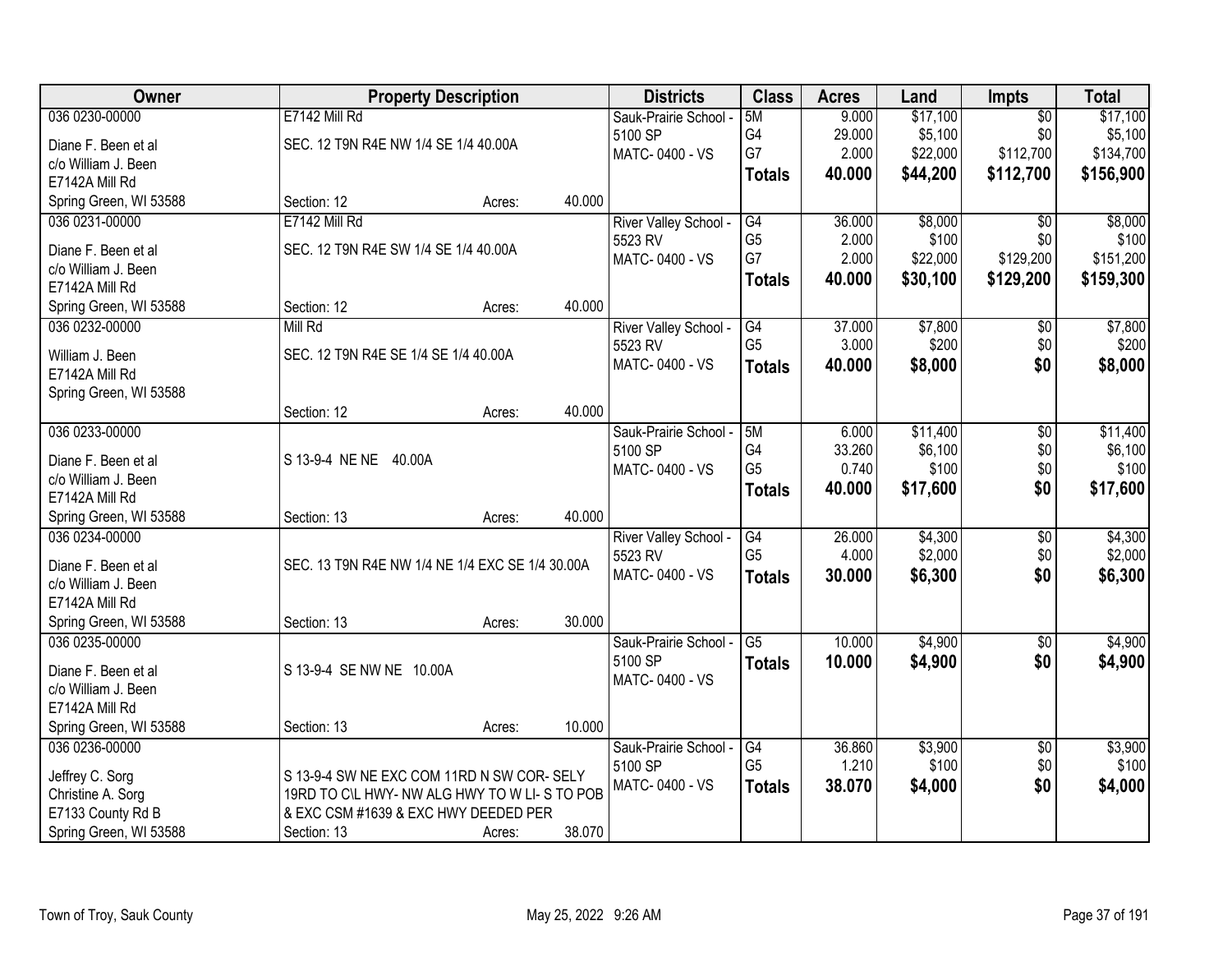| Owner                                             | <b>Property Description</b>                    | <b>Districts</b>                 | <b>Class</b>    | <b>Acres</b> | Land      | <b>Impts</b>    | <b>Total</b> |
|---------------------------------------------------|------------------------------------------------|----------------------------------|-----------------|--------------|-----------|-----------------|--------------|
| 036 0237-00000                                    | E7103 County Rd B                              | Sauk-Prairie School -            | $\overline{G1}$ | 0.500        | \$16,800  | \$56,600        | \$73,400     |
| Susan K. Wilhelm                                  | SEC. 13 T9N R4E COM 11RD N OF SW COR SW 1/4    | 5100 SP                          | <b>Totals</b>   | 0.500        | \$16,800  | \$56,600        | \$73,400     |
| E7103 County Rd B                                 | NE 1/4 TH SE 19RD TO CTR LI HWY, TH NWLY ALONG | MATC-0400 - VS                   |                 |              |           |                 |              |
| Spring Green, WI 53588                            | HWY TO W LI, TH S TO BEG .50A                  |                                  |                 |              |           |                 |              |
|                                                   | 0.500<br>Section: 13<br>Acres:                 |                                  |                 |              |           |                 |              |
| 036 0238-00000                                    |                                                | Sauk-Prairie School -            | G4              | 8.000        | \$800     | $\overline{50}$ | \$800        |
|                                                   |                                                | 5100 SP                          | G <sub>5</sub>  | 30.890       | \$15,100  | \$0             | \$15,100     |
| Karl Hausner Living Trust                         | S 13-9-4 SE NE EXC CSM #4036 38.89A (S/TEL     | MATC-0400 - VS                   | <b>Totals</b>   | 38.890       | \$15,900  | \$0             | \$15,900     |
| Hermine Hausner Living Trust<br>E7296 County Rd B | EASE)                                          |                                  |                 |              |           |                 |              |
|                                                   | 38.890<br>Section: 13                          |                                  |                 |              |           |                 |              |
| Spring Green, WI 53588<br>036 0239-00000          | Acres:                                         |                                  | G2              | 2.010        |           | \$122,800       | \$223,300    |
|                                                   | E7296 County Rd B                              | Sauk-Prairie School -<br>5100 SP |                 |              | \$100,500 |                 |              |
| Pps Properties LLC                                | S 13-9-4 PRT SE NE & S 18-9-5 PRT SW FRAC NW = | MATC-0400 - VS                   | <b>Totals</b>   | 2.010        | \$100,500 | \$122,800       | \$223,300    |
| c/o Pps Properties, LLC                           | CSM #4036 LOT 1 & OUTLOT 1 2.01A               |                                  |                 |              |           |                 |              |
| E7296 County Rd B                                 | (S/RESTRICTION PER CSM #4036)                  |                                  |                 |              |           |                 |              |
| Spring Green, WI 53588-0000                       | 2.010<br>Section: 13<br>Acres:                 |                                  |                 |              |           |                 |              |
| 036 0240-00000                                    |                                                | River Valley School -            | G4              | 24.000       | \$1,600   | \$0             | \$1,600      |
| Diane F. Been et al                               | SEC. 13 T9N R4E E 33 A NE 1/4 NW 1/4 33.00A    | 5523 RV                          | G <sub>5</sub>  | 9.000        | \$4,400   | \$0             | \$4,400      |
| c/o William J. Been                               |                                                | MATC-0400 - VS                   | <b>Totals</b>   | 33.000       | \$6,000   | \$0             | \$6,000      |
| E7142A Mill Rd                                    |                                                |                                  |                 |              |           |                 |              |
|                                                   | 33.000<br>Section: 13                          |                                  |                 |              |           |                 |              |
| Spring Green, WI 53588<br>036 0245-00000          | Acres:<br>County Rd B                          |                                  | G4              | 34.400       | \$7,900   | $\overline{30}$ | \$7,900      |
|                                                   |                                                | River Valley School -<br>5523 RV | G <sub>5</sub>  | 5.170        | \$1,800   | \$0             | \$1,800      |
| Tjm Acres, LLC                                    | S 13-9-4 SW NW EXC W193'3" N OF HWY, & ALSO    | MATC-0400 - VS                   |                 | 39.570       | \$9,700   | \$0             | \$9,700      |
| c/o Tjm Acres, LLC                                | INCL PRT NW NW COM 20'W OF SE COR - W77RD 10   |                                  | <b>Totals</b>   |              |           |                 |              |
| S10659 State Rd 23                                | - N9'7"-E77RD 10'- S9'7" TO POB 39.57A M/L     |                                  |                 |              |           |                 |              |
| Spring Green, WI 53588                            | 39.570<br>Section: 13<br>Acres:                |                                  |                 |              |           |                 |              |
| 036 0247-00000                                    | E7031 County Rd B                              | River Valley School -            | G4              | 34.900       | \$8,000   | $\overline{30}$ | \$8,000      |
| Tim Acres, LLC                                    | S 13-9-4 SE1/4 NW1/4 EXC COM SE COR - N TO C/L | 5523 RV                          | G <sub>5</sub>  | 2.000        | \$100     | \$0             | \$100        |
| c/o Tjm Acres, LLC                                | HWY - NWLY ALG HWY 4RD - S TO SLI - E TO POB & | MATC-0400 - VS                   | G7              | 2.000        | \$22,000  | \$186,600       | \$208,600    |
| S10659 State Rd 23                                | EXC HWY DEEDED PER D-789108 (SEE HWY PROJ      |                                  | <b>Totals</b>   | 38.900       | \$30,100  | \$186,600       | \$216,700    |
| Spring Green, WI 53588                            | 38.900<br>Section: 13<br>Acres:                |                                  |                 |              |           |                 |              |
| 036 0248-00000                                    | County Rd B                                    | River Valley School -            | $\overline{G1}$ | 0.530        | \$17,500  | $\overline{30}$ | \$17,500     |
|                                                   |                                                | 5523 RV                          |                 | 0.530        | \$17,500  | \$0             |              |
| Susan K. Wilhelm                                  | S 13 T9N R4E BEG SE COR SE 1/4 NW 1/4 TH N TO  | MATC-0400 - VS                   | <b>Totals</b>   |              |           |                 | \$17,500     |
| E7103 County Rd B                                 | CTR HWY TH NWLY ALG HWY 4 RDS TH S TO S LISE   |                                  |                 |              |           |                 |              |
| Spring Green, WI 53588                            | 1/4 1/4 TH E TO BEG .53A                       |                                  |                 |              |           |                 |              |
|                                                   | 0.530<br>Section: 13<br>Acres:                 |                                  |                 |              |           |                 |              |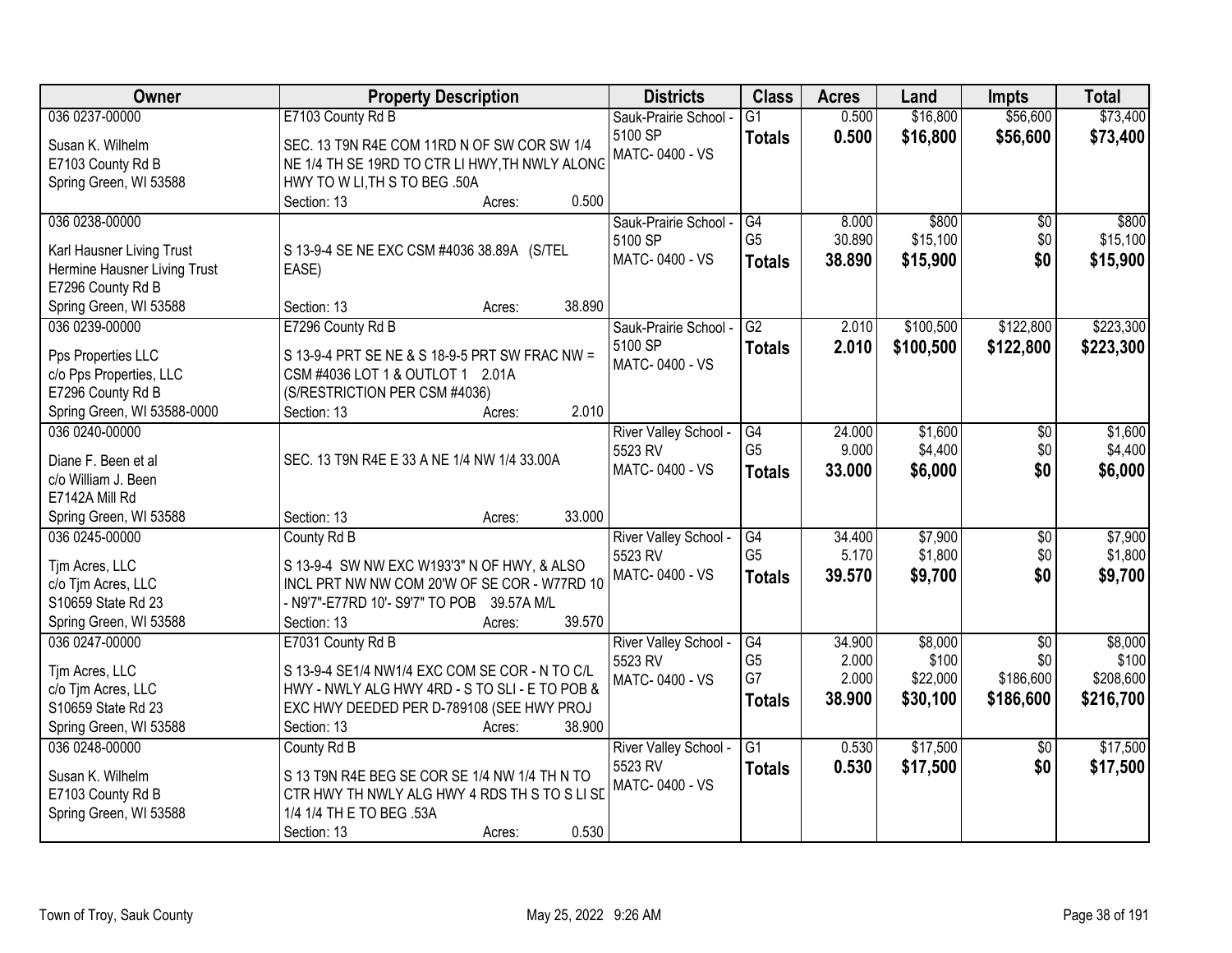| Owner                                                                            | <b>Property Description</b>                                                                                         |                  | <b>Districts</b>                                        | <b>Class</b>                                | <b>Acres</b>                     | Land                                     | Impts                                | <b>Total</b>                               |
|----------------------------------------------------------------------------------|---------------------------------------------------------------------------------------------------------------------|------------------|---------------------------------------------------------|---------------------------------------------|----------------------------------|------------------------------------------|--------------------------------------|--------------------------------------------|
| 036 0249-00000<br>Tim Acres, LLC<br>c/o Tjm Acres, LLC                           | S 13-9-4 NE1/4 SW1/4 40.00A                                                                                         |                  | River Valley School -<br>5523 RV<br>MATC-0400 - VS      | $\overline{G4}$<br><b>Totals</b>            | 40.000<br>40.000                 | \$7,400<br>\$7,400                       | $\overline{50}$<br>\$0               | \$7,400<br>\$7,400                         |
| S10659 State Rd 23<br>Spring Green, WI 53588                                     | Section: 13                                                                                                         | 40.000<br>Acres: |                                                         |                                             |                                  |                                          |                                      |                                            |
| 036 0250-00000<br>Tjm Acres, LLC                                                 | Schweppe Rd<br>S 13-9-4 NW1/4 SW1/4 40.00A                                                                          |                  | River Valley School -<br>5523 RV                        | G4<br>G <sub>5</sub>                        | 39.000<br>1.000                  | \$7,800<br>\$100                         | \$0<br>\$0                           | \$7,800<br>\$100                           |
| c/o Tjm Acres, LLC<br>S10659 State Rd 23                                         |                                                                                                                     |                  | MATC-0400 - VS                                          | <b>Totals</b>                               | 40.000                           | \$7,900                                  | \$0                                  | \$7,900                                    |
| Spring Green, WI 53588                                                           | Section: 13                                                                                                         | 40.000<br>Acres: |                                                         |                                             |                                  |                                          |                                      |                                            |
| 036 0251-00000<br>Tjm Acres, LLC<br>c/o Tjm Acres, LLC                           | S 13-9-4 SW1/4 SW1/4 40.00A                                                                                         |                  | <b>River Valley School</b><br>5523 RV<br>MATC-0400 - VS | 5M<br>G4<br>G <sub>5</sub>                  | 1.000<br>38.250<br>0.750         | \$1,900<br>\$8,100<br>\$100              | \$0<br>\$0<br>\$0                    | \$1,900<br>\$8,100<br>\$100                |
| S10659 State Rd 23<br>Spring Green, WI 53588                                     | Section: 13                                                                                                         | 40.000<br>Acres: |                                                         | <b>Totals</b>                               | 40.000                           | \$10,100                                 | \$0                                  | \$10,100                                   |
| 036 0252-00000<br>Michael A. Nolden                                              | S 13-9-4 PRT SE SW & PRT SW SE COM SECOR SEC                                                                        |                  | Sauk-Prairie School -<br>5100 SP                        | $\overline{G6}$<br><b>Totals</b>            | 45.000<br>45.000                 | \$175,500<br>\$175,500                   | \$0<br>\$0                           | \$175,500<br>\$175,500                     |
| 729 Westbridge Trl<br>Waunakee, WI 53597                                         | 13- N0DG8'22"E 744.74'-N89DG51' 38"W 1881.59' TO<br>POB: S14DG35'31"W 386.3'-NWLY 674'M\L TO PT 825'<br>Section: 13 | 45.000<br>Acres: | MATC-0400 - VS                                          |                                             |                                  |                                          |                                      |                                            |
| 036 0252-10000                                                                   |                                                                                                                     |                  | Sauk-Prairie School -                                   | G4                                          | 2.070                            | \$300                                    | \$0                                  | \$300                                      |
| Tim Acres, LLC<br>c/o Tjm Acres, LLC<br>S10659 State Rd 23                       | S 13-9-4 PRT SE1/4 SW1/4 COM 450' S OF NW COR -<br>N TO NW COR - E 400' - SWLY 602' M/L TO POB 2.07/<br>M/L         |                  | 5100 SP<br>MATC-0400 - VS                               | <b>Totals</b>                               | 2.070                            | \$300                                    | \$0                                  | \$300                                      |
| Spring Green, WI 53588                                                           | Section: 13                                                                                                         | 2.070<br>Acres:  |                                                         |                                             |                                  |                                          |                                      |                                            |
| 036 0253-00000<br>William J. Been et al<br>c/o William J. Been<br>E7142A Mill Rd | E7297 County Rd B<br>S 13-9-4 PRT NE SE COM<br>E1\4COR-S436'-N88DG52'43"W 650.9'-N TO NLI-E TO<br><b>POB 6.5A</b>   |                  | Sauk-Prairie School -<br>5100 SP<br>MATC-0400 - VS      | G1<br>G4<br>G <sub>6</sub><br><b>Totals</b> | 2.000<br>2.500<br>2.000<br>6.500 | \$40,000<br>\$400<br>\$6,800<br>\$47,200 | \$100,900<br>\$0<br>\$0<br>\$100,900 | \$140,900<br>\$400<br>\$6,800<br>\$148,100 |
| Spring Green, WI 53588                                                           | Section: 13                                                                                                         | 6.500<br>Acres:  |                                                         |                                             |                                  |                                          |                                      |                                            |
| 036 0254-00000<br>James R & Renee E Sorg Revocable                               | <b>Fairview Rd</b><br>S 13-9-4 NE SE EXC COM E1/4 COR- S 436'-                                                      |                  | Sauk-Prairie School -<br>5100 SP                        | G4<br>G <sub>5</sub>                        | 31.720<br>1.280                  | \$6,900<br>\$100                         | $\overline{50}$<br>\$0               | \$6,900<br>\$100                           |
| <b>Living Trust</b><br>c/o Kaiwi H. Heiderscheit Lc                              | N88?52'43"W 650.9'- N TO N LI- E TO POB; ALSO EXC<br>TN RD 33A                                                      |                  | MATC-0400 - VS                                          | <b>Totals</b>                               | 33.000                           | \$7,000                                  | \$0                                  | \$7,000                                    |
| 9650 Raymond Ave<br>California City, CA 93505                                    | Section: 13                                                                                                         | 33.000<br>Acres: |                                                         |                                             |                                  |                                          |                                      |                                            |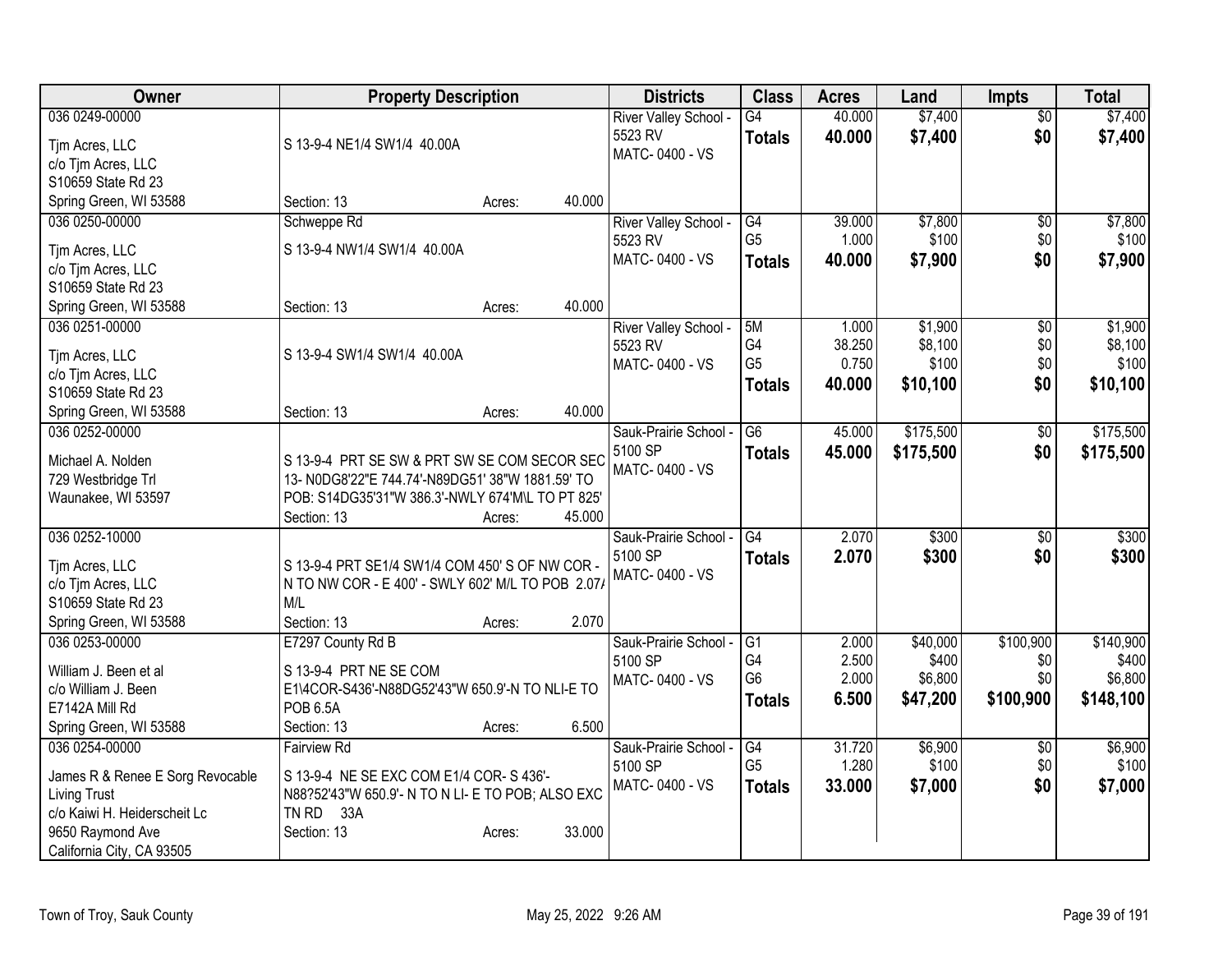| Owner                                        | <b>Property Description</b>                                                    | <b>Districts</b>                 | <b>Class</b>         | <b>Acres</b>    | Land             | <b>Impts</b>    | <b>Total</b>     |
|----------------------------------------------|--------------------------------------------------------------------------------|----------------------------------|----------------------|-----------------|------------------|-----------------|------------------|
| 036 0255-00000                               | E7133 County Rd B                                                              | Sauk-Prairie School -            | $\overline{G7}$      | 0.660           | \$10,300         | \$64,600        | \$74,900         |
| Jeffrey C. Sorg                              | S 13-9-4 PRT NW1/4 SE1/4 & PRT SW1/4 NE1/4 = CSM                               | 5100 SP                          | <b>Totals</b>        | 0.660           | \$10,300         | \$64,600        | \$74,900         |
| Christine A. Sorg                            | #1639 LOT 1<br>0.66A                                                           | MATC-0400 - VS                   |                      |                 |                  |                 |                  |
| E7133 County Rd B                            |                                                                                |                                  |                      |                 |                  |                 |                  |
| Spring Green, WI 53588                       | 0.660<br>Section: 13<br>Acres:                                                 |                                  |                      |                 |                  |                 |                  |
| 036 0255-10000                               | E7131 County Rd B                                                              | Sauk-Prairie School -            | G4                   | 37.250          | \$7,300          | $\overline{50}$ | \$7,300          |
| Jeffrey C. Sorg                              | S 13-9-4 NW1/4 SE1/4 EXC CSM #1639 39.53A M/L                                  | 5100 SP                          | G <sub>5</sub>       | 1.280           | \$100            | \$0             | \$100            |
| Christine A. Sorg                            |                                                                                | MATC-0400 - VS                   | G7                   | 1.000           | \$14,000         | \$118,100       | \$132,100        |
| E7133 County Rd B                            |                                                                                |                                  | <b>Totals</b>        | 39.530          | \$21,400         | \$118,100       | \$139,500        |
| Spring Green, WI 53588                       | 39.530<br>Section: 13<br>Acres:                                                |                                  |                      |                 |                  |                 |                  |
| 036 0256-00000                               | S10843 Fairview Rd                                                             | Sauk-Prairie School -            | G4                   | 17.000          | \$3,000          | \$0             | \$3,000          |
|                                              |                                                                                | 5100 SP                          | G <sub>5</sub>       | 4.680           | \$6,800          | \$0             | \$6,800          |
| James R & Renee E Sorg Revocable             | S 13-9-4 COM NWCOR SW SE- S365'-S74DG21'23"E                                   | MATC-0400 - VS                   | <b>Totals</b>        | 21.680          | \$9,800          | \$0             | \$9,800          |
| <b>Living Trust</b><br>c/o Juan R. Rivera Lc | 787'- S14DG35'31"W 386.3'-SE TO PT 15RD N OF                                   |                                  |                      |                 |                  |                 |                  |
| S10843 Fairview Rd                           | SECOR-N TO NE COR-W TO POB (S\EASE) 21.683A<br>21.680<br>Section: 13<br>Acres: |                                  |                      |                 |                  |                 |                  |
| Spring Green, WI 53588                       |                                                                                |                                  |                      |                 |                  |                 |                  |
| 036 0257-00000                               |                                                                                | Sauk-Prairie School -            | 5M                   | 3.000           | \$5,700          | \$0             | \$5,700          |
|                                              |                                                                                | 5100 SP                          | G4                   | 6.000           | \$1,200          | \$0             | \$1,200          |
| James R & Renee E Sorg Revocable             | S 13-9-4 PRT SW SE COM 30RD N OF SWCOR-S TO                                    | MATC-0400 - VS                   | G <sub>5</sub>       | 2.250           | \$3,300          | \$0             | \$3,300          |
| <b>Living Trust</b>                          | SWCOR- E TO SECOR-N15RD-NW TO POB 11.25A                                       |                                  | Totals               | 11.250          | \$10,200         | \$0             | \$10,200         |
| 7201 Birchwood Dr                            | <b>M</b> \L                                                                    |                                  |                      |                 |                  |                 |                  |
| Sauk City, WI 53583                          | 11.250<br>Section: 13<br>Acres:                                                |                                  |                      |                 |                  |                 |                  |
| 036 0258-00000                               | S10843 Fairview Rd                                                             | Sauk-Prairie School -<br>5100 SP | G4<br>G <sub>5</sub> | 32.580<br>2.170 | \$6,800<br>\$100 | \$0<br>\$0      | \$6,800<br>\$100 |
| James R & Renee E Sorg Revocable             | S 13-9-4 COM SECOR SE SE-N TO NECOR-W TO                                       | MATC-0400 - VS                   | G7                   | 1.500           | \$18,000         | \$106,100       | \$124,100        |
| <b>Living Trust</b>                          | NWCOR-S TO PT 15RD N OF SWCOR-SE TO POB                                        |                                  | <b>Totals</b>        | 36.250          | \$24,900         | \$106,100       | \$131,000        |
| c/o Juan R. Rivera Lc                        | 36.25A                                                                         |                                  |                      |                 |                  |                 |                  |
| S10843 Fairview Rd                           | 36.250<br>Section: 13<br>Acres:                                                |                                  |                      |                 |                  |                 |                  |
| Spring Green, WI 53588                       |                                                                                |                                  |                      |                 |                  |                 |                  |
| 036 0259-00000                               | <b>Fairview Rd</b>                                                             | Sauk-Prairie School -            | G4                   | 2.690           | \$400            | $\overline{50}$ | \$400            |
| James R & Renee E Sorg Revocable             | S 13-9-4 PRT SE SE COM SECOR-W TO                                              | 5100 SP                          | G <sub>5</sub><br>G7 | 0.910<br>0.150  | \$100            | \$0<br>\$2,600  | \$100<br>\$3,500 |
| <b>Living Trust</b>                          | SWCOR-N15RD-SE TO POB 3.75A                                                    | MATC-0400 - VS                   |                      | 3.750           | \$900            | \$2,600         |                  |
| 7201 Birchwood Dr                            |                                                                                |                                  | <b>Totals</b>        |                 | \$1,400          |                 | \$4,000          |
| Sauk City, WI 53583                          | 3.750<br>Section: 13<br>Acres:                                                 |                                  |                      |                 |                  |                 |                  |
| 036 0261-00000                               | E6873 County Rd B                                                              | River Valley School -            | G4                   | 18.210          | \$4,300          | $\overline{30}$ | \$4,300          |
| Adam Hasheider                               | S 14-9-4 THAT PRT N1/2 NE 1/4 LYING S OF CO RD B                               | 5523 RV                          | G <sub>5</sub>       | 1.000           | \$100            | \$0             | \$100            |
| E6873 County Rd B                            | 21.21A M/L                                                                     | MATC-0400 - VS                   | G7                   | 2.000           | \$22,000         | \$157,500       | \$179,500        |
| Spring Green, WI 53588                       |                                                                                |                                  | <b>Totals</b>        | 21.210          | \$26,400         | \$157,500       | \$183,900        |
|                                              | 21.210<br>Section: 14<br>Acres:                                                |                                  |                      |                 |                  |                 |                  |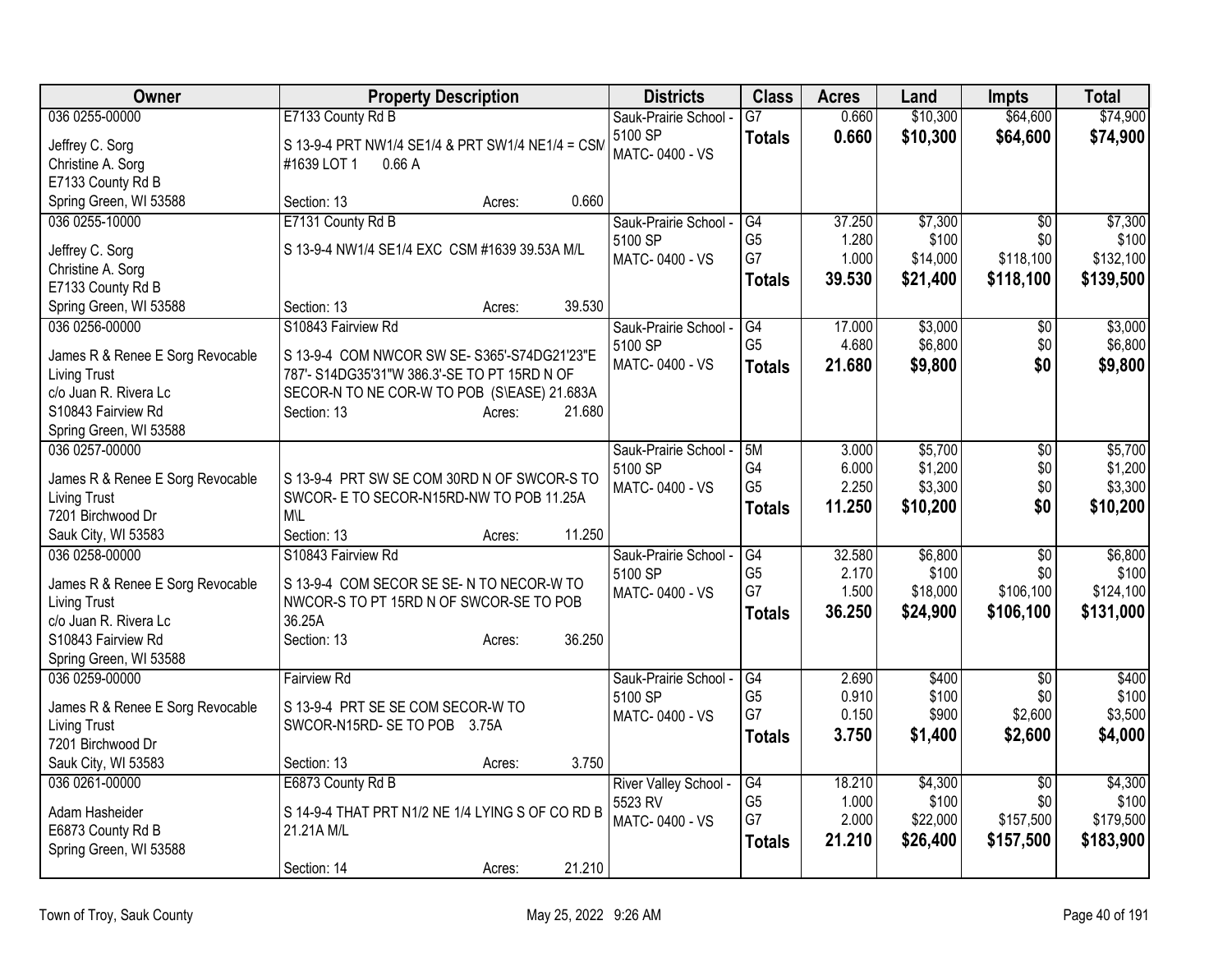| Owner                       | <b>Property Description</b>                      | <b>Districts</b>      | <b>Class</b>    | <b>Acres</b> | Land     | <b>Impts</b>    | <b>Total</b> |
|-----------------------------|--------------------------------------------------|-----------------------|-----------------|--------------|----------|-----------------|--------------|
| 036 0262-00000              |                                                  | River Valley School - | 5M              | 2.250        | \$4,300  | $\overline{50}$ | \$4,300      |
| Gene M. Hasheider           | S 14-9-4 SW NE EXC S 1 1/2 RDS & ALSO EXC        | 5523 RV               | G4              | 36.890       | \$7,200  | \$0             | \$7,200      |
| E6873 County Rd B           | NARROW STRIP ALONG NLI SD 1 1/2 RDS IN SW NE     | MATC-0400 - VS        | <b>Totals</b>   | 39.140       | \$11,500 | \$0             | \$11,500     |
| Spring Green, WI 53588      | PER D-936832 39.14A M/L (SEE POS 13686)          |                       |                 |              |          |                 |              |
|                             | 39.140<br>Section: 14<br>Acres:                  |                       |                 |              |          |                 |              |
| 036 0263-00000              |                                                  | River Valley School - | G4              | 0.860        | \$100    | $\overline{30}$ | \$100        |
|                             |                                                  | 5523 RV               | <b>Totals</b>   | 0.860        | \$100    | \$0             | \$100        |
| <b>Daniel Paulus</b>        | S 14-9-4 S1.5RD SW NE & ALSO NARROW STRIP ALG    | MATC-0400 - VS        |                 |              |          |                 |              |
| Debra S. Paulus             | NLI SD 1.5 RDS IN SW NE PER D-936832 (SEE POS    |                       |                 |              |          |                 |              |
| E6797 Country Ln            | 13686) 0.86A M/L                                 |                       |                 |              |          |                 |              |
| Spring Green, WI 53588      | 0.860<br>Section: 14<br>Acres:                   |                       |                 |              |          |                 |              |
| 036 0264-00000              |                                                  | River Valley School - | G4              | 36.670       | \$5,600  | \$0             | \$5,600      |
| Dottie Hasheider et al      | S 14-9-4 SE NE EXC CSM #5420 & ALSO EXC THAT     | 5523 RV               | G <sub>5</sub>  | 2.200        | \$100    | \$0             | \$100        |
| c/o Gene Hasheider          | PRT SE NE DESC IN D-936832; & INCL NARROW        | MATC-0400 - VS        | <b>Totals</b>   | 38.870       | \$5,700  | \$0             | \$5,700      |
| E6873 County Rd B           | STRIP DESC IN D-936833 (INCL PRT DISCONTINUED    |                       |                 |              |          |                 |              |
| Spring Green, WI 53588-0000 | 38.870<br>Section: 14<br>Acres:                  |                       |                 |              |          |                 |              |
| 036 0265-00000              |                                                  |                       | G4              | 0.710        | \$100    | \$0             | \$100        |
|                             |                                                  | River Valley School - |                 |              |          |                 |              |
| <b>Daniel Paulus</b>        | S 14-9-4 S1.5RDS SE NE EXC NARROW STRIP PER      | 5523 RV               | <b>Totals</b>   | 0.710        | \$100    | \$0             | \$100        |
| Debra S. Paulus             | D-936833; & INCL THAT PRT SE NE PER D-936832     | MATC-0400 - VS        |                 |              |          |                 |              |
| E6797 Country Ln            | (INCL PRT DISCONT'D COUNTRY LN PER D-911084)     |                       |                 |              |          |                 |              |
| Spring Green, WI 53588      | 0.710<br>Section: 14<br>Acres:                   |                       |                 |              |          |                 |              |
| 036 0266-00000              |                                                  | River Valley School - | G4              | 15.350       | \$4,100  | $\overline{50}$ | \$4,100      |
|                             |                                                  | 5523 RV               | G <sub>5</sub>  | 2.100        | \$100    | \$0             | \$100        |
| Ederer Farms, LLC           | S 14-9-4 PRT NE NW LYING N C/L HWY & PRT NW1/4   | MATC-0400 - VS        | <b>Totals</b>   | 17.450       | \$4,200  | \$0             | \$4,200      |
| c/o Ederer Farms, LLC       | NE NW LYING S C/L HWY 17.45A M/L                 |                       |                 |              |          |                 |              |
| E6572 County Rd B           |                                                  |                       |                 |              |          |                 |              |
| Spring Green, WI 53588      | 17.450<br>Section: 14<br>Acres:                  |                       |                 |              |          |                 |              |
| 036 0267-00000              |                                                  | River Valley School - | G4              | 10.000       | \$2,200  | $\sqrt{$0}$     | \$2,200      |
| Ederer Farms, LLC           | S 14-9-4 SW 1/4 NE 1/4 NW 1/4<br>10.00A          | 5523 RV               | <b>Totals</b>   | 10.000       | \$2,200  | \$0             | \$2,200      |
| c/o Ederer Farms, LLC       |                                                  | MATC-0400 - VS        |                 |              |          |                 |              |
| E6572 County Rd B           |                                                  |                       |                 |              |          |                 |              |
| Spring Green, WI 53588      | 10.000<br>Section: 14<br>Acres:                  |                       |                 |              |          |                 |              |
| 036 0268-00000              |                                                  | River Valley School - | $\overline{G4}$ | 12.550       | \$2,900  | $\overline{50}$ | \$2,900      |
|                             |                                                  | 5523 RV               |                 |              |          | \$0             |              |
| Gene M. Hasheider           | SEC. 14 T9N R4E E 1/2 NE 1/4 NW 1/4 S CTR LI HWY | MATC-0400 - VS        | <b>Totals</b>   | 12.550       | \$2,900  |                 | \$2,900      |
| E6873 County Rd B           | 12.55A                                           |                       |                 |              |          |                 |              |
| Spring Green, WI 53588      |                                                  |                       |                 |              |          |                 |              |
|                             | 12.550<br>Section: 14<br>Acres:                  |                       |                 |              |          |                 |              |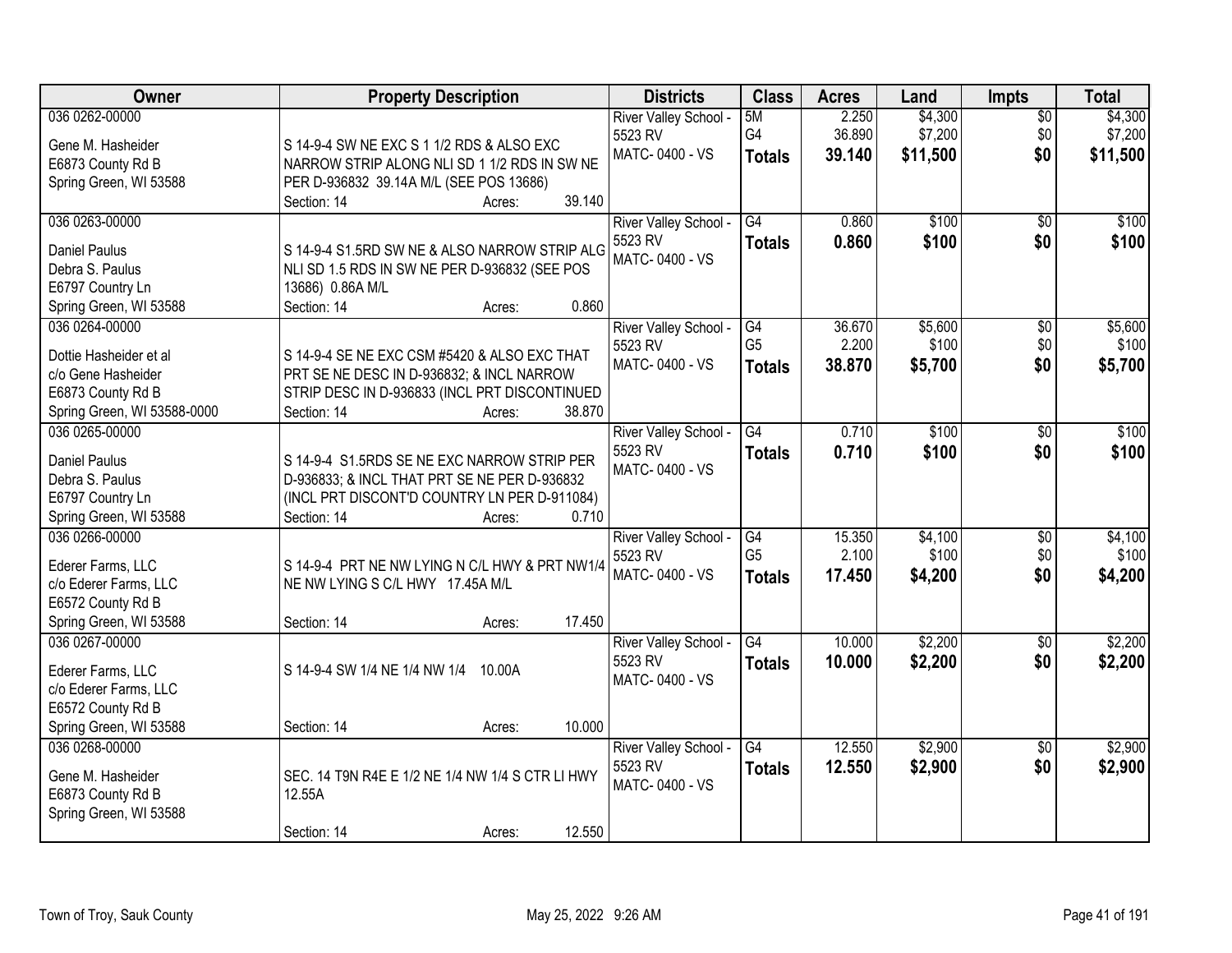| Owner                  |                                                 | <b>Property Description</b> |        | <b>Districts</b>           | <b>Class</b>   | <b>Acres</b> | Land     | <b>Impts</b>    | <b>Total</b> |
|------------------------|-------------------------------------------------|-----------------------------|--------|----------------------------|----------------|--------------|----------|-----------------|--------------|
| 036 0269-00000         |                                                 |                             |        | River Valley School -      | G4             | 9.100        | \$1,700  | $\sqrt{$0}$     | \$1,700      |
| Ederer Farms, LLC      | SEC. 14 T9N R4E NE 1/4 NW 1/4 NW 1/4 10.00A     |                             |        | 5523 RV                    | G <sub>5</sub> | 0.900        | \$100    | \$0             | \$100        |
| c/o Ederer Farms, LLC  |                                                 |                             |        | MATC-0400 - VS             | <b>Totals</b>  | 10.000       | \$1,800  | \$0             | \$1,800      |
| E6572 County Rd B      |                                                 |                             |        |                            |                |              |          |                 |              |
| Spring Green, WI 53588 | Section: 14                                     | Acres:                      | 10.000 |                            |                |              |          |                 |              |
| 036 0270-00000         |                                                 |                             |        | River Valley School -      | 5M             | 1.000        | \$1,900  | \$0             | \$1,900      |
|                        |                                                 |                             |        | 5523 RV                    | G <sub>4</sub> | 29.000       | \$3,400  | \$0             | \$3,400      |
| Ederer Farms, LLC      | SEC. 14 T9N R4E NW 1/4 NW 1/4 EXC NE 1/4 SD 1/4 |                             |        | MATC-0400 - VS             | <b>Totals</b>  | 30.000       | \$5,300  | \$0             | \$5,300      |
| c/o Ederer Farms, LLC  | 1/4 30.00A                                      |                             |        |                            |                |              |          |                 |              |
| E6572 County Rd B      |                                                 |                             |        |                            |                |              |          |                 |              |
| Spring Green, WI 53588 | Section: 14                                     | Acres:                      | 30.000 |                            |                |              |          |                 |              |
| 036 0271-00000         |                                                 |                             |        | River Valley School -      | 5M             | 9.000        | \$17,100 | \$0             | \$17,100     |
| Ederer Farms, LLC      | SEC. 14 T9N R4E SW 1/4 NW 1/4 40.00A            |                             |        | 5523 RV                    | G4             | 31.000       | \$5,000  | \$0             | \$5,000      |
| c/o Ederer Farms, LLC  |                                                 |                             |        | MATC-0400 - VS             | <b>Totals</b>  | 40.000       | \$22,100 | \$0             | \$22,100     |
| E6572 County Rd B      |                                                 |                             |        |                            |                |              |          |                 |              |
| Spring Green, WI 53588 | Section: 14                                     | Acres:                      | 40.000 |                            |                |              |          |                 |              |
| 036 0272-00000         |                                                 |                             |        | River Valley School -      | 5M             | 10.000       | \$19,000 | \$0             | \$19,000     |
|                        |                                                 |                             |        | 5523 RV                    | G4             | 10.000       | \$1,600  | \$0             | \$1,600      |
| Gene M. Hasheider      | SEC. 14 T9N R4E E 1/2 SE 1/4 NW 1/4 20.00A      |                             |        | MATC-0400 - VS             | <b>Totals</b>  | 20.000       | \$20,600 | \$0             | \$20,600     |
| E6873 County Rd B      |                                                 |                             |        |                            |                |              |          |                 |              |
| Spring Green, WI 53588 |                                                 |                             |        |                            |                |              |          |                 |              |
|                        | Section: 14                                     | Acres:                      | 20.000 |                            |                |              |          |                 |              |
| 036 0273-00000         |                                                 |                             |        | River Valley School -      | 5M             | 16.000       | \$30,400 | $\overline{50}$ | \$30,400     |
| Ederer Farms, LLC      | SEC. 14 T9N R4E W 1/2 SE 1/4 NW 1/4 20.00A      |                             |        | 5523 RV                    | G <sub>4</sub> | 4.000        | \$300    | \$0             | \$300        |
| c/o Ederer Farms, LLC  |                                                 |                             |        | MATC-0400 - VS             | <b>Totals</b>  | 20.000       | \$30,700 | \$0             | \$30,700     |
| E6572 County Rd B      |                                                 |                             |        |                            |                |              |          |                 |              |
| Spring Green, WI 53588 | Section: 14                                     | Acres:                      | 20.000 |                            |                |              |          |                 |              |
| 036 0274-00000         |                                                 |                             |        | River Valley School -      | 5M             | 14.000       | \$26,600 | $\sqrt{6}$      | \$26,600     |
|                        |                                                 |                             |        | 5523 RV                    | G4             | 26.000       | \$4,800  | \$0             | \$4,800      |
| <b>Daniel Paulus</b>   | S 14-9-4 NE SW 40.00A                           |                             |        | MATC-0400 - VS             | <b>Totals</b>  | 40.000       | \$31,400 | \$0             | \$31,400     |
| Debra S. Paulus        |                                                 |                             |        |                            |                |              |          |                 |              |
| E6797 Country Ln       |                                                 |                             |        |                            |                |              |          |                 |              |
| Spring Green, WI 53588 | Section: 14                                     | Acres:                      | 40.000 |                            |                |              |          |                 |              |
| 036 0275-00000         |                                                 |                             |        | <b>River Valley School</b> | 5M             | 40.000       | \$78,000 | $\overline{50}$ | \$78,000     |
| Ederer Farms, LLC      | SEC. 14 T9N R4E NW 1/4 SW 1/4 40.00A            |                             |        | 5523 RV                    | <b>Totals</b>  | 40.000       | \$78,000 | \$0             | \$78,000     |
| c/o Ederer Farms, LLC  |                                                 |                             |        | MATC-0400 - VS             |                |              |          |                 |              |
| E6572 County Rd B      |                                                 |                             |        |                            |                |              |          |                 |              |
| Spring Green, WI 53588 | Section: 14                                     | Acres:                      | 40.000 |                            |                |              |          |                 |              |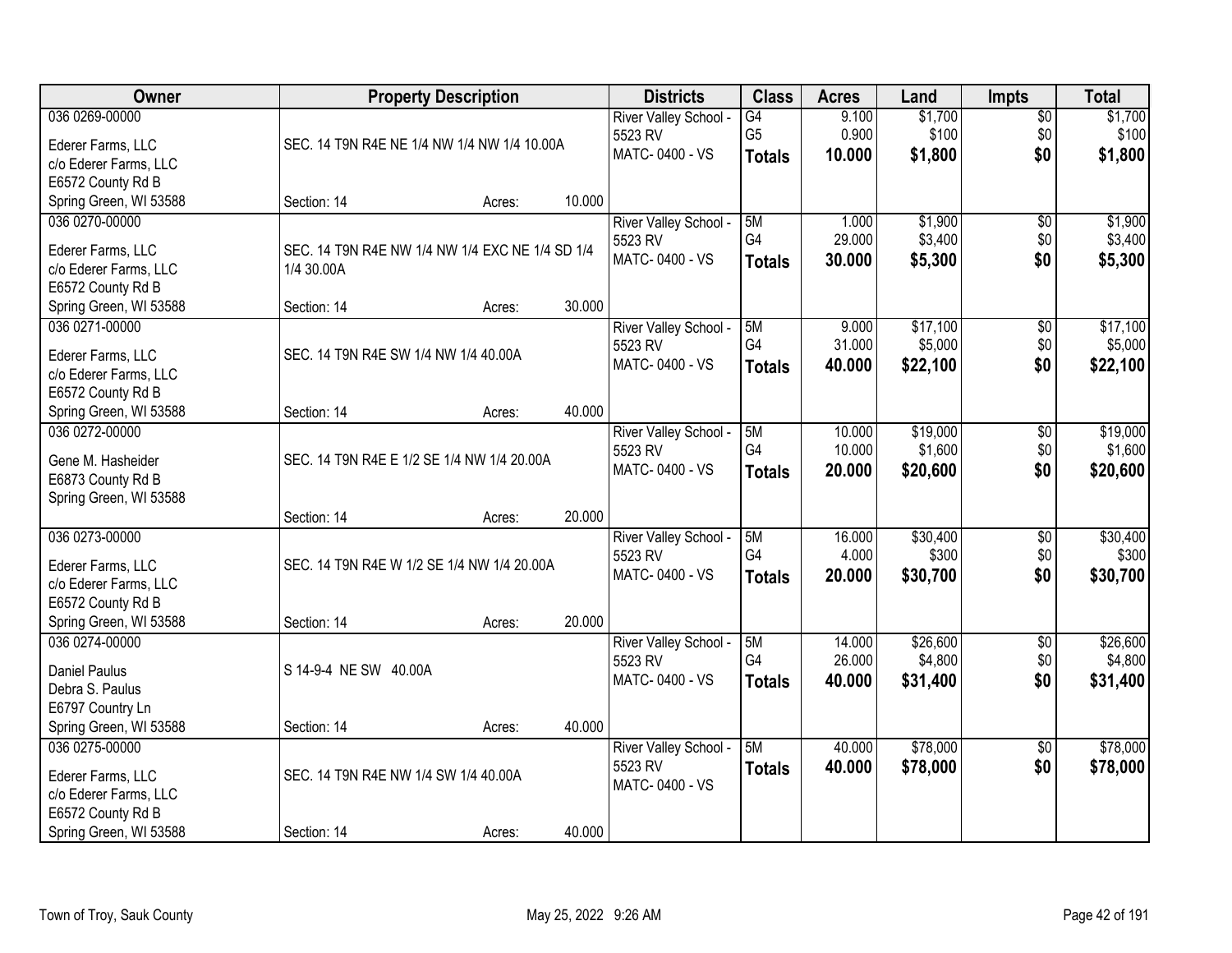| <b>Owner</b>             | <b>Property Description</b>                          |        | <b>Districts</b>          | <b>Class</b>         | <b>Acres</b> | Land     | <b>Impts</b>    | <b>Total</b> |
|--------------------------|------------------------------------------------------|--------|---------------------------|----------------------|--------------|----------|-----------------|--------------|
| 036 0276-00000           |                                                      |        | River Valley School -     | 5M                   | 40.000       | \$78,000 | \$0             | \$78,000     |
| Ederer Farms, LLC        | SEC. 14 T9N R4E SW 1/4 SW 1/4 40.00A                 |        | 5523 RV                   | <b>Totals</b>        | 40.000       | \$78,000 | \$0             | \$78,000     |
| c/o Ederer Farms, LLC    |                                                      |        | MATC-0400 - VS            |                      |              |          |                 |              |
| E6572 County Rd B        |                                                      |        |                           |                      |              |          |                 |              |
| Spring Green, WI 53588   | Section: 14                                          | Acres: | 40.000                    |                      |              |          |                 |              |
| 036 0277-00000           |                                                      |        | River Valley School -     | 5M                   | 15.000       | \$28,500 | $\overline{50}$ | \$28,500     |
|                          |                                                      |        | 5523 RV                   | G4                   | 25.000       | \$4,800  | \$0             | \$4,800      |
| <b>Daniel Paulus</b>     | S 14-9-4 SE SW 40.00A                                |        | MATC-0400 - VS            | <b>Totals</b>        | 40.000       | \$33,300 | \$0             | \$33,300     |
| Debra S. Paulus          |                                                      |        |                           |                      |              |          |                 |              |
| E6797 Country Ln         |                                                      |        | 40.000                    |                      |              |          |                 |              |
| Spring Green, WI 53588   | Section: 14                                          | Acres: |                           |                      |              |          |                 |              |
| 036 0278-00000           |                                                      |        | River Valley School -     | G4<br>G <sub>5</sub> | 39.400       | \$6,200  | \$0             | \$6,200      |
| <b>Daniel Paulus</b>     | S 14-9-4 NE SE 40.00A (INCL PRT DISC COUNTRY         |        | 5523 RV<br>MATC-0400 - VS |                      | 0.600        | \$100    | \$0             | \$100        |
| Debra S. Paulus          | LN PER D-911084)                                     |        |                           | <b>Totals</b>        | 40.000       | \$6,300  | \$0             | \$6,300      |
| E6797 Country Ln         |                                                      |        |                           |                      |              |          |                 |              |
| Spring Green, WI 53588   | Section: 14                                          | Acres: | 40.000                    |                      |              |          |                 |              |
| 036 0279-00000           | E6797 Country Ln                                     |        | River Valley School -     | G4                   | 30.000       | \$6,100  | \$0             | \$6,100      |
| <b>Daniel Paulus</b>     | S 14-9-4 NW SE 40.00A                                |        | 5523 RV                   | G <sub>5</sub>       | 8.000        | \$13,200 | \$0             | \$13,200     |
| Debra S. Paulus          |                                                      |        | MATC-0400 - VS            | G7                   | 2.000        | \$22,000 | \$210,700       | \$232,700    |
| E6797 Country Ln         |                                                      |        |                           | <b>Totals</b>        | 40.000       | \$41,300 | \$210,700       | \$252,000    |
| Spring Green, WI 53588   | Section: 14                                          | Acres: | 40.000                    |                      |              |          |                 |              |
| 036 0280-00000           | E6785 Country Ln                                     |        | River Valley School -     | 5M                   | 8.870        | \$16,900 | $\overline{50}$ | \$16,900     |
|                          |                                                      |        | 5523 RV                   | G <sub>1</sub>       | 1.000        | \$14,000 | \$29,100        | \$43,100     |
| <b>Daniel Paulus</b>     | S 14-9-4 SW SE EXC COM SE COR-N1D8'2"E               |        | MATC-0400 - VS            | G4                   | 26.000       | \$4,200  | \$0             | \$4,200      |
| Debra S. Paulus          | 545'-S50D54'44"W 864.21' TO SLI SE1/4-E 660' TO POE  |        |                           | <b>Totals</b>        | 35.870       | \$35,100 | \$29,100        | \$64,200     |
| E6797 Country Ln         | 35.87A M/L                                           |        |                           |                      |              |          |                 |              |
| Spring Green, WI 53588   | Section: 14                                          | Acres: | 35.870                    |                      |              |          |                 |              |
| 036 0281-00000           | S10891 Schweppe Rd                                   |        | River Valley School -     | $\overline{G7}$      | 10.100       | \$62,000 | \$322,600       | \$384,600    |
| Justin Tremelling        | S 14-9-4 PRT SE SE & S 23-9-4 PRT NE NE = CSM        |        | 5523 RV                   | <b>Totals</b>        | 10.100       | \$62,000 | \$322,600       | \$384,600    |
| <b>Kristy Tremelling</b> | #5989 LOT 1 10.10A                                   |        | MATC-0400 - VS            |                      |              |          |                 |              |
| S10891 Schweppe Rd       |                                                      |        |                           |                      |              |          |                 |              |
| Spring Green, WI 53588   | Section: 14                                          | Acres: | 10.100                    |                      |              |          |                 |              |
| 036 0281-11000           | Schweppe Rd                                          |        | River Valley School -     | 5M                   | 6.130        | \$11,800 | $\overline{60}$ | \$11,800     |
|                          |                                                      |        | 5523 RV                   | G4                   | 33.610       | \$4,500  | \$0             | \$4,500      |
| Daniel L. Paulus         | (D-1198952 needs correction) S 14-9-4 PRT S1/2 SE1/4 |        | MATC-0400 - VS            | G <sub>5</sub>       | 1.000        | \$100    | \$0             | \$100        |
| Debra S. Paulus          | & S 23-9-4 PRT N1/2 NE1/4 COM SE COR SEC 14 -        |        |                           | <b>Totals</b>        | 40.740       | \$16,400 | \$0             | \$16,400     |
| E6797 Country Ln         | N00?20?11?W 422.13? TO POB - S56?23?16?W 86.52?      |        |                           |                      |              |          |                 |              |
| Spring Green, WI 53588   | Section:                                             | Acres: | 40.740                    |                      |              |          |                 |              |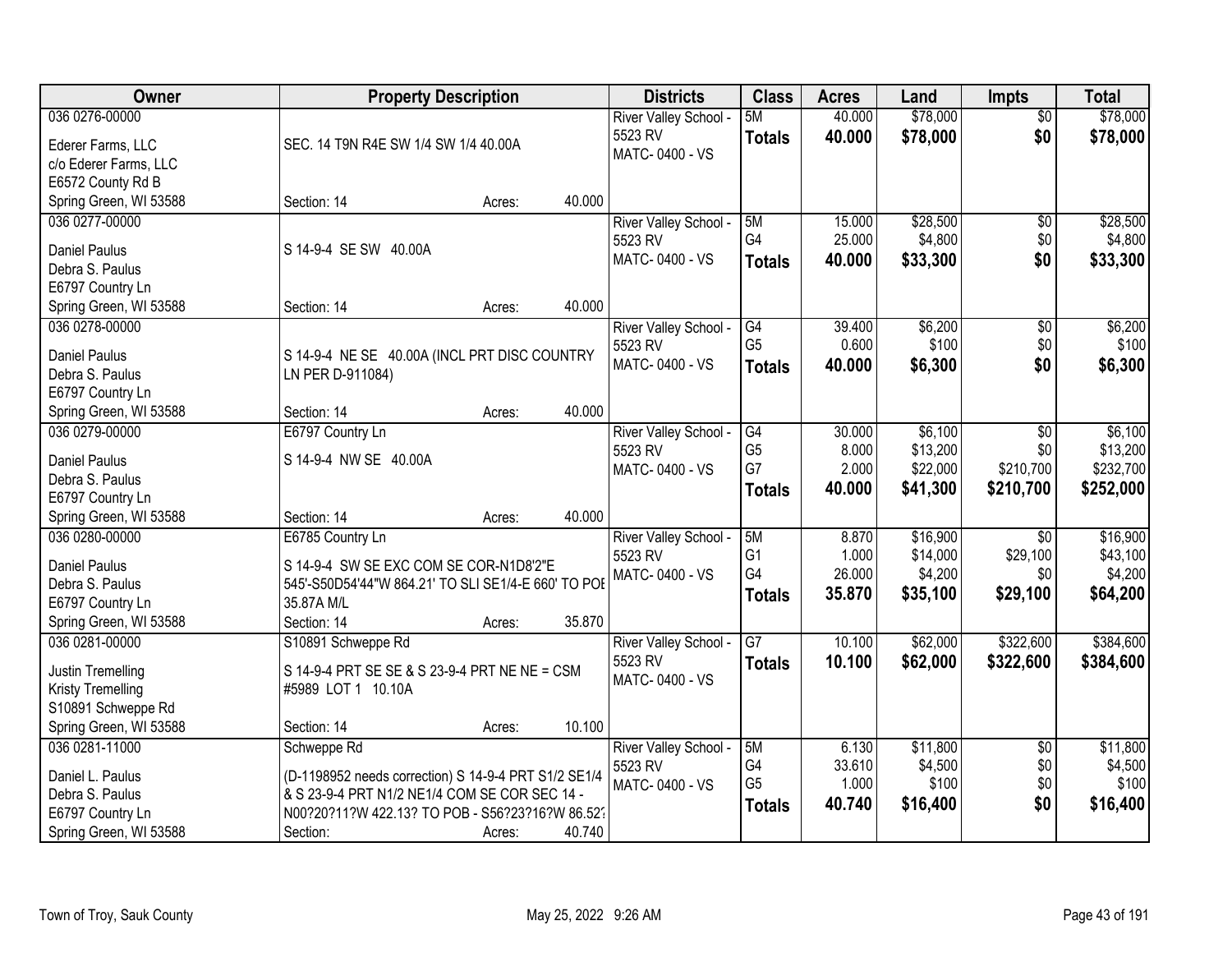| Owner                                   | <b>Property Description</b>                                      |                  | <b>Districts</b>                 | <b>Class</b>           | <b>Acres</b> | Land        | Impts                  | <b>Total</b>    |
|-----------------------------------------|------------------------------------------------------------------|------------------|----------------------------------|------------------------|--------------|-------------|------------------------|-----------------|
| 036 0282-01000                          | Schweppe Rd                                                      |                  | River Valley School -            | 5M                     | 2.000        | \$3,900     | $\overline{50}$        | \$3,900         |
| Robert J. Wickman                       | S 23-9-4 NE1/4 NE1/4 EXC CSM 5989 & EXC COM SE                   |                  | 5523 RV                          | G4                     | 30.890       | \$6,300     | \$0                    | \$6,300         |
| S10970 Butternut Rd                     | COR SEC 14 - N00?20?11?W 422.13? TO POB -                        |                  | MATC-0400 - VS                   | G <sub>5</sub>         | 2.400        | \$100       | \$0                    | \$100           |
| Spring Green, WI 53588                  | S56?23?16?W 86.52? - N65?35?51?W 151.18? -                       |                  |                                  | <b>Totals</b>          | 35.290       | \$10,300    | \$0                    | \$10,300        |
|                                         | Section:                                                         | 35.290<br>Acres: |                                  |                        |              |             |                        |                 |
| 036 0283-01000                          | S11011 Schweppe Rd                                               |                  | River Valley School -            | 5M                     | 17.030       | \$33,200    | $\overline{50}$        | \$33,200        |
| Robert J. Wickman                       | S 23-9-4 W1/2 NE1/4 EXC COM W1/4 COR SD SEC -                    |                  | 5523 RV                          | G <sub>4</sub>         | 34.000       | \$5,500     | \$0                    | \$5,500         |
| S10970 Butternut Rd                     | N89?48?15?E 1318.96? - N00?01?20?W 1317.31? -                    |                  | MATC-0400 - VS                   | G <sub>5</sub>         | 13.000       | \$18,300    | \$0                    | \$18,300        |
| Spring Green, WI 53588                  | S89?54?18?E 662.12? - S00?05?36?W 656.98? -                      |                  |                                  | <b>Totals</b>          | 64.030       | \$57,000    | \$0                    | \$57,000        |
|                                         | Section:                                                         | 64.030<br>Acres: |                                  |                        |              |             |                        |                 |
| 036 0284-01000                          |                                                                  |                  | River Valley School -            | 5M                     | 10.000       | \$19,500    | \$0                    | \$19,500        |
| Robert J. Wickman                       | S 23-9-4 NE1/4 SE1/4 NW1/4 10A M/L                               |                  | 5523 RV                          | <b>Totals</b>          | 10.000       | \$19,500    | \$0                    | \$19,500        |
| S10970 Butternut Rd                     |                                                                  |                  | MATC-0400 - VS                   |                        |              |             |                        |                 |
| Spring Green, WI 53588                  |                                                                  |                  |                                  |                        |              |             |                        |                 |
|                                         | Section:                                                         | 10.000<br>Acres: |                                  |                        |              |             |                        |                 |
| 036 0285-00000                          |                                                                  |                  | River Valley School -            | 5M                     | 3.000        | \$5,700     | \$0                    | \$5,700         |
| William H. Schreiner et al              |                                                                  |                  | 5523 RV                          | G <sub>4</sub>         | 14.000       | \$2,300     | \$0                    | \$2,300         |
| 715 Grand Ave                           | S 23-9-4 SE1/4 NE1/4 (MFL PER D-646276 - EXP FOR<br>2022) 40.00A |                  | MATC-0400 - VS                   | G <sub>6</sub>         | 23.000       | \$44,900    | \$0                    | \$44,900        |
| Prairie Du Sac, WI 53578                |                                                                  |                  |                                  | <b>Totals</b>          | 40.000       | \$52,900    | \$0                    | \$52,900        |
|                                         | Section: 23                                                      | 40.000<br>Acres: |                                  |                        |              |             |                        |                 |
| 036 0286-00000                          |                                                                  |                  | River Valley School -            | $\overline{W8}$        | 40.000       | (\$156,000) | $\overline{50}$        | $\overline{50}$ |
|                                         |                                                                  |                  | 5523 RV                          | <b>Totals</b>          | 40.000       | \$0         | \$0                    | \$0             |
| <b>Daniel Paulus</b><br>Debra S. Paulus | S 23-9-4 NE NW 40.00A (MFL 40A PER D-665873)                     |                  | MATC-0400 - VS                   |                        |              |             |                        |                 |
| E6797 Country Ln                        |                                                                  |                  |                                  |                        |              |             |                        |                 |
| Spring Green, WI 53588                  | Section: 23                                                      | 40.000<br>Acres: |                                  |                        |              |             |                        |                 |
| 036 0287-00000                          |                                                                  |                  | River Valley School -            | $\overline{\text{G5}}$ | 2.000        | \$1,000     | $\overline{50}$        | \$1,000         |
|                                         |                                                                  |                  | 5523 RV                          | G <sub>6</sub>         | 38.000       | \$148,200   | \$0                    | \$148,200       |
| Robert J. Wickman                       | S 23-9-4 NW1/4 NW1/4 40.00A                                      |                  | MATC-0400 - VS                   | <b>Totals</b>          | 40.000       | \$149,200   | \$0                    | \$149,200       |
| S10970 Butternut Rd                     |                                                                  |                  |                                  |                        |              |             |                        |                 |
| Spring Green, WI 53588                  |                                                                  |                  |                                  |                        |              |             |                        |                 |
| 036 0288-00000                          | Section: 23<br><b>Butternut Rd</b>                               | 40.000<br>Acres: |                                  | 5M                     | 27,000       | \$51,300    |                        | \$51,300        |
|                                         |                                                                  |                  | River Valley School -<br>5523 RV | G4                     | 12.000       | \$1,900     | $\overline{50}$<br>\$0 | \$1,900         |
| Robert J. Wickman                       | S 23-9-4 SW1/4 NW1/4 40.00A                                      |                  | MATC-0400 - VS                   | G7                     | 1.000        | \$5,000     | \$5,500                | \$10,500        |
| S10970 Butternut Rd                     |                                                                  |                  |                                  | <b>Totals</b>          | 40.000       | \$58,200    | \$5,500                | \$63,700        |
| Spring Green, WI 53588                  |                                                                  |                  |                                  |                        |              |             |                        |                 |
|                                         | Section: 23                                                      | 40.000<br>Acres: |                                  |                        |              |             |                        |                 |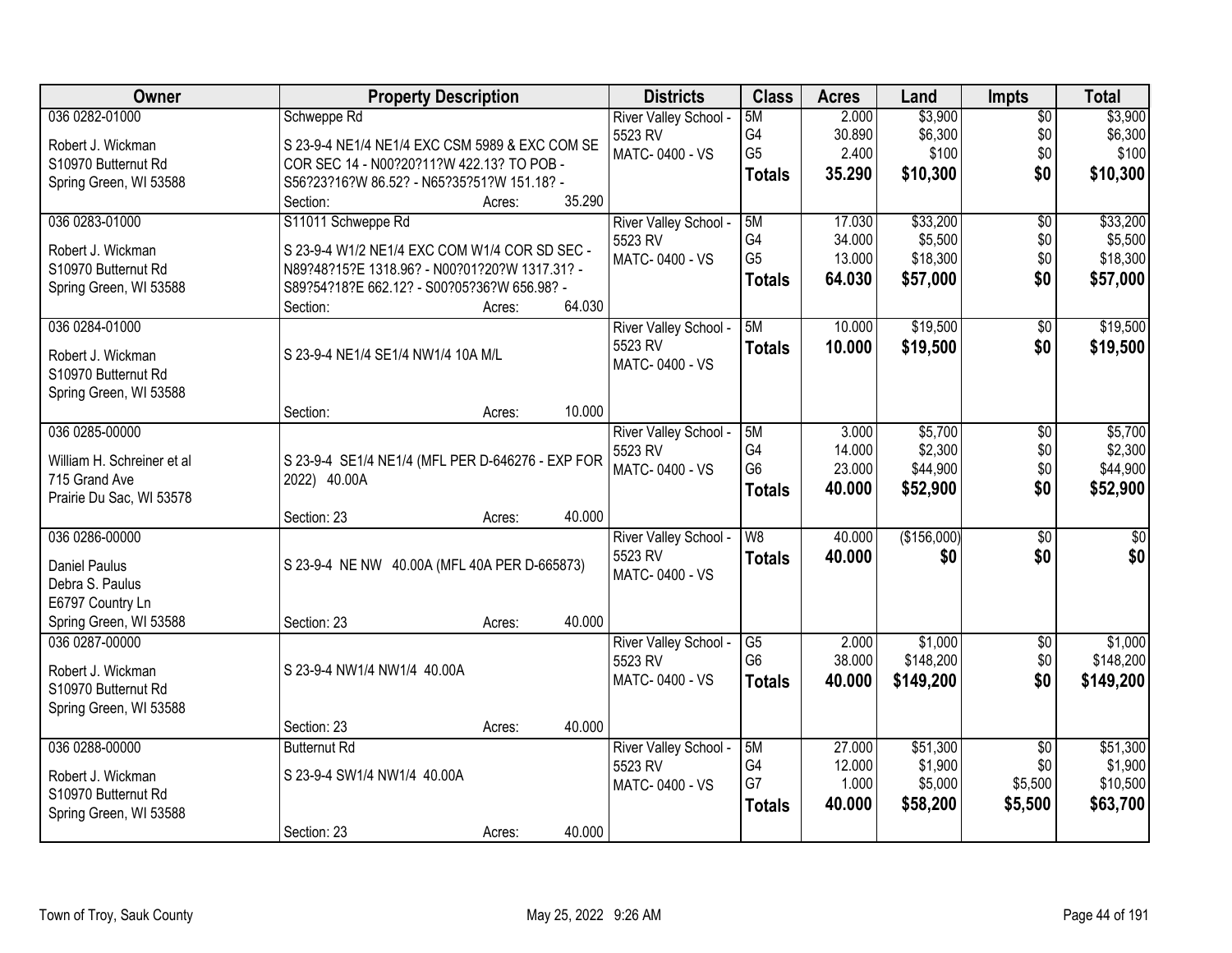| Owner                                | <b>Property Description</b>                         | <b>Districts</b>      | <b>Class</b>    | <b>Acres</b> | Land        | Impts           | <b>Total</b>    |
|--------------------------------------|-----------------------------------------------------|-----------------------|-----------------|--------------|-------------|-----------------|-----------------|
| 036 0289-00000                       | Schweppe Rd                                         | River Valley School - | 5M              | 36.050       | \$68,500    | $\overline{50}$ | \$68,500        |
| Robert J. Wickman                    | S 23-9-4 PRT SW1/4 NE1/4 & SE1/4 NW1/4 COM SW       | 5523 RV               | G4              | 2.000        | \$300       | \$0             | \$300           |
| S10970 Butternut Rd                  | COR SE NW - N TO NW COR - E ALG NLI 662.12' -       | MATC-0400 - VS        | G <sub>5</sub>  | 7.000        | \$3,400     | \$0             | \$3,400         |
| Spring Green, WI 53588               | S00?05'36"W 656.98' - N89?57'E 660.8' - N89?50'55"E |                       | <b>Totals</b>   | 45.050       | \$72,200    | \$0             | \$72,200        |
|                                      | 45.050<br>Section: 23<br>Acres:                     |                       |                 |              |             |                 |                 |
| 036 0291-00000                       | S11124 Butternut Rd                                 | River Valley School - | $\overline{G1}$ | 5.000        | \$53,600    | \$121,600       | \$175,200       |
| Robert J. Wickman                    | S 23-9-4 NW1/4 SW1/4 (MFL 35A PER D-828583)         | 5523 RV               | W <sub>8</sub>  | 35.000       | (\$136,500) | \$0             | \$0             |
| S10970 Butternut Rd                  | 40.00A                                              | MATC-0400 - VS        | <b>Totals</b>   | 40.000       | \$53,600    | \$121,600       | \$175,200       |
| Spring Green, WI 53588               |                                                     |                       |                 |              |             |                 |                 |
|                                      | 40.000<br>Section: 23<br>Acres:                     |                       |                 |              |             |                 |                 |
| 036 0292-00000                       |                                                     | River Valley School - | W8              | 40.000       | (\$156,000) | $\overline{50}$ | $\overline{50}$ |
| Robert J. Wickman                    | S 23-9-4 SW1/4 SW1/4 (MFL 40A PER D-1074132         | 5523 RV               | <b>Totals</b>   | 40.000       | \$0         | \$0             | \$0             |
| S10970 Butternut Rd                  | [ORDER NEEDS CORRECTION]) 40.00A                    | MATC-0400 - VS        |                 |              |             |                 |                 |
| Spring Green, WI 53588               |                                                     |                       |                 |              |             |                 |                 |
|                                      | 40.000<br>Section: 23<br>Acres:                     |                       |                 |              |             |                 |                 |
| 036 0293-00000                       | Schweppe Rd                                         | River Valley School - | 5M              | 24.000       | \$45,600    | \$0             | \$45,600        |
| James F & Jean E Reisinger Revocable | S 23-9-4 SE SW 40A                                  | 5523 RV               | G4              | 16.000       | \$2,900     | \$0             | \$2,900         |
| <b>Living Trust</b>                  |                                                     | MATC-0400 - VS        | <b>Totals</b>   | 40.000       | \$48,500    | \$0             | \$48,500        |
| S11225 Schweppe Rd                   |                                                     |                       |                 |              |             |                 |                 |
| Spring Green, WI 53588-0000          | 40.000<br>Section: 23<br>Acres:                     |                       |                 |              |             |                 |                 |
| 036 0294-00000                       |                                                     | Sauk-Prairie School - | $\overline{W6}$ | 40.000       | (\$156,000) | $\overline{50}$ | $\overline{50}$ |
| Peter A. Maestri                     | S 23-9-4 NE1/4 SE1/4 (MFL PER D-1161257) 40.00A     | 5100 SP               | <b>Totals</b>   | 40.000       | \$0         | \$0             | \$0             |
| Michael Maestri                      |                                                     | MATC-0400 - VS        |                 |              |             |                 |                 |
| S11105 Fairview Rd                   |                                                     |                       |                 |              |             |                 |                 |
| Spring Green, WI 53588               | 40.000<br>Section: 23<br>Acres:                     |                       |                 |              |             |                 |                 |
| 036 0295-00000                       | S11225 Schweppe Rd                                  | River Valley School - | 5M              | 7.000        | \$13,300    | $\overline{50}$ | \$13,300        |
| James F & Jean E Reisinger Revocable | S 23-9-4 NE SW & NW SE EXC COM CTR1/4COR-           | 5523 RV               | G4              | 31.000       | \$5,000     | \$0             | \$5,000         |
| <b>Living Trust</b>                  | S89?48'15"W 1318.96' TO NWCOR NE SW- S0?1'48"E      | MATC-0400 - VS        | G7              | 2.000        | \$10,000    | \$15,200        | \$25,200        |
| S11225 Schweppe Rd                   | 464.4'- N78?23'30"E 652.78'- S89?50'29"E 226.21'-   |                       | <b>Totals</b>   | 40.000       | \$28,300    | \$15,200        | \$43,500        |
| Spring Green, WI 53588-0000          | 40.000<br>Section: 23<br>Acres:                     |                       |                 |              |             |                 |                 |
| 036 0295-10000                       | S11221 Schweppe Rd                                  | River Valley School - | 5M              | 31.000       | \$58,900    | $\overline{50}$ | \$58,900        |
| Brian J. Reisinger                   | S 23-9-4 PRT NE SW & NW SE COM CTR1/4COR-           | 5523 RV               | G1              | 1.000        | \$28,000    | \$14,400        | \$42,400        |
| 2109 Center Ave # 2                  | S89?48'15"W 1318.96' TO NWCOR NE SW- S0?1'48"E      | MATC-0400 - VS        | G4              | 8.000        | \$1,300     | \$0             | \$1,300         |
| Madison, WI 53704                    | 464.4'- N78?23'30"E 652.78'- S89?50'29"E 226.21'-   |                       | <b>Totals</b>   | 40.000       | \$88,200    | \$14,400        | \$102,600       |
|                                      | 40.000<br>Section:<br>Acres:                        |                       |                 |              |             |                 |                 |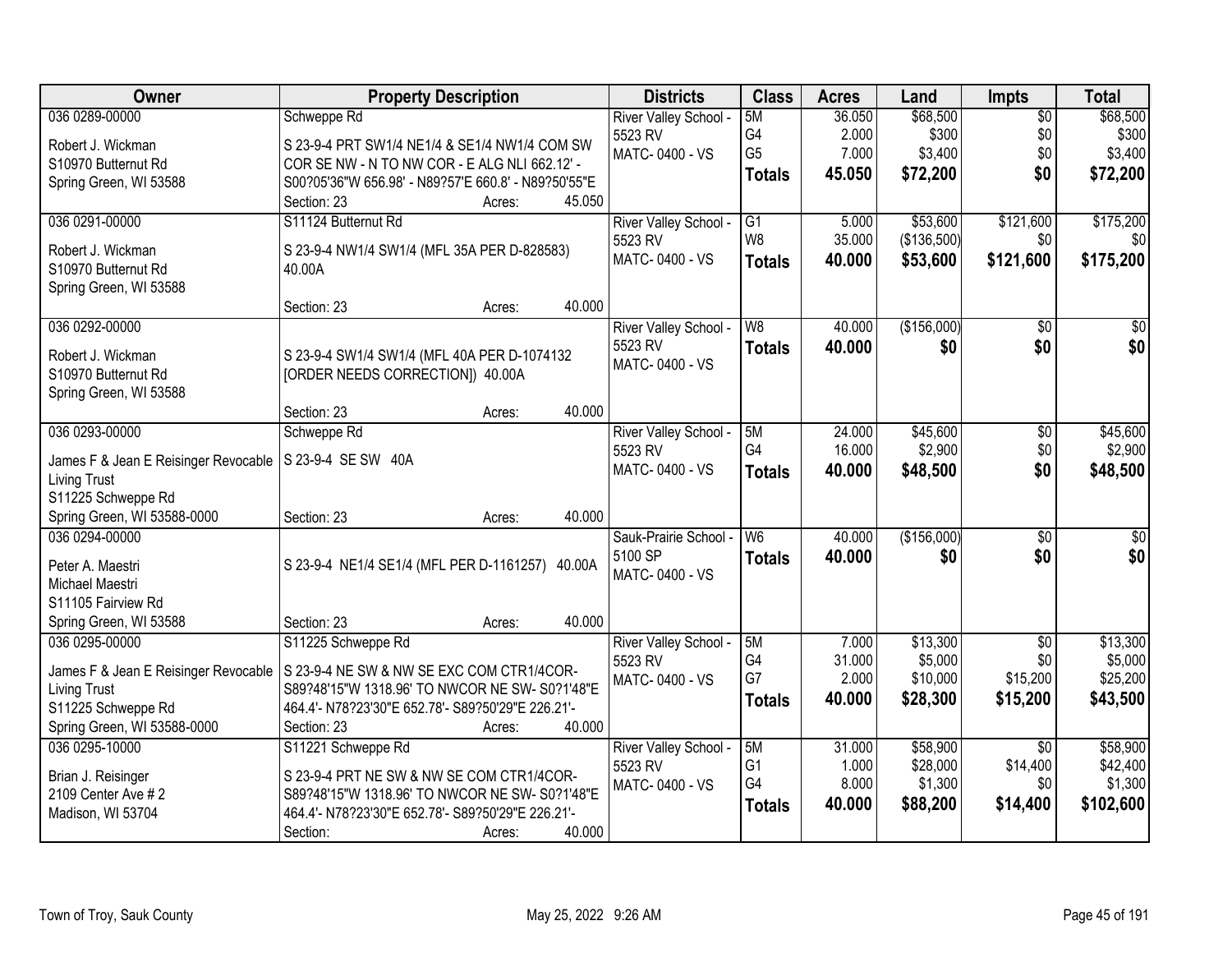| Owner                                | <b>Property Description</b>                          |                  | <b>Districts</b>      | <b>Class</b>    | <b>Acres</b> | Land              | <b>Impts</b>    | <b>Total</b>    |
|--------------------------------------|------------------------------------------------------|------------------|-----------------------|-----------------|--------------|-------------------|-----------------|-----------------|
| 036 0296-00000                       | S11225 Schweppe Rd                                   |                  | River Valley School - | 5M              | 3.060        | \$5,800           | $\overline{50}$ | \$5,800         |
| James F & Jean E Reisinger Revocable | S 23-9-4 SW SE EXC COM SE COR-S89?42'9"W ON          |                  | 5523 RV               | G4              | 30.000       | \$4,900           | \$0             | \$4,900         |
| <b>Living Trust</b>                  | SLI 308.68'- N13?24'53"E 88.38'- N13?24'53"E 88.77'- |                  | MATC-0400 - VS        | G <sub>5</sub>  | 2.000        | \$100             | \$0             | \$100           |
| S11225 Schweppe Rd                   | N26?29'57"E 97.47'- N34?13'56"E 69.19'- N63?35'38"E  |                  |                       | G7              | 3.000        | \$30,000          | \$144,100       | \$174,100       |
| Spring Green, WI 53588-0000          | Section: 23                                          | 38.060<br>Acres: |                       | <b>Totals</b>   | 38.060       | \$40,800          | \$144,100       | \$184,900       |
| 036 0297-00000                       | S11251 Fairview Rd                                   |                  | River Valley School - | $\overline{G1}$ | 5.000        | \$53,600          | \$174,500       | \$228,100       |
|                                      |                                                      |                  | 5523 RV               | G <sub>6</sub>  | 11.900       | \$46,400          | \$0             | \$46,400        |
| Michael Maestri                      | S 23-9-4 PRT SE1/4 SE1/4 LY S OF LINE DESC AS:       |                  | MATC-0400 - VS        | <b>Totals</b>   | 16.900       | \$100,000         | \$174,500       | \$274,500       |
| S11251 Fairview Rd                   | COM SE COR SD SEC ? N 1074.21? TO POB ?              |                  |                       |                 |              |                   |                 |                 |
| Spring Green, WI 53588               | N68?24?48?W 61.14? ? S39?04?27?W 31.82? ?            |                  |                       |                 |              |                   |                 |                 |
|                                      | Section: 23                                          | 16.900<br>Acres: |                       |                 |              |                   |                 |                 |
| 036 0297-10000                       | S11251 Fairview Rd                                   |                  | River Valley School - | W <sub>6</sub>  | 23.000       | $($ \$89,700) $ $ | \$0             | $\overline{50}$ |
| Peter A. Maestri                     | S 23-9-4 THAT PRT SE1/4 SE1/4 LYING N OF LI DESC     |                  | 5523 RV               | <b>Totals</b>   | 23.000       | \$0               | \$0             | \$0             |
| Michael Maestri                      | R204-358 (MFL PER D-1161257) 23.00A                  |                  | MATC-0400 - VS        |                 |              |                   |                 |                 |
| S11105 Fairview Rd                   |                                                      |                  |                       |                 |              |                   |                 |                 |
| Spring Green, WI 53588               | Section: 23                                          | 23.000<br>Acres: |                       |                 |              |                   |                 |                 |
| 036 0298-00000                       | S10904 Fairview Rd                                   |                  | Sauk-Prairie School - | 5M              | 16.000       | \$30,400          | \$0             | \$30,400        |
|                                      |                                                      |                  | 5100 SP               | G4              | 22.000       | \$3,600           | \$0             | \$3,600         |
| James R & Renee E Sorg Revocable     | S 24-9-4 NE NE 40.00A                                |                  | MATC-0400 - VS        | G7              | 2.000        | \$22,000          | \$165,400       | \$187,400       |
| <b>Living Trust</b>                  |                                                      |                  |                       | <b>Totals</b>   | 40.000       | \$56,000          | \$165,400       | \$221,400       |
| 7201 Birchwood Dr                    |                                                      |                  |                       |                 |              |                   |                 |                 |
| Sauk City, WI 53583                  | Section: 24                                          | 40.000<br>Acres: |                       |                 |              |                   |                 |                 |
| 036 0299-00000                       | <b>Fairview Rd</b>                                   |                  | Sauk-Prairie School - | G4              | 36.900       | \$7,200           | $\overline{50}$ | \$7,200         |
| James R & Renee E Sorg Revocable     | S 24-9-4 NW NE 40.00A                                |                  | 5100 SP               | G <sub>5</sub>  | 2.100        | \$100             | \$0             | \$100           |
| <b>Living Trust</b>                  |                                                      |                  | MATC-0400 - VS        | G7              | 1.000        | \$5,000           | \$40,000        | \$45,000        |
| 7201 Birchwood Dr                    |                                                      |                  |                       | <b>Totals</b>   | 40.000       | \$12,300          | \$40,000        | \$52,300        |
| Sauk City, WI 53583                  | Section: 24                                          | 40.000<br>Acres: |                       |                 |              |                   |                 |                 |
| 036 0300-00000                       |                                                      |                  | Sauk-Prairie School - | 5M              | 33.000       | \$62,700          | $\sqrt{$0}$     | \$62,700        |
|                                      |                                                      |                  | 5100 SP               | G <sub>4</sub>  | 7.000        | \$1,100           | \$0             | \$1,100         |
| James R & Renee E Sorg Revocable     | S 24-9-4 SW NE 40.00A                                |                  | MATC-0400 - VS        | <b>Totals</b>   | 40.000       | \$63,800          | \$0             | \$63,800        |
| <b>Living Trust</b>                  |                                                      |                  |                       |                 |              |                   |                 |                 |
| 7201 Birchwood Dr                    |                                                      |                  |                       |                 |              |                   |                 |                 |
| Sauk City, WI 53583                  | Section: 24                                          | 40.000<br>Acres: |                       |                 |              |                   |                 |                 |
| 036 0302-00000                       |                                                      |                  | Sauk-Prairie School - | 5M              | 12.000       | \$22,800          | $\sqrt{$0}$     | \$22,800        |
| James R & Renee E Sorg Revocable     | S 24-9-4 NE NW 40.00A                                |                  | 5100 SP               | G4              | 28.000       | \$5,000           | \$0             | \$5,000         |
| <b>Living Trust</b>                  |                                                      |                  | MATC-0400 - VS        | <b>Totals</b>   | 40.000       | \$27,800          | \$0             | \$27,800        |
| 7201 Birchwood Dr                    |                                                      |                  |                       |                 |              |                   |                 |                 |
| Sauk City, WI 53583                  | Section: 24                                          | 40.000<br>Acres: |                       |                 |              |                   |                 |                 |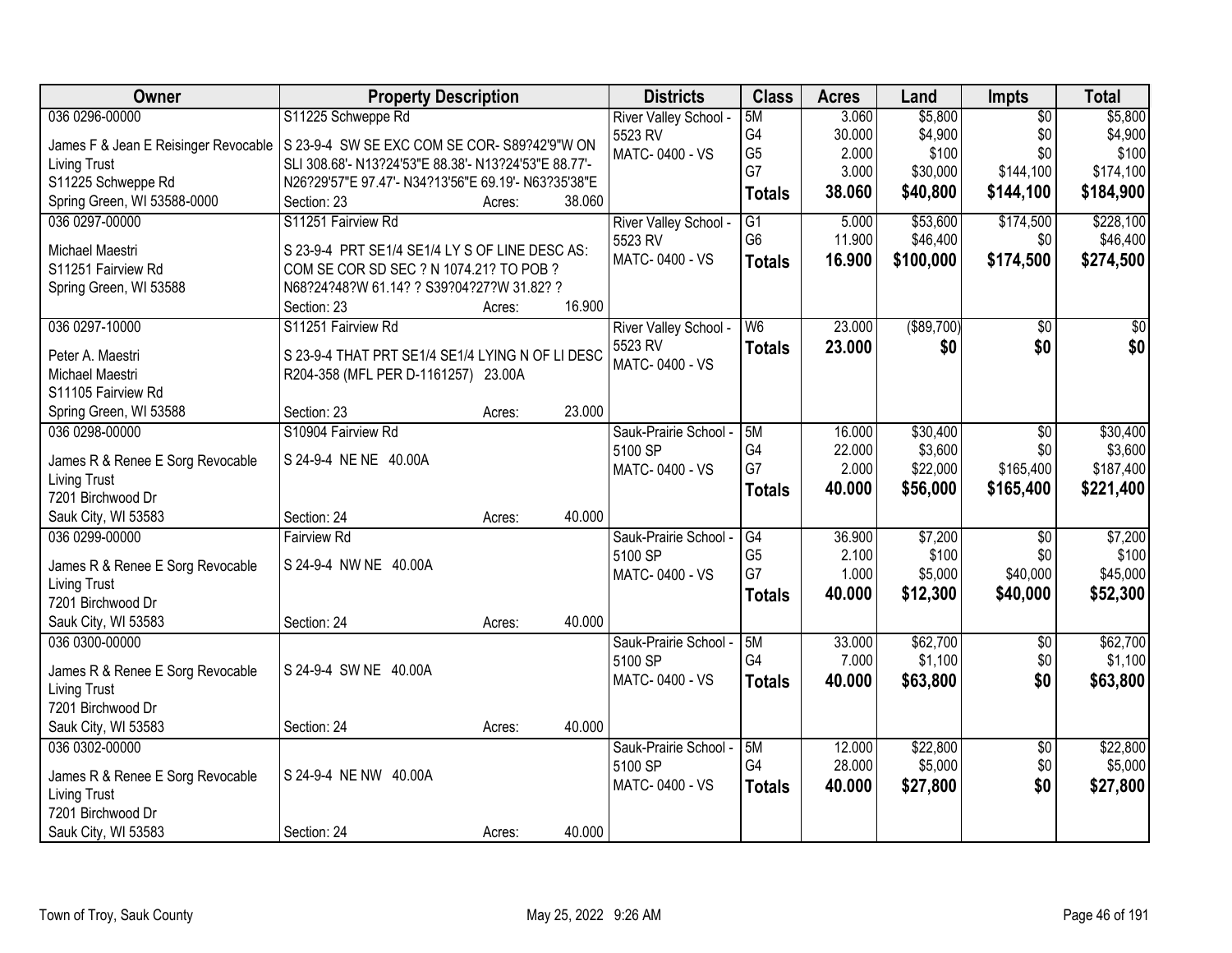| Owner                                                   | <b>Property Description</b>                                      |        | <b>Districts</b>      | <b>Class</b>   | <b>Acres</b> | Land     | Impts           | <b>Total</b> |
|---------------------------------------------------------|------------------------------------------------------------------|--------|-----------------------|----------------|--------------|----------|-----------------|--------------|
| 036 0303-00000                                          | S10902 Schweppe Rd                                               |        | River Valley School - | G4             | 23.000       | \$3,700  | $\overline{50}$ | \$3,700      |
| William H. Schreiner et al                              | S 24-9-4 NW1/4 NW1/4 (MFL PER D-646276 - EXP                     |        | 5523 RV               | G <sub>6</sub> | 14.000       | \$27,300 | \$0             | \$27,300     |
| 715 Grand Ave                                           | FOR 2022) 40.00A                                                 |        | MATC-0400 - VS        | G7             | 3.000        | \$18,000 | \$90,600        | \$108,600    |
| Prairie Du Sac, WI 53578                                |                                                                  |        |                       | <b>Totals</b>  | 40.000       | \$49,000 | \$90,600        | \$139,600    |
|                                                         | Section: 24<br>Acres:                                            | 40.000 |                       |                |              |          |                 |              |
| 036 0304-00000                                          |                                                                  |        | River Valley School - | G4             | 1.000        | \$200    | \$0             | \$200        |
| William H. Schreiner et al                              |                                                                  |        | 5523 RV               | G <sub>6</sub> | 39.000       | \$76,100 | \$0             | \$76,100     |
| 715 Grand Ave                                           | S 24-9-4 SW1/4 NW1/4 (MFL PER D-646276 - EXP<br>FOR 2022) 40.00A |        | MATC-0400 - VS        | <b>Totals</b>  | 40.000       | \$76,300 | \$0             | \$76,300     |
| Prairie Du Sac, WI 53578                                |                                                                  |        |                       |                |              |          |                 |              |
|                                                         | Section: 24<br>Acres:                                            | 40.000 |                       |                |              |          |                 |              |
| 036 0305-00000                                          |                                                                  |        | Sauk-Prairie School - | 5M             | 10.000       | \$19,000 | $\overline{50}$ | \$19,000     |
|                                                         | S 24-9-4 SE NW EXC CSM #5631 35.84A M/L                          |        | 5100 SP               | G4             | 24.240       | \$5,700  | \$0             | \$5,700      |
| James R & Renee E Sorg Revocable<br><b>Living Trust</b> |                                                                  |        | MATC-0400 - VS        | G <sub>5</sub> | 1.600        | \$100    | \$0             | \$100        |
| 7201 Birchwood Dr                                       |                                                                  |        |                       | <b>Totals</b>  | 35.840       | \$24,800 | \$0             | \$24,800     |
| Sauk City, WI 53583                                     | Section: 24<br>Acres:                                            | 35.840 |                       |                |              |          |                 |              |
| 036 0306-00000                                          | S11105 Fairview Rd                                               |        | Sauk-Prairie School - | G1             | 5.160        | \$54,200 | \$120,900       | \$175,100    |
|                                                         |                                                                  |        | 5100 SP               | <b>Totals</b>  | 5.160        | \$54,200 | \$120,900       | \$175,100    |
| Peter A. Maestri                                        | S 24-9-4 PRT SE NW & NE SW = CSM #5631 LOT 1                     |        | MATC-0400 - VS        |                |              |          |                 |              |
| S11105 Fairview Rd                                      | 5.16A (SEE WELL AGMT D-945644 & DRIVE EASE                       |        |                       |                |              |          |                 |              |
| Spring Green, WI 53588                                  | D-945647)                                                        |        |                       |                |              |          |                 |              |
|                                                         | Section: 24<br>Acres:                                            | 5.160  |                       |                |              |          |                 |              |
| 036 0306-10000                                          | <b>Fairview Rd</b>                                               |        | Sauk-Prairie School - | 5M             | 15.000       | \$28,500 | $\overline{50}$ | \$28,500     |
| James R & Renee E Sorg Revocable                        | S 24-9-4 N1/2 SW1/4 EXC CSM'S #5631 & #5932                      |        | 5100 SP               | G <sub>4</sub> | 21.660       | \$3,600  | \$0             | \$3,600      |
| <b>Living Trust</b>                                     | 37.66A M/L                                                       |        | MATC-0400 - VS        | G <sub>5</sub> | 1.000        | \$100    | \$0             | \$100        |
| 7201 Birchwood Dr                                       |                                                                  |        |                       | <b>Totals</b>  | 37.660       | \$32,200 | \$0             | \$32,200     |
| Sauk City, WI 53583                                     | Section: 24<br>Acres:                                            | 37.660 |                       |                |              |          |                 |              |
| 036 0307-00000                                          | S11105 Fairview Rd                                               |        | Sauk-Prairie School - | 5M             | 14.000       | \$26,600 | $\overline{50}$ | \$26,600     |
| Peter A. Maestri                                        | S 24-9-4 PRT N1/2 SW1/4 = CSM #5932 LOT 1                        |        | 5100 SP               | G4             | 24.860       | \$5,500  | \$0             | \$5,500      |
| S11105 Fairview Rd                                      | 41.86A (SEE WELL AGMT D-945644 & DRIVE EASE                      |        | MATC-0400 - VS        | G <sub>5</sub> | 2.000        | \$100    | \$0             | \$100        |
| Spring Green, WI 53588                                  | D-945647)                                                        |        |                       | G7             | 1.000        | \$11,900 | \$22,600        | \$34,500     |
|                                                         | Section: 24<br>Acres:                                            | 41.860 |                       | <b>Totals</b>  | 41.860       | \$44,100 | \$22,600        | \$66,700     |
| 036 0308-00000                                          |                                                                  |        | Sauk-Prairie School - | 5M             | 26.000       | \$48,200 | $\overline{60}$ | \$48,200     |
|                                                         |                                                                  |        | 5100 SP               | G4             | 12.000       | \$1,900  | \$0             | \$1,900      |
| James W. Mc Carthy                                      | S 24-9-4 SW SW EXC THAT PRT NWLY OF FAIRVIEW                     |        | MATC-0400 - VS        | <b>Totals</b>  | 38.000       | \$50,100 | \$0             | \$50,100     |
| Anthony L. Fenner                                       | RD 38A M\L                                                       |        |                       |                |              |          |                 |              |
| 1216 Blake St                                           |                                                                  |        |                       |                |              |          |                 |              |
| Berkeley, CA 94702                                      | Section: 24<br>Acres:                                            | 38.000 |                       |                |              |          |                 |              |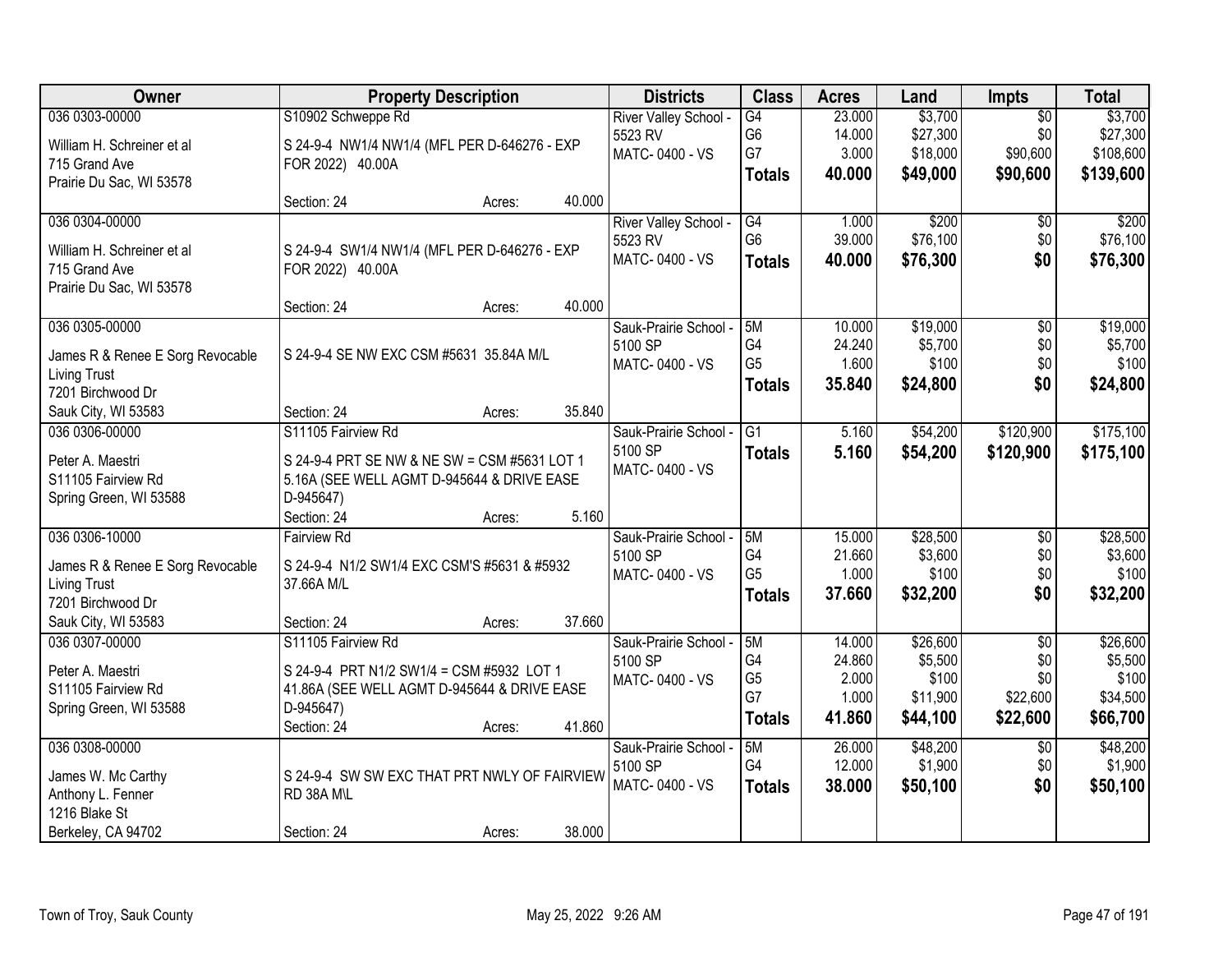| Owner                                                   | <b>Property Description</b>                                                                 | <b>Districts</b>          | <b>Class</b>    | <b>Acres</b> | Land        | <b>Impts</b>    | <b>Total</b>     |
|---------------------------------------------------------|---------------------------------------------------------------------------------------------|---------------------------|-----------------|--------------|-------------|-----------------|------------------|
| 036 0308-10000                                          | <b>Fairview Rd</b>                                                                          | Sauk-Prairie School -     | $\overline{G1}$ | 1.000        | \$28,000    | \$13,100        | \$41,100         |
| Peter A. Maestri                                        | S 24-9-4 THAT PRT SW SW LYING NWLY OF                                                       | 5100 SP                   | G <sub>6</sub>  | 1.000        | \$3,900     | \$0             | \$3,900          |
| Michael Maestri                                         | FAIRVIEW RD 2A M\L                                                                          | MATC-0400 - VS            | <b>Totals</b>   | 2.000        | \$31,900    | \$13,100        | \$45,000         |
| S11105 Fairview Rd                                      |                                                                                             |                           |                 |              |             |                 |                  |
| Spring Green, WI 53588                                  | 2.000<br>Section: 24<br>Acres:                                                              |                           |                 |              |             |                 |                  |
| 036 0309-00000                                          |                                                                                             | Sauk-Prairie School -     | 5M              | 31.000       | \$58,900    | $\overline{50}$ | \$58,900         |
|                                                         | S 24-9-4 SE SW 40.00A                                                                       | 5100 SP                   | G4              | 9.000        | \$1,500     | \$0             | \$1,500          |
| James R & Renee E Sorg Revocable<br><b>Living Trust</b> |                                                                                             | MATC-0400 - VS            | <b>Totals</b>   | 40.000       | \$60,400    | \$0             | \$60,400         |
| 7201 Birchwood Dr                                       |                                                                                             |                           |                 |              |             |                 |                  |
| Sauk City, WI 53583                                     | 40.000<br>Section: 24<br>Acres:                                                             |                           |                 |              |             |                 |                  |
| 036 0310-00000                                          |                                                                                             | Sauk-Prairie School -     | 5M              | 18.000       | \$34,200    | \$0             | \$34,200         |
|                                                         |                                                                                             | 5100 SP                   | G <sub>1</sub>  | 0.600        | \$13,600    | \$7,100         | \$20,700         |
| Sidnee M. Malek                                         | S 24-9-4 THAT PRT NE SE LYING W OF C/L CTH C                                                | MATC-0400 - VS            | G4              | 20.900       | \$3,700     | \$0             | \$3,700          |
| Mark A. Malek                                           | 39.50A M/L                                                                                  |                           | Totals          | 39,500       | \$51,500    | \$7,100         | \$58,600         |
| S11139 County Rd C                                      |                                                                                             |                           |                 |              |             |                 |                  |
| Spring Green, WI 53588                                  | 39.500<br>Section: 24<br>Acres:                                                             |                           |                 |              |             |                 |                  |
| 036 0311-00000                                          |                                                                                             | Sauk-Prairie School -     | G4              | 0.500        | \$100       | \$0             | \$100            |
| Aaron D. Anderson                                       | S 24-9-4 NESE LY E OF C/L CTH C<br>.50A M/L                                                 | 5100 SP<br>MATC-0400 - VS | <b>Totals</b>   | 0.500        | \$100       | \$0             | \$100            |
| Tonya M. Anderson                                       |                                                                                             |                           |                 |              |             |                 |                  |
| S10469 County Rd C                                      |                                                                                             |                           |                 |              |             |                 |                  |
| Spring Green, WI 53588                                  | 0.500<br>Section: 24<br>Acres:                                                              |                           |                 |              |             |                 |                  |
| 036 0312-00000                                          |                                                                                             | Sauk-Prairie School -     | W <sub>6</sub>  | 30.000       | (\$117,000) | $\overline{30}$ | $\overline{\$0}$ |
| David D. Diske                                          | S 24-9-4 PRT NW SE COM NE COR-W ALG NLI                                                     | 5100 SP                   | Totals          | 30.000       | \$0         | \$0             | \$0              |
| S11285 County Rd C                                      | 986.28'-S0?31' 22"W 1324.36' TO SLI-E ALG SLI                                               | MATC-0400 - VS            |                 |              |             |                 |                  |
| Spring Green, WI 53588                                  | 990.85'-N ALG ELI TO POB 30A M/L (MFL-W6 30A PEF                                            |                           |                 |              |             |                 |                  |
|                                                         | Section: 24<br>30.000<br>Acres:                                                             |                           |                 |              |             |                 |                  |
| 036 0312-10000                                          |                                                                                             | Sauk-Prairie School -     | 5M              | 6.000        | \$11,400    | $\overline{50}$ | \$11,400         |
|                                                         |                                                                                             | 5100 SP                   | G4              | 4.000        | \$900       | \$0             | \$900            |
| James R & Renee E Sorg Revocable                        | S 24-9-4 PRT NW SE COM 986.28' W OF NE                                                      | MATC-0400 - VS            | <b>Totals</b>   | 10.000       | \$12,300    | \$0             | \$12,300         |
| <b>Living Trust</b><br>7201 Birchwood Dr                | COR-S0?31' 22"W 1324.36' TO SLI-W TO SW COR-N<br>ALG WLI TO NW COR-E ALG NLI TO POB 10A M/L |                           |                 |              |             |                 |                  |
| Sauk City, WI 53583                                     | 10.000<br>Section: 24                                                                       |                           |                 |              |             |                 |                  |
| 036 0313-00000                                          | Acres:                                                                                      | Sauk-Prairie School -     | G4              | 9.000        | \$2,000     | $\overline{50}$ | \$2,000          |
|                                                         |                                                                                             | 5100 SP                   | W <sub>8</sub>  | 31.000       | (\$60,500)  | \$0             | \$0              |
| David D. Diske                                          | S 24-9-4 SW SE 40.00A (MFL 31A PER D-828479)                                                | MATC-0400 - VS            |                 | 40.000       | \$2,000     | \$0             | \$2,000          |
| S11285 County Rd C                                      |                                                                                             |                           | <b>Totals</b>   |              |             |                 |                  |
| Spring Green, WI 53588                                  |                                                                                             |                           |                 |              |             |                 |                  |
|                                                         | 40.000<br>Section: 24<br>Acres:                                                             |                           |                 |              |             |                 |                  |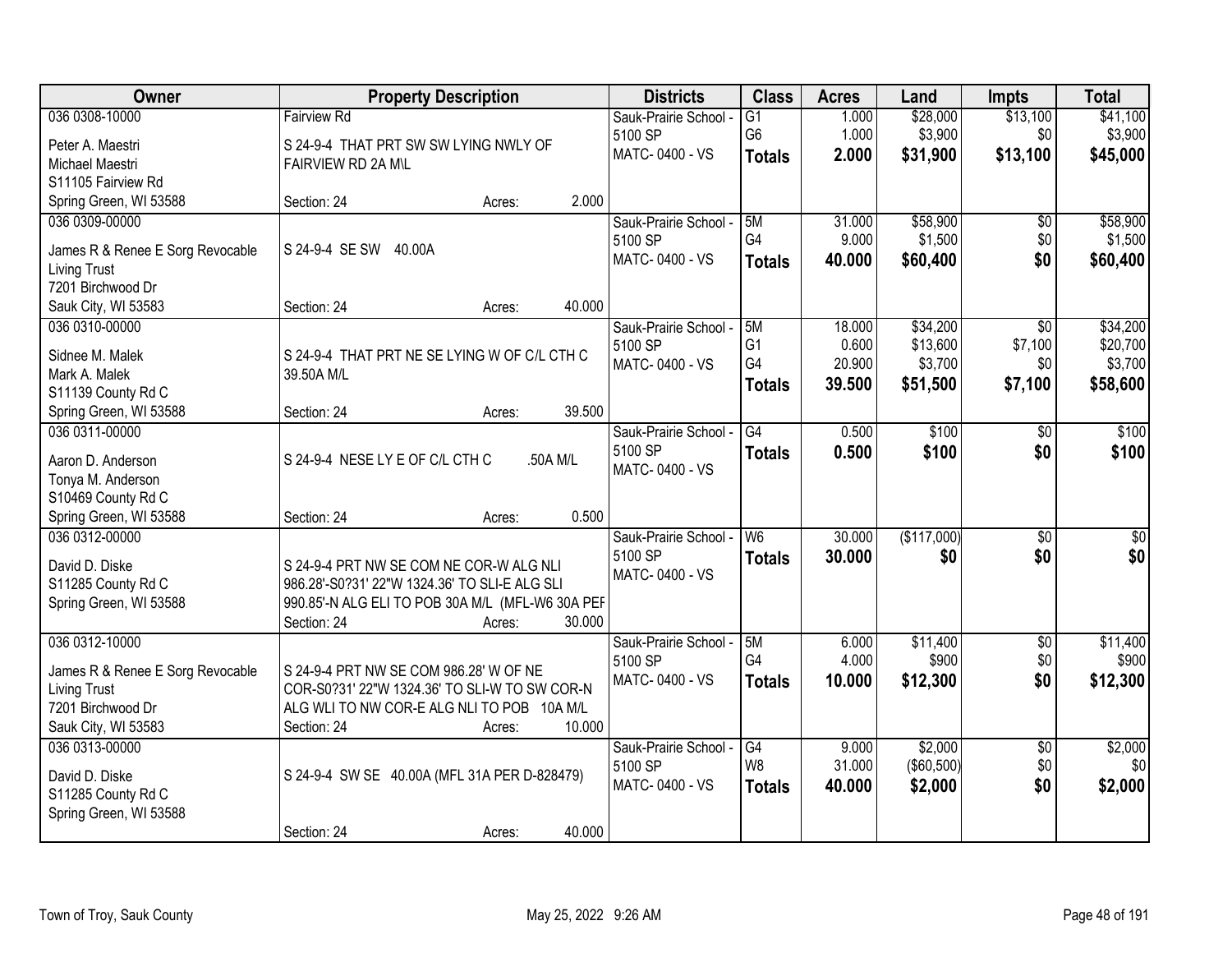| Owner                                    | <b>Property Description</b>                                       | <b>Districts</b>      | <b>Class</b>    | <b>Acres</b> | Land       | <b>Impts</b>    | <b>Total</b> |
|------------------------------------------|-------------------------------------------------------------------|-----------------------|-----------------|--------------|------------|-----------------|--------------|
| 036 0314-01000                           | County Rd C                                                       | Sauk-Prairie School - | 5M              | 2.900        | \$5,500    | $\overline{50}$ | \$5,500      |
| Kirner Living Trust                      | S 24-9-4 SE1/4 SE1/4 EXC CSM?S 7085 & 6421 & EXC                  | 5100 SP               | G4              | 7.800        | \$2,100    | \$0             | \$2,100      |
| N1967 Unke Rd                            | THAT PRT LYING N & W OF CTH C 11.79A M/L                          | MATC-0400 - VS        | G <sub>5</sub>  | 1.090        | \$100      | \$0             | \$100        |
| Lodi, WI 53555                           |                                                                   |                       | <b>Totals</b>   | 11.790       | \$7,700    | \$0             | \$7,700      |
|                                          | 11.790<br>Section:<br>Acres:                                      |                       |                 |              |            |                 |              |
| 036 0314-10000                           | S11285 County Rd C                                                | Sauk-Prairie School - | G4              | 18.600       | \$4,100    | $\overline{50}$ | \$4,100      |
| David D. Diske                           | S 24-9-4 THAT PRT SE SE N&W OF CTH C<br>26.6A                     | 5100 SP               | G <sub>5</sub>  | 1.000        | \$100      | \$0             | \$100        |
| S11285 County Rd C                       | M\L (MFL 6A PER D-828479)                                         | MATC-0400 - VS        | G7              | 1.000        | \$14,000   | \$52,100        | \$66,100     |
| Spring Green, WI 53588                   |                                                                   |                       | W8              | 6.000        | (\$11,700) | \$0             | \$0          |
|                                          | 26.600<br>Section: 24<br>Acres:                                   |                       | <b>Totals</b>   | 26.600       | \$18,200   | \$52,100        | \$70,300     |
| 036 0315-01000                           | County Rd C                                                       | Sauk-Prairie School - | 5M              | 15.400       | \$29,300   | $\sqrt{50}$     | \$29,300     |
| Kirner Living Trust                      | S 25-9-4 NE1/4 NE1/4 EXC CSM?S 7085 & 6421 & EXC                  | 5100 SP               | G4              | 12.810       | \$3,400    | \$0             | \$3,400      |
| N1967 Unke Rd                            | THAT PRT LYING N & W OF CTH C (S/EASE PER                         | MATC-0400 - VS        | G <sub>5</sub>  | 0.500        | \$100      | \$0             | \$100        |
| Lodi, WI 53555                           | D-659923) (S/SEPTIC EASE PER D-1132465) 28.71A                    |                       | <b>Totals</b>   | 28.710       | \$32,800   | \$0             | \$32,800     |
|                                          | 28.710<br>Section:<br>Acres:                                      |                       |                 |              |            |                 |              |
| 036 0315-10000                           | S11285 County Rd C                                                | Sauk-Prairie School - | G4              | 1.100        | \$100      | $\sqrt{6}$      | \$100        |
| David D. Diske                           | S 25-9-4 THAT PRT NE NE N&W OF CTH C (W/EASE                      | 5100 SP               | G7              | 1.500        | \$10,800   | \$23,300        | \$34,100     |
| S11285 County Rd C                       | PER D-1202994) 2.6A M\L                                           | MATC-0400 - VS        | <b>Totals</b>   | 2.600        | \$10,900   | \$23,300        | \$34,200     |
| Spring Green, WI 53588                   |                                                                   |                       |                 |              |            |                 |              |
|                                          | 2.600<br>Section: 25<br>Acres:                                    |                       |                 |              |            |                 |              |
| 036 0316-10000                           | E7303 Strait Rd                                                   | Sauk-Prairie School - | $\overline{G1}$ | 1.180        | \$30,200   | \$140,400       | \$170,600    |
|                                          |                                                                   | 5100 SP               | G <sub>4</sub>  | 0.990        | \$300      | \$0             | \$300        |
| Kirner Living Trust                      | S 24-9-4 PRT SE1/4 SE1/4 & S 25-9-4 PRT NE1/4                     | MATC-0400 - VS        | <b>Totals</b>   | 2.170        | \$30,500   | \$140,400       | \$170,900    |
| c/o Ted J. Wipperfurth                   | NE1/4 = CSM 7085 LOT 1 (W/SEPTIC EASE PER                         |                       |                 |              |            |                 |              |
| E7303 Strait Rd                          | D-1132465) (FMLY PRT CSM?S 700 & 6421) 2.17A<br>2.170<br>Section: |                       |                 |              |            |                 |              |
| Spring Green, WI 53588<br>036 0317-00000 | Acres:                                                            | Sauk-Prairie School - | 5M              | 21.000       | \$41,000   | $\overline{50}$ | \$41,000     |
|                                          |                                                                   | 5100 SP               | G4              | 14.000       | \$3,700    | \$0             | \$3,700      |
| Gary E & Diane G Moseman Revocable       | (D-1202994 NEEDS CORRECTION) S 25-9-4 NW1/4                       | MATC-0400 - VS        | G <sub>5</sub>  | 1.000        | \$100      | \$0             | \$100        |
| Trust                                    | NE1/4 EXC CSM 1294 (MFL 1A PER D-1084500)                         |                       | W <sub>6</sub>  | 1.000        | (\$2,000)  | \$0             | \$0          |
| 7314 Cedar Crest Dr                      | (S/EASE PER D-1202994) 37.00A M/L                                 |                       | Totals          | 37.000       | \$44,800   | \$0             | \$44,800     |
| Sauk City, WI 53583                      | 37.000<br>Section: 25<br>Acres:                                   |                       |                 |              |            |                 |              |
| 036 0317-10000                           | S11309 County Rd C                                                | Sauk-Prairie School - | $\overline{G1}$ | 3.000        | \$46,000   | \$162,400       | \$208,400    |
| Jason M. Wartzok                         | S 25-9-4 PRT NW NE = CSM #1294 LOT 1 3.00A                        | 5100 SP               | <b>Totals</b>   | 3.000        | \$46,000   | \$162,400       | \$208,400    |
| S11306 County Rd C                       |                                                                   | MATC-0400 - VS        |                 |              |            |                 |              |
| Spring Green, WI 53588                   |                                                                   |                       |                 |              |            |                 |              |
|                                          | 3.000<br>Section: 25<br>Acres:                                    |                       |                 |              |            |                 |              |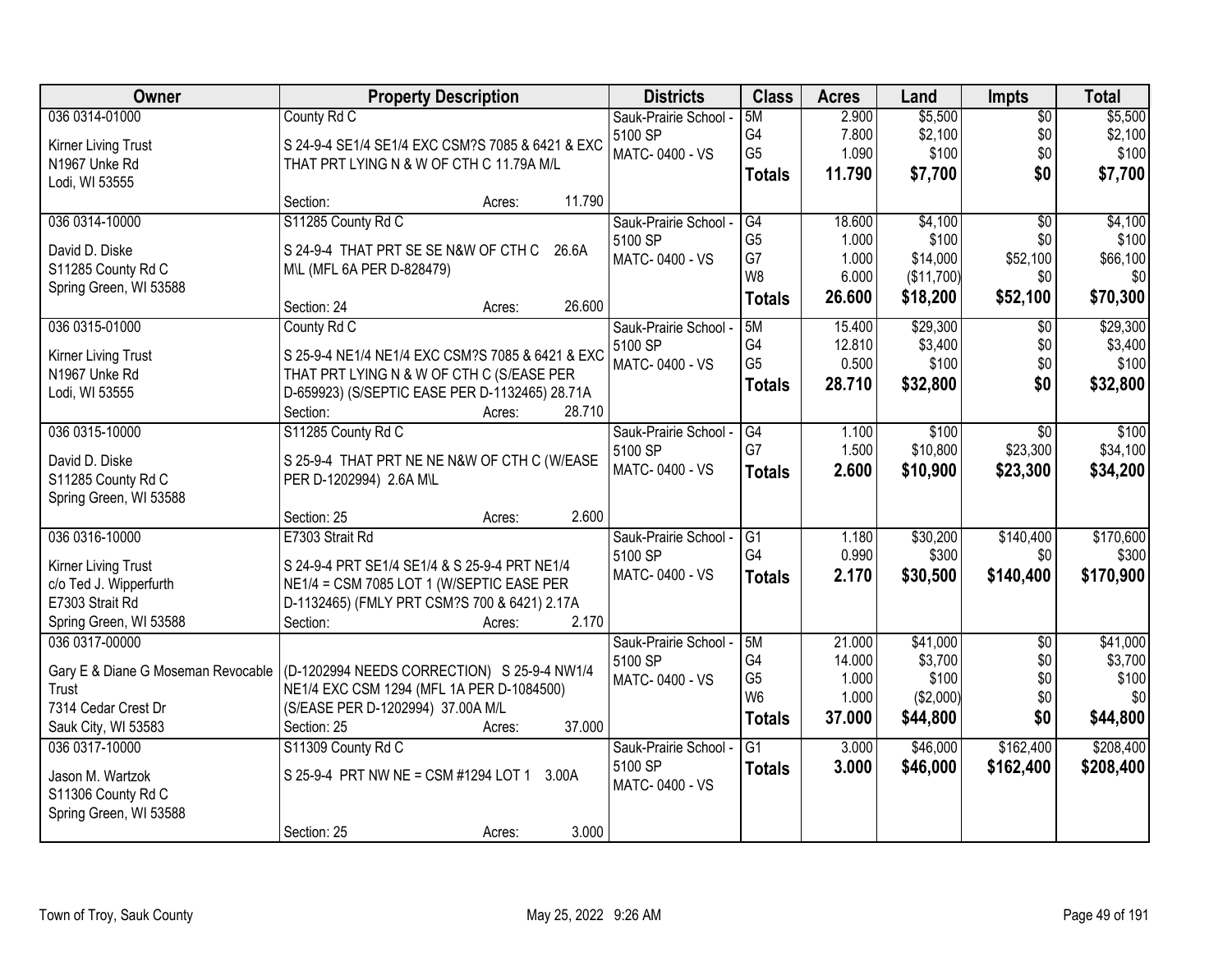| Owner               | <b>Property Description</b>                                                         | <b>Districts</b>      | <b>Class</b>    | <b>Acres</b> | Land        | <b>Impts</b>    | <b>Total</b>    |
|---------------------|-------------------------------------------------------------------------------------|-----------------------|-----------------|--------------|-------------|-----------------|-----------------|
| 036 0318-00000      |                                                                                     | Sauk-Prairie School - | $\overline{G4}$ | 1.250        | \$300       | $\overline{50}$ | \$300           |
|                     | Gary E & Diane G Moseman Revocable   S 25-9-4 SW1/4 NE1/4 EXC CSM 386 (MFL 38A PER  | 5100 SP               | G5              | 0.350        | \$100       | \$0             | \$100           |
| Trust               | D-1084500) 39.60A M/L                                                               | MATC-0400 - VS        | W <sub>6</sub>  | 38.000       | (\$72,200)  | \$0             | \$0             |
| 7314 Cedar Crest Dr |                                                                                     |                       | <b>Totals</b>   | 39.600       | \$400       | \$0             | \$400           |
| Sauk City, WI 53583 | 39.600<br>Section: 25<br>Acres:                                                     |                       |                 |              |             |                 |                 |
| 036 0319-00000      | S11297 County Rd C                                                                  | Sauk-Prairie School - | G1              | 1.000        | \$19,600    | \$31,800        | \$51,400        |
|                     |                                                                                     | 5100 SP               | G4              | 12.000       | \$2,700     | \$0             | \$2,700         |
| Kirner Living Trust | S 25-9-4 SE NE (S/EASE PER D-659923) 40.00A                                         | MATC-0400 - VS        | G <sub>5</sub>  | 4.000        | \$7,400     | \$0             | \$7,400         |
| N1967 Unke Rd       | (MFL 23A PER D-852930)                                                              |                       | W8              | 23.000       | (\$44,900)  | \$0             | \$0             |
| Lodi, WI 53555      | 40.000                                                                              |                       | <b>Totals</b>   | 40.000       | \$29,700    | \$31,800        | \$61,500        |
| 036 0320-00000      | Section: 25<br>Acres:                                                               | Sauk-Prairie School   | W <sub>6</sub>  | 35.000       | (\$136,500) | $\sqrt[6]{}$    | $\overline{30}$ |
|                     |                                                                                     | 5100 SP               |                 |              |             |                 |                 |
|                     | Gary E & Diane G Moseman Revocable   S 25-9-4 NE1/4 NW1/4 EXC COM 40RD W OF SE COR  | MATC-0400 - VS        | <b>Totals</b>   | 35.000       | \$0         | \$0             | \$0             |
| Trust               | - E TO SD COR - N 40RD - SW TO POB (MFL 35A PER                                     |                       |                 |              |             |                 |                 |
| 7314 Cedar Crest Dr | D-1084500) 35.00A M/L                                                               |                       |                 |              |             |                 |                 |
| Sauk City, WI 53583 | 35.000<br>Section: 25<br>Acres:                                                     |                       |                 |              |             |                 |                 |
| 036 0321-00000      |                                                                                     | Sauk-Prairie School - | G4              | 1.000        | \$100       | \$0             | \$100           |
|                     | Gary E & Diane G Moseman Revocable   S 25-9-4 PRT NE1/4 NW1/4 COM 40RD W OF SE COR  | 5100 SP               | W <sub>6</sub>  | 4.000        | (\$7,800)   | \$0             | \$0             |
| Trust               | NE NW - E TO SD COR - N 40RD - SW TO POB (MFL                                       | MATC-0400 - VS        | <b>Totals</b>   | 5.000        | \$100       | \$0             | \$100           |
| 7314 Cedar Crest Dr | 4A PER D-1084500) 5.00A M/L                                                         |                       |                 |              |             |                 |                 |
| Sauk City, WI 53583 | 5.000<br>Section: 25<br>Acres:                                                      |                       |                 |              |             |                 |                 |
| 036 0322-00000      |                                                                                     | Sauk-Prairie School   | $\overline{G4}$ | 25.000       | \$5,100     | \$0             | \$5,100         |
|                     |                                                                                     | 5100 SP               | W <sub>6</sub>  | 15.000       | (\$25,000)  | \$0             | \$0             |
|                     | Gary E & Diane G Moseman Revocable   S 25-9-4 NW1/4 NW1/4 (S/GAS EASE) (MFL 13A PER | MATC-0400 - VS        |                 | 40.000       | \$5,100     | \$0             | \$5,100         |
| Trust               | D-1084500 & 2A PER D-1173534) 40.00A                                                |                       | <b>Totals</b>   |              |             |                 |                 |
| 7314 Cedar Crest Dr |                                                                                     |                       |                 |              |             |                 |                 |
| Sauk City, WI 53583 | 40.000<br>Section: 25<br>Acres:                                                     |                       |                 |              |             |                 |                 |
| 036 0323-00000      |                                                                                     | Sauk-Prairie School - | $\overline{G4}$ | 18.000       | \$2,900     | $\overline{60}$ | \$2,900         |
|                     | Gary E & Diane G Moseman Revocable   S 25-9-4 SW1/4 NW1/4 (S/GAS EASE) (MFL 4A PER  | 5100 SP               | W <sub>6</sub>  | 22.000       | (\$41,800)  | \$0             | \$0             |
| Trust               | D-1084500 & 18A PER D-1173534) 40.00A                                               | MATC-0400 - VS        | <b>Totals</b>   | 40.000       | \$2,900     | \$0             | \$2,900         |
| 7314 Cedar Crest Dr |                                                                                     |                       |                 |              |             |                 |                 |
| Sauk City, WI 53583 | 40.000<br>Section: 25<br>Acres:                                                     |                       |                 |              |             |                 |                 |
| 036 0324-00000      |                                                                                     | Sauk-Prairie School - | G4              | 5.250        | \$900       | $\overline{50}$ | \$900           |
|                     |                                                                                     | 5100 SP               | G <sub>5</sub>  | 0.250        | \$100       | \$0             | \$100           |
|                     | Gary E & Diane G Moseman Revocable   S 25-9-4 SE1/4 NW1/4 EXC CSM 386 (MFL 23A PER  | MATC-0400 - VS        | W <sub>6</sub>  | 23.000       | (\$44,900)  | \$0             | \$0             |
| Trust               | D-1084500) 28.50A M/L                                                               |                       | <b>Totals</b>   | 28.500       | \$1,000     | \$0             | \$1,000         |
| 7314 Cedar Crest Dr |                                                                                     |                       |                 |              |             |                 |                 |
| Sauk City, WI 53583 | 28.500<br>Section: 25<br>Acres:                                                     |                       |                 |              |             |                 |                 |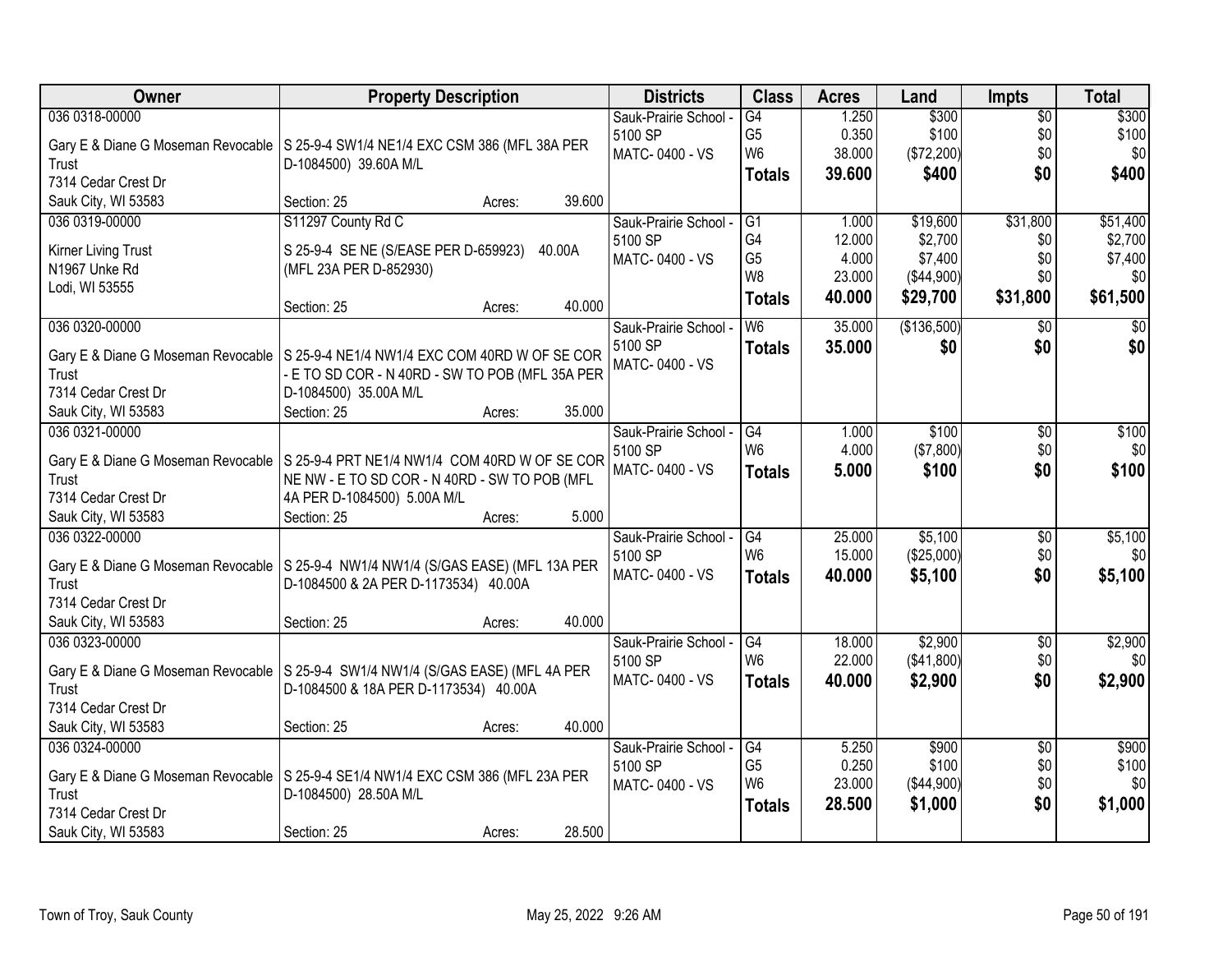| Owner                                                                              | <b>Property Description</b>                                                                    |        |        | <b>Districts</b>                      | <b>Class</b>    | <b>Acres</b> | Land       | <b>Impts</b>    | <b>Total</b> |
|------------------------------------------------------------------------------------|------------------------------------------------------------------------------------------------|--------|--------|---------------------------------------|-----------------|--------------|------------|-----------------|--------------|
| 036 0325-00000                                                                     | County Rd C                                                                                    |        |        | Sauk-Prairie School -                 | 5M              | 4.900        | \$9,300    | $\overline{30}$ | \$9,300      |
| Melissa A. Bolton et al                                                            | S 25-9-4 PRT SW1/4 NE1/4 & SE1/4 NW1/4 = CSM 386                                               |        |        | 5100 SP                               | G <sub>1</sub>  | 1.000        | \$28,000   | \$36,800        | \$64,800     |
| c/o Terry W. Bolton                                                                | LOT 1 11.90A                                                                                   |        |        | MATC-0400 - VS                        | G4              | 6.000        | \$1,300    | \$0             | \$1,300      |
| 908 Madison St                                                                     |                                                                                                |        |        |                                       | <b>Totals</b>   | 11.900       | \$38,600   | \$36,800        | \$75,400     |
| Sauk City, WI 53583                                                                | Section: 25                                                                                    | Acres: | 11.900 |                                       |                 |              |            |                 |              |
| 036 0326-00000                                                                     | County Rd C                                                                                    |        |        | <b>River Valley School</b>            | 5M              | 15.000       | \$28,500   | $\overline{50}$ | \$28,500     |
|                                                                                    |                                                                                                |        |        | 5523 RV                               | G4              | 18.000       | \$4,000    | \$0             | \$4,000      |
| Gary E & Diane G Moseman Revocable<br>Trust                                        | S 25-9-4 NE1/4 SW1/4 EXC CSM 2877 (INCL ROW)<br>(S/ROW FOR HWY) (S/AGR) (MFL 4A PER D-1084500) |        |        | MATC-0400 - VS                        | G <sub>5</sub>  | 0.890        | \$100      | \$0             | \$100        |
| 7314 Cedar Crest Dr                                                                | 38.89A M/L                                                                                     |        |        |                                       | G7              | 1.000        | \$5,000    | \$55,100        | \$60,100     |
| Sauk City, WI 53583                                                                | Section: 25                                                                                    | Acres: | 38.890 |                                       | W <sub>6</sub>  | 4.000        | (\$7,600)  | \$0             | \$0          |
|                                                                                    |                                                                                                |        |        |                                       | <b>Totals</b>   | 38.890       | \$37,600   | \$55,100        | \$92,700     |
| 036 0326-10000                                                                     | S11526 County Rd C                                                                             |        |        | River Valley School -                 | $\overline{G1}$ | 1.220        | \$30,600   | \$125,800       | \$156,400    |
| Lawrence P. Diehl                                                                  | S 25-9-4 PRT E1/2 SW1/4 = CSM #2877 LOT 1 1.22A                                                |        |        | 5523 RV                               | <b>Totals</b>   | 1.220        | \$30,600   | \$125,800       | \$156,400    |
| S11526 County Rd C                                                                 | (S/AGR PER R656-676 & W/EASE PER R632-715)                                                     |        |        | MATC-0400 - VS                        |                 |              |            |                 |              |
| Spring Green, WI 53588                                                             |                                                                                                |        |        |                                       |                 |              |            |                 |              |
|                                                                                    | Section: 25                                                                                    | Acres: | 1.220  |                                       |                 |              |            |                 |              |
| 036 0326-20000                                                                     | County Rd C                                                                                    |        |        | River Valley School -                 | G1              | 0.390        | \$6,500    | $\sqrt{$0}$     | \$6,500      |
|                                                                                    |                                                                                                |        |        | 5523 RV                               | <b>Totals</b>   | 0.390        | \$6,500    | \$0             | \$6,500      |
| Gary E & Diane G Moseman Revocable                                                 | S 25-9-4 PRT E1/2 SW1/4 = CSM 2877 LOT 2 (S/EASE                                               |        |        | MATC-0400 - VS                        |                 |              |            |                 |              |
| Trust                                                                              | PER D-597270) 0.39A                                                                            |        |        |                                       |                 |              |            |                 |              |
| 7314 Cedar Crest Dr                                                                |                                                                                                |        |        |                                       |                 |              |            |                 |              |
| Sauk City, WI 53583                                                                | Section: 25                                                                                    | Acres: | 0.390  |                                       |                 |              |            |                 |              |
| 036 0327-00000                                                                     |                                                                                                |        |        | River Valley School -                 | G4              | 26.000       | \$5,800    | $\overline{60}$ | \$5,800      |
| Gary E & Diane G Moseman Revocable   S 25-9-4 NW1/4 SW1/4 (S/GAS EASE) (MFL 2A PER |                                                                                                |        |        | 5523 RV                               | W <sub>6</sub>  | 14.000       | (\$26,600) | \$0             | \$0          |
| Trust                                                                              | D-1084500 & 12A PER D-1173534) 40.00A                                                          |        |        | MATC-0400 - VS                        | <b>Totals</b>   | 40.000       | \$5,800    | \$0             | \$5,800      |
| 7314 Cedar Crest Dr                                                                |                                                                                                |        |        |                                       |                 |              |            |                 |              |
| Sauk City, WI 53583                                                                | Section: 25                                                                                    | Acres: | 40.000 |                                       |                 |              |            |                 |              |
| 036 0328-00000                                                                     |                                                                                                |        |        | River Valley School -                 | G4              | 1.000        | \$200      | \$0             | \$200        |
|                                                                                    |                                                                                                |        |        | 5523 RV                               | W <sub>6</sub>  | 19.000       | (\$36,100) | \$0             | \$0          |
| Gary E & Diane G Moseman Revocable   S 25-9-4 SW1/4 SW1/4 LYING N OF HWY "C" EXC   |                                                                                                |        |        | MATC-0400 - VS                        | <b>Totals</b>   | 20,000       | \$200      | \$0             | \$200        |
| Trust                                                                              | ROW FOR HWY (MFL 19A PER D-1173534) 20.00A                                                     |        |        |                                       |                 |              |            |                 |              |
| 7314 Cedar Crest Dr                                                                |                                                                                                |        | 20.000 |                                       |                 |              |            |                 |              |
| Sauk City, WI 53583                                                                | Section: 25                                                                                    | Acres: |        |                                       |                 |              |            |                 |              |
| 036 0329-00000                                                                     | S11650 County Rd C                                                                             |        |        | <b>River Valley School</b><br>5523 RV | $\overline{G3}$ | 20.000       | \$0        | $\sqrt[6]{}$    | \$0          |
| Tkc Real Estate Holdings, LLC                                                      | S 25-09-04 SW1\4 SW1\4 LYING S OF CTH"C" 20A                                                   |        |        | MATC-0400 - VS                        | <b>Totals</b>   | 20.000       | \$0        | \$0             | \$0          |
| c/o Tkc Real Estate Holdings, LLC                                                  | M/L (SCHUKNECHT PIT)                                                                           |        |        |                                       |                 |              |            |                 |              |
| 820 Wachter Ave Po Box 235                                                         |                                                                                                |        |        |                                       |                 |              |            |                 |              |
| Plain, WI 53577                                                                    | Section: 25                                                                                    | Acres: | 20.000 |                                       |                 |              |            |                 |              |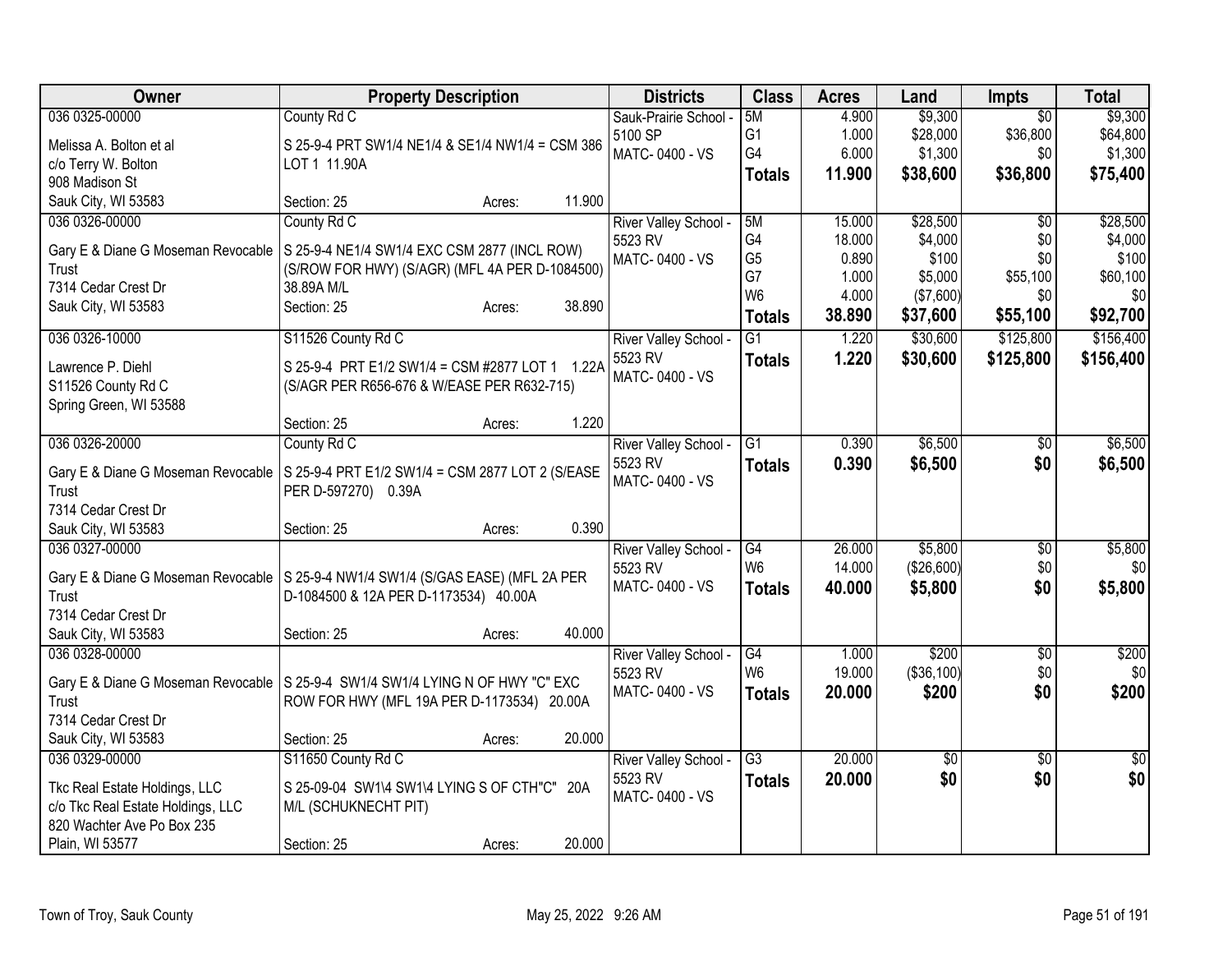| Owner                                                                                 | <b>Property Description</b>                   |                  | <b>Districts</b>      | <b>Class</b>    | <b>Acres</b> | Land       | <b>Impts</b>    | <b>Total</b> |
|---------------------------------------------------------------------------------------|-----------------------------------------------|------------------|-----------------------|-----------------|--------------|------------|-----------------|--------------|
| 036 0330-00000                                                                        | S11530 County Rd C                            |                  | River Valley School - | 5M              | 3.000        | \$5,700    | $\overline{50}$ | \$5,700      |
| Gary E & Diane G Moseman Revocable   S 25-9-4 SE1/4 SW1/4 EXC CSM 2877 (INCL ROW)     |                                               |                  | 5523 RV               | G4              | 29.000       | \$4,700    | \$0             | \$4,700      |
| Trust                                                                                 | (S/ROW FOR HWY) (MFL 6A PER D-1173534) 39.50A |                  | MATC-0400 - VS        | G <sub>5</sub>  | 0.500        | \$100      | \$0             | \$100        |
| 7314 Cedar Crest Dr                                                                   | M/L                                           |                  |                       | G7              | 1.000        | \$5,000    | \$65,600        | \$70,600     |
| Sauk City, WI 53583                                                                   | Section: 25                                   | 39.500<br>Acres: |                       | W <sub>6</sub>  | 6.000        | (\$11,400) | \$0             | \$0          |
|                                                                                       |                                               |                  |                       | <b>Totals</b>   | 39.500       | \$15,500   | \$65,600        | \$81,100     |
| 036 0331-00000                                                                        |                                               |                  | River Valley School - | $\overline{G4}$ | 1.000        | \$200      | $\overline{50}$ | \$200        |
| Kirner Living Trust                                                                   | S 25-9-4 NE SE (S/EASE PER D-659923)          | 40.00A           | 5523 RV               | W8              | 39.000       | (\$76,100) | \$0             | \$0          |
| N1967 Unke Rd                                                                         | (MFL 39A PER D-852930)                        |                  | MATC-0400 - VS        | <b>Totals</b>   | 40.000       | \$200      | \$0             | \$200        |
| Lodi, WI 53555                                                                        |                                               |                  |                       |                 |              |            |                 |              |
|                                                                                       | Section: 25                                   | 40.000<br>Acres: |                       |                 |              |            |                 |              |
| 036 0332-00000                                                                        |                                               |                  | River Valley School - | 5M              | 3.000        | \$5,700    | $\overline{50}$ | \$5,700      |
| Gary E & Diane G Moseman Revocable   S 25-9-4 NW1/4 SE1/4 (MFL 33A PER D-1084500)     |                                               |                  | 5523 RV               | G4              | 4.000        | \$600      | \$0             | \$600        |
| Trust                                                                                 | 40.00A                                        |                  | MATC-0400 - VS        | W <sub>6</sub>  | 33.000       | (\$62,700) | \$0             | \$0          |
| 7314 Cedar Crest Dr                                                                   |                                               |                  |                       | <b>Totals</b>   | 40.000       | \$6,300    | \$0             | \$6,300      |
| Sauk City, WI 53583                                                                   | Section: 25                                   | 40.000<br>Acres: |                       |                 |              |            |                 |              |
| 036 0333-00000                                                                        |                                               |                  | River Valley School - | 5M              | 1.000        | \$1,900    | $\overline{50}$ | \$1,900      |
|                                                                                       |                                               |                  | 5523 RV               | G4              | 12.000       | \$1,900    | \$0             | \$1,900      |
| Gary E & Diane G Moseman Revocable   S 25-9-4 SW1/4 SE1/4 (MFL 3A PER D-1084500 & 24A |                                               |                  | MATC-0400 - VS        | W <sub>6</sub>  | 27.000       | (\$51,300) | \$0             | \$0          |
| Trust<br>7314 Cedar Crest Dr                                                          | PER D-1173534) 40.00A                         |                  |                       | <b>Totals</b>   | 40.000       | \$3,800    | \$0             | \$3,800      |
| Sauk City, WI 53583                                                                   | Section: 25                                   | 40.000<br>Acres: |                       |                 |              |            |                 |              |
| 036 0334-00000                                                                        |                                               |                  | River Valley School - | G4              | 12.000       | \$2,200    | $\overline{60}$ | \$2,200      |
|                                                                                       |                                               |                  | 5523 RV               | W <sub>6</sub>  | 28.000       | (\$54,600) | \$0             | \$0          |
| Roland Froese                                                                         | S 25-9-4 SE SE (W/EASE PER D-659923)          | 40.00A           | MATC-0400 - VS        | <b>Totals</b>   | 40.000       | \$2,200    | \$0             | \$2,200      |
| Sheila Froese                                                                         | (MFL-W6 28A PER D-1064483)                    |                  |                       |                 |              |            |                 |              |
| 304 Pine St                                                                           |                                               |                  |                       |                 |              |            |                 |              |
| Sauk City, WI 53583                                                                   | Section: 25                                   | 40.000<br>Acres: |                       |                 |              |            |                 |              |
| 036 0335-00000                                                                        |                                               |                  | River Valley School - | 5M              | 19.000       | \$36,100   | $\sqrt[6]{}$    | \$36,100     |
| Michael Maestri                                                                       | S 26-9-4 NE1/4 NE1/4 40.00A                   |                  | 5523 RV               | G <sub>4</sub>  | 21.000       | \$1,400    | \$0             | \$1,400      |
| S11251 Fairview Rd                                                                    |                                               |                  | MATC-0400 - VS        | <b>Totals</b>   | 40.000       | \$37,500   | \$0             | \$37,500     |
| Spring Green, WI 53588                                                                |                                               |                  |                       |                 |              |            |                 |              |
|                                                                                       | Section: 26                                   | 40.000<br>Acres: |                       |                 |              |            |                 |              |
| 036 0336-00000                                                                        | S11344 Schweppe Rd                            |                  | River Valley School - | 5M              | 11.500       | \$24,600   | \$0             | \$24,600     |
| Gary W. Merkes                                                                        | S 26-9-4 THAT PRT NW NE LYING E OF SCHWEPPE   |                  | 5523 RV               | G <sub>1</sub>  | 2.000        | \$40,000   | \$900           | \$40,900     |
| Susan M. Merkes                                                                       | RD & ALSO THAT PRT SW SW SEC 23-9-4 PER       |                  | MATC-0400 - VS        | G4              | 1.850        | \$300      | \$0             | \$300        |
| 5428 Broken Bow Rd                                                                    | D-1062946 DESCR AS: COM SE COR- S89?42'9"W ON |                  |                       | G <sub>5</sub>  | 7.140        | \$11,500   | \$0             | \$11,500     |
| Sun Prairie, WI 53590                                                                 | Section: 26                                   | 22.490<br>Acres: |                       | <b>Totals</b>   | 22.490       | \$76,400   | \$900           | \$77,300     |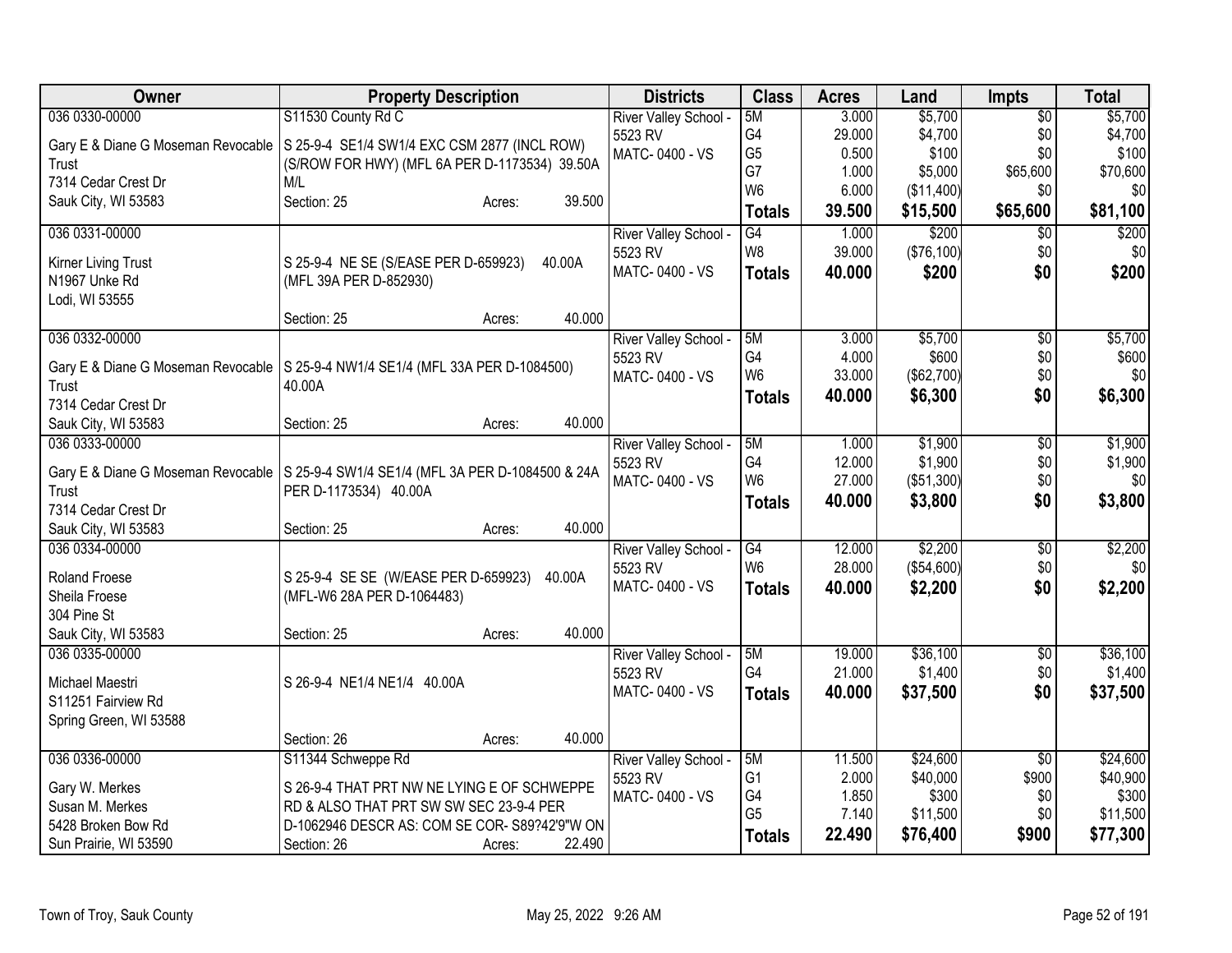| <b>Owner</b>                                              | <b>Property Description</b>                       |        |        | <b>Districts</b>           | <b>Class</b>    | <b>Acres</b> | Land       | <b>Impts</b>    | <b>Total</b> |
|-----------------------------------------------------------|---------------------------------------------------|--------|--------|----------------------------|-----------------|--------------|------------|-----------------|--------------|
| 036 0337-00000                                            |                                                   |        |        | River Valley School -      | 5M              | 5.000        | \$9,500    | $\sqrt{$0}$     | \$9,500      |
| James F & Jean E Reisinger Revocable                      | S 26-9-4 THAT PRT NW NE LYING W OF SCHWEPPE       |        |        | 5523 RV                    | G4              | 11.150       | \$1,800    | \$0             | \$1,800      |
| <b>Living Trust</b>                                       | RD 19.45A M/L                                     |        |        | MATC-0400 - VS             | G <sub>5</sub>  | 3.300        | \$1,100    | \$0             | \$1,100      |
| S11225 Schweppe Rd                                        |                                                   |        |        |                            | <b>Totals</b>   | 19.450       | \$12,400   | \$0             | \$12,400     |
| Spring Green, WI 53588-0000                               | Section: 26                                       | Acres: | 19.450 |                            |                 |              |            |                 |              |
| 036 0338-00000                                            |                                                   |        |        | River Valley School -      | $\overline{G4}$ | 3.380        | \$500      | $\overline{50}$ | \$500        |
|                                                           |                                                   |        |        | 5523 RV                    | W <sub>6</sub>  | 36.000       | (\$70,200) | \$0             | \$0          |
| Rolland D. Schweppe                                       | S 26-9-4 THAT PRT S1/2 NE1/4 LYING W OF C/L       |        |        | MATC-0400 - VS             | <b>Totals</b>   | 39.380       | \$500      | \$0             | \$500        |
| Sharon A. Schweppe                                        | SCHWEPPE RD 39.38A M/L (MFL-W6 36A PER            |        |        |                            |                 |              |            |                 |              |
| 6440 Woodland Tr                                          | D-1084511)                                        |        |        |                            |                 |              |            |                 |              |
| Dane, WI 53529                                            | Section: 26                                       | Acres: | 39.380 |                            |                 |              |            |                 |              |
| 036 0339-00000                                            |                                                   |        |        | River Valley School -      | $\overline{G4}$ | 5.650        | \$1,300    | \$0             | \$1,300      |
| Shermo Family Irrevocable Trust                           | S 26-9-4 PRT S1/2 NE1/4 & PRT NE1/4 SE1/4 BEG     |        |        | 5523 RV                    | W <sub>8</sub>  | 40.000       | (\$78,000) | \$0             | \$0          |
| 2093 Descendant Ln                                        | E1/4 COR SD SEC - N01?13'28"W 1350.65' -          |        |        | MATC-0400 - VS             | <b>Totals</b>   | 45.650       | \$1,300    | \$0             | \$1,300      |
| Suamico, WI 54313                                         | S89?12'14"W 1762.87' - S50?47'57"E 241.21' - SELY |        |        |                            |                 |              |            |                 |              |
|                                                           | Section: 26                                       | Acres: | 45.650 |                            |                 |              |            |                 |              |
| 036 0340-00000                                            | E6680 Runaway Rd                                  |        |        | River Valley School -      | 5M              | 14.000       | \$26,600   | $\sqrt{6}$      | \$26,600     |
|                                                           |                                                   |        |        | 5523 RV                    | G4              | 22.630       | \$4,500    | \$0             | \$4,500      |
| James F & Jean E Reisinger Revocable                      | S 26-9-4 NE NW EXC CSM #2449 37.13A               |        |        | MATC-0400 - VS             | G7              | 0.500        | \$3,000    | \$2,200         | \$5,200      |
| <b>Living Trust</b>                                       |                                                   |        |        |                            | <b>Totals</b>   | 37.130       | \$34,100   | \$2,200         | \$36,300     |
| S11225 Schweppe Rd                                        |                                                   |        |        |                            |                 |              |            |                 |              |
| Spring Green, WI 53588-0000                               | Section: 26                                       | Acres: | 37.130 |                            |                 |              |            |                 |              |
| 036 0340-10000                                            | E6680 Runaway Rd                                  |        |        | River Valley School -      | $\overline{G1}$ | 2.870        | \$45,200   | \$29,400        | \$74,600     |
| James F & Jean E Reisinger Revocable                      | S 26-9-4 PRT NE1/4 NW1/4 = CSM 2449 LOT 1 2.87A   |        |        | 5523 RV                    | <b>Totals</b>   | 2.870        | \$45,200   | \$29,400        | \$74,600     |
| <b>Living Trust</b>                                       |                                                   |        |        | MATC-0400 - VS             |                 |              |            |                 |              |
| S11225 Schweppe Rd                                        |                                                   |        |        |                            |                 |              |            |                 |              |
| Spring Green, WI 53588-0000                               | Section: 26                                       | Acres: | 2.870  |                            |                 |              |            |                 |              |
| 036 0341-00000                                            |                                                   |        |        | River Valley School -      | 5M              | 19.000       | \$36,100   | $\overline{$0}$ | \$36,100     |
|                                                           |                                                   |        |        | 5523 RV                    | G <sub>4</sub>  | 21.000       | \$3,900    | \$0             | \$3,900      |
| James F & Jean E Reisinger Revocable   S 26-9-4 NW NW 40A |                                                   |        |        | MATC-0400 - VS             | <b>Totals</b>   | 40,000       | \$40,000   | \$0             | \$40,000     |
| <b>Living Trust</b>                                       |                                                   |        |        |                            |                 |              |            |                 |              |
| S11225 Schweppe Rd                                        |                                                   |        | 40.000 |                            |                 |              |            |                 |              |
| Spring Green, WI 53588-0000                               | Section: 26                                       | Acres: |        |                            |                 |              |            |                 |              |
| 036 0342-00000                                            |                                                   |        |        | <b>River Valley School</b> | G4              | 27.530       | \$4,900    | $\overline{50}$ | \$4,900      |
| James F & Jean E Reisinger Revocable                      | S 26-9-4 THAT PRT S1/2 NW1/4 LYING N OF LI COM    |        |        | 5523 RV                    | <b>Totals</b>   | 27.530       | \$4,900    | \$0             | \$4,900      |
| <b>Living Trust</b>                                       | 1844.28' S OF NW COR SEC 26-N65?58'23"E           |        |        | MATC-0400 - VS             |                 |              |            |                 |              |
| S11225 Schweppe Rd                                        | 233.36'-S71?15'48"E 478.57'- S71?37'11"E          |        |        |                            |                 |              |            |                 |              |
| Spring Green, WI 53588-0000                               | Section: 26                                       | Acres: | 27.530 |                            |                 |              |            |                 |              |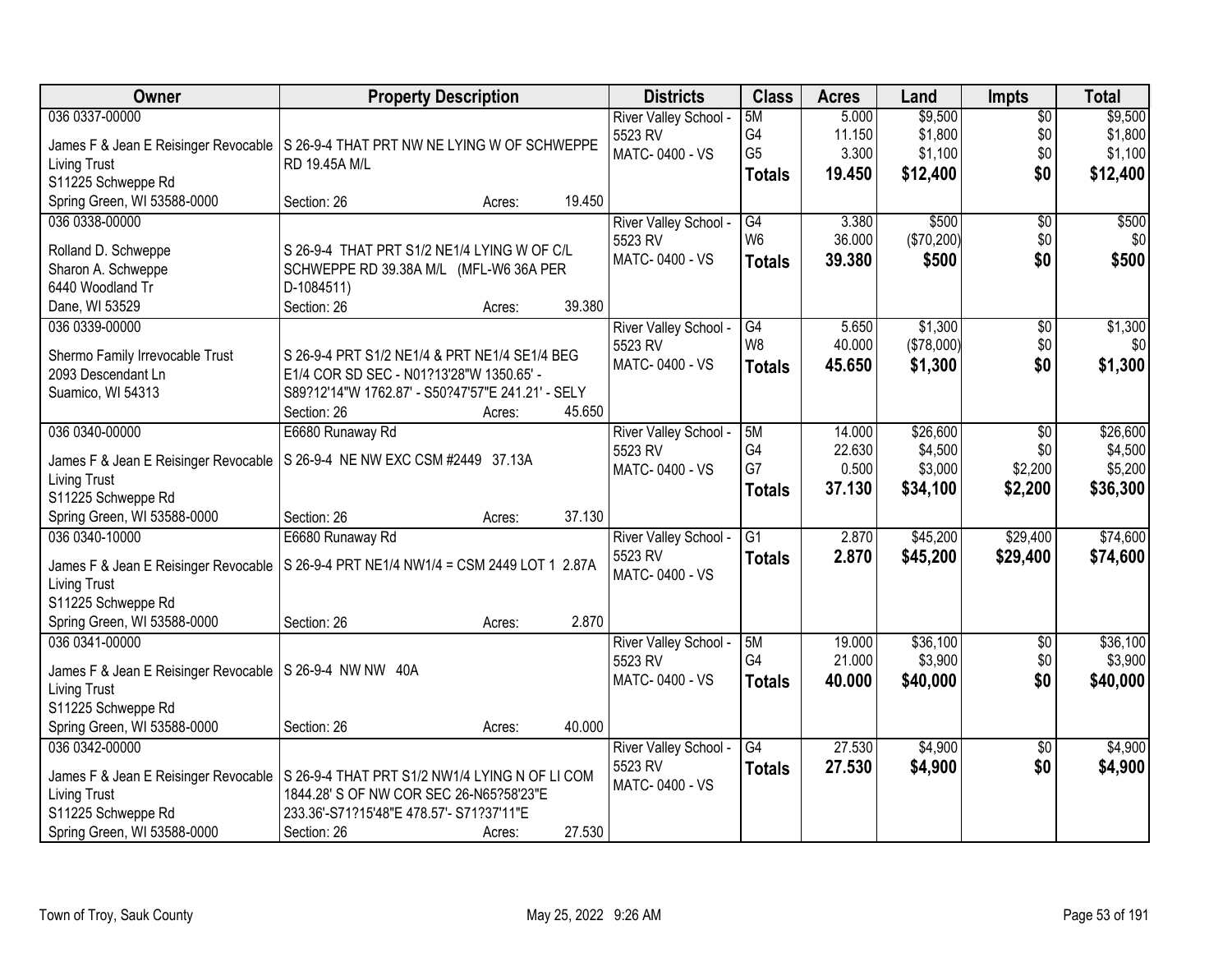| Owner                                     | <b>Property Description</b>                                                                      | <b>Districts</b>          | <b>Class</b>         | <b>Acres</b>    | Land                | <b>Impts</b>    | <b>Total</b> |
|-------------------------------------------|--------------------------------------------------------------------------------------------------|---------------------------|----------------------|-----------------|---------------------|-----------------|--------------|
| 036 0343-00000                            |                                                                                                  | River Valley School -     | $\overline{G4}$      | 5.000           | \$800               | $\overline{50}$ | \$800        |
| Gregary J & Diane L Wipperfurth           | S 26-9-4 THAT PRT S1/2 NW1/4 LYING S OF LI COM                                                   | 5523 RV                   | G <sub>5</sub>       | 4.470           | \$2,200             | \$0             | \$2,200      |
| Revocable Trust                           | 1844.28' S OF NW COR SEC 26- N65?58'23"E 233.36'-                                                | MATC-0400 - VS            | W <sub>6</sub>       | 43.000          | (\$90,300)          | \$0             | \$0          |
| E6535 Wipp Rd                             | S71?15'48"E 478.57'- S71?37'11"E 548.57'- N74?27'49"                                             |                           | <b>Totals</b>        | 52.470          | \$3,000             | \$0             | \$3,000      |
| Spring Green, WI 53588                    | 52.470<br>Section: 26<br>Acres:                                                                  |                           |                      |                 |                     |                 |              |
| 036 0344-00000                            |                                                                                                  | River Valley School -     | G4                   | 1.000           | \$200               | $\overline{50}$ | \$200        |
|                                           |                                                                                                  | 5523 RV                   | W <sub>6</sub>       | 39.000          | (\$74,100)          | \$0             | \$0          |
| Gregary J & Diane L Wipperfurth           | S 26-9-4 NE1/4 SW1/4 (MFL 39A PER D-1042724)                                                     | MATC-0400 - VS            | <b>Totals</b>        | 40.000          | \$200               | \$0             | \$200        |
| Revocable Trust                           | 40.00A                                                                                           |                           |                      |                 |                     |                 |              |
| E6535 Wipp Rd                             |                                                                                                  |                           |                      |                 |                     |                 |              |
| Spring Green, WI 53588                    | 40.000<br>Section: 26<br>Acres:                                                                  |                           |                      |                 |                     |                 |              |
| 036 0345-00000                            | E6535 Wipp Ln                                                                                    | River Valley School -     | G <sub>1</sub><br>G4 | 1.000           | \$21,000            | \$45,200        | \$66,200     |
| Gregary J & Diane L Wipperfurth           | S 26-9-4 NW1/4 SW1/4 (MFL 37A PER D-1042724)                                                     | 5523 RV<br>MATC-0400 - VS | W <sub>6</sub>       | 2.000<br>37.000 | \$300<br>(\$70,300) | \$0<br>\$0      | \$300<br>\$0 |
| Revocable Trust                           | 40.00A                                                                                           |                           |                      |                 |                     |                 |              |
| E6535 Wipp Rd                             |                                                                                                  |                           | <b>Totals</b>        | 40.000          | \$21,300            | \$45,200        | \$66,500     |
| Spring Green, WI 53588                    | 40.000<br>Section: 26<br>Acres:                                                                  |                           |                      |                 |                     |                 |              |
| 036 0346-00000                            |                                                                                                  | River Valley School -     | G4                   | 20.000          | \$3,500             | \$0             | \$3,500      |
| Gregary J & Diane L Wipperfurth           | S 26-9-4 SW1/4 SW1/4 (MFL 20A PER D-1042724)                                                     | 5523 RV                   | W <sub>6</sub>       | 20.000          | (\$38,000)          | \$0             | \$0          |
| Revocable Trust                           | 40.00A                                                                                           | MATC-0400 - VS            | <b>Totals</b>        | 40.000          | \$3,500             | \$0             | \$3,500      |
| E6535 Wipp Rd                             |                                                                                                  |                           |                      |                 |                     |                 |              |
| Spring Green, WI 53588                    | 40.000<br>Section: 26<br>Acres:                                                                  |                           |                      |                 |                     |                 |              |
| 036 0347-00000                            |                                                                                                  | River Valley School -     | 5M                   | 19.000          | \$36,100            | \$0             | \$36,100     |
|                                           |                                                                                                  | 5523 RV                   | G4                   | 21.000          | \$3,400             | \$0             | \$3,400      |
| Lost Horizon Farm                         | SEC. 26 T9N R4E SE 1/4 SW 1/4<br>40.00A                                                          | MATC-0400 - VS            | <b>Totals</b>        | 40.000          | \$39,500            | \$0             | \$39,500     |
| S11875 County Rd C                        |                                                                                                  |                           |                      |                 |                     |                 |              |
| Spring Green, WI 53588                    |                                                                                                  |                           |                      |                 |                     |                 |              |
|                                           | 40.000<br>Section: 26<br>Acres:                                                                  |                           |                      |                 |                     |                 |              |
| 036 0348-00000                            | S11595 Alda Ct                                                                                   | River Valley School -     | G <sub>1</sub>       | 2.000           | \$40,000            | \$72,900        | \$112,900    |
| Gregory A. Schweppe                       | S 26-9-4 PRT E1/2 SE1/4 = CSM #4755 LOT 1 2.00A                                                  | 5523 RV                   | <b>Totals</b>        | 2.000           | \$40,000            | \$72,900        | \$112,900    |
| Lou Anne Schweppe                         | (W&S/EASE PER CSM #4755)                                                                         | MATC-0400 - VS            |                      |                 |                     |                 |              |
| 223 N Lexington Pkwy                      |                                                                                                  |                           |                      |                 |                     |                 |              |
| Deforest, WI 53532                        | 2.000<br>Section: 26<br>Acres:                                                                   |                           |                      |                 |                     |                 |              |
| 036 0348-10000                            |                                                                                                  | River Valley School -     | 5M                   | 12.700          | \$24,200            | $\overline{50}$ | \$24,200     |
|                                           |                                                                                                  | 5523 RV                   | G4                   | 16.290          | \$3,400             | \$0             | \$3,400      |
| Rolland D. Schweppe<br>Sharon A. Schweppe | S 26-9-4 PRT S1/2 NE1/4 & PRT NE SE COM E1/4<br>COR SEC 26- S89?36'39"W ON S LI SE NE 406.57' TO | MATC-0400 - VS            | G <sub>5</sub>       | 0.500           | \$300               | \$0             | \$300        |
| 6440 Woodland Tr                          | POB-S52?39'59"W 124.83'-S38?11'44"W 246.48'-                                                     |                           | <b>Totals</b>        | 29.490          | \$27,900            | \$0             | \$27,900     |
| Dane, WI 53529                            | 29.490<br>Section: 26<br>Acres:                                                                  |                           |                      |                 |                     |                 |              |
|                                           |                                                                                                  |                           |                      |                 |                     |                 |              |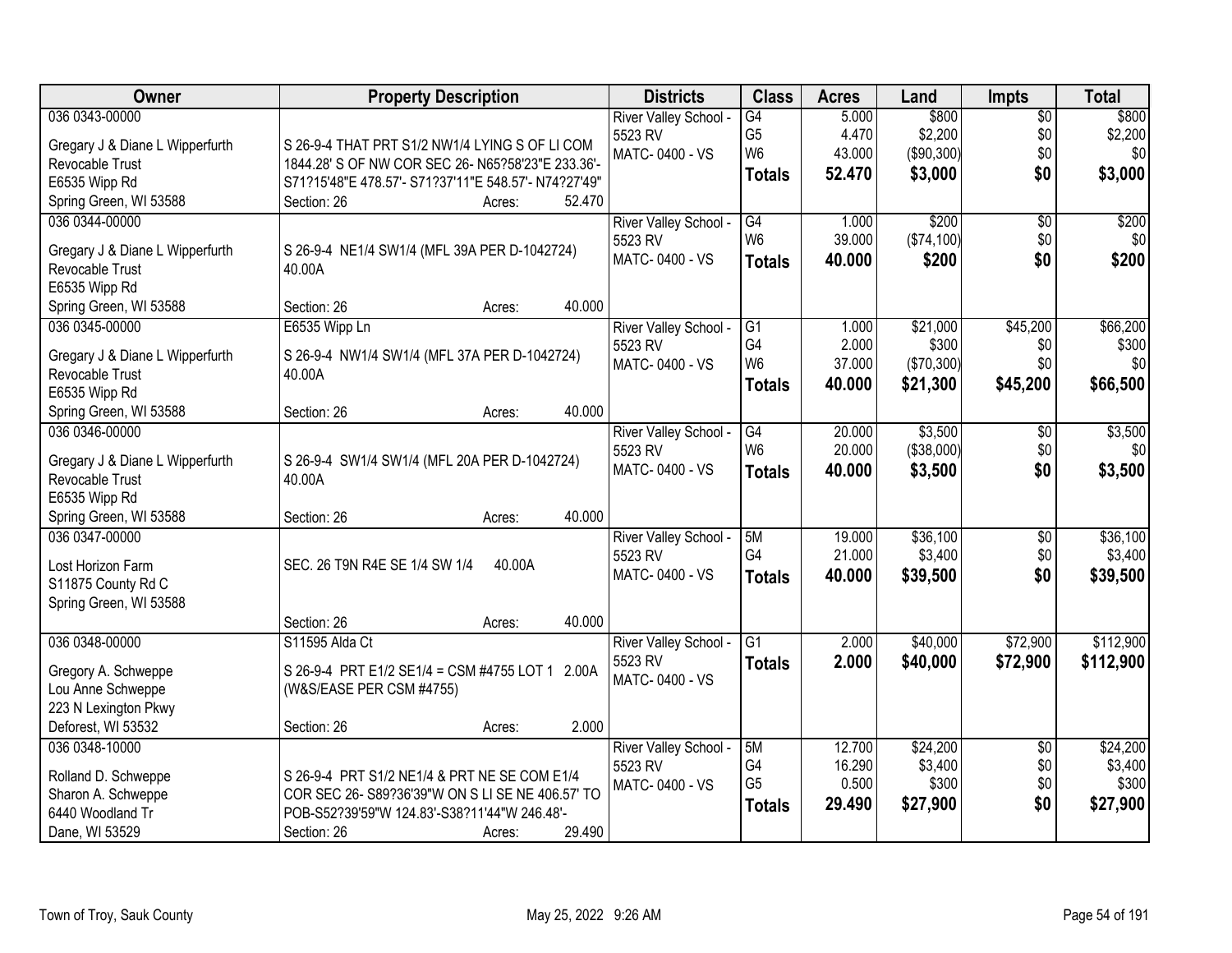| Owner                                  | <b>Property Description</b>                      | <b>Districts</b>                 | <b>Class</b>   | <b>Acres</b> | Land        | <b>Impts</b>    | <b>Total</b> |
|----------------------------------------|--------------------------------------------------|----------------------------------|----------------|--------------|-------------|-----------------|--------------|
| 036 0349-00000                         |                                                  | River Valley School -            | G4             | 3.750        | \$600       | $\sqrt{$0}$     | \$600        |
| Rolland D. Schweppe                    | S 26-9-4 THAT PRT S1/2 N1/2 SE1/4 LYING W OF C/L | 5523 RV                          | W <sub>6</sub> | 18.000       | (\$34,200)  | \$0             | \$0          |
| Sharon A. Schweppe                     | SCHWEPPE RD 21.75A M/L (MFL-W6 18A PER           | MATC-0400 - VS                   | <b>Totals</b>  | 21.750       | \$600       | \$0             | \$600        |
| 6440 Woodland Tr                       | D-1084511)                                       |                                  |                |              |             |                 |              |
| Dane, WI 53529                         | 21.750<br>Section: 26<br>Acres:                  |                                  |                |              |             |                 |              |
| 036 0349-10000                         |                                                  | River Valley School -            | W <sub>6</sub> | 21.700       | ( \$84,600) | $\overline{50}$ | \$0          |
|                                        |                                                  | 5523 RV                          | <b>Totals</b>  | 21.700       | \$0         | \$0             | \$0          |
| Rolland D. Schweppe                    | S 26-9-4 N1\2 N1\2 SE1\4 W OF SCHWEPPE RD        | MATC-0400 - VS                   |                |              |             |                 |              |
| Sharon A. Schweppe<br>6440 Woodland Tr | 21.7A (MFL-W6 21.7A PER D-1084511)               |                                  |                |              |             |                 |              |
| Dane, WI 53529                         | 21.700<br>Section: 26<br>Acres:                  |                                  |                |              |             |                 |              |
| 036 0350-00000                         |                                                  |                                  | G4             | 20.480       | \$4,500     | $\overline{50}$ | \$4,500      |
|                                        |                                                  | River Valley School -<br>5523 RV | W <sub>6</sub> | 7.000        | (\$13,300)  | \$0             | \$0          |
| Rolland D. Schweppe                    | S 26-9-4 NE1/2 SW SE EXC THAT PRT LYING SELY     | MATC-0400 - VS                   |                | 27.480       | \$4,500     | \$0             |              |
| Sharon A. Schweppe                     | OF CTH C, & ALSO INCL THAT PRT SE SE LYING W     |                                  | <b>Totals</b>  |              |             |                 | \$4,500      |
| 6440 Woodland Tr                       | OF C/L SCHWEPPE RD & N OF CTH C 27.48A M/L       |                                  |                |              |             |                 |              |
| Dane, WI 53529                         | Section: 26<br>27.480<br>Acres:                  |                                  |                |              |             |                 |              |
| 036 0351-00000                         |                                                  | River Valley School -            | 5M             | 4.000        | \$7,600     | \$0             | \$7,600      |
| Lost Horizon Farm                      | S 26-9-4 SW1/2 SW SE EXC THAT PRT LYING SELY     | 5523 RV                          | G4             | 15.850       | \$3,000     | \$0             | \$3,000      |
| S11875 County Rd C                     | OF CTH C 19.85A M/L                              | MATC-0400 - VS                   | <b>Totals</b>  | 19.850       | \$10,600    | \$0             | \$10,600     |
| Spring Green, WI 53588                 |                                                  |                                  |                |              |             |                 |              |
|                                        | 19.850<br>Section: 26<br>Acres:                  |                                  |                |              |             |                 |              |
| 036 0352-10000                         | S11592 Alda Ct                                   | River Valley School -            | G4             | 11.570       | \$2,600     | \$0             | \$2,600      |
|                                        |                                                  | 5523 RV                          | G7             | 1.000        | \$5,000     | \$80,200        | \$85,200     |
| Gregory A. Schweppe                    | S 26-9-4 THAT PRT SE SE LYING E OF C/L           | MATC-0400 - VS                   | W <sub>6</sub> | 20.000       | (\$38,000)  | \$0             | \$0          |
| Lou Anne Schweppe                      | SCHWEPPE RD & N&S OF CTH C EXC CSM #4755;        |                                  | <b>Totals</b>  | 32.570       | \$7,600     | \$80,200        | \$87,800     |
| 223 N Lexington Pkwy                   | ALSO THAT PRT NE SE LYING S OF FOLLOWING         |                                  |                |              |             |                 |              |
| Deforest, WI 53532                     | 32.570<br>Section: 26<br>Acres:                  |                                  |                |              |             |                 |              |
| 036 0353-00000                         |                                                  | River Valley School -            | G4             | 8.000        | \$1,500     | $\overline{$0}$ | \$1,500      |
| Gregory A. Schweppe                    | S 35-9-4 NE NE 40.00A (MFL-W6 32A PER            | 5523 RV                          | W <sub>6</sub> | 32.000       | (\$62,400)  | \$0             | \$0          |
| Lou Anne Schweppe                      | D-1064471)                                       | MATC-0400 - VS                   | <b>Totals</b>  | 40.000       | \$1,500     | \$0             | \$1,500      |
| 223 N Lexington Pkwy                   |                                                  |                                  |                |              |             |                 |              |
| Deforest, WI 53532                     | 40.000<br>Section: 35<br>Acres:                  |                                  |                |              |             |                 |              |
| 036 0354-00000                         |                                                  | River Valley School -            | G4             | 1.280        | \$300       | $\overline{50}$ | \$300        |
|                                        |                                                  | 5523 RV                          | G <sub>5</sub> | 1.000        | \$500       | \$0             | \$500        |
| Gregory A. Schweppe                    | S 35-9-4 COM SECOR NW NE- NW TO C\L HWY-         | MATC-0400 - VS                   | W <sub>6</sub> | 8.000        | (\$15,600)  | \$0             | \$0          |
| Lou Anne Schweppe                      | NELY ALG C\L TO NECOR-S80RD TO POB 10.28A        |                                  | <b>Totals</b>  | 10.280       | \$800       | \$0             | \$800        |
| 223 N Lexington Pkwy                   | (MFL-W6 8A PER D-1064471)                        |                                  |                |              |             |                 |              |
| Deforest, WI 53532                     | 10.280<br>Section: 35<br>Acres:                  |                                  |                |              |             |                 |              |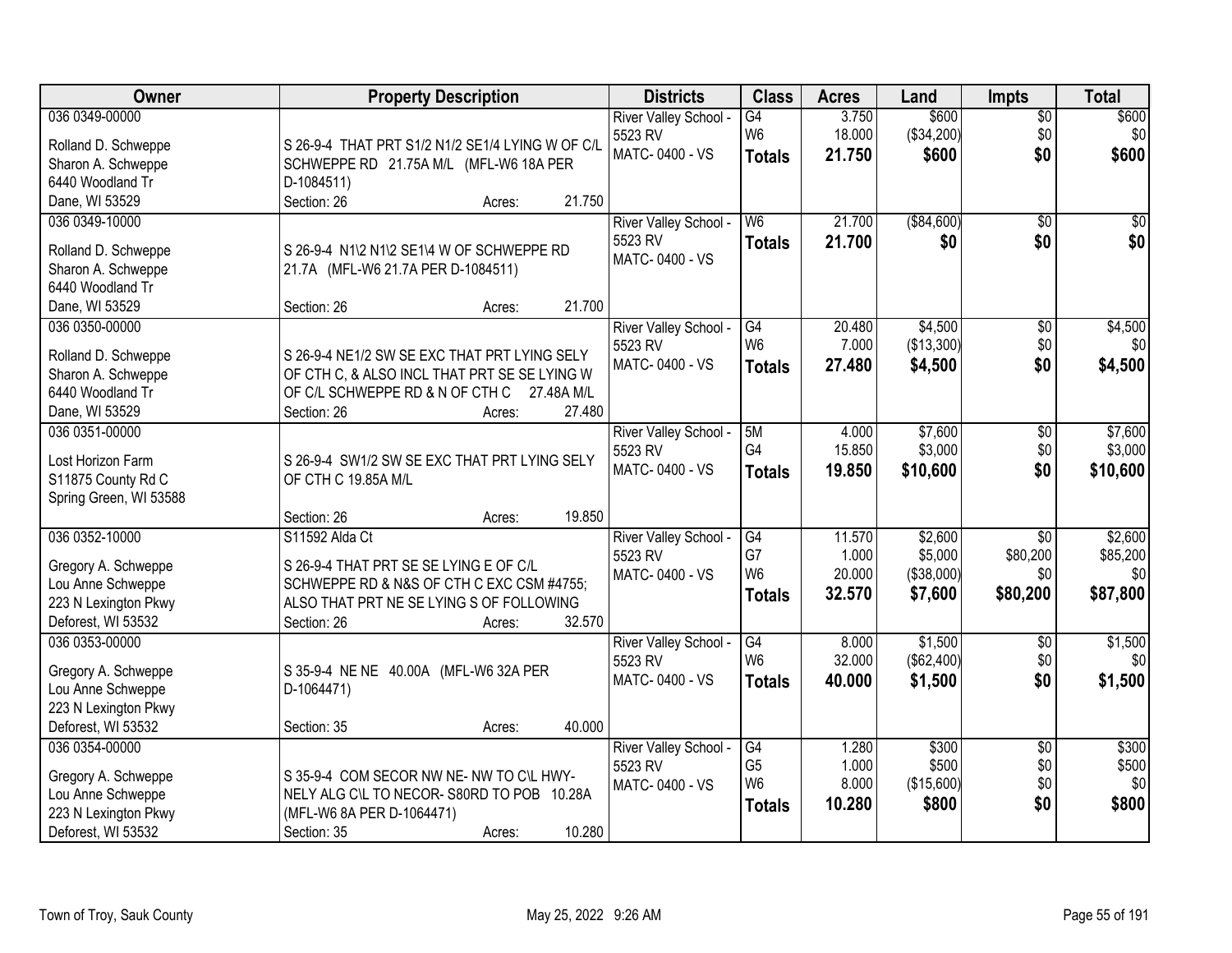| Owner                           | <b>Property Description</b>                       | <b>Districts</b>                 | <b>Class</b>             | <b>Acres</b> | Land        | <b>Impts</b>    | <b>Total</b>    |
|---------------------------------|---------------------------------------------------|----------------------------------|--------------------------|--------------|-------------|-----------------|-----------------|
| 036 0355-00000                  |                                                   | River Valley School -            | 5M                       | 8.000        | \$15,200    | $\overline{50}$ | \$15,200        |
| Lost Horizon Farm               | SEC. 35 T9N R4E NW 1/4 NE 1/4 EXC COM AT SE       | 5523 RV                          | G4                       | 20.000       | \$4,800     | \$0             | \$4,800         |
| S11875 County Rd C              | COR, TH DUE NW TO CTR LI HWY, TH NELY ALONG       | MATC-0400 - VS                   | G <sub>5</sub>           | 1.720        | \$900       | \$0             | \$900           |
| Spring Green, WI 53588          | SD CTR LI HWY TO NE COR, TH S 80RD TO BEG         |                                  | <b>Totals</b>            | 29.720       | \$20,900    | \$0             | \$20,900        |
|                                 | 29.720<br>Section: 35<br>Acres:                   |                                  |                          |              |             |                 |                 |
| 036 0356-00000                  | S12050 Hilton Dr                                  | River Valley School -            | 5M                       | 21.100       | \$40,100    | $\overline{30}$ | \$40,100        |
| Brandon M. Peterson             | S 35-9-4 PRT W1/2 SE1/4, NE1/4 SW1/4 & SW1/4 NE1/ | 5523 RV                          | G <sub>1</sub>           | 5.000        | \$65,600    | \$243,100       | \$308,700       |
| <b>Delaney Peterson</b>         | COM S1/4 COR SEC - N00?17'29"W 822.82' TO POB -   | MATC-0400 - VS                   | G4                       | 11.000       | \$2,100     | \$0             | \$2,100         |
| S12050 Hilton Dr                | NELY ALG CURVE TO LEFT 546.41' (R=433')           |                                  | <b>Totals</b>            | 37.100       | \$107,800   | \$243,100       | \$350,900       |
| Spring Green, WI 53588          | 37.100<br>Section: 35<br>Acres:                   |                                  |                          |              |             |                 |                 |
| 036 0357-00000                  |                                                   | River Valley School -            | 5M                       | 8.000        | \$15,200    | $\sqrt[6]{}$    | \$15,200        |
|                                 |                                                   | 5523 RV                          | G4                       | 2.000        | \$300       | \$0             | \$300           |
| Lost Horizon Farm               | SEC. 35 T9N R4E COM AT SW COR SW 1/4 NE 1/4, TH   | MATC-0400 - VS                   | <b>Totals</b>            | 10.000       | \$15,500    | \$0             | \$15,500        |
| S11875 County Rd C              | N 80RD, TH E 40RD, TH SW TO BEG 10.00A            |                                  |                          |              |             |                 |                 |
| Spring Green, WI 53588          | 10.000<br>Section: 35                             |                                  |                          |              |             |                 |                 |
| 036 0358-00000                  | Acres:                                            |                                  | W <sub>6</sub>           | 30.000       | (\$117,000) | \$0             | \$0             |
|                                 |                                                   | River Valley School -<br>5523 RV |                          |              |             | \$0             | \$0             |
| Tapc, LLC                       | S 35-9-4 N 30A OF SE1/4 NE1/4 (MFL 30A PER        | MATC-0400 - VS                   | <b>Totals</b>            | 30.000       | \$0         |                 |                 |
| c/o Tapc, LLC                   | D-1209086) 30.00A M/L                             |                                  |                          |              |             |                 |                 |
| 5406 Lake Mendota Dr            |                                                   |                                  |                          |              |             |                 |                 |
| Madison, WI 53705               | 30.000<br>Section: 35<br>Acres:                   |                                  |                          |              |             |                 |                 |
| 036 0358-10000                  |                                                   | River Valley School -            | $\overline{\mathsf{W6}}$ | 10.000       | ( \$39,000) | $\overline{50}$ | $\overline{50}$ |
| Tapc, LLC                       | S 35-9-4 S 10A OF SE1/4 NE1/4 (MFL 10A PER        | 5523 RV                          | <b>Totals</b>            | 10.000       | \$0         | \$0             | \$0             |
| c/o Tapc, LLC                   | D-1209086) 10.00A M/L                             | MATC-0400 - VS                   |                          |              |             |                 |                 |
| 5406 Lake Mendota Dr            |                                                   |                                  |                          |              |             |                 |                 |
| Madison, WI 53705               | 10.000<br>Section: 35<br>Acres:                   |                                  |                          |              |             |                 |                 |
| 036 0359-00000                  |                                                   | River Valley School -            | 5M                       | 10.000       | \$19,000    | $\overline{60}$ | \$19,000        |
| Lost Horizon Farm               | 40.00A<br>SEC. 35 T9N R4E NE 1/4 NW 1/4           | 5523 RV                          | G4                       | 30.000       | \$4,600     | \$0             | \$4,600         |
| S11875 County Rd C              |                                                   | MATC-0400 - VS                   | <b>Totals</b>            | 40.000       | \$23,600    | \$0             | \$23,600        |
| Spring Green, WI 53588          |                                                   |                                  |                          |              |             |                 |                 |
|                                 | 40.000<br>Section: 35<br>Acres:                   |                                  |                          |              |             |                 |                 |
| 036 0360-00000                  |                                                   | River Valley School -            | G4                       | 27.000       | \$5,000     | $\overline{50}$ | \$5,000         |
|                                 |                                                   | 5523 RV                          | W <sub>6</sub>           | 13.000       | (\$24,700)  | \$0             | \$0             |
| Gregary J & Diane L Wipperfurth | S 35-9-4 NW1/4 NW1/4 (S/GAS EASE) (MFL 13A PER    | MATC-0400 - VS                   | <b>Totals</b>            | 40.000       | \$5,000     | \$0             | \$5,000         |
| Revocable Trust                 | D-1042724) 40.00A                                 |                                  |                          |              |             |                 |                 |
| E6535 Wipp Rd                   |                                                   |                                  |                          |              |             |                 |                 |
| Spring Green, WI 53588          | 40.000<br>Section: 35<br>Acres:                   |                                  |                          |              |             |                 |                 |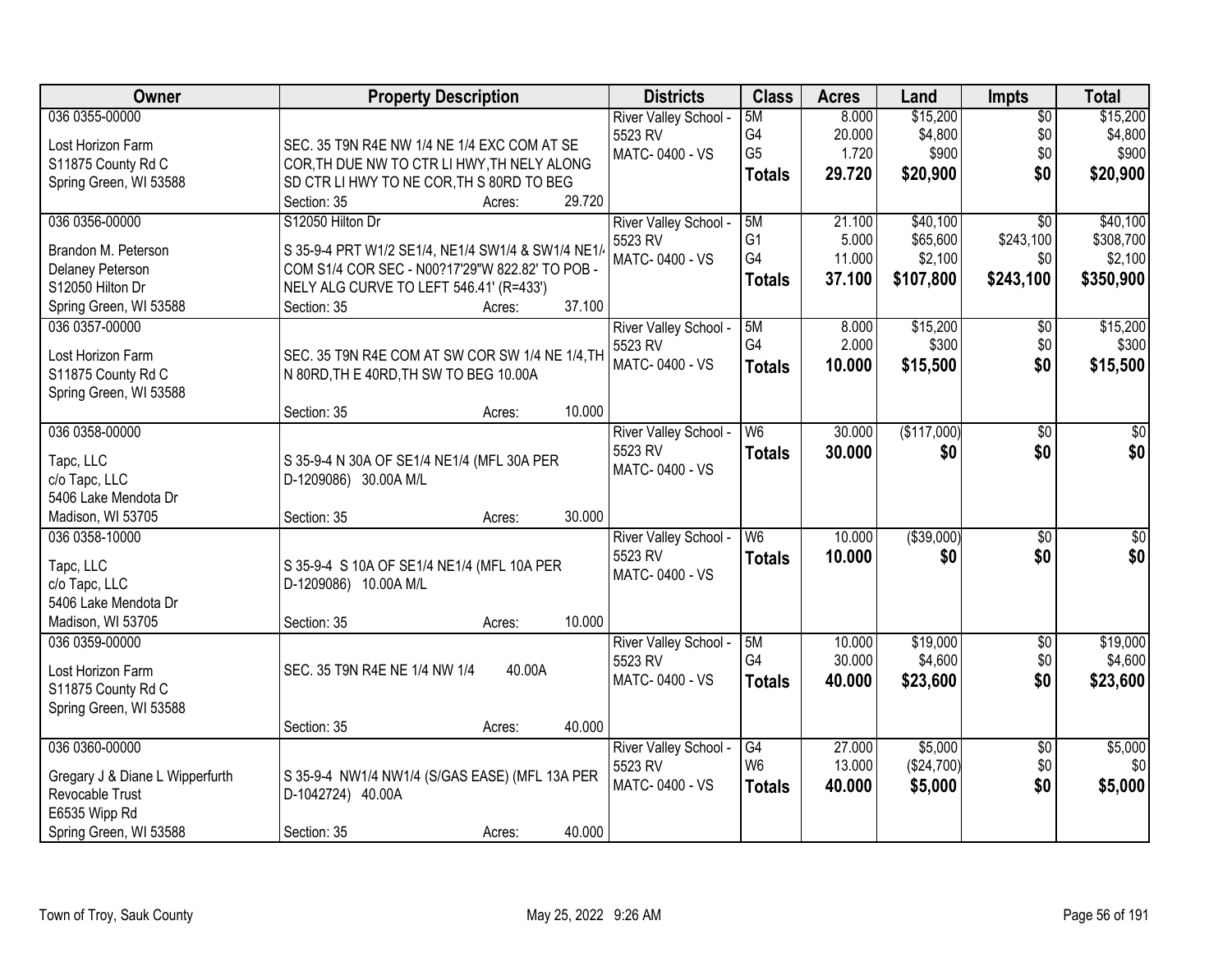| Owner                           | <b>Property Description</b>                    | <b>Districts</b>      | <b>Class</b>    | <b>Acres</b> | Land       | <b>Impts</b>    | <b>Total</b> |
|---------------------------------|------------------------------------------------|-----------------------|-----------------|--------------|------------|-----------------|--------------|
| 036 0361-00000                  | E6535 Wipp Ln                                  | River Valley School - | $\overline{G4}$ | 25.000       | \$4,600    | $\overline{50}$ | \$4,600      |
| Gregary J & Diane L Wipperfurth | S 35-9-4 SW1/4 NW1/4 (S/GAS EASE) (MFL 8A PER  | 5523 RV               | G <sub>5</sub>  | 5.000        | \$2,500    | \$0             | \$2,500      |
| Revocable Trust                 | D-1042724) 40.00A                              | MATC-0400 - VS        | G7              | 2.000        | \$22,000   | \$168,900       | \$190,900    |
| E6535 Wipp Rd                   |                                                |                       | W <sub>6</sub>  | 8.000        | (\$15,200) | \$0             | \$0          |
| Spring Green, WI 53588          | 40.000<br>Section: 35<br>Acres:                |                       | <b>Totals</b>   | 40.000       | \$29,100   | \$168,900       | \$198,000    |
| 036 0362-00000                  | S11875 County Rd C                             | River Valley School - | 5M              | 5.000        | \$9,500    | $\overline{50}$ | \$9,500      |
|                                 |                                                | 5523 RV               | G4              | 31.000       | \$6,900    | \$0             | \$6,900      |
| Lost Horizon Farm               | 40.00A<br>SEC. 35 T9N R4E SE 1/4 NW 1/4        | MATC-0400 - VS        | G <sub>5</sub>  | 1.000        | \$500      | \$0             | \$500        |
| S11875 County Rd C              |                                                |                       | G7              | 3.000        | \$30,000   | \$124,500       | \$154,500    |
| Spring Green, WI 53588          | 40.000<br>Section: 35<br>Acres:                |                       | <b>Totals</b>   | 40.000       | \$46,900   | \$124,500       | \$171,400    |
| 036 0363-00000                  | S12040 Hilton Dr                               | River Valley School - | 5M              | 28.000       | \$54,600   | \$0             | \$54,600     |
|                                 |                                                | 5523 RV               | G <sub>1</sub>  | 3.000        | \$58,000   | \$216,700       | \$274,700    |
| James Spredemann                | S 35-9-4 PRT NE SW & NW SE COM S1/4            | MATC-0400 - VS        | G4              | 2.000        | \$500      | \$0             | \$500        |
| Janice Spredemann               | COR-N0?17'29"W 1297.75' TO SE COR NE SW &      |                       | G <sub>5</sub>  | 3.750        | \$1,900    | \$0             | \$1,900      |
| S12040 Hilton Dr                | POB-S89?34'38"W 1325.33' TO SW COR NE          |                       | <b>Totals</b>   | 36.750       | \$115,000  | \$216,700       | \$331,700    |
| Spring Green, WI 53588          | 36.750<br>Section: 35<br>Acres:                |                       |                 |              |            |                 |              |
| 036 0364-00000                  |                                                | River Valley School - | G4              | 2.000        | \$400      | \$0             | \$400        |
| Lost Horizon Farm               | SEC. 35 T9N R4E COM AT PT 50RD W OF NE COR NE  | 5523 RV               | G <sub>5</sub>  | 0.350        | \$200      | \$0             | \$200        |
| S11875 County Rd C              | 1/4 SW 1/4, TH W 30RD, TH S 25RD, TH NE TO BEG | MATC-0400 - VS        | <b>Totals</b>   | 2.350        | \$600      | \$0             | \$600        |
| Spring Green, WI 53588          | 2.35A                                          |                       |                 |              |            |                 |              |
|                                 | 2.350<br>Section: 35<br>Acres:                 |                       |                 |              |            |                 |              |
| 036 0365-00000                  |                                                | River Valley School - | 5M              | 2.000        | \$3,800    | \$0             | \$3,800      |
|                                 |                                                | 5523 RV               | G4              | 36.000       | \$7,900    | \$0             | \$7,900      |
| Gary D. Johnson                 | S 35-9-4 NW1/4 SW1/4 (S/TEL ROW) (W//EASE PER  | MATC-0400 - VS        | G <sub>5</sub>  | 2.000        | \$1,000    | \$0             | \$1,000      |
| Susan M. Johnson                | D-1192536) 40.00A                              |                       | <b>Totals</b>   | 40.000       | \$12,700   | \$0             | \$12,700     |
| S12027 County Rd C              |                                                |                       |                 |              |            |                 |              |
| Spring Green, WI 53588          | 40.000<br>Section: 35<br>Acres:                |                       |                 |              |            |                 |              |
| 036 0366-00000                  |                                                | River Valley School - | G4              | 11.000       | \$2,900    | $\sqrt{6}$      | \$2,900      |
| Gary D. Johnson                 | S 35-9-4 SW SW EXC CSM #1805 & EXC CSM #1806   | 5523 RV               | G <sub>5</sub>  | 18.860       | \$24,600   | \$0             | \$24,600     |
| Susan M. Johnson                | & EXC CSM #2237 29.861A M\L                    | MATC-0400 - VS        | <b>Totals</b>   | 29,860       | \$27,500   | \$0             | \$27,500     |
| S12027 County Rd C              |                                                |                       |                 |              |            |                 |              |
| Spring Green, WI 53588          | 29.860<br>Section: 35<br>Acres:                |                       |                 |              |            |                 |              |
| 036 0366-10000                  | S12027 County Rd C                             | River Valley School - | $\overline{G1}$ | 2.220        | \$41,300   | \$460,900       | \$502,200    |
|                                 |                                                | 5523 RV               | <b>Totals</b>   | 2.220        | \$41,300   | \$460,900       | \$502,200    |
| Gary D. Johnson                 | S 35-9-4 PRT SW SW = CSM #1805 LOT 1 2.218A    | MATC-0400 - VS        |                 |              |            |                 |              |
| Susan M. Johnson                |                                                |                       |                 |              |            |                 |              |
| S12027 County Rd C              |                                                |                       |                 |              |            |                 |              |
| Spring Green, WI 53588          | 2.220<br>Section: 35<br>Acres:                 |                       |                 |              |            |                 |              |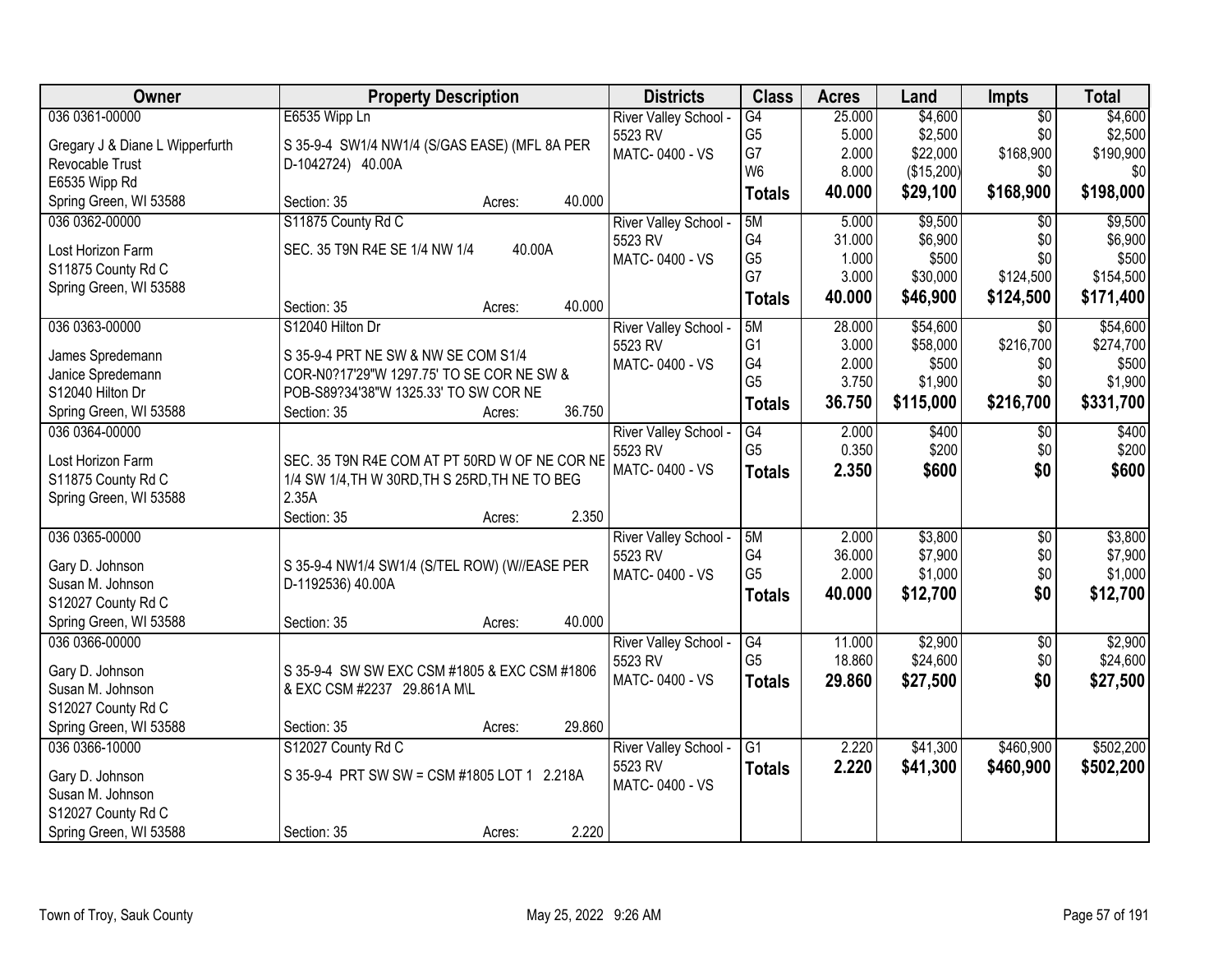| Owner                                            | <b>Property Description</b>                                     |        | <b>Districts</b>      | <b>Class</b>         | <b>Acres</b>    | Land                | <b>Impts</b>                 | <b>Total</b>         |
|--------------------------------------------------|-----------------------------------------------------------------|--------|-----------------------|----------------------|-----------------|---------------------|------------------------------|----------------------|
| 036 0366-20000                                   | S12076 County Rd C                                              |        | River Valley School - | $\overline{G1}$      | 5.000           | \$53,600            | \$203,900                    | \$257,500            |
| Robert J. Johnson                                | S 35-9-4 PRT S1\2 SW1\4 = CSM #2237 LOT 1                       |        | 5523 RV               | G <sub>5</sub>       | 7.060           | \$3,500             | \$0                          | \$3,500              |
| Karen J. Johnson                                 | 12.061A                                                         |        | MATC-0400 - VS        | <b>Totals</b>        | 12.060          | \$57,100            | \$203,900                    | \$261,000            |
| S12076 County Rd C                               |                                                                 |        |                       |                      |                 |                     |                              |                      |
| Spring Green, WI 53588                           | Section: 35<br>Acres:                                           | 12.060 |                       |                      |                 |                     |                              |                      |
| 036 0367-00000                                   | S12024 Hilton Dr                                                |        | River Valley School - | $\overline{G1}$      | 1.000           | \$28,000            | \$193,700                    | \$221,700            |
|                                                  |                                                                 |        | 5523 RV               | G <sub>6</sub>       | 7.970           | \$31,100            | \$0                          | \$31,100             |
| Richard A. Schwartz                              | S 35-9-4 PRT S1\2 SW1\4 = CSM #1806 LOT 1                       |        | MATC-0400 - VS        | <b>Totals</b>        | 8.970           | \$59,100            | \$193,700                    | \$252,800            |
| Cheryl A. Brunswick-Schwartz<br>S12024 Hilton Dr | (S/EASE PER D-1192536) 8.968A                                   |        |                       |                      |                 |                     |                              |                      |
| Spring Green, WI 53588                           | Section: 35<br>Acres:                                           | 8.970  |                       |                      |                 |                     |                              |                      |
| 036 0367-10000                                   |                                                                 |        | River Valley School - | 5M                   | 6.000           | \$11,400            | $\overline{50}$              | \$11,400             |
|                                                  |                                                                 |        | 5523 RV               | G4                   | 19.500          | \$3,200             | \$0                          | \$3,200              |
| Gary D. Johnson                                  | S 35-9-4 SE SW EXC COM SE                                       |        | MATC-0400 - VS        | G <sub>5</sub>       | 0.390           | \$200               | \$0                          | \$200                |
| Susan M. Johnson                                 | COR-N21RD-W15RD-SELY TO POB & EXC CSM                           |        |                       | <b>Totals</b>        | 25.890          | \$14,800            | \$0                          | \$14,800             |
| S12027 County Rd C                               | #1806 & EXC CSM #2237 25.892A M\L                               |        |                       |                      |                 |                     |                              |                      |
| Spring Green, WI 53588                           | Section: 35<br>Acres:                                           | 25.890 |                       |                      |                 |                     |                              |                      |
| 036 0368-00000                                   | S12083 Hilton Dr                                                |        | River Valley School - | $\overline{G1}$      | 1.000           | \$28,000            | \$175,600                    | \$203,600            |
| Susan Diane Clearfield et al                     | S 35-9-4 PRT SE1/4 SW1/4 COM SE COR - N 21RD - W                |        | 5523 RV               | <b>Totals</b>        | 1.000           | \$28,000            | \$175,600                    | \$203,600            |
| c/o David W. Kruger                              | 15RD - SELY DIR TO POB 1.00A M/L                                |        | MATC-0400 - VS        |                      |                 |                     |                              |                      |
| S12083 Hilton Dr                                 |                                                                 |        |                       |                      |                 |                     |                              |                      |
| Spring Green, WI 53588                           | Section: 35<br>Acres:                                           | 1.000  |                       |                      |                 |                     |                              |                      |
| 036 0369-00000                                   |                                                                 |        | River Valley School - | $\overline{W6}$      | 20.000          | (\$78,000)          | $\overline{50}$              | $\overline{\$0}$     |
|                                                  |                                                                 |        | 5523 RV               | <b>Totals</b>        | 20,000          | \$0                 | \$0                          | \$0                  |
| Tapc, LLC<br>c/o Tapc, LLC                       | S 35-9-4 N1/2 NE1/4 SE1/4 (MFL 20A PER D-1209086)<br>20.00A M/L |        | MATC-0400 - VS        |                      |                 |                     |                              |                      |
| 5406 Lake Mendota Dr                             |                                                                 |        |                       |                      |                 |                     |                              |                      |
| Madison, WI 53705                                | Section: 35<br>Acres:                                           | 20.000 |                       |                      |                 |                     |                              |                      |
| 036 0369-10000                                   |                                                                 |        | River Valley School - | W6                   | 20.000          | (\$78,000)          | $\overline{50}$              | $\overline{50}$      |
|                                                  |                                                                 |        | 5523 RV               | <b>Totals</b>        | 20.000          | \$0                 | \$0                          | \$0                  |
| Tapc, LLC                                        | S 35-9-4 S1/2 NE1/4 SE1/4 (MFL 20A PER D-1209086)               |        | MATC-0400 - VS        |                      |                 |                     |                              |                      |
| c/o Tapc, LLC                                    | 20.00A M/L                                                      |        |                       |                      |                 |                     |                              |                      |
| 5406 Lake Mendota Dr                             |                                                                 |        |                       |                      |                 |                     |                              |                      |
| Madison, WI 53705                                | Section: 35<br>Acres:                                           | 20.000 |                       |                      |                 |                     |                              |                      |
| 036 0370-00000                                   | S12058 Hilton Dr                                                |        | River Valley School - | 5M<br>G <sub>1</sub> | 15.000          | \$28,500            | $\overline{50}$<br>\$238,400 | \$28,500             |
| Andrew J. Sgrignoli                              | S 35-9-4 PRT SW SE & NW SE COM S1/4                             |        | 5523 RV               | G4                   | 5.000<br>15.050 | \$53,600<br>\$2,500 | \$0                          | \$292,000<br>\$2,500 |
| Rebecca S. Schroeder                             | COR-N0?17'29"W 822.82'-N20?34'4"E 320.69' TO                    |        | MATC-0400 - VS        |                      |                 |                     |                              |                      |
| S12058 Hilton Dr                                 | POB-NWLY ALG CURVE TO LEFT 217.90' (CH                          |        |                       | <b>Totals</b>        | 35.050          | \$84,600            | \$238,400                    | \$323,000            |
| Spring Green, WI 53588                           | Section: 35<br>Acres:                                           | 35.050 |                       |                      |                 |                     |                              |                      |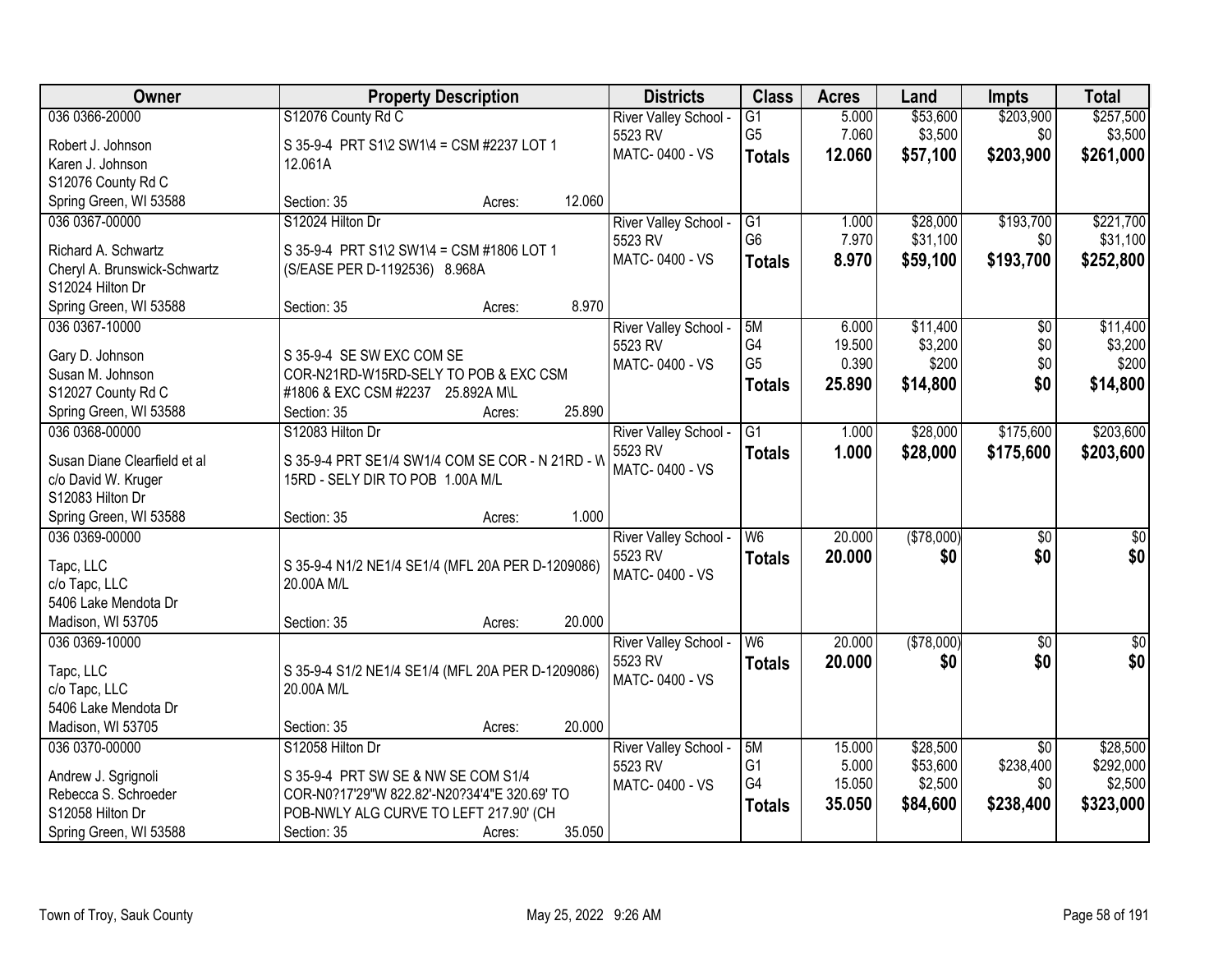| Owner                          | <b>Property Description</b>                                                               | <b>Districts</b>      | <b>Class</b>    | <b>Acres</b> | Land        | <b>Impts</b>    | <b>Total</b>     |
|--------------------------------|-------------------------------------------------------------------------------------------|-----------------------|-----------------|--------------|-------------|-----------------|------------------|
| 036 0371-10000                 |                                                                                           | River Valley School - | $\overline{G6}$ | 0.270        | \$1,100     | $\overline{30}$ | \$1,100          |
| Vernon L. Halverson            | S 35-9-4 PRT SW SE COM NW COR-S0?17'29"E ALG                                              | 5523 RV               | <b>Totals</b>   | 0.270        | \$1,100     | \$0             | \$1,100          |
| John M. Halverson              | WLI 363.76' -NLY ALG CURVE TO LEFT 380.59' TO                                             | MATC-0400 - VS        |                 |              |             |                 |                  |
| 7599 Us Hwy 14                 | POB (CH N0?17'29"W, RAD 367') 0.27A                                                       |                       |                 |              |             |                 |                  |
| Arena, WI 53503                | 0.270<br>Section: 35<br>Acres:                                                            |                       |                 |              |             |                 |                  |
| 036 0372-00000                 | E6828 State Highway 60                                                                    | River Valley School - | 5M              | 4.800        | \$9,100     | $\overline{50}$ | \$9,100          |
|                                |                                                                                           | 5523 RV               | G4              | 20.000       | \$3,200     | \$0             | \$3,200          |
| Savanna Institute              | S 35-9-4 PRT SE SE COM 314'S & 222'E OF                                                   | MATC-0400 - VS        | X4              | 3.200        | \$0         | \$0             | \$0              |
| 1360 Regent St 124             | NWCOR-E TO ELI-S TO SECOR-W TO PT 66'E OF<br>SWCOR-N660'-NELY TO PT 170'S OF POB-N170' TO |                       | <b>Totals</b>   | 28.000       | \$12,300    | \$0             | \$12,300         |
| Madison, WI 53715              | 28.000<br>Section: 35                                                                     |                       |                 |              |             |                 |                  |
| 036 0373-00000                 | Acres:                                                                                    | River Valley School - | G4              | 3.000        | \$500       | \$0             | \$500            |
|                                |                                                                                           | 5523 RV               | W <sub>6</sub>  | 9.000        | (\$17,600)  | \$0             | \$0              |
| Tapc, LLC                      | S 35-9-4 PRT SE1/4 SE1/4 COM 314' S & 222' E OF                                           | MATC-0400 - VS        | <b>Totals</b>   | 12.000       | \$500       | \$0             | \$500            |
| c/o Tapc, LLC                  | NW COR - E TO ELI - N TO NE COR - W TO NW COR -                                           |                       |                 |              |             |                 |                  |
| 5406 Lake Mendota Dr           | S TO SW COR - E 66' - N 660' - NELY TO PT 170' S OF                                       |                       |                 |              |             |                 |                  |
| Madison, WI 53705              | Section: 35<br>12.000<br>Acres:                                                           |                       |                 |              |             |                 |                  |
| 036 0374-00000                 |                                                                                           | River Valley School - | G5              | 7.000        | \$11,600    | \$0             | \$11,600         |
| <b>Henderson Marital Trust</b> | S 36-9-4 NE NE 40.00A (MFL-W6 33A PER                                                     | 5523 RV               | W <sub>6</sub>  | 33.000       | (\$128,700) | \$0             | \$0              |
| 4319 Winnequah Rd              | D-1042750)                                                                                | MATC-0400 - VS        | <b>Totals</b>   | 40.000       | \$11,600    | \$0             | \$11,600         |
| Monona, WI 53716               |                                                                                           |                       |                 |              |             |                 |                  |
|                                | 40.000<br>Section: 36<br>Acres:                                                           |                       |                 |              |             |                 |                  |
| 036 0375-00000                 |                                                                                           | River Valley School - | $\overline{W6}$ | 40.000       | (\$156,000) | $\overline{30}$ | $\overline{\$0}$ |
| Savanna Institute              | S 36-9-4 NW NE 40.00A (MFL-W6 40A PER                                                     | 5523 RV               | <b>Totals</b>   | 40.000       | \$0         | \$0             | \$0              |
| 1360 Regent St 124             | D-1212949)                                                                                | MATC-0400 - VS        |                 |              |             |                 |                  |
| Madison, WI 53715              |                                                                                           |                       |                 |              |             |                 |                  |
|                                | 40.000<br>Section: 36<br>Acres:                                                           |                       |                 |              |             |                 |                  |
| 036 0376-00000                 |                                                                                           | River Valley School - | W <sub>8</sub>  | 20.000       | (\$78,000)  | $\overline{50}$ | $\overline{50}$  |
|                                |                                                                                           | 5523 RV               | <b>Totals</b>   | 20.000       | \$0         | \$0             | \$0              |
| Savanna Institute              | SEC 36-09-04 NW 1/2 SW 1/4 NE 1/4<br>20.00A (MFL                                          | MATC-0400 - VS        |                 |              |             |                 |                  |
| 1360 Regent St 124             | 20A PER D-717996)                                                                         |                       |                 |              |             |                 |                  |
| Madison, WI 53715              |                                                                                           |                       |                 |              |             |                 |                  |
|                                | 20.000<br>Section: 36<br>Acres:                                                           |                       |                 |              |             |                 |                  |
| 036 0377-00000                 |                                                                                           | River Valley School - | $\overline{G6}$ | 20.000       | \$78,000    | $\overline{50}$ | \$78,000         |
| Gregory V. Kanable             | SEC. 36 T9N R4E SE 1/2 SW 1/4 NE 1/4 20.00A                                               | 5523 RV               | <b>Totals</b>   | 20.000       | \$78,000    | \$0             | \$78,000         |
| Tina S. Kanable                |                                                                                           | MATC-0400 - VS        |                 |              |             |                 |                  |
| E7018 State Rd 60              |                                                                                           |                       |                 |              |             |                 |                  |
| Spring Green, WI 53588         | 20.000<br>Section: 36<br>Acres:                                                           |                       |                 |              |             |                 |                  |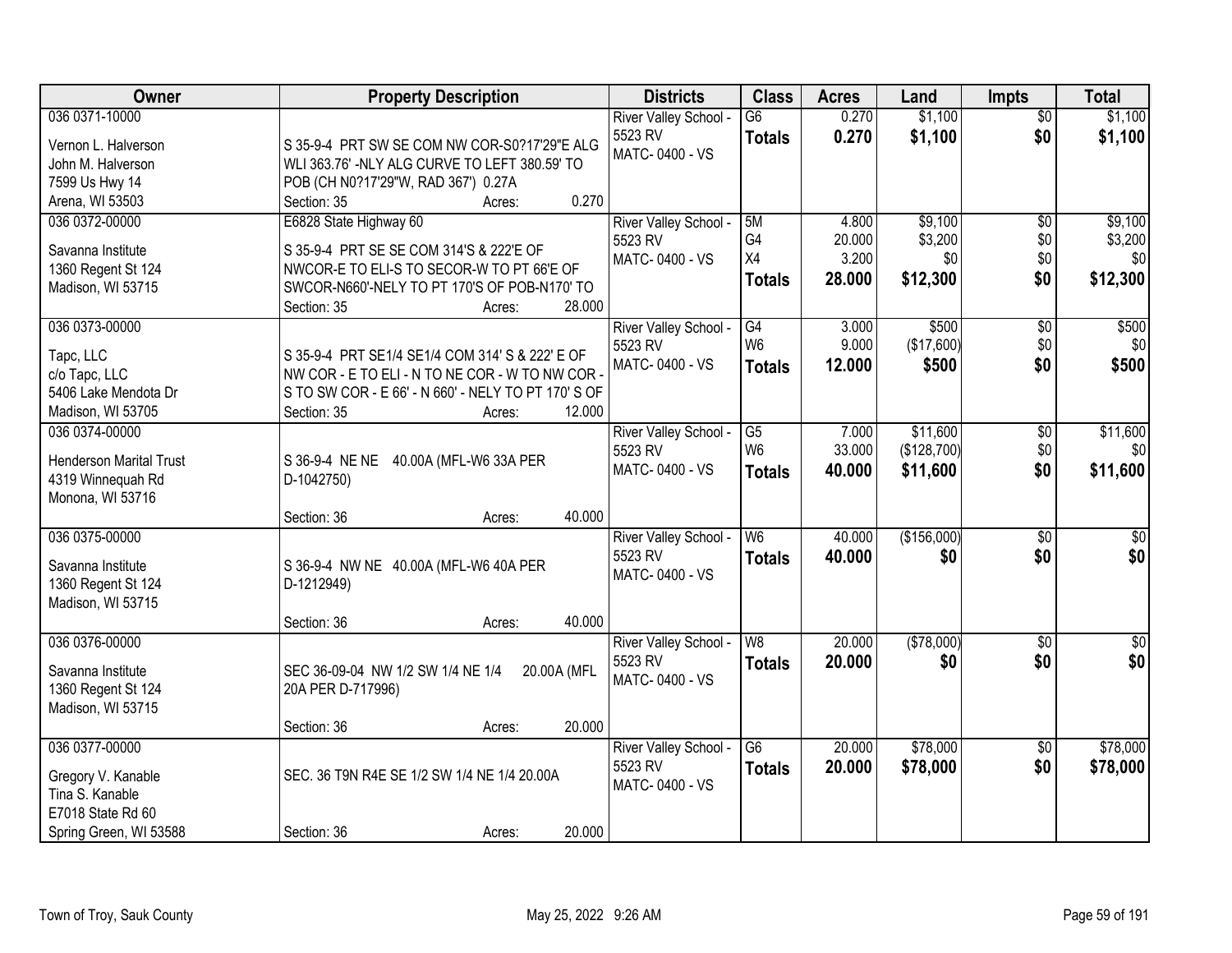| Owner                                   | <b>Property Description</b>                      | <b>Districts</b>                 | <b>Class</b>    | <b>Acres</b> | Land         | <b>Impts</b>      | <b>Total</b> |
|-----------------------------------------|--------------------------------------------------|----------------------------------|-----------------|--------------|--------------|-------------------|--------------|
| 036 0378-00000                          | S11897 Williams Rd                               | River Valley School -            | $\overline{G5}$ | 13.000       | \$21,500     | $\overline{50}$   | \$21,500     |
| <b>Henderson Marital Trust</b>          | S 36-9-4 SE NE 40.00A (MFL-W6 14A PER            | 5523 RV                          | G6              | 13.000       | \$50,700     | \$0               | \$50,700     |
| 4319 Winnequah Rd                       | D-1042750)                                       | MATC-0400 - VS                   | W <sub>6</sub>  | 14.000       | (\$54,600)   | \$0               | \$0          |
| Monona, WI 53716                        |                                                  |                                  | <b>Totals</b>   | 40.000       | \$72,200     | \$0               | \$72,200     |
|                                         | 40.000<br>Section: 36<br>Acres:                  |                                  |                 |              |              |                   |              |
| 036 0379-00000                          |                                                  | River Valley School -            | 5M              | 4.000        | \$7,800      | $\overline{50}$   | \$7,800      |
|                                         |                                                  | 5523 RV                          | G4              | 5.000        | \$800        | \$0               | \$800        |
| Savanna Institute                       | SEC 36 T9N R4E NE 1/4 NW 1/4 40.00A (MFL 31A PER | MATC-0400 - VS                   | W <sub>8</sub>  | 31.000       | (\$60,500)   | \$0               | \$0          |
| 1360 Regent St 124                      | D-717996)                                        |                                  | <b>Totals</b>   | 40.000       | \$8,600      | \$0               | \$8,600      |
| Madison, WI 53715                       |                                                  |                                  |                 |              |              |                   |              |
|                                         | 40.000<br>Section: 36<br>Acres:                  |                                  |                 |              |              |                   |              |
| 036 0380-00000                          |                                                  | River Valley School -            | G6              | 1.000        | \$3,900      | $\overline{50}$   | \$3,900      |
| Gregory A. Schweppe                     | S 36-9-4 NW NW 40.00A (MFL-W6 39A PER            | 5523 RV                          | W <sub>6</sub>  | 39.000       | (\$152, 100) | \$0               | \$0          |
| Lou Anne Schweppe                       | D-1064471)                                       | MATC-0400 - VS                   | <b>Totals</b>   | 40.000       | \$3,900      | \$0               | \$3,900      |
| 223 N Lexington Pkwy                    |                                                  |                                  |                 |              |              |                   |              |
| Deforest, WI 53532                      | 40.000<br>Section: 36<br>Acres:                  |                                  |                 |              |              |                   |              |
| 036 0381-00000                          |                                                  | River Valley School -            | 5M              | 1.000        | \$2,000      | \$0               | \$2,000      |
|                                         |                                                  | 5523 RV                          | G4              | 10.000       | \$1,600      | \$0               | \$1,600      |
| Savanna Institute                       | S 36-9-4 SW NW 40.00A (MFL-W6 29A PER            | MATC-0400 - VS                   | W <sub>6</sub>  | 29.000       | (\$56,600)   | \$0               | \$0          |
| 1360 Regent St 124                      | D-1212949)                                       |                                  |                 | 40.000       | \$3,600      | \$0               | \$3,600      |
| Madison, WI 53715                       |                                                  |                                  | <b>Totals</b>   |              |              |                   |              |
|                                         | 40.000<br>Section: 36<br>Acres:                  |                                  |                 |              |              |                   |              |
| 036 0382-00000                          |                                                  | River Valley School -            | 5M              | 5.000        | \$9,800      | $\overline{30}$   | \$9,800      |
| Savanna Institute                       |                                                  | 5523 RV                          | G <sub>4</sub>  | 19.000       | \$3,300      | \$0               | \$3,300      |
|                                         | S 36-9-4 SE NW 40.00A (MFL-W6 16A PER            | MATC-0400 - VS                   | W <sub>6</sub>  | 16.000       | (\$31,200)   | \$0               | \$0          |
| 1360 Regent St 124<br>Madison, WI 53715 | D-1212949)                                       |                                  | <b>Totals</b>   | 40.000       | \$13,100     | \$0               | \$13,100     |
|                                         | 40.000<br>Section: 36<br>Acres:                  |                                  |                 |              |              |                   |              |
| 036 0383-00000                          |                                                  |                                  | G4              | 4.500        | \$700        |                   | \$700        |
|                                         |                                                  | River Valley School -<br>5523 RV | W <sub>8</sub>  | 20.000       | (\$39,000)   | $\sqrt{6}$<br>\$0 | \$0          |
| Savanna Institute                       | S 36-9-4 PRT NE SW N & W OF LI COM 18RD E OF     |                                  |                 |              |              |                   |              |
| 1360 Regent St 124                      | SWCOR-NE TO NE COR 24.50A (MFL 20A PER           | MATC-0400 - VS                   | <b>Totals</b>   | 24.500       | \$700        | \$0               | \$700        |
| Madison, WI 53715                       | D-717996)                                        |                                  |                 |              |              |                   |              |
|                                         | 24.500<br>Section: 36<br>Acres:                  |                                  |                 |              |              |                   |              |
| 036 0384-00000                          |                                                  | River Valley School -            | $\overline{G6}$ | 15.500       | \$60,500     | $\overline{30}$   | \$60,500     |
|                                         | SEC. 36 T9N R4E THAT PRT NE 1/4 SW 1/4 COM AT    | 5523 RV                          | <b>Totals</b>   | 15.500       | \$60,500     | \$0               | \$60,500     |
| Gregory V. Kanable                      |                                                  | MATC-0400 - VS                   |                 |              |              |                   |              |
| Tina S. Kanable                         | PT 18RD E SW COR, TH NE TO NE COR, TH S TO SE    |                                  |                 |              |              |                   |              |
| E7018 State Rd 60                       | COR, TH W TO BEG 15.50A                          |                                  |                 |              |              |                   |              |
| Spring Green, WI 53588                  | 15.500<br>Section: 36<br>Acres:                  |                                  |                 |              |              |                   |              |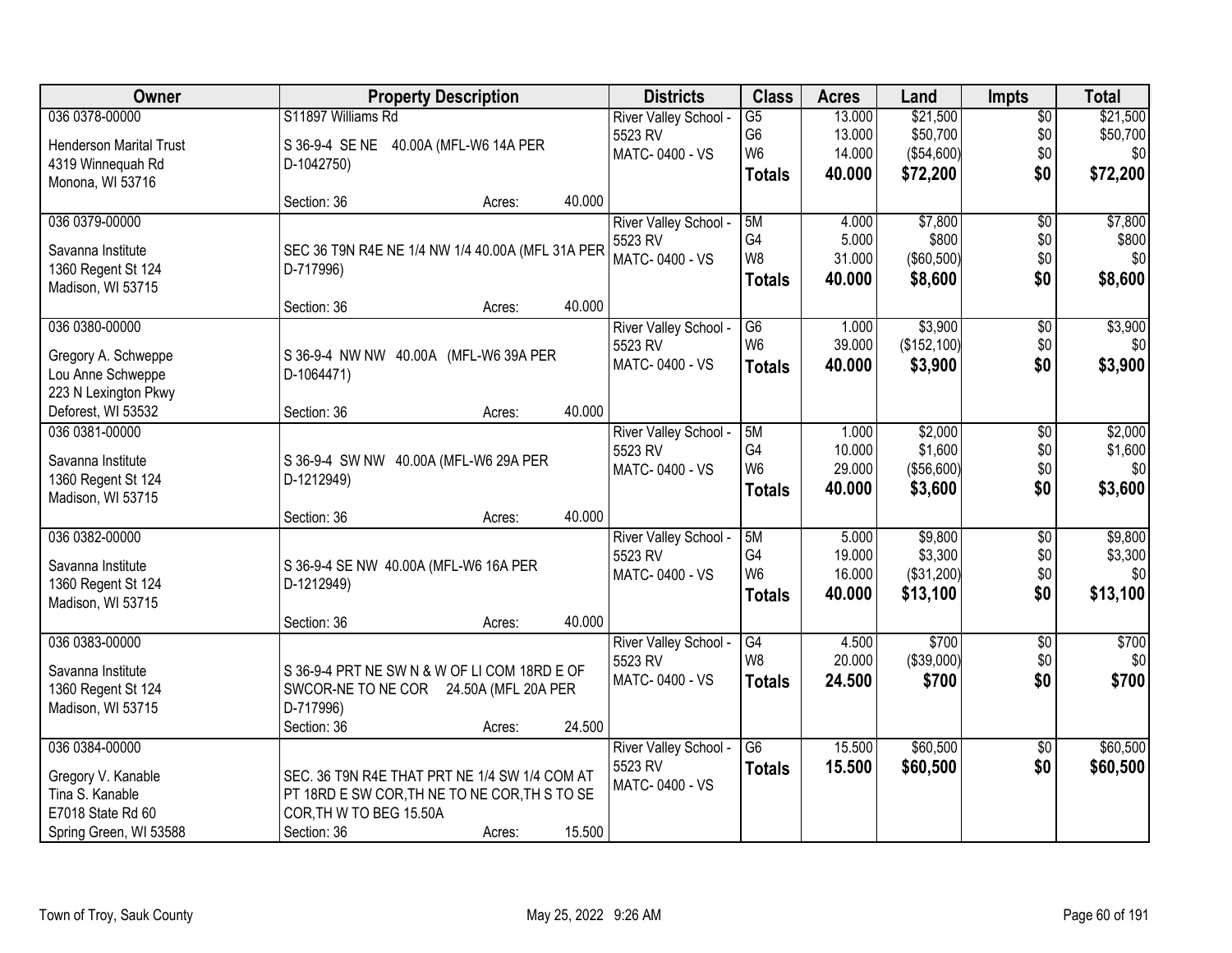| Owner                                 |                                                                                            | <b>Property Description</b> |        | <b>Districts</b>      | <b>Class</b>    | <b>Acres</b> | Land     | Impts           | <b>Total</b> |
|---------------------------------------|--------------------------------------------------------------------------------------------|-----------------------------|--------|-----------------------|-----------------|--------------|----------|-----------------|--------------|
| 036 0385-00000                        |                                                                                            |                             |        | River Valley School - | 5M              | 6.000        | \$11,400 | $\overline{50}$ | \$11,400     |
| Savanna Institute                     | SEC 36 T9N R4E NW 1/4 SW 1/4 40.00A                                                        |                             |        | 5523 RV               | G4              | 34.000       | \$6,300  | \$0             | \$6,300      |
| 1360 Regent St 124                    |                                                                                            |                             |        | MATC-0400 - VS        | <b>Totals</b>   | 40.000       | \$17,700 | \$0             | \$17,700     |
| Madison, WI 53715                     |                                                                                            |                             |        |                       |                 |              |          |                 |              |
|                                       | Section: 36                                                                                | Acres:                      | 40.000 |                       |                 |              |          |                 |              |
| 036 0386-00000                        |                                                                                            |                             |        | River Valley School - | 5M              | 11.250       | \$21,400 | \$0             | \$21,400     |
| Savanna Institute                     | S 36-9-4 SW SW EXC COM AT SECOR-N40RD-SW TO                                                |                             |        | 5523 RV               | G <sub>4</sub>  | 26.500       | \$4,900  | \$0             | \$4,900      |
| 1360 Regent St 124                    | PT 18RD W OF SD COR-E TO POB 37.75A (MFL                                                   |                             |        | MATC-0400 - VS        | <b>Totals</b>   | 37.750       | \$26,300 | \$0             | \$26,300     |
| Madison, WI 53715                     | WITHDRAWN PER D-952183)                                                                    |                             |        |                       |                 |              |          |                 |              |
|                                       | Section: 36                                                                                | Acres:                      | 37.750 |                       |                 |              |          |                 |              |
| 036 0387-00000                        |                                                                                            |                             |        | River Valley School - | G <sub>6</sub>  | 2.250        | \$8,800  | \$0             | \$8,800      |
| Gregory V. Kanable                    | SEC. 36 T9N R4E COM AT SE COR SW 1/4 SW 1/4, TH                                            |                             |        | 5523 RV               | <b>Totals</b>   | 2.250        | \$8,800  | \$0             | \$8,800      |
| Tina S. Kanable                       | N 40RD, TH SW TO PT 18RD W OF SD SE COR, TH E                                              |                             |        | MATC-0400 - VS        |                 |              |          |                 |              |
| E7018 State Rd 60                     | TO BEG. 2.25A                                                                              |                             |        |                       |                 |              |          |                 |              |
| Spring Green, WI 53588                | Section: 36                                                                                | Acres:                      | 2.250  |                       |                 |              |          |                 |              |
| 036 0388-00000                        |                                                                                            |                             |        | River Valley School - | 5M              | 14.750       | \$28,800 | \$0             | \$28,800     |
|                                       |                                                                                            |                             |        | 5523 RV               | G4              | 23.000       | \$4,700  | \$0             | \$4,700      |
| Gregory V. Kanable<br>Tina S. Kanable | SEC. 36 T9N R4E SE 1/4 SW 1/4 EXC COM AT NW<br>COR, TH S 40RD, TH NE TO PT 18RD E OF SD NW |                             |        | MATC-0400 - VS        | <b>Totals</b>   | 37.750       | \$33,500 | \$0             | \$33,500     |
| E7018 State Rd 60                     | COR TH W TO BEG 37.75A                                                                     |                             |        |                       |                 |              |          |                 |              |
| Spring Green, WI 53588                | Section: 36                                                                                | Acres:                      | 37.750 |                       |                 |              |          |                 |              |
| 036 0389-00000                        |                                                                                            |                             |        | River Valley School - | $\overline{G6}$ | 2.250        | \$8,800  | $\overline{50}$ | \$8,800      |
|                                       |                                                                                            |                             |        | 5523 RV               | <b>Totals</b>   | 2.250        | \$8,800  | \$0             | \$8,800      |
| Savanna Institute                     | S 36-9-4 PRT OF SE SW COM NWCOR-S40RD-NE TO                                                |                             |        | MATC-0400 - VS        |                 |              |          |                 |              |
| 1360 Regent St 124                    | PT 18RD E OF SD NWCOR-W TO POB 2.25A                                                       |                             |        |                       |                 |              |          |                 |              |
| Madison, WI 53715                     | Section: 36                                                                                | Acres:                      | 2.250  |                       |                 |              |          |                 |              |
| 036 0390-00000                        |                                                                                            |                             |        | River Valley School - | 5M              | 12.530       | \$24,500 | $\sqrt{6}$      | \$24,500     |
|                                       |                                                                                            |                             |        | 5523 RV               | G4              | 24.000       | \$5,100  | \$0             | \$5,100      |
| John M Lohr Family Trust              | S 36-9-4 NE SE EXC CSM #4808 36.53A M/L (S TEL                                             |                             |        | MATC-0400 - VS        | <b>Totals</b>   | 36.530       | \$29,600 | \$0             | \$29,600     |
| E7905 Lohr Rd                         | ROW)                                                                                       |                             |        |                       |                 |              |          |                 |              |
| Sauk City, WI 53583                   | Section: 36                                                                                | Acres:                      | 36.530 |                       |                 |              |          |                 |              |
| 036 0390-10000                        | S11960 Williams Rd                                                                         |                             |        | River Valley School - | $\overline{G1}$ | 4.050        | \$50,000 | \$181,100       | \$231,100    |
|                                       |                                                                                            |                             |        | 5523 RV               | <b>Totals</b>   | 4.050        | \$50,000 | \$181,100       | \$231,100    |
| Simon & Jessica Liegel Trust          | S 36-9-4 PRT E1/2 SE1/4 = CSM #4808 LOT 1 4.05A                                            |                             |        | MATC-0400 - VS        |                 |              |          |                 |              |
| S11960 Williams Rd                    |                                                                                            |                             |        |                       |                 |              |          |                 |              |
| Spring Green, WI 53588                |                                                                                            |                             |        |                       |                 |              |          |                 |              |
|                                       | Section: 36                                                                                | Acres:                      | 4.050  |                       |                 |              |          |                 |              |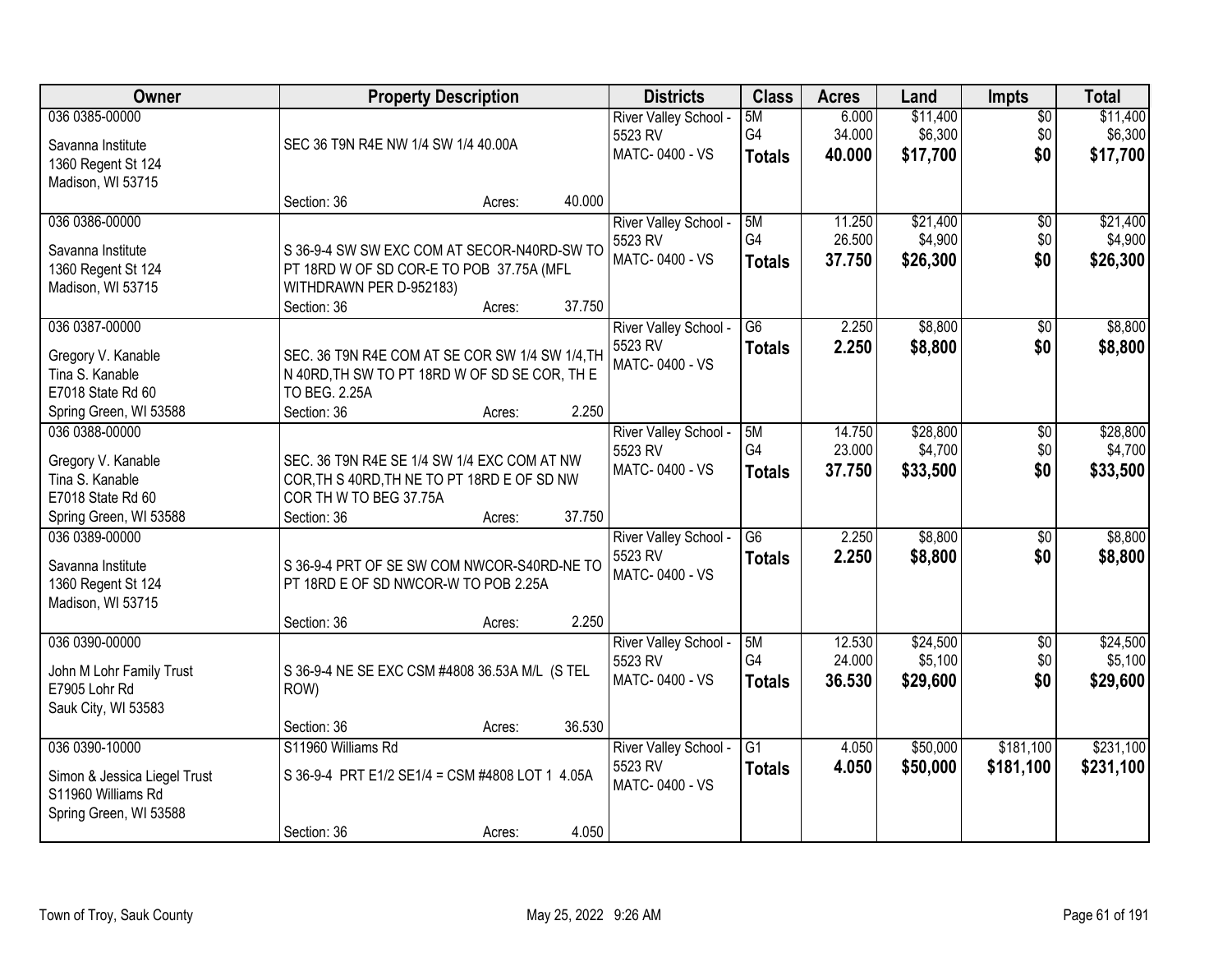| Owner                                     | <b>Property Description</b>                                                                        |        |        | <b>Districts</b>          | <b>Class</b>         | <b>Acres</b> | Land      | <b>Impts</b>    | <b>Total</b> |
|-------------------------------------------|----------------------------------------------------------------------------------------------------|--------|--------|---------------------------|----------------------|--------------|-----------|-----------------|--------------|
| 036 0391-00000                            |                                                                                                    |        |        | River Valley School -     | 5M                   | 32.000       | \$60,800  | $\overline{50}$ | \$60,800     |
| Gregory V. Kanable                        | SEC. 36 T9N R4E NW 1/4 SE 1/4 40.00A                                                               |        |        | 5523 RV                   | G4                   | 8.000        | \$1,400   | \$0             | \$1,400      |
| Tina S. Kanable                           |                                                                                                    |        |        | MATC-0400 - VS            | <b>Totals</b>        | 40.000       | \$62,200  | \$0             | \$62,200     |
| E7018 State Rd 60                         |                                                                                                    |        |        |                           |                      |              |           |                 |              |
| Spring Green, WI 53588                    | Section: 36                                                                                        | Acres: | 40.000 |                           |                      |              |           |                 |              |
| 036 0392-00000                            |                                                                                                    |        |        | River Valley School -     | G4                   | 18.700       | \$3,600   | $\overline{50}$ | \$3,600      |
| John M Lohr Family Trust                  | PT S1/2 SE1/4 COM SECOR SW                                                                         |        |        | 5523 RV                   | Totals               | 18.700       | \$3,600   | \$0             | \$3,600      |
| E7905 Lohr Rd                             | SE&PB-W495'-N19D28'13"E133 8.37'TO                                                                 |        |        | MATC-0400 - VS            |                      |              |           |                 |              |
| Sauk City, WI 53583                       | NLI-S86D52'19"E850 .49'TO C/L WILLIAMS RD-SW ALC                                                   |        |        |                           |                      |              |           |                 |              |
|                                           | Section: 36                                                                                        | Acres: | 18.700 |                           |                      |              |           |                 |              |
| 036 0393-00000                            |                                                                                                    |        |        | River Valley School -     | 5M                   | 0.900        | \$1,700   | \$0             | \$1,700      |
|                                           |                                                                                                    |        |        | 5523 RV                   | G4                   | 14.850       | \$2,500   | \$0             | \$2,500      |
| John M Lohr Family Trust<br>E7905 Lohr Rd | SEC. 36 T9N R4E COM AT PT 50RD E SW COR SW 1/4<br>SE 1/4, TH W 25RD, TH NE TO PT 40RD E NW COR, TH |        |        | MATC-0400 - VS            | Totals               | 15.750       | \$4,200   | \$0             | \$4,200      |
| Sauk City, WI 53583                       | E 38RD, TH SW TO BEG 15.75A                                                                        |        |        |                           |                      |              |           |                 |              |
|                                           | Section: 36                                                                                        | Acres: | 15.750 |                           |                      |              |           |                 |              |
| 036 0394-00000                            |                                                                                                    |        |        | River Valley School -     | G4                   | 16.250       | \$3,100   | \$0             | \$3,100      |
|                                           |                                                                                                    |        |        | 5523 RV                   | <b>Totals</b>        | 16.250       | \$3,100   | \$0             | \$3,100      |
| Gregory V. Kanable                        | SEC. 36 T9N R4E COM AT PT 25RD E OF SW COR SW                                                      |        |        | MATC-0400 - VS            |                      |              |           |                 |              |
| Tina S. Kanable                           | 1/4 SE 1/4, TH W 25RD TO SW COR, TH N TO NW                                                        |        |        |                           |                      |              |           |                 |              |
| E7018 State Rd 60                         | COR, TH E 40RD, TH SW TO BEG 16.25A                                                                |        |        |                           |                      |              |           |                 |              |
| Spring Green, WI 53588                    | Section: 36                                                                                        | Acres: | 16.250 |                           |                      |              |           |                 |              |
| 036 0395-00000                            | S12128 Williams Rd                                                                                 |        |        | River Valley School -     | G1<br>G <sub>6</sub> | 5.000        | \$53,600  | \$168,100       | \$221,700    |
| Frederick D. Plantz                       | S36-9-4 PRT SESE = C.S.M. #1242 LOT 1 26.7A                                                        |        |        | 5523 RV<br>MATC-0400 - VS |                      | 21.700       | \$84,600  | \$0             | \$84,600     |
| S12128 Williams Rd                        | (S/SCENIC EASE PER R619-006)                                                                       |        |        |                           | <b>Totals</b>        | 26.700       | \$138,200 | \$168,100       | \$306,300    |
| Spring Green, WI 53588                    |                                                                                                    |        |        |                           |                      |              |           |                 |              |
|                                           | Section: 36                                                                                        | Acres: | 26.700 |                           |                      |              |           |                 |              |
| 036 0396-00000                            | S9792 Church Rd                                                                                    |        |        | Sauk-Prairie School -     | G4                   | 40.000       | \$8,900   | $\overline{50}$ | \$8,900      |
| Robert R. Krueger                         | S 1-9-5 NE FRAC NE 44.50A                                                                          |        |        | 5100 SP                   | G <sub>5</sub>       | 2.500        | \$200     | \$0             | \$200        |
| 1225 Clark St                             |                                                                                                    |        |        | MATC-0400 - VS            | G7                   | 2.000        | \$22,000  | \$66,700        | \$88,700     |
| Algoma, WI 54201                          |                                                                                                    |        |        |                           | <b>Totals</b>        | 44.500       | \$31,100  | \$66,700        | \$97,800     |
|                                           | Section: 1                                                                                         | Acres: | 44.500 |                           |                      |              |           |                 |              |
| 036 0397-00000                            |                                                                                                    |        |        | Sauk-Prairie School -     | 5M                   | 5.000        | \$9,500   | $\overline{50}$ | \$9,500      |
| Robert R. Krueger                         | S 1-9-5 NW FRAC NE 44.56A                                                                          |        |        | 5100 SP                   | G4                   | 38.560       | \$7,600   | \$0             | \$7,600      |
| 1225 Clark St                             |                                                                                                    |        |        | MATC-0400 - VS            | G <sub>5</sub>       | 1.000        | \$100     | \$0             | \$100        |
| Algoma, WI 54201                          |                                                                                                    |        |        |                           | <b>Totals</b>        | 44.560       | \$17,200  | \$0             | \$17,200     |
|                                           | Section: 1                                                                                         | Acres: | 44.560 |                           |                      |              |           |                 |              |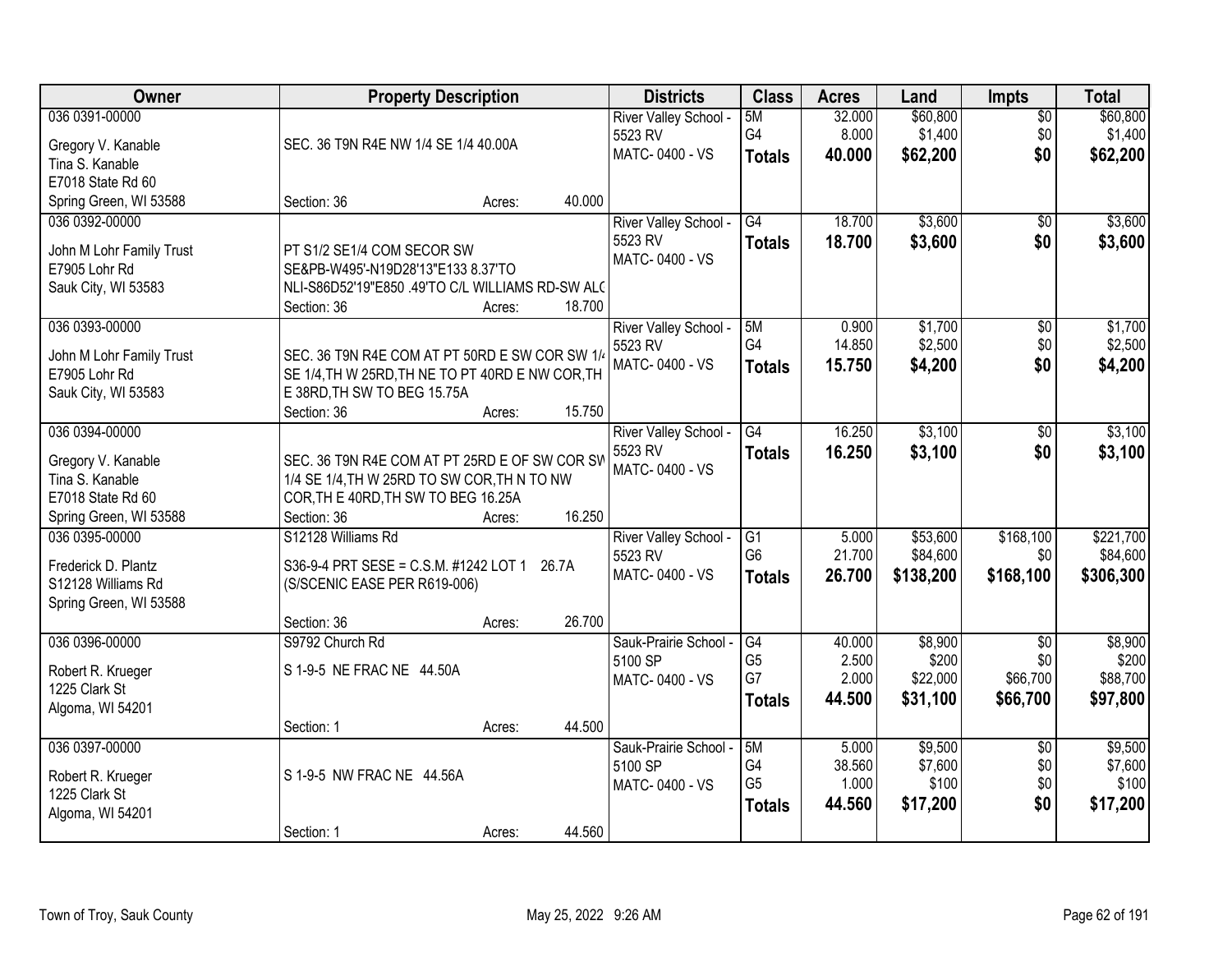| Owner                                |                                             | <b>Property Description</b> |        | <b>Districts</b>                 | <b>Class</b>         | <b>Acres</b>     | Land                | <b>Impts</b>           | <b>Total</b>        |
|--------------------------------------|---------------------------------------------|-----------------------------|--------|----------------------------------|----------------------|------------------|---------------------|------------------------|---------------------|
| 036 0398-00000                       | Church Rd                                   |                             |        | Sauk-Prairie School -            | G4                   | 38.500           | \$7,900             | $\overline{50}$        | \$7,900             |
| Melvin K & Doris E Lohr Living Trust | S 1-9-5 SW FRAC NE 40.00A (S/CONSERVATION   |                             |        | 5100 SP                          | G <sub>5</sub>       | 1.500            | \$100               | \$0                    | \$100               |
| S9591 Church Rd                      | EASE PER D-941822)                          |                             |        | MATC-0400 - VS                   | <b>Totals</b>        | 40,000           | \$8,000             | \$0                    | \$8,000             |
| Prairie Du Sac, WI 53578             |                                             |                             |        |                                  |                      |                  |                     |                        |                     |
|                                      | Section: 1                                  | Acres:                      | 40.000 |                                  |                      |                  |                     |                        |                     |
| 036 0399-00000                       | Church Rd                                   |                             |        | Sauk-Prairie School -            | G4                   | 37.000           | \$7,800             | \$0                    | \$7,800             |
| Robert R. Krueger                    | SEC. 1 T9N R5E SE 1/4 FRAC NE 1/4 40.00A    |                             |        | 5100 SP                          | G <sub>5</sub>       | 3.000            | \$1,100             | \$0                    | \$1,100             |
| 1225 Clark St                        |                                             |                             |        | MATC-0400 - VS                   | <b>Totals</b>        | 40.000           | \$8,900             | \$0                    | \$8,900             |
| Algoma, WI 54201                     |                                             |                             |        |                                  |                      |                  |                     |                        |                     |
|                                      | Section: 1                                  | Acres:                      | 40.000 |                                  |                      |                  |                     |                        |                     |
| 036 0400-00000                       |                                             |                             |        | Sauk-Prairie School -            | 5M                   | 12.310           | \$23,400            | $\overline{50}$        | \$23,400            |
| Robert R. Krueger                    | S 1-9-5 E1/2 FRAC NE NW 22.31A              |                             |        | 5100 SP<br>MATC-0400 - VS        | G4                   | 10.000<br>22.310 | \$1,600<br>\$25,000 | \$0<br>\$0             | \$1,600             |
| 1225 Clark St                        |                                             |                             |        |                                  | <b>Totals</b>        |                  |                     |                        | \$25,000            |
| Algoma, WI 54201                     |                                             |                             |        |                                  |                      |                  |                     |                        |                     |
|                                      | Section: 1                                  | Acres:                      | 22.310 |                                  |                      |                  |                     |                        |                     |
| 036 0401-00000                       |                                             |                             |        | Sauk-Prairie School -            | G4                   | 16.810           | \$1,700             | \$0                    | \$1,700             |
| <b>Vitek</b>                         | S 1 T9N R5E W 1/2 FRAC NE 1/4 NW 1/4 22.31A |                             |        | 5100 SP<br>MATC-0400 - VS        | G <sub>5</sub>       | 5.500<br>22.310  | \$2,600<br>\$4,300  | \$0<br>\$0             | \$2,600<br>\$4,300  |
| c/o Thomas Kriegl                    |                                             |                             |        |                                  | <b>Totals</b>        |                  |                     |                        |                     |
| E13049 County Rd W                   |                                             |                             |        |                                  |                      |                  |                     |                        |                     |
| Baraboo, WI 53913                    | Section: 1                                  | Acres:                      | 22.310 |                                  |                      |                  |                     |                        |                     |
| 036 0402-00000                       | E9320 Block Rd                              |                             |        | Sauk-Prairie School -            | G4<br>G <sub>5</sub> | 39.020           | \$8,100             | $\overline{30}$        | \$8,100             |
| Vitek                                | S 1 T9N R5E NW 1/4 FRAC NW 1/4 44.68A       |                             |        | 5100 SP<br>MATC-0400 - VS        | G7                   | 3.660<br>2.000   | \$1,600<br>\$22,000 | \$0<br>\$51,400        | \$1,600<br>\$73,400 |
| c/o Thomas Kriegl                    |                                             |                             |        |                                  | <b>Totals</b>        | 44.680           | \$31,700            | \$51,400               | \$83,100            |
| E13049 County Rd W                   |                                             |                             |        |                                  |                      |                  |                     |                        |                     |
| Baraboo, WI 53913                    | Section: 1                                  | Acres:                      | 44.680 |                                  |                      |                  |                     |                        |                     |
| 036 0403-00000                       |                                             |                             |        | Sauk-Prairie School -<br>5100 SP | 5M<br>G4             | 11.000<br>26.000 | \$20,900<br>\$2,600 | $\overline{50}$<br>\$0 | \$20,900<br>\$2,600 |
| <b>Vitek</b>                         | S 1 T9N R5E SW 1/4 FRAC NW 1/4 40.00A       |                             |        | MATC-0400 - VS                   | G <sub>5</sub>       | 3.000            | \$1,500             | \$0                    | \$1,500             |
| c/o Thomas Kriegl                    |                                             |                             |        |                                  | <b>Totals</b>        | 40,000           | \$25,000            | \$0                    | \$25,000            |
| E13049 County Rd W                   |                                             |                             |        |                                  |                      |                  |                     |                        |                     |
| Baraboo, WI 53913                    | Section: 1                                  | Acres:                      | 40.000 |                                  |                      |                  |                     |                        |                     |
| 036 0404-00000                       |                                             |                             |        | Sauk-Prairie School -<br>5100 SP | G4<br>G <sub>5</sub> | 35.000<br>5.000  | \$3,600<br>\$2,500  | $\overline{30}$<br>\$0 | \$3,600<br>\$2,500  |
| Vitek                                | S 1 T9N R5E SE 1/4 FRAC NW 1/4 40.00A       |                             |        | MATC-0400 - VS                   | <b>Totals</b>        | 40.000           | \$6,100             | \$0                    | \$6,100             |
| c/o Thomas Kriegl                    |                                             |                             |        |                                  |                      |                  |                     |                        |                     |
| E13049 County Rd W                   |                                             |                             |        |                                  |                      |                  |                     |                        |                     |
| Baraboo, WI 53913                    | Section: 1                                  | Acres:                      | 40.000 |                                  |                      |                  |                     |                        |                     |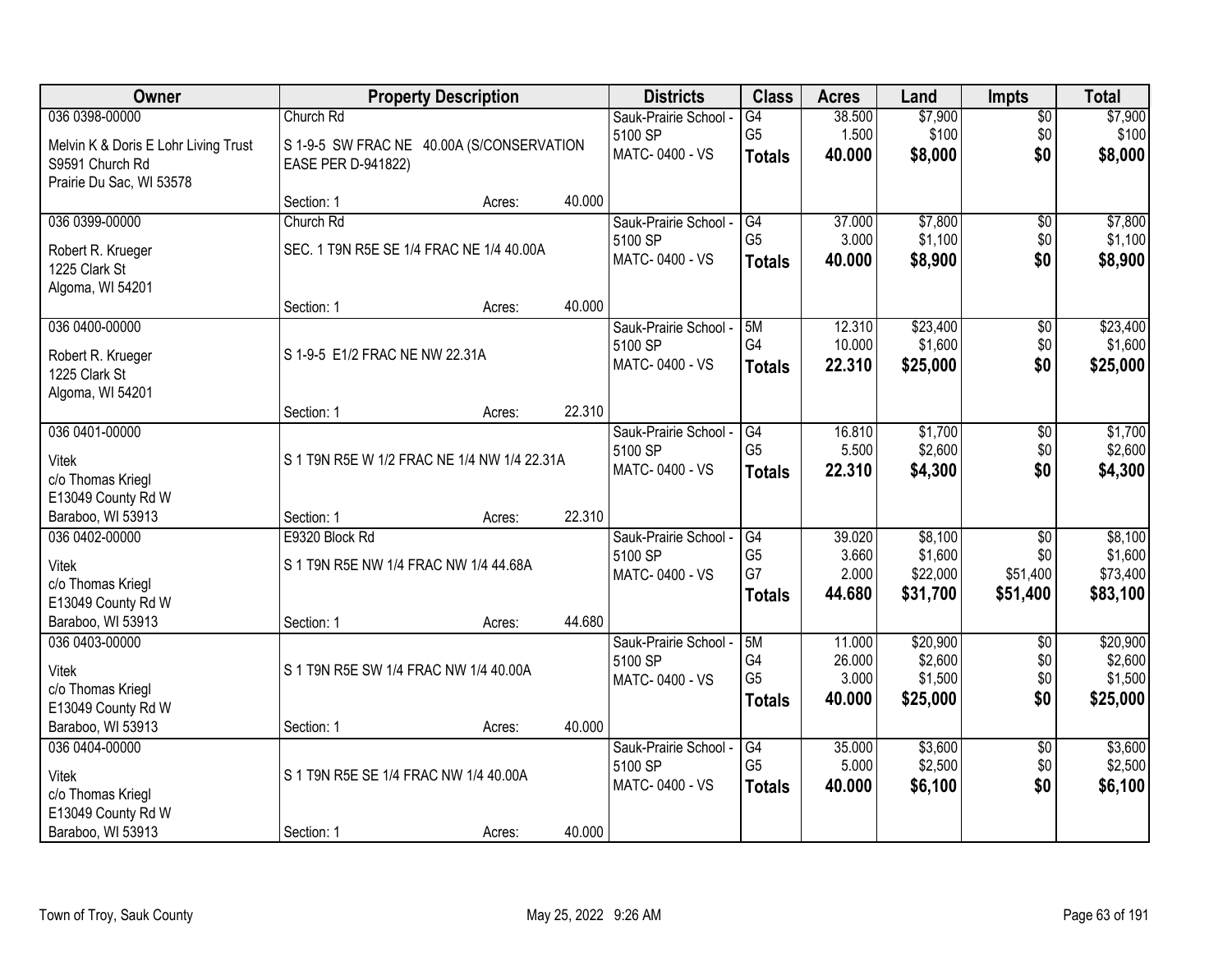| Owner                                    | <b>Property Description</b>                |        |        | <b>Districts</b>      | <b>Class</b>         | <b>Acres</b>    | Land             | <b>Impts</b>    | <b>Total</b>     |
|------------------------------------------|--------------------------------------------|--------|--------|-----------------------|----------------------|-----------------|------------------|-----------------|------------------|
| 036 0405-00000                           |                                            |        |        | Sauk-Prairie School - | 5M                   | 19.000          | \$36,100         | $\overline{60}$ | \$36,100         |
| <b>Vitek</b>                             | S 1 T9N R5E NE 1/4 SW 1/4 40.00A           |        |        | 5100 SP               | G4                   | 16.000          | \$1,800          | \$0             | \$1,800          |
| c/o Thomas Kriegl                        |                                            |        |        | MATC-0400 - VS        | G <sub>5</sub>       | 5.000           | \$2,500          | \$0             | \$2,500          |
| E13049 County Rd W                       |                                            |        |        |                       | <b>Totals</b>        | 40.000          | \$40,400         | \$0             | \$40,400         |
| Baraboo, WI 53913                        | Section: 1                                 | Acres: | 40.000 |                       |                      |                 |                  |                 |                  |
| 036 0406-00000                           |                                            |        |        | Sauk-Prairie School - | 5M                   | 8.000           | \$13,600         | $\overline{50}$ | \$13,600         |
|                                          | S 1-9-5 NW1/4 SW1/4 40.00A                 |        |        | 5100 SP               | G4                   | 18.000          | \$2,100          | \$0             | \$2,100          |
| Donna L. Meyer                           |                                            |        |        | MATC-0400 - VS        | G <sub>5</sub>       | 14.000          | \$6,900          | \$0             | \$6,900          |
| E9452 County Rd O<br>Sauk City, WI 53583 |                                            |        |        |                       | <b>Totals</b>        | 40.000          | \$22,600         | \$0             | \$22,600         |
|                                          | Section: 1                                 | Acres: | 40.000 |                       |                      |                 |                  |                 |                  |
| 036 0407-00000                           |                                            |        |        | Sauk-Prairie School - | 5M                   | 2.000           | \$3,400          | $\overline{50}$ | \$3,400          |
|                                          |                                            |        |        | 5100 SP               | G4                   | 38.000          | \$8,500          | \$0             | \$8,500          |
| Donna L. Meyer                           | S 1-9-5 SW1/4 SW1/4 40.00A                 |        |        | MATC-0400 - VS        | <b>Totals</b>        | 40.000          | \$11,900         | \$0             | \$11,900         |
| E9452 County Rd O                        |                                            |        |        |                       |                      |                 |                  |                 |                  |
| Sauk City, WI 53583                      |                                            |        |        |                       |                      |                 |                  |                 |                  |
|                                          | Section: 1                                 | Acres: | 40.000 |                       |                      |                 |                  |                 |                  |
| 036 0408-00000                           |                                            |        |        | Sauk-Prairie School - | G4                   | 26.000          | \$2,100          | \$0             | \$2,100          |
| Donna L. Meyer                           | S 1-9-5 SE1/4 SW1/4 40.00A                 |        |        | 5100 SP               | G <sub>5</sub>       | 14.000          | \$6,900          | \$0             | \$6,900          |
| E9452 County Rd O                        |                                            |        |        | MATC-0400 - VS        | <b>Totals</b>        | 40.000          | \$9,000          | \$0             | \$9,000          |
| Sauk City, WI 53583                      |                                            |        |        |                       |                      |                 |                  |                 |                  |
|                                          | Section: 1                                 | Acres: | 40.000 |                       |                      |                 |                  |                 |                  |
| 036 0409-00000                           | Church Rd                                  |        |        | Sauk-Prairie School - | $\overline{G4}$      | 35.000          | \$5,700          | \$0             | \$5,700          |
| Jon Sawle                                | S 1-9-5 NE SE 40.00A (S/CONSERVATION EASE  |        |        | 5100 SP               | G <sub>5</sub>       | 5.000           | \$2,500          | \$0             | \$2,500          |
| Jennifer Sawle                           | PER D-941822)                              |        |        | MATC-0400 - VS        | <b>Totals</b>        | 40.000          | \$8,200          | \$0             | \$8,200          |
| S9993 Exchange Rd                        |                                            |        |        |                       |                      |                 |                  |                 |                  |
| Prairie Du Sac, WI 53578                 | Section: 1                                 | Acres: | 40.000 |                       |                      |                 |                  |                 |                  |
| 036 0410-00000                           | S10005 Church Rd                           |        |        | Sauk-Prairie School - | G4                   | 35.000          | \$5,700          | $\overline{50}$ | \$5,700          |
|                                          |                                            |        |        | 5100 SP               | G <sub>5</sub>       | 3.000           | \$3,800          | \$0             | \$3,800          |
| Melvin K & Doris E Lohr Living Trust     | S 1-9-5 NW SE 40.00A (S/EASE PER D-826047) |        |        | MATC-0400 - VS        | G7                   | 2.000           | \$22,000         | \$86,200        | \$108,200        |
| S9591 Church Rd                          | (S/CONSERVATION EASE PER D-941822)         |        |        |                       | <b>Totals</b>        | 40.000          | \$31,500         | \$86,200        | \$117,700        |
| Prairie Du Sac, WI 53578                 |                                            |        |        |                       |                      |                 |                  |                 |                  |
|                                          | Section: 1                                 | Acres: | 40.000 |                       |                      |                 |                  |                 |                  |
| 036 0411-00000                           | Church Rd                                  |        |        | Sauk-Prairie School - | G4<br>G <sub>5</sub> | 10.890<br>0.500 | \$2,400<br>\$100 | $\overline{50}$ | \$2,400<br>\$100 |
| Melvin K & Doris E Lohr Living Trust     | SEC. 1 T9N R5E SW 1/4 SE 1/4 EXC COM S1/4  |        |        | 5100 SP               | G7                   | 1.000           | \$5,000          | \$0<br>\$15,400 | \$20,400         |
| S9591 Church Rd                          | COR-N0?27'26"E ALG W LI 985'-N83?9'42"E    |        |        | MATC-0400 - VS        |                      | 12.390          |                  |                 |                  |
| Prairie Du Sac, WI 53578                 | 340.39'-S53?51'10"E 237.48'- S82?3'37"E    |        |        |                       | <b>Totals</b>        |                 | \$7,500          | \$15,400        | \$22,900         |
|                                          | Section: 1                                 | Acres: | 12.390 |                       |                      |                 |                  |                 |                  |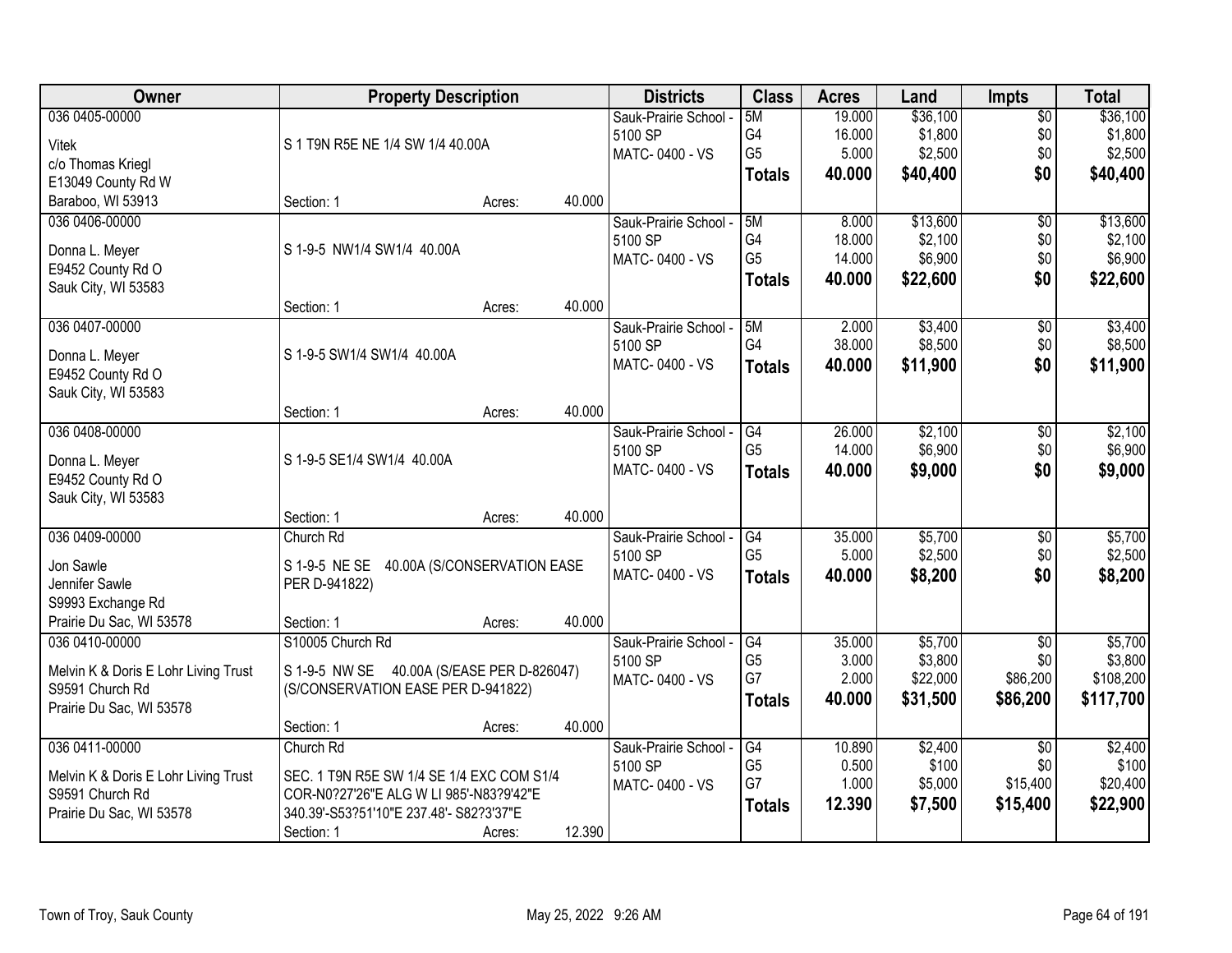| Owner                          | <b>Property Description</b>                       | <b>Districts</b>      | <b>Class</b>    | <b>Acres</b> | Land     | <b>Impts</b>    | <b>Total</b> |
|--------------------------------|---------------------------------------------------|-----------------------|-----------------|--------------|----------|-----------------|--------------|
| 036 0411-10000                 | Church Rd                                         | Sauk-Prairie School - | $\overline{G5}$ | 25.610       | \$12,500 | $\overline{50}$ | \$12,500     |
| James S. Leystra               | S 1-9-5 PRT SW SE COM S1/4 COR-N0?27'26"E ALG     | 5100 SP               | G <sub>6</sub>  | 2.000        | \$7,800  | \$0             | \$7,800      |
| Janine Godfriaux-Leystra       | W LI 985'-N83?9'42"E 340.39'-S53?51'10"E 237.48'- | MATC-0400 - VS        | <b>Totals</b>   | 27.610       | \$20,300 | \$0             | \$20,300     |
| S9421 Old Bluff Trl            | S82?3'37"E 730.52'-N2?13'50"E 450.29'-S89?52'12"E |                       |                 |              |          |                 |              |
| Prairie Du Sac, WI 53578       | 27.610<br>Section: 1<br>Acres:                    |                       |                 |              |          |                 |              |
| 036 0412-00000                 |                                                   | Sauk-Prairie School - | $\overline{G5}$ | 34.160       | \$16,700 | $\overline{50}$ | \$16,700     |
|                                |                                                   | 5100 SP               | G <sub>6</sub>  | 4.000        | \$15,600 | \$0             | \$15,600     |
| Janine Godfriaux-Leystra et al | S 1-9-5 SE SE EXC SW OF HWY "O" & EXC COM         | MATC-0400 - VS        | <b>Totals</b>   | 38.160       | \$32,300 | \$0             | \$32,300     |
| c/o James S. Leystra           | INTERS NLI HWY & WLI 1/4 1/4 - E ALG HWY 440' TO  |                       |                 |              |          |                 |              |
| S9421 Old Bluff Trl            | POB-N72'-E82'-SE TO HWY-W ALG HWY TO POB &        |                       |                 |              |          |                 |              |
| Prairie Du Sac, WI 53578       | 38.160<br>Section: 1<br>Acres:                    |                       |                 |              |          |                 |              |
| 036 0413-00000                 | E9617 County Rd O                                 | Sauk-Prairie School - | G1              | 1.330        | \$32,000 | \$100,200       | \$132,200    |
| Daniel J. Plaggemeyer          | S 1 T9N R5E SE 1/4 SE 1/4 SW OF HWY O EXC COM     | 5100 SP               | <b>Totals</b>   | 1.330        | \$32,000 | \$100,200       | \$132,200    |
| Brittany R. Lee                | ON S LI HWY AT E END CATTLE PASS TH S3 RD TH      | MATC-0400 - VS        |                 |              |          |                 |              |
| E9617 County Rd O              | W TO 40 LI TH N TO HWY TH ELY ALG HWY TO BEG      |                       |                 |              |          |                 |              |
| Sauk City, WI 53583            | 1.330<br>Section: 1<br>Acres:                     |                       |                 |              |          |                 |              |
| 036 0414-00000                 | County Rd O                                       | Sauk-Prairie School - | $\overline{G5}$ | 0.140        | \$100    | \$0             | \$100        |
|                                |                                                   | 5100 SP               |                 | 0.140        | \$100    | \$0             | \$100        |
| Janine Godfriaux-Leystra et al | S 1 T9N R5E COM AT INTERSEC OF N LI HWY O & W     | MATC-0400 - VS        | <b>Totals</b>   |              |          |                 |              |
| c/o James S. Leystra           | LI OF SE 1/4 SE 1/4 TH ELY ALG HWY 440' TO POB TH |                       |                 |              |          |                 |              |
| S9421 Old Bluff Trl            | N72' TH E82' TH SELY TO N LI HWY TH WLY ALG HW    |                       |                 |              |          |                 |              |
| Prairie Du Sac, WI 53578       | 0.140<br>Section: 1<br>Acres:                     |                       |                 |              |          |                 |              |
| 036 0415-00000                 | County Rd O                                       | Sauk-Prairie School - | $\overline{G5}$ | 0.170        | \$100    | $\overline{50}$ | \$100        |
| James S. Leystra               | S 1 T9N R5E PRT SE 1/4 SE 1/4 COM ON S LI HWY AT  | 5100 SP               | <b>Totals</b>   | 0.170        | \$100    | \$0             | \$100        |
| Janine Godfriaux-Leystra       | E END OF CATTLE PASS TH S3 RD TH W TO 40 LINE     | MATC-0400 - VS        |                 |              |          |                 |              |
| S9421 Old Bluff Trl            | TH N TO HWY TH ELY ALG HWY TO BEG .17A M OR L     |                       |                 |              |          |                 |              |
| Prairie Du Sac, WI 53578       | 0.170<br>Section: 1<br>Acres:                     |                       |                 |              |          |                 |              |
| 036 0416-00000                 |                                                   | Sauk-Prairie School - | G5              | 0.200        | \$100    | $\sqrt{6}$      | \$100        |
|                                |                                                   | 5100 SP               |                 |              |          | \$0             |              |
| Janine Godfriaux-Leystra et al | S 1 T9N R5E COM INTERS NLI HY & WLI SE 1/4 SE     | MATC-0400 - VS        | <b>Totals</b>   | 0.200        | \$100    |                 | \$100        |
| c/o James S. Leystra           | 1/4-SELY 320' TO POB-SELY 120'-N72'-W120'-S TO    |                       |                 |              |          |                 |              |
| S9421 Old Bluff Trl            | POB EXC HY .20A M/L                               |                       |                 |              |          |                 |              |
| Prairie Du Sac, WI 53578       | 0.200<br>Section: 1<br>Acres:                     |                       |                 |              |          |                 |              |
| 036 0417-00000                 |                                                   | Sauk-Prairie School - | 5M              | 6.000        | \$11,400 | $\overline{50}$ | \$11,400     |
| <b>Vitek</b>                   | S 2 T9N R5E NE 1/4 FRAC NE 1/4 SUBJ GAS EASE      | 5100 SP               | G4              | 33.860       | \$5,800  | \$0             | \$5,800      |
| c/o Thomas Kriegl              | 44.86A                                            | MATC-0400 - VS        | G <sub>5</sub>  | 5.000        | \$2,100  | \$0             | \$2,100      |
| E13049 County Rd W             |                                                   |                       | <b>Totals</b>   | 44.860       | \$19,300 | \$0             | \$19,300     |
| Baraboo, WI 53913              | 44.860<br>Section: 2                              |                       |                 |              |          |                 |              |
|                                | Acres:                                            |                       |                 |              |          |                 |              |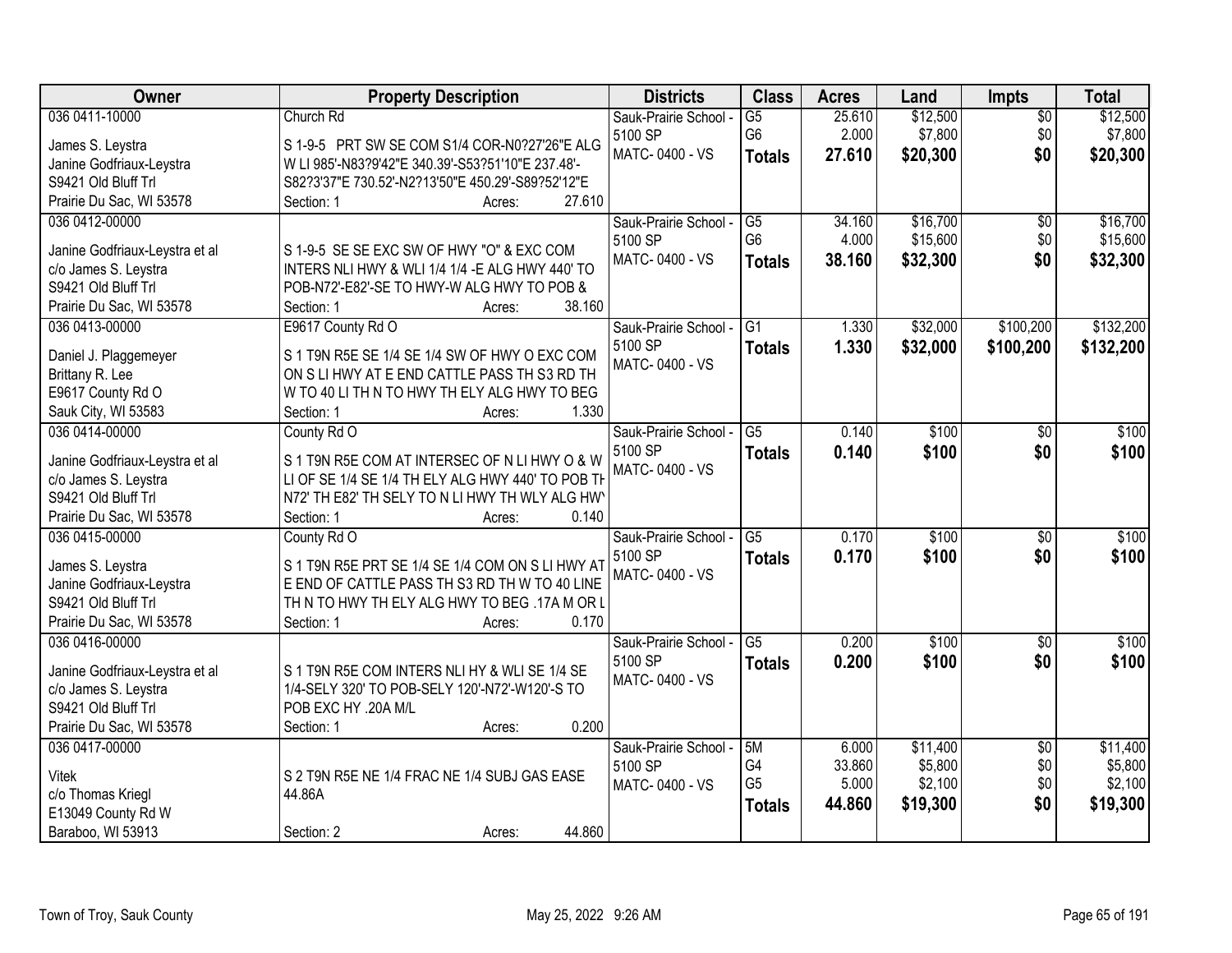| Owner                                      | <b>Property Description</b>                         |        |        | <b>Districts</b>      | <b>Class</b>    | <b>Acres</b> | Land       | <b>Impts</b>    | <b>Total</b> |
|--------------------------------------------|-----------------------------------------------------|--------|--------|-----------------------|-----------------|--------------|------------|-----------------|--------------|
| 036 0418-00000                             |                                                     |        |        | Sauk-Prairie School - | $\overline{G5}$ | 1.000        | \$400      | $\sqrt{$0}$     | \$400        |
| Thomas J. Breunig                          | S 2 T9N R5E N20 RD NW 1/4 FRAC NE 1/4 10.00A        |        |        | 5100 SP               | G <sub>6</sub>  | 9.000        | \$30,600   | \$0             | \$30,600     |
| David A. Breunig                           |                                                     |        |        | MATC-0400 - VS        | <b>Totals</b>   | 10.000       | \$31,000   | \$0             | \$31,000     |
| 1701 Mulberry St                           |                                                     |        |        |                       |                 |              |            |                 |              |
| Sauk City, WI 53583                        | Section: 2                                          | Acres: | 10.000 |                       |                 |              |            |                 |              |
| 036 0419-00000                             |                                                     |        |        | Sauk-Prairie School - | 5M              | 7.000        | \$11,900   | \$0             | \$11,900     |
| Enge Homestead LLC                         | SEC. 2 T9N R5E NW 1/4 FRAC NE 1/4 EXC N 20RD        |        |        | 5100 SP               | G4              | 13.680       | \$2,200    | \$0             | \$2,200      |
| c/o Enge Homestead, LLC                    | SUBJ GAS EASE 34.68A                                |        |        | MATC-0400 - VS        | G <sub>5</sub>  | 14.000       | \$6,900    | \$0             | \$6,900      |
| S10080 Enge Rd                             |                                                     |        |        |                       | <b>Totals</b>   | 34.680       | \$21,000   | \$0             | \$21,000     |
| Sauk City, WI 53583-0000                   | Section: 2                                          | Acres: | 34.680 |                       |                 |              |            |                 |              |
| 036 0420-00000                             |                                                     |        |        | Sauk-Prairie School - | 5M              | 1.000        | \$1,700    | \$0             | \$1,700      |
|                                            |                                                     |        |        | 5100 SP               | G4              | 34.000       | \$7,300    | \$0             | \$7,300      |
| Enge Homestead LLC                         | SEC 2 T9N R5E SW1/4 FRAC NE1/4 40.00A SUBJ          |        |        | MATC-0400 - VS        | G <sub>5</sub>  | 5.000        | \$2,500    | \$0             | \$2,500      |
| c/o Enge Homestead, LLC                    | <b>GAS EASE</b>                                     |        |        |                       | <b>Totals</b>   | 40.000       | \$11,500   | \$0             | \$11,500     |
| S10080 Enge Rd                             | Section: 2                                          |        | 40.000 |                       |                 |              |            |                 |              |
| Sauk City, WI 53583-0000<br>036 0421-00000 |                                                     | Acres: |        | Sauk-Prairie School - | G4              | 7.000        | \$1,100    | $\sqrt[6]{3}$   | \$1,100      |
|                                            |                                                     |        |        | 5100 SP               | G <sub>5</sub>  | 33.000       | \$16,100   | \$0             | \$16,100     |
| Dean W. Slark                              | SEC. 2 T9N R5E SE 1/4 FRAC NE 1/4 40.00A            |        |        | MATC-0400 - VS        | <b>Totals</b>   | 40.000       | \$17,200   | \$0             | \$17,200     |
| Diane M. Slark                             |                                                     |        |        |                       |                 |              |            |                 |              |
| E9389 County Rd O                          |                                                     |        |        |                       |                 |              |            |                 |              |
| Sauk City, WI 53583                        | Section: 2                                          | Acres: | 40.000 |                       |                 |              |            |                 |              |
| 036 0422-00000                             |                                                     |        |        | Sauk-Prairie School - | $\overline{G5}$ | 10.000       | \$4,900    | \$0             | \$4,900      |
| David Zimmerman                            | S 2-9-5 NE FRAC NW LYING N C/L HONEY CREEK          |        |        | 5100 SP               | G <sub>6</sub>  | 14.850       | \$57,900   | \$0             | \$57,900     |
| Chad Zimmerman                             | 24.85A (W/EASE PER D-947199 & 947200)               |        |        | MATC-0400 - VS        | <b>Totals</b>   | 24.850       | \$62,800   | \$0             | \$62,800     |
| PO Box 342                                 |                                                     |        |        |                       |                 |              |            |                 |              |
| North Freedom, WI 53951                    | Section: 2                                          | Acres: | 24.850 |                       |                 |              |            |                 |              |
| 036 0423-00000                             |                                                     |        |        | Sauk-Prairie School - | G4              | 16.650       | \$2,800    | $\sqrt{6}$      | \$2,800      |
| Enge Homestead LLC                         | SEC. 2 T9N R5E NE 1/4 FRAC NW 1/4 S CTR LI          |        |        | 5100 SP               | G <sub>5</sub>  | 3.000        | \$1,500    | \$0             | \$1,500      |
| c/o Enge Homestead, LLC                    | HONEY CREEK 19.65A (S/GAS EASE)                     |        |        | MATC-0400 - VS        | <b>Totals</b>   | 19.650       | \$4,300    | \$0             | \$4,300      |
| S10080 Enge Rd                             |                                                     |        |        |                       |                 |              |            |                 |              |
| Sauk City, WI 53583-0000                   | Section: 2                                          | Acres: | 19.650 |                       |                 |              |            |                 |              |
| 036 0424-00000                             |                                                     |        |        | Sauk-Prairie School - | G4              | 7.000        | \$1,600    | $\overline{50}$ | \$1,600      |
| Rosenbaum Trust                            |                                                     |        |        | 5100 SP               | G <sub>5</sub>  | 0.320        | \$100      | \$0             | \$100        |
| E8058 Elm Rd                               | S 2-9-5 NW FRAC NW 44.32A (MFL 37A PER<br>D-795598) |        |        | MATC-0400 - VS        | W8              | 37.000       | (\$72,200) | \$0             | \$0          |
| Plain, WI 53577                            |                                                     |        |        |                       | <b>Totals</b>   | 44.320       | \$1,700    | \$0             | \$1,700      |
|                                            | Section: 2                                          | Acres: | 44.320 |                       |                 |              |            |                 |              |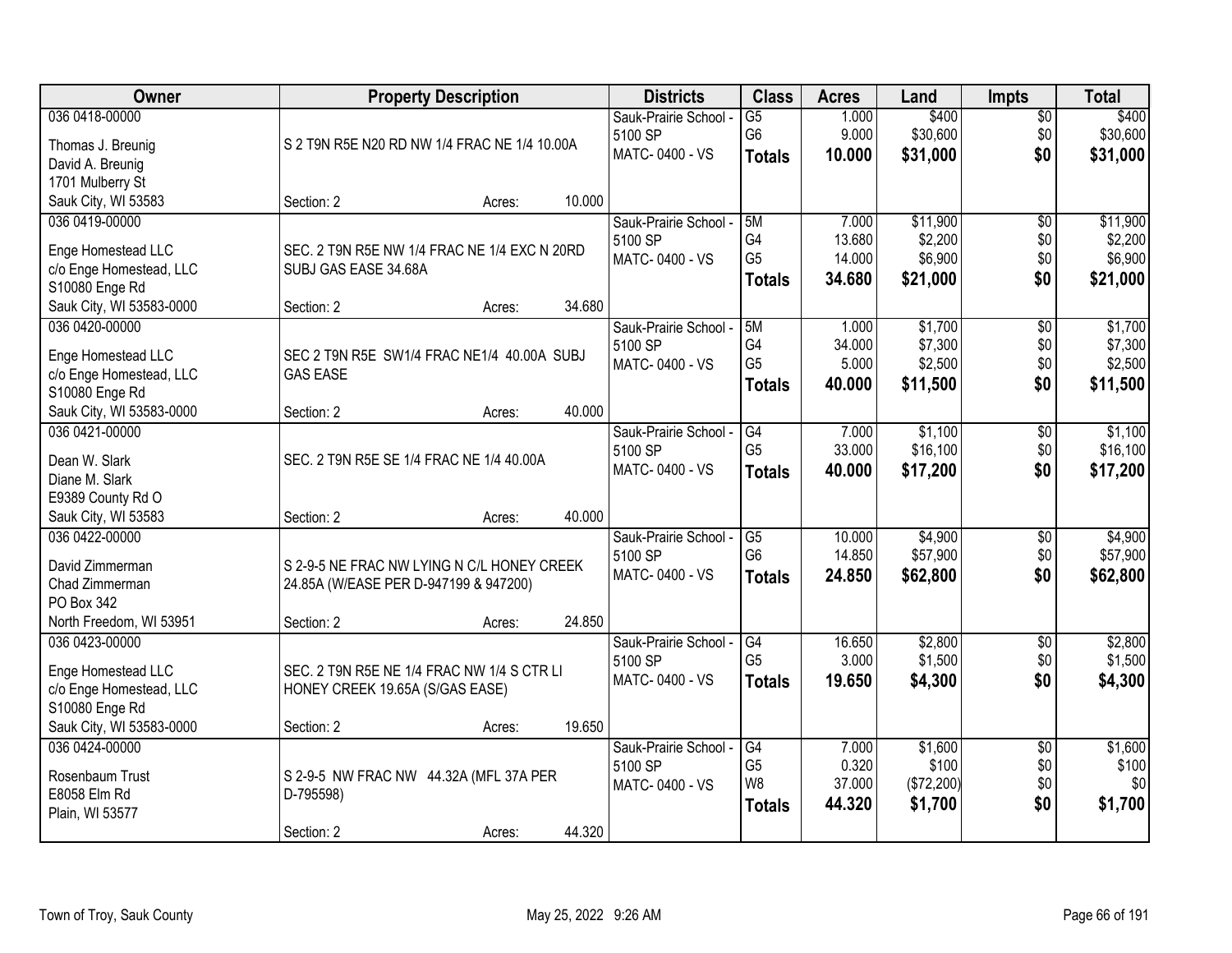| <b>Owner</b>              |                                                | <b>Property Description</b> |        | <b>Districts</b>      | <b>Class</b>    | <b>Acres</b> | Land     | <b>Impts</b>    | <b>Total</b> |
|---------------------------|------------------------------------------------|-----------------------------|--------|-----------------------|-----------------|--------------|----------|-----------------|--------------|
| 036 0425-00000            |                                                |                             |        | Sauk-Prairie School - | 5M              | 2.000        | \$3,400  | $\overline{50}$ | \$3,400      |
| Enge Homestead LLC        | SEC. 2 T9N R5E SW 1/4 FRAC NW 1/4 40.00A SUBJ  |                             |        | 5100 SP               | G4              | 28.000       | \$4,100  | \$0             | \$4,100      |
| c/o Enge Homestead, LLC   | <b>GAS EASE</b>                                |                             |        | MATC-0400 - VS        | G <sub>5</sub>  | 10.000       | \$4,900  | \$0             | \$4,900      |
| S10080 Enge Rd            |                                                |                             |        |                       | <b>Totals</b>   | 40.000       | \$12,400 | \$0             | \$12,400     |
| Sauk City, WI 53583-0000  | Section: 2                                     | Acres:                      | 40.000 |                       |                 |              |          |                 |              |
| 036 0426-00000            |                                                |                             |        | Sauk-Prairie School - | $\overline{G4}$ | 40.000       | \$8,900  | \$0             | \$8,900      |
| Enge Homestead LLC        | SEC. 2 T9N R5E SE 1/4 FRAC NW 1/4 40.00A SUBJ  |                             |        | 5100 SP               | <b>Totals</b>   | 40.000       | \$8,900  | \$0             | \$8,900      |
| c/o Enge Homestead, LLC   | <b>GAS EASE</b>                                |                             |        | MATC-0400 - VS        |                 |              |          |                 |              |
| S10080 Enge Rd            |                                                |                             |        |                       |                 |              |          |                 |              |
| Sauk City, WI 53583-0000  | Section: 2                                     | Acres:                      | 40.000 |                       |                 |              |          |                 |              |
| 036 0427-00000            | County Rd O                                    |                             |        | Sauk-Prairie School - | G4              | 25.670       | \$5,700  | $\overline{50}$ | \$5,700      |
| Kevin Enge Farms LLC      | S 2-9-5 E 2/3 NE SW 26.67A                     |                             |        | 5100 SP               | G7              | 1.000        | \$5,000  | \$38,800        | \$43,800     |
| c/o Kevin Enge Farms, LLC |                                                |                             |        | MATC-0400 - VS        | <b>Totals</b>   | 26.670       | \$10,700 | \$38,800        | \$49,500     |
| S10080 Enge Rd            |                                                |                             |        |                       |                 |              |          |                 |              |
| Sauk City, WI 53583-0000  | Section: 2                                     | Acres:                      | 26.670 |                       |                 |              |          |                 |              |
| 036 0428-00000            |                                                |                             |        | Sauk-Prairie School - | G4              | 40.000       | \$7,200  | $\sqrt[6]{}$    | \$7,200      |
| Enge Homestead LLC        | SEC. 2 T9N R5E NW 1/4 SW 1/4 40.00A (SUBJ GAS  |                             |        | 5100 SP               | <b>Totals</b>   | 40.000       | \$7,200  | \$0             | \$7,200      |
| c/o Enge Homestead, LLC   | EASE & S/ TEL ROW)                             |                             |        | MATC-0400 - VS        |                 |              |          |                 |              |
| S10080 Enge Rd            |                                                |                             |        |                       |                 |              |          |                 |              |
| Sauk City, WI 53583-0000  | Section: 2                                     | Acres:                      | 40.000 |                       |                 |              |          |                 |              |
| 036 0429-00000            | E8912 County Rd O                              |                             |        | Sauk-Prairie School - | G4              | 11.330       | \$2,200  | $\overline{30}$ | \$2,200      |
| Enge Homestead LLC        | SEC. 2 T9N R5E W 1/3 NE 1/4 SW 1/4 13.33A SUBJ |                             |        | 5100 SP               | G7              | 2.000        | \$22,000 | \$209,700       | \$231,700    |
| c/o Enge Homestead, LLC   | <b>GAS EASE</b>                                |                             |        | MATC-0400 - VS        | <b>Totals</b>   | 13.330       | \$24,200 | \$209,700       | \$233,900    |
| S10080 Enge Rd            |                                                |                             |        |                       |                 |              |          |                 |              |
| Sauk City, WI 53583-0000  | Section: 2                                     | Acres:                      | 13.330 |                       |                 |              |          |                 |              |
| 036 0430-00000            |                                                |                             |        | Sauk-Prairie School - | G4              | 37.000       | \$7,700  | $\overline{50}$ | \$7,700      |
| Enge Homestead LLC        | SEC. 2 T9N R5E SW 1/4 SW 1/4 40.00A            |                             |        | 5100 SP               | G <sub>5</sub>  | 3.000        | \$1,100  | \$0             | \$1,100      |
| c/o Enge Homestead, LLC   |                                                |                             |        | MATC-0400 - VS        | <b>Totals</b>   | 40.000       | \$8,800  | \$0             | \$8,800      |
| S10080 Enge Rd            |                                                |                             |        |                       |                 |              |          |                 |              |
| Sauk City, WI 53583-0000  | Section: 2                                     | Acres:                      | 40.000 |                       |                 |              |          |                 |              |
| 036 0431-00000            | County Rd O                                    |                             |        | Sauk-Prairie School - | 5M              | 2.000        | \$3,400  | $\overline{50}$ | \$3,400      |
| Kevin Enge Farms LLC      | S 2-9-5 E 1/3 SE SW 13.33A S\WP&L & TEL ROW    |                             |        | 5100 SP               | G4              | 8.580        | \$1,300  | \$0             | \$1,300      |
| c/o Kevin Enge Farms, LLC |                                                |                             |        | MATC-0400 - VS        | G <sub>5</sub>  | 0.750        | \$100    | \$0             | \$100        |
| S10080 Enge Rd            |                                                |                             |        |                       | G7              | 2.000        | \$16,500 | \$64,900        | \$81,400     |
| Sauk City, WI 53583-0000  | Section: 2                                     | Acres:                      | 13.330 |                       | <b>Totals</b>   | 13.330       | \$21,300 | \$64,900        | \$86,200     |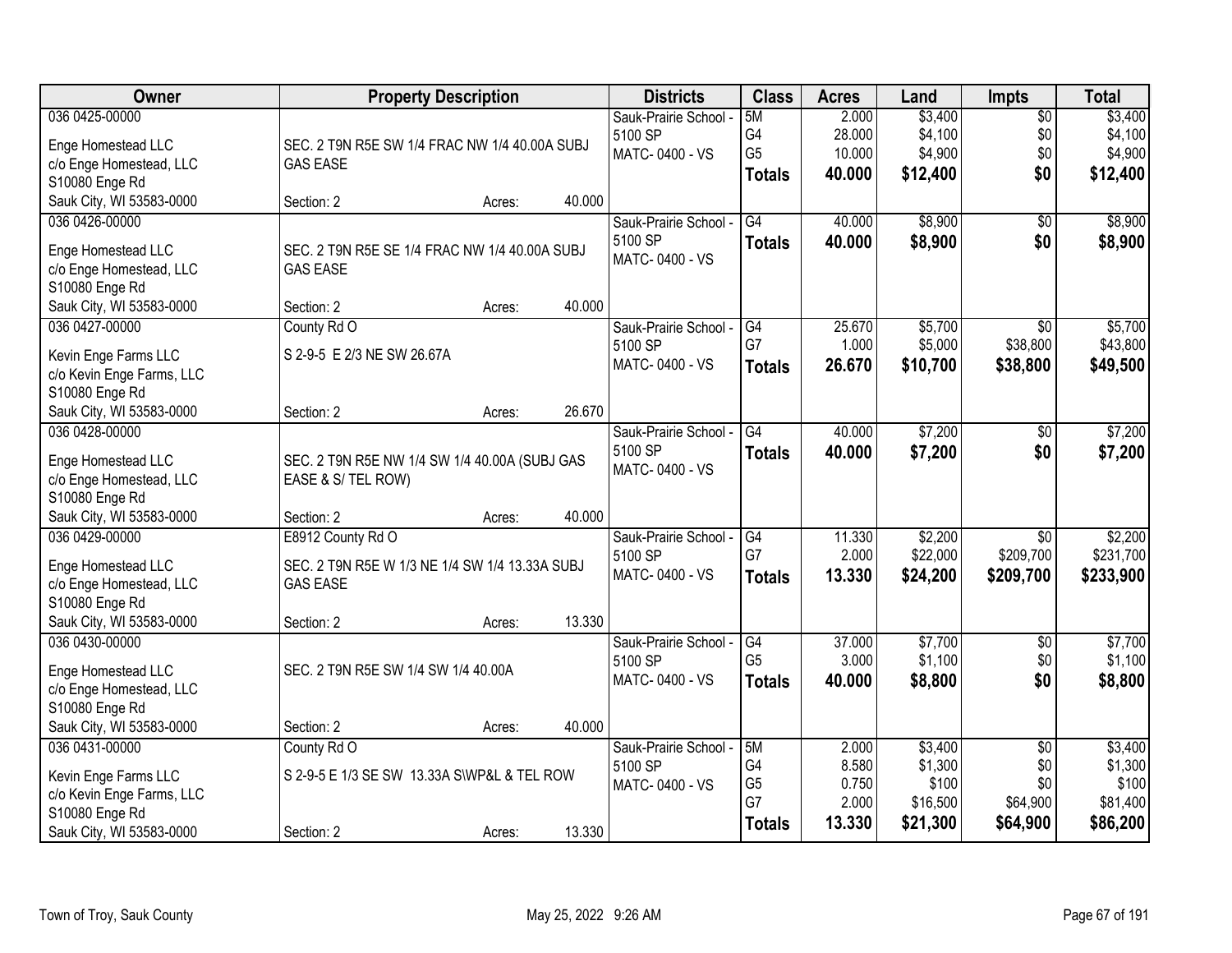| Owner                     | <b>Property Description</b>                       |                  | <b>Districts</b>      | <b>Class</b>    | <b>Acres</b> | Land     | Impts           | <b>Total</b> |
|---------------------------|---------------------------------------------------|------------------|-----------------------|-----------------|--------------|----------|-----------------|--------------|
| 036 0432-00000            | S10080 Enge Rd                                    |                  | Sauk-Prairie School - | 5M              | 1.000        | \$1,900  | $\overline{50}$ | \$1,900      |
| Enge Homestead LLC        | S 2-9-5 PRT SE SW COM ON C/L HWY 26 2/3RD W OI    |                  | 5100 SP               | G4              | 4.000        | \$800    | \$0             | \$800        |
| c/o Enge Homestead, LLC   | 1/4LI SE SW- N TO 1/8LI-W26 2/3RD-SE TO C/L HWY-E |                  | MATC-0400 - VS        | G <sub>5</sub>  | 0.490        | \$100    | \$0             | \$100        |
| S10080 Enge Rd            | ALG C/L TO POB, & ALSO COM 41 5/6RD E OF SW       |                  |                       | G7              | 1.000        | \$14,000 | \$105,800       | \$119,800    |
| Sauk City, WI 53583-0000  | Section: 2                                        | 6.490<br>Acres:  |                       | <b>Totals</b>   | 6.490        | \$16,800 | \$105,800       | \$122,600    |
| 036 0433-00000            |                                                   |                  | Sauk-Prairie School - | G4              | 19.350       | \$4,300  | \$0             | \$4,300      |
|                           |                                                   |                  | 5100 SP               | G <sub>5</sub>  | 0.830        | \$100    | \$0             | \$100        |
| Enge Homestead LLC        | S 2-9-5 COM SW COR SE SW- E41 5/6RD -NE 1099'     |                  | MATC-0400 - VS        | <b>Totals</b>   | 20.180       | \$4,400  | \$0             | \$4,400      |
| c/o Enge Homestead, LLC   | TO PT IN C/L HWY- NWLY ALG SD C/L 15 1/6RD- N TO  |                  |                       |                 |              |          |                 |              |
| S10080 Enge Rd            | 1/8 LI-W26RD TO NWCOR-S TO POB (S/WP&L EASE       |                  |                       |                 |              |          |                 |              |
| Sauk City, WI 53583-0000  | Section: 2                                        | 20.180<br>Acres: |                       |                 |              |          |                 |              |
| 036 0434-00000            |                                                   |                  | Sauk-Prairie School - | G4              | 39.000       | \$6,000  | \$0             | \$6,000      |
| Dean W. Slark             | SEC. 2 T9N R5E NE 1/4 SE 1/4 40.00A               |                  | 5100 SP               | G <sub>5</sub>  | 1.000        | \$500    | \$0             | \$500        |
| Diane M. Slark            |                                                   |                  | MATC-0400 - VS        | <b>Totals</b>   | 40.000       | \$6,500  | \$0             | \$6,500      |
| E9389 County Rd O         |                                                   |                  |                       |                 |              |          |                 |              |
| Sauk City, WI 53583       | Section: 2                                        | 40.000<br>Acres: |                       |                 |              |          |                 |              |
| 036 0435-00000            |                                                   |                  | Sauk-Prairie School - | 5M              | 3.000        | \$5,700  | $\sqrt[6]{3}$   | \$5,700      |
|                           |                                                   |                  | 5100 SP               | G4              | 37.000       | \$7,900  | \$0             | \$7,900      |
| Kevin Enge Farms LLC      | S 2-9-5 NW SE 40.00A S\WP&L EASE & TEL ROW        |                  | MATC-0400 - VS        | <b>Totals</b>   | 40.000       | \$13,600 | \$0             | \$13,600     |
| c/o Kevin Enge Farms, LLC |                                                   |                  |                       |                 |              |          |                 |              |
| S10080 Enge Rd            |                                                   |                  |                       |                 |              |          |                 |              |
| Sauk City, WI 53583-0000  | Section: 2                                        | 40.000<br>Acres: |                       |                 |              |          |                 |              |
| 036 0436-00000            | E9115 County Rd O                                 |                  | Sauk-Prairie School - | 5M              | 2.000        | \$3,800  | $\overline{50}$ | \$3,800      |
| Kevin Enge Farms LLC      | S 2-9-5 SW SE  40.00A S TEL ROW                   |                  | 5100 SP               | G4              | 33.880       | \$6,100  | \$0             | \$6,100      |
| c/o Kevin Enge Farms, LLC |                                                   |                  | MATC-0400 - VS        | G <sub>5</sub>  | 2.120        | \$100    | \$0             | \$100        |
| S10080 Enge Rd            |                                                   |                  |                       | G7              | 2.000        | \$22,000 | \$104,100       | \$126,100    |
| Sauk City, WI 53583-0000  | Section: 2                                        | 40.000<br>Acres: |                       | <b>Totals</b>   | 40.000       | \$32,000 | \$104,100       | \$136,100    |
| 036 0437-00000            |                                                   |                  | Sauk-Prairie School - | G4              | 20.000       | \$3,200  | $\sqrt{6}$      | \$3,200      |
|                           |                                                   |                  | 5100 SP               | <b>Totals</b>   | 20.000       | \$3,200  | \$0             | \$3,200      |
| Dean W. Slark             | SEC. 2 T9N R5E E 1/2 SE 1/4 SE 1/4 20.00A         |                  | MATC-0400 - VS        |                 |              |          |                 |              |
| Diane M. Slark            |                                                   |                  |                       |                 |              |          |                 |              |
| E9389 County Rd O         |                                                   |                  |                       |                 |              |          |                 |              |
| Sauk City, WI 53583       | Section: 2                                        | 20.000<br>Acres: |                       |                 |              |          |                 |              |
| 036 0438-00000            |                                                   |                  | Sauk-Prairie School - | $\overline{G4}$ | 20.000       | \$4,500  | $\overline{30}$ | \$4,500      |
| Kevin Enge Farms LLC      | S 2-9-5 W 1/2 SE SE 20.00A S\WP&L EASE            |                  | 5100 SP               | <b>Totals</b>   | 20.000       | \$4,500  | \$0             | \$4,500      |
| c/o Kevin Enge Farms, LLC |                                                   |                  | MATC-0400 - VS        |                 |              |          |                 |              |
| S10080 Enge Rd            |                                                   |                  |                       |                 |              |          |                 |              |
| Sauk City, WI 53583-0000  | Section: 2                                        | 20.000<br>Acres: |                       |                 |              |          |                 |              |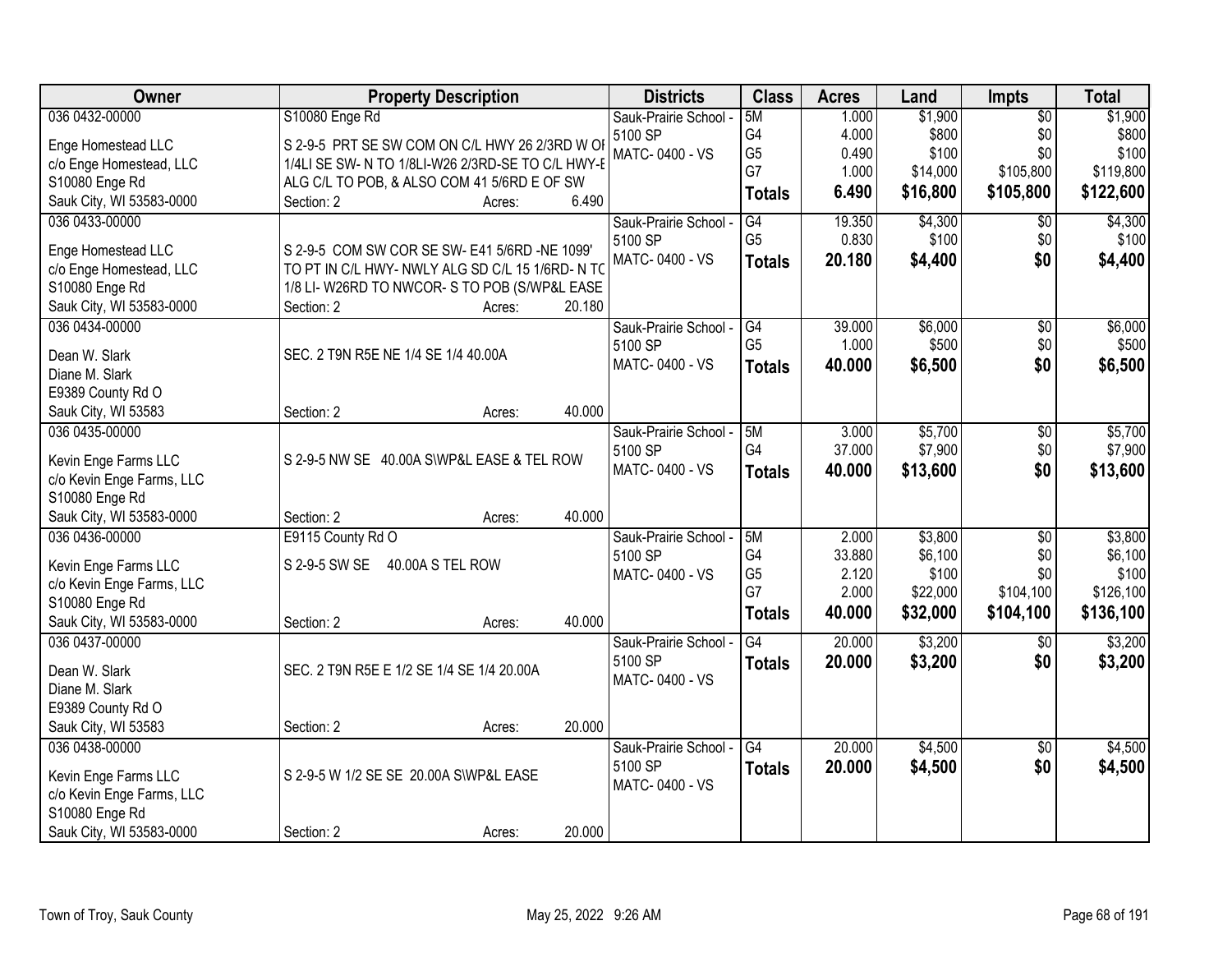| 036 0439-00000<br>16.360<br>\$3,600<br>\$3,600<br>G4<br>$\sqrt{$0}$<br>Sauk-Prairie School -<br>G <sub>5</sub><br>\$100<br>\$100<br>1.000<br>\$0<br>5100 SP<br>S 3-9-5 NE FRAC NE 44.36A (MFL 27A PER<br>Rosenbaum Trust<br>W8<br>27.000<br>(\$52,700)<br>\$0<br>\$0<br>MATC-0400 - VS<br>E8058 Elm Rd<br>D-795598)<br>\$0<br>\$3,700<br>44.360<br>\$3,700<br><b>Totals</b><br>Plain, WI 53577<br>44.360<br>Section: 3<br>Acres:<br>\$6,100<br>S9748 County Rd E<br>28.060<br>036 0440-00000<br>Sauk-Prairie School -<br>G4<br>$\overline{50}$<br>G <sub>5</sub><br>\$7,300<br>5100 SP<br>15.000<br>\$0<br>S 3-9-5 NW1/4 FRAC NE1/4 (S/HWY CONV PER<br>Rosenbaum Trust<br>G7<br>2.000<br>\$22,000<br>\$124,300<br>MATC-0400 - VS<br>E8058 Elm Rd<br>V316-151) 45.06A<br>45.060<br>\$35,400<br>\$124,300<br><b>Totals</b><br>Plain, WI 53577<br>45.060<br>Section: 3<br>Acres:<br>\$2,900<br>036 0441-00000<br>S9904 County Rd E<br>15.020<br>Sauk-Prairie School -<br>G4<br>\$0<br>G <sub>5</sub><br>3.750<br>\$1,600<br>\$0<br>5100 SP<br>S 3-9-5 SW1/4 FRAC NE1/4 EXC COM 4RDN SW<br>Donna J. Kraemer<br>G7<br>0.500<br>\$7,000<br>\$45,800<br>MATC-0400 - VS<br>Thomas P. Thering<br>COR-E11 1/2 RD-N33RD-W11 1/2RD-S POB EXC<br>W <sub>6</sub><br>17.000<br>(\$32,300)<br>\$0<br>\$0<br>S9904 County Rd E<br>V335-435 & V335-437 (S/TEL ROW) (S/HWY CONV<br>\$57,300<br>36.270<br>\$45,800<br>\$11,500<br><b>Totals</b><br>36.270<br>Section: 3<br>Sauk City, WI 53583<br>Acres:<br>036 0442-00000<br>$\overline{G2}$<br>\$27,400<br>S9848 County Rd E<br>0.970<br>\$1,500<br>Sauk-Prairie School -<br>5100 SP<br>0.970<br>\$27,400<br>\$1,500<br>\$28,900<br><b>Totals</b><br>Roxbury-Witwen Trans, Inc<br>S 3-9-5 PRT SW NE = CSM #3305 LOT 1 0.97A<br>MATC-0400 - VS<br>c/o Roxbury-Witwen Trans, Inc<br>S10165 Troy Rd<br>0.970<br>Sauk City, WI 53583<br>Section: 3<br>Acres:<br>\$25,800<br>\$99,500<br>036 0443-00000<br>S9864 County Rd E<br>$\overline{G1}$<br>0.900<br>Sauk-Prairie School -<br>5100 SP<br>0.900<br>\$25,800<br>\$99,500<br>Totals<br>S 3-9-5 PRT SW NE COM 34RD N OF CTR<br>Savannah Sarah Bailey<br>MATC-0400 - VS<br>S9864 County Rd E<br>SEC-S11RD-E11.5RD-N14RD-SWLY TO POB<br>0.90A<br>Sauk City, WI 53583<br>M/L<br>0.900<br>Section: 3<br>Acres:<br>X4<br>036 0444-00000<br>S9855 County Rd E<br>0.180<br>$\sqrt{$0}$<br>Sauk-Prairie School -<br>\$0<br>\$0<br>5100 SP<br>0.180<br>\$0<br>Totals<br>Beth U M Church<br>SEC. 3 T9N R5E COM AT PT 37RD N SW COR SW 1/4<br>MATC-0400 - VS<br>FRAC NE 1/4, TH E 11 1/2RD TO MILL RACE, TH SW LY<br>S10173 County Rd C<br>ALONG SD MILL RACE TO 1/4 LI, TH N 3RD TO BEG<br>Sauk City, WI 53583<br>0.180<br>Section: 3<br>Acres:<br>036 0445-00000<br>S9878 County Rd E<br>\$18,100<br>\$119,500<br>Sauk-Prairie School -<br>G1<br>0.560<br>5100 SP<br>0.560<br>\$18,100<br>\$137,600<br>\$119,500<br><b>Totals</b><br>S 3-9-5 PRT SW NE COM 16RD N OF CTR<br>Randall J. Hoege<br>MATC-0400 - VS<br>Sue A. Hoege<br>SEC-N7RD-E11.5RD-S7RD 13'-W11.5RD-N13' TO | Owner             | <b>Property Description</b> | <b>Districts</b> | <b>Class</b> | <b>Acres</b> | Land | <b>Impts</b> | <b>Total</b> |
|------------------------------------------------------------------------------------------------------------------------------------------------------------------------------------------------------------------------------------------------------------------------------------------------------------------------------------------------------------------------------------------------------------------------------------------------------------------------------------------------------------------------------------------------------------------------------------------------------------------------------------------------------------------------------------------------------------------------------------------------------------------------------------------------------------------------------------------------------------------------------------------------------------------------------------------------------------------------------------------------------------------------------------------------------------------------------------------------------------------------------------------------------------------------------------------------------------------------------------------------------------------------------------------------------------------------------------------------------------------------------------------------------------------------------------------------------------------------------------------------------------------------------------------------------------------------------------------------------------------------------------------------------------------------------------------------------------------------------------------------------------------------------------------------------------------------------------------------------------------------------------------------------------------------------------------------------------------------------------------------------------------------------------------------------------------------------------------------------------------------------------------------------------------------------------------------------------------------------------------------------------------------------------------------------------------------------------------------------------------------------------------------------------------------------------------------------------------------------------------------------------------------------------------------------------------------------------------------------------------------------------------------------------------------------------------------------------------------------------------------------------------------------------------------------------------------------------------------------------------------------------------------------------------------------------------------------------------------------------------------------------------------------------------------|-------------------|-----------------------------|------------------|--------------|--------------|------|--------------|--------------|
|                                                                                                                                                                                                                                                                                                                                                                                                                                                                                                                                                                                                                                                                                                                                                                                                                                                                                                                                                                                                                                                                                                                                                                                                                                                                                                                                                                                                                                                                                                                                                                                                                                                                                                                                                                                                                                                                                                                                                                                                                                                                                                                                                                                                                                                                                                                                                                                                                                                                                                                                                                                                                                                                                                                                                                                                                                                                                                                                                                                                                                                |                   |                             |                  |              |              |      |              |              |
|                                                                                                                                                                                                                                                                                                                                                                                                                                                                                                                                                                                                                                                                                                                                                                                                                                                                                                                                                                                                                                                                                                                                                                                                                                                                                                                                                                                                                                                                                                                                                                                                                                                                                                                                                                                                                                                                                                                                                                                                                                                                                                                                                                                                                                                                                                                                                                                                                                                                                                                                                                                                                                                                                                                                                                                                                                                                                                                                                                                                                                                |                   |                             |                  |              |              |      |              |              |
|                                                                                                                                                                                                                                                                                                                                                                                                                                                                                                                                                                                                                                                                                                                                                                                                                                                                                                                                                                                                                                                                                                                                                                                                                                                                                                                                                                                                                                                                                                                                                                                                                                                                                                                                                                                                                                                                                                                                                                                                                                                                                                                                                                                                                                                                                                                                                                                                                                                                                                                                                                                                                                                                                                                                                                                                                                                                                                                                                                                                                                                |                   |                             |                  |              |              |      |              |              |
|                                                                                                                                                                                                                                                                                                                                                                                                                                                                                                                                                                                                                                                                                                                                                                                                                                                                                                                                                                                                                                                                                                                                                                                                                                                                                                                                                                                                                                                                                                                                                                                                                                                                                                                                                                                                                                                                                                                                                                                                                                                                                                                                                                                                                                                                                                                                                                                                                                                                                                                                                                                                                                                                                                                                                                                                                                                                                                                                                                                                                                                |                   |                             |                  |              |              |      |              |              |
|                                                                                                                                                                                                                                                                                                                                                                                                                                                                                                                                                                                                                                                                                                                                                                                                                                                                                                                                                                                                                                                                                                                                                                                                                                                                                                                                                                                                                                                                                                                                                                                                                                                                                                                                                                                                                                                                                                                                                                                                                                                                                                                                                                                                                                                                                                                                                                                                                                                                                                                                                                                                                                                                                                                                                                                                                                                                                                                                                                                                                                                |                   |                             |                  |              |              |      |              |              |
| \$7,300<br>\$146,300<br>\$159,700<br>\$2,900<br>\$1,600<br>\$52,800<br>\$28,900<br>\$125,300<br>\$125,300<br>\$0<br>\$0 <br>\$137,600                                                                                                                                                                                                                                                                                                                                                                                                                                                                                                                                                                                                                                                                                                                                                                                                                                                                                                                                                                                                                                                                                                                                                                                                                                                                                                                                                                                                                                                                                                                                                                                                                                                                                                                                                                                                                                                                                                                                                                                                                                                                                                                                                                                                                                                                                                                                                                                                                                                                                                                                                                                                                                                                                                                                                                                                                                                                                                          |                   |                             |                  |              |              |      |              | \$6,100      |
|                                                                                                                                                                                                                                                                                                                                                                                                                                                                                                                                                                                                                                                                                                                                                                                                                                                                                                                                                                                                                                                                                                                                                                                                                                                                                                                                                                                                                                                                                                                                                                                                                                                                                                                                                                                                                                                                                                                                                                                                                                                                                                                                                                                                                                                                                                                                                                                                                                                                                                                                                                                                                                                                                                                                                                                                                                                                                                                                                                                                                                                |                   |                             |                  |              |              |      |              |              |
|                                                                                                                                                                                                                                                                                                                                                                                                                                                                                                                                                                                                                                                                                                                                                                                                                                                                                                                                                                                                                                                                                                                                                                                                                                                                                                                                                                                                                                                                                                                                                                                                                                                                                                                                                                                                                                                                                                                                                                                                                                                                                                                                                                                                                                                                                                                                                                                                                                                                                                                                                                                                                                                                                                                                                                                                                                                                                                                                                                                                                                                |                   |                             |                  |              |              |      |              |              |
|                                                                                                                                                                                                                                                                                                                                                                                                                                                                                                                                                                                                                                                                                                                                                                                                                                                                                                                                                                                                                                                                                                                                                                                                                                                                                                                                                                                                                                                                                                                                                                                                                                                                                                                                                                                                                                                                                                                                                                                                                                                                                                                                                                                                                                                                                                                                                                                                                                                                                                                                                                                                                                                                                                                                                                                                                                                                                                                                                                                                                                                |                   |                             |                  |              |              |      |              |              |
|                                                                                                                                                                                                                                                                                                                                                                                                                                                                                                                                                                                                                                                                                                                                                                                                                                                                                                                                                                                                                                                                                                                                                                                                                                                                                                                                                                                                                                                                                                                                                                                                                                                                                                                                                                                                                                                                                                                                                                                                                                                                                                                                                                                                                                                                                                                                                                                                                                                                                                                                                                                                                                                                                                                                                                                                                                                                                                                                                                                                                                                |                   |                             |                  |              |              |      |              |              |
|                                                                                                                                                                                                                                                                                                                                                                                                                                                                                                                                                                                                                                                                                                                                                                                                                                                                                                                                                                                                                                                                                                                                                                                                                                                                                                                                                                                                                                                                                                                                                                                                                                                                                                                                                                                                                                                                                                                                                                                                                                                                                                                                                                                                                                                                                                                                                                                                                                                                                                                                                                                                                                                                                                                                                                                                                                                                                                                                                                                                                                                |                   |                             |                  |              |              |      |              |              |
|                                                                                                                                                                                                                                                                                                                                                                                                                                                                                                                                                                                                                                                                                                                                                                                                                                                                                                                                                                                                                                                                                                                                                                                                                                                                                                                                                                                                                                                                                                                                                                                                                                                                                                                                                                                                                                                                                                                                                                                                                                                                                                                                                                                                                                                                                                                                                                                                                                                                                                                                                                                                                                                                                                                                                                                                                                                                                                                                                                                                                                                |                   |                             |                  |              |              |      |              |              |
|                                                                                                                                                                                                                                                                                                                                                                                                                                                                                                                                                                                                                                                                                                                                                                                                                                                                                                                                                                                                                                                                                                                                                                                                                                                                                                                                                                                                                                                                                                                                                                                                                                                                                                                                                                                                                                                                                                                                                                                                                                                                                                                                                                                                                                                                                                                                                                                                                                                                                                                                                                                                                                                                                                                                                                                                                                                                                                                                                                                                                                                |                   |                             |                  |              |              |      |              |              |
|                                                                                                                                                                                                                                                                                                                                                                                                                                                                                                                                                                                                                                                                                                                                                                                                                                                                                                                                                                                                                                                                                                                                                                                                                                                                                                                                                                                                                                                                                                                                                                                                                                                                                                                                                                                                                                                                                                                                                                                                                                                                                                                                                                                                                                                                                                                                                                                                                                                                                                                                                                                                                                                                                                                                                                                                                                                                                                                                                                                                                                                |                   |                             |                  |              |              |      |              |              |
|                                                                                                                                                                                                                                                                                                                                                                                                                                                                                                                                                                                                                                                                                                                                                                                                                                                                                                                                                                                                                                                                                                                                                                                                                                                                                                                                                                                                                                                                                                                                                                                                                                                                                                                                                                                                                                                                                                                                                                                                                                                                                                                                                                                                                                                                                                                                                                                                                                                                                                                                                                                                                                                                                                                                                                                                                                                                                                                                                                                                                                                |                   |                             |                  |              |              |      |              |              |
|                                                                                                                                                                                                                                                                                                                                                                                                                                                                                                                                                                                                                                                                                                                                                                                                                                                                                                                                                                                                                                                                                                                                                                                                                                                                                                                                                                                                                                                                                                                                                                                                                                                                                                                                                                                                                                                                                                                                                                                                                                                                                                                                                                                                                                                                                                                                                                                                                                                                                                                                                                                                                                                                                                                                                                                                                                                                                                                                                                                                                                                |                   |                             |                  |              |              |      |              |              |
|                                                                                                                                                                                                                                                                                                                                                                                                                                                                                                                                                                                                                                                                                                                                                                                                                                                                                                                                                                                                                                                                                                                                                                                                                                                                                                                                                                                                                                                                                                                                                                                                                                                                                                                                                                                                                                                                                                                                                                                                                                                                                                                                                                                                                                                                                                                                                                                                                                                                                                                                                                                                                                                                                                                                                                                                                                                                                                                                                                                                                                                |                   |                             |                  |              |              |      |              |              |
|                                                                                                                                                                                                                                                                                                                                                                                                                                                                                                                                                                                                                                                                                                                                                                                                                                                                                                                                                                                                                                                                                                                                                                                                                                                                                                                                                                                                                                                                                                                                                                                                                                                                                                                                                                                                                                                                                                                                                                                                                                                                                                                                                                                                                                                                                                                                                                                                                                                                                                                                                                                                                                                                                                                                                                                                                                                                                                                                                                                                                                                |                   |                             |                  |              |              |      |              |              |
|                                                                                                                                                                                                                                                                                                                                                                                                                                                                                                                                                                                                                                                                                                                                                                                                                                                                                                                                                                                                                                                                                                                                                                                                                                                                                                                                                                                                                                                                                                                                                                                                                                                                                                                                                                                                                                                                                                                                                                                                                                                                                                                                                                                                                                                                                                                                                                                                                                                                                                                                                                                                                                                                                                                                                                                                                                                                                                                                                                                                                                                |                   |                             |                  |              |              |      |              |              |
|                                                                                                                                                                                                                                                                                                                                                                                                                                                                                                                                                                                                                                                                                                                                                                                                                                                                                                                                                                                                                                                                                                                                                                                                                                                                                                                                                                                                                                                                                                                                                                                                                                                                                                                                                                                                                                                                                                                                                                                                                                                                                                                                                                                                                                                                                                                                                                                                                                                                                                                                                                                                                                                                                                                                                                                                                                                                                                                                                                                                                                                |                   |                             |                  |              |              |      |              |              |
|                                                                                                                                                                                                                                                                                                                                                                                                                                                                                                                                                                                                                                                                                                                                                                                                                                                                                                                                                                                                                                                                                                                                                                                                                                                                                                                                                                                                                                                                                                                                                                                                                                                                                                                                                                                                                                                                                                                                                                                                                                                                                                                                                                                                                                                                                                                                                                                                                                                                                                                                                                                                                                                                                                                                                                                                                                                                                                                                                                                                                                                |                   |                             |                  |              |              |      |              |              |
|                                                                                                                                                                                                                                                                                                                                                                                                                                                                                                                                                                                                                                                                                                                                                                                                                                                                                                                                                                                                                                                                                                                                                                                                                                                                                                                                                                                                                                                                                                                                                                                                                                                                                                                                                                                                                                                                                                                                                                                                                                                                                                                                                                                                                                                                                                                                                                                                                                                                                                                                                                                                                                                                                                                                                                                                                                                                                                                                                                                                                                                |                   |                             |                  |              |              |      |              |              |
|                                                                                                                                                                                                                                                                                                                                                                                                                                                                                                                                                                                                                                                                                                                                                                                                                                                                                                                                                                                                                                                                                                                                                                                                                                                                                                                                                                                                                                                                                                                                                                                                                                                                                                                                                                                                                                                                                                                                                                                                                                                                                                                                                                                                                                                                                                                                                                                                                                                                                                                                                                                                                                                                                                                                                                                                                                                                                                                                                                                                                                                |                   |                             |                  |              |              |      |              |              |
|                                                                                                                                                                                                                                                                                                                                                                                                                                                                                                                                                                                                                                                                                                                                                                                                                                                                                                                                                                                                                                                                                                                                                                                                                                                                                                                                                                                                                                                                                                                                                                                                                                                                                                                                                                                                                                                                                                                                                                                                                                                                                                                                                                                                                                                                                                                                                                                                                                                                                                                                                                                                                                                                                                                                                                                                                                                                                                                                                                                                                                                |                   |                             |                  |              |              |      |              |              |
|                                                                                                                                                                                                                                                                                                                                                                                                                                                                                                                                                                                                                                                                                                                                                                                                                                                                                                                                                                                                                                                                                                                                                                                                                                                                                                                                                                                                                                                                                                                                                                                                                                                                                                                                                                                                                                                                                                                                                                                                                                                                                                                                                                                                                                                                                                                                                                                                                                                                                                                                                                                                                                                                                                                                                                                                                                                                                                                                                                                                                                                |                   |                             |                  |              |              |      |              |              |
|                                                                                                                                                                                                                                                                                                                                                                                                                                                                                                                                                                                                                                                                                                                                                                                                                                                                                                                                                                                                                                                                                                                                                                                                                                                                                                                                                                                                                                                                                                                                                                                                                                                                                                                                                                                                                                                                                                                                                                                                                                                                                                                                                                                                                                                                                                                                                                                                                                                                                                                                                                                                                                                                                                                                                                                                                                                                                                                                                                                                                                                |                   |                             |                  |              |              |      |              |              |
|                                                                                                                                                                                                                                                                                                                                                                                                                                                                                                                                                                                                                                                                                                                                                                                                                                                                                                                                                                                                                                                                                                                                                                                                                                                                                                                                                                                                                                                                                                                                                                                                                                                                                                                                                                                                                                                                                                                                                                                                                                                                                                                                                                                                                                                                                                                                                                                                                                                                                                                                                                                                                                                                                                                                                                                                                                                                                                                                                                                                                                                |                   |                             |                  |              |              |      |              |              |
|                                                                                                                                                                                                                                                                                                                                                                                                                                                                                                                                                                                                                                                                                                                                                                                                                                                                                                                                                                                                                                                                                                                                                                                                                                                                                                                                                                                                                                                                                                                                                                                                                                                                                                                                                                                                                                                                                                                                                                                                                                                                                                                                                                                                                                                                                                                                                                                                                                                                                                                                                                                                                                                                                                                                                                                                                                                                                                                                                                                                                                                |                   |                             |                  |              |              |      |              |              |
|                                                                                                                                                                                                                                                                                                                                                                                                                                                                                                                                                                                                                                                                                                                                                                                                                                                                                                                                                                                                                                                                                                                                                                                                                                                                                                                                                                                                                                                                                                                                                                                                                                                                                                                                                                                                                                                                                                                                                                                                                                                                                                                                                                                                                                                                                                                                                                                                                                                                                                                                                                                                                                                                                                                                                                                                                                                                                                                                                                                                                                                |                   |                             |                  |              |              |      |              |              |
|                                                                                                                                                                                                                                                                                                                                                                                                                                                                                                                                                                                                                                                                                                                                                                                                                                                                                                                                                                                                                                                                                                                                                                                                                                                                                                                                                                                                                                                                                                                                                                                                                                                                                                                                                                                                                                                                                                                                                                                                                                                                                                                                                                                                                                                                                                                                                                                                                                                                                                                                                                                                                                                                                                                                                                                                                                                                                                                                                                                                                                                |                   |                             |                  |              |              |      |              |              |
|                                                                                                                                                                                                                                                                                                                                                                                                                                                                                                                                                                                                                                                                                                                                                                                                                                                                                                                                                                                                                                                                                                                                                                                                                                                                                                                                                                                                                                                                                                                                                                                                                                                                                                                                                                                                                                                                                                                                                                                                                                                                                                                                                                                                                                                                                                                                                                                                                                                                                                                                                                                                                                                                                                                                                                                                                                                                                                                                                                                                                                                |                   |                             |                  |              |              |      |              |              |
|                                                                                                                                                                                                                                                                                                                                                                                                                                                                                                                                                                                                                                                                                                                                                                                                                                                                                                                                                                                                                                                                                                                                                                                                                                                                                                                                                                                                                                                                                                                                                                                                                                                                                                                                                                                                                                                                                                                                                                                                                                                                                                                                                                                                                                                                                                                                                                                                                                                                                                                                                                                                                                                                                                                                                                                                                                                                                                                                                                                                                                                |                   |                             |                  |              |              |      |              |              |
|                                                                                                                                                                                                                                                                                                                                                                                                                                                                                                                                                                                                                                                                                                                                                                                                                                                                                                                                                                                                                                                                                                                                                                                                                                                                                                                                                                                                                                                                                                                                                                                                                                                                                                                                                                                                                                                                                                                                                                                                                                                                                                                                                                                                                                                                                                                                                                                                                                                                                                                                                                                                                                                                                                                                                                                                                                                                                                                                                                                                                                                |                   |                             |                  |              |              |      |              |              |
|                                                                                                                                                                                                                                                                                                                                                                                                                                                                                                                                                                                                                                                                                                                                                                                                                                                                                                                                                                                                                                                                                                                                                                                                                                                                                                                                                                                                                                                                                                                                                                                                                                                                                                                                                                                                                                                                                                                                                                                                                                                                                                                                                                                                                                                                                                                                                                                                                                                                                                                                                                                                                                                                                                                                                                                                                                                                                                                                                                                                                                                |                   |                             |                  |              |              |      |              |              |
|                                                                                                                                                                                                                                                                                                                                                                                                                                                                                                                                                                                                                                                                                                                                                                                                                                                                                                                                                                                                                                                                                                                                                                                                                                                                                                                                                                                                                                                                                                                                                                                                                                                                                                                                                                                                                                                                                                                                                                                                                                                                                                                                                                                                                                                                                                                                                                                                                                                                                                                                                                                                                                                                                                                                                                                                                                                                                                                                                                                                                                                |                   |                             |                  |              |              |      |              |              |
|                                                                                                                                                                                                                                                                                                                                                                                                                                                                                                                                                                                                                                                                                                                                                                                                                                                                                                                                                                                                                                                                                                                                                                                                                                                                                                                                                                                                                                                                                                                                                                                                                                                                                                                                                                                                                                                                                                                                                                                                                                                                                                                                                                                                                                                                                                                                                                                                                                                                                                                                                                                                                                                                                                                                                                                                                                                                                                                                                                                                                                                | S9878 County Rd E | POB<br>0.56A                |                  |              |              |      |              |              |
| 0.560<br>Sauk City, WI 53583<br>Section: 3<br>Acres:                                                                                                                                                                                                                                                                                                                                                                                                                                                                                                                                                                                                                                                                                                                                                                                                                                                                                                                                                                                                                                                                                                                                                                                                                                                                                                                                                                                                                                                                                                                                                                                                                                                                                                                                                                                                                                                                                                                                                                                                                                                                                                                                                                                                                                                                                                                                                                                                                                                                                                                                                                                                                                                                                                                                                                                                                                                                                                                                                                                           |                   |                             |                  |              |              |      |              |              |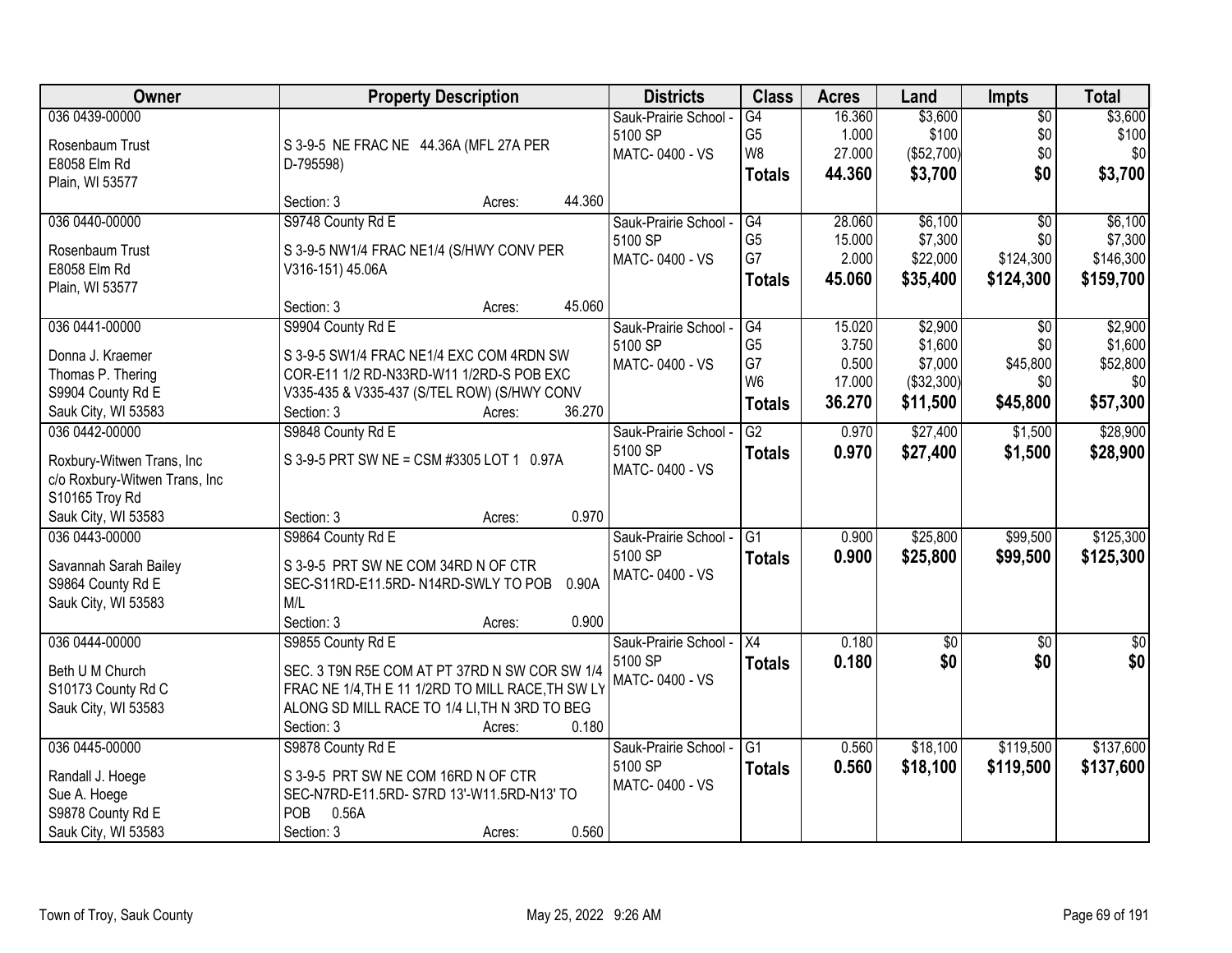| Owner                                 | <b>Property Description</b>                       | <b>Districts</b>                 | <b>Class</b>    | <b>Acres</b>   | Land              | <b>Impts</b> | <b>Total</b>       |
|---------------------------------------|---------------------------------------------------|----------------------------------|-----------------|----------------|-------------------|--------------|--------------------|
| 036 0448-00000                        | S9886 County Rd E                                 | Sauk-Prairie School -            | $\overline{G1}$ | 0.310          | \$10,400          | \$99,900     | \$110,300          |
| Lloyd E. Ballweg                      | PT SW1/4 NE1/4 COM 10RD N SWCOR-E11               | 5100 SP                          | <b>Totals</b>   | 0.310          | \$10,400          | \$99,900     | \$110,300          |
| Joann Ballweg                         | 1/2RD-N5RD3 1/2'- W11 1/2RD-S5RD3 1/2'POB.31A     | MATC-0400 - VS                   |                 |                |                   |              |                    |
| S9886 County Rd E                     |                                                   |                                  |                 |                |                   |              |                    |
| Sauk City, WI 53583                   | 0.310<br>Section: 3<br>Acres:                     |                                  |                 |                |                   |              |                    |
| 036 0449-00000                        | S9892 County Rd E                                 | Sauk-Prairie School -            | $\overline{G1}$ | 0.450          | \$15,100          | \$121,300    | \$136,400          |
| Lyle Ross Weller                      | SEC. 3 T9N R5E COM AT PT 4RD N OF SW COR SW       | 5100 SP                          | <b>Totals</b>   | 0.450          | \$15,100          | \$121,300    | \$136,400          |
| S9892 County Rd E                     | 1/4 FRAC NE 1/4, TH E 11 1/2RD, TH N 6RD, TH W 11 | MATC-0400 - VS                   |                 |                |                   |              |                    |
| Sauk City, WI 53583                   | 1/2RD, TH S 6RD TO BEG .45A                       |                                  |                 |                |                   |              |                    |
|                                       | 0.450<br>Section: 3<br>Acres:                     |                                  |                 |                |                   |              |                    |
| 036 0450-00000                        |                                                   | Sauk-Prairie School -            | 5M              | 15.000         | \$28,500          | \$0          | \$28,500           |
| Enge Homestead LLC                    | SEC. 3 T9N R5E SE 1/4 FRAC NE 1/4 40.00A SUBJ     | 5100 SP                          | G4              | 15.000         | \$3,300           | \$0          | \$3,300            |
| c/o Enge Homestead, LLC               | <b>GAS EASE</b>                                   | MATC-0400 - VS                   | G <sub>5</sub>  | 10.000         | \$4,900           | \$0          | \$4,900            |
| S10080 Enge Rd                        |                                                   |                                  | <b>Totals</b>   | 40.000         | \$36,700          | \$0          | \$36,700           |
| Sauk City, WI 53583-0000              | 40.000<br>Section: 3<br>Acres:                    |                                  |                 |                |                   |              |                    |
| 036 0451-00000                        |                                                   | Sauk-Prairie School -            | 5M              | 3.000          | \$5,100           | \$0          | \$5,100            |
|                                       |                                                   | 5100 SP                          | G4              | 34.000         | \$7,600           | \$0          | \$7,600            |
| Melvin A. Zech<br>c/o Joanne M. Zech  | S 3-9-5 NE1/4 FRAC NW1/4 (S/HWY CONV PER          | MATC-0400 - VS                   | G <sub>5</sub>  | 8.760          | \$10,300          | \$0          | \$10,300           |
| E8611 Witwen Rd                       | V316-153) 45.76A                                  |                                  | <b>Totals</b>   | 45.760         | \$23,000          | \$0          | \$23,000           |
| Sauk City, WI 53583                   | 45.760<br>Section: 3<br>Acres:                    |                                  |                 |                |                   |              |                    |
| 036 0452-00000                        |                                                   | Sauk-Prairie School -            | $\overline{G4}$ | 26.460         | \$5,900           | \$0          | \$5,900            |
|                                       |                                                   | 5100 SP                          | W <sub>8</sub>  | 20.000         | (\$39,000)        | \$0          | \$0                |
| Steven P. Sprecher et al              | S 3-9-5 FRAC NW1/4 NW1/4 (MFL 20A PER D-717991)   | MATC-0400 - VS                   | <b>Totals</b>   | 46.460         | \$5,900           | \$0          | \$5,900            |
| E8495 Witwen Rd                       | 46.46A                                            |                                  |                 |                |                   |              |                    |
| Sauk City, WI 53583                   | 46.460<br>Section: 3<br>Acres:                    |                                  |                 |                |                   |              |                    |
| 036 0453-00000                        |                                                   | Sauk-Prairie School -            | G <sub>5</sub>  | 32.140         | \$15,700          | $\sqrt{$0}$  | \$15,700           |
|                                       |                                                   | 5100 SP                          | <b>Totals</b>   | 32.140         | \$15,700          | \$0          | \$15,700           |
| Dale G. Sprecher                      | S 3-9-5 PRT SW NW = CSM #2992 LOT 1 EXC CSM       | MATC-0400 - VS                   |                 |                |                   |              |                    |
| Cynthia A. Sprecher                   | #4031 32.14A                                      |                                  |                 |                |                   |              |                    |
| E8963 State Rd 60                     |                                                   |                                  |                 |                |                   |              |                    |
| Sauk City, WI 53583<br>036 0453-10000 | 32.140<br>Section: 3<br>Acres:                    |                                  |                 |                |                   | \$227,800    |                    |
|                                       | S9923 County Rd E                                 | Sauk-Prairie School -<br>5100 SP | G1<br>G4        | 2.500<br>1.000 | \$43,000<br>\$200 | \$0          | \$270,800<br>\$200 |
| Vaun A. Sprecher                      | S 3-9-5 PRT SW NW & PRT NW SW = CSM #4031 LOT     | MATC-0400 - VS                   | G <sub>5</sub>  | 3.000          | \$1,500           | \$0          | \$1,500            |
| Alice J. Sprecher                     | 1 (FMLY PRT CSM #2992) 12.32A (S/LE OF DALE &     |                                  | G <sub>6</sub>  | 5.820          | \$22,700          | \$0          | \$22,700           |
| S9923 County Rd E                     | CYNTHIA SPRECHER PER D-704395) (S&W/EASE          |                                  | <b>Totals</b>   | 12.320         | \$67,400          | \$227,800    | \$295,200          |
| Sauk City, WI 53583                   | 12.320<br>Section: 3<br>Acres:                    |                                  |                 |                |                   |              |                    |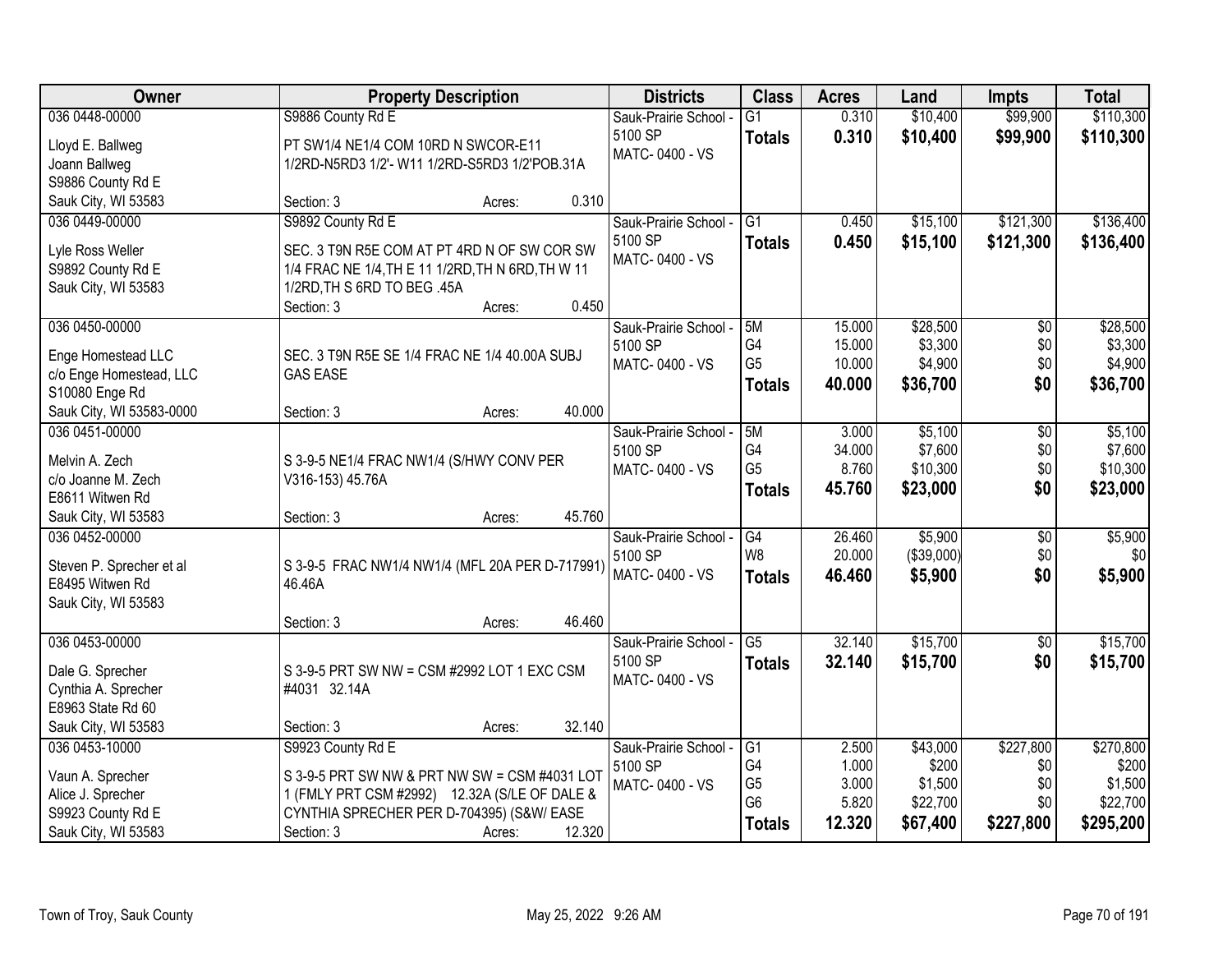| Owner                                  | <b>Property Description</b>                     | <b>Districts</b>         | <b>Class</b>    | <b>Acres</b> | Land     | Impts           | <b>Total</b> |
|----------------------------------------|-------------------------------------------------|--------------------------|-----------------|--------------|----------|-----------------|--------------|
| 036 0454-00000                         | County Rd E                                     | Sauk-Prairie School -    | 5M              | 3.000        | \$5,700  | $\overline{50}$ | \$5,700      |
| Witwen Park and Campground LLC         | S 3-9-5 PRT SE1/4 NW1/4 & NE1/4 SW1/4 = CSM     | 5100 SP                  | G <sub>2</sub>  | 1.500        | \$10,200 | \$10,700        | \$20,900     |
| c/o Witwen Park and Campground, LLC    | #2995 LOT 1 EXC LOT 1 CSM #3636 & EXC THAT      | MATC-0400 - VS           | G4              | 3.500        | \$800    | \$0             | \$800        |
| E8963 State Rd 60                      | PRT LOT 2 CSM #3636 LYING S OF LI 66' S OF N LI |                          | G <sub>5</sub>  | 29.210       | \$12,400 | \$0             | \$12,400     |
| Sauk City, WI 53583-0000               | 37.210<br>Section: 3<br>Acres:                  |                          | <b>Totals</b>   | 37.210       | \$29,100 | \$10,700        | \$39,800     |
| 036 0454-10000                         | S9945 County Rd E                               | Sauk-Prairie School -    | $\overline{G1}$ | 1.110        | \$29,300 | \$271,100       | \$300,400    |
|                                        | S 3-9-5 PRT NE SW = CSM #3636 LOT 1 1.11A       | 5100 SP                  | <b>Totals</b>   | 1.110        | \$29,300 | \$271,100       | \$300,400    |
| Kurt Richard and Jam Caldwell          |                                                 | MATC-0400 - VS           |                 |              |          |                 |              |
| c/o Kurt Caldwell<br>S9945 County Rd E |                                                 |                          |                 |              |          |                 |              |
| Sauk City, WI 53583                    | 1.110<br>Section: 3<br>Acres:                   |                          |                 |              |          |                 |              |
| 036 0454-20000                         | S9935 County Rd E                               | Sauk-Prairie School -    | TG1             | 0.900        | \$25,800 | \$201,500       | \$227,300    |
|                                        |                                                 | 5100 SP                  | <b>Totals</b>   | 0.900        | \$25,800 | \$201,500       | \$227,300    |
| Nicholas S. Wanless                    | S 3-9-5 PRT NE SW = CSM #3636 LOT 2 EXC N 66'   | MATC-0400 - VS           |                 |              |          |                 |              |
| S9935 County Rd E                      | (FMLY PRT CSM #2995) 0.90A                      |                          |                 |              |          |                 |              |
| Sauk City, WI 53583                    |                                                 |                          |                 |              |          |                 |              |
|                                        | 0.900<br>Section: 3<br>Acres:                   |                          |                 |              |          |                 |              |
| 036 0454-30000                         | S9965 County Rd E                               | Sauk-Prairie School -    | G1              | 0.870        | \$25,200 | \$195,300       | \$220,500    |
| Trisha Mueller et al                   | S 3-9-5 PRT NE1/4 SW1/4 = CSM 5176 LOT 1 0.87A  | 5100 SP                  | <b>Totals</b>   | 0.870        | \$25,200 | \$195,300       | \$220,500    |
| c/o Henry J. Mueller                   |                                                 | MATC-0400 - VS           |                 |              |          |                 |              |
| S9965 County Rd E                      |                                                 |                          |                 |              |          |                 |              |
| Sauk City, WI 53583                    | 0.870<br>Section: 3<br>Acres:                   |                          |                 |              |          |                 |              |
| 036 0455-00000                         | County Rd E                                     | Sauk-Prairie School -    | $\overline{G1}$ | 2.900        | \$45,400 | \$17,600        | \$63,000     |
| Edward F. Smith                        | S 3-9-5 COM AT PT 15RD N OF SE COR SE FRAC      | 5100 SP                  | Totals          | 2.900        | \$45,400 | \$17,600        | \$63,000     |
| S9865 County Rd E                      | NW-W14RD-S1RD-W16 RD-N17 1/3 RD-NE TO PT        | MATC-0400 - VS           |                 |              |          |                 |              |
| Sauk City, WI 53583                    | 22RD N BEG-S TO BEG, EXC COM AT PT 26 RD N OF   |                          |                 |              |          |                 |              |
|                                        | Section: 3<br>2.900<br>Acres:                   |                          |                 |              |          |                 |              |
| 036 0456-00000                         | S9865 County Rd E                               | Sauk-Prairie School - G1 |                 | 0.290        | \$9,700  | \$110,700       | \$120,400    |
|                                        |                                                 | 5100 SP                  | <b>Totals</b>   | 0.290        | \$9,700  | \$110,700       | \$120,400    |
| Edward F. Smith                        | S 3-9-5 COM AT PT 26RD N SE COR SE FRAC NW, TH  | MATC-0400 - VS           |                 |              |          |                 |              |
| S9865 County Rd E                      | W 8 1/2RD, TH N 5RD TO MILL RACE, TH NELY ALONG |                          |                 |              |          |                 |              |
| Sauk City, WI 53583                    | SLI SD MILL RACE TO 1/4 LI, TH S 7RD BEG .29A   |                          |                 |              |          |                 |              |
|                                        | 0.290<br>Section: 3<br>Acres:                   |                          |                 |              |          |                 |              |
| 036 0457-00000                         | County Rd E                                     | Sauk-Prairie School -    | G1              | 0.260        | \$8,700  | $\overline{50}$ | \$8,700      |
| Edward F. Smith                        | S 3-9-5 COM AT PT 18RD N SE COR SE FRAC NW      | 5100 SP                  | <b>Totals</b>   | 0.260        | \$8,700  | \$0             | \$8,700      |
| S9865 County Rd E                      | -TH W 6RD -TH N 5RD-TH E 6RD -TH S 5RD TO BEG   | MATC-0400 - VS           |                 |              |          |                 |              |
| Sauk City, WI 53583                    | 0.26A                                           |                          |                 |              |          |                 |              |
|                                        | 0.260<br>Section: 3<br>Acres:                   |                          |                 |              |          |                 |              |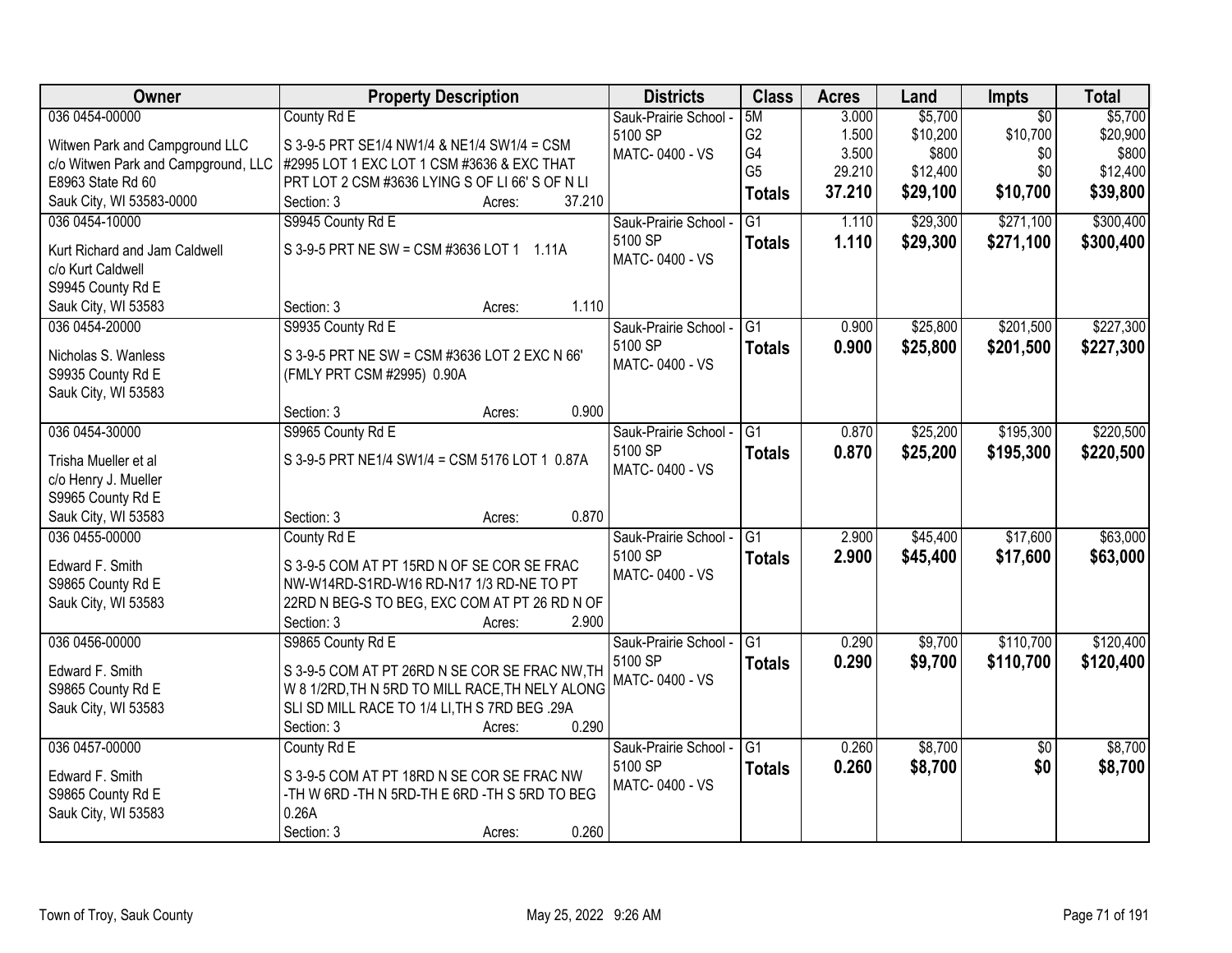| Owner                                                                | <b>Property Description</b>                           | <b>Districts</b>      | <b>Class</b>    | <b>Acres</b> | Land        | <b>Impts</b>    | <b>Total</b>    |
|----------------------------------------------------------------------|-------------------------------------------------------|-----------------------|-----------------|--------------|-------------|-----------------|-----------------|
| 036 0458-00000                                                       | S9885 County Rd E                                     | Sauk-Prairie School - | $\overline{G1}$ | 0.750        | \$22,400    | \$122,300       | \$144,700       |
| Matthew D. Kaufman                                                   | S 3-9-5 PRT SE1/4 NW1/4 COM AT POI 7RD N SE COR       | 5100 SP               | <b>Totals</b>   | 0.750        | \$22,400    | \$122,300       | \$144,700       |
| Therese and Douglas Kaufman                                          | SD 1/4 1/4 - W 14RD - N 8RD - E 14RD - S 8RD TO       | MATC-0400 - VS        |                 |              |             |                 |                 |
| S9885 County Rd E                                                    | POB 0.75A M/L                                         |                       |                 |              |             |                 |                 |
| Sauk City, WI 53583                                                  | 0.750<br>Section: 3<br>Acres:                         |                       |                 |              |             |                 |                 |
| 036 0459-00000                                                       | S9895 County Rd E                                     | Sauk-Prairie School - | $\overline{G1}$ | 0.610        | \$19,300    | \$121,700       | \$141,000       |
|                                                                      |                                                       | 5100 SP               | <b>Totals</b>   | 0.610        | \$19,300    | \$121,700       | \$141,000       |
| Anthony E. Hoffman                                                   | S 3-9-5 S 7RD OF E 14RD OF SE1/4 FRAC NW1/4           | MATC-0400 - VS        |                 |              |             |                 |                 |
| Amanda M. Mueller                                                    | 0.61A M/L                                             |                       |                 |              |             |                 |                 |
| S9895 County Rd E                                                    |                                                       |                       |                 |              |             |                 |                 |
| Sauk City, WI 53583                                                  | 0.610<br>Section: 3<br>Acres:                         |                       |                 |              |             |                 |                 |
| 036 0460-00000                                                       | S9907 County Rd E                                     | Sauk-Prairie School - | $\overline{G1}$ | 0.740        | \$22,200    | \$96,300        | \$118,500       |
| Shane A & Michele L Tammi Living Trus   S 3-9-5 PRT NE SW COM NECOR- |                                                       | 5100 SP               | <b>Totals</b>   | 0.740        | \$22,200    | \$96,300        | \$118,500       |
| Alc                                                                  | W231'-S188.57'-E112.25-N96'- E118.75'-N TO POB        | MATC-0400 - VS        |                 |              |             |                 |                 |
| S9907 County Rd E                                                    | (S/SEWER EASE R117-188) 0.74A                         |                       |                 |              |             |                 |                 |
| Sauk City, WI 53583                                                  | 0.740<br>Section: 3<br>Acres:                         |                       |                 |              |             |                 |                 |
| 036 0461-00000                                                       | S9913 County Rd E                                     | Sauk-Prairie School - | $\overline{G1}$ | 0.260        | \$8,700     | \$75,700        | \$84,400        |
|                                                                      |                                                       | 5100 SP               | <b>Totals</b>   | 0.260        | \$8,700     | \$75,700        | \$84,400        |
| Taylor Jean Cook                                                     | S 3-9-5 PRT NE1/4 SW1/4 COM 188.57' S OF NE COR       | MATC-0400 - VS        |                 |              |             |                 |                 |
| S9913 County Rd E<br>Sauk City, WI 53583                             | W 118.75' - N 96' - E 118.75' - S 96' TO POB (W/SEWEF |                       |                 |              |             |                 |                 |
|                                                                      | EASE R117-188) 0.26A M/L<br>Section: 3<br>0.260       |                       |                 |              |             |                 |                 |
| 036 0462-00000                                                       | Acres:<br>S9917 County Rd E                           | Sauk-Prairie School - | $\overline{G1}$ | 0.520        | \$17,200    | \$124,900       | \$142,100       |
|                                                                      |                                                       | 5100 SP               |                 |              |             |                 |                 |
| Mark Natzke                                                          | SEC. 3 T9N R5E COM AT PT 11 3/7RD S NE COR NE         | MATC-0400 - VS        | <b>Totals</b>   | 0.520        | \$17,200    | \$124,900       | \$142,100       |
| Kate Short                                                           | 1/4 SW 1/4, TH S 7RD, TH W 14RD, TH N 7RD, TH E       |                       |                 |              |             |                 |                 |
| S9917 County Rd E                                                    | 14RD TO BEG, EXC V169 P414. & EXC V292 P430.52 /      |                       |                 |              |             |                 |                 |
| Sauk City, WI 53583                                                  | 0.520<br>Section: 3<br>Acres:                         |                       |                 |              |             |                 |                 |
| 036 0463-00000                                                       |                                                       | Sauk-Prairie School - | X4              | 0.010        | $\sqrt{50}$ | $\overline{50}$ | $\overline{50}$ |
| Commonwealth Telephone                                               | SEC. 3 T9N R5E COM 18 3/7 RDS S & 170' W OF NE        | 5100 SP               | <b>Totals</b>   | 0.010        | \$0         | \$0             | \$0             |
| 1420 E Rochelle Blvd # 152206                                        | COR SW 1/4, TH N 20', TH W 20', TH S 20', TH E 20'TO  | MATC-0400 - VS        |                 |              |             |                 |                 |
| Irving, TX 75015-2206                                                | <b>BEG. .01A</b>                                      |                       |                 |              |             |                 |                 |
|                                                                      | 0.010<br>Section: 3<br>Acres:                         |                       |                 |              |             |                 |                 |
| 036 0464-00000                                                       |                                                       | Sauk-Prairie School - | X4              | 0.080        | \$0         | $\overline{30}$ | $\sqrt{50}$     |
|                                                                      |                                                       | 5100 SP               |                 | 0.080        | \$0         | \$0             | \$0             |
| General Telephone Company of                                         | S 3 T9N R5E COM 18 3/7RDS S & 14RDS W OF              | MATC-0400 - VS        | <b>Totals</b>   |              |             |                 |                 |
| <b>Wisconsin</b>                                                     | NECOR SW 1/4-N40'-E100'-S40'-W TO POB .08 A M/L       |                       |                 |              |             |                 |                 |
| 1420 E Rochelle Blvd # 152206                                        | EXC R169-414                                          |                       |                 |              |             |                 |                 |
| Irving, TX 75015                                                     | 0.080<br>Section: 3<br>Acres:                         |                       |                 |              |             |                 |                 |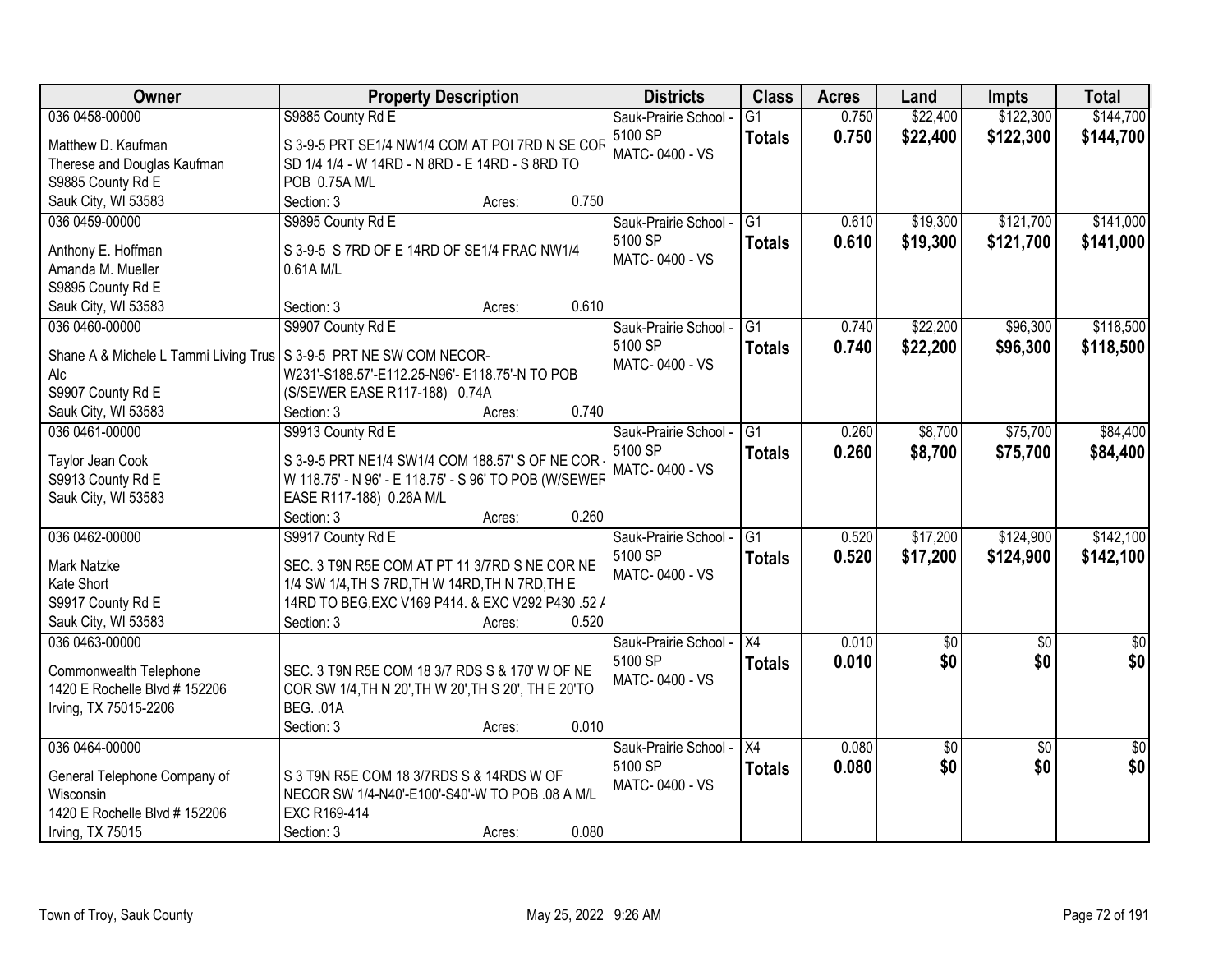| Owner                                    | <b>Property Description</b>                                                              | <b>Districts</b>          | <b>Class</b>    | <b>Acres</b> | Land     | <b>Impts</b>    | <b>Total</b> |
|------------------------------------------|------------------------------------------------------------------------------------------|---------------------------|-----------------|--------------|----------|-----------------|--------------|
| 036 0465-10000                           | County Rd E                                                                              | Sauk-Prairie School -     | $\overline{G1}$ | 1.170        | \$30,000 | \$15,600        | \$45,600     |
| Joel T. Sprecher                         | S 3-9-5 PRT NE1/4 SW1/4 = CSM 6762 LOT 1 (FMLY                                           | 5100 SP                   | <b>Totals</b>   | 1.170        | \$30,000 | \$15,600        | \$45,600     |
| 103 Sycamore St Apt 1                    | PRT CSM?S 2993 & 2995) 1.17A                                                             | MATC-0400 - VS            |                 |              |          |                 |              |
| Sauk City, WI 53583                      |                                                                                          |                           |                 |              |          |                 |              |
|                                          | 1.170<br>Section:<br>Acres:                                                              |                           |                 |              |          |                 |              |
| 036 0465-20000                           | S9989A County Rd E                                                                       | Sauk-Prairie School -     | $\overline{G1}$ | 1.490        | \$33,900 | \$82,200        | \$116,100    |
| Dale G. Sprecher                         | S 3-9-5 PRT NE1/4 SW1/4 = CSM 6762 LOT 2 (FMLY                                           | 5100 SP                   | <b>Totals</b>   | 1.490        | \$33,900 | \$82,200        | \$116,100    |
| Cynthia A. Sprecher                      | PRT CSM 2993) 1.49A                                                                      | MATC-0400 - VS            |                 |              |          |                 |              |
| E8963 State Rd 60                        |                                                                                          |                           |                 |              |          |                 |              |
| Sauk City, WI 53583                      | 1.490<br>Section:<br>Acres:                                                              |                           |                 |              |          |                 |              |
| 036 0466-00000                           |                                                                                          | Sauk-Prairie School -     | G4              | 81.920       | \$21,200 | \$0             | \$21,200     |
| Karl Hausner Farms LLC                   | S 3-9-5 PRT SE NW & N1/2 SW1/4 & S 4-9-5 PRT NE                                          | 5100 SP                   | <b>Totals</b>   | 81.920       | \$21,200 | \$0             | \$21,200     |
| c/o Karl Hausner Farms, LLC              | SE = CSM #2994 LOT 1 EXC LANDS PER D-926390                                              | MATC-0400 - VS            |                 |              |          |                 |              |
| E7296 County Rd B                        | DESC AS: COM W1/4 COR SEC 3-S12?2'E 51.49' TO A                                          |                           |                 |              |          |                 |              |
| Spring Green, WI 53588-0000              | Section: 3<br>81.920<br>Acres:                                                           |                           |                 |              |          |                 |              |
| 036 0466-10000                           | S9927 County Rd E                                                                        | Sauk-Prairie School -     | G1              | 1.760        | \$37,100 | \$234,000       | \$271,100    |
| Donald B Pellett Revocable Trust         |                                                                                          | 5100 SP                   | <b>Totals</b>   | 1.760        | \$37,100 | \$234,000       | \$271,100    |
| S9927 County Rd E                        | S 3-9-5 PRT NW SW = CSM #6375 LOT 1 1.76A<br>(W/EASE PER D-944591 & D-1004151) (FMLY PRT | MATC-0400 - VS            |                 |              |          |                 |              |
| Sauk City, WI 53583                      | CSM #2994)                                                                               |                           |                 |              |          |                 |              |
|                                          | 1.760<br>Section:<br>Acres:                                                              |                           |                 |              |          |                 |              |
| 036 0467-00000                           |                                                                                          | Sauk-Prairie School -     | $\overline{G4}$ | 40.000       | \$8,900  | $\overline{50}$ | \$8,900      |
|                                          |                                                                                          | 5100 SP                   | <b>Totals</b>   | 40.000       | \$8,900  | \$0             | \$8,900      |
| James F. Sprecher                        | SEC. 3 T9N R5E SW 1/4 SW 1/4 SUBJ GAS 40.00A                                             | MATC-0400 - VS            |                 |              |          |                 |              |
| Dawn M. Sprecher                         | <b>EASE</b>                                                                              |                           |                 |              |          |                 |              |
| E8698 County Rd O<br>Sauk City, WI 53583 | 40.000<br>Section: 3                                                                     |                           |                 |              |          |                 |              |
| 036 0468-00000                           | Acres:<br>E8698 County Rd O                                                              | Sauk-Prairie School -     | $\overline{G4}$ | 34.000       | \$7,600  | $\overline{50}$ | \$7,600      |
|                                          |                                                                                          | 5100 SP                   | G <sub>5</sub>  | 1.000        | \$100    | \$0             | \$100        |
| James F. Sprecher                        | SEC. 3 T9N R5E SE 1/4 SW 1/4 SUBJ GAS 40.00A                                             | MATC-0400 - VS            | G7              | 5.000        | \$39,000 | \$275,600       | \$314,600    |
| Dawn M. Sprecher                         | <b>EASE</b>                                                                              |                           | <b>Totals</b>   | 40.000       | \$46,700 | \$275,600       | \$322,300    |
| E8698 County Rd O                        |                                                                                          |                           |                 |              |          |                 |              |
| Sauk City, WI 53583                      | 40.000<br>Section: 3<br>Acres:                                                           |                           |                 |              |          |                 |              |
| 036 0469-00000                           |                                                                                          | Sauk-Prairie School -     | $\overline{G4}$ | 40.000       | \$8,400  | $\overline{50}$ | \$8,400      |
| Enge Homestead LLC                       | SEC. 3 T9N R5E NE 1/4 SE 1/4 40.00A (S/GAS EASE &                                        | 5100 SP<br>MATC-0400 - VS | <b>Totals</b>   | 40.000       | \$8,400  | \$0             | \$8,400      |
| c/o Enge Homestead, LLC                  | S/TEL ROW)                                                                               |                           |                 |              |          |                 |              |
| S10080 Enge Rd                           |                                                                                          |                           |                 |              |          |                 |              |
| Sauk City, WI 53583-0000                 | 40.000<br>Section: 3<br>Acres:                                                           |                           |                 |              |          |                 |              |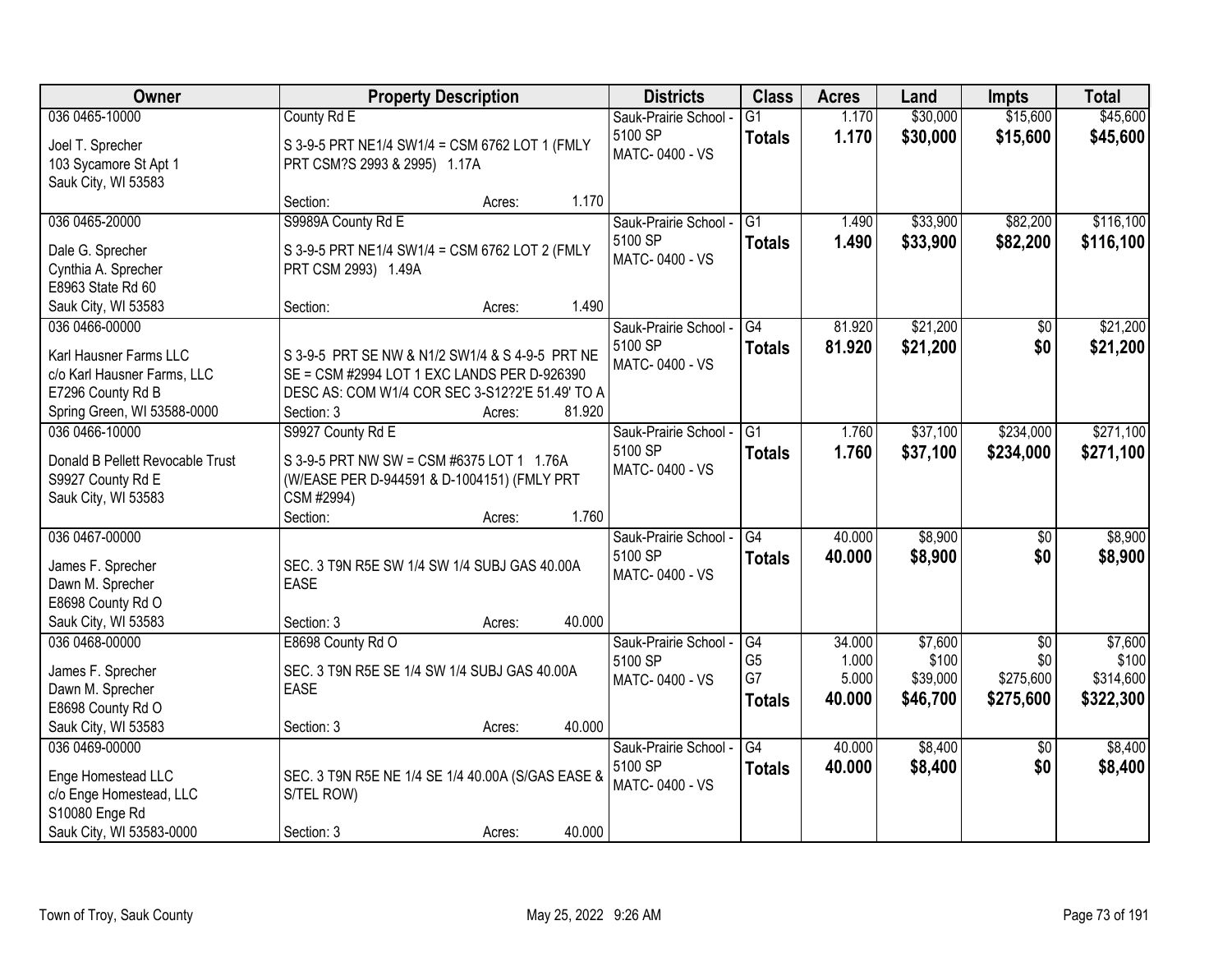| 036 0470-01000<br>S9908 County Rd E<br>7.670<br>\$1,700<br>\$1,700<br>G4<br>Sauk-Prairie School -<br>$\overline{30}$<br>G7<br>\$7,000<br>0.500<br>\$42,000<br>\$49,000<br>5100 SP<br>S 3-9-5 PRT NW1/4 SE1/4 N 10A EXC BEG 10RD S OF<br>Donna J. Kraemer<br>MATC-0400 - VS<br>8.170<br>\$8,700<br>\$42,000<br>\$50,700<br><b>Totals</b><br>C1/4 COR ? E 11.5RD ? S 10RD ? W 11.5RD ? N TO<br>Thomas P. Thering<br>S9904 County Rd E<br>POB & ALSO EXC CSM 6811 (S/SEPTIC EASE PER<br>8.170<br>Sauk City, WI 53583<br>Section:<br>Acres:<br>\$200<br>036 0470-10000<br>S9904 County Rd E<br>Sauk-Prairie School -<br>G4<br>0.860<br>\$200<br>\$0 |
|-------------------------------------------------------------------------------------------------------------------------------------------------------------------------------------------------------------------------------------------------------------------------------------------------------------------------------------------------------------------------------------------------------------------------------------------------------------------------------------------------------------------------------------------------------------------------------------------------------------------------------------------------|
|                                                                                                                                                                                                                                                                                                                                                                                                                                                                                                                                                                                                                                                 |
|                                                                                                                                                                                                                                                                                                                                                                                                                                                                                                                                                                                                                                                 |
|                                                                                                                                                                                                                                                                                                                                                                                                                                                                                                                                                                                                                                                 |
|                                                                                                                                                                                                                                                                                                                                                                                                                                                                                                                                                                                                                                                 |
|                                                                                                                                                                                                                                                                                                                                                                                                                                                                                                                                                                                                                                                 |
|                                                                                                                                                                                                                                                                                                                                                                                                                                                                                                                                                                                                                                                 |
| \$92,500<br>G7<br>0.250<br>\$3,500<br>\$96,000<br>5100 SP                                                                                                                                                                                                                                                                                                                                                                                                                                                                                                                                                                                       |
| Donna J. Kraemer<br>S 3-9-5 PRT NW1/4 SE1/4 = CSM 6811 LOT 1<br>MATC-0400 - VS<br>1.110<br>\$3,700<br>\$92,500<br>\$96,200<br><b>Totals</b>                                                                                                                                                                                                                                                                                                                                                                                                                                                                                                     |
| Thomas P. Thering<br>(S/SEPTIC EASE PER D-1199377) 1.11A                                                                                                                                                                                                                                                                                                                                                                                                                                                                                                                                                                                        |
| S9904 County Rd E                                                                                                                                                                                                                                                                                                                                                                                                                                                                                                                                                                                                                               |
| 1.110<br>Section:<br>Sauk City, WI 53583<br>Acres:                                                                                                                                                                                                                                                                                                                                                                                                                                                                                                                                                                                              |
| \$79,700<br>036 0471-00000<br>S9916 County Rd E<br>\$14,400<br>\$94,100<br>Sauk-Prairie School -<br>IG <sub>1</sub><br>0.430                                                                                                                                                                                                                                                                                                                                                                                                                                                                                                                    |
| 5100 SP<br>\$14,400<br>\$79,700<br>0.430<br>\$94,100<br><b>Totals</b><br>S 3-9-5 PRT NW SE COM AT PT 10RD S OF NW COR-<br>Ping Dong                                                                                                                                                                                                                                                                                                                                                                                                                                                                                                             |
| MATC-0400 - VS<br>E11 1/2RD- S6 28/33RD -W11 1/2RD -N TO POB EXC<br>c/o James Dong                                                                                                                                                                                                                                                                                                                                                                                                                                                                                                                                                              |
| 1211 N Forest Ln<br>S15' PER D-934099 0.43A M/L                                                                                                                                                                                                                                                                                                                                                                                                                                                                                                                                                                                                 |
| 0.430<br>Prairie Du Sac, WI 53578<br>Section: 3<br>Acres:                                                                                                                                                                                                                                                                                                                                                                                                                                                                                                                                                                                       |
| 036 0472-00000<br>\$2,300<br>\$900<br>\$3,200<br>Sauk-Prairie School -<br>G1<br>0.370                                                                                                                                                                                                                                                                                                                                                                                                                                                                                                                                                           |
| G4<br>4.000<br>\$900<br>\$900<br>5100 SP<br>\$0                                                                                                                                                                                                                                                                                                                                                                                                                                                                                                                                                                                                 |
| William E & Ruby D Henning Living Trus S 3 T9N R5E PRT NW 1/4 SE 1/4 COM 362'S OF CTR<br>MATC-0400 - VS<br>\$900<br>4.370<br>\$3,200<br>\$4,100<br><b>Totals</b>                                                                                                                                                                                                                                                                                                                                                                                                                                                                                |
| S9932A County Rd E<br>SEC-E11 1/2 RDS-N32'-E TO ELI-S10 RDS-W TO W LI-                                                                                                                                                                                                                                                                                                                                                                                                                                                                                                                                                                          |
| Sauk City, WI 53583<br>N TO POB EXC S110' OF W195' 4.37AM/L                                                                                                                                                                                                                                                                                                                                                                                                                                                                                                                                                                                     |
| 4.370<br>Section: 3<br>Acres:                                                                                                                                                                                                                                                                                                                                                                                                                                                                                                                                                                                                                   |
| 036 0473-00000<br>$\overline{G1}$<br>\$14,400<br>\$111,500<br>\$125,900<br>S9924 County Rd E<br>0.430<br>Sauk-Prairie School -                                                                                                                                                                                                                                                                                                                                                                                                                                                                                                                  |
| \$125,900<br>5100 SP<br>0.430<br>\$14,400<br>\$111,500<br><b>Totals</b><br>S 3-9-5 PRT NW SE COM 278'S OF SEC CTR-E11<br>Andrew J. Bartnick                                                                                                                                                                                                                                                                                                                                                                                                                                                                                                     |
| MATC-0400 - VS<br>1/2RD- S84'- W TO W LI- N TO POB; ALSO PER<br>Elona Kiefer                                                                                                                                                                                                                                                                                                                                                                                                                                                                                                                                                                    |
| D-934099 COM 263' S OF SEC CTR -E11<br>S9924 County Rd E                                                                                                                                                                                                                                                                                                                                                                                                                                                                                                                                                                                        |
| 0.430<br>Sauk City, WI 53583<br>Section: 3<br>Acres:                                                                                                                                                                                                                                                                                                                                                                                                                                                                                                                                                                                            |
| Sauk-Prairie School - G1<br>\$16,400<br>\$134,600<br>\$151,000<br>036 0474-00000<br>S9932 County Rd E<br>0.490                                                                                                                                                                                                                                                                                                                                                                                                                                                                                                                                  |
| 5100 SP<br>\$16,400<br>\$134,600<br>\$151,000<br>0.490                                                                                                                                                                                                                                                                                                                                                                                                                                                                                                                                                                                          |
| <b>Totals</b><br>William E & Ruby D Henning Living Trus   S 3 T9N R5E PRT NW 1/4 SE 1/4 COM 495'S OF SEC<br>MATC-0400 - VS                                                                                                                                                                                                                                                                                                                                                                                                                                                                                                                      |
| S9932A County Rd E<br>CTR & POB -N110'-E195'-S110'-W POB .49A M/L                                                                                                                                                                                                                                                                                                                                                                                                                                                                                                                                                                               |
| Sauk City, WI 53583                                                                                                                                                                                                                                                                                                                                                                                                                                                                                                                                                                                                                             |
| 0.490<br>Section: 3<br>Acres:                                                                                                                                                                                                                                                                                                                                                                                                                                                                                                                                                                                                                   |
| 036 0475-00000<br>\$9,900<br>\$9,900<br>Sauk-Prairie School -<br>44.340<br>$\overline{50}$<br>G4                                                                                                                                                                                                                                                                                                                                                                                                                                                                                                                                                |
| G <sub>5</sub><br>1.660<br>\$100<br>\$0<br>\$100<br>5100 SP<br>Kevin Enge Farms LLC<br>S 3-9-5 S25A NW SE & THAT PRT SW SE LYING N OF                                                                                                                                                                                                                                                                                                                                                                                                                                                                                                           |
| MATC-0400 - VS<br>\$0<br>46.000<br>\$10,000<br>\$10,000<br><b>Totals</b><br>c/o Kevin Enge Farms, LLC<br>CTH O (S/GAS EASE) 46A M/L                                                                                                                                                                                                                                                                                                                                                                                                                                                                                                             |
| S10080 Enge Rd                                                                                                                                                                                                                                                                                                                                                                                                                                                                                                                                                                                                                                  |
| 46.000<br>Sauk City, WI 53583-0000<br>Section: 3<br>Acres:                                                                                                                                                                                                                                                                                                                                                                                                                                                                                                                                                                                      |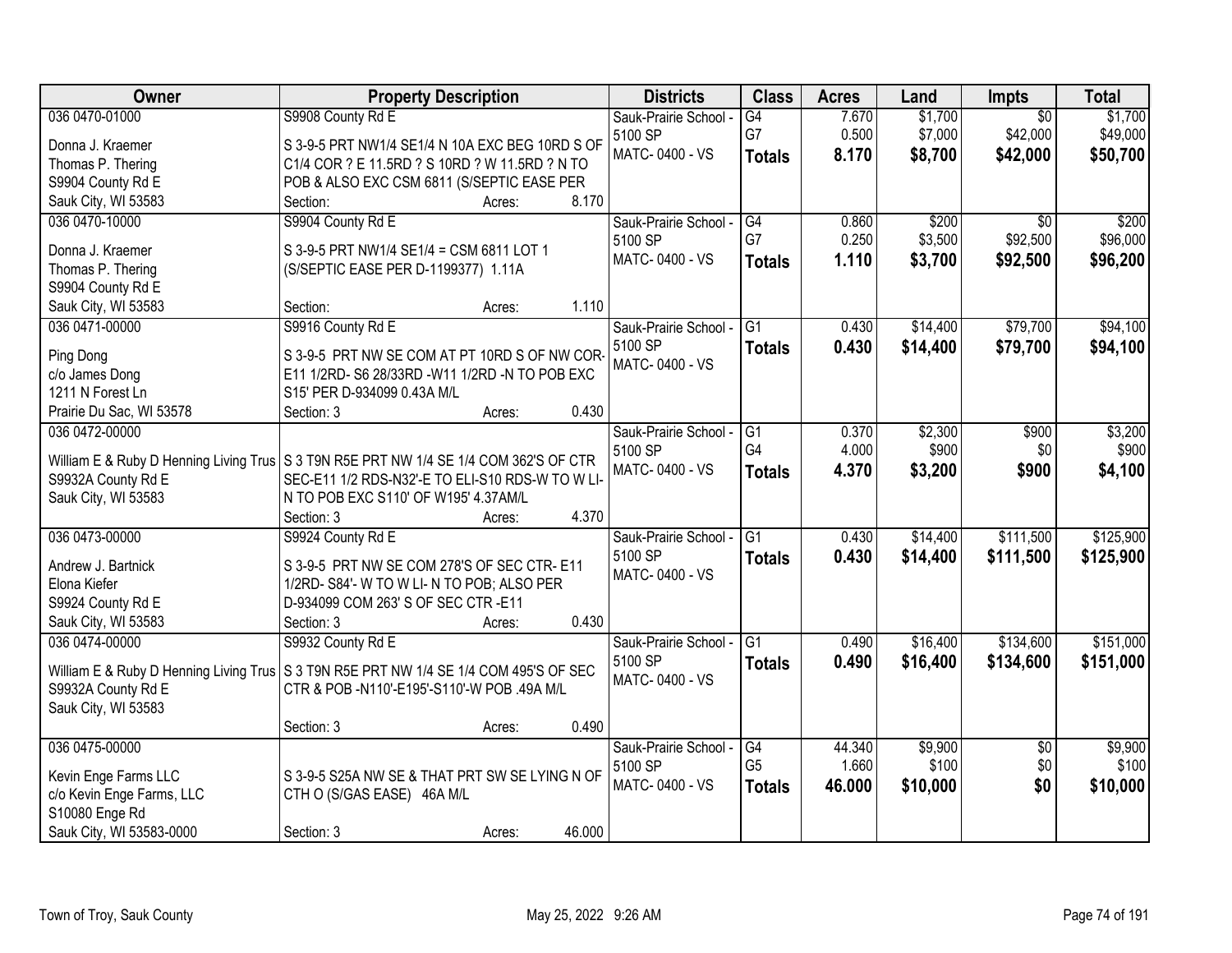| Owner                    | <b>Property Description</b>                      |        |        | <b>Districts</b>      | <b>Class</b>   | <b>Acres</b> | Land       | <b>Impts</b>    | <b>Total</b> |
|--------------------------|--------------------------------------------------|--------|--------|-----------------------|----------------|--------------|------------|-----------------|--------------|
| 036 0476-00000           |                                                  |        |        | Sauk-Prairie School - | 5M             | 1.000        | \$1,700    | \$0             | \$1,700      |
| James F. Sprecher        | S 3-9-5 SW SE EXC THAT PRT LYING N OF CTH O      |        |        | 5100 SP               | G4             | 16.000       | \$3,600    | \$0             | \$3,600      |
| Dawn M. Sprecher         | 19A M/L (S/GAS EASE)                             |        |        | MATC-0400 - VS        | G <sub>5</sub> | 2.000        | \$100      | \$0             | \$100        |
| E8698 County Rd O        |                                                  |        |        |                       | <b>Totals</b>  | 19.000       | \$5,400    | \$0             | \$5,400      |
| Sauk City, WI 53583      | Section: 3                                       | Acres: | 19.000 |                       |                |              |            |                 |              |
| 036 0477-00000           | E8848 County Rd O                                |        |        | Sauk-Prairie School - | 5M             | 1.000        | \$1,900    | $\overline{50}$ | \$1,900      |
| Enge Homestead LLC       | SEC. 3 T9N R5E SE 1/4 SE 1/4 40.00A (S/WP&L EASE |        |        | 5100 SP               | G <sub>4</sub> | 35.300       | \$7,400    | \$0             | \$7,400      |
| c/o Enge Homestead, LLC  | & GAS EASE & S/TEL ROW)                          |        |        | MATC-0400 - VS        | G <sub>5</sub> | 2.700        | \$200      | \$0             | \$200        |
| S10080 Enge Rd           |                                                  |        |        |                       | G7             | 1.000        | \$14,000   | \$138,000       | \$152,000    |
| Sauk City, WI 53583-0000 | Section: 3                                       | Acres: | 40.000 |                       | <b>Totals</b>  | 40.000       | \$23,500   | \$138,000       | \$161,500    |
| 036 0478-00000           |                                                  |        |        | Sauk-Prairie School - | G4             | 15.990       | \$3,600    | \$0             | \$3,600      |
|                          |                                                  |        |        | 5100 SP               | W8             | 31.000       | (\$60,500) | \$0             | \$0          |
| Steven P. Sprecher et al | S 4-9-5 FRAC NE1/4 NE1/4 (W/EASE PER D-771051)   |        |        | MATC-0400 - VS        | <b>Totals</b>  | 46.990       | \$3,600    | \$0             | \$3,600      |
| E8495 Witwen Rd          | (MFL 31A PER D-717991) 46.99A                    |        |        |                       |                |              |            |                 |              |
| Sauk City, WI 53583      | Section: 4                                       | Acres: | 46.990 |                       |                |              |            |                 |              |
| 036 0479-00000           |                                                  |        |        | Sauk-Prairie School - | G4             | 1.400        | \$300      | \$0             | \$300        |
|                          |                                                  |        |        | 5100 SP               | W8             | 22.000       | (\$42,900) | \$0             | \$0          |
| Steven P. Sprecher et al | S 4-9-5 E1/2 NW1/4 FRAC NE1/4 23.40A (MFL 22A    |        |        | MATC-0400 - VS        | <b>Totals</b>  | 23.400       | \$300      | \$0             | \$300        |
| E8495 Witwen Rd          | PER D-717991)                                    |        |        |                       |                |              |            |                 |              |
| Sauk City, WI 53583      |                                                  |        |        |                       |                |              |            |                 |              |
|                          | Section: 4                                       | Acres: | 23.400 |                       |                |              |            |                 |              |
| 036 0480-00000           |                                                  |        |        | Sauk-Prairie School - | G4             | 10.000       | \$2,200    | $\overline{50}$ | \$2,200      |
| Steven P. Sprecher et al | S 4-9-5 10.4A IN NW COR OF FRAC NW1/4 NE1/4      |        |        | 5100 SP               | G <sub>5</sub> | 0.400        | \$100      | \$0             | \$100        |
| E8495 Witwen Rd          | 10.40A                                           |        |        | MATC-0400 - VS        | <b>Totals</b>  | 10.400       | \$2,300    | \$0             | \$2,300      |
| Sauk City, WI 53583      |                                                  |        |        |                       |                |              |            |                 |              |
|                          | Section: 4                                       | Acres: | 10.400 |                       |                |              |            |                 |              |
| 036 0481-00000           |                                                  |        |        | Sauk-Prairie School - | 5M             | 4.000        | \$6,800    | $\sqrt{6}$      | \$6,800      |
| Katherine N. Lohr        | SEC. 4 T9N R5E S 13 A W 1/2 NW 1/4 FRAC NE 1/4   |        |        | 5100 SP               | G4             | 5.000        | \$1,100    | \$0             | \$1,100      |
| c/o Katherine N. Lohr    | 13.00A                                           |        |        | MATC-0400 - VS        | G <sub>5</sub> | 4.000        | \$2,000    | \$0             | \$2,000      |
| E7905 Lohr Rd            |                                                  |        |        |                       | <b>Totals</b>  | 13.000       | \$9,900    | \$0             | \$9,900      |
| Sauk City, WI 53583-0000 | Section: 4                                       | Acres: | 13.000 |                       |                |              |            |                 |              |
| 036 0482-00000           |                                                  |        |        | Sauk-Prairie School - | G4             | 20.000       | \$3,700    | $\overline{30}$ | \$3,700      |
| Katherine N. Lohr        | SEC. 4 T9N R5E E 1/2 SW 1/4 FRAC NE 1/4 20.00A   |        |        | 5100 SP               | <b>Totals</b>  | 20.000       | \$3,700    | \$0             | \$3,700      |
| c/o Katherine N. Lohr    |                                                  |        |        | MATC-0400 - VS        |                |              |            |                 |              |
| E7905 Lohr Rd            |                                                  |        |        |                       |                |              |            |                 |              |
| Sauk City, WI 53583-0000 | Section: 4                                       | Acres: | 20.000 |                       |                |              |            |                 |              |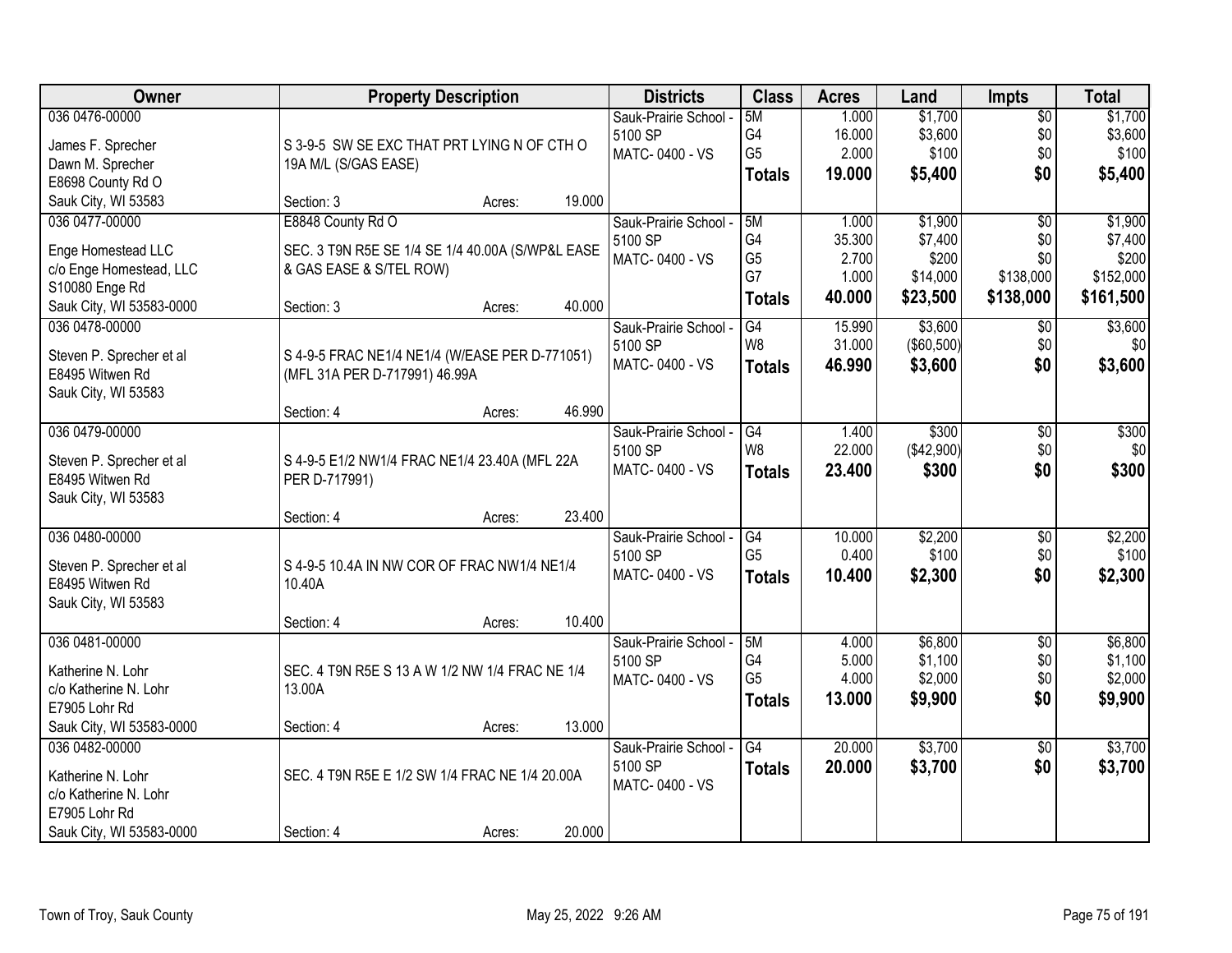| Owner                           |                                                 | <b>Property Description</b> |        | <b>Districts</b>      | <b>Class</b>    | <b>Acres</b> | Land     | <b>Impts</b>    | <b>Total</b> |
|---------------------------------|-------------------------------------------------|-----------------------------|--------|-----------------------|-----------------|--------------|----------|-----------------|--------------|
| 036 0483-00000                  |                                                 |                             |        | Sauk-Prairie School - | G4              | 20.000       | \$4,100  | $\overline{50}$ | \$4,100      |
| Katherine N. Lohr               | SEC. 4 T9N R5E W 1/2 SW 1/4 FRAC NE 1/4 20.00A  |                             |        | 5100 SP               | <b>Totals</b>   | 20.000       | \$4,100  | \$0             | \$4,100      |
| E7905 Lohr Rd                   |                                                 |                             |        | MATC-0400 - VS        |                 |              |          |                 |              |
| Sauk City, WI 53583-0000        |                                                 |                             |        |                       |                 |              |          |                 |              |
|                                 | Section: 4                                      | Acres:                      | 20.000 |                       |                 |              |          |                 |              |
| 036 0484-00000                  | S9927 County Rd E                               |                             |        | Sauk-Prairie School - | G1              | 2.240        | \$12,400 | \$1,900         | \$14,300     |
| Witwen Mill Pond Marsh, LLC     | S 4-9-5 PRT SE NE & NE SE & S 3-9-5 PRT NW SW = |                             |        | 5100 SP               | G <sub>5</sub>  | 39.900       | \$19,500 | \$0             | \$19,500     |
| c/o Witwen Mill Pond Marsh, LLC | CSM #2996 LOT 1 & ALSO PRT LOT 1 CSM #2994      |                             |        | MATC-0400 - VS        | G <sub>6</sub>  | 7.000        | \$27,300 | \$0             | \$27,300     |
| S9927 County Rd E               | DESC AS: COM W1/4 COR SEC 3-S12?2'E 51.49' TO A |                             |        |                       | <b>Totals</b>   | 49.140       | \$59,200 | \$1,900         | \$61,100     |
| Sauk City, WI 53583             | Section: 4                                      | Acres:                      | 49.140 |                       |                 |              |          |                 |              |
| 036 0485-00000                  |                                                 |                             |        | Sauk-Prairie School - | $\overline{G5}$ | 9.000        | \$4,400  | \$0             | \$4,400      |
| Witwen Mill Pond Marsh, LLC     | S 4-9-5 W 15A OF SE NE (=THAT PRT W OF CSM      |                             |        | 5100 SP               | G <sub>6</sub>  | 6.000        | \$23,400 | \$0             | \$23,400     |
| c/o Witwen Mill Pond Marsh, LLC | #2996) 15.00A                                   |                             |        | MATC-0400 - VS        | <b>Totals</b>   | 15.000       | \$27,800 | \$0             | \$27,800     |
| S9927 County Rd E               |                                                 |                             |        |                       |                 |              |          |                 |              |
| Sauk City, WI 53583             | Section: 4                                      | Acres:                      | 15.000 |                       |                 |              |          |                 |              |
| 036 0486-00000                  |                                                 |                             |        | Sauk-Prairie School - | 5M              | 6.000        | \$11,400 | \$0             | \$11,400     |
| Katherine N. Lohr               | S 4 T9N R5E NE 1/4 FRAC NW 1/4 EXC W 2 RDS      |                             |        | 5100 SP               | G4              | 31.000       | \$6,900  | \$0             | \$6,900      |
| E7905 Lohr Rd                   | 45.39A                                          |                             |        | MATC-0400 - VS        | G <sub>5</sub>  | 8.390        | \$4,100  | \$0             | \$4,100      |
| Sauk City, WI 53583-0000        |                                                 |                             |        |                       | <b>Totals</b>   | 45.390       | \$22,400 | \$0             | \$22,400     |
|                                 | Section: 4                                      | Acres:                      | 45.390 |                       |                 |              |          |                 |              |
| 036 0487-00000                  |                                                 |                             |        | Sauk-Prairie School - | G4              | 1.220        | \$300    | $\overline{30}$ | \$300        |
| Ann Sprecher et al              | S 4-9-5 W2RD NE FRAC NW 1.22A                   |                             |        | 5100 SP               | <b>Totals</b>   | 1.220        | \$300    | \$0             | \$300        |
| c/o Harlen Sprecher             |                                                 |                             |        | MATC-0400 - VS        |                 |              |          |                 |              |
| 65 7th St                       |                                                 |                             |        |                       |                 |              |          |                 |              |
| Prairie Du Sac, WI 53578        | Section: 4                                      | Acres:                      | 1.220  |                       |                 |              |          |                 |              |
| 036 0488-00000                  |                                                 |                             |        | Sauk-Prairie School - | G4              | 46.420       | \$10,800 | $\sqrt{$0}$     | \$10,800     |
| Harlen Sprecher                 | SEC. 4 T9N R5E NW 1/4 FRAC NW 1/4 46.42A        |                             |        | 5100 SP               | <b>Totals</b>   | 46.420       | \$10,800 | \$0             | \$10,800     |
| Ann Sprecher                    |                                                 |                             |        | MATC-0400 - VS        |                 |              |          |                 |              |
| 65 7th St                       |                                                 |                             |        |                       |                 |              |          |                 |              |
| Prairie Du Sac, WI 53578        | Section: 4                                      | Acres:                      | 46.420 |                       |                 |              |          |                 |              |
| 036 0489-00000                  | Lohr Rd                                         |                             |        | Sauk-Prairie School - | G4              | 39.000       | \$10,300 | $\overline{50}$ | \$10,300     |
| Harlen Sprecher                 | SEC. 4 T9N R5E SW 1/4 FRAC NW 1/4 40.00A        |                             |        | 5100 SP               | G <sub>5</sub>  | 1.000        | \$100    | \$0             | \$100        |
| Ann Sprecher                    |                                                 |                             |        | MATC-0400 - VS        | <b>Totals</b>   | 40.000       | \$10,400 | \$0             | \$10,400     |
| 65 7th St                       |                                                 |                             |        |                       |                 |              |          |                 |              |
| Prairie Du Sac, WI 53578        | Section: 4                                      | Acres:                      | 40.000 |                       |                 |              |          |                 |              |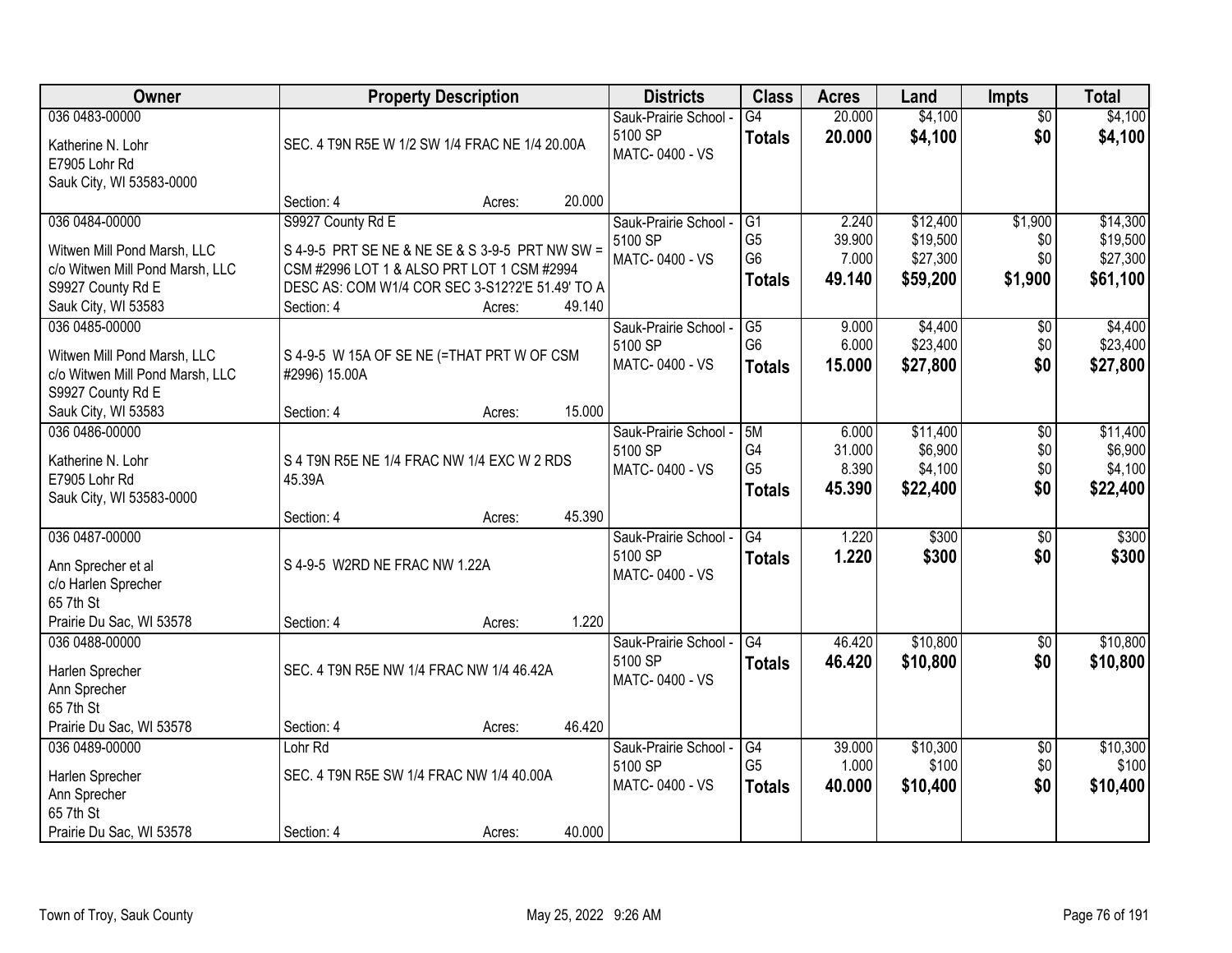| Owner                                                                                        | <b>Property Description</b>                                      |        |        | <b>Districts</b>                                   | <b>Class</b>                                | <b>Acres</b>                        | Land                                       | <b>Impts</b>                         | <b>Total</b>                               |
|----------------------------------------------------------------------------------------------|------------------------------------------------------------------|--------|--------|----------------------------------------------------|---------------------------------------------|-------------------------------------|--------------------------------------------|--------------------------------------|--------------------------------------------|
| 036 0490-00000<br>Katherine N. Lohr<br>E7905 Lohr Rd<br>Sauk City, WI 53583-0000             | SEC. 4 T9N R5E SE 1/4 FRAC NW 1/4 EXC W 2RD<br>39.00A            |        |        | Sauk-Prairie School -<br>5100 SP<br>MATC-0400 - VS | $\overline{G4}$<br><b>Totals</b>            | 39.000<br>39.000                    | \$10,300<br>\$10,300                       | $\overline{50}$<br>\$0               | \$10,300<br>\$10,300                       |
|                                                                                              | Section: 4                                                       | Acres: | 39.000 |                                                    |                                             |                                     |                                            |                                      |                                            |
| 036 0491-00000<br>Ann Sprecher et al<br>c/o Harlen Sprecher<br>65 7th St                     | SEC. 4 T9N R5E W 2RD SE 1/4 FRAC NW 1/4 1.00A<br>A/INCL 036-0493 |        |        | Sauk-Prairie School -<br>5100 SP<br>MATC-0400 - VS | G4<br><b>Totals</b>                         | 1.000<br>1.000                      | \$200<br>\$200                             | $\overline{50}$<br>\$0               | \$200<br>\$200                             |
| Prairie Du Sac, WI 53578                                                                     | Section: 4                                                       | Acres: | 1.000  |                                                    |                                             |                                     |                                            |                                      |                                            |
| 036 0492-00000<br>Katherine N. Lohr<br>E7905 Lohr Rd<br>Sauk City, WI 53583-0000             | SEC. 4 T9N R5E NE 1/4 SW 1/4 EXC N 2RD OF W 2RD<br>39.98A        |        |        | Sauk-Prairie School -<br>5100 SP<br>MATC-0400 - VS | G4<br>G <sub>5</sub><br><b>Totals</b>       | 37.980<br>2.000<br>39.980           | \$9,300<br>\$1,000<br>\$10,300             | $\sqrt[6]{3}$<br>\$0<br>\$0          | \$9,300<br>\$1,000<br>\$10,300             |
|                                                                                              | Section: 4                                                       | Acres: | 39.980 |                                                    |                                             |                                     |                                            |                                      |                                            |
| 036 0493-00000<br>Ann Sprecher et al<br>c/o Harlen Sprecher<br>65 7th St                     | SEC 04-09-05 N 2RD W 2RD NE 1/4 SW 1/4 .02A A/W<br>036-0491      |        |        | Sauk-Prairie School -<br>5100 SP<br>MATC-0400 - VS | G4<br><b>Totals</b>                         | 0.020<br>0.020                      | \$100<br>\$100                             | $\sqrt[6]{3}$<br>\$0                 | \$100<br>\$100                             |
| Prairie Du Sac, WI 53578                                                                     | Section: 4                                                       | Acres: | 0.020  |                                                    |                                             |                                     |                                            |                                      |                                            |
| 036 0494-00000<br>Katherine N. Lohr<br>E7905 Lohr Rd<br>Sauk City, WI 53583-0000             | SEC. 4 T9N R5E N 2RD NW 1/4 SW 1/4 1.00A                         |        |        | Sauk-Prairie School -<br>5100 SP<br>MATC-0400 - VS | $\overline{G4}$<br><b>Totals</b>            | 1.000<br>1.000                      | \$200<br>\$200                             | \$0<br>\$0                           | \$200<br>\$200                             |
| 036 0495-00000                                                                               | Section: 4                                                       | Acres: | 1.000  | Sauk-Prairie School -                              | G4                                          | 32.000                              | \$6,400                                    | \$0                                  | \$6,400                                    |
| Katherine N. Lohr<br>E7905 Lohr Rd<br>Sauk City, WI 53583-0000                               | SEC. 4 T9N R5E NW 1/4 SW 1/4 EXC N 2RD 39.00A                    |        |        | 5100 SP<br>MATC-0400 - VS                          | G <sub>5</sub><br><b>Totals</b>             | 7.000<br>39.000                     | \$3,100<br>\$9,500                         | \$0<br>\$0                           | \$3,100<br>\$9,500                         |
|                                                                                              | Section: 4                                                       | Acres: | 39.000 |                                                    |                                             |                                     |                                            |                                      |                                            |
| 036 0496-00000<br>Karl Hausner Farms LLC<br>c/o Karl Hausner Farms, LLC<br>E7296 County Rd B | S 4-9-5 SW1/4 SW1/4 40.00A                                       |        |        | Sauk-Prairie School -<br>5100 SP<br>MATC-0400 - VS | 5M<br>G4<br>G <sub>5</sub><br><b>Totals</b> | 19.000<br>7.000<br>14.000<br>40.000 | \$32,300<br>\$1,600<br>\$6,900<br>\$40,800 | $\overline{60}$<br>\$0<br>\$0<br>\$0 | \$32,300<br>\$1,600<br>\$6,900<br>\$40,800 |
| Spring Green, WI 53588-0000                                                                  | Section: 4                                                       | Acres: | 40.000 |                                                    |                                             |                                     |                                            |                                      |                                            |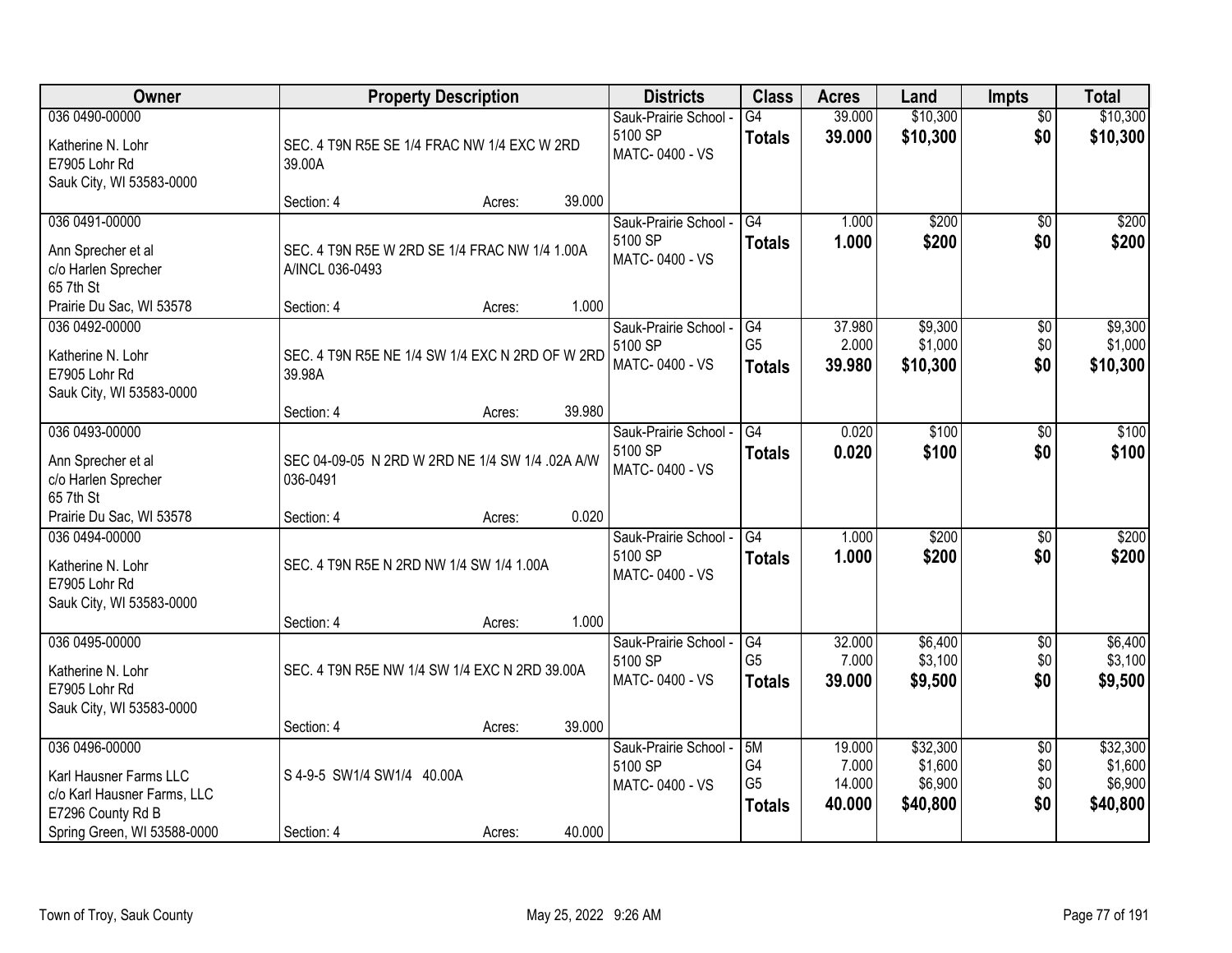| Owner                                         | <b>Property Description</b>                         |        |        | <b>Districts</b>          | <b>Class</b>    | <b>Acres</b> | Land     | <b>Impts</b>    | <b>Total</b> |
|-----------------------------------------------|-----------------------------------------------------|--------|--------|---------------------------|-----------------|--------------|----------|-----------------|--------------|
| 036 0497-00000                                |                                                     |        |        | Sauk-Prairie School -     | $\overline{G5}$ | 31.000       | \$15,100 | $\overline{50}$ | \$15,100     |
| Karl Hausner Farms LLC                        | S 4-9-5 SE1/4 SW1/4 40.00A                          |        |        | 5100 SP                   | G <sub>6</sub>  | 9.000        | \$35,100 | \$0             | \$35,100     |
| c/o Karl Hausner Farms, LLC                   |                                                     |        |        | MATC-0400 - VS            | <b>Totals</b>   | 40.000       | \$50,200 | \$0             | \$50,200     |
| E7296 County Rd B                             |                                                     |        |        |                           |                 |              |          |                 |              |
| Spring Green, WI 53588-0000                   | Section: 4                                          | Acres: | 40.000 |                           |                 |              |          |                 |              |
| 036 0499-00000                                |                                                     |        |        | Sauk-Prairie School -     | G4              | 31.000       | \$5,000  | $\overline{50}$ | \$5,000      |
|                                               | SEC. 4 T9 R5E NW 1/4 SE 1/4 40.00A                  |        |        | 5100 SP                   | G <sub>5</sub>  | 9.000        | \$4,400  | \$0             | \$4,400      |
| Katherine N. Lohr<br>E7905 Lohr Rd            |                                                     |        |        | MATC-0400 - VS            | <b>Totals</b>   | 40.000       | \$9,400  | \$0             | \$9,400      |
| Sauk City, WI 53583-0000                      |                                                     |        |        |                           |                 |              |          |                 |              |
|                                               | Section: 4                                          | Acres: | 40.000 |                           |                 |              |          |                 |              |
| 036 0500-00000                                |                                                     |        |        | Sauk-Prairie School -     | 5M              | 1.000        | \$1,700  | $\overline{50}$ | \$1,700      |
|                                               |                                                     |        |        | 5100 SP                   | G4              | 32.000       | \$5,500  | \$0             | \$5,500      |
| Karl Hausner Farms LLC                        | S 4-9-5 SW1/4 SE1/4 40.00A                          |        |        | MATC-0400 - VS            | G <sub>5</sub>  | 7.000        | \$3,400  | \$0             | \$3,400      |
| c/o Karl Hausner Farms, LLC                   |                                                     |        |        |                           | <b>Totals</b>   | 40.000       | \$10,600 | \$0             | \$10,600     |
| E7296 County Rd B                             |                                                     |        | 40.000 |                           |                 |              |          |                 |              |
| Spring Green, WI 53588-0000<br>036 0501-00000 | Section: 4                                          | Acres: |        |                           |                 |              |          |                 |              |
|                                               |                                                     |        |        | Sauk-Prairie School -     | G4              | 40.000       | \$7,500  | \$0             | \$7,500      |
| Karl Hausner Farms LLC                        | S 4-9-5 SE1/4 SE1/4 40.00A                          |        |        | 5100 SP<br>MATC-0400 - VS | <b>Totals</b>   | 40.000       | \$7,500  | \$0             | \$7,500      |
| c/o Karl Hausner Farms, LLC                   |                                                     |        |        |                           |                 |              |          |                 |              |
| E7296 County Rd B                             |                                                     |        |        |                           |                 |              |          |                 |              |
| Spring Green, WI 53588-0000                   | Section: 4                                          | Acres: | 40.000 |                           |                 |              |          |                 |              |
| 036 0502-00000                                | Spring Dr                                           |        |        | Sauk-Prairie School -     | G4              | 45.680       | \$11,800 | $\overline{30}$ | \$11,800     |
| Harlen Sprecher                               | SEC. 5 T9N R5E NE 1/4 FRAC NE 1/4 45.93A            |        |        | 5100 SP                   | G7              | 0.250        | \$1,300  | \$8,800         | \$10,100     |
| Ann Sprecher                                  |                                                     |        |        | MATC-0400 - VS            | <b>Totals</b>   | 45.930       | \$13,100 | \$8,800         | \$21,900     |
| 65 7th St                                     |                                                     |        |        |                           |                 |              |          |                 |              |
| Prairie Du Sac, WI 53578                      | Section: 5                                          | Acres: | 45.930 |                           |                 |              |          |                 |              |
| 036 0503-00000                                |                                                     |        |        | Sauk-Prairie School -     | G4              | 45.560       | \$11,700 | $\sqrt{6}$      | \$11,700     |
| Philip H. Hasheider                           | SEC. 5 T9N R5E NW 1/4 FRAC NE 1/4 45.56A            |        |        | 5100 SP                   | <b>Totals</b>   | 45.560       | \$11,700 | \$0             | \$11,700     |
| Mary K. Hasheider                             |                                                     |        |        | MATC-0400 - VS            |                 |              |          |                 |              |
| S9820 Hasheider Rd                            |                                                     |        |        |                           |                 |              |          |                 |              |
| Sauk City, WI 53583                           | Section: 5                                          | Acres: | 45.560 |                           |                 |              |          |                 |              |
| 036 0504-10000                                | S9820 Hasheider Rd                                  |        |        | Sauk-Prairie School -     | G4              | 8.620        | \$600    | $\overline{50}$ | \$600        |
|                                               |                                                     |        |        | 5100 SP                   | G <sub>5</sub>  | 0.790        | \$100    | \$0             | \$100        |
| Philip H. Hasheider                           | S 5-9-5 N 20RD SW1/4 FRAC NE1/4 INCL W 2RD N        |        |        | MATC-0400 - VS            | G7              | 2.000        | \$22,000 | \$98,000        | \$120,000    |
| Mary K. Hasheider                             | HWY & INCL COM E1/4 COR SD SEC - N89°25'12"W        |        |        |                           | <b>Totals</b>   | 11.410       | \$22,700 | \$98,000        | \$120,700    |
| S9820 Hasheider Rd                            | 2603.56' - N00°45'24"E 943.04' TO POB - N00°45'24"E |        |        |                           |                 |              |          |                 |              |
| Sauk City, WI 53583                           | Section:                                            | Acres: | 11.410 |                           |                 |              |          |                 |              |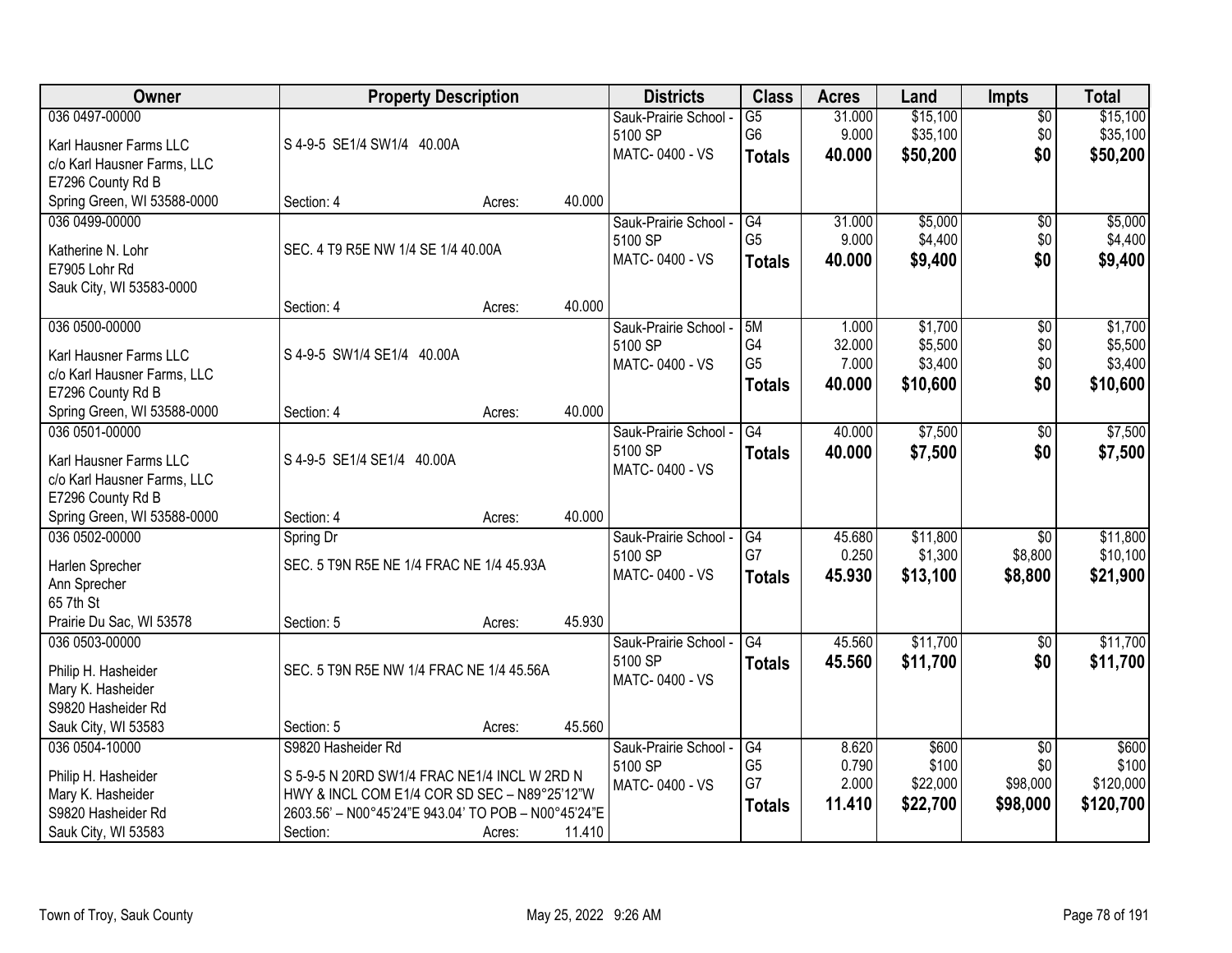| Owner                                            | <b>Property Description</b>                      | <b>Districts</b>      | <b>Class</b>    | <b>Acres</b> | Land     | Impts           | <b>Total</b> |
|--------------------------------------------------|--------------------------------------------------|-----------------------|-----------------|--------------|----------|-----------------|--------------|
| 036 0505-10100                                   | Lohr Rd                                          | Sauk-Prairie School - | G4              | 26.670       | \$6,900  | $\overline{50}$ | \$6,900      |
| Katherine N. Lohr                                | S 5-9-5 PRT SW1/4 FRAC NE1/4 COM SE COR SD 1/4   | 5100 SP               | G <sub>5</sub>  | 1.210        | \$100    | \$0             | \$100        |
| E7905 Lohr Rd                                    | 1/4 ? N 80RD ? W 40RD ? S 20RD ? W 38RD ? S 60RD | MATC-0400 - VS        | <b>Totals</b>   | 27.880       | \$7,000  | \$0             | \$7,000      |
| Sauk City, WI 53583-0000                         | ? E 78RD TO POB EXC COM NE COR SD 1/4 1/4 ? W    |                       |                 |              |          |                 |              |
|                                                  | Section:<br>Acres:                               | 27.880                |                 |              |          |                 |              |
| 036 0506-00000                                   | E9816 Sprecher Rd                                | Sauk-Prairie School - | G4              | 36.500       | \$9,500  | $\overline{50}$ | \$9,500      |
| Harlen Sprecher                                  | SEC. 5 T9N R5E SE 1/4 FRAC NE 1/4 40.00A         | 5100 SP               | G <sub>5</sub>  | 1.750        | \$100    | \$0             | \$100        |
| Ann Sprecher                                     |                                                  | MATC-0400 - VS        | G7              | 1.750        | \$20,000 | \$160,900       | \$180,900    |
| 65 7th St                                        |                                                  |                       | <b>Totals</b>   | 40.000       | \$29,600 | \$160,900       | \$190,500    |
| Prairie Du Sac, WI 53578                         | Section: 5<br>Acres:                             | 40.000                |                 |              |          |                 |              |
| 036 0507-00000                                   |                                                  | Sauk-Prairie School - | G4              | 44.190       | \$11,500 | \$0             | \$11,500     |
|                                                  |                                                  | 5100 SP               | G <sub>5</sub>  | 1.000        | \$100    | \$0             | \$100        |
| Wagner Dairy Farms, LLC                          | S 5-9-5 NE FRAC NW 45.19A                        | MATC-0400 - VS        | <b>Totals</b>   | 45.190       | \$11,600 | \$0             | \$11,600     |
| c/o Wagner Dairy Farms, LLC<br>7262 Schneider Rd |                                                  |                       |                 |              |          |                 |              |
| Middleton, WI 53562                              | Section: 5<br>Acres:                             | 45.190                |                 |              |          |                 |              |
| 036 0508-00000                                   | S9815 County Rd C                                | Sauk-Prairie School - | $\overline{G4}$ | 40.820       | \$10,800 | $\overline{30}$ | \$10,800     |
|                                                  |                                                  | 5100 SP               | G7              | 4.000        | \$19,500 | \$311,000       | \$330,500    |
| Wagner Dairy Farms, LLC                          | S 5-9-5 NW FR NW 44.82A (S/WP&L EASE & S/HWY     | MATC-0400 - VS        | <b>Totals</b>   | 44.820       | \$30,300 | \$311,000       | \$341,300    |
| c/o Wagner Dairy Farms, LLC                      | CONV PER R131-939) (W/EASE PER D-1092204;        |                       |                 |              |          |                 |              |
| 7262 Schneider Rd                                | S/EASE PER D-1092297)                            |                       |                 |              |          |                 |              |
| Middleton, WI 53562                              | Section: 5<br>Acres:                             | 44.820                |                 |              |          |                 |              |
| 036 0509-00000                                   | S9815 County Rd C                                | Sauk-Prairie School - | $\overline{G4}$ | 35.400       | \$7,100  | $\overline{30}$ | \$7,100      |
| Wagner Dairy Farms, LLC                          | S 5-9-5 SW FR NW EXC CSM #913 37.40A M/L         | 5100 SP               | G7              | 2.000        | \$22,000 | \$121,000       | \$143,000    |
| c/o Wagner Dairy Farms, LLC                      | (S/HWY CONV PER R131 -939) (W/EASE PER           | MATC-0400 - VS        | <b>Totals</b>   | 37.400       | \$29,100 | \$121,000       | \$150,100    |
| 7262 Schneider Rd                                | D-1092204; S/EASE PER D-1092297)                 |                       |                 |              |          |                 |              |
| Middleton, WI 53562                              | Section: 5<br>Acres:                             | 37.400                |                 |              |          |                 |              |
| 036 0510-00000                                   | S9829 County Rd C                                | Sauk-Prairie School - | G1              | 3.100        | \$46,400 | \$162,300       | \$208,700    |
| Tyler K. Hasheider                               | S 5-9-5 PRT S1/2 NW1/4 = CSM #913 LOT 1<br>3.10A | 5100 SP               | <b>Totals</b>   | 3.100        | \$46,400 | \$162,300       | \$208,700    |
| S9829 County Rd C                                |                                                  | MATC-0400 - VS        |                 |              |          |                 |              |
| Sauk City, WI 53583                              |                                                  |                       |                 |              |          |                 |              |
|                                                  | Section: 5<br>Acres:                             | 3.100                 |                 |              |          |                 |              |
| 036 0511-00000                                   |                                                  | Sauk-Prairie School - | G4              | 24.000       | \$6,300  | $\overline{50}$ | \$6,300      |
| Wagner Dairy Farms, LLC                          | S 5-9-5 PRT SE FR NW COM SWCOR-N44RD TO          | 5100 SP               | G <sub>5</sub>  | 1.500        | \$800    | \$0             | \$800        |
| c/o Wagner Dairy Farms, LLC                      | POB- N TO NWCOR- E TO NECOR- S TO POI 14 5/16    | MATC-0400 - VS        | <b>Totals</b>   | 25.500       | \$7,100  | \$0             | \$7,100      |
| 7262 Schneider Rd                                | RDS N OF SECOR-NWLY TO POB EXC CSM #913          |                       |                 |              |          |                 |              |
| Middleton, WI 53562                              | Section: 5<br>Acres:                             | 25.500                |                 |              |          |                 |              |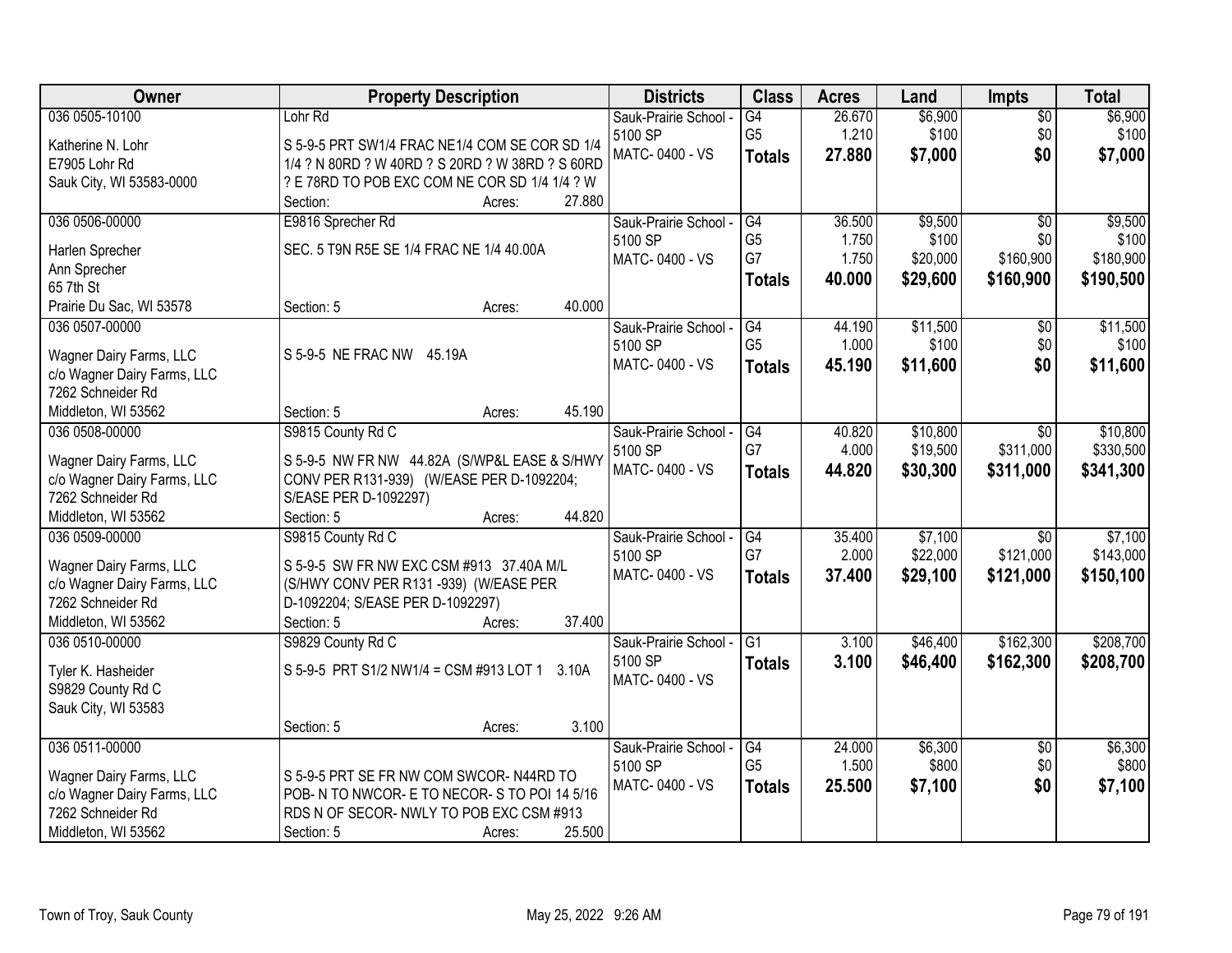| Owner                             | <b>Property Description</b>                      | <b>Districts</b>      | <b>Class</b>    | <b>Acres</b> | Land        | <b>Impts</b>    | <b>Total</b> |
|-----------------------------------|--------------------------------------------------|-----------------------|-----------------|--------------|-------------|-----------------|--------------|
| 036 0512-00000                    |                                                  | Sauk-Prairie School - | 5M              | 4.000        | \$7,600     | $\overline{50}$ | \$7,600      |
| J & J Farms of Troy, LLC          | S 5-9-5 PRT SE FRAC NW COM SE                    | 5100 SP               | G <sub>4</sub>  | 9.000        | \$2,200     | \$0             | \$2,200      |
| c/o J & J Farms of Troy, LLC      | COR-W80RDS-N44RDS-SELY TO POI ON ELI 14 5/16     | MATC-0400 - VS        | G <sub>5</sub>  | 1.000        | \$500       | \$0             | \$500        |
| E7133 County Rd B                 | RDS N OF POB-S TO POB 14.00A                     |                       | <b>Totals</b>   | 14.000       | \$10,300    | \$0             | \$10,300     |
| Spring Green, WI 53588            | 14.000<br>Section: 5<br>Acres:                   |                       |                 |              |             |                 |              |
| 036 0513-00000                    | S9971 County Rd C                                | Sauk-Prairie School - | G4              | 26.500       | \$6,700     | $\overline{50}$ | \$6,700      |
|                                   |                                                  | 5100 SP               | G <sub>5</sub>  | 4.000        | \$2,000     | \$0             | \$2,000      |
| J & J Farms of Troy, LLC          | S 5-9-5 NE1/4 SW1/4 (MFL 8A PER D-689996) 40.00A | MATC-0400 - VS        | G7              | 1.500        | \$18,000    | \$76,300        | \$94,300     |
| c/o J & J Farms of Troy, LLC      |                                                  |                       | W <sub>8</sub>  | 8.000        | (\$15,600)  | \$0             | \$0          |
| E7133 County Rd B                 |                                                  |                       | <b>Totals</b>   | 40.000       | \$26,700    | \$76,300        | \$103,000    |
| Spring Green, WI 53588            | 40.000<br>Section: 5<br>Acres:                   |                       |                 |              |             |                 |              |
| 036 0514-00000                    |                                                  | Sauk-Prairie School - | W8              | 40.000       | (\$156,000) | $\sqrt[6]{}$    | \$0          |
| J & J Farms of Troy, LLC          | S 5-9-5 NW1/4 SW1/4 (S/EASE PER D-1092204 &      | 5100 SP               | <b>Totals</b>   | 40.000       | \$0         | \$0             | \$0          |
| c/o J & J Farms of Troy, LLC      | D-1092297) (MFL 40A PER D-689996) 40.00A         | MATC-0400 - VS        |                 |              |             |                 |              |
| E7133 County Rd B                 |                                                  |                       |                 |              |             |                 |              |
| Spring Green, WI 53588            | 40.000<br>Section: 5<br>Acres:                   |                       |                 |              |             |                 |              |
| 036 0515-00000                    |                                                  | Sauk-Prairie School - | 5M              | 15.000       | \$28,500    | \$0             | \$28,500     |
|                                   |                                                  | 5100 SP               | G4              | 20.170       | \$5,000     | \$0             | \$5,000      |
| Gerald C Sprecher Revocable Trust | S 5-9-5 SW SW 40.17A (ACR PER POS 13438)         | MATC-0400 - VS        | G <sub>5</sub>  | 5.000        | \$2,500     | \$0             | \$2,500      |
| Sarah V Sainsbury Revocable Trust |                                                  |                       | <b>Totals</b>   | 40.170       | \$36,000    | \$0             | \$36,000     |
| 6946 Blue Flag Ave                |                                                  |                       |                 |              |             |                 |              |
| Woodridge, IL 60517               | 40.170<br>Section: 5<br>Acres:                   |                       |                 |              |             |                 |              |
| 036 0516-00000                    |                                                  | Sauk-Prairie School - | G4              | 28.360       | \$7,500     | $\overline{50}$ | \$7,500      |
| Gerald C Sprecher Revocable Trust | S 5-9-5 SE SW EXC COM NW COR- E TO NE COR-S      | 5100 SP               | G <sub>5</sub>  | 0.590        | \$100       | \$0             | \$100        |
| Sarah V Sainsbury Revocable Trust | 27RD 6'- W 50'- NW TO POB & EXC COM SE COR-      | MATC-0400 - VS        | <b>Totals</b>   | 28.950       | \$7,600     | \$0             | \$7,600      |
| 6946 Blue Flag Ave                | N88?57'1"W 45'- N0?56'11"E 27.79' TO POB:        |                       |                 |              |             |                 |              |
| Woodridge, IL 60517               | 28.950<br>Section: 5<br>Acres:                   |                       |                 |              |             |                 |              |
| 036 0517-00000                    |                                                  | Sauk-Prairie School - | 5M              | 1.000        | \$1,900     | $\overline{50}$ | \$1,900      |
|                                   |                                                  | 5100 SP               | G4              | 6.590        | \$1,700     | \$0             | \$1,700      |
| J & J Farms of Troy, LLC          | SEC 5 T9N R5E PRT SE 1/4 SW 1/4 BEG NW COR SD    | MATC-0400 - VS        | G <sub>5</sub>  | 0.410        | \$100       | \$0             | \$100        |
| c/o J & J Farms of Troy, LLC      | 1/4 1/4 TH E TO NE COR TH S 27-5/16 RDS W 50 RDS |                       | W8              | 3.000        | (\$5,900)   | \$0             | \$0          |
| E7133 County Rd B                 | TH NW TO BEG (MFL 3A PER D-689996) 11.00A M/L    |                       | <b>Totals</b>   | 11.000       | \$3,700     | \$0             | \$3,700      |
| Spring Green, WI 53588            | Section: 5<br>11.000<br>Acres:                   |                       |                 |              |             |                 |              |
| 036 0519-00000                    | Lohr <sub>Rd</sub>                               | Sauk-Prairie School - | $\overline{G4}$ | 38.000       | \$10,100    | $\overline{50}$ | \$10,100     |
| Katherine N. Lohr                 | S 5-9-5 NE1/4 SE1/4 EXC N 2RD 39.00A M/L         | 5100 SP               | G <sub>5</sub>  | 1.000        | \$100       | \$0             | \$100        |
| E7905 Lohr Rd                     |                                                  | MATC-0400 - VS        | <b>Totals</b>   | 39.000       | \$10,200    | \$0             | \$10,200     |
| Sauk City, WI 53583-0000          |                                                  |                       |                 |              |             |                 |              |
|                                   | 39.000<br>Section: 5<br>Acres:                   |                       |                 |              |             |                 |              |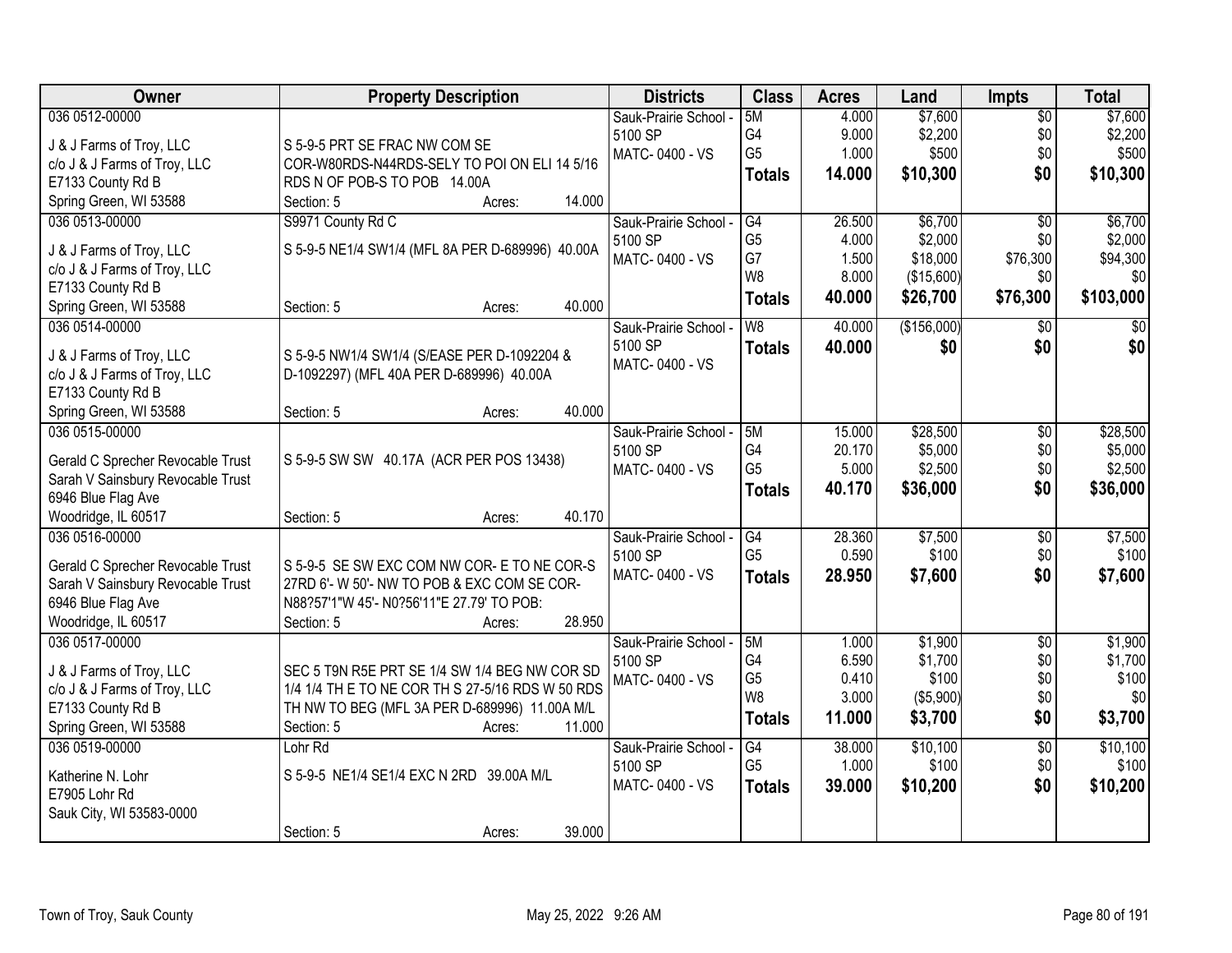| Owner                                            | <b>Property Description</b>                      | <b>Districts</b>      | <b>Class</b>   | <b>Acres</b> | Land        | Impts           | <b>Total</b> |
|--------------------------------------------------|--------------------------------------------------|-----------------------|----------------|--------------|-------------|-----------------|--------------|
| 036 0521-10000                                   | E7905 Lohr Rd                                    | Sauk-Prairie School - | 5M             | 10.000       | \$19,000    | $\overline{50}$ | \$19,000     |
| Katherine N. Lohr                                | S 5-9-5 NW1/4 SE1/4 EXC N2RDS & INCL THAT PRT    | 5100 SP               | G4             | 24.710       | \$5,100     | \$0             | \$5,100      |
| E7905 Lohr Rd                                    | N1/2 SE1/4 & PRT SW1/4 FRAC NE1/4 BEG E1/4 COR   | MATC-0400 - VS        | G <sub>5</sub> | 3.000        | \$200       | \$0             | \$200        |
| Sauk City, WI 53583-0000                         | SD SEC ? N89?25?12?W 2603.56? ? N00?45?24?E      |                       | G7             | 4.000        | \$34,500    | \$312,100       | \$346,600    |
|                                                  | 41.710<br>Section:<br>Acres:                     |                       | <b>Totals</b>  | 41.710       | \$58,800    | \$312,100       | \$370,900    |
| 036 0522-00000                                   |                                                  | Sauk-Prairie School - | 5M             | 0.200        | \$400       | $\overline{50}$ | \$400        |
|                                                  |                                                  | 5100 SP               | G4             | 37.000       | \$9,200     | \$0             | \$9,200      |
| Karl Hausner Farms LLC                           | S 5-9-5 SW1/4 SE1/4 EXC S OF COUNTY RD O 39.2/   | MATC-0400 - VS        | G <sub>5</sub> | 2.000        | \$100       | \$0             | \$100        |
| c/o Karl Hausner Farms, LLC<br>E7296 County Rd B | M/L                                              |                       | <b>Totals</b>  | 39.200       | \$9,700     | \$0             | \$9,700      |
| Spring Green, WI 53588-0000                      | 39.200<br>Section: 5<br>Acres:                   |                       |                |              |             |                 |              |
| 036 0522-10000                                   |                                                  | Sauk-Prairie School - | G4             | 0.800        | \$200       | \$0             | \$200        |
|                                                  |                                                  | 5100 SP               | G <sub>5</sub> | 0.400        | \$200       | \$0             | \$200        |
| F&K Farms, LLC                                   | S 5-9-5 THAT PRT S1/2 SE1/4 LYING S OF COUNTY    | MATC-0400 - VS        |                | 1.200        |             | \$0             | \$400        |
| E8980 Radel Rd                                   | RD O 1.2A M/L                                    |                       | <b>Totals</b>  |              | \$400       |                 |              |
| Sauk City, WI 53583                              |                                                  |                       |                |              |             |                 |              |
|                                                  | 1.200<br>Section: 5<br>Acres:                    |                       |                |              |             |                 |              |
| 036 0523-00000                                   | E8040 County Rd O                                | Sauk-Prairie School - | G4             | 36.000       | \$9,000     | \$0             | \$9,000      |
| Karl Hausner Farms LLC                           | S 5-9-5 SE1/4 SE1/4 EXC S OF COUNTY RD O 39.6A   | 5100 SP               | G <sub>5</sub> | 0.600        | \$300       | \$0             | \$300        |
| c/o Karl Hausner Farms, LLC                      | M/L                                              | MATC-0400 - VS        | G7             | 3.000        | \$30,000    | \$143,000       | \$173,000    |
| E7296 County Rd B                                |                                                  |                       | <b>Totals</b>  | 39.600       | \$39,300    | \$143,000       | \$182,300    |
| Spring Green, WI 53588-0000                      | 39.600<br>Section: 5<br>Acres:                   |                       |                |              |             |                 |              |
| 036 0524-00000                                   | S9747 Sprechline Rd                              | Sauk-Prairie School - | G4             | 41.180       | \$10,800    | $\overline{50}$ | \$10,800     |
|                                                  |                                                  | 5100 SP               | G <sub>5</sub> | 1.000        | \$100       | \$0             | \$100        |
| John M Lohr Family Trust                         | S 6-9-5 NE 1/4 FRAC NE 1/4 44.18A (S/EASE PER    | MATC-0400 - VS        | G7             | 2.000        | \$22,000    | \$106,600       | \$128,600    |
| E7905 Lohr Rd                                    | CSM #4166)                                       |                       | <b>Totals</b>  | 44.180       | \$32,900    | \$106,600       | \$139,500    |
| Sauk City, WI 53583                              |                                                  |                       |                |              |             |                 |              |
|                                                  | 44.180<br>Section: 6<br>Acres:                   |                       |                |              |             |                 |              |
| 036 0525-00000                                   | Spring Dr                                        | Sauk-Prairie School - | 5M             | 1.860        | \$3,600     | $\sqrt{6}$      | \$3,600      |
| Dale H. Gasser                                   | S 6-9-5 NW1/4 NE1/4 EXC COM W1/4 COR SEC 6 -     | 5100 SP               | G4             | 39.000       | \$8,000     | \$0             | \$8,000      |
| E7415 Spring Dr                                  | N06?52?50?W 84.5? - N72?25?15?E 45.22? -         | MATC-0400 - VS        | G <sub>5</sub> | 1.000        | \$100       | \$0             | \$100        |
| Sauk City, WI 53583                              | N03?20?30?W 218.75? - N02?26?26?W 416.2? TO WLI  |                       | <b>Totals</b>  | 41.860       | \$11,700    | \$0             | \$11,700     |
|                                                  | 41.860<br>Section: 6<br>Acres:                   |                       |                |              |             |                 |              |
| 036 0526-00000                                   | Spring Dr                                        | Sauk-Prairie School - | G1             | 1.000        | \$19,600    | \$26,200        | \$45,800     |
|                                                  |                                                  | 5100 SP               | G <sub>5</sub> | 2.350        | \$3,900     | \$0             | \$3,900      |
| Kevin D & Stacy L Hasheider Living               | S 6-9-5 PRT S1/2 FRAC NE1/4 = CSM 4166 LOT 2 EXC | MATC-0400 - VS        | W <sub>6</sub> | 27.000       | (\$105,300) | \$0             | \$0          |
| Trust                                            | W 5A (MFL 27A PER D-1191485) 30.35A M/L          |                       | <b>Totals</b>  | 30.350       | \$23,500    | \$26,200        | \$49,700     |
| E11890 Longwood Dr                               |                                                  |                       |                |              |             |                 |              |
| Prairie Du Sac, WI 53578                         | 30.350<br>Section: 6<br>Acres:                   |                       |                |              |             |                 |              |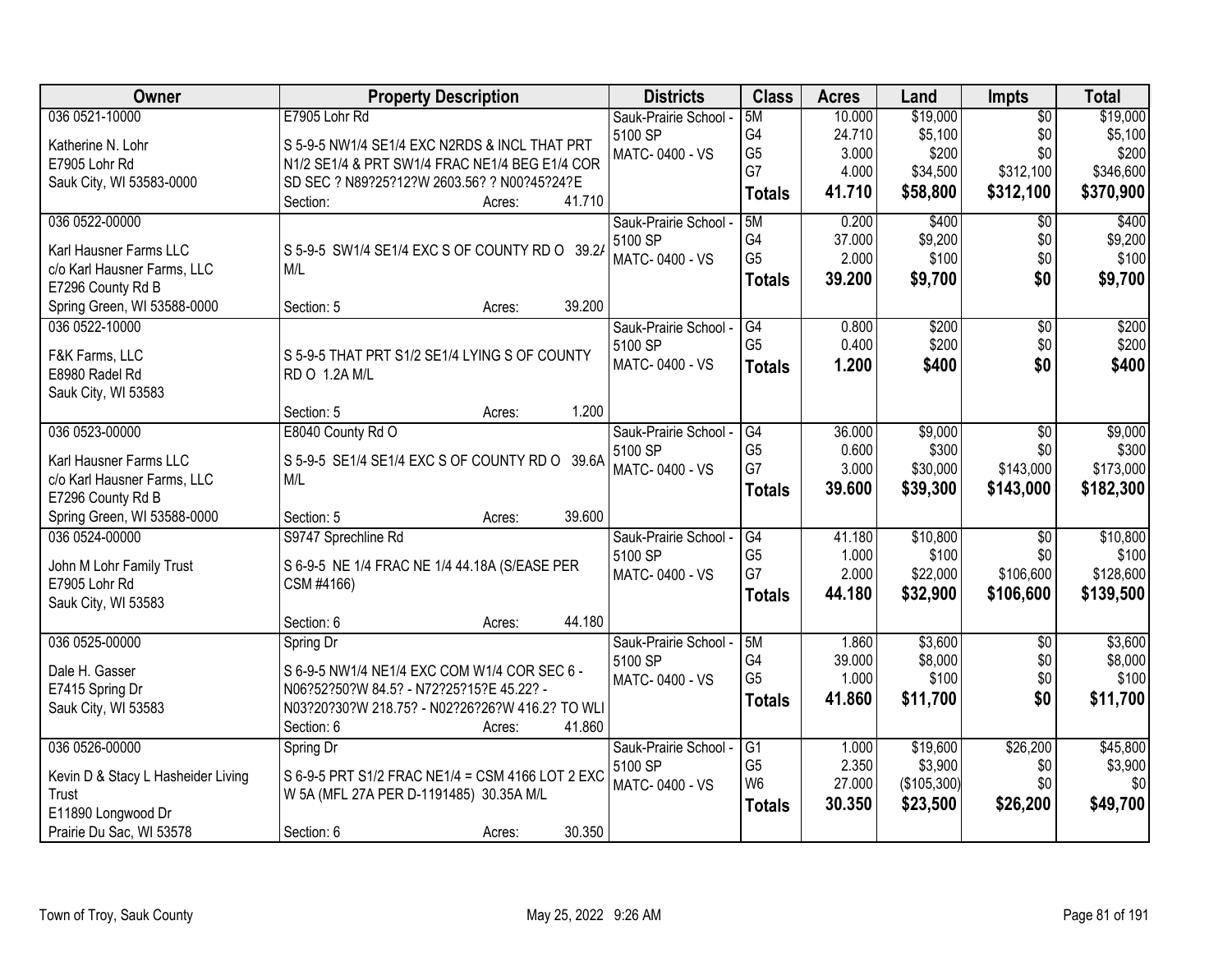| Owner                                                                                                    | <b>Property Description</b>                                                                                                                                                            | <b>Districts</b>                                   | <b>Class</b>                           | <b>Acres</b>              | Land                                | <b>Impts</b>                  | <b>Total</b>                       |
|----------------------------------------------------------------------------------------------------------|----------------------------------------------------------------------------------------------------------------------------------------------------------------------------------------|----------------------------------------------------|----------------------------------------|---------------------------|-------------------------------------|-------------------------------|------------------------------------|
| 036 0527-00000<br>John M Lohr Family Trust<br>E7905 Lohr Rd<br>Sauk City, WI 53583                       | S 6-9-5 PRT S1/2 FRAC NE1/4 = CSM #4166 LOT 3<br>53.10A                                                                                                                                | Sauk-Prairie School -<br>5100 SP<br>MATC-0400 - VS | G4<br><b>Totals</b>                    | 53.100<br>53.100          | \$12,200<br>\$12,200                | $\overline{30}$<br>\$0        | \$12,200<br>\$12,200               |
|                                                                                                          | 53.100<br>Section: 6<br>Acres:                                                                                                                                                         |                                                    |                                        |                           |                                     |                               |                                    |
| 036 0528-01000                                                                                           | Spring Dr                                                                                                                                                                              | Sauk-Prairie School -                              | G4                                     | 48.090                    | \$7,300                             | \$0                           | \$7,300                            |
| Dale H. Gasser<br>E7415 Spring Dr<br>Sauk City, WI 53583                                                 | S 6-9-5 N1/2 FRAC NW1/4 EXC CSM?S 1074 & 6689 &<br>EXC THAT PRT BEG W1/4 COR SEC 6 ?<br>N06?52?50?W 84.50? ? N72?25?15?E 45.22? ?<br>50.090                                            | 5100 SP<br>MATC-0400 - VS                          | W <sub>8</sub><br><b>Totals</b>        | 2.000<br>50.090           | (\$100)<br>\$7,300                  | \$0<br>\$0                    | \$0<br>\$7,300                     |
| 036 0528-10000                                                                                           | Section:<br>Acres:<br>E7415 Spring Dr                                                                                                                                                  | Sauk-Prairie School -                              | G4                                     | 2.410                     | \$400                               | $\overline{50}$               | \$400                              |
| Fossen-Gasser Homestead Trust<br>E7415 Spring Dr<br>Sauk City, WI 53583                                  | S 6-9-5 PRT N1/2 FRAC NW1/4 = CSM 6689 LOT 1<br>3.41A                                                                                                                                  | 5100 SP<br>MATC-0400 - VS                          | G7<br><b>Totals</b>                    | 1.000<br>3.410            | \$14,000<br>\$14,400                | \$212,200<br>\$212,200        | \$226,200<br>\$226,600             |
|                                                                                                          | 3.410<br>Section:<br>Acres:                                                                                                                                                            |                                                    |                                        |                           |                                     |                               |                                    |
| 036 0529-00000<br>Thomas J. Timm<br>Sylvia A. Timm<br>E7292 Spring Dr<br>Sauk City, WI 53583             | E7292 Spring Dr<br>PRT NWFRNW 6-9-5 & NENE 1-9-4 & SWFRSW<br>31-10-5 = CSM #1074 LOT 1 EXC THAT PRT IN TN<br>HONEY CREEK (S/EASE PER R495-492) 10.04<br>10.040<br>Section: 6<br>Acres: | Sauk-Prairie School -<br>5100 SP<br>MATC-0400 - VS | G1<br>G <sub>6</sub><br><b>Totals</b>  | 2.000<br>8.040<br>10.040  | \$40,000<br>\$31,400<br>\$71,400    | \$100,700<br>\$0<br>\$100,700 | \$140,700<br>\$31,400<br>\$172,100 |
| 036 0530-00000<br>Dale H. Gasser<br>E7415 Spring Dr<br>Sauk City, WI 53583                               | Spring Dr<br>S 6-9-5 W 26.28A OF S1/2 FRAC NW1/4 EXC COM<br>W1/4 COR SEC 6 - N06?52?50?W 84.5? -<br>N72?25?15?E 45.22? - N03?20?30?W 218.75? -<br>3.880<br>Section: 6<br>Acres:        | Sauk-Prairie School -<br>5100 SP<br>MATC-0400 - VS | 5M<br>G <sub>4</sub><br><b>Totals</b>  | 0.280<br>3.600<br>3.880   | \$600<br>\$600<br>\$1,200           | $\overline{50}$<br>\$0<br>\$0 | \$600<br>\$600<br>\$1,200          |
| 036 0530-10000<br>Bradley K & Lisa J Hasheider Living<br>Trust<br>E9014 Cassel Rd<br>Sauk City, WI 53583 | Spring Dr<br>S 1-9-4 PRT SE NE & S 6-9-5 PRT NW & PRT NW<br>FRAC NE COM W1/4 COR SEC 6-N6?52?50?W<br>84.5?-N72?25?15?E 45.22?-N3?20?30?W<br>30.720<br>Section:<br>Acres:               | Sauk-Prairie School -<br>5100 SP<br>MATC-0400 - VS | G6<br>W8<br><b>Totals</b>              | 3.720<br>27.000<br>30.720 | \$14,100<br>(\$105,300)<br>\$14,100 | $\sqrt{$0}$<br>\$0<br>\$0     | \$14,100<br>\$0<br>\$14,100        |
| 036 0531-00000<br>Bradley K & Lisa J Hasheider Living<br>Trust<br>E9014 Cassel Rd<br>Sauk City, WI 53583 | S 6-9-5 PRT S1/2 FRAC NW1/4 = CSM #4166 LOT 1 &<br>W 5A LOT 2 40.07A (MFL-W8 40A PER D-718005)<br>(PRT S/REVERSIONARY CLAUSE PER D-1007609)<br>40.070<br>Section: 6<br>Acres:          | Sauk-Prairie School -<br>5100 SP<br>MATC-0400 - VS | $\overline{G5}$<br>W8<br><b>Totals</b> | 0.070<br>40.000<br>40.070 | \$100<br>(\$156,000)<br>\$100       | $\overline{50}$<br>\$0<br>\$0 | \$100<br>\$0<br>\$100              |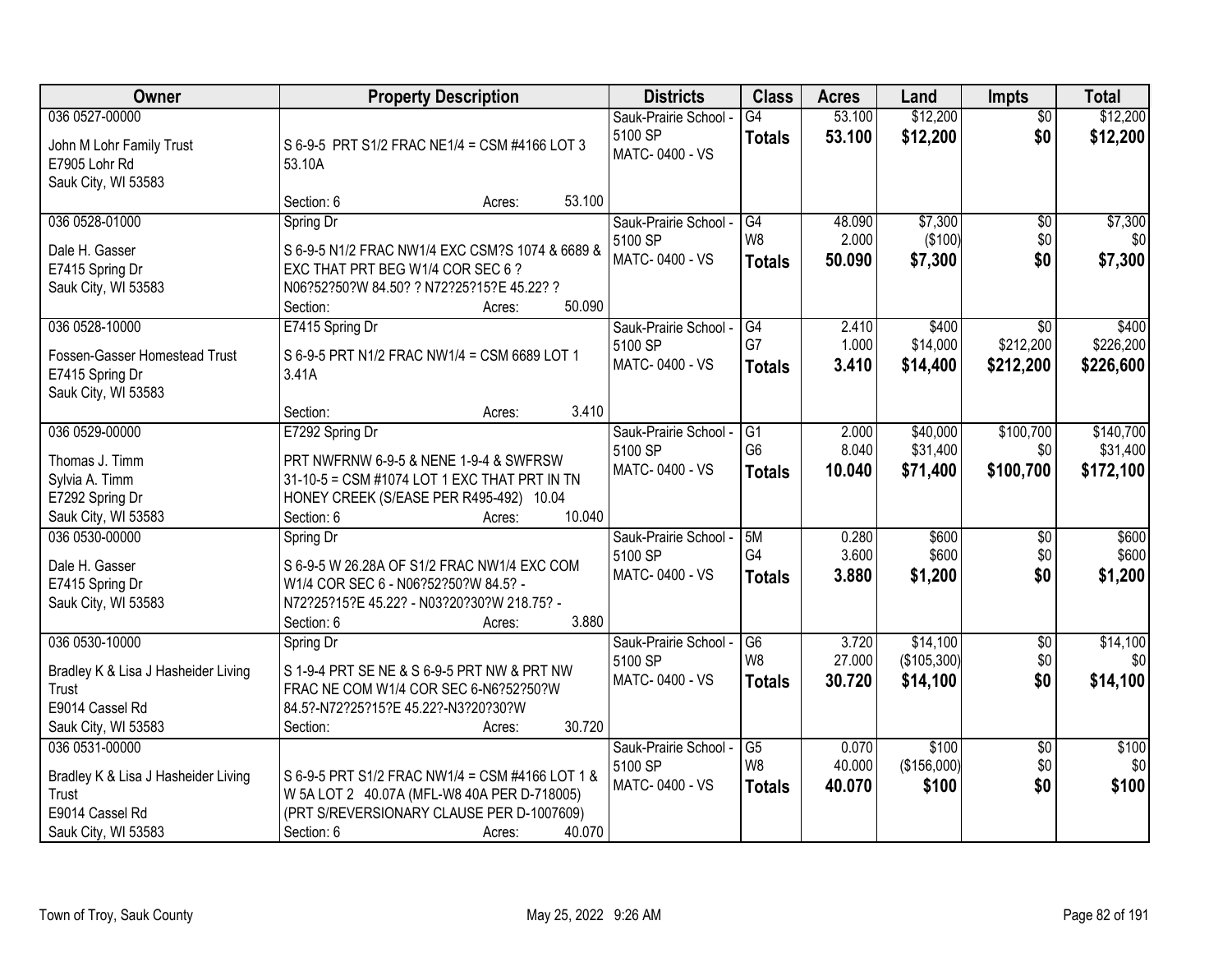| Owner                               | <b>Property Description</b>                      | <b>Districts</b>      | <b>Class</b>    | <b>Acres</b> | Land         | Impts           | <b>Total</b> |
|-------------------------------------|--------------------------------------------------|-----------------------|-----------------|--------------|--------------|-----------------|--------------|
| 036 0533-00000                      |                                                  | Sauk-Prairie School - | $\overline{G5}$ | 7.360        | \$3,600      | \$0             | \$3,600      |
| Bradley K & Lisa J Hasheider Living | S 6-9-5 W 40.36 A OF S1/2 FRAC SW1/4 40.36A      | 5100 SP               | W <sub>6</sub>  | 33.000       | (\$128,700)  | \$0             | \$0          |
| Trust                               | (W/EASE PER D-927013 & D-927014) (MFL-W6 33A     | MATC-0400 - VS        | <b>Totals</b>   | 40.360       | \$3,600      | \$0             | \$3,600      |
| E9014 Cassel Rd                     | PER D-973953)                                    |                       |                 |              |              |                 |              |
| Sauk City, WI 53583                 | Section: 6<br>40.360<br>Acres:                   |                       |                 |              |              |                 |              |
| 036 0534-00000                      |                                                  | Sauk-Prairie School - | G <sub>6</sub>  | 26.000       | \$101,400    | \$0             | \$101,400    |
| Harlen Sprecher                     | SEC. 6 T9N R5E E 26 A S 1/2 FRAC SW 1/4 26.00A   | 5100 SP               | <b>Totals</b>   | 26.000       | \$101,400    | \$0             | \$101,400    |
| Ann Sprecher                        |                                                  | MATC-0400 - VS        |                 |              |              |                 |              |
| 65 7th St                           |                                                  |                       |                 |              |              |                 |              |
| Prairie Du Sac, WI 53578            | 26.000<br>Section: 6<br>Acres:                   |                       |                 |              |              |                 |              |
| 036 0536-10000                      |                                                  | Sauk-Prairie School - | G5              | 19.000       | \$27,600     | \$0             | \$27,600     |
| Kevin D & Stacy L Hasheider Living  | S 6-9-5 PRT N1/2 SW1/4 & NW SE PER D-1091080 =   | 5100 SP               | W <sub>6</sub>  | 9.000        | (\$15,400)   | \$0             | \$0          |
| Trust                               | PCL A POS 15281 (MFL 9A PER D-1191485) 28.00A    | MATC-0400 - VS        | <b>Totals</b>   | 28.000       | \$27,600     | \$0             | \$27,600     |
| E11890 Longwood Dr                  |                                                  |                       |                 |              |              |                 |              |
| Prairie Du Sac, WI 53578            | 28.000<br>Section:<br>Acres:                     |                       |                 |              |              |                 |              |
| 036 0536-20000                      |                                                  | Sauk-Prairie School - | G5              | 12.950       | \$18,800     | \$0             | \$18,800     |
| Bradley K & Lisa J Hasheider Living | S 6-9-5 PRT N1/2 SW1/4 & NW SE PER D-1091081 =   | 5100 SP               | W <sub>6</sub>  | 37.000       | (\$31,700)   | \$0             | \$0          |
| Trust                               | PCL B POS 15281 (MFL 37A PER D-1191478) 49.95A   | MATC-0400 - VS        | <b>Totals</b>   | 49.950       | \$18,800     | \$0             | \$18,800     |
| E9014 Cassel Rd                     |                                                  |                       |                 |              |              |                 |              |
| Sauk City, WI 53583                 | 49.950<br>Section:<br>Acres:                     |                       |                 |              |              |                 |              |
| 036 0536-30000                      |                                                  | Sauk-Prairie School - | $\overline{G4}$ | 40.800       | \$8,500      | \$0             | \$8,500      |
| Wagner Dairy Farms, LLC             | S 6-9-5 PRT N1/2 SE1/4 PER D-1092206 = PCL A POS | 5100 SP               | <b>Totals</b>   | 40.800       | \$8,500      | \$0             | \$8,500      |
| c/o Wagner Dairy Farms, LLC         | 15272 40.80A (W/EASE PER D-1092204; S/EASE PEF   | MATC-0400 - VS        |                 |              |              |                 |              |
| 7262 Schneider Rd                   | D-1092297)                                       |                       |                 |              |              |                 |              |
| Middleton, WI 53562                 | 40.800<br>Section:<br>Acres:                     |                       |                 |              |              |                 |              |
| 036 0536-40000                      | E7701 Spring Dr                                  | Sauk-Prairie School - | 5M              | 38.000       | \$73,900     | $\overline{50}$ | \$73,900     |
| Judith A. Hasheider                 | S 6-9-5 NE SE EXC D-1092206 & SE SE (COMBINED=   | 5100 SP               | G4              | 15.000       | \$2,400      | \$0             | \$2,400      |
| 1015 20th St                        | PCL B POS 15272) 63.96A (W/EASE PER D-1092204    | MATC-0400 - VS        | G <sub>5</sub>  | 10.460       | \$15,200     | \$0             | \$15,200     |
| Prairie Du Sac, WI 53578            | & 1092297)                                       |                       | G7              | 0.500        | \$2,500      | \$17,100        | \$19,600     |
|                                     | 63.960<br>Section:<br>Acres:                     |                       | <b>Totals</b>   | 63.960       | \$94,000     | \$17,100        | \$111,100    |
| 036 0537-00000                      |                                                  | Sauk-Prairie School - | G6              | 1.000        | \$3,900      | $\overline{50}$ | \$3,900      |
| Bradley K & Lisa J Hasheider Living | S 6-9-5 SW SE 40.00A (MFL-W6 39A PER D-1042736)  | 5100 SP               | W <sub>6</sub>  | 39.000       | (\$152, 100) | \$0             | \$0          |
| Trust                               |                                                  | MATC-0400 - VS        | <b>Totals</b>   | 40.000       | \$3,900      | \$0             | \$3,900      |
| Kevin D & Stacy L Hasheider Living  |                                                  |                       |                 |              |              |                 |              |
| Trust                               | 40.000<br>Section: 6<br>Acres:                   |                       |                 |              |              |                 |              |
| E11890 Longwood Dr                  |                                                  |                       |                 |              |              |                 |              |
| Prairie Du Sac, WI 53578            |                                                  |                       |                 |              |              |                 |              |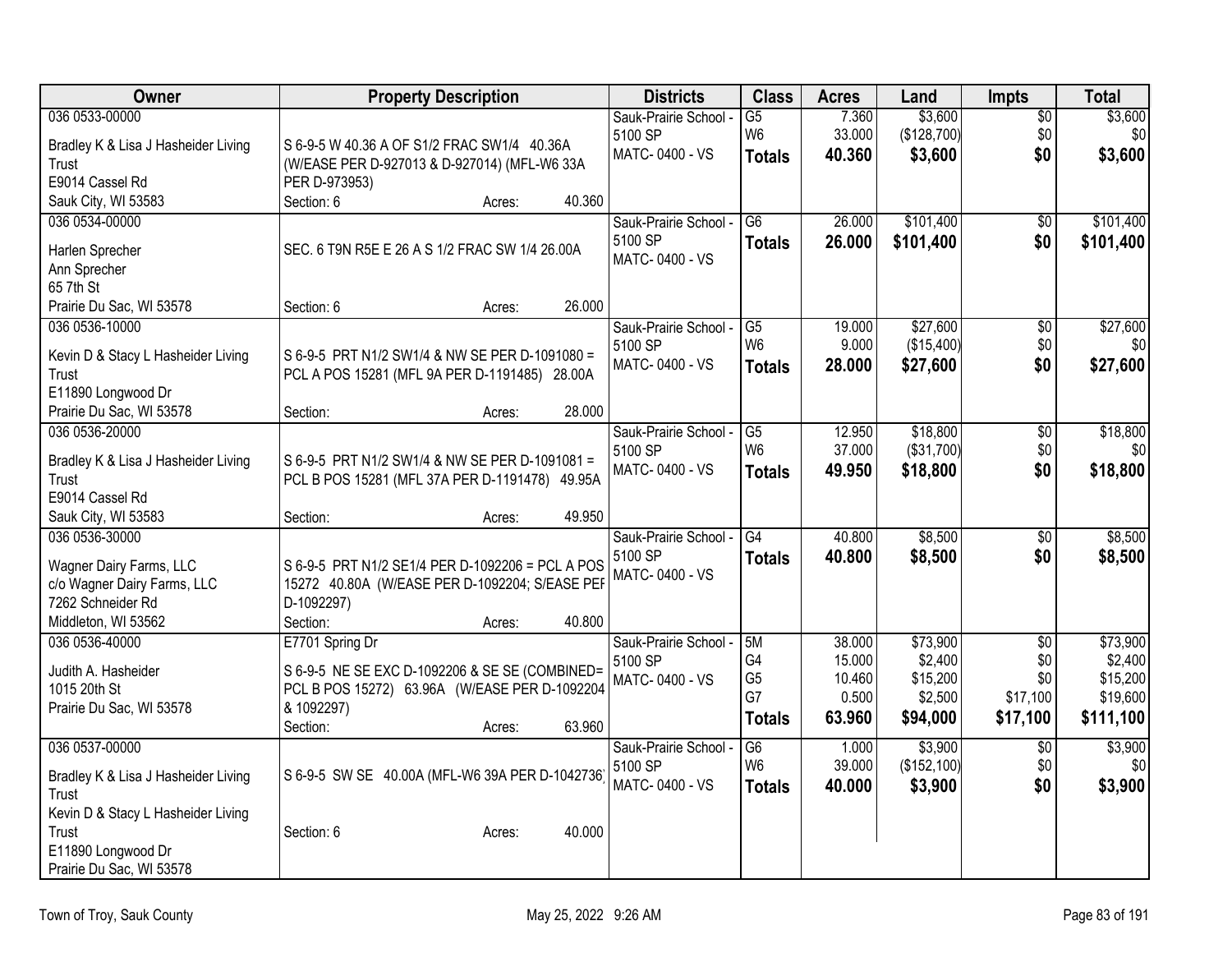| <b>Owner</b>                          | <b>Property Description</b>                         | <b>Districts</b>                 | <b>Class</b>    | <b>Acres</b> | Land        | <b>Impts</b>    | <b>Total</b>    |
|---------------------------------------|-----------------------------------------------------|----------------------------------|-----------------|--------------|-------------|-----------------|-----------------|
| 036 0539-00000                        |                                                     | Sauk-Prairie School -            | $\overline{G6}$ | 46.000       | \$179,400   | $\overline{50}$ | \$179,400       |
| Vaughn L & Elaine M Curtis Revocable  | S 7-9-5 PRT NENE, SWNE & SENE COM                   | 5100 SP                          | <b>Totals</b>   | 46.000       | \$179,400   | \$0             | \$179,400       |
| Trust                                 | NECOR-S0D46'16"E 1138.55'-S77D12'55"W 949.87'-      | MATC-0400 - VS                   |                 |              |             |                 |                 |
| 1956 S 83rd St                        | S61D34'31"W 770.53'-S37D4'57"W 410.84'-NLY TO PT    |                                  |                 |              |             |                 |                 |
| West Allis, WI 53219                  | 46.000<br>Section: 7<br>Acres:                      |                                  |                 |              |             |                 |                 |
| 036 0540-00000                        |                                                     | Sauk-Prairie School -            | W <sub>8</sub>  | 40.000       | (\$156,000) | $\overline{50}$ | $\overline{50}$ |
|                                       |                                                     | 5100 SP                          | <b>Totals</b>   | 40.000       | \$0         | \$0             | \$0             |
| Bradley K & Lisa J Hasheider Living   | S 7-9-5 NW NE 40.00A (MFL 40A PER D-794858)         | MATC-0400 - VS                   |                 |              |             |                 |                 |
| Trust<br>E9014 Cassel Rd              |                                                     |                                  |                 |              |             |                 |                 |
|                                       | 40.000<br>Section: 7<br>Acres:                      |                                  |                 |              |             |                 |                 |
| Sauk City, WI 53583<br>036 0542-00000 |                                                     |                                  | G <sub>6</sub>  | 1.630        | \$6,400     |                 | \$6,400         |
|                                       |                                                     | Sauk-Prairie School -<br>5100 SP | W <sub>8</sub>  | 12.000       | (\$46,800)  | \$0<br>\$0      | \$0             |
| Bradley K & Lisa J Hasheider Living   | S 7-9-5 PRT SW NE COM NWCOR- S88?41'41"E ALG        | MATC-0400 - VS                   |                 | 13.630       | \$6,400     | \$0             | \$6,400         |
| Trust                                 | NLI 678.48'- S0?8'28"W 747.71'-S24?3'30"E           |                                  | <b>Totals</b>   |              |             |                 |                 |
| E9014 Cassel Rd                       | 475.20'-S35?55'58"E TO SLI SW NE- W TO SWCOR-N      |                                  |                 |              |             |                 |                 |
| Sauk City, WI 53583                   | 13.630<br>Section: 7<br>Acres:                      |                                  |                 |              |             |                 |                 |
| 036 0543-00000                        |                                                     | Sauk-Prairie School -            | 5M              | 23.100       | \$43,900    | \$0             | \$43,900        |
| Kevin Statz                           | S 7-9-5 PRT NENE, SWNE & SENE COM                   | 5100 SP                          | G4              | 8.000        | \$1,100     | \$0             | \$1,100         |
| E7704 Mill Rd                         | N79DG37'59"W 1002.98' FRM E1\4COR-N40DG             | MATC-0400 - VS                   | <b>Totals</b>   | 31.100       | \$45,000    | \$0             | \$45,000        |
| Spring Green, WI 53588                | 41'55"W 976.9'-N61DG34'31"E 770.53'-N77DG12'55"E    |                                  |                 |              |             |                 |                 |
|                                       | Section: 7<br>31.100<br>Acres:                      |                                  |                 |              |             |                 |                 |
| 036 0544-00000                        | E7494 Mill Rd                                       | Sauk-Prairie School -            | $\overline{G1}$ | 2.500        | \$43,000    | \$207,000       | \$250,000       |
|                                       |                                                     | 5100 SP                          | G <sub>6</sub>  | 3.000        | \$11,700    | \$0             | \$11,700        |
| Ronald W. Giese                       | S 7-9-5 PRT SE FRAC NW & NE FRAC SW = CSM           | MATC-0400 - VS                   | <b>Totals</b>   | 5.500        | \$54,700    | \$207,000       | \$261,700       |
| Jean E. Giese                         | #2800 LOT 1 EXC COM N1/4COR-S0?38'28"W              |                                  |                 |              |             |                 |                 |
| E7494 Mill Rd                         | 1976.84'-N88?45'55"W 760.77' TO WLI SD LOT          |                                  |                 |              |             |                 |                 |
| Spring Green, WI 53588                | 5.500<br>Section: 7<br>Acres:                       |                                  |                 |              |             |                 |                 |
| 036 0544-01000                        |                                                     | Sauk-Prairie School -            | G <sub>6</sub>  | 1.500        | \$5,900     | $\sqrt{6}$      | \$5,900         |
| Bradley K & Lisa J Hasheider Living   | S 7-9-5 PRT E1/2 FRAC NW1/4= CSM #2800 THAT         | 5100 SP                          | W <sub>6</sub>  | 33.000       | (\$128,700) | \$0             | \$0             |
| Trust                                 | PRT LOT 1 PER D-873718 DESCR AS: COM N1/4COR        | MATC-0400 - VS                   | <b>Totals</b>   | 34.500       | \$5,900     | \$0             | \$5,900         |
| E9014 Cassel Rd                       | -S0?38'28"W 1976.84'-N88?45'55 "W 760.77' TO WLI SI |                                  |                 |              |             |                 |                 |
| Sauk City, WI 53583                   | Section: 7<br>34.500<br>Acres:                      |                                  |                 |              |             |                 |                 |
| 036 0544-11000                        |                                                     | Sauk-Prairie School -            | G4              | 2.510        | \$400       | $\overline{30}$ | \$400           |
|                                       |                                                     | 5100 SP                          | <b>Totals</b>   | 2.510        | \$400       | \$0             | \$400           |
| Tom Ederer & Son Ltd Prtnrshp         | S 7-9-5 N1/2 FRAC NW1/4 EXC CSM?S 2800 & 6594       | MATC-0400 - VS                   |                 |              |             |                 |                 |
| E6788 Mill Rd                         | 2.51A M/L                                           |                                  |                 |              |             |                 |                 |
| Plain, WI 53577                       |                                                     |                                  |                 |              |             |                 |                 |
|                                       | 2.510<br>Section:<br>Acres:                         |                                  |                 |              |             |                 |                 |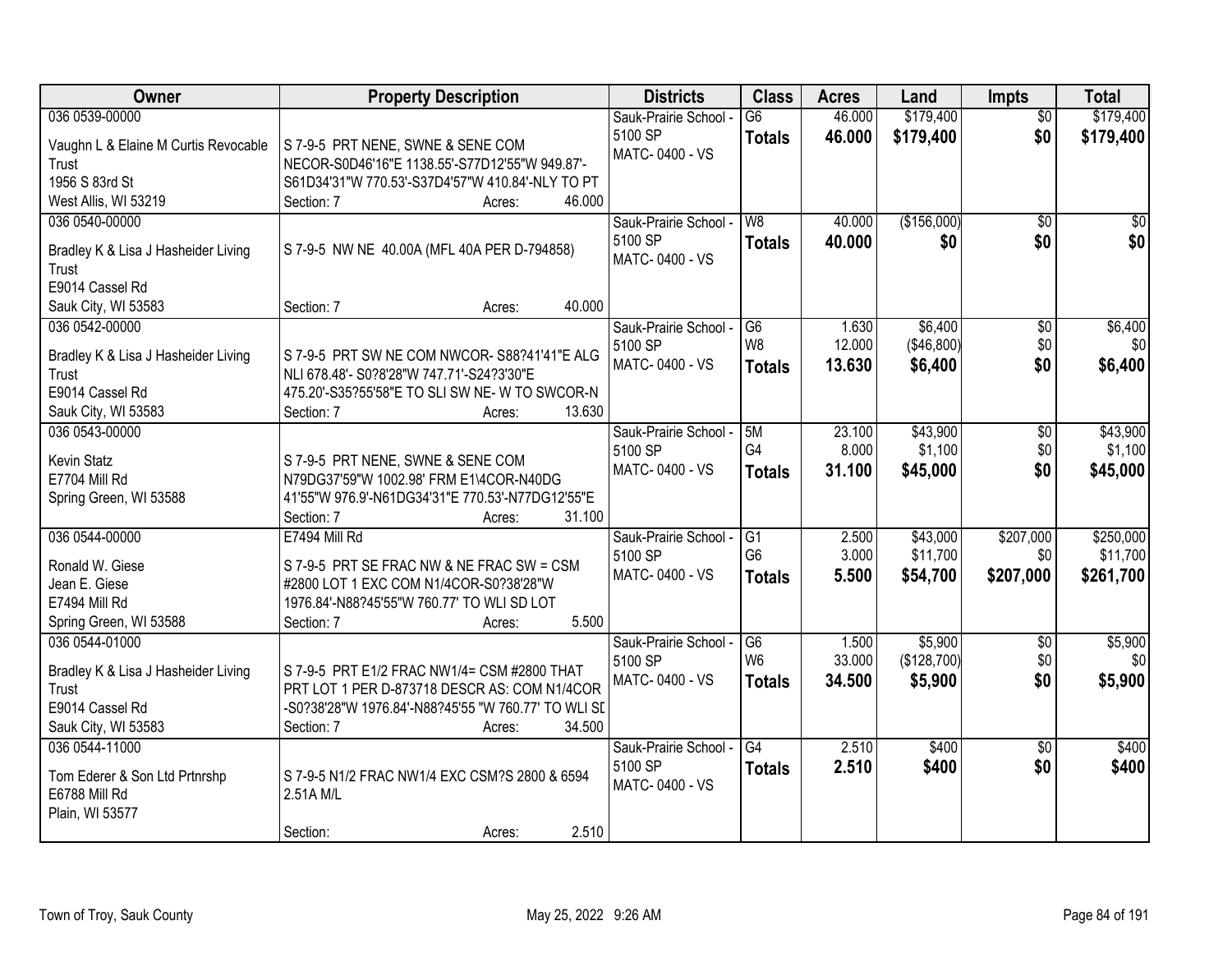| Owner                                          | <b>Property Description</b>                         |        |        | <b>Districts</b>      | <b>Class</b>   | <b>Acres</b> | Land        | <b>Impts</b>    | <b>Total</b> |
|------------------------------------------------|-----------------------------------------------------|--------|--------|-----------------------|----------------|--------------|-------------|-----------------|--------------|
| 036 0545-10000                                 |                                                     |        |        | Sauk-Prairie School - | G4             | 19.530       | \$3,700     | $\overline{30}$ | \$3,700      |
| Tom Ederer & Son Ltd Prtnrshp                  | S 7-9-5 S1/2 FRAC NW1/4 EXC 10A IN THE SE COR &     |        |        | 5100 SP               | <b>Totals</b>  | 19.530       | \$3,700     | \$0             | \$3,700      |
| E6788 Mill Rd                                  | EXC CSM?S 2800 & 6594 19.53A M/L                    |        |        | MATC-0400 - VS        |                |              |             |                 |              |
| Plain, WI 53577                                |                                                     |        |        |                       |                |              |             |                 |              |
|                                                | Section:                                            | Acres: | 19.530 |                       |                |              |             |                 |              |
| 036 0546-00000                                 | E7498 Mill Rd                                       |        |        | Sauk-Prairie School - | 5M             | 4.500        | \$8,600     | $\overline{50}$ | \$8,600      |
| Dustin C. Parrell                              | S 7-9-5 S 40RD OF E 40RD OF S 1/2 FRAC NW 1/4       |        |        | 5100 SP               | G <sub>1</sub> | 2.000        | \$50,000    | \$330,900       | \$380,900    |
| Chelsie L. Parrell                             | 10.00A                                              |        |        | MATC-0400 - VS        | G4             | 3.500        | \$600       | \$0             | \$600        |
| E7498 Mill Rd                                  |                                                     |        |        |                       | <b>Totals</b>  | 10.000       | \$59,200    | \$330,900       | \$390,100    |
| Spring Green, WI 53588                         | Section: 7                                          | Acres: | 10.000 |                       |                |              |             |                 |              |
| 036 0547-00000                                 |                                                     |        |        | Sauk-Prairie School - | 5M             | 3.000        | \$5,700     | \$0             | \$5,700      |
| Dustin C. Parrell                              | S 7-9-5 N40RD OF E 40RD OF N 1/2 FRAC SW 1/4        |        |        | 5100 SP               | G4             | 7.000        | \$1,100     | \$0             | \$1,100      |
| Chelsie L. Parrell                             | 10.00A (W/EASE PER D-706017)                        |        |        | MATC-0400 - VS        | <b>Totals</b>  | 10.000       | \$6,800     | \$0             | \$6,800      |
| E7498 Mill Rd                                  |                                                     |        |        |                       |                |              |             |                 |              |
| Spring Green, WI 53588                         | Section: 7                                          | Acres: | 10.000 |                       |                |              |             |                 |              |
| 036 0548-10000                                 | E7410A Mill Rd                                      |        |        | Sauk-Prairie School - | G4             | 26.880       | \$5,100     | $\sqrt{6}$      | \$5,100      |
| Tom Ederer & Son Ltd Prtnrshp                  | S 7-9-5 N1/2 SW1/4 EXC 13A IN THE SW COR & EXC      |        |        | 5100 SP               | G <sub>5</sub> | 0.930        | \$100       | \$0             | \$100        |
| E6788 Mill Rd                                  | 10A IN THE NE COR & ALSO EXC CSM?S 2800 & 6594      |        |        | MATC-0400 - VS        | G7             | 2.000        | \$22,000    | \$207,500       | \$229,500    |
| Plain, WI 53577                                | 29.81A M/L                                          |        |        |                       | <b>Totals</b>  | 29.810       | \$27,200    | \$207,500       | \$234,700    |
|                                                | Section:                                            | Acres: | 29.810 |                       |                |              |             |                 |              |
| 036 0548-11000                                 |                                                     |        |        | Sauk-Prairie School - | 5M             | 2.550        | \$4,900     | $\overline{50}$ | \$4,900      |
| Bradley T & Patricia S Breunig                 | S 7-9-5 PRT N1/2 FRAC NW1/4 & PRT S1/2 FRAC         |        |        | 5100 SP               | G4             | 29.840       | \$3,500     | \$0             | \$3,500      |
| Revocable Living Trust                         | NW1/4 & PRT N1/2 FRAC SW1/4 & S 12-9-4 PRT E1/2     |        |        | MATC-0400 - VS        | W8             | 62.000       | (\$121,000) | \$0             | \$0          |
| 9103 County Rd Y                               | NE1/4 = CSM 6594 LOT 1 (62A MFL PER D-828535)       |        |        |                       | <b>Totals</b>  | 94.390       | \$8,400     | \$0             | \$8,400      |
| Sauk City, WI 53583                            | Section:                                            | Acres: | 94.390 |                       |                |              |             |                 |              |
| 036 0549-00000                                 |                                                     |        |        | Sauk-Prairie School - | G4             | 13.000       | \$2,400     | $\overline{50}$ | \$2,400      |
|                                                |                                                     |        |        | 5100 SP               | <b>Totals</b>  | 13.000       | \$2,400     | \$0             | \$2,400      |
| Tom Ederer & Son Ltd Prtnrshp<br>E6788 Mill Rd | SEC. 7 T9N R5E S 13 A W 1/2 N 1/2 FR. SW 1/4 13.00A |        |        | MATC-0400 - VS        |                |              |             |                 |              |
| Plain, WI 53577                                |                                                     |        |        |                       |                |              |             |                 |              |
|                                                | Section: 7                                          | Acres: | 13.000 |                       |                |              |             |                 |              |
| 036 0550-00000                                 | S10426 Factory Rd                                   |        |        | Sauk-Prairie School - | G4             | 17.310       | \$3,700     | $\overline{50}$ | \$3,700      |
|                                                |                                                     |        |        | 5100 SP               | G <sub>5</sub> | 1.440        | \$100       | \$0             | \$100        |
| Shane E. Been Lc<br>Nicole C Been              | S 7-9-5 FRAC SW SW EXC N OF MILL RD 21.75A M/L      |        |        | MATC-0400 - VS        | G7             | 3.000        | \$30,000    | \$127,800       | \$157,800    |
| S10426 Factory Rd                              |                                                     |        |        |                       | <b>Totals</b>  | 21.750       | \$33,800    | \$127,800       | \$161,600    |
| Spring Green, WI 53588                         | Section: 7                                          | Acres: | 21.750 |                       |                |              |             |                 |              |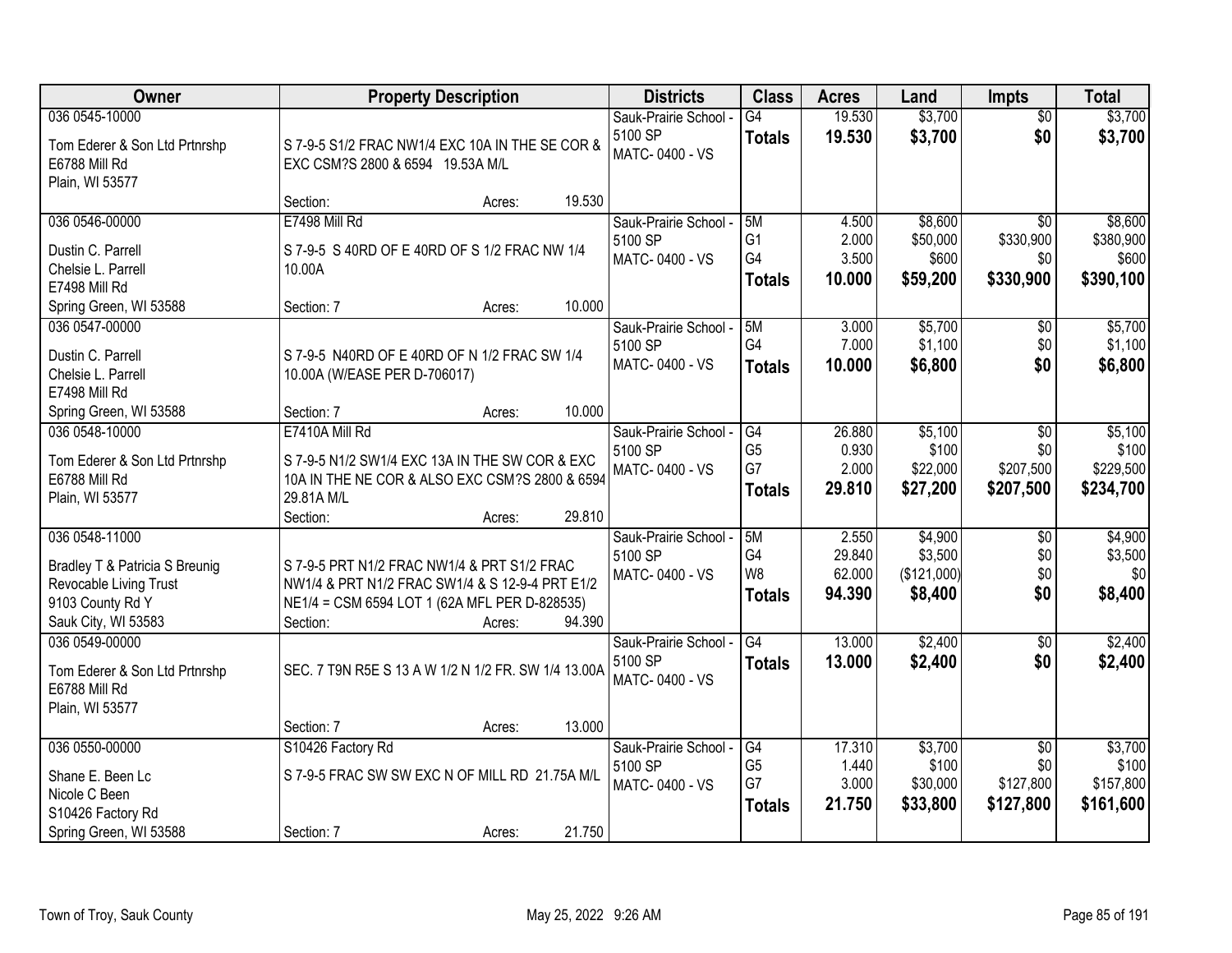| Owner                                                                                                 |                                                                                                                                                                     | <b>Property Description</b> |        | <b>Districts</b>                                   | <b>Class</b>                                | <b>Acres</b>                       | Land                                      | <b>Impts</b>                         | <b>Total</b>                              |
|-------------------------------------------------------------------------------------------------------|---------------------------------------------------------------------------------------------------------------------------------------------------------------------|-----------------------------|--------|----------------------------------------------------|---------------------------------------------|------------------------------------|-------------------------------------------|--------------------------------------|-------------------------------------------|
| 036 0550-10000<br>Tom Ederer & Son Ltd Prtnrshp<br>E6788 Mill Rd<br>Plain, WI 53577                   | S 7-9-5 THAT PRT FRAC SW SW LYING N OF MILL RD<br>4A M/L                                                                                                            |                             |        | Sauk-Prairie School -<br>5100 SP<br>MATC-0400 - VS | $\overline{G4}$<br><b>Totals</b>            | 4.000<br>4.000                     | \$900<br>\$900                            | $\overline{50}$<br>\$0               | \$900<br>\$900                            |
|                                                                                                       | Section: 7                                                                                                                                                          | Acres:                      | 4.000  |                                                    |                                             |                                    |                                           |                                      |                                           |
| 036 0551-00000<br>Tom Ederer & Son Ltd Prtnrshp<br>E6788 Mill Rd<br>Plain, WI 53577                   | S 7-9-5 SE FRAC SW EXC S 656.25' 20A M/L                                                                                                                            |                             |        | Sauk-Prairie School -<br>5100 SP<br>MATC-0400 - VS | G4<br>G <sub>5</sub><br><b>Totals</b>       | 19.000<br>1.000<br>20.000          | \$4,100<br>\$500<br>\$4,600               | $\overline{50}$<br>\$0<br>\$0        | \$4,100<br>\$500<br>\$4,600               |
|                                                                                                       | Section: 7                                                                                                                                                          | Acres:                      | 20.000 |                                                    |                                             |                                    |                                           |                                      |                                           |
| 036 0551-10000<br>Diane F. Been et al<br>c/o William J. Been<br>E7142A Mill Rd                        | S 7-9-5 S 656.25' OF SE FRAC SW 20A M/L                                                                                                                             |                             |        | Sauk-Prairie School -<br>5100 SP<br>MATC-0400 - VS | G4<br>G <sub>5</sub><br><b>Totals</b>       | 19.000<br>1.000<br>20.000          | \$3,100<br>\$500<br>\$3,600               | $\overline{50}$<br>\$0<br>\$0        | \$3,100<br>\$500<br>\$3,600               |
| Spring Green, WI 53588                                                                                | Section: 7                                                                                                                                                          | Acres:                      | 20.000 |                                                    |                                             |                                    |                                           |                                      |                                           |
| 036 0552-00000<br>Kevin Statz<br>E7704 Mill Rd<br>Spring Green, WI 53588                              | S 7-9-5 NESE N OF MILL RD EXC R152-716(SEE POS<br>#3102) & EXC R442-465 10.7A M\L                                                                                   |                             |        | Sauk-Prairie School -<br>5100 SP<br>MATC-0400 - VS | 5M<br>G4<br><b>Totals</b>                   | 0.500<br>10.200<br>10.700          | \$1,000<br>\$2,100<br>\$3,100             | \$0<br>\$0<br>\$0                    | \$1,000<br>\$2,100<br>\$3,100             |
|                                                                                                       | Section: 7                                                                                                                                                          | Acres:                      | 10.700 |                                                    |                                             |                                    |                                           |                                      |                                           |
| 036 0553-00000<br>Thomas J. Ederer et al<br>c/o William J. Ederer<br>E6788 Mill Rd<br>Plain, WI 53577 | E6788 Mill Rd<br>S 7-9-5 THAT PRT N1/2 SE1/4 LYING S OF C/L MILL<br>RD & ALSO S 8-9-5 THAT PRT NW1/2 NW1/4 SW1/4<br>LYING S OF C/L MILL RD 38.39A M/L<br>Section: 7 |                             | 38.390 | Sauk-Prairie School -<br>5100 SP<br>MATC-0400 - VS | G4<br>G <sub>5</sub><br><b>Totals</b>       | 36.390<br>2.000<br>38.390          | \$6,400<br>\$100<br>\$6,500               | \$0<br>\$0<br>\$0                    | \$6,400<br>\$100<br>\$6,500               |
| 036 0554-00000                                                                                        | Mill Rd                                                                                                                                                             | Acres:                      |        | Sauk-Prairie School -                              | G <sub>5</sub>                              | 11.960                             | \$5,900                                   | $\overline{$0}$                      | \$5,900                                   |
| Joseph Buckles<br>Amie Griffin<br>2008 Mustang Dr                                                     | S 7-9-5 PRT SWNE, SENE, NESE & NWSE PER<br>R442-465 18.96A (S\EASE PER R475-031)                                                                                    |                             |        | 5100 SP<br>MATC-0400 - VS                          | G <sub>6</sub><br><b>Totals</b>             | 7.000<br>18.960                    | \$27,300<br>\$33,200                      | \$0<br>\$0                           | \$27,300<br>\$33,200                      |
| Prairie Du Sac, WI 53578                                                                              | Section: 7                                                                                                                                                          | Acres:                      | 18.960 |                                                    |                                             |                                    |                                           |                                      |                                           |
| 036 0555-00000<br>Ronald W. Giese<br>Jean E. Giese<br>E7494 Mill Rd<br>Spring Green, WI 53588         | S 7-9-5 PRT SW NE, NE SE & NW SE PER D-873719<br>DESCR AS: COM ON WLI SW NE S0?38'28"W 2105.52"<br>FRM N1/4COR-N90?E 697.45'-S24?9'42"E 447.15'-<br>Section: 7      | Acres:                      | 35.300 | Sauk-Prairie School -<br>5100 SP<br>MATC-0400 - VS | 5M<br>G4<br>G <sub>5</sub><br><b>Totals</b> | 3.800<br>29.500<br>2.000<br>35.300 | \$7,200<br>\$6,100<br>\$1,000<br>\$14,300 | $\overline{50}$<br>\$0<br>\$0<br>\$0 | \$7,200<br>\$6,100<br>\$1,000<br>\$14,300 |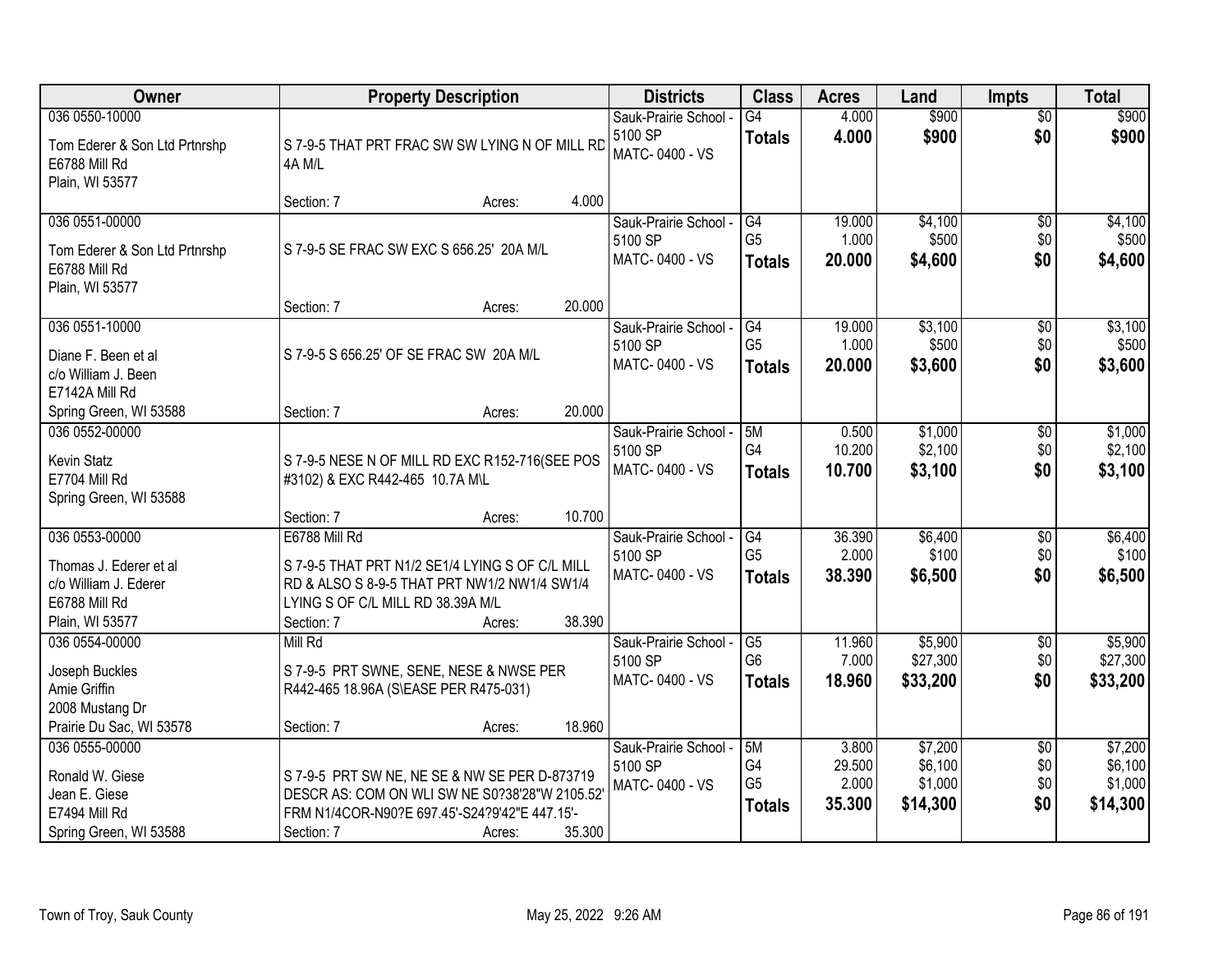| Owner                                         |                                                 | <b>Property Description</b> |        | <b>Districts</b>                 | <b>Class</b>    | <b>Acres</b> | Land    | <b>Impts</b>           | <b>Total</b> |
|-----------------------------------------------|-------------------------------------------------|-----------------------------|--------|----------------------------------|-----------------|--------------|---------|------------------------|--------------|
| 036 0556-00000                                |                                                 |                             |        | Sauk-Prairie School -            | G4              | 19.100       | \$4,300 | $\sqrt{$0}$            | \$4,300      |
| Thomas J. Ederer et al                        | S 7-9-5 N 1/2 SW SE 20A                         |                             |        | 5100 SP                          | G <sub>5</sub>  | 0.900        | \$500   | \$0                    | \$500        |
| c/o William J. Ederer                         |                                                 |                             |        | MATC-0400 - VS                   | <b>Totals</b>   | 20.000       | \$4,800 | \$0                    | \$4,800      |
| E6788 Mill Rd                                 |                                                 |                             |        |                                  |                 |              |         |                        |              |
| Plain, WI 53577                               | Section: 7                                      | Acres:                      | 20.000 |                                  |                 |              |         |                        |              |
| 036 0557-00000                                |                                                 |                             |        | Sauk-Prairie School -            | $\overline{G4}$ | 20.000       | \$4,500 | \$0                    | \$4,500      |
| William J & Diane F Been                      | S 7 T9N R5E S 1/2 SW 1/4 SE 1/4 20.00A          |                             |        | 5100 SP                          | <b>Totals</b>   | 20.000       | \$4,500 | \$0                    | \$4,500      |
| c/o William J. Been                           |                                                 |                             |        | MATC-0400 - VS                   |                 |              |         |                        |              |
| E7142A Mill Rd                                |                                                 |                             |        |                                  |                 |              |         |                        |              |
| Spring Green, WI 53588                        | Section: 7                                      | Acres:                      | 20.000 |                                  |                 |              |         |                        |              |
| 036 0559-00000                                |                                                 |                             |        | Sauk-Prairie School -            | G4              | 10.000       | \$1,600 | \$0                    | \$1,600      |
| William J. Been                               | S 7-9-5 W1/4 SE SE 10.00A                       |                             |        | 5100 SP                          | <b>Totals</b>   | 10.000       | \$1,600 | \$0                    | \$1,600      |
| Diane F. Been                                 |                                                 |                             |        | MATC-0400 - VS                   |                 |              |         |                        |              |
| E7142A Mill Rd                                |                                                 |                             |        |                                  |                 |              |         |                        |              |
| Spring Green, WI 53588                        | Section: 7                                      | Acres:                      | 10.000 |                                  |                 |              |         |                        |              |
| 036 0560-00000                                |                                                 |                             |        | Sauk-Prairie School -            | G4              | 10.000       | \$1,600 | $\sqrt[6]{3}$          | \$1,600      |
|                                               |                                                 |                             |        | 5100 SP                          | <b>Totals</b>   | 10.000       | \$1,600 | \$0                    | \$1,600      |
| La Nell D D. Jaquish<br>c/o La Nell D Jaquish | S 7-9-5 E 1/2 W 1/2 SE SE 10.00A                |                             |        | MATC-0400 - VS                   |                 |              |         |                        |              |
| S10790 Winke Rd                               |                                                 |                             |        |                                  |                 |              |         |                        |              |
| Sauk City, WI 53583-0000                      | Section: 7                                      | Acres:                      | 10.000 |                                  |                 |              |         |                        |              |
| 036 0561-00000                                |                                                 |                             |        | Sauk-Prairie School -            | $\overline{G4}$ | 10.000       | \$1,600 | $\overline{50}$        | \$1,600      |
|                                               |                                                 |                             |        | 5100 SP                          | <b>Totals</b>   | 10,000       | \$1,600 | \$0                    | \$1,600      |
| Karen Reisinger Revocable Trust               | S 7-9-5 W1/2 OF E1/2 SE1/4 SE1/4 10.00A M/L     |                             |        | MATC-0400 - VS                   |                 |              |         |                        |              |
| 4607 Sunburst Dr<br>Deforest, WI 53532        |                                                 |                             |        |                                  |                 |              |         |                        |              |
|                                               | Section: 7                                      | Acres:                      | 10.000 |                                  |                 |              |         |                        |              |
| 036 0562-00000                                | County Rd O                                     |                             |        | Sauk-Prairie School -            | G4              | 1.050        | \$200   | $\sqrt{6}$             | \$200        |
|                                               |                                                 |                             |        | 5100 SP                          | G <sub>5</sub>  | 0.270        | \$100   | \$0                    | \$100        |
| Robert E. Bierstaker                          | S 8-9-5 PRT NE1/4 NE1/4 = CSM #6435 LOT 3 1.32A |                             |        | MATC-0400 - VS                   | <b>Totals</b>   | 1.320        | \$300   | \$0                    | \$300        |
| Cynthia M. Bierstaker                         | (FMLY PRT CSM #4868 LOT 2) (W/EASES PER         |                             |        |                                  |                 |              |         |                        |              |
| E7979 County Rd O                             | D-1142479 & D-1142480)                          |                             | 1.320  |                                  |                 |              |         |                        |              |
| Sauk City, WI 53583<br>036 0562-10000         | Section: 8                                      | Acres:                      |        |                                  | G4              | 4.600        | \$1,000 |                        | \$1,000      |
|                                               |                                                 |                             |        | Sauk-Prairie School -<br>5100 SP | G <sub>5</sub>  | 1.000        | \$100   | $\overline{60}$<br>\$0 | \$100        |
| Karl Hausner Farms LLC                        | S 8-9-5 THAT PRT NE NE LYING N OF COUNTY RD O   |                             |        | MATC-0400 - VS                   | <b>Totals</b>   | 5.600        | \$1,100 | \$0                    | \$1,100      |
| c/o Karl Hausner Farms, LLC                   | 5.6A M/L                                        |                             |        |                                  |                 |              |         |                        |              |
| E7296 County Rd B                             |                                                 |                             |        |                                  |                 |              |         |                        |              |
| Spring Green, WI 53588-0000                   | Section: 8                                      | Acres:                      | 5.600  |                                  |                 |              |         |                        |              |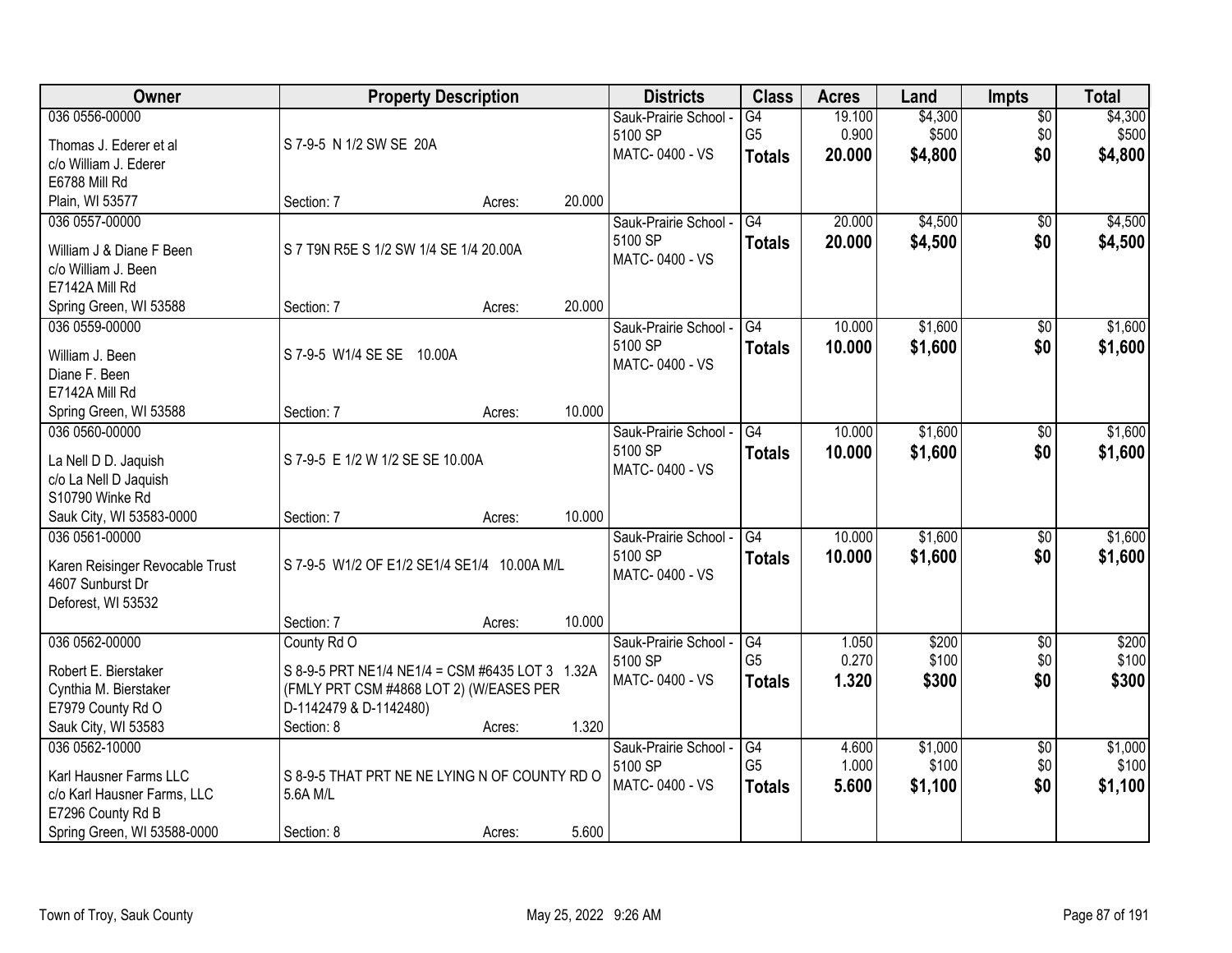| Owner                                        | <b>Property Description</b>                                                                       | <b>Districts</b>      | <b>Class</b>    | <b>Acres</b> | Land     | <b>Impts</b>    | <b>Total</b> |
|----------------------------------------------|---------------------------------------------------------------------------------------------------|-----------------------|-----------------|--------------|----------|-----------------|--------------|
| 036 0563-00000                               | County Rd O                                                                                       | Sauk-Prairie School - | G4              | 1.040        | \$200    | $\overline{60}$ | \$200        |
| Robert E. Bierstaker                         | S 8-9-5 PRT NE1/4 NE1/4 = CSM #6435 LOT 4 1.41A                                                   | 5100 SP               | G <sub>5</sub>  | 0.370        | \$100    | \$0             | \$100        |
| Cynthia M. Bierstaker                        | (FMLY PRT CSM #4868 LOT 2) (W/EASE PER                                                            | MATC-0400 - VS        | <b>Totals</b>   | 1.410        | \$300    | \$0             | \$300        |
| E7979 County Rd O                            | D-1142479 & S/EASE PER D-1142480)                                                                 |                       |                 |              |          |                 |              |
| Sauk City, WI 53583                          | 1.410<br>Section: 8<br>Acres:                                                                     |                       |                 |              |          |                 |              |
| 036 0563-10000                               | County Rd O                                                                                       | Sauk-Prairie School - | $\overline{G5}$ | 0.120        | \$100    | $\overline{50}$ | \$100        |
|                                              |                                                                                                   | 5100 SP               | <b>Totals</b>   | 0.120        | \$100    | \$0             | \$100        |
| Marcus Mc Ewen                               | S 8-9-5 PRT NE SE COM NECOR- W80.5'-S33?7'54"E                                                    | MATC-0400 - VS        |                 |              |          |                 |              |
| 1916A Wilmette Ave                           | TO ELI-N TO POB 0.12A                                                                             |                       |                 |              |          |                 |              |
| Wilmette, IL 60091                           | 0.120<br>Section: 8                                                                               |                       |                 |              |          |                 |              |
| 036 0565-00000                               | Acres:                                                                                            | Sauk-Prairie School - | 5M              | 21.720       | \$42,400 | $\overline{50}$ | \$42,400     |
|                                              |                                                                                                   | 5100 SP               | G4              | 10.000       | \$2,200  | \$0             | \$2,200      |
| Gerald C Sprecher Revocable Trust            | S 8-9-5 PRT N1/2 NW1/4 COM NW SEC COR-                                                            | MATC-0400 - VS        |                 | 31.720       | \$44,600 | \$0             | \$44,600     |
| Sarah V Sainsbury Revocable Trust            | S0?12'14"E 882.32' ALG W LI- N76?6'45"E 1848.7'-                                                  |                       | <b>Totals</b>   |              |          |                 |              |
| 6946 Blue Flag Ave                           | N81?28'42"W 504.34'- N1?26'1"W 62.1'- N40?40'5"E TO                                               |                       |                 |              |          |                 |              |
| Woodridge, IL 60517                          | Section: 8<br>31.720<br>Acres:                                                                    |                       |                 |              |          |                 |              |
| 036 0566-00000                               | E7748 Mill Rd                                                                                     | Sauk-Prairie School - | 5M              | 13.000       | \$25,400 | \$0             | \$25,400     |
| Steven R. Mallon                             | S 7-9-5 PRT E1/2 NE1/4 & S 8-9-5 PRT SW NW & PRT                                                  | 5100 SP               | G4              | 28.010       | \$4,800  | \$0             | \$4,800      |
| Laura L. Mallon                              | NW SW: COM NE COR SW NW 8-9-5 -W ALG N LI TO                                                      | MATC-0400 - VS        | G <sub>5</sub>  | 11.630       | \$5,700  | \$0             | \$5,700      |
| E7748 Mill Rd                                | NW COR SW NW-N84?48'44 "W 397.51'-S64?1'13"W                                                      |                       | G7              | 6.000        | \$43,500 | \$188,100       | \$231,600    |
| Spring Green, WI 53588                       | 58.640<br>Section: 8<br>Acres:                                                                    |                       | <b>Totals</b>   | 58.640       | \$79,400 | \$188,100       | \$267,500    |
| 036 0567-00000                               | E7704 Mill Rd                                                                                     | Sauk-Prairie School - | $\overline{G1}$ | 1.700        | \$36,400 | \$131,400       | \$167,800    |
|                                              |                                                                                                   | 5100 SP               | G4              | 1.800        | \$300    | \$0             | \$300        |
| Kevin Statz                                  | S8-9-5 PRT SWNW & PRT NWSW N OF MILL RD. EXC                                                      | MATC-0400 - VS        | <b>Totals</b>   | 3.500        | \$36,700 | \$131,400       | \$168,100    |
| E7704 Mill Rd                                | R173-501 (SEE POS #3102) 3.50A                                                                    |                       |                 |              |          |                 |              |
| Spring Green, WI 53588                       |                                                                                                   |                       |                 |              |          |                 |              |
|                                              | 3.500<br>Section: 8<br>Acres:                                                                     |                       |                 |              |          |                 |              |
| 036 0570-00000                               |                                                                                                   | Sauk-Prairie School - | G4              | 12.000       | \$1,400  | $\overline{$0}$ | \$1,400      |
| Aaron D. Anderson                            | S 8-9-5 S15A SW SW 15.00A                                                                         | 5100 SP               | G <sub>5</sub>  | 3.000        | \$1,500  | \$0             | \$1,500      |
| Tonya M. Anderson                            |                                                                                                   | MATC-0400 - VS        | <b>Totals</b>   | 15.000       | \$2,900  | \$0             | \$2,900      |
| S10469 County Rd C                           |                                                                                                   |                       |                 |              |          |                 |              |
| Spring Green, WI 53588                       | 15.000<br>Section: 8<br>Acres:                                                                    |                       |                 |              |          |                 |              |
| 036 0571-20000                               | County Rd C                                                                                       | Sauk-Prairie School - | G4              | 90.510       | \$19,500 | $\overline{60}$ | \$19,500     |
|                                              |                                                                                                   | 5100 SP               | G <sub>5</sub>  | 1.370        | \$100    | \$0             | \$100        |
| Karl Hausner Farms, LLC<br>E7296 County Rd B | S 8-9-5 PRT SE1/4 & S 9-9-5 PRT W1/2 SW1/4 = CSM<br>6851 LOT 2 (S/PRD EASE PER D-1166517 & S/EASE | MATC-0400 - VS        | <b>Totals</b>   | 91.880       | \$19,600 | \$0             | \$19,600     |
| Spring Green, WI 53588-0000                  | PER D-869719) (FMLY PRT AL 40) 91.88A                                                             |                       |                 |              |          |                 |              |
|                                              | 91.880<br>Section:<br>Acres:                                                                      |                       |                 |              |          |                 |              |
|                                              |                                                                                                   |                       |                 |              |          |                 |              |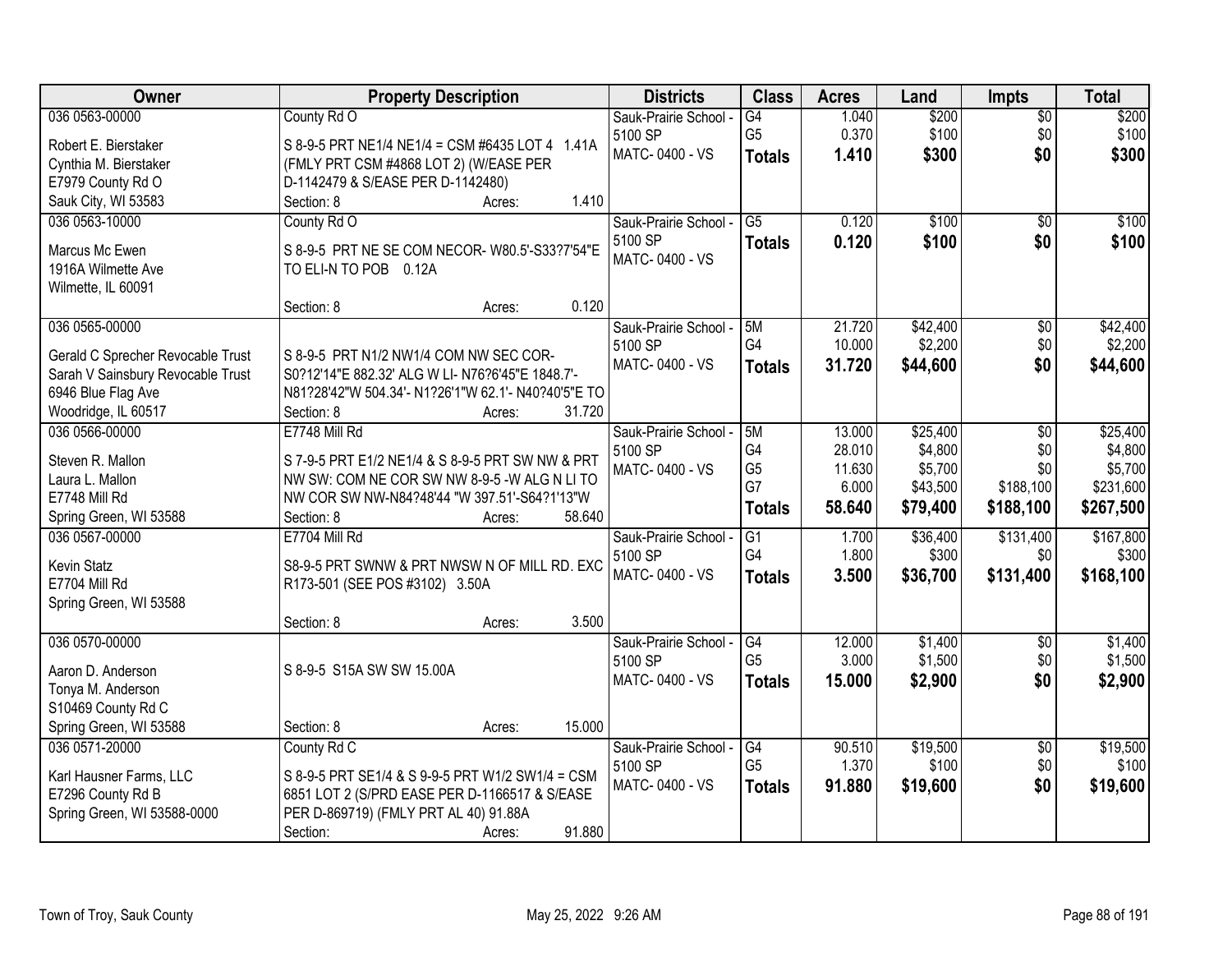| <b>Owner</b>                 | <b>Property Description</b>                         | <b>Districts</b>      | <b>Class</b>    | <b>Acres</b> | Land     | Impts           | <b>Total</b> |
|------------------------------|-----------------------------------------------------|-----------------------|-----------------|--------------|----------|-----------------|--------------|
| 036 0573-10000               | E8097 School Rd                                     | Sauk-Prairie School - | 5M              | 5.540        | \$10,600 | $\overline{50}$ | \$10,600     |
| <b>Gorsuch Living Trust</b>  | S 8-9-5 PRT SE1/4 SE/1/4, S 9-9-5 PRT SW1/4 SW1/4 8 | 5100 SP               | G1              | 4.160        | \$50,400 | \$8,100         | \$58,500     |
| N900 Fairway Ln              | S 16-9-5 PRT NW1/4 NW1/4 = CSM 6765 LOT 1 18.41/    | MATC-0400 - VS        | G4              | 4.710        | \$800    | \$0             | \$800        |
| Prairie Du Sac, WI 53578     |                                                     |                       | G <sub>5</sub>  | 4.000        | \$1,600  | \$0             | \$1,600      |
|                              | 18.410<br>Section:<br>Acres:                        |                       | <b>Totals</b>   | 18.410       | \$63,400 | \$8,100         | \$71,500     |
| 036 0575-00000               | E8040 School Rd                                     | Sauk-Prairie School - | $\overline{G1}$ | 2.740        | \$44,400 | \$135,000       | \$179,400    |
| Jared Meixelsperger          | S 8-9-5 PRT SE SE COM C/L HWY 50 RD W OF SE         | 5100 SP               | <b>Totals</b>   | 2.740        | \$44,400 | \$135,000       | \$179,400    |
| Ashley Meixelsperger         | COR- N 360'- E 224'- S 222' TO C/L HWY- SWLY ALG    | MATC-0400 - VS        |                 |              |          |                 |              |
| E8040 School Rd              | C/L TO POB, & ALSO COM SE COR- W 601'- N157.5'      |                       |                 |              |          |                 |              |
| Sauk City, WI 53583          | 2.740<br>Section: 8<br>Acres:                       |                       |                 |              |          |                 |              |
| 036 0576-00000               | E7979 County Rd O                                   | Sauk-Prairie School - | G1              | 4.000        | \$49,800 | \$267,800       | \$317,600    |
|                              |                                                     | 5100 SP               | G4              | 28.500       | \$6,200  | \$0             | \$6,200      |
| Robert E. Bierstaker         | BLACK HAWK ASSESSOR'S PLAT AL 1 & ALSO INCL         | MATC-0400 - VS        | G <sub>5</sub>  | 2.660        | \$1,300  | \$0             | \$1,300      |
| Cynthia M. Bierstaker        | W250' OF NE NE SEC 8-9-5, ALL PER D-753171 (SEE     |                       | <b>Totals</b>   | 35.160       | \$57,300 | \$267,800       | \$325,100    |
| E7979 County Rd O            | POS 10317) 35.16A (S/CONS EASE PER D-840566)        |                       |                 |              |          |                 |              |
| Sauk City, WI 53583          | 35.160<br>Section: 8<br>Acres:                      |                       |                 |              |          |                 |              |
| 036 0577-00000               | S10110 County Rd C                                  | Sauk-Prairie School - | $\overline{G1}$ | 1.500        | \$34,000 | \$208,700       | \$242,700    |
| Travis J and Janet Richolson | BLACK HAWK ASSESSORS PLAT W 250.6' A.L. 2           | 5100 SP               | <b>Totals</b>   | 1.500        | \$34,000 | \$208,700       | \$242,700    |
| c/o Travis J. Richolson      | LYING N OF A.L.3 & S OF CTH O & ALSO W 15 RD OF     | MATC-0400 - VS        |                 |              |          |                 |              |
| S10110 County Rd C           | A.L. 2 N OF CTH O 1.5A M/L                          |                       |                 |              |          |                 |              |
| Sauk City, WI 53583          | 1.500<br>Section: 8<br>Acres:                       |                       |                 |              |          |                 |              |
| 036 0578-00000               | S10136 County Rd C                                  | Sauk-Prairie School - | $\overline{G1}$ | 2.490        | \$42,900 | \$272,800       | \$315,700    |
|                              |                                                     | 5100 SP               |                 | 2.490        | \$42,900 | \$272,800       | \$315,700    |
| Kevin Ballweg                | BLACK HAWK ASSESSOR'S PLAT PRT AL 2 = CSM           | MATC-0400 - VS        | <b>Totals</b>   |              |          |                 |              |
| S10136 County Rd C           | #4393 LOT 1 2.49A (FMLY CSM #4098) (PRT NW NE       |                       |                 |              |          |                 |              |
| Sauk City, WI 53583          | $8-9-5$ )                                           |                       |                 |              |          |                 |              |
|                              | Section: 8<br>2.490<br>Acres:                       |                       |                 |              |          |                 |              |
| 036 0578-10000               | County Rd C                                         | Sauk-Prairie School - | $\overline{G4}$ | 0.080        | \$100    | $\sqrt{6}$      | \$100        |
| Karl Hausner Farms LLC       | BLACK HAWK ASSESSOR'S PLAT THAT PRT LOT 2           | 5100 SP               | <b>Totals</b>   | 0.080        | \$100    | \$0             | \$100        |
| c/o Karl Hausner Farms, LLC  | LYING N OF COUNTY RD O EXC W15RD 0.08A M/L          | MATC-0400 - VS        |                 |              |          |                 |              |
| E7296 County Rd B            | (NEEDS CORRECTION DEED)                             |                       |                 |              |          |                 |              |
| Spring Green, WI 53588-0000  | 0.080<br>Section: 8<br>Acres:                       |                       |                 |              |          |                 |              |
| 036 0579-00000               | S10122 County Rd C                                  | Sauk-Prairie School   | $\overline{G1}$ | 0.760        | \$22,700 | \$112,100       | \$134,800    |
|                              |                                                     | 5100 SP               | <b>Totals</b>   | 0.760        | \$22,700 | \$112,100       | \$134,800    |
| Douglas J. Larsen            | BLACK HAWK ASSESSOR'S PLAT PRT A.L. 2 COM SV        | MATC-0400 - VS        |                 |              |          |                 |              |
| Kari Larsen                  | COR A.L. 3- S 1RD TO POB-S 132'-E250.6'-            |                       |                 |              |          |                 |              |
| S10122 County Rd C           | N132'-W250.6' TO POB<br>.76A                        |                       |                 |              |          |                 |              |
| Sauk City, WI 53583          | 0.760<br>Section: 8<br>Acres:                       |                       |                 |              |          |                 |              |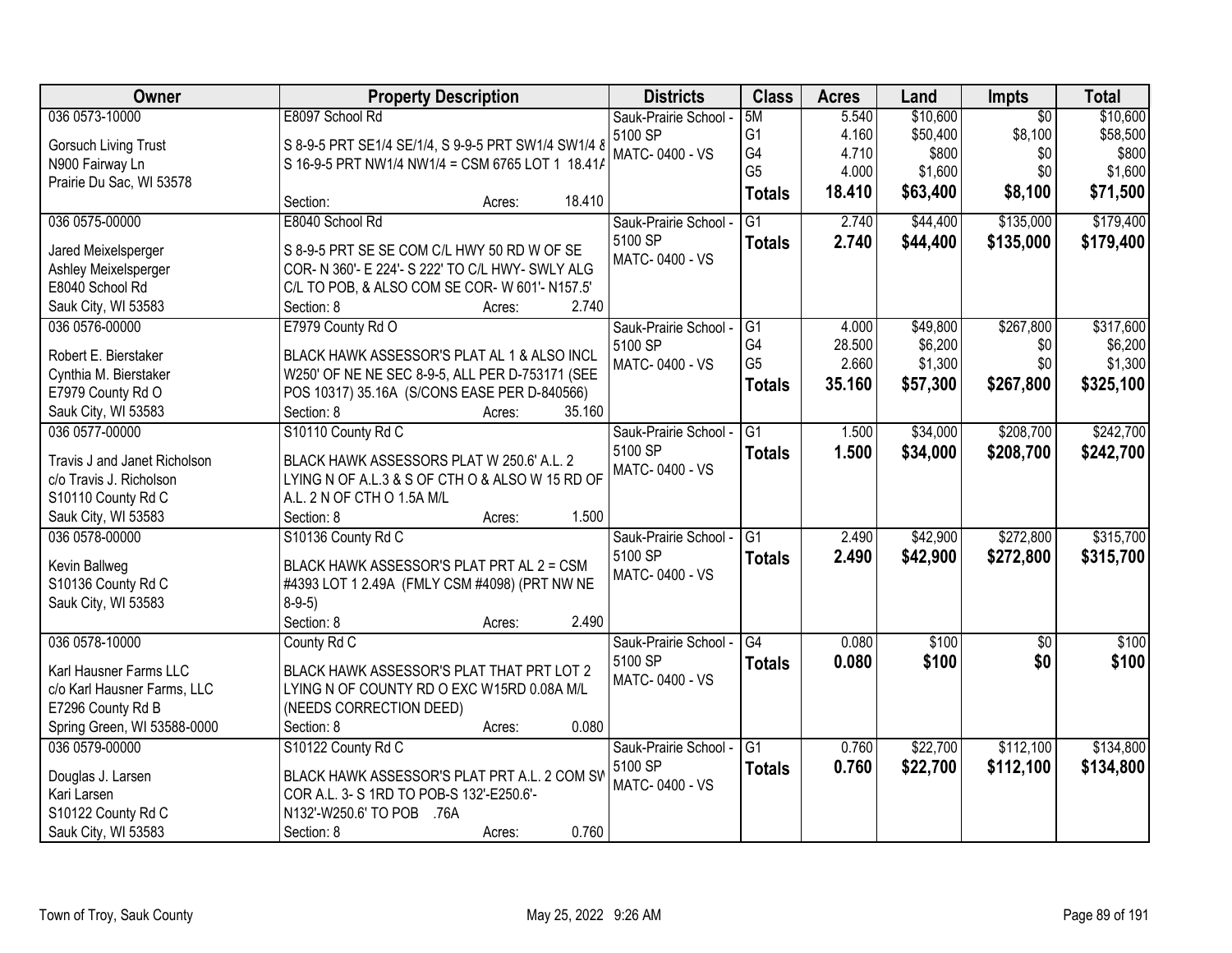| Owner                                                                      | <b>Property Description</b>                                                                  | <b>Districts</b>                 | <b>Class</b>    | <b>Acres</b> | Land               | <b>Impts</b>    | <b>Total</b>         |
|----------------------------------------------------------------------------|----------------------------------------------------------------------------------------------|----------------------------------|-----------------|--------------|--------------------|-----------------|----------------------|
| 036 0580-00000                                                             | S10114 County Rd C                                                                           | Sauk-Prairie School -            | $\overline{G1}$ | 1.930        | \$39,200           | \$84,100        | \$123,300            |
| Joshua J. Hasheider                                                        | BLACK HAWK ASSESSOR'S PLAT ASSESSOR'S A.L. 3                                                 | 5100 SP                          | <b>Totals</b>   | 1.930        | \$39,200           | \$84,100        | \$123,300            |
| S10114A County Rd C                                                        | & ALSO PRT A.L. 2 COM SE COR A.L. 3-W                                                        | MATC-0400 - VS                   |                 |              |                    |                 |                      |
| Sauk City, WI 53583                                                        | 250.6'-S16.5'-E250.6'-S132'- E152.93' TO E LI SD A.L.                                        |                                  |                 |              |                    |                 |                      |
|                                                                            | 1.930<br>Section: 8<br>Acres:                                                                |                                  |                 |              |                    |                 |                      |
| 036 0581-00000                                                             | County Rd C                                                                                  | Sauk-Prairie School -            | $\overline{X4}$ | 4.290        | \$0                | $\overline{50}$ | $\sqrt{50}$          |
|                                                                            |                                                                                              | 5100 SP                          | <b>Totals</b>   | 4.290        | \$0                | \$0             | \$0                  |
| <b>Black Hawk Cemetery Assoc</b><br><b>Black Hawk Evangelical Cemetery</b> | BLACK HAWK ASSESSOR'S PLAT THAT PRT A.L. 2<br>LYING S OF CSM #4098; ALSO A.L. 4 EXC THAT PRT | MATC-0400 - VS                   |                 |              |                    |                 |                      |
| S10173 County Rd C                                                         | IN SW NE 8-9-5 & EXC COM 175'N OF SW COR NW NE                                               |                                  |                 |              |                    |                 |                      |
| Sauk City, WI 53583                                                        | 4.290<br>Section: 8<br>Acres:                                                                |                                  |                 |              |                    |                 |                      |
| 036 0581-10000                                                             | S10174 County Rd C                                                                           | Sauk-Prairie School -            | X4              | 0.540        | $\overline{50}$    | $\overline{50}$ | $\overline{\$0}$     |
|                                                                            |                                                                                              | 5100 SP                          | <b>Totals</b>   | 0.540        | \$0                | \$0             | \$0                  |
| <b>Blackhawk United Methodist Ch</b>                                       | BLACK HAWK ASSESSOR'S PLAT PRT A.L. 4 COM                                                    | MATC-0400 - VS                   |                 |              |                    |                 |                      |
| c/o (Nka Troy Bethlehem Church Trstee:                                     | 175'N OF SW COR NW NE 8-9-5 - E150'-N158'-W                                                  |                                  |                 |              |                    |                 |                      |
| S10173 County Rd C                                                         | 150'-S TO POB 0.54A M/L (PRT NW NE 8-9-5)                                                    |                                  |                 |              |                    |                 |                      |
| Sauk City, WI 53583-0000                                                   | 0.540<br>Section: 8<br>Acres:                                                                |                                  |                 |              |                    |                 |                      |
| 036 0582-00000                                                             | County Rd C                                                                                  | Sauk-Prairie School -            | G1              | 1.700        | \$12,700           | $\sqrt[6]{3}$   | \$12,700             |
| Thomas W. Evert                                                            | S 8-9-5 PRT W1/2 NE1/4 = CSM #6435 LOT 1 1.70A                                               | 5100 SP                          | <b>Totals</b>   | 1.700        | \$12,700           | \$0             | \$12,700             |
| Jeanne K. Evert                                                            | (FMLY PRT A.L. 2, A.L. 4, A.L. 5 & CSM #4868 LOT 1)                                          | MATC-0400 - VS                   |                 |              |                    |                 |                      |
| S10016A Exchange Rd                                                        |                                                                                              |                                  |                 |              |                    |                 |                      |
| Prairie Du Sac, WI 53578                                                   | 1.700<br>Section: 8<br>Acres:                                                                |                                  |                 |              |                    |                 |                      |
| 036 0583-00000                                                             | S10167 County Rd C                                                                           | Sauk-Prairie School -            | $\overline{G1}$ | 0.470        | \$15,800           | \$101,900       | \$117,700            |
|                                                                            |                                                                                              | 5100 SP                          | Totals          | 0.470        | \$15,800           | \$101,900       | \$117,700            |
| Philip Alan Sorg                                                           | BLACK HAWK ASSESSOR'S PLAT ASSESSOR'S LOT                                                    | MATC-0400 - VS                   |                 |              |                    |                 |                      |
| Matilda R. Sorg                                                            | NO.6                                                                                         |                                  |                 |              |                    |                 |                      |
| S10167 County Rd C                                                         | 0.470<br>Section: 8                                                                          |                                  |                 |              |                    |                 |                      |
| Sauk City, WI 53583<br>036 0584-00000                                      | Acres:                                                                                       |                                  | X4              |              |                    |                 |                      |
|                                                                            | S10173 County Rd C                                                                           | Sauk-Prairie School -<br>5100 SP |                 | 1.280        | $\sqrt{$0}$<br>\$0 | \$0             | $\frac{1}{6}$<br>\$0 |
| Bethlehem Ev Ch By Tr                                                      | BLACK HAWK ASSESSOR'S PLAT ASSESSOR'S LOT                                                    | MATC-0400 - VS                   | <b>Totals</b>   | 1.280        |                    | \$0             |                      |
| S10173 County Rd C                                                         | NO. 7 1.28A                                                                                  |                                  |                 |              |                    |                 |                      |
| Sauk City, WI 53583                                                        |                                                                                              |                                  |                 |              |                    |                 |                      |
|                                                                            | 1.280<br>Section: 8<br>Acres:                                                                |                                  |                 |              |                    |                 |                      |
| 036 0585-00000                                                             | S10111 County Rd C                                                                           | Sauk-Prairie School -            | 5M              | 34.500       | \$65,600           | $\overline{30}$ | \$65,600             |
| Sharon A. Sprecher                                                         | S 8-9-5 PRT NE NW, NW NW & SE NW & S 5-9-5 PRT                                               | 5100 SP                          | G4              | 23.000       | \$5,600            | \$0             | \$5,600              |
| S10111 County Rd C                                                         | SE SW COM N1/4COR SEC 8-N88?57'1"W 45' TO WLI                                                | MATC-0400 - VS                   | G7              | 2.000        | \$22,000           | \$130,700       | \$152,700            |
| Sauk City, WI 53583                                                        | CTH C & POB-S0?0'37"W 140.26'-S89?59'23"E 12.0'-                                             |                                  | Totals          | 59.500       | \$93,200           | \$130,700       | \$223,900            |
|                                                                            | 59.500<br>Section: 8<br>Acres:                                                               |                                  |                 |              |                    |                 |                      |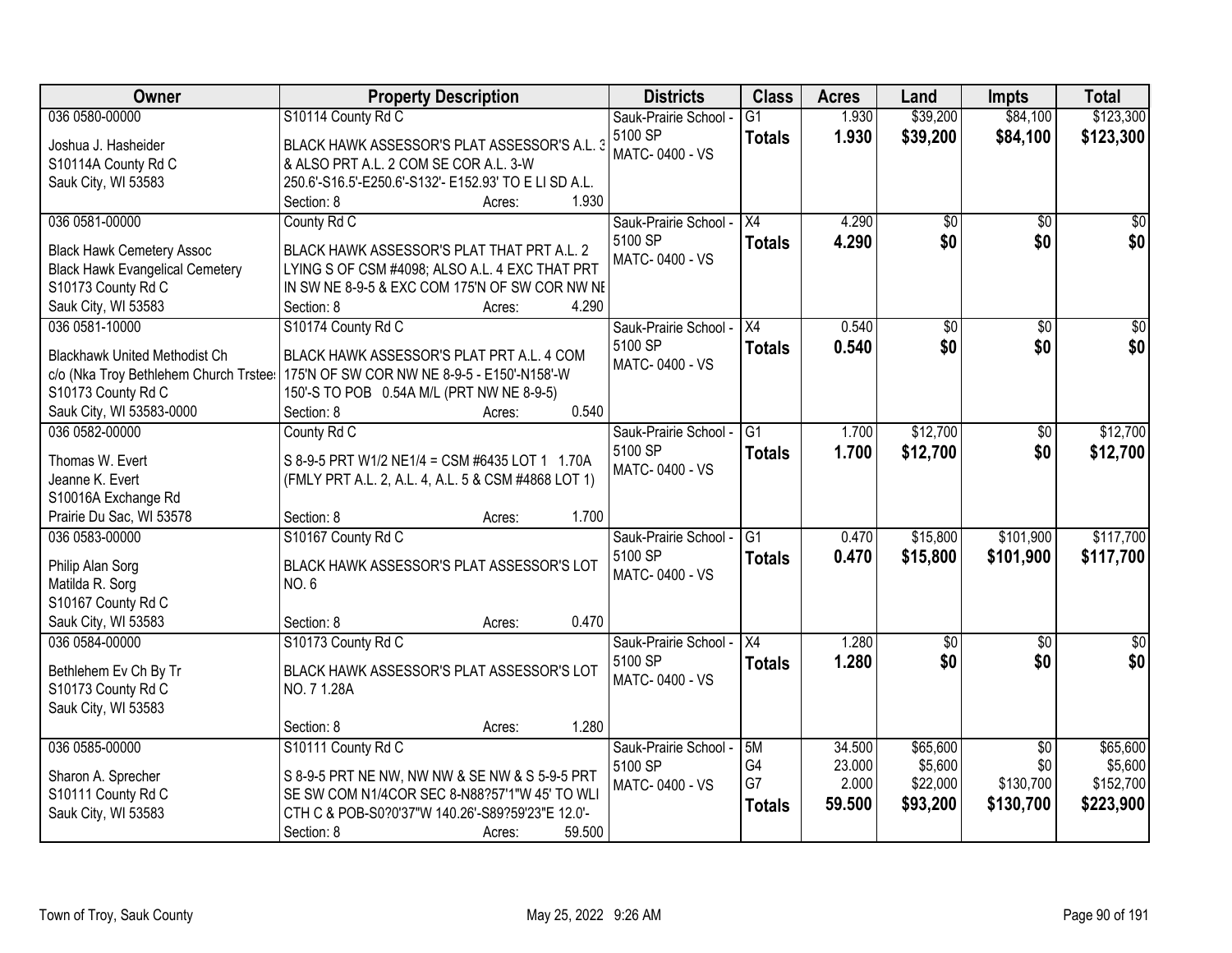| \$33,700<br>5M<br>17.250<br>$\overline{50}$<br>Sauk-Prairie School -<br>G <sub>1</sub><br>2.000<br>\$40,000<br>\$244,500<br>\$284,500<br>5100 SP<br>S 8-9-5 PRT SE NW, NE SW & NW SW COM N1/4 SEC<br>Stephen M. Breunig<br>G4<br>3.750<br>\$800<br>MATC-0400 - VS<br>\$0<br>\$800<br>Tracey R. Sprecher<br>8-S0?0'37"W 1365.22'-N89?59'23"W 33' TO PT ON WLI<br>G <sub>5</sub><br>\$8,700<br>17.880<br>\$8,700<br>\$0<br>S10221 County Rd C<br>CTH C & POB-S0?0'37"W 372.87' ALG<br>40.880<br>\$83,200<br>\$244,500<br>\$327,700<br><b>Totals</b><br>Sauk City, WI 53583<br>40.880<br>Section: 8<br>Acres:<br>\$600<br>036 0586-00000<br>County Rd C<br>$\overline{G5}$<br>1.100<br>\$600<br>Sauk-Prairie School -<br>$\overline{50}$<br>5100 SP<br>1.100<br>\$600<br>\$600<br>\$0<br><b>Totals</b><br>Sharon A. Sprecher<br>BLACK HAWK ASSESSOR'S PLAT ASSESSOR'S LOT<br>MATC-0400 - VS<br>S10111 County Rd C<br>NO. 9 1.1A<br>Sauk City, WI 53583<br>1.100<br>Section: 8<br>Acres:<br>\$28,000<br>\$6,000<br>036 0587-00000<br>S10329 County Rd C<br>IG1<br>\$34,000<br>Sauk-Prairie School -<br>1.000<br>G <sub>5</sub><br>\$1,100<br>2.200<br>\$0<br>\$1,100<br>5100 SP<br>Herman R. Vollbrecht<br>BLACK HAWK ASSESSOR'S PLAT ASSESSOR'S LOT<br>MATC-0400 - VS<br>3.200<br>\$29,100<br>\$6,000<br>\$35,100<br><b>Totals</b><br>E4599 Schutte Rd<br>NO. 10 3.2A S/TEL EASE PER R134-60<br>Reedsburg, WI 53959<br>3.200<br>Section: 8<br>Acres:<br>036 0588-00000<br>E7896 Mill Rd<br>\$19,500<br>\$92,000<br>\$111,500<br>Sauk-Prairie School -<br>G <sub>1</sub><br>0.620<br>5100 SP<br>0.620<br>\$19,500<br>\$92,000<br>\$111,500<br><b>Totals</b><br>BLACK HAWK ASSESSOR'S PLAT ASSESSOR'S LOT<br>Glenn H & Elsie N Kruse Living Trust<br>MATC-0400 - VS<br>161 Hoxie Ct<br>NO. 11<br>Spring Green, WI 53588<br>0.620<br>Section: 8<br>Acres:<br>\$102,300<br>036 0589-00000<br>E7886 Mill Rd<br>$\overline{G1}$<br>\$16,100<br>\$86,200<br>0.480<br>Sauk-Prairie School -<br>5100 SP<br>\$86,200<br>\$102,300<br>0.480<br>\$16,100<br><b>Totals</b><br>Steven D. Zick<br>BLACK HAWK ASSESSOR'S PLAT ASSESSOR'S LOT<br>MATC-0400 - VS<br>E7886 Mill Rd<br><b>NO. 12</b><br>Spring Green, WI 53588<br>0.480<br>Section: 8<br>Acres:<br>\$31,700<br>\$165,900<br>\$197,600<br>036 0590-00000<br>E7878 Mill Rd<br>Sauk-Prairie School - G1<br>1.770<br>5100 SP<br>1.770<br>\$31,700<br>\$165,900<br>\$197,600<br><b>Totals</b><br>John F. Ederer<br>BLACK HAWK ASSESSOR'S PLAT ASSESSOR'S LOT<br>MATC-0400 - VS<br>13 1.77A<br>Ellen M. Ederer<br>E7878 Mill Rd<br>1.770<br>Spring Green, WI 53588<br>Section: 8<br>Acres:<br>036 0591-00000<br>E7870 Mill Rd<br>G <sub>1</sub><br>\$27,400<br>\$106,200<br>\$133,600<br>Sauk-Prairie School -<br>0.970<br>5100 SP<br>0.970<br>\$27,400<br>\$106,200<br>\$133,600<br><b>Totals</b><br>Jeffrey M and Chris Neumann<br>BLACK HAWK ASSESSOR'S PLAT ASSESSOR'S LOT | Owner          | <b>Property Description</b> | <b>Districts</b> | <b>Class</b> | <b>Acres</b> | Land     | <b>Impts</b> | <b>Total</b> |
|-------------------------------------------------------------------------------------------------------------------------------------------------------------------------------------------------------------------------------------------------------------------------------------------------------------------------------------------------------------------------------------------------------------------------------------------------------------------------------------------------------------------------------------------------------------------------------------------------------------------------------------------------------------------------------------------------------------------------------------------------------------------------------------------------------------------------------------------------------------------------------------------------------------------------------------------------------------------------------------------------------------------------------------------------------------------------------------------------------------------------------------------------------------------------------------------------------------------------------------------------------------------------------------------------------------------------------------------------------------------------------------------------------------------------------------------------------------------------------------------------------------------------------------------------------------------------------------------------------------------------------------------------------------------------------------------------------------------------------------------------------------------------------------------------------------------------------------------------------------------------------------------------------------------------------------------------------------------------------------------------------------------------------------------------------------------------------------------------------------------------------------------------------------------------------------------------------------------------------------------------------------------------------------------------------------------------------------------------------------------------------------------------------------------------------------------------------------------------------------------------------------------------------------------------------------------------------------------------------------------------------------------------------------------------------------------------------------------------------------------------------------------------------------------------------------------------------------------------------------------------------------------------------------------|----------------|-----------------------------|------------------|--------------|--------------|----------|--------------|--------------|
|                                                                                                                                                                                                                                                                                                                                                                                                                                                                                                                                                                                                                                                                                                                                                                                                                                                                                                                                                                                                                                                                                                                                                                                                                                                                                                                                                                                                                                                                                                                                                                                                                                                                                                                                                                                                                                                                                                                                                                                                                                                                                                                                                                                                                                                                                                                                                                                                                                                                                                                                                                                                                                                                                                                                                                                                                                                                                                                   | 036 0585-10000 | S10221 County Rd C          |                  |              |              | \$33,700 |              |              |
|                                                                                                                                                                                                                                                                                                                                                                                                                                                                                                                                                                                                                                                                                                                                                                                                                                                                                                                                                                                                                                                                                                                                                                                                                                                                                                                                                                                                                                                                                                                                                                                                                                                                                                                                                                                                                                                                                                                                                                                                                                                                                                                                                                                                                                                                                                                                                                                                                                                                                                                                                                                                                                                                                                                                                                                                                                                                                                                   |                |                             |                  |              |              |          |              |              |
|                                                                                                                                                                                                                                                                                                                                                                                                                                                                                                                                                                                                                                                                                                                                                                                                                                                                                                                                                                                                                                                                                                                                                                                                                                                                                                                                                                                                                                                                                                                                                                                                                                                                                                                                                                                                                                                                                                                                                                                                                                                                                                                                                                                                                                                                                                                                                                                                                                                                                                                                                                                                                                                                                                                                                                                                                                                                                                                   |                |                             |                  |              |              |          |              |              |
|                                                                                                                                                                                                                                                                                                                                                                                                                                                                                                                                                                                                                                                                                                                                                                                                                                                                                                                                                                                                                                                                                                                                                                                                                                                                                                                                                                                                                                                                                                                                                                                                                                                                                                                                                                                                                                                                                                                                                                                                                                                                                                                                                                                                                                                                                                                                                                                                                                                                                                                                                                                                                                                                                                                                                                                                                                                                                                                   |                |                             |                  |              |              |          |              |              |
|                                                                                                                                                                                                                                                                                                                                                                                                                                                                                                                                                                                                                                                                                                                                                                                                                                                                                                                                                                                                                                                                                                                                                                                                                                                                                                                                                                                                                                                                                                                                                                                                                                                                                                                                                                                                                                                                                                                                                                                                                                                                                                                                                                                                                                                                                                                                                                                                                                                                                                                                                                                                                                                                                                                                                                                                                                                                                                                   |                |                             |                  |              |              |          |              |              |
|                                                                                                                                                                                                                                                                                                                                                                                                                                                                                                                                                                                                                                                                                                                                                                                                                                                                                                                                                                                                                                                                                                                                                                                                                                                                                                                                                                                                                                                                                                                                                                                                                                                                                                                                                                                                                                                                                                                                                                                                                                                                                                                                                                                                                                                                                                                                                                                                                                                                                                                                                                                                                                                                                                                                                                                                                                                                                                                   |                |                             |                  |              |              |          |              |              |
|                                                                                                                                                                                                                                                                                                                                                                                                                                                                                                                                                                                                                                                                                                                                                                                                                                                                                                                                                                                                                                                                                                                                                                                                                                                                                                                                                                                                                                                                                                                                                                                                                                                                                                                                                                                                                                                                                                                                                                                                                                                                                                                                                                                                                                                                                                                                                                                                                                                                                                                                                                                                                                                                                                                                                                                                                                                                                                                   |                |                             |                  |              |              |          |              |              |
|                                                                                                                                                                                                                                                                                                                                                                                                                                                                                                                                                                                                                                                                                                                                                                                                                                                                                                                                                                                                                                                                                                                                                                                                                                                                                                                                                                                                                                                                                                                                                                                                                                                                                                                                                                                                                                                                                                                                                                                                                                                                                                                                                                                                                                                                                                                                                                                                                                                                                                                                                                                                                                                                                                                                                                                                                                                                                                                   |                |                             |                  |              |              |          |              |              |
|                                                                                                                                                                                                                                                                                                                                                                                                                                                                                                                                                                                                                                                                                                                                                                                                                                                                                                                                                                                                                                                                                                                                                                                                                                                                                                                                                                                                                                                                                                                                                                                                                                                                                                                                                                                                                                                                                                                                                                                                                                                                                                                                                                                                                                                                                                                                                                                                                                                                                                                                                                                                                                                                                                                                                                                                                                                                                                                   |                |                             |                  |              |              |          |              |              |
|                                                                                                                                                                                                                                                                                                                                                                                                                                                                                                                                                                                                                                                                                                                                                                                                                                                                                                                                                                                                                                                                                                                                                                                                                                                                                                                                                                                                                                                                                                                                                                                                                                                                                                                                                                                                                                                                                                                                                                                                                                                                                                                                                                                                                                                                                                                                                                                                                                                                                                                                                                                                                                                                                                                                                                                                                                                                                                                   |                |                             |                  |              |              |          |              |              |
|                                                                                                                                                                                                                                                                                                                                                                                                                                                                                                                                                                                                                                                                                                                                                                                                                                                                                                                                                                                                                                                                                                                                                                                                                                                                                                                                                                                                                                                                                                                                                                                                                                                                                                                                                                                                                                                                                                                                                                                                                                                                                                                                                                                                                                                                                                                                                                                                                                                                                                                                                                                                                                                                                                                                                                                                                                                                                                                   |                |                             |                  |              |              |          |              |              |
|                                                                                                                                                                                                                                                                                                                                                                                                                                                                                                                                                                                                                                                                                                                                                                                                                                                                                                                                                                                                                                                                                                                                                                                                                                                                                                                                                                                                                                                                                                                                                                                                                                                                                                                                                                                                                                                                                                                                                                                                                                                                                                                                                                                                                                                                                                                                                                                                                                                                                                                                                                                                                                                                                                                                                                                                                                                                                                                   |                |                             |                  |              |              |          |              |              |
|                                                                                                                                                                                                                                                                                                                                                                                                                                                                                                                                                                                                                                                                                                                                                                                                                                                                                                                                                                                                                                                                                                                                                                                                                                                                                                                                                                                                                                                                                                                                                                                                                                                                                                                                                                                                                                                                                                                                                                                                                                                                                                                                                                                                                                                                                                                                                                                                                                                                                                                                                                                                                                                                                                                                                                                                                                                                                                                   |                |                             |                  |              |              |          |              |              |
|                                                                                                                                                                                                                                                                                                                                                                                                                                                                                                                                                                                                                                                                                                                                                                                                                                                                                                                                                                                                                                                                                                                                                                                                                                                                                                                                                                                                                                                                                                                                                                                                                                                                                                                                                                                                                                                                                                                                                                                                                                                                                                                                                                                                                                                                                                                                                                                                                                                                                                                                                                                                                                                                                                                                                                                                                                                                                                                   |                |                             |                  |              |              |          |              |              |
|                                                                                                                                                                                                                                                                                                                                                                                                                                                                                                                                                                                                                                                                                                                                                                                                                                                                                                                                                                                                                                                                                                                                                                                                                                                                                                                                                                                                                                                                                                                                                                                                                                                                                                                                                                                                                                                                                                                                                                                                                                                                                                                                                                                                                                                                                                                                                                                                                                                                                                                                                                                                                                                                                                                                                                                                                                                                                                                   |                |                             |                  |              |              |          |              |              |
|                                                                                                                                                                                                                                                                                                                                                                                                                                                                                                                                                                                                                                                                                                                                                                                                                                                                                                                                                                                                                                                                                                                                                                                                                                                                                                                                                                                                                                                                                                                                                                                                                                                                                                                                                                                                                                                                                                                                                                                                                                                                                                                                                                                                                                                                                                                                                                                                                                                                                                                                                                                                                                                                                                                                                                                                                                                                                                                   |                |                             |                  |              |              |          |              |              |
|                                                                                                                                                                                                                                                                                                                                                                                                                                                                                                                                                                                                                                                                                                                                                                                                                                                                                                                                                                                                                                                                                                                                                                                                                                                                                                                                                                                                                                                                                                                                                                                                                                                                                                                                                                                                                                                                                                                                                                                                                                                                                                                                                                                                                                                                                                                                                                                                                                                                                                                                                                                                                                                                                                                                                                                                                                                                                                                   |                |                             |                  |              |              |          |              |              |
|                                                                                                                                                                                                                                                                                                                                                                                                                                                                                                                                                                                                                                                                                                                                                                                                                                                                                                                                                                                                                                                                                                                                                                                                                                                                                                                                                                                                                                                                                                                                                                                                                                                                                                                                                                                                                                                                                                                                                                                                                                                                                                                                                                                                                                                                                                                                                                                                                                                                                                                                                                                                                                                                                                                                                                                                                                                                                                                   |                |                             |                  |              |              |          |              |              |
|                                                                                                                                                                                                                                                                                                                                                                                                                                                                                                                                                                                                                                                                                                                                                                                                                                                                                                                                                                                                                                                                                                                                                                                                                                                                                                                                                                                                                                                                                                                                                                                                                                                                                                                                                                                                                                                                                                                                                                                                                                                                                                                                                                                                                                                                                                                                                                                                                                                                                                                                                                                                                                                                                                                                                                                                                                                                                                                   |                |                             |                  |              |              |          |              |              |
|                                                                                                                                                                                                                                                                                                                                                                                                                                                                                                                                                                                                                                                                                                                                                                                                                                                                                                                                                                                                                                                                                                                                                                                                                                                                                                                                                                                                                                                                                                                                                                                                                                                                                                                                                                                                                                                                                                                                                                                                                                                                                                                                                                                                                                                                                                                                                                                                                                                                                                                                                                                                                                                                                                                                                                                                                                                                                                                   |                |                             |                  |              |              |          |              |              |
|                                                                                                                                                                                                                                                                                                                                                                                                                                                                                                                                                                                                                                                                                                                                                                                                                                                                                                                                                                                                                                                                                                                                                                                                                                                                                                                                                                                                                                                                                                                                                                                                                                                                                                                                                                                                                                                                                                                                                                                                                                                                                                                                                                                                                                                                                                                                                                                                                                                                                                                                                                                                                                                                                                                                                                                                                                                                                                                   |                |                             |                  |              |              |          |              |              |
|                                                                                                                                                                                                                                                                                                                                                                                                                                                                                                                                                                                                                                                                                                                                                                                                                                                                                                                                                                                                                                                                                                                                                                                                                                                                                                                                                                                                                                                                                                                                                                                                                                                                                                                                                                                                                                                                                                                                                                                                                                                                                                                                                                                                                                                                                                                                                                                                                                                                                                                                                                                                                                                                                                                                                                                                                                                                                                                   |                |                             |                  |              |              |          |              |              |
|                                                                                                                                                                                                                                                                                                                                                                                                                                                                                                                                                                                                                                                                                                                                                                                                                                                                                                                                                                                                                                                                                                                                                                                                                                                                                                                                                                                                                                                                                                                                                                                                                                                                                                                                                                                                                                                                                                                                                                                                                                                                                                                                                                                                                                                                                                                                                                                                                                                                                                                                                                                                                                                                                                                                                                                                                                                                                                                   |                |                             |                  |              |              |          |              |              |
|                                                                                                                                                                                                                                                                                                                                                                                                                                                                                                                                                                                                                                                                                                                                                                                                                                                                                                                                                                                                                                                                                                                                                                                                                                                                                                                                                                                                                                                                                                                                                                                                                                                                                                                                                                                                                                                                                                                                                                                                                                                                                                                                                                                                                                                                                                                                                                                                                                                                                                                                                                                                                                                                                                                                                                                                                                                                                                                   |                |                             |                  |              |              |          |              |              |
|                                                                                                                                                                                                                                                                                                                                                                                                                                                                                                                                                                                                                                                                                                                                                                                                                                                                                                                                                                                                                                                                                                                                                                                                                                                                                                                                                                                                                                                                                                                                                                                                                                                                                                                                                                                                                                                                                                                                                                                                                                                                                                                                                                                                                                                                                                                                                                                                                                                                                                                                                                                                                                                                                                                                                                                                                                                                                                                   |                |                             |                  |              |              |          |              |              |
|                                                                                                                                                                                                                                                                                                                                                                                                                                                                                                                                                                                                                                                                                                                                                                                                                                                                                                                                                                                                                                                                                                                                                                                                                                                                                                                                                                                                                                                                                                                                                                                                                                                                                                                                                                                                                                                                                                                                                                                                                                                                                                                                                                                                                                                                                                                                                                                                                                                                                                                                                                                                                                                                                                                                                                                                                                                                                                                   |                |                             |                  |              |              |          |              |              |
|                                                                                                                                                                                                                                                                                                                                                                                                                                                                                                                                                                                                                                                                                                                                                                                                                                                                                                                                                                                                                                                                                                                                                                                                                                                                                                                                                                                                                                                                                                                                                                                                                                                                                                                                                                                                                                                                                                                                                                                                                                                                                                                                                                                                                                                                                                                                                                                                                                                                                                                                                                                                                                                                                                                                                                                                                                                                                                                   |                |                             |                  |              |              |          |              |              |
|                                                                                                                                                                                                                                                                                                                                                                                                                                                                                                                                                                                                                                                                                                                                                                                                                                                                                                                                                                                                                                                                                                                                                                                                                                                                                                                                                                                                                                                                                                                                                                                                                                                                                                                                                                                                                                                                                                                                                                                                                                                                                                                                                                                                                                                                                                                                                                                                                                                                                                                                                                                                                                                                                                                                                                                                                                                                                                                   |                |                             |                  |              |              |          |              |              |
|                                                                                                                                                                                                                                                                                                                                                                                                                                                                                                                                                                                                                                                                                                                                                                                                                                                                                                                                                                                                                                                                                                                                                                                                                                                                                                                                                                                                                                                                                                                                                                                                                                                                                                                                                                                                                                                                                                                                                                                                                                                                                                                                                                                                                                                                                                                                                                                                                                                                                                                                                                                                                                                                                                                                                                                                                                                                                                                   |                |                             |                  |              |              |          |              |              |
|                                                                                                                                                                                                                                                                                                                                                                                                                                                                                                                                                                                                                                                                                                                                                                                                                                                                                                                                                                                                                                                                                                                                                                                                                                                                                                                                                                                                                                                                                                                                                                                                                                                                                                                                                                                                                                                                                                                                                                                                                                                                                                                                                                                                                                                                                                                                                                                                                                                                                                                                                                                                                                                                                                                                                                                                                                                                                                                   |                |                             |                  |              |              |          |              |              |
|                                                                                                                                                                                                                                                                                                                                                                                                                                                                                                                                                                                                                                                                                                                                                                                                                                                                                                                                                                                                                                                                                                                                                                                                                                                                                                                                                                                                                                                                                                                                                                                                                                                                                                                                                                                                                                                                                                                                                                                                                                                                                                                                                                                                                                                                                                                                                                                                                                                                                                                                                                                                                                                                                                                                                                                                                                                                                                                   |                |                             |                  |              |              |          |              |              |
|                                                                                                                                                                                                                                                                                                                                                                                                                                                                                                                                                                                                                                                                                                                                                                                                                                                                                                                                                                                                                                                                                                                                                                                                                                                                                                                                                                                                                                                                                                                                                                                                                                                                                                                                                                                                                                                                                                                                                                                                                                                                                                                                                                                                                                                                                                                                                                                                                                                                                                                                                                                                                                                                                                                                                                                                                                                                                                                   |                |                             |                  |              |              |          |              |              |
|                                                                                                                                                                                                                                                                                                                                                                                                                                                                                                                                                                                                                                                                                                                                                                                                                                                                                                                                                                                                                                                                                                                                                                                                                                                                                                                                                                                                                                                                                                                                                                                                                                                                                                                                                                                                                                                                                                                                                                                                                                                                                                                                                                                                                                                                                                                                                                                                                                                                                                                                                                                                                                                                                                                                                                                                                                                                                                                   |                |                             |                  |              |              |          |              |              |
|                                                                                                                                                                                                                                                                                                                                                                                                                                                                                                                                                                                                                                                                                                                                                                                                                                                                                                                                                                                                                                                                                                                                                                                                                                                                                                                                                                                                                                                                                                                                                                                                                                                                                                                                                                                                                                                                                                                                                                                                                                                                                                                                                                                                                                                                                                                                                                                                                                                                                                                                                                                                                                                                                                                                                                                                                                                                                                                   |                |                             |                  |              |              |          |              |              |
| c/o Jeffrey M. Neumann<br>NO. 14 .97A                                                                                                                                                                                                                                                                                                                                                                                                                                                                                                                                                                                                                                                                                                                                                                                                                                                                                                                                                                                                                                                                                                                                                                                                                                                                                                                                                                                                                                                                                                                                                                                                                                                                                                                                                                                                                                                                                                                                                                                                                                                                                                                                                                                                                                                                                                                                                                                                                                                                                                                                                                                                                                                                                                                                                                                                                                                                             |                |                             | MATC-0400 - VS   |              |              |          |              |              |
| S10503 County Rd C                                                                                                                                                                                                                                                                                                                                                                                                                                                                                                                                                                                                                                                                                                                                                                                                                                                                                                                                                                                                                                                                                                                                                                                                                                                                                                                                                                                                                                                                                                                                                                                                                                                                                                                                                                                                                                                                                                                                                                                                                                                                                                                                                                                                                                                                                                                                                                                                                                                                                                                                                                                                                                                                                                                                                                                                                                                                                                |                |                             |                  |              |              |          |              |              |
| 0.970<br>Spring Green, WI 53588<br>Section: 8<br>Acres:                                                                                                                                                                                                                                                                                                                                                                                                                                                                                                                                                                                                                                                                                                                                                                                                                                                                                                                                                                                                                                                                                                                                                                                                                                                                                                                                                                                                                                                                                                                                                                                                                                                                                                                                                                                                                                                                                                                                                                                                                                                                                                                                                                                                                                                                                                                                                                                                                                                                                                                                                                                                                                                                                                                                                                                                                                                           |                |                             |                  |              |              |          |              |              |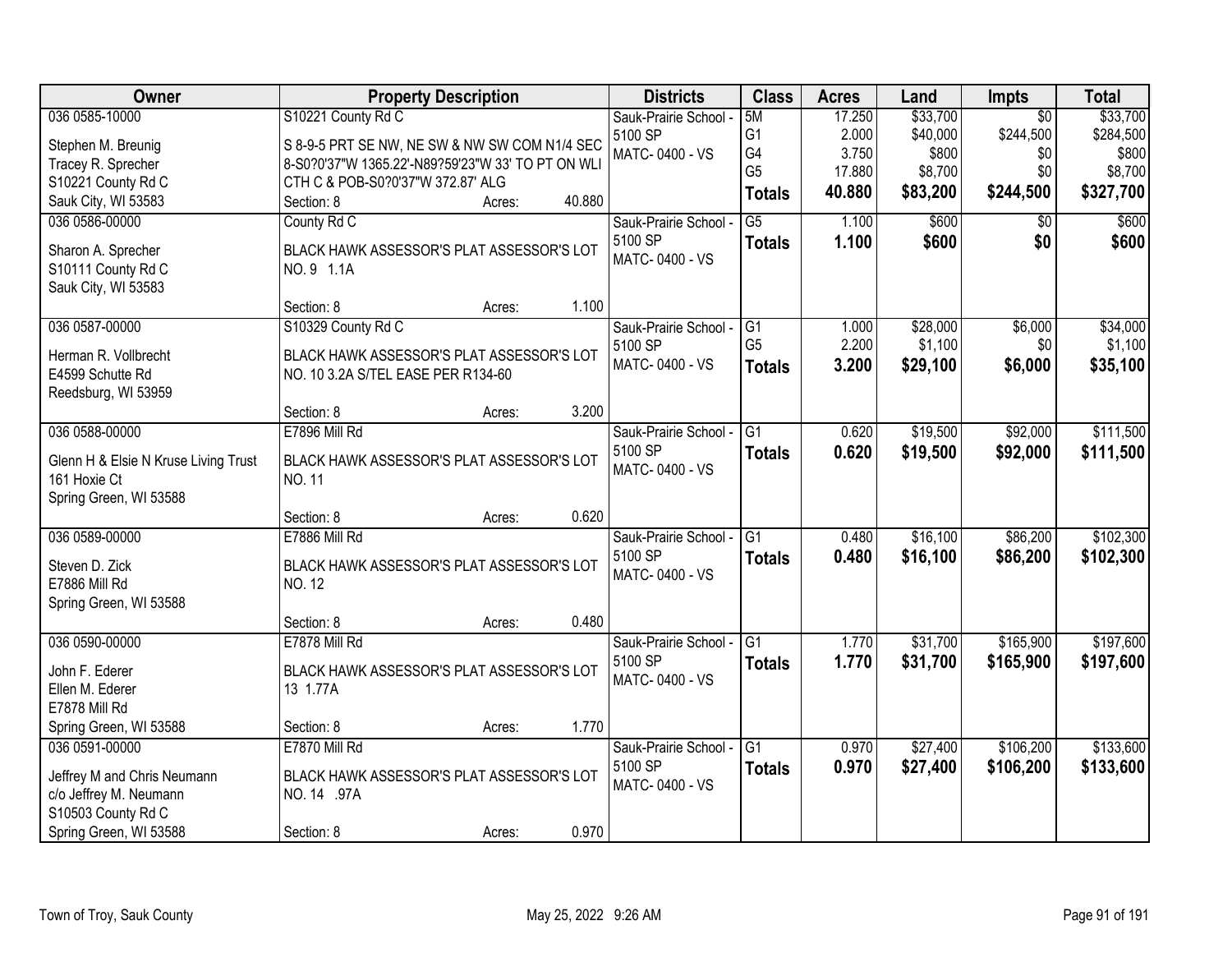| Owner                                      | <b>Property Description</b>                                                          | <b>Districts</b>          | <b>Class</b>    | <b>Acres</b> | Land     | Impts           | <b>Total</b> |
|--------------------------------------------|--------------------------------------------------------------------------------------|---------------------------|-----------------|--------------|----------|-----------------|--------------|
| 036 0593-00000                             | Mill Rd                                                                              | Sauk-Prairie School -     | $\overline{G1}$ | 0.790        | \$23,300 | $\overline{50}$ | \$23,300     |
| Sharon A. Sprecher                         | BLACK HAWK ASSESSOR'S PLAT PRT AL 15,16&20 II                                        | 5100 SP                   | <b>Totals</b>   | 0.790        | \$23,300 | \$0             | \$23,300     |
| S10111 County Rd C                         | NE SW COM S1/4COR-N7D1'58"W 2002.68'- S83D45'W                                       | MATC-0400 - VS            |                 |              |          |                 |              |
| Sauk City, WI 53583                        | 922.2'-S70D59'W 39.46 ' TO POB-S70D59'W                                              |                           |                 |              |          |                 |              |
|                                            | 0.790<br>Section: 8<br>Acres:                                                        |                           |                 |              |          |                 |              |
| 036 0594-00000                             | S10353 Blackhawk Dr                                                                  | Sauk-Prairie School -     | $\overline{G1}$ | 1.040        | \$28,500 | \$165,100       | \$193,600    |
| Verna C. Hillebrand                        | S 8-9-5 PRT N1/2 SW1/4 = BLACK HAWK ASSESSOR'S                                       | 5100 SP                   | <b>Totals</b>   | 1.040        | \$28,500 | \$165,100       | \$193,600    |
| S10353 Blackhawk Dr                        | PLAT ASSESSOR'S LOT 17 EXC SOUTH 3' 1.04A M/L                                        | MATC-0400 - VS            |                 |              |          |                 |              |
| Spring Green, WI 53588                     |                                                                                      |                           |                 |              |          |                 |              |
|                                            | 1.040<br>Section: 8<br>Acres:                                                        |                           |                 |              |          |                 |              |
| 036 0595-00000                             | S10361 Blackhawk Dr                                                                  | Sauk-Prairie School -     | G1              | 0.540        | \$17,700 | \$112,800       | \$130,500    |
|                                            | Donald R & Virginia A Diske Living Trust   BLACK HAWK ASSESSOR'S PLAT ASSESSOR'S LOT | 5100 SP                   | <b>Totals</b>   | 0.540        | \$17,700 | \$112,800       | \$130,500    |
| S10361 Blackhawk Dr                        | NO. 18 & SOUTH 3' LT 17 .54A                                                         | MATC-0400 - VS            |                 |              |          |                 |              |
| Spring Green, WI 53588                     |                                                                                      |                           |                 |              |          |                 |              |
|                                            | 0.540<br>Section: 8<br>Acres:                                                        |                           |                 |              |          |                 |              |
| 036 0596-00000                             | S10367 Blackhawk Dr                                                                  | Sauk-Prairie School -     | G1              | 0.660        | \$20,400 | \$105,800       | \$126,200    |
|                                            |                                                                                      | 5100 SP                   | <b>Totals</b>   | 0.660        | \$20,400 | \$105,800       | \$126,200    |
| Gerald V. Boettcher<br>S10367 Blackhawk Dr | BLACK HAWK ASSESSOR'S PLAT ASSESSOR'S LOT<br>NO. 19 .66A                             | MATC-0400 - VS            |                 |              |          |                 |              |
| Spring Green, WI 53588                     |                                                                                      |                           |                 |              |          |                 |              |
|                                            | 0.660<br>Section: 8<br>Acres:                                                        |                           |                 |              |          |                 |              |
| 036 0597-00000                             | S10390 Blackhawk Dr                                                                  | Sauk-Prairie School -     | $\overline{G1}$ | 3.090        | \$46,300 | \$140,100       | \$186,400    |
|                                            |                                                                                      | 5100 SP                   | <b>Totals</b>   | 3.090        | \$46,300 | \$140,100       | \$186,400    |
| Nicholas J. Statz                          | BLACK HAWK ASSESSOR'S PLAT PRT AL 20 = CSM                                           | MATC-0400 - VS            |                 |              |          |                 |              |
| Jamie S. Statz<br>S10390 Blackhawk Dr      | #5363 LOT 1 3.09A (PRT E1/2 SW1/4 S 8-9-5)                                           |                           |                 |              |          |                 |              |
| Spring Green, WI 53588                     | Section: 8<br>3.090<br>Acres:                                                        |                           |                 |              |          |                 |              |
| 036 0597-10000                             | County Rd C                                                                          | Sauk-Prairie School -     | G4              | 22.920       | \$6,100  | $\overline{50}$ | \$6,100      |
|                                            |                                                                                      | 5100 SP                   | G <sub>5</sub>  | 18.990       | \$9,300  | \$0             | \$9,300      |
| Kevin Statz                                | S 8-9-5 PRT SW1/4 = CSM 5363 LOT 2 EXC COM NW                                        | MATC-0400 - VS            | <b>Totals</b>   | 41.910       | \$15,400 | \$0             | \$15,400     |
| E7704 Mill Rd                              | COR AL 36 - N89?58'10"W 75.01' - S0?30'43"E 182.66'                                  |                           |                 |              |          |                 |              |
| Spring Green, WI 53588                     | S89?42'38"E 75.01' TO SW COR AL 37 - N00?30'38"W                                     |                           |                 |              |          |                 |              |
|                                            | 41.910<br>Section: 8<br>Acres:                                                       |                           |                 |              |          |                 |              |
| 036 0597-12000                             | County Rd C                                                                          | Sauk-Prairie School -     | $\overline{G4}$ | 0.280        | \$100    | $\overline{50}$ | \$100        |
| Mark A. Rosenbaum                          | S 8-9-5 PRT SE1/4 SW1/4 & PRT CSM 5363 COM S                                         | 5100 SP<br>MATC-0400 - VS | <b>Totals</b>   | 0.280        | \$100    | \$0             | \$100        |
| S10411 County Rd C                         | COR SD SEC ? N00?00?37?E 1085.57? ?                                                  |                           |                 |              |          |                 |              |
| Spring Green, WI 53588                     | N89?36?36?W 248.84? TO POB ? N89?36?36?W                                             |                           |                 |              |          |                 |              |
|                                            | 0.280<br>Section:<br>Acres:                                                          |                           |                 |              |          |                 |              |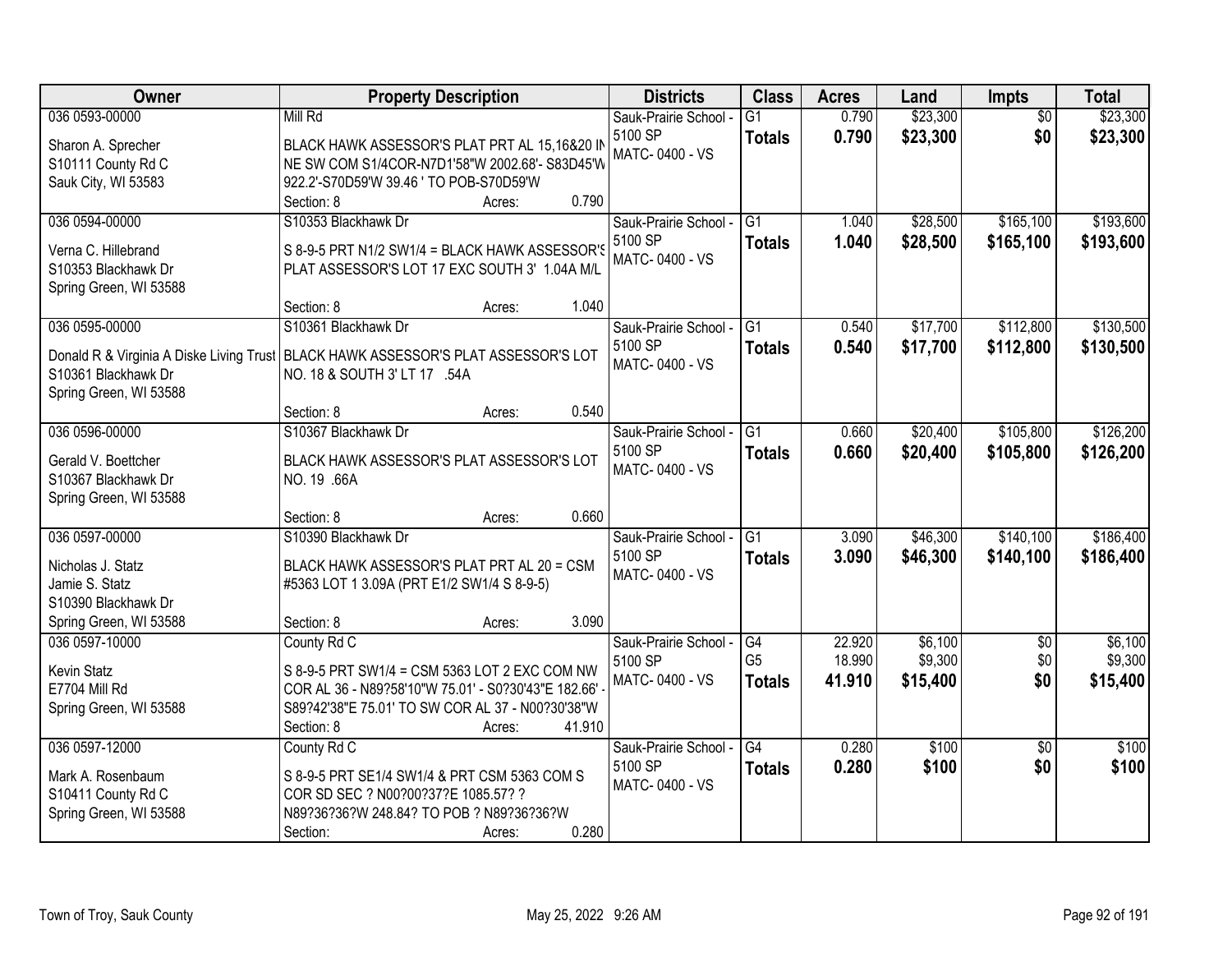| Owner                                                                                                                   | <b>Property Description</b>                                                                                                                                                                                               | <b>Districts</b>                                   | <b>Class</b>                          | <b>Acres</b>              | Land                          | Impts                         | <b>Total</b>                  |
|-------------------------------------------------------------------------------------------------------------------------|---------------------------------------------------------------------------------------------------------------------------------------------------------------------------------------------------------------------------|----------------------------------------------------|---------------------------------------|---------------------------|-------------------------------|-------------------------------|-------------------------------|
| 036 0597-20000<br>Nicholas Statz<br>S10390 Blackhawk Dr<br>Spring Green, WI 53588                                       | S 7-9-5 PRT SE1/4 SE1/4 & S 8-9-5 PRT NW1/4 SW1/4<br>& PRT S1/2 SW1/4 = CSM 5363 LOT 3 (W/EASE PER<br>D-1070559) (FMLY PRT BLACK HAWK ASSESSOR'S<br>35.280<br>Section: 8<br>Acres:                                        | Sauk-Prairie School -<br>5100 SP<br>MATC-0400 - VS | G4<br>G <sub>5</sub><br><b>Totals</b> | 2.280<br>33.000<br>35.280 | \$100<br>\$16,100<br>\$16,200 | $\overline{50}$<br>\$0<br>\$0 | \$100<br>\$16,100<br>\$16,200 |
| 036 0598-00000<br>Jeffrey S. Miller<br>Julie A. Miller<br>E10250 State Rd 60                                            | E7859 Mill Rd<br>BLACK HAWK ASSESSOR'S PLAT ASSESSOR'S LOT<br>NO. 21 EXC E1.9' .27A                                                                                                                                       | Sauk-Prairie School -<br>5100 SP<br>MATC-0400 - VS | $\overline{G1}$<br><b>Totals</b>      | 0.270<br>0.270            | \$9,100<br>\$9,100            | \$71,300<br>\$71,300          | \$80,400<br>\$80,400          |
| Sauk City, WI 53583<br>036 0599-00000<br>Gregory F. Rasque<br>Dawn M. Rasque<br>E7865 Mill Rd<br>Spring Green, WI 53588 | 0.270<br>Section: 8<br>Acres:<br>E7865 Mill Rd<br>BLACK HAWK ASSESSOR'S PLAT PRT LOTS 20, 21 &<br>22 COM N89?4'9"W 1.90' FROM NW COR LOT<br>22-S89?4'9"E 70.90' ALG C/L MILL RD-S0?7'4"E<br>0.990<br>Section: 8<br>Acres: | Sauk-Prairie School -<br>5100 SP<br>MATC-0400 - VS | G1<br><b>Totals</b>                   | 0.990<br>0.990            | \$27,900<br>\$27,900          | \$103,200<br>\$103,200        | \$131,100<br>\$131,100        |
| 036 0600-00000<br>Nathan D. Wimble<br>Olivia B. Sassman<br>E7869 Mill Rd<br>Spring Green, WI 53588                      | E7869 Mill Rd<br>BLACK HAWK ASSESSOR'S PLAT ASSESSOR'S LOT<br>NO. 23 & E5.25' OF LOT NO. 22 (SEE EASE D-899707)<br>0.350<br>Section: 8<br>Acres:                                                                          | Sauk-Prairie School -<br>5100 SP<br>MATC-0400 - VS | G1<br><b>Totals</b>                   | 0.350<br>0.350            | \$11,700<br>\$11,700          | \$125,600<br>\$125,600        | \$137,300<br>\$137,300        |
| 036 0601-00000<br>Matthew L. Palmer<br>Keri A. Palmer<br>E5475 Sandstone Ln<br>Plain, WI 53577                          | E7875 Mill Rd<br>BLACK HAWK ASSESSOR'S PLAT ASSESSOR'S LOT<br>NO 24 & PRT LOT 25 = CSM #6313 LOT 1 0.49A<br>0.490<br>Section: 8<br>Acres:                                                                                 | Sauk-Prairie School -<br>5100 SP<br>MATC-0400 - VS | $\overline{G1}$<br><b>Totals</b>      | 0.490<br>0.490            | \$16,400<br>\$16,400          | \$6,000<br>\$6,000            | \$22,400<br>\$22,400          |
| 036 0602-00000<br>Autumn J. Laird et al<br>E7879 Mill Rd<br>Spring Green, WI 53588                                      | E7879 Mill Rd<br>S 8-9-5 PRT NE1/4 SW1/4 = CSM 6313 LOT 2 (FMLY<br>PRT BLACK HAWK ASSESSOR'S PLAT LOT 25) 0.85A<br>0.850<br>Section: 8<br>Acres:                                                                          | Sauk-Prairie School -<br>5100 SP<br>MATC-0400 - VS | $\overline{G1}$<br><b>Totals</b>      | 0.850<br>0.850            | \$24,700<br>\$24,700          | \$82,800<br>\$82,800          | \$107,500<br>\$107,500        |
| 036 0603-00000<br>John K. Carpenter<br>Cheri A. Carpenter<br>S10351 County Rd C<br>Sauk City, WI 53583                  | S10351 County Rd C<br>BLACK HAWK ASSESSOR'S PLAT ASSESSOR'S LOT<br>26 .92AM/L<br>0.920<br>Section: 8<br>Acres:                                                                                                            | Sauk-Prairie School -<br>5100 SP<br>MATC-0400 - VS | G1<br><b>Totals</b>                   | 0.920<br>0.920            | \$26,300<br>\$26,300          | \$142,000<br>\$142,000        | \$168,300<br>\$168,300        |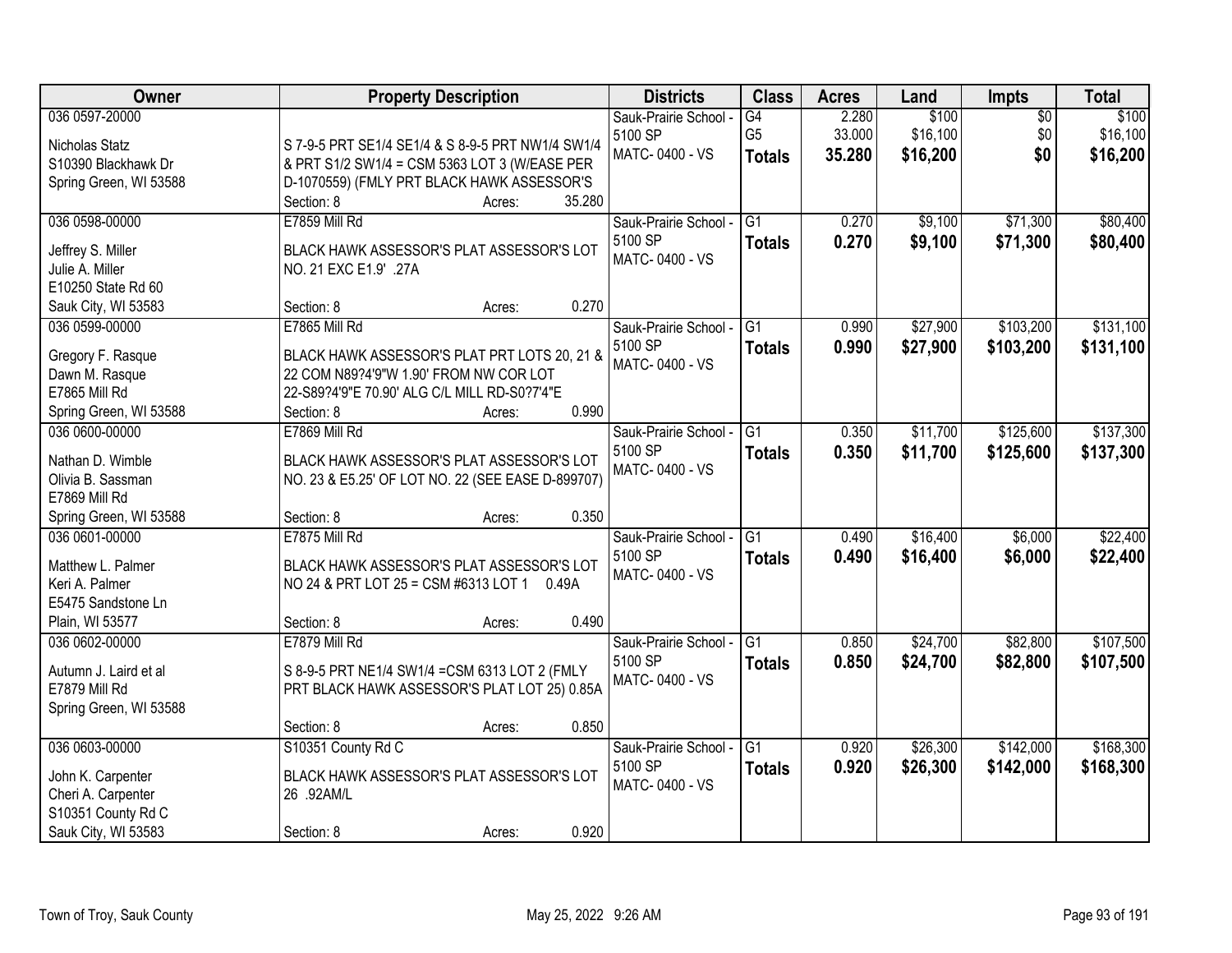| Owner                                                                              |                                                                                                                                                                                       | <b>Property Description</b> |       | <b>Districts</b>                                   | <b>Class</b>                     | <b>Acres</b>   | Land                 | <b>Impts</b>           | <b>Total</b>           |
|------------------------------------------------------------------------------------|---------------------------------------------------------------------------------------------------------------------------------------------------------------------------------------|-----------------------------|-------|----------------------------------------------------|----------------------------------|----------------|----------------------|------------------------|------------------------|
| 036 0604-00000                                                                     | S10363 County Rd C                                                                                                                                                                    |                             |       | Sauk-Prairie School -                              | $\overline{G1}$                  | 0.890          | \$25,600             | \$104,300              | \$129,900              |
| Dustin J. Hainstock<br>S10363 County Rd C<br>Sauk City, WI 53583                   | BLACK HAWK ASSESSOR'S PLAT ASSESSOR'S LOT<br>27 EXC S20' .89A                                                                                                                         |                             |       | 5100 SP<br>MATC-0400 - VS                          | <b>Totals</b>                    | 0.890          | \$25,600             | \$104,300              | \$129,900              |
|                                                                                    | Section: 8                                                                                                                                                                            | Acres:                      | 0.890 |                                                    |                                  |                |                      |                        |                        |
| 036 0605-00000<br>David Sponem<br>7061 Baker Rd<br>Arena, WI 53503                 | County Rd C<br>BLACK HAWK ASSESSOR'S PLAT S20' OF<br>ASSESSOR'S LOT 27 0.08A                                                                                                          |                             |       | Sauk-Prairie School -<br>5100 SP<br>MATC-0400 - VS | $\overline{G1}$<br><b>Totals</b> | 0.080<br>0.080 | \$2,700<br>\$2,700   | $\overline{50}$<br>\$0 | \$2,700<br>\$2,700     |
|                                                                                    | Section: 8                                                                                                                                                                            | Acres:                      | 0.080 |                                                    |                                  |                |                      |                        |                        |
| 036 0606-00000<br>David Sponem<br>7061 Baker Rd<br>Arena, WI 53503                 | County Rd C<br>BLACK HAWK ASSESSOR'S PLAT ASSESSOR'S LOT<br>NO.28 .66A                                                                                                                |                             |       | Sauk-Prairie School -<br>5100 SP<br>MATC-0400 - VS | G1<br><b>Totals</b>              | 0.660<br>0.660 | \$20,400<br>\$20,400 | \$0<br>\$0             | \$20,400<br>\$20,400   |
|                                                                                    | Section: 8                                                                                                                                                                            | Acres:                      | 0.660 |                                                    |                                  |                |                      |                        |                        |
| 036 0607-00000<br>Benjamin P. Jones<br>Briana J. Jones                             | S10375 County Rd C<br>S 8-9-5 PRT NE1/4 SW1/4 BLACK HAWK ASSESSOR'S<br>PLAT ASSESSOR'S LOT NO. 29 0.27A                                                                               |                             |       | Sauk-Prairie School -<br>5100 SP<br>MATC-0400 - VS | $\overline{G1}$<br><b>Totals</b> | 0.270<br>0.270 | \$9,100<br>\$9,100   | \$121,500<br>\$121,500 | \$130,600<br>\$130,600 |
| S10375 County Rd C<br>Sauk City, WI 53583                                          | Section: 8                                                                                                                                                                            | Acres:                      | 0.270 |                                                    |                                  |                |                      |                        |                        |
| 036 0608-00000<br>David Sponem<br>7061 Baker Rd<br>Arena, WI 53503                 | S10381 County Rd C<br>BLACK HAWK ASSESSORS PLAT AL 30 & ALSO PRT<br>LT 2 CSM #5363 PER D-1063940 DESCR AS: COM SW<br>COR AL 30- N89?22'7"W 75.04'- N0?17'7"W 113.12' TO<br>Section: 8 | Acres:                      | 0.860 | Sauk-Prairie School -<br>5100 SP<br>MATC-0400 - VS | $\overline{G1}$<br><b>Totals</b> | 0.860<br>0.860 | \$24,900<br>\$24,900 | \$103,200<br>\$103,200 | \$128,100<br>\$128,100 |
| 036 0609-00000<br>Sarah L. Hornung<br>S10393 County Rd C<br>Sauk City, WI 53583    | S10393 County Rd C<br>S 8-9-5 PRT SE1/4 SW1/4 BLACK HAWK ASSESSORS<br>PLAT AL 31 EXC N 3.5RD OF E 11.5RD COM S1/4<br>COR SD SEC ? N00?00?37?E 1464.68? ?<br>Section: 8                | Acres:                      | 1.220 | Sauk-Prairie School -<br>5100 SP<br>MATC-0400 - VS | G1<br><b>Totals</b>              | 1.220<br>1.220 | \$30,600<br>\$30,600 | \$63,800<br>\$63,800   | \$94,400<br>\$94,400   |
| 036 0610-00000<br>Sunny Stone, LLC<br>E8148 County Rd W<br>North Freedom, WI 53951 | S10387 County Rd C<br>BLACK HAWK ASSESSOR'S PLAT N 3.5 RDS OF E<br>11.5 RDS OF ASSESSOR'S LOT 31 0.25A<br>Section: 8                                                                  | Acres:                      | 0.250 | Sauk-Prairie School -<br>5100 SP<br>MATC-0400 - VS | $\overline{G1}$<br><b>Totals</b> | 0.250<br>0.250 | \$8,400<br>\$8,400   | \$75,000<br>\$75,000   | \$83,400<br>\$83,400   |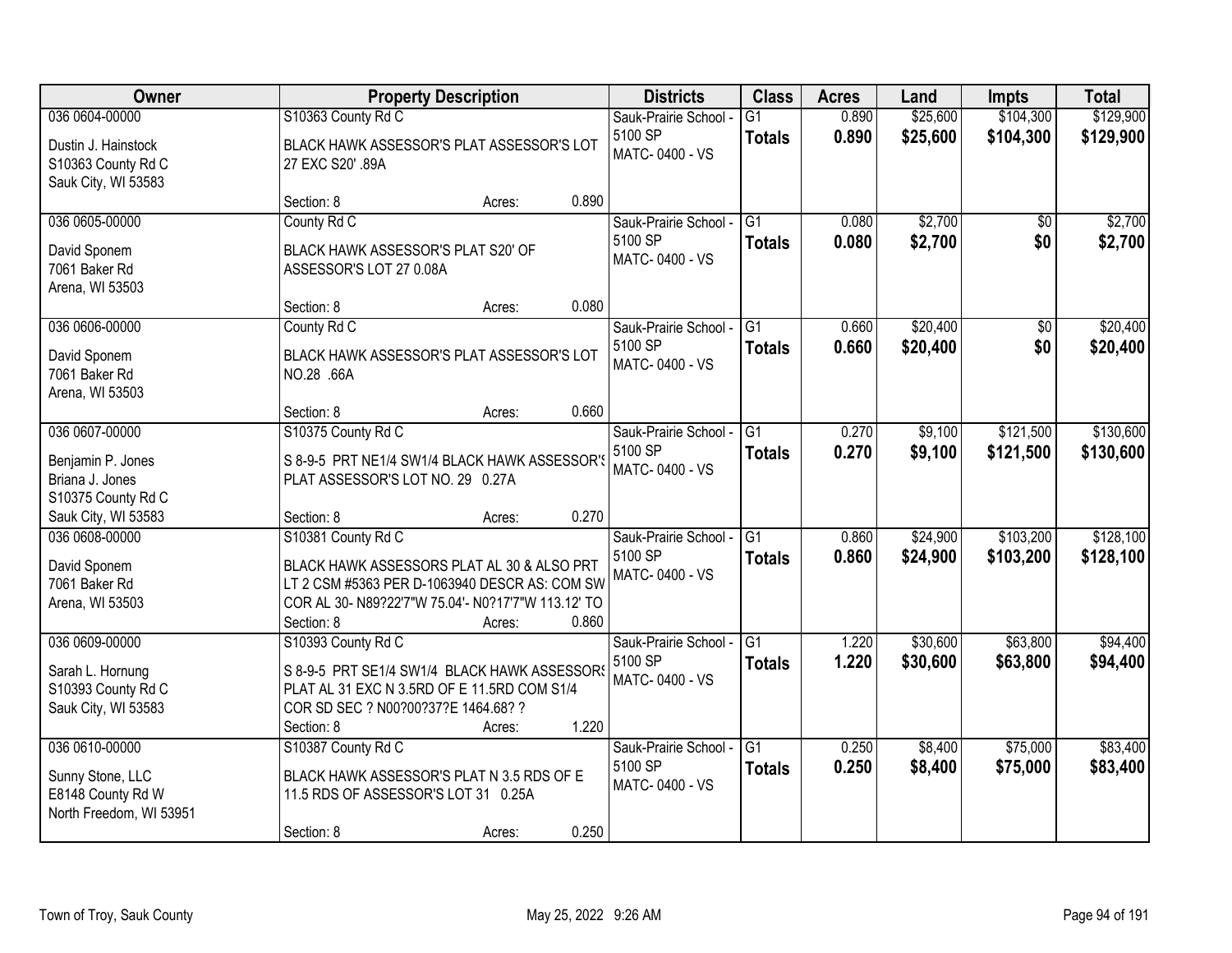| Owner                                                                                               | <b>Property Description</b>                                                                                                                                                               |       | <b>Districts</b>                                   | <b>Class</b>                     | <b>Acres</b>   | Land                 | <b>Impts</b>         | <b>Total</b>           |
|-----------------------------------------------------------------------------------------------------|-------------------------------------------------------------------------------------------------------------------------------------------------------------------------------------------|-------|----------------------------------------------------|----------------------------------|----------------|----------------------|----------------------|------------------------|
| 036 0611-00000                                                                                      | S10399 County Rd C                                                                                                                                                                        |       | Sauk-Prairie School -                              | $\overline{G1}$                  | 0.390          | \$13,100             | \$81,200             | \$94,300               |
| Elizabeth Marti<br>Tim Frey<br>S10399 County Rd C                                                   | BLACK HAWK ASSESSOR'S PLAT ASSESSOR'S LOT<br>NO. 32 .39A                                                                                                                                  |       | 5100 SP<br>MATC-0400 - VS                          | <b>Totals</b>                    | 0.390          | \$13,100             | \$81,200             | \$94,300               |
| Sauk City, WI 53583                                                                                 | Section: 8<br>Acres:                                                                                                                                                                      | 0.390 |                                                    |                                  |                |                      |                      |                        |
| 036 0612-00000<br>Ralph K. Slotty<br>Helen M. Slotty<br>S10403 County Rd C                          | S10403 County Rd C<br>BLACK HAWK ASSESSOR'S PLAT ASSESSOR'S LOT<br>NO. 33 EXC THE S4RD OF W6RD 0.96A                                                                                      |       | Sauk-Prairie School -<br>5100 SP<br>MATC-0400 - VS | $\overline{G1}$<br><b>Totals</b> | 0.960<br>0.960 | \$27,200<br>\$27,200 | \$87,300<br>\$87,300 | \$114,500<br>\$114,500 |
| Sauk City, WI 53583                                                                                 | Section: 8<br>Acres:                                                                                                                                                                      | 0.960 |                                                    |                                  |                |                      |                      |                        |
| 036 0613-00000<br>Mark A. Rosenbaum LC<br>S10411 County Rd C<br>Spring Green, WI 53588              | S10411 County Rd C<br>BLACK HAWK ASSESSOR'S PLAT ASSESSOR'S LOT<br>NO. 34 & ALSO THE S 4 RDS OF THAT PRT OF<br>ASSESSOR'S LOT NO. 33 LYING W OF SD A.L. 34<br>Section: 8<br>Acres:        | 0.380 | Sauk-Prairie School -<br>5100 SP<br>MATC-0400 - VS | G1<br><b>Totals</b>              | 0.380<br>0.380 | \$12,700<br>\$12,700 | \$59,800<br>\$59,800 | \$72,500<br>\$72,500   |
| 036 0614-00000                                                                                      | S10419 County Rd C                                                                                                                                                                        |       | Sauk-Prairie School -                              | G1                               | 0.610          | \$19,300             | \$104,400            | \$123,700              |
| Douglas R. Pape<br>Tracy L. Pape<br>S10419 County Rd C<br>Spring Green, WI 53588                    | S 8-9-5 PRT SE1/4 SW1/4 BLACK HAWK ASSESSOR'S<br>PLAT ASSESSOR'S LOT 35 & INCL PRT CSM 5363<br>COM S COR SD SEC - N00?00?37?E 1085.57? -<br>Section: 8<br>Acres:                          | 0.610 | 5100 SP<br>MATC-0400 - VS                          | <b>Totals</b>                    | 0.610          | \$19,300             | \$104,400            | \$123,700              |
| 036 0615-00000<br>Jesse G. Lankey<br>Lori J. Lankey<br>S10431 County Rd C<br>Spring Green, WI 53588 | S10425 County Rd C<br>BLACK HAWK ASSESSOR'S PLAT ASSESSOR'S LOT<br>36 & ALSO COM NW COR SD LOT-N89?58'10"W<br>75.01'-S0?30'43"E 182.66'- S89?42'38"E 75.01' TO SW<br>Section: 8<br>Acres: | 1.350 | Sauk-Prairie School -<br>5100 SP<br>MATC-0400 - VS | $\overline{G1}$<br><b>Totals</b> | 1.350<br>1.350 | \$32,200<br>\$32,200 | \$10,900<br>\$10,900 | \$43,100<br>\$43,100   |
| 036 0616-00000<br>Jesse G. Lankey<br>Lori J. Lankey<br>S10431 County Rd C<br>Spring Green, WI 53588 | S10431 County Rd C<br>BLACK HAWK ASSESSOR'S PLAT ASSESSOR'S LOT<br>NO. 37 .53A<br>Section: 8<br>Acres:                                                                                    | 0.530 | Sauk-Prairie School -<br>5100 SP<br>MATC-0400 - VS | G1<br><b>Totals</b>              | 0.530<br>0.530 | \$17,500<br>\$17,500 | \$87,900<br>\$87,900 | \$105,400<br>\$105,400 |
| 036 0618-00000<br>Cynthia L. Boyd<br>S10437 County Rd C<br>Spring Green, WI 53588                   | S10437 County Rd C<br>BLACK HAWK ASSESSOR'S PLAT N100'AL 38 .46A<br>M/L<br>Section: 8<br>Acres:                                                                                           | 0.460 | Sauk-Prairie School -<br>5100 SP<br>MATC-0400 - VS | $\overline{G1}$<br><b>Totals</b> | 0.460<br>0.460 | \$15,400<br>\$15,400 | \$98,300<br>\$98,300 | \$113,700<br>\$113,700 |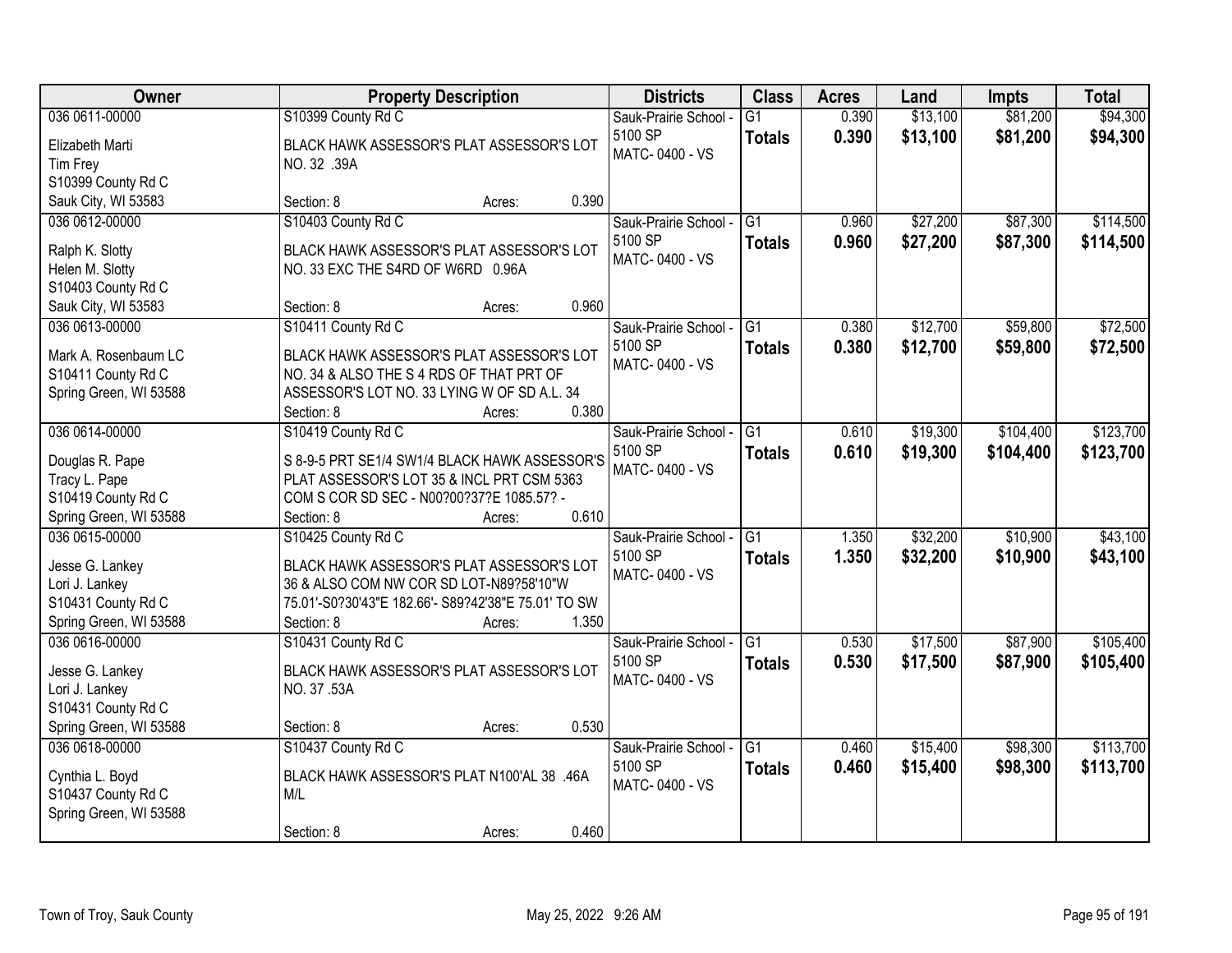| Owner                    | <b>Property Description</b>                        | <b>Districts</b>      | <b>Class</b>    | <b>Acres</b> | Land     | Impts           | <b>Total</b> |
|--------------------------|----------------------------------------------------|-----------------------|-----------------|--------------|----------|-----------------|--------------|
| 036 0619-00000           | S10469 County Rd C                                 | Sauk-Prairie School - | G4              | 13.500       | \$3,000  | $\overline{50}$ | \$3,000      |
| Aaron D. Anderson        | BLACK HAWK ASSESSOR'S PLAT ASSESSOR'S LOT          | 5100 SP               | G <sub>5</sub>  | 0.500        | \$100    | \$0             | \$100        |
| Tonya M. Anderson        | NO. 39 15.00A                                      | MATC-0400 - VS        | G7              | 1.000        | \$14,000 | \$101,400       | \$115,400    |
| S10469 County Rd C       |                                                    |                       | <b>Totals</b>   | 15.000       | \$17,100 | \$101,400       | \$118,500    |
| Spring Green, WI 53588   | 15.000<br>Section: 8<br>Acres:                     |                       |                 |              |          |                 |              |
| 036 0620-11000           | S10338 County Rd C                                 | Sauk-Prairie School - | G4              | 12.210       | \$2,700  | $\overline{50}$ | \$2,700      |
|                          |                                                    | 5100 SP               | G <sub>5</sub>  | 27.000       | \$12,800 | \$0             | \$12,800     |
| Jayme S. Johnson         | S 8-9-5 PRT N1/2 SE1/4 & S 9-9-5 PRT NW1/4 SW1/4 = | MATC-0400 - VS        | G7              | 2.250        | \$24,000 | \$92,100        | \$116,100    |
| Stephanie N. Johnson     | CSM 6870 LOT 1 (S/PRD EASE PER D-1166517 &         |                       | <b>Totals</b>   | 41.460       | \$39,500 | \$92,100        | \$131,600    |
| S10338 County Rd C       | S/EASE PER D-998140) (FMLY PRT AL 40 & CSM?S       |                       |                 |              |          |                 |              |
| Spring Green, WI 53588   | 41.460<br>Section:<br>Acres:                       |                       |                 |              |          |                 |              |
| 036 0621-00000           | S10402 County Rd C                                 | Sauk-Prairie School - | G1              | 0.570        | \$18,400 | \$62,200        | \$80,600     |
| <b>Ronald Hillebrand</b> | (D-1137332 NEEDS CORRECTION) BLACKHAWK             | 5100 SP               | <b>Totals</b>   | 0.570        | \$18,400 | \$62,200        | \$80,600     |
| S10353 Blackhawk Dr      | ASSR'S PLAT PRT AL 40 PER D-1047681 & D-1090431    | MATC-0400 - VS        |                 |              |          |                 |              |
| Spring Green, WI 53588   | DESCR AS: COM ON 1/4LI N0?0'37"E 1171.54' FRM      |                       |                 |              |          |                 |              |
|                          | 0.570<br>Section: 8<br>Acres:                      |                       |                 |              |          |                 |              |
| 036 0623-00000           | S10372 County Rd C                                 | Sauk-Prairie School - | X4              | 1.250        | \$0      | \$0             | \$0          |
|                          |                                                    | 5100 SP               | <b>Totals</b>   | 1.250        | \$0      | \$0             | \$0          |
| Troy, Town of            | BLACK HAWK ASSESSOR'S PLAT ASSESSOR'S LOTS         | MATC-0400 - VS        |                 |              |          |                 |              |
| S10372 County Rd C       | 41,42 & 43 = CSM #3717 LOT 1 1.25A                 |                       |                 |              |          |                 |              |
| Spring Green, WI 53588   |                                                    |                       |                 |              |          |                 |              |
|                          | 1.250<br>Section: 8<br>Acres:                      |                       |                 |              |          |                 |              |
| 036 0625-00000           | S10382 County Rd C                                 | Sauk-Prairie School - | $\overline{G1}$ | 0.330        | \$11,100 | \$111,600       | \$122,700    |
| Jesse Goodman            | BLACK HAWK ASSESSOR'S PLAT ASSESSOR'S LOT          | 5100 SP               | <b>Totals</b>   | 0.330        | \$11,100 | \$111,600       | \$122,700    |
| Cynthia A. Goodman       | NO 44 .33A                                         | MATC-0400 - VS        |                 |              |          |                 |              |
| S10382 County Rd C       |                                                    |                       |                 |              |          |                 |              |
| Spring Green, WI 53588   | 0.330<br>Section: 8<br>Acres:                      |                       |                 |              |          |                 |              |
| 036 0626-00000           | S10388 County Rd C                                 | Sauk-Prairie School - | $\overline{G2}$ | 0.330        | \$11,100 | \$35,300        | \$46,400     |
| Adam M. Hasheider        | S 8-9-5 PRT NE1/4 SE1/4 BLACK HAWK ASSESSOR'S      | 5100 SP               | <b>Totals</b>   | 0.330        | \$11,100 | \$35,300        | \$46,400     |
| Allen E. Olson           | PLAT ASSESSOR'S LOT NO. 45 0.33A                   | MATC-0400 - VS        |                 |              |          |                 |              |
| S10388 County Rd C       |                                                    |                       |                 |              |          |                 |              |
| Spring Green, WI 53588   | 0.330<br>Section: 8<br>Acres:                      |                       |                 |              |          |                 |              |
| 036 0627-00000           | S10392 County Rd C                                 | Sauk-Prairie School   | $\overline{G1}$ | 0.320        | \$10,700 | \$61,100        | \$71,800     |
|                          |                                                    | 5100 SP               |                 | 0.320        | \$10,700 | \$61,100        |              |
| William M. Snapp         | BLACK HAWK ASSESSOR'S PLAT ASSESSOR'S LOT          | MATC-0400 - VS        | <b>Totals</b>   |              |          |                 | \$71,800     |
| Michelle A. Snapp        | NO.46 .32A                                         |                       |                 |              |          |                 |              |
| S10392 County Rd C       |                                                    |                       |                 |              |          |                 |              |
| Spring Green, WI 53588   | 0.320<br>Section: 8<br>Acres:                      |                       |                 |              |          |                 |              |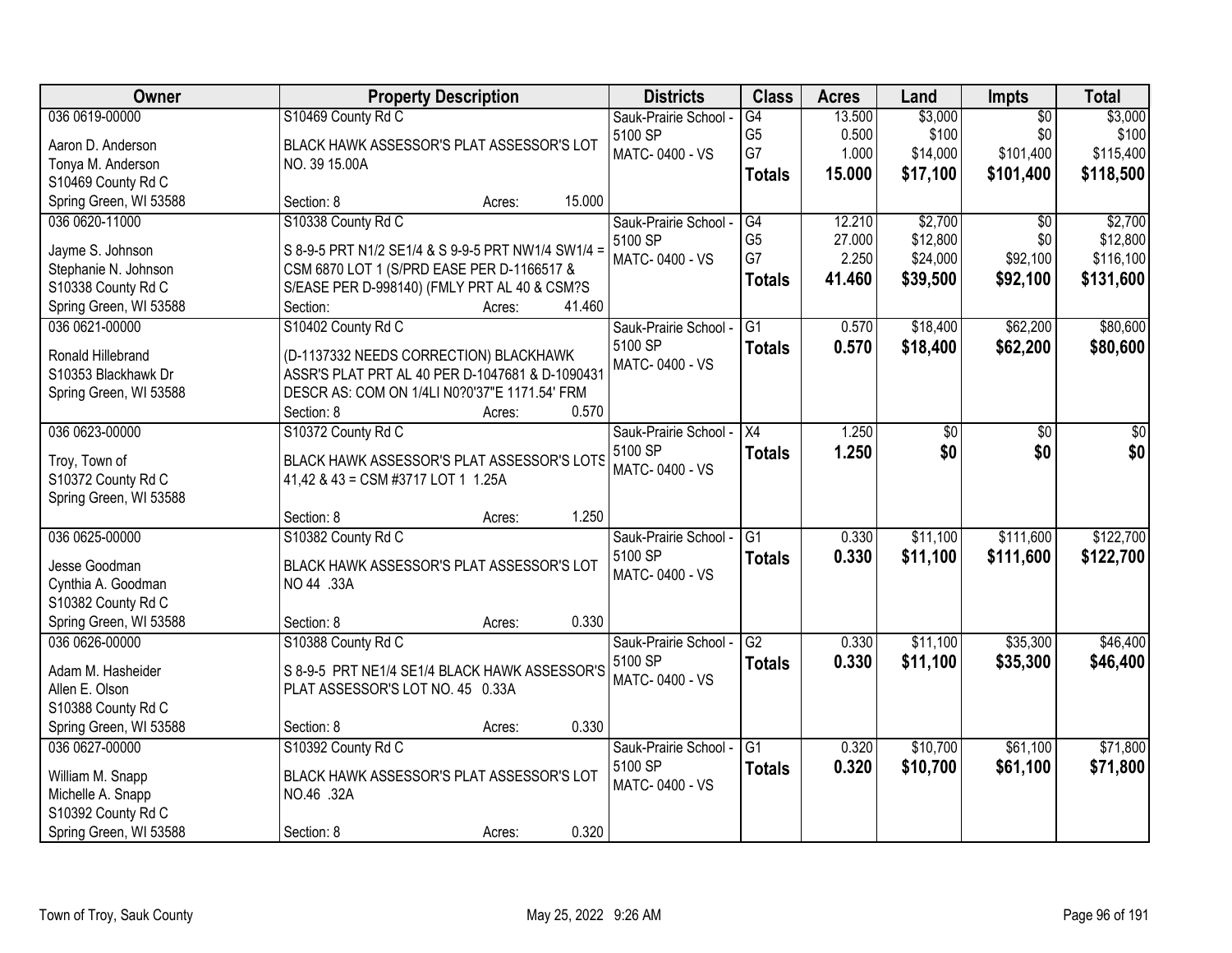| Owner                                                                      | <b>Property Description</b>                                            | <b>Districts</b>          | <b>Class</b>    | <b>Acres</b> | Land     | <b>Impts</b>    | <b>Total</b> |
|----------------------------------------------------------------------------|------------------------------------------------------------------------|---------------------------|-----------------|--------------|----------|-----------------|--------------|
| 036 0628-10000                                                             | S10398 County Rd C                                                     | Sauk-Prairie School -     | $\overline{G1}$ | 0.370        | \$12,400 | $\overline{30}$ | \$12,400     |
| Stephanie Cummings<br>S10402 County Rd C<br>Spring Green, WI 53588         | S 8-9-5 PRT W1/2 SE1/4 = CSM 6927 LOT 1 (FMLY<br>PRT AL 40 & 47) 0.37A | 5100 SP<br>MATC-0400 - VS | <b>Totals</b>   | 0.370        | \$12,400 | \$0             | \$12,400     |
|                                                                            | 0.370<br>Section:<br>Acres:                                            |                           |                 |              |          |                 |              |
| 036 0629-00000                                                             | County Rd O                                                            | Sauk-Prairie School -     | G4              | 40.000       | \$8,600  | $\overline{50}$ | \$8,600      |
| Karl Hausner Farms LLC<br>c/o Karl Hausner Farms, LLC<br>E7296 County Rd B | S 9-9-5 NE1/4 NE1/4 (S/GAS & TEL ROW EASE)<br>40.00A                   | 5100 SP<br>MATC-0400 - VS | <b>Totals</b>   | 40.000       | \$8,600  | \$0             | \$8,600      |
| Spring Green, WI 53588-0000                                                | 40.000<br>Section: 9<br>Acres:                                         |                           |                 |              |          |                 |              |
| 036 0630-00000                                                             | County Rd O                                                            | Sauk-Prairie School -     | G4              | 39.780       | \$8,300  | $\overline{50}$ | \$8,300      |
| Karl Hausner Farms LLC                                                     | S 9-9-5 NW1/4 NE1/4 (S/GAS & TEL ROW EASE)                             | 5100 SP                   | G <sub>5</sub>  | 0.220        | \$100    | \$0             | \$100        |
| c/o Karl Hausner Farms, LLC                                                | 40.00A                                                                 | MATC-0400 - VS            | <b>Totals</b>   | 40.000       | \$8,400  | \$0             | \$8,400      |
| E7296 County Rd B                                                          |                                                                        |                           |                 |              |          |                 |              |
| Spring Green, WI 53588-0000                                                | 40.000<br>Section: 9<br>Acres:                                         |                           |                 |              |          |                 |              |
| 036 0631-00000                                                             | E8395 School Rd                                                        | Sauk-Prairie School -     | 5M              | 8.000        | \$15,200 | \$0             | \$15,200     |
| Karl Hausner Farms LLC                                                     | S 9-9-5 SW1/4 NE1/4 (S/GAS & TEL ROW EASE)                             | 5100 SP                   | G4              | 25.670       | \$5,300  | \$0             | \$5,300      |
| c/o Karl Hausner Farms, LLC                                                | 40.00A                                                                 | MATC-0400 - VS            | G <sub>5</sub>  | 3.330        | \$200    | \$0             | \$200        |
| E7296 County Rd B                                                          |                                                                        |                           | G7              | 3.000        | \$30,000 | \$107,900       | \$137,900    |
| Spring Green, WI 53588-0000                                                | 40.000<br>Section: 9<br>Acres:                                         |                           | <b>Totals</b>   | 40.000       | \$50,700 | \$107,900       | \$158,600    |
| 036 0632-00000                                                             | E8477 County Rd O                                                      | Sauk-Prairie School -     | $\overline{G4}$ | 19.820       | \$4,300  | $\overline{50}$ | \$4,300      |
| Karl Hausner Farms LLC                                                     | S 9-9-5 SE1/4 NE1/4 EXC COM 36RD E OF SWCOR-W                          | 5100 SP                   | G <sub>5</sub>  | 1.810        | \$100    | \$0             | \$100        |
| c/o Karl Hausner Farms, LLC                                                | TO SWCOR-N60RD-E30 RD-S TO POB 27.63A                                  | MATC-0400 - VS            | G7              | 6.000        | \$43,500 | \$463,600       | \$507,100    |
| E7296 County Rd B                                                          |                                                                        |                           | <b>Totals</b>   | 27.630       | \$47,900 | \$463,600       | \$511,500    |
| Spring Green, WI 53588-0000                                                | 27.630<br>Section: 9<br>Acres:                                         |                           |                 |              |          |                 |              |
| 036 0633-00000                                                             | E8397 County Rd O                                                      | Sauk-Prairie School -     | 5M              | 2.000        | \$3,800  | $\overline{50}$ | \$3,800      |
| Karl Hausner Farms LLC                                                     | S 9-9-5 PRT SE1/4 NE1/4 COM AT PT 36RD E OF SW                         | 5100 SP                   | G4              | 2.000        | \$300    | \$0             | \$300        |
| c/o Karl Hausner Farms, LLC                                                | COR-W TO SD COR-N60RD-E30RD-S TO POB                                   | MATC-0400 - VS            | G <sub>5</sub>  | 7.370        | \$10,600 | \$0             | \$10,600     |
| E7296 County Rd B                                                          | (S/GAS & TEL ROW EASE) 12.37A M/L                                      |                           | G7              | 1.000        | \$14,000 | \$70,900        | \$84,900     |
| Spring Green, WI 53588-0000                                                | 12.370<br>Section: 9<br>Acres:                                         |                           | <b>Totals</b>   | 12.370       | \$28,700 | \$70,900        | \$99,600     |
| 036 0635-00000                                                             | County Rd O                                                            | Sauk-Prairie School -     | G4              | 37.000       | \$8,200  | $\overline{30}$ | \$8,200      |
| Karl Hausner Farms LLC                                                     | S 9-9-5 NE1/4 NW1/4 (S/TEL ROW) 40.00A                                 | 5100 SP                   | G <sub>5</sub>  | 3.000        | \$600    | \$0             | \$600        |
| c/o Karl Hausner Farms, LLC                                                |                                                                        | MATC-0400 - VS            | <b>Totals</b>   | 40.000       | \$8,800  | \$0             | \$8,800      |
| E7296 County Rd B                                                          |                                                                        |                           |                 |              |          |                 |              |
| Spring Green, WI 53588-0000                                                | 40.000<br>Section: 9<br>Acres:                                         |                           |                 |              |          |                 |              |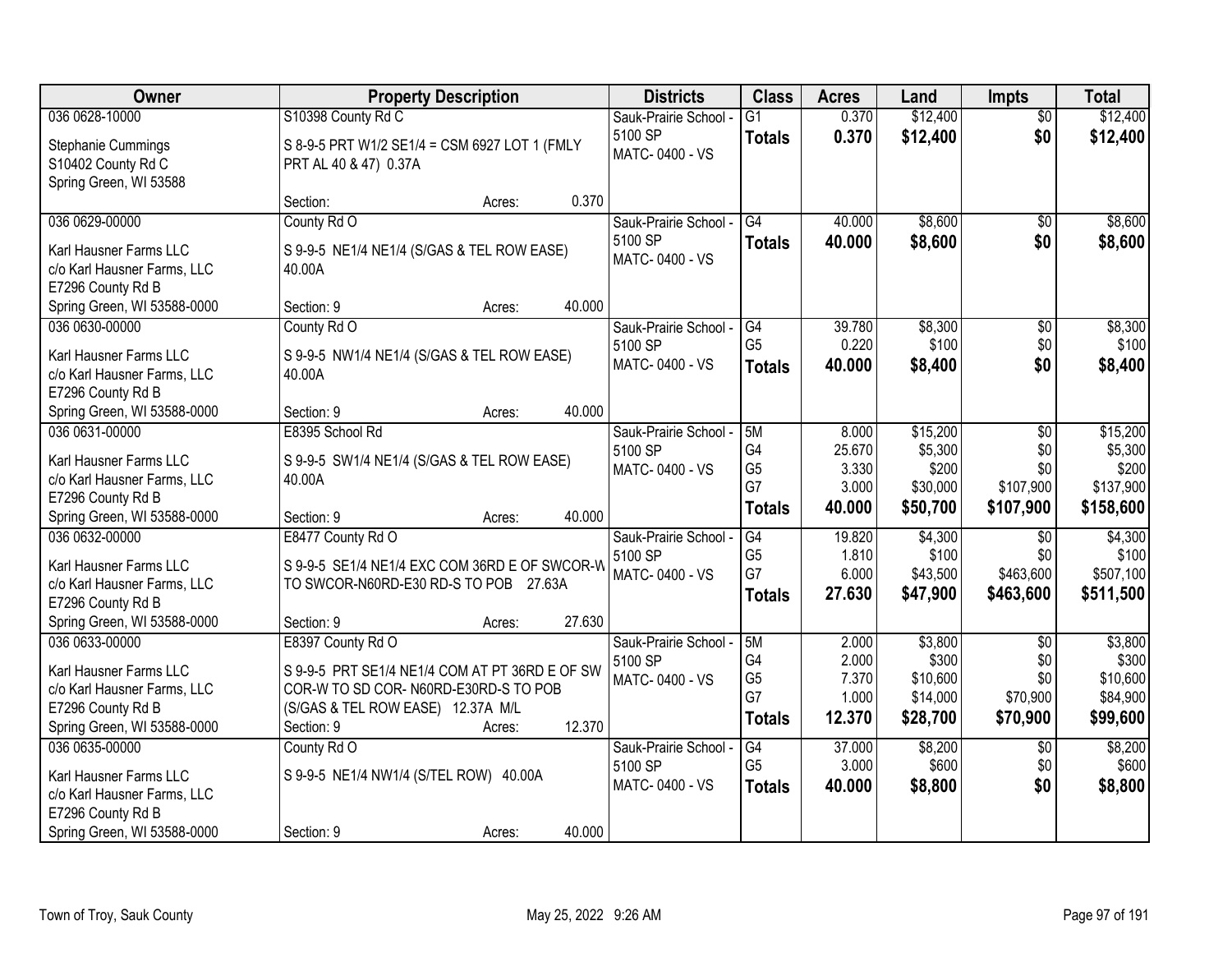| Owner                                            | <b>Property Description</b>                      | <b>Districts</b>      | <b>Class</b>         | <b>Acres</b>     | Land     | Impts           | <b>Total</b> |
|--------------------------------------------------|--------------------------------------------------|-----------------------|----------------------|------------------|----------|-----------------|--------------|
| 036 0636-00000                                   | County Rd O                                      | Sauk-Prairie School - | 5M                   | 3.000            | \$5,700  | $\overline{50}$ | \$5,700      |
| Marcus Mc Ewen                                   | S 9-9-5 THAT PRT W1/2 NW1/4 LYING S OF CTH O     | 5100 SP               | G <sub>5</sub>       | 37.730           | \$18,400 | \$0             | \$18,400     |
| 1916A Wilmette Ave                               | EXC COM ON WLI N1?14'26"E 659.76' FRM            | MATC-0400 - VS        | <b>Totals</b>        | 40.730           | \$24,100 | \$0             | \$24,100     |
| Wilmette, IL 60091                               | W1/4COR-S89?46'35"E 711.99'- N13?5'W 1345.28' TO |                       |                      |                  |          |                 |              |
|                                                  | 40.730<br>Section: 9<br>Acres:                   |                       |                      |                  |          |                 |              |
| 036 0636-10000                                   | County Rd O                                      | Sauk-Prairie School - | G4                   | 18.500           | \$1,500  | $\overline{50}$ | \$1,500      |
|                                                  |                                                  | 5100 SP               | G <sub>5</sub>       | 4.000            | \$1,400  | \$0             | \$1,400      |
| Karl Hausner Farms LLC                           | S 9-9-5 THAT PRT NW NW LYING N OF COUNTY RD (    | MATC-0400 - VS        | <b>Totals</b>        | 22.500           | \$2,900  | \$0             | \$2,900      |
| c/o Karl Hausner Farms, LLC                      | 22.50A M/L                                       |                       |                      |                  |          |                 |              |
| E7296 County Rd B                                | 22.500                                           |                       |                      |                  |          |                 |              |
| Spring Green, WI 53588-0000                      | Section: 9<br>Acres:                             |                       |                      |                  |          |                 |              |
| 036 0637-00000                                   | County Rd O                                      | Sauk-Prairie School - | 5M                   | 17.000           | \$33,100 | $\overline{50}$ | \$33,100     |
| Thomas W. Evert                                  | S 8-9-5 NE1/4 & S 9-9-5 PRT W1/2 NW1/4 = CSM     | 5100 SP               | G4<br>G <sub>5</sub> | 21.470<br>80.850 | \$4,100  | \$0<br>\$0      | \$4,100      |
| Jeanne K. Evert                                  | #6435 LOT 2 119.32A (S/PRD EASE PER D-1134782,   | MATC-0400 - VS        |                      |                  | \$52,000 |                 | \$52,000     |
| S10016A Exchange Rd                              | S/UTL EASE PER D-998198 & S/CONSERV EASE PER     |                       | <b>Totals</b>        | 119.320          | \$89,200 | \$0             | \$89,200     |
| Prairie Du Sac, WI 53578                         | Section: 9<br>119.320<br>Acres:                  |                       |                      |                  |          |                 |              |
| 036 0638-00000                                   |                                                  | Sauk-Prairie School - | G4                   | 40.000           | \$8,700  | \$0             | \$8,700      |
|                                                  |                                                  | 5100 SP               | <b>Totals</b>        | 40.000           | \$8,700  | \$0             | \$8,700      |
| Karl Hausner Farms LLC                           | S 9-9-5 SE1/4 NW1/4 (S/TEL ROW) 40.00A           | MATC-0400 - VS        |                      |                  |          |                 |              |
| c/o Karl Hausner Farms, LLC<br>E7296 County Rd B |                                                  |                       |                      |                  |          |                 |              |
| Spring Green, WI 53588-0000                      | 40.000<br>Section: 9                             |                       |                      |                  |          |                 |              |
| 036 0639-00000                                   | Acres:                                           | Sauk-Prairie School - | $\overline{G4}$      | 40.000           | \$8,600  | $\overline{50}$ | \$8,600      |
|                                                  |                                                  | 5100 SP               |                      | 40.000           |          | \$0             |              |
| John Clavadatscher                               | SEC. 9 T9N R5E NE 1/4 SW 1/4 SUBJ GAS 40.00A     | MATC-0400 - VS        | <b>Totals</b>        |                  | \$8,600  |                 | \$8,600      |
| Ruby Clavadatscher                               | <b>EASE</b>                                      |                       |                      |                  |          |                 |              |
| S10847 Winke Rd                                  |                                                  |                       |                      |                  |          |                 |              |
| Sauk City, WI 53583                              | 40.000<br>Section: 9<br>Acres:                   |                       |                      |                  |          |                 |              |
| 036 0640-00000                                   |                                                  | Sauk-Prairie School - | 5M                   | 1.250            | \$1,900  | $\overline{50}$ | \$1,900      |
| John Clavadatscher                               | S 9-9-5 PRT NW SW LAND LYING E OF LI COM W1/4    | 5100 SP               | G4                   | 7.770            | \$1,300  | \$0             | \$1,300      |
| Ruby Clavadatscher                               | COR-E1001.44' TO POB: S 1278.21'-S31?7'E TO S    | MATC-0400 - VS        | <b>Totals</b>        | 9.020            | \$3,200  | \$0             | \$3,200      |
| S10847 Winke Rd                                  | LINE 9.02A                                       |                       |                      |                  |          |                 |              |
| Sauk City, WI 53583                              | 9.020<br>Section: 9<br>Acres:                    |                       |                      |                  |          |                 |              |
| 036 0641-00000                                   | County Rd O                                      | Sauk-Prairie School - | G4                   | 14.380           | \$2,900  | $\overline{50}$ | \$2,900      |
|                                                  |                                                  | 5100 SP               | <b>Totals</b>        | 14.380           | \$2,900  | \$0             | \$2,900      |
| Marcus Mc Ewen                                   | S 9-9-5 THAT PRT W1001.4' OF NW SW LYING N OF    | MATC-0400 - VS        |                      |                  |          |                 |              |
| 1916A Wilmette Ave                               | CSM #5120 & E OF R487-250 EXC PCL B POS 15113    |                       |                      |                  |          |                 |              |
| Wilmette, IL 60091                               | PER D-1076228; ALSO INCL THAT PRT LOT 1 CSM      |                       |                      |                  |          |                 |              |
|                                                  | Section: 9<br>14.380<br>Acres:                   |                       |                      |                  |          |                 |              |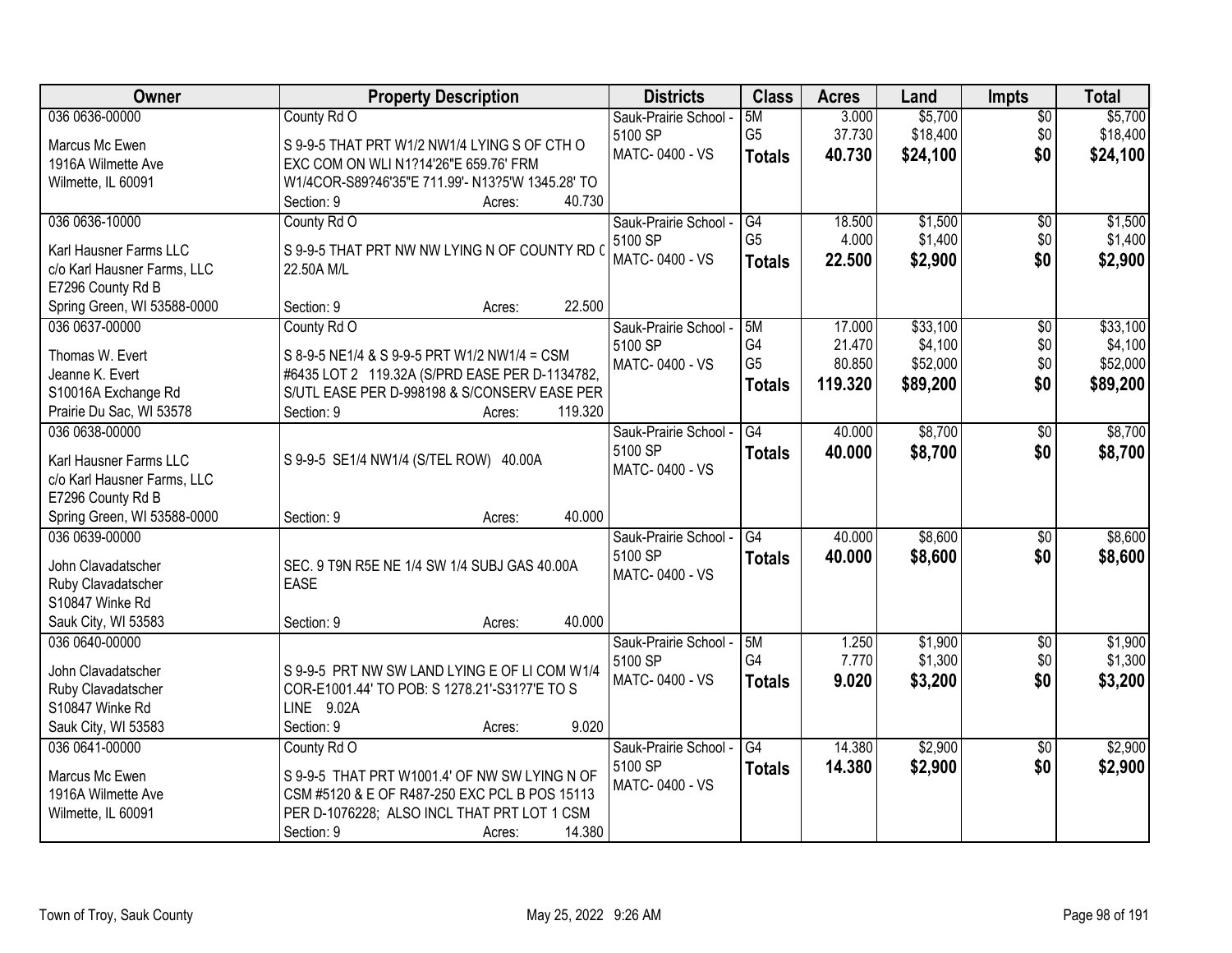| <b>Owner</b>                | <b>Property Description</b>                           | <b>Districts</b>      | <b>Class</b>    | <b>Acres</b> | Land     | <b>Impts</b>    | <b>Total</b> |
|-----------------------------|-------------------------------------------------------|-----------------------|-----------------|--------------|----------|-----------------|--------------|
| 036 0642-00000              | E8132 School Rd                                       | Sauk-Prairie School - | $\overline{G1}$ | 3.260        | \$47,000 | \$119,000       | \$166,000    |
| Adam W. Fuchs               | S 9-9-5 PRT SW1/4 SW1/4 = CSM 5098 LOT 1 3.26A        | 5100 SP               | <b>Totals</b>   | 3.260        | \$47,000 | \$119,000       | \$166,000    |
| E8132 School Rd             |                                                       | MATC-0400 - VS        |                 |              |          |                 |              |
| Sauk City, WI 53583         |                                                       |                       |                 |              |          |                 |              |
|                             | 3.260<br>Section: 9<br>Acres:                         |                       |                 |              |          |                 |              |
| 036 0642-10000              | School Rd                                             | Sauk-Prairie School - | 5M              | 16.270       | \$30,900 | $\overline{50}$ | \$30,900     |
| Marcus Mc Ewen              | S 8-9-5 PRT SE SE & S 9-9-5 PRT W1/2 SW1/4 = CSM      | 5100 SP               | G4              | 23.250       | \$5,800  | \$0             | \$5,800      |
| 1916A Wilmette Ave          | #5120 LOT 1 EXC PCL C POS 15113 PER D-1076229;        | MATC-0400 - VS        | <b>Totals</b>   | 39.520       | \$36,700 | \$0             | \$36,700     |
| Wilmette, IL 60091          | ALSO INCL PRT NW SW BEING PCL B POS 15113 PEF         |                       |                 |              |          |                 |              |
|                             | 39.520<br>Section: 9<br>Acres:                        |                       |                 |              |          |                 |              |
| 036 0642-20000              | School Rd                                             | Sauk-Prairie School - | G4              | 34.630       | \$7,400  | \$0             | \$7,400      |
| Marcus Mc Ewen              | S 9-9-5 PRT S1/2 SW1/4 & NW SW = CSM #5120 LOT 2      | 5100 SP               | G <sub>5</sub>  | 0.500        | \$100    | \$0             | \$100        |
| 1916A Wilmette Ave          | 35.63A (S/CONS EASE PER D-838801)                     | MATC-0400 - VS        | G7              | 0.500        | \$2,500  | \$32,700        | \$35,200     |
| Wilmette, IL 60091          |                                                       |                       | <b>Totals</b>   | 35.630       | \$10,000 | \$32,700        | \$42,700     |
|                             | 35.630<br>Section: 9<br>Acres:                        |                       |                 |              |          |                 |              |
| 036 0645-00000              | E8255 School Rd                                       | Sauk-Prairie School - | G1              | 5.000        | \$53,600 | \$117,300       | \$170,900    |
| Eugene A. Unger             | S 9-9-5 PRT SE SW & S 16-9-5 PRT NE NW = CSM          | 5100 SP               | <b>Totals</b>   | 5.000        | \$53,600 | \$117,300       | \$170,900    |
| Sandra K. Unger             | #5405 LOT 3 5.00A                                     | MATC-0400 - VS        |                 |              |          |                 |              |
| 9445 Old 60 Rd              |                                                       |                       |                 |              |          |                 |              |
| Sauk City, WI 53583-0000    | 5.000<br>Section: 9<br>Acres:                         |                       |                 |              |          |                 |              |
| 036 0645-10000              | School Rd                                             | Sauk-Prairie School - | $\overline{G1}$ | 1.500        | \$1,500  | $\overline{30}$ | \$1,500      |
| Eugene A. Unger             | S 9-9-5 PRT SE SW & S 16-9-5 PRT N1/2 NW = CSM        | 5100 SP               | G <sub>4</sub>  | 19.680       | \$4,400  | \$0             | \$4,400      |
| Sandra K. Unger             | #5405 LOT 2 38.18A (S/EASE PER CSM #5405              | MATC-0400 - VS        | G <sub>5</sub>  | 17.000       | \$8,300  | \$0             | \$8,300      |
| 9445 Old 60 Rd              |                                                       |                       | <b>Totals</b>   | 38.180       | \$14,200 | \$0             | \$14,200     |
| Sauk City, WI 53583-0000    | 38.180<br>Section: 9<br>Acres:                        |                       |                 |              |          |                 |              |
| 036 0645-20000              | E8263 School Rd                                       | Sauk-Prairie School - | 5M              | 5.020        | \$9,600  | $\overline{50}$ | \$9,600      |
| Dustin A. Unger             | S 16-9-5 PRT NW1/4 NW1/4 = CSM #5405 LOT 1            | 5100 SP               | G <sub>1</sub>  | 1.000        | \$28,100 | \$193,700       | \$221,800    |
| E8263 School Rd             | (W/EASE CSM #5405) 36.02A                             | MATC-0400 - VS        | G4              | 20.000       | \$3,600  | \$0             | \$3,600      |
| Sauk City, WI 53583         |                                                       |                       | G <sub>5</sub>  | 10.000       | \$4,800  | \$0             | \$4,800      |
|                             | 36.020<br>Section: 9<br>Acres:                        |                       | Totals          | 36.020       | \$46,100 | \$193,700       | \$239,800    |
| 036 0646-00000              | School Rd                                             | Sauk-Prairie School - | 5M              | 20.000       | \$38,000 | $\overline{50}$ | \$38,000     |
| Karl Hausner Farms LLC      |                                                       | 5100 SP               | G4              | 12.000       | \$1,900  | \$0             | \$1,900      |
| c/o Karl Hausner Farms, LLC | S 9-9-5 E 64RD NE1/4 SE1/4 (S/GAS EASE) 32.00A<br>M/L | MATC-0400 - VS        | <b>Totals</b>   | 32.000       | \$39,900 | \$0             | \$39,900     |
| E7296 County Rd B           |                                                       |                       |                 |              |          |                 |              |
| Spring Green, WI 53588-0000 | 32.000<br>Section: 9<br>Acres:                        |                       |                 |              |          |                 |              |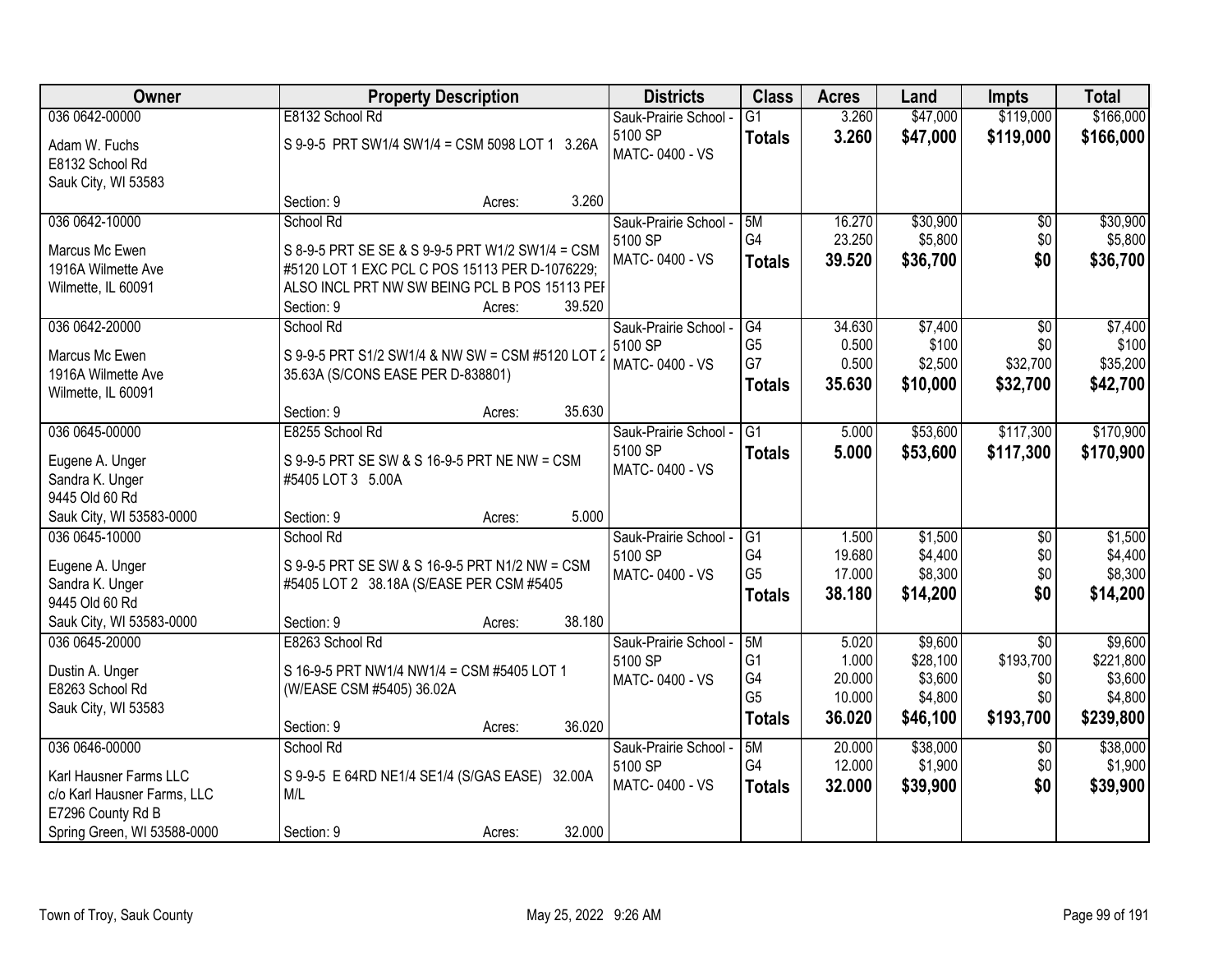| Owner                 | <b>Property Description</b>                      | <b>Districts</b>                 | <b>Class</b>   | <b>Acres</b> | Land       | <b>Impts</b>    | <b>Total</b> |
|-----------------------|--------------------------------------------------|----------------------------------|----------------|--------------|------------|-----------------|--------------|
| 036 0647-00000        | School Rd                                        | Sauk-Prairie School -            | 5M             | 3.000        | \$5,700    | $\sqrt{$0}$     | \$5,700      |
| John Clavadatscher    | SEC. 9 T9N R5E W 16RD NE 1/4 SE 1/4 8.00A SUBJ   | 5100 SP                          | G4             | 5.000        | \$800      | \$0             | \$800        |
| Ruby Clavadatscher    | <b>GAS EASE</b>                                  | MATC-0400 - VS                   | <b>Totals</b>  | 8.000        | \$6,500    | \$0             | \$6,500      |
| S10847 Winke Rd       |                                                  |                                  |                |              |            |                 |              |
| Sauk City, WI 53583   | 8.000<br>Section: 9<br>Acres:                    |                                  |                |              |            |                 |              |
| 036 0648-00000        | E8393 School Rd                                  | Sauk-Prairie School -            | 5M             | 1.000        | \$1,900    | $\overline{50}$ | \$1,900      |
| John Clavadatscher    | SEC. 9 T9N R5E NW 1/4 SE 1/4 SUBJ GAS 40.00A     | 5100 SP                          | G4             | 35.000       | \$6,800    | \$0             | \$6,800      |
| Ruby Clavadatscher    | <b>EASE</b>                                      | MATC-0400 - VS                   | G <sub>5</sub> | 2.000        | \$100      | \$0             | \$100        |
| S10847 Winke Rd       |                                                  |                                  | G7             | 2.000        | \$22,000   | \$83,200        | \$105,200    |
| Sauk City, WI 53583   | 40.000<br>Section: 9<br>Acres:                   |                                  | <b>Totals</b>  | 40.000       | \$30,800   | \$83,200        | \$114,000    |
| 036 0649-00000        | E8391 School Rd                                  | Sauk-Prairie School -            | G4             | 33.300       | \$7,200    | \$0             | \$7,200      |
|                       |                                                  | 5100 SP                          | G <sub>5</sub> | 1.700        | \$100      | \$0             | \$100        |
| Luetscher Green Acres | SEC. 9 T9N R5E SW 1/4 SE 1/4 40.00A (MFL 4A PER  | MATC-0400 - VS                   | G7             | 1.000        | \$5,000    | \$37,200        | \$42,200     |
| E8391 School Rd       | D-1209057)                                       |                                  | W8             | 4.000        | (\$7,600)  | \$0             | \$0          |
| Sauk City, WI 53583   | 40.000<br>Section: 9<br>Acres:                   |                                  | <b>Totals</b>  | 40.000       | \$12,300   | \$37,200        | \$49,500     |
| 036 0650-00000        | E8391 School Rd                                  | Sauk-Prairie School -            | G4             | 26.000       | \$5,500    | $\sqrt[6]{3}$   | \$5,500      |
|                       |                                                  | 5100 SP                          | G7             | 1.000        | \$14,000   | \$110,500       | \$124,500    |
| Luetscher Green Acres | SEC. 9 T9N R5E SE 1/4 SE 1/4 40.00A (MFL 13A PER | MATC-0400 - VS                   | W8             | 13.000       | (\$24,700) | \$0             | \$0          |
| E8391 School Rd       | D-1209057)                                       |                                  | <b>Totals</b>  | 40.000       | \$19,500   | \$110,500       | \$130,000    |
| Sauk City, WI 53583   | 40.000                                           |                                  |                |              |            |                 |              |
| 036 0651-00000        | Section: 9<br>Acres:                             |                                  | 5M             | 9.000        | \$17,100   |                 | \$17,100     |
|                       | <b>Troy Rd</b>                                   | Sauk-Prairie School -<br>5100 SP | G <sub>4</sub> | 23.350       | \$2,200    | \$0<br>\$0      | \$2,200      |
| James F. Sprecher     | SEC. 10 T9N R5E NE 1/4 NE 1/4 EXC S 31 1/2 RD OF | MATC-0400 - VS                   | G <sub>5</sub> | 0.750        | \$100      | \$0             | \$100        |
| Dawn M. Sprecher      | W 32RD 33.10A                                    |                                  | <b>Totals</b>  | 33.100       | \$19,400   | \$0             | \$19,400     |
| E8698 County Rd O     |                                                  |                                  |                |              |            |                 |              |
| Sauk City, WI 53583   | 33.100<br>Section: 10<br>Acres:                  |                                  |                |              |            |                 |              |
| 036 0652-00000        | S10165 Troy Rd                                   | Sauk-Prairie School -            | G4             | 3.200        | \$700      | $\overline{50}$ | \$700        |
| Gregory D. Sprecher   | SEC. 10 T9N R5E S 31.5 RDS OF W 32RD OF NE 1/4   | 5100 SP                          | G <sub>5</sub> | 0.500        | \$100      | \$0             | \$100        |
| Wendy M. Sprecher     | NE 1/4 6.90A                                     | MATC-0400 - VS                   | G7             | 3.200        | \$30,900   | \$146,900       | \$177,800    |
| S10165 Troy Rd        |                                                  |                                  | <b>Totals</b>  | 6.900        | \$31,700   | \$146,900       | \$178,600    |
| Sauk City, WI 53583   | 6.900<br>Section: 10<br>Acres:                   |                                  |                |              |            |                 |              |
| 036 0653-00000        | County Rd O                                      | Sauk-Prairie School -            | 5M             | 23.000       | \$43,700   | $\overline{60}$ | \$43,700     |
| James F. Sprecher     | SEC. 10 T9N R5E NW 1/4 NE 1/4 40.00A             | 5100 SP                          | G4             | 17.000       | \$2,800    | \$0             | \$2,800      |
| Dawn M. Sprecher      |                                                  | MATC-0400 - VS                   | <b>Totals</b>  | 40.000       | \$46,500   | \$0             | \$46,500     |
| E8698 County Rd O     |                                                  |                                  |                |              |            |                 |              |
| Sauk City, WI 53583   | 40.000<br>Section: 10<br>Acres:                  |                                  |                |              |            |                 |              |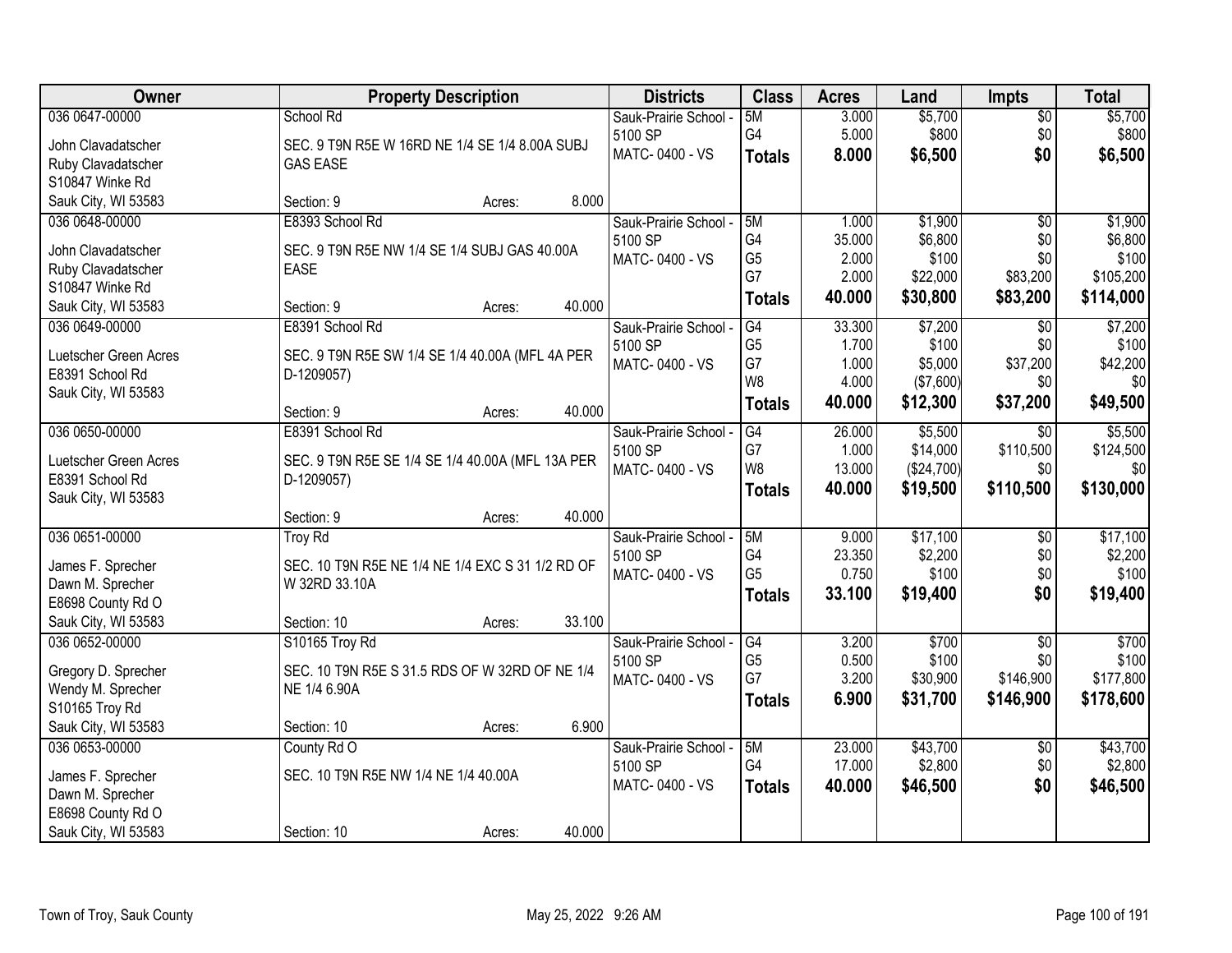| Owner                 | <b>Property Description</b>                                  | <b>Districts</b>      | <b>Class</b>    | <b>Acres</b>     | Land                  | <b>Impts</b>           | <b>Total</b>   |
|-----------------------|--------------------------------------------------------------|-----------------------|-----------------|------------------|-----------------------|------------------------|----------------|
| 036 0654-00000        | <b>Troy Rd</b>                                               | Sauk-Prairie School - | 5M              | 18.000           | \$34,200              | $\sqrt{$0}$            | \$34,200       |
| Gregory D. Sprecher   | SEC. 10 T9N R5E SW 1/4 NE 1/4 40.00A                         | 5100 SP               | G4              | 22.000           | \$3,600               | \$0                    | \$3,600        |
| Wendy M. Sprecher     |                                                              | MATC-0400 - VS        | <b>Totals</b>   | 40.000           | \$37,800              | \$0                    | \$37,800       |
| S10165 Troy Rd        |                                                              |                       |                 |                  |                       |                        |                |
| Sauk City, WI 53583   | 40.000<br>Section: 10<br>Acres:                              |                       |                 |                  |                       |                        |                |
| 036 0655-00000        | <b>Troy Rd</b>                                               | Sauk-Prairie School - | 5M              | 2.000            | \$3,800               | \$0                    | \$3,800        |
|                       |                                                              | 5100 SP               | G4              | 37.000           | \$8,200               | \$0                    | \$8,200        |
| Gregory D. Sprecher   | SEC. 10 T9N R5E SE 1/4 NE 1/4 40.00A S/TEL EASE              | MATC-0400 - VS        | G <sub>5</sub>  | 1.000            | \$100                 | \$0                    | \$100          |
| Wendy M. Sprecher     | PER R144-377                                                 |                       | <b>Totals</b>   | 40.000           | \$12,100              | \$0                    | \$12,100       |
| S10165 Troy Rd        |                                                              |                       |                 |                  |                       |                        |                |
| Sauk City, WI 53583   | 40.000<br>Section: 10<br>Acres:                              |                       |                 |                  |                       |                        |                |
| 036 0656-01000        |                                                              | Sauk-Prairie School - | G4              | 37.620           | \$9,000               | \$0                    | \$9,000        |
| Richard N. Annen      | S 10-9-5 PRT N1/2 NW1/4 & SW1/4 NW1/4 BEG NW                 | 5100 SP               | G <sub>5</sub>  | 2.490            | \$100                 | \$0                    | \$100          |
| E8040 County Rd O     | COR SD SEC ? N89?39?00?E 2568.12? ? SWLY                     | MATC-0400 - VS        | <b>Totals</b>   | 40.110           | \$9,100               | \$0                    | \$9,100        |
| Sauk City, WI 53583   | 339.13? (R=955?) (CH=S39?40?23?W 337.35?) ?                  |                       |                 |                  |                       |                        |                |
|                       | 40.110<br>Section:<br>Acres:                                 |                       |                 |                  |                       |                        |                |
| 036 0656-10000        | E8616 County Rd O                                            | Sauk-Prairie School - | G5              | 0.110            | \$0                   | $\sqrt{6}$             | \$0            |
|                       |                                                              | 5100 SP               | G7              | 5.000            | \$39,000              | \$223,700              | \$262,700      |
| Steven G. Wincentsen  | S 10-9-5 PRT NE1/4 NW1/4 = CSM 6759 LOT 1 5.11A              | MATC-0400 - VS        | <b>Totals</b>   | 5.110            | \$39,000              | \$223,700              | \$262,700      |
| Carla J. Wincentsen   |                                                              |                       |                 |                  |                       |                        |                |
| E8616 County Rd O     |                                                              |                       |                 |                  |                       |                        |                |
| Sauk City, WI 53583   | 5.110<br>Section:<br>Acres:                                  |                       |                 |                  |                       |                        |                |
| 036 0657-00000        | E8685 County Rd O                                            | Sauk-Prairie School - | $\overline{G1}$ | 0.810            | \$12,000              | \$99,500               | \$111,500      |
| Tracy Lee Connor      | S 10-9-5 PRT NE NW COM N1/4COR- S0?45'E 92.95'-              | 5100 SP               | <b>Totals</b>   | 0.810            | \$12,000              | \$99,500               | \$111,500      |
| Margaret Ann Connor   | S46?49'W 159.07' TO SLI CTH O & POB-S10?45'E                 | MATC-0400 - VS        |                 |                  |                       |                        |                |
| E8685 County Rd O     | 219.78'- S71?38'34"W 139.92'- N50?26'10"W 155.76' TC         |                       |                 |                  |                       |                        |                |
| Sauk City, WI 53583   | 0.810<br>Section: 10<br>Acres:                               |                       |                 |                  |                       |                        |                |
| 036 0659-00000        |                                                              | Sauk-Prairie School - | 5M              | 92.000           | \$178,000             | $\sqrt{6}$             | \$178,000      |
| Alan T. Dischler      | S 10-9-5 PER D-1055046: N1/2 SW1/4 & THAT PRT                | 5100 SP               | G4              | 87.900           | \$20,900              | \$0                    | \$20,900       |
|                       |                                                              | MATC-0400 - VS        | G <sub>5</sub>  | 14.520           | \$7,000               | \$0                    | \$7,000        |
| Lauri J. Dischler     | NW1/4 LYING S OF CTH O EXC THAT PRT NE NW                    |                       | <b>Totals</b>   | 194.420          | \$205,900             | \$0                    | \$205,900      |
| S9786 Valley View Rd  | COM N1/4 COR-S0?45'E 92.95'- S46?49' W 159.07' TO<br>194.420 |                       |                 |                  |                       |                        |                |
| Plain, WI 53577       | Section: 10<br>Acres:                                        |                       |                 |                  |                       |                        |                |
| 036 0663-00000        |                                                              | Sauk-Prairie School - | G4<br>W8        | 25.000<br>15.000 | \$4,700<br>(\$28,500) | $\overline{50}$<br>\$0 | \$4,700<br>\$0 |
| Luetscher Green Acres | SEC. 10 T9N R5E SW 1/4 SW 1/4 (MFL 15A PER                   | 5100 SP               |                 |                  |                       |                        |                |
| E8391 School Rd       | D-1209057) 40.00A                                            | MATC-0400 - VS        | <b>Totals</b>   | 40.000           | \$4,700               | \$0                    | \$4,700        |
| Sauk City, WI 53583   |                                                              |                       |                 |                  |                       |                        |                |
|                       | 40.000<br>Section: 10<br>Acres:                              |                       |                 |                  |                       |                        |                |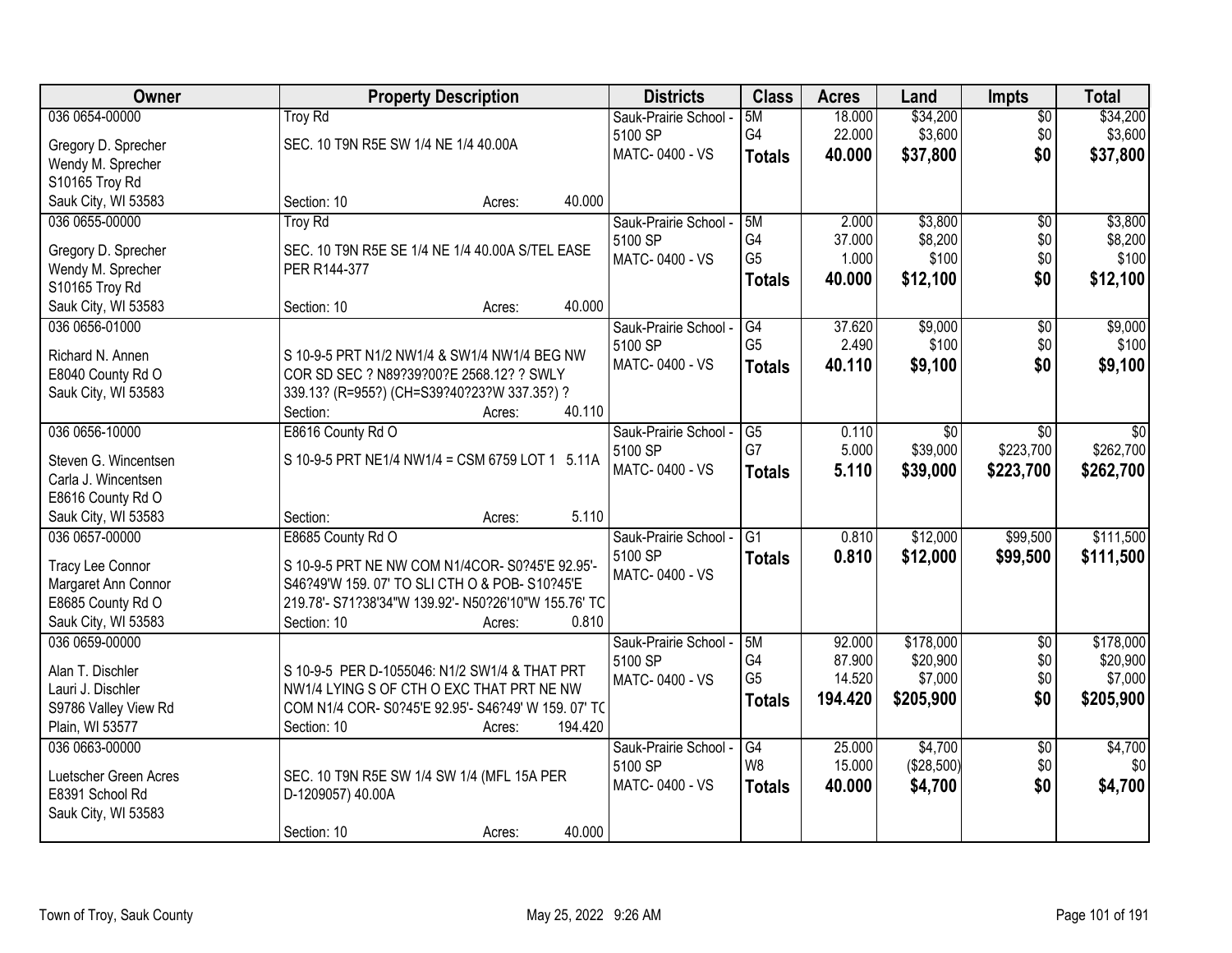| Owner                                                                        | <b>Property Description</b>                                                                                                                                         |        | <b>Districts</b>                                   | <b>Class</b>                                | <b>Acres</b>                       | Land                                       | Impts                                            | <b>Total</b>                                 |
|------------------------------------------------------------------------------|---------------------------------------------------------------------------------------------------------------------------------------------------------------------|--------|----------------------------------------------------|---------------------------------------------|------------------------------------|--------------------------------------------|--------------------------------------------------|----------------------------------------------|
| 036 0664-00000<br>Mack Income Trust<br>S10371 Troy Rd<br>Sauk City, WI 53583 | S 10-9-5 E1/2 SE SW EXC S5A 15.00A M/L                                                                                                                              |        | Sauk-Prairie School -<br>5100 SP<br>MATC-0400 - VS | $\overline{G6}$<br><b>Totals</b>            | 15.000<br>15.000                   | \$58,500<br>\$58,500                       | $\overline{50}$<br>\$0                           | \$58,500<br>\$58,500                         |
|                                                                              | Section: 10<br>Acres:                                                                                                                                               | 15.000 |                                                    |                                             |                                    |                                            |                                                  |                                              |
| 036 0665-00000<br>Mack Income Trust<br>S10371 Troy Rd<br>Sauk City, WI 53583 | S 10 T9N R5E S 5 ACRES E 1/2 SE 1/4 SW 1/4 5.00A                                                                                                                    | 5.000  | Sauk-Prairie School -<br>5100 SP<br>MATC-0400 - VS | 5M<br>G4<br><b>Totals</b>                   | 1.000<br>4.000<br>5.000            | \$1,900<br>\$600<br>\$2,500                | $\overline{50}$<br>\$0<br>\$0                    | \$1,900<br>\$600<br>\$2,500                  |
| 036 0666-00000                                                               | Section: 10<br>Acres:                                                                                                                                               |        | Sauk-Prairie School -                              | W8                                          | 20.000                             | ( \$36, 300)                               | \$0                                              | $\overline{\$0}$                             |
| Luetscher Green Acres<br>E8391 School Rd<br>Sauk City, WI 53583              | SEC. 10 T9N R5E W 1/2 SE 1/4 SW 1/4 (MFL 20A PER<br>D-1209057) 20.00A                                                                                               |        | 5100 SP<br>MATC-0400 - VS                          | <b>Totals</b>                               | 20.000                             | \$0                                        | \$0                                              | \$0                                          |
|                                                                              | Section: 10<br>Acres:                                                                                                                                               | 20.000 |                                                    |                                             |                                    |                                            |                                                  |                                              |
| 036 0667-00000<br>Gregory D. Sprecher<br>Wendy M. Sprecher<br>S10165 Troy Rd | SEC. 10 T9N R5E NE 1/4 SE 1/4 N&E CTR LI HWY<br>19.31A S/TEL EASE PER R144-377                                                                                      |        | Sauk-Prairie School -<br>5100 SP<br>MATC-0400 - VS | G4<br>G <sub>5</sub><br><b>Totals</b>       | 17.000<br>2.310<br>19.310          | \$4,100<br>\$600<br>\$4,700                | $\sqrt[6]{3}$<br>\$0<br>\$0                      | \$4,100<br>\$600<br>\$4,700                  |
| Sauk City, WI 53583                                                          | Section: 10<br>Acres:                                                                                                                                               | 19.310 |                                                    |                                             |                                    |                                            |                                                  |                                              |
| 036 0668-00000<br>Mack Income Trust<br>S10371 Troy Rd<br>Sauk City, WI 53583 | S10371 Troy Rd<br>S 10-9-5 THAT PRT NE SE LYING W & S OF C/L TROY<br>RD EXC CSM #1036 & EXC CSM #4729 18.15A M/L<br>(W/EASE PER CSM #4729)<br>Section: 10<br>Acres: | 18.150 | Sauk-Prairie School -<br>5100 SP<br>MATC-0400 - VS | G4<br>G <sub>5</sub><br>G7<br><b>Totals</b> | 12.500<br>3.150<br>2.500<br>18.150 | \$2,400<br>\$3,200<br>\$26,000<br>\$31,600 | $\overline{50}$<br>\$0<br>\$313,700<br>\$313,700 | \$2,400<br>\$3,200<br>\$339,700<br>\$345,300 |
| 036 0668-10000                                                               | S10375 Troy Rd                                                                                                                                                      |        | Sauk-Prairie School -                              | $\overline{G1}$                             | 1.530                              | \$34,400                                   | \$230,900                                        | \$265,300                                    |
| Ritchie M. Mack<br>Jill M. Mack<br>S10375A Troy Rd                           | S 10-9-5 PRT NE SE = CSM #4729 LOT 1 1.53A<br>(S/EASE PER CSM #4729)                                                                                                |        | 5100 SP<br>MATC-0400 - VS                          | <b>Totals</b>                               | 1.530                              | \$34,400                                   | \$230,900                                        | \$265,300                                    |
| Sauk City, WI 53583                                                          | Section: 10<br>Acres:                                                                                                                                               | 1.530  |                                                    |                                             |                                    |                                            |                                                  |                                              |
| 036 0669-00000<br>Jesse S. Schlough<br>Chelsi D. Amble<br>S10323 Troy Rd     | S10323 Troy Rd<br>S 10-9-5 PRT NE SE = CSM #1036 LOT 1 1.01A                                                                                                        |        | Sauk-Prairie School -<br>5100 SP<br>MATC-0400 - VS | G1<br><b>Totals</b>                         | 1.010<br>1.010                     | \$28,100<br>\$28,100                       | \$136,400<br>\$136,400                           | \$164,500<br>\$164,500                       |
| Sauk City, WI 53583                                                          | Section: 10<br>Acres:                                                                                                                                               | 1.010  |                                                    |                                             |                                    |                                            |                                                  |                                              |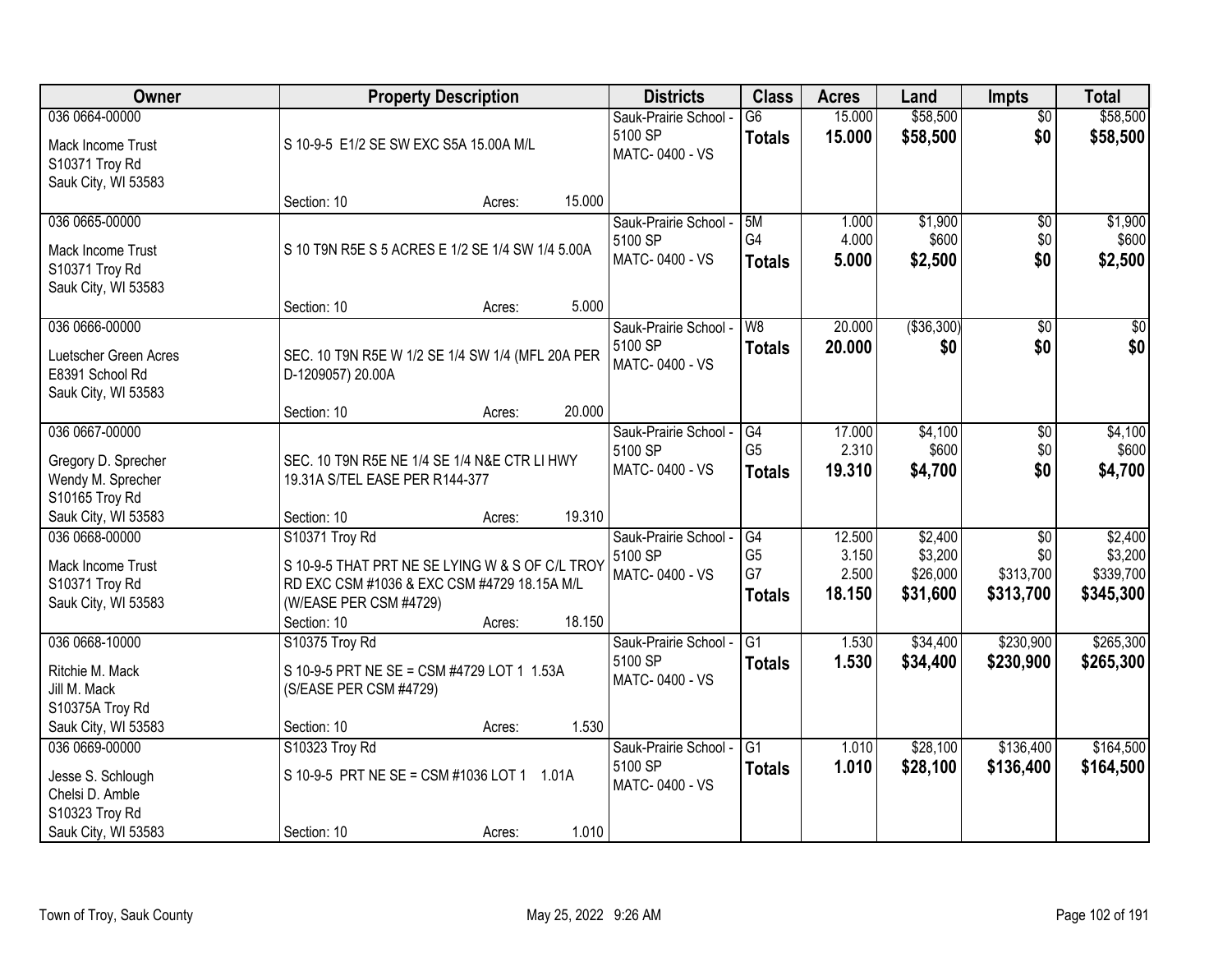| Owner                     |                                                   | <b>Property Description</b> |        | <b>Districts</b>      | <b>Class</b>    | <b>Acres</b> | Land     | <b>Impts</b>    | <b>Total</b> |
|---------------------------|---------------------------------------------------|-----------------------------|--------|-----------------------|-----------------|--------------|----------|-----------------|--------------|
| 036 0670-00000            |                                                   |                             |        | Sauk-Prairie School - | 5M              | 12.000       | \$22,800 | $\overline{50}$ | \$22,800     |
| Mack Income Trust         | SEC. 10 T9N R5E NW 1/4 SE 1/4 40.00A              |                             |        | 5100 SP               | G4              | 10.660       | \$1,700  | \$0             | \$1,700      |
| S10371 Troy Rd            |                                                   |                             |        | MATC-0400 - VS        | G <sub>5</sub>  | 17.340       | \$25,200 | \$0             | \$25,200     |
| Sauk City, WI 53583       |                                                   |                             |        |                       | <b>Totals</b>   | 40.000       | \$49,700 | \$0             | \$49,700     |
|                           | Section: 10                                       | Acres:                      | 40.000 |                       |                 |              |          |                 |              |
| 036 0671-00000            |                                                   |                             |        | Sauk-Prairie School - | 5M              | 2.000        | \$3,800  | \$0             | \$3,800      |
| Mack Income Trust         | SEC. 10 T9N R5E SW 1/4 SE 1/4 40.00A              |                             |        | 5100 SP               | G4              | 38.000       | \$7,200  | \$0             | \$7,200      |
| S10371 Troy Rd            |                                                   |                             |        | MATC-0400 - VS        | <b>Totals</b>   | 40.000       | \$11,000 | \$0             | \$11,000     |
| Sauk City, WI 53583       |                                                   |                             |        |                       |                 |              |          |                 |              |
|                           | Section: 10                                       | Acres:                      | 40.000 |                       |                 |              |          |                 |              |
| 036 0672-00000            | S10371 Troy Rd                                    |                             |        | Sauk-Prairie School - | G4              | 39.700       | \$9,500  | $\overline{50}$ | \$9,500      |
| Mack Income Trust         | SEC. 10 T9N R5E SE 1/4 SE 1/4 40.00A              |                             |        | 5100 SP               | G7              | 0.300        | \$1,800  | \$1,900         | \$3,700      |
| S10371 Troy Rd            |                                                   |                             |        | MATC-0400 - VS        | <b>Totals</b>   | 40.000       | \$11,300 | \$1,900         | \$13,200     |
| Sauk City, WI 53583       |                                                   |                             |        |                       |                 |              |          |                 |              |
|                           | Section: 10                                       | Acres:                      | 40.000 |                       |                 |              |          |                 |              |
| 036 0673-00000            | E9237 County Rd O                                 |                             |        | Sauk-Prairie School - | G1              | 1.290        | \$4,700  | \$300           | \$5,000      |
| Brian L. Hanson           | S 11-9-5 W1/2 E1/2 NE NE EXC NELY CTH"0" & EXC    |                             |        | 5100 SP               | G4              | 0.750        | \$200    | \$0             | \$200        |
| E9237 County Rd O         | PER V376-518<br>2.04A                             |                             |        | MATC-0400 - VS        | <b>Totals</b>   | 2.040        | \$4,900  | \$300           | \$5,200      |
| Sauk City, WI 53583       |                                                   |                             |        |                       |                 |              |          |                 |              |
|                           | Section: 11                                       | Acres:                      | 2.040  |                       |                 |              |          |                 |              |
| 036 0674-00000            |                                                   |                             |        | Sauk-Prairie School - | $\overline{G4}$ | 9.500        | \$2,100  | $\overline{50}$ | \$2,100      |
| Dean W. Slark             | SEC. 11 T9N R5E E1/2 E1/2 NE1/4 NE1/4 10.00A SUBJ |                             |        | 5100 SP               | G <sub>5</sub>  | 0.500        | \$100    | \$0             | \$100        |
| Diane M. Slark            | <b>WP&amp;L EASE</b>                              |                             |        | MATC-0400 - VS        | <b>Totals</b>   | 10.000       | \$2,200  | \$0             | \$2,200      |
| E9389 County Rd O         |                                                   |                             |        |                       |                 |              |          |                 |              |
| Sauk City, WI 53583       | Section: 11                                       | Acres:                      | 10.000 |                       |                 |              |          |                 |              |
| 036 0675-00000            |                                                   |                             |        | Sauk-Prairie School - | 5M              | 4.000        | \$7,600  | $\sqrt{$0}$     | \$7,600      |
| Kevin Enge Farms LLC      | S 11-9-5 W1\2 NE NE 20.00A                        |                             |        | 5100 SP               | G4              | 16.000       | \$3,100  | \$0             | \$3,100      |
| c/o Kevin Enge Farms, LLC |                                                   |                             |        | MATC-0400 - VS        | <b>Totals</b>   | 20.000       | \$10,700 | \$0             | \$10,700     |
| S10080 Enge Rd            |                                                   |                             |        |                       |                 |              |          |                 |              |
| Sauk City, WI 53583-0000  | Section: 11                                       | Acres:                      | 20.000 |                       |                 |              |          |                 |              |
| 036 0676-00000            |                                                   |                             |        | Sauk-Prairie School - | 5M              | 14.000       | \$26,600 | $\overline{30}$ | \$26,600     |
| Kevin Enge Farms LLC      | S 11-9-5 E1/2 NW NE 20.00A                        |                             |        | 5100 SP               | G4              | 6.000        | \$1,000  | \$0             | \$1,000      |
| c/o Kevin Enge Farms, LLC |                                                   |                             |        | MATC-0400 - VS        | <b>Totals</b>   | 20.000       | \$27,600 | \$0             | \$27,600     |
| S10080 Enge Rd            |                                                   |                             |        |                       |                 |              |          |                 |              |
| Sauk City, WI 53583-0000  | Section: 11                                       | Acres:                      | 20.000 |                       |                 |              |          |                 |              |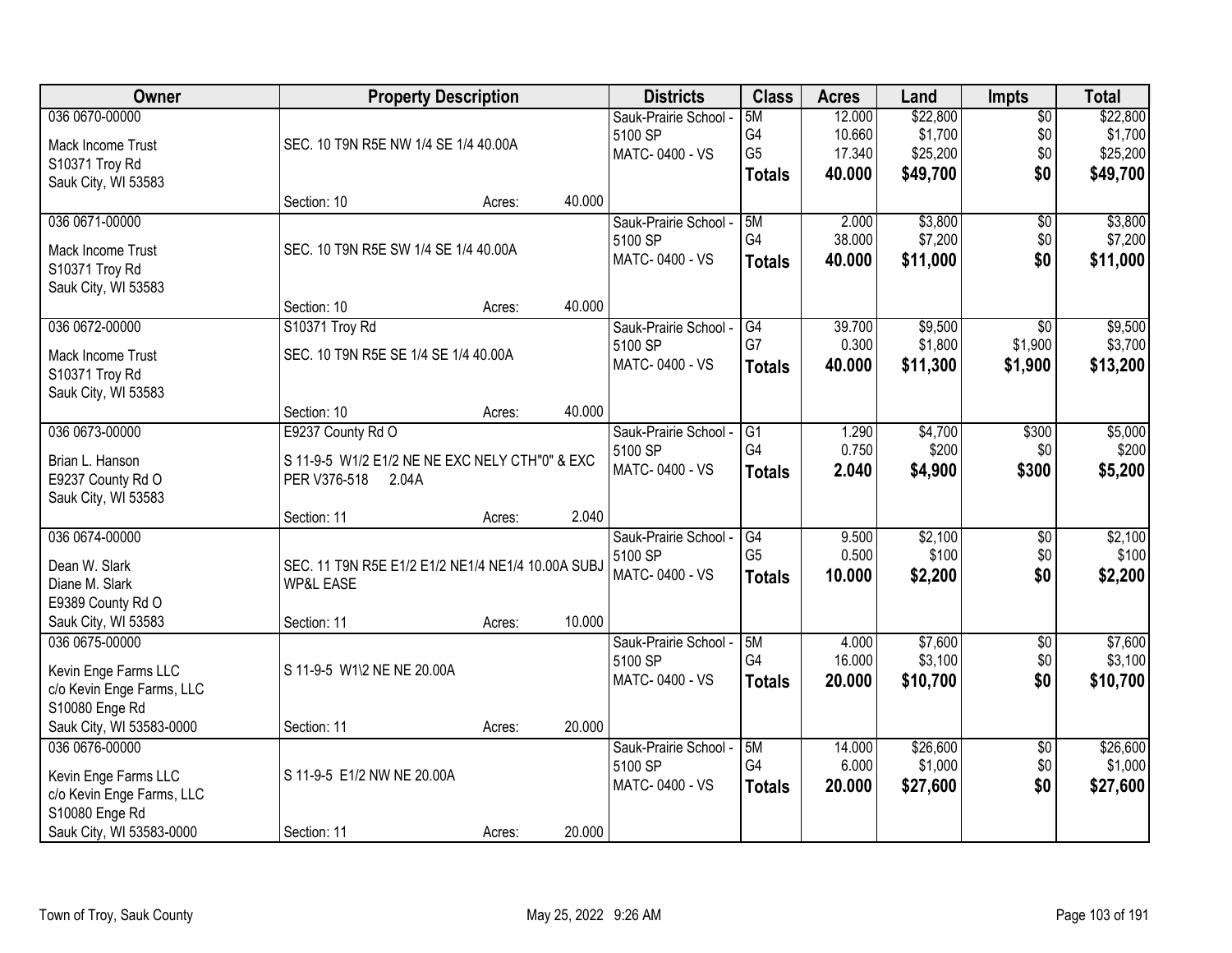| Owner                    |                                                    | <b>Property Description</b> |        | <b>Districts</b>      | <b>Class</b>    | <b>Acres</b> | Land     | <b>Impts</b>    | <b>Total</b> |
|--------------------------|----------------------------------------------------|-----------------------------|--------|-----------------------|-----------------|--------------|----------|-----------------|--------------|
| 036 0677-00000           |                                                    |                             |        | Sauk-Prairie School - | 5M              | 6.000        | \$11,400 | $\overline{50}$ | \$11,400     |
| Enge Homestead LLC       | SEC. 11 T9N R5E W1/2 NW1/4 NE1/4 20.00A            |                             |        | 5100 SP               | G4              | 14.000       | \$2,600  | \$0             | \$2,600      |
| c/o Enge Homestead, LLC  |                                                    |                             |        | MATC-0400 - VS        | <b>Totals</b>   | 20.000       | \$14,000 | \$0             | \$14,000     |
| S10080 Enge Rd           |                                                    |                             |        |                       |                 |              |          |                 |              |
| Sauk City, WI 53583-0000 | Section: 11                                        | Acres:                      | 20.000 |                       |                 |              |          |                 |              |
| 036 0678-00000           |                                                    |                             |        | Sauk-Prairie School - | $\overline{G6}$ | 20.000       | \$78,000 | \$0             | \$78,000     |
| Enge Homestead LLC       | SEC. 11 T9N R5E E1/2 SW1/4 NE1/4 20.00A            |                             |        | 5100 SP               | <b>Totals</b>   | 20.000       | \$78,000 | \$0             | \$78,000     |
| c/o Enge Homestead, LLC  |                                                    |                             |        | MATC-0400 - VS        |                 |              |          |                 |              |
| S10080 Enge Rd           |                                                    |                             |        |                       |                 |              |          |                 |              |
| Sauk City, WI 53583-0000 | Section: 11                                        | Acres:                      | 20.000 |                       |                 |              |          |                 |              |
| 036 0679-00000           |                                                    |                             |        | Sauk-Prairie School - | 5M              | 18.000       | \$34,200 | $\overline{50}$ | \$34,200     |
| Enge Homestead LLC       | SEC. 11 T9N R5E W1/2 SW1/4 NE1/4 20.00A            |                             |        | 5100 SP               | G4              | 2.000        | \$300    | \$0             | \$300        |
| c/o Enge Homestead, LLC  |                                                    |                             |        | MATC-0400 - VS        | <b>Totals</b>   | 20,000       | \$34,500 | \$0             | \$34,500     |
| S10080 Enge Rd           |                                                    |                             |        |                       |                 |              |          |                 |              |
| Sauk City, WI 53583-0000 | Section: 11                                        | Acres:                      | 20.000 |                       |                 |              |          |                 |              |
| 036 0680-00000           | E9237 County Rd O                                  |                             |        | Sauk-Prairie School - | 5M              | 8.180        | \$16,000 | \$0             | \$16,000     |
| Brian L. Hanson          | SEC. 11 T9N R5E W 30A SE 1/4 NE1/4 EXC PER         |                             |        | 5100 SP               | G <sub>1</sub>  | 2.000        | \$40,000 | \$210,700       | \$250,700    |
| E9237 County Rd O        | V376-518 10.93A M/L                                |                             |        | MATC-0400 - VS        | G4              | 0.750        | \$200    | \$0             | \$200        |
| Sauk City, WI 53583      |                                                    |                             |        |                       | <b>Totals</b>   | 10.930       | \$56,200 | \$210,700       | \$266,900    |
|                          | Section: 11                                        | Acres:                      | 10.930 |                       |                 |              |          |                 |              |
| 036 0681-00000           |                                                    |                             |        | Sauk-Prairie School - | G4              | 28.580       | \$5,700  | $\overline{50}$ | \$5,700      |
| Dean W. Slark            | S 11-9-5 PRT NE NE, SE NE & NE SE COM NE COR       |                             |        | 5100 SP               | <b>Totals</b>   | 28.580       | \$5,700  | \$0             | \$5,700      |
| Diane M. Slark           | SEC 11- S64?54'W 374.5' TO POB-S                   |                             |        | MATC-0400 - VS        |                 |              |          |                 |              |
| E9389 County Rd O        | 2432.45'-S79?36'W 275.4'- S9?23'W 263.33'-N71?45'W |                             |        |                       |                 |              |          |                 |              |
| Sauk City, WI 53583      | Section: 11                                        | Acres:                      | 28.580 |                       |                 |              |          |                 |              |
| 036 0682-00000           |                                                    |                             |        | Sauk-Prairie School - | G4              | 10.000       | \$2,000  | $\sqrt{6}$      | \$2,000      |
| Dean W. Slark            | SEC. 11 T9N R5E E 10A SE 1/4 NE 1/4 10.00A         |                             |        | 5100 SP               | <b>Totals</b>   | 10.000       | \$2,000  | \$0             | \$2,000      |
| Diane M. Slark           |                                                    |                             |        | MATC-0400 - VS        |                 |              |          |                 |              |
| E9389 County Rd O        |                                                    |                             |        |                       |                 |              |          |                 |              |
| Sauk City, WI 53583      | Section: 11                                        | Acres:                      | 10.000 |                       |                 |              |          |                 |              |
| 036 0683-00000           | Enge Rd                                            |                             |        | Sauk-Prairie School - | G4              | 40.000       | \$8,900  | $\overline{30}$ | \$8,900      |
| Enge Homestead LLC       | SEC 11 T9N R5E NE1/4 NW1/4 40.00A                  |                             |        | 5100 SP               | <b>Totals</b>   | 40.000       | \$8,900  | \$0             | \$8,900      |
| c/o Enge Homestead, LLC  |                                                    |                             |        | MATC-0400 - VS        |                 |              |          |                 |              |
| S10080 Enge Rd           |                                                    |                             |        |                       |                 |              |          |                 |              |
| Sauk City, WI 53583-0000 | Section: 11                                        | Acres:                      | 40.000 |                       |                 |              |          |                 |              |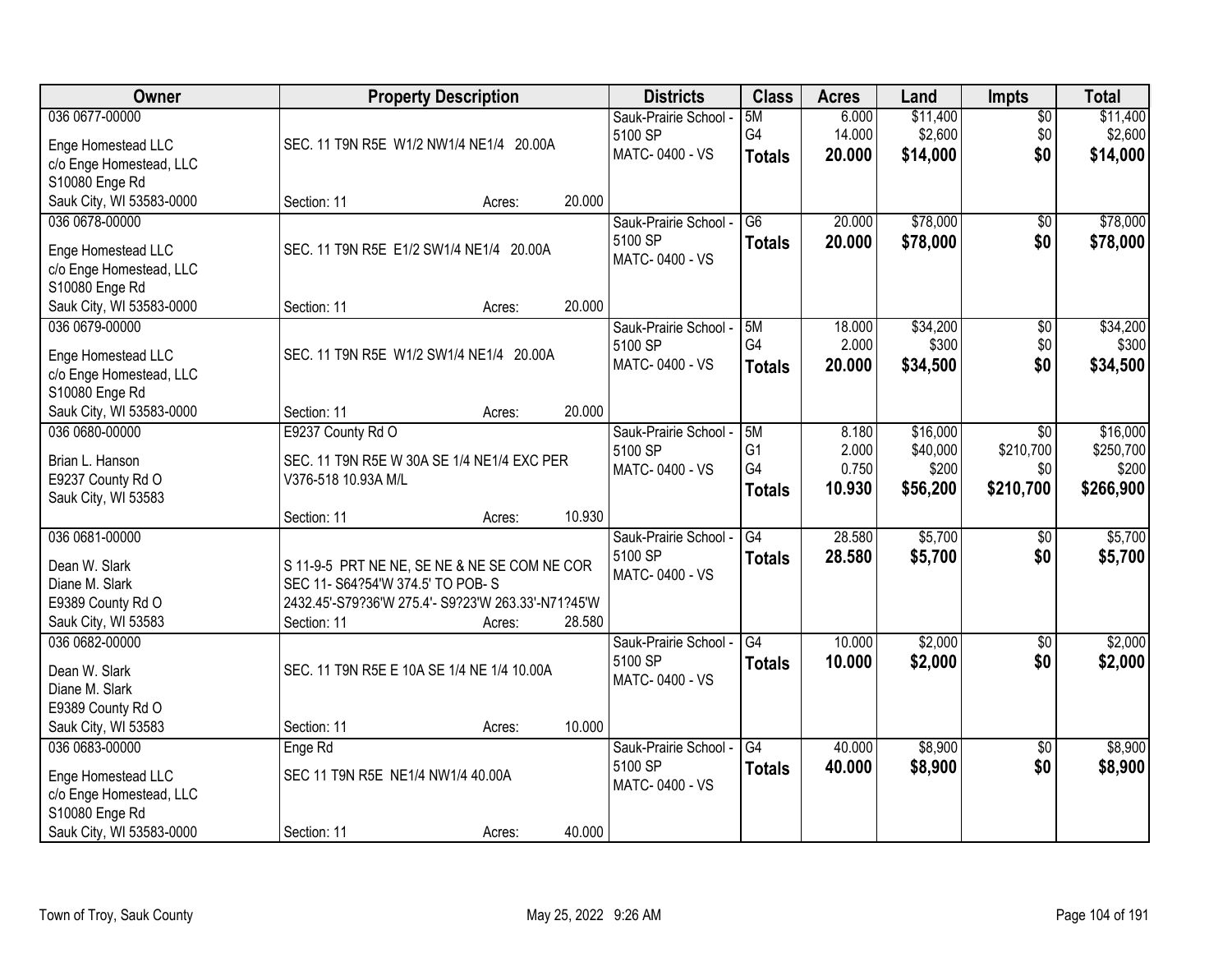| Owner                                                                                                                                      | <b>Property Description</b>                                                                                                                                                                     | <b>Districts</b>                                   | <b>Class</b>                                | <b>Acres</b>                        | Land                                     | <b>Impts</b>                         | <b>Total</b>                             |
|--------------------------------------------------------------------------------------------------------------------------------------------|-------------------------------------------------------------------------------------------------------------------------------------------------------------------------------------------------|----------------------------------------------------|---------------------------------------------|-------------------------------------|------------------------------------------|--------------------------------------|------------------------------------------|
| 036 0684-00000<br>Enge Homestead LLC<br>c/o Enge Homestead, LLC<br>S10080 Enge Rd                                                          | SEC 11 T9N R5E NW1/4 NW1/4 40.00A                                                                                                                                                               | Sauk-Prairie School -<br>5100 SP<br>MATC-0400 - VS | G4<br><b>Totals</b>                         | 40.000<br>40.000                    | \$9,600<br>\$9,600                       | $\overline{50}$<br>\$0               | \$9,600<br>\$9,600                       |
| Sauk City, WI 53583-0000                                                                                                                   | 40.000<br>Section: 11<br>Acres:                                                                                                                                                                 |                                                    |                                             |                                     |                                          |                                      |                                          |
| 036 0685-00000<br>Enge Homestead LLC<br>c/o Enge Homestead, LLC<br>S10080 Enge Rd                                                          | SEC 11 T9N R5E SW1/4 NW1/4 40.00A                                                                                                                                                               | Sauk-Prairie School -<br>5100 SP<br>MATC-0400 - VS | 5M<br>G4<br><b>Totals</b>                   | 3.000<br>37.000<br>40.000           | \$5,700<br>\$8,500<br>\$14,200           | \$0<br>\$0<br>\$0                    | \$5,700<br>\$8,500<br>\$14,200           |
| Sauk City, WI 53583-0000                                                                                                                   | 40.000<br>Section: 11<br>Acres:                                                                                                                                                                 |                                                    |                                             |                                     |                                          |                                      |                                          |
| 036 0686-00000<br>Enge Homestead LLC<br>c/o Enge Homestead, LLC<br>S10080 Enge Rd                                                          | SEC 11 T9N R5E SE1/4 NW1/4 40.00A                                                                                                                                                               | Sauk-Prairie School -<br>5100 SP<br>MATC-0400 - VS | 5M<br>G4<br><b>Totals</b>                   | 6.000<br>34.000<br>40.000           | \$11,400<br>\$6,600<br>\$18,000          | $\sqrt[6]{}$<br>\$0<br>\$0           | \$11,400<br>\$6,600<br>\$18,000          |
| Sauk City, WI 53583-0000                                                                                                                   | 40.000<br>Section: 11<br>Acres:                                                                                                                                                                 |                                                    |                                             |                                     |                                          |                                      |                                          |
| 036 0687-00000<br>Enge Homestead LLC<br>c/o Enge Homestead, LLC<br>S10080 Enge Rd                                                          | SEC 11 T9N R5E NE1/4 SW1/4 40.00A                                                                                                                                                               | Sauk-Prairie School -<br>5100 SP<br>MATC-0400 - VS | 5M<br>G4<br><b>Totals</b>                   | 17.000<br>23.000<br>40.000          | \$32,300<br>\$4,200<br>\$36,500          | \$0<br>\$0<br>\$0                    | \$32,300<br>\$4,200<br>\$36,500          |
| Sauk City, WI 53583-0000                                                                                                                   | 40.000<br>Section: 11<br>Acres:                                                                                                                                                                 |                                                    |                                             |                                     |                                          |                                      |                                          |
| 036 0688-00000<br>Kreighton I. Mc Cutchin Jr et al<br>c/o Kreighton I. Mc Cutchin Jr<br>E10791 County Rd C<br>North Freedom, WI 53951-0000 | S 11-9-5 THAT PRT OF FOLL DESC LAND LYING IN<br>NW SW: COM NW COR SD 1/4 1/4 - E80RD- S51 1/2RD<br>-W133RD -N5DGW 26 1/2RD -E54RD -N32RD TO POB<br>27.130<br>Section: 11<br>Acres:              | Sauk-Prairie School -<br>5100 SP<br>MATC-0400 - VS | 5M<br>G4<br><b>Totals</b>                   | 12.130<br>15.000<br>27.130          | \$23,100<br>\$2,900<br>\$26,000          | \$0<br>\$0<br>\$0                    | \$23,100<br>\$2,900<br>\$26,000          |
| 036 0689-00000<br>Mack Income Trust<br>S10371 Troy Rd<br>Sauk City, WI 53583                                                               | SEC. 11 T9N R5E NW 1/4 SW 1/4 EXC PRT FOLL<br>DESC LAND:COM NW COR SD 1/4 1/4, TH E 80RD, TH<br>S51 1/2 RD, TH W133RD, THN5DGW26 1/2 RD, TH<br>12.870<br>Section: 11<br>Acres:                  | Sauk-Prairie School -<br>5100 SP<br>MATC-0400 - VS | 5M<br>G4<br><b>Totals</b>                   | 6.870<br>6.000<br>12.870            | \$13,100<br>\$1,000<br>\$14,100          | $\overline{$0}$<br>\$0<br>\$0        | \$13,100<br>\$1,000<br>\$14,100          |
| 036 0690-01000<br>Mack Income Trust<br>S10371 Troy Rd<br>Sauk City, WI 53583                                                               | <b>Troy Rd</b><br>S 11-9-5 SW1/4 SW1/4 EXC THAT PRT BEG INTERS<br>C/L HWY & S LI SD 1/4-1/4 ? E 20RD ? N5RD ? W<br>~20RD TO C/L HWY ? SLY ALG C/L TO POB & ALSO<br>37.080<br>Section:<br>Acres: | Sauk-Prairie School -<br>5100 SP<br>MATC-0400 - VS | 5M<br>G4<br>G <sub>5</sub><br><b>Totals</b> | 18.060<br>17.020<br>2.000<br>37.080 | \$34,300<br>\$3,200<br>\$100<br>\$37,600 | $\overline{50}$<br>\$0<br>\$0<br>\$0 | \$34,300<br>\$3,200<br>\$100<br>\$37,600 |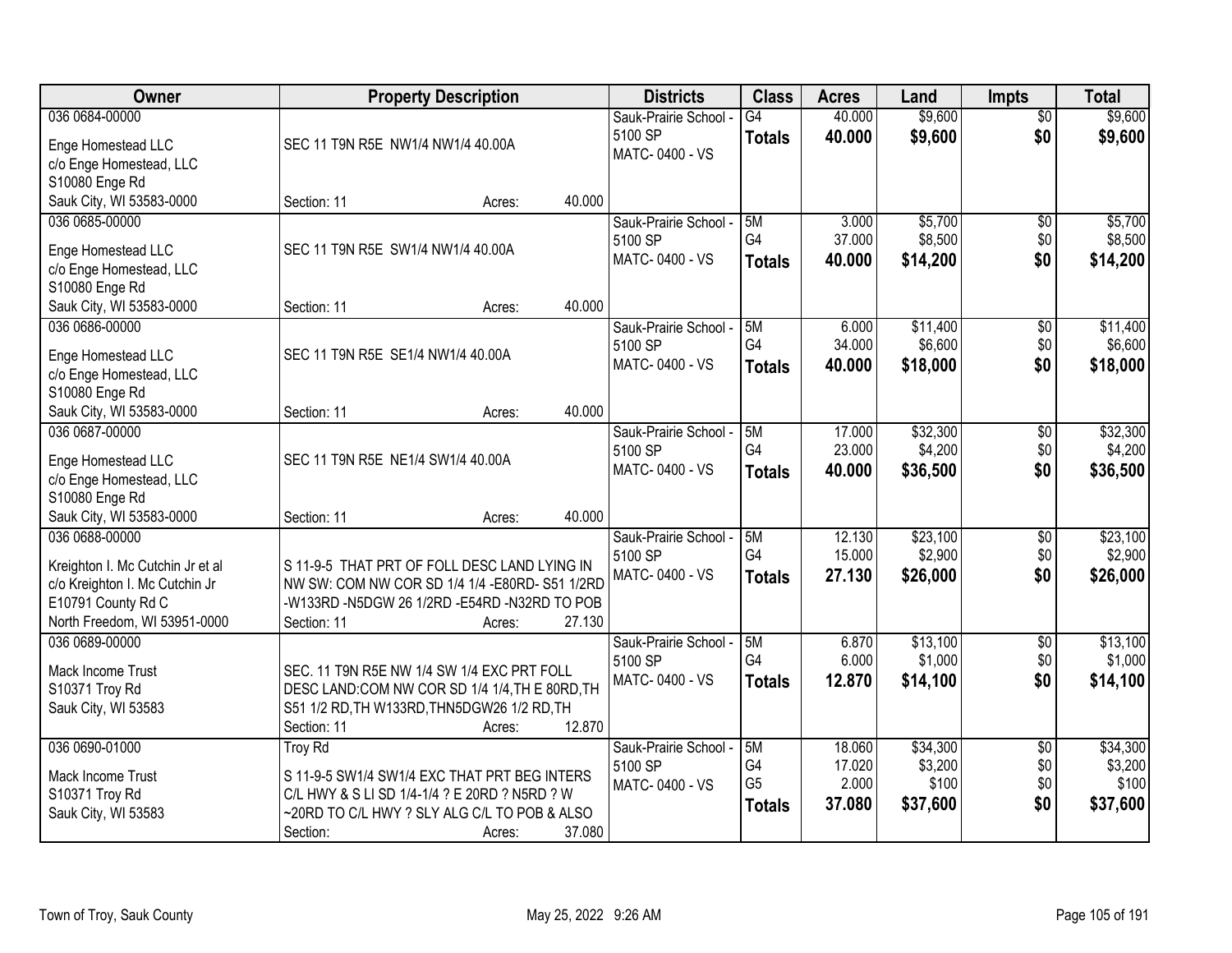| Owner                                         | <b>Property Description</b>                        |                  | <b>Districts</b>                 | <b>Class</b>    | <b>Acres</b> | Land     | <b>Impts</b>    | <b>Total</b> |
|-----------------------------------------------|----------------------------------------------------|------------------|----------------------------------|-----------------|--------------|----------|-----------------|--------------|
| 036 0690-10000                                | Troy Rd                                            |                  | Sauk-Prairie School -            | $\overline{G1}$ | 2.290        | \$41,700 | $\overline{50}$ | \$41,700     |
| Jeff A. Crow                                  | S 11-9-5 PRT SW1/4 SW1/4 = CSM 6911 LOT 1 2.29A    |                  | 5100 SP                          | <b>Totals</b>   | 2.290        | \$41,700 | \$0             | \$41,700     |
| Pamela J. Crow                                |                                                    |                  | MATC-0400 - VS                   |                 |              |          |                 |              |
| 875 Lincoln Ave                               |                                                    |                  |                                  |                 |              |          |                 |              |
| Prairie Du Sac, WI 53578                      | Section:                                           | 2.290<br>Acres:  |                                  |                 |              |          |                 |              |
| 036 0691-00000                                |                                                    |                  | Sauk-Prairie School -            | $\overline{G6}$ | 0.630        | \$2,500  | $\overline{50}$ | \$2,500      |
| Brian K. Bass                                 | S 11 T9N R5E PRT SW 1/4 SW 1/4 COM C/L HY W/S LI   |                  | 5100 SP                          | <b>Totals</b>   | 0.630        | \$2,500  | \$0             | \$2,500      |
| Nola M. Weis                                  | SD 1/4 1/4- E ALG S LI 20 RDS-N5 RDS-W 20 RDS M/L  |                  | MATC-0400 - VS                   |                 |              |          |                 |              |
| 1515 Fairiew Dr                               | TO C/L HY-SLY ALG C/L HY TO POB .63A M/L           |                  |                                  |                 |              |          |                 |              |
| Prairie Du Sac, WI 53578                      | Section: 11                                        | 0.630<br>Acres:  |                                  |                 |              |          |                 |              |
| 036 0692-00000                                |                                                    |                  | Sauk-Prairie School -            | G <sub>6</sub>  | 20.000       | \$78,000 | \$0             | \$78,000     |
|                                               |                                                    |                  | 5100 SP                          | <b>Totals</b>   | 20.000       | \$78,000 | \$0             | \$78,000     |
| Enge Homestead LLC<br>c/o Enge Homestead, LLC | SEC 11 T9N R5E N1/2 SE1/4 SW1/4 20.00A             |                  | MATC-0400 - VS                   |                 |              |          |                 |              |
| S10080 Enge Rd                                |                                                    |                  |                                  |                 |              |          |                 |              |
| Sauk City, WI 53583-0000                      | Section: 11                                        | 20.000<br>Acres: |                                  |                 |              |          |                 |              |
| 036 0693-00000                                |                                                    |                  | Sauk-Prairie School -            | $\overline{G6}$ | 20.000       | \$78,000 | \$0             | \$78,000     |
|                                               |                                                    |                  | 5100 SP                          | <b>Totals</b>   | 20.000       | \$78,000 | \$0             | \$78,000     |
| Eric J. Chappell                              | SEC. 11 T9N R5E S 1/2 SE 1/4 SW 1/4 20.00A (W/EASE |                  | MATC-0400 - VS                   |                 |              |          |                 |              |
| Staci M. Chappell                             | PER D-667290 & D-827920)                           |                  |                                  |                 |              |          |                 |              |
| 3606 Serenity Tr                              | Section: 11                                        | 20.000           |                                  |                 |              |          |                 |              |
| Madison, WI 53719<br>036 0694-00000           |                                                    | Acres:           |                                  | G5              | 10.900       | \$5,300  | \$0             | \$5,300      |
|                                               |                                                    |                  | Sauk-Prairie School -<br>5100 SP | G <sub>6</sub>  | 17.000       | \$66,300 | \$0             | \$66,300     |
| Brian L. Hanson                               | SEC. 11 T9N R5E W 30A NE 1/4 SE1/4 EXC PER         |                  | MATC-0400 - VS                   | <b>Totals</b>   | 27.900       | \$71,600 | \$0             | \$71,600     |
| E9237 County Rd O                             | 376-518 27.9A                                      |                  |                                  |                 |              |          |                 |              |
| Sauk City, WI 53583                           |                                                    |                  |                                  |                 |              |          |                 |              |
|                                               | Section: 11                                        | 27.900<br>Acres: |                                  |                 |              |          |                 |              |
| 036 0695-00000                                |                                                    |                  | Sauk-Prairie School -            | 5M              | 4.000        | \$7,600  | $\sqrt{6}$      | \$7,600      |
| Dean W. Slark                                 | SEC. 11 T9N R5E E 10A NE 1/4 SE 1/4 10.00A         |                  | 5100 SP                          | G4              | 6.000        | \$1,000  | \$0             | \$1,000      |
| Diane M. Slark                                |                                                    |                  | MATC-0400 - VS                   | <b>Totals</b>   | 10.000       | \$8,600  | \$0             | \$8,600      |
| E9389 County Rd O                             |                                                    |                  |                                  |                 |              |          |                 |              |
| Sauk City, WI 53583                           | Section: 11                                        | 10.000<br>Acres: |                                  |                 |              |          |                 |              |
| 036 0696-00000                                |                                                    |                  | Sauk-Prairie School -            | 5M              | 25.000       | \$47,500 | $\overline{50}$ | \$47,500     |
| Enge Homestead LLC                            | SEC 11 T9N R5E NW1/4 SE1/4 40.00A                  |                  | 5100 SP                          | G4              | 15.000       | \$2,500  | \$0             | \$2,500      |
| c/o Enge Homestead, LLC                       |                                                    |                  | MATC-0400 - VS                   | <b>Totals</b>   | 40.000       | \$50,000 | \$0             | \$50,000     |
| S10080 Enge Rd                                |                                                    |                  |                                  |                 |              |          |                 |              |
| Sauk City, WI 53583-0000                      | Section: 11                                        | 40.000<br>Acres: |                                  |                 |              |          |                 |              |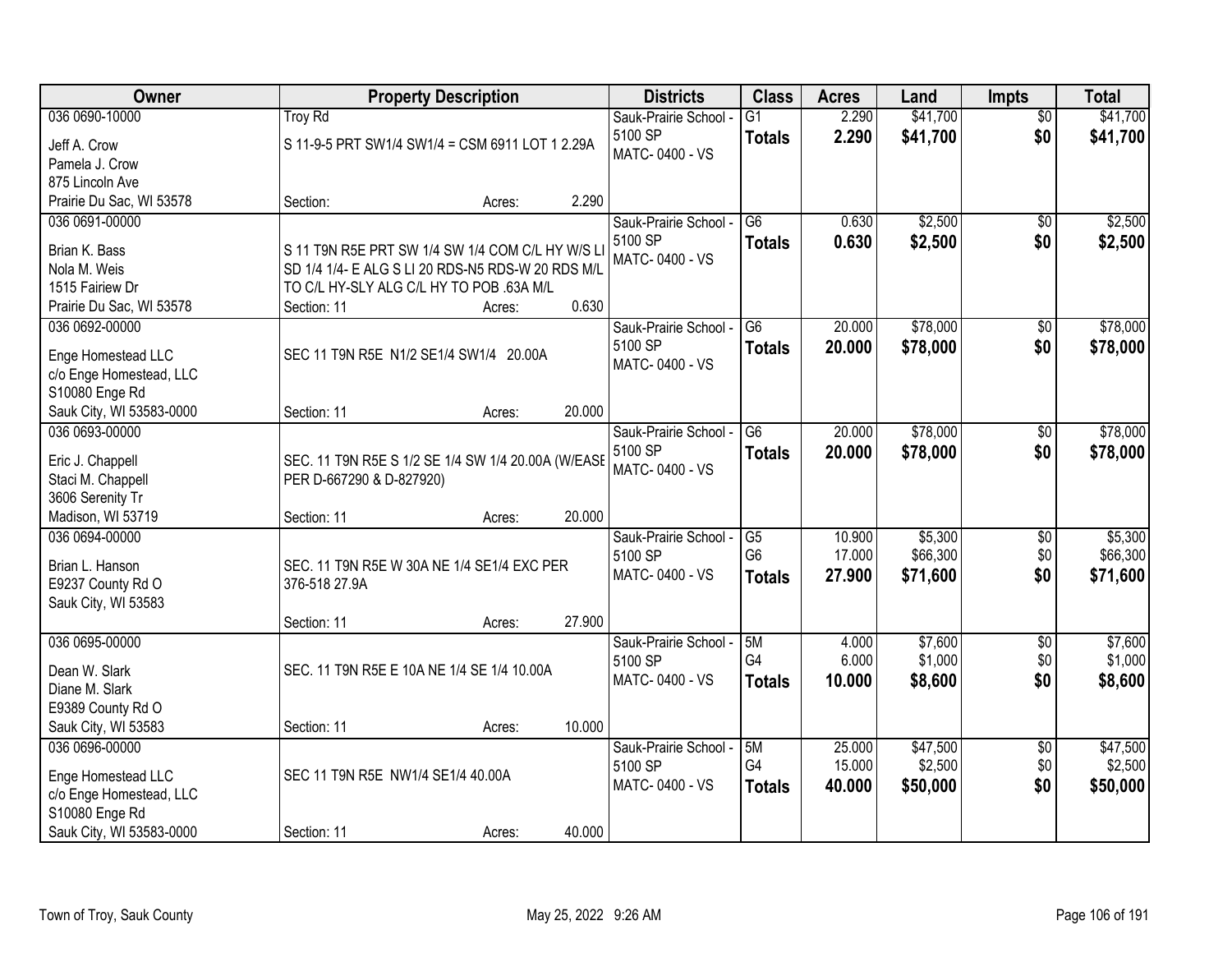| 036 0697-00000<br>\$63,500<br>5M<br>33.400<br>$\overline{50}$<br>Sauk-Prairie School -<br>G4<br>\$1,100<br>6.600<br>\$0<br>\$1,100<br>5100 SP<br>SEC 11 T9N R5E SW1/4 SE1/4 40.00A<br>Enge Homestead LLC<br>MATC-0400 - VS<br>\$0<br>40.000<br>\$64,600<br>\$64,600<br><b>Totals</b><br>c/o Enge Homestead, LLC<br>S10080 Enge Rd<br>Sauk City, WI 53583-0000<br>40.000<br>Section: 11<br>Acres:<br>\$156,000<br>$\overline{G6}$<br>40.000<br>036 0698-00000<br>Sauk-Prairie School -<br>\$0<br>5100 SP<br>\$156,000<br>\$0<br>40.000<br>\$156,000<br><b>Totals</b><br>SEC. 11 T9N R5E SE 1/4 SE 1/4 40.00A<br>Brian L. Hanson<br>MATC-0400 - VS<br>E9237 County Rd O<br>Sauk City, WI 53583<br>40.000<br>Section: 11<br>Acres:<br>036 0699-00000<br>S10197 Skunk Valley Rd<br>\$36,100<br>5M<br>19.000<br>\$0<br>Sauk-Prairie School -<br>G4<br>\$2,700<br>\$0<br>5100 SP<br>17.000<br>S 12-9-5 NE1/4 NE1/4 40.00A<br>Margaret T. Waldinger<br>G <sub>5</sub><br>\$100<br>2.000<br>\$0<br>MATC-0400 - VS<br>S10197 Skunk Valley Rd<br>G7<br>2.000<br>\$93,100<br>\$22,000<br>Sauk City, WI 53583<br>40.000<br>\$60,900<br>\$93,100<br>\$154,000<br>Totals<br>40.000<br>Section: 12<br>Acres:<br>036 0700-00000<br>\$49,400<br>5M<br>\$49,400<br>Sauk-Prairie School -<br>26.000<br>\$0<br>G4<br>3.020<br>\$500<br>\$0<br>\$500<br>5100 SP<br>S 12-9-5 NW1/4 NE1/4 S HWY 35.00A M/L<br>Margaret T. Waldinger<br>G <sub>5</sub><br>5.980<br>\$8,400<br>\$0<br>MATC-0400 - VS<br>S10197 Skunk Valley Rd<br>\$0<br>35.000<br>\$58,300<br><b>Totals</b><br>Sauk City, WI 53583<br>35.000<br>Section: 12<br>Acres:<br>036 0701-00000<br>$\overline{G1}$<br>\$46,000<br>\$106,300<br>E9526 County Rd O<br>3.000<br>Sauk-Prairie School -<br>5100 SP<br>\$152,300<br>3.000<br>\$46,000<br>\$106,300<br><b>Totals</b><br>Honey Creek Acres Trust<br>S 12-9-5 NW NE N HWY & S HONEY CREEK EXC COM<br>MATC-0400 - VS<br>E9526 County Rd O<br>NW COR- N89?49'E 544.81' ALG N LI TO NWLY ROW<br>Sauk City, WI 53583<br>OF CTH O- S43?34'W 293.1' ALG SD NWLY ROW-<br>3.000<br>Section: 12<br>Acres:<br>\$132,200<br>036 0702-00000<br>G <sub>1</sub><br>1.320<br>\$31,800<br>E9546 County Rd O<br>Sauk-Prairie School -<br>5100 SP<br>1.320<br>\$31,800<br>\$132,200<br><b>Totals</b><br>Deborah Kislia<br>S 12-9-5 PRT NW NE COM N1/4 N88?49'E<br>MATC-0400 - VS<br>544.81'-S43?34'20"W 293.1'-N58?26'W 402.31' TO POB<br>Gerry Payne<br>E9546 County Rd O<br>EXC N OF HONEY CREEK 1.32A M/L<br>1.320<br>Sauk City, WI 53583<br>Section: 12<br>Acres: | Owner | <b>Property Description</b> | <b>Districts</b> | <b>Class</b> | <b>Acres</b> | Land | <b>Impts</b> | <b>Total</b> |
|--------------------------------------------------------------------------------------------------------------------------------------------------------------------------------------------------------------------------------------------------------------------------------------------------------------------------------------------------------------------------------------------------------------------------------------------------------------------------------------------------------------------------------------------------------------------------------------------------------------------------------------------------------------------------------------------------------------------------------------------------------------------------------------------------------------------------------------------------------------------------------------------------------------------------------------------------------------------------------------------------------------------------------------------------------------------------------------------------------------------------------------------------------------------------------------------------------------------------------------------------------------------------------------------------------------------------------------------------------------------------------------------------------------------------------------------------------------------------------------------------------------------------------------------------------------------------------------------------------------------------------------------------------------------------------------------------------------------------------------------------------------------------------------------------------------------------------------------------------------------------------------------------------------------------------------------------------------------------------------------------------------------------------------------------------------------------------------------------------------------------------------------------------------------------------------------------------------------------------------------------------------------------------------------------------------------------------------------------------------------------------------------------------------------------------------------------------------------------------------------------------------------------------------------|-------|-----------------------------|------------------|--------------|--------------|------|--------------|--------------|
| \$58,300                                                                                                                                                                                                                                                                                                                                                                                                                                                                                                                                                                                                                                                                                                                                                                                                                                                                                                                                                                                                                                                                                                                                                                                                                                                                                                                                                                                                                                                                                                                                                                                                                                                                                                                                                                                                                                                                                                                                                                                                                                                                                                                                                                                                                                                                                                                                                                                                                                                                                                                                   |       |                             |                  |              |              |      |              | \$63,500     |
| \$156,000<br>\$36,100<br>\$2,700<br>\$100<br>\$115,100                                                                                                                                                                                                                                                                                                                                                                                                                                                                                                                                                                                                                                                                                                                                                                                                                                                                                                                                                                                                                                                                                                                                                                                                                                                                                                                                                                                                                                                                                                                                                                                                                                                                                                                                                                                                                                                                                                                                                                                                                                                                                                                                                                                                                                                                                                                                                                                                                                                                                     |       |                             |                  |              |              |      |              |              |
|                                                                                                                                                                                                                                                                                                                                                                                                                                                                                                                                                                                                                                                                                                                                                                                                                                                                                                                                                                                                                                                                                                                                                                                                                                                                                                                                                                                                                                                                                                                                                                                                                                                                                                                                                                                                                                                                                                                                                                                                                                                                                                                                                                                                                                                                                                                                                                                                                                                                                                                                            |       |                             |                  |              |              |      |              |              |
|                                                                                                                                                                                                                                                                                                                                                                                                                                                                                                                                                                                                                                                                                                                                                                                                                                                                                                                                                                                                                                                                                                                                                                                                                                                                                                                                                                                                                                                                                                                                                                                                                                                                                                                                                                                                                                                                                                                                                                                                                                                                                                                                                                                                                                                                                                                                                                                                                                                                                                                                            |       |                             |                  |              |              |      |              |              |
|                                                                                                                                                                                                                                                                                                                                                                                                                                                                                                                                                                                                                                                                                                                                                                                                                                                                                                                                                                                                                                                                                                                                                                                                                                                                                                                                                                                                                                                                                                                                                                                                                                                                                                                                                                                                                                                                                                                                                                                                                                                                                                                                                                                                                                                                                                                                                                                                                                                                                                                                            |       |                             |                  |              |              |      |              |              |
|                                                                                                                                                                                                                                                                                                                                                                                                                                                                                                                                                                                                                                                                                                                                                                                                                                                                                                                                                                                                                                                                                                                                                                                                                                                                                                                                                                                                                                                                                                                                                                                                                                                                                                                                                                                                                                                                                                                                                                                                                                                                                                                                                                                                                                                                                                                                                                                                                                                                                                                                            |       |                             |                  |              |              |      |              |              |
|                                                                                                                                                                                                                                                                                                                                                                                                                                                                                                                                                                                                                                                                                                                                                                                                                                                                                                                                                                                                                                                                                                                                                                                                                                                                                                                                                                                                                                                                                                                                                                                                                                                                                                                                                                                                                                                                                                                                                                                                                                                                                                                                                                                                                                                                                                                                                                                                                                                                                                                                            |       |                             |                  |              |              |      |              |              |
|                                                                                                                                                                                                                                                                                                                                                                                                                                                                                                                                                                                                                                                                                                                                                                                                                                                                                                                                                                                                                                                                                                                                                                                                                                                                                                                                                                                                                                                                                                                                                                                                                                                                                                                                                                                                                                                                                                                                                                                                                                                                                                                                                                                                                                                                                                                                                                                                                                                                                                                                            |       |                             |                  |              |              |      |              |              |
|                                                                                                                                                                                                                                                                                                                                                                                                                                                                                                                                                                                                                                                                                                                                                                                                                                                                                                                                                                                                                                                                                                                                                                                                                                                                                                                                                                                                                                                                                                                                                                                                                                                                                                                                                                                                                                                                                                                                                                                                                                                                                                                                                                                                                                                                                                                                                                                                                                                                                                                                            |       |                             |                  |              |              |      |              |              |
|                                                                                                                                                                                                                                                                                                                                                                                                                                                                                                                                                                                                                                                                                                                                                                                                                                                                                                                                                                                                                                                                                                                                                                                                                                                                                                                                                                                                                                                                                                                                                                                                                                                                                                                                                                                                                                                                                                                                                                                                                                                                                                                                                                                                                                                                                                                                                                                                                                                                                                                                            |       |                             |                  |              |              |      |              |              |
|                                                                                                                                                                                                                                                                                                                                                                                                                                                                                                                                                                                                                                                                                                                                                                                                                                                                                                                                                                                                                                                                                                                                                                                                                                                                                                                                                                                                                                                                                                                                                                                                                                                                                                                                                                                                                                                                                                                                                                                                                                                                                                                                                                                                                                                                                                                                                                                                                                                                                                                                            |       |                             |                  |              |              |      |              |              |
|                                                                                                                                                                                                                                                                                                                                                                                                                                                                                                                                                                                                                                                                                                                                                                                                                                                                                                                                                                                                                                                                                                                                                                                                                                                                                                                                                                                                                                                                                                                                                                                                                                                                                                                                                                                                                                                                                                                                                                                                                                                                                                                                                                                                                                                                                                                                                                                                                                                                                                                                            |       |                             |                  |              |              |      |              |              |
|                                                                                                                                                                                                                                                                                                                                                                                                                                                                                                                                                                                                                                                                                                                                                                                                                                                                                                                                                                                                                                                                                                                                                                                                                                                                                                                                                                                                                                                                                                                                                                                                                                                                                                                                                                                                                                                                                                                                                                                                                                                                                                                                                                                                                                                                                                                                                                                                                                                                                                                                            |       |                             |                  |              |              |      |              |              |
|                                                                                                                                                                                                                                                                                                                                                                                                                                                                                                                                                                                                                                                                                                                                                                                                                                                                                                                                                                                                                                                                                                                                                                                                                                                                                                                                                                                                                                                                                                                                                                                                                                                                                                                                                                                                                                                                                                                                                                                                                                                                                                                                                                                                                                                                                                                                                                                                                                                                                                                                            |       |                             |                  |              |              |      |              |              |
| \$8,400<br>\$152,300<br>\$164,000<br>\$164,000                                                                                                                                                                                                                                                                                                                                                                                                                                                                                                                                                                                                                                                                                                                                                                                                                                                                                                                                                                                                                                                                                                                                                                                                                                                                                                                                                                                                                                                                                                                                                                                                                                                                                                                                                                                                                                                                                                                                                                                                                                                                                                                                                                                                                                                                                                                                                                                                                                                                                             |       |                             |                  |              |              |      |              |              |
|                                                                                                                                                                                                                                                                                                                                                                                                                                                                                                                                                                                                                                                                                                                                                                                                                                                                                                                                                                                                                                                                                                                                                                                                                                                                                                                                                                                                                                                                                                                                                                                                                                                                                                                                                                                                                                                                                                                                                                                                                                                                                                                                                                                                                                                                                                                                                                                                                                                                                                                                            |       |                             |                  |              |              |      |              |              |
|                                                                                                                                                                                                                                                                                                                                                                                                                                                                                                                                                                                                                                                                                                                                                                                                                                                                                                                                                                                                                                                                                                                                                                                                                                                                                                                                                                                                                                                                                                                                                                                                                                                                                                                                                                                                                                                                                                                                                                                                                                                                                                                                                                                                                                                                                                                                                                                                                                                                                                                                            |       |                             |                  |              |              |      |              |              |
|                                                                                                                                                                                                                                                                                                                                                                                                                                                                                                                                                                                                                                                                                                                                                                                                                                                                                                                                                                                                                                                                                                                                                                                                                                                                                                                                                                                                                                                                                                                                                                                                                                                                                                                                                                                                                                                                                                                                                                                                                                                                                                                                                                                                                                                                                                                                                                                                                                                                                                                                            |       |                             |                  |              |              |      |              |              |
|                                                                                                                                                                                                                                                                                                                                                                                                                                                                                                                                                                                                                                                                                                                                                                                                                                                                                                                                                                                                                                                                                                                                                                                                                                                                                                                                                                                                                                                                                                                                                                                                                                                                                                                                                                                                                                                                                                                                                                                                                                                                                                                                                                                                                                                                                                                                                                                                                                                                                                                                            |       |                             |                  |              |              |      |              |              |
|                                                                                                                                                                                                                                                                                                                                                                                                                                                                                                                                                                                                                                                                                                                                                                                                                                                                                                                                                                                                                                                                                                                                                                                                                                                                                                                                                                                                                                                                                                                                                                                                                                                                                                                                                                                                                                                                                                                                                                                                                                                                                                                                                                                                                                                                                                                                                                                                                                                                                                                                            |       |                             |                  |              |              |      |              |              |
|                                                                                                                                                                                                                                                                                                                                                                                                                                                                                                                                                                                                                                                                                                                                                                                                                                                                                                                                                                                                                                                                                                                                                                                                                                                                                                                                                                                                                                                                                                                                                                                                                                                                                                                                                                                                                                                                                                                                                                                                                                                                                                                                                                                                                                                                                                                                                                                                                                                                                                                                            |       |                             |                  |              |              |      |              |              |
|                                                                                                                                                                                                                                                                                                                                                                                                                                                                                                                                                                                                                                                                                                                                                                                                                                                                                                                                                                                                                                                                                                                                                                                                                                                                                                                                                                                                                                                                                                                                                                                                                                                                                                                                                                                                                                                                                                                                                                                                                                                                                                                                                                                                                                                                                                                                                                                                                                                                                                                                            |       |                             |                  |              |              |      |              |              |
|                                                                                                                                                                                                                                                                                                                                                                                                                                                                                                                                                                                                                                                                                                                                                                                                                                                                                                                                                                                                                                                                                                                                                                                                                                                                                                                                                                                                                                                                                                                                                                                                                                                                                                                                                                                                                                                                                                                                                                                                                                                                                                                                                                                                                                                                                                                                                                                                                                                                                                                                            |       |                             |                  |              |              |      |              |              |
|                                                                                                                                                                                                                                                                                                                                                                                                                                                                                                                                                                                                                                                                                                                                                                                                                                                                                                                                                                                                                                                                                                                                                                                                                                                                                                                                                                                                                                                                                                                                                                                                                                                                                                                                                                                                                                                                                                                                                                                                                                                                                                                                                                                                                                                                                                                                                                                                                                                                                                                                            |       |                             |                  |              |              |      |              |              |
|                                                                                                                                                                                                                                                                                                                                                                                                                                                                                                                                                                                                                                                                                                                                                                                                                                                                                                                                                                                                                                                                                                                                                                                                                                                                                                                                                                                                                                                                                                                                                                                                                                                                                                                                                                                                                                                                                                                                                                                                                                                                                                                                                                                                                                                                                                                                                                                                                                                                                                                                            |       |                             |                  |              |              |      |              |              |
|                                                                                                                                                                                                                                                                                                                                                                                                                                                                                                                                                                                                                                                                                                                                                                                                                                                                                                                                                                                                                                                                                                                                                                                                                                                                                                                                                                                                                                                                                                                                                                                                                                                                                                                                                                                                                                                                                                                                                                                                                                                                                                                                                                                                                                                                                                                                                                                                                                                                                                                                            |       |                             |                  |              |              |      |              |              |
|                                                                                                                                                                                                                                                                                                                                                                                                                                                                                                                                                                                                                                                                                                                                                                                                                                                                                                                                                                                                                                                                                                                                                                                                                                                                                                                                                                                                                                                                                                                                                                                                                                                                                                                                                                                                                                                                                                                                                                                                                                                                                                                                                                                                                                                                                                                                                                                                                                                                                                                                            |       |                             |                  |              |              |      |              |              |
|                                                                                                                                                                                                                                                                                                                                                                                                                                                                                                                                                                                                                                                                                                                                                                                                                                                                                                                                                                                                                                                                                                                                                                                                                                                                                                                                                                                                                                                                                                                                                                                                                                                                                                                                                                                                                                                                                                                                                                                                                                                                                                                                                                                                                                                                                                                                                                                                                                                                                                                                            |       |                             |                  |              |              |      |              |              |
|                                                                                                                                                                                                                                                                                                                                                                                                                                                                                                                                                                                                                                                                                                                                                                                                                                                                                                                                                                                                                                                                                                                                                                                                                                                                                                                                                                                                                                                                                                                                                                                                                                                                                                                                                                                                                                                                                                                                                                                                                                                                                                                                                                                                                                                                                                                                                                                                                                                                                                                                            |       |                             |                  |              |              |      |              |              |
|                                                                                                                                                                                                                                                                                                                                                                                                                                                                                                                                                                                                                                                                                                                                                                                                                                                                                                                                                                                                                                                                                                                                                                                                                                                                                                                                                                                                                                                                                                                                                                                                                                                                                                                                                                                                                                                                                                                                                                                                                                                                                                                                                                                                                                                                                                                                                                                                                                                                                                                                            |       |                             |                  |              |              |      |              |              |
| \$28,500<br>\$28,500<br>036 0704-00000<br>15.000<br>Sauk-Prairie School -<br>5M<br>$\overline{50}$                                                                                                                                                                                                                                                                                                                                                                                                                                                                                                                                                                                                                                                                                                                                                                                                                                                                                                                                                                                                                                                                                                                                                                                                                                                                                                                                                                                                                                                                                                                                                                                                                                                                                                                                                                                                                                                                                                                                                                                                                                                                                                                                                                                                                                                                                                                                                                                                                                         |       |                             |                  |              |              |      |              |              |
| G4<br>25.000<br>\$3,200<br>\$0<br>\$3,200<br>5100 SP                                                                                                                                                                                                                                                                                                                                                                                                                                                                                                                                                                                                                                                                                                                                                                                                                                                                                                                                                                                                                                                                                                                                                                                                                                                                                                                                                                                                                                                                                                                                                                                                                                                                                                                                                                                                                                                                                                                                                                                                                                                                                                                                                                                                                                                                                                                                                                                                                                                                                       |       |                             |                  |              |              |      |              |              |
| S 12-9-5 SW1/4 NE1/4 40.00A<br>Margaret T. Waldinger<br>\$0<br>MATC-0400 - VS<br>40.000<br>\$31,700<br>\$31,700<br><b>Totals</b>                                                                                                                                                                                                                                                                                                                                                                                                                                                                                                                                                                                                                                                                                                                                                                                                                                                                                                                                                                                                                                                                                                                                                                                                                                                                                                                                                                                                                                                                                                                                                                                                                                                                                                                                                                                                                                                                                                                                                                                                                                                                                                                                                                                                                                                                                                                                                                                                           |       |                             |                  |              |              |      |              |              |
| S10197 Skunk Valley Rd<br>Sauk City, WI 53583                                                                                                                                                                                                                                                                                                                                                                                                                                                                                                                                                                                                                                                                                                                                                                                                                                                                                                                                                                                                                                                                                                                                                                                                                                                                                                                                                                                                                                                                                                                                                                                                                                                                                                                                                                                                                                                                                                                                                                                                                                                                                                                                                                                                                                                                                                                                                                                                                                                                                              |       |                             |                  |              |              |      |              |              |
| 40.000<br>Section: 12<br>Acres:                                                                                                                                                                                                                                                                                                                                                                                                                                                                                                                                                                                                                                                                                                                                                                                                                                                                                                                                                                                                                                                                                                                                                                                                                                                                                                                                                                                                                                                                                                                                                                                                                                                                                                                                                                                                                                                                                                                                                                                                                                                                                                                                                                                                                                                                                                                                                                                                                                                                                                            |       |                             |                  |              |              |      |              |              |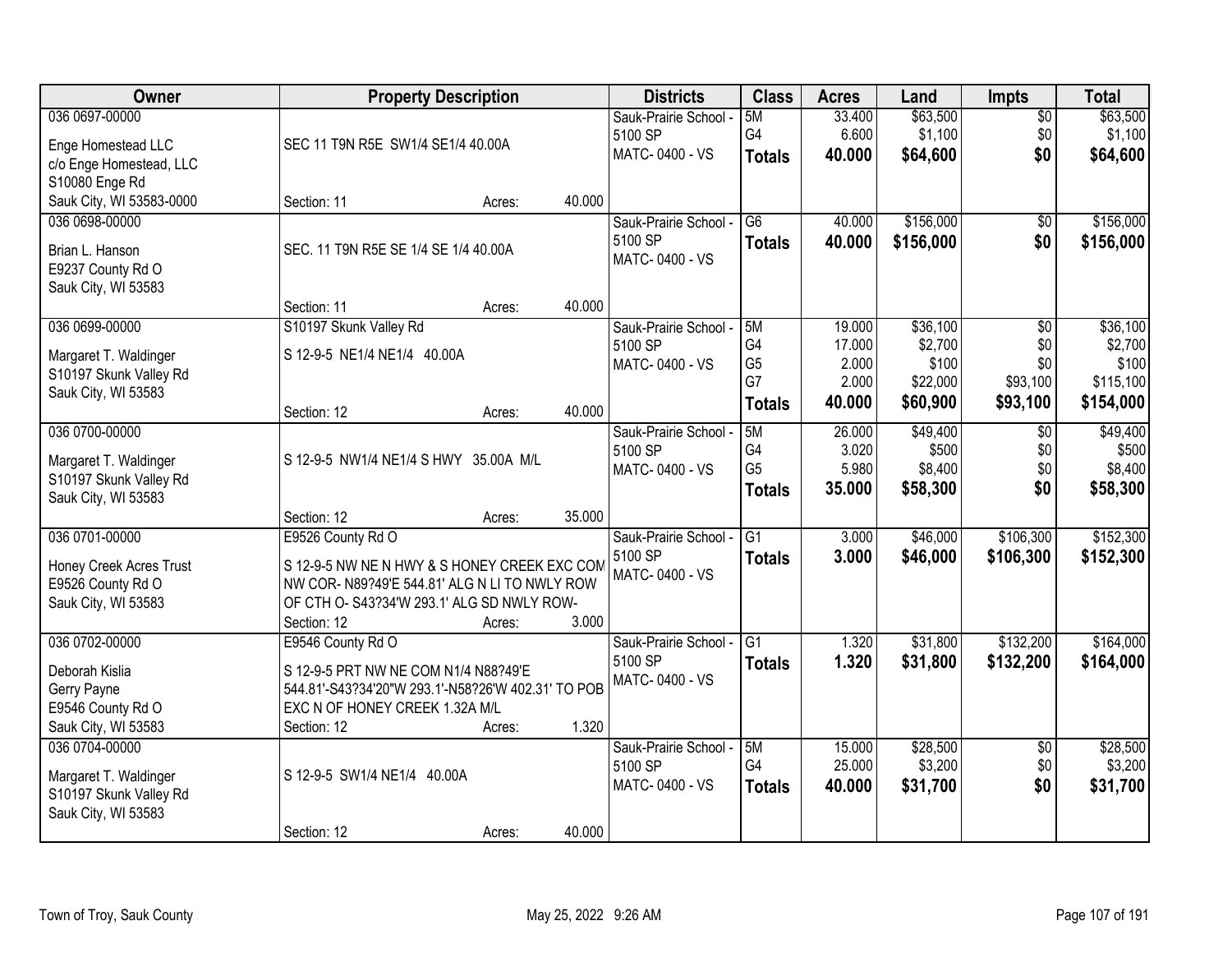| <b>Owner</b>           | <b>Property Description</b>                       |                  | <b>Districts</b>      | <b>Class</b>    | <b>Acres</b> | Land     | <b>Impts</b>    | <b>Total</b> |
|------------------------|---------------------------------------------------|------------------|-----------------------|-----------------|--------------|----------|-----------------|--------------|
| 036 0705-00000         |                                                   |                  | Sauk-Prairie School - | $\overline{G4}$ | 39.000       | \$5,900  | $\sqrt{$0}$     | \$5,900      |
| Margaret T. Waldinger  | S 12-9-5 SE1/4 NE1/4 40.00A                       |                  | 5100 SP               | G <sub>5</sub>  | 1.000        | \$100    | \$0             | \$100        |
| S10197 Skunk Valley Rd |                                                   |                  | MATC-0400 - VS        | <b>Totals</b>   | 40.000       | \$6,000  | \$0             | \$6,000      |
| Sauk City, WI 53583    |                                                   |                  |                       |                 |              |          |                 |              |
|                        | Section: 12                                       | 40.000<br>Acres: |                       |                 |              |          |                 |              |
| 036 0706-00000         | E9452 County Rd O                                 |                  | Sauk-Prairie School - | 5M              | 4.000        | \$7,600  | $\overline{50}$ | \$7,600      |
| Donna L. Meyer         | S 12-9-5 NE1/4 NW1/4 40.00A (S/TEL ROW EASE)      |                  | 5100 SP               | G <sub>4</sub>  | 21.880       | \$4,900  | \$0             | \$4,900      |
| E9452 County Rd O      |                                                   |                  | MATC-0400 - VS        | G <sub>5</sub>  | 12.120       | \$5,100  | \$0             | \$5,100      |
| Sauk City, WI 53583    |                                                   |                  |                       | G7              | 2.000        | \$22,000 | \$113,800       | \$135,800    |
|                        | Section: 12                                       | 40.000<br>Acres: |                       | <b>Totals</b>   | 40.000       | \$39,600 | \$113,800       | \$153,400    |
| 036 0707-00000         | E9389 County Rd O                                 |                  | Sauk-Prairie School - | G4              | 17.000       | \$3,800  | $\sqrt{6}$      | \$3,800      |
| Dean W. Slark          | SEC. 12 T9N R5E NW 1/4 NW 1/4 S OF HWY "0" 20.00/ |                  | 5100 SP               | G <sub>5</sub>  | 1.000        | \$100    | \$0             | \$100        |
| Diane M. Slark         |                                                   |                  | MATC-0400 - VS        | G7              | 2.000        | \$10,000 | \$39,800        | \$49,800     |
| E9389 County Rd O      |                                                   |                  |                       | <b>Totals</b>   | 20,000       | \$13,900 | \$39,800        | \$53,700     |
| Sauk City, WI 53583    | Section: 12                                       | 20.000<br>Acres: |                       |                 |              |          |                 |              |
| 036 0708-00000         | E9398 County Rd O                                 |                  | Sauk-Prairie School - | G4              | 17.000       | \$3,200  | $\sqrt[6]{3}$   | \$3,200      |
| Joseph E. Selden       | SEC. 12 T9N R5E NW 1/4 NW 1/4 N OF HWY "0" 20.00/ |                  | 5100 SP               | G <sub>5</sub>  | 1.000        | \$100    | \$0             | \$100        |
| Meredeth Ann Selden    | S TEL ROW                                         |                  | MATC-0400 - VS        | G7              | 2.000        | \$22,000 | \$60,700        | \$82,700     |
| E9398 County Rd O      |                                                   |                  |                       | <b>Totals</b>   | 20.000       | \$25,300 | \$60,700        | \$86,000     |
| Sauk City, WI 53583    | Section: 12                                       | 20.000<br>Acres: |                       |                 |              |          |                 |              |
| 036 0709-00000         | E9389 County Rd O                                 |                  | Sauk-Prairie School - | 5M              | 17.000       | \$32,300 | $\overline{50}$ | \$32,300     |
| Dean W. Slark          | SEC 12 T9N R5E SW 1/4 NW 1/4                      | 40.00A           | 5100 SP               | G <sub>4</sub>  | 21.000       | \$3,800  | \$0             | \$3,800      |
| Diane M. Slark         |                                                   |                  | MATC-0400 - VS        | G7              | 2.000        | \$22,000 | \$140,800       | \$162,800    |
| E9389 County Rd O      |                                                   |                  |                       | <b>Totals</b>   | 40.000       | \$58,100 | \$140,800       | \$198,900    |
| Sauk City, WI 53583    | Section: 12                                       | 40.000<br>Acres: |                       |                 |              |          |                 |              |
| 036 0710-00000         | County Rd O                                       |                  | Sauk-Prairie School - | 5M              | 3.000        | \$5,700  | \$0             | \$5,700      |
| Donna L. Meyer         | S 12-9-5 SE1/4 NW1/4 40.00A                       |                  | 5100 SP               | G4              | 37.000       | \$7,500  | \$0             | \$7,500      |
| E9452 County Rd O      |                                                   |                  | MATC-0400 - VS        | <b>Totals</b>   | 40,000       | \$13,200 | \$0             | \$13,200     |
| Sauk City, WI 53583    |                                                   |                  |                       |                 |              |          |                 |              |
|                        | Section: 12                                       | 40.000<br>Acres: |                       |                 |              |          |                 |              |
| 036 0711-00000         |                                                   |                  | Sauk-Prairie School - | 5M              | 1.000        | \$1,900  | $\overline{50}$ | \$1,900      |
| Donna L. Meyer         | S 12-9-5 NE1/4 SW1/4 40.00A                       |                  | 5100 SP               | G4              | 39.000       | \$7,500  | \$0             | \$7,500      |
| E9452 County Rd O      |                                                   |                  | MATC-0400 - VS        | <b>Totals</b>   | 40.000       | \$9,400  | \$0             | \$9,400      |
| Sauk City, WI 53583    |                                                   |                  |                       |                 |              |          |                 |              |
|                        | Section: 12                                       | 40.000<br>Acres: |                       |                 |              |          |                 |              |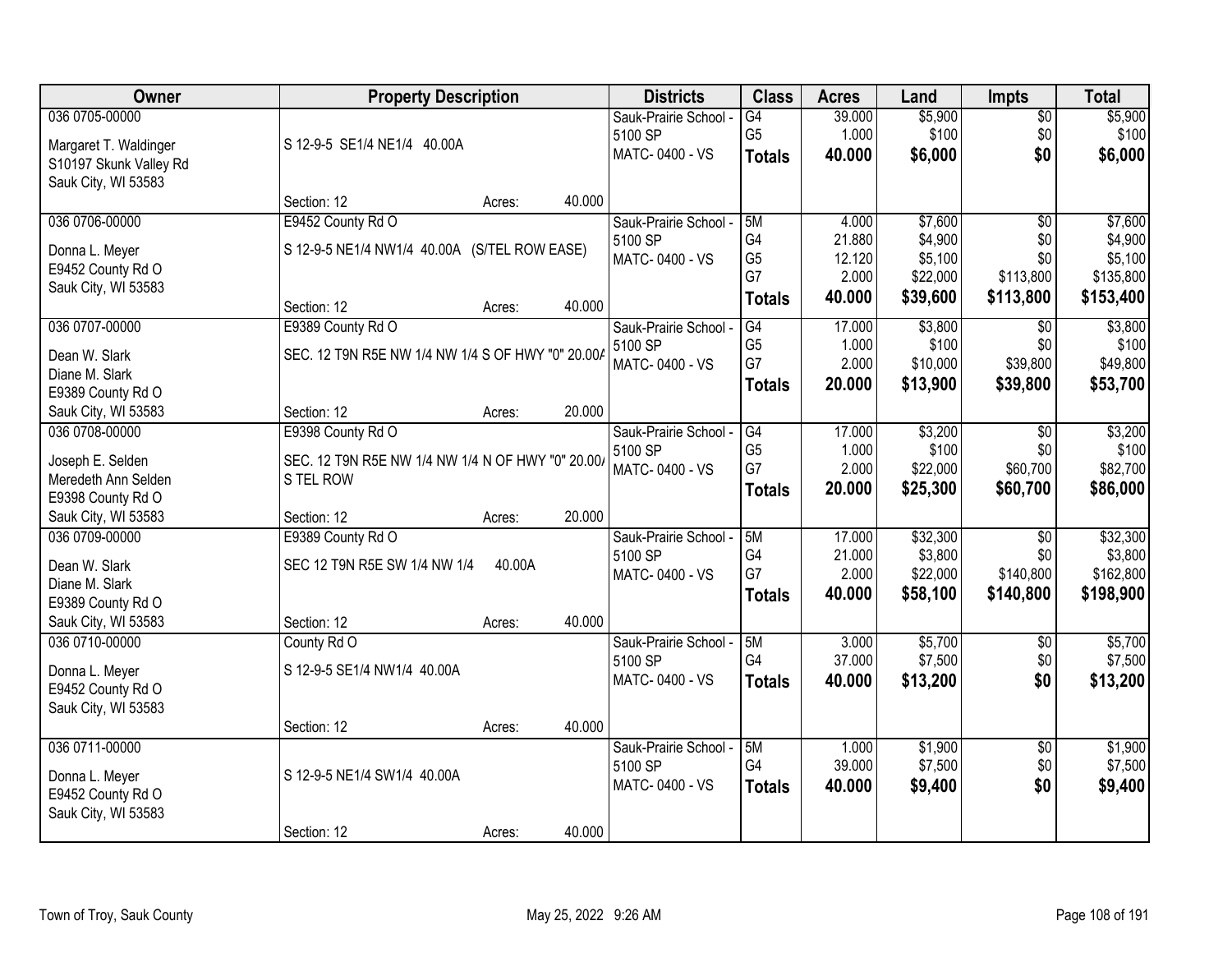| Owner                              | <b>Property Description</b>                         |        |        | <b>Districts</b>      | <b>Class</b>   | <b>Acres</b> | Land        | <b>Impts</b>    | <b>Total</b> |
|------------------------------------|-----------------------------------------------------|--------|--------|-----------------------|----------------|--------------|-------------|-----------------|--------------|
| 036 0712-00000                     |                                                     |        |        | Sauk-Prairie School - | 5M             | 12.000       | \$22,800    | $\overline{30}$ | \$22,800     |
| Dean W. Slark                      | SEC. 12 T9N R5E NW 1/4 SW 1/4 40.00A                |        |        | 5100 SP               | G4             | 28.000       | \$3,500     | \$0             | \$3,500      |
| Diane M. Slark                     |                                                     |        |        | MATC-0400 - VS        | <b>Totals</b>  | 40.000       | \$26,300    | \$0             | \$26,300     |
| E9389 County Rd O                  |                                                     |        |        |                       |                |              |             |                 |              |
| Sauk City, WI 53583                | Section: 12                                         | Acres: | 40.000 |                       |                |              |             |                 |              |
| 036 0713-00000                     |                                                     |        |        | Sauk-Prairie School - | W <sub>6</sub> | 40.000       | (\$156,000) | $\overline{50}$ | $\sqrt{50}$  |
|                                    |                                                     |        |        | 5100 SP               | <b>Totals</b>  | 40.000       | \$0         | \$0             | \$0          |
| Seiler Family Farmland, LLC        | SEC. 12 T9N R5E SW 1/4 SW 1/4 40.00A (MFL 40A       |        |        | MATC-0400 - VS        |                |              |             |                 |              |
| c/o Seiler Family Farmland, LLC    | PER D-1119329)                                      |        |        |                       |                |              |             |                 |              |
| E9452 County Rd O                  |                                                     |        |        |                       |                |              |             |                 |              |
| Sauk City, WI 53583-0000           | Section: 12                                         | Acres: | 40.000 |                       |                |              |             |                 |              |
| 036 0714-00000                     |                                                     |        |        | Sauk-Prairie School - | 5M             | 25.000       | \$47,500    | $\overline{50}$ | \$47,500     |
| Donna L. Meyer                     | S 12-9-5 SE1/4 SW1/4 40.00A                         |        |        | 5100 SP               | G4             | 15.000       | \$2,400     | \$0             | \$2,400      |
| E9452 County Rd O                  |                                                     |        |        | MATC-0400 - VS        | <b>Totals</b>  | 40.000       | \$49,900    | \$0             | \$49,900     |
| Sauk City, WI 53583                |                                                     |        |        |                       |                |              |             |                 |              |
|                                    | Section: 12                                         | Acres: | 40.000 |                       |                |              |             |                 |              |
| 036 0715-00000                     | Skunk Valley Rd                                     |        |        | Sauk-Prairie School - | G4             | 19.500       | \$3,400     | \$0             | \$3,400      |
|                                    |                                                     |        |        | 5100 SP               | G <sub>5</sub> | 1.170        | \$100       | \$0             | \$100        |
| Seiler Family Farmland, LLC        | S 12-9-5 N 44 RODS OF NE SE EXC N 66' (20A) & 1/3   |        |        | MATC-0400 - VS        | <b>Totals</b>  | 20.670       | \$3,500     | \$0             | \$3,500      |
| c/o Seiler Family Farmland, LLC    | INT IN N66' OF NE SE (0.67A) 20.67A (S/DRIVEWAY     |        |        |                       |                |              |             |                 |              |
| 260 Fox run                        | EASE PER D-690814)                                  |        |        |                       |                |              |             |                 |              |
| Sauk City, WI 53583-0000           | Section: 12                                         | Acres: | 20.670 |                       |                |              |             |                 |              |
| 036 0717-00000                     |                                                     |        |        | Sauk-Prairie School - | 5M             | 1.000        | \$1,900     | $\overline{50}$ | \$1,900      |
| Lone Star Holdings, LLC            | SEC. 12 T9N R5E S 36RD NE 1/4 SE 1/4 18.00A         |        |        | 5100 SP               | G <sub>4</sub> | 16.500       | \$3,400     | \$0             | \$3,400      |
| c/o Lone Star Holdings, LLC        |                                                     |        |        | MATC-0400 - VS        | G <sub>5</sub> | 0.500        | \$100       | \$0             | \$100        |
| E9600 Fuchs Rd                     |                                                     |        |        |                       | <b>Totals</b>  | 18.000       | \$5,400     | \$0             | \$5,400      |
| Sauk City, WI 53578                | Section: 12                                         | Acres: | 18.000 |                       |                |              |             |                 |              |
| 036 0718-00000                     | S10303 Skunk Valley Rd                              |        |        | Sauk-Prairie School - | G1             | 2.000        | \$50,000    | \$532,200       | \$582,200    |
|                                    |                                                     |        |        | 5100 SP               | G <sub>6</sub> | 8.580        | \$33,500    | \$0             | \$33,500     |
| Lee A. Duerst                      | S 12-9-5 PRT E1/2 NW1/4 SE1/4 = CSM #1083 LOT       |        |        | MATC-0400 - VS        | <b>Totals</b>  | 10.580       | \$83,500    | \$532,200       | \$615,700    |
| Sandra M. Duerst                   | 1(FMLY #1040) (9.86A) & 1/2 INT IN N66' OF E66' OF  |        |        |                       |                |              |             |                 |              |
| S10303A Skunk Valley Rd            | NWSE (0.05A) & 1/3 INT IN N66' OF NESE(0.67A)       |        |        |                       |                |              |             |                 |              |
| Sauk City, WI 53583                | Section: 12                                         | Acres: | 10.580 |                       |                |              |             |                 |              |
| 036 0719-00000                     | S10307 Skunk Valley Rd                              |        |        | Sauk-Prairie School - | G1             | 2.000        | \$50,000    | \$230,600       | \$280,600    |
| Don L & Bonnie L Rolstad Revocable | S 12-9-5 PRT E1/2 NW1/4 SE1/4 = CSM #1083 LOT       |        |        | 5100 SP               | G <sub>6</sub> | 8.850        | \$34,500    | \$0             | \$34,500     |
| <b>Living Trust</b>                | 2(FMLY #1040) (10.13A) & 1/2 INT IN N66' OF E66' OF |        |        | MATC-0400 - VS        | <b>Totals</b>  | 10.850       | \$84,500    | \$230,600       | \$315,100    |
| S10307 Skunk Valley Rd             | NWSE (0.05A) & 1/3 INT IN N66' OF NESE(0.67A)       |        |        |                       |                |              |             |                 |              |
| Sauk City, WI 53583                | Section: 12                                         | Acres: | 10.850 |                       |                |              |             |                 |              |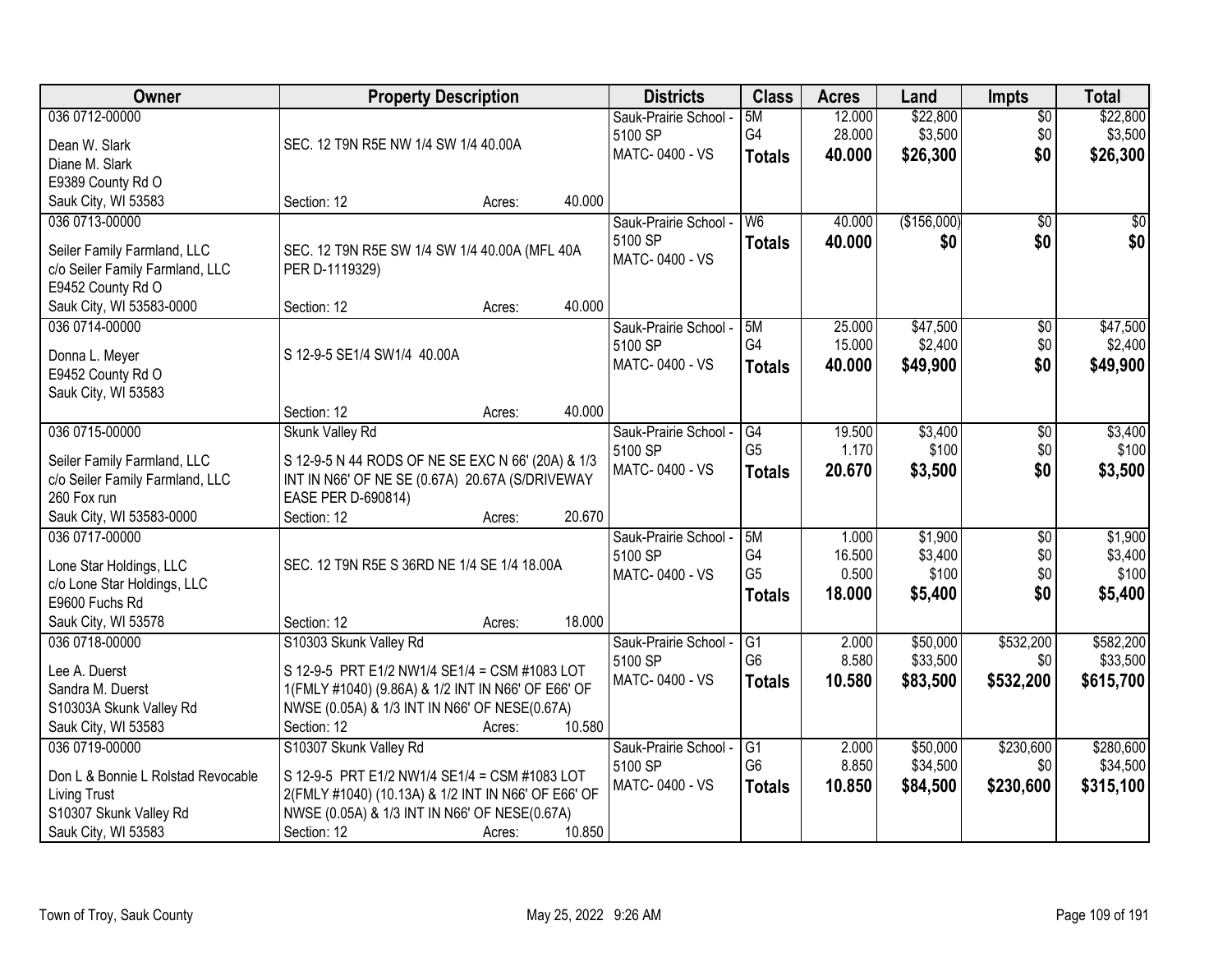| Owner                                          | <b>Property Description</b>                      | <b>Districts</b>      | <b>Class</b>   | <b>Acres</b>    | Land               | Impts           | <b>Total</b>     |
|------------------------------------------------|--------------------------------------------------|-----------------------|----------------|-----------------|--------------------|-----------------|------------------|
| 036 0720-00000                                 | E9600 Fuchs Rd                                   | Sauk-Prairie School - | 5M             | 6.300           | \$12,000           | $\overline{50}$ | \$12,000         |
| Lone Star Holdings, LLC                        | S 12 T9N R5E W 1/2 NW 1/4 SE 1/4 20.00A          | 5100 SP               | G <sub>1</sub> | 2.000           | \$14,000           | \$605,400       | \$619,400        |
| c/o Lone Star Holdings, LLC                    |                                                  | MATC-0400 - VS        | G4             | 11.700          | \$1,900            | \$0             | \$1,900          |
| E9600 Fuchs Rd                                 |                                                  |                       | <b>Totals</b>  | 20.000          | \$27,900           | \$605,400       | \$633,300        |
| Sauk City, WI 53578                            | Section: 12<br>20.000<br>Acres:                  |                       |                |                 |                    |                 |                  |
| 036 0721-00000                                 | <b>Fuchs Rd</b>                                  | Sauk-Prairie School - | 5M             | 15.990          | \$31,200           | \$0             | \$31,200         |
|                                                |                                                  | 5100 SP               | G4             | 24.000          | \$4,800            | \$0             | \$4,800          |
| Lone Star Holdings, LLC                        | SEC. 12 T9N R5E SW 1/4 SE 1/4 EXC E 2RD OF S 1RD | MATC-0400 - VS        | <b>Totals</b>  | 39.990          | \$36,000           | \$0             | \$36,000         |
| c/o Lone Star Holdings, LLC                    | 39.99A                                           |                       |                |                 |                    |                 |                  |
| E9600 Fuchs Rd                                 | 39.990                                           |                       |                |                 |                    |                 |                  |
| Sauk City, WI 53578                            | Section: 12<br>Acres:                            |                       |                |                 |                    |                 |                  |
| 036 0723-00000                                 |                                                  | Sauk-Prairie School - | 5M<br>G4       | 1.000           | \$1,900<br>\$8,000 | $\overline{50}$ | \$1,900          |
| Lone Star Holdings, LLC                        | S 12-9-5 SE SE EXC S1RD & EXC CSM #4507          | 5100 SP               | G <sub>5</sub> | 32.000<br>0.840 | \$100              | \$0<br>\$0      | \$8,000<br>\$100 |
| c/o Lone Star Holdings, LLC                    | 33.84A                                           | MATC-0400 - VS        |                |                 |                    |                 |                  |
| E9600 Fuchs Rd                                 |                                                  |                       | <b>Totals</b>  | 33.840          | \$10,000           | \$0             | \$10,000         |
| Sauk City, WI 53578                            | 33.840<br>Section: 12<br>Acres:                  |                       |                |                 |                    |                 |                  |
| 036 0723-10000                                 | S10477 Skunk Valley Rd                           | Sauk-Prairie School - | G4             | 3.660           | \$600              | \$0             | \$600            |
| Eagle's Pro Sports LLC                         | S 12-9-5 PRT SE SE = CSM #4507 LOT 1 5.66A       | 5100 SP               | G7             | 2.000           | \$22,000           | \$105,500       | \$127,500        |
| c/o Eagle's Pro Sports, LLC                    |                                                  | MATC-0400 - VS        | <b>Totals</b>  | 5.660           | \$22,600           | \$105,500       | \$128,100        |
| E11197 Sauk Prairie Rd                         |                                                  |                       |                |                 |                    |                 |                  |
| Prairie Du Sac, WI 53578-0000                  | Section: 12<br>Acres:                            | 5.660                 |                |                 |                    |                 |                  |
| 036 0725-00000                                 | E9699 Fuchs Rd                                   | Sauk-Prairie School - | 5M             | 2.000           | \$3,800            | $\overline{50}$ | \$3,800          |
|                                                |                                                  | 5100 SP               | G4             | 33.000          | \$6,700            | \$0             | \$6,700          |
| Mary A Zins Revocable Trust                    | SEC. 13 T9N R5E NE 1/4 NE 1/4 40.00A             | MATC-0400 - VS        | G <sub>5</sub> | 3.000           | \$1,000            | \$0             | \$1,000          |
| E9699 Fuchs Rd                                 |                                                  |                       | G7             | 2.000           | \$22,000           | \$144,100       | \$166, 100       |
| Sauk City, WI 53583                            |                                                  |                       | <b>Totals</b>  | 40.000          | \$33,500           | \$144,100       | \$177,600        |
|                                                | 40.000<br>Section: 13<br>Acres:                  |                       |                |                 |                    |                 |                  |
| 036 0726-00000                                 | E9597 Fuchs Rd                                   | Sauk-Prairie School - | G4             | 1.500           | \$200              | $\overline{50}$ | \$200            |
| Seiler Family Farmland, LLC                    | S 13-9-5 PRT NW NE & S 12-9-5 PRT S1/2 SE1/4 =   | 5100 SP               | G <sub>6</sub> | 1.000           | \$3,800            | \$0             | \$3,800          |
| c/o Seiler Family Farmland, LLC                | CSM #4452 LOT 1 5.50A (S/EASE PER R665-616,      | MATC-0400 - VS        | G7             | 3.000           | \$30,000           | \$208,000       | \$238,000        |
| <b>PO Box 105</b>                              | D-751134 & CSM #4452)                            |                       | <b>Totals</b>  | 5.500           | \$34,000           | \$208,000       | \$242,000        |
| Prairie Du Sac, WI 53578-0000                  | Section: 13<br>Acres:                            | 5.500                 |                |                 |                    |                 |                  |
| 036 0726-10000                                 | Fuchs Rd                                         | Sauk-Prairie School - | 5M             | 14.000          | \$26,600           | $\overline{30}$ | \$26,600         |
| Seiler Family Farmland, LLC                    | S 13-9-5 NW NE EXC CSM #4452 35.01A M/L (S/ &    | 5100 SP               | G4             | 17.010          | \$3,100            | \$0             | \$3,100          |
|                                                | W/EASE PER R665-616, D-751134 & CSM #4452) (MFL  | MATC-0400 - VS        | W <sub>8</sub> | 4.000           | (\$7,800)          | \$0             | \$0              |
| c/o Seiler Family Farmland, LLC<br>260 Fox run | 4A PER D-828591)                                 |                       | <b>Totals</b>  | 35.010          | \$29,700           | \$0             | \$29,700         |
|                                                |                                                  |                       |                |                 |                    |                 |                  |
| Sauk City, WI 53583-0000                       | 35.010<br>Section: 13<br>Acres:                  |                       |                |                 |                    |                 |                  |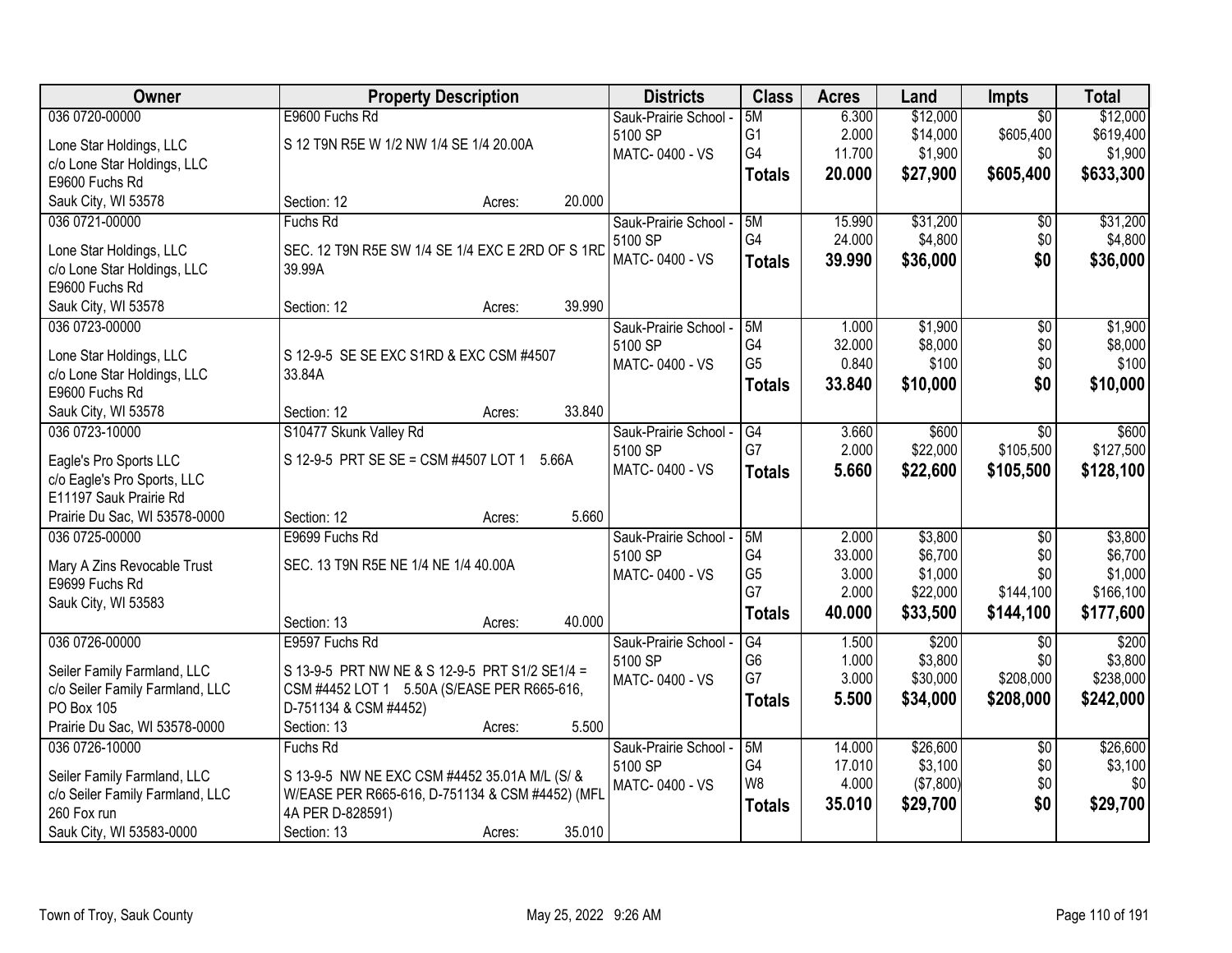| 036 0727-00000<br>\$17,100<br>5M<br>\$17,100<br>Fuchs Rd<br>Sauk-Prairie School -<br>9.000<br>$\sqrt{$0}$<br>G4<br>\$6,300<br>31.000<br>\$0<br>\$6,300<br>5100 SP<br>SEC. 13 T9N R5E SW 1/4 NE 1/4 40.00A<br>Seiler Family Farmland, LLC<br>MATC-0400 - VS<br>\$23,400<br>\$0<br>40.000<br>\$23,400<br><b>Totals</b><br>c/o Seiler Family Farmland, LLC<br>260 Fox run<br>Sauk City, WI 53583-0000<br>40.000<br>Section: 13<br>Acres:<br>\$38,000<br><b>Skunk Valley Rd</b><br>20.000<br>\$38,000<br>036 0728-00000<br>Sauk-Prairie School -<br>5M<br>$\overline{50}$<br>G4<br>20.000<br>\$3,600<br>\$3,600<br>5100 SP<br>\$0<br>SEC. 13 T9N R5E SE 1/4 NE 1/4 40.00A<br>Mary A Zins Revocable Trust<br>\$0<br>MATC-0400 - VS<br>40.000<br>\$41,600<br>\$41,600<br><b>Totals</b><br>E9699 Fuchs Rd<br>Sauk City, WI 53583<br>40.000<br>Section: 13<br>Acres:<br>(\$156,000)<br>036 0729-00000<br>W <sub>8</sub><br>40.000<br>\$0<br>Sauk-Prairie School -<br>\$0<br>\$0 <br>\$0<br>5100 SP<br>\$0<br>40.000<br><b>Totals</b><br>Seiler Family Farmland, LLC<br>S 13-9-5 NE NW 40.00A (W/EASE PER R665-616 &<br>MATC-0400 - VS<br>c/o Seiler Family Farmland, LLC<br>D-751134) (MFL 40A PER D-828591)<br>260 Fox run<br>40.000<br>Sauk City, WI 53583-0000<br>Section: 13<br>Acres: |
|------------------------------------------------------------------------------------------------------------------------------------------------------------------------------------------------------------------------------------------------------------------------------------------------------------------------------------------------------------------------------------------------------------------------------------------------------------------------------------------------------------------------------------------------------------------------------------------------------------------------------------------------------------------------------------------------------------------------------------------------------------------------------------------------------------------------------------------------------------------------------------------------------------------------------------------------------------------------------------------------------------------------------------------------------------------------------------------------------------------------------------------------------------------------------------------------------------------------------------------------------------------------------------|
|                                                                                                                                                                                                                                                                                                                                                                                                                                                                                                                                                                                                                                                                                                                                                                                                                                                                                                                                                                                                                                                                                                                                                                                                                                                                                    |
|                                                                                                                                                                                                                                                                                                                                                                                                                                                                                                                                                                                                                                                                                                                                                                                                                                                                                                                                                                                                                                                                                                                                                                                                                                                                                    |
|                                                                                                                                                                                                                                                                                                                                                                                                                                                                                                                                                                                                                                                                                                                                                                                                                                                                                                                                                                                                                                                                                                                                                                                                                                                                                    |
|                                                                                                                                                                                                                                                                                                                                                                                                                                                                                                                                                                                                                                                                                                                                                                                                                                                                                                                                                                                                                                                                                                                                                                                                                                                                                    |
|                                                                                                                                                                                                                                                                                                                                                                                                                                                                                                                                                                                                                                                                                                                                                                                                                                                                                                                                                                                                                                                                                                                                                                                                                                                                                    |
|                                                                                                                                                                                                                                                                                                                                                                                                                                                                                                                                                                                                                                                                                                                                                                                                                                                                                                                                                                                                                                                                                                                                                                                                                                                                                    |
|                                                                                                                                                                                                                                                                                                                                                                                                                                                                                                                                                                                                                                                                                                                                                                                                                                                                                                                                                                                                                                                                                                                                                                                                                                                                                    |
|                                                                                                                                                                                                                                                                                                                                                                                                                                                                                                                                                                                                                                                                                                                                                                                                                                                                                                                                                                                                                                                                                                                                                                                                                                                                                    |
|                                                                                                                                                                                                                                                                                                                                                                                                                                                                                                                                                                                                                                                                                                                                                                                                                                                                                                                                                                                                                                                                                                                                                                                                                                                                                    |
|                                                                                                                                                                                                                                                                                                                                                                                                                                                                                                                                                                                                                                                                                                                                                                                                                                                                                                                                                                                                                                                                                                                                                                                                                                                                                    |
|                                                                                                                                                                                                                                                                                                                                                                                                                                                                                                                                                                                                                                                                                                                                                                                                                                                                                                                                                                                                                                                                                                                                                                                                                                                                                    |
|                                                                                                                                                                                                                                                                                                                                                                                                                                                                                                                                                                                                                                                                                                                                                                                                                                                                                                                                                                                                                                                                                                                                                                                                                                                                                    |
|                                                                                                                                                                                                                                                                                                                                                                                                                                                                                                                                                                                                                                                                                                                                                                                                                                                                                                                                                                                                                                                                                                                                                                                                                                                                                    |
|                                                                                                                                                                                                                                                                                                                                                                                                                                                                                                                                                                                                                                                                                                                                                                                                                                                                                                                                                                                                                                                                                                                                                                                                                                                                                    |
|                                                                                                                                                                                                                                                                                                                                                                                                                                                                                                                                                                                                                                                                                                                                                                                                                                                                                                                                                                                                                                                                                                                                                                                                                                                                                    |
| 20.000<br>(\$78,000)<br>036 0730-00000<br>$\sqrt{50}$<br>W <sub>6</sub><br>Sauk-Prairie School -<br>$\sqrt[6]{3}$                                                                                                                                                                                                                                                                                                                                                                                                                                                                                                                                                                                                                                                                                                                                                                                                                                                                                                                                                                                                                                                                                                                                                                  |
| \$0<br>\$0<br>5100 SP<br>20.000<br>\$0<br><b>Totals</b>                                                                                                                                                                                                                                                                                                                                                                                                                                                                                                                                                                                                                                                                                                                                                                                                                                                                                                                                                                                                                                                                                                                                                                                                                            |
| Seiler Family Farmland, LLC<br>S 13-9-5 E1/2 NW NW 20.00A (MFL-W6 20A PER<br>MATC-0400 - VS<br>c/o Seiler Family Farmland, LLC<br>D-1042717)                                                                                                                                                                                                                                                                                                                                                                                                                                                                                                                                                                                                                                                                                                                                                                                                                                                                                                                                                                                                                                                                                                                                       |
| 260 Fox run                                                                                                                                                                                                                                                                                                                                                                                                                                                                                                                                                                                                                                                                                                                                                                                                                                                                                                                                                                                                                                                                                                                                                                                                                                                                        |
| 20.000<br>Sauk City, WI 53583-0000<br>Section: 13<br>Acres:                                                                                                                                                                                                                                                                                                                                                                                                                                                                                                                                                                                                                                                                                                                                                                                                                                                                                                                                                                                                                                                                                                                                                                                                                        |
| 20.000<br>(\$78,000)<br>$\overline{W6}$<br>$\overline{50}$<br>$\sqrt{50}$<br>036 0731-00000<br>Sauk-Prairie School -                                                                                                                                                                                                                                                                                                                                                                                                                                                                                                                                                                                                                                                                                                                                                                                                                                                                                                                                                                                                                                                                                                                                                               |
| \$0<br>5100 SP<br>20.000<br>\$0<br>\$0<br><b>Totals</b>                                                                                                                                                                                                                                                                                                                                                                                                                                                                                                                                                                                                                                                                                                                                                                                                                                                                                                                                                                                                                                                                                                                                                                                                                            |
| Seiler Family Farmland, LLC<br>S 13-9-5 W1/2 NW1/4 NW1/4 20.00A M/L (W/EASE<br>MATC-0400 - VS<br>c/o Seiler Family Farmland, LLC<br>PER R139-11 & D-827920) (MFL-W6 20A PER                                                                                                                                                                                                                                                                                                                                                                                                                                                                                                                                                                                                                                                                                                                                                                                                                                                                                                                                                                                                                                                                                                        |
| 260 Fox run<br>D-1042717)                                                                                                                                                                                                                                                                                                                                                                                                                                                                                                                                                                                                                                                                                                                                                                                                                                                                                                                                                                                                                                                                                                                                                                                                                                                          |
| Sauk City, WI 53583-0000<br>20.000<br>Section: 13<br>Acres:                                                                                                                                                                                                                                                                                                                                                                                                                                                                                                                                                                                                                                                                                                                                                                                                                                                                                                                                                                                                                                                                                                                                                                                                                        |
| 036 0732-00000<br>5M<br>23.000<br>\$43,700<br>$\overline{$0}$<br>\$43,700<br>Sauk-Prairie School -                                                                                                                                                                                                                                                                                                                                                                                                                                                                                                                                                                                                                                                                                                                                                                                                                                                                                                                                                                                                                                                                                                                                                                                 |
| G <sub>4</sub><br>\$3,200<br>5100 SP<br>17.000<br>\$0<br>\$3,200                                                                                                                                                                                                                                                                                                                                                                                                                                                                                                                                                                                                                                                                                                                                                                                                                                                                                                                                                                                                                                                                                                                                                                                                                   |
| Karl Hausner Farms LLC<br>S 13-9-5 SW1/4 NW1/4 40.00A<br>MATC-0400 - VS<br>\$46,900<br>\$0<br>40.000<br>\$46,900<br><b>Totals</b>                                                                                                                                                                                                                                                                                                                                                                                                                                                                                                                                                                                                                                                                                                                                                                                                                                                                                                                                                                                                                                                                                                                                                  |
| c/o Karl Hausner Farms, LLC<br>E7296 County Rd B                                                                                                                                                                                                                                                                                                                                                                                                                                                                                                                                                                                                                                                                                                                                                                                                                                                                                                                                                                                                                                                                                                                                                                                                                                   |
| Spring Green, WI 53588-0000<br>40.000<br>Section: 13<br>Acres:                                                                                                                                                                                                                                                                                                                                                                                                                                                                                                                                                                                                                                                                                                                                                                                                                                                                                                                                                                                                                                                                                                                                                                                                                     |
| 036 0733-00000<br>\$20,900<br>\$20,900<br>5M<br>11.000<br>Sauk-Prairie School -<br>$\overline{60}$                                                                                                                                                                                                                                                                                                                                                                                                                                                                                                                                                                                                                                                                                                                                                                                                                                                                                                                                                                                                                                                                                                                                                                                 |
| G4<br>29.000<br>\$6,100<br>\$0<br>\$6,100<br>5100 SP                                                                                                                                                                                                                                                                                                                                                                                                                                                                                                                                                                                                                                                                                                                                                                                                                                                                                                                                                                                                                                                                                                                                                                                                                               |
| S 13-9-5 SE1/4 NW1/4 40.00A<br>Karl Hausner Farms LLC<br>\$27,000<br>\$0<br>MATC-0400 - VS<br>40.000<br>\$27,000<br><b>Totals</b>                                                                                                                                                                                                                                                                                                                                                                                                                                                                                                                                                                                                                                                                                                                                                                                                                                                                                                                                                                                                                                                                                                                                                  |
| c/o Karl Hausner Farms, LLC<br>E7296 County Rd B                                                                                                                                                                                                                                                                                                                                                                                                                                                                                                                                                                                                                                                                                                                                                                                                                                                                                                                                                                                                                                                                                                                                                                                                                                   |
| 40.000<br>Spring Green, WI 53588-0000<br>Section: 13<br>Acres:                                                                                                                                                                                                                                                                                                                                                                                                                                                                                                                                                                                                                                                                                                                                                                                                                                                                                                                                                                                                                                                                                                                                                                                                                     |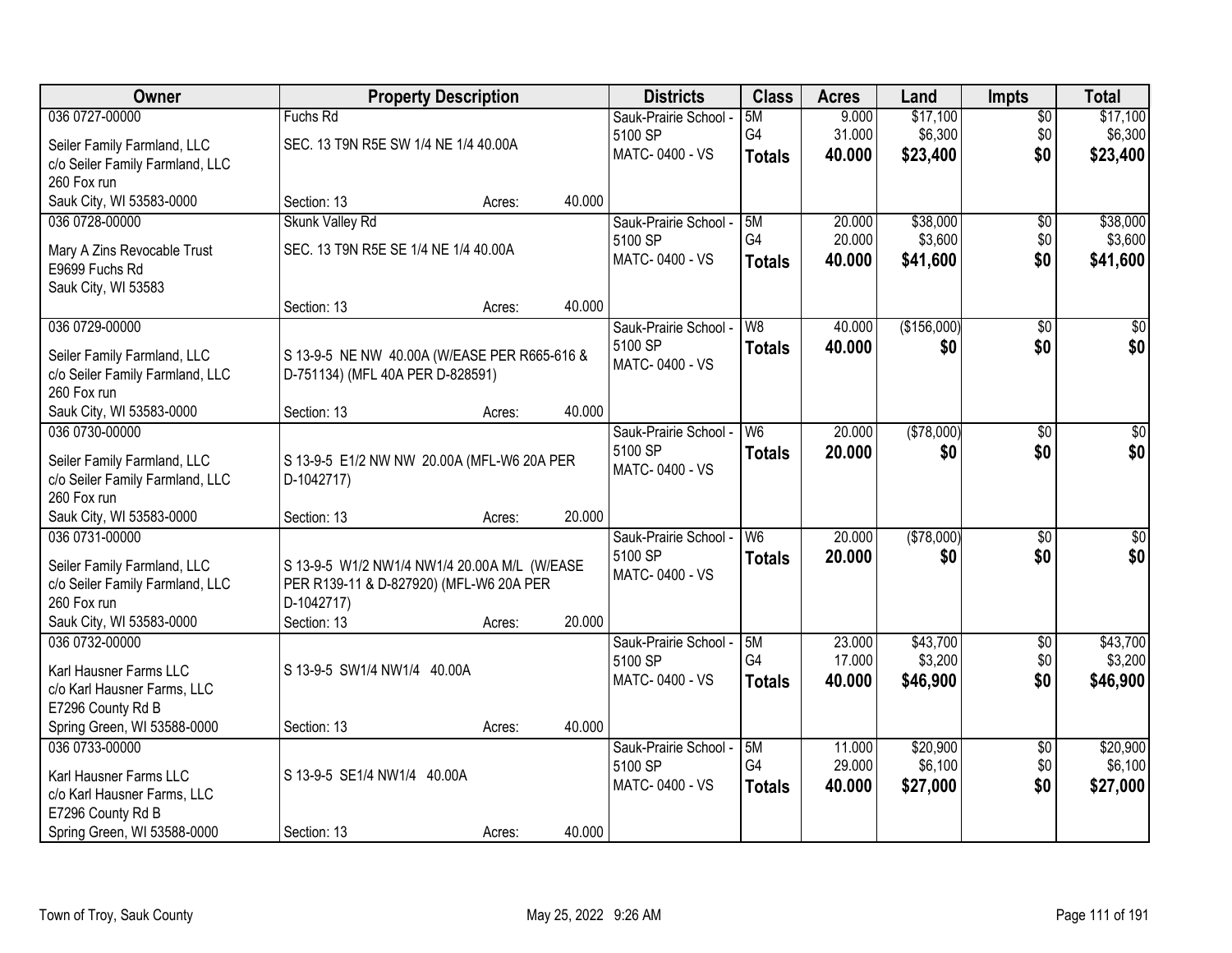| Owner                                            | <b>Property Description</b>                                 |        |        | <b>Districts</b>      | <b>Class</b>    | <b>Acres</b>    | Land              | <b>Impts</b>    | <b>Total</b> |
|--------------------------------------------------|-------------------------------------------------------------|--------|--------|-----------------------|-----------------|-----------------|-------------------|-----------------|--------------|
| 036 0734-00000                                   |                                                             |        |        | Sauk-Prairie School - | 5M              | 12.000          | \$22,800          | $\overline{50}$ | \$22,800     |
| Karl Hausner Farms LLC                           | S 13-9-5 NE1/4 SW1/4 40.00A                                 |        |        | 5100 SP               | G4              | 28.000          | \$6,900           | \$0             | \$6,900      |
| c/o Karl Hausner Farms, LLC                      |                                                             |        |        | MATC-0400 - VS        | <b>Totals</b>   | 40.000          | \$29,700          | \$0             | \$29,700     |
| E7296 County Rd B                                |                                                             |        |        |                       |                 |                 |                   |                 |              |
| Spring Green, WI 53588-0000                      | Section: 13                                                 | Acres: | 40.000 |                       |                 |                 |                   |                 |              |
| 036 0735-00000                                   |                                                             |        |        | Sauk-Prairie School - | 5M              | 12.000          | \$22,800          | \$0             | \$22,800     |
|                                                  | S 13-9-5 NW1/4 SW1/4 40.00A                                 |        |        | 5100 SP               | G4              | 28.000          | \$5,900           | \$0             | \$5,900      |
| Karl Hausner Farms LLC                           |                                                             |        |        | MATC-0400 - VS        | <b>Totals</b>   | 40.000          | \$28,700          | \$0             | \$28,700     |
| c/o Karl Hausner Farms, LLC<br>E7296 County Rd B |                                                             |        |        |                       |                 |                 |                   |                 |              |
| Spring Green, WI 53588-0000                      | Section: 13                                                 | Acres: | 40.000 |                       |                 |                 |                   |                 |              |
| 036 0736-00000                                   |                                                             |        |        | Sauk-Prairie School - | 5M              | 16.000          | \$30,400          | $\overline{50}$ | \$30,400     |
|                                                  |                                                             |        |        | 5100 SP               | G4              | 22.800          | \$4,200           | \$0             | \$4,200      |
| Karl Hausner Farms LLC                           | S 13-9-5 SW1/4 SW1/4 (S/TEL EASE PER D-438466)              |        |        | MATC-0400 - VS        | G <sub>5</sub>  | 1.200           | \$100             | \$0             | \$100        |
| c/o Karl Hausner Farms, LLC                      | 40.00A                                                      |        |        |                       | <b>Totals</b>   | 40.000          | \$34,700          | \$0             | \$34,700     |
| E7296 County Rd B                                |                                                             |        |        |                       |                 |                 |                   |                 |              |
| Spring Green, WI 53588-0000                      | Section: 13                                                 | Acres: | 40.000 |                       |                 |                 |                   |                 |              |
| 036 0737-00000                                   | E9450 County Rd B                                           |        |        | Sauk-Prairie School - | 5M              | 5.980           | \$11,400          | \$0             | \$11,400     |
| Karl Hausner Farms LLC                           | S 13-9-5 SE SW & S 24-9-5 PRT NE NW COM N1/4                |        |        | 5100 SP               | G4              | 26.000          | \$5,500           | \$0             | \$5,500      |
| c/o Karl Hausner Farms, LLC                      | COR SEC 24- N89?22'18"W 324.02' TO N ROW CTH                |        |        | MATC-0400 - VS        | G <sub>5</sub>  | 3.000           | \$4,400           | \$0             | \$4,400      |
| E7296 County Rd B                                | B-SELY ALG SD ROW APPROX 331.39' TO PT 67.10' S             |        |        |                       | G7              | 5.250           | \$40,100          | \$517,400       | \$557,500    |
| Spring Green, WI 53588-0000                      | Section: 13                                                 | Acres: | 40.230 |                       | <b>Totals</b>   | 40.230          | \$61,400          | \$517,400       | \$578,800    |
| 036 0738-00000                                   | Fuchs Rd                                                    |        |        | Sauk-Prairie School - | $\overline{G6}$ | 40.000          | \$156,000         | $\sqrt[6]{}$    | \$156,000    |
|                                                  |                                                             |        |        | 5100 SP               | <b>Totals</b>   | 40,000          | \$156,000         | \$0             | \$156,000    |
| Mary A Zins Revocable Trust<br>E9699 Fuchs Rd    | S 13-9-5 NE1/4 SE1/4 (MFL 40A WITHDRAWN FOR<br>2021) 40.00A |        |        | MATC-0400 - VS        |                 |                 |                   |                 |              |
| Sauk City, WI 53583                              |                                                             |        |        |                       |                 |                 |                   |                 |              |
|                                                  | Section: 13                                                 | Acres: | 40.000 |                       |                 |                 |                   |                 |              |
| 036 0739-00000                                   | County Rd B                                                 |        |        | Sauk-Prairie School - | G4              | 4.000           | \$900             | $\overline{$0}$ | \$900        |
|                                                  |                                                             |        |        | 5100 SP               | W8              | 36.000          | (\$70,200)        | \$0             | \$0          |
| Seiler Family Farmland, LLC                      | SEC. 13 T9N R5E NW 1/4 SE 1/4 40.00A (MFL 36A PEF           |        |        | MATC-0400 - VS        | <b>Totals</b>   | 40.000          | \$900             | \$0             | \$900        |
| c/o Seiler Family Farmland, LLC                  | D-828591)                                                   |        |        |                       |                 |                 |                   |                 |              |
| 260 Fox run                                      |                                                             |        |        |                       |                 |                 |                   |                 |              |
| Sauk City, WI 53583-0000                         | Section: 13                                                 | Acres: | 40.000 |                       |                 |                 |                   |                 |              |
| 036 0740-00000                                   | County Rd B                                                 |        |        | Sauk-Prairie School - | 5M<br>G4        | 11.000          | \$21,500<br>\$400 | $\overline{50}$ | \$21,500     |
| Marc L & Marietta C Reuter Living Trust          | S 13-9-5 SW1/4 SE1/4 (W/EASE PER D-935240) (MFL             |        |        | 5100 SP               | W <sub>6</sub>  | 2.000<br>27.000 | (\$52,700)        | \$0<br>\$0      | \$400<br>\$0 |
| E11328 Sauk Prairie Rd                           | 27A PER D-996599) 40.00A                                    |        |        | MATC-0400 - VS        |                 |                 |                   | \$0             |              |
| Prairie Du Sac, WI 53578                         |                                                             |        |        |                       | <b>Totals</b>   | 40.000          | \$21,900          |                 | \$21,900     |
|                                                  | Section: 13                                                 | Acres: | 40.000 |                       |                 |                 |                   |                 |              |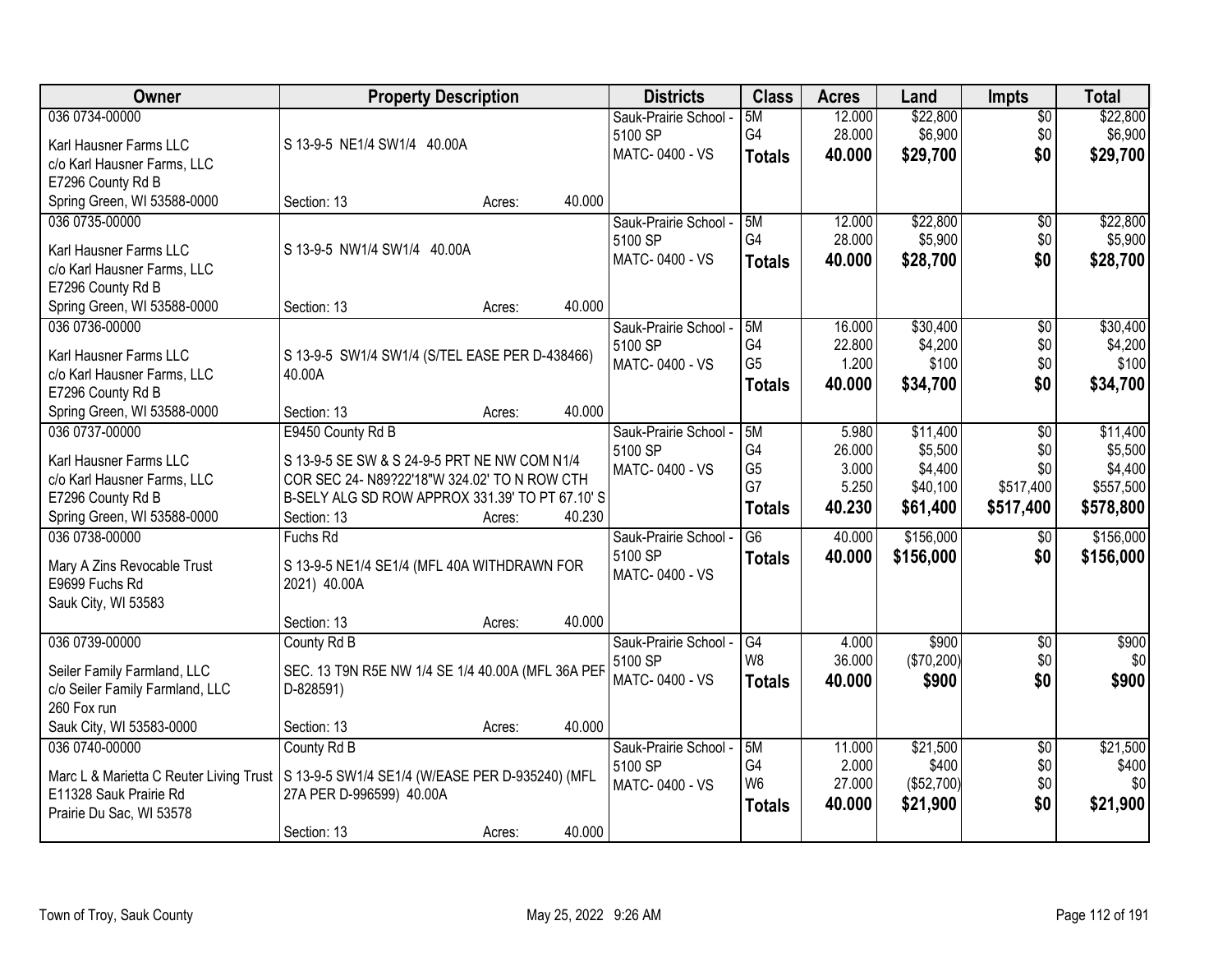| Owner                                   | <b>Property Description</b>                      |        |        | <b>Districts</b>      | <b>Class</b>    | <b>Acres</b> | Land        | <b>Impts</b>    | <b>Total</b> |
|-----------------------------------------|--------------------------------------------------|--------|--------|-----------------------|-----------------|--------------|-------------|-----------------|--------------|
| 036 0741-00000                          | County Rd B                                      |        |        | Sauk-Prairie School - | W6              | 40.000       | (\$156,000) | $\overline{50}$ | \$0          |
| Marc L & Marietta C Reuter Living Trust | S 13-9-5 SE1/4 SE1/4 (W/EASE PER D-935240) (MFL  |        |        | 5100 SP               | <b>Totals</b>   | 40.000       | \$0         | \$0             | \$0          |
| E11328 Sauk Prairie Rd                  | 40A PER D-996599) 40.00A                         |        |        | MATC-0400 - VS        |                 |              |             |                 |              |
| Prairie Du Sac, WI 53578                |                                                  |        |        |                       |                 |              |             |                 |              |
|                                         | Section: 13                                      | Acres: | 40.000 |                       |                 |              |             |                 |              |
| 036 0742-00000                          | <b>Troy Rd</b>                                   |        |        | Sauk-Prairie School - | G4              | 24,000       | \$3,900     | \$0             | \$3,900      |
| Fuchs Family, LLC                       | S 14-9-5 NE NE 40.00A (S/EASE PER R139-11 &      |        |        | 5100 SP               | W <sub>6</sub>  | 16.000       | (\$31,200)  | \$0             | \$0          |
| c/o Fuchs Family, LLC                   | D-827920) (MFL-W6 16A PER D-853733)              |        |        | MATC-0400 - VS        | <b>Totals</b>   | 40.000       | \$3,900     | \$0             | \$3,900      |
| W14429 Vista View Ct                    |                                                  |        |        |                       |                 |              |             |                 |              |
| Prairie Du Sac, WI 53578                | Section: 14                                      | Acres: | 40.000 |                       |                 |              |             |                 |              |
| 036 0743-00000                          | <b>Troy Rd</b>                                   |        |        | Sauk-Prairie School - | 15M             | 3.000        | \$5,700     | \$0             | \$5,700      |
| Fuchs Family, LLC                       | S 14-9-5 NW NE 40.00A (S/EASE PER R139-11 & &    |        |        | 5100 SP               | G <sub>4</sub>  | 28.000       | \$6,200     | \$0             | \$6,200      |
| c/o Fuchs Family, LLC                   | D-827920) (MFL-W6 9A PER D-853733)               |        |        | MATC-0400 - VS        | W <sub>6</sub>  | 9.000        | (\$17,600)  | \$0             | \$0          |
| W14429 Vista View Ct                    |                                                  |        |        |                       | <b>Totals</b>   | 40.000       | \$11,900    | \$0             | \$11,900     |
| Prairie Du Sac, WI 53578                | Section: 14                                      | Acres: | 40.000 |                       |                 |              |             |                 |              |
| 036 0744-00000                          | <b>Troy Rd</b>                                   |        |        | Sauk-Prairie School - | 5M              | 6.000        | \$11,700    | \$0             | \$11,700     |
| Fuchs Family, LLC                       | S 14-9-5 SW NE 40.00A (MFL-W6 6A PER D-853733)   |        |        | 5100 SP               | G4              | 28.000       | \$5,600     | \$0             | \$5,600      |
| c/o Fuchs Family, LLC                   |                                                  |        |        | MATC-0400 - VS        | W <sub>6</sub>  | 6.000        | (\$11,700)  | \$0             | \$0          |
| W14429 Vista View Ct                    |                                                  |        |        |                       | <b>Totals</b>   | 40.000       | \$17,300    | \$0             | \$17,300     |
| Prairie Du Sac, WI 53578                | Section: 14                                      | Acres: | 40.000 |                       |                 |              |             |                 |              |
| 036 0745-00000                          | <b>Troy Rd</b>                                   |        |        | Sauk-Prairie School - | $\overline{G4}$ | 21.000       | \$3,700     | $\overline{50}$ | \$3,700      |
| Fuchs Family, LLC                       | S 14-9-5 SE NE 40.00A (MFL-W6 19A PER D-853733)  |        |        | 5100 SP               | W <sub>6</sub>  | 19.000       | (\$37,100)  | \$0             | \$0          |
| c/o Fuchs Family, LLC                   |                                                  |        |        | MATC-0400 - VS        | <b>Totals</b>   | 40.000       | \$3,700     | \$0             | \$3,700      |
| W14429 Vista View Ct                    |                                                  |        |        |                       |                 |              |             |                 |              |
| Prairie Du Sac, WI 53578                | Section: 14                                      | Acres: | 40.000 |                       |                 |              |             |                 |              |
| 036 0746-00000                          | <b>Troy Rd</b>                                   |        |        | Sauk-Prairie School - | 5M              | 14.000       | \$26,600    | $\overline{50}$ | \$26,600     |
| Fuchs Family, LLC                       | S 14 T9N R5E NE 1/4 NW 1/4 EXC S615' OF N915' OF |        |        | 5100 SP               | G <sub>4</sub>  | 19.500       | \$3,200     | \$0             | \$3,200      |
| c/o Fuchs Family, LLC                   | W425' 34.0A M/L (S/EASE PER R139-11, D-667290 &  |        |        | MATC-0400 - VS        | G <sub>5</sub>  | 0.500        | \$100       | \$0             | \$100        |
| W14429 Vista View Ct                    | D-827920)                                        |        |        |                       | <b>Totals</b>   | 34,000       | \$29,900    | \$0             | \$29,900     |
| Prairie Du Sac, WI 53578                | Section: 14                                      | Acres: | 34.000 |                       |                 |              |             |                 |              |
| 036 0747-00000                          | S10560 Troy Rd                                   |        |        | Sauk-Prairie School - | G1              | 6.000        | \$57,400    | \$111,800       | \$169,200    |
| William H. Gorsuch                      | S 14-9-5 PRT NE1/4 NW1/4 COM NW COR - S 300' TO  |        |        | 5100 SP               | <b>Totals</b>   | 6.000        | \$57,400    | \$111,800       | \$169,200    |
| S10560 Troy Rd                          | POB - S 615' - E 425' - N 615' - W 425' TO POB   |        |        | MATC-0400 - VS        |                 |              |             |                 |              |
| Sauk City, WI 53583                     | (W/EASE PER D-1180255) 6.00A M/L                 |        |        |                       |                 |              |             |                 |              |
|                                         | Section: 14                                      | Acres: | 6.000  |                       |                 |              |             |                 |              |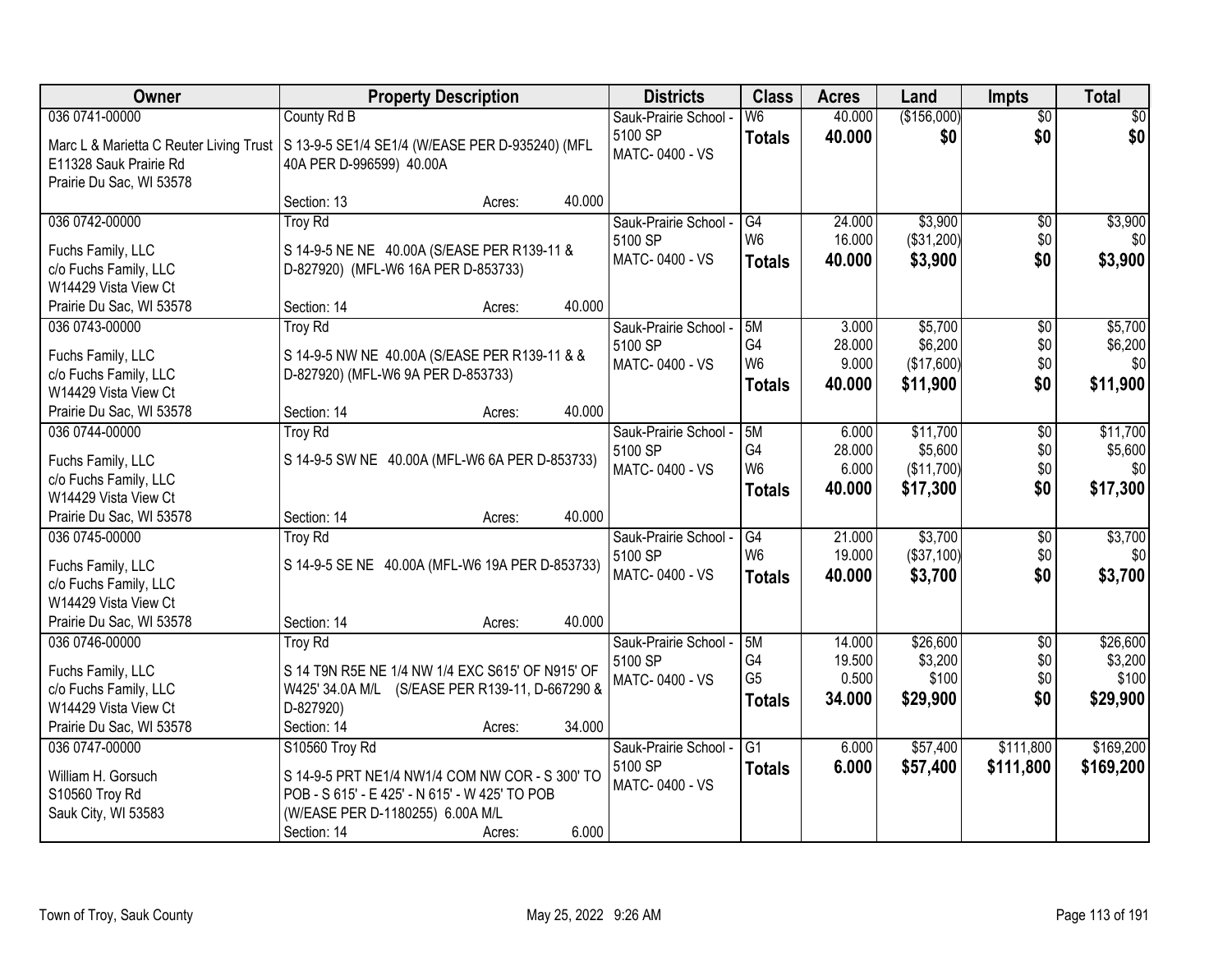| Owner                         | <b>Property Description</b>                   | <b>Districts</b>      | <b>Class</b>    | <b>Acres</b> | Land     | Impts           | <b>Total</b> |
|-------------------------------|-----------------------------------------------|-----------------------|-----------------|--------------|----------|-----------------|--------------|
| 036 0748-00000                | S10520 Troy Rd                                | Sauk-Prairie School - | 5M              | 8.000        | \$15,200 | $\overline{50}$ | \$15,200     |
| Brian K. Bass                 | S 14-9-5 NW1/4 NW1/4 EXC CSM 5233 (S/EASE PER | 5100 SP               | G4              | 24.440       | \$5,300  | \$0             | \$5,300      |
| Nola M. Weis                  | D-875533 & D-1180255) 36.42A M/L              | MATC-0400 - VS        | G <sub>5</sub>  | 0.980        | \$100    | \$0             | \$100        |
| 1515 Fairiew Dr               |                                               |                       | G7              | 3.000        | \$30,000 | \$149,600       | \$179,600    |
| Prairie Du Sac, WI 53578      | 36.420<br>Section: 14<br>Acres:               |                       | <b>Totals</b>   | 36.420       | \$50,600 | \$149,600       | \$200,200    |
| 036 0749-00000                | S10665 Troy Rd                                | Sauk-Prairie School - | $\overline{G1}$ | 0.250        | \$1,500  | \$38,100        | \$39,600     |
|                               | S 14-9-5 SW NW EXC CSM #5002 10.95A M/L       | 5100 SP               | G4              | 10.450       | \$2,600  | \$0             | \$2,600      |
| Brian K. Bass<br>Nola M. Weis |                                               | MATC-0400 - VS        | G <sub>5</sub>  | 0.250        | \$0      | \$0             | \$0          |
| 1515 Fairiew Dr               |                                               |                       | <b>Totals</b>   | 10.950       | \$4,100  | \$38,100        | \$42,200     |
| Prairie Du Sac, WI 53578      | 10.950<br>Section: 14<br>Acres:               |                       |                 |              |          |                 |              |
| 036 0749-10000                | S10665 Troy Rd                                | Sauk-Prairie School - | 5M              | 9.000        | \$17,100 | \$0             | \$17,100     |
|                               |                                               | 5100 SP               | G <sub>1</sub>  | 3.000        | \$58,000 | \$351,200       | \$409,200    |
| Corey J. Bass                 | S 14-9-5 PRT SW NW & S 15-9-5 PRT SE NE = CSM | MATC-0400 - VS        | G4              | 23.400       | \$4,400  | \$0             | \$4,400      |
| Michelle M. Christianson      | #5002 LOT 1 35.90A                            |                       | G <sub>5</sub>  | 0.500        | \$100    | \$0             | \$100        |
| S10665 Troy Rd                |                                               |                       |                 | 35.900       | \$79,600 | \$351,200       | \$430,800    |
| Sauk City, WI 53583           | 35.900<br>Section: 14<br>Acres:               |                       | <b>Totals</b>   |              |          |                 |              |
| 036 0750-00000                | <b>Troy Rd</b>                                | Sauk-Prairie School - | 5M              | 2.000        | \$3,800  | \$0             | \$3,800      |
| Fuchs Family, LLC             | S 14-9-5 SE NW EXC CSM #2319 & EXC CSM #4417; | 5100 SP               | G4              | 14.600       | \$3,600  | \$0             | \$3,600      |
| c/o Fuchs Family, LLC         | & ALSO THAT PRT NE SW LYING NELY OF CSM       | MATC-0400 - VS        | <b>Totals</b>   | 16.600       | \$7,400  | \$0             | \$7,400      |
| W14429 Vista View Ct          | #4417 16.60A M/L                              |                       |                 |              |          |                 |              |
| Prairie Du Sac, WI 53578      | 16.600<br>Section: 14<br>Acres:               |                       |                 |              |          |                 |              |
| 036 0750-10000                | S10698 Troy Rd                                | Sauk-Prairie School - | G1              | 2.500        | \$26,000 | \$100,900       | \$126,900    |
|                               |                                               | 5100 SP               | G4              | 2.490        | \$300    | \$0             | \$300        |
| Ronald R. Mack                | S 14-9-5 PRT SE NW & NE SW = CSM #2319 LOT 1  | MATC-0400 - VS        |                 | 4.990        |          | \$100,900       | \$127,200    |
| Loralee R. Mack               | 4.989A                                        |                       | <b>Totals</b>   |              | \$26,300 |                 |              |
| E9397 State Rd 60             |                                               |                       |                 |              |          |                 |              |
| Sauk City, WI 53583           | 4.990<br>Section: 14<br>Acres:                |                       |                 |              |          |                 |              |
| 036 0751-00000                | <b>Troy Rd</b>                                | Sauk-Prairie School - | 5M              | 2.000        | \$3,800  | $\overline{50}$ | \$3,800      |
| Fuchs Family, LLC             | S 14-9-5 PRT SE NW, NE SW & NW SE = CSM #4417 | 5100 SP               | G4              | 34.000       | \$6,800  | \$0             | \$6,800      |
| c/o Fuchs Family, LLC         | LOT 1 36.66A                                  | MATC-0400 - VS        | G <sub>5</sub>  | 0.660        | \$100    | \$0             | \$100        |
| W14429 Vista View Ct          |                                               |                       | <b>Totals</b>   | 36.660       | \$10,700 | \$0             | \$10,700     |
| Prairie Du Sac, WI 53578      | 36.660<br>Section: 14<br>Acres:               |                       |                 |              |          |                 |              |
| 036 0751-10000                | S10725 Troy Rd                                | Sauk-Prairie School - | 5M              | 10.000       | \$19,500 | $\overline{50}$ | \$19,500     |
|                               |                                               | 5100 SP               | G4              | 17.000       | \$1,100  | \$0             | \$1,100      |
| Scott L. Mink                 | S 14-9-5 THAT PRT NE SW S OF TN RD<br>27A M\L | MATC-0400 - VS        |                 | 27.000       | \$20,600 | \$0             |              |
| Amie Mink                     |                                               |                       | <b>Totals</b>   |              |          |                 | \$20,600     |
| 520 Hanks Hollow Trl          |                                               |                       |                 |              |          |                 |              |
| Deforest, WI 53532            | 27.000<br>Section: 14<br>Acres:               |                       |                 |              |          |                 |              |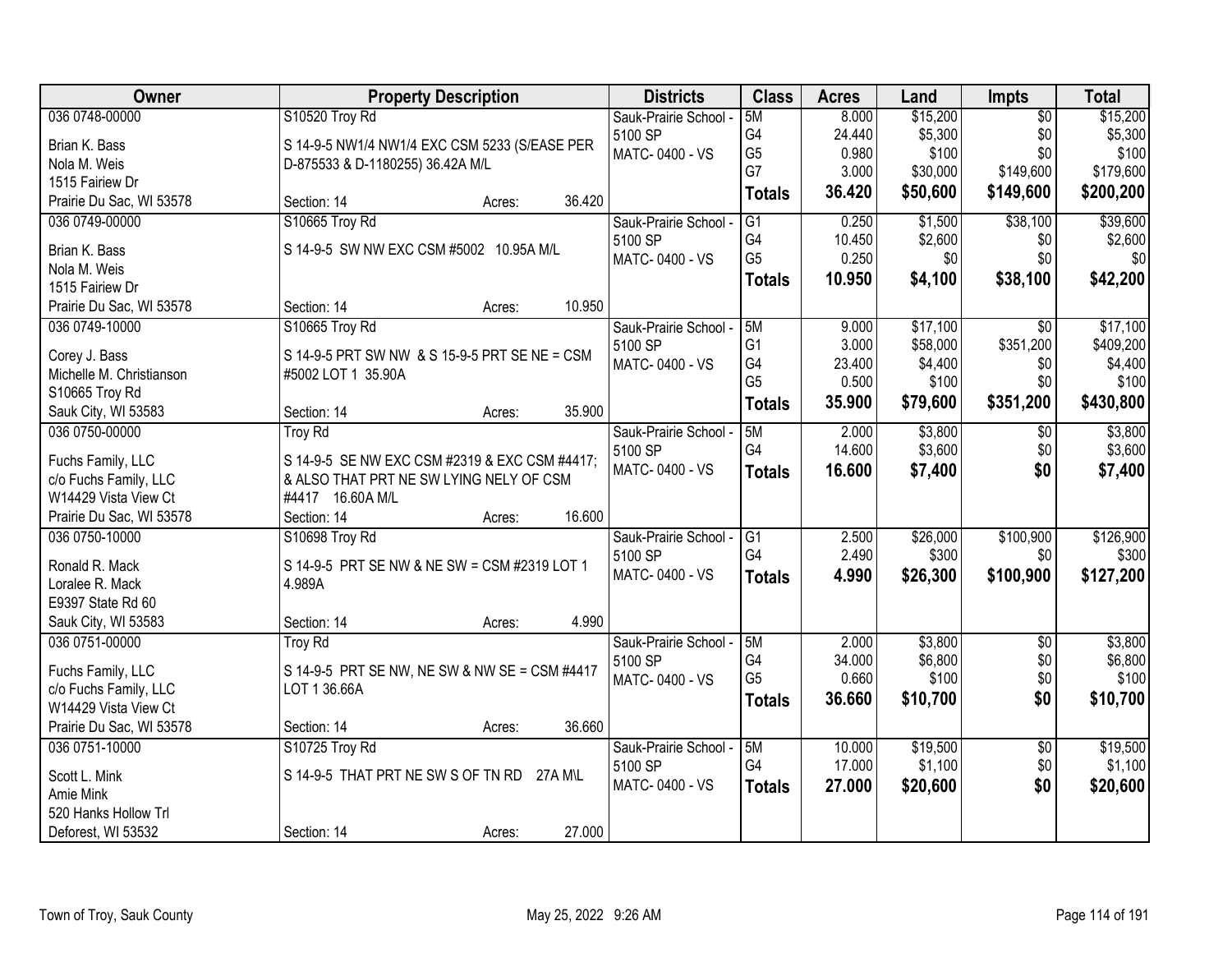| 036 0752-00000<br>\$7,600<br>5M<br>4.000<br>\$0<br>Sauk-Prairie School -<br>G4<br>\$7,300<br>36.000<br>\$0<br>\$7,300<br>5100 SP<br>S 14-9-5 NW SW 40.00A<br>Patricia K. Tank<br>MATC-0400 - VS<br>\$0<br>40.000<br>\$14,900<br>\$14,900<br><b>Totals</b><br>E9012 County Rd B<br>Sauk City, WI 53583<br>40.000<br>Section: 14<br>Acres:<br>036 0753-00000<br>E9012 County Rd B<br>32.290<br>\$6,800<br>Sauk-Prairie School -<br>G4<br>$\overline{50}$<br>G <sub>5</sub><br>0.710<br>5100 SP<br>\$400<br>\$0<br>S 14-9-5 SW SW N OF HWY 35.00A<br>Patricia K. Tank<br>G7<br>2.000<br>\$22,000<br>\$130,500<br>MATC-0400 - VS<br>E9012 County Rd B<br>35.000<br>\$29,200<br>\$130,500<br>\$159,700<br><b>Totals</b><br>Sauk City, WI 53583<br>35.000<br>Section: 14<br>Acres:<br>036 0754-00000<br>\$200<br>\$200<br>County Rd B<br>Sauk-Prairie School -<br>G4<br>1.000<br>\$0<br>G <sub>5</sub><br>2.500<br>\$1,200<br>\$0<br>5100 SP<br>S 14-9-5 SW1/4 SW1/4 S OF HWY 5.00A M/L<br>Karl Hausner Farms LLC<br>G7<br>\$382,500<br>1.500<br>\$7,500<br>MATC-0400 - VS<br>c/o Karl Hausner Farms, LLC<br>5.000<br>\$8,900<br>\$382,500<br><b>Totals</b><br>E7296 County Rd B<br>5.000<br>Spring Green, WI 53588-0000<br>Section: 14<br>Acres:<br>036 0755-00000<br>\$28,500<br>5M<br>15.000<br>Sauk-Prairie School -<br>\$0<br>G4<br>\$2,800<br>5100 SP<br>24.600<br>\$0<br>S 14-9-5 SE SW 40.00A<br>Patricia K. Tank<br>G <sub>5</sub><br>\$200<br>0.400<br>\$0<br>MATC-0400 - VS<br>E9012 County Rd B<br>\$0<br>40.000<br>\$31,500<br><b>Totals</b><br>Sauk City, WI 53583<br>40.000<br>Section: 14<br>Acres:<br>\$300<br>036 0756-00000<br>$\overline{G4}$<br>2.000<br>$\overline{50}$<br>Sauk-Prairie School -<br>W <sub>6</sub><br>38.000<br>(\$74,100)<br>\$0<br>5100 SP<br>S 14-9-5 NE SE 40A (MFL-W6 38A PER D-853733)<br>Fuchs Family, LLC<br>\$0<br>40.000<br>\$300<br>MATC-0400 - VS<br><b>Totals</b><br>c/o Fuchs Family, LLC<br>W14429 Vista View Ct<br>Prairie Du Sac, WI 53578<br>40.000<br>Section: 14<br>Acres:<br>036 0757-00000<br>G4<br>18.200<br>\$3,800<br>$\sqrt{6}$<br>S10760 Troy Rd<br>Sauk-Prairie School - | Owner | <b>Property Description</b> |  | <b>Districts</b> | <b>Class</b> | <b>Acres</b> | Land    | <b>Impts</b> | <b>Total</b> |
|--------------------------------------------------------------------------------------------------------------------------------------------------------------------------------------------------------------------------------------------------------------------------------------------------------------------------------------------------------------------------------------------------------------------------------------------------------------------------------------------------------------------------------------------------------------------------------------------------------------------------------------------------------------------------------------------------------------------------------------------------------------------------------------------------------------------------------------------------------------------------------------------------------------------------------------------------------------------------------------------------------------------------------------------------------------------------------------------------------------------------------------------------------------------------------------------------------------------------------------------------------------------------------------------------------------------------------------------------------------------------------------------------------------------------------------------------------------------------------------------------------------------------------------------------------------------------------------------------------------------------------------------------------------------------------------------------------------------------------------------------------------------------------------------------------------------------------------------------------------------------------------------------------------------------------------------------------------------------------------------------------------------------------------------------------------------------------------------------------------------------------------|-------|-----------------------------|--|------------------|--------------|--------------|---------|--------------|--------------|
|                                                                                                                                                                                                                                                                                                                                                                                                                                                                                                                                                                                                                                                                                                                                                                                                                                                                                                                                                                                                                                                                                                                                                                                                                                                                                                                                                                                                                                                                                                                                                                                                                                                                                                                                                                                                                                                                                                                                                                                                                                                                                                                                      |       |                             |  |                  |              |              | \$7,600 |              |              |
|                                                                                                                                                                                                                                                                                                                                                                                                                                                                                                                                                                                                                                                                                                                                                                                                                                                                                                                                                                                                                                                                                                                                                                                                                                                                                                                                                                                                                                                                                                                                                                                                                                                                                                                                                                                                                                                                                                                                                                                                                                                                                                                                      |       |                             |  |                  |              |              |         |              |              |
|                                                                                                                                                                                                                                                                                                                                                                                                                                                                                                                                                                                                                                                                                                                                                                                                                                                                                                                                                                                                                                                                                                                                                                                                                                                                                                                                                                                                                                                                                                                                                                                                                                                                                                                                                                                                                                                                                                                                                                                                                                                                                                                                      |       |                             |  |                  |              |              |         |              |              |
|                                                                                                                                                                                                                                                                                                                                                                                                                                                                                                                                                                                                                                                                                                                                                                                                                                                                                                                                                                                                                                                                                                                                                                                                                                                                                                                                                                                                                                                                                                                                                                                                                                                                                                                                                                                                                                                                                                                                                                                                                                                                                                                                      |       |                             |  |                  |              |              |         |              |              |
| \$6,800<br>\$400<br>\$152,500<br>\$1,200<br>\$390,000<br>\$391,400<br>\$28,500<br>\$2,800<br>\$200<br>\$31,500<br>\$300<br>\$0<br>\$300<br>\$3,800                                                                                                                                                                                                                                                                                                                                                                                                                                                                                                                                                                                                                                                                                                                                                                                                                                                                                                                                                                                                                                                                                                                                                                                                                                                                                                                                                                                                                                                                                                                                                                                                                                                                                                                                                                                                                                                                                                                                                                                   |       |                             |  |                  |              |              |         |              |              |
|                                                                                                                                                                                                                                                                                                                                                                                                                                                                                                                                                                                                                                                                                                                                                                                                                                                                                                                                                                                                                                                                                                                                                                                                                                                                                                                                                                                                                                                                                                                                                                                                                                                                                                                                                                                                                                                                                                                                                                                                                                                                                                                                      |       |                             |  |                  |              |              |         |              |              |
|                                                                                                                                                                                                                                                                                                                                                                                                                                                                                                                                                                                                                                                                                                                                                                                                                                                                                                                                                                                                                                                                                                                                                                                                                                                                                                                                                                                                                                                                                                                                                                                                                                                                                                                                                                                                                                                                                                                                                                                                                                                                                                                                      |       |                             |  |                  |              |              |         |              |              |
|                                                                                                                                                                                                                                                                                                                                                                                                                                                                                                                                                                                                                                                                                                                                                                                                                                                                                                                                                                                                                                                                                                                                                                                                                                                                                                                                                                                                                                                                                                                                                                                                                                                                                                                                                                                                                                                                                                                                                                                                                                                                                                                                      |       |                             |  |                  |              |              |         |              |              |
|                                                                                                                                                                                                                                                                                                                                                                                                                                                                                                                                                                                                                                                                                                                                                                                                                                                                                                                                                                                                                                                                                                                                                                                                                                                                                                                                                                                                                                                                                                                                                                                                                                                                                                                                                                                                                                                                                                                                                                                                                                                                                                                                      |       |                             |  |                  |              |              |         |              |              |
|                                                                                                                                                                                                                                                                                                                                                                                                                                                                                                                                                                                                                                                                                                                                                                                                                                                                                                                                                                                                                                                                                                                                                                                                                                                                                                                                                                                                                                                                                                                                                                                                                                                                                                                                                                                                                                                                                                                                                                                                                                                                                                                                      |       |                             |  |                  |              |              |         |              |              |
|                                                                                                                                                                                                                                                                                                                                                                                                                                                                                                                                                                                                                                                                                                                                                                                                                                                                                                                                                                                                                                                                                                                                                                                                                                                                                                                                                                                                                                                                                                                                                                                                                                                                                                                                                                                                                                                                                                                                                                                                                                                                                                                                      |       |                             |  |                  |              |              |         |              |              |
|                                                                                                                                                                                                                                                                                                                                                                                                                                                                                                                                                                                                                                                                                                                                                                                                                                                                                                                                                                                                                                                                                                                                                                                                                                                                                                                                                                                                                                                                                                                                                                                                                                                                                                                                                                                                                                                                                                                                                                                                                                                                                                                                      |       |                             |  |                  |              |              |         |              |              |
|                                                                                                                                                                                                                                                                                                                                                                                                                                                                                                                                                                                                                                                                                                                                                                                                                                                                                                                                                                                                                                                                                                                                                                                                                                                                                                                                                                                                                                                                                                                                                                                                                                                                                                                                                                                                                                                                                                                                                                                                                                                                                                                                      |       |                             |  |                  |              |              |         |              |              |
|                                                                                                                                                                                                                                                                                                                                                                                                                                                                                                                                                                                                                                                                                                                                                                                                                                                                                                                                                                                                                                                                                                                                                                                                                                                                                                                                                                                                                                                                                                                                                                                                                                                                                                                                                                                                                                                                                                                                                                                                                                                                                                                                      |       |                             |  |                  |              |              |         |              |              |
|                                                                                                                                                                                                                                                                                                                                                                                                                                                                                                                                                                                                                                                                                                                                                                                                                                                                                                                                                                                                                                                                                                                                                                                                                                                                                                                                                                                                                                                                                                                                                                                                                                                                                                                                                                                                                                                                                                                                                                                                                                                                                                                                      |       |                             |  |                  |              |              |         |              |              |
|                                                                                                                                                                                                                                                                                                                                                                                                                                                                                                                                                                                                                                                                                                                                                                                                                                                                                                                                                                                                                                                                                                                                                                                                                                                                                                                                                                                                                                                                                                                                                                                                                                                                                                                                                                                                                                                                                                                                                                                                                                                                                                                                      |       |                             |  |                  |              |              |         |              |              |
|                                                                                                                                                                                                                                                                                                                                                                                                                                                                                                                                                                                                                                                                                                                                                                                                                                                                                                                                                                                                                                                                                                                                                                                                                                                                                                                                                                                                                                                                                                                                                                                                                                                                                                                                                                                                                                                                                                                                                                                                                                                                                                                                      |       |                             |  |                  |              |              |         |              |              |
|                                                                                                                                                                                                                                                                                                                                                                                                                                                                                                                                                                                                                                                                                                                                                                                                                                                                                                                                                                                                                                                                                                                                                                                                                                                                                                                                                                                                                                                                                                                                                                                                                                                                                                                                                                                                                                                                                                                                                                                                                                                                                                                                      |       |                             |  |                  |              |              |         |              |              |
|                                                                                                                                                                                                                                                                                                                                                                                                                                                                                                                                                                                                                                                                                                                                                                                                                                                                                                                                                                                                                                                                                                                                                                                                                                                                                                                                                                                                                                                                                                                                                                                                                                                                                                                                                                                                                                                                                                                                                                                                                                                                                                                                      |       |                             |  |                  |              |              |         |              |              |
|                                                                                                                                                                                                                                                                                                                                                                                                                                                                                                                                                                                                                                                                                                                                                                                                                                                                                                                                                                                                                                                                                                                                                                                                                                                                                                                                                                                                                                                                                                                                                                                                                                                                                                                                                                                                                                                                                                                                                                                                                                                                                                                                      |       |                             |  |                  |              |              |         |              |              |
|                                                                                                                                                                                                                                                                                                                                                                                                                                                                                                                                                                                                                                                                                                                                                                                                                                                                                                                                                                                                                                                                                                                                                                                                                                                                                                                                                                                                                                                                                                                                                                                                                                                                                                                                                                                                                                                                                                                                                                                                                                                                                                                                      |       |                             |  |                  |              |              |         |              |              |
|                                                                                                                                                                                                                                                                                                                                                                                                                                                                                                                                                                                                                                                                                                                                                                                                                                                                                                                                                                                                                                                                                                                                                                                                                                                                                                                                                                                                                                                                                                                                                                                                                                                                                                                                                                                                                                                                                                                                                                                                                                                                                                                                      |       |                             |  |                  |              |              |         |              |              |
|                                                                                                                                                                                                                                                                                                                                                                                                                                                                                                                                                                                                                                                                                                                                                                                                                                                                                                                                                                                                                                                                                                                                                                                                                                                                                                                                                                                                                                                                                                                                                                                                                                                                                                                                                                                                                                                                                                                                                                                                                                                                                                                                      |       |                             |  |                  |              |              |         |              |              |
|                                                                                                                                                                                                                                                                                                                                                                                                                                                                                                                                                                                                                                                                                                                                                                                                                                                                                                                                                                                                                                                                                                                                                                                                                                                                                                                                                                                                                                                                                                                                                                                                                                                                                                                                                                                                                                                                                                                                                                                                                                                                                                                                      |       |                             |  |                  |              |              |         |              |              |
|                                                                                                                                                                                                                                                                                                                                                                                                                                                                                                                                                                                                                                                                                                                                                                                                                                                                                                                                                                                                                                                                                                                                                                                                                                                                                                                                                                                                                                                                                                                                                                                                                                                                                                                                                                                                                                                                                                                                                                                                                                                                                                                                      |       |                             |  |                  |              |              |         |              |              |
|                                                                                                                                                                                                                                                                                                                                                                                                                                                                                                                                                                                                                                                                                                                                                                                                                                                                                                                                                                                                                                                                                                                                                                                                                                                                                                                                                                                                                                                                                                                                                                                                                                                                                                                                                                                                                                                                                                                                                                                                                                                                                                                                      |       |                             |  |                  |              |              |         |              |              |
|                                                                                                                                                                                                                                                                                                                                                                                                                                                                                                                                                                                                                                                                                                                                                                                                                                                                                                                                                                                                                                                                                                                                                                                                                                                                                                                                                                                                                                                                                                                                                                                                                                                                                                                                                                                                                                                                                                                                                                                                                                                                                                                                      |       |                             |  |                  |              |              |         |              |              |
| G7<br>\$45,800<br>8.000<br>\$37,500<br>\$83,300<br>5100 SP<br>S 14-9-5 THAT PRT W1/2 SE1/4 LYING NLY OF TN<br>Fuchs Family, LLC                                                                                                                                                                                                                                                                                                                                                                                                                                                                                                                                                                                                                                                                                                                                                                                                                                                                                                                                                                                                                                                                                                                                                                                                                                                                                                                                                                                                                                                                                                                                                                                                                                                                                                                                                                                                                                                                                                                                                                                                      |       |                             |  |                  |              |              |         |              |              |
| W <sub>6</sub><br>2.000<br>( \$3,900)<br>\$0<br>\$0<br>MATC-0400 - VS<br>RD EXC CSM #4417 & EXC CSM #4949 28.2A M/L<br>c/o Fuchs Family, LLC                                                                                                                                                                                                                                                                                                                                                                                                                                                                                                                                                                                                                                                                                                                                                                                                                                                                                                                                                                                                                                                                                                                                                                                                                                                                                                                                                                                                                                                                                                                                                                                                                                                                                                                                                                                                                                                                                                                                                                                         |       |                             |  |                  |              |              |         |              |              |
| \$87,100<br>28.200<br>\$41,300<br>\$45,800<br><b>Totals</b><br>(MFL-W6 2A PER D-853733)<br>W14429 Vista View Ct                                                                                                                                                                                                                                                                                                                                                                                                                                                                                                                                                                                                                                                                                                                                                                                                                                                                                                                                                                                                                                                                                                                                                                                                                                                                                                                                                                                                                                                                                                                                                                                                                                                                                                                                                                                                                                                                                                                                                                                                                      |       |                             |  |                  |              |              |         |              |              |
| 28.200<br>Prairie Du Sac, WI 53578<br>Section: 14<br>Acres:                                                                                                                                                                                                                                                                                                                                                                                                                                                                                                                                                                                                                                                                                                                                                                                                                                                                                                                                                                                                                                                                                                                                                                                                                                                                                                                                                                                                                                                                                                                                                                                                                                                                                                                                                                                                                                                                                                                                                                                                                                                                          |       |                             |  |                  |              |              |         |              |              |
| \$249,700<br>\$40,000<br>\$289,700<br>036 0758-00000<br>S10741 Troy Rd<br>Sauk-Prairie School -<br>G1<br>2.000                                                                                                                                                                                                                                                                                                                                                                                                                                                                                                                                                                                                                                                                                                                                                                                                                                                                                                                                                                                                                                                                                                                                                                                                                                                                                                                                                                                                                                                                                                                                                                                                                                                                                                                                                                                                                                                                                                                                                                                                                       |       |                             |  |                  |              |              |         |              |              |
| G <sub>6</sub><br>34.260<br>\$133,600<br>\$133,600<br>\$0<br>5100 SP                                                                                                                                                                                                                                                                                                                                                                                                                                                                                                                                                                                                                                                                                                                                                                                                                                                                                                                                                                                                                                                                                                                                                                                                                                                                                                                                                                                                                                                                                                                                                                                                                                                                                                                                                                                                                                                                                                                                                                                                                                                                 |       |                             |  |                  |              |              |         |              |              |
| S 14-9-5 PRT SE1/4 = CSM #4949 LOT 1 36.26A<br>Randal Edward Smith<br>MATC-0400 - VS<br>36.260<br>\$173,600<br>\$249,700<br>\$423,300<br><b>Totals</b><br>Tamara J. Smith                                                                                                                                                                                                                                                                                                                                                                                                                                                                                                                                                                                                                                                                                                                                                                                                                                                                                                                                                                                                                                                                                                                                                                                                                                                                                                                                                                                                                                                                                                                                                                                                                                                                                                                                                                                                                                                                                                                                                            |       |                             |  |                  |              |              |         |              |              |
| (FMLY PRT CSM #1060) (S/RESTR PER D-824968)<br>S10741 Troy Rd                                                                                                                                                                                                                                                                                                                                                                                                                                                                                                                                                                                                                                                                                                                                                                                                                                                                                                                                                                                                                                                                                                                                                                                                                                                                                                                                                                                                                                                                                                                                                                                                                                                                                                                                                                                                                                                                                                                                                                                                                                                                        |       |                             |  |                  |              |              |         |              |              |
| 36.260<br>Sauk City, WI 53583<br>Section: 14<br>Acres:                                                                                                                                                                                                                                                                                                                                                                                                                                                                                                                                                                                                                                                                                                                                                                                                                                                                                                                                                                                                                                                                                                                                                                                                                                                                                                                                                                                                                                                                                                                                                                                                                                                                                                                                                                                                                                                                                                                                                                                                                                                                               |       |                             |  |                  |              |              |         |              |              |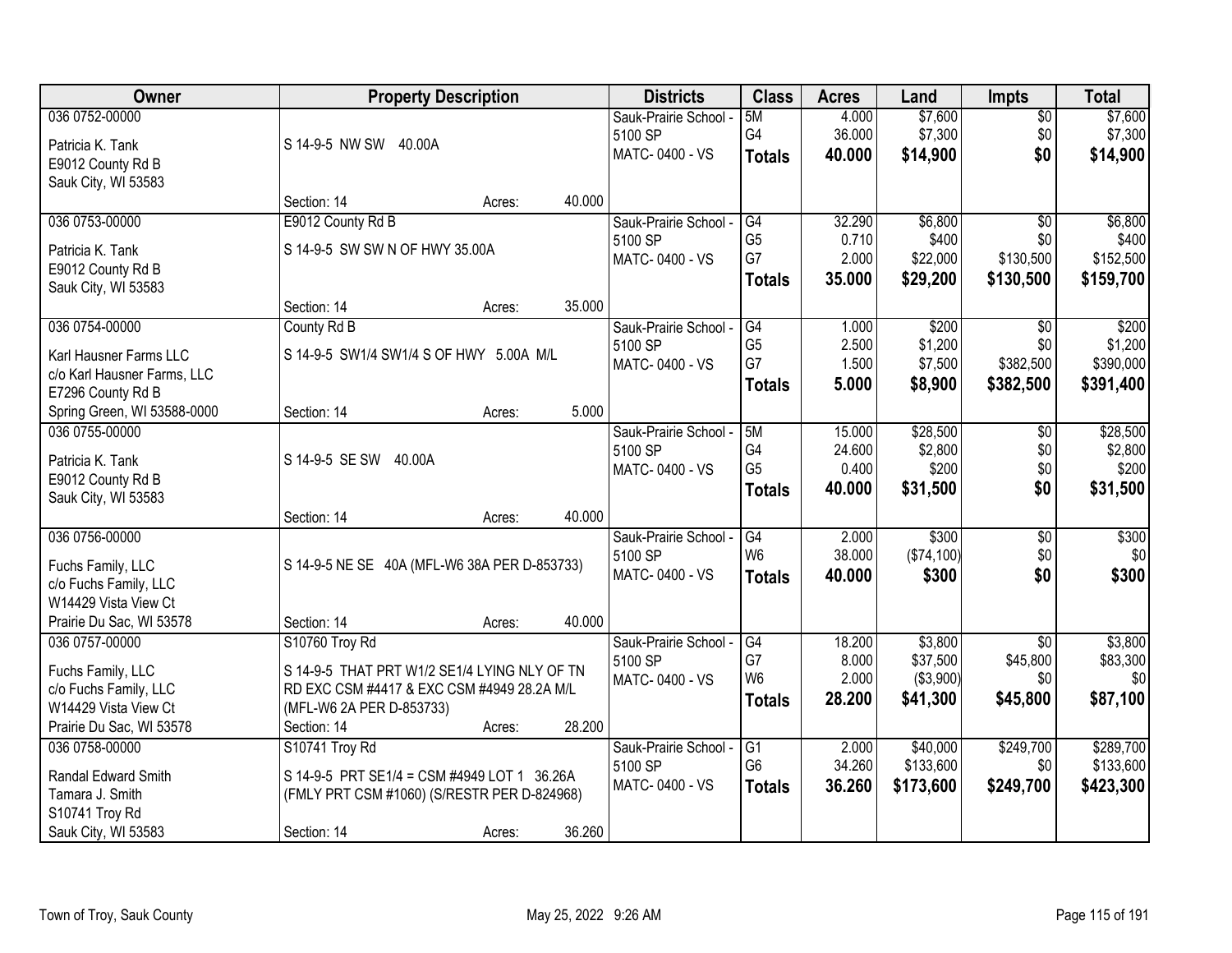| Owner                                 | <b>Property Description</b>                      | <b>Districts</b>                 | <b>Class</b>    | <b>Acres</b> | Land     | <b>Impts</b>    | <b>Total</b> |
|---------------------------------------|--------------------------------------------------|----------------------------------|-----------------|--------------|----------|-----------------|--------------|
| 036 0759-00000                        | S10845 Troy Rd                                   | Sauk-Prairie School -            | $\overline{G1}$ | 5.000        | \$53,600 | \$151,100       | \$204,700    |
| Michael W. Kierski                    | S 14-9-5 PRT S1/2 SE1/4 = CSM #1060 LOT 1 EXC    | 5100 SP                          | G <sub>6</sub>  | 2.000        | \$7,800  | \$0             | \$7,800      |
| Patricia R. Kierski                   | CSM #4949 (S/UTILITY EASE PER D-1143229) 7.00A   | MATC-0400 - VS                   | <b>Totals</b>   | 7.000        | \$61,400 | \$151,100       | \$212,500    |
| S10845 Troy Rd                        | M/L                                              |                                  |                 |              |          |                 |              |
| Sauk City, WI 53583                   | Section: 14<br>7.000<br>Acres:                   |                                  |                 |              |          |                 |              |
| 036 0760-00000                        | S19861 Troy Rd                                   | Sauk-Prairie School -            | G1              | 5.000        | \$53,600 | \$221,800       | \$275,400    |
|                                       |                                                  | 5100 SP                          | G <sub>6</sub>  | 3.980        | \$15,500 | \$0             | \$15,500     |
| Charles R. Kraemer                    | PRT S1/2 SE1/4 14-9-5 & PT NWNE 23-9-5=CSM       | MATC-0400 - VS                   | <b>Totals</b>   | 8.980        | \$69,100 | \$221,800       | \$290,900    |
| Debra L. Kraemer<br>S10861 Troy Rd    | #1060, LOT 2<br>8.98A                            |                                  |                 |              |          |                 |              |
| Sauk City, WI 53583                   | 8.980<br>Section: 14<br>Acres:                   |                                  |                 |              |          |                 |              |
| 036 0761-00000                        |                                                  | Sauk-Prairie School -            | $\overline{G4}$ | 1.460        | \$200    | $\overline{50}$ | \$200        |
|                                       |                                                  | 5100 SP                          | G <sub>5</sub>  | 1.000        | \$100    | \$0             | \$100        |
| Clement A. Thering                    | S 14 T9N R5E THAT PRT SE1/4 SE 1/4 LYING S OF    | MATC-0400 - VS                   |                 | 2.460        | \$300    | \$0             | \$300        |
| E9672 Skip Dr                         | CO. TR. "B"<br>2.46A M OR L                      |                                  | <b>Totals</b>   |              |          |                 |              |
| Sauk City, WI 53583                   |                                                  |                                  |                 |              |          |                 |              |
|                                       | 2.460<br>Section: 14<br>Acres:                   |                                  |                 |              |          |                 |              |
| 036 0762-00000                        | County Rd B                                      | Sauk-Prairie School -            | 5M              | 14.000       | \$26,600 | \$0             | \$26,600     |
| Karl Hausner Farms LLC                | S 14-9-5 THAT PRT SE1/4 SE1/4 LYING N & NE OF    | 5100 SP                          | G4              | 13.490       | \$2,400  | \$0             | \$2,400      |
| c/o Karl Hausner Farms, LLC           | PRESENT HWY 29.09A M/L                           | MATC-0400 - VS                   | G <sub>5</sub>  | 1.600        | \$100    | \$0             | \$100        |
| E7296 County Rd B                     |                                                  |                                  | <b>Totals</b>   | 29.090       | \$29,100 | \$0             | \$29,100     |
| Spring Green, WI 53588-0000           | 29.090<br>Section: 14<br>Acres:                  |                                  |                 |              |          |                 |              |
| 036 0763-00000                        | S10505 Troy Rd                                   | Sauk-Prairie School -            | 5M              | 3.000        | \$5,700  | $\overline{30}$ | \$5,700      |
|                                       |                                                  | 5100 SP                          | G <sub>1</sub>  | 3.150        | \$58,600 | \$283,600       | \$342,200    |
| Jason & Kasey Miller                  | S 15-9-5 PRT E1/2 NE1/4 & S 14-9-5 PRT NW NW =   | MATC-0400 - VS                   | G4              | 30.990       | \$5,600  | \$0             | \$5,600      |
| c/o Jason Miller                      | CSM #5233 LOT 1 (S/EASE PER D-875553) 40.11A     |                                  | G <sub>5</sub>  | 2.970        | \$4,900  | \$0             | \$4,900      |
| S10505 Troy Rd                        | 40.110                                           |                                  | <b>Totals</b>   | 40.110       | \$74,800 | \$283,600       | \$358,400    |
| Sauk City, WI 53583<br>036 0763-10000 | Section: 15<br>Acres:                            |                                  | 5M              | 14.000       | \$26,600 | $\overline{50}$ | \$26,600     |
|                                       | S10509 Troy Rd                                   | Sauk-Prairie School -<br>5100 SP | G1              | 2.000        | \$50,000 | \$350,100       | \$400,100    |
| Nola M. Weis                          | S 15-9-5 PRT S1/2 NE1/4 & N1/2 SE1/4 = CSM #5233 | MATC-0400 - VS                   | G4              | 24.040       | \$3,900  | \$0             | \$3,900      |
| S10509 Troy Rd                        | LOT 2 40.04 (W/EASE PER D-875553) (PRT FMLY LT   |                                  | <b>Totals</b>   | 40,040       | \$80,500 | \$350,100       | \$430,600    |
| Sauk City, WI 53583                   | 1 CSM #715)                                      |                                  |                 |              |          |                 |              |
|                                       | 40.040<br>Section: 15<br>Acres:                  |                                  |                 |              |          |                 |              |
| 036 0764-00000                        |                                                  | Sauk-Prairie School -            | 5M              | 4.000        | \$7,600  | $\overline{50}$ | \$7,600      |
| Mack Income Trust                     | SEC. 15 T9N R5E NW 1/4 NE 1/4 40.00A             | 5100 SP                          | G4              | 36.000       | \$6,500  | \$0             | \$6,500      |
| S10371 Troy Rd                        |                                                  | MATC-0400 - VS                   | <b>Totals</b>   | 40.000       | \$14,100 | \$0             | \$14,100     |
| Sauk City, WI 53583                   |                                                  |                                  |                 |              |          |                 |              |
|                                       | 40.000<br>Section: 15<br>Acres:                  |                                  |                 |              |          |                 |              |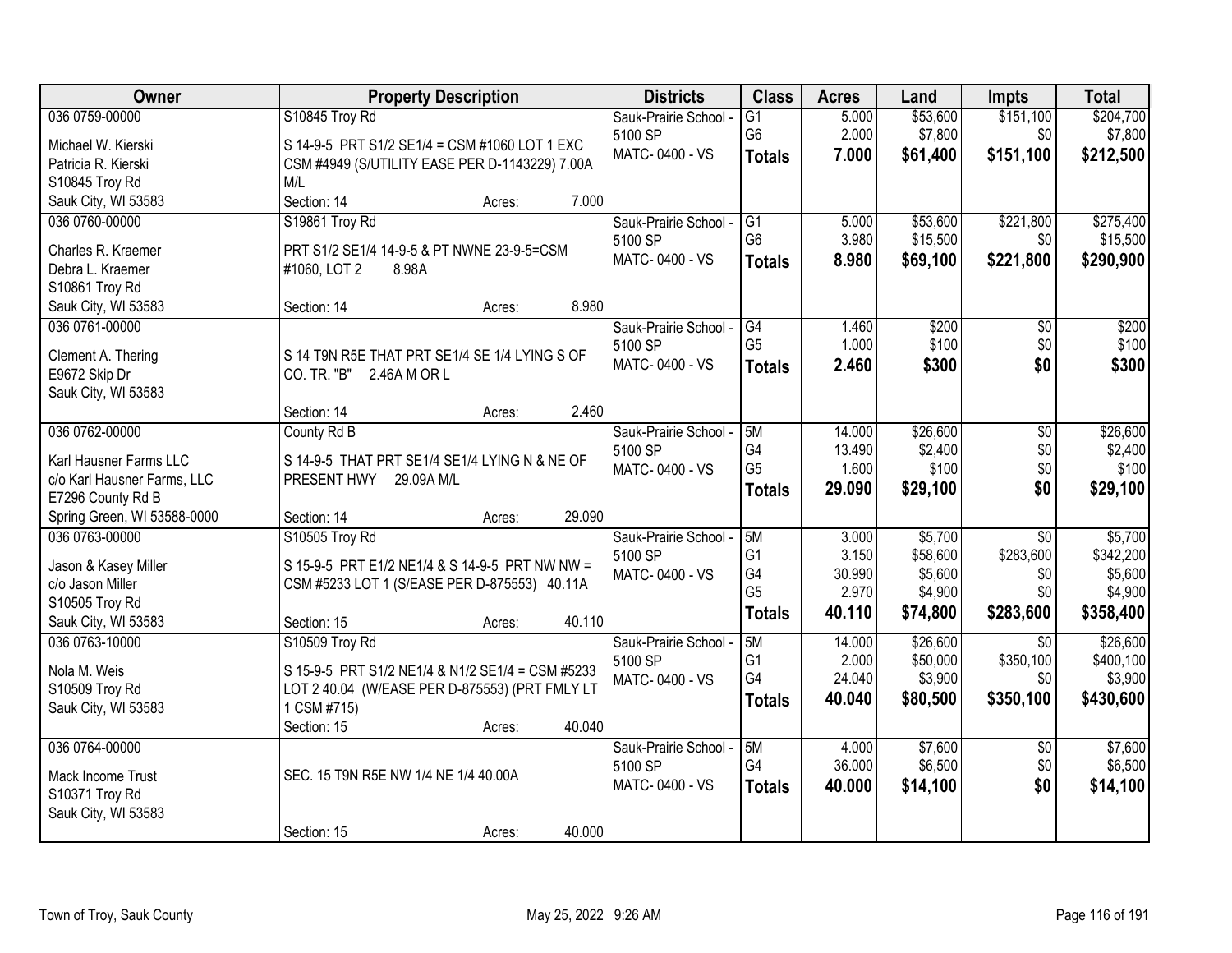| Owner                    |                                                  | <b>Property Description</b> |        | <b>Districts</b>      | <b>Class</b>    | <b>Acres</b> | Land       | <b>Impts</b>    | <b>Total</b> |
|--------------------------|--------------------------------------------------|-----------------------------|--------|-----------------------|-----------------|--------------|------------|-----------------|--------------|
| 036 0765-00000           |                                                  |                             |        | Sauk-Prairie School - | 5M              | 4.000        | \$7,600    | $\overline{50}$ | \$7,600      |
| Brian K. Bass            | S 15-9-5 SW NE EXC CSM #5233 31.77A              |                             |        | 5100 SP               | G4              | 27.770       | \$4,500    | \$0             | \$4,500      |
| Nola M. Weis             |                                                  |                             |        | MATC-0400 - VS        | <b>Totals</b>   | 31.770       | \$12,100   | \$0             | \$12,100     |
| 1515 Fairiew Dr          |                                                  |                             |        |                       |                 |              |            |                 |              |
| Prairie Du Sac, WI 53578 | Section: 15                                      | Acres:                      | 31.770 |                       |                 |              |            |                 |              |
| 036 0766-00000           |                                                  |                             |        | Sauk-Prairie School - | G4              | 32.710       | \$5,300    | $\overline{50}$ | \$5,300      |
| Brian K. Bass            | S 15-9-5 E1/2 NE1/4 EXC CSM #5002 & EXC CSM      |                             |        | 5100 SP               | <b>Totals</b>   | 32.710       | \$5,300    | \$0             | \$5,300      |
| Nola M. Weis             | #5233 32.71A M/L (S/DAM EASE PER R115-270)       |                             |        | MATC-0400 - VS        |                 |              |            |                 |              |
| 1515 Fairiew Dr          | (S/EASE PER D-875553)                            |                             |        |                       |                 |              |            |                 |              |
| Prairie Du Sac, WI 53578 | Section: 15                                      | Acres:                      | 32.710 |                       |                 |              |            |                 |              |
| 036 0767-00000           |                                                  |                             |        | Sauk-Prairie School - | 5M              | 11.000       | \$20,900   | $\overline{50}$ | \$20,900     |
| Mack Income Trust        | SEC. 15 T9N R5E E 1/2 NE 1/4 NW 1/4 20.00A       |                             |        | 5100 SP               | G4              | 9.000        | \$1,500    | \$0             | \$1,500      |
| S10371 Troy Rd           |                                                  |                             |        | MATC-0400 - VS        | <b>Totals</b>   | 20,000       | \$22,400   | \$0             | \$22,400     |
| Sauk City, WI 53583      |                                                  |                             |        |                       |                 |              |            |                 |              |
|                          | Section: 15                                      | Acres:                      | 20.000 |                       |                 |              |            |                 |              |
| 036 0768-00000           |                                                  |                             |        | Sauk-Prairie School - | G4              | 3.000        | \$500      | \$0             | \$500        |
| Luetscher Green Acres    | SEC. 15 T9N R5E W 1/2 NE 1/4 NW 1/4 (MFL 15A PER |                             |        | 5100 SP               | W <sub>8</sub>  | 17.000       | (\$34,000) | \$0             | \$0          |
| E8391 School Rd          | D-828478; MFL 2A PER D-1209057) 20.00A           |                             |        | MATC-0400 - VS        | <b>Totals</b>   | 20.000       | \$500      | \$0             | \$500        |
| Sauk City, WI 53583      |                                                  |                             |        |                       |                 |              |            |                 |              |
|                          | Section: 15                                      | Acres:                      | 20.000 |                       |                 |              |            |                 |              |
| 036 0769-00000           |                                                  |                             |        | Sauk-Prairie School - | G4              | 17.000       | \$3,000    | $\overline{30}$ | \$3,000      |
| Luetscher Green Acres    | SEC. 15 T9N R5E NW 1/4 NW 1/4 (MFL 23A PER       |                             |        | 5100 SP               | W <sub>8</sub>  | 23.000       | (\$44,900) | \$0             | \$0          |
| E8391 School Rd          | D-828478) 40.00A                                 |                             |        | MATC-0400 - VS        | <b>Totals</b>   | 40.000       | \$3,000    | \$0             | \$3,000      |
| Sauk City, WI 53583      |                                                  |                             |        |                       |                 |              |            |                 |              |
|                          | Section: 15                                      | Acres:                      | 40.000 |                       |                 |              |            |                 |              |
| 036 0770-00000           |                                                  |                             |        | Sauk-Prairie School - | 5M              | 30.000       | \$57,000   | $\sqrt{$0}$     | \$57,000     |
| La Nell D D. Jaquish     | SEC. 15 T9N R5E SW 1/4 NW 1/4 40.00A             |                             |        | 5100 SP               | G4              | 10.000       | \$1,400    | \$0             | \$1,400      |
| c/o La Nell D Jaquish    |                                                  |                             |        | MATC-0400 - VS        | <b>Totals</b>   | 40.000       | \$58,400   | \$0             | \$58,400     |
| S10790 Winke Rd          |                                                  |                             |        |                       |                 |              |            |                 |              |
| Sauk City, WI 53583-0000 | Section: 15                                      | Acres:                      | 40.000 |                       |                 |              |            |                 |              |
| 036 0771-00000           |                                                  |                             |        | Sauk-Prairie School - | $\overline{G5}$ | 5.000        | \$2,500    | $\overline{30}$ | \$2,500      |
| Brian K. Bass            | SEC. 15 T9N R5E COM AT PT 10RD N SE COR SE 1/4   |                             |        | 5100 SP               | G <sub>6</sub>  | 20.000       | \$78,000   | \$0             | \$78,000     |
| Nola M. Weis             | NW 1/4, TH N TO 1/8 LI, TH W TO NW COR, TH S     |                             |        | MATC-0400 - VS        | <b>Totals</b>   | 25.000       | \$80,500   | \$0             | \$80,500     |
| 1515 Fairiew Dr          | 30RD, TH SELY ALONG BLUFF TO BEG 25.00A          |                             |        |                       |                 |              |            |                 |              |
| Prairie Du Sac, WI 53578 | Section: 15                                      | Acres:                      | 25.000 |                       |                 |              |            |                 |              |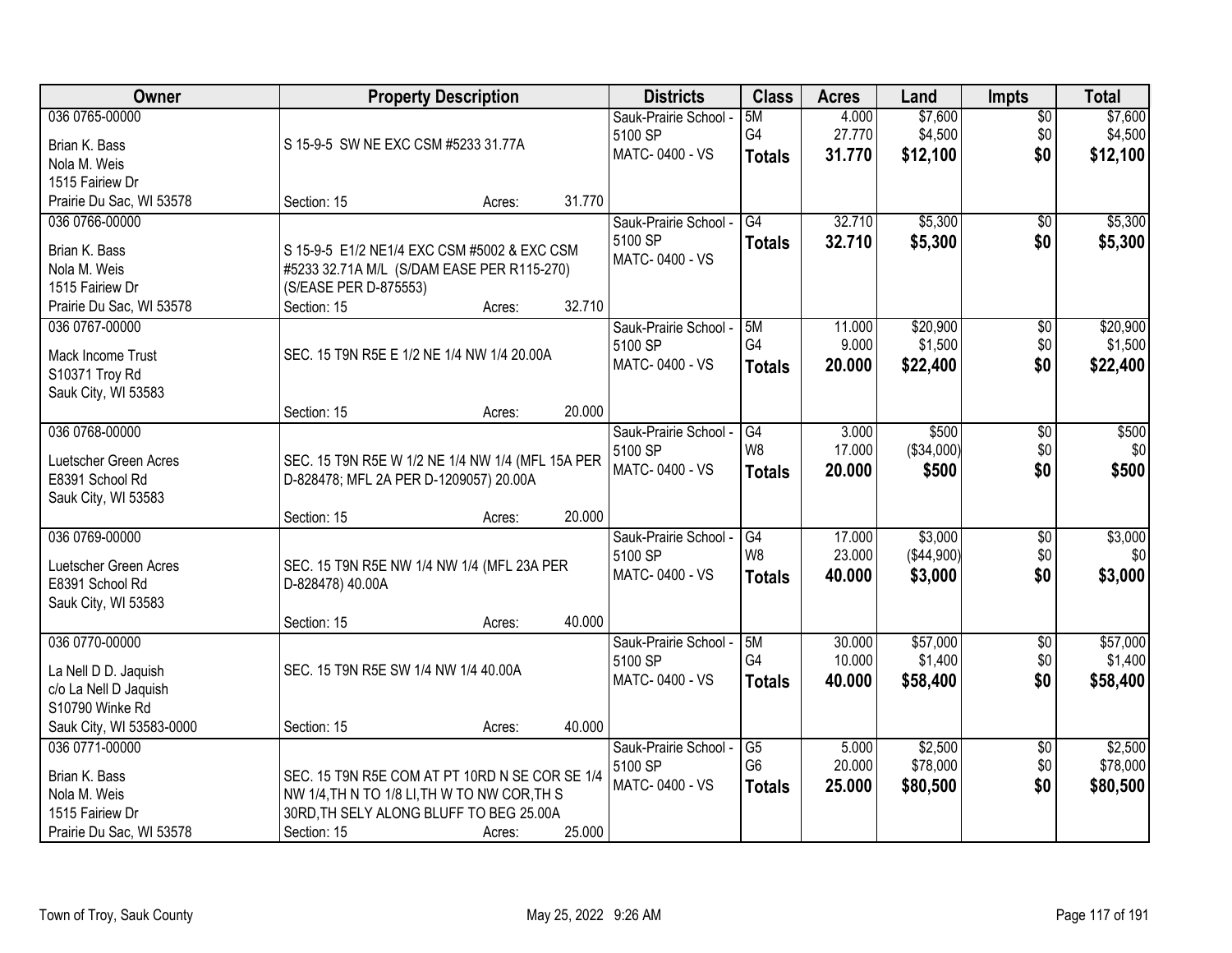| Owner                           | <b>Property Description</b>                       | <b>Districts</b>      | <b>Class</b>    | <b>Acres</b> | Land     | <b>Impts</b>    | <b>Total</b> |
|---------------------------------|---------------------------------------------------|-----------------------|-----------------|--------------|----------|-----------------|--------------|
| 036 0772-00000                  |                                                   | Sauk-Prairie School - | 5M              | 10.000       | \$19,000 | $\overline{50}$ | \$19,000     |
| La Nell D D. Jaquish            | SEC. 15 T9N R5E COM SE COR SE 1/4 NW 1/4, TH N    | 5100 SP               | G4              | 5.000        | \$500    | \$0             | \$500        |
| c/o La Nell D Jaquish           | 10RD TH NWLY ALONG BLUFF TO PT ON 1/8 LI 50       | MATC-0400 - VS        | <b>Totals</b>   | 15.000       | \$19,500 | \$0             | \$19,500     |
| S10790 Winke Rd                 | RD N SW COR, TH S TO SD SW COR, TH E TO BEG       |                       |                 |              |          |                 |              |
| Sauk City, WI 53583-0000        | 15.000<br>Section: 15<br>Acres:                   |                       |                 |              |          |                 |              |
| 036 0773-00000                  | County Rd B                                       | Sauk-Prairie School - | 5M              | 2.000        | \$3,800  | \$0             | \$3,800      |
| La Nell D D. Jaquish            | SEC. 15 T9N R5E NE 1/4 SW 1/4 N CTR LI HWY 35.50A | 5100 SP               | G4              | 32.500       | \$5,700  | \$0             | \$5,700      |
| c/o La Nell D Jaquish           |                                                   | MATC-0400 - VS        | G <sub>5</sub>  | 1.000        | \$100    | \$0             | \$100        |
| S10790 Winke Rd                 |                                                   |                       | <b>Totals</b>   | 35.500       | \$9,600  | \$0             | \$9,600      |
| Sauk City, WI 53583-0000        | 35.500<br>Section: 15<br>Acres:                   |                       |                 |              |          |                 |              |
| 036 0774-00000                  | E8613 County Rd B                                 | Sauk-Prairie School - | G4              | 1.400        | \$100    | $\overline{50}$ | \$100        |
|                                 |                                                   | 5100 SP               | G <sub>5</sub>  | 1.000        | \$500    | \$0             | \$500        |
| Karen Reisinger Revocable Trust | S 15-9-5 NE1/4 SW1/4 S OF C\L HWY EXC COM 10RD    | MATC-0400 - VS        | G7              | 2.000        | \$22,000 | \$118,100       | \$140,100    |
| 4607 Sunburst Dr                | N OF SW COR - E 10' - N TO HWY - W TO WLI - S TO  |                       | <b>Totals</b>   | 4.400        | \$22,600 | \$118,100       | \$140,700    |
| Deforest, WI 53532              | POB 4.40A M\L<br>4.400<br>Section: 15             |                       |                 |              |          |                 |              |
| 036 0776-00000                  | Acres:<br>E8517 County Rd B                       | Sauk-Prairie School - | G4              | 35.640       | \$6,600  | $\sqrt{6}$      | \$6,600      |
|                                 |                                                   | 5100 SP               | G <sub>5</sub>  | 2.000        | \$100    | \$0             | \$100        |
| La Nell D D. Jaquish            | S 15-9-5 NW SW EXC COM 10RD N OF SECOR-N          | MATC-0400 - VS        | G7              | 2.000        | \$22,000 | \$305,300       | \$327,300    |
| c/o La Nell D Jaquish           | 6RD3' TO HWY- WLY ALG HWY 9RD-S7RD3'-E9RD TC      |                       | <b>Totals</b>   | 39.640       | \$28,700 | \$305,300       | \$334,000    |
| S10790 Winke Rd                 | POB 39.64A M\L                                    |                       |                 |              |          |                 |              |
| Sauk City, WI 53583-0000        | 39.640<br>Section: 15<br>Acres:                   |                       |                 |              |          |                 |              |
| 036 0777-00000                  | E8597 County Rd B                                 | Sauk-Prairie School - | $\overline{G1}$ | 0.400        | \$13,400 | \$92,700        | \$106,100    |
| John M. Hines                   | S 15-9-5 PRT N1\2 SW1\4 COM 10RD N OF SECOR       | 5100 SP               | <b>Totals</b>   | 0.400        | \$13,400 | \$92,700        | \$106,100    |
| Linda K. Hines                  | NWSW- E10'-N TO HWY-NWLY ALG HWY 9RD              | MATC-0400 - VS        |                 |              |          |                 |              |
| E8597 County Rd B               | 10'-S7RD 3'-E9RD TO POB .4A M\L                   |                       |                 |              |          |                 |              |
| Sauk City, WI 53583             | 0.400<br>Section: 15<br>Acres:                    |                       |                 |              |          |                 |              |
| 036 0778-00000                  |                                                   | Sauk-Prairie School - | G4              | 40.000       | \$7,800  | \$0             | \$7,800      |
| La Nell D D. Jaquish            | S 15-9-5 SW1/4 SW1/4 (S/PRD EASE PER D-1188723)   | 5100 SP               | <b>Totals</b>   | 40.000       | \$7,800  | \$0             | \$7,800      |
| c/o La Nell D Jaquish           | 40.00A                                            | MATC-0400 - VS        |                 |              |          |                 |              |
| S10790 Winke Rd                 |                                                   |                       |                 |              |          |                 |              |
| Sauk City, WI 53583-0000        | 40.000<br>Section: 15<br>Acres:                   |                       |                 |              |          |                 |              |
| 036 0779-00000                  | E8613 County Rd B                                 | Sauk-Prairie School - | G4              | 38.000       | \$6,200  | $\overline{30}$ | \$6,200      |
|                                 |                                                   | 5100 SP               | G7              | 2.000        | \$10,000 | \$65,300        | \$75,300     |
| Karen Reisinger Revocable Trust | S 15-9-5 SE1/4 SW1/4 40.00A                       | MATC-0400 - VS        | <b>Totals</b>   | 40.000       | \$16,200 | \$65,300        | \$81,500     |
| 4607 Sunburst Dr                |                                                   |                       |                 |              |          |                 |              |
| Deforest, WI 53532              |                                                   |                       |                 |              |          |                 |              |
|                                 | 40.000<br>Section: 15<br>Acres:                   |                       |                 |              |          |                 |              |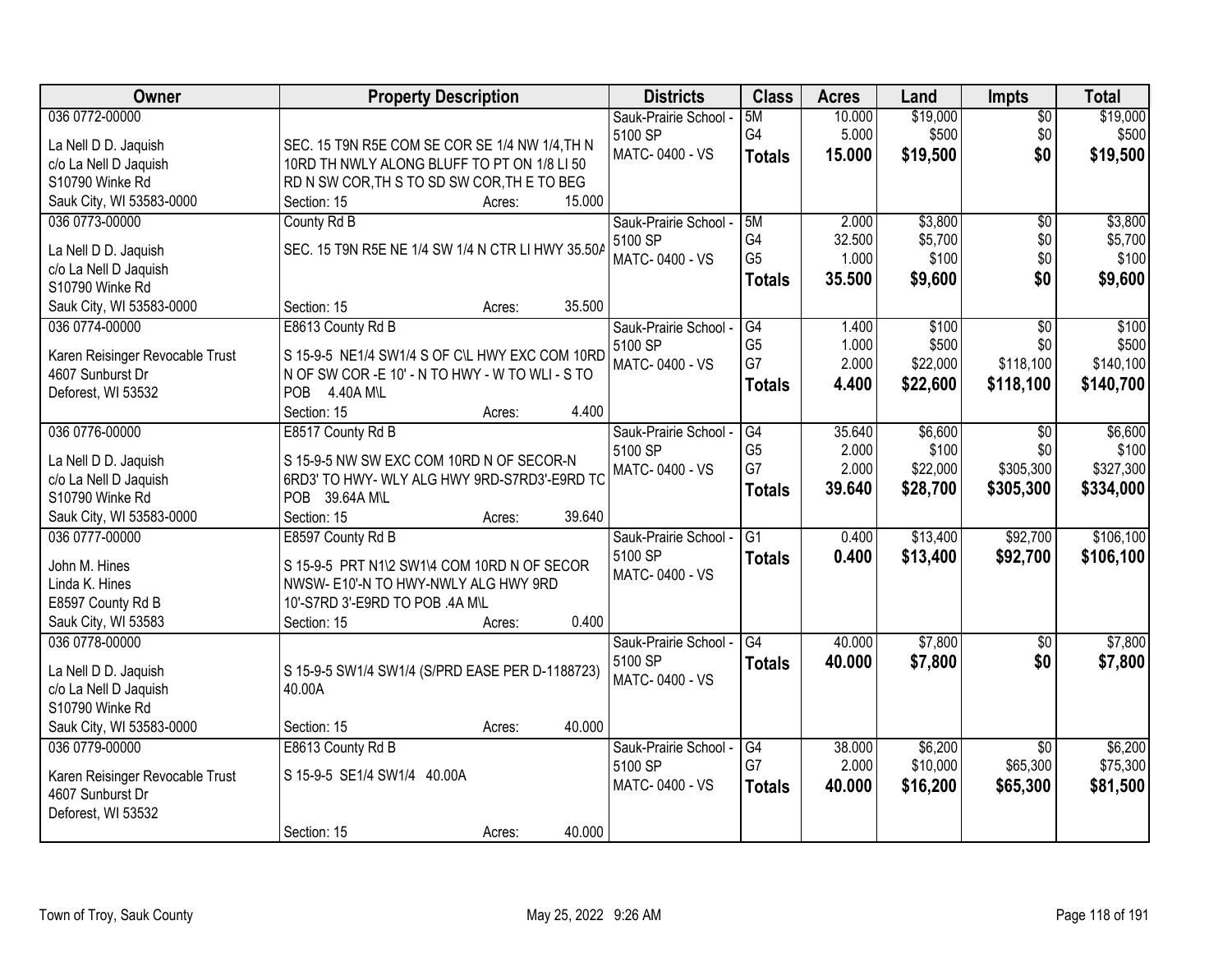| Owner                       | <b>Property Description</b>                        |        | <b>Districts</b>          | <b>Class</b>                      | <b>Acres</b> | Land       | <b>Impts</b>    | <b>Total</b> |
|-----------------------------|----------------------------------------------------|--------|---------------------------|-----------------------------------|--------------|------------|-----------------|--------------|
| 036 0781-00000              | County Rd B                                        |        | Sauk-Prairie School -     | 5M                                | 7.000        | \$13,300   | $\overline{50}$ | \$13,300     |
| La Nell D D. Jaquish        | S 15-9-5 PRT SE1/4 = CSM #715 LOT 2 72.28A         |        | 5100 SP                   | G4                                | 63.280       | \$10,200   | \$0             | \$10,200     |
| c/o La Nell D Jaquish       |                                                    |        | MATC-0400 - VS            | G <sub>5</sub>                    | 2.000        | \$100      | \$0             | \$100        |
| S10790 Winke Rd             |                                                    |        |                           | <b>Totals</b>                     | 72.280       | \$23,600   | \$0             | \$23,600     |
| Sauk City, WI 53583-0000    | Section: 15<br>Acres:                              | 72.280 |                           |                                   |              |            |                 |              |
| 036 0782-00000              | E8705 County Rd B                                  |        | Sauk-Prairie School -     | 5M                                | 1.000        | \$1,900    | $\overline{50}$ | \$1,900      |
| La Nell D D. Jaquish        | S 15-9-5 SW SE EXC CSM #715 38.117A M/L            |        | 5100 SP                   | G <sub>4</sub>                    | 34.500       | \$2,200    | \$0             | \$2,200      |
| c/o La Nell D Jaquish       | (S/CELL TOWER AGMT PER                             |        | MATC-0400 - VS            | G <sub>5</sub>                    | 1.000        | \$100      | \$0             | \$100        |
| S10790 Winke Rd             | D-1133370/D-1141474/D-1142573)                     |        |                           | G7                                | 1.620        | \$19,000   | \$16,300        | \$35,300     |
| Sauk City, WI 53583-0000    | Section: 15<br>Acres:                              | 38.120 |                           | <b>Totals</b>                     | 38.120       | \$23,200   | \$16,300        | \$39,500     |
| 036 0783-00000              | E8893 County Rd B                                  |        | Sauk-Prairie School -     | 5M                                | 4.600        | \$8,800    | \$0             | \$8,800      |
| Karl Hausner Farms LLC      | S 15-9-5 SE1/4 SE1/4 S OF HWY (INCL VACATED        |        | 5100 SP                   | G4                                | 14.000       | \$2,300    | \$0             | \$2,300      |
| c/o Karl Hausner Farms, LLC | HAUSNER LN PER D-646212) 21.60A M/L                |        | MATC-0400 - VS            | G <sub>5</sub>                    | 2.000        | \$600      | \$0             | \$600        |
| E7296 County Rd B           |                                                    |        |                           | G7                                | 1.000        | \$5,000    | \$68,600        | \$73,600     |
| Spring Green, WI 53588-0000 | Section: 15<br>Acres:                              | 21.600 |                           | Totals                            | 21.600       | \$16,700   | \$68,600        | \$85,300     |
| 036 0784-00000              | School Rd                                          |        | Sauk-Prairie School -     | G4                                | 9.000        | \$2,000    | \$0             | \$2,000      |
|                             |                                                    |        | 5100 SP                   | W8                                | 21.000       | (\$41,000) | \$0             | \$0          |
| Luetscher Green Acres       | SEC. 16 T9N R5E NE 1/4 NE 1/4 EXC COM SW           |        | MATC-0400 - VS            | <b>Totals</b>                     | 30.000       | \$2,000    | \$0             | \$2,000      |
| E8391 School Rd             | COR, TH E 61 1/2RD, TH NW 36RD, TH W 40RD, TH S 31 |        |                           |                                   |              |            |                 |              |
| Sauk City, WI 53583         | 1/2RD TO BEG V179 P377 30.00A (MFL 21A PER         |        |                           |                                   |              |            |                 |              |
|                             | Section: 16<br>Acres:                              | 30.000 |                           |                                   |              |            |                 |              |
| 036 0785-00000              | School Rd                                          |        | Sauk-Prairie School -     | $\overline{G4}$<br>W <sub>8</sub> | 4.000        | \$600      | $\overline{30}$ | \$600        |
| Luetscher Green Acres       | SEC. 16 T9N R5E COM SW COR NE 1/4 NE 1/4, TH E     |        | 5100 SP<br>MATC-0400 - VS |                                   | 6.000        | (\$11,700) | \$0             | \$0          |
| E8391 School Rd             | 61 1/2 RD, TH NW 36RD, TH W 40RD, TH S 31 1/2RD TO |        |                           | <b>Totals</b>                     | 10.000       | \$600      | \$0             | \$600        |
| Sauk City, WI 53583         | BEG (MFL 6A PER D-828478) 10.00A                   |        |                           |                                   |              |            |                 |              |
|                             | Section: 16<br>Acres:                              | 10.000 |                           |                                   |              |            |                 |              |
| 036 0786-00000              | E8389 School Rd                                    |        | Sauk-Prairie School -     | 5M                                | 1.000        | \$1,900    | $\overline{50}$ | \$1,900      |
| Luetscher Green Acres       | S 16 T9N R5E NW 1/4 NE 1/4 SUB TEL ROW 40.00 A.    |        | 5100 SP                   | G4                                | 35.060       | \$2,300    | \$0             | \$2,300      |
| E8391 School Rd             |                                                    |        | MATC-0400 - VS            | G <sub>5</sub>                    | 1.940        | \$100      | \$0             | \$100        |
| Sauk City, WI 53583         |                                                    |        |                           | G7                                | 2.000        | \$22,000   | \$75,900        | \$97,900     |
|                             | Section: 16<br>Acres:                              | 40.000 |                           | <b>Totals</b>                     | 40.000       | \$26,300   | \$75,900        | \$102,200    |
| 036 0787-00000              | Guhl Rd                                            |        | Sauk-Prairie School -     | G4                                | 38.270       | \$8,400    | $\overline{30}$ | \$8,400      |
| Luetscher Green Acres       | SEC. 16 T9N R5E SW 1/4 NE 1/4 SUB TEL ROW 40.00    |        | 5100 SP                   | G <sub>5</sub>                    | 1.730        | \$500      | \$0             | \$500        |
| E8391 School Rd             | А.                                                 |        | MATC-0400 - VS            | <b>Totals</b>                     | 40.000       | \$8,900    | \$0             | \$8,900      |
| Sauk City, WI 53583         |                                                    |        |                           |                                   |              |            |                 |              |
|                             | Section: 16<br>Acres:                              | 40.000 |                           |                                   |              |            |                 |              |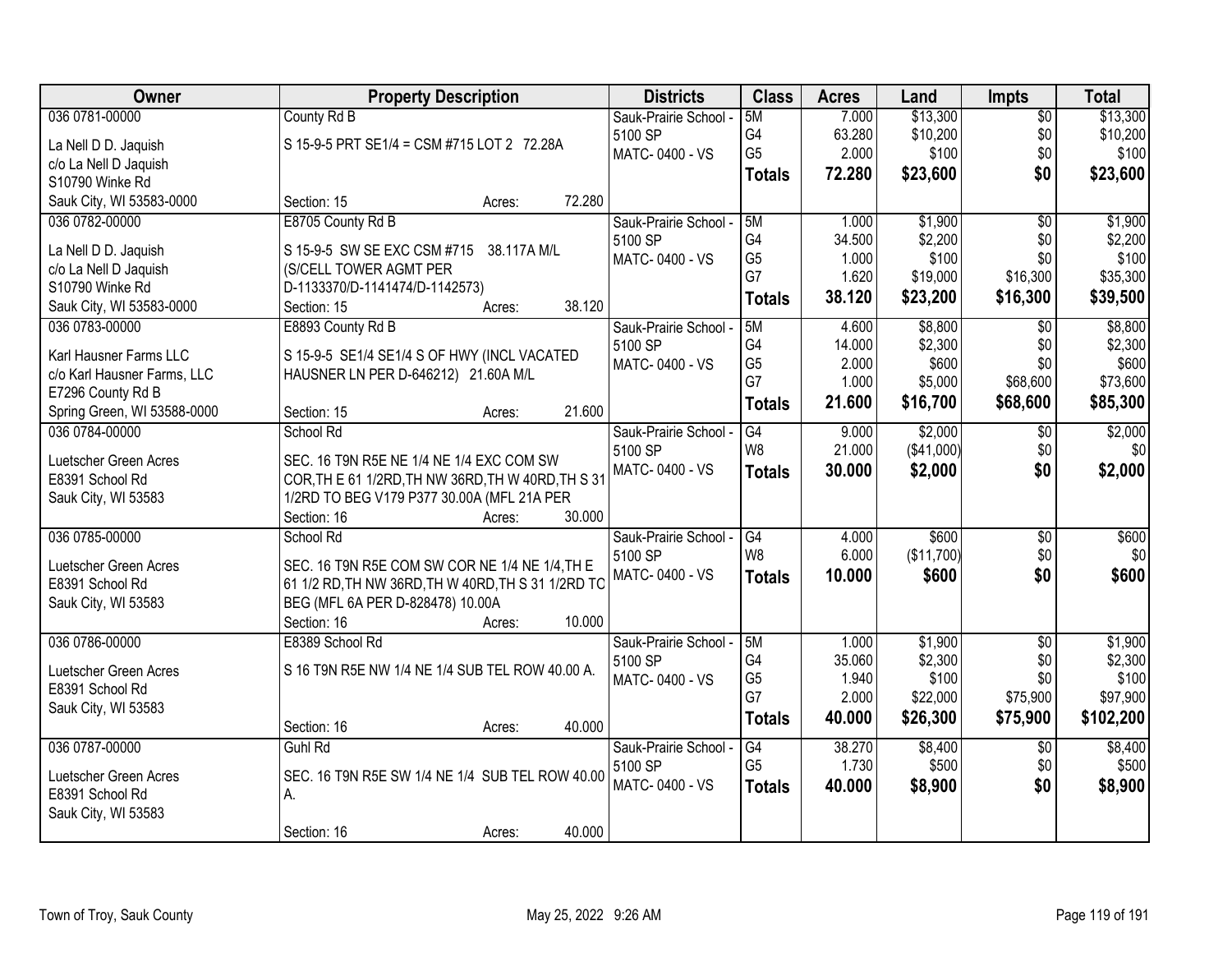| Owner                              | <b>Property Description</b>                        | <b>Districts</b>      | <b>Class</b>   | <b>Acres</b> | Land       | Impts           | <b>Total</b>     |
|------------------------------------|----------------------------------------------------|-----------------------|----------------|--------------|------------|-----------------|------------------|
| 036 0788-00000                     | Guhl Rd                                            | Sauk-Prairie School - | G4             | 12.000       | \$2,200    | $\overline{50}$ | \$2,200          |
| Luetscher Green Acres              | SEC. 16 T9N R5E SE 1/4 NE 1/4 40.00A (MFL 15A PER  | 5100 SP               | W <sub>8</sub> | 28.000       | (\$41,200) | \$0             | \$0 <sub>1</sub> |
| E8391 School Rd                    | D-828478, MFL 13A PER D-1209057)                   | MATC-0400 - VS        | <b>Totals</b>  | 40.000       | \$2,200    | \$0             | \$2,200          |
| Sauk City, WI 53583                |                                                    |                       |                |              |            |                 |                  |
|                                    | 40.000<br>Section: 16<br>Acres:                    |                       |                |              |            |                 |                  |
| 036 0792-00000                     | County Rd B                                        | Sauk-Prairie School - | 5M             | 36.310       | \$69,000   | $\overline{50}$ | \$69,000         |
|                                    |                                                    | 5100 SP               | G4             | 4.000        | \$600      | \$0             | \$600            |
| Eugene A. Unger                    | S 16-9-5 THAT PRT S1/2 NW1/4 & NW SW BEG W1/4      | MATC-0400 - VS        | <b>Totals</b>  | 40.310       | \$69,600   | \$0             | \$69,600         |
| Sandra K. Unger                    | COR SEC 16-N1327.46' ALG WLI TO NW COR-            |                       |                |              |            |                 |                  |
| 9445 Old 60 Rd                     | E1323.15' ALG NLI TO NE COR- E305.59' ALG NLI SE   |                       |                |              |            |                 |                  |
| Sauk City, WI 53583                | 40.310<br>Section: 16<br>Acres:                    |                       |                |              |            |                 |                  |
| 036 0793-00000                     | County Rd B                                        | Sauk-Prairie School - | G4             | 80.000       | \$15,800   | \$0             | \$15,800         |
| Rhett T. Jaquish                   | S 16-9-5 THAT PRT NE NW, S1/2 NW1/4 & N1/2 SW1/4   | 5100 SP               | G <sub>5</sub> | 4.060        | \$700      | \$0             | \$700            |
| Erin N. Jaquish                    | COM SE COR CSM #5405-W1286.23'ALG SLI SD           | MATC-0400 - VS        | <b>Totals</b>  | 84.060       | \$16,500   | \$0             | \$16,500         |
| E8705 County Rd B                  | CSM-S663.36' ALG ELI LOT 1 CSM #5405-E305.59'      |                       |                |              |            |                 |                  |
| Sauk City, WI 53583                | 84.060<br>Section: 16<br>Acres:                    |                       |                |              |            |                 |                  |
| 036 0794-00000                     | County Rd B                                        | Sauk-Prairie School - | 5M             | 3.000        | \$5,700    | \$0             | \$5,700          |
|                                    |                                                    | 5100 SP               | G4             | 27.250       | \$4,800    | \$0             | \$4,800          |
| John Clavadatscher                 | SEC. 16 T9N R5E 3-1-1 NE 1/4 SW 1/4 EXC COM AT     | MATC-0400 - VS        | G <sub>5</sub> | 0.750        | \$100      | \$0             | \$100            |
| Ruby Clavadatscher                 | PT 45RD E NW COR, TH W 45RD TO NW COR, TH S        |                       | G7             | 2.000        | \$10,000   | \$1,100         | \$11,100         |
| S10847 Winke Rd                    | 50RD, TH E 6 1/2RD, TH NELY TO BEG 33.00A          |                       |                | 33.000       |            |                 |                  |
| Sauk City, WI 53583                | 33.000<br>Section: 16<br>Acres:                    |                       | <b>Totals</b>  |              | \$20,600   | \$1,100         | \$21,700         |
| 036 0797-00000                     | County Rd B                                        | Sauk-Prairie School - | 5M             | 10.000       | \$19,000   | $\overline{30}$ | \$19,000         |
|                                    |                                                    | 5100 SP               | G4             | 32.490       | \$2,100    | \$0             | \$2,100          |
| Donald J. Thering                  | S 16-9-5 THAT PRT W1/2 SW1/4 COM ON WLI SW1/4      | MATC-0400 - VS        | <b>Totals</b>  | 42.490       | \$21,100   | \$0             | \$21,100         |
| Susan M. Thering                   | AT C/L CTH B-ELY & NLY ALG C/L TO SE COR CSM       |                       |                |              |            |                 |                  |
| E8144 County Rd B                  | #5297-NWLY ALG SD CSM TO SW COR-NELY ALG           |                       |                |              |            |                 |                  |
| Sauk City, WI 53583                | Section: 16<br>42.490<br>Acres:                    |                       |                |              |            |                 |                  |
| 036 0797-10000                     | S10893 Fox Rd                                      | Sauk-Prairie School - | G1             | 5.170        | \$54,200   | \$185,600       | \$239,800        |
| Duane E & Jacqueline L Lange Trust | S 16-9-5 PRT SW SW COM SW COR-N89?25'55"E          | 5100 SP               | <b>Totals</b>  | 5.170        | \$54,200   | \$185,600       | \$239,800        |
| S10893 Fox Rd                      | 121.19' TO POB-N89?25'55"E 677.66'-N5? 12'42"E     | MATC-0400 - VS        |                |              |            |                 |                  |
| Sauk City, WI 53583                | 337.40'-S86?59'49"W 33.34'-N60?49'30"W 100.16'-S   |                       |                |              |            |                 |                  |
|                                    | 5.170<br>Section: 16<br>Acres:                     |                       |                |              |            |                 |                  |
| 036 0797-20000                     | E8144 County Rd B                                  | Sauk-Prairie School - | G4             | 2.990        | \$500      | $\overline{30}$ | \$500            |
|                                    |                                                    | 5100 SP               | G7             | 2.000        | \$22,000   | \$111,100       | \$133,100        |
| Donald J. Thering                  | S 16-9-5 PRT W1/2 SW1/4 = CSM #5297 LOT 1<br>4.99A | MATC-0400 - VS        | <b>Totals</b>  | 4.990        | \$22,500   | \$111,100       | \$133,600        |
| Susan M. Turner                    |                                                    |                       |                |              |            |                 |                  |
| E8144 County Rd B                  |                                                    |                       |                |              |            |                 |                  |
| Sauk City, WI 53583                | 4.990<br>Section: 16<br>Acres:                     |                       |                |              |            |                 |                  |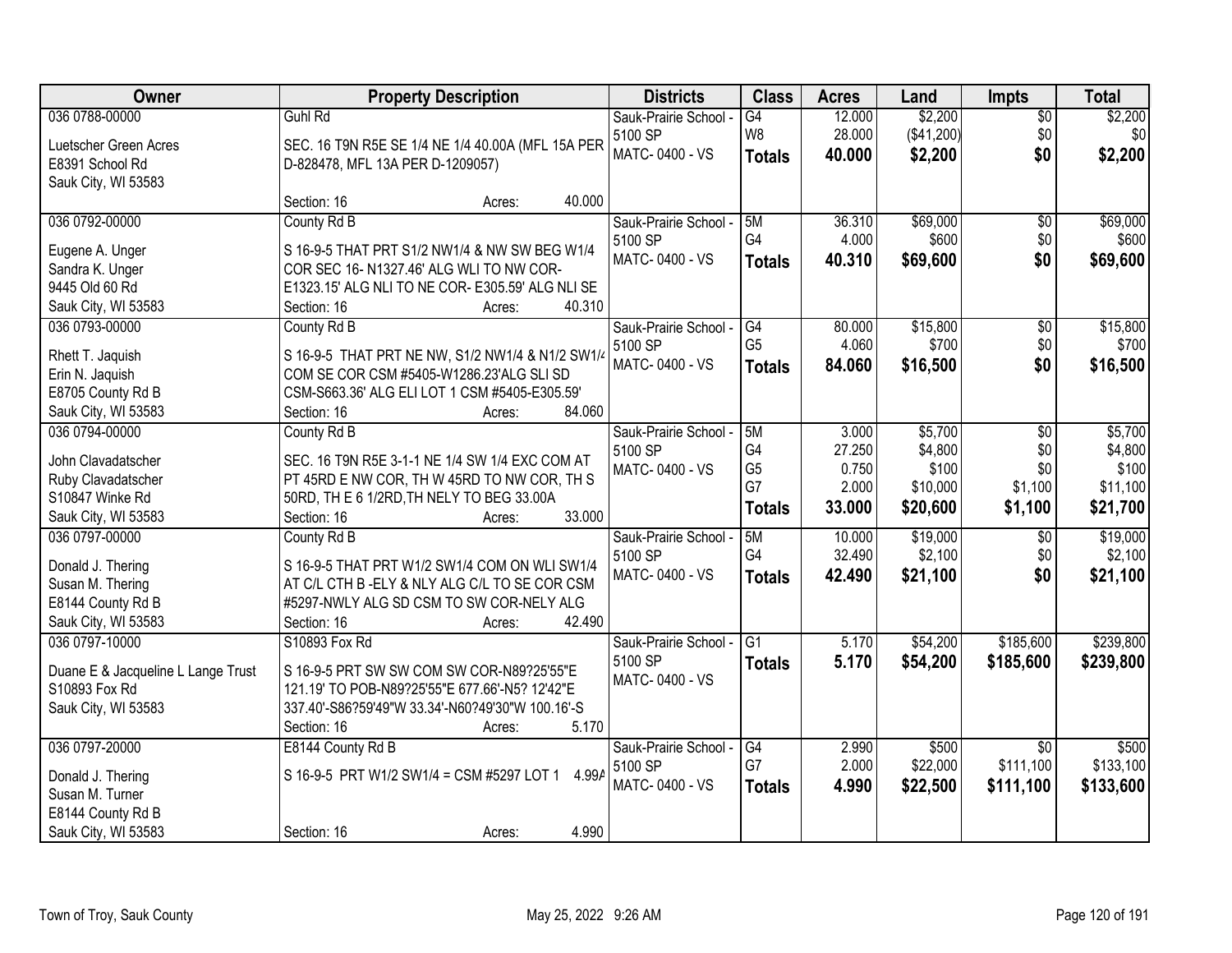| Owner                                    | <b>Property Description</b>                     |                              |        | <b>Districts</b>      | <b>Class</b>         | <b>Acres</b>    | Land               | <b>Impts</b>    | <b>Total</b>       |
|------------------------------------------|-------------------------------------------------|------------------------------|--------|-----------------------|----------------------|-----------------|--------------------|-----------------|--------------------|
| 036 0799-00000                           | County Rd B                                     |                              |        | Sauk-Prairie School - | 5M                   | 11.000          | \$20,900           | $\overline{50}$ | \$20,900           |
| Neumann Brothers Dairy Farm, LLC         | S 16-9-5 THAT PRT S1/2 SW1/4 LYING E OF C/L CTH |                              |        | 5100 SP               | G4                   | 28.980          | \$5,200            | \$0             | \$5,200            |
| c/o Neumann Brothers Dairy Farm, LLC     | B & FOX RD EXC COM SE COR SE SW-N TO NE         |                              |        | MATC-0400 - VS        | G7                   | 1.000           | \$5,000            | \$11,600        | \$16,600           |
| S10503 County Rd C                       | COR-W 32RDS-SE TO POB 40.98A M/L                |                              |        |                       | <b>Totals</b>        | 40.980          | \$31,100           | \$11,600        | \$42,700           |
| Spring Green, WI 53588                   | Section: 16                                     | Acres:                       | 40.980 |                       |                      |                 |                    |                 |                    |
| 036 0800-00000                           | County Rd B                                     |                              |        | Sauk-Prairie School - | 5M                   | 2.000           | \$3,800            | \$0             | \$3,800            |
|                                          |                                                 |                              |        | 5100 SP               | G4                   | 6.000           | \$1,000            | \$0             | \$1,000            |
| John Clavadatscher                       | S 16-9-5 COM SE COR SE SW-N TO NE               |                              |        | MATC-0400 - VS        | <b>Totals</b>        | 8.000           | \$4,800            | \$0             | \$4,800            |
| Ruby Clavadatscher                       | COR-W32RD-SE TO POB 8.0A M/L                    |                              |        |                       |                      |                 |                    |                 |                    |
| S10847 Winke Rd                          |                                                 |                              | 8.000  |                       |                      |                 |                    |                 |                    |
| Sauk City, WI 53583                      | Section: 16                                     | Acres:                       |        |                       |                      |                 |                    |                 |                    |
| 036 0801-00000                           | County Rd B                                     |                              |        | Sauk-Prairie School - | 5M                   | 1.000           | \$1,900            | $\overline{50}$ | \$1,900            |
| La Nell D D. Jaquish                     | SEC. 16 T9N R5E                                 | N 1/2 NE 1/4 SE 1/4 20.00A S |        | 5100 SP               | G4<br>G <sub>5</sub> | 17.000<br>2.000 | \$3,900<br>\$1,000 | \$0<br>\$0      | \$3,900<br>\$1,000 |
| c/o La Nell D Jaquish                    | <b>TEL ROW</b>                                  |                              |        | MATC-0400 - VS        |                      |                 |                    |                 |                    |
| S10790 Winke Rd                          |                                                 |                              |        |                       | <b>Totals</b>        | 20.000          | \$6,800            | \$0             | \$6,800            |
| Sauk City, WI 53583-0000                 | Section: 16                                     | Acres:                       | 20.000 |                       |                      |                 |                    |                 |                    |
| 036 0802-00000                           | S10790 Winke Rd                                 |                              |        | Sauk-Prairie School - | G4                   | 18.000          | \$4,200            | \$0             | \$4,200            |
|                                          |                                                 |                              |        | 5100 SP               | G <sub>5</sub>       | 1.000           | \$100              | \$0             | \$100              |
| La Nell D D. Jaquish                     | S 16-9-5 S 1/2 NE SE 20.00                      |                              |        | MATC-0400 - VS        | G7                   | 1.000           | \$14,000           | \$161,900       | \$175,900          |
| c/o La Nell D Jaquish<br>S10790 Winke Rd |                                                 |                              |        |                       | <b>Totals</b>        | 20.000          | \$18,300           | \$161,900       | \$180,200          |
| Sauk City, WI 53583-0000                 | Section: 16                                     |                              | 20.000 |                       |                      |                 |                    |                 |                    |
| 036 0803-00000                           | County Rd B                                     | Acres:                       |        | Sauk-Prairie School - | 5M                   | 21.000          | \$39,900           | $\overline{50}$ | \$39,900           |
|                                          |                                                 |                              |        | 5100 SP               | G <sub>4</sub>       | 17.500          | \$3,600            | \$0             | \$3,600            |
| John Clavadatscher                       | SEC. 16 T9N R5E 4-2 NW 1/4 SE 1/4 40.00A        |                              |        | MATC-0400 - VS        | G <sub>5</sub>       | 1.500           | \$800              | \$0             | \$800              |
| Ruby Clavadatscher                       |                                                 |                              |        |                       |                      | 40.000          | \$44,300           | \$0             | \$44,300           |
| S10847 Winke Rd                          |                                                 |                              |        |                       | <b>Totals</b>        |                 |                    |                 |                    |
| Sauk City, WI 53583                      | Section: 16                                     | Acres:                       | 40.000 |                       |                      |                 |                    |                 |                    |
| 036 0804-00000                           | S10847 Winke Rd                                 |                              |        | Sauk-Prairie School - | 5M                   | 4.000           | \$7,600            | $\overline{50}$ | \$7,600            |
| John Clavadatscher                       | SEC 16-09-05 E1/2 SW1/4 SE1/4                   | 20.00A                       |        | 5100 SP               | G4                   | 13.000          | \$800              | \$0             | \$800              |
| Ruby Clavadatscher                       |                                                 |                              |        | MATC-0400 - VS        | G <sub>5</sub>       | 1.000           | \$100              | \$0             | \$100              |
| S10847 Winke Rd                          |                                                 |                              |        |                       | G7                   | 2.000           | \$22,000           | \$114,100       | \$136,100          |
| Sauk City, WI 53583                      | Section: 16                                     | Acres:                       | 20.000 |                       | <b>Totals</b>        | 20.000          | \$30,500           | \$114,100       | \$144,600          |
| 036 0805-00000                           | <b>Winke Rd</b>                                 |                              |        | Sauk-Prairie School - | 5M                   | 13.000          | \$24,700           | $\overline{30}$ | \$24,700           |
|                                          |                                                 |                              |        | 5100 SP               | G4                   | 7.000           | \$900              | \$0             | \$900              |
| John Clavadatscher                       | SEC. 16 T9N R5E 4-3-2 W1/2 SW1/4 SE1/4 20.00A   |                              |        | MATC-0400 - VS        | <b>Totals</b>        | 20.000          | \$25,600           | \$0             | \$25,600           |
| Ruby Clavadatscher                       |                                                 |                              |        |                       |                      |                 |                    |                 |                    |
| S10847 Winke Rd                          |                                                 |                              |        |                       |                      |                 |                    |                 |                    |
| Sauk City, WI 53583                      | Section: 16                                     | Acres:                       | 20.000 |                       |                      |                 |                    |                 |                    |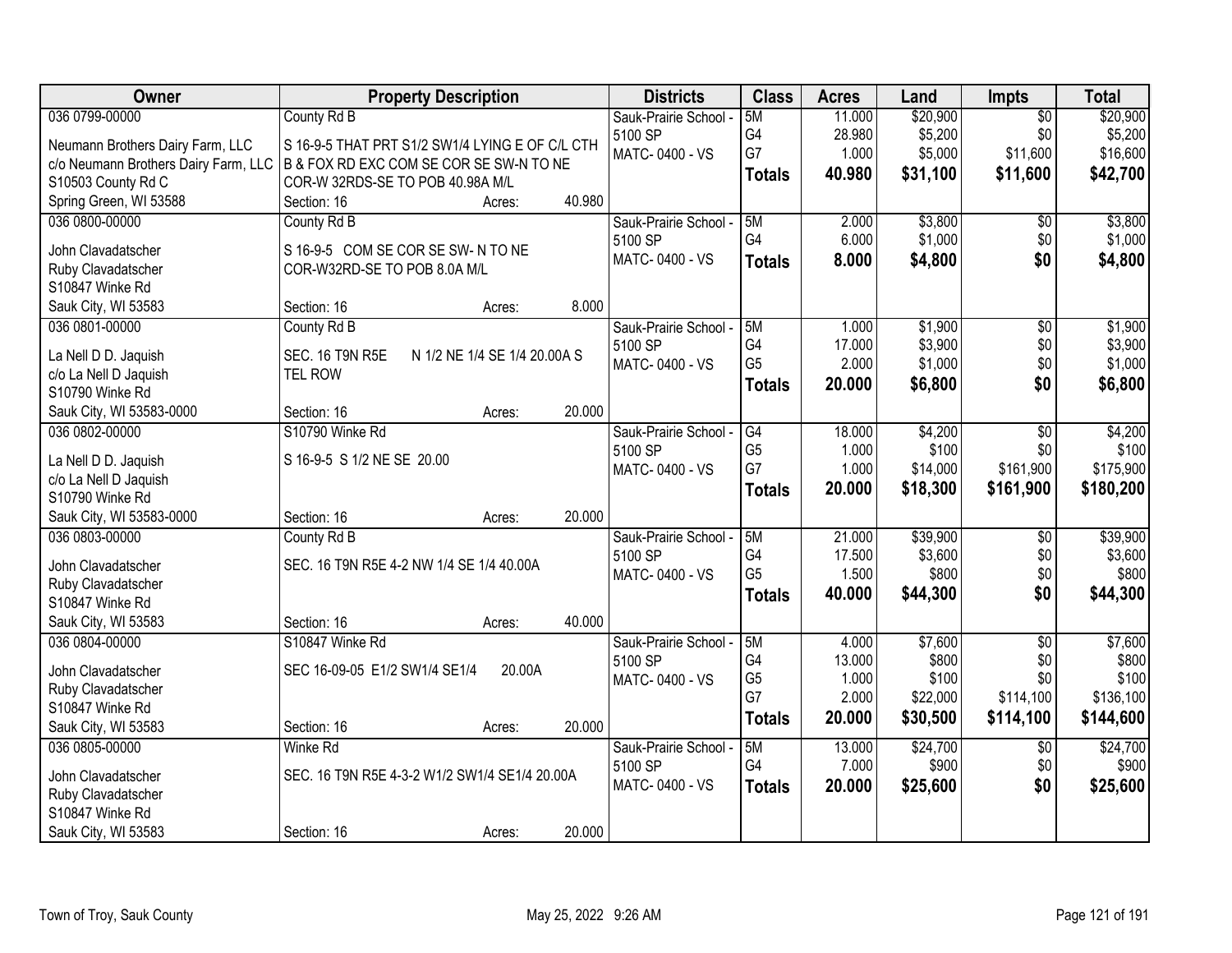| Owner                                   | <b>Property Description</b>                    |                  | <b>Districts</b>      | <b>Class</b>                      | <b>Acres</b> | Land      | <b>Impts</b>    | <b>Total</b> |
|-----------------------------------------|------------------------------------------------|------------------|-----------------------|-----------------------------------|--------------|-----------|-----------------|--------------|
| 036 0806-00000                          | S10790 Winke Rd                                |                  | Sauk-Prairie School - | 5M                                | 1.000        | \$1,700   | $\overline{50}$ | \$1,700      |
| La Nell D D. Jaquish                    | S 16-9-5 SE SE 40.00A                          |                  | 5100 SP               | G4                                | 36.000       | \$5,800   | \$0             | \$5,800      |
| c/o La Nell D Jaquish                   |                                                |                  | MATC-0400 - VS        | G <sub>5</sub>                    | 1.000        | \$100     | \$0             | \$100        |
| S10790 Winke Rd                         |                                                |                  |                       | G7                                | 2.000        | \$10,000  | \$26,500        | \$36,500     |
| Sauk City, WI 53583-0000                | Section: 16                                    | 40.000<br>Acres: |                       | <b>Totals</b>                     | 40.000       | \$17,600  | \$26,500        | \$44,100     |
| 036 0807-00000                          | School Rd                                      |                  | Sauk-Prairie School - | $\overline{G4}$                   | 6.210        | \$1,200   | $\overline{50}$ | \$1,200      |
| Thomas Schabacker                       | S 17-9-5 PRT NE NE & S 8-9-5 PRT SE SE = CSM   |                  | 5100 SP               | <b>Totals</b>                     | 6.210        | \$1,200   | \$0             | \$1,200      |
| E7961 School Rd                         | #6224 LOT 1 6.210A (S/EASE PER D-1087631)      |                  | MATC-0400 - VS        |                                   |              |           |                 |              |
| Sauk City, WI 53583                     |                                                |                  |                       |                                   |              |           |                 |              |
|                                         | Section: 17                                    | 6.210<br>Acres:  |                       |                                   |              |           |                 |              |
| 036 0807-10000                          | School Rd                                      |                  | Sauk-Prairie School - | G1                                | 3.036        | \$46,100  | \$0             | \$46,100     |
| Thomas Schabacker                       | S 17-9-5 PRT NE NE = CSM #6224 LOT 2 3.036A    |                  | 5100 SP               | <b>Totals</b>                     | 3.036        | \$46,100  | \$0             | \$46,100     |
| E7961 School Rd                         | (W/EASE PER D-1087631)                         |                  | MATC-0400 - VS        |                                   |              |           |                 |              |
| Sauk City, WI 53583                     |                                                |                  |                       |                                   |              |           |                 |              |
|                                         | Section:                                       | 3.036<br>Acres:  |                       |                                   |              |           |                 |              |
| 036 0807-20000                          | School Rd                                      |                  | Sauk-Prairie School - | G1                                | 3.069        | \$46,300  | $\sqrt[6]{3}$   | \$46,300     |
|                                         |                                                |                  | 5100 SP               | <b>Totals</b>                     | 3.069        | \$46,300  | \$0             | \$46,300     |
| Thomas Schabacker                       | S 17-9-5 PRT NE NE = CSM #6224 LOT 3 3.069A    |                  | MATC-0400 - VS        |                                   |              |           |                 |              |
| E7961 School Rd                         | (W/EASE PER D-1087631)                         |                  |                       |                                   |              |           |                 |              |
| Sauk City, WI 53583                     |                                                | 3.069            |                       |                                   |              |           |                 |              |
|                                         | Section:                                       | Acres:           |                       |                                   |              |           |                 |              |
| 036 0808-00000                          | E7961 School Rd                                |                  | Sauk-Prairie School - | $\overline{G1}$<br>G <sub>6</sub> | 2.500        | \$10,800  | $\overline{50}$ | \$10,800     |
| Thomas Carl Schabacker                  | S 17-9-5 S1/2 NE NE EXC N400' (INCLUDES THAT   |                  | 5100 SP               |                                   | 5.500        | \$21,500  | \$0             | \$21,500     |
| E7961 School Rd                         | PRT CSM #646 LOT 2 IN NE NE) (W/ & S/EASE PER  |                  | MATC-0400 - VS        | <b>Totals</b>                     | 8.000        | \$32,300  | \$0             | \$32,300     |
| Sauk City, WI 53583                     | R573-585 & R573-586, & S\WATER EASE) 8.00A M/L |                  |                       |                                   |              |           |                 |              |
|                                         | Section: 17                                    | 8.000<br>Acres:  |                       |                                   |              |           |                 |              |
| 036 0809-00000                          | E7961 School Rd                                |                  | Sauk-Prairie School - | $\overline{G1}$                   | 4.000        | \$49,800  | \$149,700       | \$199,500    |
| Thomas Schabacker                       | S 17-9-5 N400' OF S1/2 OF NE NE & ALSO N1/2 NE |                  | 5100 SP               | G <sub>6</sub>                    | 12.985       | \$50,600  | \$0             | \$50,600     |
| E7961 School Rd                         | NE EXC CSM'S #564 & #6224 16.985A M/L (W/RD &  |                  | MATC-0400 - VS        | <b>Totals</b>                     | 16.985       | \$100,400 | \$149,700       | \$250,100    |
| Sauk City, WI 53583                     | WATER EASE PER R122-124)                       |                  |                       |                                   |              |           |                 |              |
|                                         | Section: 17                                    | 16.985<br>Acres: |                       |                                   |              |           |                 |              |
| 036 0810-00000                          | E7995 School Rd                                |                  | Sauk-Prairie School - | $\overline{G2}$                   | 6.022        | \$57,500  | \$72,100        | \$129,600    |
|                                         |                                                |                  | 5100 SP               | <b>Totals</b>                     | 6.022        | \$57,500  | \$72,100        | \$129,600    |
| Carisolo, Inc                           | S17-9-5 PRT NW NE & PRT NE NE = CSM #6362 LOT  |                  | MATC-0400 - VS        |                                   |              |           |                 |              |
| c/o Carisolo, Inc<br>S11251 Fairview Rd | 1 (FMLY CSM #564) 6.022A                       |                  |                       |                                   |              |           |                 |              |
|                                         |                                                |                  |                       |                                   |              |           |                 |              |
| Spring Green, WI 53588                  | Section: 17                                    | 6.022<br>Acres:  |                       |                                   |              |           |                 |              |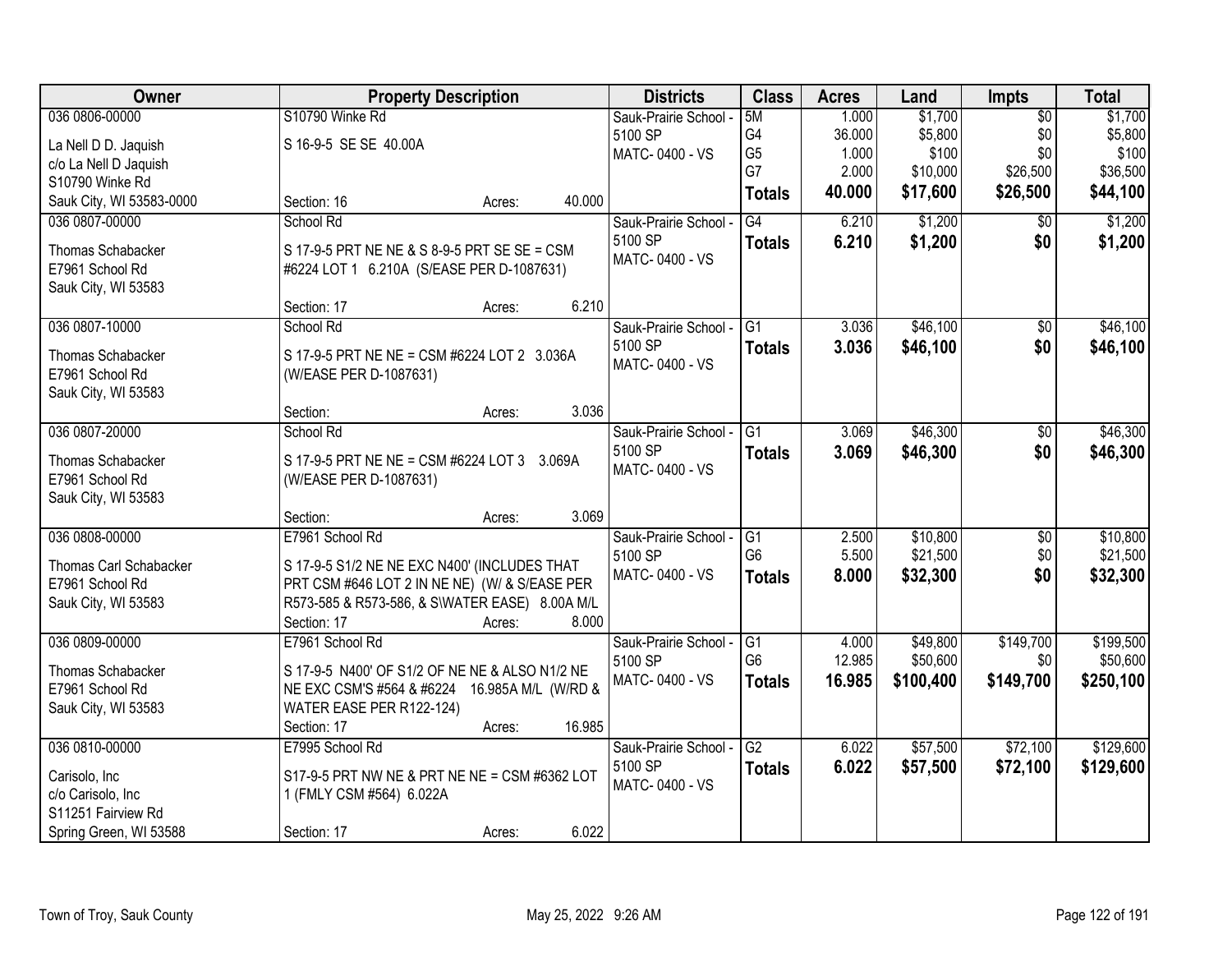| Owner                                                   | <b>Property Description</b>                    |                  | <b>Districts</b>      | <b>Class</b>    | <b>Acres</b> | Land     | Impts           | <b>Total</b> |
|---------------------------------------------------------|------------------------------------------------|------------------|-----------------------|-----------------|--------------|----------|-----------------|--------------|
| 036 0811-00000                                          |                                                |                  | Sauk-Prairie School - | G4              | 28.840       | \$6,400  | $\overline{50}$ | \$6,400      |
| Roland Brilla                                           | S 17-9-5 NW NE EXC CSM #564 & EXC CSM #646 &   |                  | 5100 SP               | G <sub>5</sub>  | 1.660        | \$100    | \$0             | \$100        |
| Mary Joan Brilla                                        | EXC LAND BND ON N & W & S BY CSM #646 LOT 2    |                  | MATC-0400 - VS        | <b>Totals</b>   | 30.500       | \$6,500  | \$0             | \$6,500      |
| 210 Shiloh Dr                                           | 30.50A M/L                                     |                  |                       |                 |              |          |                 |              |
| Madison, WI 53705                                       | Section: 17                                    | 30.500<br>Acres: |                       |                 |              |          |                 |              |
| 036 0812-00000                                          | E7963 School Rd                                |                  | Sauk-Prairie School - | $\overline{G1}$ | 1.000        | \$5,600  | \$20,400        | \$26,000     |
|                                                         |                                                |                  | 5100 SP               | <b>Totals</b>   | 1.000        | \$5,600  | \$20,400        | \$26,000     |
| Roy Jon Schabacker                                      | PRT NWNE PARCEL BND ON N & W & S BY C.S.646    |                  | MATC-0400 - VS        |                 |              |          |                 |              |
| E7963 School Rd                                         | LT 2 1.00A M/L                                 |                  |                       |                 |              |          |                 |              |
| Sauk City, WI 53583                                     | Section: 17                                    | 1.000<br>Acres:  |                       |                 |              |          |                 |              |
| 036 0814-00000                                          | E7975 School Rd                                |                  | Sauk-Prairie School - | $\overline{G1}$ | 2.030        | \$40,200 | \$208,400       | \$248,600    |
|                                                         |                                                |                  | 5100 SP               |                 |              |          |                 |              |
| Roger A. Carpenter                                      | S 17-9-5 PRT NW1/4 NE1/4 = CSM 646 LOT 1 2.03A |                  | MATC-0400 - VS        | <b>Totals</b>   | 2.030        | \$40,200 | \$208,400       | \$248,600    |
| Amy J. Carpenter                                        |                                                |                  |                       |                 |              |          |                 |              |
| E7975 School Rd                                         |                                                |                  |                       |                 |              |          |                 |              |
| Sauk City, WI 53583                                     | Section: 17                                    | 2.030<br>Acres:  |                       |                 |              |          |                 |              |
| 036 0815-00000                                          | E7963 School Rd                                |                  | Sauk-Prairie School - | G1              | 3.240        | \$46,900 | \$65,300        | \$112,200    |
| Roy Jon Schabacker                                      | S 17-9-5 PRT N1/2 NE1/4 = CSM #646 LOT 2 EXC   |                  | 5100 SP               | <b>Totals</b>   | 3.240        | \$46,900 | \$65,300        | \$112,200    |
| E7963 School Rd                                         | THAT PRT IN NE NE (S\EASE PER R573-586 &       |                  | MATC-0400 - VS        |                 |              |          |                 |              |
| Sauk City, WI 53583                                     | R573-587) 3.24A                                |                  |                       |                 |              |          |                 |              |
|                                                         | Section: 17                                    | 3.240<br>Acres:  |                       |                 |              |          |                 |              |
| 036 0816-00000                                          | S10694 County Rd C                             |                  | Sauk-Prairie School - | G1              | 1.000        | \$28,100 | \$396,200       | \$424,300    |
|                                                         |                                                |                  | 5100 SP               | G4              | 39.000       | \$7,400  | \$0             | \$7,400      |
| Nathan P & Brigitta Md Brickl Revocable   S 17-9-5 SWNE | 40A                                            |                  | MATC-0400 - VS        | <b>Totals</b>   | 40.000       | \$35,500 | \$396,200       | \$431,700    |
| <b>Living Trust</b>                                     |                                                |                  |                       |                 |              |          |                 |              |
| S10694 County Rd C                                      |                                                |                  |                       |                 |              |          |                 |              |
| Spring Green, WI 53583                                  | Section: 17                                    | 40.000<br>Acres: |                       |                 |              |          |                 |              |
| 036 0817-00000                                          |                                                |                  | Sauk-Prairie School - | 5M              | 30.000       | \$57,000 | $\overline{50}$ | \$57,000     |
| Matthew A. Chitwood                                     | S 17-09-05 SE NE (W/EASE PER R573-585 & -587)  |                  | 5100 SP               | G4              | 10.000       | \$1,600  | \$0             | \$1,600      |
| 404 E Spring St                                         | 40A                                            |                  | MATC-0400 - VS        | <b>Totals</b>   | 40.000       | \$58,600 | \$0             | \$58,600     |
| Dodgeville, WI 53533                                    |                                                |                  |                       |                 |              |          |                 |              |
|                                                         | Section: 17                                    | 40.000<br>Acres: |                       |                 |              |          |                 |              |
| 036 0819-00000                                          | S10503 County Rd C                             |                  | Sauk-Prairie School - | $\overline{G1}$ | 0.750        | \$22,400 | \$212,200       | \$234,600    |
|                                                         |                                                |                  | 5100 SP               | <b>Totals</b>   | 0.750        | \$22,400 | \$212,200       | \$234,600    |
| Jeffrey M. Neumann                                      | SEC 17-09-05 N 6 RDS OF E 20RDS NE1/4 NW1/4    |                  | MATC-0400 - VS        |                 |              |          |                 |              |
| Stephanie L. Neumann                                    | .75A                                           |                  |                       |                 |              |          |                 |              |
| S10503 County Rd C                                      |                                                |                  |                       |                 |              |          |                 |              |
| Spring Green, WI 53588                                  | Section: 17                                    | 0.750<br>Acres:  |                       |                 |              |          |                 |              |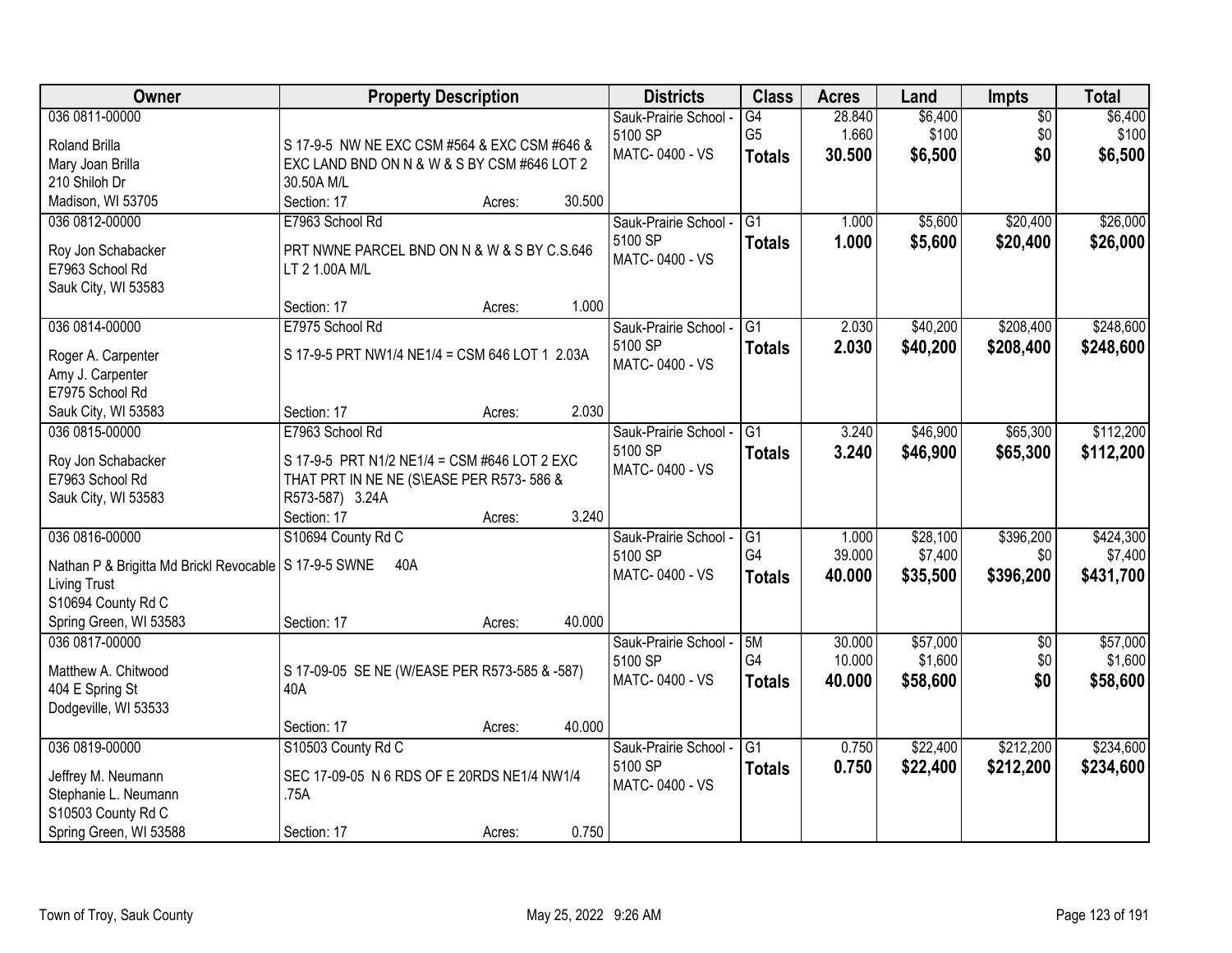| Owner                                    | <b>Property Description</b>                                              | <b>Districts</b>      | <b>Class</b>    | <b>Acres</b> | Land     | <b>Impts</b>    | <b>Total</b> |
|------------------------------------------|--------------------------------------------------------------------------|-----------------------|-----------------|--------------|----------|-----------------|--------------|
| 036 0820-00000                           | S10511 County Rd C                                                       | Sauk-Prairie School - | $\overline{G1}$ | 1.250        | \$31,000 | \$80,200        | \$111,200    |
| Larry J. Travis                          | S 17-9-5 COM 6RD S OF NECOR NE                                           | 5100 SP               | <b>Totals</b>   | 1.250        | \$31,000 | \$80,200        | \$111,200    |
| Patricia A. Travis                       | NW-W20RD-S10RD-E20RD-N10 RD TO POB<br>1.25A                              | MATC-0400 - VS        |                 |              |          |                 |              |
| S10511 County Rd C                       |                                                                          |                       |                 |              |          |                 |              |
| Spring Green, WI 53588                   | 1.250<br>Section: 17<br>Acres:                                           |                       |                 |              |          |                 |              |
| 036 0821-00000                           | S10519 County Rd C                                                       | Sauk-Prairie School - | $\overline{G1}$ | 0.830        | \$24,200 | \$65,200        | \$89,400     |
|                                          |                                                                          | 5100 SP               | <b>Totals</b>   | 0.830        | \$24,200 | \$65,200        | \$89,400     |
| Eddie L. Leykauf et al                   | S 17-9-5 COM AT PT 16 RDS S OF NE COR NE1/4                              | MATC-0400 - VS        |                 |              |          |                 |              |
| c/o Daisy E. Leykauf Le                  | NW1/4 - W 20 RDS - S 109' - E 20 RDS - N 109' TO POE                     |                       |                 |              |          |                 |              |
| S10519 County Rd C                       | 0.83A M/L (S/LE OF DAISY E LEYKAUF PER D-706577)<br>0.830<br>Section: 17 |                       |                 |              |          |                 |              |
| Spring Green, WI 53588<br>036 0822-00000 | Acres:                                                                   | Sauk-Prairie School - | G4              | 31.170       | \$7,300  | $\overline{50}$ | \$7,300      |
|                                          |                                                                          | 5100 SP               | G <sub>5</sub>  | 1.000        | \$100    | \$0             | \$100        |
| <b>Roland Brilla</b>                     | S 17-9-5 NE NW EXC N22RDS10' OF E 20RDS & EXC                            | MATC-0400 - VS        |                 | 32.170       |          | \$0             |              |
| Mary Joan Brilla                         | S495' OF N868' OF E330' 32.17A M/L                                       |                       | <b>Totals</b>   |              | \$7,400  |                 | \$7,400      |
| 210 Shiloh Dr                            |                                                                          |                       |                 |              |          |                 |              |
| Madison, WI 53705                        | 32.170<br>Section: 17<br>Acres:                                          |                       |                 |              |          |                 |              |
| 036 0823-00000                           | S10535 County Rd C                                                       | Sauk-Prairie School - | $\overline{G1}$ | 5.000        | \$53,600 | \$188,800       | \$242,400    |
| Leslie A. Muchow                         | PRT NE1/4NW1/4; COM N1/4COR S2D15M10S E373'                              | 5100 SP               | <b>Totals</b>   | 5.000        | \$53,600 | \$188,800       | \$242,400    |
| Jacqueline L. Muchow                     | TO POB; S2D 15M10S E440'; W495'; N2D15M 10S 440'                         | MATC-0400 - VS        |                 |              |          |                 |              |
| S10535 County Rd C                       | E495' TO POB.                                                            |                       |                 |              |          |                 |              |
| Spring Green, WI 53588                   | 5.000<br>Section: 17<br>Acres:                                           |                       |                 |              |          |                 |              |
| 036 0824-00000                           |                                                                          | Sauk-Prairie School - | G4              | 36.500       | \$3,700  | $\overline{50}$ | \$3,700      |
|                                          |                                                                          | 5100 SP               | G <sub>5</sub>  | 3.000        | \$1,500  | \$0             | \$1,500      |
| Aaron D. Anderson                        | S 17-9-5 NW NW EXC S5RD OF W16RD<br>39.50A                               | MATC-0400 - VS        | <b>Totals</b>   | 39.500       | \$5,200  | \$0             | \$5,200      |
| Tonya M. Anderson                        |                                                                          |                       |                 |              |          |                 |              |
| S10469 County Rd C                       |                                                                          |                       |                 |              |          |                 |              |
| Spring Green, WI 53588                   | 39.500<br>Section: 17<br>Acres:                                          |                       |                 |              |          |                 |              |
| 036 0825-00000                           |                                                                          | Sauk-Prairie School - | G4              | 0.500        | \$100    | $\overline{50}$ | \$100        |
| Karen M. Engen                           | S 17-9-5 S 5RD OF W 16RD NW1/4 NW1/4 0.50A                               | 5100 SP               | <b>Totals</b>   | 0.500        | \$100    | \$0             | \$100        |
| c/o Cek2 Investments, LLC                | (S/LE OF LORETTA M BECKER PER D-1087894)                                 | MATC-0400 - VS        |                 |              |          |                 |              |
| 805 E Chapel Royal Dr                    |                                                                          |                       |                 |              |          |                 |              |
| Verona, WI 53593                         | 0.500<br>Section: 17<br>Acres:                                           |                       |                 |              |          |                 |              |
| 036 0826-00000                           |                                                                          | Sauk-Prairie School - | $\overline{G4}$ | 40.000       | \$8,500  | $\overline{30}$ | \$8,500      |
|                                          |                                                                          | 5100 SP               | <b>Totals</b>   | 40.000       | \$8,500  | \$0             | \$8,500      |
| Karen M. Engen                           | S 17-9-5 SW1/4 NW1/4 (S/GAS EASE) (S/LE OF                               | MATC-0400 - VS        |                 |              |          |                 |              |
| c/o Cek2 Investments, LLC                | LORETTA M BECKER PER D-1087894) 40.00A                                   |                       |                 |              |          |                 |              |
| 805 E Chapel Royal Dr                    |                                                                          |                       |                 |              |          |                 |              |
| Verona, WI 53593                         | 40.000<br>Section: 17<br>Acres:                                          |                       |                 |              |          |                 |              |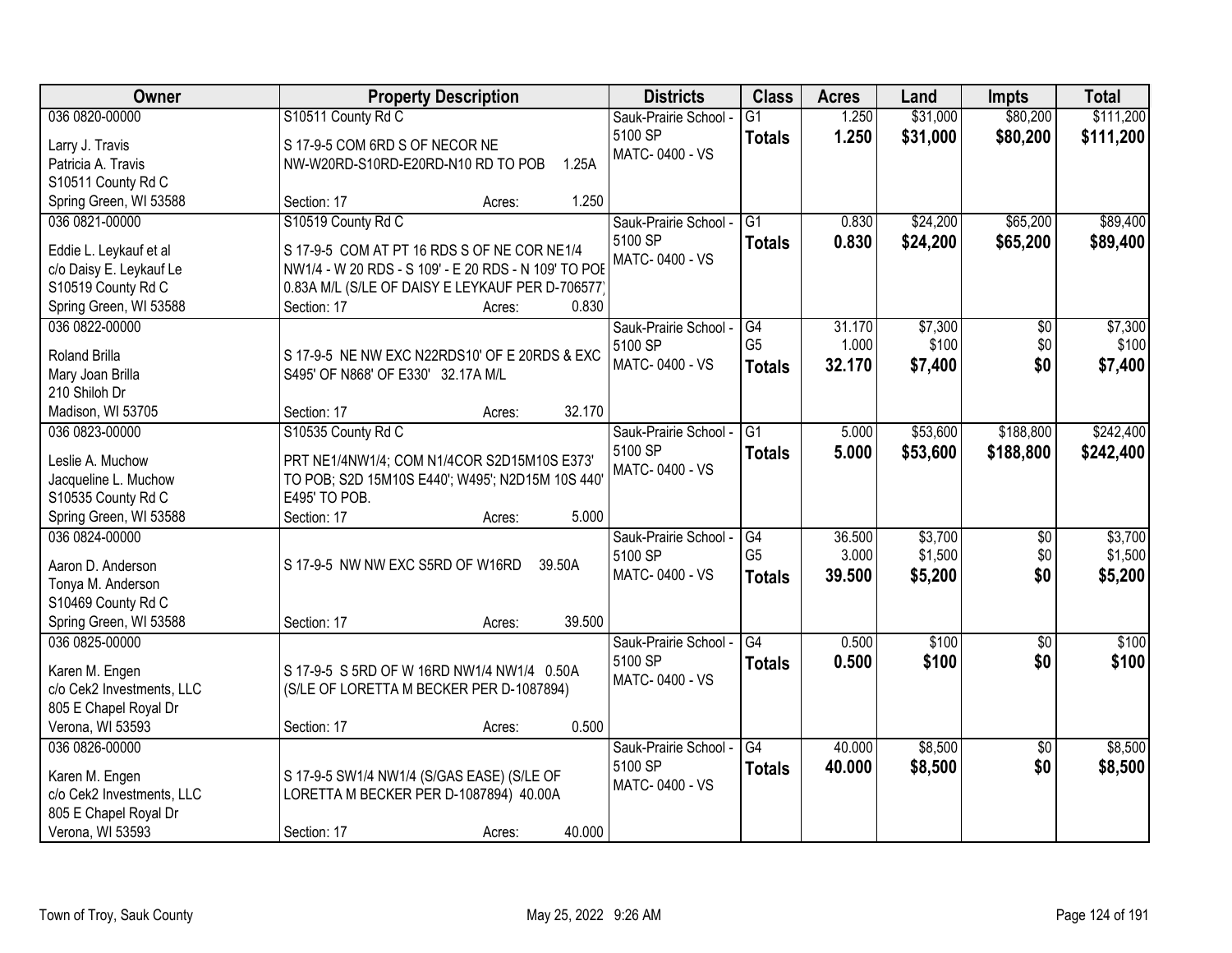| Owner                                     | <b>Property Description</b>                                                      | <b>Districts</b>                 | <b>Class</b>    | <b>Acres</b> | Land               | <b>Impts</b>    | <b>Total</b> |
|-------------------------------------------|----------------------------------------------------------------------------------|----------------------------------|-----------------|--------------|--------------------|-----------------|--------------|
| 036 0827-00000                            |                                                                                  | Sauk-Prairie School -            | G4              | 4.500        | \$700              | $\overline{30}$ | \$700        |
| Town of Troy Real Estate, LLC             | S 17-9-5 SE1/4 NW1/4 EXC THAT PRT LYING E OF C/L                                 | 5100 SP                          | G <sub>5</sub>  | 31.000       | \$9,900            | \$0             | \$9,900      |
| c/o Town of Troy Real Estate, LLC         | OF CTH C (S/EASE PER D-669191 & D-1091190)                                       | MATC-0400 - VS                   | <b>Totals</b>   | 35.500       | \$10,600           | \$0             | \$10,600     |
| PO Box 88                                 | 32.50A M/L                                                                       |                                  |                 |              |                    |                 |              |
| Sauk City, WI 53583                       | Section: 17<br>35.500<br>Acres:                                                  |                                  |                 |              |                    |                 |              |
| 036 0827-10000                            | E7836 County Rd B                                                                | Sauk-Prairie School -            | G4              | 17.500       | \$3,600            | $\overline{50}$ | \$3,600      |
|                                           | Nathan P & Brigitta Md Brickl Revocable S 17-9-5 THAT PRT SE NW & THAT PRT NE SW | 5100 SP                          | G <sub>5</sub>  | 2.000        | \$100              | \$0             | \$100        |
| <b>Living Trust</b>                       | LYING E OF C/L CTH C & N OF C/L CTH B 20.50A M/L                                 | MATC-0400 - VS                   | G7              | 1.000        | \$5,000            | \$12,300        | \$17,300     |
| S10694 County Rd C                        |                                                                                  |                                  | <b>Totals</b>   | 20.500       | \$8,700            | \$12,300        | \$21,000     |
| Spring Green, WI 53583                    | 20.500<br>Section: 17<br>Acres:                                                  |                                  |                 |              |                    |                 |              |
| 036 0828-00000                            | E7836 County Rd B                                                                | Sauk-Prairie School -            | $\overline{G1}$ | 1.370        | \$27,600           | \$56,100        | \$83,700     |
|                                           |                                                                                  | 5100 SP                          | <b>Totals</b>   | 1.370        | \$27,600           | \$56,100        | \$83,700     |
| David L. Hooks                            | S 17-9-5 PRT NE SW = CSM #6249 LOT 1 1.37A                                       | MATC-0400 - VS                   |                 |              |                    |                 |              |
| Doris Ann Hooks                           |                                                                                  |                                  |                 |              |                    |                 |              |
| E7836 County Rd B                         | 1.370                                                                            |                                  |                 |              |                    |                 |              |
| Spring Green, WI 53588<br>036 0828-10000  | Section: 17<br>Acres:                                                            |                                  | G4              | 13.120       |                    |                 | \$3,500      |
|                                           | County Rd B                                                                      | Sauk-Prairie School -<br>5100 SP | G <sub>5</sub>  | 4.810        | \$3,500<br>\$2,100 | \$0<br>\$0      | \$2,100      |
| Town of Troy Real Estate, LLC             | S 17-9-5 NE1/4 SW1/4 EXC THAT PRT LYING E OF C/L                                 | MATC-0400 - VS                   |                 | 17.930       | \$5,600            | \$0             | \$5,600      |
| c/o Town of Troy Real Estate, LLC         | CTH C & E OF C/L TN RD & EXC CSM 6249 (S/PUD                                     |                                  | <b>Totals</b>   |              |                    |                 |              |
| PO Box 88                                 | EASE PER D-1091190) 17.93A M/L                                                   |                                  |                 |              |                    |                 |              |
| Sauk City, WI 53583                       | Section:<br>17.930<br>Acres:                                                     |                                  |                 |              |                    |                 |              |
| 036 0829-00000                            | E7849 County Rd B                                                                | Sauk-Prairie School -            | $\overline{G1}$ | 5.000        | \$53,600           | \$117,400       | \$171,000    |
| Scott Evenson                             | S 17-9-5 PRT E1/2 SW1/4 = CSM #5242 LOT 1<br>5.00A                               | 5100 SP                          | <b>Totals</b>   | 5.000        | \$53,600           | \$117,400       | \$171,000    |
| E7849 County Rd B                         | (S/HWY CONV R159-147)                                                            | MATC-0400 - VS                   |                 |              |                    |                 |              |
| Spring Green, WI 53588                    |                                                                                  |                                  |                 |              |                    |                 |              |
|                                           | 5.000<br>Section: 17<br>Acres:                                                   |                                  |                 |              |                    |                 |              |
| 036 0829-10000                            | S10938 Badger Rd                                                                 | Sauk-Prairie School -            | G4              | 59.300       | \$13,000           | $\overline{50}$ | \$13,000     |
| Thomas C. Siewert                         | S 17-9-5 PRT E1/2 SW1/4 & S 20-9-5 PRT NW NE &                                   | 5100 SP                          | G7              | 1.000        | \$5,000            | \$328,000       | \$333,000    |
| Mary Jean Siewert                         | NE NW = CSM #5242 LOT 2 60.30A (S/CTH B HWY                                      | MATC-0400 - VS                   | <b>Totals</b>   | 60.300       | \$18,000           | \$328,000       | \$346,000    |
| S10938 Badger Rd                          | CONV R159-147)                                                                   |                                  |                 |              |                    |                 |              |
| Spring Green, WI 53588                    | 60.300<br>Section: 17<br>Acres:                                                  |                                  |                 |              |                    |                 |              |
| 036 0830-00000                            | E7718 County Rd B                                                                | Sauk-Prairie School -            | G4              | 35.000       | \$8,000            | $\overline{30}$ | \$8,000      |
|                                           |                                                                                  | 5100 SP                          | G <sub>5</sub>  | 2.000        | \$100              | \$0             | \$100        |
| Karen M. Engen                            | S 17-9-5 NW1/4 SW1/4 (S/GAS EASE) (S/LE OF                                       | MATC-0400 - VS                   | G7              | 3.000        | \$30,000           | \$119,800       | \$149,800    |
| c/o Cek2 Investments, LLC                 | LORETTA M BECKER PER D-1081871/D-1087894)<br>40.00A                              |                                  | <b>Totals</b>   | 40.000       | \$38,100           | \$119,800       | \$157,900    |
| 805 E Chapel Royal Dr<br>Verona, WI 53593 | 40.000<br>Section: 17                                                            |                                  |                 |              |                    |                 |              |
|                                           | Acres:                                                                           |                                  |                 |              |                    |                 |              |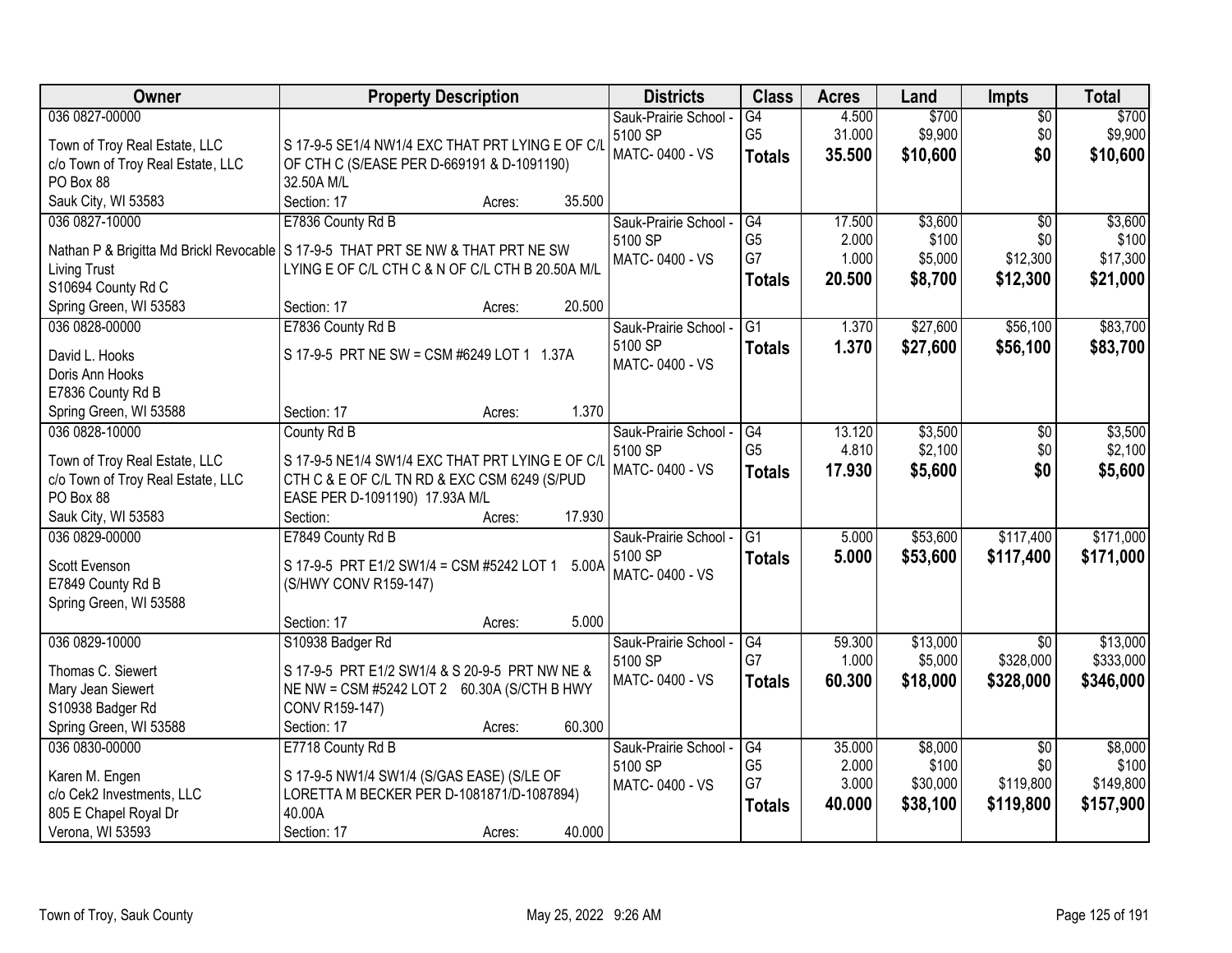| Owner                             | <b>Property Description</b>                     |        |        | <b>Districts</b>      | <b>Class</b>    | <b>Acres</b> | Land       | <b>Impts</b>    | <b>Total</b> |
|-----------------------------------|-------------------------------------------------|--------|--------|-----------------------|-----------------|--------------|------------|-----------------|--------------|
| 036 0831-00000                    |                                                 |        |        | Sauk-Prairie School - | 5M              | 1.000        | \$1,900    | $\overline{30}$ | \$1,900      |
| Karen M. Engen                    | S 17-9-5 SW1/4 SW1/4 (S/GAS EASE) (S/LE OF      |        |        | 5100 SP               | G4              | 39.000       | \$9,400    | \$0             | \$9,400      |
| c/o Cek2 Investments, LLC         | LORETTA M BECKER PER D-1087894) 40.00A          |        |        | MATC-0400 - VS        | <b>Totals</b>   | 40.000       | \$11,300   | \$0             | \$11,300     |
| 805 E Chapel Royal Dr             |                                                 |        |        |                       |                 |              |            |                 |              |
| Verona, WI 53593                  | Section: 17                                     | Acres: | 40.000 |                       |                 |              |            |                 |              |
| 036 0832-00000                    |                                                 |        |        | Sauk-Prairie School - | G4              | 13.660       | \$3,200    | \$0             | \$3,200      |
| Town of Troy Real Estate, LLC     | S 17-9-5 THAT PRT SE1/4 SW1/4 W OF TN ROAD      |        |        | 5100 SP               | G <sub>5</sub>  | 1.000        | \$100      | \$0             | \$100        |
| c/o Town of Troy Real Estate, LLC | 14.66A M/L                                      |        |        | MATC-0400 - VS        | <b>Totals</b>   | 14.660       | \$3,300    | \$0             | \$3,300      |
| PO Box 88                         |                                                 |        |        |                       |                 |              |            |                 |              |
| Sauk City, WI 53583               | Section: 17                                     | Acres: | 14.660 |                       |                 |              |            |                 |              |
| 036 0834-00000                    |                                                 |        |        | Sauk-Prairie School - | G4              | 26.000       | \$5,000    | $\overline{50}$ | \$5,000      |
| <b>Weiss Trust</b>                | S 17-9-5 NE SE 40.00A (MFL 14A PER D-763086 &   |        |        | 5100 SP               | W <sub>8</sub>  | 14.000       | (\$27,300) | \$0             | \$0          |
| E7940 County Rd B                 | D-1125517)                                      |        |        | MATC-0400 - VS        | <b>Totals</b>   | 40.000       | \$5,000    | \$0             | \$5,000      |
| Spring Green, WI 53588            |                                                 |        |        |                       |                 |              |            |                 |              |
|                                   | Section: 17                                     | Acres: | 40.000 |                       |                 |              |            |                 |              |
| 036 0835-00000                    | E7940 County Rd B                               |        |        | Sauk-Prairie School - | G4              | 37.550       | \$7,300    | \$0             | \$7,300      |
| <b>Weiss Trust</b>                | S 17-9-5 NW SE EXC THAT PRT LYING S OF C/L CTH  |        |        | 5100 SP               | G <sub>5</sub>  | 0.450        | \$200      | \$0             | \$200        |
| E7940 County Rd B                 | <b>B 39.5A M/L</b>                              |        |        | MATC-0400 - VS        | G7              | 1.500        | \$7,500    | \$32,800        | \$40,300     |
| Spring Green, WI 53588            |                                                 |        |        |                       | <b>Totals</b>   | 39.500       | \$15,000   | \$32,800        | \$47,800     |
|                                   | Section: 17                                     | Acres: | 39.500 |                       |                 |              |            |                 |              |
| 036 0836-00000                    | E7940 County Rd B                               |        |        | Sauk-Prairie School - | $\overline{G4}$ | 5.770        | \$1,400    | $\overline{50}$ | \$1,400      |
| <b>Weiss Trust</b>                | S 17-9-5 SW SE EXC THAT PRT LYING S OF C/L CTH  |        |        | 5100 SP               | G <sub>5</sub>  | 0.830        | \$100      | \$0             | \$100        |
| E7940 County Rd B                 | <b>B 7.6A M/L</b>                               |        |        | MATC-0400 - VS        | G7              | 1.000        | \$14,000   | \$89,800        | \$103,800    |
| Spring Green, WI 53588            |                                                 |        |        |                       | <b>Totals</b>   | 7.600        | \$15,500   | \$89,800        | \$105,300    |
|                                   | Section: 17                                     | Acres: | 7.600  |                       |                 |              |            |                 |              |
| 036 0836-10000                    | E8007 County Rd B                               |        |        | Sauk-Prairie School - | $\overline{G1}$ | 2.390        | \$42,300   | \$225,700       | \$268,000    |
| Jeremy C and Angela Weiss         | S 17-9-5 THAT PRT W1/2 SE1/4 & THAT PRT W28.5A  |        |        | 5100 SP               | G4              | 41.110       | \$7,500    | \$0             | \$7,500      |
| c/o Jeremy C. Weiss               | OF SE SE LYING S OF C/L CTH B 44A M/L           |        |        | MATC-0400 - VS        | G <sub>5</sub>  | 0.500        | \$100      | \$0             | \$100        |
| E8007 County Rd B                 |                                                 |        |        |                       | <b>Totals</b>   | 44.000       | \$49,900   | \$225,700       | \$275,600    |
| Sauk City, WI 53583               | Section: 17                                     | Acres: | 44.000 |                       |                 |              |            |                 |              |
| 036 0837-10000                    | E8085 County Rd B                               |        |        | Sauk-Prairie School - | $\overline{G1}$ | 2.740        | \$44,400   | \$94,000        | \$138,400    |
| Zimmy Farms, LLC                  | S 16-9-5 PRT SW1/4 SW1/4 & S 17-9-5 PRT SE1/4   |        |        | 5100 SP               | G4              | 19.160       | \$2,400    | \$0             | \$2,400      |
| E9958 3rd St                      | SE1/4 & S 20-9-5 PRT NE1/4 NE1/4 & S 21-9-5 PRT |        |        | MATC-0400 - VS        | <b>Totals</b>   | 21.900       | \$46,800   | \$94,000        | \$140,800    |
| Prairie Du Sac, WI 53578          | NW1/4 NW1/4 COM NW COR SEC 21 - S89?31'47"E     |        |        |                       |                 |              |            |                 |              |
|                                   | Section:                                        | Acres: | 21.900 |                       |                 |              |            |                 |              |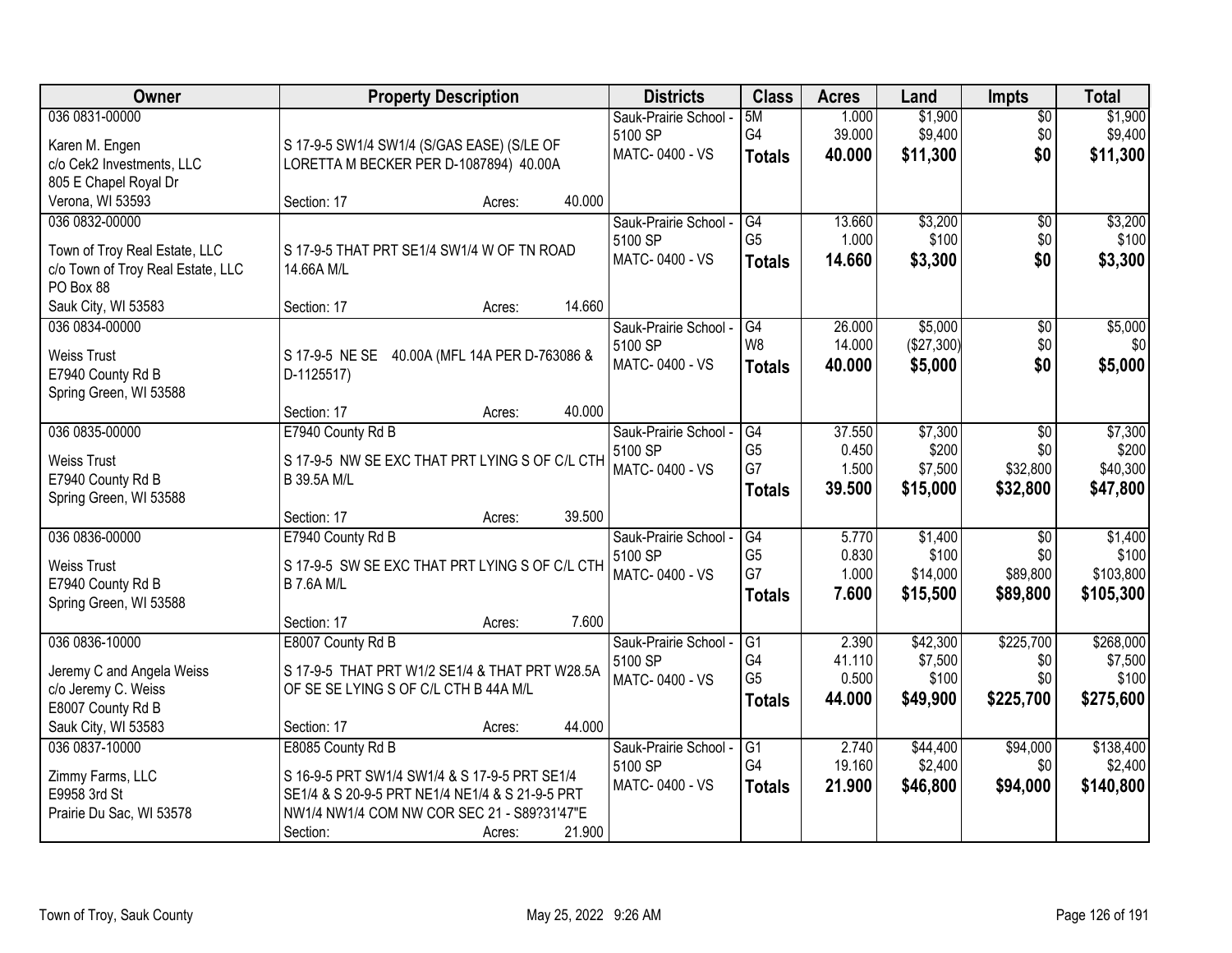| Owner                       |                                                     | <b>Property Description</b> |        | <b>Districts</b>      | <b>Class</b>    | <b>Acres</b> | Land     | <b>Impts</b>    | <b>Total</b> |
|-----------------------------|-----------------------------------------------------|-----------------------------|--------|-----------------------|-----------------|--------------|----------|-----------------|--------------|
| 036 0838-00000              |                                                     |                             |        | Sauk-Prairie School - | $\overline{G4}$ | 8.260        | \$1,300  | $\overline{50}$ | \$1,300      |
| Lois M. Pieper              | PRT.SE1/4 SE1/4; BEG N358' OF SE1/4 SEC17.;         |                             |        | 5100 SP               | G <sub>5</sub>  | 0.500        | \$100    | \$0             | \$100        |
| Todd D. Pieper              | N960.45'; S88DG50M W225.23'; S15DG32M W451.5';      |                             |        | MATC-0400 - VS        | <b>Totals</b>   | 8.760        | \$1,400  | \$0             | \$1,400      |
| W14439 Vista View Ct        | S76DG36M W120.24'; S8DG40M W498.87'; S77DG43M       |                             |        |                       |                 |              |          |                 |              |
| Prairie Du Sac, WI 53578    | Section: 17                                         | Acres:                      | 8.760  |                       |                 |              |          |                 |              |
| 036 0839-00000              |                                                     |                             |        | Sauk-Prairie School - | G4              | 16.800       | \$3,700  | \$0             | \$3,700      |
| <b>Weiss Trust</b>          | S 17-9-5 W28.5A SE SE EXC THAT PRT LYING S OF       |                             |        | 5100 SP               | G <sub>5</sub>  | 0.600        | \$100    | \$0             | \$100        |
| E7940 County Rd B           | C/L CTH B 17.4A M/L                                 |                             |        | MATC-0400 - VS        | <b>Totals</b>   | 17.400       | \$3,800  | \$0             | \$3,800      |
| Spring Green, WI 53588      |                                                     |                             |        |                       |                 |              |          |                 |              |
|                             | Section: 17                                         | Acres:                      | 17.400 |                       |                 |              |          |                 |              |
| 036 0840-00000              |                                                     |                             |        | Sauk-Prairie School - | G4              | 37.000       | \$6,600  | \$0             | \$6,600      |
| Scott E. Sprecher           | SEC. 18 T9N R5E 1-1 NE1/4 NE1/4 40.00A              |                             |        | 5100 SP               | G <sub>5</sub>  | 3.000        | \$1,500  | \$0             | \$1,500      |
| Crystal W. Sprecher         |                                                     |                             |        | MATC-0400 - VS        | <b>Totals</b>   | 40.000       | \$8,100  | \$0             | \$8,100      |
| 7684 Martinsville Rd        |                                                     |                             |        |                       |                 |              |          |                 |              |
| Cross Plains, WI 53528      | Section: 18                                         | Acres:                      | 40.000 |                       |                 |              |          |                 |              |
| 036 0841-00000              |                                                     |                             |        | Sauk-Prairie School - | G4              | 30.000       | \$6,300  | \$0             | \$6,300      |
|                             |                                                     |                             |        | 5100 SP               | <b>Totals</b>   | 30.000       | \$6,300  | \$0             | \$6,300      |
| William J & Diane F Been    | S 18-9-5 NW NE EXC S10A 30A M/L                     |                             |        | MATC-0400 - VS        |                 |              |          |                 |              |
| c/o William J. Been         |                                                     |                             |        |                       |                 |              |          |                 |              |
| E7142A Mill Rd              |                                                     |                             |        |                       |                 |              |          |                 |              |
| Spring Green, WI 53588      | Section: 18                                         | Acres:                      | 30.000 |                       |                 |              |          |                 |              |
| 036 0843-00000              | County Rd B                                         |                             |        | Sauk-Prairie School - | $\overline{G4}$ | 47.900       | \$3,900  | $\overline{50}$ | \$3,900      |
| Bradley J. Anderson         | S 18-9-5 PRT W1/2 NE1/4 & PRT N1/2 SE1/4 COM N1/4   |                             |        | 5100 SP               | G <sub>5</sub>  | 9.000        | \$3,900  | \$0             | \$3,900      |
| Terri A. Anderson           | COR-S0?15'57"E 1010.30' ALG WLI NE1/4 TO POB-       |                             |        | MATC-0400 - VS        | <b>Totals</b>   | 56.900       | \$7,800  | \$0             | \$7,800      |
| E7571 County Rd B           | S88?53' 35"E 1318.86' TO ELI W1/2 NE1/4- S0?19'31"E |                             |        |                       |                 |              |          |                 |              |
| Spring Green, WI 53588      | Section: 18                                         | Acres:                      | 56.900 |                       |                 |              |          |                 |              |
| 036 0844-00000              |                                                     |                             |        | Sauk-Prairie School - | G4              | 35.000       | \$6,500  | $\sqrt{6}$      | \$6,500      |
| Scott E. Sprecher           | S 18 T9N R5E SE1/4 NE1/4 40.00A                     |                             |        | 5100 SP               | G <sub>5</sub>  | 5.000        | \$2,500  | \$0             | \$2,500      |
| Crystal W. Sprecher         |                                                     |                             |        | MATC-0400 - VS        | <b>Totals</b>   | 40.000       | \$9,000  | \$0             | \$9,000      |
| 7684 Martinsville Rd        |                                                     |                             |        |                       |                 |              |          |                 |              |
| Cross Plains, WI 53528      | Section: 18                                         | Acres:                      | 40.000 |                       |                 |              |          |                 |              |
| 036 0845-00000              | <b>Factory Rd</b>                                   |                             |        | Sauk-Prairie School - | G4              | 61.710       | \$13,400 | $\overline{50}$ | \$13,400     |
| Karl Hausner Farms LLC      | S 18-9-5 N1/2 FRAC NW1/4 65.71A M/L                 |                             |        | 5100 SP               | G <sub>5</sub>  | 1.000        | \$100    | \$0             | \$100        |
| c/o Karl Hausner Farms, LLC |                                                     |                             |        | MATC-0400 - VS        | G7              | 3.000        | \$30,000 | \$214,700       | \$244,700    |
| E7296 County Rd B           |                                                     |                             |        |                       | <b>Totals</b>   | 65.710       | \$43,500 | \$214,700       | \$258,200    |
| Spring Green, WI 53588-0000 | Section: 18                                         | Acres:                      | 65.710 |                       |                 |              |          |                 |              |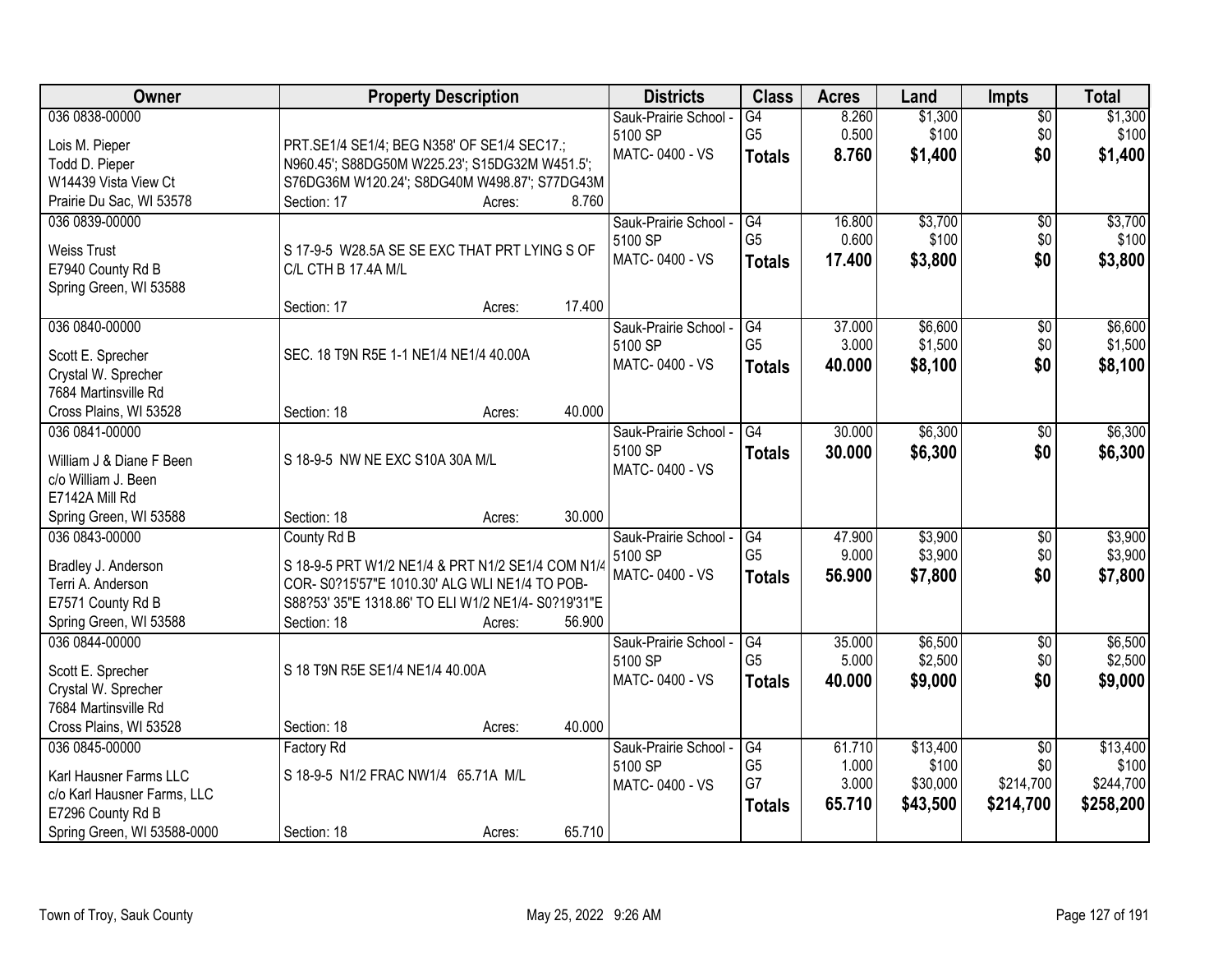| Owner                       | <b>Property Description</b>                                                          | <b>Districts</b>      | <b>Class</b>         | <b>Acres</b> | Land     | Impts           | <b>Total</b> |
|-----------------------------|--------------------------------------------------------------------------------------|-----------------------|----------------------|--------------|----------|-----------------|--------------|
| 036 0846-00000              |                                                                                      | Sauk-Prairie School - | G4                   | 61.580       | \$5,900  | $\overline{50}$ | \$5,900      |
| Karl Hausner Farms LLC      | S 18-9-5 S1/2 FRAC NW1/4 EXC CSM #4036; ALSO                                         | 5100 SP               | G <sub>5</sub>       | 5.920        | \$2,500  | \$0             | \$2,500      |
| c/o Karl Hausner Farms, LLC | THAT PRT N1/2 FRAC SW1/4 LYING N OF C/L CTH B                                        | MATC-0400 - VS        | <b>Totals</b>        | 67.500       | \$8,400  | \$0             | \$8,400      |
| E7296 County Rd B           | (SEE POS 10950)(S/EASE) 67.50A M/L                                                   |                       |                      |              |          |                 |              |
| Spring Green, WI 53588-0000 | 67.500<br>Section: 18<br>Acres:                                                      |                       |                      |              |          |                 |              |
| 036 0847-01000              | County Rd B                                                                          | Sauk-Prairie School - | 5M                   | 4.300        | \$8,200  | \$0             | \$8,200      |
|                             |                                                                                      | 5100 SP               | G4                   | 51.150       | \$13,100 | \$0             | \$13,100     |
| Tonya M. Anderson Alc       | S 18-9-5 FRAC N1/2 SW1/4 EXC BEG NW COR ? E                                          | MATC-0400 - VS        | G <sub>5</sub>       | 1.960        | \$600    | \$0             | \$600        |
| Aaron Anderson D. Alc       | 10RD - SW 14RD ? N 9.5RD TO POB & EXC CSM 6920                                       |                       | <b>Totals</b>        | 57.410       | \$21,900 | \$0             | \$21,900     |
| S10469 County Rd C          | & EXC THAT PRT LYING N OF C/L CTH B (S/EASE                                          |                       |                      |              |          |                 |              |
| Spring Green, WI 53588      | 57.410<br>Section:<br>Acres:                                                         |                       |                      |              |          |                 |              |
| 036 0848-10000              | E7483 County Rd B                                                                    | Sauk-Prairie School - | X4                   | 6.760        | \$0      | $\sqrt{6}$      | $\sqrt{50}$  |
| Wis Power & Light Co        | S 18-9-5 PRT NW1/4 SE1/4 & FRAC N1/2 SW1/4 = CSM                                     | 5100 SP               | <b>Totals</b>        | 6.760        | \$0      | \$0             | \$0          |
| 4902 N Biltmore Ln          | 6920 LOT 1 (S/EASE PER D-318907 & D-1215566)                                         | MATC-0400 - VS        |                      |              |          |                 |              |
| Madison, WI 53718           | (S/PUD EASE PER D-1021341) (S/HWY CONV PER                                           |                       |                      |              |          |                 |              |
|                             | 6.760<br>Section:<br>Acres:                                                          |                       |                      |              |          |                 |              |
| 036 0849-00000              | County Rd B                                                                          | Sauk-Prairie School - | $\overline{G1}$      | 0.300        | \$6,000  | \$0             | \$6,000      |
|                             |                                                                                      | 5100 SP               | <b>Totals</b>        | 0.300        | \$6,000  | \$0             | \$6,000      |
| William J. Been et al       | S 18-9-5 COM NW COR FRAC SW1/4- E10RD-SWLY                                           | MATC-0400 - VS        |                      |              |          |                 |              |
| c/o William J. Been         | 14RD-N9 1/2 RD TO POB 0.30A                                                          |                       |                      |              |          |                 |              |
| E7142A Mill Rd              |                                                                                      |                       |                      |              |          |                 |              |
| Spring Green, WI 53588      | 0.300<br>Section: 18<br>Acres:                                                       |                       |                      |              |          |                 |              |
| 036 0850-00000              | County Rd C                                                                          | Sauk-Prairie School - | G4                   | 56.260       | \$13,200 | $\overline{30}$ | \$13,200     |
|                             | Raymond A & Linda L Brickl Living Trust S1/2 FRAC SW EXC C.S. V3-612 (W/WOOD EASE    | 5100 SP               | G <sub>5</sub>       | 0.890        | \$100    | \$0             | \$100        |
| E7310 Harrisburg Rd         | PER R121-671) (S/PRD PER D-1131075) 58.15A                                           | MATC-0400 - VS        | G7                   | 1.000        | \$14,000 | \$7,300         | \$21,300     |
| Spring Green, WI 53588      | M/L                                                                                  |                       | <b>Totals</b>        | 58.150       | \$27,300 | \$7,300         | \$34,600     |
|                             | Section: 18<br>58.150<br>Acres:                                                      |                       |                      |              |          |                 |              |
| 036 0851-00000              | E7310 Harrisburg Rd                                                                  | Sauk-Prairie School - | G1                   | 2.880        | \$45,300 | \$234,300       | \$279,600    |
|                             |                                                                                      | 5100 SP               | G <sub>6</sub>       | 5.000        | \$19,500 | \$0             | \$19,500     |
|                             | Raymond A & Linda L Brickl Living Trust   PT SWSW CERT.SUR. V3-612 LOT 1 S/WOOD EASE | MATC-0400 - VS        | <b>Totals</b>        | 7.880        | \$64,800 | \$234,300       | \$299,100    |
| E7310 Harrisburg Rd         | 7.88A                                                                                |                       |                      |              |          |                 |              |
| Spring Green, WI 53588      |                                                                                      |                       |                      |              |          |                 |              |
|                             | 7.880<br>Section: 18<br>Acres:                                                       |                       |                      |              |          |                 |              |
| 036 0852-00000              | E7695 County Rd B                                                                    | Sauk-Prairie School - | 5M                   | 8.000        | \$15,600 | $\overline{50}$ | \$15,600     |
| Scott E. Sprecher           | S 18-9-5 NE1/4 SE1/4 EXC W OF HONEY CREEK &                                          | 5100 SP               | G <sub>4</sub>       | 33.890       | \$7,100  | \$0             | \$7,100      |
| Crystal W. Sprecher         | EXC CSM #4920 & INCL PRT CSM 5967 IN NW1/4                                           | MATC-0400 - VS        | G <sub>5</sub><br>G7 | 1.110        | \$300    | \$0             | \$300        |
| 7684 Martinsville Rd        | SE1/4 COM SE COR SD SEC ? N89?15?41?W                                                |                       |                      | 2.000        | \$22,000 | \$101,800       | \$123,800    |
| Cross Plains, WI 53528      | 45.000<br>Section: 18<br>Acres:                                                      |                       | <b>Totals</b>        | 45.000       | \$45,000 | \$101,800       | \$146,800    |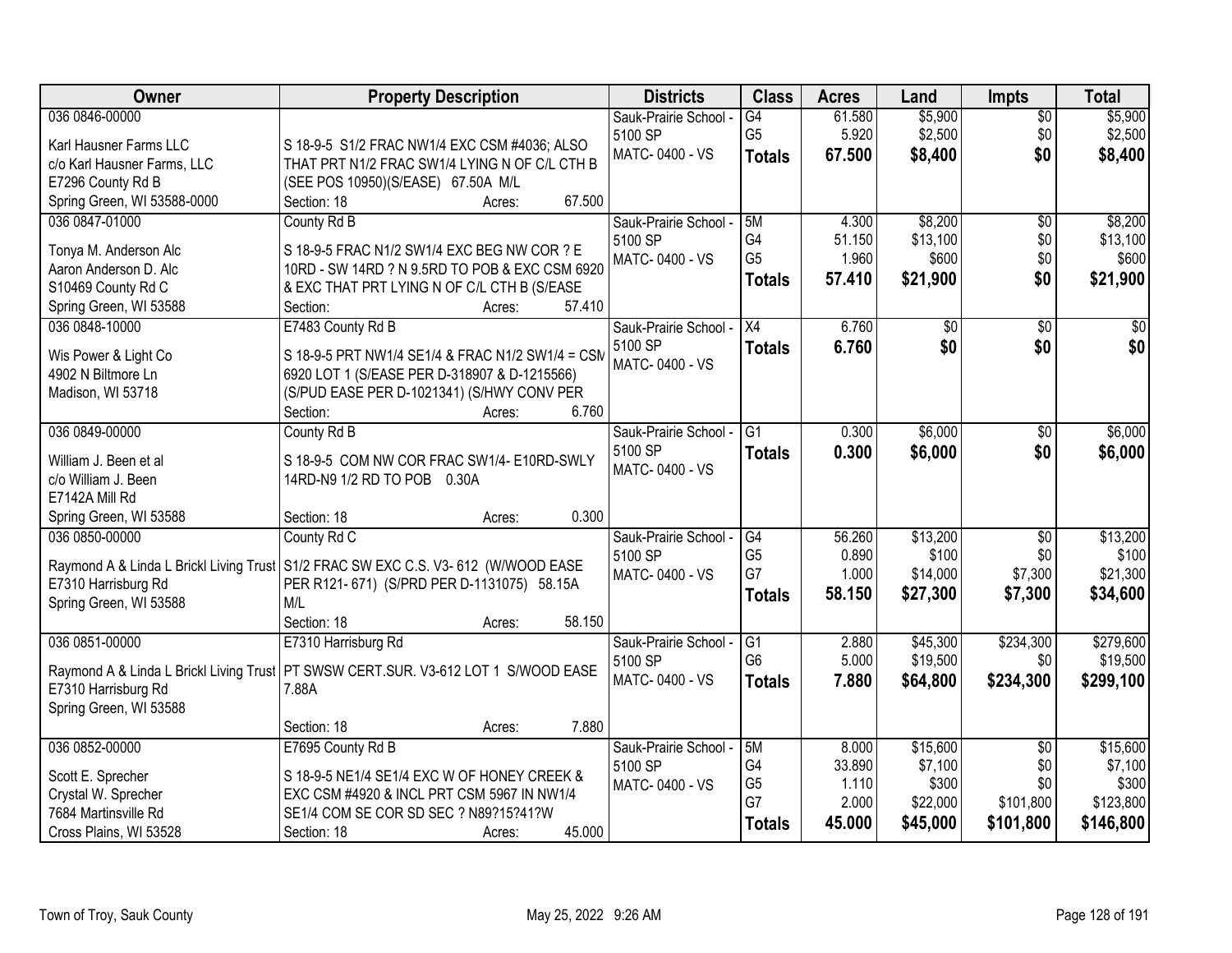| Owner                          | <b>Property Description</b>                                                            | <b>Districts</b>      | <b>Class</b>         | <b>Acres</b> | Land            | Impts           | <b>Total</b> |
|--------------------------------|----------------------------------------------------------------------------------------|-----------------------|----------------------|--------------|-----------------|-----------------|--------------|
| 036 0852-10000                 | E7646 County Rd B                                                                      | Sauk-Prairie School - | X4                   | 0.860        | $\overline{60}$ | $\overline{30}$ | \$0          |
| Harrisburg-Troy Historical Soc | S 18-9-5 PRT NE SE = CSM #4920 LOT 1 0.86A                                             | 5100 SP               | <b>Totals</b>        | 0.860        | \$0             | \$0             | \$0          |
| S10976 County Rd C             | (S/CTH B CONV PER R159-156)                                                            | MATC-0400 - VS        |                      |              |                 |                 |              |
| Spring Green, WI 53588         |                                                                                        |                       |                      |              |                 |                 |              |
|                                | 0.860<br>Section: 18<br>Acres:                                                         |                       |                      |              |                 |                 |              |
| 036 0854-00000                 | E7571 County Rd B                                                                      | Sauk-Prairie School - | G4                   | 5.600        | \$800           | $\overline{50}$ | \$800        |
| Bradley J. Anderson            | S 18-9-5 PRT N1/2 SE1/4 = CSM 5967 LOT 1 EXC COM                                       | 5100 SP               | G <sub>5</sub>       | 3.310        | \$1,500         | \$0             | \$1,500      |
| Terri A. Anderson              | SE COR SD SEC ? N89?15?41?W 1315.39? ?                                                 | MATC-0400 - VS        | G7                   | 2.000        | \$22,000        | \$150,400       | \$172,400    |
| E7571 County Rd B              | N00?09?26?E 1321.38? TO POB ? N89?16?40?W                                              |                       | <b>Totals</b>        | 10.910       | \$24,300        | \$150,400       | \$174,700    |
| Spring Green, WI 53588         | 10.910<br>Section: 18<br>Acres:                                                        |                       |                      |              |                 |                 |              |
| 036 0854-10100                 | County Rd B                                                                            | Sauk-Prairie School - | G4                   | 14.270       | \$3,600         | $\overline{50}$ | \$3,600      |
| Tonya M. Anderson Alc          | S 18-9-5 THAT PRT NW1/4 SE1/4 LYING W OF C/L                                           | 5100 SP               | G <sub>5</sub>       | 1.000        | \$100           | \$0             | \$100        |
| Aaron Anderson D. Alc          | CTH C & S OF C/L CTH B & EXC CSM 6920 (S/PUD                                           | MATC-0400 - VS        | <b>Totals</b>        | 15.270       | \$3,700         | \$0             | \$3,700      |
| S10469 County Rd C             | EASE PER D-1021341) (S/HWY CONV PER D-318193                                           |                       |                      |              |                 |                 |              |
| Spring Green, WI 53588         | 15.270<br>Section:<br>Acres:                                                           |                       |                      |              |                 |                 |              |
| 036 0856-00000                 | County Rd B                                                                            | Sauk-Prairie School - | X4                   | 1.290        | \$0             | \$0             | \$0          |
|                                |                                                                                        | 5100 SP               | <b>Totals</b>        | 1.290        | \$0             | \$0             | \$0          |
| Union Grove Cemetery Assoc     | S 18-9-5 PRT NW SE COM S1/4 COR SEC                                                    | MATC-0400 - VS        |                      |              |                 |                 |              |
| S11090 Badger Rd               | 18-N0?15'57"W 2495.77' ALG W LI SE1/4 TO C/L CTH                                       |                       |                      |              |                 |                 |              |
| Spring Green, WI 53588         | 'B'- S79?57'5"E 284.55' ALG C/L TO POB-N8?31'50"E                                      |                       |                      |              |                 |                 |              |
|                                | 1.290<br>Section: 18<br>Acres:                                                         |                       |                      |              |                 |                 |              |
| 036 0857-00000                 | S10889 County Rd C                                                                     | Sauk-Prairie School - | G4                   | 34.870       | \$7,800         | $\overline{50}$ | \$7,800      |
|                                | Raymond A & Linda L Brickl Living Trust   SEC. 18 T9N R5E 4-3 SW1/4 SE1/4 (S/GAS EASE) | 5100 SP               | G <sub>5</sub><br>G7 | 4.510        | \$1,400         | \$0             | \$1,400      |
| E7310 Harrisburg Rd            | (S/PRD PER D-1131075) 40.00A                                                           | MATC-0400 - VS        |                      | 0.620        | \$3,100         | \$11,900        | \$15,000     |
| Spring Green, WI 53588         |                                                                                        |                       | <b>Totals</b>        | 40.000       | \$12,300        | \$11,900        | \$24,200     |
|                                | 40.000<br>Section: 18<br>Acres:                                                        |                       |                      |              |                 |                 |              |
| 036 0858-00000                 |                                                                                        | Sauk-Prairie School - | 5M                   | 18.000       | \$34,200        | $\overline{50}$ | \$34,200     |
| Karen M. Engen                 | S 18-9-5 SE1/4 SE1/4 (S/GAS EASE) (S/LE OF                                             | 5100 SP               | G4                   | 22.000       | \$5,600         | \$0             | \$5,600      |
| c/o Cek2 Investments, LLC      | LORETTA M BECKER PER D-1087894) 40.00A                                                 | MATC-0400 - VS        | <b>Totals</b>        | 40.000       | \$39,800        | \$0             | \$39,800     |
| 805 E Chapel Royal Dr          |                                                                                        |                       |                      |              |                 |                 |              |
| Verona, WI 53593               | 40.000<br>Section: 18<br>Acres:                                                        |                       |                      |              |                 |                 |              |
| 036 0859-00000                 | E7580 Harrisburg Rd                                                                    | Sauk-Prairie School - | 5M                   | 16.000       | \$30,400        | $\overline{50}$ | \$30,400     |
| Rodney J. Dischler             | S 19-9-5 NE1/4 NE1/4 (S/GAS EASE PER D-338523)                                         | 5100 SP               | G4                   | 23.000       | \$3,700         | \$0             | \$3,700      |
| Roberta R. Dischler            | 40.00A                                                                                 | MATC-0400 - VS        | G7                   | 1.000        | \$14,000        | \$86,100        | \$100,100    |
| E7580 Harrisburg Rd            |                                                                                        |                       | <b>Totals</b>        | 40.000       | \$48,100        | \$86,100        | \$134,200    |
| Spring Green, WI 53588         | 40.000<br>Section: 19<br>Acres:                                                        |                       |                      |              |                 |                 |              |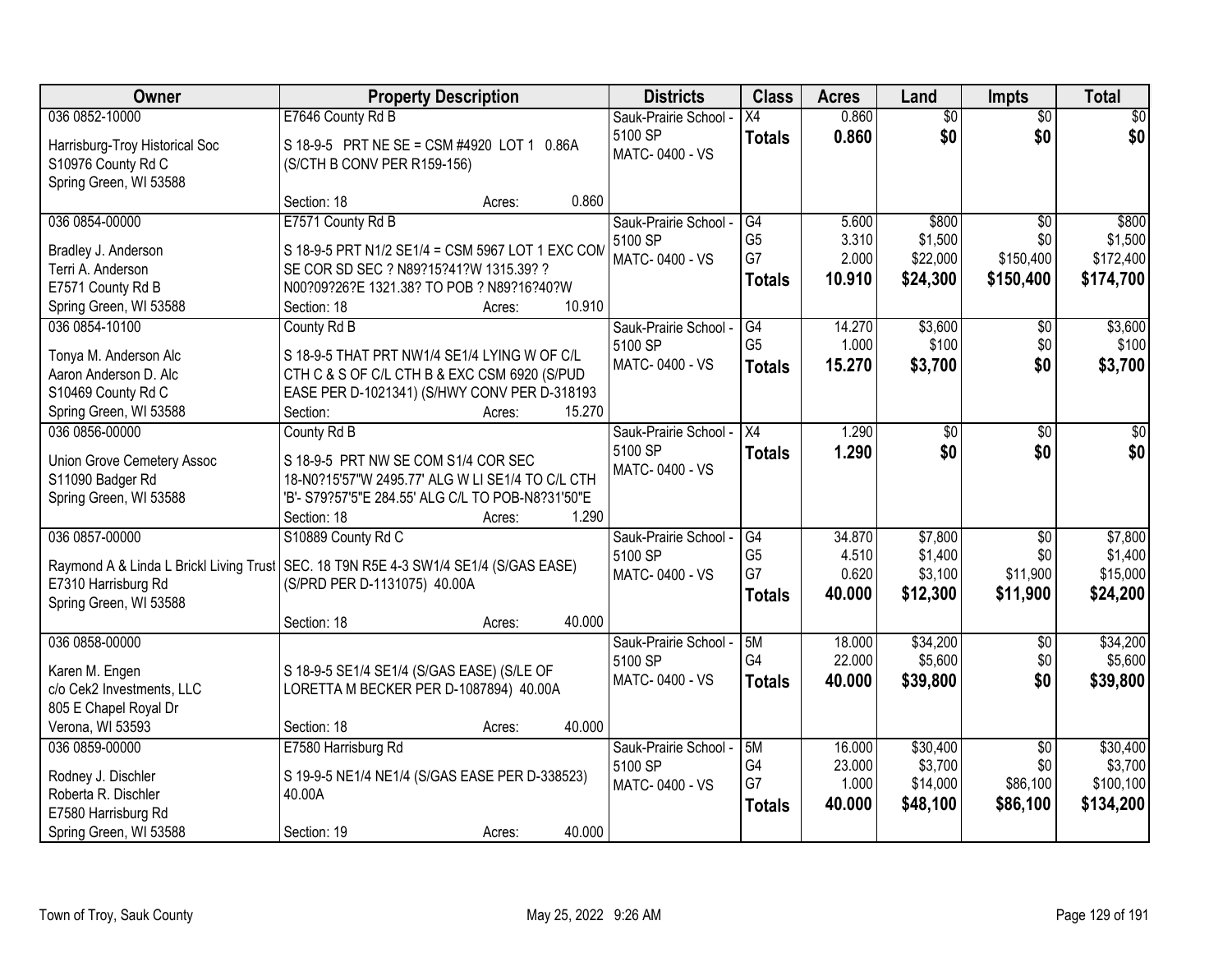| <b>Owner</b>                              | <b>Property Description</b>                                                                      | <b>Districts</b>                 | <b>Class</b>                    | <b>Acres</b>    | Land               | <b>Impts</b>           | <b>Total</b>       |
|-------------------------------------------|--------------------------------------------------------------------------------------------------|----------------------------------|---------------------------------|-----------------|--------------------|------------------------|--------------------|
| 036 0860-00000                            |                                                                                                  | Sauk-Prairie School -            | $\overline{G4}$                 | 29.610          | \$6,700            | $\sqrt{$0}$            | \$6,700            |
|                                           | Raymond A & Linda L Brickl Living Trust   S 19-9-5 PRT NE1/4 NW1/4 & NW1/4 NE1/4 COM AT          | 5100 SP<br>MATC-0400 - VS        | G <sub>5</sub><br><b>Totals</b> | 3.950<br>33.560 | \$400<br>\$7,100   | \$0<br>\$0             | \$400<br>\$7,100   |
| E7310 Harrisburg Rd                       | PT 55 RDS E OF NW COR FR NW1/4 - E TO NE COR                                                     |                                  |                                 |                 |                    |                        |                    |
| Spring Green, WI 53588                    | NW NE - S 77 1\3 RDS - NW TO POB EXC V198-207 &                                                  |                                  |                                 |                 |                    |                        |                    |
|                                           | 33.560<br>Section: 19<br>Acres:                                                                  |                                  |                                 |                 |                    |                        |                    |
| 036 0860-10000                            |                                                                                                  | Sauk-Prairie School -            | $\overline{G4}$                 | 2.550           | \$200              | \$0                    | \$200              |
| Rodney J. Dischler                        | S 19-9-5 PRT NW NE = CSM #1143 & ALSO COM SELY                                                   | 5100 SP                          | <b>Totals</b>                   | 2.550           | \$200              | \$0                    | \$200              |
| Roberta R. Dischler                       | COR SD CSM -N26?45'7"E 220' ALG E LI CSM                                                         | MATC-0400 - VS                   |                                 |                 |                    |                        |                    |
| E7580 Harrisburg Rd                       | -S63?14'53"E 218' TO E LI NW NE -S ALG E LI 233' TO                                              |                                  |                                 |                 |                    |                        |                    |
| Spring Green, WI 53588                    | 2.550<br>Section: 19<br>Acres:                                                                   |                                  |                                 |                 |                    |                        |                    |
| 036 0860-20000                            |                                                                                                  | Sauk-Prairie School -            | 5M                              | 1.000           | \$1,900            | \$0                    | \$1,900            |
|                                           | Raymond A & Linda L Brickl Living Trust   S 19-9-5 PRT NW1/4 NE1/4 = LOT 1 CSM#6420 1.00A        | 5100 SP                          | <b>Totals</b>                   | 1.000           | \$1,900            | \$0                    | \$1,900            |
| E7310 Harrisburg Rd                       |                                                                                                  | MATC-0400 - VS                   |                                 |                 |                    |                        |                    |
| Spring Green, WI 53588                    |                                                                                                  |                                  |                                 |                 |                    |                        |                    |
|                                           | 1.000<br>Section:<br>Acres:                                                                      |                                  |                                 |                 |                    |                        |                    |
| 036 0861-00000                            |                                                                                                  | Sauk-Prairie School -            | G4                              | 8.000           | \$1,600            | $\sqrt[6]{3}$          | \$1,600            |
|                                           |                                                                                                  | 5100 SP                          | G <sub>5</sub>                  | 1.370           | \$700              | \$0                    | \$700              |
| Rodney J. Dischler<br>Roberta R. Dischler | S 19-9-5 COM 2.66 RD N OF SE COR NW NE-S TO SD<br>COR- W 50 RD- N 15 RD- N64?W 75 RD- N37?E 11.2 | MATC-0400 - VS                   | <b>Totals</b>                   | 9.370           | \$2,300            | \$0                    | \$2,300            |
| E7580 Harrisburg Rd                       | RD-SE TO POB                                                                                     |                                  |                                 |                 |                    |                        |                    |
| Spring Green, WI 53588                    | 9.370<br>Section: 19<br>Acres:                                                                   |                                  |                                 |                 |                    |                        |                    |
| 036 0862-00000                            | S10976 County Rd C                                                                               | Sauk-Prairie School -            | $\overline{G7}$                 | 1.260           | \$16,100           | \$142,100              | \$158,200          |
|                                           |                                                                                                  | 5100 SP                          | <b>Totals</b>                   | 1.260           | \$16,100           | \$142,100              | \$158,200          |
| Carol Anderson                            | S 19-9-5 PRT FRAC N1/2 NW1/4 = CSM 5803 LOT 1                                                    | MATC-0400 - VS                   |                                 |                 |                    |                        |                    |
| S10976 County Rd C                        | 1.26A                                                                                            |                                  |                                 |                 |                    |                        |                    |
| Spring Green, WI 53588                    |                                                                                                  |                                  |                                 |                 |                    |                        |                    |
|                                           | 1.260<br>Section: 19<br>Acres:                                                                   |                                  |                                 |                 |                    |                        |                    |
| 036 0862-10000                            | Anderson Rd                                                                                      | Sauk-Prairie School -<br>5100 SP | G4<br>G <sub>5</sub>            | 9.860<br>5.000  | \$2,600<br>\$2,500 | $\overline{50}$<br>\$0 | \$2,600<br>\$2,500 |
| Aaron D. Anderson                         | S 19 T9N R5E COM AT PT 30 RD E OF SW COR NW                                                      | MATC-0400 - VS                   | G7                              | 2.000           | \$10,000           | \$77,300               | \$87,300           |
| Tonya M. Anderson                         | 1/4 NE 1/4-N 15 RD-N64?W 75 RD TO C/L HWY-SWLY                                                   |                                  | <b>Totals</b>                   | 16.860          | \$15,100           | \$77,300               | \$92,400           |
| S10469 County Rd C                        | ALG SD C/L HWY TO 1/8 LI-E TO POB EXC CSM #580.                                                  |                                  |                                 |                 |                    |                        |                    |
| Spring Green, WI 53588                    | 16.860<br>Section: 19<br>Acres:                                                                  |                                  |                                 |                 |                    |                        |                    |
| 036 0863-00000                            | E7580 Harrisburg Rd                                                                              | Sauk-Prairie School -            | G4                              | 24.000          | \$5,300            | $\overline{30}$        | \$5,300            |
| Rodney J. Dischler                        | S 19-9-5 E 50 RD OF SW NE 25.00A                                                                 | 5100 SP                          | G7                              | 1.000           | \$5,000            | \$17,100               | \$22,100           |
| Roberta R. Dischler                       |                                                                                                  | MATC-0400 - VS                   | <b>Totals</b>                   | 25.000          | \$10,300           | \$17,100               | \$27,400           |
| E7580 Harrisburg Rd                       |                                                                                                  |                                  |                                 |                 |                    |                        |                    |
| Spring Green, WI 53588                    | 25.000<br>Section: 19<br>Acres:                                                                  |                                  |                                 |                 |                    |                        |                    |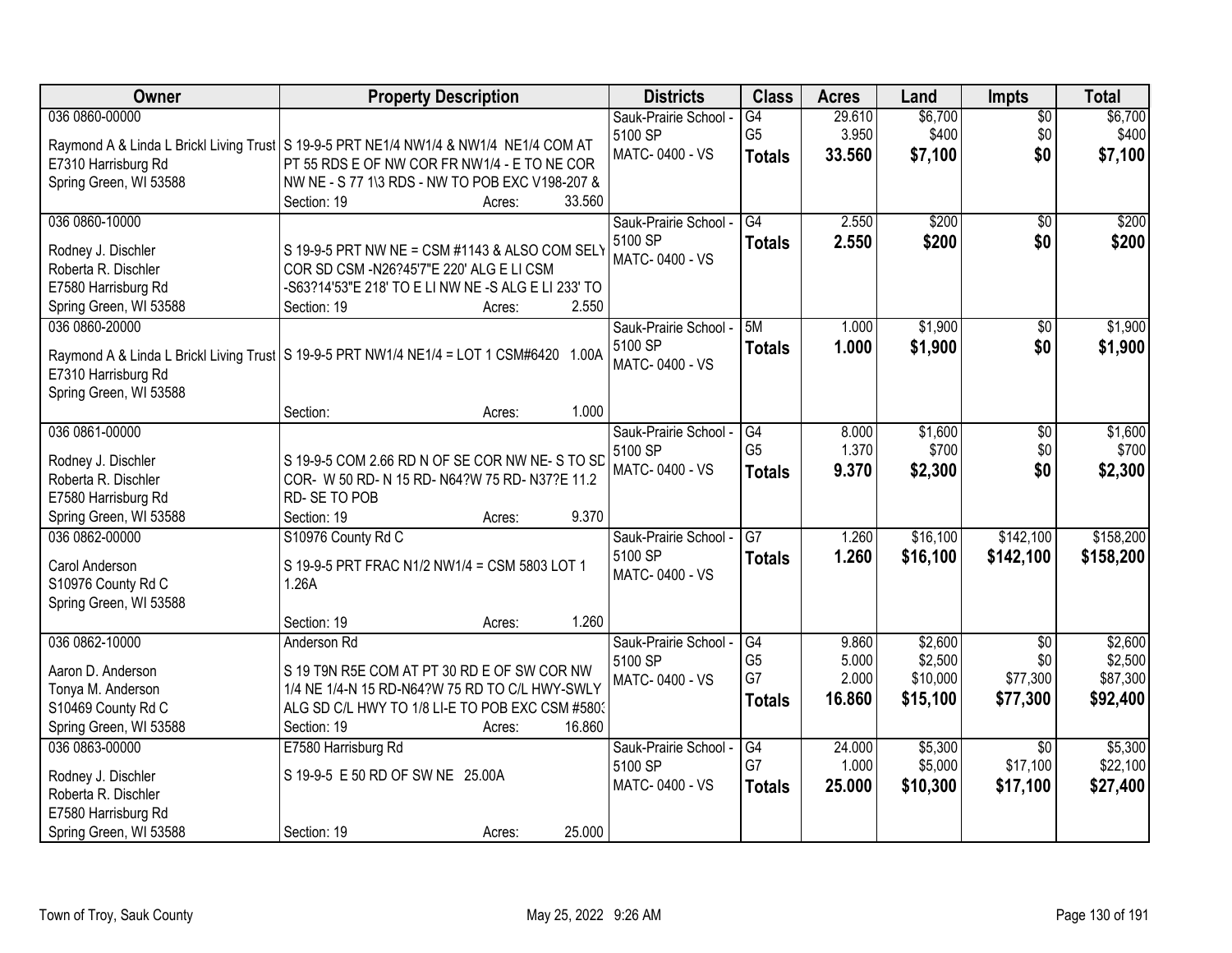| Owner                                         | <b>Property Description</b>                                                                       | <b>Districts</b>      | <b>Class</b>    | <b>Acres</b> | Land      | <b>Impts</b>    | <b>Total</b> |
|-----------------------------------------------|---------------------------------------------------------------------------------------------------|-----------------------|-----------------|--------------|-----------|-----------------|--------------|
| 036 0864-00000                                |                                                                                                   | Sauk-Prairie School - | 5M              | 1.000        | \$1,900   | $\sqrt{$0}$     | \$1,900      |
| Aaron D. Anderson                             | SEC. 19 T9N R5E W 30RD SW 1/4 NE 1/4 15.00A                                                       | 5100 SP               | G4              | 14.000       | \$2,800   | \$0             | \$2,800      |
| Tonya M. Anderson                             |                                                                                                   | MATC-0400 - VS        | <b>Totals</b>   | 15.000       | \$4,700   | \$0             | \$4,700      |
| S10469 County Rd C                            |                                                                                                   |                       |                 |              |           |                 |              |
| Spring Green, WI 53588                        | Section: 19<br>15.000<br>Acres:                                                                   |                       |                 |              |           |                 |              |
| 036 0865-00000                                | E7580 Harrisburg Rd                                                                               | Sauk-Prairie School - | 5M              | 4.000        | \$7,600   | $\overline{50}$ | \$7,600      |
| Rodney J. Dischler                            | S 19-9-5 SE1/4 NE1/4 (MFL 1A PER D-1191498)                                                       | 5100 SP               | G4              | 33.000       | \$6,500   | \$0             | \$6,500      |
| Roberta R. Dischler                           | (S/GAS EASE PER V312-261) 40.00A                                                                  | MATC-0400 - VS        | G7              | 2.000        | \$10,000  | \$40,800        | \$50,800     |
| E7580 Harrisburg Rd                           |                                                                                                   |                       | W <sub>6</sub>  | 1.000        | (\$2,000) | \$0             | \$0          |
| Spring Green, WI 53588                        | 40.000<br>Section: 19<br>Acres:                                                                   |                       | <b>Totals</b>   | 40.000       | \$24,100  | \$40,800        | \$64,900     |
| 036 0866-00000                                | S10914 County Rd C                                                                                | Sauk-Prairie School - | $\overline{G1}$ | 1.000        | \$28,000  | \$135,000       | \$163,000    |
|                                               |                                                                                                   | 5100 SP               | <b>Totals</b>   | 1.000        | \$28,000  | \$135,000       | \$163,000    |
| Rodney J & Roberta Dischler                   | S 19-9-5 COM AT INTERS OF 2 HWYS IN NE1/4 FRAC<br>NW1/4 - SELY ALONG C/L HWY 19 RD - NELY 8RD, 7' | MATC-0400 - VS        |                 |              |           |                 |              |
| c/o Rodney J. Dischler<br>E7580 Harrisburg Rd | NWLY 19RD TO C/L HWY - SWLY 8RD, 7' ALG C/L TO                                                    |                       |                 |              |           |                 |              |
| Spring Green, WI 53588                        | 1.000<br>Section: 19<br>Acres:                                                                    |                       |                 |              |           |                 |              |
| 036 0867-00000                                | Harrisburg Rd                                                                                     | Sauk-Prairie School - | G4              | 39.890       | \$8,000   | $\sqrt[6]{3}$   | \$8,000      |
|                                               |                                                                                                   | 5100 SP               | G <sub>5</sub>  | 2.570        | \$1,300   | \$0             | \$1,300      |
| Bradley J. Anderson Lc et al                  | S 24-9-4 PRT SE1/4 NE1/4 & S 19-9-5 PRT FRAC                                                      | MATC-0400 - VS        | <b>Totals</b>   | 42.460       | \$9,300   | \$0             | \$9,300      |
| c/o Bradley J. Anderson                       | NW1/4 COM NW COR SEC 19 ? S89?15?47?E 391.42?                                                     |                       |                 |              |           |                 |              |
| E7571 County Rd B                             | TO POB ? S89?15?47?E 516.08? ? S63?16?54?E                                                        |                       |                 |              |           |                 |              |
| Spring Green, WI 53588                        | 42.460<br>Section:<br>Acres:                                                                      |                       |                 |              |           |                 |              |
| 036 0868-00000                                | S11065 County Rd C                                                                                | Sauk-Prairie School - | $\overline{G1}$ | 2.010        | \$40,100  | \$123,900       | \$164,000    |
| Laverne F. Neumann                            | S 19-9-5 PRT S1/2 FRAC NW1/4 COM W1/4 COR SD                                                      | 5100 SP               | <b>Totals</b>   | 2.010        | \$40,100  | \$123,900       | \$164,000    |
| Constance M. Neumann                          | SEC ? S89?47?32?E 383.09? ? NELY 245.09?                                                          | MATC-0400 - VS        |                 |              |           |                 |              |
| S11065 County Rd C                            | (R=2864.79?)(CH=N25?10?00?E 245.01?) ?                                                            |                       |                 |              |           |                 |              |
| Spring Green, WI 53588                        | 2.010<br>Section: 19<br>Acres:                                                                    |                       |                 |              |           |                 |              |
| 036 0869-00000                                | County Rd C                                                                                       | Sauk-Prairie School - | G4              | 42.320       | \$8,600   | $\overline{$0}$ | \$8,600      |
| Aaron D. Anderson                             | S 19-9-5 PRT FRAC S1/2 FRAC NW1/4 LYNG E OF                                                       | 5100 SP               | G <sub>5</sub>  | 6.560        | \$1,900   | \$0             | \$1,900      |
| Tonya M. Anderson                             | HWY 48.88A M/L                                                                                    | MATC-0400 - VS        | <b>Totals</b>   | 48.880       | \$10,500  | \$0             | \$10,500     |
| S10469 County Rd C                            |                                                                                                   |                       |                 |              |           |                 |              |
| Spring Green, WI 53588                        | 48.880<br>Section: 19<br>Acres:                                                                   |                       |                 |              |           |                 |              |
| 036 0871-00000                                | County Rd C                                                                                       | Sauk-Prairie School - | 5M              | 30.000       | \$57,000  | $\overline{50}$ | \$57,000     |
| Craig Radl                                    | S 24-9-4 PRT SE1/4 NE1/4 & S 19-9-5 PRT FRAC                                                      | 5100 SP               | G4              | 20.490       | \$2,200   | \$0             | \$2,200      |
| c/o Edward Radl                               | NW1/4 BEG NW COR SD SEC 19 - S89°15'47"E 391.42                                                   | MATC-0400 - VS        | G <sub>5</sub>  | 0.600        | \$300     | \$0             | \$300        |
| E11034 Wynsong Dr                             | - S12°36'44"W 142.21' - S12°54'46"E 230.58' -                                                     |                       | G7              | 0.300        | \$1,500   | \$8,900         | \$10,400     |
| Baraboo, WI 53913                             | 51.390<br>Section: 19<br>Acres:                                                                   |                       | <b>Totals</b>   | 51.390       | \$61,000  | \$8,900         | \$69,900     |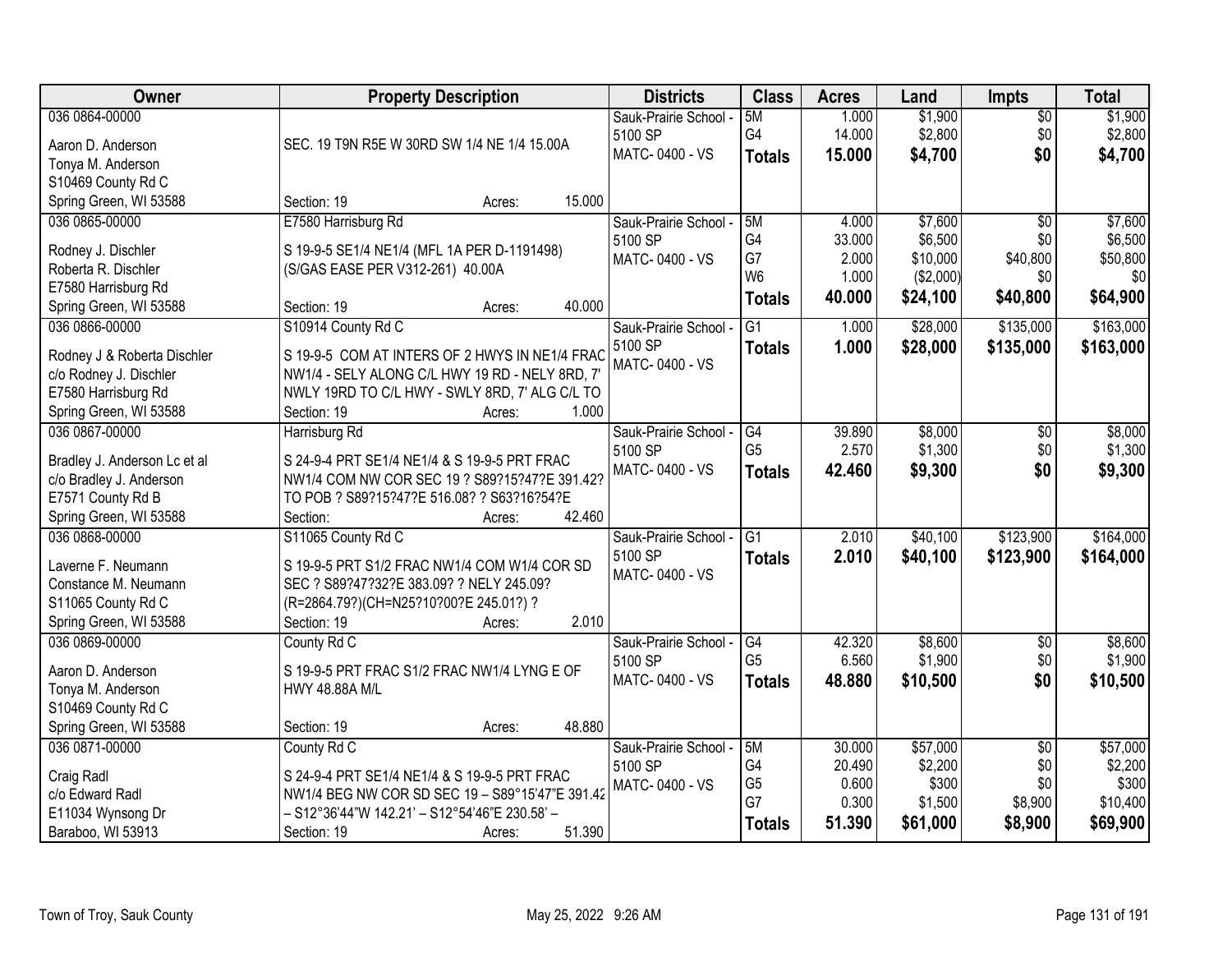| Owner                                                                                                        | <b>Property Description</b>                                                                                                                                                     | <b>Districts</b>                                   | <b>Class</b>                                | <b>Acres</b>                       | Land                                     | <b>Impts</b>                         | <b>Total</b>                             |
|--------------------------------------------------------------------------------------------------------------|---------------------------------------------------------------------------------------------------------------------------------------------------------------------------------|----------------------------------------------------|---------------------------------------------|------------------------------------|------------------------------------------|--------------------------------------|------------------------------------------|
| 036 0871-20000                                                                                               | E7317 Harrisburg Rd                                                                                                                                                             | Sauk-Prairie School -                              | $\overline{G1}$                             | 4.950                              | \$53,400                                 | \$147,900                            | \$201,300                                |
| Mark Mesman<br>E7317 Harrisburg Rd<br>Spring Green, WI 53588                                                 | S 19-9-5 PRT N1/2 FRAC NW1/4 = CSM 6560 LOT 1<br>4.95A                                                                                                                          | 5100 SP<br>MATC-0400 - VS                          | <b>Totals</b>                               | 4.950                              | \$53,400                                 | \$147,900                            | \$201,300                                |
|                                                                                                              | 4.950<br>Section:<br>Acres:                                                                                                                                                     |                                                    |                                             |                                    |                                          |                                      |                                          |
| 036 0871-30000<br>Constance M. Neumann et al<br>c/o Laverne F. Neumann                                       | County Rd C<br>S 19-9-5 SW1/4 NW1/4 COM W1/4 COR SD SEC ?<br>N41?30?23?E 664.57? TO POB ? N63?16?50?W                                                                           | Sauk-Prairie School -<br>5100 SP<br>MATC-0400 - VS | $\overline{G7}$<br><b>Totals</b>            | 0.520<br>0.520                     | \$3,100<br>\$3,100                       | \$8,900<br>\$8,900                   | \$12,000<br>\$12,000                     |
| S11065 County Rd C<br>Spring Green, WI 53588                                                                 | 122.02? ? N25?46?51?E 166.92? ? S75?33?11?E<br>0.520<br>Section:<br>Acres:                                                                                                      |                                                    |                                             |                                    |                                          |                                      |                                          |
| 036 0872-00000<br>Aaron D. Anderson<br>Tonya M. Anderson<br>S10469 County Rd C<br>Spring Green, WI 53588     | S 19-9-5 SW1/4 EXC NW OF RD & EXC THAT PRT<br>D-738415 DESCR AS: COM AT S1/4 COR SEC 19-<br>N89?25'11"W 654.59'-N5?23'3"E 374.61'-N85?4'11"W<br>83.850<br>Section: 19<br>Acres: | Sauk-Prairie School -<br>5100 SP<br>MATC-0400 - VS | 5M<br>G4<br>G <sub>5</sub><br><b>Totals</b> | 1.500<br>81.520<br>0.830<br>83.850 | \$2,900<br>\$18,200<br>\$100<br>\$21,200 | $\overline{50}$<br>\$0<br>\$0<br>\$0 | \$2,900<br>\$18,200<br>\$100<br>\$21,200 |
| 036 0873-00000                                                                                               | S11139 County Rd C                                                                                                                                                              | Sauk-Prairie School -                              | $\overline{G1}$                             | 4.500                              | \$51,700                                 | \$132,500                            | \$184,200                                |
| Sidnee M. Malek<br>Mark A. Malek<br>S11139 County Rd C                                                       | S 19-9-5 THAT PRT NW SW LYING NW OF CTH C<br>4.50A M/L                                                                                                                          | 5100 SP<br>MATC-0400 - VS                          | <b>Totals</b>                               | 4.500                              | \$51,700                                 | \$132,500                            | \$184,200                                |
| Spring Green, WI 53588                                                                                       | 4.500<br>Section: 19<br>Acres:                                                                                                                                                  |                                                    |                                             |                                    |                                          |                                      |                                          |
| 036 0874-00000<br>Doug Statz et al<br>c/o Douglas M. Statz<br>7437 State Rd 113<br>Lodi, WI 53555            | S 19-9-5 PRT FRAC N1/2 SW1/4, PRT FRAC S1/2<br>SW1/4 & PRT W1/2 SE1/4 BEG S1/4 COR SEC 19 -<br>N89?25'11"W 654.59' - N05?23'03"E 374.61' -<br>80.500<br>Section: 19<br>Acres:   | Sauk-Prairie School -<br>5100 SP<br>MATC-0400 - VS | G4<br>W <sub>8</sub><br><b>Totals</b>       | 1.500<br>79.000<br>80.500          | \$200<br>(\$154, 100)<br>\$200           | \$0<br>\$0<br>\$0                    | \$200<br>\$0<br>\$200                    |
| 036 0875-00000                                                                                               |                                                                                                                                                                                 | Sauk-Prairie School -                              | G4                                          | 9.000                              | \$1,500                                  | $\overline{50}$                      | \$1,500                                  |
| Rodney J. Dischler<br>Roberta R. Dischler<br>E7580 Harrisburg Rd                                             | S 19-9-5 NE1/4 SE1/4 (MFL 31A PER D-1191498)<br>40.00A                                                                                                                          | 5100 SP<br>MATC-0400 - VS                          | W <sub>6</sub><br><b>Totals</b>             | 31.000<br>40.000                   | ( \$60,500)<br>\$1,500                   | \$0<br>\$0                           | \$0<br>\$1,500                           |
| Spring Green, WI 53588                                                                                       | 40.000<br>Section: 19<br>Acres:                                                                                                                                                 |                                                    |                                             |                                    |                                          |                                      |                                          |
| 036 0876-00000<br>Rodney J. Dischler<br>Roberta R. Dischler<br>E7580 Harrisburg Rd<br>Spring Green, WI 53588 | S 19-9-5 PRT NW SE COM 30 RD E & 15 RD S OF NW<br>COR- N 15 RD- E 50 RD- S 80 RD- W 31 RD- NWLY TO<br>POB 21.1A<br>21.100<br>Section: 19<br>Acres:                              | Sauk-Prairie School -<br>5100 SP<br>MATC-0400 - VS | 5M<br>G4<br><b>Totals</b>                   | 2.100<br>19.000<br>21.100          | \$4,000<br>\$3,800<br>\$7,800            | $\overline{50}$<br>\$0<br>\$0        | \$4,000<br>\$3,800<br>\$7,800            |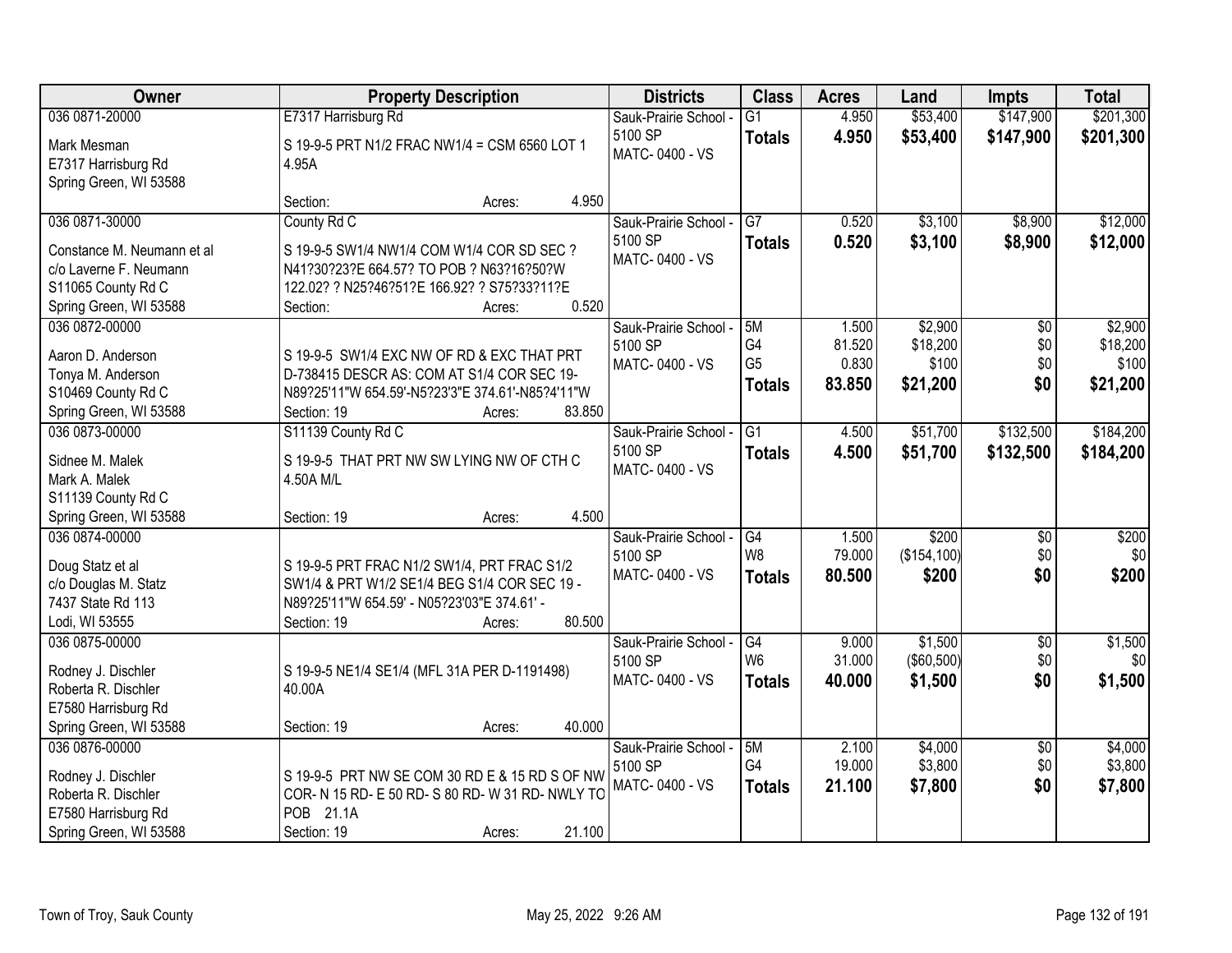| Owner                                    | <b>Property Description</b>                                                          | <b>Districts</b>          | <b>Class</b>   | <b>Acres</b>    | Land               | <b>Impts</b>    | <b>Total</b>       |
|------------------------------------------|--------------------------------------------------------------------------------------|---------------------------|----------------|-----------------|--------------------|-----------------|--------------------|
| 036 0877-00000                           |                                                                                      | Sauk-Prairie School -     | 5M             | 7.700           | \$14,700           | $\overline{50}$ | \$14,700           |
| Aaron D. Anderson                        | S 19-9-5 PRT NW SE COM 30RD E & 15RD S OF                                            | 5100 SP                   | G4             | 2.900           | \$500              | \$0             | \$500              |
| Tonya M. Anderson                        | NWCOR-N15RD-W30RD-S80RD-E49RD-NWLY TO                                                | MATC-0400 - VS            | <b>Totals</b>  | 10.600          | \$15,200           | \$0             | \$15,200           |
| S10469 County Rd C                       | POB EXC D-738415 10.6A M/L                                                           |                           |                |                 |                    |                 |                    |
| Spring Green, WI 53588                   | 10.600<br>Section: 19<br>Acres:                                                      |                           |                |                 |                    |                 |                    |
| 036 0878-00000                           |                                                                                      | Sauk-Prairie School -     | 5M             | 5.000           | \$9,500            | $\overline{50}$ | \$9,500            |
|                                          |                                                                                      | 5100 SP                   | G <sub>4</sub> | 7.500           | \$800              | \$0             | \$800              |
| Rodney J. Dischler                       | S 19-9-5 E 31 RD OF SW SE (MFL 3A PER D-1191498)                                     | MATC-0400 - VS            | W <sub>6</sub> | 3.000           | (\$5,900)          | \$0             | \$0                |
| Roberta R. Dischler                      | 15.50A M/L                                                                           |                           | <b>Totals</b>  | 15.500          | \$10,300           | \$0             | \$10,300           |
| E7580 Harrisburg Rd                      | 15.500<br>Section: 19<br>Acres:                                                      |                           |                |                 |                    |                 |                    |
| Spring Green, WI 53588<br>036 0880-00000 |                                                                                      | Sauk-Prairie School -     | W <sub>6</sub> | 40.000          | (\$156,000)        | $\overline{50}$ | \$0                |
|                                          |                                                                                      | 5100 SP                   |                |                 |                    |                 | \$0                |
| Rodney J. Dischler                       | S 19-9-5 SE1/4 SE1/4 (MFL 40A PER D-1191498)                                         | MATC-0400 - VS            | <b>Totals</b>  | 40.000          | \$0                | \$0             |                    |
| Roberta R. Dischler                      | 40.00A                                                                               |                           |                |                 |                    |                 |                    |
| E7580 Harrisburg Rd                      |                                                                                      |                           |                |                 |                    |                 |                    |
| Spring Green, WI 53588                   | 40.000<br>Section: 19<br>Acres:                                                      |                           |                |                 |                    |                 |                    |
| 036 0882-00000                           | County Rd B                                                                          | Sauk-Prairie School -     | 5M             | 1.000           | \$2,000            | \$0             | \$2,000            |
| <b>Weiss Trust</b>                       | S 20-9-5 PRT NE NE COM NW COR-E75'-S263'-SELY                                        | 5100 SP                   | G4             | 13.000          | \$2,900            | \$0             | \$2,900            |
| E7940 County Rd B                        | TO PT 500'N OF SECOR-S TO SECOR-W TO                                                 | MATC-0400 - VS            | W <sub>6</sub> | 11.000          | (\$42,900)         | \$0             | \$0                |
| Spring Green, WI 53588                   | SWCOR-N TO POB (MFL PER D-1157767) 25.00A                                            |                           | <b>Totals</b>  | 25.000          | \$4,900            | \$0             | \$4,900            |
|                                          | 25.000<br>Section: 20<br>Acres:                                                      |                           |                |                 |                    |                 |                    |
| 036 0884-00000                           | <b>Badger Rd</b>                                                                     | Sauk-Prairie School -     | G4             | 24.690          | \$6,500            | \$0             | \$6,500            |
|                                          |                                                                                      | 5100 SP                   | G <sub>5</sub> | 0.500           | \$100              | \$0             | \$100              |
|                                          | Nathan P & Brigitta Md Brickl Revocable   S 20-9-5 S 34 1/2RDS NW NE & THAT PRT S 34 | MATC-0400 - VS            | <b>Totals</b>  | 25.190          | \$6,600            | \$0             | \$6,600            |
| <b>Living Trust</b>                      | 1/2RDS NE NW LYING E OF C/L TN RD 25.19A M/L                                         |                           |                |                 |                    |                 |                    |
| S10694 County Rd C                       |                                                                                      |                           |                |                 |                    |                 |                    |
| Spring Green, WI 53583                   | 25.190<br>Section: 20<br>Acres:                                                      |                           |                |                 |                    |                 |                    |
| 036 0885-00000                           |                                                                                      | Sauk-Prairie School -     | 5M<br>G4       | 4.000<br>36.000 | \$7,600<br>\$7,200 | $\sqrt{6}$      | \$7,600<br>\$7,200 |
| Steven Sorg                              | SEC. 20 T9N R5E SW 1/4 NE 1/4 40.00A                                                 | 5100 SP<br>MATC-0400 - VS |                |                 |                    | \$0             |                    |
| Connie Sorg                              |                                                                                      |                           | <b>Totals</b>  | 40.000          | \$14,800           | \$0             | \$14,800           |
| S11090 Badger Rd                         |                                                                                      |                           |                |                 |                    |                 |                    |
| Spring Green, WI 53588                   | 40.000<br>Section: 20<br>Acres:                                                      |                           |                |                 |                    |                 |                    |
| 036 0886-00000                           | Fox Rd                                                                               | Sauk-Prairie School -     | 5M             | 5.000           | \$9,500            | $\overline{50}$ | \$9,500            |
| <b>Weiss Trust</b>                       | S 20-9-5 SE1/4 NE1/4 (MFL PER D-1157767) 40.00A                                      | 5100 SP                   | G4             | 22.000          | \$3,600            | \$0             | \$3,600            |
| E7940 County Rd B                        |                                                                                      | MATC-0400 - VS            | W <sub>6</sub> | 13.000          | (\$50,700)         | \$0             | \$0                |
| Spring Green, WI 53588                   |                                                                                      |                           | <b>Totals</b>  | 40.000          | \$13,100           | \$0             | \$13,100           |
|                                          | 40.000<br>Section: 20<br>Acres:                                                      |                           |                |                 |                    |                 |                    |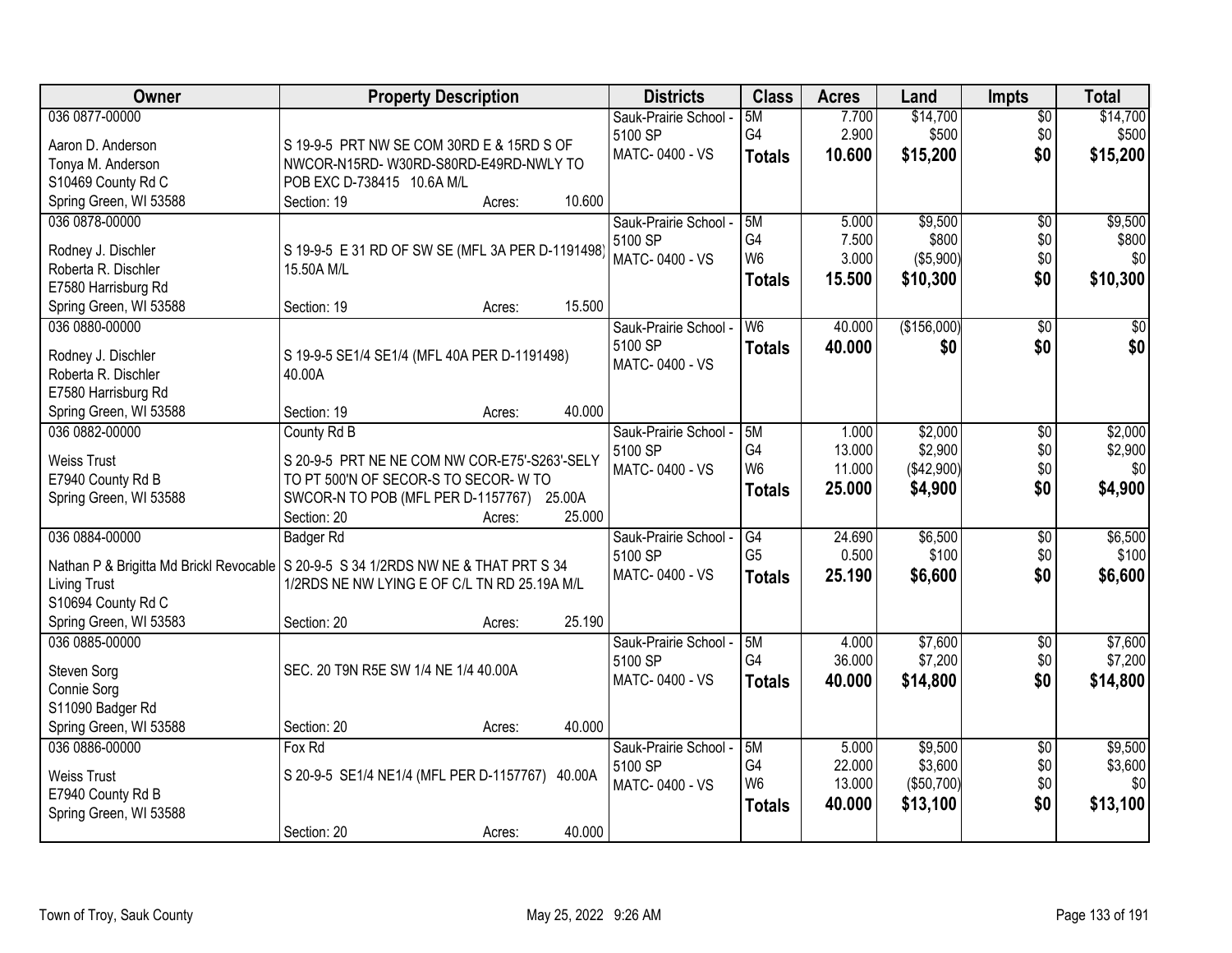| Owner                             |                                              | <b>Property Description</b> |            | <b>Districts</b>      | <b>Class</b>    | <b>Acres</b> | Land     | <b>Impts</b>    | <b>Total</b> |
|-----------------------------------|----------------------------------------------|-----------------------------|------------|-----------------------|-----------------|--------------|----------|-----------------|--------------|
| 036 0888-00000                    |                                              |                             |            | Sauk-Prairie School - | G4              | 19.300       | \$5,100  | $\overline{50}$ | \$5,100      |
| Town of Troy Real Estate, LLC     | S 20-9-5 NE1/4 NW1/4 EXC THAT PRT LYING E OF |                             |            | 5100 SP               | G <sub>5</sub>  | 1.000        | \$100    | \$0             | \$100        |
| c/o Town of Troy Real Estate, LLC | C/L TN RD 20.30A M/L                         |                             |            | MATC-0400 - VS        | <b>Totals</b>   | 20.300       | \$5,200  | \$0             | \$5,200      |
| PO Box 88                         |                                              |                             |            |                       |                 |              |          |                 |              |
| Sauk City, WI 53583               | Section: 20                                  | Acres:                      | 20.300     |                       |                 |              |          |                 |              |
| 036 0889-00000                    |                                              |                             |            | Sauk-Prairie School - | 5M              | 8.000        | \$15,200 | $\overline{50}$ | \$15,200     |
| Steven Sorg                       | SEC. 20 T9N R5E NW 1/4 NW 1/4 40.00A         |                             |            | 5100 SP               | G4              | 32.000       | \$5,800  | \$0             | \$5,800      |
| Connie Sorg                       |                                              |                             |            | MATC-0400 - VS        | <b>Totals</b>   | 40.000       | \$21,000 | \$0             | \$21,000     |
| S11090 Badger Rd                  |                                              |                             |            |                       |                 |              |          |                 |              |
| Spring Green, WI 53588            | Section: 20                                  | Acres:                      | 40.000     |                       |                 |              |          |                 |              |
| 036 0890-00000                    | <b>Badger Rd</b>                             |                             |            | Sauk-Prairie School - | G1              | 1.000        | \$11,200 | \$17,500        | \$28,700     |
|                                   |                                              |                             |            | 5100 SP               | G4              | 38.000       | \$3,500  | \$0             | \$3,500      |
| Steven Sorg                       | SEC. 20 T9N R5E SW 1/4 NW 1/4 40.00A         |                             |            | MATC-0400 - VS        | G <sub>5</sub>  | 1.000        | \$400    | \$0             | \$400        |
| Connie Sorg<br>S11090 Badger Rd   |                                              |                             |            |                       | <b>Totals</b>   | 40.000       | \$15,100 | \$17,500        | \$32,600     |
| Spring Green, WI 53588            | Section: 20                                  | Acres:                      | 40.000     |                       |                 |              |          |                 |              |
| 036 0891-00000                    | S11090 Badger Rd                             |                             |            | Sauk-Prairie School - | G4              | 34.890       | \$8,300  | \$0             | \$8,300      |
|                                   |                                              |                             |            | 5100 SP               | G <sub>5</sub>  | 1.000        | \$100    | \$0             | \$100        |
| Steven Sorg                       | S 20-9-5 SENW EXC C.S. V5-1138               |                             | 38.89A M\L | MATC-0400 - VS        | G7              | 3.000        | \$30,000 | \$113,500       | \$143,500    |
| Connie Sorg                       |                                              |                             |            |                       | <b>Totals</b>   | 38.890       | \$38,400 | \$113,500       | \$151,900    |
| S11090 Badger Rd                  |                                              |                             |            |                       |                 |              |          |                 |              |
| Spring Green, WI 53588            | Section: 20                                  | Acres:                      | 38.890     |                       |                 |              |          |                 |              |
| 036 0891-10000                    | S11002 Badger Rd                             |                             |            | Sauk-Prairie School - | $\overline{G1}$ | 1.110        | \$29,300 | \$168,500       | \$197,800    |
| Thomas M. Lepien                  | S 20-9-5 PRT SENW=C.S. V5-1138 LOT 1         |                             | 1.11A      | 5100 SP               | <b>Totals</b>   | 1.110        | \$29,300 | \$168,500       | \$197,800    |
| Cheryll D. Lepien                 |                                              |                             |            | MATC-0400 - VS        |                 |              |          |                 |              |
| S11002 Badger Rd                  |                                              |                             |            |                       |                 |              |          |                 |              |
| Spring Green, WI 53588            | Section: 20                                  | Acres:                      | 1.110      |                       |                 |              |          |                 |              |
| 036 0892-00000                    |                                              |                             |            | Sauk-Prairie School - | 5M              | 4.000        | \$7,600  | $\sqrt{6}$      | \$7,600      |
| Steven Sorg                       | SEC. 20 T9N R5E NE 1/4 SW S/TEL EASE PER     |                             |            | 5100 SP               | G4              | 34.000       | \$6,600  | \$0             | \$6,600      |
| Connie Sorg                       | R150-45 40A                                  |                             |            | MATC-0400 - VS        | G <sub>5</sub>  | 2.000        | \$100    | \$0             | \$100        |
| S11090 Badger Rd                  |                                              |                             |            |                       | <b>Totals</b>   | 40.000       | \$14,300 | \$0             | \$14,300     |
| Spring Green, WI 53588            | Section: 20                                  | Acres:                      | 40.000     |                       |                 |              |          |                 |              |
| 036 0893-00000                    |                                              |                             |            | Sauk-Prairie School - | $\overline{G4}$ | 40.000       | \$2,900  | $\overline{50}$ | \$2,900      |
|                                   | SEC. 20 T9N R5E NW 1/4 SW 1/4 40.00A         |                             |            | 5100 SP               | <b>Totals</b>   | 40.000       | \$2,900  | \$0             | \$2,900      |
| Steven Sorg<br>Connie Sorg        |                                              |                             |            | MATC-0400 - VS        |                 |              |          |                 |              |
| S11090 Badger Rd                  |                                              |                             |            |                       |                 |              |          |                 |              |
| Spring Green, WI 53588            | Section: 20                                  | Acres:                      | 40.000     |                       |                 |              |          |                 |              |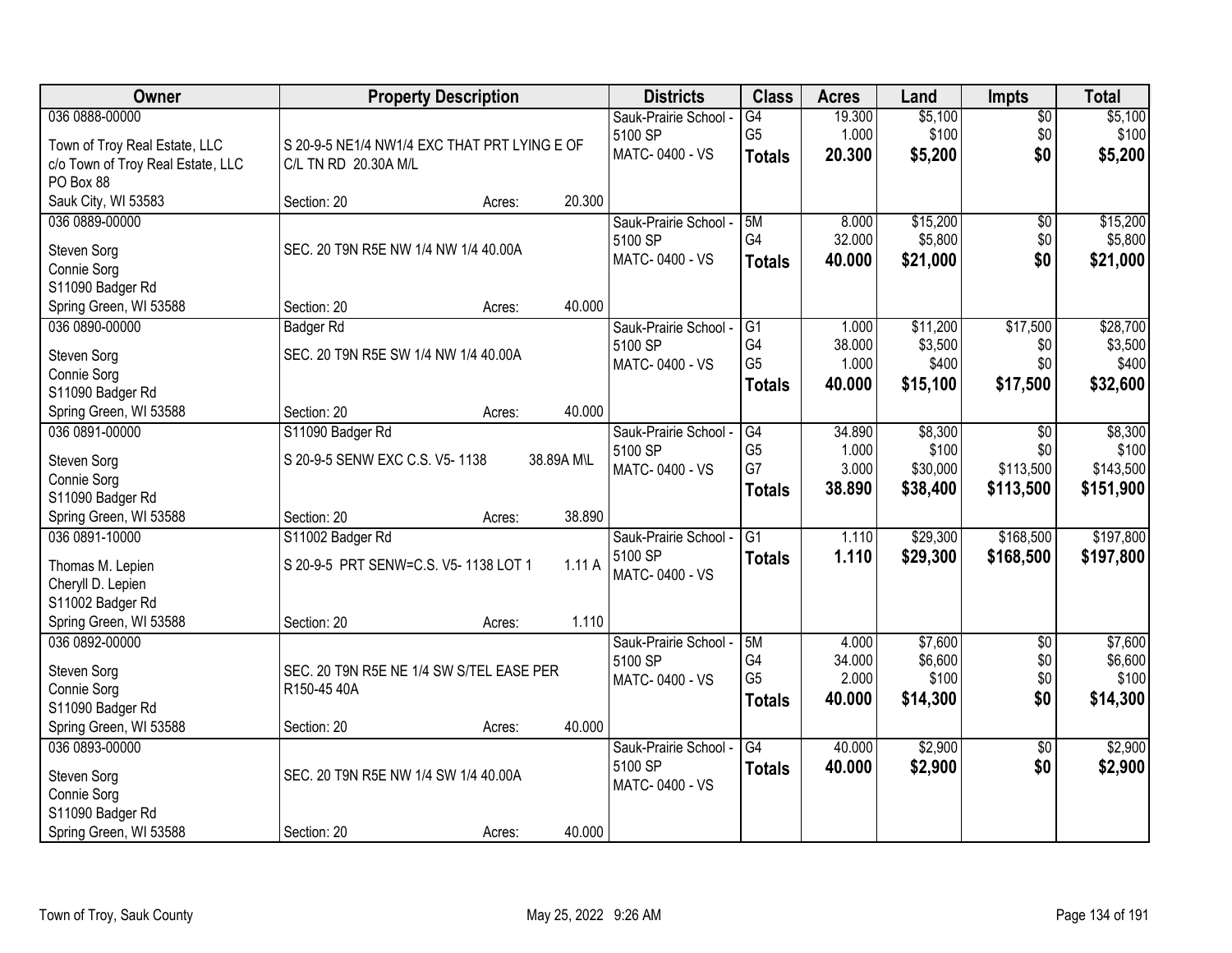| Owner                    | <b>Property Description</b>                     |        |        | <b>Districts</b>      | <b>Class</b>   | <b>Acres</b> | Land     | <b>Impts</b>    | <b>Total</b> |
|--------------------------|-------------------------------------------------|--------|--------|-----------------------|----------------|--------------|----------|-----------------|--------------|
| 036 0894-00000           |                                                 |        |        | River Valley School - | 5M             | 20.000       | \$38,000 | $\overline{50}$ | \$38,000     |
| Paul R Ott Living Trust  | S 20-9-5 SW1/4 SW1/4 40.00A                     |        |        | 5523 RV               | G4             | 20.000       | \$4,000  | \$0             | \$4,000      |
| S11280 Badger Rd         |                                                 |        |        | MATC-0400 - VS        | <b>Totals</b>  | 40.000       | \$42,000 | \$0             | \$42,000     |
| Spring Green, WI 53588   |                                                 |        |        |                       |                |              |          |                 |              |
|                          | Section: 20                                     | Acres: | 40.000 |                       |                |              |          |                 |              |
| 036 0895-00000           | S11280 Badger Rd                                |        |        | Sauk-Prairie School - | 5M             | 2.000        | \$3,800  | $\overline{50}$ | \$3,800      |
| Paul R Ott Living Trust  | S 20-9-5 SE1/4 SW1/4 40.00A                     |        |        | 5100 SP               | G4             | 34.000       | \$6,600  | \$0             | \$6,600      |
| S11280 Badger Rd         |                                                 |        |        | MATC-0400 - VS        | G <sub>5</sub> | 2.000        | \$100    | \$0             | \$100        |
| Spring Green, WI 53588   |                                                 |        |        |                       | G7             | 2.000        | \$22,000 | \$126,500       | \$148,500    |
|                          | Section: 20                                     | Acres: | 40.000 |                       | <b>Totals</b>  | 40.000       | \$32,500 | \$126,500       | \$159,000    |
| 036 0896-00000           | S11219 Fox Rd                                   |        |        | Sauk-Prairie School - | 5M             | 3.000        | \$5,700  | $\sqrt[6]{}$    | \$5,700      |
| Reid A. Patterson        | S 20-9-5 PRT N1/2 SE1/4 = CSM #4433 LOT 1       |        |        | 5100 SP               | G4             | 9.810        | \$1,600  | \$0             | \$1,600      |
| Ellen M. Patterson       | 36.81A                                          |        |        | MATC-0400 - VS        | G <sub>5</sub> | 23.000       | \$11,200 | \$0             | \$11,200     |
| S11219 Fox Rd            |                                                 |        |        |                       | G7             | 1.000        | \$14,000 | \$100,300       | \$114,300    |
| Sauk City, WI 53583      | Section: 20                                     | Acres: | 36.810 |                       | <b>Totals</b>  | 36.810       | \$32,500 | \$100,300       | \$132,800    |
| 036 0896-10000           | S11221 Fox Rd                                   |        |        | Sauk-Prairie School - | G1             | 1.960        | \$39,500 | \$225,600       | \$265,100    |
|                          |                                                 |        |        | 5100 SP               | <b>Totals</b>  | 1.960        | \$39,500 | \$225,600       | \$265,100    |
| Ellen M. Patterson       | S 20-9-5 PRT E1/2 SE1/4 = CSM 4361 LOT 1 (PRT   |        |        | MATC-0400 - VS        |                |              |          |                 |              |
| Sue A. Hoege             | FMLY CSM 3218) 1.96A                            |        |        |                       |                |              |          |                 |              |
| S11219 Fox Rd            |                                                 |        |        |                       |                |              |          |                 |              |
| Sauk City, WI 53583      | Section: 20                                     | Acres: | 1.960  |                       |                |              |          |                 |              |
| 036 0897-00000           |                                                 |        |        | Sauk-Prairie School - | G4             | 9.500        | \$1,500  | \$0             | \$1,500      |
| <b>Weiss Trust</b>       | S 20-9-5 NE 10A OF NE SE 10.00 A                |        |        | 5100 SP               | G <sub>5</sub> | 0.500        | \$100    | \$0             | \$100        |
| E7940 County Rd B        |                                                 |        |        | MATC-0400 - VS        | <b>Totals</b>  | 10.000       | \$1,600  | \$0             | \$1,600      |
| Spring Green, WI 53588   |                                                 |        |        |                       |                |              |          |                 |              |
|                          | Section: 20                                     | Acres: | 10.000 |                       |                |              |          |                 |              |
| 036 0898-00000           |                                                 |        |        | Sauk-Prairie School - | 5M             | 9.850        | \$18,700 | $\overline{50}$ | \$18,700     |
| Reid A. Patterson Lc     | S 20-9-5 PRT SE1/4 = CSM 5541 LOT 1 EXC THAT    |        |        | 5100 SP               | G4             | 42.000       | \$8,700  | \$0             | \$8,700      |
| Ellen M Patterson        | PRT E OF FOX RD PER D-938922 58.09A M/L         |        |        | MATC-0400 - VS        | G <sub>5</sub> | 6.240        | \$3,100  | \$0             | \$3,100      |
| S11219 Fox Rd            |                                                 |        |        |                       | <b>Totals</b>  | 58.090       | \$30,500 | \$0             | \$30,500     |
| Sauk City, WI 53583      | Section: 20                                     | Acres: | 58.090 |                       |                |              |          |                 |              |
| 036 0899-00000           |                                                 |        |        | Sauk-Prairie School - | 5M             | 26.700       | \$50,800 | $\overline{50}$ | \$50,800     |
| Sue A. Hoege             | S 20-9-5 PRT S1/2 SE1/4 = CSM 5541 LOT 2 35.70A |        |        | 5100 SP               | G4             | 1.000        | \$200    | \$0             | \$200        |
| c/o Michael W. Dunse     |                                                 |        |        | MATC-0400 - VS        | G <sub>5</sub> | 8.000        | \$3,900  | \$0             | \$3,900      |
| E10480 Pine Cir          |                                                 |        |        |                       | <b>Totals</b>  | 35.700       | \$54,900 | \$0             | \$54,900     |
| Prairie Du Sac, WI 53578 | Section: 20                                     | Acres: | 35.700 |                       |                |              |          |                 |              |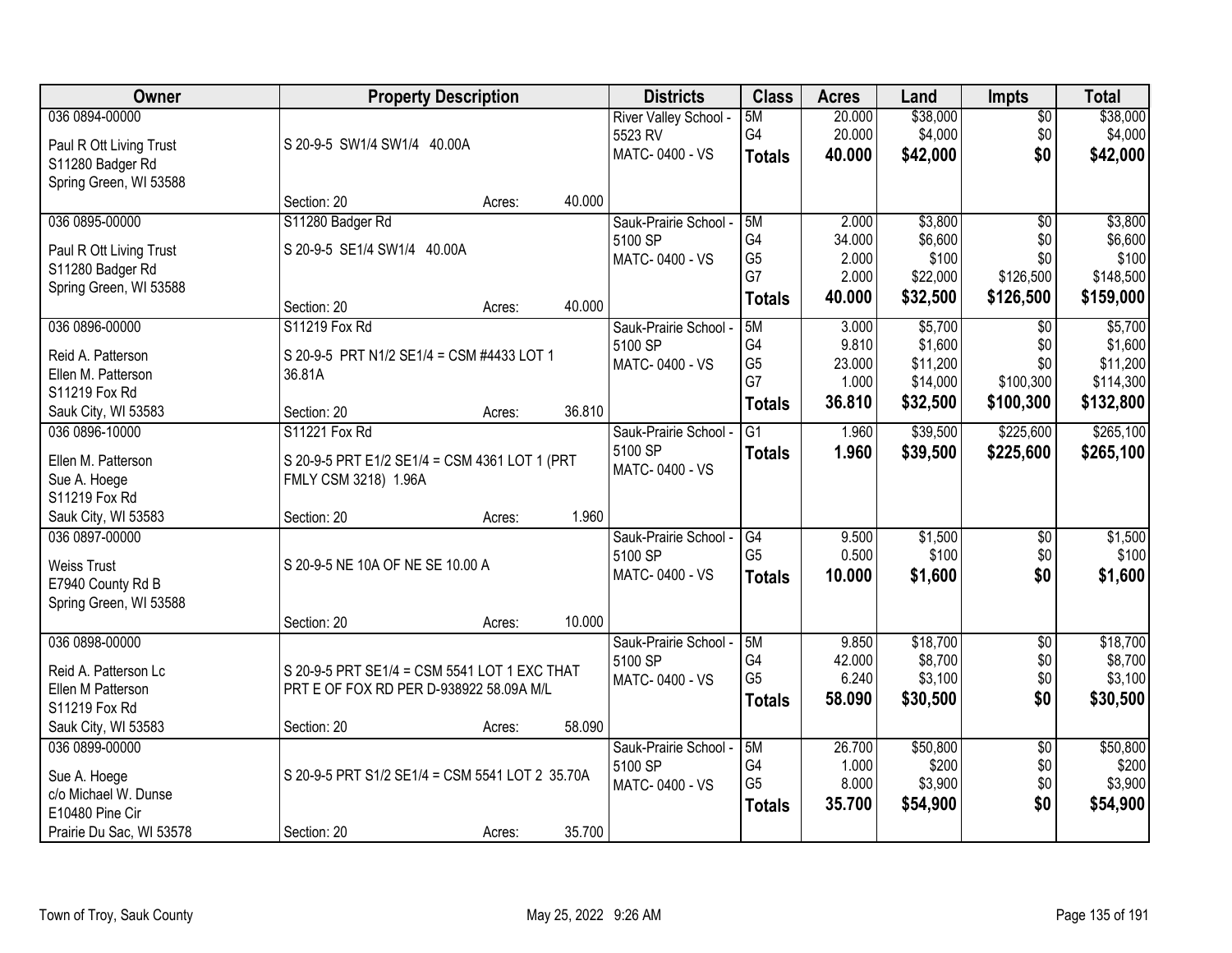| Owner                    | <b>Property Description</b>                      | <b>Districts</b>      | <b>Class</b>    | <b>Acres</b> | Land       | <b>Impts</b>    | <b>Total</b> |
|--------------------------|--------------------------------------------------|-----------------------|-----------------|--------------|------------|-----------------|--------------|
| 036 0901-00000           |                                                  | Sauk-Prairie School - | 5M              | 1.000        | \$1,900    | $\overline{50}$ | \$1,900      |
| Patrick M. Ederer        | S 20-9-5 THAT PRT SE SE COM SW COR-W TO C/L      | 5100 SP               | G4              | 4.840        | \$1,300    | \$0             | \$1,300      |
| Nicole B. Gibson         | FOX RD & POB- N87?52'50"W TO PT 825' FROM SE     | MATC-0400 - VS        | G <sub>5</sub>  | 0.500        | \$300      | \$0             | \$300        |
| S11355 Fox Rd            | COR-N32?16'7"E 1127.64'-N89? 37'E TO C/L FOX     |                       | <b>Totals</b>   | 6.340        | \$3,500    | \$0             | \$3,500      |
| Sauk City, WI 53583      | 6.340<br>Section: 20<br>Acres:                   |                       |                 |              |            |                 |              |
| 036 0902-00000           | S11220 Fox Rd                                    | Sauk-Prairie School - | G4              | 2.540        | \$600      | $\overline{30}$ | \$600        |
|                          |                                                  | 5100 SP               | <b>Totals</b>   | 2.540        | \$600      | \$0             | \$600        |
| Donald L. Meise          | S 20-9-5 THAT PRT SE SE BEG NE COR-SW400' ON L   | MATC-0400 - VS        |                 |              |            |                 |              |
| Roxanne L. Meise         | INTERS AT PT ON SLI 825' W OF SECOR-E TO PT ON   |                       |                 |              |            |                 |              |
| S11220 Fox Rd            | ELI 990' N SE COR- N TO POB, & ALSO THAT PRT     |                       |                 |              |            |                 |              |
| Sauk City, WI 53583      | 2.540<br>Section: 20<br>Acres:                   |                       |                 |              |            |                 |              |
| 036 0904-00000           |                                                  | Sauk-Prairie School - | 5M              | 7.000        | \$13,300   | \$0             | \$13,300     |
| John Clavadatscher       | SEC. 21 T9N R5E NW 1/4 NE 1/4 40.00A             | 5100 SP               | G4              | 32.000       | \$5,900    | \$0             | \$5,900      |
| Ruby Clavadatscher       |                                                  | MATC-0400 - VS        | G <sub>5</sub>  | 1.000        | \$100      | \$0             | \$100        |
| S10847 Winke Rd          |                                                  |                       | <b>Totals</b>   | 40.000       | \$19,300   | \$0             | \$19,300     |
| Sauk City, WI 53583      | 40.000<br>Section: 21<br>Acres:                  |                       |                 |              |            |                 |              |
| 036 0905-00000           |                                                  | Sauk-Prairie School - | 5M              | 5.000        | \$9,500    | \$0             | \$9,500      |
|                          |                                                  | 5100 SP               | G4              | 14.500       | \$2,600    | \$0             | \$2,600      |
| John Clavadatscher       | SEC. 21 T9N R5E N 1/2 SW 1/4 NE 1/4 20.00A       | MATC-0400 - VS        | G <sub>5</sub>  | 0.500        | \$100      | \$0             | \$100        |
| Ruby Clavadatscher       |                                                  |                       | <b>Totals</b>   | 20.000       | \$12,200   | \$0             | \$12,200     |
| S10847 Winke Rd          |                                                  |                       |                 |              |            |                 |              |
| Sauk City, WI 53583      | 20.000<br>Section: 21<br>Acres:                  |                       |                 |              |            |                 |              |
| 036 0906-00000           | S11055 Winke Rd                                  | Sauk-Prairie School - | $\overline{G1}$ | 2.000        | \$40,000   | \$235,500       | \$275,500    |
| Barry L. Luetscher       | S 21-9-5 S1/2 SW1/4 NE1/4 (MFL PER D-853611)     | 5100 SP               | G4              | 3.000        | \$800      | \$0             | \$800        |
| S11055 Winke Rd          | 20.00A                                           | MATC-0400 - VS        | W <sub>6</sub>  | 15.000       | (\$58,500) | \$0             | \$0          |
| Sauk City, WI 53583      |                                                  |                       | <b>Totals</b>   | 20.000       | \$40,800   | \$235,500       | \$276,300    |
|                          | 20.000<br>Section: 21<br>Acres:                  |                       |                 |              |            |                 |              |
| 036 0907-01000           |                                                  | Sauk-Prairie School - | 5M              | 21.970       | \$41,800   | $\overline{50}$ | \$41,800     |
|                          |                                                  | 5100 SP               | G4              | 35.500       | \$5,700    | \$0             | \$5,700      |
| La Nell D Jaquish        | S 21-9-5 E1/2 NE1/4 EXC CSM 6823 (S/PRD EASE     | MATC-0400 - VS        | G <sub>5</sub>  | 2.500        | \$400      | \$0             | \$400        |
| S10790 Winke Rd          | PER D-1188723) 59.97A M/L                        |                       | <b>Totals</b>   | 59.970       | \$47,900   | \$0             | \$47,900     |
| Sauk City, WI 53583-0000 |                                                  |                       |                 |              |            |                 |              |
|                          | 59.970<br>Section:<br>Acres:                     |                       |                 |              |            |                 |              |
| 036 0907-10000           |                                                  | Sauk-Prairie School - | 5M              | 20.030       | \$38,100   | $\overline{30}$ | \$38,100     |
| La Nell D Jaquish        | S 21-9-5 PRT SE1/4 NE1/4 = CSM 6823 LOT 1 20.03A | 5100 SP               | <b>Totals</b>   | 20.030       | \$38,100   | \$0             | \$38,100     |
| S10790 Winke Rd          |                                                  | MATC-0400 - VS        |                 |              |            |                 |              |
| Sauk City, WI 53583-0000 |                                                  |                       |                 |              |            |                 |              |
|                          | 20.030<br>Section:<br>Acres:                     |                       |                 |              |            |                 |              |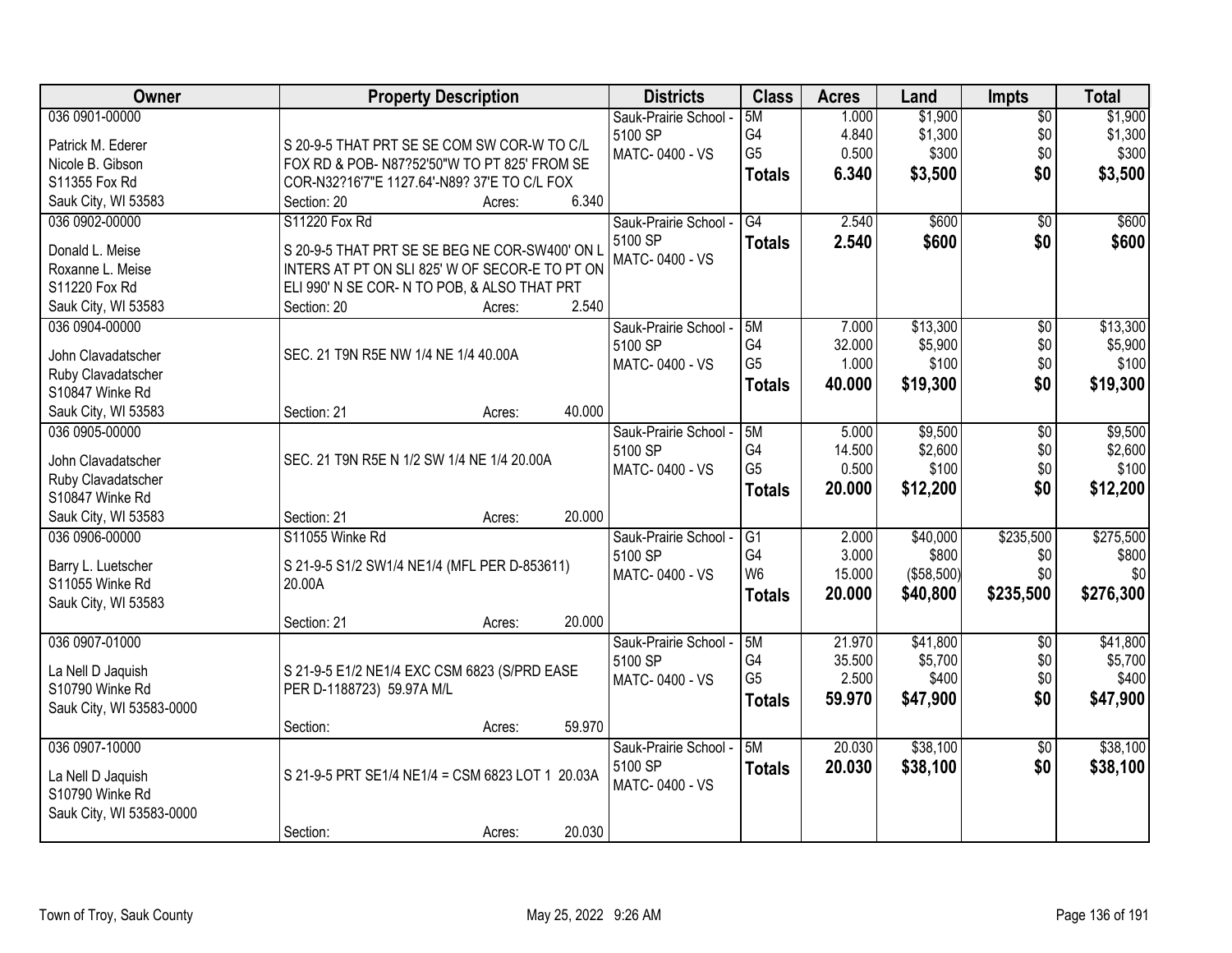| Owner                                                      | <b>Property Description</b>                       | <b>Districts</b>                 | <b>Class</b>         | <b>Acres</b>   | Land                | <b>Impts</b>               | <b>Total</b>        |
|------------------------------------------------------------|---------------------------------------------------|----------------------------------|----------------------|----------------|---------------------|----------------------------|---------------------|
| 036 0908-00000                                             |                                                   | Sauk-Prairie School -            | 5M                   | 38.000         | \$72,200            | $\overline{50}$            | \$72,200            |
| John Clavadatscher                                         | SEC. 21 T9N R5E NE 1/4 NW 1/4 40.00A              | 5100 SP                          | G <sub>4</sub>       | 2.000          | \$100               | \$0                        | \$100               |
| Ruby Clavadatscher                                         |                                                   | MATC-0400 - VS                   | <b>Totals</b>        | 40.000         | \$72,300            | \$0                        | \$72,300            |
| S10847 Winke Rd                                            |                                                   |                                  |                      |                |                     |                            |                     |
| Sauk City, WI 53583                                        | 40.000<br>Section: 21<br>Acres:                   |                                  |                      |                |                     |                            |                     |
| 036 0909-00000                                             | Fox Rd                                            | Sauk-Prairie School -            | G4                   | 14.000         | \$2,300             | \$0                        | \$2,300             |
|                                                            | S 21-9-5 NW NW EXC W OF FOX RD 15A M/L            | 5100 SP                          | G <sub>5</sub>       | 1.000          | \$100               | \$0                        | \$100               |
| Neumann Brothers Dairy Farm, LLC                           |                                                   | MATC-0400 - VS                   | <b>Totals</b>        | 15.000         | \$2,400             | \$0                        | \$2,400             |
| c/o Neumann Brothers Dairy Farm, LLC<br>S10503 County Rd C |                                                   |                                  |                      |                |                     |                            |                     |
| Spring Green, WI 53588                                     | 15.000<br>Section: 21<br>Acres:                   |                                  |                      |                |                     |                            |                     |
| 036 0909-10000                                             | S10915 Fox Rd                                     | Sauk-Prairie School -            | 5M                   | 5.000          | \$9,500             | \$0                        | \$9,500             |
|                                                            |                                                   | 5100 SP                          | G <sub>1</sub>       | 2.000          | \$40,000            | \$248,100                  | \$288,100           |
| Timmie R. Schott                                           | S 21-9-5 THAT PRT NW NW LYING W OF FOX RD         | MATC-0400 - VS                   | G4                   | 17.000         | \$2,800             | \$0                        | \$2,800             |
| Lynae E. Schott                                            | EXC 1A SQ IN NW COR 24A M/L                       |                                  | <b>Totals</b>        | 24.000         | \$52,300            | \$248,100                  | \$300,400           |
| S10915A Fox Rd                                             |                                                   |                                  |                      |                |                     |                            |                     |
| Sauk City, WI 53583                                        | 24.000<br>Section: 21<br>Acres:                   |                                  |                      |                |                     |                            |                     |
| 036 0911-00000                                             |                                                   | Sauk-Prairie School -            | 5M                   | 6.000          | \$11,400            | $\sqrt[6]{3}$              | \$11,400            |
| Lois M. Pieper                                             | SEC. 21 T9N R5E SW 1/4 NW 1/4 E OF TN RD 23.00A   | 5100 SP                          | G4                   | 16.000         | \$2,600             | \$0                        | \$2,600             |
| Todd D. Pieper                                             | M/L                                               | MATC-0400 - VS                   | G <sub>5</sub>       | 1.000          | \$200               | \$0                        | \$200               |
| W14439 Vista View Ct                                       |                                                   |                                  | <b>Totals</b>        | 23.000         | \$14,200            | \$0                        | \$14,200            |
| Prairie Du Sac, WI 53578                                   | 23.000<br>Section: 21<br>Acres:                   |                                  |                      |                |                     |                            |                     |
| 036 0912-00000                                             | Fox Rd                                            | Sauk-Prairie School -            | $\overline{G4}$      | 3.000          | \$500               | $\overline{50}$            | \$500               |
| <b>Weiss Trust</b>                                         | S 21-9-5 THAT PRT SW NW LYING W OF TN RD (MFL     | 5100 SP                          | W <sub>6</sub>       | 14.000         | (\$27,200)          | \$0                        | \$0                 |
| E7940 County Rd B                                          | PER D-1157767) 17.0A M/L                          | MATC-0400 - VS                   | <b>Totals</b>        | 17,000         | \$500               | \$0                        | \$500               |
| Spring Green, WI 53588                                     |                                                   |                                  |                      |                |                     |                            |                     |
|                                                            | 17.000<br>Section: 21<br>Acres:                   |                                  |                      |                |                     |                            |                     |
| 036 0913-00000                                             |                                                   | Sauk-Prairie School -            | 5M                   | 22.000         | \$41,800            | $\sqrt{6}$                 | \$41,800            |
|                                                            |                                                   | 5100 SP                          | G <sub>4</sub>       | 18.000         | \$2,900             | \$0                        | \$2,900             |
| John Clavadatscher                                         | SEC. 21 T9N R5E SE 1/4 NW 1/4 40.00A              | MATC-0400 - VS                   | <b>Totals</b>        | 40.000         | \$44,700            | \$0                        | \$44,700            |
| Ruby Clavadatscher<br>S10847 Winke Rd                      |                                                   |                                  |                      |                |                     |                            |                     |
|                                                            | 40.000<br>Section: 21                             |                                  |                      |                |                     |                            |                     |
| Sauk City, WI 53583                                        | Acres:<br>S11066 Fox Rd                           |                                  |                      |                |                     |                            |                     |
| 036 0914-00000                                             |                                                   | Sauk-Prairie School -<br>5100 SP | G <sub>6</sub><br>G7 | 7.000<br>1.000 | \$27,300<br>\$5,000 | $\overline{50}$<br>\$2,500 | \$27,300<br>\$7,500 |
| Lois M. Pieper                                             | SEC. 21 T9N R5E NE 1/4 SW 1/4 40.00A (MFL 32A PEF | MATC-0400 - VS                   | W <sub>8</sub>       | 32.000         | (\$124,800)         | \$0                        | \$0                 |
| Todd D. Pieper                                             | D-828580)                                         |                                  | <b>Totals</b>        | 40.000         | \$32,300            | \$2,500                    | \$34,800            |
| W14439 Vista View Ct                                       |                                                   |                                  |                      |                |                     |                            |                     |
| Prairie Du Sac, WI 53578                                   | 40.000<br>Section: 21<br>Acres:                   |                                  |                      |                |                     |                            |                     |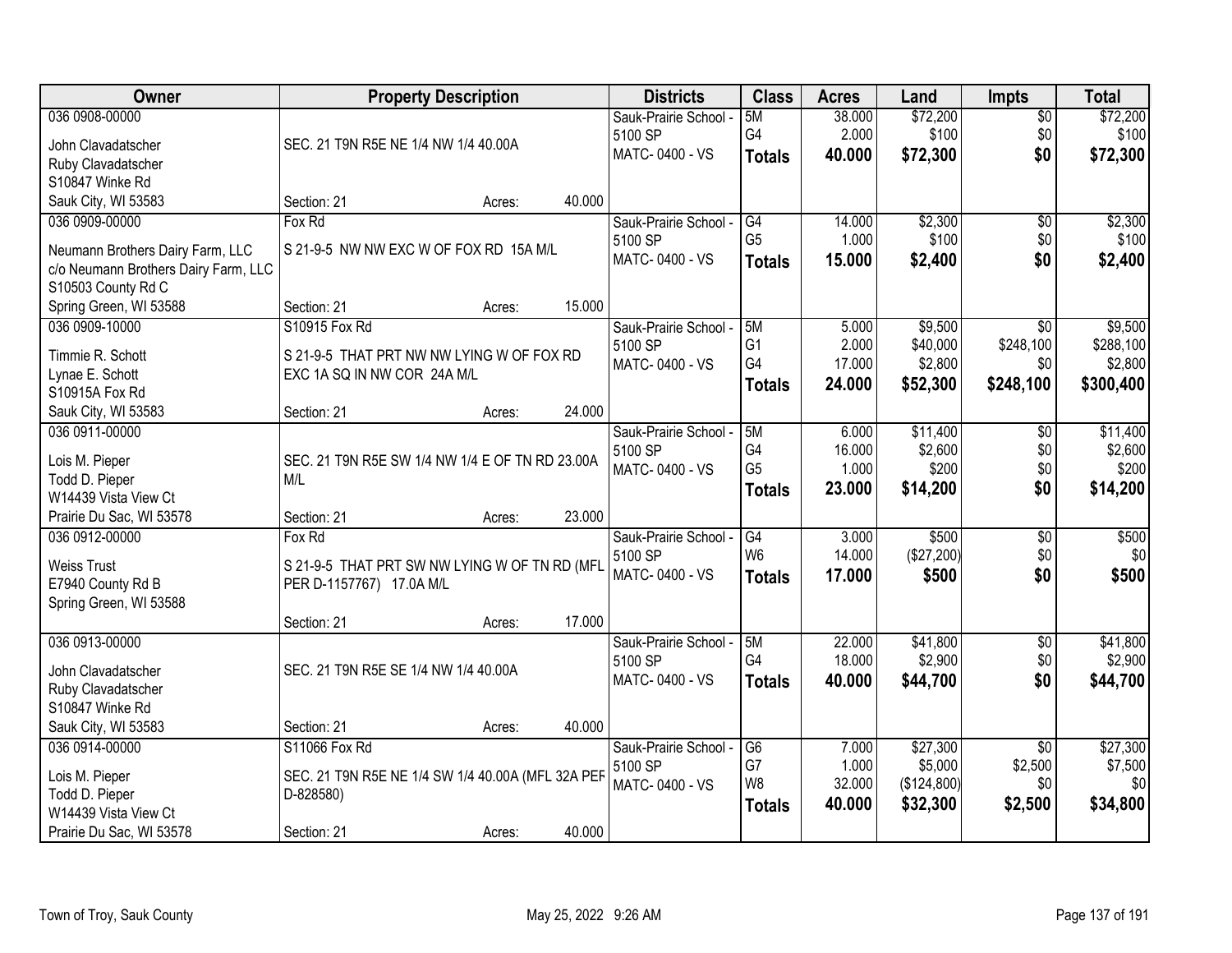| Owner                      |                                                   | <b>Property Description</b> |        | <b>Districts</b>      | <b>Class</b>   | <b>Acres</b> | Land       | Impts           | <b>Total</b> |
|----------------------------|---------------------------------------------------|-----------------------------|--------|-----------------------|----------------|--------------|------------|-----------------|--------------|
| 036 0915-00000             | S11102 Fox Rd                                     |                             |        | Sauk-Prairie School - | 5M             | 10.000       | \$19,000   | $\overline{50}$ | \$19,000     |
| Gregory P. Tierney         | S 21-9-5 N1/2 NW SW 20.00A                        |                             |        | 5100 SP               | G1             | 2.000        | \$40,000   | \$208,100       | \$248,100    |
| Kathleen A. Tierney        |                                                   |                             |        | MATC-0400 - VS        | G4             | 7.500        | \$1,200    | \$0             | \$1,200      |
| S11102 Fox Rd              |                                                   |                             |        |                       | G <sub>5</sub> | 0.500        | \$100      | \$0             | \$100        |
| Sauk City, WI 53583        | Section: 21                                       | Acres:                      | 20.000 |                       | <b>Totals</b>  | 20.000       | \$60,300   | \$208,100       | \$268,400    |
| 036 0916-00000             | Fox Rd                                            |                             |        | Sauk-Prairie School - | 5M             | 3.000        | \$5,700    | $\overline{30}$ | \$5,700      |
|                            |                                                   |                             |        | 5100 SP               | G4             | 16.000       | \$2,800    | \$0             | \$2,800      |
| Donald L. Meise            | SEC. 21 T9N R5E S 1/2 NW 1/4 SW 1/4 20.00A        |                             |        | MATC-0400 - VS        | G <sub>5</sub> | 1.000        | \$400      | \$0             | \$400        |
| Roxanne L. Meise           |                                                   |                             |        |                       | <b>Totals</b>  | 20.000       | \$8,900    | \$0             | \$8,900      |
| S11220 Fox Rd              |                                                   |                             |        |                       |                |              |            |                 |              |
| Sauk City, WI 53583        | Section: 21                                       | Acres:                      | 20.000 |                       |                |              |            |                 |              |
| 036 0917-00000             | S11280 Fox Rd                                     |                             |        | Sauk-Prairie School - | G1             | 3.040        | \$46,200   | \$205,600       | \$251,800    |
| Cameron T. Seitzman        | S 20-9-5 PRT SE1/4 SE1/4 & S 21-9-5 PRT SW1/4     |                             |        | 5100 SP               | W <sub>6</sub> | 32.000       | (\$62,400) | \$0             | \$0          |
| Kristina A. Weld           |                                                   |                             |        | MATC-0400 - VS        | <b>Totals</b>  | 35.040       | \$46,200   | \$205,600       | \$251,800    |
| S11280 Fox Rd              | SW1/4 BEG SE COR SE1/4 SD SEC 20 - N00?23?00?W    |                             |        |                       |                |              |            |                 |              |
|                            | 990? - S88?24?41?W 194.67? - S14?19?17?W 99.73? - |                             |        |                       |                |              |            |                 |              |
| Sauk City, WI 53583        | Section: 21                                       | Acres:                      | 35.040 |                       |                |              |            |                 |              |
| 036 0918-00000             | S11220 Fox Rd                                     |                             |        | Sauk-Prairie School - | G1             | 2.000        | \$40,000   | \$115,300       | \$155,300    |
| Donald L. Meise            | PRT SW1/4SW1/4; COM NWCOR; S330', E TO PT 380'    |                             |        | 5100 SP               | G4             | 11.000       | \$1,800    | \$0             | \$1,800      |
| Roxanne L. Meise           | S OF NE COR; N380'; W TO POB                      |                             |        | MATC-0400 - VS        | <b>Totals</b>  | 13.000       | \$41,800   | \$115,300       | \$157,100    |
| S11220 Fox Rd              |                                                   |                             |        |                       |                |              |            |                 |              |
| Sauk City, WI 53583        | Section: 21                                       | Acres:                      | 13.000 |                       |                |              |            |                 |              |
| 036 0919-00000             | E8281 Munz Rd                                     |                             |        | Sauk-Prairie School - | 5M             | 28.000       | \$53,200   | $\overline{60}$ | \$53,200     |
|                            |                                                   |                             |        | 5100 SP               | G4             | 9.000        | \$1,500    | \$0             | \$1,500      |
| Thomas and Kimberly Noonan | S 21-9-5 SE SW 40.00A                             |                             |        | MATC-0400 - VS        | G7             | 3.000        | \$30,000   | \$121,800       | \$151,800    |
| c/o Thomas Noonan          |                                                   |                             |        |                       | <b>Totals</b>  | 40.000       | \$84,700   | \$121,800       | \$206,500    |
| E8281 Munz Dr              |                                                   |                             |        |                       |                |              |            |                 |              |
| Sauk City, WI 53583        | Section: 21                                       | Acres:                      | 40.000 |                       |                |              |            |                 |              |
| 036 0920-00000             | <b>Winke Rd</b>                                   |                             |        | Sauk-Prairie School - | 5M             | 1.400        | \$2,700    | $\sqrt{6}$      | \$2,700      |
| John H. Clavadatcher       | S 21-9-5 W1/2 NE SE EXC E OF WINKE RD (S/66' RD   |                             |        | 5100 SP               | G4             | 13.500       | \$2,200    | \$0             | \$2,200      |
| Ruby Clavadatcher          | EASE PER R131-316) 17.4A M/L                      |                             |        | MATC-0400 - VS        | G <sub>5</sub> | 2.500        | \$800      | \$0             | \$800        |
| S10847 Winke Rd            |                                                   |                             |        |                       | <b>Totals</b>  | 17.400       | \$5,700    | \$0             | \$5,700      |
| Sauk City, WI 53583        | Section: 21                                       | Acres:                      | 17.400 |                       |                |              |            |                 |              |
| 036 0920-11000             | S11110 Winke Rd                                   |                             |        | Sauk-Prairie School - | G1             | 2.550        | \$43,300   | \$257,000       | \$300,300    |
|                            |                                                   |                             |        | 5100 SP               | W <sub>6</sub> | 15.260       | (\$59,500) | \$0             | \$0          |
| Shad L. Meise              | S 21-9-5 PRT NE1/4 SE1/4 = CSM 6791 LOT 1 (MFL    |                             |        | MATC-0400 - VS        | <b>Totals</b>  | 17.810       | \$43,300   | \$257,000       | \$300,300    |
| Shanda M. Meise            | 15.26A PER D-1064488) 17.81A                      |                             |        |                       |                |              |            |                 |              |
| S11110 Winke Rd            |                                                   |                             |        |                       |                |              |            |                 |              |
| Sauk City, WI 53583        | Section:                                          | Acres:                      | 17.810 |                       |                |              |            |                 |              |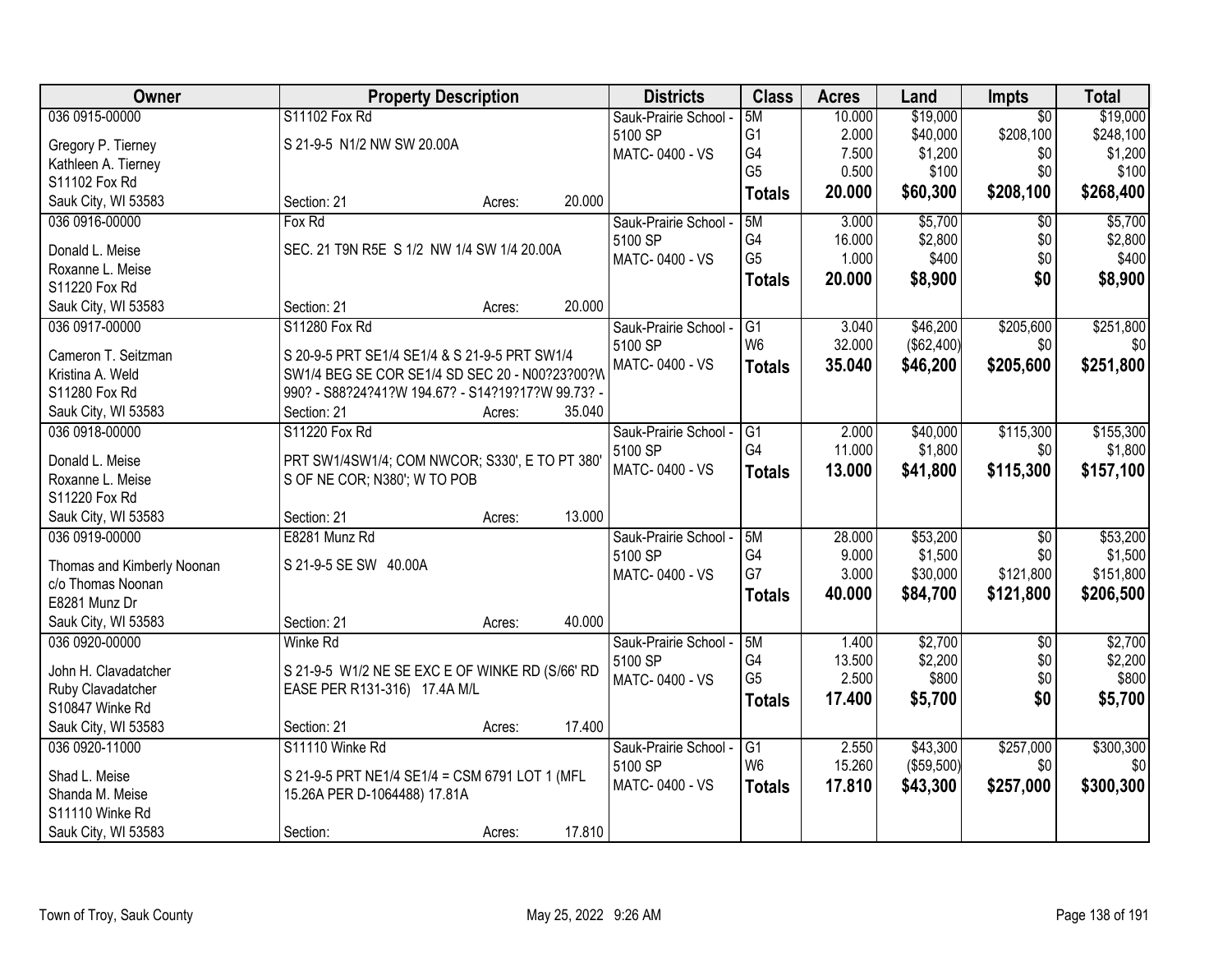| Owner                                    | <b>Property Description</b>                                                         |                  | <b>Districts</b>      | <b>Class</b>    | <b>Acres</b> | Land        | <b>Impts</b>    | <b>Total</b>    |
|------------------------------------------|-------------------------------------------------------------------------------------|------------------|-----------------------|-----------------|--------------|-------------|-----------------|-----------------|
| 036 0922-00000                           | Winke Rd                                                                            |                  | Sauk-Prairie School - | 5M              | 3.140        | \$6,000     | $\sqrt{$0}$     | \$6,000         |
| John H. Clavadatcher                     | S 21-9-5 E1/2 NE SE LYING W OF RD (S/RD EASE                                        |                  | 5100 SP               | G4              | 1.600        | \$300       | \$0             | \$300           |
| Ruby Clavadatcher                        | PER R130-850) 4.74A M/L                                                             |                  | MATC-0400 - VS        | <b>Totals</b>   | 4.740        | \$6,300     | \$0             | \$6,300         |
| S10847 Winke Rd                          |                                                                                     |                  |                       |                 |              |             |                 |                 |
| Sauk City, WI 53583                      | Section: 21                                                                         | 4.740<br>Acres:  |                       |                 |              |             |                 |                 |
| 036 0923-00000                           | <b>Winke Rd</b>                                                                     |                  | Sauk-Prairie School - | W8              | 28.000       | (\$109,200) | $\overline{50}$ | $\overline{30}$ |
| Lois M. Pieper                           | SEC. 21 T9N R5E NW 1/4 SE 1/4 EXC NE 10A. & EXC E                                   |                  | 5100 SP               | <b>Totals</b>   | 28.000       | \$0         | \$0             | \$0             |
| Todd D. Pieper                           | 2A OF S 1/2 SD 1/4 1/4 28.00A (MFL 28A PER                                          |                  | MATC-0400 - VS        |                 |              |             |                 |                 |
| W14439 Vista View Ct                     | D-828580)                                                                           |                  |                       |                 |              |             |                 |                 |
| Prairie Du Sac, WI 53578                 | Section: 21                                                                         | 28.000<br>Acres: |                       |                 |              |             |                 |                 |
| 036 0924-00000                           | <b>Winke Rd</b>                                                                     |                  | Sauk-Prairie School - | G4              | 2.000        | \$400       | \$0             | \$400           |
| Barry L. Luetscher                       | S 21-9-5 NE NW1/4 SE1/4 (MFL PER D-853611)                                          |                  | 5100 SP               | W <sub>6</sub>  | 8.000        | (\$15,600)  | \$0             | \$0             |
| S11055 Winke Rd                          | 10.00A                                                                              |                  | MATC-0400 - VS        | <b>Totals</b>   | 10.000       | \$400       | \$0             | \$400           |
| Sauk City, WI 53583                      |                                                                                     |                  |                       |                 |              |             |                 |                 |
|                                          | Section: 21                                                                         | 10.000<br>Acres: |                       |                 |              |             |                 |                 |
| 036 0925-00000                           | <b>Winke Rd</b>                                                                     |                  | Sauk-Prairie School - | G <sub>6</sub>  | 2.000        | \$7,800     | $\sqrt[6]{3}$   | \$7,800         |
| John H. Clavadatcher                     |                                                                                     |                  | 5100 SP               | <b>Totals</b>   | 2.000        | \$7,800     | \$0             | \$7,800         |
| Ruby Clavadatcher                        | S 21-9-5 E 2A OF S1/2 NW SE (S/RD EASE PER<br>R131-316) 2.00A                       |                  | MATC-0400 - VS        |                 |              |             |                 |                 |
| S10847 Winke Rd                          |                                                                                     |                  |                       |                 |              |             |                 |                 |
| Sauk City, WI 53583                      | Section: 21                                                                         | 2.000<br>Acres:  |                       |                 |              |             |                 |                 |
| 036 0926-00000                           | Munz Rd                                                                             |                  | Sauk-Prairie School - | W6              | 40.000       | (\$156,000) | $\overline{50}$ | $\sqrt{50}$     |
|                                          |                                                                                     |                  | 5100 SP               | <b>Totals</b>   | 40.000       | \$0         | \$0             | \$0             |
| Dale E. Fuchs<br>6663 Herbrand Rd        | S 21-9-5 SW SE W/ROAD EASE PER R130-850 &<br>R131-316 40A (MFL-W6 40A PER D-853724) |                  | MATC-0400 - VS        |                 |              |             |                 |                 |
| Sauk City, WI 53583                      |                                                                                     |                  |                       |                 |              |             |                 |                 |
|                                          | Section: 21                                                                         | 40.000<br>Acres: |                       |                 |              |             |                 |                 |
| 036 0927-00000                           | <b>Winke Rd</b>                                                                     |                  | Sauk-Prairie School - | G <sub>6</sub>  | 20.000       | \$78,000    | \$0             | \$78,000        |
|                                          |                                                                                     |                  | 5100 SP               | <b>Totals</b>   | 20.000       | \$78,000    | \$0             | \$78,000        |
| John A. Jaworek                          | S 21 T9N R5E E 1/2 SE 1/4 SE 1/4 20.00A                                             |                  | MATC-0400 - VS        |                 |              |             |                 |                 |
| 944 S Hillside Ave<br>Elmhurst, IL 60126 |                                                                                     |                  |                       |                 |              |             |                 |                 |
|                                          | Section: 21                                                                         | 20.000<br>Acres: |                       |                 |              |             |                 |                 |
| 036 0928-00000                           | Winke Rd                                                                            |                  | Sauk-Prairie School - | $\overline{G6}$ | 20.000       | \$78,000    | $\overline{50}$ | \$78,000        |
|                                          |                                                                                     |                  | 5100 SP               | <b>Totals</b>   | 20.000       | \$78,000    | \$0             | \$78,000        |
| John A. Jaworek                          | S 21 T9N R5E W 1/2 SE 1/4 SE 1/4 20.00A                                             |                  | MATC-0400 - VS        |                 |              |             |                 |                 |
| 944 S Hillside Ave                       |                                                                                     |                  |                       |                 |              |             |                 |                 |
| Elmhurst, IL 60126                       | Section: 21                                                                         | 20.000<br>Acres: |                       |                 |              |             |                 |                 |
|                                          |                                                                                     |                  |                       |                 |              |             |                 |                 |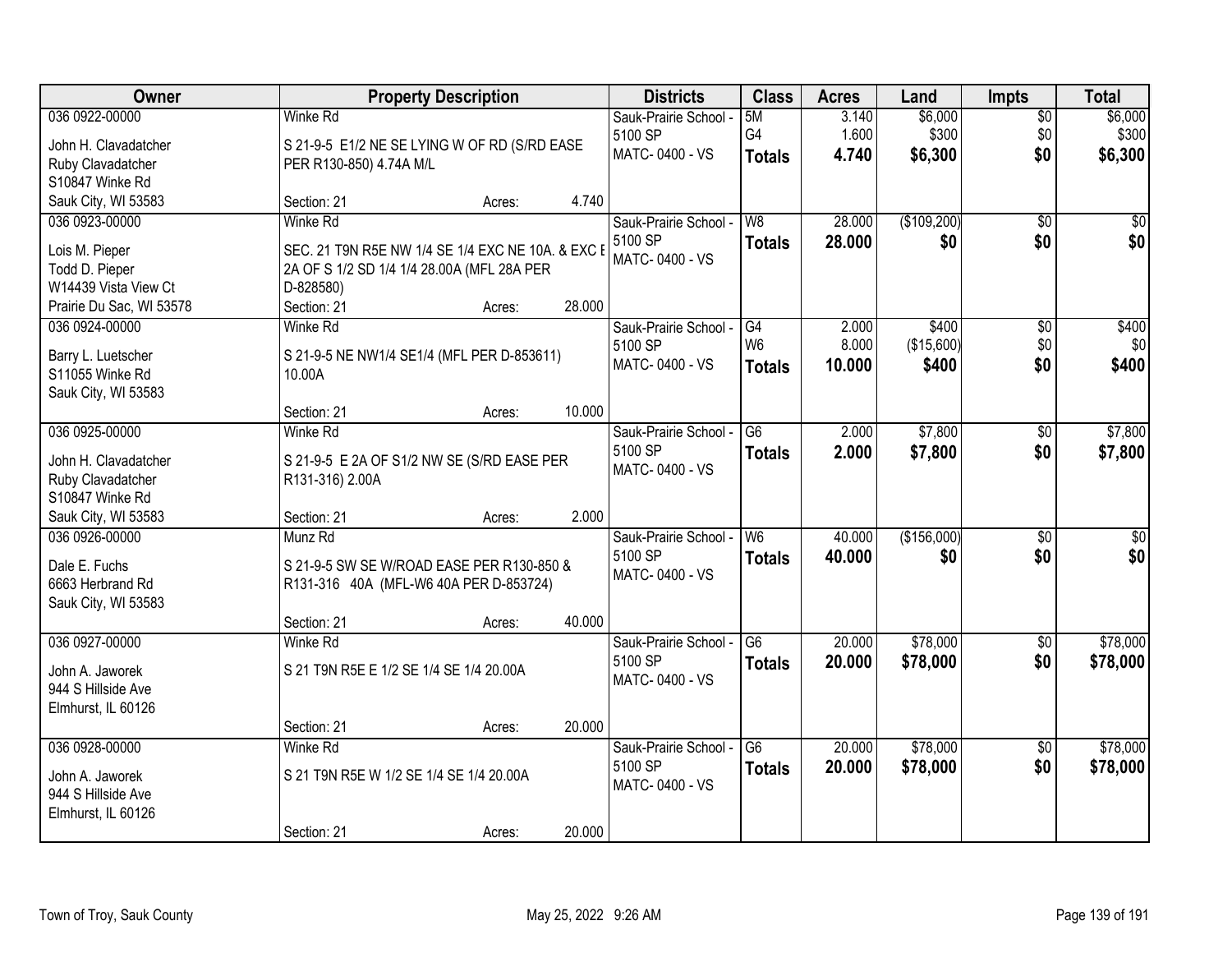| 036 0929-00000<br>E8897 County Rd B<br>\$6,900<br>\$6,900<br>$\overline{G4}$<br>38.000<br>$\overline{50}$<br>Sauk-Prairie School -<br>G7<br>\$22,000<br>2.000<br>\$159,000<br>\$181,000<br>5100 SP<br>Karl Hausner Farms LLC<br>S 22-9-5 NE1/4 NE1/4 (INCL VACATED HAUSNER LN<br>MATC-0400 - VS<br>40,000<br>\$28,900<br>\$159,000<br>\$187,900<br><b>Totals</b><br>PER D-646212) 40.00A<br>c/o Karl Hausner Farms, LLC<br>E7296 County Rd B<br>Spring Green, WI 53588-0000<br>40.000<br>Section: 22<br>Acres:<br>036 0930-00000<br>22.000<br>\$41,800<br>\$41,800<br>Sauk-Prairie School -<br>5M<br>\$0<br>G4<br>18.000<br>\$2,900<br>\$0<br>5100 SP<br>S 22-9-5 NW1/4 NE1/4 40.00A<br>Karl Hausner Farms LLC<br>\$0<br>MATC-0400 - VS<br>\$44,700<br>40.000<br>\$44,700<br><b>Totals</b><br>c/o Karl Hausner Farms, LLC<br>E7296 County Rd B<br>40.000<br>Spring Green, WI 53588-0000<br>Section: 22<br>Acres:<br>036 0931-00000<br>\$34,200<br>18.000<br>$\overline{50}$<br>Sauk-Prairie School -<br>5M<br>G4<br>\$3,600<br>\$0<br>22.000<br>5100 SP<br>S 22-9-5 SW1/4 NE1/4 40.00A<br>Karl Hausner Farms LLC<br>MATC-0400 - VS<br>\$37,800<br>\$0<br>\$37,800<br>40.000<br><b>Totals</b><br>c/o Karl Hausner Farms, LLC<br>E7296 County Rd B<br>40.000<br>Spring Green, WI 53588-0000<br>Section: 22<br>Acres:<br>036 0932-00000<br>\$30,400<br>\$30,400<br>Sauk-Prairie School -<br>5M<br>16.000<br>\$0<br>G4<br>\$4,200<br>\$0<br>5100 SP<br>24.000<br>Karl Hausner Farms LLC<br>S 22-9-5 SE1/4 NE1/4 40.00A<br>\$0<br>MATC-0400 - VS<br>\$34,600<br>\$34,600<br>40.000<br><b>Totals</b><br>c/o Karl Hausner Farms, LLC<br>E7296 County Rd B<br>40.000<br>Spring Green, WI 53588-0000<br>Section: 22<br>Acres:<br>\$5,700<br>\$5,700<br>036 0933-00000<br>5M<br>3.000<br>$\overline{50}$<br>Sauk-Prairie School -<br>G <sub>4</sub><br>\$6,000<br>37,000<br>\$0<br>5100 SP<br>Karen Reisinger Revocable Trust<br>S 22-9-5 NE1/4 NW1/4 (S/PUD EASE PER D-981549)<br>\$0<br>MATC-0400 - VS<br>40.000<br>\$11,700<br>\$11,700<br><b>Totals</b><br>4607 Sunburst Dr<br>40.00A<br>Deforest, WI 53532<br>40.000<br>Section: 22<br>Acres:<br>G4<br>\$4,500<br>036 0934-00000<br>40.000<br>$\overline{50}$<br>Sauk-Prairie School -<br>5100 SP<br>40.000<br>\$4,500<br>\$0<br><b>Totals</b><br>La Nell D D. Jaquish<br>S 22-9-5 NW1/4 NW1/4 (S/PRD EASE PER D-1188723)<br>MATC-0400 - VS<br>c/o La Nell D Jaquish<br>40.00A<br>S10790 Winke Rd<br>Sauk City, WI 53583-0000<br>40.000<br>Section: 22<br>Acres:<br>\$41,800<br>\$41,800<br>036 0935-00000<br>Sauk-Prairie School -<br>5M<br>22.000<br>$\sqrt{6}$<br>G4<br>18.000<br>\$2,900<br>\$0<br>5100 SP<br>S 22-9-5 SW1/4 NW1/4 40.00A<br>Karen Reisinger Revocable Trust<br>\$44,700<br>\$0<br>MATC-0400 - VS<br>40.000<br>\$44,700<br><b>Totals</b><br>4607 Sunburst Dr<br>Deforest, WI 53532 | Owner | <b>Property Description</b> |        |        | <b>Districts</b> | <b>Class</b> | <b>Acres</b> | Land | Impts | <b>Total</b> |
|---------------------------------------------------------------------------------------------------------------------------------------------------------------------------------------------------------------------------------------------------------------------------------------------------------------------------------------------------------------------------------------------------------------------------------------------------------------------------------------------------------------------------------------------------------------------------------------------------------------------------------------------------------------------------------------------------------------------------------------------------------------------------------------------------------------------------------------------------------------------------------------------------------------------------------------------------------------------------------------------------------------------------------------------------------------------------------------------------------------------------------------------------------------------------------------------------------------------------------------------------------------------------------------------------------------------------------------------------------------------------------------------------------------------------------------------------------------------------------------------------------------------------------------------------------------------------------------------------------------------------------------------------------------------------------------------------------------------------------------------------------------------------------------------------------------------------------------------------------------------------------------------------------------------------------------------------------------------------------------------------------------------------------------------------------------------------------------------------------------------------------------------------------------------------------------------------------------------------------------------------------------------------------------------------------------------------------------------------------------------------------------------------------------------------------------------------------------------------------------------------------------------------------------------------------------------------------------------------------------------------------------------------------------------------------------------------------------------------------------------------------------------------------------------------------------------------------------------------|-------|-----------------------------|--------|--------|------------------|--------------|--------------|------|-------|--------------|
|                                                                                                                                                                                                                                                                                                                                                                                                                                                                                                                                                                                                                                                                                                                                                                                                                                                                                                                                                                                                                                                                                                                                                                                                                                                                                                                                                                                                                                                                                                                                                                                                                                                                                                                                                                                                                                                                                                                                                                                                                                                                                                                                                                                                                                                                                                                                                                                                                                                                                                                                                                                                                                                                                                                                                                                                                                                   |       |                             |        |        |                  |              |              |      |       |              |
|                                                                                                                                                                                                                                                                                                                                                                                                                                                                                                                                                                                                                                                                                                                                                                                                                                                                                                                                                                                                                                                                                                                                                                                                                                                                                                                                                                                                                                                                                                                                                                                                                                                                                                                                                                                                                                                                                                                                                                                                                                                                                                                                                                                                                                                                                                                                                                                                                                                                                                                                                                                                                                                                                                                                                                                                                                                   |       |                             |        |        |                  |              |              |      |       |              |
|                                                                                                                                                                                                                                                                                                                                                                                                                                                                                                                                                                                                                                                                                                                                                                                                                                                                                                                                                                                                                                                                                                                                                                                                                                                                                                                                                                                                                                                                                                                                                                                                                                                                                                                                                                                                                                                                                                                                                                                                                                                                                                                                                                                                                                                                                                                                                                                                                                                                                                                                                                                                                                                                                                                                                                                                                                                   |       |                             |        |        |                  |              |              |      |       |              |
|                                                                                                                                                                                                                                                                                                                                                                                                                                                                                                                                                                                                                                                                                                                                                                                                                                                                                                                                                                                                                                                                                                                                                                                                                                                                                                                                                                                                                                                                                                                                                                                                                                                                                                                                                                                                                                                                                                                                                                                                                                                                                                                                                                                                                                                                                                                                                                                                                                                                                                                                                                                                                                                                                                                                                                                                                                                   |       |                             |        |        |                  |              |              |      |       |              |
| \$2,900<br>\$34,200<br>\$3,600<br>\$4,200<br>\$6,000<br>\$4,500<br>\$4,500<br>\$2,900                                                                                                                                                                                                                                                                                                                                                                                                                                                                                                                                                                                                                                                                                                                                                                                                                                                                                                                                                                                                                                                                                                                                                                                                                                                                                                                                                                                                                                                                                                                                                                                                                                                                                                                                                                                                                                                                                                                                                                                                                                                                                                                                                                                                                                                                                                                                                                                                                                                                                                                                                                                                                                                                                                                                                             |       |                             |        |        |                  |              |              |      |       |              |
|                                                                                                                                                                                                                                                                                                                                                                                                                                                                                                                                                                                                                                                                                                                                                                                                                                                                                                                                                                                                                                                                                                                                                                                                                                                                                                                                                                                                                                                                                                                                                                                                                                                                                                                                                                                                                                                                                                                                                                                                                                                                                                                                                                                                                                                                                                                                                                                                                                                                                                                                                                                                                                                                                                                                                                                                                                                   |       |                             |        |        |                  |              |              |      |       |              |
|                                                                                                                                                                                                                                                                                                                                                                                                                                                                                                                                                                                                                                                                                                                                                                                                                                                                                                                                                                                                                                                                                                                                                                                                                                                                                                                                                                                                                                                                                                                                                                                                                                                                                                                                                                                                                                                                                                                                                                                                                                                                                                                                                                                                                                                                                                                                                                                                                                                                                                                                                                                                                                                                                                                                                                                                                                                   |       |                             |        |        |                  |              |              |      |       |              |
|                                                                                                                                                                                                                                                                                                                                                                                                                                                                                                                                                                                                                                                                                                                                                                                                                                                                                                                                                                                                                                                                                                                                                                                                                                                                                                                                                                                                                                                                                                                                                                                                                                                                                                                                                                                                                                                                                                                                                                                                                                                                                                                                                                                                                                                                                                                                                                                                                                                                                                                                                                                                                                                                                                                                                                                                                                                   |       |                             |        |        |                  |              |              |      |       |              |
|                                                                                                                                                                                                                                                                                                                                                                                                                                                                                                                                                                                                                                                                                                                                                                                                                                                                                                                                                                                                                                                                                                                                                                                                                                                                                                                                                                                                                                                                                                                                                                                                                                                                                                                                                                                                                                                                                                                                                                                                                                                                                                                                                                                                                                                                                                                                                                                                                                                                                                                                                                                                                                                                                                                                                                                                                                                   |       |                             |        |        |                  |              |              |      |       |              |
|                                                                                                                                                                                                                                                                                                                                                                                                                                                                                                                                                                                                                                                                                                                                                                                                                                                                                                                                                                                                                                                                                                                                                                                                                                                                                                                                                                                                                                                                                                                                                                                                                                                                                                                                                                                                                                                                                                                                                                                                                                                                                                                                                                                                                                                                                                                                                                                                                                                                                                                                                                                                                                                                                                                                                                                                                                                   |       |                             |        |        |                  |              |              |      |       |              |
|                                                                                                                                                                                                                                                                                                                                                                                                                                                                                                                                                                                                                                                                                                                                                                                                                                                                                                                                                                                                                                                                                                                                                                                                                                                                                                                                                                                                                                                                                                                                                                                                                                                                                                                                                                                                                                                                                                                                                                                                                                                                                                                                                                                                                                                                                                                                                                                                                                                                                                                                                                                                                                                                                                                                                                                                                                                   |       |                             |        |        |                  |              |              |      |       |              |
|                                                                                                                                                                                                                                                                                                                                                                                                                                                                                                                                                                                                                                                                                                                                                                                                                                                                                                                                                                                                                                                                                                                                                                                                                                                                                                                                                                                                                                                                                                                                                                                                                                                                                                                                                                                                                                                                                                                                                                                                                                                                                                                                                                                                                                                                                                                                                                                                                                                                                                                                                                                                                                                                                                                                                                                                                                                   |       |                             |        |        |                  |              |              |      |       |              |
|                                                                                                                                                                                                                                                                                                                                                                                                                                                                                                                                                                                                                                                                                                                                                                                                                                                                                                                                                                                                                                                                                                                                                                                                                                                                                                                                                                                                                                                                                                                                                                                                                                                                                                                                                                                                                                                                                                                                                                                                                                                                                                                                                                                                                                                                                                                                                                                                                                                                                                                                                                                                                                                                                                                                                                                                                                                   |       |                             |        |        |                  |              |              |      |       |              |
|                                                                                                                                                                                                                                                                                                                                                                                                                                                                                                                                                                                                                                                                                                                                                                                                                                                                                                                                                                                                                                                                                                                                                                                                                                                                                                                                                                                                                                                                                                                                                                                                                                                                                                                                                                                                                                                                                                                                                                                                                                                                                                                                                                                                                                                                                                                                                                                                                                                                                                                                                                                                                                                                                                                                                                                                                                                   |       |                             |        |        |                  |              |              |      |       |              |
|                                                                                                                                                                                                                                                                                                                                                                                                                                                                                                                                                                                                                                                                                                                                                                                                                                                                                                                                                                                                                                                                                                                                                                                                                                                                                                                                                                                                                                                                                                                                                                                                                                                                                                                                                                                                                                                                                                                                                                                                                                                                                                                                                                                                                                                                                                                                                                                                                                                                                                                                                                                                                                                                                                                                                                                                                                                   |       |                             |        |        |                  |              |              |      |       |              |
|                                                                                                                                                                                                                                                                                                                                                                                                                                                                                                                                                                                                                                                                                                                                                                                                                                                                                                                                                                                                                                                                                                                                                                                                                                                                                                                                                                                                                                                                                                                                                                                                                                                                                                                                                                                                                                                                                                                                                                                                                                                                                                                                                                                                                                                                                                                                                                                                                                                                                                                                                                                                                                                                                                                                                                                                                                                   |       |                             |        |        |                  |              |              |      |       |              |
|                                                                                                                                                                                                                                                                                                                                                                                                                                                                                                                                                                                                                                                                                                                                                                                                                                                                                                                                                                                                                                                                                                                                                                                                                                                                                                                                                                                                                                                                                                                                                                                                                                                                                                                                                                                                                                                                                                                                                                                                                                                                                                                                                                                                                                                                                                                                                                                                                                                                                                                                                                                                                                                                                                                                                                                                                                                   |       |                             |        |        |                  |              |              |      |       |              |
|                                                                                                                                                                                                                                                                                                                                                                                                                                                                                                                                                                                                                                                                                                                                                                                                                                                                                                                                                                                                                                                                                                                                                                                                                                                                                                                                                                                                                                                                                                                                                                                                                                                                                                                                                                                                                                                                                                                                                                                                                                                                                                                                                                                                                                                                                                                                                                                                                                                                                                                                                                                                                                                                                                                                                                                                                                                   |       |                             |        |        |                  |              |              |      |       |              |
|                                                                                                                                                                                                                                                                                                                                                                                                                                                                                                                                                                                                                                                                                                                                                                                                                                                                                                                                                                                                                                                                                                                                                                                                                                                                                                                                                                                                                                                                                                                                                                                                                                                                                                                                                                                                                                                                                                                                                                                                                                                                                                                                                                                                                                                                                                                                                                                                                                                                                                                                                                                                                                                                                                                                                                                                                                                   |       |                             |        |        |                  |              |              |      |       |              |
|                                                                                                                                                                                                                                                                                                                                                                                                                                                                                                                                                                                                                                                                                                                                                                                                                                                                                                                                                                                                                                                                                                                                                                                                                                                                                                                                                                                                                                                                                                                                                                                                                                                                                                                                                                                                                                                                                                                                                                                                                                                                                                                                                                                                                                                                                                                                                                                                                                                                                                                                                                                                                                                                                                                                                                                                                                                   |       |                             |        |        |                  |              |              |      |       |              |
|                                                                                                                                                                                                                                                                                                                                                                                                                                                                                                                                                                                                                                                                                                                                                                                                                                                                                                                                                                                                                                                                                                                                                                                                                                                                                                                                                                                                                                                                                                                                                                                                                                                                                                                                                                                                                                                                                                                                                                                                                                                                                                                                                                                                                                                                                                                                                                                                                                                                                                                                                                                                                                                                                                                                                                                                                                                   |       |                             |        |        |                  |              |              |      |       |              |
|                                                                                                                                                                                                                                                                                                                                                                                                                                                                                                                                                                                                                                                                                                                                                                                                                                                                                                                                                                                                                                                                                                                                                                                                                                                                                                                                                                                                                                                                                                                                                                                                                                                                                                                                                                                                                                                                                                                                                                                                                                                                                                                                                                                                                                                                                                                                                                                                                                                                                                                                                                                                                                                                                                                                                                                                                                                   |       |                             |        |        |                  |              |              |      |       |              |
|                                                                                                                                                                                                                                                                                                                                                                                                                                                                                                                                                                                                                                                                                                                                                                                                                                                                                                                                                                                                                                                                                                                                                                                                                                                                                                                                                                                                                                                                                                                                                                                                                                                                                                                                                                                                                                                                                                                                                                                                                                                                                                                                                                                                                                                                                                                                                                                                                                                                                                                                                                                                                                                                                                                                                                                                                                                   |       |                             |        |        |                  |              |              |      |       |              |
|                                                                                                                                                                                                                                                                                                                                                                                                                                                                                                                                                                                                                                                                                                                                                                                                                                                                                                                                                                                                                                                                                                                                                                                                                                                                                                                                                                                                                                                                                                                                                                                                                                                                                                                                                                                                                                                                                                                                                                                                                                                                                                                                                                                                                                                                                                                                                                                                                                                                                                                                                                                                                                                                                                                                                                                                                                                   |       |                             |        |        |                  |              |              |      |       |              |
|                                                                                                                                                                                                                                                                                                                                                                                                                                                                                                                                                                                                                                                                                                                                                                                                                                                                                                                                                                                                                                                                                                                                                                                                                                                                                                                                                                                                                                                                                                                                                                                                                                                                                                                                                                                                                                                                                                                                                                                                                                                                                                                                                                                                                                                                                                                                                                                                                                                                                                                                                                                                                                                                                                                                                                                                                                                   |       |                             |        |        |                  |              |              |      |       |              |
|                                                                                                                                                                                                                                                                                                                                                                                                                                                                                                                                                                                                                                                                                                                                                                                                                                                                                                                                                                                                                                                                                                                                                                                                                                                                                                                                                                                                                                                                                                                                                                                                                                                                                                                                                                                                                                                                                                                                                                                                                                                                                                                                                                                                                                                                                                                                                                                                                                                                                                                                                                                                                                                                                                                                                                                                                                                   |       |                             |        |        |                  |              |              |      |       |              |
|                                                                                                                                                                                                                                                                                                                                                                                                                                                                                                                                                                                                                                                                                                                                                                                                                                                                                                                                                                                                                                                                                                                                                                                                                                                                                                                                                                                                                                                                                                                                                                                                                                                                                                                                                                                                                                                                                                                                                                                                                                                                                                                                                                                                                                                                                                                                                                                                                                                                                                                                                                                                                                                                                                                                                                                                                                                   |       |                             |        |        |                  |              |              |      |       |              |
|                                                                                                                                                                                                                                                                                                                                                                                                                                                                                                                                                                                                                                                                                                                                                                                                                                                                                                                                                                                                                                                                                                                                                                                                                                                                                                                                                                                                                                                                                                                                                                                                                                                                                                                                                                                                                                                                                                                                                                                                                                                                                                                                                                                                                                                                                                                                                                                                                                                                                                                                                                                                                                                                                                                                                                                                                                                   |       |                             |        |        |                  |              |              |      |       |              |
|                                                                                                                                                                                                                                                                                                                                                                                                                                                                                                                                                                                                                                                                                                                                                                                                                                                                                                                                                                                                                                                                                                                                                                                                                                                                                                                                                                                                                                                                                                                                                                                                                                                                                                                                                                                                                                                                                                                                                                                                                                                                                                                                                                                                                                                                                                                                                                                                                                                                                                                                                                                                                                                                                                                                                                                                                                                   |       |                             |        |        |                  |              |              |      |       |              |
|                                                                                                                                                                                                                                                                                                                                                                                                                                                                                                                                                                                                                                                                                                                                                                                                                                                                                                                                                                                                                                                                                                                                                                                                                                                                                                                                                                                                                                                                                                                                                                                                                                                                                                                                                                                                                                                                                                                                                                                                                                                                                                                                                                                                                                                                                                                                                                                                                                                                                                                                                                                                                                                                                                                                                                                                                                                   |       |                             |        |        |                  |              |              |      |       |              |
|                                                                                                                                                                                                                                                                                                                                                                                                                                                                                                                                                                                                                                                                                                                                                                                                                                                                                                                                                                                                                                                                                                                                                                                                                                                                                                                                                                                                                                                                                                                                                                                                                                                                                                                                                                                                                                                                                                                                                                                                                                                                                                                                                                                                                                                                                                                                                                                                                                                                                                                                                                                                                                                                                                                                                                                                                                                   |       |                             |        |        |                  |              |              |      |       |              |
|                                                                                                                                                                                                                                                                                                                                                                                                                                                                                                                                                                                                                                                                                                                                                                                                                                                                                                                                                                                                                                                                                                                                                                                                                                                                                                                                                                                                                                                                                                                                                                                                                                                                                                                                                                                                                                                                                                                                                                                                                                                                                                                                                                                                                                                                                                                                                                                                                                                                                                                                                                                                                                                                                                                                                                                                                                                   |       |                             |        |        |                  |              |              |      |       |              |
|                                                                                                                                                                                                                                                                                                                                                                                                                                                                                                                                                                                                                                                                                                                                                                                                                                                                                                                                                                                                                                                                                                                                                                                                                                                                                                                                                                                                                                                                                                                                                                                                                                                                                                                                                                                                                                                                                                                                                                                                                                                                                                                                                                                                                                                                                                                                                                                                                                                                                                                                                                                                                                                                                                                                                                                                                                                   |       |                             |        |        |                  |              |              |      |       |              |
|                                                                                                                                                                                                                                                                                                                                                                                                                                                                                                                                                                                                                                                                                                                                                                                                                                                                                                                                                                                                                                                                                                                                                                                                                                                                                                                                                                                                                                                                                                                                                                                                                                                                                                                                                                                                                                                                                                                                                                                                                                                                                                                                                                                                                                                                                                                                                                                                                                                                                                                                                                                                                                                                                                                                                                                                                                                   |       | Section: 22                 | Acres: | 40.000 |                  |              |              |      |       |              |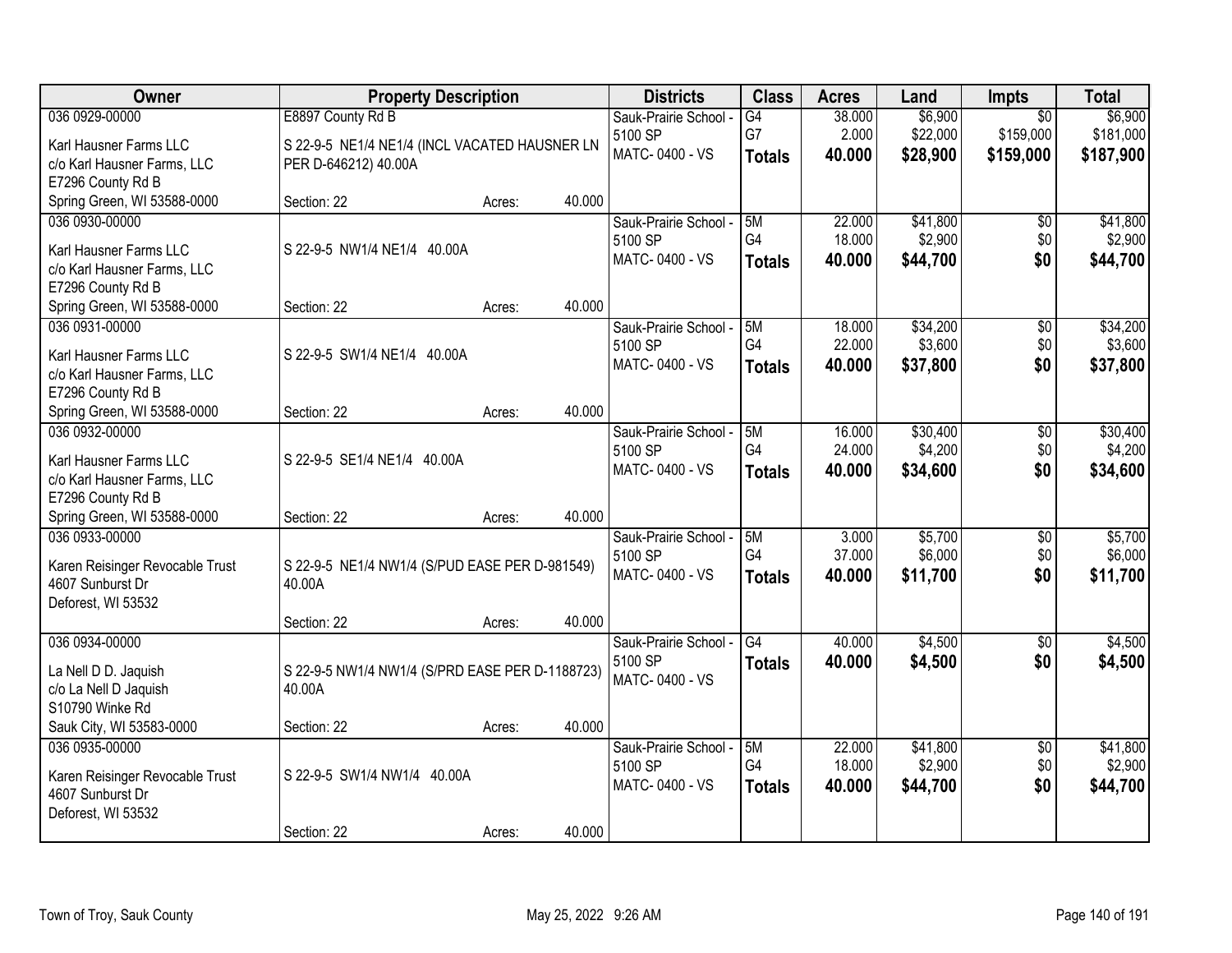| Owner                                                                                        | <b>Property Description</b>                     |        |        | <b>Districts</b>                                   | <b>Class</b>                     | <b>Acres</b>               | Land                            | <b>Impts</b>                  | <b>Total</b>                    |
|----------------------------------------------------------------------------------------------|-------------------------------------------------|--------|--------|----------------------------------------------------|----------------------------------|----------------------------|---------------------------------|-------------------------------|---------------------------------|
| 036 0936-00000<br>Karen Reisinger Revocable Trust<br>4607 Sunburst Dr<br>Deforest, WI 53532  | S 22-9-5 SE1/4 NW1/4 40.00A                     |        |        | Sauk-Prairie School -<br>5100 SP<br>MATC-0400 - VS | 5M<br>G4<br><b>Totals</b>        | 13.000<br>27.000<br>40.000 | \$24,700<br>\$4,400<br>\$29,100 | $\overline{50}$<br>\$0<br>\$0 | \$24,700<br>\$4,400<br>\$29,100 |
|                                                                                              | Section: 22                                     | Acres: | 40.000 |                                                    |                                  |                            |                                 |                               |                                 |
| 036 0937-00000<br>Karen Reisinger Revocable Trust<br>4607 Sunburst Dr<br>Deforest, WI 53532  | S 22-9-5 NE1/4 SW1/4 40.00A                     |        |        | Sauk-Prairie School -<br>5100 SP<br>MATC-0400 - VS | 5M<br>G4<br><b>Totals</b>        | 21.000<br>19.000<br>40.000 | \$39,900<br>\$3,100<br>\$43,000 | \$0<br>\$0<br>\$0             | \$39,900<br>\$3,100<br>\$43,000 |
|                                                                                              | Section: 22                                     | Acres: | 40.000 |                                                    |                                  |                            |                                 |                               |                                 |
| 036 0938-00000<br>Karen Reisinger Revocable Trust<br>4607 Sunburst Dr<br>Deforest, WI 53532  | S 22-9-5 NW1/4 SW1/4 40.00A                     |        |        | Sauk-Prairie School -<br>5100 SP<br>MATC-0400 - VS | 5M<br>G4<br><b>Totals</b>        | 28.000<br>12.000<br>40.000 | \$53,200<br>\$1,900<br>\$55,100 | \$0<br>\$0<br>\$0             | \$53,200<br>\$1,900<br>\$55,100 |
|                                                                                              | Section: 22                                     | Acres: | 40.000 |                                                    |                                  |                            |                                 |                               |                                 |
| 036 0939-00000<br>Karen Reisinger Revocable Trust<br>4607 Sunburst Dr<br>Deforest, WI 53532  | S 22-9-5 SW1/4 SW1/4 EXC CSM 5825 37.06A M/L    |        |        | Sauk-Prairie School -<br>5100 SP<br>MATC-0400 - VS | 5M<br>G4<br><b>Totals</b>        | 17.060<br>20.000<br>37.060 | \$32,400<br>\$3,200<br>\$35,600 | \$0<br>\$0<br>\$0             | \$32,400<br>\$3,200<br>\$35,600 |
|                                                                                              | Section: 22                                     | Acres: | 37.060 |                                                    |                                  |                            |                                 |                               |                                 |
| 036 0939-10000<br>Karen Reisinger Revocable Trust<br>4607 Sunburst Dr<br>Deforest, WI 53532  | S 22-9-5 PRT SW1/4 SW1/4 = CSM 5825 LOT 1 2.94A |        |        | Sauk-Prairie School -<br>5100 SP<br>MATC-0400 - VS | $\overline{G6}$<br><b>Totals</b> | 2.940<br>2.940             | \$11,500<br>\$11,500            | $\overline{50}$<br>\$0        | \$11,500<br>\$11,500            |
|                                                                                              | Section: 22                                     | Acres: | 2.940  |                                                    |                                  |                            |                                 |                               |                                 |
| 036 0940-00000<br>Karen Reisinger Revocable Trust<br>4607 Sunburst Dr<br>Deforest, WI 53532  | S 22-9-5 SE1/4 SW1/4 40.00A                     |        |        | Sauk-Prairie School -<br>5100 SP<br>MATC-0400 - VS | 5M<br>G4<br><b>Totals</b>        | 18.000<br>22.000<br>40.000 | \$34,200<br>\$3,600<br>\$37,800 | $\sqrt{6}$<br>\$0<br>\$0      | \$34,200<br>\$3,600<br>\$37,800 |
|                                                                                              | Section: 22                                     | Acres: | 40.000 |                                                    |                                  |                            |                                 |                               |                                 |
| 036 0941-00000<br>Karl Hausner Farms LLC<br>c/o Karl Hausner Farms, LLC<br>E7296 County Rd B | S 22-9-5 NE1/4 SE1/4 40.00A                     |        |        | Sauk-Prairie School -<br>5100 SP<br>MATC-0400 - VS | 5M<br>G4<br><b>Totals</b>        | 30.000<br>10.000<br>40.000 | \$57,000<br>\$1,600<br>\$58,600 | $\overline{30}$<br>\$0<br>\$0 | \$57,000<br>\$1,600<br>\$58,600 |
| Spring Green, WI 53588-0000                                                                  | Section: 22                                     | Acres: | 40.000 |                                                    |                                  |                            |                                 |                               |                                 |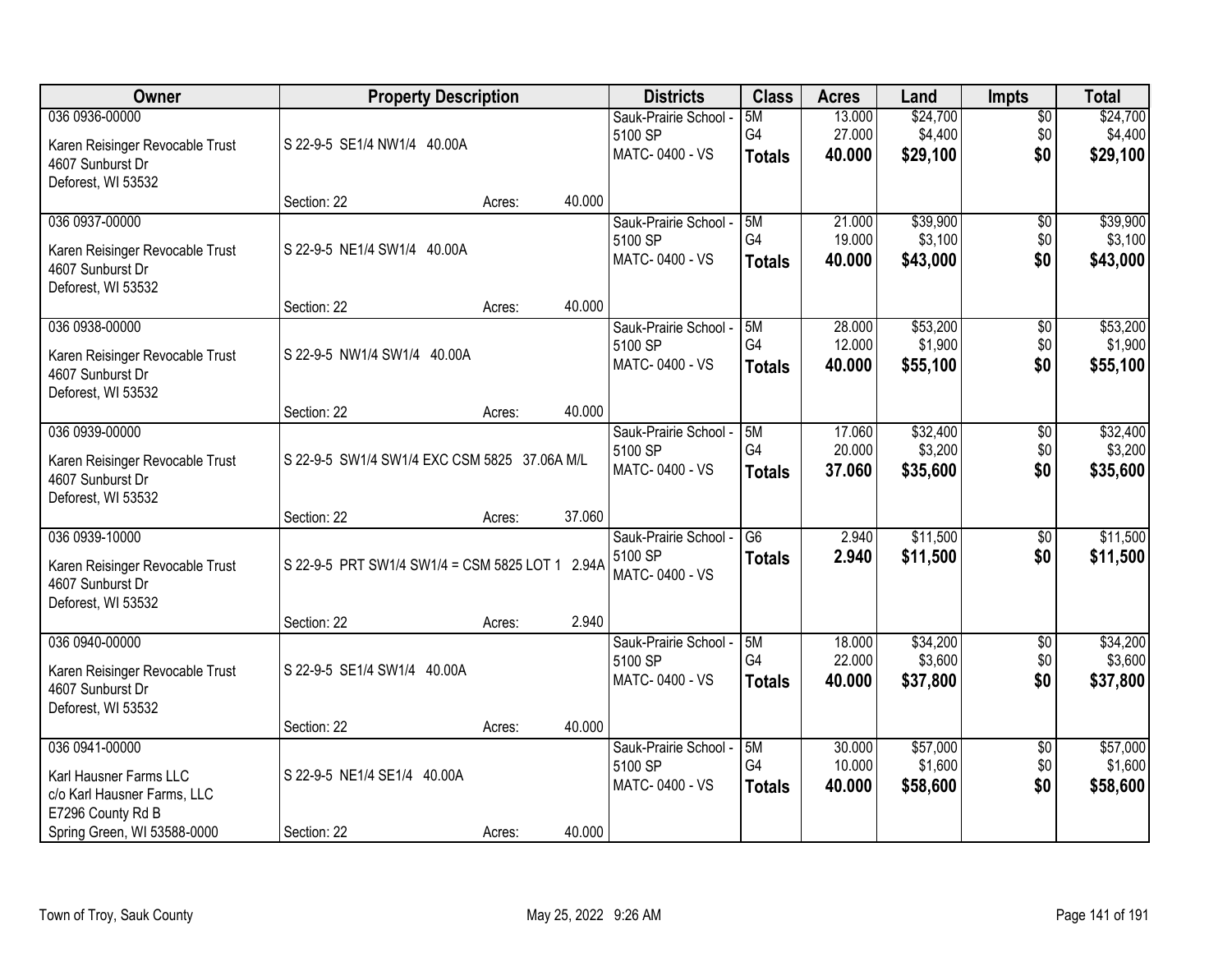| \$51,300<br>5M<br>27.000<br>\$0<br>Sauk-Prairie School -<br>G4<br>\$2,100<br>13.000<br>\$0<br>\$2,100<br>5100 SP<br>S 22-9-5 NW1/4 SE1/4 40.00A<br>Karl Hausner Farms LLC<br>MATC-0400 - VS<br>\$0<br>40.000<br>\$53,400<br>\$53,400<br><b>Totals</b><br>c/o Karl Hausner Farms, LLC<br>E7296 County Rd B<br>Spring Green, WI 53588-0000<br>40.000<br>Section: 22<br>Acres:<br>\$156,000<br>\$156,000<br>036 0943-00000<br>40.000<br>$\overline{G6}$<br>\$0<br>Sauk-Prairie School -<br>5100 SP<br>40.000<br>\$156,000<br>\$0<br><b>Totals</b><br>S 22-9-5 SW1/4 SE1/4 40.00A<br>Karl Hausner Farms LLC<br>MATC-0400 - VS<br>c/o Karl Hausner Farms, LLC<br>E7296 County Rd B<br>40.000<br>Spring Green, WI 53588-0000<br>Section: 22<br>Acres:<br>\$200<br>036 0944-00000<br>G4<br>\$200<br>Sauk-Prairie School -<br>1.000<br>\$0<br>W <sub>6</sub><br>39.000<br>(\$76,100)<br>\$0<br>5100 SP<br>Scott L Fuchs Generation Skipping Trus   S 22-9-5 SE1/4 SE1/4 (MFL 39A PER D-853706) 40.00A<br>MATC-0400 - VS<br>40.000<br>\$200<br>\$0<br><b>Totals</b><br>c/o Scott L. Fuchs<br>E8980 Radel Rd<br>40.000<br>Section: 22<br>Sauk City, WI 53583<br>Acres:<br>\$5,700<br>036 0945-00000<br>Cassel Rd<br>5M<br>3.000<br>\$0<br>Sauk-Prairie School -<br>G4<br>\$5,700<br>\$0<br>5100 SP<br>35.000<br>SEC. 23 T9N R5E NE 1/4 NE 1/4 40.00A<br>Clement A. Thering<br>G <sub>5</sub><br>\$900<br>2.000<br>\$0<br>MATC-0400 - VS<br>E9372 Skip Dr<br>\$0<br>40.000<br>\$12,300<br><b>Totals</b><br>Sauk City, WI 53583<br>40.000<br>Section: 23<br>Acres:<br>\$41,500<br>036 0946-00000<br>5M<br>21.850<br>$\overline{50}$<br>County Rd B<br>Sauk-Prairie School -<br>G <sub>4</sub><br>12.000<br>\$1,900<br>\$0<br>5100 SP<br>Karl Hausner Farms LLC<br>S 23-9-5 NW1/4 NE1/4 EXC N OF CTH B 34.85A M\L<br>G <sub>5</sub><br>\$0<br>1.000<br>\$500<br>MATC-0400 - VS<br>c/o Karl Hausner Farms, LLC<br>\$0<br>34.850<br>\$43,900<br>\$43,900<br><b>Totals</b><br>E7296 County Rd B<br>Spring Green, WI 53588-0000<br>34.850<br>Section: 23<br>Acres:<br>036 0946-10000<br>G1<br>\$22,300<br>2.750<br>$\sqrt{$0}$<br>County Rd B<br>Sauk-Prairie School -<br>5100 SP<br>\$22,300<br>\$0<br>2.750<br><b>Totals</b><br>Russell G. Breunig<br>S 23-9-5 NW NE N OF CTH B EXC CSM #1060 2.75A<br>MATC-0400 - VS<br>Kathleen A. Strang<br><b>M\L</b><br>1020 Eagle View Ct<br>Prairie Du Sac, WI 53578<br>2.750<br>Section: 23<br>Acres:<br>036 0947-00000<br>30.000<br>\$57,000<br>County Rd B<br>5M<br>Sauk-Prairie School -<br>$\overline{60}$<br>G4<br>10.000<br>\$1,600<br>\$0<br>5100 SP<br>Karl Hausner Farms LLC<br>S 23-9-5 SW1/4 NE1/4 40.00A | Owner          | <b>Property Description</b> |  | <b>Districts</b> | <b>Class</b> | <b>Acres</b> | Land     | <b>Impts</b> | <b>Total</b> |
|-----------------------------------------------------------------------------------------------------------------------------------------------------------------------------------------------------------------------------------------------------------------------------------------------------------------------------------------------------------------------------------------------------------------------------------------------------------------------------------------------------------------------------------------------------------------------------------------------------------------------------------------------------------------------------------------------------------------------------------------------------------------------------------------------------------------------------------------------------------------------------------------------------------------------------------------------------------------------------------------------------------------------------------------------------------------------------------------------------------------------------------------------------------------------------------------------------------------------------------------------------------------------------------------------------------------------------------------------------------------------------------------------------------------------------------------------------------------------------------------------------------------------------------------------------------------------------------------------------------------------------------------------------------------------------------------------------------------------------------------------------------------------------------------------------------------------------------------------------------------------------------------------------------------------------------------------------------------------------------------------------------------------------------------------------------------------------------------------------------------------------------------------------------------------------------------------------------------------------------------------------------------------------------------------------------------------------------------------------------------------------------------------------------------------------------------------------------------------------------------------------------------------------------------------------------------------------------------------------------------------------------------------|----------------|-----------------------------|--|------------------|--------------|--------------|----------|--------------|--------------|
|                                                                                                                                                                                                                                                                                                                                                                                                                                                                                                                                                                                                                                                                                                                                                                                                                                                                                                                                                                                                                                                                                                                                                                                                                                                                                                                                                                                                                                                                                                                                                                                                                                                                                                                                                                                                                                                                                                                                                                                                                                                                                                                                                                                                                                                                                                                                                                                                                                                                                                                                                                                                                                               | 036 0942-00000 |                             |  |                  |              |              | \$51,300 |              |              |
|                                                                                                                                                                                                                                                                                                                                                                                                                                                                                                                                                                                                                                                                                                                                                                                                                                                                                                                                                                                                                                                                                                                                                                                                                                                                                                                                                                                                                                                                                                                                                                                                                                                                                                                                                                                                                                                                                                                                                                                                                                                                                                                                                                                                                                                                                                                                                                                                                                                                                                                                                                                                                                               |                |                             |  |                  |              |              |          |              |              |
|                                                                                                                                                                                                                                                                                                                                                                                                                                                                                                                                                                                                                                                                                                                                                                                                                                                                                                                                                                                                                                                                                                                                                                                                                                                                                                                                                                                                                                                                                                                                                                                                                                                                                                                                                                                                                                                                                                                                                                                                                                                                                                                                                                                                                                                                                                                                                                                                                                                                                                                                                                                                                                               |                |                             |  |                  |              |              |          |              |              |
|                                                                                                                                                                                                                                                                                                                                                                                                                                                                                                                                                                                                                                                                                                                                                                                                                                                                                                                                                                                                                                                                                                                                                                                                                                                                                                                                                                                                                                                                                                                                                                                                                                                                                                                                                                                                                                                                                                                                                                                                                                                                                                                                                                                                                                                                                                                                                                                                                                                                                                                                                                                                                                               |                |                             |  |                  |              |              |          |              |              |
|                                                                                                                                                                                                                                                                                                                                                                                                                                                                                                                                                                                                                                                                                                                                                                                                                                                                                                                                                                                                                                                                                                                                                                                                                                                                                                                                                                                                                                                                                                                                                                                                                                                                                                                                                                                                                                                                                                                                                                                                                                                                                                                                                                                                                                                                                                                                                                                                                                                                                                                                                                                                                                               |                |                             |  |                  |              |              |          |              |              |
| \$156,000<br>\$0<br>\$200<br>\$5,700<br>\$5,700<br>\$900<br>\$12,300<br>\$41,500<br>\$1,900<br>\$500<br>\$22,300<br>\$22,300<br>\$57,000                                                                                                                                                                                                                                                                                                                                                                                                                                                                                                                                                                                                                                                                                                                                                                                                                                                                                                                                                                                                                                                                                                                                                                                                                                                                                                                                                                                                                                                                                                                                                                                                                                                                                                                                                                                                                                                                                                                                                                                                                                                                                                                                                                                                                                                                                                                                                                                                                                                                                                      |                |                             |  |                  |              |              |          |              |              |
|                                                                                                                                                                                                                                                                                                                                                                                                                                                                                                                                                                                                                                                                                                                                                                                                                                                                                                                                                                                                                                                                                                                                                                                                                                                                                                                                                                                                                                                                                                                                                                                                                                                                                                                                                                                                                                                                                                                                                                                                                                                                                                                                                                                                                                                                                                                                                                                                                                                                                                                                                                                                                                               |                |                             |  |                  |              |              |          |              |              |
|                                                                                                                                                                                                                                                                                                                                                                                                                                                                                                                                                                                                                                                                                                                                                                                                                                                                                                                                                                                                                                                                                                                                                                                                                                                                                                                                                                                                                                                                                                                                                                                                                                                                                                                                                                                                                                                                                                                                                                                                                                                                                                                                                                                                                                                                                                                                                                                                                                                                                                                                                                                                                                               |                |                             |  |                  |              |              |          |              |              |
|                                                                                                                                                                                                                                                                                                                                                                                                                                                                                                                                                                                                                                                                                                                                                                                                                                                                                                                                                                                                                                                                                                                                                                                                                                                                                                                                                                                                                                                                                                                                                                                                                                                                                                                                                                                                                                                                                                                                                                                                                                                                                                                                                                                                                                                                                                                                                                                                                                                                                                                                                                                                                                               |                |                             |  |                  |              |              |          |              |              |
|                                                                                                                                                                                                                                                                                                                                                                                                                                                                                                                                                                                                                                                                                                                                                                                                                                                                                                                                                                                                                                                                                                                                                                                                                                                                                                                                                                                                                                                                                                                                                                                                                                                                                                                                                                                                                                                                                                                                                                                                                                                                                                                                                                                                                                                                                                                                                                                                                                                                                                                                                                                                                                               |                |                             |  |                  |              |              |          |              |              |
|                                                                                                                                                                                                                                                                                                                                                                                                                                                                                                                                                                                                                                                                                                                                                                                                                                                                                                                                                                                                                                                                                                                                                                                                                                                                                                                                                                                                                                                                                                                                                                                                                                                                                                                                                                                                                                                                                                                                                                                                                                                                                                                                                                                                                                                                                                                                                                                                                                                                                                                                                                                                                                               |                |                             |  |                  |              |              |          |              |              |
|                                                                                                                                                                                                                                                                                                                                                                                                                                                                                                                                                                                                                                                                                                                                                                                                                                                                                                                                                                                                                                                                                                                                                                                                                                                                                                                                                                                                                                                                                                                                                                                                                                                                                                                                                                                                                                                                                                                                                                                                                                                                                                                                                                                                                                                                                                                                                                                                                                                                                                                                                                                                                                               |                |                             |  |                  |              |              |          |              |              |
|                                                                                                                                                                                                                                                                                                                                                                                                                                                                                                                                                                                                                                                                                                                                                                                                                                                                                                                                                                                                                                                                                                                                                                                                                                                                                                                                                                                                                                                                                                                                                                                                                                                                                                                                                                                                                                                                                                                                                                                                                                                                                                                                                                                                                                                                                                                                                                                                                                                                                                                                                                                                                                               |                |                             |  |                  |              |              |          |              |              |
|                                                                                                                                                                                                                                                                                                                                                                                                                                                                                                                                                                                                                                                                                                                                                                                                                                                                                                                                                                                                                                                                                                                                                                                                                                                                                                                                                                                                                                                                                                                                                                                                                                                                                                                                                                                                                                                                                                                                                                                                                                                                                                                                                                                                                                                                                                                                                                                                                                                                                                                                                                                                                                               |                |                             |  |                  |              |              |          |              |              |
|                                                                                                                                                                                                                                                                                                                                                                                                                                                                                                                                                                                                                                                                                                                                                                                                                                                                                                                                                                                                                                                                                                                                                                                                                                                                                                                                                                                                                                                                                                                                                                                                                                                                                                                                                                                                                                                                                                                                                                                                                                                                                                                                                                                                                                                                                                                                                                                                                                                                                                                                                                                                                                               |                |                             |  |                  |              |              |          |              |              |
|                                                                                                                                                                                                                                                                                                                                                                                                                                                                                                                                                                                                                                                                                                                                                                                                                                                                                                                                                                                                                                                                                                                                                                                                                                                                                                                                                                                                                                                                                                                                                                                                                                                                                                                                                                                                                                                                                                                                                                                                                                                                                                                                                                                                                                                                                                                                                                                                                                                                                                                                                                                                                                               |                |                             |  |                  |              |              |          |              |              |
|                                                                                                                                                                                                                                                                                                                                                                                                                                                                                                                                                                                                                                                                                                                                                                                                                                                                                                                                                                                                                                                                                                                                                                                                                                                                                                                                                                                                                                                                                                                                                                                                                                                                                                                                                                                                                                                                                                                                                                                                                                                                                                                                                                                                                                                                                                                                                                                                                                                                                                                                                                                                                                               |                |                             |  |                  |              |              |          |              |              |
|                                                                                                                                                                                                                                                                                                                                                                                                                                                                                                                                                                                                                                                                                                                                                                                                                                                                                                                                                                                                                                                                                                                                                                                                                                                                                                                                                                                                                                                                                                                                                                                                                                                                                                                                                                                                                                                                                                                                                                                                                                                                                                                                                                                                                                                                                                                                                                                                                                                                                                                                                                                                                                               |                |                             |  |                  |              |              |          |              |              |
|                                                                                                                                                                                                                                                                                                                                                                                                                                                                                                                                                                                                                                                                                                                                                                                                                                                                                                                                                                                                                                                                                                                                                                                                                                                                                                                                                                                                                                                                                                                                                                                                                                                                                                                                                                                                                                                                                                                                                                                                                                                                                                                                                                                                                                                                                                                                                                                                                                                                                                                                                                                                                                               |                |                             |  |                  |              |              |          |              |              |
|                                                                                                                                                                                                                                                                                                                                                                                                                                                                                                                                                                                                                                                                                                                                                                                                                                                                                                                                                                                                                                                                                                                                                                                                                                                                                                                                                                                                                                                                                                                                                                                                                                                                                                                                                                                                                                                                                                                                                                                                                                                                                                                                                                                                                                                                                                                                                                                                                                                                                                                                                                                                                                               |                |                             |  |                  |              |              |          |              |              |
|                                                                                                                                                                                                                                                                                                                                                                                                                                                                                                                                                                                                                                                                                                                                                                                                                                                                                                                                                                                                                                                                                                                                                                                                                                                                                                                                                                                                                                                                                                                                                                                                                                                                                                                                                                                                                                                                                                                                                                                                                                                                                                                                                                                                                                                                                                                                                                                                                                                                                                                                                                                                                                               |                |                             |  |                  |              |              |          |              |              |
|                                                                                                                                                                                                                                                                                                                                                                                                                                                                                                                                                                                                                                                                                                                                                                                                                                                                                                                                                                                                                                                                                                                                                                                                                                                                                                                                                                                                                                                                                                                                                                                                                                                                                                                                                                                                                                                                                                                                                                                                                                                                                                                                                                                                                                                                                                                                                                                                                                                                                                                                                                                                                                               |                |                             |  |                  |              |              |          |              |              |
|                                                                                                                                                                                                                                                                                                                                                                                                                                                                                                                                                                                                                                                                                                                                                                                                                                                                                                                                                                                                                                                                                                                                                                                                                                                                                                                                                                                                                                                                                                                                                                                                                                                                                                                                                                                                                                                                                                                                                                                                                                                                                                                                                                                                                                                                                                                                                                                                                                                                                                                                                                                                                                               |                |                             |  |                  |              |              |          |              |              |
|                                                                                                                                                                                                                                                                                                                                                                                                                                                                                                                                                                                                                                                                                                                                                                                                                                                                                                                                                                                                                                                                                                                                                                                                                                                                                                                                                                                                                                                                                                                                                                                                                                                                                                                                                                                                                                                                                                                                                                                                                                                                                                                                                                                                                                                                                                                                                                                                                                                                                                                                                                                                                                               |                |                             |  |                  |              |              |          |              |              |
|                                                                                                                                                                                                                                                                                                                                                                                                                                                                                                                                                                                                                                                                                                                                                                                                                                                                                                                                                                                                                                                                                                                                                                                                                                                                                                                                                                                                                                                                                                                                                                                                                                                                                                                                                                                                                                                                                                                                                                                                                                                                                                                                                                                                                                                                                                                                                                                                                                                                                                                                                                                                                                               |                |                             |  |                  |              |              |          |              |              |
|                                                                                                                                                                                                                                                                                                                                                                                                                                                                                                                                                                                                                                                                                                                                                                                                                                                                                                                                                                                                                                                                                                                                                                                                                                                                                                                                                                                                                                                                                                                                                                                                                                                                                                                                                                                                                                                                                                                                                                                                                                                                                                                                                                                                                                                                                                                                                                                                                                                                                                                                                                                                                                               |                |                             |  |                  |              |              |          |              |              |
|                                                                                                                                                                                                                                                                                                                                                                                                                                                                                                                                                                                                                                                                                                                                                                                                                                                                                                                                                                                                                                                                                                                                                                                                                                                                                                                                                                                                                                                                                                                                                                                                                                                                                                                                                                                                                                                                                                                                                                                                                                                                                                                                                                                                                                                                                                                                                                                                                                                                                                                                                                                                                                               |                |                             |  |                  |              |              |          |              |              |
|                                                                                                                                                                                                                                                                                                                                                                                                                                                                                                                                                                                                                                                                                                                                                                                                                                                                                                                                                                                                                                                                                                                                                                                                                                                                                                                                                                                                                                                                                                                                                                                                                                                                                                                                                                                                                                                                                                                                                                                                                                                                                                                                                                                                                                                                                                                                                                                                                                                                                                                                                                                                                                               |                |                             |  |                  |              |              |          |              |              |
|                                                                                                                                                                                                                                                                                                                                                                                                                                                                                                                                                                                                                                                                                                                                                                                                                                                                                                                                                                                                                                                                                                                                                                                                                                                                                                                                                                                                                                                                                                                                                                                                                                                                                                                                                                                                                                                                                                                                                                                                                                                                                                                                                                                                                                                                                                                                                                                                                                                                                                                                                                                                                                               |                |                             |  |                  |              |              |          |              |              |
| \$1,600                                                                                                                                                                                                                                                                                                                                                                                                                                                                                                                                                                                                                                                                                                                                                                                                                                                                                                                                                                                                                                                                                                                                                                                                                                                                                                                                                                                                                                                                                                                                                                                                                                                                                                                                                                                                                                                                                                                                                                                                                                                                                                                                                                                                                                                                                                                                                                                                                                                                                                                                                                                                                                       |                |                             |  |                  |              |              |          |              |              |
|                                                                                                                                                                                                                                                                                                                                                                                                                                                                                                                                                                                                                                                                                                                                                                                                                                                                                                                                                                                                                                                                                                                                                                                                                                                                                                                                                                                                                                                                                                                                                                                                                                                                                                                                                                                                                                                                                                                                                                                                                                                                                                                                                                                                                                                                                                                                                                                                                                                                                                                                                                                                                                               |                |                             |  |                  |              |              |          |              |              |
|                                                                                                                                                                                                                                                                                                                                                                                                                                                                                                                                                                                                                                                                                                                                                                                                                                                                                                                                                                                                                                                                                                                                                                                                                                                                                                                                                                                                                                                                                                                                                                                                                                                                                                                                                                                                                                                                                                                                                                                                                                                                                                                                                                                                                                                                                                                                                                                                                                                                                                                                                                                                                                               |                |                             |  |                  |              |              |          |              |              |
|                                                                                                                                                                                                                                                                                                                                                                                                                                                                                                                                                                                                                                                                                                                                                                                                                                                                                                                                                                                                                                                                                                                                                                                                                                                                                                                                                                                                                                                                                                                                                                                                                                                                                                                                                                                                                                                                                                                                                                                                                                                                                                                                                                                                                                                                                                                                                                                                                                                                                                                                                                                                                                               |                |                             |  |                  |              |              |          |              |              |
| <b>Totals</b>                                                                                                                                                                                                                                                                                                                                                                                                                                                                                                                                                                                                                                                                                                                                                                                                                                                                                                                                                                                                                                                                                                                                                                                                                                                                                                                                                                                                                                                                                                                                                                                                                                                                                                                                                                                                                                                                                                                                                                                                                                                                                                                                                                                                                                                                                                                                                                                                                                                                                                                                                                                                                                 |                |                             |  | MATC-0400 - VS   |              | 40.000       | \$58,600 | \$0          | \$58,600     |
| c/o Karl Hausner Farms, LLC<br>E7296 County Rd B                                                                                                                                                                                                                                                                                                                                                                                                                                                                                                                                                                                                                                                                                                                                                                                                                                                                                                                                                                                                                                                                                                                                                                                                                                                                                                                                                                                                                                                                                                                                                                                                                                                                                                                                                                                                                                                                                                                                                                                                                                                                                                                                                                                                                                                                                                                                                                                                                                                                                                                                                                                              |                |                             |  |                  |              |              |          |              |              |
| 40.000<br>Spring Green, WI 53588-0000<br>Section: 23<br>Acres:                                                                                                                                                                                                                                                                                                                                                                                                                                                                                                                                                                                                                                                                                                                                                                                                                                                                                                                                                                                                                                                                                                                                                                                                                                                                                                                                                                                                                                                                                                                                                                                                                                                                                                                                                                                                                                                                                                                                                                                                                                                                                                                                                                                                                                                                                                                                                                                                                                                                                                                                                                                |                |                             |  |                  |              |              |          |              |              |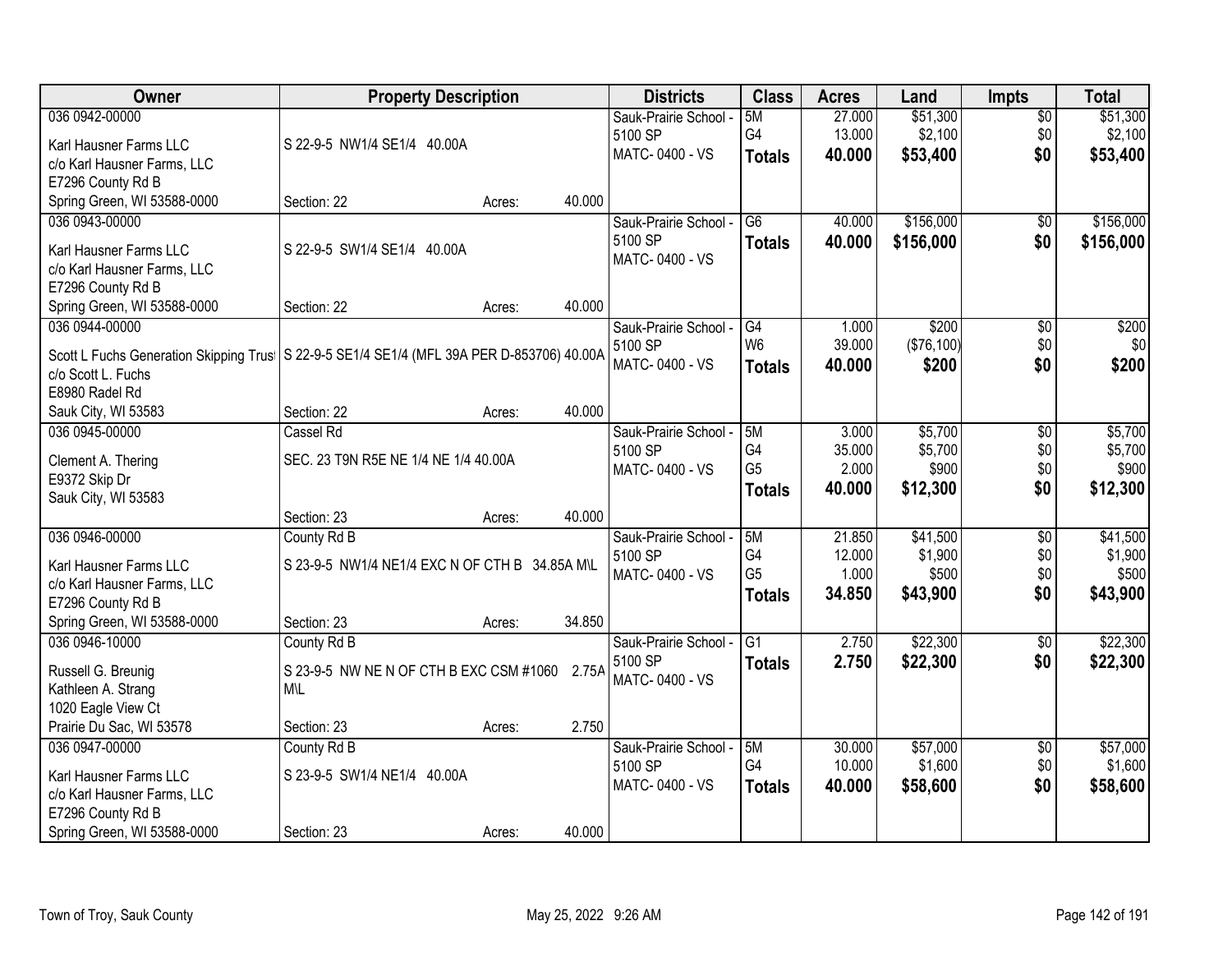| Owner                                                       | <b>Property Description</b>              |        |        | <b>Districts</b>      | <b>Class</b>    | <b>Acres</b> | Land      | <b>Impts</b>    | <b>Total</b> |
|-------------------------------------------------------------|------------------------------------------|--------|--------|-----------------------|-----------------|--------------|-----------|-----------------|--------------|
| 036 0948-00000                                              | Cassel Rd                                |        |        | Sauk-Prairie School - | 5M              | 4.000        | \$7,600   | \$0             | \$7,600      |
| Clement A. Thering                                          | SEC. 23 T9N R5E SE 1/4 NE 1/4 40.00A     |        |        | 5100 SP               | G4              | 36.000       | \$6,300   | \$0             | \$6,300      |
| E9372 Skip Dr                                               |                                          |        |        | MATC-0400 - VS        | <b>Totals</b>   | 40.000       | \$13,900  | \$0             | \$13,900     |
| Sauk City, WI 53583                                         |                                          |        |        |                       |                 |              |           |                 |              |
|                                                             | Section: 23                              | Acres: | 40.000 |                       |                 |              |           |                 |              |
| 036 0949-00000                                              | County Rd B                              |        |        | Sauk-Prairie School - | $\overline{G1}$ | 0.750        | \$11,200  | \$0             | \$11,200     |
| Russell G. Breunig                                          | SEC. 23 T9N R5E NE 1/4 NW 1/4 N HWY      |        | .75A   | 5100 SP               | <b>Totals</b>   | 0.750        | \$11,200  | \$0             | \$11,200     |
| Kathleen A. Strang                                          |                                          |        |        | MATC-0400 - VS        |                 |              |           |                 |              |
| 1020 Eagle View Ct                                          |                                          |        |        |                       |                 |              |           |                 |              |
| Prairie Du Sac, WI 53578                                    | Section: 23                              | Acres: | 0.750  |                       |                 |              |           |                 |              |
| 036 0950-00000                                              | County Rd B                              |        |        | Sauk-Prairie School - | 5M              | 10.250       | \$19,500  | $\overline{50}$ | \$19,500     |
| Karl Hausner Farms LLC                                      | S 23-9-5 NE1/4 NW1/4 S OF HWY 39.25A M/L |        |        | 5100 SP               | G4              | 27.500       | \$4,600   | \$0             | \$4,600      |
| c/o Karl Hausner Farms, LLC                                 |                                          |        |        | MATC-0400 - VS        | G <sub>5</sub>  | 1.500        | \$400     | \$0             | \$400        |
| E7296 County Rd B                                           |                                          |        |        |                       | <b>Totals</b>   | 39.250       | \$24,500  | \$0             | \$24,500     |
| Spring Green, WI 53588-0000                                 | Section: 23                              | Acres: | 39.250 |                       |                 |              |           |                 |              |
| 036 0951-00000                                              | E8995 County Rd B                        |        |        | Sauk-Prairie School - | G4              | 22.000       | \$4,100   | \$0             | \$4,100      |
| Karl Hausner Farms LLC                                      | S 23-9-5 NW1/4 NW1/4 40.00A M\L          |        |        | 5100 SP               | G7              | 18.000       | \$97,500  | \$1,129,900     | \$1,227,400  |
| c/o Karl Hausner Farms, LLC                                 |                                          |        |        | MATC-0400 - VS        | <b>Totals</b>   | 40.000       | \$101,600 | \$1,129,900     | \$1,231,500  |
| E7296 County Rd B                                           |                                          |        |        |                       |                 |              |           |                 |              |
| Spring Green, WI 53588-0000                                 | Section: 23                              | Acres: | 40.000 |                       |                 |              |           |                 |              |
| 036 0952-00000                                              |                                          |        |        | Sauk-Prairie School - | 5M              | 29.000       | \$55,100  | \$0             | \$55,100     |
| Karl Hausner Farms LLC                                      | S 23-9-5 SW1/4 NW1/4 40.00A              |        |        | 5100 SP               | G4              | 11.000       | \$2,000   | \$0             | \$2,000      |
| c/o Karl Hausner Farms, LLC                                 |                                          |        |        | MATC-0400 - VS        | <b>Totals</b>   | 40.000       | \$57,100  | \$0             | \$57,100     |
| E7296 County Rd B                                           |                                          |        |        |                       |                 |              |           |                 |              |
| Spring Green, WI 53588-0000                                 | Section: 23                              | Acres: | 40.000 |                       |                 |              |           |                 |              |
| 036 0953-00000                                              |                                          |        |        | Sauk-Prairie School - | 5M              | 31.000       | \$58,900  | $\overline{$0}$ | \$58,900     |
| Karl Hausner Farms LLC                                      | S 23-9-5 SE1/4 NW1/4 40.00A              |        |        | 5100 SP               | G4              | 9.000        | \$1,500   | \$0             | \$1,500      |
| c/o Karl Hausner Farms, LLC                                 |                                          |        |        | MATC-0400 - VS        | <b>Totals</b>   | 40.000       | \$60,400  | \$0             | \$60,400     |
| E7296 County Rd B                                           |                                          |        |        |                       |                 |              |           |                 |              |
| Spring Green, WI 53588-0000                                 | Section: 23                              | Acres: | 40.000 |                       |                 |              |           |                 |              |
| 036 0954-00000                                              |                                          |        |        | Sauk-Prairie School - | 5M              | 7.000        | \$13,300  | $\overline{60}$ | \$13,300     |
| Gordon C & Carol M Janney Revocable   S 23-9-5 NE SW 40.00A |                                          |        |        | 5100 SP               | G4              | 33.000       | \$5,600   | \$0             | \$5,600      |
| <b>Living Trust</b>                                         |                                          |        |        | MATC-0400 - VS        | <b>Totals</b>   | 40.000       | \$18,900  | \$0             | \$18,900     |
| S11153 Cassel Rd                                            |                                          |        |        |                       |                 |              |           |                 |              |
| Sauk City, WI 53583                                         | Section: 23                              | Acres: | 40.000 |                       |                 |              |           |                 |              |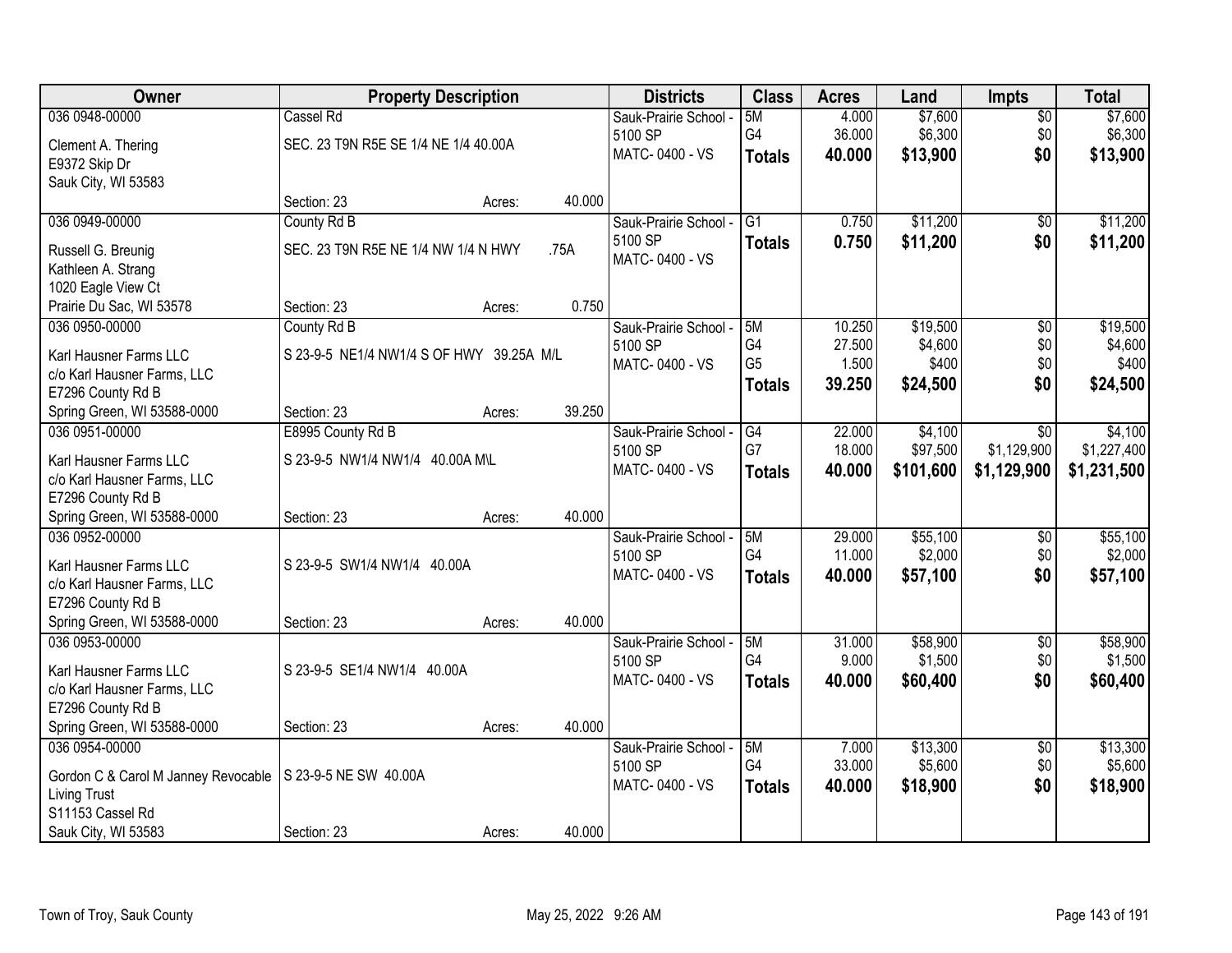| Owner                                                                               | <b>Property Description</b>                     |        |        | <b>Districts</b>                 | <b>Class</b>             | <b>Acres</b>   | Land            | <b>Impts</b>    | <b>Total</b>       |
|-------------------------------------------------------------------------------------|-------------------------------------------------|--------|--------|----------------------------------|--------------------------|----------------|-----------------|-----------------|--------------------|
| 036 0955-00000                                                                      |                                                 |        |        | Sauk-Prairie School -            | $\overline{G6}$          | 40.000         | \$156,000       | $\overline{50}$ | \$156,000          |
| Karl Hausner Farms LLC                                                              | S 23-9-5 NW1/4 SW1/4 40.00A                     |        |        | 5100 SP                          | <b>Totals</b>            | 40.000         | \$156,000       | \$0             | \$156,000          |
| c/o Karl Hausner Farms, LLC                                                         |                                                 |        |        | MATC-0400 - VS                   |                          |                |                 |                 |                    |
| E7296 County Rd B                                                                   |                                                 |        |        |                                  |                          |                |                 |                 |                    |
| Spring Green, WI 53588-0000                                                         | Section: 23                                     | Acres: | 40.000 |                                  |                          |                |                 |                 |                    |
| 036 0956-00000                                                                      | E8980 Radel Rd                                  |        |        | Sauk-Prairie School -            | G1                       | 2.000          | $\overline{50}$ | \$359,600       | \$359,600          |
|                                                                                     |                                                 |        |        | 5100 SP                          | G4                       | 15.000         | \$2,400         | \$0             | \$2,400            |
| Scott L Fuchs Generation Skipping Trust                                             | S 23-9-5 SW1/4 SW1/4 (MFL 23A PER D-853706)     |        |        | MATC-0400 - VS                   | W <sub>6</sub>           | 23.000         | (\$44,900)      | \$0             | \$0                |
| c/o Scott L. Fuchs                                                                  | (S/PRD EASE PER D-1177733) 40.00A               |        |        |                                  | <b>Totals</b>            | 40.000         | \$2,400         | \$359,600       | \$362,000          |
| E8980 Radel Rd                                                                      |                                                 |        | 40.000 |                                  |                          |                |                 |                 |                    |
| Sauk City, WI 53583<br>036 0957-00000                                               | Section: 23                                     | Acres: |        |                                  | 5M                       |                | \$9,400         |                 |                    |
|                                                                                     |                                                 |        |        | Sauk-Prairie School -<br>5100 SP | G <sub>4</sub>           | 4.930<br>8.000 | \$1,300         | \$0<br>\$0      | \$9,400<br>\$1,300 |
| Gordon C & Carol M Janney Revocable                                                 | S 23-9-5 N 34 1/2 RD OF E 60RD OF SE 1/4 SW 1/4 |        |        | MATC-0400 - VS                   |                          | 12.930         | \$10,700        | \$0             |                    |
| <b>Living Trust</b>                                                                 | 12.93A                                          |        |        |                                  | <b>Totals</b>            |                |                 |                 | \$10,700           |
| S11153 Cassel Rd                                                                    |                                                 |        |        |                                  |                          |                |                 |                 |                    |
| Sauk City, WI 53583                                                                 | Section: 23                                     | Acres: | 12.930 |                                  |                          |                |                 |                 |                    |
| 036 0958-00000                                                                      |                                                 |        |        | Sauk-Prairie School -            | G4                       | 2.000          | \$300           | \$0             | \$300              |
| Scott L Fuchs Generation Skipping Trus   S 23-9-5 W 20RD OF SE1/4 SW1/4 (MFL 8A PER |                                                 |        |        | 5100 SP                          | W <sub>6</sub>           | 8.000          | (\$15,600)      | \$0             | \$0                |
| c/o Scott L. Fuchs                                                                  | D-853706) (S/PRD EASE PER D-1177733) 10.00A M/L |        |        | MATC-0400 - VS                   | <b>Totals</b>            | 10.000         | \$300           | \$0             | \$300              |
| E8980 Radel Rd                                                                      |                                                 |        |        |                                  |                          |                |                 |                 |                    |
| Sauk City, WI 53583                                                                 | Section: 23                                     | Acres: | 10.000 |                                  |                          |                |                 |                 |                    |
| 036 0959-00000                                                                      |                                                 |        |        | Sauk-Prairie School -            | $\overline{\mathsf{W}8}$ | 17.070         | ( \$66, 600)    | $\overline{30}$ | $\sqrt{50}$        |
|                                                                                     |                                                 |        |        | 5100 SP                          | <b>Totals</b>            | 17.070         | \$0             | \$0             | \$0                |
| Terry L. Herbrand et al                                                             | S 23-9-5 S45 1/2RD OF E 60RD OF SE SW 17.07A    |        |        | MATC-0400 - VS                   |                          |                |                 |                 |                    |
| c/o Timothy D. Herbrand                                                             | (MFL 17.07A PER D-860266)                       |        |        |                                  |                          |                |                 |                 |                    |
| E9056 State Rd 60                                                                   |                                                 |        |        |                                  |                          |                |                 |                 |                    |
| Sauk City, WI 53583                                                                 | Section: 23                                     | Acres: | 17.070 |                                  |                          |                |                 |                 |                    |
| 036 0960-00000                                                                      | S11153 Cassel Rd                                |        |        | Sauk-Prairie School -            | 5M                       | 5.000          | \$9,600         | $\overline{50}$ | \$9,600            |
| Gordon C & Carol M Janney Revocable                                                 | S 23-9-5 NE SE 40.00A                           |        |        | 5100 SP                          | G4<br>G7                 | 34.000         | \$5,000         | \$0             | \$5,000            |
| Living Trust                                                                        |                                                 |        |        | MATC-0400 - VS                   |                          | 1.000          | \$14,000        | \$141,500       | \$155,500          |
| S11153 Cassel Rd                                                                    |                                                 |        |        |                                  | <b>Totals</b>            | 40.000         | \$28,600        | \$141,500       | \$170,100          |
| Sauk City, WI 53583                                                                 | Section: 23                                     | Acres: | 40.000 |                                  |                          |                |                 |                 |                    |
| 036 0961-00000                                                                      |                                                 |        |        | Sauk-Prairie School -            | 5M                       | 17.000         | \$32,900        | $\overline{50}$ | \$32,900           |
| Gordon C & Carol M Janney Revocable                                                 | S 23-9-5 NW SE 40.00A                           |        |        | 5100 SP                          | G4                       | 23.000         | \$3,500         | \$0             | \$3,500            |
| <b>Living Trust</b>                                                                 |                                                 |        |        | MATC-0400 - VS                   | <b>Totals</b>            | 40.000         | \$36,400        | \$0             | \$36,400           |
| S11153 Cassel Rd                                                                    |                                                 |        |        |                                  |                          |                |                 |                 |                    |
| Sauk City, WI 53583                                                                 | Section: 23                                     | Acres: | 40.000 |                                  |                          |                |                 |                 |                    |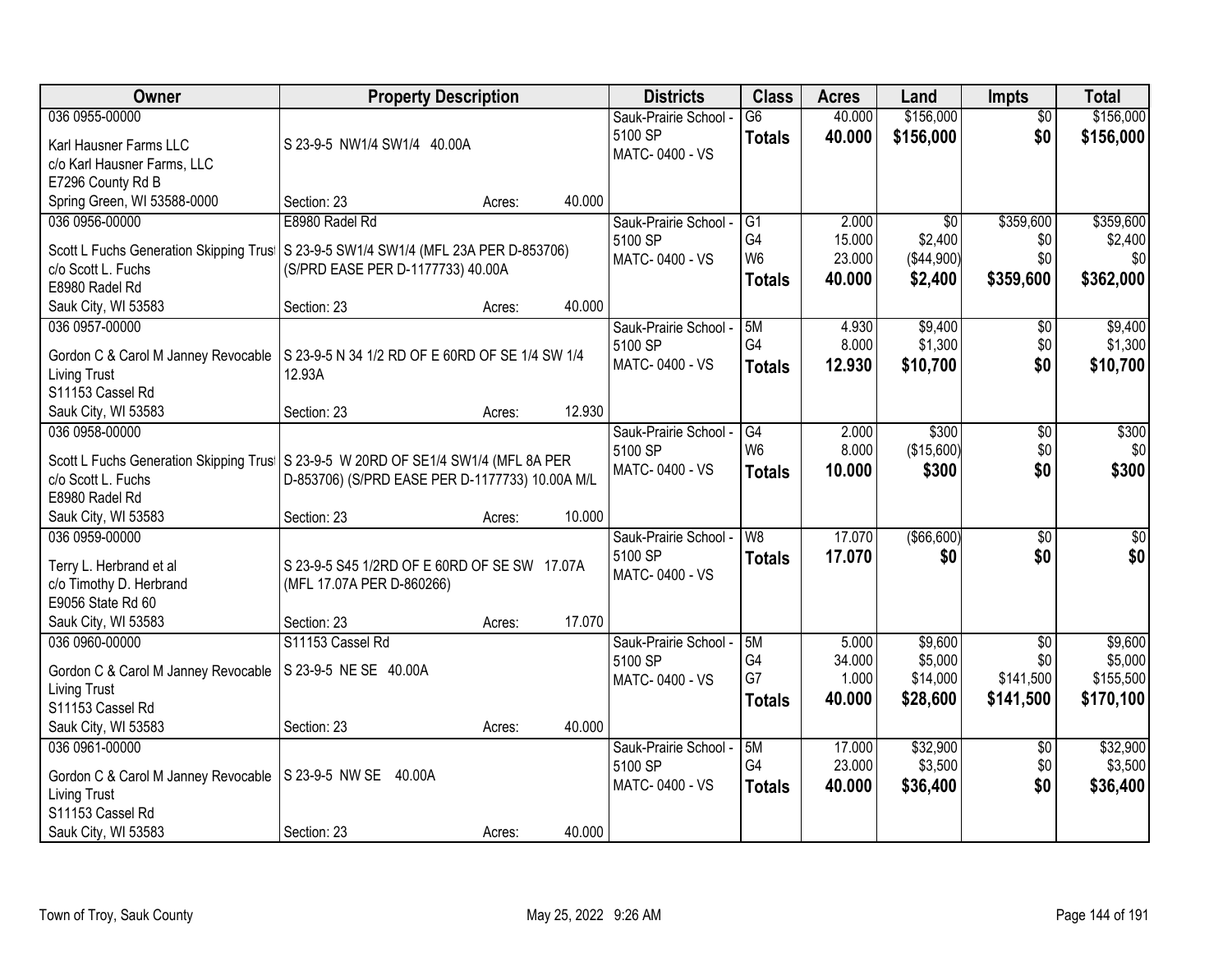| Owner                                                       | <b>Property Description</b>                             | <b>Districts</b>      | <b>Class</b>   | <b>Acres</b> | Land     | <b>Impts</b>    | <b>Total</b> |
|-------------------------------------------------------------|---------------------------------------------------------|-----------------------|----------------|--------------|----------|-----------------|--------------|
| 036 0962-00000                                              |                                                         | Sauk-Prairie School - | 5M             | 31.000       | \$60,500 | $\overline{50}$ | \$60,500     |
| Gordon C & Carol M Janney Revocable   S 23-9-5 SW SE 40.00A |                                                         | 5100 SP               | G4             | 9.000        | \$1,500  | \$0             | \$1,500      |
| <b>Living Trust</b>                                         |                                                         | MATC-0400 - VS        | <b>Totals</b>  | 40.000       | \$62,000 | \$0             | \$62,000     |
| S11153 Cassel Rd                                            |                                                         |                       |                |              |          |                 |              |
| Sauk City, WI 53583                                         | 40.000<br>Section: 23<br>Acres:                         |                       |                |              |          |                 |              |
| 036 0963-00000                                              |                                                         | Sauk-Prairie School - | 5M             | 35.000       | \$68,300 | $\overline{50}$ | \$68,300     |
|                                                             |                                                         | 5100 SP               | G4             | 4.100        | \$700    | \$0             | \$700        |
| Gordon C & Carol M Janney Revocable                         | S 23-9-5 SE SE EXC N240' OF E165' 39.10A M\L            | MATC-0400 - VS        | <b>Totals</b>  | 39.100       | \$69,000 | \$0             | \$69,000     |
| <b>Living Trust</b>                                         |                                                         |                       |                |              |          |                 |              |
| S11153 Cassel Rd                                            |                                                         |                       |                |              |          |                 |              |
| Sauk City, WI 53583                                         | 39.100<br>Section: 23<br>Acres:                         |                       |                |              |          |                 |              |
| 036 0964-00000                                              | S11205 Cassel Rd                                        | Sauk-Prairie School - | G <sub>1</sub> | 0.900        | \$25,800 | \$139,100       | \$164,900    |
| Mark A. Johnson                                             | S 23 T9N R5E N240' OF E165' OF SE 1/4 SE 1/4 .90A       | 5100 SP               | <b>Totals</b>  | 0.900        | \$25,800 | \$139,100       | \$164,900    |
| Terri L. Johnson                                            | M/L                                                     | MATC-0400 - VS        |                |              |          |                 |              |
| S11205 Cassel Rd                                            |                                                         |                       |                |              |          |                 |              |
| Sauk City, WI 53583                                         | 0.900<br>Section: 23<br>Acres:                          |                       |                |              |          |                 |              |
| 036 0965-10000                                              | E9688 County Rd B                                       | Sauk-Prairie School - | 5M             | 8.000        | \$15,600 | $\sqrt{6}$      | \$15,600     |
|                                                             |                                                         | 5100 SP               | G <sub>1</sub> | 5.000        | \$53,600 | \$304,200       | \$357,800    |
| Dennis A. Frey                                              | S 24-9-5 THAT PRT NE NE LYING N OF CTH B & N OF         | MATC-0400 - VS        | G4             | 5.650        | \$900    | \$0             | \$900        |
| Jennifer A. Frey                                            | NEW(1995) ROW LI HWY 60 LYING ELY OF INTERS             |                       | <b>Totals</b>  | 18.650       | \$70,100 | \$304,200       | \$374,300    |
| E9688 County Rd B                                           | W/CTH B 18.65A M/L (INCLUDES D-854240 &                 |                       |                |              |          |                 |              |
| Sauk City, WI 53583                                         | 18.650<br>Section: 24<br>Acres:                         |                       |                |              |          |                 |              |
| 036 0965-20000                                              | E9683 County Rd B                                       | Sauk-Prairie School - | G2             | 1.000        | \$28,000 | \$145,100       | \$173,100    |
| Difrey Properties, LLC                                      | S 24-9-5 PRT NE NE = CSM #6169 LOT 1 2.525A             | 5100 SP               | G4             | 1.525        | \$400    | \$0             | \$400        |
| c/o Djfrey Properties, LLC                                  |                                                         | MATC-0400 - VS        | <b>Totals</b>  | 2.525        | \$28,400 | \$145,100       | \$173,500    |
| E9688 County Rd B                                           |                                                         |                       |                |              |          |                 |              |
| Sauk City, WI 53583                                         | 2.525<br>Section:<br>Acres:                             |                       |                |              |          |                 |              |
| 036 0966-00000                                              | State Highway 60                                        | Sauk-Prairie School - | 5M             | 33.000       | \$64,000 | $\sqrt{6}$      | \$64,000     |
|                                                             |                                                         | 5100 SP               | G4             | 89.830       | \$22,500 | \$0             | \$22,500     |
| Karl Hausner Farms, LLC                                     | S 24-9-5 PRT NE NE, ALL NW NE, ALL SE NE, PRT SW        | MATC-0400 - VS        | G <sub>5</sub> | 2.000        | \$100    | \$0             | \$100        |
| E7296 County Rd B                                           | NE, PRT NE SE & PRT NW SE PER D-1109812 (=PCL           |                       | <b>Totals</b>  | 124.830      | \$86,600 | \$0             | \$86,600     |
| Spring Green, WI 53588-0000                                 | A POS #15421) 124.83A                                   |                       |                |              |          |                 |              |
|                                                             | 124.830<br>Section: 24<br>Acres:                        |                       |                |              |          |                 |              |
| 036 0968-00000                                              | State Highway 60                                        | Sauk-Prairie School - | G4             | 33.580       | \$8,000  | $\overline{50}$ | \$8,000      |
| Karl Hausner Farms, LLC                                     | S 24-9-5 PRT NE NE, SE NE & NE SE PER D-1109812         | 5100 SP               | <b>Totals</b>  | 33.580       | \$8,000  | \$0             | \$8,000      |
| E7296 County Rd B                                           | (=PCL B, POS #15421 LOC IN TOWN OF TROY)                | MATC-0400 - VS        |                |              |          |                 |              |
| Spring Green, WI 53588-0000                                 | 33.58A (See Pcl 028-0460-00000 for prt pcl B in Town of |                       |                |              |          |                 |              |
|                                                             | 33.580<br>Section: 24<br>Acres:                         |                       |                |              |          |                 |              |
|                                                             |                                                         |                       |                |              |          |                 |              |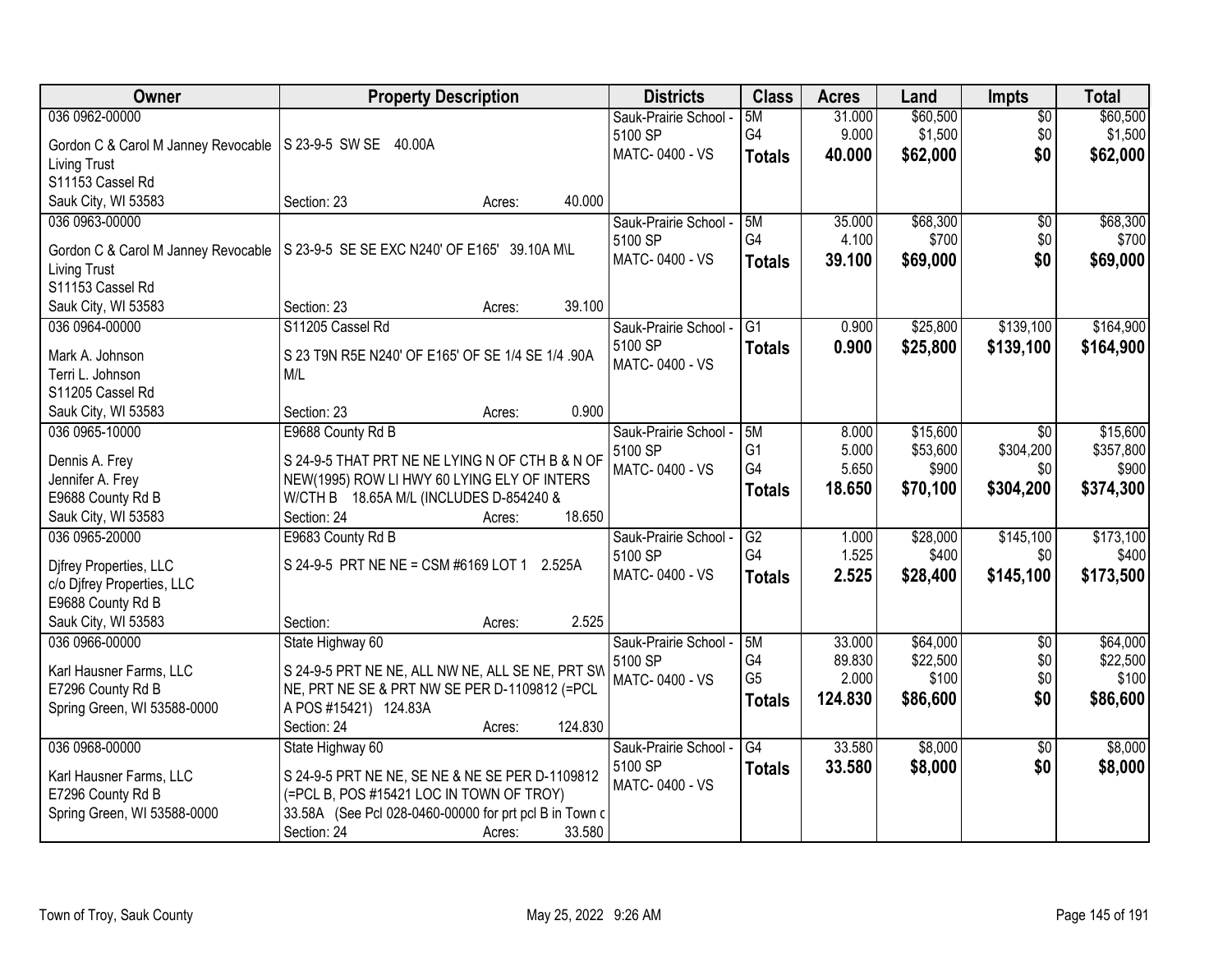| Owner               | <b>Property Description</b>                                                              | <b>Districts</b>      | <b>Class</b>    | <b>Acres</b> | Land       | <b>Impts</b>    | <b>Total</b> |
|---------------------|------------------------------------------------------------------------------------------|-----------------------|-----------------|--------------|------------|-----------------|--------------|
| 036 0969-00000      | E9608 State Highway 60                                                                   | Sauk-Prairie School - | $\overline{G7}$ | 0.160        | \$1,000    | \$7,400         | \$8,400      |
| F&K Farms, LLC      | S 24-9-5 PRT SE NE COM SE COR SE NE - W71RD -                                            | 5100 SP               | W <sub>6</sub>  | 4.000        | (\$15,200) | \$0             | \$0          |
| E8980 Radel Rd      | NE38RD - E62RD - S36RD TO POB EXC HWY PER                                                | MATC-0400 - VS        | <b>Totals</b>   | 4.160        | \$1,000    | \$7,400         | \$8,400      |
| Sauk City, WI 53583 | TPP #5680-03-21-4.08 PRT PCL 23 PER D-1025133 &                                          |                       |                 |              |            |                 |              |
|                     | 4.160<br>Section: 24<br>Acres:                                                           |                       |                 |              |            |                 |              |
| 036 0970-00000      | E9443 County Rd B                                                                        | Sauk-Prairie School - | 5M              | 3.740        | \$7,100    | $\overline{50}$ | \$7,100      |
|                     |                                                                                          | 5100 SP               | G4              | 29.000       | \$6,000    | \$0             | \$6,000      |
| Brendan Gary Nolden | S 24-9-5 THAT PRT E1/2 NW1/4 LYING N OF<br>FOLLOWING LINE:COM 1304.75' N OF W1/4 COR SEC | MATC-0400 - VS        | G <sub>5</sub>  | 1.000        | \$500      | \$0             | \$500        |
| Emily Rose Nolden   |                                                                                          |                       | G7              | 2.000        | \$22,000   | \$89,200        | \$111,200    |
| E9443 County Rd B   | 24- S89?42'13"E 1323.89'-N0?17'24" W<br>35.740<br>Section: 24                            |                       | <b>Totals</b>   | 35.740       | \$35,600   | \$89,200        | \$124,800    |
| Sauk City, WI 53583 | Acres:                                                                                   |                       |                 |              |            |                 |              |
| 036 0971-00000      | County Rd B                                                                              | Sauk-Prairie School - | $\overline{G1}$ | 0.480        | \$16,100   | \$0             | \$16,100     |
| Eric M. Johnson     | S 24-9-5 PRT NE NW COM N1/4 COR SEC 24-W 652'                                            | 5100 SP               | <b>Totals</b>   | 0.480        | \$16,100   | \$0             | \$16,100     |
| E9439 County Rd B   | TO POB-W128' -S5?18'W 146.8'-N89?10'E141.6' -N                                           | MATC-0400 - VS        |                 |              |            |                 |              |
| Sauk City, WI 53583 | 144.8' TO POB; ALSO COM SW COR ABOVE DESC                                                |                       |                 |              |            |                 |              |
|                     | 0.480<br>Section: 24<br>Acres:                                                           |                       |                 |              |            |                 |              |
| 036 0972-00000      | E9439 County Rd B                                                                        | Sauk-Prairie School - | G1              | 0.510        | \$17,000   | \$90,300        | \$107,300    |
|                     |                                                                                          | 5100 SP               | <b>Totals</b>   | 0.510        | \$17,000   | \$90,300        | \$107,300    |
| Eric M. Johnson     | S 24-9-5 PRT NE NW COM N1/4 COR-W804.8' TO                                               | MATC-0400 - VS        |                 |              |            |                 |              |
| E9439 County Rd B   | POB-W260'-S43?E 231'-N86?42'E 87.6'-N5?18'E 164.5'                                       |                       |                 |              |            |                 |              |
| Sauk City, WI 53583 | TO POB; ALSO COM SE COR ABOVE DESC                                                       |                       |                 |              |            |                 |              |
|                     | 0.510<br>Section: 24<br>Acres:                                                           |                       |                 |              |            |                 |              |
| 036 0973-00000      |                                                                                          | Sauk-Prairie School - | $\overline{G4}$ | 3.050        | \$500      | $\overline{50}$ | \$500        |
| Clement A. Thering  | S 24-9-5 THAT PRT NE NW LYING S & E OF                                                   | 5100 SP               | <b>Totals</b>   | 3.050        | \$500      | \$0             | \$500        |
| Jean F. Thering     | FOLLOWING LINE: COM 1304.75' N OF W1/4 COR SE                                            | MATC-0400 - VS        |                 |              |            |                 |              |
| E9372 Skip Dr       | 24- S89?42'E 1323.89'-N0?17'24"W 173.50'-S86?54'4"E                                      |                       |                 |              |            |                 |              |
| Sauk City, WI 53583 | 3.050<br>Section: 24<br>Acres:                                                           |                       |                 |              |            |                 |              |
| 036 0974-00000      |                                                                                          | Sauk-Prairie School - | 5M              | 5.000        | \$9,500    | $\overline{50}$ | \$9,500      |
|                     |                                                                                          | 5100 SP               | G4              | 34.630       | \$2,200    | \$0             | \$2,200      |
| Brendan Gary Nolden | S 24-9-5 THAT PRT W1/2 NW1/4 LYING N OF                                                  | MATC-0400 - VS        | G <sub>5</sub>  | 1.500        | \$800      | \$0             | \$800        |
| Emily Rose Nolden   | FOLLOWING LINE: COM 1304.75' N OF W1/4 COR SE                                            |                       | <b>Totals</b>   | 41.130       | \$12,500   | \$0             | \$12,500     |
| E9443 County Rd B   | 24- S89?42'E TO E LI SD W1/2 NW1/4 41.13A M/L (SEE                                       |                       |                 |              |            |                 |              |
| Sauk City, WI 53583 | Section: 24<br>41.130<br>Acres:                                                          |                       |                 |              |            |                 |              |
| 036 0975-00000      | E9372 Skip Dr                                                                            | Sauk-Prairie School - | G4              | 36.370       | \$6,100    | $\overline{50}$ | \$6,100      |
| Clement A. Thering  | S 24-9-5 SW NW EXC THAT PRT LYING N OF                                                   | 5100 SP               | G <sub>5</sub>  | 1.500        | \$100      | \$0             | \$100        |
| E9372 Skip Dr       | FOLLOWING LINE: COM 1304.75' N OF W1/4 COR SEO                                           | MATC-0400 - VS        | G7              | 1.000        | \$14,000   | \$139,500       | \$153,500    |
| Sauk City, WI 53583 | 24- S89?42'E TO E LI SD SW NW 38.87A M/L (SEE                                            |                       | <b>Totals</b>   | 38.870       | \$20,200   | \$139,500       | \$159,700    |
|                     | 38.870<br>Section: 24<br>Acres:                                                          |                       |                 |              |            |                 |              |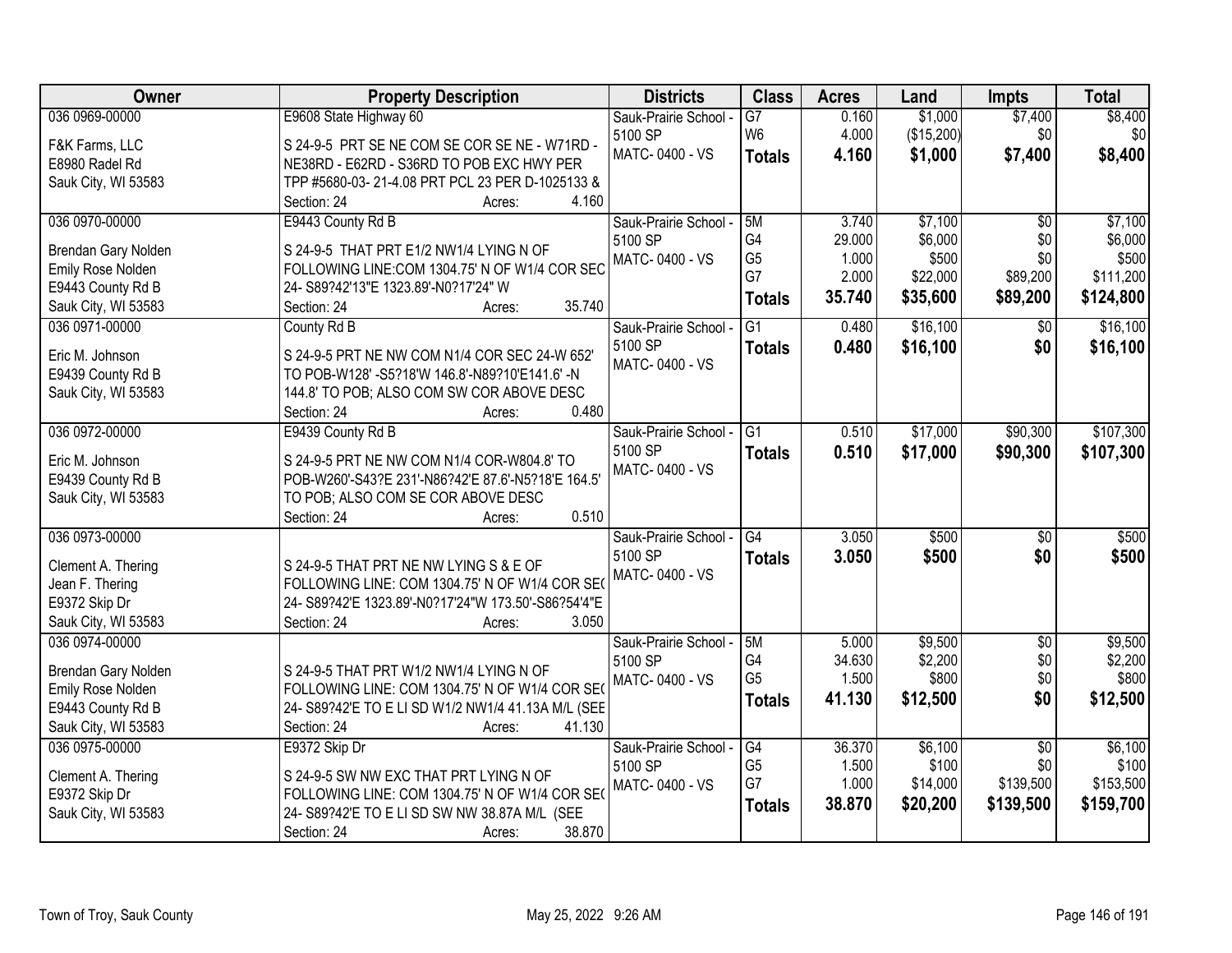| Owner                            | <b>Property Description</b>                       | <b>Districts</b>      | <b>Class</b>    | <b>Acres</b> | Land     | <b>Impts</b>    | <b>Total</b> |
|----------------------------------|---------------------------------------------------|-----------------------|-----------------|--------------|----------|-----------------|--------------|
| 036 0976-00000                   |                                                   | Sauk-Prairie School - | 5M              | 9.000        | \$17,100 | $\overline{50}$ | \$17,100     |
| Clement A. Thering               | S 24-9-5 SE NW EXC THAT PRT LYING N & W OF        | 5100 SP               | G4              | 30.990       | \$6,000  | \$0             | \$6,000      |
| Jean F. Thering                  | FOLLOWING LINE: COM 1304.75' N OF W1/4 COR SEO    | MATC-0400 - VS        | <b>Totals</b>   | 39.990       | \$23,100 | \$0             | \$23,100     |
| E9372 Skip Dr                    | 24-S89?42'E 1323.89'-N0?17'24" W TO N LI SD SE NW |                       |                 |              |          |                 |              |
| Sauk City, WI 53583              | 39.990<br>Section: 24<br>Acres:                   |                       |                 |              |          |                 |              |
| 036 0977-00000                   |                                                   | Sauk-Prairie School - | 5M              | 24.000       | \$45,600 | $\overline{50}$ | \$45,600     |
|                                  |                                                   | 5100 SP               | G4              | 16.000       | \$2,900  | \$0             | \$2,900      |
| Clement A. Thering               | SEC 24 T9N R5E NE 1/4 SW 1/4 SUBJ TO WP&L         | MATC-0400 - VS        | <b>Totals</b>   | 40.000       | \$48,500 | \$0             | \$48,500     |
| Jean F. Thering<br>E9372 Skip Dr | EASEMENT 40.00A                                   |                       |                 |              |          |                 |              |
| Sauk City, WI 53583              | Section: 24<br>40.000<br>Acres:                   |                       |                 |              |          |                 |              |
| 036 0978-00000                   | State Highway 60                                  | Sauk-Prairie School - | 5M              | 8.670        | \$16,900 | $\overline{50}$ | \$16,900     |
|                                  |                                                   | 5100 SP               | G4              | 12.830       | \$2,700  | \$0             | \$2,700      |
| Clement A. Thering               | S 24-9-5 SE SW NW OF HWY 60 EXC HWY PER TPP       | MATC-0400 - VS        | G <sub>5</sub>  | 1.310        | \$500    | \$0             | \$500        |
| Jean F. Thering                  | #5680-03-21-4.06 AMENDMENT NO. 1 PRT PCL 17       |                       |                 | 22.810       | \$20,100 | \$0             | \$20,100     |
| E9372 Skip Dr                    | PER D-1020216 22.81A M/L                          |                       | <b>Totals</b>   |              |          |                 |              |
| Sauk City, WI 53583              | 22.810<br>Section: 24<br>Acres:                   |                       |                 |              |          |                 |              |
| 036 0979-00000                   | E9397 State Highway 60                            | Sauk-Prairie School - | 5M              | 8.060        | \$15,700 | \$0             | \$15,700     |
| Ronald R. Mack                   | S 24-9-5 SE SW SE OF HWY 60 EXC HWY PER TPP       | 5100 SP               | G <sub>1</sub>  | 3.000        | \$46,000 | \$387,900       | \$433,900    |
| Loralee F. Mack                  | #5680-03-21- 4.06 AMENDMENT NO. 1 PCL 21 PER      | MATC-0400 - VS        | G4              | 2.000        | \$300    | \$0             | \$300        |
| E9425 State Rd 60                | D-1011470 13.06A M/L                              |                       | <b>Totals</b>   | 13.060       | \$62,000 | \$387,900       | \$449,900    |
| Sauk City, WI 53583              | 13.060<br>Section: 24<br>Acres:                   |                       |                 |              |          |                 |              |
| 036 0980-00000                   | E9372 Skip Dr                                     | Sauk-Prairie School - | $\overline{G4}$ | 38.000       | \$2,600  | $\overline{30}$ | \$2,600      |
|                                  |                                                   | 5100 SP               | G7              | 2.000        | \$10,000 | \$34,700        | \$44,700     |
| Clement A. Thering               | SEC. 24 T9N R5E NW 1/4 SW 1/4 40.00A              | MATC-0400 - VS        | <b>Totals</b>   | 40.000       | \$12,600 | \$34,700        | \$47,300     |
| E9372 Skip Dr                    |                                                   |                       |                 |              |          |                 |              |
| Sauk City, WI 53583              |                                                   |                       |                 |              |          |                 |              |
|                                  | 40.000<br>Section: 24<br>Acres:                   |                       |                 |              |          |                 |              |
| 036 0981-00000                   |                                                   | Sauk-Prairie School - | $\overline{G6}$ | 8.000        | \$31,200 | $\overline{60}$ | \$31,200     |
| Joyce M. Sorg                    | S 24 T9N R5E SW 1/4 SW 1/4 W OF TN RD 8.00A M/L   | 5100 SP               | <b>Totals</b>   | 8.000        | \$31,200 | \$0             | \$31,200     |
| E9304A State Rd 60               |                                                   | MATC-0400 - VS        |                 |              |          |                 |              |
| Sauk City, WI 53583              |                                                   |                       |                 |              |          |                 |              |
|                                  | 8.000<br>Section: 24<br>Acres:                    |                       |                 |              |          |                 |              |
| 036 0982-00000                   | State Highway 60                                  | Sauk-Prairie School - | 5M              | 14.500       | \$28,300 | $\overline{50}$ | \$28,300     |
| Clement A. Thering               | S 24-9-5 SW SW E OF TN ROAD EXC HWY PER TPP       | 5100 SP               | G4              | 13.760       | \$2,200  | \$0             | \$2,200      |
| Jean F. Thering                  | #5680-03-21-4.06 AMENDMENT NO. 1 PRT PCL 17       | MATC-0400 - VS        | <b>Totals</b>   | 28.260       | \$30,500 | \$0             | \$30,500     |
| E9372 Skip Dr                    | PER D-1020216 28.26A M/L                          |                       |                 |              |          |                 |              |
| Sauk City, WI 53583              | 28.260<br>Section: 24<br>Acres:                   |                       |                 |              |          |                 |              |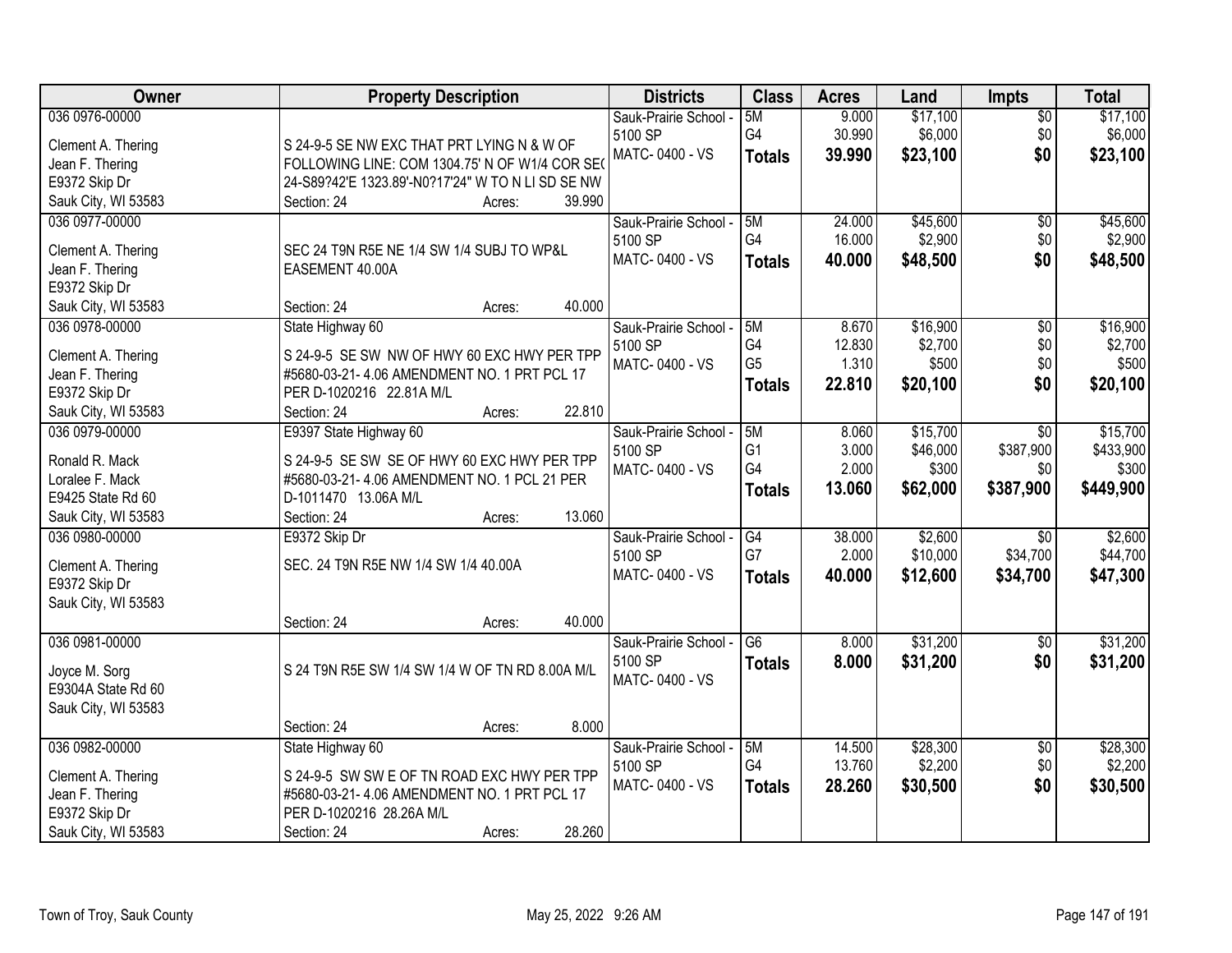| Owner                   | <b>Property Description</b>                      | <b>Districts</b>                 | <b>Class</b>             | <b>Acres</b> | Land            | <b>Impts</b>           | <b>Total</b>     |
|-------------------------|--------------------------------------------------|----------------------------------|--------------------------|--------------|-----------------|------------------------|------------------|
| 036 0983-01000          | State Highway 60                                 | Sauk-Prairie School -            | $\overline{\mathsf{W6}}$ | 6.500        | (\$12,700)      | $\overline{50}$        | $\sqrt{30}$      |
| F&K Farms, LLC          | S 24-9-5 NE1/4 SE1/4 EXC N 2RD OF W 9RD & ALSO   | 5100 SP                          | <b>Totals</b>            | 6.500        | \$0             | \$0                    | \$0              |
| E8980 Radel Rd          | EXC TPP 5680-03-21-4.07 AMDT NO. 1 PCL 23 PER    | MATC-0400 - VS                   |                          |              |                 |                        |                  |
| Sauk City, WI 53583     | D-1025133 & ALSO EXC POS 15421 PCL B PER         |                                  |                          |              |                 |                        |                  |
|                         | 6.500<br>Section:<br>Acres:                      |                                  |                          |              |                 |                        |                  |
| 036 0983-10000          | Seitz Rd                                         | Sauk-Prairie School -            | 5M                       | 2.520        | \$4,900         | \$0                    | \$4,900          |
|                         |                                                  | 5100 SP                          | G4                       | 2.440        | \$400           | \$0                    | \$400            |
| F&K Farms, LLC          | S 24-9-5 PRT NE SE = CSM #6374 LOT 1 4.96A       | MATC-0400 - VS                   | <b>Totals</b>            | 4.960        | \$5,300         | \$0                    | \$5,300          |
| E8980 Radel Rd          |                                                  |                                  |                          |              |                 |                        |                  |
| Sauk City, WI 53583     |                                                  |                                  |                          |              |                 |                        |                  |
|                         | 4.960<br>Section:<br>Acres:                      |                                  |                          |              |                 |                        |                  |
| 036 0983-21000          | S11180 Seitz Rd                                  | Sauk-Prairie School -            | 5M                       | 2.780        | $\overline{50}$ | $\overline{30}$        | \$0              |
| F&K Farms, LLC          | S 24-9-5 PRT E1/2 SE1/4 = CSM 6374 LOT 2 & INCL  | 5100 SP                          | G <sub>1</sub>           | 2.180        | \$41,100        | \$198,500              | \$239,600        |
| c/o Brody J. Stuettgen  | COM W1/4 COR SEC 19 - S00?07'17"E 561.56? TO     | MATC-0400 - VS                   | G4                       | 1.650        | \$400           | \$0                    | \$400            |
| S11180 Seitz Rd         | POB - S75?17'56?E 23.94? - S00?07'17"E 844.84? - |                                  | W <sub>6</sub>           | 28.960       | (\$56,500)      | \$0                    | \$0              |
| Sauk City, WI 53583     | 35.570<br>Section:<br>Acres:                     |                                  | <b>Totals</b>            | 35.570       | \$41,500        | \$198,500              | \$240,000        |
| 036 0987-00000          | State Highway 60                                 | Sauk-Prairie School -            | 5M                       | 14.000       | \$27,300        | \$0                    | \$27,300         |
|                         |                                                  | 5100 SP                          | G4                       | 24.620       | \$1,700         | \$0                    | \$1,700          |
| James L. Wenzel et al   | S 24-9-5 SW SE EXC HWY PER TPP                   | MATC-0400 - VS                   | <b>Totals</b>            | 38.620       | \$29,000        | \$0                    | \$29,000         |
| c/o Marie J. Wenzel Le  | #5680-03-21-4.07 AMENDMENT NO. 1 PCL 22 PER      |                                  |                          |              |                 |                        |                  |
| S11480 Julius Ln        | D-1011469 38.62A (S/LE OF MARIE J WENZEL PER     |                                  |                          |              |                 |                        |                  |
| Sauk City, WI 53583     | Section: 24<br>38.620<br>Acres:                  |                                  |                          |              |                 |                        |                  |
| 036 0988-01000          | Seitz Rd                                         | Sauk-Prairie School -            | W6                       | 3.280        | (\$2,900)       | $\overline{30}$        | $\overline{\$0}$ |
| F&K Farms, LLC          | S 24-9-5 SE1/4 SE1/4 EXC POS 15421 PCL C PER     | 5100 SP                          | <b>Totals</b>            | 3.280        | \$0             | \$0                    | \$0              |
| E8980 Radel Rd          | D-1109821 & EXC CSM'S 6315, 6364 & 6374 & ALSO   | MATC-0400 - VS                   |                          |              |                 |                        |                  |
| Sauk City, WI 53583     | EXC COM W1/4 COR SEC 19 - S00?07'17"E 561.56?    |                                  |                          |              |                 |                        |                  |
|                         | 3.280<br>Section:<br>Acres:                      |                                  |                          |              |                 |                        |                  |
| 036 0988-10000          | State Highway 60                                 | Sauk-Prairie School -            | $\overline{\mathsf{X2}}$ | 20.530       | $\sqrt{$0}$     | \$0                    | $\frac{1}{6}$    |
| Wis Dept Transportation | S 24-9-5 LAND IN SEC 24 FOR HWY 60 PROJ          | 5100 SP                          | <b>Totals</b>            | 20.530       | \$0             | \$0                    | \$0              |
| 2101 Wright St          | 5680-02-21 PER D-670759 EXC D-854241 & EXC       | MATC-0400 - VS                   |                          |              |                 |                        |                  |
| Madison, WI 53704       | D-854240 (5.19A); ALSO TPP #5680-03-21-4.06      |                                  |                          |              |                 |                        |                  |
|                         | 20.530<br>Section: 24<br>Acres:                  |                                  |                          |              |                 |                        |                  |
| 036 0988-20000          | Seitz Rd                                         |                                  | $\overline{G6}$          | 26.430       | \$103,100       |                        | \$103,100        |
|                         |                                                  | Sauk-Prairie School -<br>5100 SP |                          |              |                 | $\overline{30}$<br>\$0 |                  |
| Terry H. Breunig        | S 24-9-5 PRT SE SE & S 25-9-5 PRT NE NE = CSM    | MATC-0400 - VS                   | <b>Totals</b>            | 26.430       | \$103,100       |                        | \$103,100        |
| Laura L. Breunig        | #6315 LOT 1 EXC THAT PRT LOC IN TN PRAIRIE DU    |                                  |                          |              |                 |                        |                  |
| 6854 Taylor Rd          | SAC 26.43A M/L                                   |                                  |                          |              |                 |                        |                  |
| Sauk City, WI 53583     | 26.430<br>Section:<br>Acres:                     |                                  |                          |              |                 |                        |                  |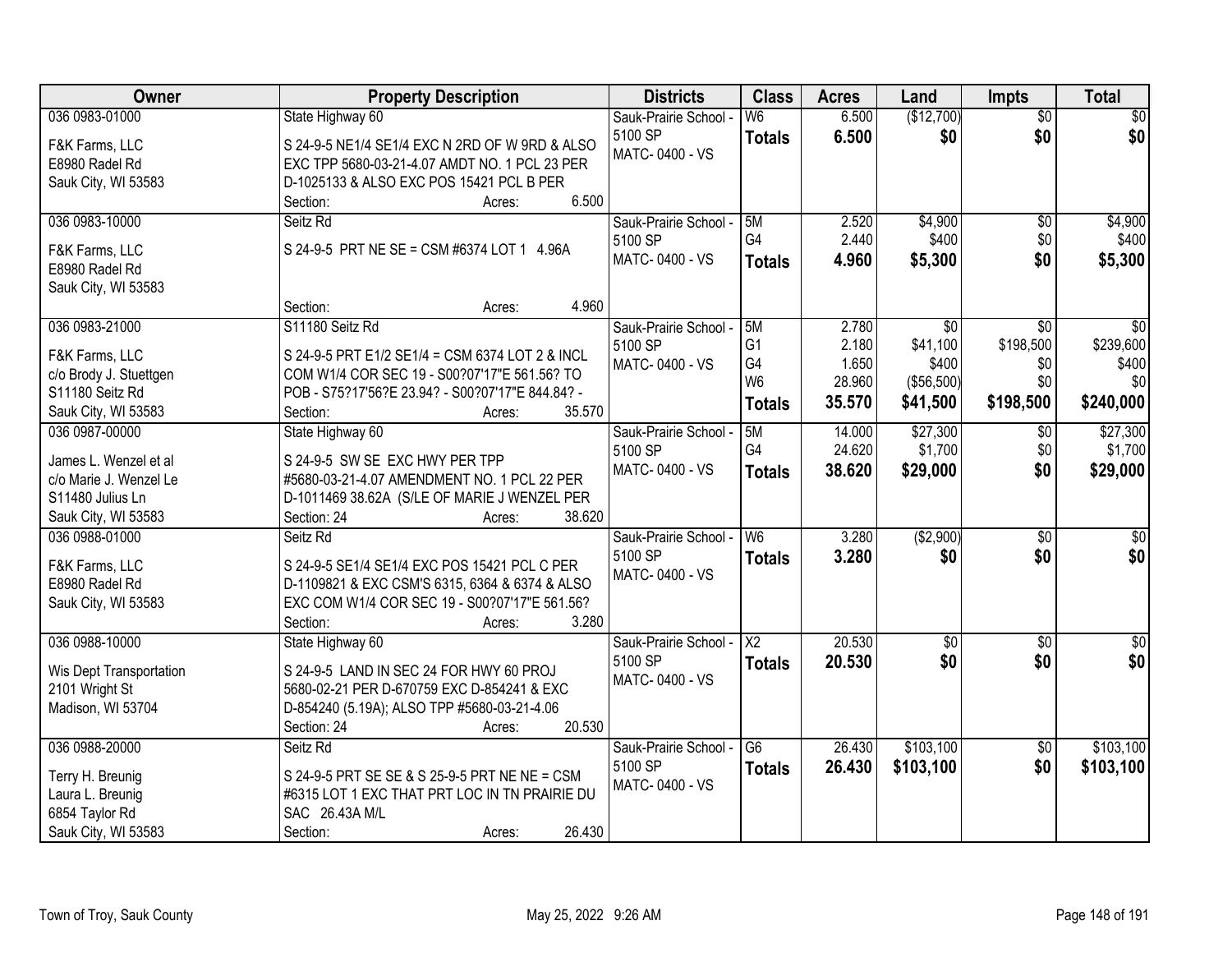| Owner                                           | <b>Property Description</b>                        | <b>Districts</b>      | <b>Class</b>         | <b>Acres</b>    | Land                | Impts            | <b>Total</b>         |
|-------------------------------------------------|----------------------------------------------------|-----------------------|----------------------|-----------------|---------------------|------------------|----------------------|
| 036 0988-30000                                  | S11250 Seitz Rd                                    | Sauk-Prairie School - | $\overline{G1}$      | 2.500           | \$43,000            | \$278,400        | \$321,400            |
| Jacob A. Brickl                                 | S 24-6-5 PRT SE SE = CSM #6364 LOT 3 2.50A         | 5100 SP               | <b>Totals</b>        | 2.500           | \$43,000            | \$278,400        | \$321,400            |
| Melissa R. Brickl                               |                                                    | MATC-0400 - VS        |                      |                 |                     |                  |                      |
| S11250 Seitz Rd                                 |                                                    |                       |                      |                 |                     |                  |                      |
| Sauk City, WI 53583                             | 2.500<br>Section:<br>Acres:                        |                       |                      |                 |                     |                  |                      |
| 036 0989-00000                                  | State Highway 60                                   | Sauk-Prairie School - | 5M                   | 3.310           | \$6,500             | \$0              | \$6,500              |
|                                                 |                                                    | 5100 SP               | G4                   | 39.910          | \$7,000             | \$0              | \$7,000              |
| Karl Hausner Farms, LLC                         | S 24-9-5 PRT NW SE, NE SE & SE SE & S 25-9-5 PRT   | MATC-0400 - VS        | <b>Totals</b>        | 43.220          | \$13,500            | \$0              | \$13,500             |
| E7296 County Rd B                               | NE NE PER D-1109812 (=PCL C, POS #15421)           |                       |                      |                 |                     |                  |                      |
| Spring Green, WI 53588-0000                     | 43.22A                                             |                       |                      |                 |                     |                  |                      |
|                                                 | Section: 25<br>43.220<br>Acres:                    |                       |                      |                 |                     |                  |                      |
| 036 0990-00000                                  |                                                    | Sauk-Prairie School - | 5M<br>G4             | 15.000          | \$28,500            | \$0              | \$28,500             |
| James L. Wenzel et al                           | SEC 25-09-05 NW 1/4 NE 1/4 40.00A (S/LE OF MARIE . | 5100 SP               |                      | 25.000          | \$4,000             | \$0              | \$4,000              |
| c/o Marie J. Wenzel Le                          | WENZEL PER D-756922)                               | MATC-0400 - VS        | <b>Totals</b>        | 40.000          | \$32,500            | \$0              | \$32,500             |
| S11480 Julius Ln                                |                                                    |                       |                      |                 |                     |                  |                      |
| Sauk City, WI 53583                             | 40.000<br>Section: 25<br>Acres:                    |                       |                      |                 |                     |                  |                      |
| 036 0991-00000                                  | S11480 Julius Ln                                   | Sauk-Prairie School - | G4                   | 38.000          | \$6,700             | \$0              | \$6,700              |
|                                                 |                                                    | 5100 SP               | G7                   | 2.000           | \$22,000            | \$91,800         | \$113,800            |
| James L. Wenzel et al<br>c/o Marie J. Wenzel Le | SEC 25-09-05 SW 1/4 NE 1/4 40.00A (S/LE OF MARIE J | MATC-0400 - VS        | <b>Totals</b>        | 40.000          | \$28,700            | \$91,800         | \$120,500            |
|                                                 | WENZEL PER D-756922)                               |                       |                      |                 |                     |                  |                      |
| S11480 Julius Ln                                | 40.000                                             |                       |                      |                 |                     |                  |                      |
| Sauk City, WI 53583                             | Section: 25<br>Acres:                              |                       |                      |                 |                     |                  |                      |
| 036 0992-00000                                  | S11661 Seitz Rd                                    | Sauk-Prairie School - | 5M<br>G <sub>4</sub> | 15.810          | \$30,100            | $\overline{50}$  | \$30,100             |
| Kronseder Farms, Inc                            | S 25-9-5 PRT SE NE & PRT E1\2 SE1\4 = CSM #603     | 5100 SP               | G7                   | 36.000<br>4.000 | \$2,300<br>\$34,500 | \$0<br>\$374,300 | \$2,300<br>\$408,800 |
| c/o Kronseder Farms, Inc                        | LOT 1 55.81A                                       | MATC-0400 - VS        |                      |                 |                     |                  |                      |
| 4005 E Owen K Garriott                          |                                                    |                       | <b>Totals</b>        | 55.810          | \$66,900            | \$374,300        | \$441,200            |
| Enid, OK 73701                                  | 55.810<br>Section: 25<br>Acres:                    |                       |                      |                 |                     |                  |                      |
| 036 0993-00000                                  |                                                    | Sauk-Prairie School - | 5M                   | 10.000          | \$19,000            | \$0              | \$19,000             |
| James L. Wenzel et al                           | SEC 25-09-05 NE 1/4 NW 1/4 40.00A (S/LE OF MARIE,  | 5100 SP               | G4                   | 30.000          | \$3,800             | \$0              | \$3,800              |
| c/o Marie J. Wenzel Le                          | WENZEL PER D-756922)                               | MATC-0400 - VS        | <b>Totals</b>        | 40.000          | \$22,800            | \$0              | \$22,800             |
| S11480 Julius Ln                                |                                                    |                       |                      |                 |                     |                  |                      |
| Sauk City, WI 53583                             | 40.000<br>Section: 25<br>Acres:                    |                       |                      |                 |                     |                  |                      |
| 036 0994-00000                                  | S11380 Cassel Rd                                   | Sauk-Prairie School - | 5M                   | 4.300           | \$8,400             | $\overline{50}$  | \$8,400              |
|                                                 |                                                    | 5100 SP               | G <sub>1</sub>       | 2.000           | \$40,000            | \$144,700        | \$184,700            |
| Nicholas Wesley Hartley                         | S 25-9-5 THAT PRT W1/2 NW1/4 S OF HWY 60 & E OF    | MATC-0400 - VS        | G4                   | 2.400           | \$500               | \$0              | \$500                |
| Bobbi Jo Hartley                                | CASSEL RD EXC HWY PER TPP #5680-03-21-4.05         |                       | G <sub>5</sub>       | 0.500           | \$100               | \$0              | \$100                |
| S11380 Cassel Rd                                | PCL 18 PER D-1011433 9.20A M/L                     |                       | <b>Totals</b>        | 9.200           | \$49,000            | \$144,700        | \$193,700            |
| Sauk City, WI 53583                             | 9.200<br>Section: 25<br>Acres:                     |                       |                      |                 |                     |                  |                      |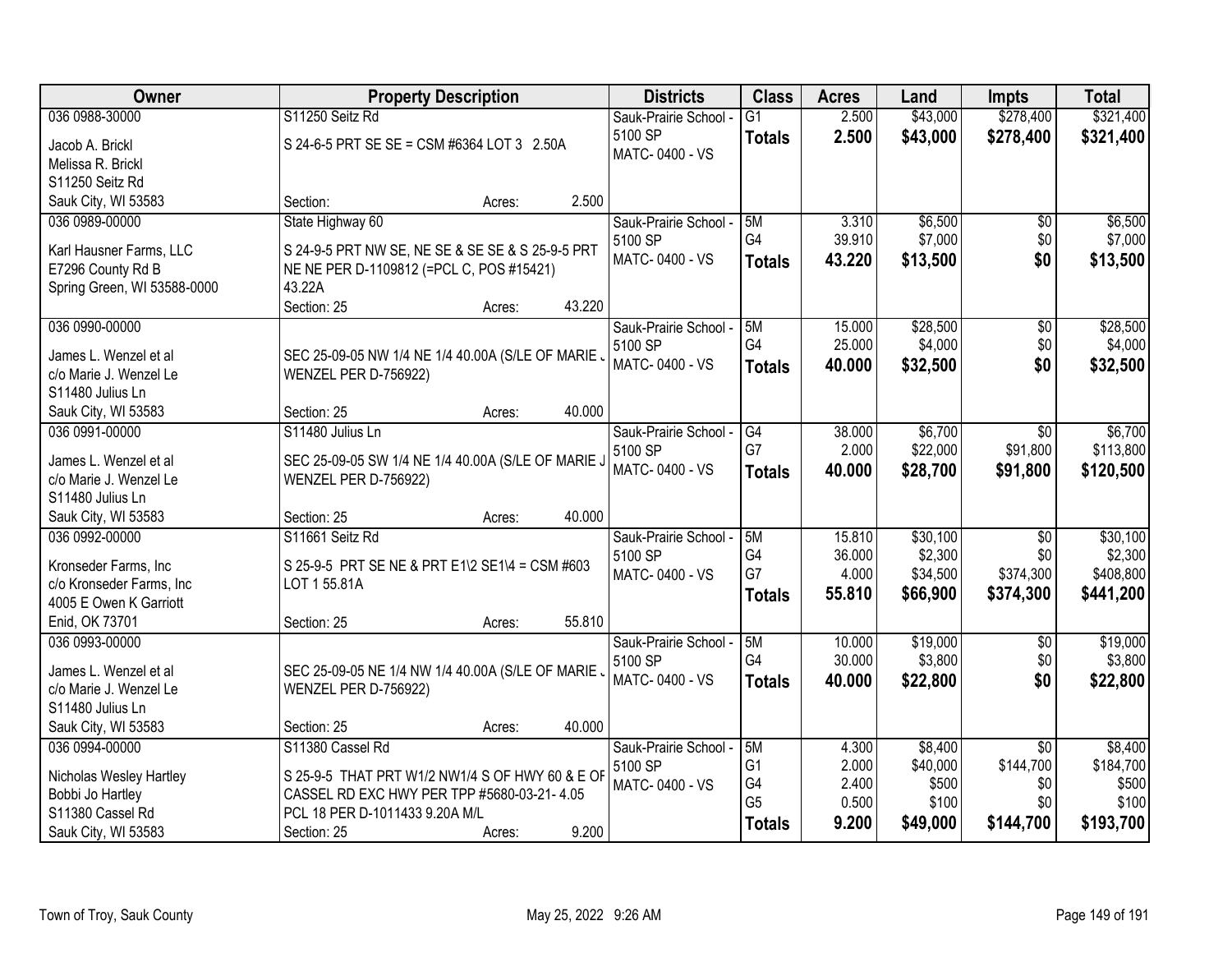| Owner                                            | <b>Property Description</b>                          | <b>Districts</b>      | <b>Class</b>    | <b>Acres</b> | Land     | Impts           | <b>Total</b> |
|--------------------------------------------------|------------------------------------------------------|-----------------------|-----------------|--------------|----------|-----------------|--------------|
| 036 0995-00000                                   | E9304 State Highway 60                               | Sauk-Prairie School - | 5M              | 1.300        | \$2,600  | $\overline{50}$ | \$2,600      |
| Joyce M. Sorg                                    | S 25-9-5 NW NW N & W OF HWY 60 EXC HWY PER           | 5100 SP               | G4              | 7.070        | \$1,600  | \$0             | \$1,600      |
| E9304A State Rd 60                               | TPP #5680-03-21 -4.05 PRT PCL 16 PER D-1020217       | MATC-0400 - VS        | G7              | 1.000        | \$5,000  | \$2,700         | \$7,700      |
| Sauk City, WI 53583                              | 9.37A M/L                                            |                       | <b>Totals</b>   | 9.370        | \$9,200  | \$2,700         | \$11,900     |
|                                                  | 9.370<br>Section: 25<br>Acres:                       |                       |                 |              |          |                 |              |
| 036 0996-00000                                   | State Highway 60                                     | Sauk-Prairie School - | G4              | 0.420        | \$100    | \$0             | \$100        |
| Clement A. Thering                               | S 25-9-5 TRI PC IN NW NW 800' ON N LI WHERE TN       | 5100 SP               | <b>Totals</b>   | 0.420        | \$100    | \$0             | \$100        |
| Jean F. Thering                                  | RD CROSSES HWY 60 W/550' SIDES; EXC HWY PER          | MATC-0400 - VS        |                 |              |          |                 |              |
| E9372 Skip Dr                                    | TPP #5680-03-21-4.05 PRT PCL 17 PER D-1020216        |                       |                 |              |          |                 |              |
| Sauk City, WI 53583                              | 0.420<br>Section: 25<br>Acres:                       |                       |                 |              |          |                 |              |
| 036 0997-00000                                   | State Highway 60                                     | Sauk-Prairie School - | 5M              | 13.000       | \$25,400 | $\overline{50}$ | \$25,400     |
|                                                  |                                                      | 5100 SP               | G4              | 0.350        | \$100    | \$0             | \$100        |
| Fair Valley Estates Inc                          | S 25-9-5 PRT NW NW S OF HWY 60 & W OF CASSEL         | MATC-0400 - VS        |                 | 13.350       | \$25,500 | \$0             | \$25,500     |
| c/o Fair Valley Estates, Inc                     | ROAD EXC HWY PER TPP #5680-03-21-4.05 PRT PCL        |                       | <b>Totals</b>   |              |          |                 |              |
| 7255 County Rd Y                                 | 14 PER D-1023804 13.35A M/L                          |                       |                 |              |          |                 |              |
| Lodi, WI 53555                                   | 13.350<br>Section: 25<br>Acres:                      |                       |                 |              |          |                 |              |
| 036 0998-00000                                   |                                                      | Sauk-Prairie School - | 5M              | 35.900       | \$70,000 | $\overline{50}$ | \$70,000     |
|                                                  |                                                      | 5100 SP               | G4              | 3.000        | \$500    | \$0             | \$500        |
| Fair Valley Estates Inc                          | S 25-9-5 SW NW W OF CASSEL RD (SEE POS)<br>38.9A M\L | MATC-0400 - VS        | <b>Totals</b>   | 38.900       | \$70,500 | \$0             | \$70,500     |
| c/o Fair Valley Estates, Inc<br>7255 County Rd Y |                                                      |                       |                 |              |          |                 |              |
| Lodi, WI 53555                                   | 38.900<br>Section: 25<br>Acres:                      |                       |                 |              |          |                 |              |
| 036 0999-00000                                   |                                                      | Sauk-Prairie School - | G4              | 26.910       | \$4,100  | $\overline{50}$ | \$4,100      |
|                                                  |                                                      | 5100 SP               | G <sub>5</sub>  | 1.000        | \$500    | \$0             | \$500        |
| James L. Wenzel et al                            | SEC 25-09-05 SE 1/4 NW 1/4 EXC V368-P723 27.91A      | MATC-0400 - VS        |                 | 27.910       |          | \$0             | \$4,600      |
| c/o Marie J. Wenzel Le                           | M/L (S/LE OF MARIE J WENZEL PER D-756992)            |                       | <b>Totals</b>   |              | \$4,600  |                 |              |
| S11480 Julius Ln                                 |                                                      |                       |                 |              |          |                 |              |
| Sauk City, WI 53583                              | 27.910<br>Section: 25<br>Acres:                      |                       |                 |              |          |                 |              |
| 036 1000-00000                                   | S11470 Cassel Rd                                     | Sauk-Prairie School - | $\overline{G1}$ | 5.000        | \$53,600 | \$165,300       | \$218,900    |
| Karen L. Manogue Fka Karen L Pizza               | S 25-9-5 PRT SE NW & NE SW COM N1244.5' OF           | 5100 SP               | G <sub>5</sub>  | 7.910        | \$3,900  | \$0             | \$3,900      |
| c/o Karen L. Manogue                             | SWCOR SE NW- N80?7'E 307.85'-S53?24'E                | MATC-0400 - VS        | <b>Totals</b>   | 12.910       | \$57,500 | \$165,300       | \$222,800    |
| S11470 Cassel Rd                                 | 283.24'-S38?24'W 170.85'- S68?40'E 281.8'-S53?8'E    |                       |                 |              |          |                 |              |
| Sauk City, WI 53583                              | Section: 25<br>12.910<br>Acres:                      |                       |                 |              |          |                 |              |
| 036 1001-00000                                   |                                                      | Sauk-Prairie School - | G4              | 3.180        | \$200    | $\overline{30}$ | \$200        |
|                                                  |                                                      | 5100 SP               | <b>Totals</b>   | 3.180        | \$200    | \$0             | \$200        |
| James L. Wenzel et al                            | S 25-9-5 BEG ON C/L HWY ON N LINE SW                 | MATC-0400 - VS        |                 |              |          |                 |              |
| c/o Marie J. Wenzel Le                           | -E34RD-SWLY 31RD 8.5' TO C/L HWY-NWLY ALG C/L        |                       |                 |              |          |                 |              |
| S11480 Julius Ln                                 | 40RD TO POB EXC HWY & EXC V368-723 (PRT OF NE        |                       |                 |              |          |                 |              |
| Sauk City, WI 53583                              | 3.180<br>Section: 25<br>Acres:                       |                       |                 |              |          |                 |              |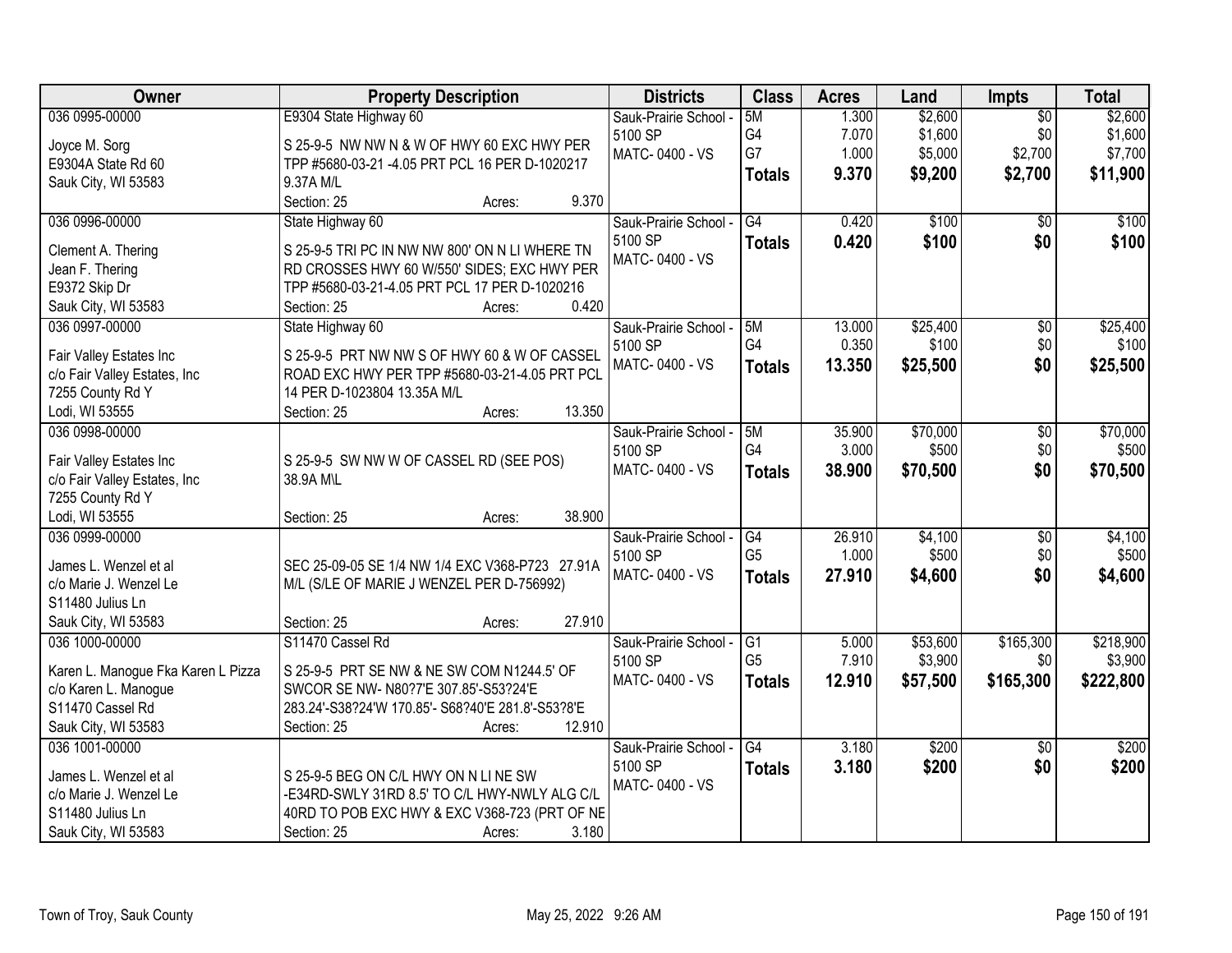| Owner                                  | <b>Property Description</b>                                                            | <b>Districts</b>      | <b>Class</b>         | <b>Acres</b>    | Land             | <b>Impts</b>           | <b>Total</b>     |
|----------------------------------------|----------------------------------------------------------------------------------------|-----------------------|----------------------|-----------------|------------------|------------------------|------------------|
| 036 1002-00000                         |                                                                                        | Sauk-Prairie School - | 5M                   | 12.000          | \$22,800         | $\overline{30}$        | \$22,800         |
| Gerald L. Burckhardt                   | S 25-9-5 NE1/4 SW1/4 EXC COM SW COR - E 20RDS                                          | 5100 SP               | G4                   | 18.500          | \$4,600          | \$0                    | \$4,600          |
| S11556 Cassel Rd                       | NWLY 65RDS TO WLI - S TO POB & ALSO EXC COM                                            | MATC-0400 - VS        | G <sub>5</sub>       | 1.500           | \$400            | \$0                    | \$400            |
| Sauk City, WI 53583                    | C\L HWY ON NLI SD NE1/4 SW1/4 - E 34RDS - SLY                                          |                       | <b>Totals</b>        | 32.000          | \$27,800         | \$0                    | \$27,800         |
|                                        | 32.000<br>Section: 25<br>Acres:                                                        |                       |                      |                 |                  |                        |                  |
| 036 1003-00000                         |                                                                                        | Sauk-Prairie School - | 5M                   | 1.000           | \$1,900          | $\overline{50}$        | \$1,900          |
|                                        |                                                                                        | 5100 SP               | G4                   | 3.000           | \$500            | \$0                    | \$500            |
| Lyle R & Dorothy E Kuhnau Living Trust | SEC. 25 T9N R5E COM SW COR NE 1/4 SW 1/4, TH E                                         | MATC-0400 - VS        | <b>Totals</b>        | 4.000           | \$2,400          | \$0                    | \$2,400          |
| E11319 State Rd 60                     | 20RD TH NW 65RD TO W LI, TH S TO BEG 4.00A                                             |                       |                      |                 |                  |                        |                  |
| Sauk City, WI 53583                    | 4.000<br>Section: 25<br>Acres:                                                         |                       |                      |                 |                  |                        |                  |
| 036 1004-01000                         |                                                                                        | Sauk-Prairie School - | 5M                   | 9.290           | \$17,700         | \$0                    | \$17,700         |
|                                        |                                                                                        | 5100 SP               | G4                   | 28.800          | \$4,700          | \$0                    | \$4,700          |
|                                        | Lyle R & Dorothy E Kuhnau Living Trust   S 25-9-5 NW1/4 SW1/4 EXC CSM 6877 38.09A M/L  | MATC-0400 - VS        | <b>Totals</b>        | 38.090          | \$22,400         | \$0                    | \$22,400         |
| E11319 State Rd 60                     |                                                                                        |                       |                      |                 |                  |                        |                  |
| Sauk City, WI 53583                    |                                                                                        |                       |                      |                 |                  |                        |                  |
|                                        | 38.090<br>Section:<br>Acres:                                                           |                       |                      |                 |                  |                        |                  |
| 036 1005-01000                         |                                                                                        | Sauk-Prairie School - | 5M                   | 4.000           | \$7,600          | \$0                    | \$7,600          |
|                                        | Lyle R & Dorothy E Kuhnau Living Trust   S 25-9-5 SW1/4 SW1/4 EXC CSM 6877 (W/EASE PER | 5100 SP               | G4                   | 31.000          | \$5,600          | \$0                    | \$5,600          |
| E11319 State Rd 60                     | D-1198536) (S/SCENIC EASE PER D-580613) (S/PRD                                         | MATC-0400 - VS        | G <sub>5</sub>       | 1.000           | \$100            | \$0                    | \$100            |
| Sauk City, WI 53583                    | EASE PER D-1198534) 38.91A M/L                                                         |                       | G7                   | 2.910           | \$14,600         | \$105,100              | \$119,700        |
|                                        | 38.910<br>Section:<br>Acres:                                                           |                       | <b>Totals</b>        | 38.910          | \$27,900         | \$105,100              | \$133,000        |
| 036 1005-10000                         | S11611 Cassel Rd                                                                       | Sauk-Prairie School - | 5M                   | 0.710           | \$1,400          | $\overline{50}$        | \$1,400          |
|                                        |                                                                                        | 5100 SP               | G <sub>4</sub>       | 1.200           | \$300            | \$0                    | \$300            |
| Dale A. Kuhnau                         | S 25-9-5 PRT W1/2 SW1/4 = CSM 6877 LOT 1                                               | MATC-0400 - VS        | G7                   | 1.090           | \$14,700         | \$64,300               | \$79,000         |
| S11611 Cassel Rd                       | (W&S/EASE PER D-1198536) 3.00A                                                         |                       | <b>Totals</b>        | 3.000           | \$16,400         | \$64,300               | \$80,700         |
| Sauk City, WI 53583                    |                                                                                        |                       |                      |                 |                  |                        |                  |
|                                        | 3.000<br>Section:<br>Acres:                                                            |                       |                      |                 |                  |                        |                  |
| 036 1006-00000                         |                                                                                        | Sauk-Prairie School - | G4<br>G <sub>5</sub> | 35.890<br>1.000 | \$9,200<br>\$500 | $\overline{50}$<br>\$0 | \$9,200<br>\$500 |
|                                        | Lyle R & Dorothy E Kuhnau Living Trust   S 25-9-5 SE1/4 SW1/4 EXC CSM 1506 (S/EASE PER | 5100 SP               |                      |                 |                  |                        |                  |
| E11319 State Rd 60                     | D-1198536) 36.89A M/L                                                                  | MATC-0400 - VS        | <b>Totals</b>        | 36.890          | \$9,700          | \$0                    | \$9,700          |
| Sauk City, WI 53583                    |                                                                                        |                       |                      |                 |                  |                        |                  |
|                                        | 36.890<br>Section: 25<br>Acres:                                                        |                       |                      |                 |                  |                        |                  |
| 036 1006-10000                         | S11609 Cassel Rd                                                                       | Sauk-Prairie School - | $\overline{G1}$      | 1.080           | \$29,000         | \$110,500              | \$139,500        |
|                                        | Lyle R & Dorothy E Kuhnau Living Trust   S 25-9-5 PRT SE SW = CSM #1506 LOT 1 3.11A    | 5100 SP               | G4                   | 2.030           | \$500            | \$0                    | \$500            |
| E11319 State Rd 60                     |                                                                                        | MATC-0400 - VS        | <b>Totals</b>        | 3.110           | \$29,500         | \$110,500              | \$140,000        |
| Sauk City, WI 53583                    |                                                                                        |                       |                      |                 |                  |                        |                  |
|                                        | 3.110<br>Section: 25<br>Acres:                                                         |                       |                      |                 |                  |                        |                  |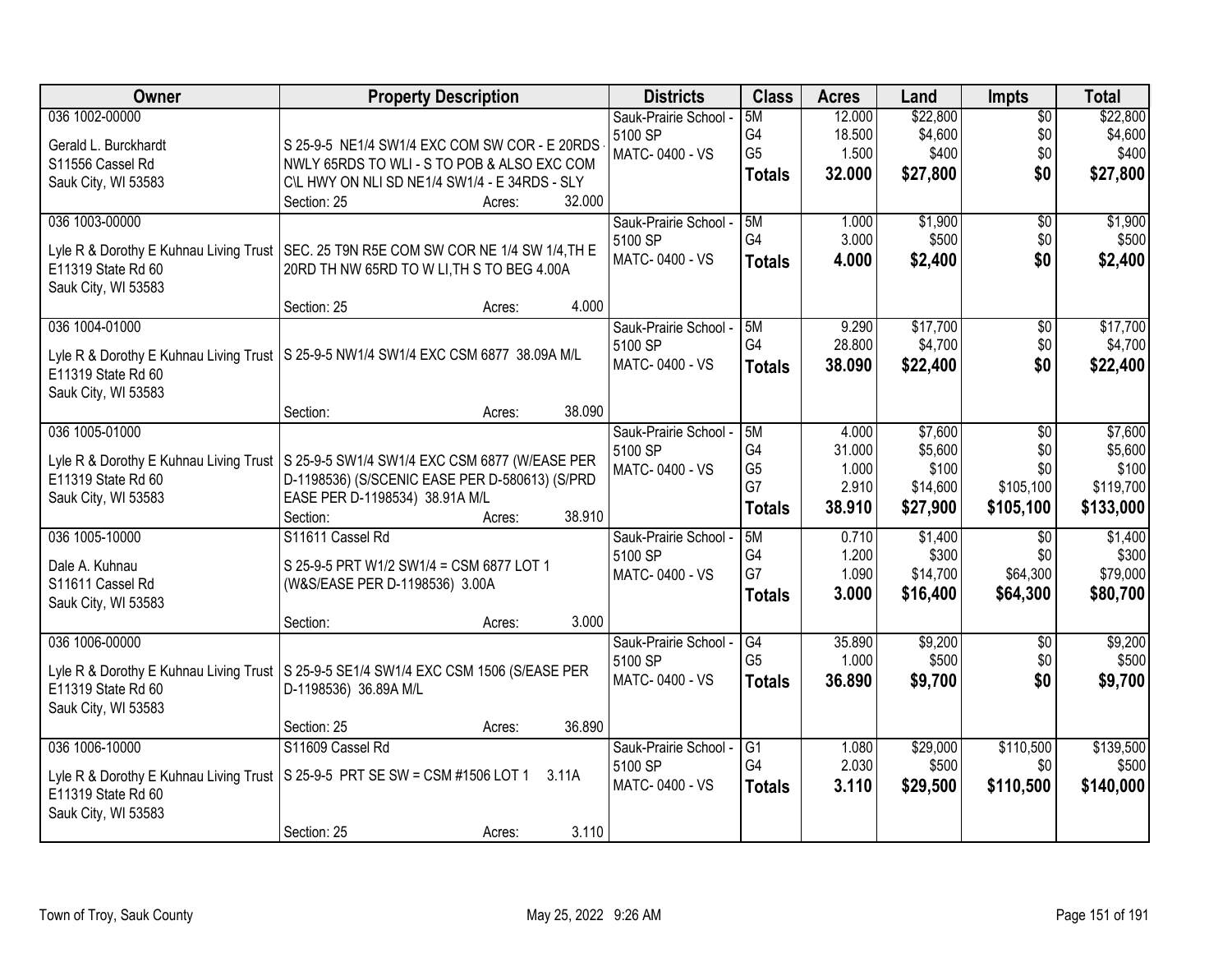| Owner                            | <b>Property Description</b>                     |        |        | <b>Districts</b>                 | <b>Class</b>         | <b>Acres</b>    | Land                | <b>Impts</b>           | <b>Total</b>        |
|----------------------------------|-------------------------------------------------|--------|--------|----------------------------------|----------------------|-----------------|---------------------|------------------------|---------------------|
| 036 1007-00000                   |                                                 |        |        | Sauk-Prairie School -            | W6                   | 26.680          | (\$104,100)         | $\overline{50}$        | \$0                 |
| Huerth Brothers, LLC             | S 25-9-5 PRT SE NE & PRT NE SE = CSM #603 LOT 2 |        |        | 5100 SP<br>MATC-0400 - VS        | <b>Totals</b>        | 26.680          | \$0                 | \$0                    | \$0                 |
| c/o Huerth Brothers, LLC         | 26.68A (MFL-W6 26.68A PER D-853723)             |        |        |                                  |                      |                 |                     |                        |                     |
| 548 Birch St                     |                                                 |        |        |                                  |                      |                 |                     |                        |                     |
| Sauk City, WI 53583              | Section: 25                                     | Acres: | 26.680 |                                  |                      |                 |                     |                        |                     |
| 036 1008-00000                   | S11556 Cassel Rd                                |        |        | Sauk-Prairie School -<br>5100 SP | 5M<br>G4             | 6.000<br>31.500 | \$11,700<br>\$5,400 | $\overline{50}$<br>\$0 | \$11,700<br>\$5,400 |
| Gerald L. Burckhardt             | S 25-9-5 NW1/4 SE1/4 40.00A                     |        |        | MATC-0400 - VS                   | G <sub>5</sub>       | 0.500           | \$300               | \$0                    | \$300               |
| Ruth Burckhardt                  |                                                 |        |        |                                  | G7                   | 2.000           | \$22,000            | \$74,400               | \$96,400            |
| S11556 Cassel Rd                 |                                                 |        |        |                                  | <b>Totals</b>        | 40.000          | \$39,400            | \$74,400               | \$113,800           |
| Sauk City, WI 53583              | Section: 25                                     | Acres: | 40.000 |                                  |                      |                 |                     |                        |                     |
| 036 1009-00000                   |                                                 |        |        | Sauk-Prairie School -<br>5100 SP | 5M<br>G4             | 3.000<br>36.000 | \$5,700<br>\$6,300  | $\sqrt[6]{}$<br>\$0    | \$5,700<br>\$6,300  |
| Randy Kuhnau                     | S 25-9-5 SW1/4 SE1/4 40.00A                     |        |        | MATC-0400 - VS                   | G <sub>5</sub>       | 1.000           | \$500               | \$0                    | \$500               |
| 865 W Woodland Trl               |                                                 |        |        |                                  | <b>Totals</b>        | 40.000          | \$12,500            | \$0                    | \$12,500            |
| Prairie Du Sac, WI 53578         |                                                 |        |        |                                  |                      |                 |                     |                        |                     |
|                                  | Section: 25                                     | Acres: | 40.000 |                                  |                      |                 |                     |                        |                     |
| 036 1010-00000                   |                                                 |        |        | Sauk-Prairie School -<br>5100 SP | W <sub>6</sub>       | 10.980          | (\$42,800)          | \$0<br>\$0             | $\sqrt{50}$         |
| Huerth Brothers, LLC             | S 25-09-05 SE SE EXC CSM #603 (ROAD) & EXC CSM  |        |        | MATC-0400 - VS                   | <b>Totals</b>        | 10.980          | \$0                 |                        | \$0                 |
| c/o Huerth Brothers, LLC         | #1245 10.98A M/L (MFL-W6 10.98A PER D-853723)   |        |        |                                  |                      |                 |                     |                        |                     |
| 548 Birch St                     |                                                 |        |        |                                  |                      |                 |                     |                        |                     |
| Sauk City, WI 53583              | Section: 25                                     | Acres: | 10.980 |                                  |                      |                 |                     |                        |                     |
| 036 1010-10000                   | S11661 Seitz Rd                                 |        |        | Sauk-Prairie School -<br>5100 SP | G4<br>G <sub>5</sub> | 9.190<br>1.000  | \$2,400<br>\$100    | \$0<br>\$0             | \$2,400<br>\$100    |
| Mathias M Millen Revocable Trust | S 25-9-5 PRT SE SE = THAT PRT LOT 1 CSM #1245   |        |        | MATC-0400 - VS                   | <b>Totals</b>        | 10.190          | \$2,500             | \$0                    | \$2,500             |
| E9364 Cassel Rd                  | LYING E OF C/L SEITZ RD EXC THAT PRT IN TOWN    |        |        |                                  |                      |                 |                     |                        |                     |
| Sauk City, WI 53583              | OF PRAIRIE DU SAC 10.19A M/L                    |        |        |                                  |                      |                 |                     |                        |                     |
|                                  | Section: 25                                     | Acres: | 10.190 |                                  |                      |                 |                     |                        |                     |
| 036 1010-11000                   |                                                 |        |        | Sauk-Prairie School -<br>5100 SP | G4<br>G <sub>5</sub> | 16.410<br>1.220 | \$4,300<br>\$600    | $\overline{50}$<br>\$0 | \$4,300<br>\$600    |
| Kronseder Farms, Inc             | S 25-9-5 PRT SE SE = THAT PRT LOT 1 CSM #1245   |        |        | MATC-0400 - VS                   | <b>Totals</b>        | 17.630          | \$4,900             | \$0                    | \$4,900             |
| c/o Kronseder Farms, Inc         | LYING W OF C/L SEITZ RD & W OF CSM #603 17.63A  |        |        |                                  |                      |                 |                     |                        |                     |
| 4005 E Owen K Garriott           | M/L                                             |        |        |                                  |                      |                 |                     |                        |                     |
| Enid, OK 73701                   | Section: 25                                     | Acres: | 17.630 |                                  |                      |                 |                     |                        |                     |
| 036 1010-20000                   | State Highway 60                                |        |        | Sauk-Prairie School -            | $\overline{X2}$      | 8.200           | $\overline{50}$     | $\overline{30}$        | $\overline{50}$     |
| Wis Dept Transportation          | S 25-9-5 PRT NW NW FOR HWY PER TPP              |        |        | 5100 SP<br>MATC-0400 - VS        | <b>Totals</b>        | 8.200           | \$0                 | \$0                    | \$0                 |
| 2101 Wright St                   | #5680-03-21-4.05 PER D-1011433, D-1020216,      |        |        |                                  |                      |                 |                     |                        |                     |
| Madison, WI 53704                | D-1020217 & D-1023804 8.20A                     |        |        |                                  |                      |                 |                     |                        |                     |
|                                  | Section: 25                                     | Acres: | 8.200  |                                  |                      |                 |                     |                        |                     |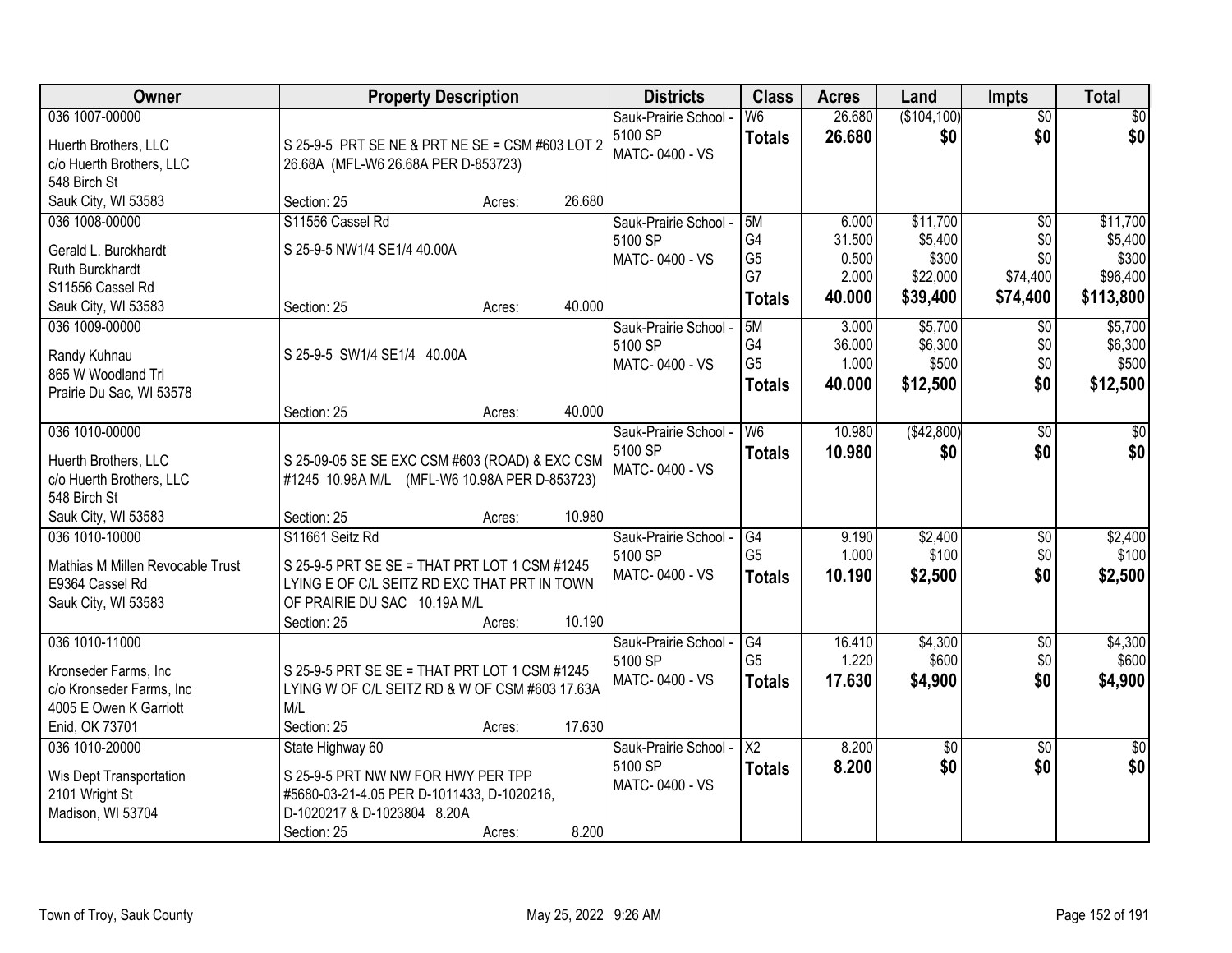| Owner                        | <b>Property Description</b>                       | <b>Districts</b>      | <b>Class</b>    | <b>Acres</b> | Land         | <b>Impts</b>    | <b>Total</b> |
|------------------------------|---------------------------------------------------|-----------------------|-----------------|--------------|--------------|-----------------|--------------|
| 036 1011-00000               | State Highway 60                                  | Sauk-Prairie School - | $\overline{G4}$ | 0.470        | \$100        | $\overline{50}$ | \$100        |
| Fair Valley Estates Inc      | S 26-9-5 NE NE S & E OF HWY 60 EXC HWY PER TPP    | 5100 SP               | <b>Totals</b>   | 0.470        | \$100        | \$0             | \$100        |
| c/o Fair Valley Estates, Inc | #5680-03-21 -4.04 PRT PCL 14 PER D-1023804 0.47A  | MATC-0400 - VS        |                 |              |              |                 |              |
| 7255 County Rd Y             | M/L                                               |                       |                 |              |              |                 |              |
| Lodi, WI 53555               | 0.470<br>Section: 26<br>Acres:                    |                       |                 |              |              |                 |              |
| 036 1012-00000               | State Highway 60                                  | Sauk-Prairie School - | W8              | 17.480       | ( \$68, 200) | $\overline{50}$ | $\sqrt{50}$  |
|                              |                                                   | 5100 SP               | <b>Totals</b>   | 17.480       | \$0          | \$0             | \$0          |
| Naomi Cobb                   | S 26-9-5 NE NE N & W OF HWY 60 EXC V345-461 &     | MATC-0400 - VS        |                 |              |              |                 |              |
| David Cobb                   | EXC HWY TPP 5680-03-21-4.04 PCL 13 PER            |                       |                 |              |              |                 |              |
| 4516 N Newhall St            | D-1025208 17.48A M/L (MFL-W8 17.48A PER           |                       |                 |              |              |                 |              |
| Milwaukee, WI 53211          | 17.480<br>Section: 26<br>Acres:                   |                       |                 |              |              |                 |              |
| 036 1013-00000               | E9304 State Highway 60                            | Sauk-Prairie School - | 5M              | 2.000        | \$3,900      | \$0             | \$3,900      |
| Joyce M. Sorg                | S 26-9-5 PRT NE NE COM NE COR -S TO C/L STH       | 5100 SP               | G4              | 16.580       | \$2,600      | \$0             | \$2,600      |
| E9304A State Rd 60           | 60-SW ALG C\L 498.5'M/L-N3?23'E648.7'- N84?37'W   | MATC-0400 - VS        | G7              | 1.000        | \$14,000     | \$114,500       | \$128,500    |
| Sauk City, WI 53583          | 1126'-N11?23'E 439'- E1213.8' TO POB; EXC HWY PER |                       | <b>Totals</b>   | 19.580       | \$20,500     | \$114,500       | \$135,000    |
|                              | Section: 26<br>19.580<br>Acres:                   |                       |                 |              |              |                 |              |
| 036 1014-00000               | E9190 State Highway 60                            | Sauk-Prairie School - | G1              | 1.000        | \$35,000     | \$118,500       | \$153,500    |
|                              |                                                   | 5100 SP               | W8              | 39.000       | (\$152, 100) | \$0             | \$0          |
| Naomi Cobb                   | SEC 26 T9N R5E NW NE 40A (MFL 39A PER             | MATC-0400 - VS        | <b>Totals</b>   | 40.000       | \$35,000     | \$118,500       | \$153,500    |
| David Cobb                   | D-1053695/MFL ORDER NEEDS CORRECTION)             |                       |                 |              |              |                 |              |
| 4516 N Newhall St            |                                                   |                       |                 |              |              |                 |              |
| Milwaukee, WI 53211          | 40.000<br>Section: 26<br>Acres:                   |                       |                 |              |              |                 |              |
| 036 1015-00000               | State Highway 60                                  | Sauk-Prairie School - | $\overline{G6}$ | 2.960        | \$11,500     | \$0             | \$11,500     |
| Fair Valley Estates Inc      | S 26-9-5 SW NE S OF HWY EXC W1110'; ALSO EXC      | 5100 SP               | Totals          | 2.960        | \$11,500     | \$0             | \$11,500     |
| c/o Fair Valley Estates, Inc | HWY PER TPP #5680-03-21-4.04 PRT PCL 14 PER       | MATC-0400 - VS        |                 |              |              |                 |              |
| 7255 County Rd Y             | D-1023804 2.96A M/L                               |                       |                 |              |              |                 |              |
| Lodi, WI 53555               | 2.960<br>Section: 26<br>Acres:                    |                       |                 |              |              |                 |              |
| 036 1016-00000               | E9121 State Highway 60                            | Sauk-Prairie School - | $\overline{G1}$ | 2.000        | \$40,000     | \$194,300       | \$234,300    |
|                              |                                                   | 5100 SP               | G <sub>6</sub>  | 10.390       | \$40,500     | \$0             | \$40,500     |
| Adam J. Yasick               | S 26-9-5 PRT SW NE = CSM #4811 LOT 1 EXC HWY      | MATC-0400 - VS        | <b>Totals</b>   | 12.390       | \$80,500     | \$194,300       | \$274,800    |
| E9121 State Rd 60            | PER TPP #5680-03-21-4.04 PCL 12 PER D-1020215     |                       |                 |              |              |                 |              |
| Sauk City, WI 53583          | 12.39A                                            |                       |                 |              |              |                 |              |
|                              | Section: 26<br>12.390<br>Acres:                   |                       |                 |              |              |                 |              |
| 036 1019-00000               | E9190 State Highway 60                            | Sauk-Prairie School - | $\overline{G5}$ | 1.650        | \$800        | $\overline{50}$ | \$800        |
| Naomi Cobb                   | S 26-9-5 SW NE N OF HWY 60 EXC HWY TPP            | 5100 SP               | W8              | 14.510       | (\$56,600)   | \$0             | \$0          |
| David Cobb                   | 5680-03-21-4.04 PCL 13 PER D-1025208 16.16A M/L   | MATC-0400 - VS        | <b>Totals</b>   | 16.160       | \$800        | \$0             | \$800        |
| 4516 N Newhall St            | (MFL-W8 14.51A PER D-1053695/MFL ORDER NEEDS      |                       |                 |              |              |                 |              |
| Milwaukee, WI 53211          | 16.160<br>Section: 26<br>Acres:                   |                       |                 |              |              |                 |              |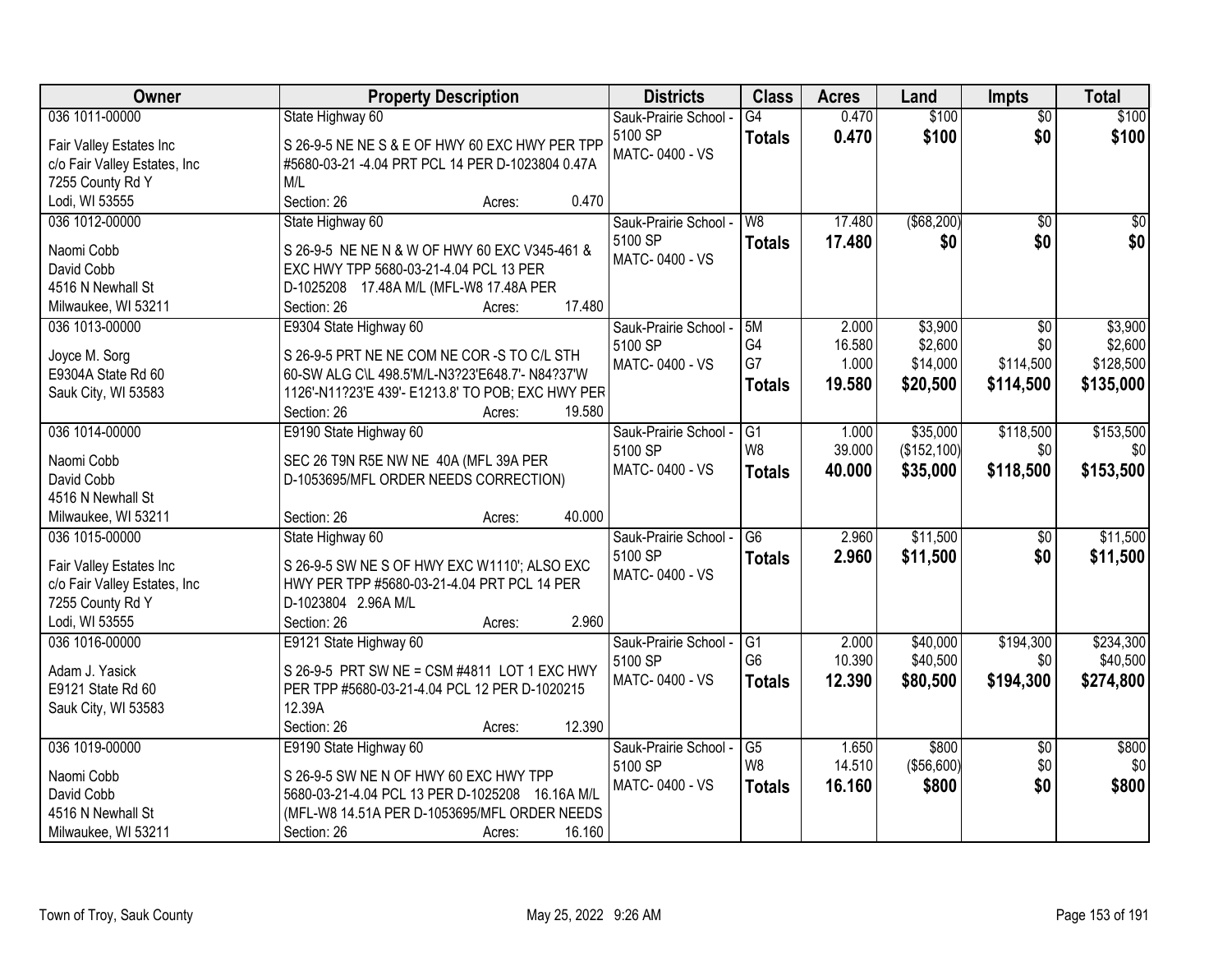| Owner                                  | <b>Property Description</b>                                                          |        | <b>Districts</b>      | <b>Class</b>   | <b>Acres</b> | Land       | <b>Impts</b>    | <b>Total</b> |
|----------------------------------------|--------------------------------------------------------------------------------------|--------|-----------------------|----------------|--------------|------------|-----------------|--------------|
| 036 1020-00000                         | State Highway 60                                                                     |        | Sauk-Prairie School - | 5M             | 28.000       | \$54,600   | \$0             | \$54,600     |
| Fair Valley Estates Inc                | S 26-9-5 SE NE S OF HWY 60 EXC V375-575; ALSO                                        |        | 5100 SP               | G4             | 6.370        | \$1,000    | \$0             | \$1,000      |
| c/o Fair Valley Estates, Inc           | EXC HWY PER TPP #5680-03-21-4.04 PRT PCL 14                                          |        | MATC-0400 - VS        | <b>Totals</b>  | 34.370       | \$55,600   | \$0             | \$55,600     |
| 7255 County Rd Y                       | PER D-1023804 34.37A M/L                                                             |        |                       |                |              |            |                 |              |
| Lodi, WI 53555                         | Section: 26<br>Acres:                                                                | 34.370 |                       |                |              |            |                 |              |
| 036 1021-00000                         |                                                                                      |        | Sauk-Prairie School - | W8             | 0.650        | (\$2,500)  | $\overline{50}$ | \$0          |
|                                        |                                                                                      |        | 5100 SP               | <b>Totals</b>  | 0.650        | \$0        | \$0             | \$0          |
| Naomi Cobb                             | S 26-9-5 SE NE NWLY OF HWY 60 EXC HWY TPP                                            |        | MATC-0400 - VS        |                |              |            |                 |              |
| David Cobb                             | 5680-03-21-4.04 PCL 13 PER D-1025208 0.65A M/L                                       |        |                       |                |              |            |                 |              |
| 4516 N Newhall St                      | (MFL-W8 0.65A PER D-1058054)                                                         |        |                       |                |              |            |                 |              |
| Milwaukee, WI 53211                    | Section: 26<br>Acres:                                                                | 0.650  |                       |                |              |            |                 |              |
| 036 1022-00000                         |                                                                                      |        | Sauk-Prairie School - | 5M             | 9.070        | \$17,300   | \$0             | \$17,300     |
| Terry L. Herbrand et al                | S 26-9-5 NE NW 40.00A (MFL 12.93A PER D-860266)                                      |        | 5100 SP               | G4             | 18.000       | \$2,900    | \$0             | \$2,900      |
| c/o Timothy D. Herbrand                |                                                                                      |        | MATC-0400 - VS        | W8             | 12.930       | (\$25,200) | \$0             | \$0          |
| E9056 State Rd 60                      |                                                                                      |        |                       | <b>Totals</b>  | 40.000       | \$20,200   | \$0             | \$20,200     |
| Sauk City, WI 53583                    | Section: 26<br>Acres:                                                                | 40.000 |                       |                |              |            |                 |              |
| 036 1023-00000                         |                                                                                      |        | Sauk-Prairie School - | G4             | 23.000       | \$4,700    | \$0             | \$4,700      |
|                                        |                                                                                      |        | 5100 SP               | W <sub>6</sub> | 17.000       | (\$33,200) | \$0             | \$0          |
|                                        | Scott L Fuchs Generation Skipping Trus   S 26-9-5 NW1/4 NW1/4 (MFL 17A PER D-853706) |        | MATC-0400 - VS        | <b>Totals</b>  | 40.000       | \$4,700    | \$0             | \$4,700      |
| c/o Scott L. Fuchs                     | (S/PRD EASE PER D-1177733) 40.00A                                                    |        |                       |                |              |            |                 |              |
| E8980 Radel Rd                         |                                                                                      |        |                       |                |              |            |                 |              |
| Sauk City, WI 53583                    | Section: 26<br>Acres:                                                                | 40.000 |                       |                |              |            |                 |              |
| 036 1024-01000                         | E8976 Radel Rd                                                                       |        | Sauk-Prairie School - | 5M             | 4.000        | \$7,600    | $\overline{50}$ | \$7,600      |
| Scott L Fuchs Generation Skipping Trus | S 26-9-5 SW1/4 NW1/4 EXC S 15RD OF W 17RD & EXO                                      |        | 5100 SP               | G <sub>4</sub> | 27.120       | \$6,500    | \$0             | \$6,500      |
| c/o Scott L. Fuchs                     | CSM 6760 (S/EASE PER D-1177734) 33.87A M/L                                           |        | MATC-0400 - VS        | G <sub>5</sub> | 0.750        | \$100      | \$0             | \$100        |
| E8980 Radel Rd                         |                                                                                      |        |                       | G7             | 2.000        | \$22,000   | \$149,800       | \$171,800    |
| Sauk City, WI 53583                    | Section:<br>Acres:                                                                   | 33.870 |                       | <b>Totals</b>  | 33.870       | \$36,200   | \$149,800       | \$186,000    |
| 036 1024-10000                         | E8980 Radel Rd                                                                       |        | Sauk-Prairie School - | 5M             | 1.000        | \$1,900    | \$0             | \$1,900      |
|                                        |                                                                                      |        | 5100 SP               | G4             | 3.530        | \$800      | \$0             | \$800        |
|                                        | Scott L Fuchs Generation Skipping Trus   S 26-9-5 PRT SW1/4 NW1/4 = CSM 6760 LOT 1   |        | MATC-0400 - VS        | <b>Totals</b>  | 4.530        | \$2,700    | \$0             | \$2,700      |
| c/o Scott L. Fuchs                     | (W/EASE PER D-1177734) 4.53A                                                         |        |                       |                |              |            |                 |              |
| E8980 Radel Rd                         |                                                                                      |        |                       |                |              |            |                 |              |
| Sauk City, WI 53583                    | Section:<br>Acres:                                                                   | 4.530  |                       |                |              |            |                 |              |
| 036 1025-00000                         | E8920 Schauer Rd                                                                     |        | Sauk-Prairie School - | G7             | 1.600        | \$18,800   | \$69,100        | \$87,900     |
| Babington Road Property - Dcd, LLC     | S 26-9-5 S 15RD OF W 17RD OF SW NW 1.60A M/L                                         |        | 5100 SP               | <b>Totals</b>  | 1.600        | \$18,800   | \$69,100        | \$87,900     |
| N2172 Blackhawk Dr                     | (S/EASE PER D-793157)                                                                |        | MATC-0400 - VS        |                |              |            |                 |              |
| Lodi, WI 53555                         |                                                                                      |        |                       |                |              |            |                 |              |
|                                        | Section: 26<br>Acres:                                                                | 1.600  |                       |                |              |            |                 |              |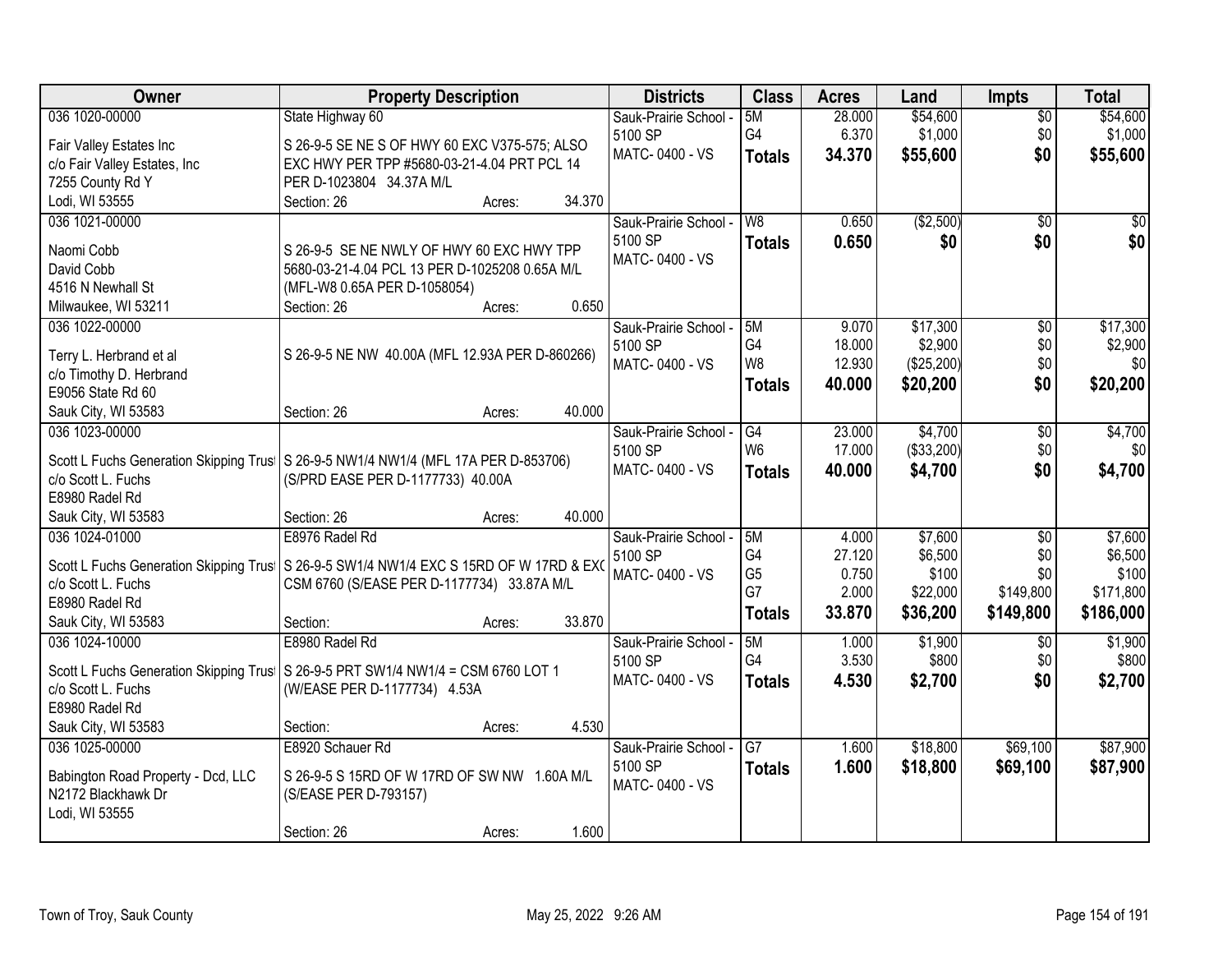| Owner                       | <b>Property Description</b>                                                                  | <b>Districts</b>          | <b>Class</b>         | <b>Acres</b> | Land     | Impts           | <b>Total</b> |
|-----------------------------|----------------------------------------------------------------------------------------------|---------------------------|----------------------|--------------|----------|-----------------|--------------|
| 036 1026-00000              | E9056 State Highway 60                                                                       | Sauk-Prairie School -     | 5M                   | 4.000        | \$7,600  | $\overline{50}$ | \$7,600      |
| Terry L. Herbrand et al     | S 26-9-5 SE NW EXC HWY PER TPP #5680-03-21-4.03                                              | 5100 SP                   | G4                   | 31.670       | \$5,400  | \$0             | \$5,400      |
| c/o Timothy D. Herbrand     | PRT PCL 11 PER D-1015410 37.67A                                                              | MATC-0400 - VS            | G7                   | 2.000        | \$22,000 | \$110,500       | \$132,500    |
| E9056 State Rd 60           |                                                                                              |                           | <b>Totals</b>        | 37.670       | \$35,000 | \$110,500       | \$145,500    |
| Sauk City, WI 53583         | 37.670<br>Section: 26<br>Acres:                                                              |                           |                      |              |          |                 |              |
| 036 1027-00000              | E9003 State Highway 60                                                                       | Sauk-Prairie School -     | 5M                   | 6.560        | \$12,800 | $\overline{50}$ | \$12,800     |
|                             |                                                                                              | 5100 SP                   | G <sub>2</sub>       | 0.320        | \$4,500  | \$0             | \$4,500      |
| Kenneth O. Hornung          | S 26-9-5 PRT N1/2 SW1/4 = CSM #3303 LOT 1 EXC                                                | MATC-0400 - VS            | G4                   | 21.000       | \$4,200  | \$0             | \$4,200      |
| Elaine M. Hornung           | HWY PER TPP #5680-03-21-4.02 AMENDMENT NO. 1                                                 |                           | G7                   | 2.000        | \$22,000 | \$55,200        | \$77,200     |
| E9007 State Rd 60           | PCL 8 PER D-1020220 (S/LEASE PER D-1181965)<br>29.880                                        |                           | <b>Totals</b>        | 29.880       | \$43,500 | \$55,200        | \$98,700     |
| Sauk City, WI 53583         | Section: 26<br>Acres:                                                                        |                           |                      |              |          |                 | \$220,500    |
| 036 1027-01000              | E8965 State Highway 60                                                                       | Sauk-Prairie School -     | G1<br>G <sub>6</sub> | 2.000        | \$40,000 | \$180,500       |              |
| Jamieson D. Pete            | S 26-9-5 PRT SW SW = CSM #3303 LOT 2 EXC HWY                                                 | 5100 SP<br>MATC-0400 - VS |                      | 6.500        | \$25,400 | \$0             | \$25,400     |
| Diane Ryan                  | PER TPP #5680-03-21-4.02 AMENDMENT NO. 1 PCL 7                                               |                           | <b>Totals</b>        | 8.500        | \$65,400 | \$180,500       | \$245,900    |
| E8965 State Rd 60           | PER D-1023718 8.50A                                                                          |                           |                      |              |          |                 |              |
| Sauk City, WI 53583         | 8.500<br>Section: 26<br>Acres:                                                               |                           |                      |              |          |                 |              |
| 036 1027-02000              | State Highway 60                                                                             | Sauk-Prairie School -     | G4                   | 26.620       | \$5,400  | $\frac{1}{20}$  | \$5,400      |
| Karl Hausner Farms LLC      |                                                                                              | 5100 SP                   | <b>Totals</b>        | 26.620       | \$5,400  | \$0             | \$5,400      |
| c/o Karl Hausner Farms, LLC | S 26-9-5 PRT SW1/4 SW1/4 = CSM 3303 LOT 3 EXC<br>HWY PER TPP 5680-03-21-4.02 AMENDMENT NO. 1 | MATC-0400 - VS            |                      |              |          |                 |              |
| E7296 County Rd B           | PRT PCL 6 PER D-1020214 26.62A M/L                                                           |                           |                      |              |          |                 |              |
| Spring Green, WI 53588-0000 | 26.620<br>Section: 26<br>Acres:                                                              |                           |                      |              |          |                 |              |
| 036 1027-03000              | State Highway 60                                                                             | Sauk-Prairie School -     | G4                   | 17.830       | \$4,000  | $\overline{30}$ | \$4,000      |
|                             |                                                                                              | 5100 SP                   | G7                   | 1.000        | \$5,000  | \$29,600        | \$34,600     |
| Karl Hausner Farms LLC      | S 26-9-5 PRT NW1/4 SW1/4 = CSM 3303 LOT 4 EXC                                                | MATC-0400 - VS            |                      | 18.830       | \$9,000  | \$29,600        | \$38,600     |
| c/o Karl Hausner Farms, LLC | HWY PER TPP 5680-03-21-4.02 AMENDMENT NO. 1                                                  |                           | <b>Totals</b>        |              |          |                 |              |
| E7296 County Rd B           | PRT PCL 6 PER D-1020214 (S/EASE PER D-643785)                                                |                           |                      |              |          |                 |              |
| Spring Green, WI 53588-0000 | 18.830<br>Section: 26<br>Acres:                                                              |                           |                      |              |          |                 |              |
| 036 1027-10000              | E9007 State Highway 60                                                                       | Sauk-Prairie School -     | G1                   | 1.000        | \$28,000 | \$173,800       | \$201,800    |
| Kenneth O. Hornung          | S 26-9-5 PRT NE SW = CSM #2565 LOT 1 1.0A                                                    | 5100 SP                   | <b>Totals</b>        | 1.000        | \$28,000 | \$173,800       | \$201,800    |
| Elaine M. Hornung           |                                                                                              | MATC-0400 - VS            |                      |              |          |                 |              |
| E9007 State Rd 60           |                                                                                              |                           |                      |              |          |                 |              |
| Sauk City, WI 53583         | 1.000<br>Section: 26<br>Acres:                                                               |                           |                      |              |          |                 |              |
| 036 1028-00000              | State Highway 60                                                                             | Sauk-Prairie School -     | 5M                   | 3.150        | \$6,200  | $\overline{30}$ | \$6,200      |
|                             |                                                                                              | 5100 SP                   | G4                   | 2.310        | \$500    | \$0             | \$500        |
| Terry L. Herbrand et al     | SEC. 26 T9N R5E NE 1/4 SW 1/4 NW OF HWY EXC                                                  | MATC-0400 - VS            | <b>Totals</b>        | 5.460        | \$6,700  | \$0             | \$6,700      |
| c/o Timothy D. Herbrand     | HWY PER TPP #5680-03-21-4.02 AMENDMENT NO. 1                                                 |                           |                      |              |          |                 |              |
| E9056 State Rd 60           | PRT PCL 11 PER D-1015410 5.46A                                                               |                           |                      |              |          |                 |              |
| Sauk City, WI 53583         | 5.460<br>Section: 26<br>Acres:                                                               |                           |                      |              |          |                 |              |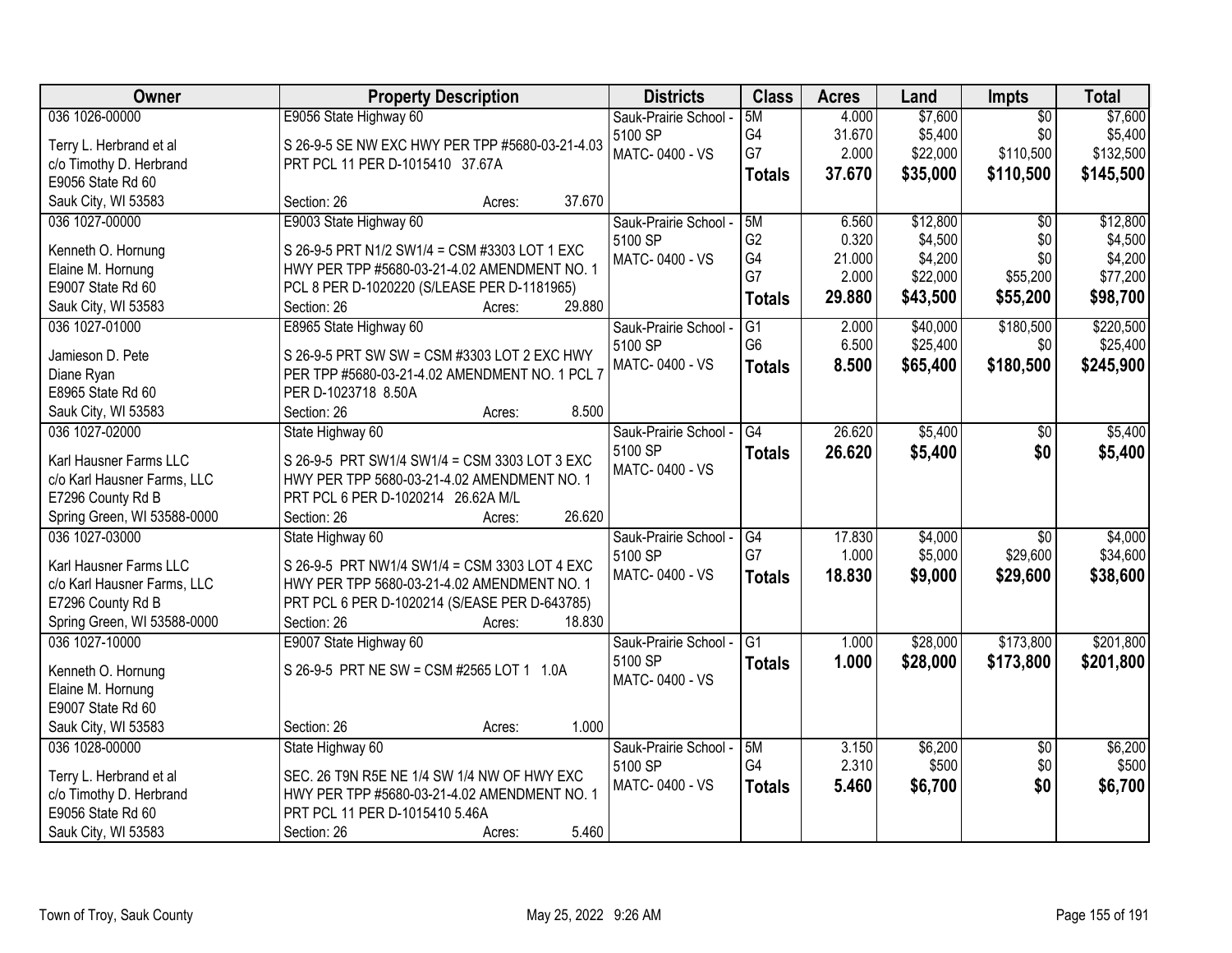| Owner                                                               | <b>Property Description</b>                      | <b>Districts</b>                 | <b>Class</b>   | <b>Acres</b> | Land       | <b>Impts</b>    | <b>Total</b> |
|---------------------------------------------------------------------|--------------------------------------------------|----------------------------------|----------------|--------------|------------|-----------------|--------------|
| 036 1029-00000                                                      | State Highway 60                                 | Sauk-Prairie School -            | G6             | 3.410        | \$13,300   | $\overline{30}$ | \$13,300     |
| Scott L Fuchs Generation Skipping Trust                             | SEC. 26 T9N R5E E 3 1/2 A OF N 1/2 NW 1/4 SW 1/4 | 5100 SP                          | <b>Totals</b>  | 3.410        | \$13,300   | \$0             | \$13,300     |
| c/o Scott L. Fuchs                                                  | EXC HWY PER TPP #5680-03-21-4.02 AMENDMENT       | MATC-0400 - VS                   |                |              |            |                 |              |
| E8980 Radel Rd                                                      | NO. 1 PCL 9 PER D-1012576 3.41A (D-1012576       |                                  |                |              |            |                 |              |
| Sauk City, WI 53583                                                 | 3.410<br>Section: 26<br>Acres:                   |                                  |                |              |            |                 |              |
| 036 1030-00000                                                      | Schauer Rd                                       | Sauk-Prairie School -            | G4             | 14.000       | \$2,600    | $\overline{50}$ | \$2,600      |
|                                                                     | S 26-9-5 W 16 1/2A OF N1/2 NW 1/4 SW 1/4 16.50A  | 5100 SP                          | G <sub>5</sub> | 1.500        | \$100      | \$0             | \$100        |
| Babington Road Property - Dcd, LLC<br>N2172 Blackhawk Dr            | (S/EASE PER D-793157)                            | MATC-0400 - VS                   | G7             | 1.000        | \$5,000    | \$21,100        | \$26,100     |
| Lodi, WI 53555                                                      |                                                  |                                  | <b>Totals</b>  | 16.500       | \$7,700    | \$21,100        | \$28,800     |
|                                                                     | 16.500<br>Section: 26<br>Acres:                  |                                  |                |              |            |                 |              |
| 036 1033-00000                                                      | State Highway 60                                 | Sauk-Prairie School -            | G5             | 5.750        | \$9,800    | $\sqrt[6]{30}$  | \$9,800      |
| Michael Waidelich                                                   | S 26 & 35 T9N R5E PRT SE SW & SW SE (26) & NW    | 5100 SP                          | G <sub>6</sub> | 122.020      | \$475,900  | \$0             | \$475,900    |
| Ann Elizabeth Waidelich                                             | NW & NE NW & NW NE & SW NW (35) PER V352-269;    | MATC-0400 - VS                   | <b>Totals</b>  | 127.770      | \$485,700  | \$0             | \$485,700    |
| 2150 Lakeland Ave                                                   | EXC HWY PER TPP #5680-03-21-4.01 PCL 4 PER       |                                  |                |              |            |                 |              |
| Madison, WI 53704                                                   | 127.770<br>Section: 26<br>Acres:                 |                                  |                |              |            |                 |              |
| 036 1034-00000                                                      |                                                  | Sauk-Prairie School -            | G4             | 0.350        | \$100      | \$0             | \$100        |
|                                                                     |                                                  | 5100 SP                          | <b>Totals</b>  | 0.350        | \$100      | \$0             | \$100        |
| Joel T. Sprecher                                                    | S 26 T9N R5E SE 1/4 SW 1/4 EXC V352-269 .35A M/L | MATC-0400 - VS                   |                |              |            |                 |              |
| 103 Sycamore St #6                                                  |                                                  |                                  |                |              |            |                 |              |
| Sauk City, WI 53583                                                 | 0.350                                            |                                  |                |              |            |                 |              |
| 036 1035-00000                                                      | Section: 26<br>Acres:                            |                                  | 5M             | 12.000       | \$22,800   | $\overline{30}$ | \$22,800     |
|                                                                     |                                                  | Sauk-Prairie School -<br>5100 SP | G <sub>4</sub> | 8.000        | \$800      | \$0             | \$800        |
| Lyle R & Dorothy E Kuhnau Living Trust   S 26-9-5 E1/2 NE SE 20.00A |                                                  | MATC-0400 - VS                   | <b>Totals</b>  | 20.000       | \$23,600   | \$0             | \$23,600     |
| E11319 State Rd 60                                                  |                                                  |                                  |                |              |            |                 |              |
| Sauk City, WI 53583                                                 |                                                  |                                  |                |              |            |                 |              |
|                                                                     | 20.000<br>Section: 26<br>Acres:                  |                                  |                |              |            |                 |              |
| 036 1036-00000                                                      |                                                  | Sauk-Prairie School -            | W <sub>8</sub> | 20.000       | (\$78,000) | $\sqrt{6}$      | $\sqrt{50}$  |
| Terry L. Herbrand et al                                             | S 26-9-5 W1/2 NE1/4 SE1/4 20.00A (MFL 20A PER    | 5100 SP                          | <b>Totals</b>  | 20.000       | \$0        | \$0             | \$0          |
| c/o Timothy D. Herbrand                                             | D-860266)                                        | MATC-0400 - VS                   |                |              |            |                 |              |
| E9056 State Rd 60                                                   |                                                  |                                  |                |              |            |                 |              |
| Sauk City, WI 53583                                                 | 20.000<br>Section: 26<br>Acres:                  |                                  |                |              |            |                 |              |
| 036 1037-00000                                                      |                                                  | Sauk-Prairie School -            | 5M             | 3.000        | \$5,700    | $\overline{50}$ | \$5,700      |
| Terry L. Herbrand et al                                             | S 26-9-5 NW SE 40.00A (MFL 30A PER D-860266)     | 5100 SP                          | G4             | 7.000        | \$1,600    | \$0             | \$1,600      |
| c/o Timothy D. Herbrand                                             |                                                  | MATC-0400 - VS                   | W8             | 30.000       | (\$58,500) | \$0             | \$0          |
| E9056 State Rd 60                                                   |                                                  |                                  | <b>Totals</b>  | 40.000       | \$7,300    | \$0             | \$7,300      |
| Sauk City, WI 53583                                                 | 40.000<br>Section: 26<br>Acres:                  |                                  |                |              |            |                 |              |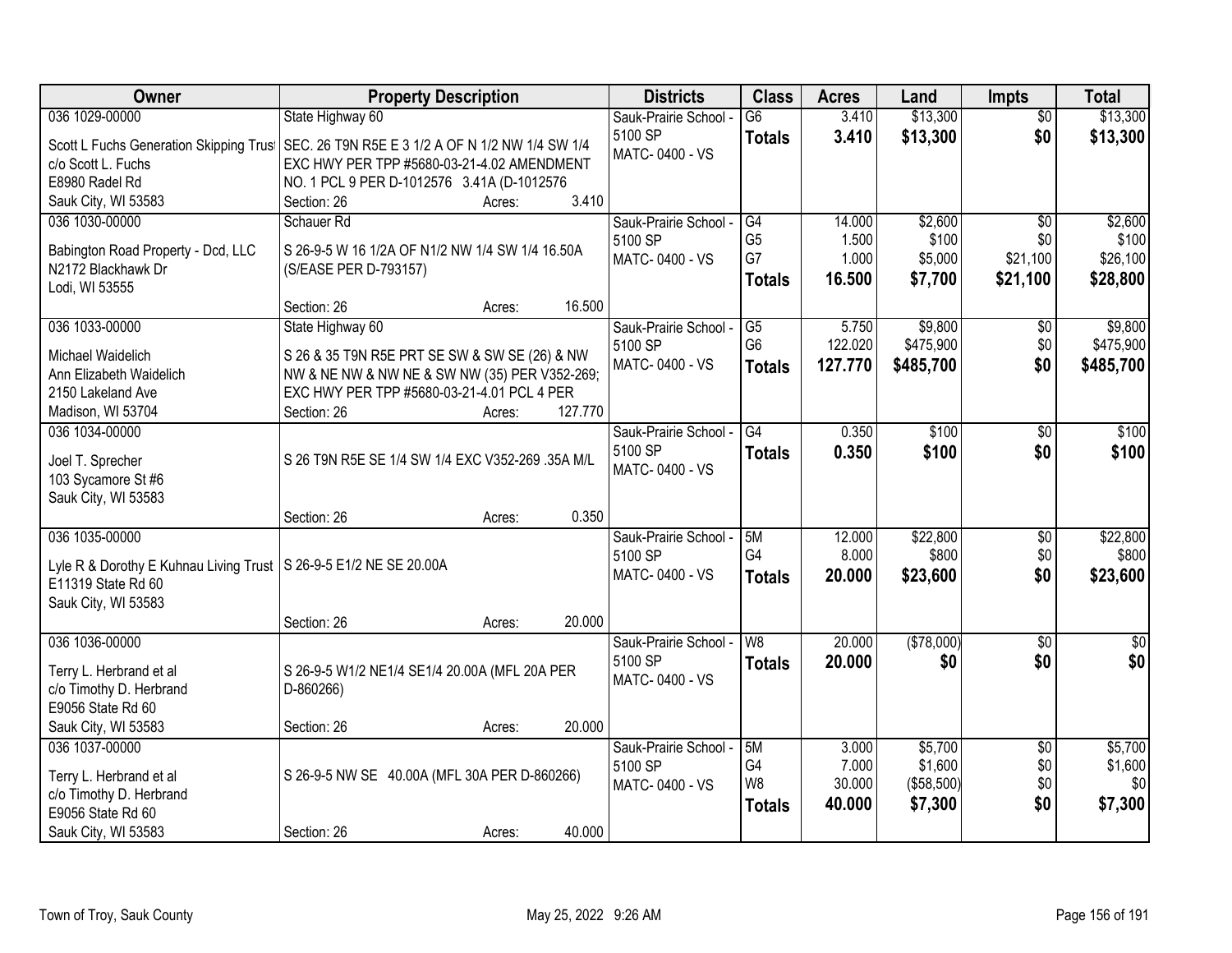| Owner                                                                                                                                             | <b>Property Description</b>                                                                                                                                |           |        | <b>Districts</b>                                   | <b>Class</b>                                            | <b>Acres</b>                         | Land                                        | <b>Impts</b>                                 | <b>Total</b>                               |
|---------------------------------------------------------------------------------------------------------------------------------------------------|------------------------------------------------------------------------------------------------------------------------------------------------------------|-----------|--------|----------------------------------------------------|---------------------------------------------------------|--------------------------------------|---------------------------------------------|----------------------------------------------|--------------------------------------------|
| 036 1038-00000<br>Joel T. Sprecher<br>103 Sycamore St #6<br>Sauk City, WI 53583                                                                   | S 26-9-5 SW SE EXC V352-269                                                                                                                                | 7.35A M/L |        | Sauk-Prairie School -<br>5100 SP<br>MATC-0400 - VS | $\overline{G4}$<br><b>Totals</b>                        | 7.350<br>7.350                       | \$1,200<br>\$1,200                          | $\overline{30}$<br>\$0                       | \$1,200<br>\$1,200                         |
|                                                                                                                                                   | Section: 26                                                                                                                                                | Acres:    | 7.350  |                                                    |                                                         |                                      |                                             |                                              |                                            |
| 036 1039-00000<br>Lyle R & Dorothy E Kuhnau Living Trust S 26-9-5 SE SE (S/SCENIC EASE PER R595-128)<br>E11319 State Rd 60<br>Sauk City, WI 53583 | 40.00 A                                                                                                                                                    |           |        | Sauk-Prairie School -<br>5100 SP<br>MATC-0400 - VS | 5M<br>G4<br><b>Totals</b>                               | 15.000<br>25.000<br>40.000           | \$28,500<br>\$4,000<br>\$32,500             | \$0<br>\$0<br>\$0                            | \$28,500<br>\$4,000<br>\$32,500            |
| 036 1039-10000                                                                                                                                    | Section: 26<br>State Highway 60                                                                                                                            | Acres:    | 40.000 | Sauk-Prairie School -                              | $\overline{\mathsf{X2}}$                                | 24.250                               | $\overline{50}$                             | \$0                                          | $\overline{30}$                            |
| Wis Dept Transportation<br>2101 Wright St<br>Madison, WI 53704                                                                                    | S 26-9-5 PRT N1/2 SW1/4 & PRT SW SW FOR HWY<br>PER TPP #5680-03-21-4.02 AMENDMENT NO. 1 PER<br>D-1012576, D-1015410, D-1020214, D-1020220 &<br>Section: 26 | Acres:    | 24.250 | 5100 SP<br>MATC-0400 - VS                          | <b>Totals</b>                                           | 24.250                               | \$0                                         | \$0                                          | \$0                                        |
| 036 1040-00000<br>Scott L Fuchs Generation Skipping Trus   S 27-9-5 NE1/4 NE1/4 (MFL 16A PER D-853706)<br>c/o Scott L. Fuchs<br>E8980 Radel Rd    | 40.00A                                                                                                                                                     |           |        | Sauk-Prairie School -<br>5100 SP<br>MATC-0400 - VS | G4<br>G <sub>5</sub><br>W <sub>6</sub><br><b>Totals</b> | 10.000<br>14.000<br>16.000<br>40.000 | \$1,600<br>\$6,900<br>(\$31,200)<br>\$8,500 | \$0<br>\$0<br>\$0<br>\$0                     | \$1,600<br>\$6,900<br>\$0<br>\$8,500       |
| Sauk City, WI 53583                                                                                                                               | Section: 27                                                                                                                                                | Acres:    | 40.000 |                                                    |                                                         |                                      |                                             |                                              |                                            |
| 036 1041-00000<br>Babington Road Property - Dcd, LLC<br>N2172 Blackhawk Dr<br>Lodi, WI 53555                                                      | SEC. 27 T9N R5E NW 1/4 NE 1/4 40.00A                                                                                                                       |           |        | Sauk-Prairie School -<br>5100 SP<br>MATC-0400 - VS | 5M<br>G4<br><b>Totals</b>                               | 22.000<br>18.000<br>40.000           | \$41,800<br>\$2,900<br>\$44,700             | $\overline{30}$<br>\$0<br>\$0                | \$41,800<br>\$2,900<br>\$44,700            |
|                                                                                                                                                   | Section: 27                                                                                                                                                | Acres:    | 40.000 |                                                    |                                                         |                                      |                                             |                                              |                                            |
| 036 1042-00000<br>Babington Road Property - Dcd, LLC<br>N2172 Blackhawk Dr<br>Lodi, WI 53555                                                      | S 27-9-5 SW NE 40.00A (S/EASE PER D-793157)                                                                                                                |           |        | Sauk-Prairie School -<br>5100 SP<br>MATC-0400 - VS | 5M<br>G4<br><b>Totals</b>                               | 10.000<br>30.000<br>40.000           | \$19,000<br>\$5,400<br>\$24,400             | $\sqrt{6}$<br>\$0<br>\$0                     | \$19,000<br>\$5,400<br>\$24,400            |
|                                                                                                                                                   | Section: 27                                                                                                                                                | Acres:    | 40.000 |                                                    |                                                         |                                      |                                             |                                              |                                            |
| 036 1043-00000<br>Babington Road Property - Dcd, LLC<br>N2172 Blackhawk Dr<br>Lodi, WI 53555                                                      | Schauer Rd<br>S 27-9-5 SE NE EXC 1/2 SQ. A IN NE COR 39.50A<br>M/L (S/EASE PER D-793157)<br>Section: 27                                                    | Acres:    | 39.500 | Sauk-Prairie School -<br>5100 SP<br>MATC-0400 - VS | 5M<br>G4<br>G7<br><b>Totals</b>                         | 1.500<br>37.000<br>1.000<br>39.500   | \$2,900<br>\$6,500<br>\$5,000<br>\$14,400   | $\overline{30}$<br>\$0<br>\$5,500<br>\$5,500 | \$2,900<br>\$6,500<br>\$10,500<br>\$19,900 |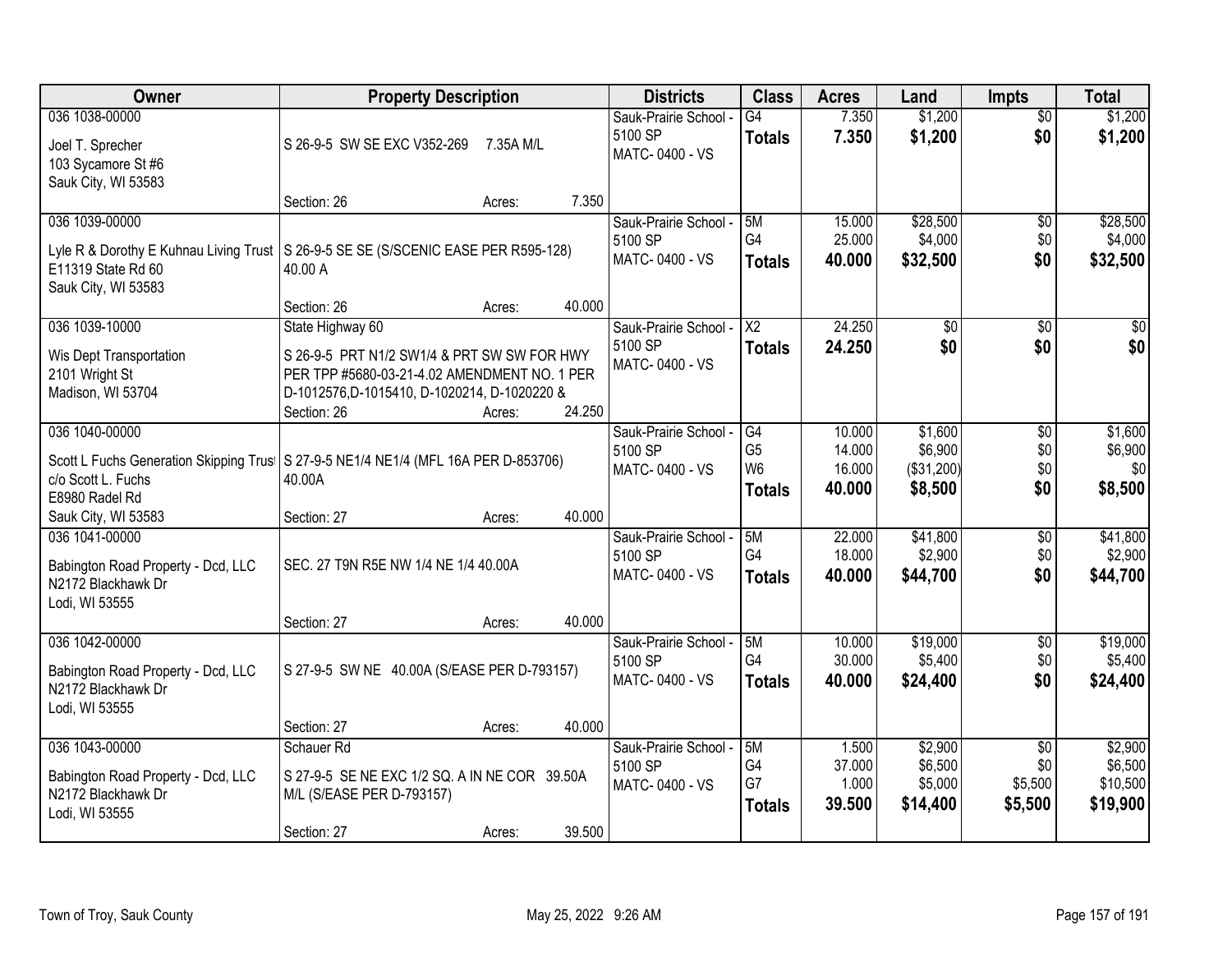| <b>Owner</b>                                                               | <b>Property Description</b>                               |        |        | <b>Districts</b>                 | <b>Class</b>         | <b>Acres</b>     | Land                   | <b>Impts</b>    | <b>Total</b>   |
|----------------------------------------------------------------------------|-----------------------------------------------------------|--------|--------|----------------------------------|----------------------|------------------|------------------------|-----------------|----------------|
| 036 1044-00000                                                             |                                                           |        |        | Sauk-Prairie School -<br>5100 SP | G4                   | 0.500<br>0.500   | \$100<br>\$100         | \$0<br>\$0      | \$100<br>\$100 |
| Babington Road Property - Dcd, LLC<br>N2172 Blackhawk Dr<br>Lodi, WI 53555 | SEC. 27 T9N R5E 1/2 SQ. A IN NE COR SE 1/4 NE 1/4<br>.50A |        |        | MATC-0400 - VS                   | <b>Totals</b>        |                  |                        |                 |                |
|                                                                            | Section: 27                                               | Acres: | 0.500  |                                  |                      |                  |                        |                 |                |
| 036 1045-00000                                                             |                                                           |        |        | Sauk-Prairie School -            | 5M                   | 32.000           | \$60,800               | $\overline{50}$ | \$60,800       |
| Babington Road Property - Dcd, LLC                                         | S 27 T9N R5E NE 1/4 NW 1/4 40.00A                         |        |        | 5100 SP<br>MATC-0400 - VS        | G4                   | 8.000<br>40.000  | \$1,300<br>\$62,100    | \$0<br>\$0      | \$1,300        |
| N2172 Blackhawk Dr<br>Lodi, WI 53555                                       |                                                           |        |        |                                  | <b>Totals</b>        |                  |                        |                 | \$62,100       |
|                                                                            | Section: 27                                               | Acres: | 40.000 |                                  |                      |                  |                        |                 |                |
| 036 1046-00000                                                             | <b>Winke Rd</b>                                           |        |        | Sauk-Prairie School -            | G5<br>W <sub>6</sub> | 4.150            | \$6,900                | $\sqrt[6]{3}$   | \$6,900        |
| Bruce G. Culver                                                            | S 27-9-5 NW NW = CSM #5896 LOT 1 39.15A                   |        |        | 5100 SP<br>MATC-0400 - VS        | <b>Totals</b>        | 35.000<br>39.150 | (\$133,000)<br>\$6,900 | \$0<br>\$0      | \$0<br>\$6,900 |
| E9958 County Rd O                                                          | (MFL-W6 35A PER D-1042755)                                |        |        |                                  |                      |                  |                        |                 |                |
| Prairie Du Sac, WI 53578                                                   | Section: 27                                               | Acres: | 39.150 |                                  |                      |                  |                        |                 |                |
| 036 1047-00000                                                             |                                                           |        |        | Sauk-Prairie School -            | 5M                   | 33.000           | \$62,700               | \$0             | \$62,700       |
|                                                                            |                                                           |        |        | 5100 SP                          | G4                   | 7.000            | \$1,100                | \$0             | \$1,100        |
| Duane M. Zimmerman<br>Debra L. Zimmerman                                   | S 27-9-5 SW NW 40.00A (W/EASE PER D-793157)               |        |        | MATC-0400 - VS                   | <b>Totals</b>        | 40.000           | \$63,800               | \$0             | \$63,800       |
| 1514 Dorothy Ct                                                            |                                                           |        |        |                                  |                      |                  |                        |                 |                |
| Sauk City, WI 53583                                                        | Section: 27                                               | Acres: | 40.000 |                                  |                      |                  |                        |                 |                |
| 036 1048-00000                                                             |                                                           |        |        | Sauk-Prairie School -            | 5M                   | 31.000           | \$58,900               | \$0             | \$58,900       |
| Babington Road Property - Dcd, LLC                                         | S 27-9-5 SE NW 40.00A (S/EASE PER D-793157)               |        |        | 5100 SP<br>MATC-0400 - VS        | G <sub>4</sub>       | 9.000            | \$1,700                | \$0             | \$1,700        |
| N2172 Blackhawk Dr                                                         |                                                           |        |        |                                  | <b>Totals</b>        | 40.000           | \$60,600               | \$0             | \$60,600       |
| Lodi, WI 53555                                                             |                                                           |        |        |                                  |                      |                  |                        |                 |                |
| 036 1049-00000                                                             | Section: 27                                               | Acres: | 40.000 | Sauk-Prairie School -            | 5M                   | 17.000           | \$33,200               | $\overline{$0}$ | \$33,200       |
|                                                                            |                                                           |        |        | 5100 SP                          | G4                   | 3.000            | \$700                  | \$0             | \$700          |
| Babington Road Property - Dcd, LLC<br>N2172 Blackhawk Dr                   | SEC. 27 T9N R5E N 1/2 NE 1/4 SW 1/4 20.00A                |        |        | MATC-0400 - VS                   | <b>Totals</b>        | 20.000           | \$33,900               | \$0             | \$33,900       |
| Lodi, WI 53555                                                             |                                                           |        |        |                                  |                      |                  |                        |                 |                |
|                                                                            | Section: 27                                               | Acres: | 20.000 |                                  |                      |                  |                        |                 |                |
| 036 1050-00000                                                             |                                                           |        |        | Sauk-Prairie School -            | $\overline{G6}$      | 20.000           | \$78,000               | $\overline{50}$ | \$78,000       |
| Frank E. Selden                                                            | S 27-9-5 S1/2 NE1/4 SW1/4 (W/EASE PER R452-219)           |        |        | 5100 SP                          | <b>Totals</b>        | 20.000           | \$78,000               | \$0             | \$78,000       |
| Georgia L. Selden                                                          | 20.00A                                                    |        |        | MATC-0400 - VS                   |                      |                  |                        |                 |                |
| 108 9th St                                                                 |                                                           |        |        |                                  |                      |                  |                        |                 |                |
| Prairie Du Sac, WI 53578                                                   | Section: 27                                               | Acres: | 20.000 |                                  |                      |                  |                        |                 |                |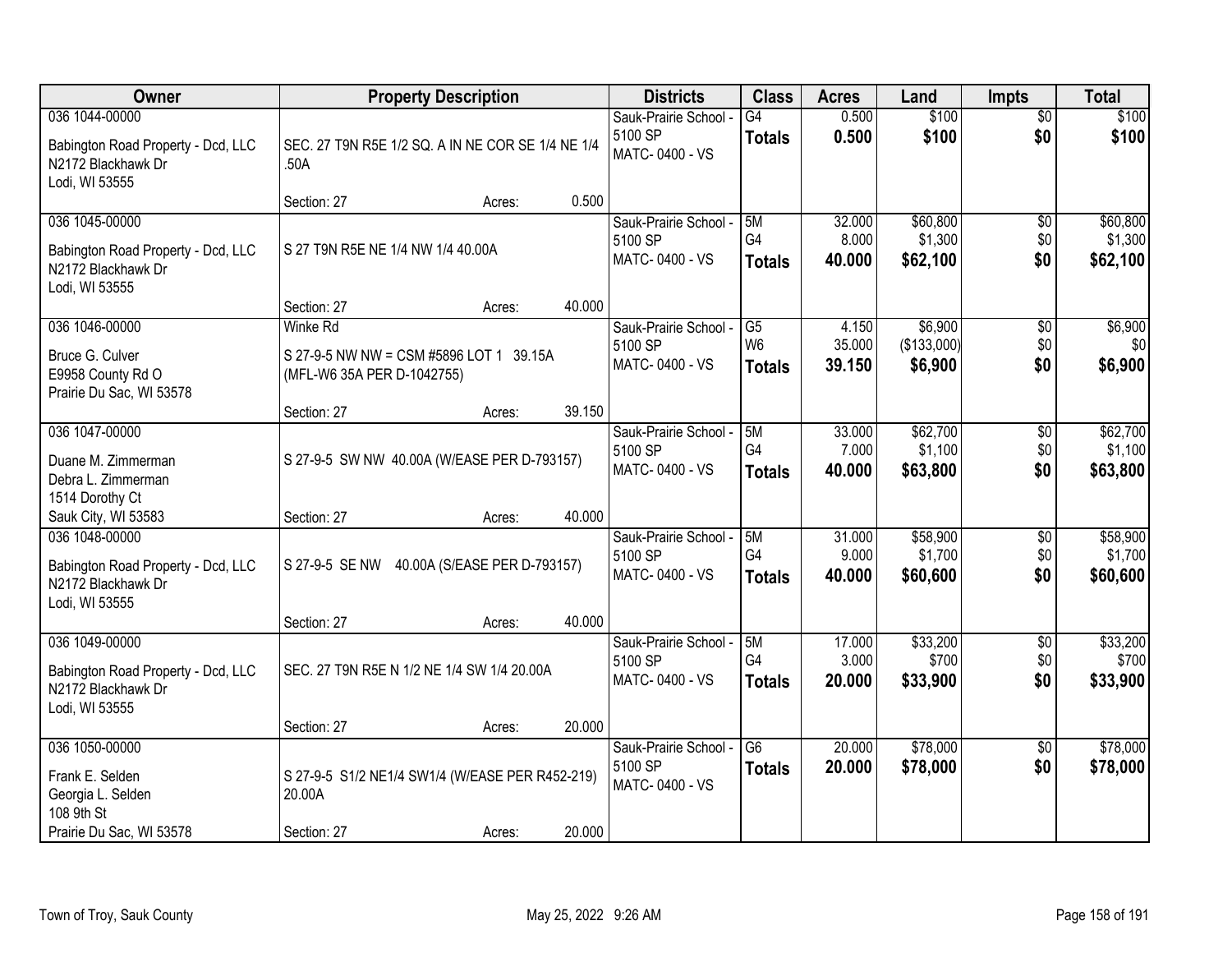| Owner                                                    | <b>Property Description</b>                    |        |        | <b>Districts</b>      | <b>Class</b>         | <b>Acres</b>    | Land                | Impts           | <b>Total</b>         |
|----------------------------------------------------------|------------------------------------------------|--------|--------|-----------------------|----------------------|-----------------|---------------------|-----------------|----------------------|
| 036 1051-00000                                           |                                                |        |        | Sauk-Prairie School - | 5M                   | 35.000          | \$66,500            | $\overline{50}$ | \$66,500             |
| Steven F. Selden                                         | SEC. 27 T9N R5E NW 1/4 SW 1/4 40.00A           |        |        | 5100 SP               | G4                   | 5.000           | \$800               | \$0             | \$800                |
| Rita M. Selden                                           |                                                |        |        | MATC-0400 - VS        | <b>Totals</b>        | 40.000          | \$67,300            | \$0             | \$67,300             |
| E10461A Pine Cir                                         |                                                |        |        |                       |                      |                 |                     |                 |                      |
| Prairie Du Sac, WI 53578                                 | Section: 27                                    | Acres: | 40.000 |                       |                      |                 |                     |                 |                      |
| 036 1052-00000                                           |                                                |        |        | Sauk-Prairie School - | G5                   | 7.000           | \$11,600            | $\overline{50}$ | \$11,600             |
|                                                          |                                                |        |        | 5100 SP               | G <sub>6</sub>       | 33.000          | \$128,700           | \$0             | \$128,700            |
| Kevin Gogin                                              | SEC. 27 T9N R5E SW 1/4 SW 1/4 40.00A           |        |        | MATC-0400 - VS        | <b>Totals</b>        | 40.000          | \$140,300           | \$0             | \$140,300            |
| Carla Gogin                                              |                                                |        |        |                       |                      |                 |                     |                 |                      |
| N2172 Blackhawk Dr                                       |                                                |        |        |                       |                      |                 |                     |                 |                      |
| Lodi, WI 53555                                           | Section: 27                                    | Acres: | 40.000 |                       |                      |                 |                     |                 |                      |
| 036 1053-00000                                           |                                                |        |        | Sauk-Prairie School - | 5M                   | 33.000          | \$62,700            | $\overline{50}$ | \$62,700             |
| Kevin Gogin                                              | SEC. 27 T9N R5E SE 1/4 SW 1/4 40.00A           |        |        | 5100 SP               | G4                   | 7.000           | \$1,100             | \$0             | \$1,100              |
| Carla Gogin                                              |                                                |        |        | MATC-0400 - VS        | <b>Totals</b>        | 40.000          | \$63,800            | \$0             | \$63,800             |
| N2172 Blackhawk Dr                                       |                                                |        |        |                       |                      |                 |                     |                 |                      |
| Lodi, WI 53555                                           | Section: 27                                    | Acres: | 40.000 |                       |                      |                 |                     |                 |                      |
| 036 1054-00000                                           |                                                |        |        | Sauk-Prairie School - | 5M                   | 3.000           | \$5,700             | \$0             | \$5,700              |
|                                                          |                                                |        |        | 5100 SP               | G4                   | 17.000          | \$2,800             | \$0             | \$2,800              |
| Babington Road Property - Dcd, LLC                       | S 27-9-5 N1/2 NE1/4 SE1/4 20.00A (S/EASE PER   |        |        | MATC-0400 - VS        | <b>Totals</b>        | 20.000          | \$8,500             | \$0             | \$8,500              |
| N2172 Blackhawk Dr                                       | D-793157)                                      |        |        |                       |                      |                 |                     |                 |                      |
| Lodi, WI 53555                                           |                                                |        | 20.000 |                       |                      |                 |                     |                 |                      |
|                                                          | Section: 27                                    | Acres: |        |                       |                      |                 |                     |                 |                      |
| 036 1055-00000                                           | E9001 Schauer Rd                               |        |        | Sauk-Prairie School - | 5M<br>G <sub>1</sub> | 14.000<br>2.000 | \$26,600            | $\overline{50}$ | \$26,600             |
| Robb Porubsky                                            | SEC. 27 T9N R5E S 1/2 NE 1/4 SE 1/4 W/EASE PER |        |        | 5100 SP               | G4                   | 4.000           | \$40,000<br>\$1,100 | \$149,900       | \$189,900<br>\$1,100 |
| Andrea Porubsky                                          | R721-393 20.00A                                |        |        | MATC-0400 - VS        |                      |                 |                     | \$0             |                      |
| E9001 Schauer Rd                                         |                                                |        |        |                       | <b>Totals</b>        | 20.000          | \$67,700            | \$149,900       | \$217,600            |
| Sauk City, WI 53583                                      | Section: 27                                    | Acres: | 20.000 |                       |                      |                 |                     |                 |                      |
| 036 1056-00000                                           |                                                |        |        | Sauk-Prairie School - | 5M                   | 12.000          | \$23,400            | $\sqrt{6}$      | \$23,400             |
|                                                          | SEC. 27 T9N R5E N 1/2 NW 1/4 SE 1/4 20.00A     |        |        | 5100 SP               | G4                   | 8.000           | \$1,800             | \$0             | \$1,800              |
| Babington Road Property - Dcd, LLC<br>N2172 Blackhawk Dr |                                                |        |        | MATC-0400 - VS        | <b>Totals</b>        | 20.000          | \$25,200            | \$0             | \$25,200             |
| Lodi, WI 53555                                           |                                                |        |        |                       |                      |                 |                     |                 |                      |
|                                                          | Section: 27                                    | Acres: | 20.000 |                       |                      |                 |                     |                 |                      |
| 036 1057-00000                                           |                                                |        |        | Sauk-Prairie School - | 5M                   | 16.000          | \$30,400            | $\overline{50}$ | \$30,400             |
|                                                          |                                                |        |        | 5100 SP               | G4                   | 4.000           | \$900               | \$0             | \$900                |
| Jerald W. Kaufman                                        | SEC. 27 T9N R5E S 1/2 NW 1/4 SE 1/4 20.00A     |        |        | MATC-0400 - VS        |                      | 20.000          |                     | \$0             |                      |
| Nancy K. Kaufman                                         |                                                |        |        |                       | <b>Totals</b>        |                 | \$31,300            |                 | \$31,300             |
| E8880 Babington Rd                                       |                                                |        |        |                       |                      |                 |                     |                 |                      |
| Sauk City, WI 53583                                      | Section: 27                                    | Acres: | 20.000 |                       |                      |                 |                     |                 |                      |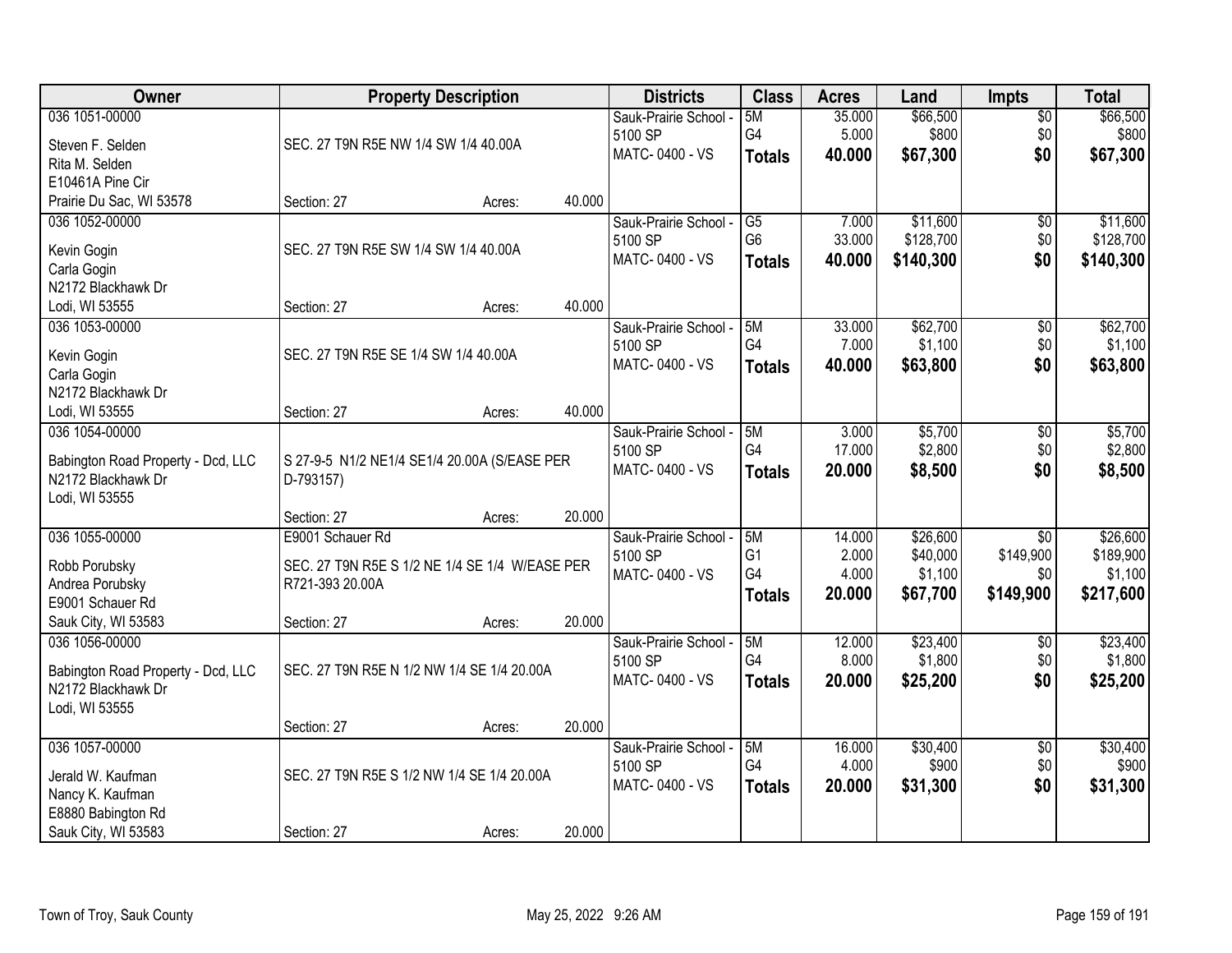| Owner                        |                                                 | <b>Property Description</b> |        | <b>Districts</b>      | <b>Class</b>   | <b>Acres</b> | Land        | <b>Impts</b>    | <b>Total</b> |
|------------------------------|-------------------------------------------------|-----------------------------|--------|-----------------------|----------------|--------------|-------------|-----------------|--------------|
| 036 1058-00000               |                                                 |                             |        | Sauk-Prairie School - | 5M             | 34.990       | \$66,500    | $\sqrt{$0}$     | \$66,500     |
| Jerald W. Kaufman            | S 27-9-5 SW SE EXC CSM #3110 39.99A M/L         |                             |        | 5100 SP               | G4             | 5.000        | \$800       | \$0             | \$800        |
| Nancy K. Kaufman             |                                                 |                             |        | MATC-0400 - VS        | <b>Totals</b>  | 39.990       | \$67,300    | \$0             | \$67,300     |
| E8880 Babington Rd           |                                                 |                             |        |                       |                |              |             |                 |              |
| Sauk City, WI 53583          | Section: 27                                     | Acres:                      | 39.990 |                       |                |              |             |                 |              |
| 036 1059-00000               |                                                 |                             |        | Sauk-Prairie School - | 5M             | 3.410        | \$6,500     | \$0             | \$6,500      |
| Jerald W. Kaufman            | S 27-9-5 SE SE EXC CSM'S #3110 & #3508 39.41A   |                             |        | 5100 SP               | G4             | 36.000       | \$6,400     | \$0             | \$6,400      |
| Nancy K. Kaufman             | M/L                                             |                             |        | MATC-0400 - VS        | <b>Totals</b>  | 39.410       | \$12,900    | \$0             | \$12,900     |
| E8880 Babington Rd           |                                                 |                             |        |                       |                |              |             |                 |              |
| Sauk City, WI 53583          | Section: 27                                     | Acres:                      | 39.410 |                       |                |              |             |                 |              |
| 036 1060-00000               |                                                 |                             |        | Sauk-Prairie School - | G5             | 1.000        | \$500       | \$0             | \$500        |
| Dean & Trissa Judd Trust     | S 28-9-5 NE NE 40.00A (MFL-W6 36A PER D-853703) |                             |        | 5100 SP               | G <sub>6</sub> | 3.000        | \$11,700    | \$0             | \$11,700     |
| S9059A State Rd 78           |                                                 |                             |        | MATC-0400 - VS        | W <sub>6</sub> | 36.000       | (\$140,400) | \$0             | \$0          |
| Prairie Du Sac, WI 53578     |                                                 |                             |        |                       | <b>Totals</b>  | 40.000       | \$12,200    | \$0             | \$12,200     |
|                              | Section: 28                                     | Acres:                      | 40.000 |                       |                |              |             |                 |              |
| 036 1061-00000               |                                                 |                             |        | Sauk-Prairie School - | W <sub>6</sub> | 20.000       | (\$78,000)  | $\frac{1}{20}$  | \$0          |
| Dean & Trissa Judd Trust     | S 28-9-5 E1/2 NW NE 20.00A (MFL-W6 20A PER      |                             |        | 5100 SP               | <b>Totals</b>  | 20.000       | \$0         | \$0             | \$0          |
| S9059A State Rd 78           | D-853703)                                       |                             |        | MATC-0400 - VS        |                |              |             |                 |              |
| Prairie Du Sac, WI 53578     |                                                 |                             |        |                       |                |              |             |                 |              |
|                              | Section: 28                                     | Acres:                      | 20.000 |                       |                |              |             |                 |              |
| 036 1062-00000               |                                                 |                             |        | Sauk-Prairie School - | W <sub>6</sub> | 20.000       | (\$78,000)  | $\overline{50}$ | $\sqrt{50}$  |
| Dean & Trissa C Judd Trust   | S 28-9-5 W1/2 NW1/4 NE1/4 (MFL PER D-1157768)   |                             |        | 5100 SP               | Totals         | 20,000       | \$0         | \$0             | \$0          |
| S9059A State Rd 78           | 20.00A                                          |                             |        | MATC-0400 - VS        |                |              |             |                 |              |
| Prairie Du Sac, WI 53578     |                                                 |                             |        |                       |                |              |             |                 |              |
|                              | Section: 28                                     | Acres:                      | 20.000 |                       |                |              |             |                 |              |
| 036 1063-00000               | S11485 Winke Rd                                 |                             |        | Sauk-Prairie School - | 5M             | 12.000       | \$22,800    | $\overline{50}$ | \$22,800     |
| Kronseder Farms, Inc         | SEC. 28 T9N R5E SW 1/4 NE 1/4 40.00A            |                             |        | 5100 SP               | G4             | 17.400       | \$3,000     | \$0             | \$3,000      |
| c/o Kronseder Farms, Inc     |                                                 |                             |        | MATC-0400 - VS        | G <sub>5</sub> | 0.600        | \$300       | \$0             | \$300        |
| 4005 E Owen K Garriott       |                                                 |                             |        |                       | G7             | 10.000       | \$61,500    | \$339,100       | \$400,600    |
| Enid, OK 73701               | Section: 28                                     | Acres:                      | 40.000 |                       | <b>Totals</b>  | 40.000       | \$87,600    | \$339,100       | \$426,700    |
| 036 1064-00000               |                                                 |                             |        | Sauk-Prairie School - | 5M             | 20.000       | \$38,000    | $\overline{50}$ | \$38,000     |
| Gutknecht-Mortenson LLC      | SEC. 28 T9N R5E SE 1/4 NE 1/4 40.00A            |                             |        | 5100 SP               | G4             | 20.000       | \$3,700     | \$0             | \$3,700      |
| c/o Gutknecht-Mortenson, LLC |                                                 |                             |        | MATC-0400 - VS        | <b>Totals</b>  | 40.000       | \$41,700    | \$0             | \$41,700     |
| E4614 Us Hwy 14-60           |                                                 |                             |        |                       |                |              |             |                 |              |
| Spring Green, WI 53588-0000  | Section: 28                                     | Acres:                      | 40.000 |                       |                |              |             |                 |              |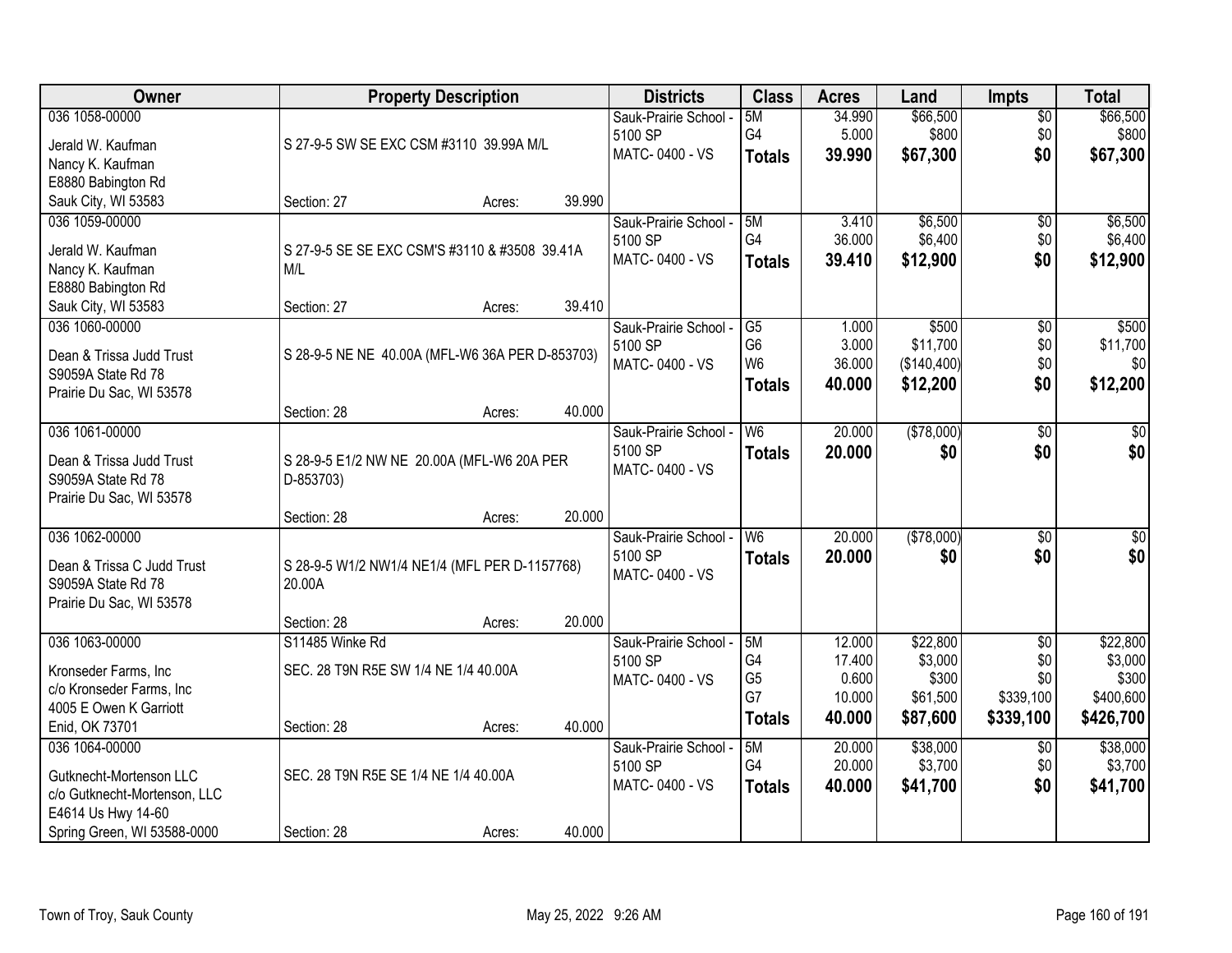| Owner                                       | <b>Property Description</b>                        | <b>Districts</b>      | <b>Class</b>           | <b>Acres</b> | Land        | Impts           | <b>Total</b> |
|---------------------------------------------|----------------------------------------------------|-----------------------|------------------------|--------------|-------------|-----------------|--------------|
| 036 1065-00000                              |                                                    | Sauk-Prairie School - | $\overline{G4}$        | 1.240        | \$200       | $\overline{50}$ | \$200        |
| Thomas and Kimberly Noonan                  | S 28-9-5 PRT NE NW COM NE COR &                    | 5100 SP               | <b>Totals</b>          | 1.240        | \$200       | \$0             | \$200        |
| c/o Thomas Noonan                           | POB-S37'-S88?38'W 990'-N78?45'W 131.4' TO SE LI TN | MATC-0400 - VS        |                        |              |             |                 |              |
| E8281 Munz Dr                               | RD-N43?15'E 48.5' ALG SE LI TN RD TO NLI-S89?59'E  |                       |                        |              |             |                 |              |
| Sauk City, WI 53583                         | 1.240<br>Section: 28<br>Acres:                     |                       |                        |              |             |                 |              |
| 036 1066-00000                              |                                                    | Sauk-Prairie School - | W6                     | 40.600       | (\$158,300) | $\overline{50}$ | \$0          |
|                                             |                                                    | 5100 SP               | <b>Totals</b>          | 40.600       | \$0         | \$0             | \$0          |
| Dale E. Fuchs                               | S 28-9-5 PRT N1/2 NW1/4 & PRT SE NW COM N1/4       | MATC-0400 - VS        |                        |              |             |                 |              |
| 6663 Herbrand Rd                            | COR SEC 28- S0?1'58"W 37' TO POB- S0?1'58"W        |                       |                        |              |             |                 |              |
| Sauk City, WI 53583                         | 2116.38'- S89?43'6"W 109.10'- N 44?1'W 328.64'-    |                       |                        |              |             |                 |              |
|                                             | 40.600<br>Section: 28<br>Acres:                    |                       |                        |              |             |                 |              |
| 036 1066-10000                              |                                                    | Sauk-Prairie School - | $\overline{\text{G5}}$ | 1.000        | \$500       | $\sqrt[6]{}$    | \$500        |
| Thomas and Kimberly Noonan                  | S 28-9-5 THAT PRT NE NW LYING NW OF MUNZ RD        | 5100 SP               | <b>Totals</b>          | 1.000        | \$500       | \$0             | \$500        |
| c/o Thomas Noonan                           | 1.00A M/L                                          | MATC-0400 - VS        |                        |              |             |                 |              |
| E8281 Munz Dr                               |                                                    |                       |                        |              |             |                 |              |
| Sauk City, WI 53583                         | 1.000<br>Section: 28<br>Acres:                     |                       |                        |              |             |                 |              |
| 036 1067-00000                              | Munz Rd                                            | Sauk-Prairie School - | G4                     | 24.950       | \$4,000     | \$0             | \$4,000      |
|                                             | S 28-9-5 N1/2 NW1/4 EXC COM NECOR-S                | 5100 SP               | G <sub>5</sub>         | 1.000        | \$100       | \$0             | \$100        |
| Paul R Ott Living Trust<br>S11280 Badger Rd | 37'-S88?38'W 990'-N78? 45'W 131.4' TO SE LI TN RD- | MATC-0400 - VS        | <b>Totals</b>          | 25.950       | \$4,100     | \$0             | \$4,100      |
| Spring Green, WI 53588                      | N43?15'E 48.5' ALG SE LI TN RD TO NLI-S89?59'E     |                       |                        |              |             |                 |              |
|                                             | 25.950<br>Section: 28<br>Acres:                    |                       |                        |              |             |                 |              |
| 036 1067-10000                              | E8268 Munz Rd                                      | Sauk-Prairie School - | 5M                     | 13.000       | \$24,700    | $\overline{30}$ | \$24,700     |
|                                             |                                                    | 5100 SP               | G <sub>1</sub>         | 2.000        | \$40,000    | \$287,000       | \$327,000    |
| Steven L. Sprecher                          | S 28-9-5 NW NW LYING N & W OF MUNZ RD 20A M/L      | MATC-0400 - VS        | G4                     | 5.000        | \$800       | \$0             | \$800        |
| Cheryl M. Sprecher                          |                                                    |                       | <b>Totals</b>          | 20.000       | \$65,500    | \$287,000       | \$352,500    |
| E8268 Munz Rd                               |                                                    |                       |                        |              |             |                 |              |
| Sauk City, WI 53583                         | 20.000<br>Section: 28<br>Acres:                    |                       |                        |              |             |                 |              |
| 036 1068-00000                              | Munz Rd                                            | Sauk-Prairie School - | G4                     | 2.660        | \$400       | \$0             | \$400        |
| Paul R Ott Living Trust                     | S 28-9-5 PRT SW NW COM SE COR -N TO NE COR-W       | 5100 SP               | <b>Totals</b>          | 2.660        | \$400       | \$0             | \$400        |
| S11280 Badger Rd                            | 40 RODS-SE TO POB EXC COM SE COR-N26?56'54"W       | MATC-0400 - VS        |                        |              |             |                 |              |
| Spring Green, WI 53588                      | 471.85'-N89?43'6"E TO E LI-S TO POB & EXC THAT     |                       |                        |              |             |                 |              |
|                                             | 2.660<br>Section: 28<br>Acres:                     |                       |                        |              |             |                 |              |
| 036 1069-00000                              | Fox Rd                                             | Sauk-Prairie School - | 5M                     | 27.000       | \$52,700    | $\overline{50}$ | \$52,700     |
|                                             |                                                    | 5100 SP               | G4                     | 3.000        | \$200       | \$0             | \$200        |
| Ruenger Family Irrevocable Trust            | S 28-9-5 PRT SW1/4 NW1/4 COM SE COR - W TO SW      | MATC-0400 - VS        | <b>Totals</b>          | 30.000       | \$52,900    | \$0             | \$52,900     |
| 137 S Telulah Ave                           | COR - N TO NW COR - E 40RD - SE TO POB (MFL        |                       |                        |              |             |                 |              |
| Appleton, WI 54915                          | EXPIRED 12/31/2015) 30.00A M/L                     |                       |                        |              |             |                 |              |
|                                             | 30.000<br>Section: 28<br>Acres:                    |                       |                        |              |             |                 |              |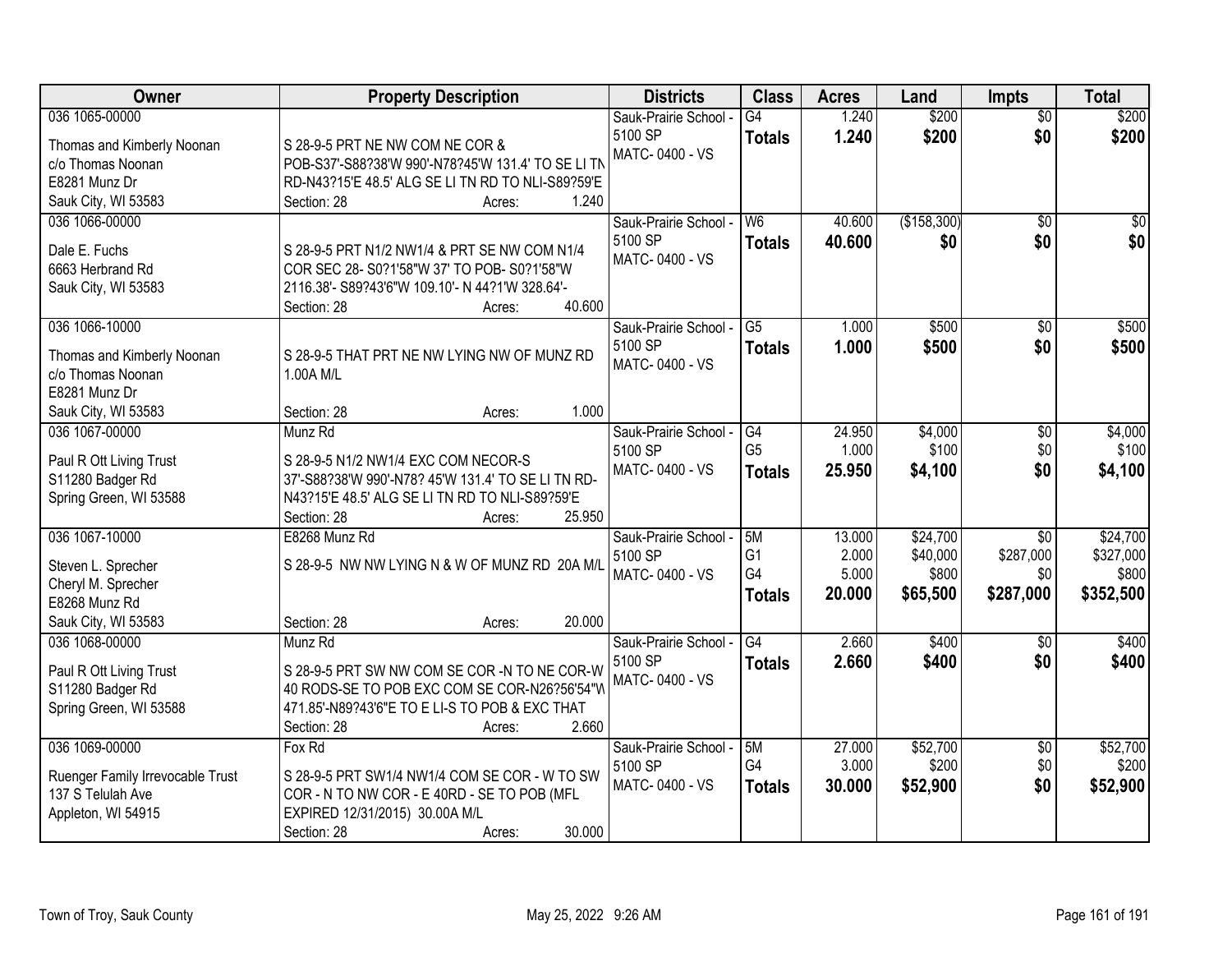| Owner                                                 | <b>Property Description</b>                     |        | <b>Districts</b>                 | <b>Class</b>    | <b>Acres</b> | Land        | <b>Impts</b>    | <b>Total</b>     |
|-------------------------------------------------------|-------------------------------------------------|--------|----------------------------------|-----------------|--------------|-------------|-----------------|------------------|
| 036 1070-00000                                        | Munz Rd                                         |        | Sauk-Prairie School -            | $\overline{G4}$ | 13.260       | \$2,100     | $\overline{50}$ | \$2,100          |
| Paul R Ott Living Trust                               | S 28-9-5 SE NW EXC COM 421.66' N OF SE COR-S    |        | 5100 SP                          | <b>Totals</b>   | 13.260       | \$2,100     | \$0             | \$2,100          |
| S11280 Badger Rd                                      | 421.66' TO SE COR-W TO SW COR-N TO PT           |        | MATC-0400 - VS                   |                 |              |             |                 |                  |
| Spring Green, WI 53588                                | S89?43'6"W OF POB-N89?43'6"E TO POB & ALSO EXC  |        |                                  |                 |              |             |                 |                  |
|                                                       | Section: 28<br>Acres:                           | 13.260 |                                  |                 |              |             |                 |                  |
| 036 1070-10000                                        | Munz Rd                                         |        | Sauk-Prairie School -            | $\overline{G6}$ | 11.150       | \$42,400    | $\overline{30}$ | \$42,400         |
| <b>Stewart Ballweg</b>                                | S 28-9-5 PRT W1/2 NW1/4 & SE1/4 NW1/4 COM W1/4  |        | 5100 SP                          | Totals          | 11.150       | \$42,400    | \$0             | \$42,400         |
| 6671 Herbrand Rd                                      | COR SEC 28 -N00?54'08"E 1308.85' - S89?49'56"E  |        | MATC-0400 - VS                   |                 |              |             |                 |                  |
| Sauk City, WI 53583                                   | 671.62' TO POB - N26?56'54"W 42.91' -N77?1'13"E |        |                                  |                 |              |             |                 |                  |
|                                                       | Section:<br>Acres:                              | 11.150 |                                  |                 |              |             |                 |                  |
| 036 1072-00000                                        |                                                 |        | River Valley School -            | W <sub>8</sub>  | 38.900       | (\$151,700) | \$0             | $\overline{\$0}$ |
| <b>Stewart Ballweg</b>                                | S 28-9-5 PRT S1/2 NW1/4 & PRT NE SW COM N1/4    |        | 5523 RV                          | <b>Totals</b>   | 38.900       | \$0         | \$0             | \$0              |
| 6671 Herbrand Rd                                      | COR SEC 28-S ALG E LI NW1/4 2153.38' TO POB     |        | MATC-0400 - VS                   |                 |              |             |                 |                  |
| Sauk City, WI 53583                                   | -CONT S 421.66' TO SE COR SD NW1/4-S89?43'6"W   |        |                                  |                 |              |             |                 |                  |
|                                                       | Section: 28<br>Acres:                           | 38.900 |                                  |                 |              |             |                 |                  |
| 036 1073-01000                                        |                                                 |        | Sauk-Prairie School -            | 5M              | 27.000       | \$52,700    | \$0             | \$52,700         |
|                                                       | S 28-9-5 NW1/4 SW1/4 EXC CSM 6921 39.31A M/L    |        | 5100 SP                          | G4              | 12.310       | \$800       | \$0             | \$800            |
| Ruenger Family Irrevocable Trust<br>137 S Telulah Ave |                                                 |        | MATC-0400 - VS                   | <b>Totals</b>   | 39.310       | \$53,500    | \$0             | \$53,500         |
| Appleton, WI 54915                                    |                                                 |        |                                  |                 |              |             |                 |                  |
|                                                       | Section:<br>Acres:                              | 39.310 |                                  |                 |              |             |                 |                  |
| 036 1074-00000                                        | Fox Rd                                          |        | Sauk-Prairie School -            | 5M              | 3.070        | \$5,900     | \$0             | \$5,900          |
|                                                       |                                                 |        | 5100 SP                          | G <sub>4</sub>  | 7.240        | \$1,700     | \$0             | \$1,700          |
| Juniper LLC                                           | S 28-9-5 E1\2 SW SW S OF FOX RD EXC CSM #1410   |        | MATC-0400 - VS                   | G <sub>5</sub>  | 0.600        | \$100       | \$0             | \$100            |
| c/o Juniper, LLC<br>8747 N 107th St                   | 10.91A M/L                                      |        |                                  | <b>Totals</b>   | 10.910       | \$7,700     | \$0             | \$7,700          |
| Milwaukee, WI 53224-0000                              | Section: 28<br>Acres:                           | 10.910 |                                  |                 |              |             |                 |                  |
| 036 1074-10000                                        | S11661 Fox Rd                                   |        | Sauk-Prairie School -            | G1              | 3.000        | \$46,000    | \$106,600       | \$152,600        |
|                                                       |                                                 |        | 5100 SP                          | G4              | 3.180        | \$700       | \$0             | \$700            |
| Jeffrey A. Schell                                     | S 28-9-5 PRT SW SW & PRT SE SW = CSM #4051      |        | MATC-0400 - VS                   | <b>Totals</b>   | 6.180        | \$46,700    | \$106,600       | \$153,300        |
| Kay M. Schell                                         | (FMLY CSM #1410) 6.18A                          |        |                                  |                 |              |             |                 |                  |
| S11661A Fox Rd                                        |                                                 |        |                                  |                 |              |             |                 |                  |
| Sauk City, WI 53583                                   | Section: 28<br>Acres:                           | 6.180  |                                  |                 |              |             |                 |                  |
| 036 1074-20000                                        | S11630 Fox Rd                                   |        | Sauk-Prairie School -<br>5100 SP | $\overline{G1}$ | 4.830        | \$53,000    | \$200,000       | \$253,000        |
| Shawn A. Mish et al                                   | S 28-9-5 PRT E1\2 SW SW N OF FOX RD (=POS 9748  |        | MATC-0400 - VS                   | <b>Totals</b>   | 4.830        | \$53,000    | \$200,000       | \$253,000        |
| c/o Shawn A. Mish                                     | PLUS 0.45A TO C/L RD) 4.83A                     |        |                                  |                 |              |             |                 |                  |
| S11630 Fox Rd                                         |                                                 |        |                                  |                 |              |             |                 |                  |
| Sauk City, WI 53583                                   | Section: 28<br>Acres:                           | 4.830  |                                  |                 |              |             |                 |                  |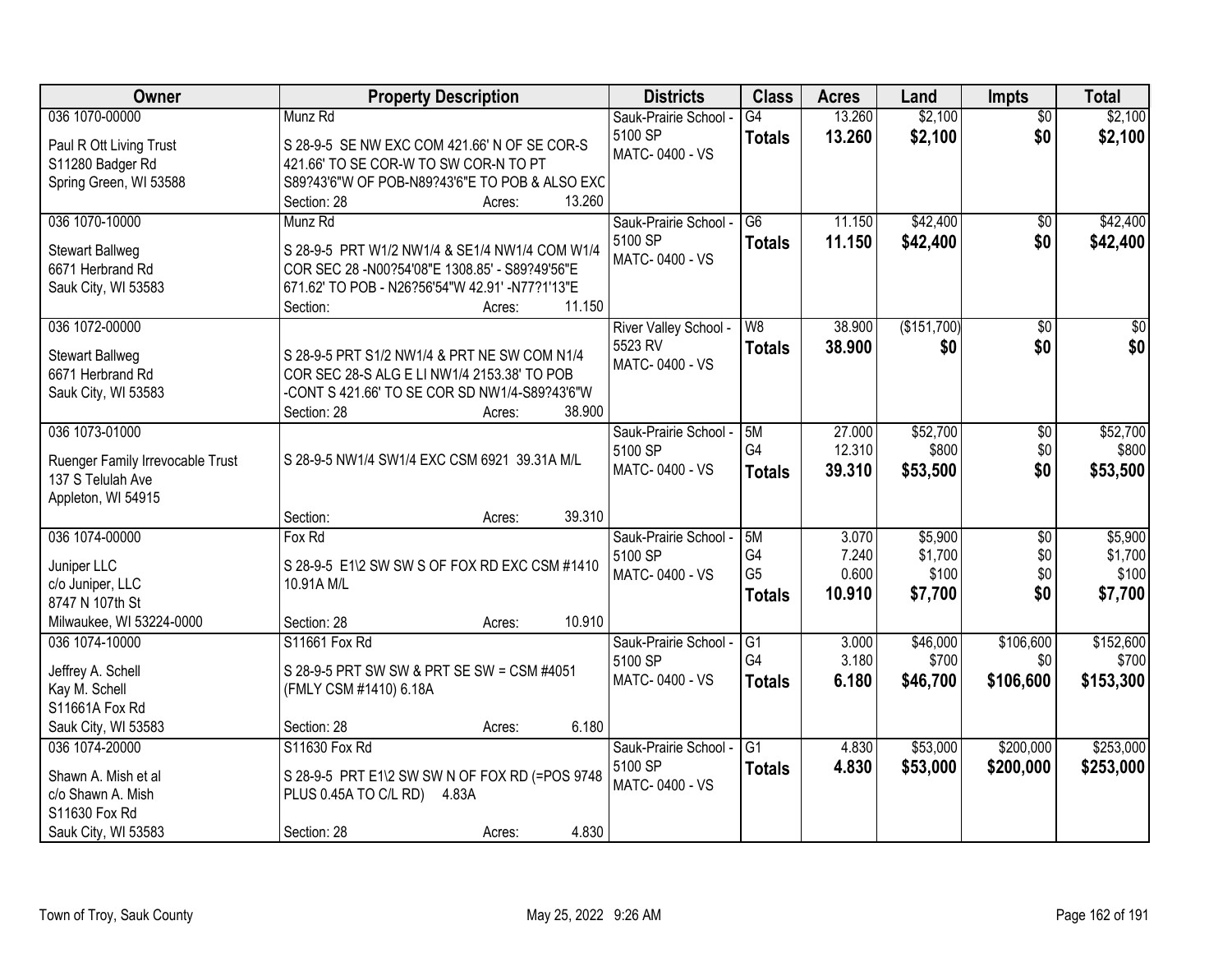| Owner<br><b>Districts</b><br><b>Class</b><br><b>Property Description</b><br><b>Acres</b><br>Impts<br>Land                                            | <b>Total</b>    |
|------------------------------------------------------------------------------------------------------------------------------------------------------|-----------------|
| 036 1075-10000<br>\$37,600<br>S11617 Fox Rd<br>19.800<br>5M<br>$\overline{50}$<br>Sauk-Prairie School -                                              | \$37,600        |
| G4<br>19.000<br>\$3,100<br>\$0<br>5100 SP<br>Ruenger Family Irrevocable Trust<br>S 28-9-5 PRT W1/2 SW1/4 & S 29-9-5 PRT SE1/4 SE1/4                  | \$3,100         |
| G7<br>\$119,700<br>2.000<br>\$22,000<br>MATC-0400 - VS<br>Ruenger Trust<br>= CSM 6921 LOT 1 40.80A                                                   | \$141,700       |
| 40.800<br>\$62,700<br>\$119,700<br><b>Totals</b><br>137 S Telulah Ave                                                                                | \$182,400       |
| 40.800<br>Appleton, WI 54915<br>Section:<br>Acres:                                                                                                   |                 |
| \$3,200<br>036 1076-00000<br>Sauk-Prairie School -<br>G4<br>14.000<br>\$0                                                                            | \$3,200         |
| G <sub>5</sub><br>0.700<br>\$100<br>\$0<br>5100 SP                                                                                                   | \$100           |
| Juniper LLC<br>S 28-9-5 SE SW S OF FOX RD EXC CSM #1410 14.7A<br>MATC-0400 - VS<br>\$0<br>14.700<br>\$3,300<br><b>Totals</b>                         | \$3,300         |
| c/o Juniper, LLC<br>M\L                                                                                                                              |                 |
| 8747 N 107th St                                                                                                                                      |                 |
| 14.700<br>Milwaukee, WI 53224-0000<br>Section: 28<br>Acres:                                                                                          |                 |
| ( \$93,400)<br>S11660 Fox Rd<br>W8<br>23.395<br>$\overline{50}$<br>036 1076-10000<br>Sauk-Prairie School -                                           | $\overline{50}$ |
| 5100 SP<br>23.395<br>\$0<br>\$0<br><b>Totals</b><br>S 28-9-5 THAT PRT SE SW LYING N OF FOX RD AS<br><b>Stewart Ballweg</b>                           | \$0             |
| MATC-0400 - VS<br>6671 Herbrand Rd<br>DESC IN D-668291 (SEE POS 8587) 23.395A (MFL                                                                   |                 |
| Sauk City, WI 53583<br>23.395A PER D-828547)                                                                                                         |                 |
| 23.395<br>Section: 28<br>Acres:                                                                                                                      |                 |
| 036 1077-00000<br>35.330<br>\$67,200<br>$\overline{50}$<br>5M<br>Sauk-Prairie School -                                                               | \$67,200        |
| G4<br>\$2,000<br>\$0<br>11.000<br>5100 SP                                                                                                            | \$2,000         |
| Steven F. Selden<br>S 28-9-5 NE SE & ALSO THAT PRT NW SE COM NE<br>MATC-0400 - VS<br>\$0<br>46.330<br>\$69,200<br><b>Totals</b>                      | \$69,200        |
| Rita M. Selden<br>COR-S0?26' 1"W 1334.56'-S88?54'38"W                                                                                                |                 |
| E10461A Pine Cir<br>406.35'-N21?49'38"E 695.83'- N2?38'36"E 696.44' TO                                                                               |                 |
| Prairie Du Sac, WI 53578<br>Section: 28<br>46.330<br>Acres:                                                                                          |                 |
| $\overline{G4}$<br>31.010<br>\$6,500<br>$\overline{50}$<br>036 1078-00000<br><b>Winke Rd</b><br>Sauk-Prairie School -                                | \$6,500         |
| G <sub>5</sub><br>\$100<br>\$0<br>1.000<br>5100 SP<br>Neumann Brothers Dairy Farm, LLC<br>S 28-9-5 PRT W1/2 SE1/4 PER D-1076271 DESCR AS:            | \$100           |
| \$0<br>MATC-0400 - VS<br>32.010<br>\$6,600<br><b>Totals</b><br>c/o Neumann Brothers Dairy Farm, LLC<br>COM ON WLI N0?0'38"E 268.3' FRM S1/4COR- CONT | \$6,600         |
| S10503 County Rd C<br>N0?0'38"E 362.4' TO C/L WINKE RD- NELY ALG C/L &                                                                               |                 |
| Spring Green, WI 53588<br>32.010<br>Section: 28<br>Acres:                                                                                            |                 |
| $\overline{G6}$<br>\$143,400<br>036 1078-10000<br>36.770<br>$\overline{60}$<br><b>Winke Rd</b><br>Sauk-Prairie School -                              | \$143,400       |
| 5100 SP<br>36.770<br>\$143,400<br>\$0<br><b>Totals</b>                                                                                               | \$143,400       |
| S 28-9-5 PRT NE SW & W1/2 SE1/4 = CSM #6183 LOT<br>Mary Jane V Burkholder et al<br>MATC-0400 - VS                                                    |                 |
| 1 36.77A<br>c/o Douglas M. Zander                                                                                                                    |                 |
| 5448 Quarry Hill Dr                                                                                                                                  |                 |
| Fitchburg, WI 53711<br>36.770<br>Section:<br>Acres:                                                                                                  |                 |
| 036 1079-10000<br>\$7,800<br>Fox Rd<br>Sauk-Prairie School -<br>$\overline{G6}$<br>2.000<br>$\overline{50}$                                          | \$7,800         |
| W <sub>6</sub><br>(\$148,200)<br>\$0<br>38.000<br>5100 SP<br>Richard L. Kirner<br>S 28-9-5 PRT S1/2 SE1/4 & S 33-9-5 PRT NW NE COM                   | \$0             |
| MATC-0400 - VS<br>\$0<br>40.000<br>\$7,800<br><b>Totals</b><br>Patricia K. Kirner<br>SE COR SEC 28-N TO NE COR-S88?54'38"W 372.44'                   | \$7,800         |
| TO POB-S88?54'38"W 1338.34'-S21?49'37"W 1423.47'<br>N1967 Unke Rd                                                                                    |                 |
| Lodi, WI 53555<br>Section: 28<br>40.000<br>Acres:                                                                                                    |                 |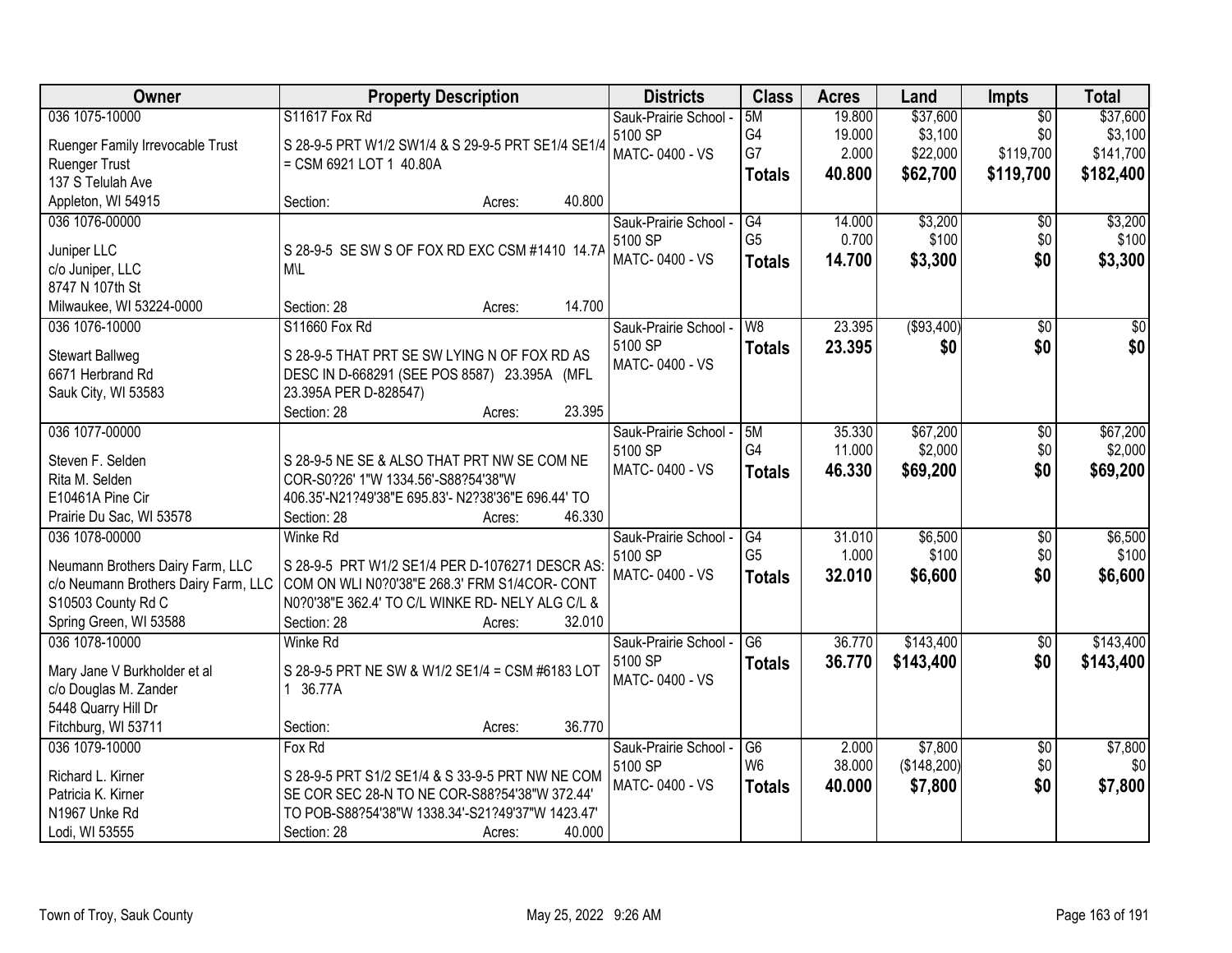| <b>Owner</b>             | <b>Property Description</b>                      | <b>Districts</b>                 | <b>Class</b>    | <b>Acres</b> | Land        | <b>Impts</b>    | <b>Total</b> |
|--------------------------|--------------------------------------------------|----------------------------------|-----------------|--------------|-------------|-----------------|--------------|
| 036 1080-00000           | 11760 Fox Rd                                     | Sauk-Prairie School -            | $\overline{G1}$ | 1.000        | \$19,600    | \$25,200        | \$44,800     |
| Richard L. Kirner        | S 28-9-5 PRT SE SE & S 33-9-5 PRT NE NE DESC AS: | 5100 SP                          | G <sub>5</sub>  | 4.940        | \$9,200     | \$0             | \$9,200      |
| Patricia K. Kirner       | BEG SE COR SEC 28-N0?52'7"E TO NE                | MATC-0400 - VS                   | W <sub>6</sub>  | 37.000       | (\$144,300) | \$0             | \$0          |
| N1967 Unke Rd            | COR-S88?54'38"W 372.44'- S34?51'34"W 1647.96' TO |                                  | <b>Totals</b>   | 42.940       | \$28,800    | \$25,200        | \$54,000     |
| Lodi, WI 53555           | 42.940<br>Section: 28<br>Acres:                  |                                  |                 |              |             |                 |              |
| 036 1081-00000           | E8026 Santerra Rd                                | Sauk-Prairie School -            | G1              | 2.500        | \$54,000    | \$215,000       | \$269,000    |
|                          |                                                  | 5100 SP                          | G <sub>6</sub>  | 17.450       | \$68,100    | \$0             | \$68,100     |
| Derek J and Pamela Shaw  | SEC 29-09-05 PRT OF NE NE BEING LOT 1 OF CSM     | MATC-0400 - VS                   | <b>Totals</b>   | 19.950       | \$122,100   | \$215,000       | \$337,100    |
| c/o Derek J. Shaw        | #1408 19.95A                                     |                                  |                 |              |             |                 |              |
| E8026 Santerra Rd        | 19.950                                           |                                  |                 |              |             |                 |              |
| Sauk City, WI 53583      | Section: 29<br>Acres:                            |                                  |                 |              |             |                 |              |
| 036 1081-10000           | S11355 Fox Rd                                    | Sauk-Prairie School -            | $\overline{G1}$ | 3.080        | \$46,300    | \$259,300       | \$305,600    |
| Patrick M. Ederer        | SEC 29-9-5 PRT NENE CSM #1411 LOT 2 3.08A        | 5100 SP                          | <b>Totals</b>   | 3.080        | \$46,300    | \$259,300       | \$305,600    |
| Nicole B. Gibson         |                                                  | MATC-0400 - VS                   |                 |              |             |                 |              |
| S11355 Fox Rd            |                                                  |                                  |                 |              |             |                 |              |
| Sauk City, WI 53583      | 3.080<br>Section: 29<br>Acres:                   |                                  |                 |              |             |                 |              |
| 036 1081-20000           | S11330 Fox Rd                                    | Sauk-Prairie School -            | G1              | 5.000        | \$53,600    | \$134,400       | \$188,000    |
|                          |                                                  | 5100 SP                          | G <sub>6</sub>  | 2.470        | \$9,600     | \$0             | \$9,600      |
| Katherine Drake Chial    | SEC 29-9-5 PRT NENE = CSM #1411 LOT 3 7.47A      | MATC-0400 - VS                   | <b>Totals</b>   | 7.470        | \$63,200    | \$134,400       | \$197,600    |
| 3839 N Hamilton Ave      |                                                  |                                  |                 |              |             |                 |              |
| Chicago, IL 60618        | 7.470<br>Section: 29                             |                                  |                 |              |             |                 |              |
| 036 1081-30000           | Acres:<br>E8093 Munz Rd                          |                                  | $\overline{G1}$ | 2.380        |             |                 | \$276,900    |
|                          |                                                  | Sauk-Prairie School -<br>5100 SP |                 |              | \$33,800    | \$243,100       |              |
| Timothy D. Tucker        | SEC 29-9-5 PRT NENE CSM #1411 LOT 4 2.376A       | MATC-0400 - VS                   | <b>Totals</b>   | 2.380        | \$33,800    | \$243,100       | \$276,900    |
| Kellie E. Tucker         |                                                  |                                  |                 |              |             |                 |              |
| E8093 Munz Rd            |                                                  |                                  |                 |              |             |                 |              |
| Sauk City, WI 53583      | 2.380<br>Section: 29<br>Acres:                   |                                  |                 |              |             |                 |              |
| 036 1081-40000           |                                                  | Sauk-Prairie School -            | G <sub>6</sub>  | 5.480        | \$21,400    | $\overline{60}$ | \$21,400     |
| Terry J. Ramaker         | S 29-9-5 PRT NE1/4 NE1/4 = CSM 1411 LOT 5 5.48A  | 5100 SP                          | <b>Totals</b>   | 5.480        | \$21,400    | \$0             | \$21,400     |
| Sandra Ramaker           |                                                  | MATC-0400 - VS                   |                 |              |             |                 |              |
| E12189 Waters Edge Ct    |                                                  |                                  |                 |              |             |                 |              |
| Prairie Du Sac, WI 53578 | 5.480<br>Section: 29<br>Acres:                   |                                  |                 |              |             |                 |              |
| 036 1082-00000           |                                                  | Sauk-Prairie School -            | 5M              | 4.000        | \$7,800     | $\overline{30}$ | \$7,800      |
|                          |                                                  | 5100 SP                          | G4              | 2.000        | \$300       | \$0             | \$300        |
| Paul R Ott Living Trust  | S 29-9-5 E1/2 OF NW1/4 NE1/4 (MFL 14A PER        | MATC-0400 - VS                   | W <sub>6</sub>  | 14.000       | (\$27,300)  | \$0             | \$0          |
| S11280 Badger Rd         | D-973938) 20.00A M/L                             |                                  | <b>Totals</b>   | 20.000       | \$8,100     | \$0             | \$8,100      |
| Spring Green, WI 53588   |                                                  |                                  |                 |              |             |                 |              |
|                          | 20.000<br>Section: 29<br>Acres:                  |                                  |                 |              |             |                 |              |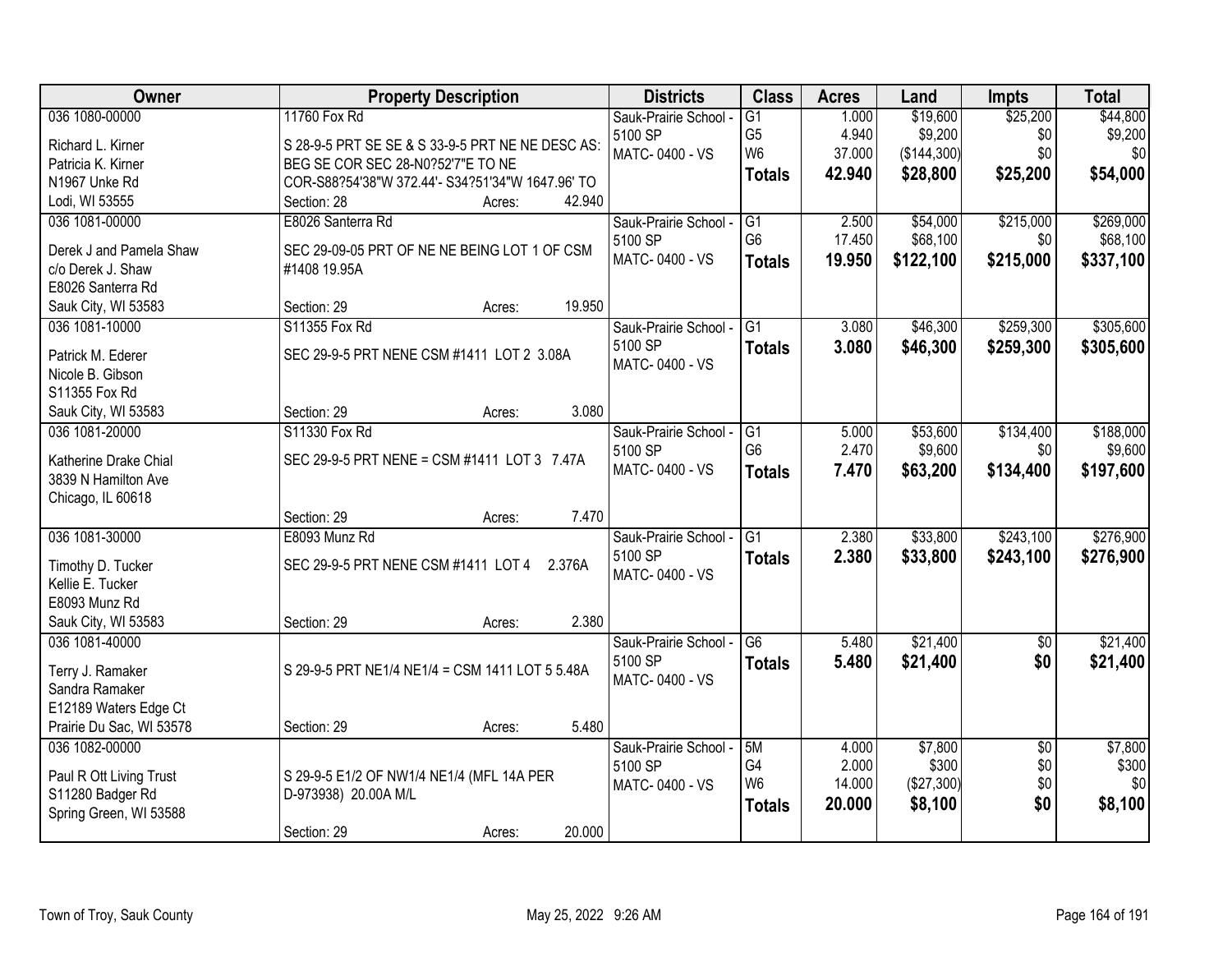| <b>Owner</b>                     | <b>Property Description</b>                    | <b>Districts</b>      | <b>Class</b>    | <b>Acres</b> | Land      | <b>Impts</b>    | <b>Total</b> |
|----------------------------------|------------------------------------------------|-----------------------|-----------------|--------------|-----------|-----------------|--------------|
| 036 1083-00000                   |                                                | Sauk-Prairie School - | 5M              | 12.000       | \$22,800  | $\overline{30}$ | \$22,800     |
| Paul R Ott Living Trust          | S 29-9-5 W1/2 NW1/4 NE1/4 20.00A               | 5100 SP               | G4              | 8.000        | \$1,300   | \$0             | \$1,300      |
| S11280 Badger Rd                 |                                                | MATC-0400 - VS        | <b>Totals</b>   | 20.000       | \$24,100  | \$0             | \$24,100     |
| Spring Green, WI 53588           |                                                |                       |                 |              |           |                 |              |
|                                  | Section: 29<br>20.000<br>Acres:                |                       |                 |              |           |                 |              |
| 036 1084-00000                   | E7970 Santerra Rd                              | Sauk-Prairie School - | $\overline{G1}$ | 2.000        | \$50,000  | \$245,800       | \$295,800    |
| Todd T. Sorg                     | S 29-9-5 PRT N1/2 SW NE = CSM #4323 LOT 1      | 5100 SP               | G <sub>6</sub>  | 12.100       | \$47,200  | \$0             | \$47,200     |
| Jo Annah S Sorg                  | 14.10A                                         | MATC-0400 - VS        | <b>Totals</b>   | 14.100       | \$97,200  | \$245,800       | \$343,000    |
| E7970 Santerra Rd                |                                                |                       |                 |              |           |                 |              |
| Sauk City, WI 53583              | 14.100<br>Section: 29<br>Acres:                |                       |                 |              |           |                 |              |
| 036 1084-10000                   |                                                | Sauk-Prairie School - | G6              | 6.580        | \$25,700  | $\sqrt{6}$      | \$25,700     |
| Quest Trust Company Fbo James    | S 29-9-5 PRT SW1/4 NE1/4 = CSM 4326 LOT 1 EXC  | 5100 SP               | <b>Totals</b>   | 6.580        | \$25,700  | \$0             | \$25,700     |
| Simmons                          | COM S1/4 COR SD SEC ? N00?48?49?E 2601.44? ?   | MATC-0400 - VS        |                 |              |           |                 |              |
| 17171 Park row Ste 100           | N00?48?49?E 664.13? TO POB ? N00?48?49?E       |                       |                 |              |           |                 |              |
| Houston, TX 77084                | 6.580<br>Section: 29<br>Acres:                 |                       |                 |              |           |                 |              |
| 036 1085-00000                   | E7961 Santerra Rd                              | River Valley School - | 5M              | 30.460       | \$59,400  | $\overline{50}$ | \$59,400     |
| James P Haessly Revocable Trust  | S 29-9-5 PRT SW NE, NW SE & NE SW = CSM #5977  | 5523 RV               | G <sub>1</sub>  | 2.000        | \$50,000  | \$263,700       | \$313,700    |
| E7961 Santerra Rd                | THAT PRT LOT 2 IN RIVER VALLEY SCHOOL          | MATC-0400 - VS        | G4              | 10.960       | \$1,800   | \$0             | \$1,800      |
| Sauk City, WI 53583              | DISTRICT 43.42A (FMLY PRT CSM #5893) (SEE      |                       | <b>Totals</b>   | 43.420       | \$111,200 | \$263,700       | \$374,900    |
|                                  | 43.420<br>Section: 29<br>Acres:                |                       |                 |              |           |                 |              |
| 036 1085-10000                   | <b>Badger Rd</b>                               | Sauk-Prairie School - | 5M              | 0.580        | \$1,200   | $\overline{50}$ | \$1,200      |
| James P Haessly Revocable Trust  | S 29-9-5 PRT SE NW = CSM #5977 THAT PRT LOT 2  | 5100 SP               | G4              | 0.580        | \$100     | \$0             | \$100        |
| E7961 Santerra Rd                | IN SAUK PRAIRIE SCHOOL DIST 1.16A (FMLY PRT    | MATC-0400 - VS        | <b>Totals</b>   | 1.160        | \$1,300   | \$0             | \$1,300      |
| Sauk City, WI 53583              | CSM'S #4570 & #5893) (SEE 036-1085 FOR PRT LOT |                       |                 |              |           |                 |              |
|                                  | Section: 29<br>1.160<br>Acres:                 |                       |                 |              |           |                 |              |
| 036 1086-00000                   | Fox Rd                                         | Sauk-Prairie School - | 5M              | 32.000       | \$62,400  | $\overline{50}$ | \$62,400     |
| Ruenger Family Irrevocable Trust | S 29-9-5 SE1/4 NE1/4 (MFL EXPIRED 12/31/2015)  | 5100 SP               | G4              | 8.000        | \$1,300   | \$0             | \$1,300      |
| 137 S Telulah Ave                | 40.00A                                         | MATC-0400 - VS        | <b>Totals</b>   | 40.000       | \$63,700  | \$0             | \$63,700     |
| Appleton, WI 54915               |                                                |                       |                 |              |           |                 |              |
|                                  | 40.000<br>Section: 29<br>Acres:                |                       |                 |              |           |                 |              |
| 036 1087-00000                   | S11280 Badger Rd                               | Sauk-Prairie School - | 5M              | 17,000       | \$32,300  | \$0             | \$32,300     |
| Paul R Ott Living Trust          | S 29-9-5 NE1/4 NW1/4 40.00A                    | 5100 SP               | G4              | 21.000       | \$3,700   | \$0             | \$3,700      |
| S11280 Badger Rd                 |                                                | MATC-0400 - VS        | G <sub>5</sub>  | 1.000        | \$100     | \$0             | \$100        |
| Spring Green, WI 53588           |                                                |                       | G7              | 1.000        | \$5,000   | \$16,500        | \$21,500     |
|                                  | 40.000<br>Section: 29<br>Acres:                |                       | <b>Totals</b>   | 40.000       | \$41,100  | \$16,500        | \$57,600     |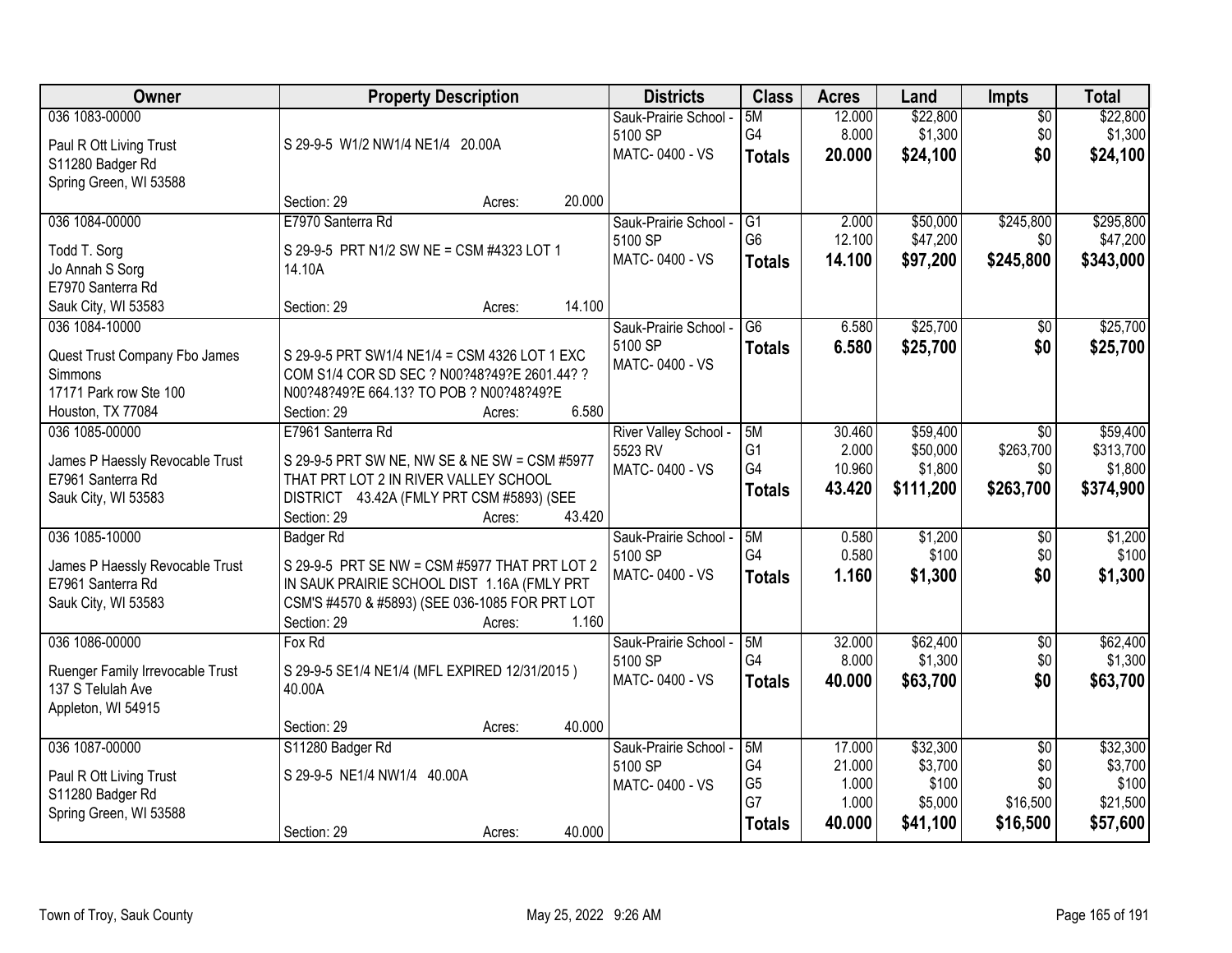| Owner                   | <b>Property Description</b>                     |                  | <b>Districts</b>      | <b>Class</b>    | <b>Acres</b> | Land      | <b>Impts</b>    | <b>Total</b> |
|-------------------------|-------------------------------------------------|------------------|-----------------------|-----------------|--------------|-----------|-----------------|--------------|
| 036 1088-00000          |                                                 |                  | River Valley School - | 5M              | 7.000        | \$13,300  | $\overline{50}$ | \$13,300     |
| Paul R Ott Living Trust | S 29-9-5 NW1/4 NW1/4 40.00A                     |                  | 5523 RV               | G4              | 33.000       | \$4,400   | \$0             | \$4,400      |
| S11280 Badger Rd        |                                                 |                  | MATC-0400 - VS        | <b>Totals</b>   | 40.000       | \$17,700  | \$0             | \$17,700     |
| Spring Green, WI 53588  |                                                 |                  |                       |                 |              |           |                 |              |
|                         | Section: 29                                     | 40.000<br>Acres: |                       |                 |              |           |                 |              |
| 036 1089-00000          |                                                 |                  | River Valley School - | 5M              | 8.000        | \$15,200  | $\overline{50}$ | \$15,200     |
| Paul R Ott Living Trust | S 29-9-5 N1/2 SW1/4 NW1/4 20.00A                |                  | 5523 RV               | G4              | 12.000       | \$1,700   | \$0             | \$1,700      |
| S11280 Badger Rd        |                                                 |                  | MATC-0400 - VS        | <b>Totals</b>   | 20,000       | \$16,900  | \$0             | \$16,900     |
| Spring Green, WI 53588  |                                                 |                  |                       |                 |              |           |                 |              |
|                         | Section: 29                                     | 20.000<br>Acres: |                       |                 |              |           |                 |              |
| 036 1090-00000          |                                                 |                  | Sauk-Prairie School - | G <sub>6</sub>  | 20.000       | \$78,000  | \$0             | \$78,000     |
| 20 Acres, LLC           | S 29-9-5 S1/2 SW1/4 NW1/4 20.00A (W/EASE PER    |                  | 5100 SP               | <b>Totals</b>   | 20.000       | \$78,000  | \$0             | \$78,000     |
| c/o 20 Acres, LLC       | D-841134)                                       |                  | MATC-0400 - VS        |                 |              |           |                 |              |
| 805 E Chapel Royal Dr   |                                                 |                  |                       |                 |              |           |                 |              |
| Verona, WI 53593        | Section: 29                                     | 20.000<br>Acres: |                       |                 |              |           |                 |              |
| 036 1091-00000          | S11407 Badger Rd                                |                  | Sauk-Prairie School - | G1              | 2.000        | \$40,000  | \$281,100       | \$321,100    |
| Peeples Trust           | S 29-9-5 PRT SE NW = CSM #5128 LOT 1 21.6A      |                  | 5100 SP               | G <sub>6</sub>  | 19.600       | \$76,400  | \$0             | \$76,400     |
| S11407 Badger Rd        | (S/EASE PER D-841134) (SEE RESTRICTION          |                  | MATC-0400 - VS        | <b>Totals</b>   | 21.600       | \$116,400 | \$281,100       | \$397,500    |
| Spring Green, WI 53588  | D-859626)                                       |                  |                       |                 |              |           |                 |              |
|                         | Section: 29                                     | 21.600<br>Acres: |                       |                 |              |           |                 |              |
| 036 1091-10000          | <b>Badger Rd</b>                                |                  | Sauk-Prairie School - | 5M              | 2.390        | \$4,700   | $\overline{50}$ | \$4,700      |
| Lucas J. Bauer          | S 29-9-5 PRT SE NW = CSM #5977 THAT PRT LOT 1   |                  | 5100 SP               | G4              | 10.000       | \$2,200   | \$0             | \$2,200      |
| S9664 Marklein Rd       | IN SAUK PRAIRIE SCHOOL DIST 12.89A (FMLY PRT    |                  | MATC-0400 - VS        | G <sub>5</sub>  | 0.500        | \$100     | \$0             | \$100        |
| Plain, WI 53577         | CSM'S #4570 & #5893) (SEE 036-1092-1 &-1092-2   |                  |                       | <b>Totals</b>   | 12.890       | \$7,000   | \$0             | \$7,000      |
|                         | Section: 29                                     | 12.890<br>Acres: |                       |                 |              |           |                 |              |
| 036 1091-20000          | Santerra Rd                                     |                  | Sauk-Prairie School - | $\overline{G1}$ | 3.970        | \$49,700  | $\overline{50}$ | \$49,700     |
| Leigh & Jenelle Allen   | S 29-9-5 PRT SE1/4 NW1/4 = CSM 4571 LOT 1 3.97A |                  | 5100 SP               | <b>Totals</b>   | 3.970        | \$49,700  | \$0             | \$49,700     |
| c/o Leigh Allen         |                                                 |                  | MATC-0400 - VS        |                 |              |           |                 |              |
| 608 Blaine St           |                                                 |                  |                       |                 |              |           |                 |              |
| Edgerton, WI 53534      | Section: 29                                     | 3.970<br>Acres:  |                       |                 |              |           |                 |              |
| 036 1092-00000          | S11511 Badger Rd                                |                  | River Valley School - | G1              | 3.490        | \$47,900  | \$101,100       | \$149,000    |
| Lucas J. Bauer          | S 29-9-5 N1/2 NE SW = CSM #6332 LOT 1 7.80A     |                  | 5523 RV               | G <sub>6</sub>  | 4.310        | \$16,400  | \$0             | \$16,400     |
| S9664 Marklein Rd       | (FMLY CSM #4981 & CSM #5977) (S/EASE PER        |                  | MATC-0400 - VS        | <b>Totals</b>   | 7.800        | \$64,300  | \$101,100       | \$165,400    |
| Plain, WI 53577         | D-841134)                                       |                  |                       |                 |              |           |                 |              |
|                         | Section: 29                                     | 7.800<br>Acres:  |                       |                 |              |           |                 |              |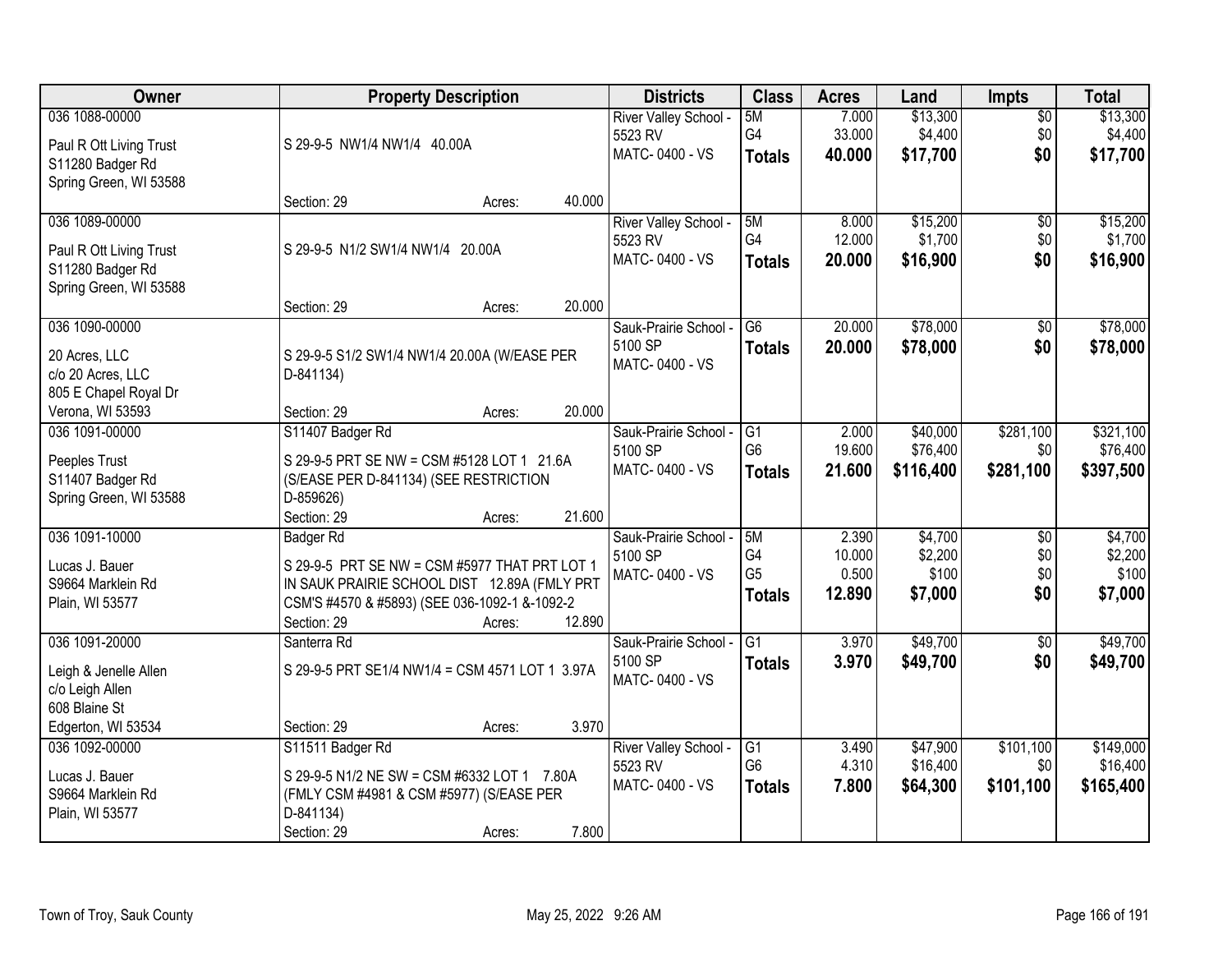| Owner                                  |                                                  | <b>Property Description</b> |        | <b>Districts</b>      | <b>Class</b>   | <b>Acres</b> | Land         | <b>Impts</b>    | <b>Total</b> |
|----------------------------------------|--------------------------------------------------|-----------------------------|--------|-----------------------|----------------|--------------|--------------|-----------------|--------------|
| 036 1092-10000                         | <b>Badger Rd</b>                                 |                             |        | River Valley School - | G4             | 0.020        | \$100        | $\overline{50}$ | \$100        |
| Lucas J. Bauer                         | S 29-9-5 N2' OF LOT 1 CSM #5977 IN NE SW LYING E |                             |        | 5523 RV               | <b>Totals</b>  | 0.020        | \$100        | \$0             | \$100        |
| S9664 Marklein Rd                      | OF C/L BADGER RD 0.02A M/L                       |                             |        | MATC-0400 - VS        |                |              |              |                 |              |
| Plain, WI 53577                        |                                                  |                             |        |                       |                |              |              |                 |              |
|                                        | Section: 29                                      | Acres:                      | 0.020  |                       |                |              |              |                 |              |
| 036 1092-20000                         | <b>Badger Rd</b>                                 |                             |        | River Valley School - | 5M             | 1.000        | \$1,900      | $\overline{50}$ | \$1,900      |
| Terrance A. Seifert                    | S 29-9-5 PRT NE SW PER D-1070712 DESCR AS        |                             |        | 5523 RV               | G <sub>4</sub> | 5.670        | \$900        | \$0             | \$900        |
| Mary T. Seifert                        | THAT PRT LOT 1 CSM #5977 IN NE SW LYING E OF     |                             |        | MATC-0400 - VS        | G <sub>5</sub> | 0.500        | \$100        | \$0             | \$100        |
| S11550 Badger Rd                       | C/L BADGER RD EXC N2' 7.17A M/L (IS IN RIVER     |                             |        |                       | <b>Totals</b>  | 7.170        | \$2,900      | \$0             | \$2,900      |
| Spring Green, WI 53588                 | Section:                                         | Acres:                      | 7.170  |                       |                |              |              |                 |              |
| 036 1093-00000                         | <b>Badger Rd</b>                                 |                             |        | River Valley School - | G1             | 1.000        | \$19,600     | \$26,400        | \$46,000     |
| Dean E & Shirley A Brickl Living Trust | S 29-9-5 NW SW 40.00A (S/EASE PER D-841133)      |                             |        | 5523 RV               | W <sub>6</sub> | 39.000       | (\$152, 100) | \$0             | \$0          |
| 7519 Privett Rd                        | (MFL-W6 39A PER D-1064479)                       |                             |        | MATC-0400 - VS        | <b>Totals</b>  | 40.000       | \$19,600     | \$26,400        | \$46,000     |
| Sauk City, WI 53583                    |                                                  |                             |        |                       |                |              |              |                 |              |
|                                        | Section: 29                                      | Acres:                      | 40.000 |                       |                |              |              |                 |              |
| 036 1094-00000                         | S11691 Badger Rd                                 |                             |        | River Valley School - | G <sub>1</sub> | 5.000        | \$53,600     | \$101,600       | \$155,200    |
| Kia B. Sorg                            | S 29-9-5 SW1/4 SW1/4 (S/TEL EASE PER R 144-378)  |                             |        | 5523 RV               | G <sub>5</sub> | 12.000       | \$5,900      | \$0             | \$5,900      |
| Trent M. Sorg                          | 40.00A                                           |                             |        | MATC-0400 - VS        | G <sub>6</sub> | 23.000       | \$89,700     | \$0             | \$89,700     |
| S11691 Badger Rd                       |                                                  |                             |        |                       | <b>Totals</b>  | 40.000       | \$149,200    | \$101,600       | \$250,800    |
| Spring Green, WI 53588                 | Section: 29                                      | Acres:                      | 40.000 |                       |                |              |              |                 |              |
| 036 1095-00000                         | S11550 Badger Rd                                 |                             |        | River Valley School - | 5M             | 19.290       | \$36,700     | $\overline{50}$ | \$36,700     |
| Terrance A. Seifert                    | S 29-9-5 SE1/4 SW1/4 40.00A                      |                             |        | 5523 RV               | G <sub>1</sub> | 5.000        | \$53,600     | \$394,900       | \$448,500    |
| Mary T. Seifert                        |                                                  |                             |        | MATC-0400 - VS        | G4             | 12.710       | \$2,100      | \$0             | \$2,100      |
| S11550 Badger Rd                       |                                                  |                             |        |                       | G <sub>5</sub> | 3.000        | \$1,500      | \$0             | \$1,500      |
| Spring Green, WI 53588                 | Section: 29                                      | Acres:                      | 40.000 |                       | <b>Totals</b>  | 40.000       | \$93,900     | \$394,900       | \$488,800    |
| 036 1096-00000                         |                                                  |                             |        | Sauk-Prairie School - | 5M             | 28.000       | \$54,600     | $\overline{50}$ | \$54,600     |
| Ruenger Family Irrevocable Trust       | S 29-9-5 NE1/4 SE1/4 (MFL EXPIRED 12/31/2015)    |                             |        | 5100 SP               | G <sub>4</sub> | 12.000       | \$1,900      | \$0             | \$1,900      |
| 137 S Telulah Ave                      | 40.00A                                           |                             |        | MATC-0400 - VS        | <b>Totals</b>  | 40.000       | \$56,500     | \$0             | \$56,500     |
| Appleton, WI 54915                     |                                                  |                             |        |                       |                |              |              |                 |              |
|                                        | Section: 29                                      | Acres:                      | 40.000 |                       |                |              |              |                 |              |
| 036 1097-00000                         |                                                  |                             |        | River Valley School - | 5M             | 30.200       | \$57,400     | $\overline{50}$ | \$57,400     |
| Terrance A. Seifert                    | S 29-9-5 S1/2 NE1/4 SW1/4 & S1/2 NW1/4 SE1/4     |                             |        | 5523 RV               | G4             | 9.800        | \$1,600      | \$0             | \$1,600      |
| Mary T. Seifert                        | 40.00A                                           |                             |        | MATC-0400 - VS        | <b>Totals</b>  | 40.000       | \$59,000     | \$0             | \$59,000     |
| S11550 Badger Rd                       |                                                  |                             |        |                       |                |              |              |                 |              |
| Spring Green, WI 53588                 | Section: 29                                      | Acres:                      | 40.000 |                       |                |              |              |                 |              |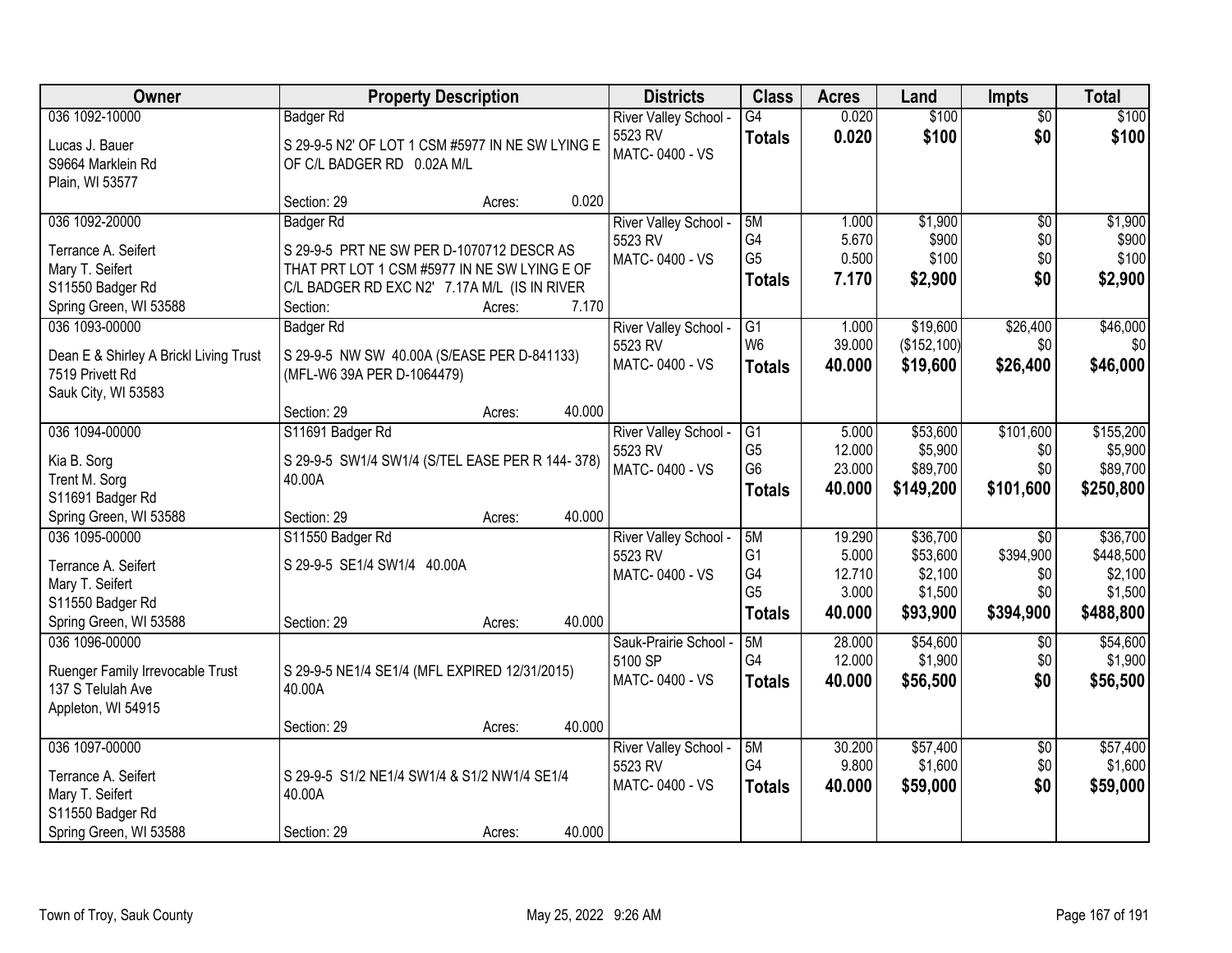| Owner                                    | <b>Property Description</b>                            | <b>Districts</b>                 | <b>Class</b>    | <b>Acres</b> | Land       | <b>Impts</b>    | <b>Total</b> |
|------------------------------------------|--------------------------------------------------------|----------------------------------|-----------------|--------------|------------|-----------------|--------------|
| 036 1098-00000                           |                                                        | Sauk-Prairie School -            | 5M              | 15.000       | \$28,500   | $\overline{50}$ | \$28,500     |
| Ruenger Family Irrevocable Trust         | S 29-9-5 E1/2 SW1/4 SE1/4 20.00A M/L                   | 5100 SP                          | G4              | 5.000        | \$800      | \$0             | \$800        |
| 137 S Telulah Ave                        |                                                        | MATC-0400 - VS                   | <b>Totals</b>   | 20.000       | \$29,300   | \$0             | \$29,300     |
| Appleton, WI 54915                       |                                                        |                                  |                 |              |            |                 |              |
|                                          | 20.000<br>Section: 29<br>Acres:                        |                                  |                 |              |            |                 |              |
| 036 1099-00000                           |                                                        | River Valley School -            | 5M              | 8.000        | \$15,200   | $\overline{50}$ | \$15,200     |
|                                          |                                                        | 5523 RV                          | G4              | 12.000       | \$1,900    | \$0             | \$1,900      |
| Terrance A. Seifert                      | SEC. 29 T9N R5E W 1/2 SW 1/4 SE 1/4 20.00A             | MATC-0400 - VS                   | <b>Totals</b>   | 20.000       | \$17,100   | \$0             | \$17,100     |
| Mary T. Seifert                          |                                                        |                                  |                 |              |            |                 |              |
| S11550 Badger Rd                         |                                                        |                                  |                 |              |            |                 |              |
| Spring Green, WI 53588                   | 20.000<br>Section: 29<br>Acres:                        |                                  |                 |              |            |                 |              |
| 036 1100-01000                           |                                                        | Sauk-Prairie School -            | 5M<br>G4        | 14.000       | \$26,600   | \$0             | \$26,600     |
| <b>Ruenger Trust</b>                     | S 29-9-5 SE1/4 SE1/4 EXC CSM 6921 20.00A M/L           | 5100 SP                          |                 | 6.000        | \$1,000    | \$0             | \$1,000      |
| S11617 Fox Rd                            |                                                        | MATC-0400 - VS                   | <b>Totals</b>   | 20.000       | \$27,600   | \$0             | \$27,600     |
| Sauk City, WI 53583                      |                                                        |                                  |                 |              |            |                 |              |
|                                          | 20.000<br>Section:<br>Acres:                           |                                  |                 |              |            |                 |              |
| 036 1101-00000                           |                                                        | River Valley School -            | G4              | 9.000        | \$1,500    | $\sqrt[6]{3}$   | \$1,500      |
|                                          |                                                        | 5523 RV                          | W <sub>6</sub>  | 31.000       | (\$60,500) | \$0             | \$0          |
| Rodney J. Dischler                       | S 30-9-5 NE1/4 NE1/4 (MFL 31A PER D-1191498)<br>40.00A | MATC-0400 - VS                   | <b>Totals</b>   | 40.000       | \$1,500    | \$0             | \$1,500      |
| Roberta R. Dischler                      |                                                        |                                  |                 |              |            |                 |              |
| E7580 Harrisburg Rd                      | 40.000<br>Section: 30                                  |                                  |                 |              |            |                 |              |
| Spring Green, WI 53588<br>036 1102-00000 | Acres:                                                 |                                  | 5M              | 1.500        | \$2,900    | $\overline{30}$ | \$2,900      |
|                                          |                                                        | River Valley School -<br>5523 RV | G4              | 13.000       | \$2,100    | \$0             | \$2,100      |
| Rodney J. Dischler                       | S 30-9-5 E 31RD OF NW1/4 NE1/4 (MFL 1A PER             | MATC-0400 - VS                   | W <sub>6</sub>  | 1.000        | (\$2,000)  | \$0             | \$0          |
| Roberta R. Dischler                      | D-1191498) 15.50A M/L                                  |                                  |                 | 15.500       |            | \$0             | \$5,000      |
| E7580 Harrisburg Rd                      |                                                        |                                  | <b>Totals</b>   |              | \$5,000    |                 |              |
| Spring Green, WI 53588                   | 15.500<br>Section: 30<br>Acres:                        |                                  |                 |              |            |                 |              |
| 036 1103-00000                           |                                                        | River Valley School -            | $\overline{G4}$ | 4.700        | \$1,200    | $\overline{60}$ | \$1,200      |
| Doug Statz et al                         | S 30-9-5 PRT NW1/4 NE1/4 BEG S1/4 COR SEC 19 -         | 5523 RV                          | W <sub>6</sub>  | 19.000       | (\$37,100) | \$0             | \$0          |
| c/o Douglas M. Statz                     | N89?25'11"W 654.59' - N05?23'03"E 374.61' -            | MATC-0400 - VS                   | W8              | 1.000        | (\$2,000)  | \$0             | \$0          |
| 7437 State Rd 113                        | N85?04'11"W 359.75' - N77?58'56"W 287.11' -            |                                  | <b>Totals</b>   | 24.700       | \$1,200    | \$0             | \$1,200      |
| Lodi, WI 53555                           | 24.700<br>Section: 30<br>Acres:                        |                                  |                 |              |            |                 |              |
| 036 1104-00000                           |                                                        | River Valley School -            | 5M              | 21.000       | \$39,900   | $\overline{30}$ | \$39,900     |
|                                          |                                                        | 5523 RV                          | G4              | 19.000       | \$3,100    | \$0             | \$3,100      |
| Zeman Trust                              | SEC. 30 T9N R5E SW 1/4 NE 1/4 40.00A                   | MATC-0400 - VS                   | <b>Totals</b>   | 40.000       | \$43,000   | \$0             | \$43,000     |
| c/o Wade Moseman                         |                                                        |                                  |                 |              |            |                 |              |
| S9411 Old Bluff Trl                      |                                                        |                                  |                 |              |            |                 |              |
| Prairie Du Sac, WI 53578                 | 40.000<br>Section: 30<br>Acres:                        |                                  |                 |              |            |                 |              |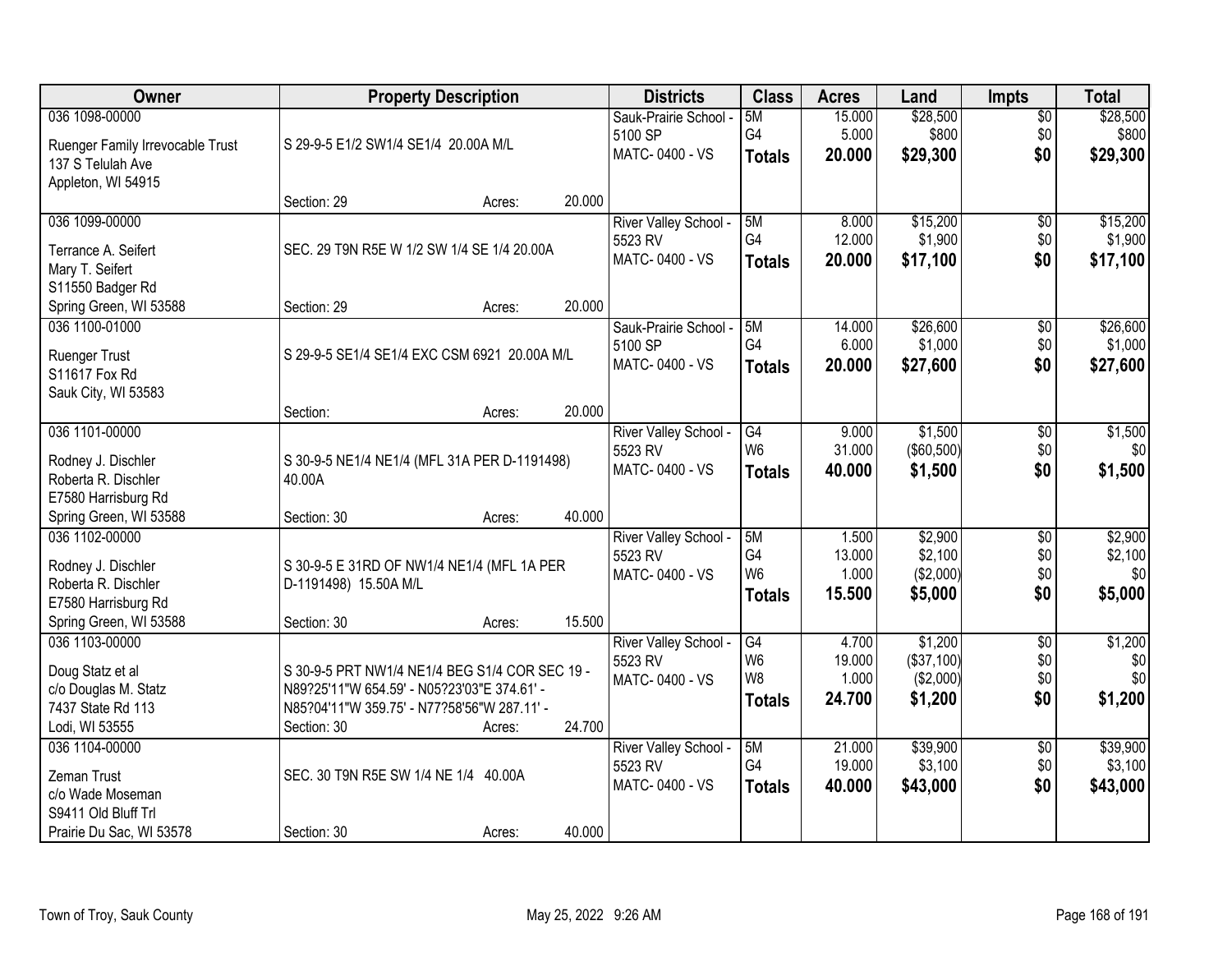| Owner                          | <b>Property Description</b>                    | <b>Districts</b>           | <b>Class</b>    | <b>Acres</b> | Land        | <b>Impts</b>    | <b>Total</b> |
|--------------------------------|------------------------------------------------|----------------------------|-----------------|--------------|-------------|-----------------|--------------|
| 036 1105-00000                 |                                                | River Valley School -      | 5M              | 4.000        | \$7,600     | $\sqrt{$0}$     | \$7,600      |
| Rodney J. Dischler             | S 30-9-5 SE1/4 NE1/4 (MFL 19A PER D-1191498)   | 5523 RV                    | G4              | 17.000       | \$2,800     | \$0             | \$2,800      |
| Roberta R. Dischler            | 40.00A                                         | MATC-0400 - VS             | W <sub>6</sub>  | 19.000       | (\$37,100)  | \$0             | \$0          |
| E7580 Harrisburg Rd            |                                                |                            | <b>Totals</b>   | 40.000       | \$10,400    | \$0             | \$10,400     |
| Spring Green, WI 53588         | 40.000<br>Section: 30<br>Acres:                |                            |                 |              |             |                 |              |
| 036 1106-00000                 | <b>Strait Rd</b>                               | Sauk-Prairie School -      | 5M              | 35.420       | \$67,300    | $\overline{30}$ | \$67,300     |
|                                |                                                | 5100 SP                    | G <sub>1</sub>  | 1.000        | \$28,000    | \$16,800        | \$44,800     |
| Wade Moseman                   | S 24-9-4 PRT SE1/4 SE1/4 & S 25-9-4 PRT NE1/4  | MATC-0400 - VS             | G4              | 29.000       | \$5,300     | \$0             | \$5,300      |
| c/o Randy Brice                | NE1/4 & S 30-9-5 N1/2 NW1/4 = LOT 2 CSM#6421   |                            | G <sub>5</sub>  | 13.000       | \$6,400     | \$0             | \$6,400      |
| PO Box 88                      | (FMLY PRT LOT 1 CSM#700) 78.42A M/L            |                            | <b>Totals</b>   | 78.420       | \$107,000   | \$16,800        | \$123,800    |
| Sauk City, WI 53583            | 78.420<br>Section: 30<br>Acres:                |                            |                 |              |             |                 |              |
| 036 1107-00000                 | <b>Strait Rd</b>                               | Sauk-Prairie School -      | 5M              | 65.000       | \$123,500   | \$0             | \$123,500    |
| Zeman Trust                    | SEC. 30 T9N R5E S 1/2 FRAC NW 1/4<br>69.06A    | 5100 SP                    | G <sub>1</sub>  | 1.500        | \$23,800    | \$26,400        | \$50,200     |
| c/o Wade Moseman               |                                                | MATC-0400 - VS             | G4              | 2.560        | \$400       | \$0             | \$400        |
| S9411 Old Bluff Trl            |                                                |                            | <b>Totals</b>   | 69.060       | \$147,700   | \$26,400        | \$174,100    |
| Prairie Du Sac, WI 53578       | 69.060<br>Section: 30<br>Acres:                |                            |                 |              |             |                 |              |
| 036 1108-00000                 |                                                | River Valley School -      | 5M              | 17.320       | \$33,800    | \$0             | \$33,800     |
|                                |                                                | 5523 RV                    | G4              | 34.000       | \$5,500     | \$0             | \$5,500      |
| Kirner Living Trust            | S 30-9-5 N1/2 FRAC SW1/4 (S/EASE PER D-659923) | MATC-0400 - VS             | W8              | 18.000       | (\$35,100)  | \$0             | \$0          |
| N1967 Unke Rd                  | 69.32A (MFL 18A PER D-849787)                  |                            | <b>Totals</b>   | 69.320       | \$39,300    | \$0             | \$39,300     |
| Lodi, WI 53555                 |                                                |                            |                 |              |             |                 |              |
|                                | 69.320<br>Section: 30<br>Acres:                |                            |                 |              |             |                 |              |
| 036 1109-00000                 | County Rd C                                    | River Valley School -      | $\overline{G1}$ | 1.000        | \$19,600    | \$16,700        | \$36,300     |
| Roland Froese                  | S 30-9-5 S1/2 FRAC SW1/4 EXC E40A (W/EASE PER  | 5523 RV                    | G4              | 1.750        | \$400       | \$0             | \$400        |
| Sheila Froese                  | D-659923) 29.75A (MFL-W6 27A PER D-1064483)    | MATC-0400 - VS             | W <sub>6</sub>  | 27.000       | (\$52,700)  | \$0             | \$0          |
| 304 Pine St                    |                                                |                            | <b>Totals</b>   | 29.750       | \$20,000    | \$16,700        | \$36,700     |
| Sauk City, WI 53583            | 29.750<br>Section: 30<br>Acres:                |                            |                 |              |             |                 |              |
| 036 1110-00000                 |                                                | River Valley School -      | W <sub>6</sub>  | 40.000       | (\$156,000) | \$0             | \$0          |
|                                |                                                | 5523 RV                    | <b>Totals</b>   | 40.000       | \$0         | \$0             | \$0          |
| <b>Henderson Marital Trust</b> | S 30-9-5 40A OFF E SIDE OF S1/2 FRAC SW1/4     | MATC-0400 - VS             |                 |              |             |                 |              |
| 4319 Winnequah Rd              | 40.00A (MFL-W6 40A PER D-1042750)              |                            |                 |              |             |                 |              |
| Monona, WI 53716               |                                                |                            |                 |              |             |                 |              |
|                                | 40.000<br>Section: 30<br>Acres:                |                            |                 |              |             |                 |              |
| 036 1111-00000                 |                                                | <b>River Valley School</b> | 5M              | 9.000        | \$17,100    | $\overline{60}$ | \$17,100     |
| Scott E. Sprecher              | S 30-9-5 NE SE 40.00A (S/EASE PER D-836274 &   | 5523 RV                    | G4              | 31.000       | \$5,000     | \$0             | \$5,000      |
| Crystal W. Sprecher            | W/EASE PER D-841133)                           | MATC-0400 - VS             | <b>Totals</b>   | 40.000       | \$22,100    | \$0             | \$22,100     |
| 7684 Martinsville Rd           |                                                |                            |                 |              |             |                 |              |
| Cross Plains, WI 53528         | 40.000<br>Section: 30<br>Acres:                |                            |                 |              |             |                 |              |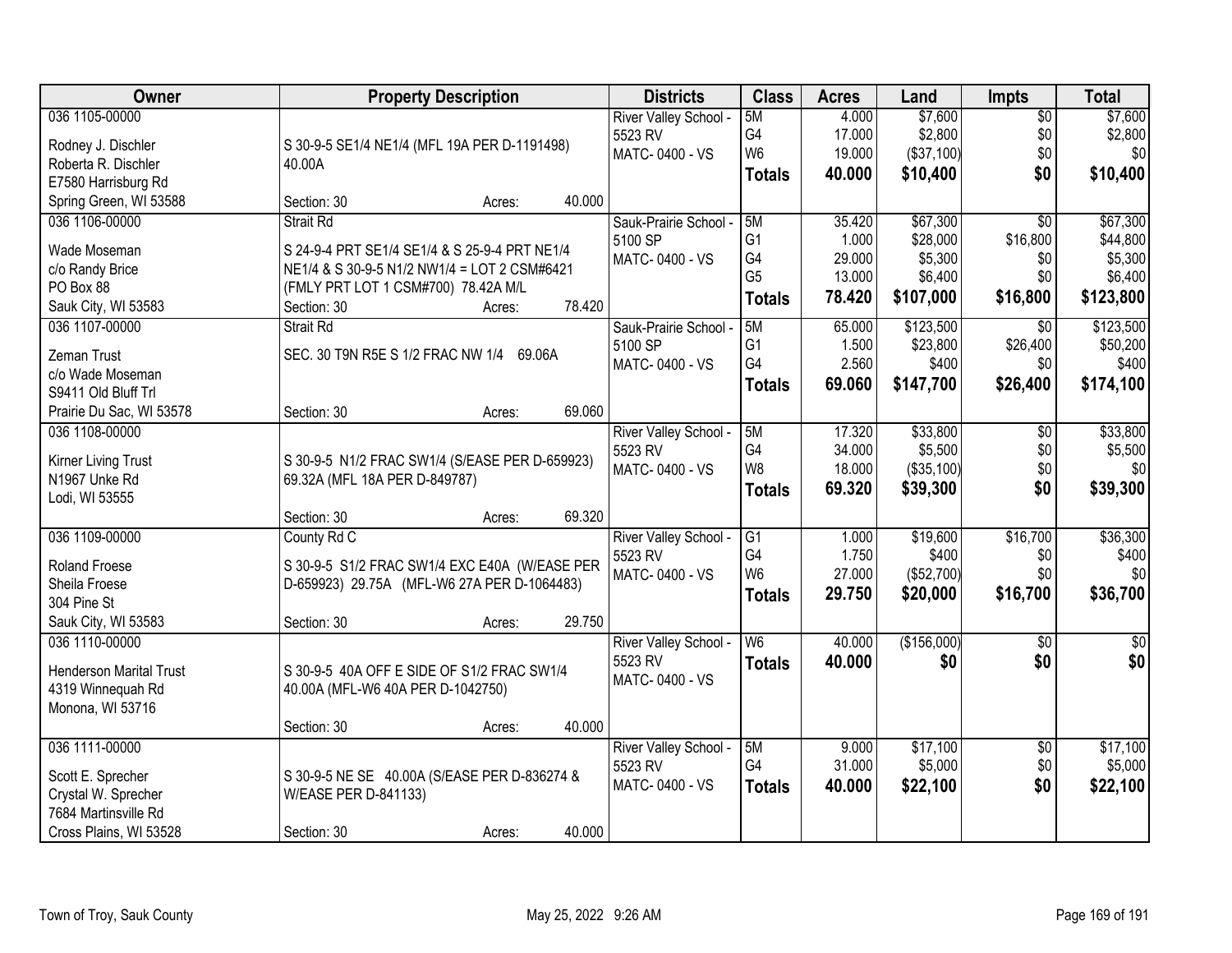| Owner                    | <b>Property Description</b>                                     |        |        | <b>Districts</b>          | <b>Class</b>    | <b>Acres</b> | Land         | <b>Impts</b>    | <b>Total</b> |
|--------------------------|-----------------------------------------------------------------|--------|--------|---------------------------|-----------------|--------------|--------------|-----------------|--------------|
| 036 1112-00000           |                                                                 |        |        | River Valley School -     | 5M              | 23.000       | \$43,700     | $\overline{50}$ | \$43,700     |
| Zeman Trust              | SEC. 30 T9N R5E NW 1/4 SE 1/4 40.00A                            |        |        | 5523 RV                   | G4              | 17.000       | \$2,800      | \$0             | \$2,800      |
| c/o Wade Moseman         |                                                                 |        |        | MATC-0400 - VS            | <b>Totals</b>   | 40.000       | \$46,500     | \$0             | \$46,500     |
| S9411 Old Bluff Trl      |                                                                 |        |        |                           |                 |              |              |                 |              |
| Prairie Du Sac, WI 53578 | Section: 30                                                     | Acres: | 40.000 |                           |                 |              |              |                 |              |
| 036 1113-00000           |                                                                 |        |        | River Valley School -     | 5M              | 20.000       | \$38,000     | \$0             | \$38,000     |
|                          |                                                                 |        |        | 5523 RV                   | G4              | 20.000       | \$3,200      | \$0             | \$3,200      |
| <b>Beck Living Trust</b> | S 30-9-5 SW SE 40.00 (W/EASE PER D-836274 &                     |        |        | MATC-0400 - VS            | <b>Totals</b>   | 40.000       | \$41,200     | \$0             | \$41,200     |
| 125 Prospect Ave         | D-841133; S/EASE PER D-1032452 & D-1032453)                     |        |        |                           |                 |              |              |                 |              |
| Lodi, WI 53555           |                                                                 |        | 40.000 |                           |                 |              |              |                 |              |
|                          | Section: 30                                                     | Acres: |        |                           |                 |              |              |                 |              |
| 036 1114-00000           |                                                                 |        |        | River Valley School -     | 5M<br>G4        | 20.000       | \$38,000     | \$0             | \$38,000     |
| Scott E. Sprecher        | S 30-9-5 SE SE 40.00A (S/EASE PER D-836274 &                    |        |        | 5523 RV<br>MATC-0400 - VS |                 | 20.000       | \$3,200      | \$0             | \$3,200      |
| Crystal W. Sprecher      | W/EASE PER D-841133)                                            |        |        |                           | <b>Totals</b>   | 40.000       | \$41,200     | \$0             | \$41,200     |
| 7684 Martinsville Rd     |                                                                 |        |        |                           |                 |              |              |                 |              |
| Cross Plains, WI 53528   | Section: 30                                                     | Acres: | 40.000 |                           |                 |              |              |                 |              |
| 036 1115-00000           |                                                                 |        |        | River Valley School -     | $\overline{G4}$ | 40.000       | \$2,600      | $\sqrt[6]{3}$   | \$2,600      |
| Jacob A. Brickl Lc       |                                                                 |        |        | 5523 RV                   | <b>Totals</b>   | 40.000       | \$2,600      | \$0             | \$2,600      |
| Chad Brickl M. Lc        | S 31-9-5 NE1/4 NE1/4 (W/EASE PER D-836274 &<br>D-841133) 40.00A |        |        | MATC-0400 - VS            |                 |              |              |                 |              |
| S11250 Seitz Rd          |                                                                 |        |        |                           |                 |              |              |                 |              |
| Sauk City, WI 53583      | Section: 31                                                     | Acres: | 40.000 |                           |                 |              |              |                 |              |
| 036 1116-00000           |                                                                 |        |        | River Valley School -     | $\overline{G4}$ | 2.000        | \$300        | $\overline{30}$ | \$300        |
|                          |                                                                 |        |        | 5523 RV                   | W <sub>6</sub>  | 38.000       | (\$64,600)   | \$0             | \$0          |
| Jacob A. Brickl Lc       | S 31-9-5 NW1/4 NE1/4 (W/EASE PER D-836274 &                     |        |        | MATC-0400 - VS            | <b>Totals</b>   | 40.000       | \$300        | \$0             | \$300        |
| Chad Brickl M. Lc        | D-841133) (MFL 38A PER D-1064480) 40.00A                        |        |        |                           |                 |              |              |                 |              |
| S11250 Seitz Rd          |                                                                 |        |        |                           |                 |              |              |                 |              |
| Sauk City, WI 53583      | Section: 31                                                     | Acres: | 40.000 |                           |                 |              |              |                 |              |
| 036 1117-00000           |                                                                 |        |        | River Valley School -     | 5M              | 10.000       | \$19,000     | $\sqrt{6}$      | \$19,000     |
| David J. Cohen           | S 31-9-5 SW 1\4 NE 1\4 40.00A                                   |        |        | 5523 RV                   | G4              | 30.000       | \$6,700      | \$0             | \$6,700      |
| Deborah M. Cohen         |                                                                 |        |        | MATC-0400 - VS            | <b>Totals</b>   | 40.000       | \$25,700     | \$0             | \$25,700     |
| 15638 Dawn Crest         |                                                                 |        |        |                           |                 |              |              |                 |              |
| San Antonio, TX 78248    | Section: 31                                                     | Acres: | 40.000 |                           |                 |              |              |                 |              |
| 036 1118-00000           |                                                                 |        |        | River Valley School -     | G6              | 1.000        | \$3,900      | $\overline{50}$ | \$3,900      |
|                          |                                                                 |        |        | 5523 RV                   | W8              | 39.000       | (\$152, 100) | \$0             | \$0          |
| Andrew C. Ladd           | S 31-9-5 SE1/4 NE1/4 (MFL PER D-828433)                         |        | 40.00A | MATC-0400 - VS            | <b>Totals</b>   | 40.000       | \$3,900      | \$0             | \$3,900      |
| Colin A. Ladd            |                                                                 |        |        |                           |                 |              |              |                 |              |
| 101 W College Ave        |                                                                 |        |        |                           |                 |              |              |                 |              |
| Waukesha, WI 53186       | Section: 31                                                     | Acres: | 40.000 |                           |                 |              |              |                 |              |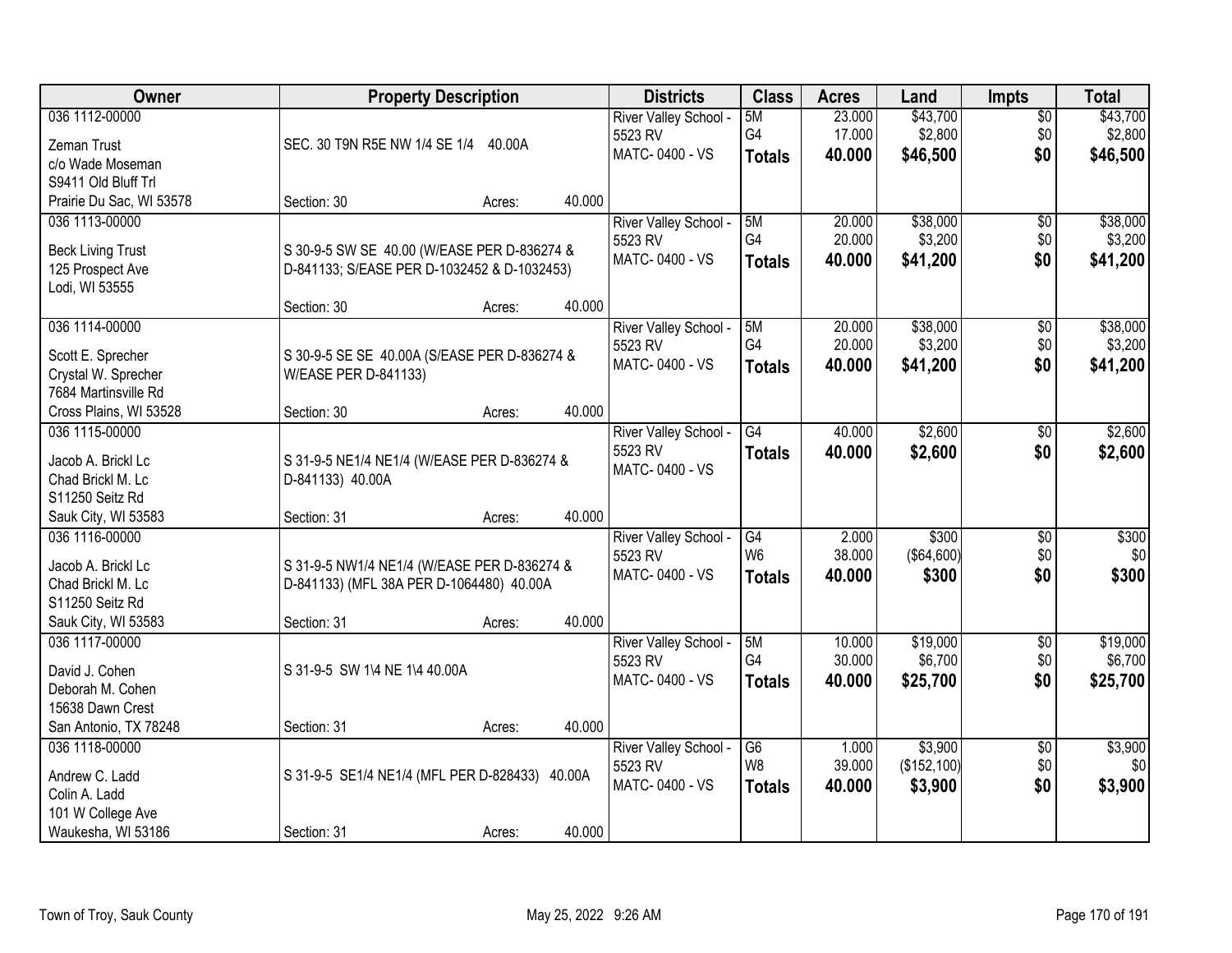| <b>Owner</b>                         |                                                  | <b>Property Description</b> |        | <b>Districts</b>                 | <b>Class</b>                     | <b>Acres</b>     | Land                   | <b>Impts</b>               | <b>Total</b>           |
|--------------------------------------|--------------------------------------------------|-----------------------------|--------|----------------------------------|----------------------------------|------------------|------------------------|----------------------------|------------------------|
| 036 1119-00000                       |                                                  |                             |        | River Valley School -            | 5M                               | 6.040            | \$11,500               | $\overline{50}$            | \$11,500               |
| <b>Henderson Marital Trust</b>       | S 31-9-5 N1/2 FRAC NW1/4 69.54A (MFL-W6 45A PEF  |                             |        | 5523 RV<br>MATC-0400 - VS        | G4<br>W <sub>6</sub>             | 18.500<br>45.000 | \$3,300<br>(\$85,500)  | \$0<br>\$0                 | \$3,300<br>\$0         |
| 4319 Winnequah Rd                    | D-1042750) (NEEDS CORRECTION ORDER)              |                             |        |                                  | <b>Totals</b>                    | 69.540           | \$14,800               | \$0                        | \$14,800               |
| Monona, WI 53716                     |                                                  |                             |        |                                  |                                  |                  |                        |                            |                        |
|                                      | Section: 31                                      | Acres:                      | 69.540 |                                  |                                  |                  |                        |                            |                        |
| 036 1120-00000                       |                                                  |                             |        | River Valley School -            | 5M<br>G4                         | 8.230<br>33.000  | \$15,700<br>\$6,000    | \$0                        | \$15,700               |
| <b>Henderson Marital Trust</b>       | S 31-9-5 S1/2 FRAC NW1/4 69.23A (MFL-W6 28A PER  |                             |        | 5523 RV<br>MATC-0400 - VS        | W <sub>6</sub>                   | 28.000           | (\$53,200)             | \$0<br>\$0                 | \$6,000<br>\$0         |
| 4319 Winnequah Rd                    | D-1042750) (NEEDS CORRECTION ORDER)              |                             |        |                                  | <b>Totals</b>                    | 69.230           | \$21,700               | \$0                        | \$21,700               |
| Monona, WI 53716                     |                                                  |                             |        |                                  |                                  |                  |                        |                            |                        |
|                                      | Section: 31                                      | Acres:                      | 69.230 |                                  |                                  |                  |                        |                            |                        |
| 036 1121-00000                       |                                                  |                             |        | River Valley School -<br>5523 RV | $\overline{\text{X2}}$           | 40.190           | $\overline{50}$        | $\sqrt[6]{3}$<br>\$0       | $\overline{30}$<br>\$0 |
| Wis Dept Natl Resources              | S 31-9-5 NE FRAC SW 40.19A                       |                             |        | MATC-0400 - VS                   | <b>Totals</b>                    | 40.190           | \$0                    |                            |                        |
| PO Box 7921                          |                                                  |                             |        |                                  |                                  |                  |                        |                            |                        |
| Madison, WI 53707                    |                                                  |                             |        |                                  |                                  |                  |                        |                            |                        |
| 036 1122-10000                       | Section: 31                                      | Acres:                      | 40.190 |                                  | $\overline{G6}$                  | 11.050           | \$43,100               |                            | \$43,100               |
|                                      |                                                  |                             |        | River Valley School -<br>5523 RV |                                  | 11.050           |                        | $\frac{1}{20}$<br>\$0      |                        |
| Lawrence P. Duerr                    | S31-9-5, PRT N1\2 SW1\4 COM W1\4 COR-E 943.69'-S |                             |        | MATC-0400 - VS                   | <b>Totals</b>                    |                  | \$43,100               |                            | \$43,100               |
| Mary T. Talsky                       | 404.9' TO C\L RIDGE RD-W ALG C\L RD TO W LI-N    |                             |        |                                  |                                  |                  |                        |                            |                        |
| 8723 Ravenswood Cir                  | POB (SEE POS # 3007)                             | 11.05A                      |        |                                  |                                  |                  |                        |                            |                        |
| Wauwatosa, WI 53226                  | Section: 31                                      | Acres:                      | 11.050 |                                  | $\overline{\text{X2}}$           | 17.670           |                        |                            |                        |
| 036 1122-20000                       |                                                  |                             |        | River Valley School -<br>5523 RV |                                  | 17.670           | $\overline{50}$<br>\$0 | \$0<br>\$0                 | $\sqrt{50}$<br>\$0     |
| Wis Dept Natl Resources              | S31-9-5, PRT N1\2 SW1\4 COM W1\4 COR-S450.76' TC |                             |        | MATC-0400 - VS                   | <b>Totals</b>                    |                  |                        |                            |                        |
| PO Box 7921                          | C\L RIDGE RD & POB:E ALG C\L RD TO               |                             |        |                                  |                                  |                  |                        |                            |                        |
| Madison, WI 53707                    | ELI-S925.65'-W939.34'-N 877.61' POB (SEE POS     |                             |        |                                  |                                  |                  |                        |                            |                        |
|                                      | Section: 31                                      | Acres:                      | 17.670 |                                  |                                  |                  |                        |                            |                        |
| 036 1123-00000                       | <b>Williams Rd</b>                               |                             |        | River Valley School -<br>5523 RV | G <sub>6</sub><br>W <sub>6</sub> | 1.600<br>67.000  | \$6,100<br>(\$228,000) | $\overline{$0}$<br>\$0     | \$6,100<br>\$0         |
| David J & Jenifer L B Schauer Living | S-31-9-5 S1/2 FRAC SW1/4 (W/EASE PER D-1136746)  |                             |        | MATC-0400 - VS                   | Totals                           | 68.600           | \$6,100                | \$0                        | \$6,100                |
| Trust                                | (MFL PER D-1157766) 68.60A                       |                             |        |                                  |                                  |                  |                        |                            |                        |
| S11648 Soeldner Rd                   |                                                  |                             |        |                                  |                                  |                  |                        |                            |                        |
| Spring Green, WI 53588               | Section: 31                                      | Acres:                      | 68.600 |                                  |                                  |                  |                        |                            |                        |
| 036 1124-00000                       | S12123 Badger Rd                                 |                             |        | River Valley School -<br>5523 RV | 5M<br>G1                         | 29.500<br>0.500  | \$57,600<br>\$1,700    | $\overline{30}$<br>\$3,500 | \$57,600<br>\$5,200    |
| <b>Badger Valley Whitetails LLC</b>  | S 31-9-5 NE1/4 SE1/4 (W/EASE PER D-1174894 &     |                             |        | MATC-0400 - VS                   | G4                               | 10.000           | \$1,600                | \$0                        | \$1,600                |
| c/o Badger Valley Whitetails LLC Lc  | D-1174897) 40.00A                                |                             |        |                                  | <b>Totals</b>                    | 40.000           | \$60,900               | \$3,500                    | \$64,400               |
| 282 Northside Dr                     |                                                  |                             |        |                                  |                                  |                  |                        |                            |                        |
| Milton, WI 53563                     | Section: 31                                      | Acres:                      | 40.000 |                                  |                                  |                  |                        |                            |                        |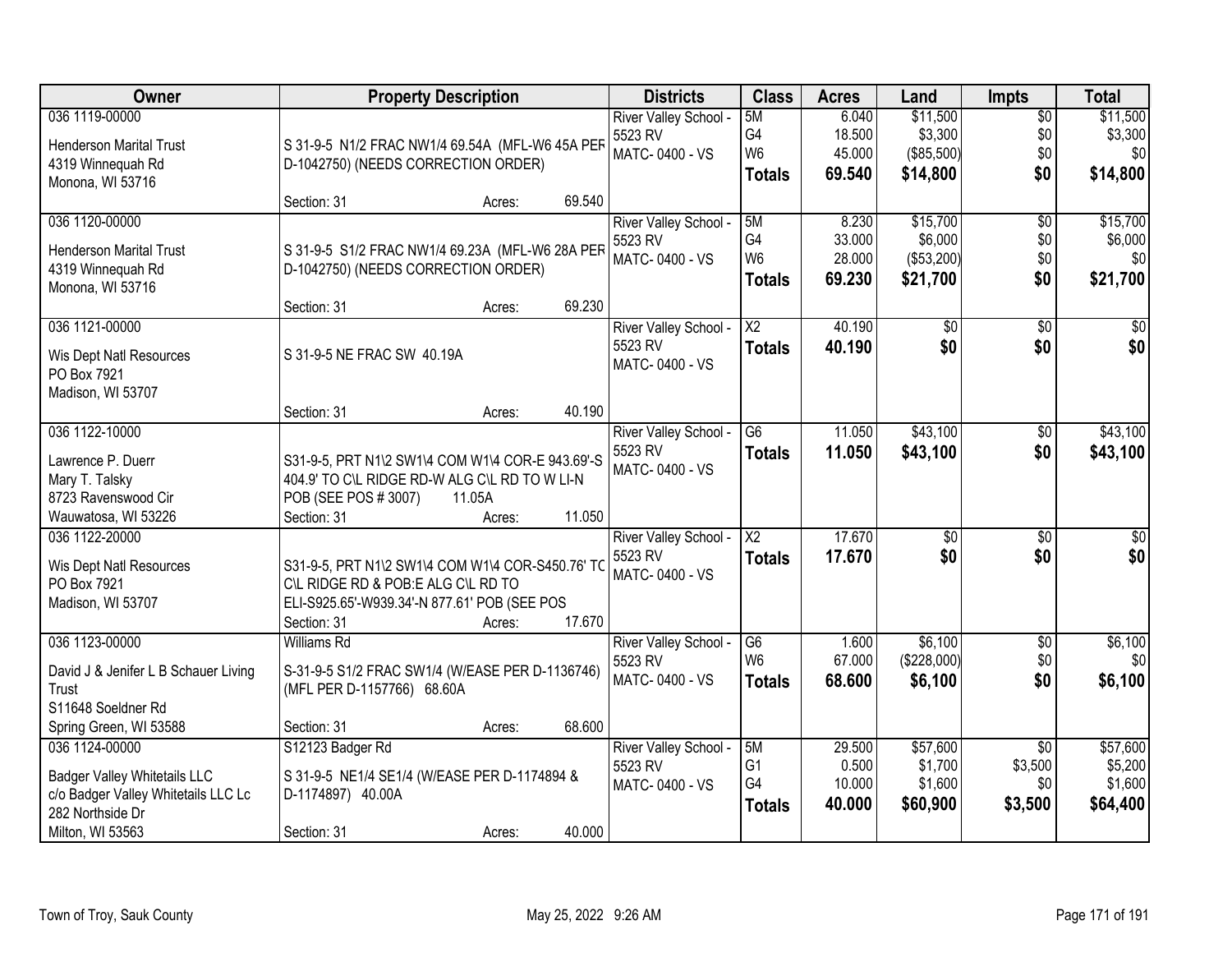| Owner                              | <b>Property Description</b>                    |        |        | <b>Districts</b>           | <b>Class</b>         | <b>Acres</b> | Land        | <b>Impts</b>    | <b>Total</b> |
|------------------------------------|------------------------------------------------|--------|--------|----------------------------|----------------------|--------------|-------------|-----------------|--------------|
| 036 1125-00000                     |                                                |        |        | River Valley School -      | G4                   | 22.000       | \$3,600     | $\sqrt{$0}$     | \$3,600      |
| David J. Cohen                     | S 31-9-5 NW 1\4 SE 1\4 40.00A (MFL 18A PER     |        |        | 5523 RV                    | W8                   | 18.000       | (\$35,100)  | \$0             | \$0          |
| Deborah M. Cohen                   | D-828454)                                      |        |        | MATC-0400 - VS             | <b>Totals</b>        | 40.000       | \$3,600     | \$0             | \$3,600      |
| 15638 Dawn Crest                   |                                                |        |        |                            |                      |              |             |                 |              |
| San Antonio, TX 78248              | Section: 31                                    | Acres: | 40.000 |                            |                      |              |             |                 |              |
| 036 1126-00000                     |                                                |        |        | River Valley School -      | G4                   | 14.000       | \$2,300     | \$0             | \$2,300      |
|                                    |                                                |        |        | 5523 RV                    | W <sub>8</sub>       | 26.000       | (\$50,700)  | \$0             | \$0          |
| David J. Cohen<br>Deborah M. Cohen | S 31-9-5 SW 1\4 SE 1\4 40.00A (MFL 26A PER     |        |        | MATC-0400 - VS             | <b>Totals</b>        | 40.000       | \$2,300     | \$0             | \$2,300      |
| 15638 Dawn Crest                   | D-828454)                                      |        |        |                            |                      |              |             |                 |              |
| San Antonio, TX 78248              | Section: 31                                    | Acres: | 40.000 |                            |                      |              |             |                 |              |
| 036 1127-00000                     |                                                |        |        | River Valley School -      | 5M                   | 25.000       | \$47,500    | \$0             | \$47,500     |
|                                    |                                                |        |        | 5523 RV                    | G4                   | 15.000       | \$2,500     | \$0             | \$2,500      |
| Richard B & Joyce E Kessenich      | S 31-9-5 SE1/4 SE1/4 (S/WP&L EASE) (S/EASE PER |        |        | MATC-0400 - VS             | <b>Totals</b>        | 40.000       | \$50,000    | \$0             | \$50,000     |
| Revocable Living Trust             | D-1174897) 40.00A                              |        |        |                            |                      |              |             |                 |              |
| 393 Park Ave                       |                                                |        |        |                            |                      |              |             |                 |              |
| Prairie Du Sac, WI 53578           | Section: 31                                    | Acres: | 40.000 |                            |                      |              |             |                 |              |
| 036 1128-00000                     |                                                |        |        | River Valley School -      | 5M                   | 20.000       | \$38,000    | \$0             | \$38,000     |
| Acorn Acres Inc                    | S 32 T9N R5E NE 1/4 NE 1/4 40.00A              |        |        | 5523 RV                    | G4                   | 20.000       | \$3,200     | \$0             | \$3,200      |
| c/o Acorn Acres, Inc               |                                                |        |        | MATC-0400 - VS             | <b>Totals</b>        | 40.000       | \$41,200    | \$0             | \$41,200     |
| E7920 Hoppe Rd                     |                                                |        |        |                            |                      |              |             |                 |              |
| Spring Green, WI 53588-0000        | Section: 32                                    | Acres: | 40.000 |                            |                      |              |             |                 |              |
| 036 1129-00000                     |                                                |        |        | River Valley School -      | $\overline{W8}$      | 40.000       | (\$156,000) | $\overline{50}$ | $\sqrt{50}$  |
| Darrell D. Ott                     | S 32-9-5 NW 1/4 NE 1/4 40.00A (MFL 40A PER     |        |        | 5523 RV                    | <b>Totals</b>        | 40.000       | \$0         | \$0             | \$0          |
| S11778 Badger Rd                   | D-928411) (S/PUD EASE PER D-927329)            |        |        | MATC-0400 - VS             |                      |              |             |                 |              |
| Spring Green, WI 53588             |                                                |        |        |                            |                      |              |             |                 |              |
|                                    | Section: 32                                    | Acres: | 40.000 |                            |                      |              |             |                 |              |
| 036 1130-00000                     |                                                |        |        | River Valley School -      | 5M                   | 19.000       | \$36,100    | $\sqrt{6}$      | \$36,100     |
|                                    |                                                |        |        | 5523 RV                    | G4                   | 8.000        | \$1,300     | \$0             | \$1,300      |
| Acorn Acres Inc                    | S 32 T9N R5E SW 1/4 NE 1/4 40.00A              |        |        | MATC-0400 - VS             | G <sub>5</sub>       | 13.000       | \$6,400     | \$0             | \$6,400      |
| c/o Acorn Acres, Inc               |                                                |        |        |                            | <b>Totals</b>        | 40,000       | \$43,800    | \$0             | \$43,800     |
| E7920 Hoppe Rd                     |                                                |        |        |                            |                      |              |             |                 |              |
| Spring Green, WI 53588-0000        | Section: 32                                    | Acres: | 40.000 |                            |                      |              |             |                 |              |
| 036 1131-00000                     |                                                |        |        | <b>River Valley School</b> | 5M                   | 23.000       | \$43,700    | $\overline{50}$ | \$43,700     |
| Acorn Acres Inc                    | S 32 T9N R5E SE 1/4 NE 1/4 40.00A              |        |        | 5523 RV                    | G4<br>G <sub>5</sub> | 14.000       | \$2,300     | \$0             | \$2,300      |
| c/o Acorn Acres, Inc               |                                                |        |        | MATC-0400 - VS             |                      | 3.000        | \$1,500     | \$0             | \$1,500      |
| E7920 Hoppe Rd                     |                                                |        |        |                            | <b>Totals</b>        | 40.000       | \$47,500    | \$0             | \$47,500     |
| Spring Green, WI 53588-0000        | Section: 32                                    | Acres: | 40.000 |                            |                      |              |             |                 |              |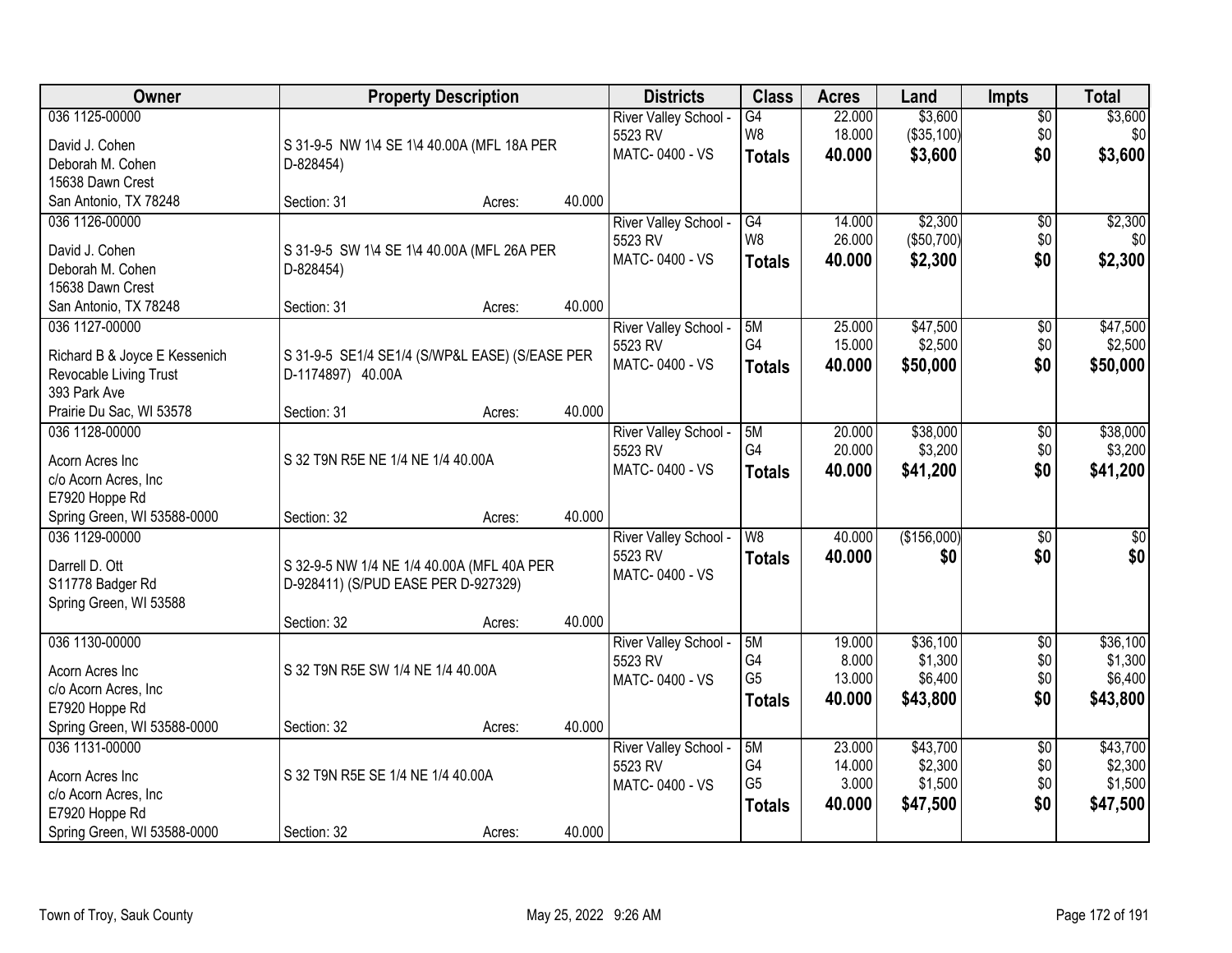| Owner                                                                                         | <b>Property Description</b>                                                                                                                                                                                | <b>Districts</b>                                   | <b>Class</b>                                                  | <b>Acres</b>                                | Land                                                 | Impts                                                 | <b>Total</b>                                         |
|-----------------------------------------------------------------------------------------------|------------------------------------------------------------------------------------------------------------------------------------------------------------------------------------------------------------|----------------------------------------------------|---------------------------------------------------------------|---------------------------------------------|------------------------------------------------------|-------------------------------------------------------|------------------------------------------------------|
| 036 1132-00000<br>Darrell D. Ott<br>S11778 Badger Rd<br>Spring Green, WI 53588                | S 32-9-5 NE NW EXC CSM #5533 37.33A M/L (MFL<br>37A PER D-928411)                                                                                                                                          | River Valley School -<br>5523 RV<br>MATC-0400 - VS | $\overline{G6}$<br>W8<br><b>Totals</b>                        | 0.330<br>37.000<br>37.330                   | \$1,100<br>( \$144, 300]<br>\$1,100                  | $\overline{50}$<br>\$0<br>\$0                         | \$1,100<br>\$0<br>\$1,100                            |
|                                                                                               | 37.330<br>Section: 32<br>Acres:                                                                                                                                                                            |                                                    |                                                               |                                             |                                                      |                                                       |                                                      |
| 036 1133-00000<br>Darrell D. Ott<br>S11778 Badger Rd<br>Spring Green, WI 53588                | S11778 Badger Rd<br>S 32-9-5 PRT NW NW = THAT PRT CSM #5533 LOT 1<br>LOCATED IN SAUK PRAIRIE SCHOOL DIST 1.25A M/L<br>1.250<br>Section: 32<br>Acres:                                                       | Sauk-Prairie School -<br>5100 SP<br>MATC-0400 - VS | $\overline{G1}$<br><b>Totals</b>                              | 1.250<br>1.250                              | \$5,500<br>\$5,500                                   | $\overline{50}$<br>\$0                                | \$5,500<br>\$5,500                                   |
| 036 1133-01000<br>Darrell D. Ott<br>S11778 Badger Rd<br>Spring Green, WI 53588                | S11778 Badger Rd<br>S 32-9-5 PRT NE NW = THAT PRT CSM #5533 LOT 1<br>LOCATED IN RIVER VALLEY SCHOOL DIST 2.67A M/L<br>2.670<br>Section: 32<br>Acres:                                                       | River Valley School -<br>5523 RV<br>MATC-0400 - VS | $\overline{G1}$<br><b>Totals</b>                              | 2.670<br>2.670                              | \$44,000<br>\$44,000                                 | \$217,500<br>\$217,500                                | \$261,500<br>\$261,500                               |
| 036 1133-10000<br>Darrell D. Ott<br>S11778 Badger Rd<br>Spring Green, WI 53588                | <b>Badger Rd</b><br>S 32-9-5 THAT PRT NW NW LYING E OF BADGER RD<br>EXC CSM #5533 1.75A M/L<br>1.750<br>Section: 32<br>Acres:                                                                              | Sauk-Prairie School -<br>5100 SP<br>MATC-0400 - VS | G6<br><b>Totals</b>                                           | 1.750<br>1.750                              | \$6,800<br>\$6,800                                   | \$0<br>\$0                                            | \$6,800<br>\$6,800                                   |
| 036 1134-00000<br>Gary S. Brickl<br>Carol M. Brickl<br>7005 Kippley Rd<br>Sauk City, WI 53583 | S11703 Badger Rd<br>S 32-9-5 THAT PRT NW NW LYING W OF RD & N OF A<br>LINE COM ON WLI N0?31'40"W 1521.4' FRM W1/4 COF<br>SEC 32-N89?11'50"E 603.6'-N37?34'22"E 429.83'-<br>26.950<br>Section: 32<br>Acres: | River Valley School -<br>5523 RV<br>MATC-0400 - VS | 5M<br>G <sub>1</sub><br>G4<br>G <sub>5</sub><br><b>Totals</b> | 8.500<br>1.000<br>15.950<br>1.500<br>26.950 | \$16,200<br>\$19,600<br>\$3,200<br>\$600<br>\$39,600 | $\overline{30}$<br>\$11,800<br>\$0<br>\$0<br>\$11,800 | \$16,200<br>\$31,400<br>\$3,200<br>\$600<br>\$51,400 |
| 036 1135-00000<br><b>Beck Living Trust</b><br>125 Prospect Ave<br>Lodi, WI 53555              | Badger Rd<br>S 32-9-5 THAT PRT W1/2 NW1/4 LYING W OF RD & S<br>OF A LINE COM ON WLI N0?31'40"W 1521.4' FRM W1/<br>COR SEC 32-N89?11'50" E 603.6'-N37?34'22"E<br>48.850<br>Section: 32<br>Acres:            | River Valley School -<br>5523 RV<br>MATC-0400 - VS | G4<br>G <sub>5</sub><br><b>Totals</b>                         | 48.100<br>0.750<br>48.850                   | \$7,000<br>\$100<br>\$7,100                          | $\sqrt{6}$<br>\$0<br>\$0                              | \$7,000<br>\$100<br>\$7,100                          |
| 036 1136-00000<br>Darrell D. Ott<br>S11778 Badger Rd<br>Spring Green, WI 53588                | S 32-9-5 SE NW EXC CSM'S #5345 & #5751; ALSO<br>INCL THAT PRT SW NW E OF C/L BADGER RD 34.95A<br>M/L<br>34.950<br>Section: 32<br>Acres:                                                                    | River Valley School -<br>5523 RV<br>MATC-0400 - VS | 5M<br>G4<br>G <sub>5</sub><br><b>Totals</b>                   | 1.550<br>20.150<br>13.250<br>34.950         | \$3,000<br>\$4,500<br>\$6,300<br>\$13,800            | $\overline{50}$<br>\$0<br>\$0<br>\$0                  | \$3,000<br>\$4,500<br>\$6,300<br>\$13,800            |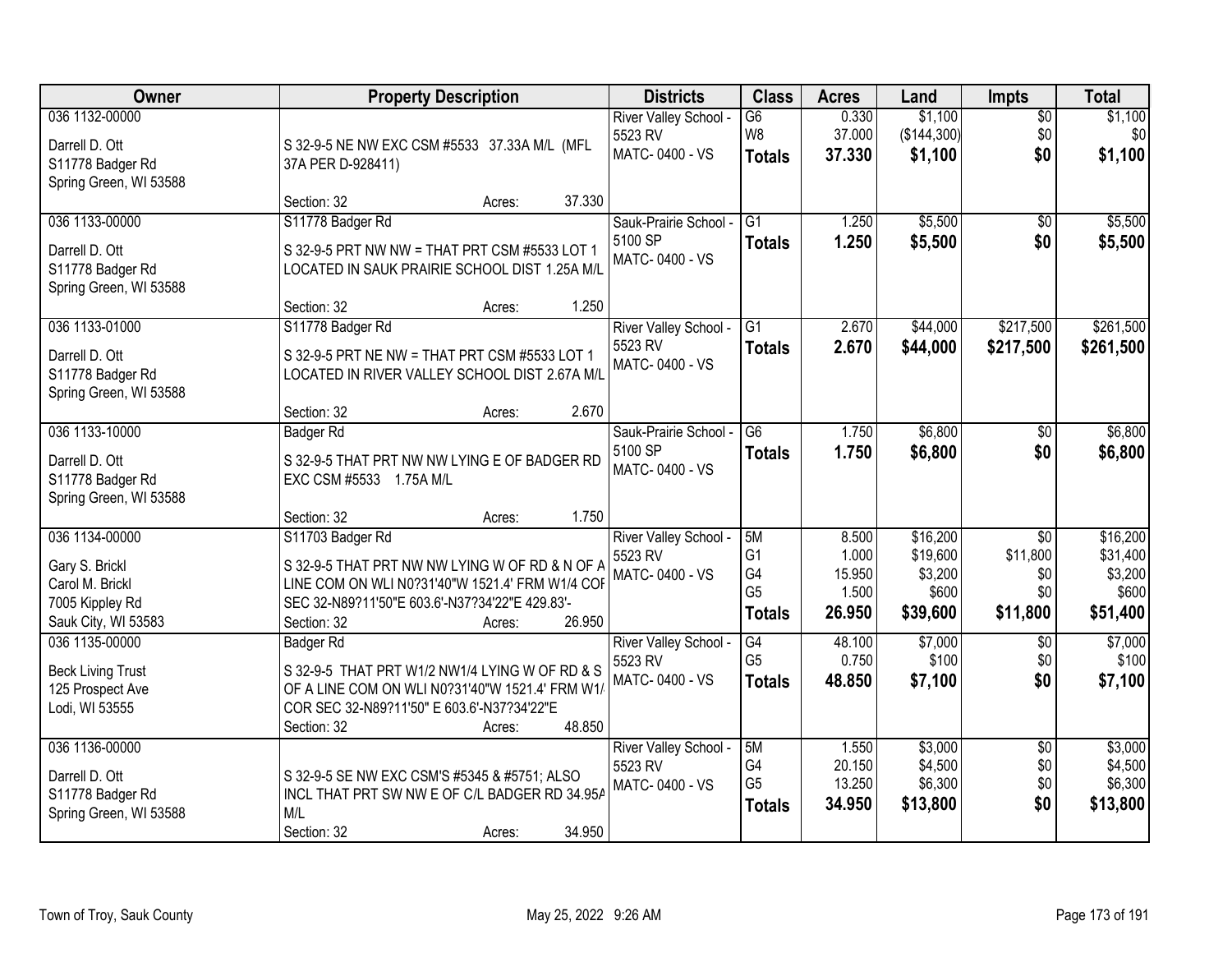| Owner                                  | <b>Property Description</b>                                                         | <b>Districts</b>      | <b>Class</b>    | <b>Acres</b> | Land       | <b>Impts</b>    | <b>Total</b> |
|----------------------------------------|-------------------------------------------------------------------------------------|-----------------------|-----------------|--------------|------------|-----------------|--------------|
| 036 1136-10000                         | S11900 Badger Rd                                                                    | River Valley School - | $\overline{G1}$ | 3.400        | \$47,500   | \$469,600       | \$517,100    |
| Michael Chamberlin                     | S 32-9-5 PRT SE1/4 NW1/4 & PRT NE1/4 SW1/4 = CSM                                    | 5523 RV               | G4              | 1.600        | \$300      | \$0             | \$300        |
| Melissa Frey                           | 5345 LOT 1 (FMLY PRT CSM 4890) 5.00A                                                | MATC-0400 - VS        | <b>Totals</b>   | 5.000        | \$47,800   | \$469,600       | \$517,400    |
| S11900 Badger Rd                       |                                                                                     |                       |                 |              |            |                 |              |
| Spring Green, WI 53588                 | 5.000<br>Section: 32<br>Acres:                                                      |                       |                 |              |            |                 |              |
| 036 1137-00000                         | 7868 E Hoppe Rd                                                                     | River Valley School - | 5M              | 11.000       | \$20,900   | $\overline{50}$ | \$20,900     |
|                                        |                                                                                     | 5523 RV               | G <sub>1</sub>  | 2.000        | \$40,000   | \$263,600       | \$303,600    |
| Steven S. Sorg                         | S 32-9-5 PRT SE NW & NE SW = CSM #5751 LOT 1<br>40.00A                              | MATC-0400 - VS        | G4              | 26.000       | \$5,300    | \$0             | \$5,300      |
| Angela M. Sorg<br>E7868 Hoppe Rd       |                                                                                     |                       | G <sub>5</sub>  | 1.000        | \$100      | \$0             | \$100        |
| Spring Green, WI 53588                 | 40.000<br>Section: 32<br>Acres:                                                     |                       | <b>Totals</b>   | 40.000       | \$66,300   | \$263,600       | \$329,900    |
| 036 1138-00000                         | S11901 Badger Rd                                                                    | River Valley School - | $\overline{G1}$ | 5.000        | \$53,600   | \$207,000       | \$260,600    |
|                                        |                                                                                     | 5523 RV               | G4              | 7.500        | \$1,200    | \$0             | \$1,200      |
| Andrew C. Ladd                         | S 32-9-5 NW1/4 SW1/4 (MFL PER D-828433) 40.00A                                      | MATC-0400 - VS        | G <sub>5</sub>  | 0.500        | \$300      | \$0             | \$300        |
| Colin A. Ladd                          |                                                                                     |                       | W <sub>8</sub>  | 27.000       | (\$52,700) | \$0             | \$0          |
| 101 W College Ave                      |                                                                                     |                       | <b>Totals</b>   | 40.000       | \$55,100   | \$207,000       | \$262,100    |
| Waukesha, WI 53186                     | 40.000<br>Section: 32<br>Acres:                                                     |                       |                 |              |            |                 |              |
| 036 1139-00000                         |                                                                                     | River Valley School - | 5M              | 23.000       | \$43,700   | \$0             | \$43,700     |
| Dan P. Kessenich                       | S 32-9-5 SW1/4 SW1/4 EXC 1A SQ IN NECOR (S/EASE                                     | 5523 RV               | G4              | 16.000       | \$3,200    | \$0             | \$3,200      |
| Delores A. Kessenich                   | PER D-1174894) 39.00A M/L                                                           | MATC-0400 - VS        | <b>Totals</b>   | 39.000       | \$46,900   | \$0             | \$46,900     |
| S12104 Badger Rd                       |                                                                                     |                       |                 |              |            |                 |              |
| Spring Green, WI 53588                 | 39.000<br>Section: 32<br>Acres:                                                     |                       |                 |              |            |                 |              |
| 036 1140-00000                         | S12011 Badger Rd                                                                    | River Valley School - | $\overline{G1}$ | 1.010        | \$28,100   | \$91,700        | \$119,800    |
|                                        |                                                                                     | 5523 RV               | <b>Totals</b>   | 1.010        | \$28,100   | \$91,700        | \$119,800    |
| Daniel P. Magnuson                     | S 32-9-5 PRT S1/2 SW1/4 COM NE COR SW<br>SW-N89?46'28"W 208.71' ALG N LI-S0?12'34"E | MATC-0400 - VS        |                 |              |            |                 |              |
| Kristi J. Magnuson<br>S12011 Badger Rd | 208.71'-S89?46'28"E TO WLY ROW LI OF BADGER                                         |                       |                 |              |            |                 |              |
| Spring Green, WI 53588                 | 1.010<br>Section: 32<br>Acres:                                                      |                       |                 |              |            |                 |              |
| 036 1141-00000                         | S12104 Badger Rd                                                                    | Sauk-Prairie School - | 5M              | 2.990        | \$5,700    | $\overline{50}$ | \$5,700      |
|                                        |                                                                                     | 5100 SP               | G4              | 32.000       | \$7,500    | \$0             | \$7,500      |
| Dan P. Kessenich                       | S 32-9-5 SE1/4 SW1/4 EXC COM ON WLI AT PT                                           | MATC-0400 - VS        | G <sub>5</sub>  | 2.000        | \$100      | \$0             | \$100        |
| Delores A. Kessenich                   | S00?12'34"E 149.83' FROM NW COR - S00?12'34"E                                       |                       | G7              | 3.000        | \$30,000   | \$239,700       | \$269,700    |
| S12104 Badger Rd                       | 58.88' - S89?46'28"E TO WLY ROW LI OF BADGER RD                                     |                       | Totals          | 39.990       | \$43,300   | \$239,700       | \$283,000    |
| Spring Green, WI 53588                 | Section: 32<br>39.990<br>Acres:                                                     |                       |                 |              |            |                 |              |
| 036 1142-00000                         |                                                                                     | River Valley School - | 5M              | 27,000       | \$51,300   | $\overline{30}$ | \$51,300     |
| Acorn Acres Inc                        | S 32 T9N R5E NE 1/4 SE 1/4 40.00A                                                   | 5523 RV               | G4              | 13.000       | \$2,300    | \$0             | \$2,300      |
| c/o Acorn Acres, Inc                   |                                                                                     | MATC-0400 - VS        | <b>Totals</b>   | 40.000       | \$53,600   | \$0             | \$53,600     |
| E7920 Hoppe Rd                         |                                                                                     |                       |                 |              |            |                 |              |
| Spring Green, WI 53588-0000            | 40.000<br>Section: 32<br>Acres:                                                     |                       |                 |              |            |                 |              |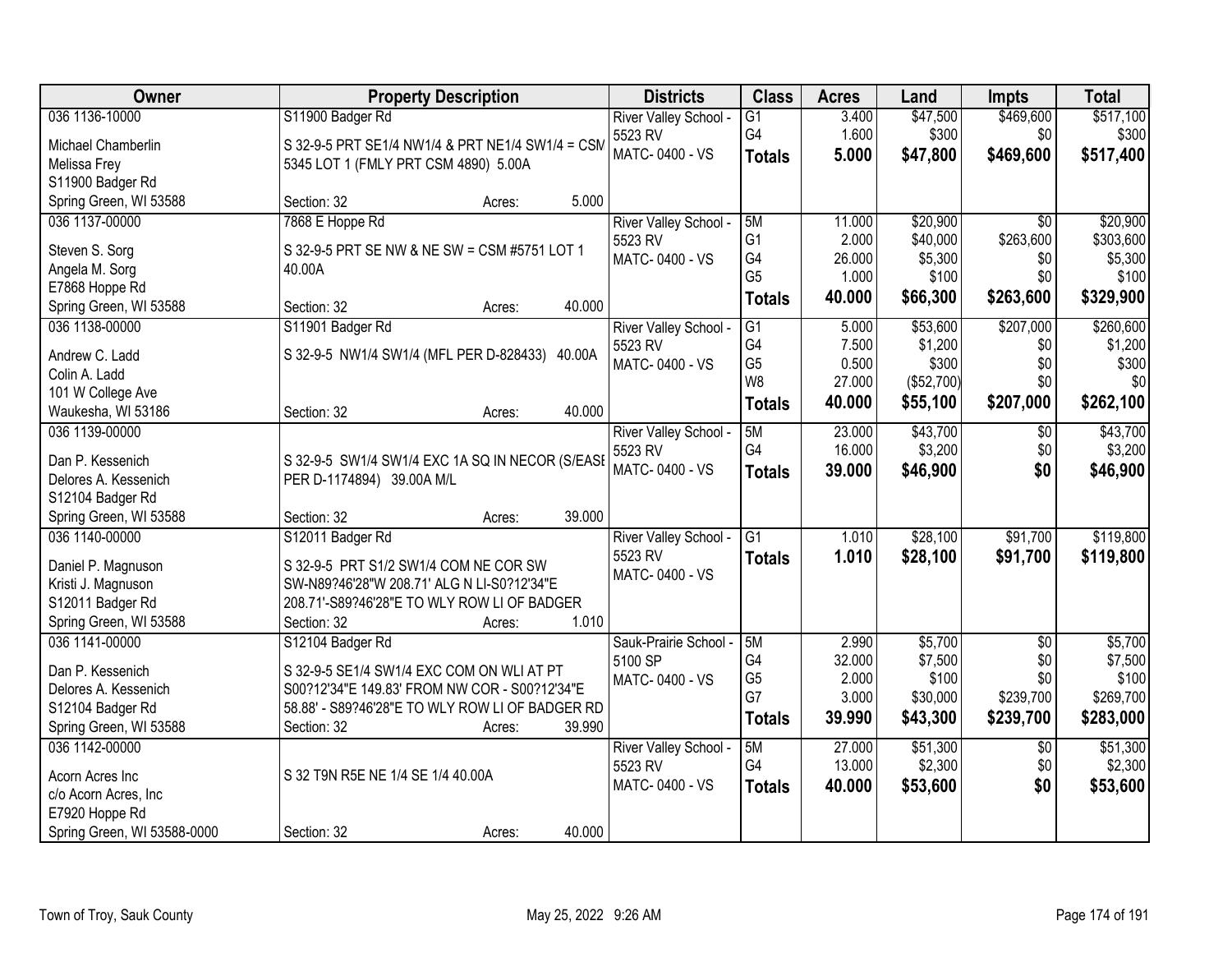| Owner                                                   | <b>Property Description</b>                        |        | <b>Districts</b>                 | <b>Class</b>   | <b>Acres</b>     | Land                | <b>Impts</b>    | <b>Total</b>        |
|---------------------------------------------------------|----------------------------------------------------|--------|----------------------------------|----------------|------------------|---------------------|-----------------|---------------------|
| 036 1143-00000                                          | E7920 Hoppe Rd                                     |        | River Valley School -            | 5M             | 13.000           | \$24,700            | \$0             | \$24,700            |
| Acorn Acres Inc.                                        | S 32 T9N R5E NW 1/4 SE 1/4 40.00A                  |        | 5523 RV                          | G4             | 24.000           | \$4,400             | \$0             | \$4,400             |
| c/o Acorn Acres, Inc                                    |                                                    |        | MATC-0400 - VS                   | G7             | 3.000            | \$30,000            | \$96,300        | \$126,300           |
| E7920 Hoppe Rd                                          |                                                    |        |                                  | <b>Totals</b>  | 40.000           | \$59,100            | \$96,300        | \$155,400           |
| Spring Green, WI 53588-0000                             | Section: 32<br>Acres:                              | 40.000 |                                  |                |                  |                     |                 |                     |
| 036 1144-10000                                          | Hoppe Rd                                           |        | River Valley School -            | 5M             | 13.000           | \$24,700            | $\overline{50}$ | \$24,700            |
|                                                         | S 32-9-5 SW1/4 SE1/4 DESC AS BEG S1/4 COR SEC      |        | 5523 RV                          | G4             | 26.730           | \$6,300             | \$0             | \$6,300             |
| Richard B & Joyce E Kessenich<br>Revocable Living Trust | 32 - N00?39?19?E 1310.10? - S88?30?13?E 1329.65? - |        | MATC-0400 - VS                   | <b>Totals</b>  | 39.730           | \$31,000            | \$0             | \$31,000            |
| c/o Dan P. Kessenich Lc                                 | S01?01?04?W 1301.45? - S01?13?09?W 151.65? -       |        |                                  |                |                  |                     |                 |                     |
| S12104 Badger Rd                                        | Section:<br>Acres:                                 | 39.730 |                                  |                |                  |                     |                 |                     |
| Spring Green, WI 53588                                  |                                                    |        |                                  |                |                  |                     |                 |                     |
| 036 1144-11000                                          |                                                    |        | Sauk-Prairie School -            | G4             | 14.220           | \$2,600             | $\overline{50}$ | \$2,600             |
|                                                         |                                                    |        | 5100 SP                          | <b>Totals</b>  | 14.220           | \$2,600             | \$0             | \$2,600             |
| Richard B & Delores E Kessinich                         | S 5-8-5 PRT NW1/4 FRAC NE1/4 DESC AS BEG S1/4      |        | MATC-0400 - VS                   |                |                  |                     |                 |                     |
| Revocable Living Trust                                  | COR SEC 32 - N00?39?19?E 1310.10? - S88?30?13?E    |        |                                  |                |                  |                     |                 |                     |
| c/o Dan P. Kessenich Lc                                 | 1329.65? - S01?01?04?W 1301.45? - S01?13?09?W      |        |                                  |                |                  |                     |                 |                     |
| S12104 Badger Rd                                        | Section:<br>Acres:                                 | 14.220 |                                  |                |                  |                     |                 |                     |
| Spring Green, WI 53588                                  |                                                    |        |                                  | 5M             |                  |                     |                 |                     |
| 036 1145-00000                                          |                                                    |        | River Valley School -<br>5523 RV | G4             | 22.000<br>18.000 | \$41,800<br>\$3,700 | \$0<br>\$0      | \$41,800<br>\$3,700 |
| Acorn Acres Inc                                         | S 32 T9N R5E SE 1/4 SE 1/4 40.00A                  |        | MATC-0400 - VS                   | <b>Totals</b>  | 40.000           | \$45,500            | \$0             | \$45,500            |
| c/o Acorn Acres, Inc                                    |                                                    |        |                                  |                |                  |                     |                 |                     |
| E7920 Hoppe Rd                                          |                                                    |        |                                  |                |                  |                     |                 |                     |
| Spring Green, WI 53588-0000                             | Section: 32<br>Acres:                              | 40.000 |                                  |                |                  |                     |                 |                     |
| 036 1146-10000                                          | S11718 Fox Rd                                      |        | Sauk-Prairie School -            | 5M             | 1.000            | \$2,000             | \$0             | \$2,000             |
| John F. Neumann                                         | S 33-9-5 PRT N1/2 NE1/4 = CSM #5866 LOT 1 5.00A    |        | 5100 SP                          | G4             | 3.000            | \$500               | \$0             | \$500               |
| Jeffrey M. Neumann                                      |                                                    |        | MATC-0400 - VS                   | G7             | 1.000            | \$14,000            | \$152,200       | \$166,200           |
| S11718 Fox Rd                                           |                                                    |        |                                  | <b>Totals</b>  | 5.000            | \$16,500            | \$152,200       | \$168,700           |
| Sauk City, WI 53583                                     | Section: 33<br>Acres:                              | 5.000  |                                  |                |                  |                     |                 |                     |
| 036 1147-00000                                          | Fox Rd                                             |        | Sauk-Prairie School -            | G4             | 52.000           | \$11,400            | \$0             | \$11,400            |
| Neumann Brothers Dairy Farm, LLC                        | S 28-9-5 THAT PRT SW SE LYING SWLY OF FOX RD &     |        | 5100 SP                          | G <sub>5</sub> | 2.440            | \$600               | \$0             | \$600               |
| c/o Neumann Brothers Dairy Farm, LLC                    | S 33-9-5 THAT PRT N1/2 NE1/4 LYING SWLY OF FOX     |        | MATC-0400 - VS                   | G7             | 2.000            | \$10,000            | \$213,000       | \$223,000           |
| S10503 County Rd C                                      | RD & ALSO THAT PRT SW NE COM NE COR-S44?           |        |                                  | <b>Totals</b>  | 56.440           | \$22,000            | \$213,000       | \$235,000           |
| Spring Green, WI 53588                                  | Section: 33<br>Acres:                              | 56.440 |                                  |                |                  |                     |                 |                     |
| 036 1151-00000                                          |                                                    |        | Sauk-Prairie School -            | 5M             | 18,000           | \$34,200            | $\sqrt{$0}$     | \$34,200            |
|                                                         |                                                    |        | 5100 SP                          | G4             | 22.000           | \$4,000             | \$0             | \$4,000             |
| Juniper, LLC                                            | S 33-9-5 NE NW 40.00A                              |        | MATC-0400 - VS                   | <b>Totals</b>  | 40.000           | \$38,200            | \$0             | \$38,200            |
| c/o Juniper, LLC                                        |                                                    |        |                                  |                |                  |                     |                 |                     |
| E9364 Cassel Rd                                         |                                                    |        |                                  |                |                  |                     |                 |                     |
| Sauk City, WI 53583                                     | Section: 33<br>Acres:                              | 40.000 |                                  |                |                  |                     |                 |                     |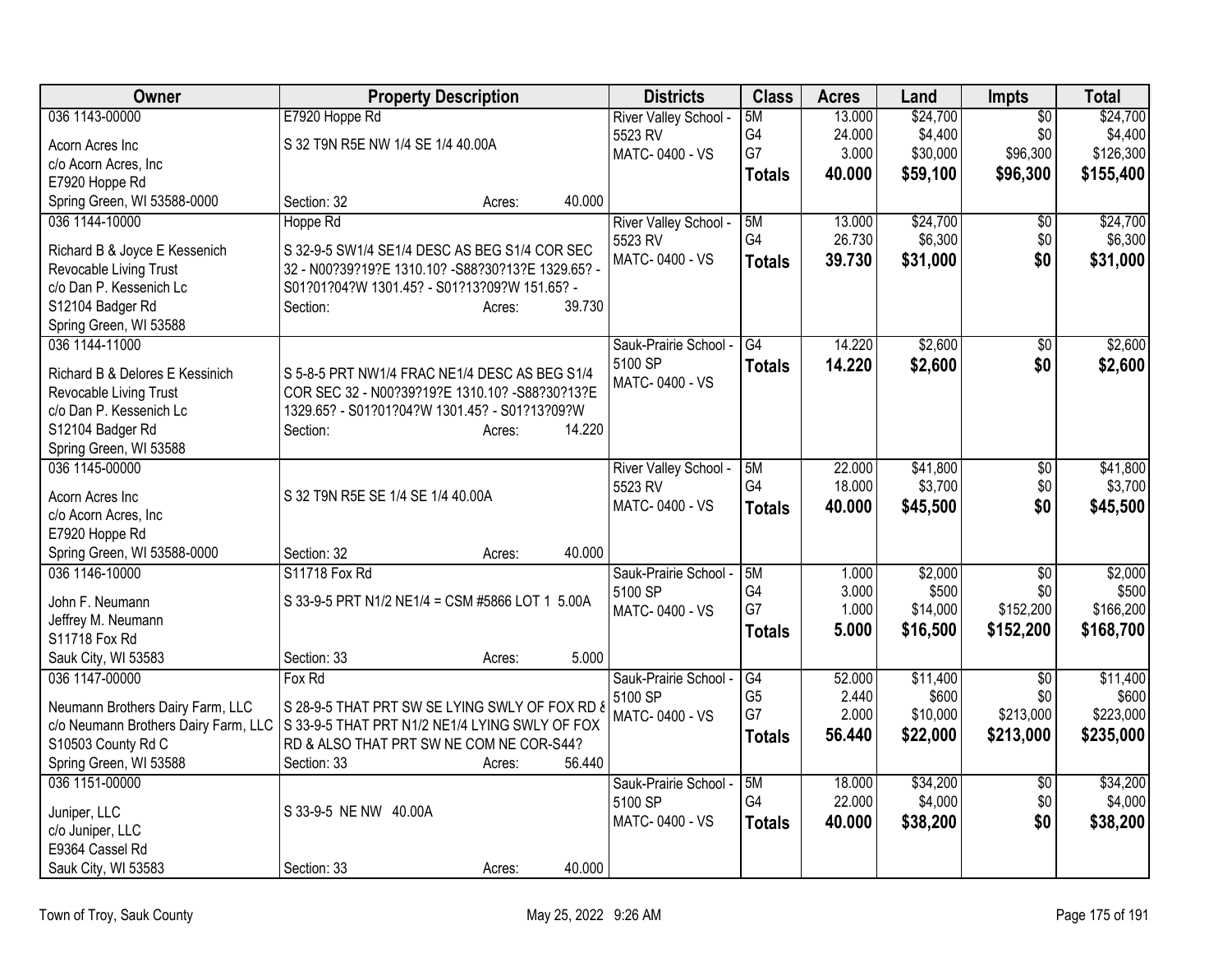| Owner                       | <b>Property Description</b>                             | <b>Districts</b>      | <b>Class</b>    | <b>Acres</b> | Land        | Impts           | <b>Total</b> |
|-----------------------------|---------------------------------------------------------|-----------------------|-----------------|--------------|-------------|-----------------|--------------|
| 036 1152-00000              |                                                         | Sauk-Prairie School - | 5M              | 37.000       | \$70,300    | $\overline{50}$ | \$70,300     |
| Juniper, LLC                | S 33-9-5 NW NW 40.00A                                   | 5100 SP               | G4              | 3.000        | \$500       | \$0             | \$500        |
| c/o Juniper, LLC            |                                                         | MATC-0400 - VS        | <b>Totals</b>   | 40.000       | \$70,800    | \$0             | \$70,800     |
| E9364 Cassel Rd             |                                                         |                       |                 |              |             |                 |              |
| Sauk City, WI 53583         | 40.000<br>Section: 33<br>Acres:                         |                       |                 |              |             |                 |              |
| 036 1153-00000              |                                                         | Sauk-Prairie School - | 5M              | 9.000        | \$17,100    | $\overline{50}$ | \$17,100     |
|                             |                                                         | 5100 SP               | G4              | 28.940       | \$4,700     | \$0             | \$4,700      |
| Larry J. Ripp               | S 33-9-5 SW1/4 NW1/4 (W/EASE PER D-885516)              | MATC-0400 - VS        |                 | 37.940       | \$21,800    | \$0             |              |
| Jennifer L. Ripp            | 37.94A (ACR PER POS 13480)                              |                       | <b>Totals</b>   |              |             |                 | \$21,800     |
| 6369 Hyslop Rd              |                                                         |                       |                 |              |             |                 |              |
| Waunakee, WI 53597          | 37.940<br>Section: 33<br>Acres:                         |                       |                 |              |             |                 |              |
| 036 1154-00000              |                                                         | Sauk-Prairie School - | 5M              | 8.000        | \$15,200    | \$0             | \$15,200     |
|                             |                                                         | 5100 SP               | G4              | 16.000       | \$2,600     | \$0             | \$2,600      |
| Greg E. Diehl               | S 33-9-5 SE1/4 NW1/4 & PRT SW1/4 NE1/4 COM N1/4         | MATC-0400 - VS        | G <sub>5</sub>  | 27.440       | \$13,400    | \$0             | \$13,400     |
| Sharon R. Diehl             | SD SEC - S00?23?11?W 1282.99? TO POB -                  |                       | <b>Totals</b>   | 51.440       | \$31,200    | \$0             | \$31,200     |
| 1717 Magnolia Ct            | S89?32?51?W 1282.64? - S00?53?56?W 1283.23? -<br>51.440 |                       |                 |              |             |                 |              |
| Sauk City, WI 53583         | Section: 33<br>Acres:                                   |                       |                 |              |             |                 |              |
| 036 1155-00000              |                                                         | Sauk-Prairie School - | W <sub>6</sub>  | 38.980       | (\$152,000) | \$0             | $\sqrt{50}$  |
| <b>Curt Edward Diehl</b>    | S 33-9-5 NE SW 38.98A (ACR PER POS 13480)               | 5100 SP               | <b>Totals</b>   | 38.980       | \$0         | \$0             | \$0          |
| Nancy Kay Diehl             | (W/EASE PER D-876369) (MFL-W6 38.98A PER                | MATC-0400 - VS        |                 |              |             |                 |              |
| 7342 Us Hwy 12              | D-948980)                                               |                       |                 |              |             |                 |              |
| Sauk City, WI 53583         | 38.980<br>Section: 33<br>Acres:                         |                       |                 |              |             |                 |              |
| 036 1156-00000              |                                                         | River Valley School - | 5M              | 13.000       | \$24,700    | $\overline{50}$ | \$24,700     |
|                             |                                                         | 5523 RV               | G <sub>4</sub>  | 8.480        | \$1,400     | \$0             | \$1,400      |
| Larry J. Ripp               | S 33-9-5 NW SW EXC COM SE COR-S89?57'44"W               | MATC-0400 - VS        | G <sub>5</sub>  | 16.700       | \$8,200     | \$0             | \$8,200      |
| Jennifer L. Ripp            | 50'-N0?52' 58"E 450'-N89?57'44"E 50'- S0?52'58"W 450    |                       | <b>Totals</b>   | 38.180       | \$34,300    | \$0             | \$34,300     |
| 6369 Hyslop Rd              | TO POB (S/EASE PER D-885516) 38.18A M/L                 |                       |                 |              |             |                 |              |
| Waunakee, WI 53597          | 38.180<br>Section: 33<br>Acres:                         |                       |                 |              |             |                 |              |
| 036 1156-10000              |                                                         | River Valley School - | $\overline{G7}$ | 0.520        | \$3,100     | \$3,800         | \$6,900      |
| <b>Curt Edward Diehl</b>    | S 33-9-5 THAT PRT NW SW COM SE COR-                     | 5523 RV               | <b>Totals</b>   | 0.520        | \$3,100     | \$3,800         | \$6,900      |
| Nancy Kay Diehl             | S89?57'44"W 50'- N0?52' 58"E 450'- N89?57'44"E 50'-     | MATC-0400 - VS        |                 |              |             |                 |              |
| 7342 Us Hwy 12              | S0?52'58"W 450' TO POB PER D-935765 0.52A M/L           |                       |                 |              |             |                 |              |
| Sauk City, WI 53583         | 0.520<br>Section: 33<br>Acres:                          |                       |                 |              |             |                 |              |
| 036 1157-00000              |                                                         | River Valley School - | $\overline{G5}$ | 30.000       | \$14,700    | $\overline{50}$ | \$14,700     |
|                             |                                                         | 5523 RV               | G <sub>6</sub>  | 10.000       | \$39,000    | \$0             | \$39,000     |
| John A. Barzen              | S 33-9-5 SW SW 40.00A (S/EASE AGMT D-1043483)           | MATC-0400 - VS        | <b>Totals</b>   | 40.000       | \$53,700    | \$0             | \$53,700     |
| Barbara A. Barzen           |                                                         |                       |                 |              |             |                 |              |
| S12213 Round River Tr       |                                                         |                       |                 |              |             |                 |              |
| Spring Green, WI 53588-0000 | 40.000<br>Section: 33<br>Acres:                         |                       |                 |              |             |                 |              |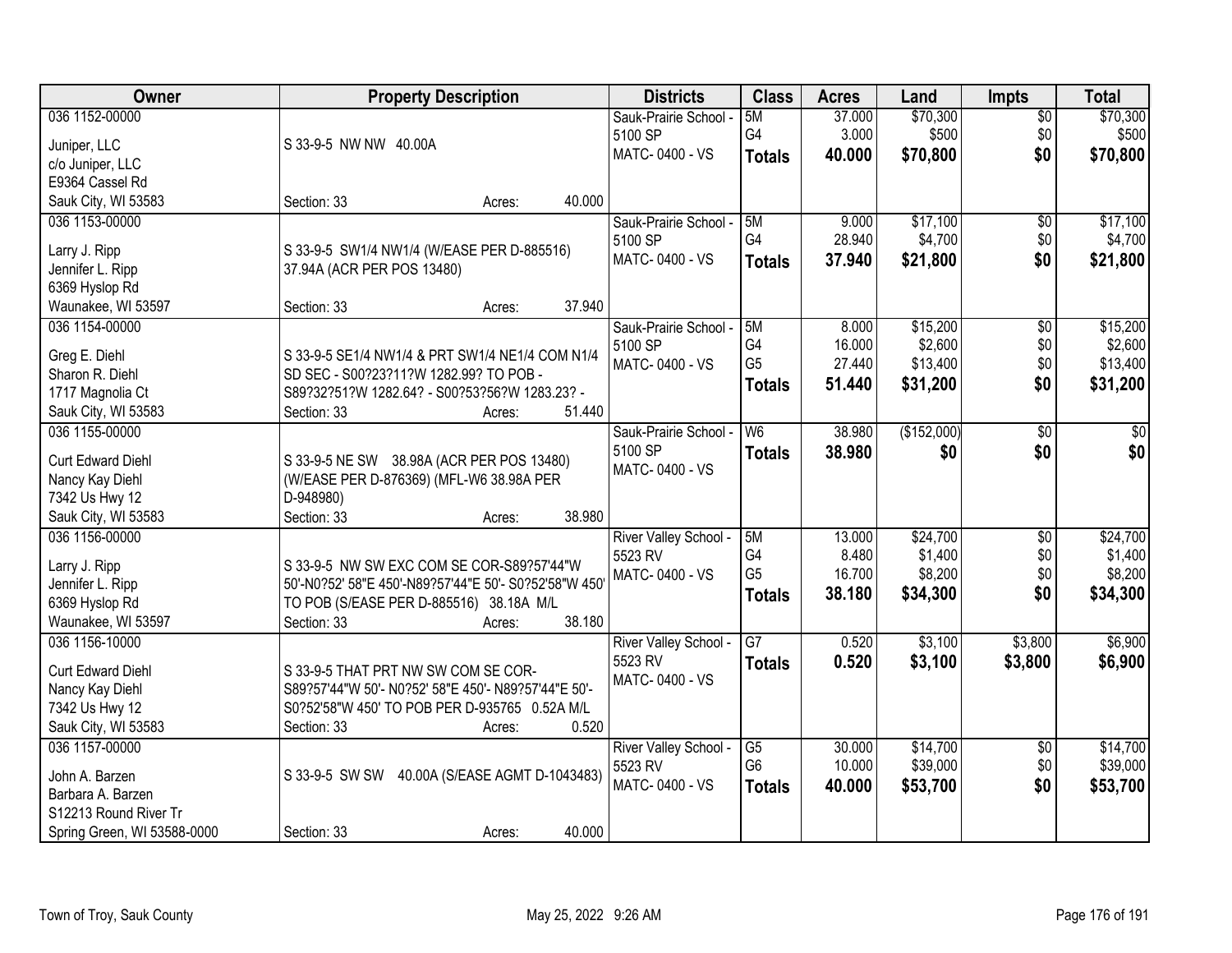| Owner                                                                                                | <b>Property Description</b>                                                                             |        |        | <b>Districts</b>                                   | <b>Class</b>                                      | <b>Acres</b>                                 | Land                                                | <b>Impts</b>                                          | <b>Total</b>                                         |
|------------------------------------------------------------------------------------------------------|---------------------------------------------------------------------------------------------------------|--------|--------|----------------------------------------------------|---------------------------------------------------|----------------------------------------------|-----------------------------------------------------|-------------------------------------------------------|------------------------------------------------------|
| 036 1158-00000<br>Michael P. Koepcke<br>5257 Scenic Ridge Trl<br>Middleton, WI 53562                 | S 33-9-5 W1/2 SE1/4 SW1/4 (MFL PER D-665761)<br>20.00A M/L                                              |        |        | Sauk-Prairie School -<br>5100 SP<br>MATC-0400 - VS | W <sub>7</sub><br><b>Totals</b>                   | 20.000<br>20.000                             | (\$78,000)<br>\$0                                   | $\overline{50}$<br>\$0                                | \$0<br>\$0                                           |
|                                                                                                      | Section: 33                                                                                             | Acres: | 20.000 |                                                    |                                                   |                                              |                                                     |                                                       |                                                      |
| 036 1159-00000<br>Karl Hausner Farms LLC<br>c/o Karl Hausner Farms, LLC<br>E7296 County Rd B         | S 33-9-5 E1/2 SE1/4 SW1/4 20.00A                                                                        |        |        | River Valley School -<br>5523 RV<br>MATC-0400 - VS | $\overline{G6}$<br><b>Totals</b>                  | 20.000<br>20.000                             | \$78,000<br>\$78,000                                | \$0<br>\$0                                            | \$78,000<br>\$78,000                                 |
| Spring Green, WI 53588-0000                                                                          | Section: 33                                                                                             | Acres: | 20.000 |                                                    |                                                   |                                              |                                                     |                                                       |                                                      |
| 036 1162-00000<br>Karl Hausner Farms LLC<br>c/o Karl Hausner Farms, LLC<br>E7296 County Rd B         | S 33-9-5 SW1/4 SE1/4 40.00A                                                                             |        |        | River Valley School -<br>5523 RV<br>MATC-0400 - VS | G <sub>6</sub><br><b>Totals</b>                   | 40.000<br>40.000                             | \$156,000<br>\$156,000                              | $\sqrt[6]{3}$<br>\$0                                  | \$156,000<br>\$156,000                               |
| Spring Green, WI 53588-0000                                                                          | Section: 33                                                                                             | Acres: | 40.000 |                                                    |                                                   |                                              |                                                     |                                                       |                                                      |
| 036 1163-00000<br>Karl Hausner Farms LLC<br>c/o Karl Hausner Farms, LLC<br>E7296 County Rd B         | S 33-9-5 SE1/4 SE1/4 40.00A                                                                             |        |        | River Valley School -<br>5523 RV<br>MATC-0400 - VS | 5M<br>G4<br><b>Totals</b>                         | 16.000<br>24.000<br>40.000                   | \$30,400<br>\$4,400<br>\$34,800                     | \$0<br>\$0<br>\$0                                     | \$30,400<br>\$4,400<br>\$34,800                      |
| Spring Green, WI 53588-0000                                                                          | Section: 33                                                                                             | Acres: | 40.000 |                                                    |                                                   |                                              |                                                     |                                                       |                                                      |
| 036 1164-00000<br>Daniel L. Harwood<br>E8864 Babington Rd<br>Sauk City, WI 53583                     | E8864 Babington Rd<br>S 27-9-5 PRT S1/2 SE1/4 & S 34-9-5 PRT NE1/4 NE1/4<br>= CSM 3110 LOT 1 3.87A      |        |        | Sauk-Prairie School -<br>5100 SP<br>MATC-0400 - VS | $\overline{G1}$<br><b>Totals</b>                  | 3.870<br>3.870                               | \$49,300<br>\$49,300                                | \$175,600<br>\$175,600                                | \$224,900<br>\$224,900                               |
|                                                                                                      | Section: 34                                                                                             | Acres: | 3.870  |                                                    |                                                   |                                              |                                                     |                                                       |                                                      |
| 036 1164-10000<br>Jerald W. Kaufman<br>Nancy K. Kaufman<br>E8880 Babington Rd<br>Sauk City, WI 53583 | E8880 Babington Rd<br>S 34-9-5 NE NE EXC CSM'S #3110 & #3508 35.57A<br>M/L<br>Section: 34               | Acres: | 35.570 | Sauk-Prairie School -<br>5100 SP<br>MATC-0400 - VS | 5M<br>G4<br>G <sub>5</sub><br>G7<br><b>Totals</b> | 10.000<br>23.950<br>0.620<br>1.000<br>35.570 | \$19,000<br>\$4,300<br>\$100<br>\$5,000<br>\$28,400 | $\overline{50}$<br>\$0<br>\$0<br>\$51,800<br>\$51,800 | \$19,000<br>\$4,300<br>\$100<br>\$56,800<br>\$80,200 |
| 036 1164-20000<br>Jerald W. Kaufman<br>Nancy K. Kaufman<br>E8880 Babington Rd<br>Sauk City, WI 53583 | E8880 Babington Rd<br>S 34-9-5 PRT NE NE & S 27-9-5 PRT SE SE = CSM<br>#3508 LOT 1 1.16A<br>Section: 34 | Acres: | 1.160  | Sauk-Prairie School -<br>5100 SP<br>MATC-0400 - VS | $\overline{G1}$<br><b>Totals</b>                  | 1.160<br>1.160                               | \$29,900<br>\$29,900                                | \$330,800<br>\$330,800                                | \$360,700<br>\$360,700                               |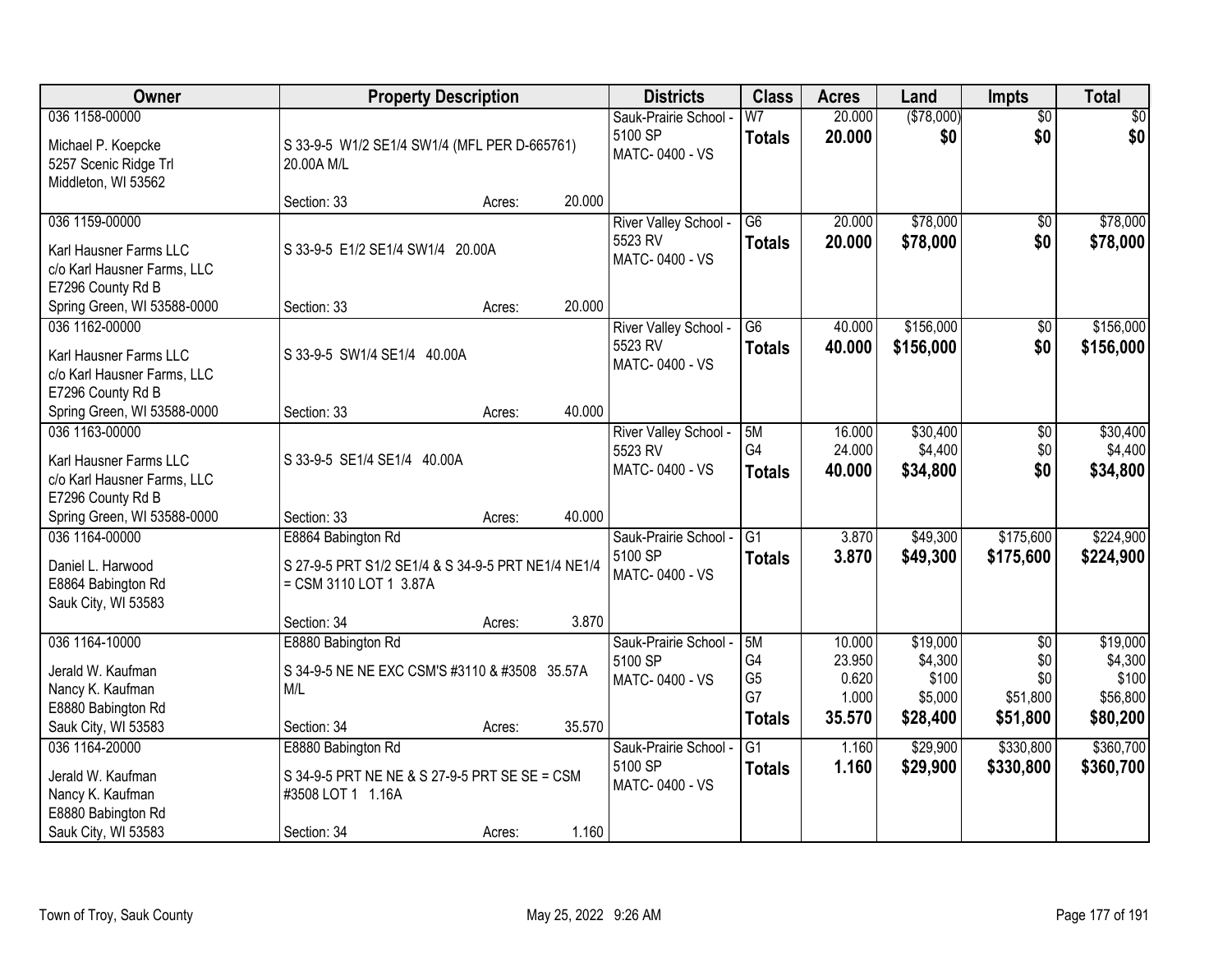| Owner               | <b>Property Description</b>                      |                  | <b>Districts</b>      | <b>Class</b>    | <b>Acres</b> | Land        | Impts           | <b>Total</b> |
|---------------------|--------------------------------------------------|------------------|-----------------------|-----------------|--------------|-------------|-----------------|--------------|
| 036 1165-00000      | E8710 Babington Rd                               |                  | Sauk-Prairie School - | 5M              | 15.500       | \$29,500    | $\overline{50}$ | \$29,500     |
| Kevin Gogin         | S 34-9-5 THAT PRT NW NE LYING NLY OF             |                  | 5100 SP               | G4              | 7.000        | \$1,100     | \$0             | \$1,100      |
| Carla Gogin         | BABINGTON RD 27.5A M/L                           |                  | MATC-0400 - VS        | G <sub>5</sub>  | 4.000        | \$1,600     | \$0             | \$1,600      |
| N2172 Blackhawk Dr  |                                                  |                  |                       | G7              | 1.000        | \$5,000     | \$23,900        | \$28,900     |
| Lodi, WI 53555      | Section: 34                                      | 27.500<br>Acres: |                       | <b>Totals</b>   | 27.500       | \$37,200    | \$23,900        | \$61,100     |
| 036 1165-10000      | <b>Babington Rd</b>                              |                  | Sauk-Prairie School - | $\overline{G6}$ | 12.500       | \$48,800    | $\overline{50}$ | \$48,800     |
|                     |                                                  |                  | 5100 SP               | <b>Totals</b>   | 12.500       | \$48,800    | \$0             | \$48,800     |
| John P. Norback     | S 34-9-5 THAT PRT NW NE LYING SLY OF             |                  | MATC-0400 - VS        |                 |              |             |                 |              |
| 3022 Woodland Tr    | BABINGTON RD 12.5A M/L                           |                  |                       |                 |              |             |                 |              |
| Middleton, WI 53562 |                                                  |                  |                       |                 |              |             |                 |              |
|                     | Section: 34                                      | 12.500<br>Acres: |                       |                 |              |             |                 |              |
| 036 1166-00000      |                                                  |                  | Sauk-Prairie School - | 5M              | 32.000       | \$60,800    | $\overline{50}$ | \$60,800     |
| John P. Norback     | SEC. 34 T9N R5E SW 1/4 NE 1/4 40.00A             |                  | 5100 SP               | G4              | 8.000        | \$1,600     | \$0             | \$1,600      |
| 3022 Woodland Tr    |                                                  |                  | MATC-0400 - VS        | <b>Totals</b>   | 40.000       | \$62,400    | \$0             | \$62,400     |
| Middleton, WI 53562 |                                                  |                  |                       |                 |              |             |                 |              |
|                     | Section: 34                                      | 40.000<br>Acres: |                       |                 |              |             |                 |              |
| 036 1167-00000      |                                                  |                  | Sauk-Prairie School - | 5M              | 21.000       | \$39,900    | $\overline{50}$ | \$39,900     |
|                     |                                                  |                  | 5100 SP               | G4              | 19.000       | \$3,900     | \$0             | \$3,900      |
| Jerald W. Kaufman   | SEC. 34 T9N R5E SE 1/4 NE 1/4 40.00A             |                  | MATC-0400 - VS        | <b>Totals</b>   | 40.000       | \$43,800    | \$0             | \$43,800     |
| Nancy K. Kaufman    |                                                  |                  |                       |                 |              |             |                 |              |
| E8880 Babington Rd  |                                                  |                  |                       |                 |              |             |                 |              |
| Sauk City, WI 53583 | Section: 34                                      | 40.000<br>Acres: |                       |                 |              |             |                 |              |
| 036 1168-00000      |                                                  |                  | Sauk-Prairie School - | 5M              | 33.400       | \$63,500    | $\overline{50}$ | \$63,500     |
| Kevin Gogin         | S 34-9-5 E1/2 NW1/4 LYING N OF BABINGTON RD      |                  | 5100 SP               | G4              | 23.000       | \$6,000     | \$0             | \$6,000      |
| Carla Gogin         | 56.40A M/L (S/SCENIC EASE PER R630-204)          |                  | MATC-0400 - VS        | <b>Totals</b>   | 56.400       | \$69,500    | \$0             | \$69,500     |
| N2172 Blackhawk Dr  |                                                  |                  |                       |                 |              |             |                 |              |
| Lodi, WI 53555      | Section: 34                                      | 56.400<br>Acres: |                       |                 |              |             |                 |              |
| 036 1169-00000      |                                                  |                  | Sauk-Prairie School - | G6              | 6.370        | \$24,800    | $\overline{50}$ | \$24,800     |
|                     |                                                  |                  | 5100 SP               | W <sub>6</sub>  | 37.000       | (\$144,300) | \$0             | \$0          |
| John Nachreiner     | S 34-9-5 W1\2 NW1\4 N OF FOX RD 43.37A M\L (S/LE |                  | MATC-0400 - VS        | <b>Totals</b>   | 43.370       | \$24,800    | \$0             | \$24,800     |
| Dawn Nachreiner     | OF LESTER S NACHREINER & DONNA J                 |                  |                       |                 |              |             |                 |              |
| 114 Cardinal Ln     | NACHREINER PER D-870982) (MFL-W6 37A PER         |                  |                       |                 |              |             |                 |              |
| Sauk City, WI 53583 | Section: 34                                      | 43.370<br>Acres: |                       |                 |              |             |                 |              |
| 036 1170-00000      | S11875 Fox Rd                                    |                  | Sauk-Prairie School - | $\overline{G1}$ | 2.000        | \$40,000    | \$121,300       | \$161,300    |
| Thomas G. Osborne   | S 34-9-5 PRT SW NW = CSM #2100 LOT 1             | 5.00A            | 5100 SP               | G4              | 3.000        | \$800       | \$0             | \$800        |
| Mary Osborne        |                                                  |                  | MATC-0400 - VS        | <b>Totals</b>   | 5.000        | \$40,800    | \$121,300       | \$162,100    |
| S11875A Fox Rd      |                                                  |                  |                       |                 |              |             |                 |              |
| Sauk City, WI 53583 | Section: 34                                      | 5.000<br>Acres:  |                       |                 |              |             |                 |              |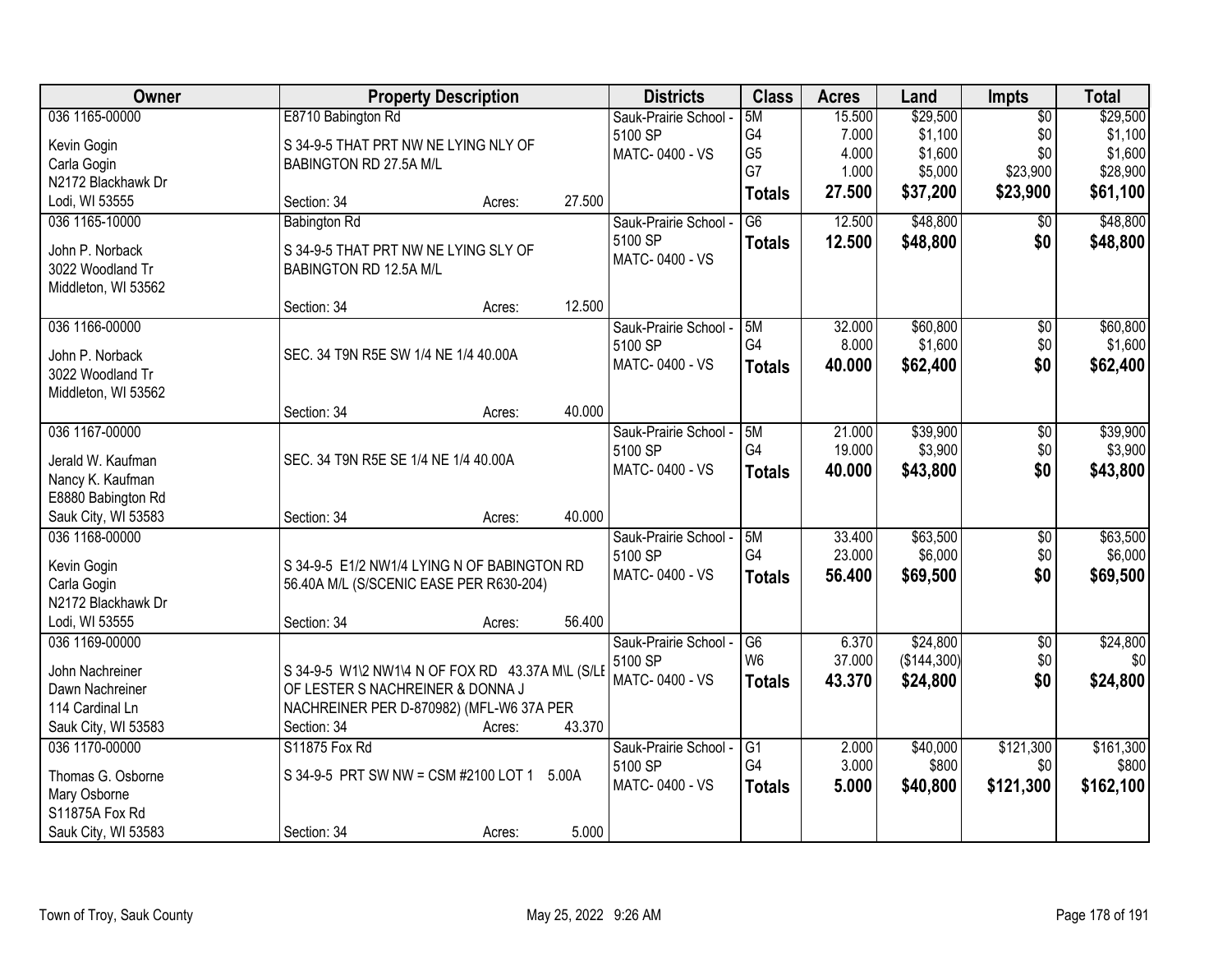| Owner                                | <b>Property Description</b>                       | <b>Districts</b>      | <b>Class</b>    | <b>Acres</b> | Land        | <b>Impts</b>    | <b>Total</b> |
|--------------------------------------|---------------------------------------------------|-----------------------|-----------------|--------------|-------------|-----------------|--------------|
| 036 1170-10000                       | S11959 Fox Rd                                     | Sauk-Prairie School - | 5M              | 15.000       | \$29,300    | $\overline{50}$ | \$29,300     |
| Kenneth & Mary Breunig Joint         | S 33-9-5 PRT S1\2 NE1\4 & S 34-9-5 PRT NW SW =    | 5100 SP               | G <sub>1</sub>  | 1.000        | \$28,000    | \$28,000        | \$56,000     |
| Revocable Trust                      | CSM #2094 THAT PRT LOT 1 IN SAUK PRAIRIE SCH      | MATC-0400 - VS        | G4              | 8.170        | \$1,800     | \$0             | \$1,800      |
| 6437 Collins Ridge Rd                | DISTR 39.17A M\L (MFL-W6 15A PER D-853705)        |                       | W <sub>6</sub>  | 15.000       | (\$29,300)  | \$0             | \$0          |
| Dane, WI 53529                       | Section: 34<br>39.170<br>Acres:                   |                       | <b>Totals</b>   | 39.170       | \$59,100    | \$28,000        | \$87,100     |
| 036 1170-20000                       |                                                   | River Valley School - | 5M              | 3.000        | \$5,700     | $\overline{50}$ | \$5,700      |
|                                      |                                                   | 5523 RV               | G4              | 8.600        | \$1,400     | \$0             | \$1,400      |
| Kenneth & Mary Breunig Joint         | S 33-9-5 PRT N1\2 SE1\4 = CSM #2094 THAT PRT      | MATC-0400 - VS        | W <sub>6</sub>  | 65.000       | (\$126,800) | \$0             | \$0          |
| Revocable Trust                      | LOT 1 IN RIVER VALLEY SCH DISTR 76.6A M\L         |                       | <b>Totals</b>   | 76.600       | \$7,100     | \$0             | \$7,100      |
| 6437 Collins Ridge Rd                | (MFL-W6 65A PER D-853705)                         |                       |                 |              |             |                 |              |
| Dane, WI 53529                       | 76.600<br>Section: 33<br>Acres:                   |                       |                 |              |             |                 |              |
| 036 1170-30000                       | Fox Rd                                            | Sauk-Prairie School - | G4              | 66.470       | \$12,600    | $\overline{50}$ | \$12,600     |
| Neumann Brothers Dairy Farm, LLC     | S 33-9-5 PRT S1\2 NE1\4 & S 34-9-5 PRT W1\2 NW1\4 | 5100 SP               | G <sub>5</sub>  | 1.210        | \$100       | \$0             | \$100        |
| c/o Neumann Brothers Dairy Farm, LLC | & N1\2 SW1\4 = CSM #2094 THAT PRT LOT 2 IN        | MATC-0400 - VS        | <b>Totals</b>   | 67.680       | \$12,700    | \$0             | \$12,700     |
| S10503 County Rd C                   | SAUK-PRAIRIE DISTRICT EXC COM SW COR LT 2         |                       |                 |              |             |                 |              |
| Spring Green, WI 53588               | 67.680<br>Section: 34<br>Acres:                   |                       |                 |              |             |                 |              |
| 036 1170-31000                       | 11959 S Fox Rd                                    | Sauk-Prairie School - | G4              | 38.170       | \$9,800     | \$0             | \$9,800      |
|                                      |                                                   | 5100 SP               | G <sub>5</sub>  | 1.000        | \$100       | \$0             | \$100        |
| Kenneth & Mary Breunig Joint         | S 34-9-5 PRT S1\2 NW1\4 & PRT N1\2 SW1\4 = THAT   | MATC-0400 - VS        | <b>Totals</b>   | 39.170       | \$9,900     | \$0             | \$9,900      |
| Revocable Trust                      | PRT CSM #2094 LOT 2 DESCRIBED AS: COM SW          |                       |                 |              |             |                 |              |
| 6437 Collins Ridge Rd                | COR CSM #2094- N34?43'16"W 1090.90'-S70? 16'28"W  |                       |                 |              |             |                 |              |
| Dane, WI 53529                       | 39.170<br>Section: 34<br>Acres:                   |                       |                 |              |             |                 |              |
| 036 1170-40000                       |                                                   | River Valley School - | $\overline{G4}$ | 1.700        | \$500       | \$0             | \$500        |
| Neumann Brothers Dairy Farm, LLC     | S 33-9-5 PRT NE SE = CSM #2094 THAT PRT LOT 2     | 5523 RV               | <b>Totals</b>   | 1.700        | \$500       | \$0             | \$500        |
| c/o Neumann Brothers Dairy Farm, LLC | IN RIVER VALLEY DISTRICT 1.7A M\L                 | MATC-0400 - VS        |                 |              |             |                 |              |
| S10503 County Rd C                   |                                                   |                       |                 |              |             |                 |              |
| Spring Green, WI 53588               | 1.700<br>Section: 33<br>Acres:                    |                       |                 |              |             |                 |              |
| 036 1171-00000                       | <b>Babington Rd</b>                               | Sauk-Prairie School - | G4              | 22.720       | \$6,000     | $\overline{60}$ | \$6,000      |
|                                      |                                                   | 5100 SP               | G <sub>5</sub>  | 1.000        | \$100       | \$0             | \$100        |
| Babington Road Property - Dcd, LLC   | S 34-9-5 SE1/4 NW1/4 E OF BLACK HAWK - CASSEL     | <b>MATC-0400 - VS</b> | <b>Totals</b>   | 23.720       | \$6,100     | \$0             | \$6,100      |
| N2172 Blackhawk Dr                   | RD & S OF BABINGTON RD (SEE POS 16655) 23.72A     |                       |                 |              |             |                 |              |
| Lodi, WI 53555                       | M/L                                               |                       |                 |              |             |                 |              |
|                                      | 23.720<br>Section: 34<br>Acres:                   |                       |                 |              |             |                 |              |
| 036 1173-00000                       |                                                   | Sauk-Prairie School - | 5M              | 19.000       | \$36,100    | $\overline{50}$ | \$36,100     |
| Babington Road Property - Dcd, LLC   | S 34-9-5 NE1/4 SW1/4 E OF BLACK HAWK - CASSEL     | 5100 SP               | G4              | 4.520        | \$900       | \$0             | \$900        |
| N2172 Blackhawk Dr                   | RD (S/SCENIC EASE PER D-596054) (SEE POS          | MATC-0400 - VS        | <b>Totals</b>   | 23.520       | \$37,000    | \$0             | \$37,000     |
| Lodi, WI 53555                       | 16655) 23.52A M/L                                 |                       |                 |              |             |                 |              |
|                                      | 23.520<br>Section: 34<br>Acres:                   |                       |                 |              |             |                 |              |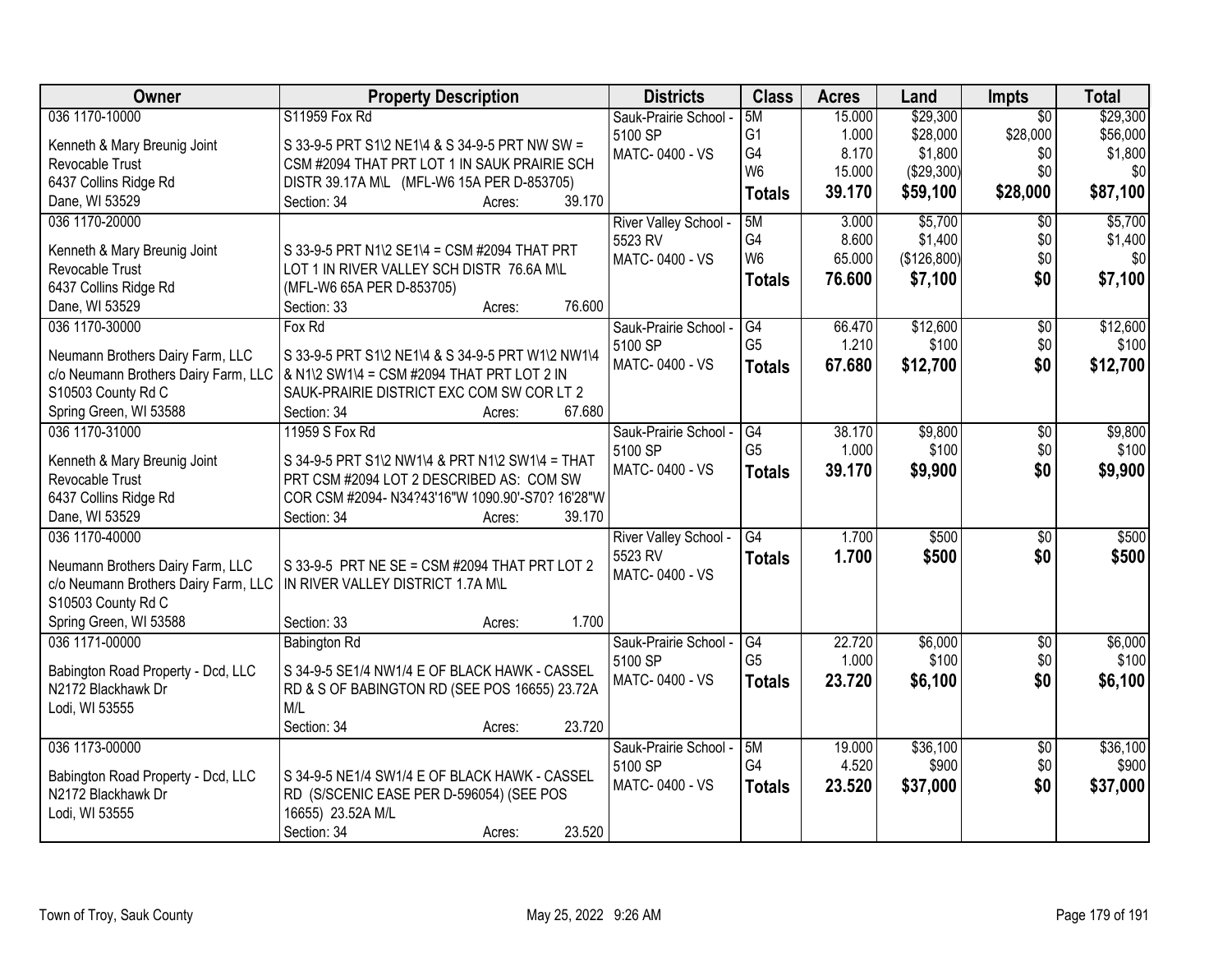| Owner                              | <b>Property Description</b>                     | <b>Districts</b>                 | <b>Class</b>         | <b>Acres</b> | Land     | <b>Impts</b>           | <b>Total</b>     |
|------------------------------------|-------------------------------------------------|----------------------------------|----------------------|--------------|----------|------------------------|------------------|
| 036 1176-00000                     | S12025 Fox Rd                                   | Sauk-Prairie School -            | 5M                   | 11.000       | \$20,900 | $\overline{50}$        | \$20,900         |
| Karl Hausner Farms LLC             | S 34-9-5 SW1/4 SW1/4 40.00A                     | 5100 SP                          | G4                   | 28.000       | \$5,100  | \$0                    | \$5,100          |
| c/o Karl Hausner Farms, LLC        |                                                 | MATC-0400 - VS                   | G7                   | 1.000        | \$14,000 | \$39,400               | \$53,400         |
| E7296 County Rd B                  |                                                 |                                  | <b>Totals</b>        | 40.000       | \$40,000 | \$39,400               | \$79,400         |
| Spring Green, WI 53588-0000        | 40.000<br>Section: 34<br>Acres:                 |                                  |                      |              |          |                        |                  |
| 036 1177-00000                     | S12025 Fox Rd                                   |                                  |                      | 36.350       | \$7,400  |                        |                  |
|                                    |                                                 | Sauk-Prairie School -<br>5100 SP | G4<br>G <sub>5</sub> | 1.300        | \$100    | $\overline{50}$<br>\$0 | \$7,400<br>\$100 |
| Karl Hausner Farms LLC             | S 34-9-5 SE1/4 SW1/4 EXC NE OF FOX RD<br>38.65A |                                  | G7                   | 1.000        | \$14,000 | \$130,100              | \$144,100        |
| c/o Karl Hausner Farms, LLC        | M/L                                             | MATC-0400 - VS                   |                      |              |          |                        |                  |
| E7296 County Rd B                  |                                                 |                                  | <b>Totals</b>        | 38.650       | \$21,500 | \$130,100              | \$151,600        |
| Spring Green, WI 53588-0000        | 38.650<br>Section: 34<br>Acres:                 |                                  |                      |              |          |                        |                  |
| 036 1177-10000                     | S12004 Fox Rd                                   | Sauk-Prairie School -            | G1                   | 1.350        | \$32,200 | \$276,200              | \$308,400        |
| RONALD D and KATHRY GOFORTH        | S 34-9-5 THAT PRT SE SW LYING NE OF FOX RD      | 5100 SP                          | <b>Totals</b>        | 1.350        | \$32,200 | \$276,200              | \$308,400        |
| c/o Ronald D. Goforth              | 1.35A M/L                                       | MATC-0400 - VS                   |                      |              |          |                        |                  |
| S12004 Fox Rd                      |                                                 |                                  |                      |              |          |                        |                  |
| Sauk City, WI 53583                | 1.350<br>Section: 34<br>Acres:                  |                                  |                      |              |          |                        |                  |
| 036 1178-00000                     |                                                 |                                  | 5M                   | 27.000       | \$51,300 |                        | \$51,300         |
|                                    |                                                 | Sauk-Prairie School -<br>5100 SP | G4                   | 8.000        | \$2,100  | \$0<br>\$0             | \$2,100          |
| Jerald W. Kaufman                  | S 34-9-5 NE SE<br>40.00A (S/PUDE EASE PER       |                                  | G <sub>5</sub>       | 5.000        | \$2,500  | \$0                    | \$2,500          |
| Nancy K. Kaufman                   | D-943955)                                       | MATC-0400 - VS                   |                      |              |          |                        |                  |
| E8880 Babington Rd                 |                                                 |                                  | <b>Totals</b>        | 40.000       | \$55,900 | \$0                    | \$55,900         |
| Sauk City, WI 53583                | 40.000<br>Section: 34<br>Acres:                 |                                  |                      |              |          |                        |                  |
| 036 1179-00000                     |                                                 | Sauk-Prairie School -            | 5M                   | 37.000       | \$70,300 | $\overline{30}$        | \$70,300         |
|                                    |                                                 | 5100 SP                          | G <sub>4</sub>       | 2.600        | \$400    | \$0                    | \$400            |
| Babington Road Property - Dcd, LLC | S 34-9-5 NW1/4 SE1/4 (S/SCENIC EASE PER         | MATC-0400 - VS                   | <b>Totals</b>        | 39.600       | \$70,700 | \$0                    | \$70,700         |
| N2172 Blackhawk Dr                 | D-596054) (SEE POS 16655) 39.60A                |                                  |                      |              |          |                        |                  |
| Lodi, WI 53555                     |                                                 |                                  |                      |              |          |                        |                  |
|                                    | 39.600<br>Section: 34<br>Acres:                 |                                  |                      |              |          |                        |                  |
| 036 1180-00000                     |                                                 | Sauk-Prairie School -            | 5M                   | 8.500        | \$16,200 | $\sqrt{6}$             | \$16,200         |
| Jerald W. Kaufman                  | S 34-9-5 SW SE EXC BEG S1/4 COR-N300'-N88?28'E  | 5100 SP                          | G4                   | 23.000       | \$5,200  | \$0                    | \$5,200          |
| Nancy K. Kaufman                   | 300'- S300'-S88?28'W 300' TO POB & ALSO EXC CSM | MATC-0400 - VS                   | G <sub>5</sub>       | 0.430        | \$100    | \$0                    | \$100            |
| E8880 Babington Rd                 | #5628 31.93A M/L                                |                                  | <b>Totals</b>        | 31.930       | \$21,500 | \$0                    | \$21,500         |
| Sauk City, WI 53583                | 31.930<br>Section: 34<br>Acres:                 |                                  |                      |              |          |                        |                  |
| 036 1180-10000                     | Fox Rd                                          | Sauk-Prairie School -            | $\overline{G1}$      | 3.000        | \$46,000 | $\overline{50}$        | \$46,000         |
|                                    |                                                 | 5100 SP                          | <b>Totals</b>        | 3.000        | \$46,000 | \$0                    | \$46,000         |
| Jerald W. Kaufman                  | S 34-9-5 PRT SW SE = CSM #5628 LOT 1<br>3.00A   | MATC-0400 - VS                   |                      |              |          |                        |                  |
| Nancy K. Kaufman                   |                                                 |                                  |                      |              |          |                        |                  |
| E8880 Babington Rd                 |                                                 |                                  |                      |              |          |                        |                  |
| Sauk City, WI 53583                | 3.000<br>Section: 34<br>Acres:                  |                                  |                      |              |          |                        |                  |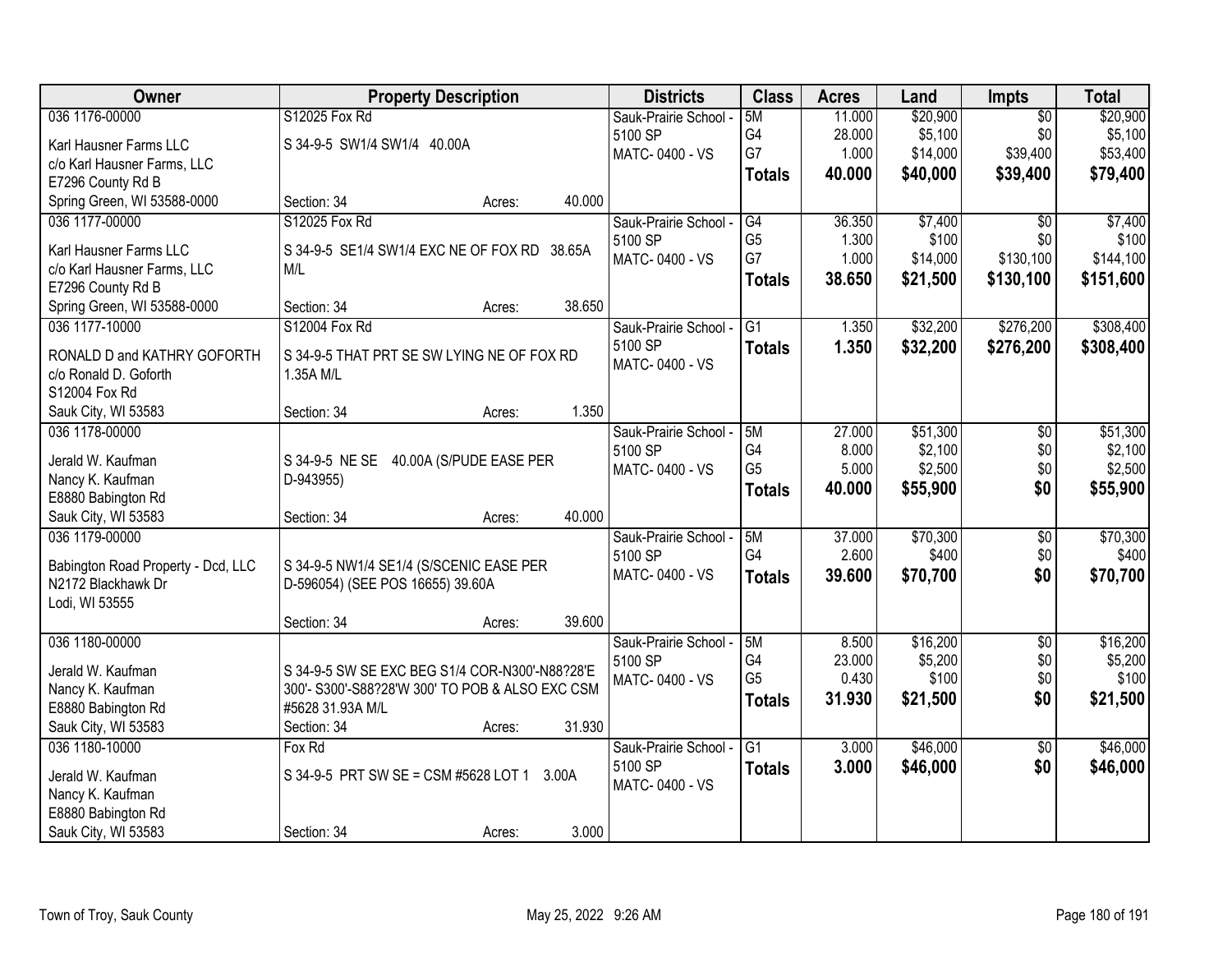| Owner                            |                                            | <b>Property Description</b> |           | <b>Districts</b>      | <b>Class</b>    | <b>Acres</b> | Land     | <b>Impts</b>    | <b>Total</b> |
|----------------------------------|--------------------------------------------|-----------------------------|-----------|-----------------------|-----------------|--------------|----------|-----------------|--------------|
| 036 1180-20000                   | Fox Rd                                     |                             |           | Sauk-Prairie School - | $\overline{G1}$ | 3.000        | \$46,000 | $\overline{50}$ | \$46,000     |
| Jerald W. Kaufman                | S 34-9-5 PRT SW SE = CSM #5628 LOT 2 3.00A |                             |           | 5100 SP               | <b>Totals</b>   | 3.000        | \$46,000 | \$0             | \$46,000     |
| Nancy K. Kaufman                 |                                            |                             |           | MATC-0400 - VS        |                 |              |          |                 |              |
| E8880 Babington Rd               |                                            |                             |           |                       |                 |              |          |                 |              |
| Sauk City, WI 53583              | Section: 34                                | Acres:                      | 3.000     |                       |                 |              |          |                 |              |
| 036 1181-00000                   | S12090 Fox Rd                              |                             |           | Sauk-Prairie School - | $\overline{G1}$ | 2.070        | \$40,400 | \$114,500       | \$154,900    |
| Daniel E. Wolter                 | PRT SW1/4SE1/4; BEG S1/4COR N300'; N88D28M |                             |           | 5100 SP               | <b>Totals</b>   | 2.070        | \$40,400 | \$114,500       | \$154,900    |
| Sherilee M. Wolter               | E300'; S300' S88D28M W300' TO POB          |                             |           | MATC-0400 - VS        |                 |              |          |                 |              |
| S12090 Fox Rd                    |                                            |                             |           |                       |                 |              |          |                 |              |
| Sauk City, WI 53583              | Section: 34                                | Acres:                      | 2.070     |                       |                 |              |          |                 |              |
| 036 1182-00000                   |                                            |                             |           | Sauk-Prairie School - | 5M              | 8.000        | \$15,200 | $\overline{50}$ | \$15,200     |
| Jerald W. Kaufman                | S 34-9-5 SE SE 40.00A (S/PUD EASE PER      |                             |           | 5100 SP               | G4              | 31.000       | \$6,600  | \$0             | \$6,600      |
| Nancy K. Kaufman                 | D-943955)                                  |                             |           | MATC-0400 - VS        | G <sub>5</sub>  | 1.000        | \$500    | \$0             | \$500        |
| E8880 Babington Rd               |                                            |                             |           |                       | <b>Totals</b>   | 40.000       | \$22,300 | \$0             | \$22,300     |
| Sauk City, WI 53583              | Section: 34                                | Acres:                      | 40.000    |                       |                 |              |          |                 |              |
| 036 1183-00000                   |                                            |                             |           | Sauk-Prairie School - | 5M              | 20.000       | \$38,000 | \$0             | \$38,000     |
| Mathias M Millen Revocable Trust | SEC. 35 T9N R5E NE 1/4 NE 1/4 40.00A       |                             |           | 5100 SP               | G4              | 20.000       | \$3,200  | \$0             | \$3,200      |
| E9364 Cassel Rd                  |                                            |                             |           | MATC-0400 - VS        | <b>Totals</b>   | 40.000       | \$41,200 | \$0             | \$41,200     |
| Sauk City, WI 53583              |                                            |                             |           |                       |                 |              |          |                 |              |
|                                  | Section: 35                                | Acres:                      | 40.000    |                       |                 |              |          |                 |              |
| 036 1184-00000                   |                                            |                             |           | Sauk-Prairie School - | $\overline{G4}$ | 5.000        | \$1,200  | $\overline{50}$ | \$1,200      |
| Joel T. Sprecher                 | S 35-9-5 N1/2 NW NE EXC V352-269           |                             | 5.00A M/L | 5100 SP               | Totals          | 5.000        | \$1,200  | \$0             | \$1,200      |
| 103 Sycamore St #6               |                                            |                             |           | MATC-0400 - VS        |                 |              |          |                 |              |
| Sauk City, WI 53583              |                                            |                             |           |                       |                 |              |          |                 |              |
|                                  | Section: 35                                | Acres:                      | 5.000     |                       |                 |              |          |                 |              |
| 036 1185-00000                   |                                            |                             |           | Sauk-Prairie School - | 5M              | 10.000       | \$19,000 | $\sqrt{6}$      | \$19,000     |
| Mathias M Millen Living Trust    | SEC. 35 T9N R5E S 1/2 NW 1/4 NE 1/4 20.00A |                             |           | 5100 SP               | G4              | 10.000       | \$1,600  | \$0             | \$1,600      |
| E9364 Cassel Rd                  |                                            |                             |           | MATC-0400 - VS        | <b>Totals</b>   | 20.000       | \$20,600 | \$0             | \$20,600     |
| Sauk City, WI 53583              |                                            |                             |           |                       |                 |              |          |                 |              |
|                                  | Section: 35                                | Acres:                      | 20.000    |                       |                 |              |          |                 |              |
| 036 1186-00000                   |                                            |                             |           | Sauk-Prairie School - | 5M              | 12.000       | \$22,800 | $\overline{30}$ | \$22,800     |
| Mathias M Millen Living Trust    | SEC. 35 T9N R5E SW 1/4 NE 1/4 40.00A       |                             |           | 5100 SP               | G4              | 28.000       | \$5,300  | \$0             | \$5,300      |
| E9364 Cassel Rd                  |                                            |                             |           | MATC-0400 - VS        | <b>Totals</b>   | 40.000       | \$28,100 | \$0             | \$28,100     |
| Sauk City, WI 53583              |                                            |                             |           |                       |                 |              |          |                 |              |
|                                  | Section: 35                                | Acres:                      | 40.000    |                       |                 |              |          |                 |              |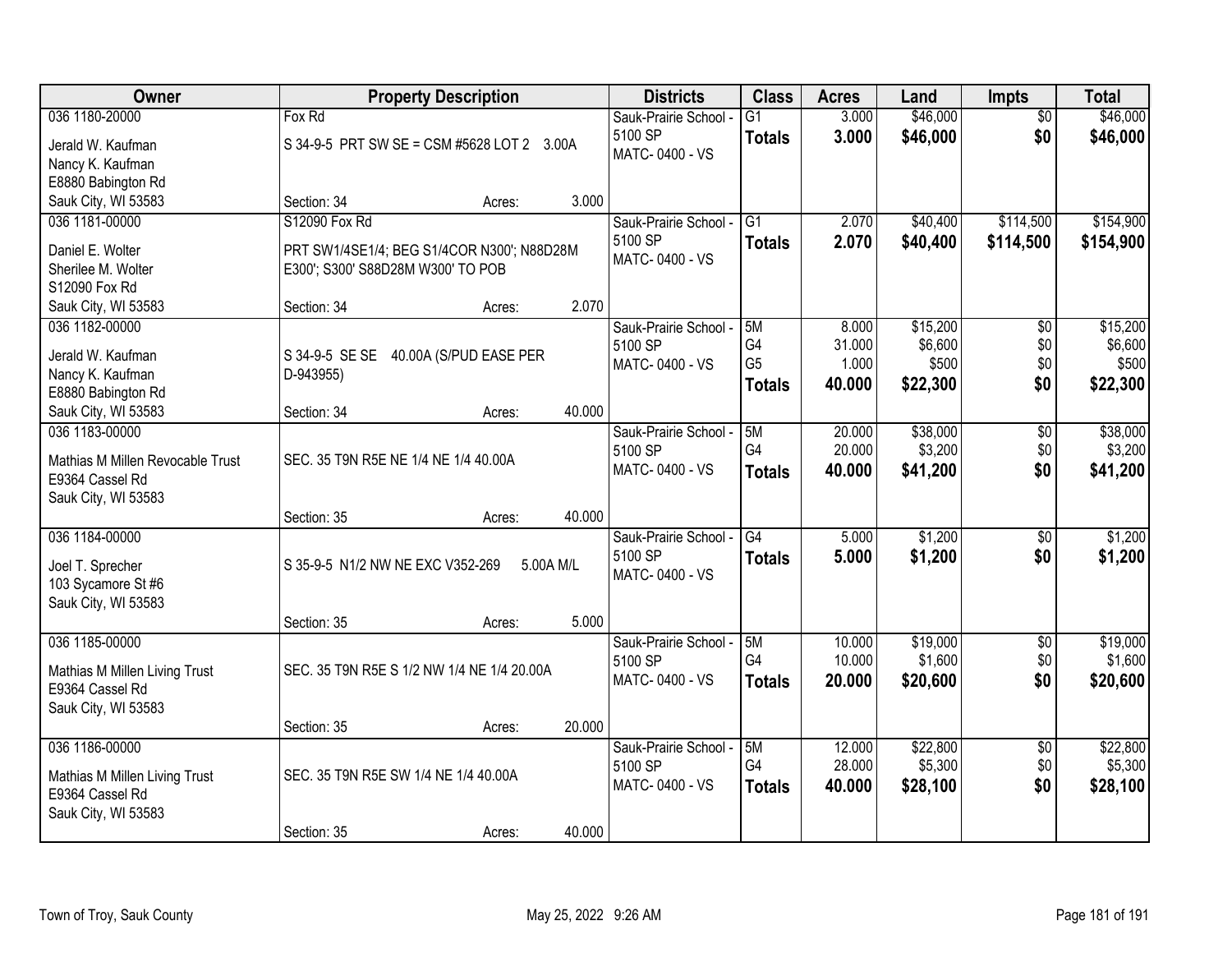| Owner                                                                                                 | <b>Property Description</b>                                                                                                                                                                                      | <b>Districts</b>                                   | <b>Class</b>                     | <b>Acres</b>              | Land                          | <b>Impts</b>                  | <b>Total</b>                  |
|-------------------------------------------------------------------------------------------------------|------------------------------------------------------------------------------------------------------------------------------------------------------------------------------------------------------------------|----------------------------------------------------|----------------------------------|---------------------------|-------------------------------|-------------------------------|-------------------------------|
| 036 1187-00000<br>Mathias M Millen Revocable Trust<br>E9364 Cassel Rd<br>Sauk City, WI 53583          | SEC. 35 T9N R5E E 1/2 SE 1/4 NE 1/4 20.00A                                                                                                                                                                       | Sauk-Prairie School -<br>5100 SP<br>MATC-0400 - VS | $\overline{G4}$<br><b>Totals</b> | 20.000<br>20.000          | \$4,100<br>\$4,100            | $\overline{50}$<br>\$0        | \$4,100<br>\$4,100            |
|                                                                                                       | 20.000<br>Section: 35<br>Acres:                                                                                                                                                                                  |                                                    |                                  |                           |                               |                               |                               |
| 036 1188-00000<br>Mathias M Millen Revocable Trust<br>E9364 Cassel Rd<br>Sauk City, WI 53583          | SEC. 35 T9N R5E W 1/2 SE 1/4 NE 1/4 20.00A                                                                                                                                                                       | Sauk-Prairie School -<br>5100 SP<br>MATC-0400 - VS | G4<br><b>Totals</b>              | 20.000<br>20.000          | \$3,200<br>\$3,200            | $\overline{50}$<br>\$0        | \$3,200<br>\$3,200            |
|                                                                                                       | 20.000<br>Section: 35<br>Acres:                                                                                                                                                                                  |                                                    |                                  |                           |                               |                               |                               |
| 036 1189-00000<br>Joel T. Sprecher<br>103 Sycamore St #6<br>Sauk City, WI 53583                       | S 35-9-5 NE NW EXC V352-269<br>23.50A M/L                                                                                                                                                                        | Sauk-Prairie School -<br>5100 SP<br>MATC-0400 - VS | 5M<br>G4<br><b>Totals</b>        | 3.000<br>20.500<br>23.500 | \$5,700<br>\$3,300<br>\$9,000 | $\overline{50}$<br>\$0<br>\$0 | \$5,700<br>\$3,300<br>\$9,000 |
|                                                                                                       | 23.500<br>Section: 35<br>Acres:                                                                                                                                                                                  |                                                    |                                  |                           |                               |                               |                               |
| 036 1190-00000<br>Joel T. Sprecher<br>103 Sycamore St #6<br>Sauk City, WI 53583                       | S 35-9-5 PRT NW NW IN SE COR SE OF V352-269 &<br>V354-573 (S/FENCE AGMT PER D-1024180)                                                                                                                           | Sauk-Prairie School -<br>5100 SP<br>MATC-0400 - VS | $\overline{G4}$<br><b>Totals</b> | 1.760<br>1.760            | \$400<br>\$400                | \$0<br>\$0                    | \$400<br>\$400                |
|                                                                                                       | 1.760<br>Section: 35<br>Acres:                                                                                                                                                                                   |                                                    |                                  |                           |                               |                               |                               |
| 036 1191-00000<br>Jerald W. Kaufman<br>Nancy K. Kaufman<br>E8880 Babington Rd<br>Sauk City, WI 53583  | State Highway 60<br>S 35-9-5 W1\2 NW1\4 W OF W LI HWY 60 EXC COM<br>W1\4 COR- S89?55'19"E 628.74'-N0?4'41"E 32' TO<br>POB:N5?57'40"W 123.18'- N81?52'49"E 192.64' TO C/L<br>28.070<br>Section: 35<br>Acres:      | Sauk-Prairie School -<br>5100 SP<br>MATC-0400 - VS | $\overline{G4}$<br><b>Totals</b> | 28.070<br>28.070          | \$5,800<br>\$5,800            | $\overline{50}$<br>\$0        | \$5,800<br>\$5,800            |
| 036 1192-00000<br>Dale G. Sprecher<br>Cynthia A. Sprecher<br>E8963 State Rd 60<br>Sauk City, WI 53583 | E8963 State Highway 60<br>S 35-9-5 PRT W1/2 NW1/4 COM ELI HY 60 160'M/L SE<br>FR NLI SW NW-N80?17'E 410'-N54?9'E 341.5' TO<br>POB-S54?9'W 341.5'- S80?17'W 410' TO ELI HWY 60-<br>1.660<br>Section: 35<br>Acres: | Sauk-Prairie School -<br>5100 SP<br>MATC-0400 - VS | G <sub>1</sub><br><b>Totals</b>  | 1.660<br>1.660            | \$35,900<br>\$35,900          | \$178,500<br>\$178,500        | \$214,400<br>\$214,400        |
| 036 1193-00000<br>Joel T. Sprecher<br>103 Sycamore St #6<br>Sauk City, WI 53583                       | State Highway 60<br>S 35-9-5 THAT PRT SW NW LYING E OF C/L HWY EXO<br>N OF SLI OF V354-573 & EXC PARCEL 1 POS #13057<br>PER D-856368 & EXC LANDS LYING S&W OF PARCEL<br>16.990<br>Section: 35<br>Acres:          | Sauk-Prairie School -<br>5100 SP<br>MATC-0400 - VS | 5M<br>G4<br><b>Totals</b>        | 2.800<br>14.190<br>16.990 | \$5,500<br>\$2,900<br>\$8,400 | $\overline{30}$<br>\$0<br>\$0 | \$5,500<br>\$2,900<br>\$8,400 |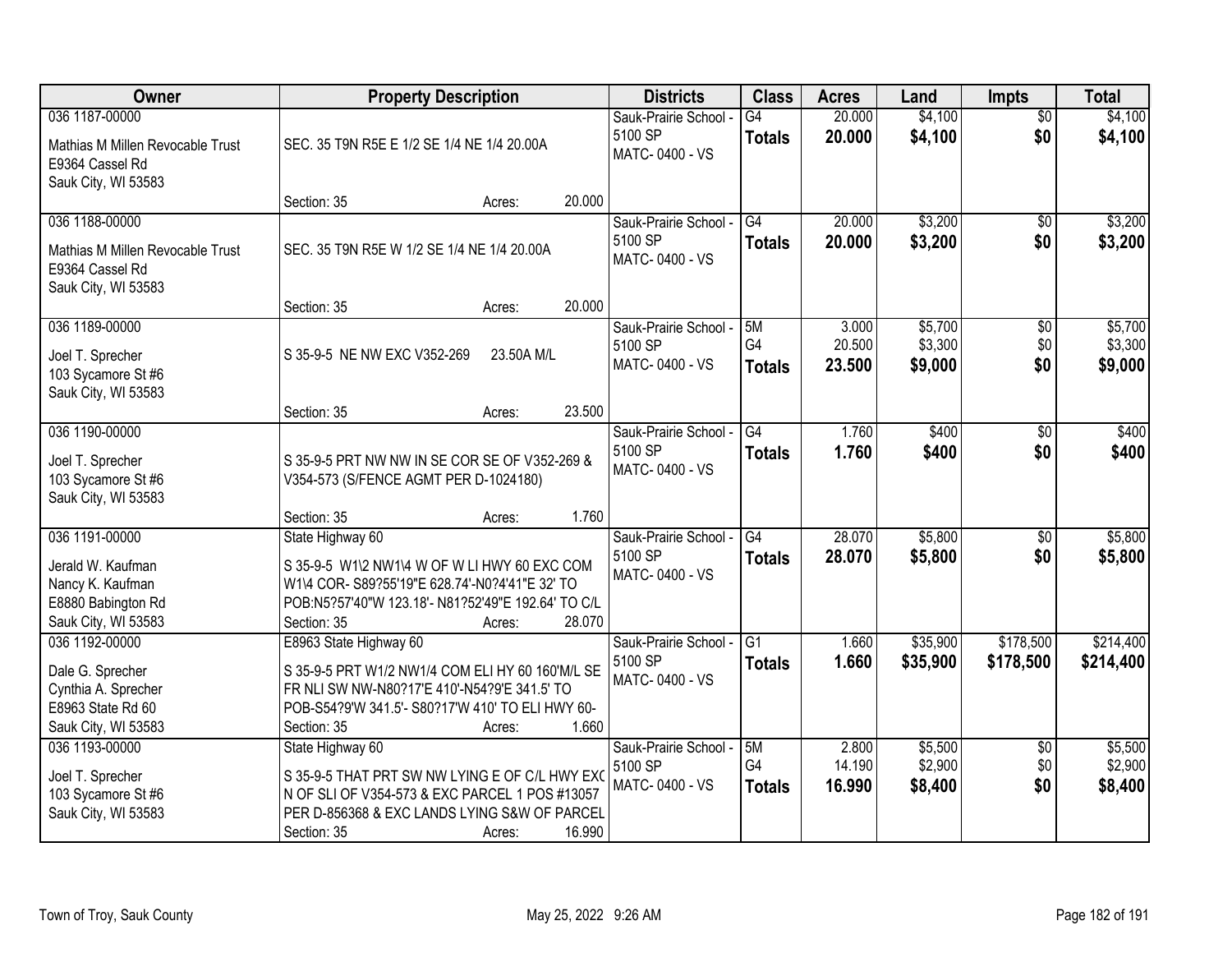| Owner                               | <b>Property Description</b>                                                | <b>Districts</b>      | <b>Class</b>    | <b>Acres</b> | Land     | <b>Impts</b>    | <b>Total</b> |
|-------------------------------------|----------------------------------------------------------------------------|-----------------------|-----------------|--------------|----------|-----------------|--------------|
| 036 1194-00000                      | E8950 State Highway 60                                                     | Sauk-Prairie School - | $\overline{G1}$ | 0.670        | \$20,600 | \$76,900        | \$97,500     |
| Sandra Reetz                        | S 35-9-5 PRT SW1/4 NW1/4 COM W1/4 COR SD SEC -                             | 5100 SP               | <b>Totals</b>   | 0.670        | \$20,600 | \$76,900        | \$97,500     |
| E8950 State Rd 60                   | S89?55?19?E 628.74? - N00?04?41?E 32? TO POB -                             | MATC-0400 - VS        |                 |              |          |                 |              |
| Sauk City, WI 53583                 | N05?57?40?W 123.18? - N81?52?49?E 192.64? - SELY                           |                       |                 |              |          |                 |              |
|                                     | 0.670<br>Section: 35<br>Acres:                                             |                       |                 |              |          |                 |              |
| 036 1195-01000                      |                                                                            | Sauk-Prairie School - | 5M              | 26.580       | \$50,500 | \$0             | \$50,500     |
| Joel T. Sprecher                    | S 35-9-5 SE1/4 NW1/4 EXC CSM 5618 & EXC COM                                | 5100 SP               | G4              | 8.330        | \$1,900  | \$0             | \$1,900      |
| 103 Sycamore St #6                  | W1/4 COR SD SEC - N00?25?57?E 457.40? - E                                  | MATC-0400 - VS        | <b>Totals</b>   | 34.910       | \$52,400 | \$0             | \$52,400     |
| Sauk City, WI 53583                 | 1267.43? - N76?18?52?E 69.29? TO POB -                                     |                       |                 |              |          |                 |              |
|                                     | 34.910<br>Section:<br>Acres:                                               |                       |                 |              |          |                 |              |
| 036 1195-10000                      | E8959 State Highway 60                                                     | Sauk-Prairie School - | $\overline{G1}$ | 2.390        | \$42,300 | \$195,900       | \$238,200    |
|                                     |                                                                            | 5100 SP               | <b>Totals</b>   | 2.390        | \$42,300 | \$195,900       | \$238,200    |
| Philip J. Otis<br>E8959 State Rd 60 | S 35-9-5 PRT SE NW = CSM #5618 LOT 1 2.39A                                 | MATC-0400 - VS        |                 |              |          |                 |              |
| Sauk City, WI 53583                 | (S/FENCE AGMT PER D-1024180)(W/EASE PER<br>D-1098823) (SEE AGMT D-1103268) |                       |                 |              |          |                 |              |
|                                     | 2.390<br>Section: 35<br>Acres:                                             |                       |                 |              |          |                 |              |
| 036 1195-21000                      |                                                                            | Sauk-Prairie School - | 5M              | 0.420        | \$800    | \$0             | \$800        |
|                                     |                                                                            | 5100 SP               | G4              | 2.280        | \$500    | \$0             | \$500        |
| Mark A. Colstad                     | S 35-9-5 PRT SE1/4 NW1/4 = CSM 5618 LOT 2 & INCL                           | MATC-0400 - VS        | <b>Totals</b>   | 2.700        | \$1,300  | \$0             | \$1,300      |
| Michelle M. Colstad                 | COM W1/4 COR SD SEC - N00?25?57?E 457.40? - E                              |                       |                 |              |          |                 |              |
| E8953 State Rd 60                   | 1267.43? - N76?18?52?E 69.29? TO POB -                                     |                       |                 |              |          |                 |              |
| Sauk City, WI 53583                 | 2.700<br>Section:<br>Acres:                                                |                       |                 |              |          |                 |              |
| 036 1197-00000                      |                                                                            | Sauk-Prairie School - | $\overline{G6}$ | 2.990        | \$11,700 | $\overline{50}$ | \$11,700     |
| Joel T. Sprecher                    | S 35-9-5 W13 3/4 A NE SW EXC V374-489, & ALSO                              | 5100 SP               | <b>Totals</b>   | 2.990        | \$11,700 | \$0             | \$11,700     |
| 103 Sycamore St #6                  | THAT PRT D-856369/PARCEL 2 POS #13057                                      | MATC-0400 - VS        |                 |              |          |                 |              |
| Sauk City, WI 53583                 | LOCATED IN NE SW 2.99A M/L (W/EASE PER                                     |                       |                 |              |          |                 |              |
|                                     | 2.990<br>Section: 35<br>Acres:                                             |                       |                 |              |          |                 |              |
| 036 1198-00000                      | E8953 State Highway 60                                                     | Sauk-Prairie School - | G1              | 3.502        | \$47,900 | \$201,500       | \$249,400    |
| Mark A. Colstad                     | S 35-9-5 PRT SW NW PER D-1073014 DESCR AS:                                 | 5100 SP               | <b>Totals</b>   | 3.502        | \$47,900 | \$201,500       | \$249,400    |
| Michelle M. Colstad                 | COM ON SLI AT C/L STH 60- S89?58'59"E 244.85' ALG                          | MATC-0400 - VS        |                 |              |          |                 |              |
| E8953 State Rd 60                   | SLI- N8?15'45"E 85.76'- N17?18'E 126.61'- N58?18'32"E                      |                       |                 |              |          |                 |              |
| Sauk City, WI 53583                 | 3.502<br>Section: 35<br>Acres:                                             |                       |                 |              |          |                 |              |
| 036 1198-10000                      | E8945 State Highway 60                                                     | Sauk-Prairie School - | G1              | 1.380        | \$32,600 | \$75,200        | \$107,800    |
| W Douglas Mabie                     | S 35-9-5 PRT NW SW = CSM #3158 LOT 1 & ALSO AD.                            | 5100 SP               | <b>Totals</b>   | 1.380        | \$32,600 | \$75,200        | \$107,800    |
| E8945 State Rd 60                   | LAND PER D-852452 BEING PARCEL A POS #12949;                               | MATC-0400 - VS        |                 |              |          |                 |              |
| Sauk City, WI 53583                 | EXC HWY PER TPP #5680-03-21-4.01 PCL 2 PER                                 |                       |                 |              |          |                 |              |
|                                     | 1.380<br>Section: 35<br>Acres:                                             |                       |                 |              |          |                 |              |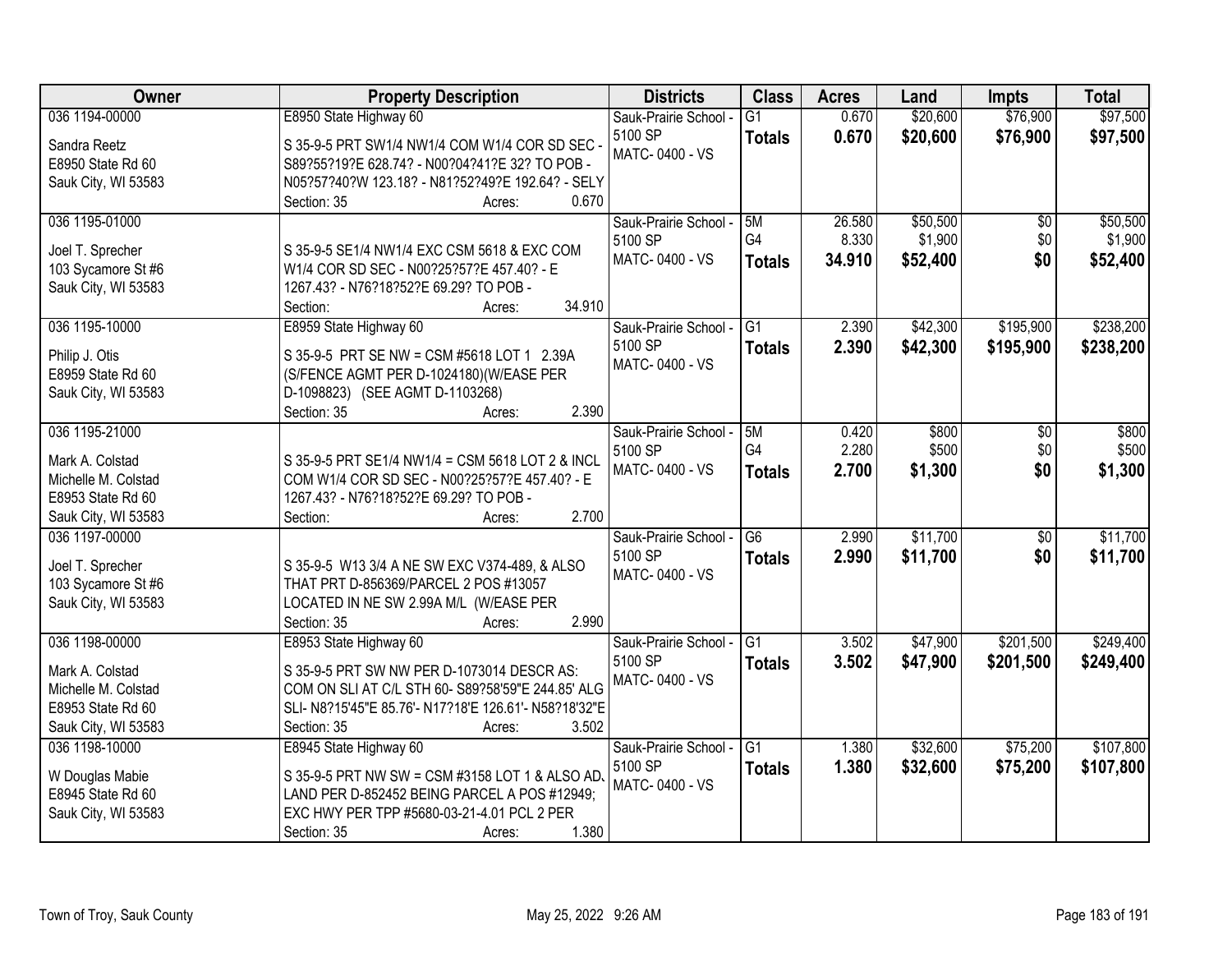| Owner                              | <b>Property Description</b>                                              | <b>Districts</b>          | <b>Class</b>    | <b>Acres</b> | Land     | Impts                  | <b>Total</b> |
|------------------------------------|--------------------------------------------------------------------------|---------------------------|-----------------|--------------|----------|------------------------|--------------|
| 036 1198-20000                     | State Highway 60                                                         | Sauk-Prairie School -     | G4              | 18.942       | \$4,200  | $\overline{50}$        | \$4,200      |
| Jerald W. Kaufman                  | S 35-9-5 PRT N1/2 SW1/4 & SW SW PER D-1073012                            | 5100 SP                   | <b>Totals</b>   | 18.942       | \$4,200  | \$0                    | \$4,200      |
| Nancy K. Kaufman                   | DESCR AS: COM ON ELI STH 60 S70?46'57"E 1009.84                          | MATC-0400 - VS            |                 |              |          |                        |              |
| E8880 Babington Rd                 | FRM W1/4COR- N83?24'10"E 226.05' TO SE COR CSM                           |                           |                 |              |          |                        |              |
| Sauk City, WI 53583                | 18.942<br>Section:<br>Acres:                                             |                           |                 |              |          |                        |              |
| 036 1198-30000                     | State Highway 60                                                         | Sauk-Prairie School -     | $\overline{G6}$ | 0.457        | \$1,600  | \$0                    | \$1,600      |
|                                    |                                                                          | 5100 SP                   | <b>Totals</b>   | 0.457        | \$1,600  | \$0                    | \$1,600      |
| Joel T. Sprecher                   | S 35-9-5 PRT SW NW & NW SW PER D-1073101                                 | MATC-0400 - VS            |                 |              |          |                        |              |
| 103 Sycamore St #6                 | DESCR AS: COM SE COR CSM #3158-N17?37'8"W                                |                           |                 |              |          |                        |              |
| Sauk City, WI 53583                | 321.19' TO SLI SW NW- S89?58'59"E 27.43'-                                |                           |                 |              |          |                        |              |
|                                    | 0.457<br>Section:<br>Acres:                                              |                           |                 |              |          |                        |              |
| 036 1199-00000                     |                                                                          | Sauk-Prairie School -     | $\overline{G6}$ | 1.390        | \$5,400  | \$0                    | \$5,400      |
| Joel T. Sprecher                   | S 35-9-5 NW SW LYING E OF HWY EXC V374-489, &                            | 5100 SP                   | <b>Totals</b>   | 1.390        | \$5,400  | \$0                    | \$5,400      |
| 103 Sycamore St #6                 | ALSO THAT PRT D-856369/PARCEL 2 POS #13057                               | MATC-0400 - VS            |                 |              |          |                        |              |
| Sauk City, WI 53583                | LOCATED IN NW SW 1.39A M/L (W/EASE PER                                   |                           |                 |              |          |                        |              |
|                                    | 1.390<br>Section: 35<br>Acres:                                           |                           |                 |              |          |                        |              |
| 036 1200-00000                     | State Highway 60                                                         | Sauk-Prairie School -     | G4              | 26.000       | \$6,600  | $\sqrt[6]{3}$          | \$6,600      |
|                                    |                                                                          | 5100 SP                   | G <sub>5</sub>  | 0.770        | \$100    | \$0                    | \$100        |
| Jerald W. Kaufman                  | S 35-9-5 NW1/4 SW1/4 W OF HWY EXC HWY PER TPP                            | MATC-0400 - VS            | <b>Totals</b>   | 26.770       | \$6,700  | \$0                    | \$6,700      |
| Nancy K. Kaufman                   | #5680-03-21-4.01 PRT PCL 1 PER D-1015048 26.77A                          |                           |                 |              |          |                        |              |
| E8880 Babington Rd                 | M/L                                                                      |                           |                 |              |          |                        |              |
| Sauk City, WI 53583                | Section: 35<br>26.770<br>Acres:                                          |                           |                 |              |          |                        |              |
| 036 1201-00000                     | E8988 Cassel Rd                                                          | Sauk-Prairie School -     | $\overline{G1}$ | 2.000        | \$40,000 | \$175,800              | \$215,800    |
| Rita M. Larsen                     | S 35-9-5 PRT SW SW COM SW COR SEC 35-S2?52'E                             | 5100 SP                   | G4              | 6.860        | \$1,100  | \$0                    | \$1,100      |
| Edward H. Larsen                   | 39' TO C/L HWY 60-N61?39'56"E 1041.31'- N2?41'34"W                       | MATC-0400 - VS            | <b>Totals</b>   | 8.860        | \$41,100 | \$175,800              | \$216,900    |
| E8988 Cassel Rd                    | 272.25'-N82?59'24"E 73.52' TO POB-N63?35'18"E                            |                           |                 |              |          |                        |              |
| Sauk City, WI 53583                | 8.860<br>Section: 35<br>Acres:                                           |                           |                 |              |          |                        |              |
| 036 1202-00000                     | E8976 Cassel Rd                                                          | Sauk-Prairie School -     | G1              | 1.000        | \$28,000 | \$149,100              | \$177,100    |
|                                    |                                                                          | 5100 SP                   | <b>Totals</b>   | 1.000        | \$28,000 | \$149,100              | \$177,100    |
| Ruth A. Kaufman<br>E8976 Cassel Rd | S 35-9-5 PRT SW SW COM SWCOR - S2?52'E 39' TO                            | MATC-0400 - VS            |                 |              |          |                        |              |
|                                    | C\L HWY 60- N61?39'56"E 1041.31' TO POB-                                 |                           |                 |              |          |                        |              |
| Sauk City, WI 53583                | N2?41'34"W 272.25'- N82?59'24"E 198'- S2?41'34"E<br>Section: 35<br>1.000 |                           |                 |              |          |                        |              |
| 036 1203-00000                     | Acres:                                                                   |                           | 5M              | 0.500        | \$900    |                        | \$900        |
|                                    |                                                                          | Sauk-Prairie School -     | G4              | 22.670       | \$4,200  | $\overline{50}$<br>\$0 | \$4,200      |
| Jerald W. Kaufman                  | S 35-9-5 PRT SW SW COM SWCOR -S89?51'50"E                                | 5100 SP<br>MATC-0400 - VS | G <sub>5</sub>  | 1.600        | \$100    | \$0                    | \$100        |
| Nancy K. Kaufman                   | 531.33' ALG S LI TO C/L HWY 60-N64?14'41"E 442.64'                       |                           |                 | 24.770       |          | \$0                    |              |
| E8880 Babington Rd                 | TO PT WHERE OLD HWY 60 TURNED                                            |                           | <b>Totals</b>   |              | \$5,200  |                        | \$5,200      |
| Sauk City, WI 53583                | 24.770<br>Section: 35<br>Acres:                                          |                           |                 |              |          |                        |              |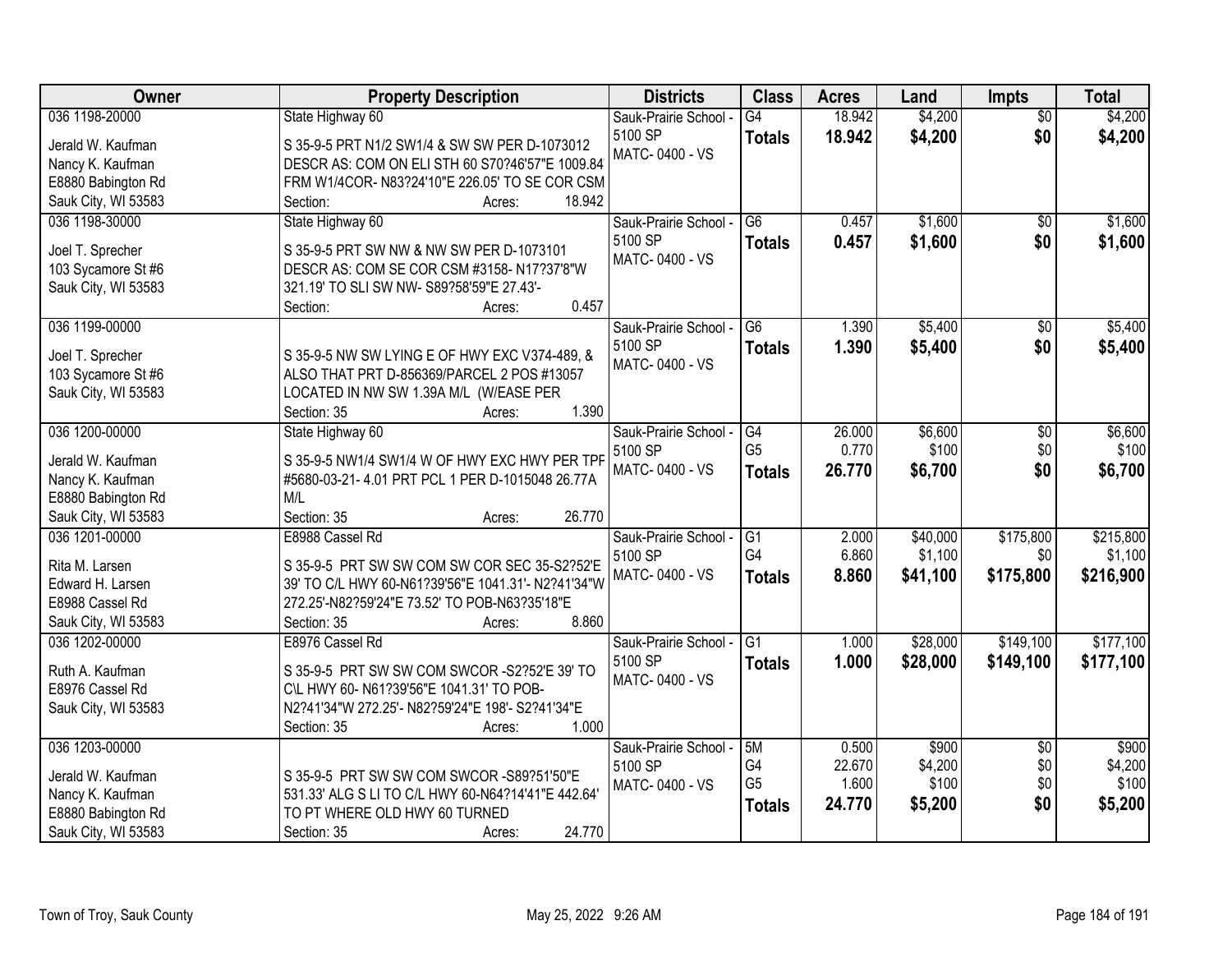| 036 1204-00000<br>\$218,800<br>\$250,000<br>E8916 State Highway 60<br>\$31,200<br>Sauk-Prairie School -<br>$\overline{G1}$<br>1.270<br>5100 SP<br>1.270<br>\$31,200<br>\$218,800<br>\$250,000<br><b>Totals</b><br>Jeremy A. Retrum<br>S 35-9-5 PRT SW SW PER D-1002305 DESCR AS:<br>MATC-0400 - VS<br>COM SW COR -S89?51'50"E 531.33'-N64?14'41 "E |                |
|----------------------------------------------------------------------------------------------------------------------------------------------------------------------------------------------------------------------------------------------------------------------------------------------------------------------------------------------------|----------------|
|                                                                                                                                                                                                                                                                                                                                                    |                |
|                                                                                                                                                                                                                                                                                                                                                    |                |
|                                                                                                                                                                                                                                                                                                                                                    | Leah R. Crosby |
| E8916 State Rd 60<br>442.64'-N0?9'12"W 341.16'- S82?16'23"W 68.89' TO C/L                                                                                                                                                                                                                                                                          |                |
| 1.270<br>Sauk City, WI 53583<br>Section: 35<br>Acres:                                                                                                                                                                                                                                                                                              |                |
| \$500<br>036 1205-00000<br>G4<br>3.120<br>$\overline{50}$<br>\$500<br>Sauk-Prairie School -                                                                                                                                                                                                                                                        |                |
| 5100 SP<br>3.120<br>\$500<br>\$0<br>\$500<br><b>Totals</b>                                                                                                                                                                                                                                                                                         |                |
| S 35-9-5 SW1/4 SW1/4 S HWY 3.12A M/L<br>William J. Midthun LC<br>MATC-0400 - VS                                                                                                                                                                                                                                                                    |                |
| E8997 Cassel Rd                                                                                                                                                                                                                                                                                                                                    |                |
| Sauk City, WI 53583<br>3.120<br>Section: 35                                                                                                                                                                                                                                                                                                        |                |
| Acres:<br>\$28,000<br>\$146,900<br>\$174,900<br>036 1207-00000<br>E9098 Cassel Rd<br>G1<br>1.000                                                                                                                                                                                                                                                   |                |
| Sauk-Prairie School -<br>5100 SP                                                                                                                                                                                                                                                                                                                   |                |
| 1.000<br>\$28,000<br>\$146,900<br>\$174,900<br><b>Totals</b><br>Ruben C. Simsiman<br>S 35-9-5 PRT E1/2 SW1/4 COM SE COR OL 1 CSM<br>MATC-0400 - VS                                                                                                                                                                                                 |                |
| #5394- S65?7'28"W 219.42' ALG SLI SD OL-<br>Cathleen A. Knick                                                                                                                                                                                                                                                                                      |                |
| S24?53'32"E 286.92' TO NLI CASSEL RD- NELY ALG<br>E9098 Cassel Rd                                                                                                                                                                                                                                                                                  |                |
| 1.000<br>Section: 35<br>Sauk City, WI 53583<br>Acres:                                                                                                                                                                                                                                                                                              |                |
| 036 1209-00000<br>E9099 Cassel Rd<br>\$5,700<br>\$5,700<br>Sauk-Prairie School -<br>5M<br>3.000<br>$\sqrt{6}$                                                                                                                                                                                                                                      |                |
| G1<br>\$432,600<br>\$478,600<br>3.000<br>\$46,000<br>5100 SP<br>Twin Bluffs, LLC<br>S 35-9-5 SE SW LYING S OF HWY EXC CSM #5478                                                                                                                                                                                                                    |                |
| G4<br>5.900<br>\$1,000<br>MATC-0400 - VS<br>\$0<br>\$1,000<br>11.90A M/L<br>c/o Twin Bluffs, LLC                                                                                                                                                                                                                                                   |                |
| \$432,600<br>11.900<br>\$52,700<br>\$485,300<br><b>Totals</b><br>E9099 Cassel Rd                                                                                                                                                                                                                                                                   |                |
| 11.900<br>Sauk City, WI 53583<br>Section: 35<br>Acres:                                                                                                                                                                                                                                                                                             |                |
| E9103 Cassel Rd<br>5M<br>\$11,400<br>\$11,400<br>036 1209-10000<br>6.000<br>$\overline{50}$<br>Sauk-Prairie School -                                                                                                                                                                                                                               |                |
| G <sub>1</sub><br>2.000<br>\$50,000<br>\$207,700<br>\$257,700<br>5100 SP                                                                                                                                                                                                                                                                           |                |
| Twin Bluffs, LLC<br>S 2-8-5 PRT GOV LOT 6 & S 35-9-5 PRT SE SW = CSM<br>G4<br>4.000<br>\$600<br>\$0<br>\$600<br>MATC-0400 - VS                                                                                                                                                                                                                     |                |
| c/o Twin Bluffs, LLC<br>#5478 LOT 1 44.2A<br>G <sub>5</sub><br>32.200<br>\$0<br>\$15,700<br>\$15,700                                                                                                                                                                                                                                               |                |
| E9099 Cassel Rd<br>\$207,700<br>44.200<br>\$77,700<br>\$285,400<br><b>Totals</b>                                                                                                                                                                                                                                                                   |                |
| 44.200<br>Sauk City, WI 53583<br>Section: 35<br>Acres:                                                                                                                                                                                                                                                                                             |                |
| \$38,200<br>\$97,700<br>\$135,900<br>036 1210-00000<br>E9034 Cassel Rd<br>$\overline{G1}$<br>1.850<br>Sauk-Prairie School -                                                                                                                                                                                                                        |                |
| 5100 SP<br>1.850<br>\$38,200<br>\$135,900<br>\$97,700<br><b>Totals</b><br>Gary Midthun<br>S 35-9-5 PRT SE SW = CSM #5493 LOT 1 1.85A                                                                                                                                                                                                               |                |
| MATC-0400 - VS<br>(FMLY PRT CSM #4905)<br>Linda Midthun                                                                                                                                                                                                                                                                                            |                |
| PO Box 134                                                                                                                                                                                                                                                                                                                                         |                |
| 1.850<br>Sauk City, WI 53583<br>Section: 35<br>Acres:                                                                                                                                                                                                                                                                                              |                |
| 036 1210-10000<br>E9066 Cassel Rd<br>\$53,600<br>\$141,900<br>\$195,500<br>Sauk-Prairie School -<br>G1<br>5.000                                                                                                                                                                                                                                    |                |
| G <sub>5</sub><br>0.320<br>\$700<br>\$0<br>\$700<br>5100 SP<br>Shane W. Midthun<br>S 35-9-5 PRT SE SW = CSM #5493 LOT 2<br>5.32A                                                                                                                                                                                                                   |                |
| \$196,200<br>MATC-0400 - VS<br>5.320<br>\$54,300<br>\$141,900<br><b>Totals</b><br>Stacy M. Midthun<br>(FMLY PRT CSM #4905)                                                                                                                                                                                                                         |                |
| E9066 Cassel Rd                                                                                                                                                                                                                                                                                                                                    |                |
| 5.320<br>Sauk City, WI 53583<br>Section: 35<br>Acres:                                                                                                                                                                                                                                                                                              |                |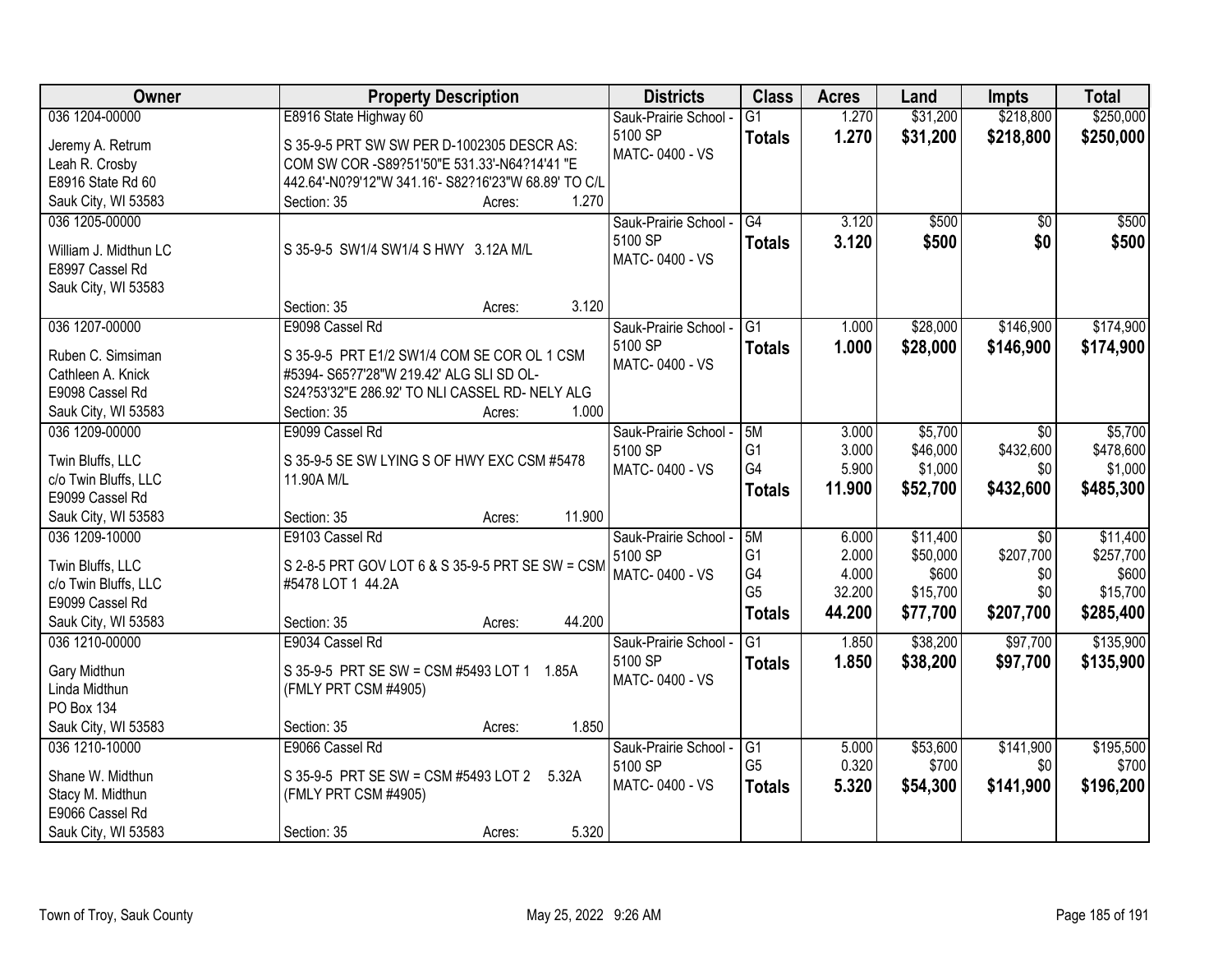| Owner                               | <b>Property Description</b>                        | <b>Districts</b>      | <b>Class</b>           | <b>Acres</b> | Land     | <b>Impts</b>    | <b>Total</b> |
|-------------------------------------|----------------------------------------------------|-----------------------|------------------------|--------------|----------|-----------------|--------------|
| 036 1210-20000                      | E9078 Cassel Rd                                    | Sauk-Prairie School - | $\overline{G1}$        | 2.050        | \$40,300 | \$385,100       | \$425,400    |
| Bruce A. Ballweg                    | S 35-9-5 PRT SE SW = CSM #5493 LOT 3 EXC 0.04A     | 5100 SP               | <b>Totals</b>          | 2.050        | \$40,300 | \$385,100       | \$425,400    |
| Kimberly A. Ballweg                 | PER D-1082231; ALSO INCL PRT SE SW PER             | MATC-0400 - VS        |                        |              |          |                 |              |
| E9078 Cassel Rd                     | D-1082230 DESCR AS: COM ON SLI OL 1 CSM #5493      |                       |                        |              |          |                 |              |
| Sauk City, WI 53583                 | 2.050<br>Section: 35<br>Acres:                     |                       |                        |              |          |                 |              |
| 036 1210-30000                      | E9034 Cassel Rd                                    | Sauk-Prairie School - | G5                     | 30.270       | \$50,000 | \$0             | \$50,000     |
|                                     |                                                    | 5100 SP               | G <sub>6</sub>         | 3.250        | \$12,700 | \$0             | \$12,700     |
| Gary Midthun                        | S 35-9-5 PRT E1/2 SW1/4 = CSM #5493 OUTLOT 1       | MATC-0400 - VS        | <b>Totals</b>          | 33.520       | \$62,700 | \$0             | \$62,700     |
| Linda Midthun                       | 33.52A (FMLY PRT CSM #4905) (S/PUD EASE PER        |                       |                        |              |          |                 |              |
| PO Box 134                          | D-922752)                                          |                       |                        |              |          |                 |              |
| Sauk City, WI 53583                 | Section: 35<br>33.520<br>Acres:                    |                       |                        |              |          |                 |              |
| 036 1211-00000                      | E9014 Cassel Rd                                    | Sauk-Prairie School - | $\overline{G1}$        | 1.500        | \$34,000 | \$304,700       | \$338,700    |
| Bradley K & Lisa J Hasheider Living | S 35-9-5 PRT SE SW COM SW COR-S2?52'E              | 5100 SP               | <b>Totals</b>          | 1.500        | \$34,000 | \$304,700       | \$338,700    |
| Trust                               | 39'-N61?29'E 1477.92' TO POB-N2?52'W               | MATC-0400 - VS        |                        |              |          |                 |              |
| E9014 Cassel Rd                     | 285.32'-N71?2' 11"E 224.98'-S17?49'16"E 226.74' TO |                       |                        |              |          |                 |              |
| Sauk City, WI 53583                 | 1.500<br>Section: 35<br>Acres:                     |                       |                        |              |          |                 |              |
| 036 1212-00000                      | Cassel Rd                                          | Sauk-Prairie School - | 5M                     | 3.000        | \$5,700  | \$0             | \$5,700      |
|                                     |                                                    | 5100 SP               | G4                     | 17.500       | \$2,800  | \$0             | \$2,800      |
| Mathias M Millen Revocable Trust    | S35 T9N R5E E 1/4 SE 1/4 EXC BEG INTER C/L HWY 8   | MATC-0400 - VS        | G <sub>5</sub>         | 3.500        | \$1,400  | \$0             | \$1,400      |
| E9364 Cassel Rd                     | E LI SEC TH S64 RD TH SWLY 40 RD TO PT WH IS 64    |                       | <b>Totals</b>          | 24.000       | \$9,900  | \$0             | \$9,900      |
| Sauk City, WI 53583                 | RD S OF HWY TH N 64 RD TH NELY ALG C/L OF HWY      |                       |                        |              |          |                 |              |
|                                     | 24.000<br>Section: 35<br>Acres:                    |                       |                        |              |          |                 |              |
| 036 1213-00000                      | E9252 Cassel Rd                                    | Sauk-Prairie School - | $\overline{G1}$        | 1.000        | \$28,000 | \$28,900        | \$56,900     |
| Mathias M Millen Revocable Trust    | SEC. 35 T9N R5E W 1/2 NE 1/4 SE 1/4 N OF OLD       | 5100 SP               | G4                     | 9.000        | \$1,500  | \$0             | \$1,500      |
| E9364 Cassel Rd                     | ROAD 10.00A                                        | MATC-0400 - VS        | <b>Totals</b>          | 10.000       | \$29,500 | \$28,900        | \$58,400     |
| Sauk City, WI 53583                 |                                                    |                       |                        |              |          |                 |              |
|                                     | 10.000<br>Section: 35<br>Acres:                    |                       |                        |              |          |                 |              |
| 036 1214-00000                      |                                                    | Sauk-Prairie School - | $\overline{\text{G5}}$ | 10.000       | \$16,500 | $\overline{50}$ | \$16,500     |
|                                     |                                                    | 5100 SP               | <b>Totals</b>          | 10.000       | \$16,500 | \$0             | \$16,500     |
| Thomas R. Gasner                    | SEC. 35 T9N R5E W 1/2 NE 1/4 SE 1/4 S OLD ROAD     | MATC-0400 - VS        |                        |              |          |                 |              |
| Judith A. Gasner                    | 10.00A                                             |                       |                        |              |          |                 |              |
| 4551 Oak Springs Cir                |                                                    |                       |                        |              |          |                 |              |
| Deforest, WI 53532                  | 10.000<br>Section: 35<br>Acres:                    |                       |                        |              |          |                 |              |
| 036 1215-00000                      | E9275 Cassel Rd                                    | Sauk-Prairie School - | G1                     | 2.000        | \$40,000 | \$115,500       | \$155,500    |
| Daniele Hasheider                   | S35 T9N R5E PRT OF E 1/4 SE 1/4 BEG INTER C/L      | 5100 SP               | G4                     | 13.600       | \$2,200  | \$0             | \$2,200      |
| E9275A Cassel Rd                    | HWY & E LI SEC-S64 RD-SWLY 40 RD TO PT WHIS        | MATC-0400 - VS        | G <sub>5</sub>         | 0.400        | \$100    | \$0             | \$100        |
| Sauk City, WI 53583                 | 64 RD S OF HWY- N 64 RD- NELY ALG C/L OF HWY       |                       | <b>Totals</b>          | 16.000       | \$42,300 | \$115,500       | \$157,800    |
|                                     | 16.000<br>Section: 35<br>Acres:                    |                       |                        |              |          |                 |              |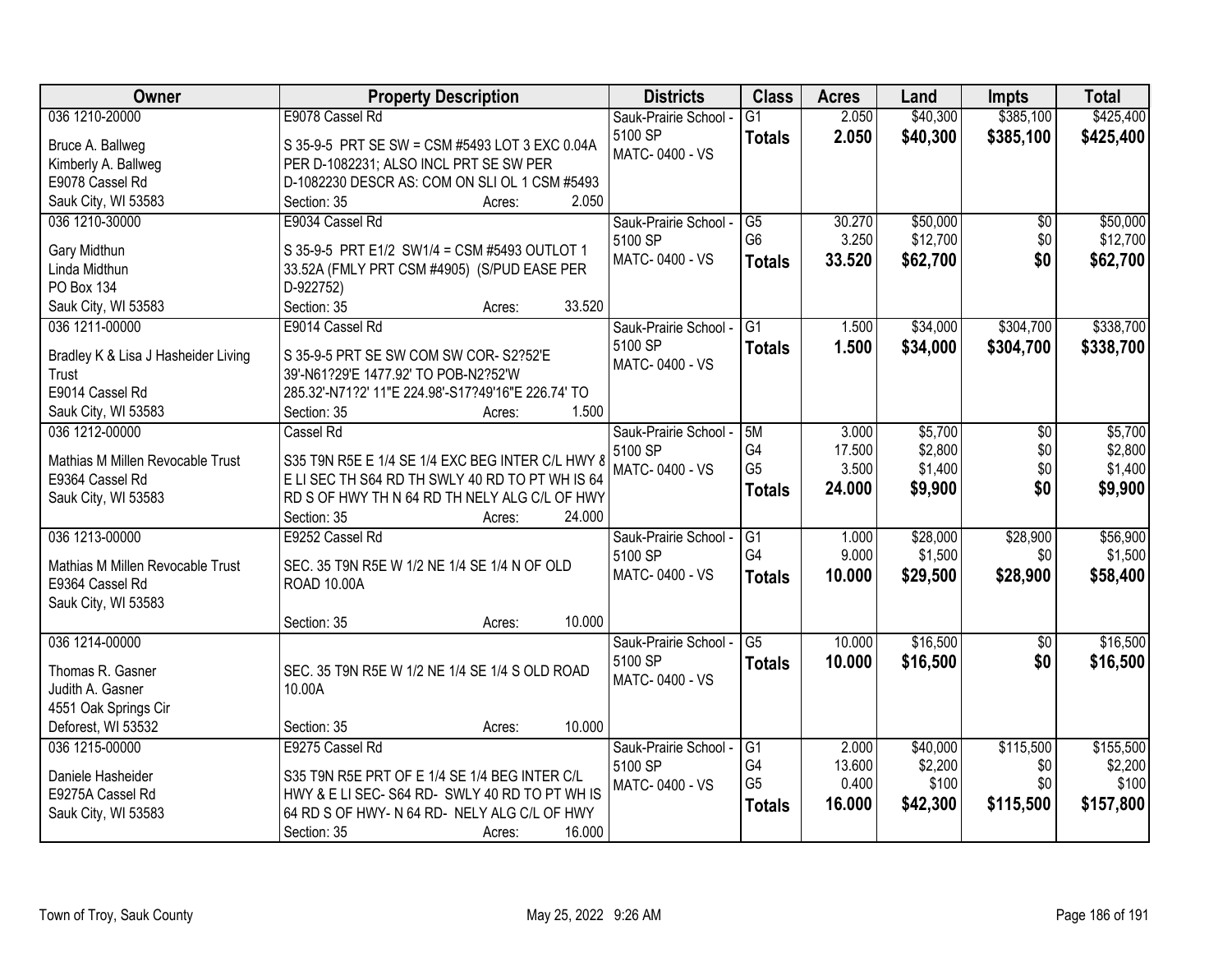| Owner                                            | <b>Property Description</b>                                                                  | <b>Districts</b>      | <b>Class</b>                     | <b>Acres</b> | Land            | <b>Impts</b>    | <b>Total</b>    |
|--------------------------------------------------|----------------------------------------------------------------------------------------------|-----------------------|----------------------------------|--------------|-----------------|-----------------|-----------------|
| 036 1216-00000                                   | E9196 Cassel Rd                                                                              | Sauk-Prairie School - | $\overline{G4}$                  | 37.390       | \$6,100         | $\overline{50}$ | \$6,100         |
| Mathias M Millen Living Trust                    | SEC. 35 T9N R5E NW 1/4 SE 1/4 EXC A PRT OF FOLL                                              | 5100 SP               | G <sub>5</sub>                   | 0.500        | \$100           | \$0             | \$100           |
| E9364 Cassel Rd                                  | DESCRIBED PARCEL, COM AT INTERSECTION HWY                                                    | MATC-0400 - VS        | G7                               | 2.000        | \$22,000        | \$43,700        | \$65,700        |
| Sauk City, WI 53583                              | & N & S 1/4 LI, TH NE ALONG HWY 14RD, TH NW AT                                               |                       | <b>Totals</b>                    | 39.890       | \$28,200        | \$43,700        | \$71,900        |
|                                                  | 39.890<br>Section: 35<br>Acres:                                                              |                       |                                  |              |                 |                 |                 |
| 036 1217-00000                                   |                                                                                              | Sauk-Prairie School - | G4                               | 38.400       | \$6,200         | $\overline{50}$ | \$6,200         |
|                                                  |                                                                                              | 5100 SP               | G <sub>5</sub>                   | 0.500        | \$100           | \$0             | \$100           |
| Mathias M Millen Living Trust<br>E9364 Cassel Rd | SEC. 35 T9N R5E SW 1/4 SE 1/4 EXC A PRT OF FOLL<br>DESCRIBED PARCEL COM AT INTERSECTION HWY  | MATC-0400 - VS        | <b>Totals</b>                    | 38.900       | \$6,300         | \$0             | \$6,300         |
| Sauk City, WI 53583                              | & N & S 1/4 LI, TH NE ALONG HWY 14RD, TH NW AT R                                             |                       |                                  |              |                 |                 |                 |
|                                                  | 38.900<br>Section: 35<br>Acres:                                                              |                       |                                  |              |                 |                 |                 |
| 036 1218-00000                                   |                                                                                              | Sauk-Prairie School - | $\overline{X4}$                  | 1.210        | $\overline{50}$ | $\overline{50}$ | $\overline{30}$ |
|                                                  |                                                                                              | 5100 SP               | <b>Totals</b>                    | 1.210        | \$0             | \$0             | \$0             |
| Troy Cemetery Ass'n                              | SEC. 35 T9N R5E COM AT INTERSEC HWY & N & S                                                  | MATC-0400 - VS        |                                  |              |                 |                 |                 |
| Cassel Rd                                        | 1/4 LI SW 1/4 SE 1/4, TH NE ALONG HWY 14RD, TH NW                                            |                       |                                  |              |                 |                 |                 |
| Sauk City, WI 53583                              | AT RA WITH SD HWY 15.5RD, TH SW PARALL- EL                                                   |                       |                                  |              |                 |                 |                 |
|                                                  | 1.210<br>Section: 35<br>Acres:                                                               |                       |                                  |              |                 |                 |                 |
| 036 1219-00000                                   | E9251 Cassel Rd                                                                              | Sauk-Prairie School - | G1                               | 5.000        | \$53,600        | \$68,900        | \$122,500       |
| Thomas R. Gasner                                 | SEC. 35 T9N R5E W 1/2 SE 1/4 SE 1/4 EXC E 1/2 OF                                             | 5100 SP               | G <sub>5</sub><br>G <sub>6</sub> | 8.900        | \$14,700        | \$0             | \$14,700        |
| Judith A. Gasner                                 | S145.5' THEREOF 18.90A                                                                       | MATC-0400 - VS        |                                  | 5.000        | \$19,000        | \$0             | \$19,000        |
| 4551 Oak Springs Cir                             |                                                                                              |                       | <b>Totals</b>                    | 18.900       | \$87,300        | \$68,900        | \$156,200       |
| Deforest, WI 53532                               | 18.900<br>Section: 35<br>Acres:                                                              |                       |                                  |              |                 |                 |                 |
| 036 1220-00000                                   |                                                                                              | Sauk-Prairie School - | $\overline{G5}$                  | 1.100        | \$400           | $\overline{50}$ | \$400           |
|                                                  | Lyle R & Dorothy E Kuhnau Living Trust   S 35 T9N R5E E 1/2 OF S145.5' OF W 1/2 OF SE 1/4 SE | 5100 SP               | <b>Totals</b>                    | 1.100        | \$400           | \$0             | \$400           |
| E11319 State Rd 60                               | 1/4 1.10A (W\EASE PER V260-063)                                                              | MATC-0400 - VS        |                                  |              |                 |                 |                 |
| Sauk City, WI 53583                              |                                                                                              |                       |                                  |              |                 |                 |                 |
|                                                  | 1.100<br>Section: 35<br>Acres:                                                               |                       |                                  |              |                 |                 |                 |
| 036 1220-10000                                   | State Highway 60                                                                             | Sauk-Prairie School - | $\overline{\mathsf{X2}}$         | 10.730       | $\overline{60}$ | $\overline{50}$ | $\sqrt{50}$     |
|                                                  | S 35-9-5 PRT W1/2 NW1/4 & PRT NW SW FOR HWY                                                  | 5100 SP               | <b>Totals</b>                    | 10.730       | \$0             | \$0             | \$0             |
| Wis Dept Transportation<br>2101 Wright St        | PER TPP #5680-03-21-4.01 PER D-1011431,                                                      | MATC-0400 - VS        |                                  |              |                 |                 |                 |
| Madison, WI 53704                                | D-1011471, D-1015048 & D-1020213 10.73A                                                      |                       |                                  |              |                 |                 |                 |
|                                                  | 10.730<br>Section: 35<br>Acres:                                                              |                       |                                  |              |                 |                 |                 |
| 036 1221-00000                                   |                                                                                              | Sauk-Prairie School - | 5M                               | 9.000        | \$17,100        | $\overline{50}$ | \$17,100        |
|                                                  |                                                                                              | 5100 SP               | G4                               | 28.600       | \$5,100         | \$0             | \$5,100         |
| Randy Kuhnau                                     | S 36-9-5 NE1/4 NE1/4 (S/EASE PER D-629867 &                                                  | MATC-0400 - VS        | G <sub>5</sub>                   | 2.400        | \$100           | \$0             | \$100           |
| 865 W Woodland Trl                               | D-1151946) 40.00A                                                                            |                       | <b>Totals</b>                    | 40.000       | \$22,300        | \$0             | \$22,300        |
| Prairie Du Sac, WI 53578                         |                                                                                              |                       |                                  |              |                 |                 |                 |
|                                                  | 40.000<br>Section: 36<br>Acres:                                                              |                       |                                  |              |                 |                 |                 |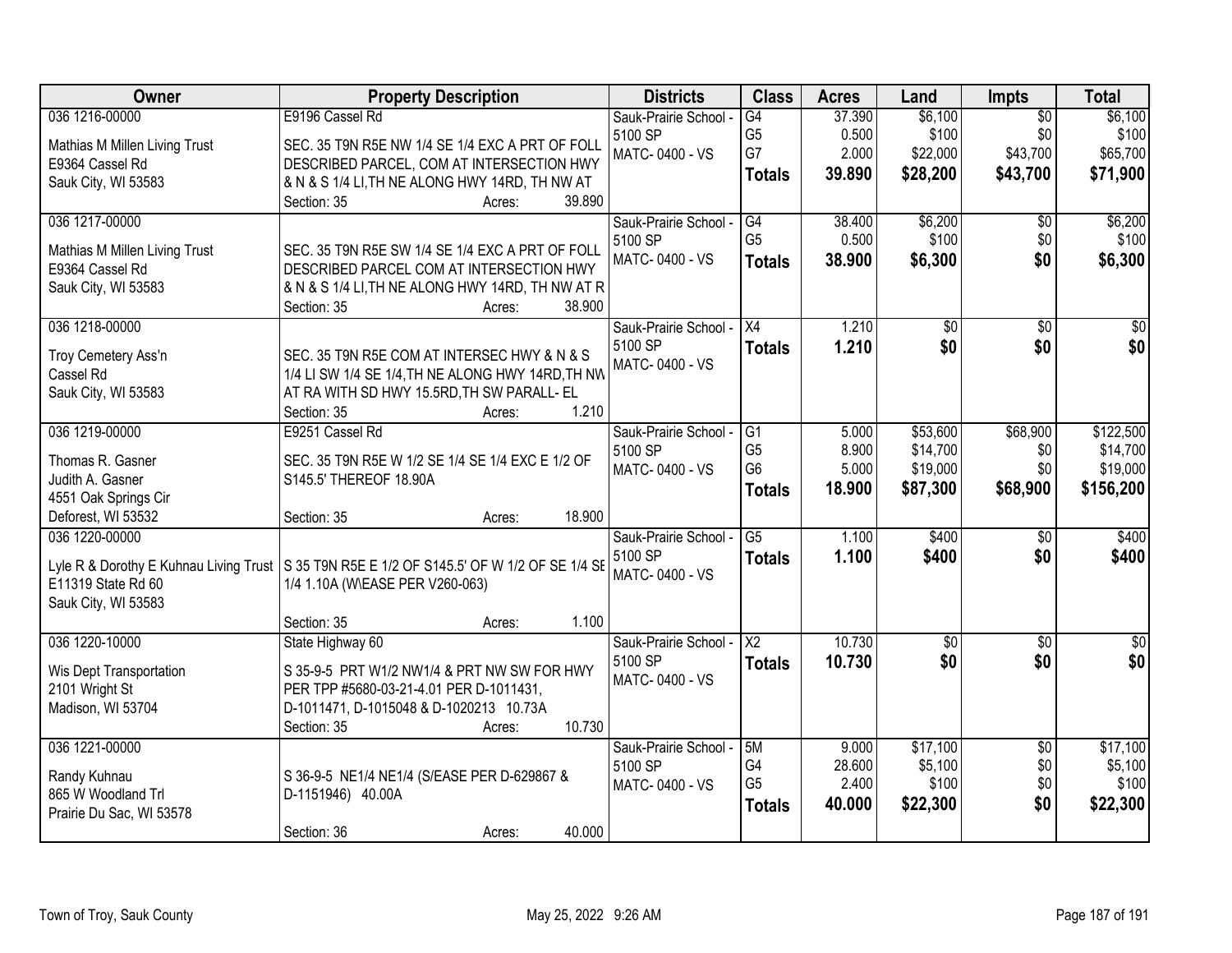| Owner                                                                                  | <b>Property Description</b>                    |        |        | <b>Districts</b>      | <b>Class</b>           | <b>Acres</b> | Land        | <b>Impts</b>    | <b>Total</b> |
|----------------------------------------------------------------------------------------|------------------------------------------------|--------|--------|-----------------------|------------------------|--------------|-------------|-----------------|--------------|
| 036 1222-00000                                                                         | S11708 Cassel Rd                               |        |        | Sauk-Prairie School - | 5M                     | 3.000        | \$5,700     | $\overline{50}$ | \$5,700      |
| Ryan L. Kuhnau                                                                         | S 36-9-5 NW1/4 NE1/4 40.00A                    |        |        | 5100 SP               | G4                     | 32.600       | \$5,400     | \$0             | \$5,400      |
| Grace A. Kuhnau                                                                        |                                                |        |        | MATC-0400 - VS        | G <sub>5</sub>         | 2.650        | \$200       | \$0             | \$200        |
| S11708 Cassel Rd                                                                       |                                                |        |        |                       | G7                     | 1.750        | \$20,000    | \$115,500       | \$135,500    |
| Sauk City, WI 53583                                                                    | Section: 36                                    | Acres: | 40.000 |                       | <b>Totals</b>          | 40.000       | \$31,300    | \$115,500       | \$146,800    |
| 036 1223-00000                                                                         |                                                |        |        | Sauk-Prairie School - | $\overline{\text{X2}}$ | 40.000       | $\sqrt{$0}$ | \$0             | \$0          |
| Wis Dept Natl Resources                                                                | SEC. 36 T9N R5E SW 1/4 NE 1/4 40.00A           |        |        | 5100 SP               | <b>Totals</b>          | 40.000       | \$0         | \$0             | \$0          |
| PO Box 7921                                                                            |                                                |        |        | MATC-0400 - VS        |                        |              |             |                 |              |
| Madison, WI 53707                                                                      |                                                |        |        |                       |                        |              |             |                 |              |
|                                                                                        | Section: 36                                    | Acres: | 40.000 |                       |                        |              |             |                 |              |
| 036 1224-00000                                                                         |                                                |        |        | Sauk-Prairie School - | X <sub>2</sub>         | 40.000       | \$0         | \$0             | \$0          |
| Wis Dept Natl Resources                                                                | SEC. 36 T9N R5E SE 1/4 NE 1/4 40.00A           |        |        | 5100 SP               | <b>Totals</b>          | 40.000       | \$0         | \$0             | \$0          |
| PO Box 7921                                                                            |                                                |        |        | MATC-0400 - VS        |                        |              |             |                 |              |
| Madison, WI 53707                                                                      |                                                |        |        |                       |                        |              |             |                 |              |
|                                                                                        | Section: 36                                    | Acres: | 40.000 |                       |                        |              |             |                 |              |
| 036 1225-00000                                                                         | S11761 Cassel Rd                               |        |        | Sauk-Prairie School - | 5M                     | 15.420       | \$29,300    | $\overline{50}$ | \$29,300     |
| Mathias M Millen Living Trust                                                          | S 36-9-5 NE NW EXC N283' (W/EASE PER R604-265) |        |        | 5100 SP               | G4                     | 2.000        | \$300       | \$0             | \$300        |
| E9364 Cassel Rd                                                                        | 31.42A                                         |        |        | MATC-0400 - VS        | G <sub>5</sub>         | 12.000       | \$15,500    | \$0             | \$15,500     |
| Sauk City, WI 53583                                                                    |                                                |        |        |                       | G7                     | 2.000        | \$22,000    | \$158,700       | \$180,700    |
|                                                                                        | Section: 36                                    | Acres: | 31.420 |                       | <b>Totals</b>          | 31.420       | \$67,100    | \$158,700       | \$225,800    |
| 036 1225-10000                                                                         |                                                |        |        | Sauk-Prairie School - | $\overline{G4}$        | 10.010       | \$1,900     | $\overline{50}$ | \$1,900      |
| Lyle R & Dorothy E Kuhnau Living Trust   S 36-9-5 E1540' OF N283' OF NW1/4 (S/EASE PER |                                                |        |        | 5100 SP               | <b>Totals</b>          | 10.010       | \$1,900     | \$0             | \$1,900      |
| E11319 State Rd 60                                                                     | R604-265) 10.01A                               |        |        | MATC-0400 - VS        |                        |              |             |                 |              |
| Sauk City, WI 53583                                                                    |                                                |        |        |                       |                        |              |             |                 |              |
|                                                                                        | Section: 36                                    | Acres: | 10.010 |                       |                        |              |             |                 |              |
| 036 1226-00000                                                                         |                                                |        |        | Sauk-Prairie School - | $\overline{G4}$        | 18.570       | \$3,000     | $\overline{60}$ | \$3,000      |
| Mathias M Millen Living Trust                                                          | S 36-9-5 E1/2 NW NW EXC COM 1540'W OF N1/4COR  |        |        | 5100 SP               | <b>Totals</b>          | 18.570       | \$3,000     | \$0             | \$3,000      |
| E9364 Cassel Rd                                                                        | -S283' - E TO ELI NW NW -N283' TO NECOR- W TO  |        |        | MATC-0400 - VS        |                        |              |             |                 |              |
| Sauk City, WI 53583                                                                    | POB 18.57A                                     |        |        |                       |                        |              |             |                 |              |
|                                                                                        | Section: 36                                    | Acres: | 18.570 |                       |                        |              |             |                 |              |
| 036 1227-00000                                                                         |                                                |        |        | Sauk-Prairie School - | 5M                     | 10.000       | \$19,000    | $\overline{50}$ | \$19,000     |
| Mathias M Millen Revocable Trust                                                       | SEC. 36 T9N R5E W 1/2 NW 1/4 NW 1/4 20.00A     |        |        | 5100 SP               | G4                     | 10.000       | \$1,600     | \$0             | \$1,600      |
| E9364 Cassel Rd                                                                        |                                                |        |        | MATC-0400 - VS        | <b>Totals</b>          | 20.000       | \$20,600    | \$0             | \$20,600     |
| Sauk City, WI 53583                                                                    |                                                |        |        |                       |                        |              |             |                 |              |
|                                                                                        | Section: 36                                    | Acres: | 20.000 |                       |                        |              |             |                 |              |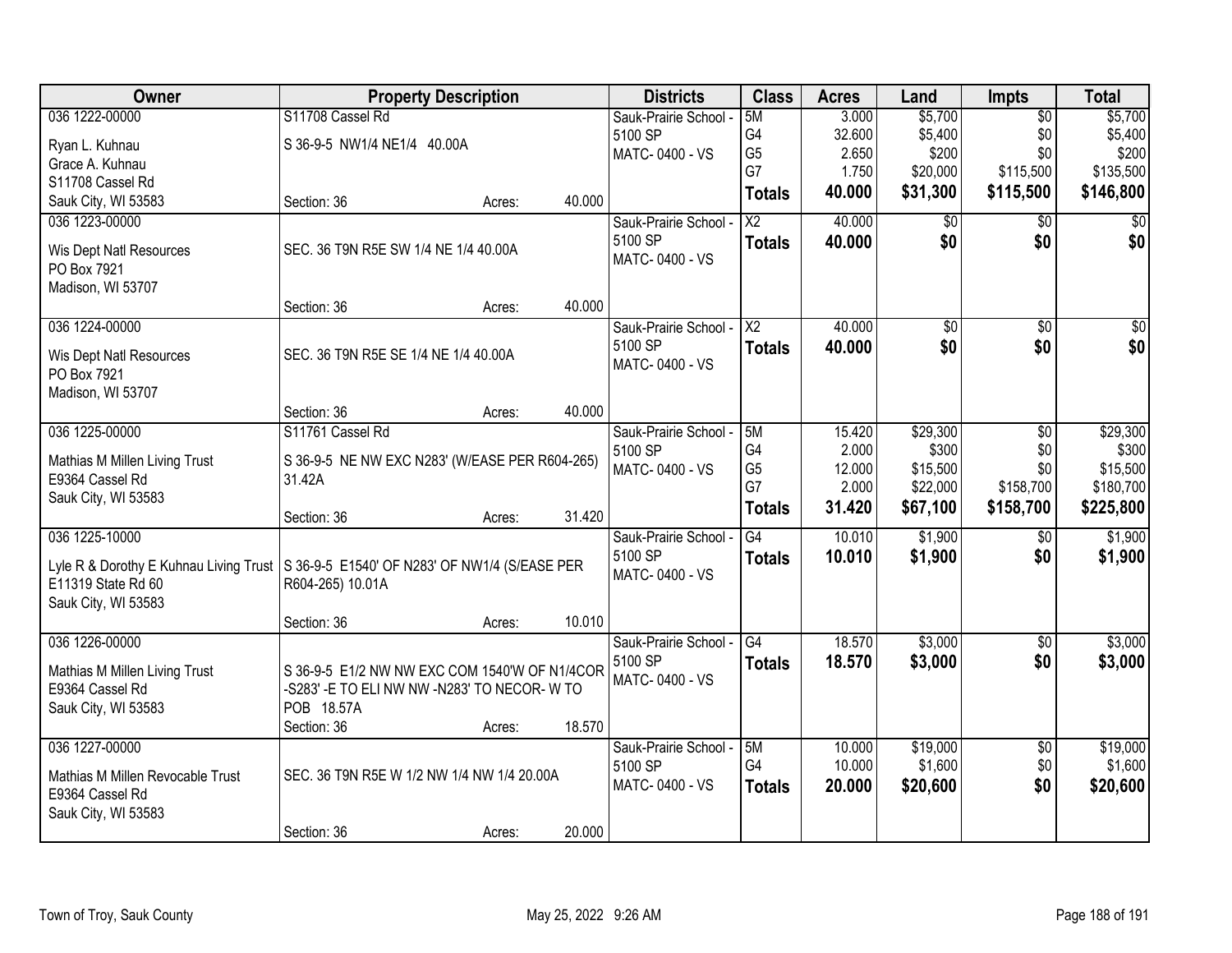| Owner                                                                                        | <b>Property Description</b>                                                                                                                             | <b>Districts</b>                                   | <b>Class</b>                                | <b>Acres</b>                       | Land                                       | <b>Impts</b>                                 | <b>Total</b>                                 |
|----------------------------------------------------------------------------------------------|---------------------------------------------------------------------------------------------------------------------------------------------------------|----------------------------------------------------|---------------------------------------------|------------------------------------|--------------------------------------------|----------------------------------------------|----------------------------------------------|
| 036 1228-00000<br>Mathias M Millen Revocable Trust<br>E9364 Cassel Rd<br>Sauk City, WI 53583 | SEC. 36 T9N R5E SW 1/4 NW 1/4 EXC E 2RD S OF<br>CTR LI HWY & EXC THAT PRT LYING N OF HWY.<br>1.00A M OR L<br>1.000<br>Section: 36<br>Acres:             | Sauk-Prairie School -<br>5100 SP<br>MATC-0400 - VS | $\overline{G4}$<br><b>Totals</b>            | 1.000<br>1.000                     | \$200<br>\$200                             | $\overline{50}$<br>\$0                       | \$200<br>\$200                               |
| 036 1229-00000<br>Wis Dept Natl Resources<br>PO Box 7921<br>Madison, WI 53707                | SEC. 36 T9N R5E E 2RD S OF CTR LI HWY SW 1/4 NW<br>1/4 A/INCL 036-1233 .18A<br>0.180                                                                    | Sauk-Prairie School -<br>5100 SP<br>MATC-0400 - VS | $\overline{X2}$<br><b>Totals</b>            | 0.180<br>0.180                     | \$0<br>\$0                                 | \$0<br>\$0                                   | \$0<br>\$0                                   |
| 036 1230-00000<br>Mathias M Millen Living Trust<br>E9364 Cassel Rd<br>Sauk City, WI 53583    | Section: 36<br>Acres:<br>E9364 Cassel Rd<br>S 36-9-5 SW NW LYING N OF HWY 38.82A M\L<br>(S/SCENIC EASE PER R632-272)<br>38.820<br>Section: 36<br>Acres: | Sauk-Prairie School -<br>5100 SP<br>MATC-0400 - VS | 5M<br>G <sub>1</sub><br>G4<br><b>Totals</b> | 5.000<br>2.000<br>31.820<br>38.820 | \$9,500<br>\$22,000<br>\$5,200<br>\$36,700 | \$0<br>\$234,300<br>\$0<br>\$234,300         | \$9,500<br>\$256,300<br>\$5,200<br>\$271,000 |
| 036 1231-00000<br>Wis Dept Natl Resources<br>PO Box 7921<br>Madison, WI 53707                | S 36-9-5 SE NW LYING S OF CASSEL RD 18.5A<br>18.500<br>Section: 36<br>Acres:                                                                            | Sauk-Prairie School -<br>5100 SP<br>MATC-0400 - VS | X2<br><b>Totals</b>                         | 18.500<br>18.500                   | \$0<br>\$0                                 | \$0<br>\$0                                   | \$0<br>\$0                                   |
| 036 1231-10000<br>Mathias M Millen Living Trust<br>E9364 Cassel Rd<br>Sauk City, WI 53583    | S11761 Cassel Rd<br>S 36-9-5 SE NW LYING N OF CASSEL RD 21.50A<br>21.500<br>Section: 36<br>Acres:                                                       | Sauk-Prairie School -<br>5100 SP<br>MATC-0400 - VS | G4<br>G <sub>5</sub><br>G7<br><b>Totals</b> | 19.500<br>1.000<br>1.000<br>21.500 | \$3,300<br>\$100<br>\$5,000<br>\$8,400     | $\overline{50}$<br>\$0<br>\$7,700<br>\$7,700 | \$3,300<br>\$100<br>\$12,700<br>\$16,100     |
| 036 1232-00000<br>Wis Dept Natl Resources<br>PO Box 7921<br>Madison, WI 53707                | SEC. 36 T9N R5E NE 1/4 SW 1/4 40.00A<br>40.000<br>Section: 36<br>Acres:                                                                                 | Sauk-Prairie School -<br>5100 SP<br>MATC-0400 - VS | $\overline{X2}$<br><b>Totals</b>            | 40.000<br>40.000                   | $\sqrt{6}$<br>\$0                          | \$0<br>\$0                                   | $\overline{\$0}$<br>\$0                      |
| 036 1233-00000<br>Wis Dept Natl Resources<br>PO Box 7921<br>Madison, WI 53707                | SEC. 36 T9N R5E N 2RD OF E 2RD NW 1/4 SW 1/4<br>.20A A/W 036-1229<br>0.020<br>Section: 36<br>Acres:                                                     | Sauk-Prairie School -<br>5100 SP<br>MATC-0400 - VS | $\overline{X2}$<br><b>Totals</b>            | 0.020<br>0.020                     | $\overline{50}$<br>\$0                     | $\overline{30}$<br>\$0                       | $\sqrt{30}$<br>\$0                           |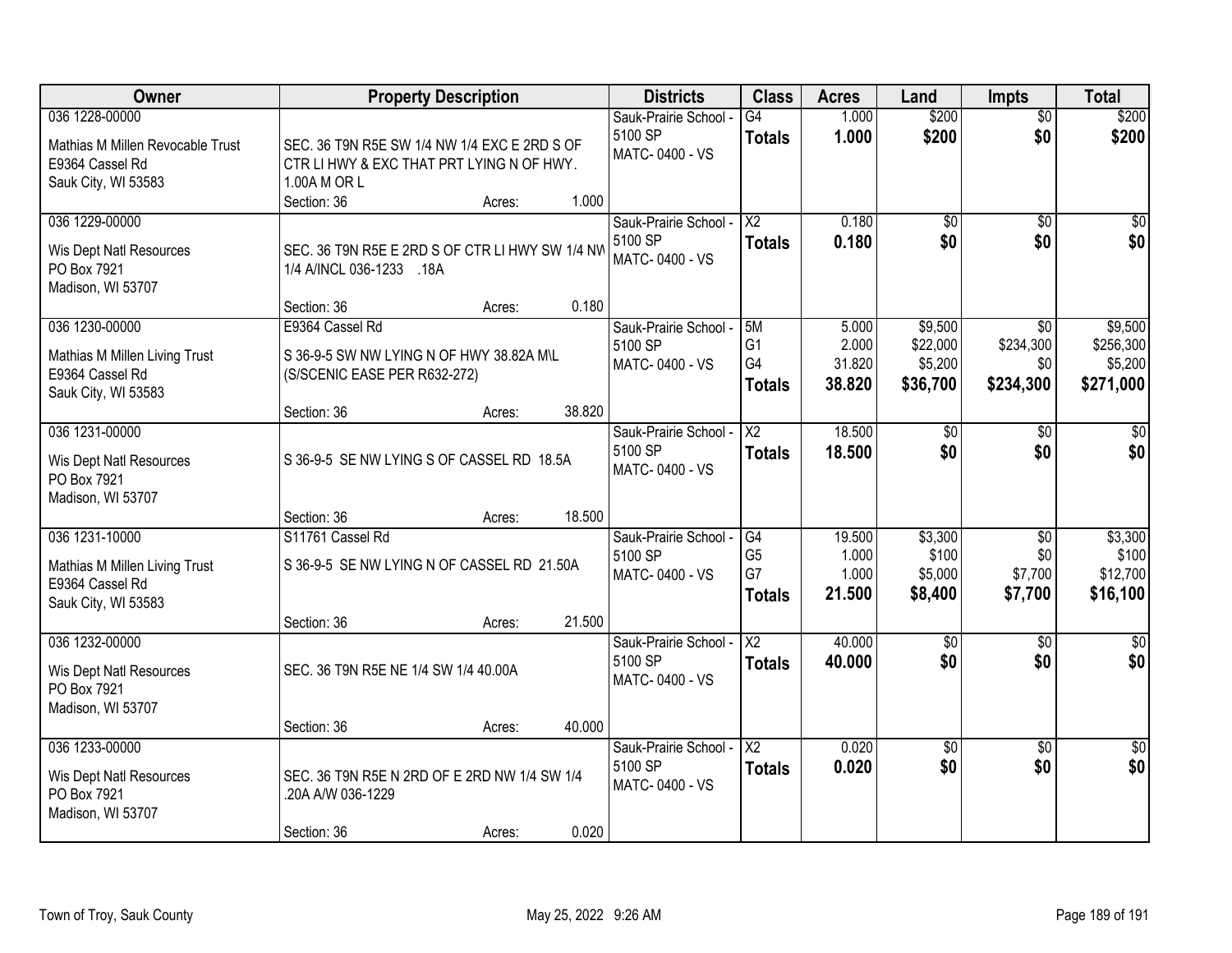| Owner                                                                                        | <b>Property Description</b>                                                                                                    | <b>Districts</b>                                   | <b>Class</b>                                | <b>Acres</b>                       | Land                                   | <b>Impts</b>                         | <b>Total</b>                           |
|----------------------------------------------------------------------------------------------|--------------------------------------------------------------------------------------------------------------------------------|----------------------------------------------------|---------------------------------------------|------------------------------------|----------------------------------------|--------------------------------------|----------------------------------------|
| 036 1234-00000<br>Mathias M Millen Revocable Trust<br>E9364 Cassel Rd<br>Sauk City, WI 53583 | SEC. 36 T9N R5E NW 1/4 SW 1/4 EXC N 2RD OF E<br>2RD & EXC W 2RD S HWY & EXC THAT PRT LYING N<br>OF HWY 35.75A M OR L<br>35.750 | Sauk-Prairie School -<br>5100 SP<br>MATC-0400 - VS | 5M<br>G4<br>G <sub>5</sub><br><b>Totals</b> | 1.000<br>34.000<br>0.750<br>35.750 | \$1,900<br>\$5,500<br>\$100<br>\$7,500 | $\overline{50}$<br>\$0<br>\$0<br>\$0 | \$1,900<br>\$5,500<br>\$100<br>\$7,500 |
| 036 1235-00000<br>Wis Dept Natl Resources<br>PO Box 7921<br>Madison, WI 53707                | Section: 36<br>Acres:<br>SEC. 36 T9N R5E W 2RD S HWY NW 1/4 SW 1/4 .56A<br>0.560<br>Section: 36<br>Acres:                      | Sauk-Prairie School -<br>5100 SP<br>MATC-0400 - VS | $\overline{\text{X2}}$<br><b>Totals</b>     | 0.560<br>0.560                     | \$0<br>\$0                             | $\overline{50}$<br>\$0               | \$0<br>\$0                             |
| 036 1236-00000<br>Mathias M Millen Living Trust<br>E9364 Cassel Rd<br>Sauk City, WI 53583    | S 36-9-5 THAT PRT NW SW LYING NLY OF HWY<br>3.67A M\L (S/SCENIC EASE PER R632-272)<br>3.670                                    | Sauk-Prairie School -<br>5100 SP<br>MATC-0400 - VS | G <sub>5</sub><br><b>Totals</b>             | 3.670<br>3.670                     | \$5,100<br>\$5,100                     | \$0<br>\$0                           | \$5,100<br>\$5,100                     |
| 036 1237-00000<br>Mathias M Millen Revocable Trust<br>E9364 Cassel Rd<br>Sauk City, WI 53583 | Section: 36<br>Acres:<br>SEC. 36 T9N R5E E 60RD SW 1/4 SW 1/4 30.00A<br>30.000<br>Section: 36<br>Acres:                        | Sauk-Prairie School -<br>5100 SP<br>MATC-0400 - VS | 5M<br>G4<br><b>Totals</b>                   | 18.000<br>12.000<br>30.000         | \$34,200<br>\$1,900<br>\$36,100        | \$0<br>\$0<br>\$0                    | \$34,200<br>\$1,900<br>\$36,100        |
| 036 1238-00000<br>Wis Dept Natl Resources<br>PO Box 7921<br>Madison, WI 53707                | SEC. 36 T9N R5E W 20RD SW 1/4 SW 1/4 10.00A<br>10.000<br>Section: 36<br>Acres:                                                 | Sauk-Prairie School -<br>5100 SP<br>MATC-0400 - VS | $\overline{\text{X2}}$<br><b>Totals</b>     | 10.000<br>10.000                   | $\overline{50}$<br>\$0                 | $\overline{50}$<br>\$0               | \$0<br>\$0                             |
| 036 1239-00000<br>Wis Dept Natl Resources<br>PO Box 7921<br>Madison, WI 53707                | SEC. 36 T9N R5E SE 1/4 SW 1/4 40.00A<br>40.000<br>Section: 36<br>Acres:                                                        | Sauk-Prairie School -<br>5100 SP<br>MATC-0400 - VS | $\overline{X2}$<br><b>Totals</b>            | 40.000<br>40.000                   | $\overline{60}$<br>\$0                 | $\overline{60}$<br>\$0               | $\sqrt{60}$<br>\$0                     |
| 036 1240-00000<br>Wis Dept Natl Resources<br>PO Box 7921<br>Madison, WI 53707                | SEC. 36 T9N R5E NE 1/4 SE 1/4 40.00A<br>40.000<br>Section: 36<br>Acres:                                                        | Sauk-Prairie School -<br>5100 SP<br>MATC-0400 - VS | $\overline{\mathsf{X2}}$<br><b>Totals</b>   | 40.000<br>40.000                   | $\sqrt{6}$<br>\$0                      | $\overline{50}$<br>\$0               | $\sqrt{50}$<br>\$0                     |